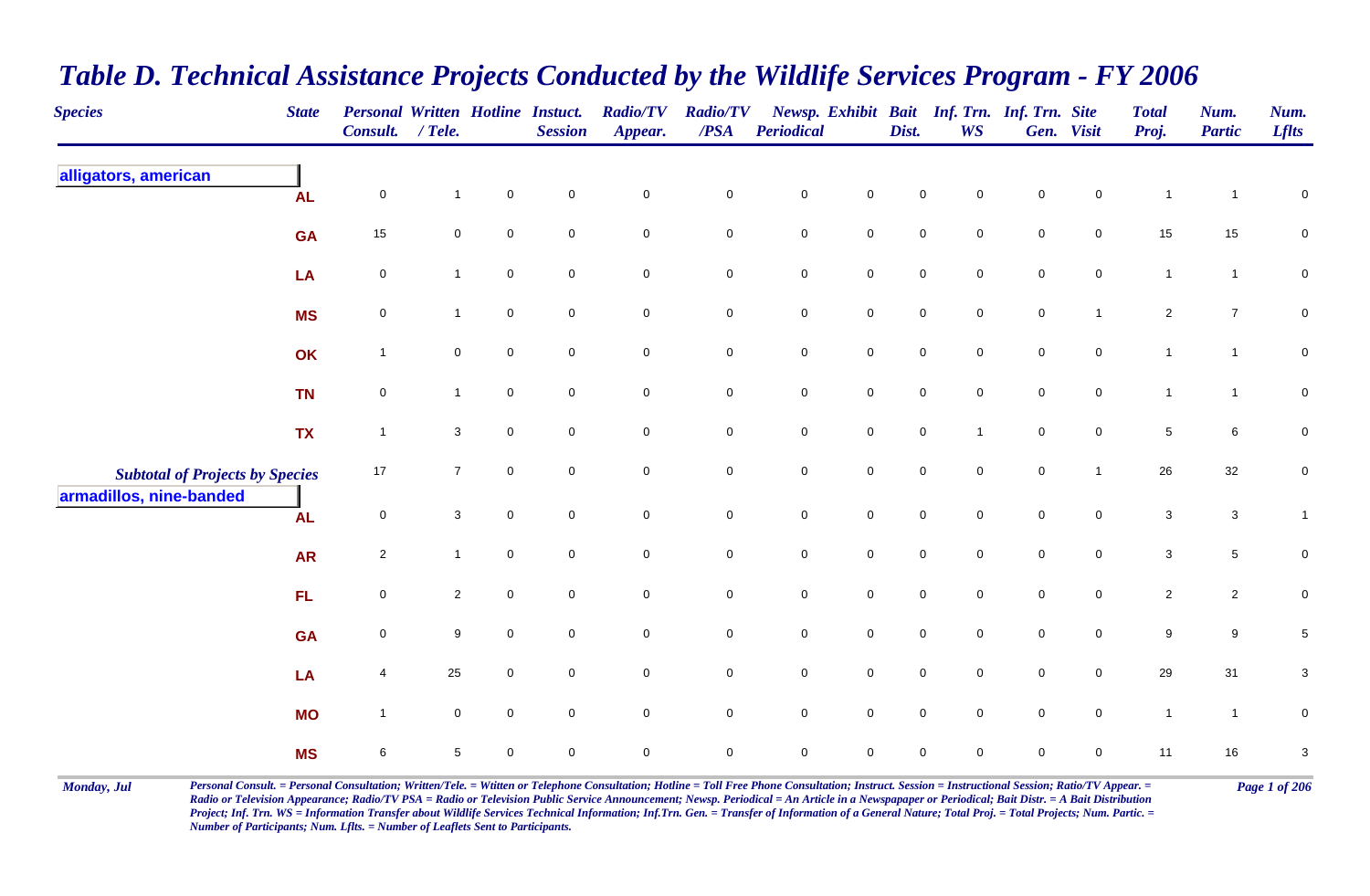| <b>Species</b><br><b>State</b>                              | Personal Written Hotline Instuct.<br><b>Consult.</b> | / Tele.                   |                     | <b>Session</b>      | <b>Radio/TV</b><br>Appear. | <b>Radio/TV</b><br>$\overline{PSA}$ | Periodical          |                     | Dist.               | <b>WS</b>           | Newsp. Exhibit Bait Inf. Trn. Inf. Trn. Site | Gen. Visit          | <b>Total</b><br>Proj. | Num.<br><b>Partic</b> | Num.<br><b>Lflts</b> |
|-------------------------------------------------------------|------------------------------------------------------|---------------------------|---------------------|---------------------|----------------------------|-------------------------------------|---------------------|---------------------|---------------------|---------------------|----------------------------------------------|---------------------|-----------------------|-----------------------|----------------------|
| armadillos, nine-banded<br><b>MS</b>                        | $\,6\,$                                              | $\,$ 5 $\,$               | $\pmb{0}$           | $\mathbf 0$         | $\mathbf 0$                | $\pmb{0}$                           | $\mathbf 0$         | $\mathbf 0$         | 0                   | $\mathbf 0$         | $\mathsf{O}\xspace$                          | $\mathbf 0$         | 11                    | 16                    | $\mathbf{3}$         |
| OK                                                          | 57                                                   | 76                        | $\mathbf 0$         | $\mathsf{O}\xspace$ | $\mathsf{O}\xspace$        | $\mathbf 0$                         | $\mathsf{O}\xspace$ | $\mathbf{3}$        | $\mathsf{O}\xspace$ | $\mathbf 0$         | $\mathsf{O}\xspace$                          | $\mathsf{O}\xspace$ | 136                   | 2,752                 | 553                  |
| <b>TX</b>                                                   | 50                                                   | 328                       | $\mathbf 0$         | $\mathbf{1}$        | $\mathbf 0$                | $\mathsf{O}\xspace$                 | $\mathsf{O}\xspace$ | $\mathsf{O}\xspace$ | $\mathsf{O}\xspace$ | 278                 | $\mathbf 0$                                  | $\mathsf{O}\xspace$ | 657                   | 660                   | 427                  |
| <b>Subtotal of Projects by Species</b><br>avocets, american | 120                                                  | 449                       | $\mathsf 0$         | $\mathbf{1}$        | $\mathsf{O}\xspace$        | $\mathbf 0$                         | $\mathsf{O}\xspace$ | $\mathbf{3}$        | $\mathbf 0$         | $\mathsf{O}\xspace$ | $\mathbf 0$                                  | $\mathsf{O}\xspace$ | 851                   | 3,479                 | 992                  |
| <b>CA</b>                                                   | $\overline{1}$                                       | $\mathbf 0$               | $\mathbf 0$         | $\mathbf 0$         | $\mathsf{O}\xspace$        | $\mathsf 0$                         | $\mathsf{O}\xspace$ | $\mathsf{O}\xspace$ | $\mathbf 0$         | $\mathbf 0$         | $\mathsf{O}\xspace$                          | $\mathsf{O}\xspace$ | $\overline{1}$        | $\overline{2}$        | $\mathbf 0$          |
| <b>Subtotal of Projects by Species</b>                      | $\overline{1}$                                       | $\mathbf 0$               | $\mathbf 0$         | $\mathbf 0$         | $\mathsf{O}\xspace$        | $\pmb{0}$                           | $\mathsf{O}\xspace$ | $\mathsf{O}\xspace$ | $\mathbf 0$         | $\mathbf 0$         | $\mathsf{O}\xspace$                          | $\mathsf{O}\xspace$ | $\mathbf{1}$          | $\overline{2}$        | $\pmb{0}$            |
| badgers<br><b>CA</b>                                        | $\overline{1}$                                       | 6                         | $\mathbf 0$         | $\mathbf 0$         | $\overline{0}$             | $\mathsf 0$                         | $\mathbf 0$         | $\mathsf{O}\xspace$ | $\mathbf 0$         | $\mathbf 0$         | $\mathbf 0$                                  | $\overline{0}$      | $\overline{7}$        | 24                    | 34                   |
| $\mathbf{CO}$                                               | $\overline{1}$                                       | $\mathbf 0$               | $\mathsf{O}\xspace$ | $\mathbf 0$         | $\mathsf{O}\xspace$        | $\mathbf 0$                         | $\mathsf{O}\xspace$ | $\mathsf{O}\xspace$ | $\mathbf 0$         | $\mathbf 0$         | $\mathsf{O}\xspace$                          | $\mathbf 0$         | $\mathbf{1}$          | $\overline{1}$        | $\pmb{0}$            |
| ID                                                          | 11                                                   | $10\,$                    | $\mathbf 0$         | $\mathbf 0$         | $\mathsf{O}\xspace$        | $\mathsf 0$                         | $\mathsf{O}\xspace$ | $\mathbf 0$         | $\mathsf{O}\xspace$ | $\mathbf 0$         | $\mathsf{O}\xspace$                          | $\mathbf 0$         | 21                    | 23                    | 18                   |
| IN                                                          | $\mathbf 0$                                          | $\mathbf 0$               | $\overline{4}$      | $\mathbf 0$         | $\overline{0}$             | $\mathsf 0$                         | $\mathbf 0$         | $\mathsf{O}\xspace$ | $\mathbf 0$         | $\mathbf 0$         | $\mathbf 0$                                  | $\mathbf 0$         | 4                     | 4                     | $\mathbf 0$          |
| <b>MT</b>                                                   | $\overline{c}$                                       | $\mathbf 0$               | $\mathbf 0$         | $\mathbf 0$         | $\mathsf{O}\xspace$        | $\mathbf 0$                         | $\mathbf 0$         | $\mathsf{O}\xspace$ | $\mathbf 0$         | $\mathbf 0$         | $\pmb{0}$                                    | $\mathbf{1}$        | $\mathbf{3}$          | 4                     | $\pmb{0}$            |
| <b>ND</b>                                                   | $\sqrt{5}$                                           | $\ensuremath{\mathsf{3}}$ | $\mathsf 0$         | $\mathbf 0$         | $\mathbf 0$                | $\mathbf 0$                         | $\mathsf{O}\xspace$ | $\mathbf 0$         | $\mathsf{O}\xspace$ | $\mathbf 0$         | $\mathbf 0$                                  | $\mathbf 3$         | 11                    | 22                    | $\pmb{0}$            |
| <b>NE</b>                                                   | $\overline{2}$                                       | $\mathbf{1}$              | $\mathbf 0$         | $\mathbf 0$         | $\mathsf{O}\xspace$        | $\mathsf 0$                         | $\mathsf{O}\xspace$ | $\mathsf{O}\xspace$ | $\mathbf 0$         | $\mathsf{O}\xspace$ | $\mathsf{O}\xspace$                          | $\mathbf{1}$        | 4                     | 4                     | $\pmb{0}$            |
| <b>NV</b>                                                   | $\mathbf 0$                                          | $\sqrt{5}$                | $\mathsf{O}\xspace$ | $\mathbf 0$         | $\mathsf{O}\xspace$        | $\mathsf 0$                         | $\mathsf{O}\xspace$ | $\mathsf 0$         | $\mathbf 0$         | $\mathbf 0$         | $\mathbf 0$                                  | $\mathbf 0$         | 5                     | $\,$ 5 $\,$           | $\mathbf{3}$         |
| OK                                                          | $\boldsymbol{7}$                                     | $\sqrt{5}$                | $\pmb{0}$           | $\pmb{0}$           | $\pmb{0}$                  | $\mathbf 0$                         | $\mathsf{O}\xspace$ | $\overline{2}$      | $\mathbf 0$         | $\mathsf{O}\xspace$ | $\mathbf 0$                                  | $\mathbf{1}$        | 15                    | 2,570                 | 540                  |
| OR                                                          | $\sqrt{5}$                                           | 4                         | $\pmb{0}$           | $\mathbf 0$         | $\mathsf{O}\xspace$        | $\mathbf 0$                         | $\mathbf 0$         | $\mathsf 0$         | $\mathbf 0$         | $\mathbf 0$         | $\mathbf 0$                                  | $\mathbf 0$         | 9                     | $10\,$                | $\pmb{0}$            |

Monday, Jul Personal Consult. = Personal Consultation; Written/Tele. = Witten or Telephone Consultation; Hotline = Toll Free Phone Consultation; Instruct. Session = Instructional Session; Ratio/TV Appear. = Page 2 of 206 *Radio or Television Appearance; Radio/TV PSA = Radio or Television Public Service Announcement; Newsp. Periodical = An Article in a Newspapaper or Periodical; Bait Distr. = A Bait Distribution*  Project; Inf. Trn. WS = Information Transfer about Wildlife Services Technical Information; Inf.Trn. Gen. = Transfer of Information of a General Nature; Total Proj. = Total Projects; Num. Partic. = *Number of Participants; Num. Lflts. = Number of Leaflets Sent to Participants.*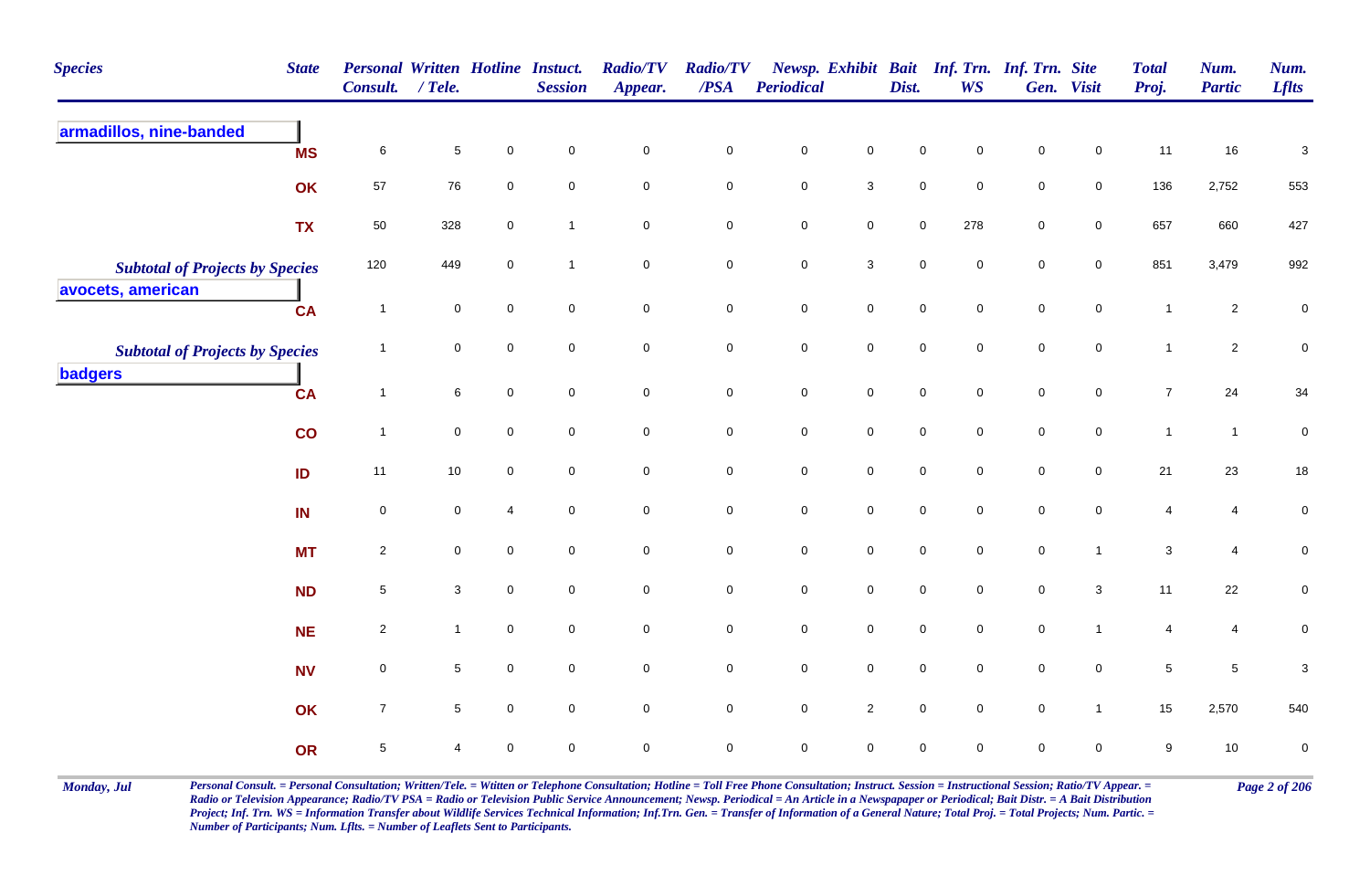| <b>Species</b>                         | <b>State</b>    | Personal Written Hotline Instuct.<br>Consult. / Tele. |                |                | <b>Session</b>      | <b>Radio/TV</b><br>Appear. | <b>Radio/TV</b><br>$\boldsymbol{PSA}$ | <b>Periodical</b>   |                     | Dist.               | <b>WS</b>           | Newsp. Exhibit Bait Inf. Trn. Inf. Trn. Site | Gen. Visit          | <b>Total</b><br>Proj. | Num.<br><b>Partic</b> | Num.<br><b>Lflts</b> |
|----------------------------------------|-----------------|-------------------------------------------------------|----------------|----------------|---------------------|----------------------------|---------------------------------------|---------------------|---------------------|---------------------|---------------------|----------------------------------------------|---------------------|-----------------------|-----------------------|----------------------|
| <b>badgers</b>                         | OR              | $\sqrt{5}$                                            | 4              | $\mathbf 0$    | $\pmb{0}$           | $\pmb{0}$                  | $\mathbf 0$                           | $\mathbf 0$         | $\pmb{0}$           | 0                   | $\mathbf 0$         | 0                                            | 0                   | 9                     | $10$                  | $\mathbf 0$          |
|                                        | <b>TX</b>       | $\,$ 5 $\,$                                           | 5              | $\pmb{0}$      | $\mathbf 0$         | $\mathbf 0$                | $\mathbf 0$                           | $\mathbf 0$         | $\mathbf 0$         | $\mathbf 0$         | $18\,$              | $\mathbf 0$                                  | $\mathbf 0$         | 28                    | 28                    | 20                   |
|                                        | <b>UT</b>       | $\mathbf{1}$                                          | 0              | $\pmb{0}$      | $\mathbf 0$         | $\mathbf 0$                | $\mathbf 0$                           | $\mathbf 0$         | $\mathbf 0$         | $\mathbf 0$         | 0                   | $\mathbf 0$                                  | $\mathbf 0$         | $\mathbf{1}$          | $\mathbf{1}$          | $\mathbf 0$          |
|                                        | WI              | $\mathbf 0$                                           | $\overline{2}$ | $\mathbf 0$    | $\mathbf 0$         | $\mathbf 0$                | $\mathbf 0$                           | $\pmb{0}$           | $\mathbf 0$         | $\mathbf 0$         | $\mathbf 0$         | $\mathbf 0$                                  | $\mathbf 0$         | $\overline{2}$        | $\overline{2}$        | $\pmb{0}$            |
| <b>Subtotal of Projects by Species</b> |                 | 40                                                    | 41             | $\overline{4}$ | $\mathbf 0$         | $\mathbf 0$                | $\pmb{0}$                             | $\mathbf 0$         | $\overline{2}$      | $\mathbf 0$         | $\overline{0}$      | $\mathbf 0$                                  | 6                   | 111                   | 2,698                 | 615                  |
| <b>bats (all)</b>                      | <b>AL</b>       | $\mathbf{1}$                                          | 16             | $\mathbf 0$    | $\mathbf 0$         | $\mathbf 0$                | $\mathbf 0$                           | $\pmb{0}$           | $\mathbf 0$         | $\mathbf 0$         | $\overline{0}$      | $\mathbf 0$                                  | $\mathbf{3}$        | $20\,$                | $23\,$                | 13                   |
|                                        | <b>AR</b>       | $\mathbf 0$                                           | $\mathbf{1}$   | $\mathbf 0$    | $\overline{0}$      | $\mathsf{O}\xspace$        | $\mathsf 0$                           | $\mathbf 0$         | $\mathsf{O}\xspace$ | $\mathsf{O}\xspace$ | $\mathbf 0$         | $\mathbf 0$                                  | $\mathsf{O}\xspace$ | $\mathbf{1}$          | $\mathbf{1}$          | ${\bf 0}$            |
|                                        | $\overline{AZ}$ | $\mathbf{1}$                                          | 11             | $\mathbf 0$    | $\mathbf 0$         | $\mathsf{O}\xspace$        | $\mathsf{O}\xspace$                   | $\mathbf 0$         | $\overline{0}$      | $\mathsf{O}\xspace$ | $\overline{2}$      | $\mathbf 0$                                  | $\mathbf 0$         | 14                    | $17$                  | $\mathbf{1}$         |
|                                        | <b>CA</b>       | $\sqrt{5}$                                            | 15             | $\mathbf 0$    | $\mathsf{O}\xspace$ | $\mathbf 0$                | $\pmb{0}$                             | $\mathbf 0$         | $\mathbf 0$         | $\mathsf{O}\xspace$ | $\overline{2}$      | $\overline{1}$                               | $\mathbf 0$         | 23                    | 442                   | 26                   |
|                                        | $\mathsf{co}$   | $\mathbf{1}$                                          | $\pmb{0}$      | $\mathbf 0$    | $\mathbf 0$         | $\mathbf 0$                | $\pmb{0}$                             | $\pmb{0}$           | $\mathbf 0$         | $\mathbf 0$         | $\mathbf 0$         | $\pmb{0}$                                    | $\mathbf 0$         | $\overline{1}$        | $\mathbf{1}$          | ${\bf 0}$            |
|                                        | <b>CT</b>       | $\mathbf{1}$                                          | 0              | $\mathbf 0$    | $\mathbf 0$         | $\mathbf 0$                | $\mathbf 0$                           | $\mathsf{O}\xspace$ | $\mathbf 0$         | $\mathsf{O}\xspace$ | $\overline{0}$      | $\mathsf{O}\xspace$                          | $\mathbf 0$         | $\overline{1}$        | $\mathbf{1}$          | $\mathbf 0$          |
|                                        | <b>GA</b>       | $\sqrt{3}$                                            | 39             | $\mathbf 0$    | $\overline{0}$      | $\mathbf 0$                | $\mathbf 0$                           | $\mathbf 0$         | $\mathbf 0$         | $\mathsf{O}\xspace$ | $\mathbf 0$         | $\mathbf 0$                                  | $\overline{4}$      | 46                    | 49                    | 121                  |
|                                        | ID              | $\mathsf 0$                                           | $\mathbf{1}$   | $\mathbf 0$    | $\overline{0}$      | $\mathbf 0$                | $\mathbf 0$                           | $\mathsf{O}\xspace$ | $\mathbf 0$         | $\mathsf{O}\xspace$ | $\overline{0}$      | $\mathsf{O}\xspace$                          | $\overline{0}$      | $\mathbf{1}$          | $\mathbf{1}$          | $\pmb{0}$            |
|                                        | IL.             | $\mathbf 0$                                           | 5              | $\mathbf 0$    | $\mathsf{O}\xspace$ | $\mathsf{O}\xspace$        | $\mathsf{O}\xspace$                   | $\mathsf{O}\xspace$ | $\mathsf{O}\xspace$ | $\mathsf{O}\xspace$ | $\mathbf 0$         | $\mathsf{O}\xspace$                          | $\mathbf 0$         | $\overline{5}$        | $\overline{7}$        | $\pmb{0}$            |
|                                        | IN              | $\mathsf 0$                                           | $\overline{2}$ | 263            | $\mathbf 0$         | $\mathsf{O}\xspace$        | $\mathbf 0$                           | $\mathsf{O}\xspace$ | $\mathsf{O}\xspace$ | $\mathbf 0$         | $\mathbf 0$         | $\mathsf{O}\xspace$                          | $\mathbf 0$         | 265                   | 321                   | ${\bf 0}$            |
|                                        | <b>KS</b>       | $\sqrt{2}$                                            | 0              | $\pmb{0}$      | $\mathsf{O}\xspace$ | $\pmb{0}$                  | $\mathsf 0$                           | $\mathbf 0$         | $\mathbf 0$         | $\mathsf{O}\xspace$ | $\mathsf{O}\xspace$ | $\mathbf 0$                                  | $\mathbf 0$         | $\overline{c}$        | $\overline{2}$        | $\pmb{0}$            |

Monday, Jul Personal Consult. = Personal Consultation; Written/Tele. = Witten or Telephone Consultation; Hotline = Toll Free Phone Consultation; Instruct. Session = Instructional Session; Ratio/TV Appear. = Page 3 of 206 *Radio or Television Appearance; Radio/TV PSA = Radio or Television Public Service Announcement; Newsp. Periodical = An Article in a Newspapaper or Periodical; Bait Distr. = A Bait Distribution*  Project; Inf. Trn. WS = Information Transfer about Wildlife Services Technical Information; Inf.Trn. Gen. = Transfer of Information of a General Nature; Total Proj. = Total Projects; Num. Partic. = *Number of Participants; Num. Lflts. = Number of Leaflets Sent to Participants.*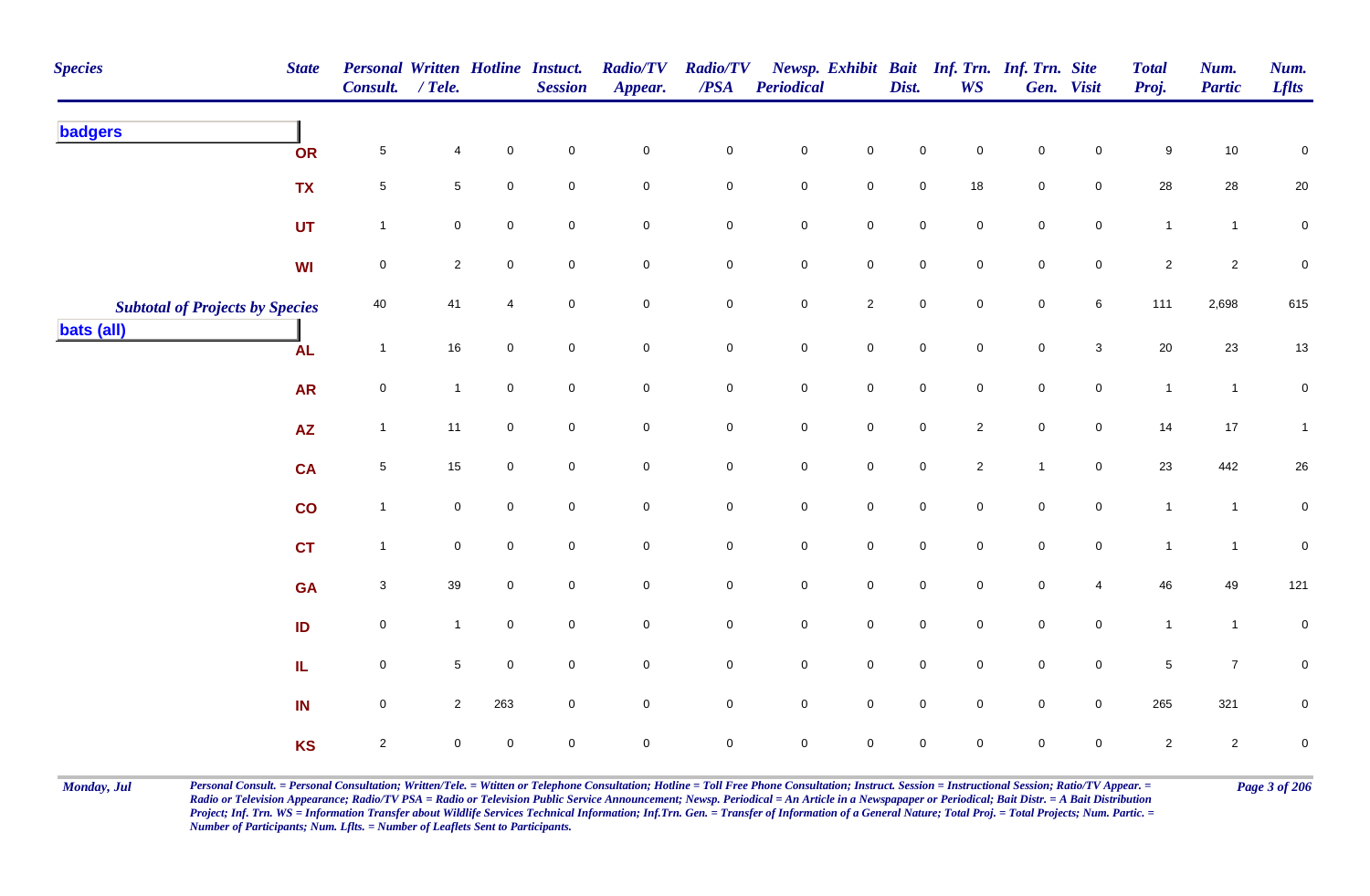| <b>Species</b> | <b>State</b> | <b>Personal Written Hotline Instuct.</b><br>Consult. / Tele. |                     |                     | <b>Session</b>      | <b>Radio/TV</b><br>Appear. | <b>Radio/TV</b><br>$\overline{PSA}$ | <b>Periodical</b>   |                     | Dist.               | <b>WS</b>           | Newsp. Exhibit Bait Inf. Trn. Inf. Trn. Site | Gen. Visit     | <b>Total</b><br>Proj. | Num.<br><b>Partic</b> | Num.<br><b>Lflts</b> |
|----------------|--------------|--------------------------------------------------------------|---------------------|---------------------|---------------------|----------------------------|-------------------------------------|---------------------|---------------------|---------------------|---------------------|----------------------------------------------|----------------|-----------------------|-----------------------|----------------------|
| bats (all)     | <b>KS</b>    | $\overline{a}$                                               | $\mathsf{O}\xspace$ | $\mathbf 0$         | $\mathbf 0$         | $\mathbf 0$                | $\mathsf{O}\xspace$                 | $\mathbf 0$         | $\mathsf{O}\xspace$ | $\mathbf 0$         | $\mathsf{O}\xspace$ | $\mathbf 0$                                  | $\mathbf 0$    | $\sqrt{2}$            | $\overline{2}$        | $\mathbf 0$          |
|                | <b>KY</b>    | $\mathbf{3}$                                                 | 11                  | $\mathbf 0$         | $\pmb{0}$           | $\pmb{0}$                  | $\mathsf{O}\xspace$                 | $\mathbf 0$         | $\mathbf 0$         | $\mathbf 0$         | $\mathbf{1}$        | $\mathbf 0$                                  | $\mathbf{1}$   | $16\,$                | 19                    | $\mathbf{1}$         |
|                | LA           | $\mathbf 0$                                                  | $\overline{7}$      | $\mathbf 0$         | $\pmb{0}$           | $\pmb{0}$                  | $\mathsf{O}\xspace$                 | $\mathbf 0$         | $\mathbf 0$         | $\mathbf 0$         | $\mathbf 0$         | $\mathbf 0$                                  | $\mathbf 0$    | $\overline{7}$        | $\overline{7}$        | $\mathbf 0$          |
|                | <b>MA</b>    | $\mathbf 0$                                                  | 4                   | $\mathbf 0$         | $\pmb{0}$           | 0                          | $\mathsf{O}\xspace$                 | $\mathbf 0$         | $\mathbf 0$         | $\mathsf{O}\xspace$ | $\mathbf 0$         | $\mathbf 0$                                  | $\mathbf 0$    | 4                     | $5\phantom{.0}$       | 0                    |
|                | <b>MD</b>    | $\mathbf 0$                                                  | $\mathbf 0$         | 93                  | $\mathsf{O}\xspace$ | $\mathsf{O}\xspace$        | $\mathbf 0$                         | $\mathbf 0$         | $\mathbf 0$         | $\mathbf 0$         | $\mathbf 0$         | $\mathbf 0$                                  | $\mathbf 0$    | 93                    | 98                    | 9                    |
|                | <b>ME</b>    | $\mathbf 0$                                                  | 5 <sup>5</sup>      | $\mathsf{O}\xspace$ | $\mathbf 0$         | $\overline{0}$             | $\mathbf 0$                         | $\mathbf 0$         | $\mathsf 0$         | $\mathbf 0$         | $\mathsf{O}\xspace$ | $\mathbf{1}$                                 | $\overline{0}$ | $\,6\,$               | $10\,$                | $11$                 |
|                | <b>MI</b>    | $\mathbf 0$                                                  | $\mathbf{1}$        | $\mathbf 0$         | $\mathbf 0$         | $\mathbf 0$                | $\mathsf{O}\xspace$                 | $\mathbf 0$         | $\mathsf{O}\xspace$ | $\mathbf 0$         | $\mathbf 0$         | $\mathbf 0$                                  | $\mathbf 0$    | $\mathbf{1}$          | $\mathbf{1}$          | $\pmb{0}$            |
|                | <b>MO</b>    | $\mathbf 0$                                                  | $\mathbf{1}$        | $\mathbf 0$         | $\pmb{0}$           | 0                          | $\mathsf{O}\xspace$                 | $\mathbf 0$         | $\mathbf 0$         | $\mathsf{O}\xspace$ | $\mathbf 0$         | $\mathbf 0$                                  | $\mathbf 0$    | $\mathbf{1}$          | $\mathbf{1}$          | $\mathbf 0$          |
|                | <b>MS</b>    | $13$                                                         | 16                  | $\mathbf 0$         | $\mathsf{O}\xspace$ | 0                          | $\mathbf 0$                         | $\mathsf{O}\xspace$ | $\mathbf 0$         | $\mathbf 0$         | $\mathbf 0$         | $\overline{0}$                               | 3              | 32                    | 126                   | 44                   |
|                | NC           | $\mathbf 0$                                                  | $\mathbf{3}$        | $\mathsf{O}\xspace$ | $\pmb{0}$           | $\mathsf{O}\xspace$        | $\mathsf{O}\xspace$                 | $\mathbf 0$         | $\pmb{0}$           | $\mathsf{O}\xspace$ | $\mathbf 0$         | $\mathbf 0$                                  | $\overline{0}$ | $\mathbf{3}$          | $\mathbf{3}$          | $\mathbf 0$          |
|                | <b>ND</b>    | $\mathbf{3}$                                                 | 4                   | $\mathsf{O}\xspace$ | $\mathbf 0$         | $\mathbf 0$                | $\mathsf{O}\xspace$                 | $\mathbf 0$         | $\mathbf 0$         | $\mathsf{O}\xspace$ | $\mathsf{O}\xspace$ | $\mathbf 0$                                  | $\mathbf 0$    | $\overline{7}$        | $8\phantom{.}$        | $\mathbf 3$          |
|                | <b>NE</b>    | $\overline{4}$                                               | 4                   | $\mathbf 0$         | $\pmb{0}$           | $\mathbf 0$                | $\mathsf{O}\xspace$                 | $\mathbf 0$         | $\mathbf 0$         | $\mathsf{O}\xspace$ | $\mathbf 0$         | $\mathbf 0$                                  | $\mathbf 0$    | $\bf 8$               | $9\,$                 | $\mathbf 0$          |
|                | <b>NH</b>    | $\mathbf 0$                                                  | 74                  | $\mathbf 0$         | $\pmb{0}$           | $\mathbf 0$                | 0                                   | $\boldsymbol{0}$    | $\mathbf 0$         | $\mathbf 0$         | $\mathbf 0$         | $\mathbf 0$                                  | $\mathsf{O}$   | 74                    | 74                    | 72                   |
|                | <b>NJ</b>    | $\mathsf{O}\xspace$                                          | $\mathbf{1}$        | $\mathbf 0$         | $\mathbf 0$         | $\mathsf{O}\xspace$        | $\mathbf 0$                         | $\mathbf 0$         | $\mathsf{O}\xspace$ | $\mathsf{O}\xspace$ | $\mathbf 0$         | $\mathsf{O}\xspace$                          | $\mathbf 0$    | $\mathbf{1}$          | $\overline{1}$        | $\mathbf 0$          |
|                | <b>NM</b>    | $\mathbf{1}$                                                 | $\overline{2}$      | $\mathsf{O}\xspace$ | $\pmb{0}$           | $\mathsf{O}\xspace$        | $\mathsf{O}\xspace$                 | $\mathbf 0$         | $\mathsf 0$         | $\mathsf 0$         | $\mathbf 0$         | $\mathbf 0$                                  | $\mathbf 0$    | $\mathbf{3}$          | $\mathbf{3}$          | $\pmb{0}$            |
|                | <b>NV</b>    | $\mathbf 0$                                                  | $\overline{2}$      | $\mathbf 0$         | $\mathbf 0$         | $\mathsf{O}\xspace$        | $\mathbf 0$                         | $\mathbf 0$         | $\pmb{0}$           | $\mathsf{O}\xspace$ | $\mathbf 0$         | $\mathsf{O}\xspace$                          | $\mathbf 0$    | $\overline{2}$        | $\overline{2}$        | $\mathbf 0$          |

Monday, Jul Personal Consult. = Personal Consultation; Written/Tele. = Witten or Telephone Consultation; Hotline = Toll Free Phone Consultation; Instruct. Session = Instructional Session; Ratio/TV Appear. = Page 4 of 206 *Radio or Television Appearance; Radio/TV PSA = Radio or Television Public Service Announcement; Newsp. Periodical = An Article in a Newspapaper or Periodical; Bait Distr. = A Bait Distribution*  Project; Inf. Trn. WS = Information Transfer about Wildlife Services Technical Information; Inf.Trn. Gen. = Transfer of Information of a General Nature; Total Proj. = Total Projects; Num. Partic. = *Number of Participants; Num. Lflts. = Number of Leaflets Sent to Participants.*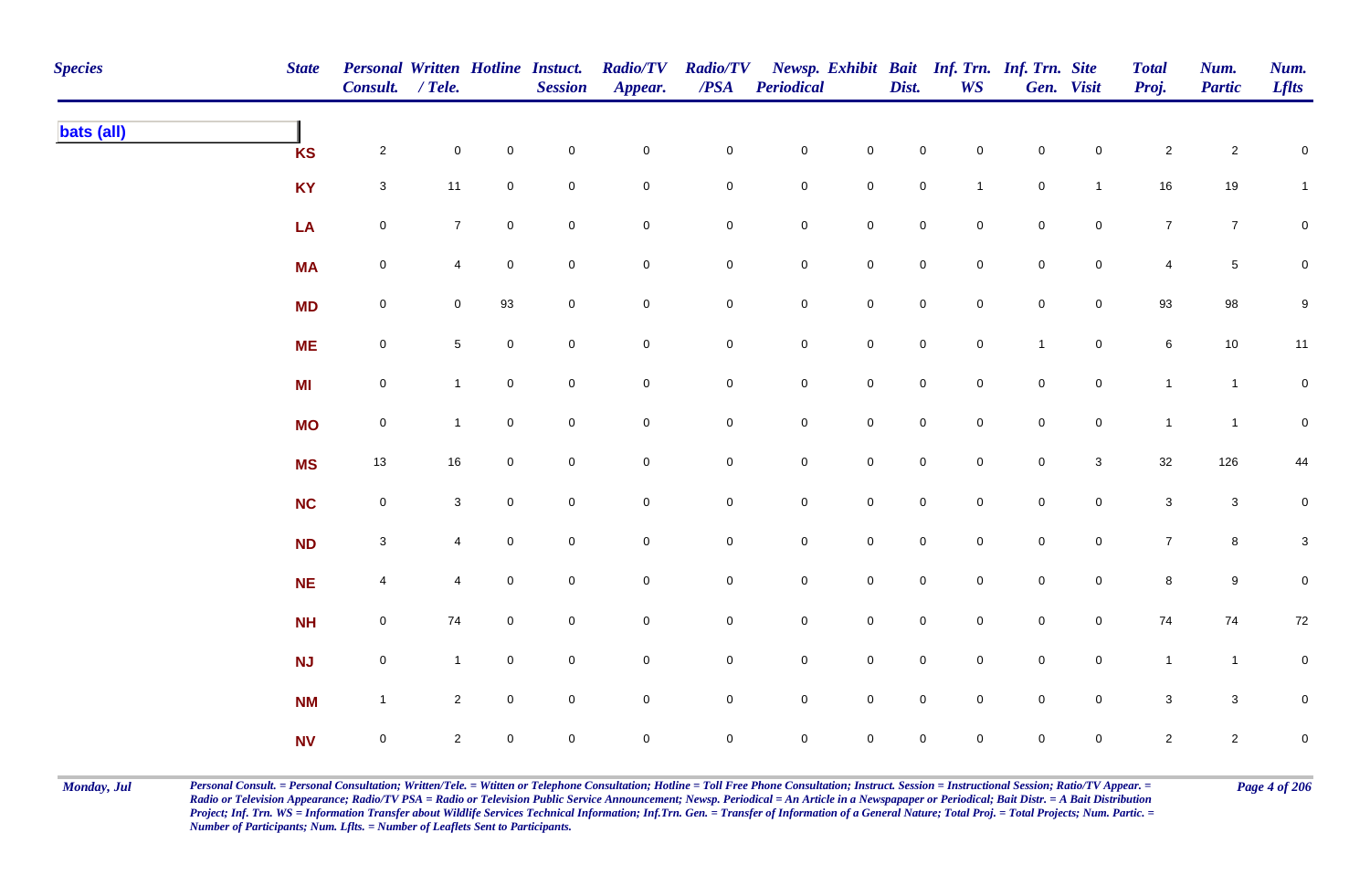| <b>Species</b>                                         | <b>State</b> | <b>Personal Written Hotline Instuct.</b><br>Consult. / Tele. |                |                     | <b>Session</b>      | <b>Radio/TV</b><br>Appear. | <b>Radio/TV</b><br>$\overline{PSA}$ | <b>Periodical</b>   |                     | Dist.       | Newsp. Exhibit Bait Inf. Trn. Inf. Trn. Site<br><b>WS</b> |                | Gen. Visit     | <b>Total</b><br>Proj. | Num.<br><b>Partic</b> | Num.<br><b>Lflts</b>      |
|--------------------------------------------------------|--------------|--------------------------------------------------------------|----------------|---------------------|---------------------|----------------------------|-------------------------------------|---------------------|---------------------|-------------|-----------------------------------------------------------|----------------|----------------|-----------------------|-----------------------|---------------------------|
| bats (all)                                             | <b>NY</b>    | $\mathsf 0$                                                  | $\mathbf{1}$   | $\mathsf{O}\xspace$ | $\mathbf 0$         | $\mathsf{O}\xspace$        | $\pmb{0}$                           | $\pmb{0}$           | $\mathbf 0$         | $\mathbf 0$ | 0                                                         | $\mathbf 0$    | 0              | $\mathbf{1}$          | $\mathbf{1}$          | $\overline{\mathbf{c}}$   |
|                                                        | OH           | $\mathbf{1}$                                                 | 4              | $\pmb{0}$           | $\mathbf 0$         | $\mathsf{O}\xspace$        | $\mathbf 0$                         | $\pmb{0}$           | $\mathbf 0$         | $\pmb{0}$   | $\mathbf 0$                                               | $\mathbf 0$    | 0              | $\sqrt{5}$            | $\boldsymbol{9}$      | 8                         |
|                                                        | OK           | $\mathbf{1}$                                                 | $\overline{a}$ | $\mathsf{O}\xspace$ | $\mathbf 0$         | $\mathbf 0$                | $\mathbf 0$                         | $\mathbf 0$         | $\mathsf{O}$        | $\mathsf 0$ | $\mathbf 0$                                               | $\mathbf 0$    | 0              | $\mathbf{3}$          | $\mathbf{3}$          | 0                         |
|                                                        | OR           | $\mathbf{1}$                                                 | $\overline{2}$ | $\mathsf{O}\xspace$ | $\mathbf 0$         | $\mathbf 0$                | $\mathbf 0$                         | $\mathbf 0$         | $\mathbf 0$         | $\pmb{0}$   | $\mathbf 0$                                               | $\mathbf 0$    | 0              | $\sqrt{3}$            | 4                     | 0                         |
|                                                        | PA           | $\mathsf 0$                                                  | 23             | $\mathbf 0$         | $\mathbf 0$         | $\overline{0}$             | $\overline{0}$                      | $\pmb{0}$           | $\overline{0}$      | $\mathsf 0$ | $\mathbf 0$                                               | $\overline{1}$ | $\mathbf 0$    | 24                    | 57                    | 27                        |
|                                                        | <b>SC</b>    | $\pmb{0}$                                                    | $\overline{1}$ | $\mathbf 0$         | $\mathbf 0$         | $\mathbf 0$                | $\mathsf{O}\xspace$                 | $\mathbf 0$         | $\mathsf 0$         | $\pmb{0}$   | $\mathbf 0$                                               | $\mathbf 0$    | $\mathbf 0$    | $\mathbf{1}$          | $\mathbf{1}$          | $\mathbf 0$               |
|                                                        | <b>TN</b>    | $\mathsf 0$                                                  | 8              | $\mathbf 0$         | $\mathbf 0$         | $\overline{0}$             | $\overline{0}$                      | $\mathbf 0$         | $\mathsf 0$         | $\mathsf 0$ | $\mathbf 0$                                               | $\mathbf 0$    | $\mathbf 0$    | $\bf8$                | 11                    | $\ensuremath{\mathsf{3}}$ |
|                                                        | <b>TX</b>    | 16                                                           | 43             | $\mathsf{O}\xspace$ | $\mathbf 0$         | $\mathbf 0$                | $\mathbf 0$                         | $\mathbf 0$         | $\mathsf 0$         | $\pmb{0}$   | 99                                                        | $\mathbf{1}$   | $\mathbf 0$    | 159                   | 165                   | 115                       |
|                                                        | <b>VA</b>    | $\pmb{0}$                                                    | 13             | $\mathsf{O}\xspace$ | $\overline{1}$      | $\overline{0}$             | $\mathbf 0$                         | $\mathbf 0$         | $\mathsf 0$         | $\pmb{0}$   | $\mathbf 0$                                               | $\pmb{0}$      | $\overline{1}$ | 15                    | 51                    | $\boldsymbol{2}$          |
|                                                        | <b>VT</b>    | $\mathsf 0$                                                  | 108            | 76                  | $\mathbf 0$         | $\mathbf 0$                | $\mathbf 0$                         | $\mathbf 0$         | $\mathsf{O}\xspace$ | $\mathsf 0$ | $\mathbf 0$                                               | $\mathbf 0$    | $\mathbf 0$    | 184                   | 191                   | 31                        |
|                                                        | WI           | $\mathsf 0$                                                  | 18             | $\mathbf 0$         | $\mathbf 0$         | $\mathbf 0$                | $\mathbf 0$                         | $\mathsf{O}\xspace$ | $\mathbf 0$         | $\mathbf 0$ | 0                                                         | $\mathbf 0$    | $\mathbf{0}$   | 18                    | 19                    | 0                         |
|                                                        | <b>WV</b>    | 9                                                            | 0              | $\mathbf 0$         | $\mathbf 0$         | $\mathsf{O}\xspace$        | $\mathsf{O}\xspace$                 | $\mathbf 0$         | $\mathsf{O}\xspace$ | $\mathbf 0$ | $\Omega$                                                  | $\mathbf 0$    | 0              | $\boldsymbol{9}$      | $\boldsymbol{9}$      | $10\,$                    |
| <b>Subtotal of Projects by Species</b><br>bears, black |              | 66                                                           | 448            | 432                 | $\overline{1}$      | $\mathsf{O}\xspace$        | $\mathbf 0$                         | $\pmb{0}$           | $\mathbf 0$         | $\mathsf 0$ | 0                                                         | $\overline{4}$ | $12$           | 1,067                 | 1,753                 | 499                       |
|                                                        | <b>AL</b>    | $\sqrt{2}$                                                   | 0              | $\mathbf 0$         | $\mathbf 0$         | $\overline{0}$             | $\mathbf 0$                         | $\mathsf{O}\xspace$ | $\overline{0}$      | $\mathbf 0$ | $\mathbf 0$                                               | $\mathbf 0$    | $\mathbf 0$    | $\overline{2}$        | 40                    | 0                         |
|                                                        | <b>AZ</b>    | $\mathbf{1}$                                                 | 9              | $\mathbf 0$         | $\mathsf{O}\xspace$ | $\mathsf{O}\xspace$        | $\mathbf 0$                         | $\mathbf 0$         | $\mathbf 0$         | $\pmb{0}$   | $\mathbf 0$                                               | $\pmb{0}$      | $\mathbf 0$    | $10$                  | $10$                  | 0                         |
|                                                        | <b>CA</b>    | 62                                                           | 90             | $\mathbf 0$         | $\mathbf 0$         | $\mathbf 0$                | $\mathbf 0$                         | $\mathbf 0$         | $\overline{2}$      | $\mathbf 0$ | 4                                                         | 12             | 5              | 175                   | 676                   | 456                       |

Monday, Jul Personal Consult. = Personal Consultation; Written/Tele. = Witten or Telephone Consultation; Hotline = Toll Free Phone Consultation; Instruct. Session = Instructional Session; Ratio/TV Appear. = Page 5 of 206 *Radio or Television Appearance; Radio/TV PSA = Radio or Television Public Service Announcement; Newsp. Periodical = An Article in a Newspapaper or Periodical; Bait Distr. = A Bait Distribution*  Project; Inf. Trn. WS = Information Transfer about Wildlife Services Technical Information; Inf.Trn. Gen. = Transfer of Information of a General Nature; Total Proj. = Total Projects; Num. Partic. = *Number of Participants; Num. Lflts. = Number of Leaflets Sent to Participants.*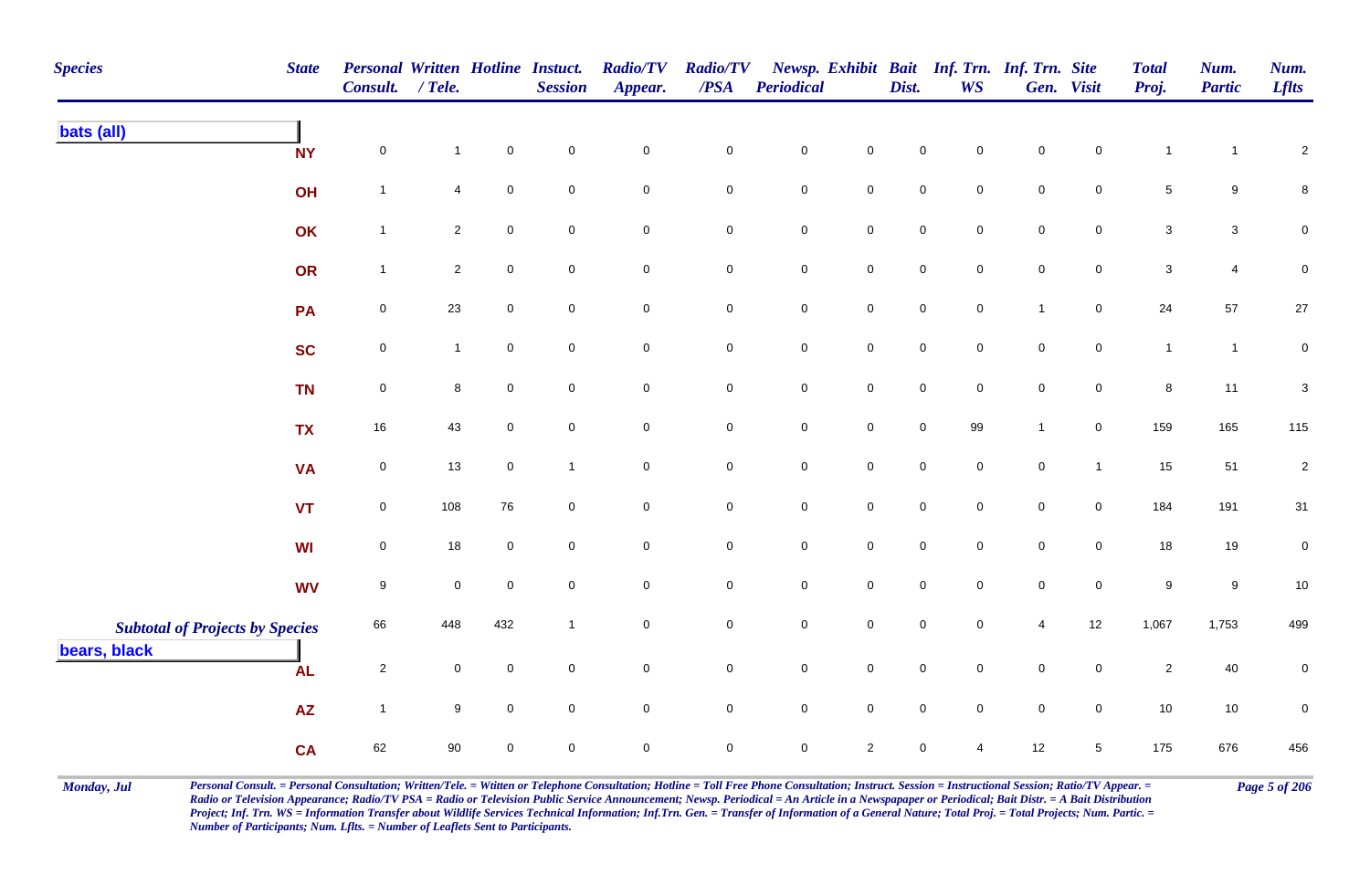| <b>Species</b> | <b>State</b> | <b>Personal Written Hotline Instuct.</b><br>Consult. / Tele. |                     |                     | <b>Session</b>      | <b>Radio/TV</b><br>Appear. | <b>Radio/TV</b><br>$\boldsymbol{PSA}$ | <b>Periodical</b>   |                     | Dist.               | Newsp. Exhibit Bait Inf. Trn. Inf. Trn. Site<br><b>WS</b> |                     | Gen. Visit          | <b>Total</b><br>Proj. | Num.<br><b>Partic</b> | Num.<br><b>Lflts</b> |
|----------------|--------------|--------------------------------------------------------------|---------------------|---------------------|---------------------|----------------------------|---------------------------------------|---------------------|---------------------|---------------------|-----------------------------------------------------------|---------------------|---------------------|-----------------------|-----------------------|----------------------|
| bears, black   | <b>CA</b>    | 62                                                           | $90\,$              | $\mathbf 0$         | $\pmb{0}$           | $\mathbf 0$                | ${\bf 0}$                             | $\mathbf 0$         | $\sqrt{2}$          | $\pmb{0}$           | 4                                                         | 12                  | $\sqrt{5}$          | 175                   | 676                   | 456                  |
|                | <b>MA</b>    | $\mathbf 0$                                                  | $\mathbf{3}$        | $\overline{0}$      | $\mathsf{O}\xspace$ | $\mathbf 0$                | $\mathbf 0$                           | $\mathbf 0$         | $\mathsf{O}\xspace$ | $\mathbf 0$         | $\mathbf 0$                                               | $\mathsf{O}\xspace$ | $\mathbf 0$         | $\mathbf{3}$          | $6\phantom{.}6$       | $\mathbf 0$          |
|                | <b>MD</b>    | $\mathsf{O}\xspace$                                          | $\mathbf 0$         | $20\,$              | $\mathbf 0$         | $\mathsf{O}\xspace$        | $\mathbf 0$                           | $\mathbf 0$         | $\mathbf 0$         | $\mathbf 0$         | $\mathsf{O}\xspace$                                       | $\mathsf{O}\xspace$ | $\overline{0}$      | $20\,$                | $20\,$                | $\mathbf 0$          |
|                | <b>ME</b>    | $\mathbf 0$                                                  | 8                   | $\mathbf 0$         | $\mathbf 0$         | $\mathsf{O}\xspace$        | $\overline{0}$                        | $\mathbf 0$         | $\mathbf 0$         | $\mathsf 0$         | $\mathbf 0$                                               | $\mathbf 0$         | $\overline{0}$      | 8                     | $10$                  | $\overline{0}$       |
|                | <b>MS</b>    | $\mathbf{1}$                                                 | $\mathbf 0$         | $\mathsf{O}\xspace$ | $\mathbf{1}$        | $\mathbf 0$                | $\mathbf 0$                           | $\mathbf 0$         | $\mathbf 0$         | $\mathsf{O}\xspace$ | $\mathbf 0$                                               | $\mathbf 0$         | $\mathsf{O}\xspace$ | $\overline{2}$        | $\bf{8}$              | $\mathbf{3}$         |
|                | <b>MT</b>    | $\mathbf{1}$                                                 | $\mathsf{O}\xspace$ | $\mathsf{O}\xspace$ | $\mathbf{1}$        | $\mathbf 0$                | $\mathbf 0$                           | $\mathbf 0$         | $\mathsf{O}\xspace$ | $\mathsf{O}$        | $\mathsf{O}$                                              | $\mathbf 0$         | $\overline{0}$      | $\overline{2}$        | 101                   | $\overline{0}$       |
|                | <b>NC</b>    | $\mathbf 0$                                                  | $\mathbf{1}$        | $\mathbf 0$         | $\mathbf 0$         | $\pmb{0}$                  | $\mathbf 0$                           | $\mathbf{1}$        | $\mathsf 0$         | $\mathsf 0$         | $\mathbf 0$                                               | $\mathbf 0$         | $\mathbf 0$         | $\overline{2}$        | $\overline{2}$        | ${\bf 0}$            |
|                | <b>ND</b>    | $\mathbf{1}$                                                 | $\mathbf 0$         | $\overline{0}$      | $\pmb{0}$           | $\mathbf 0$                | $\mathbf 0$                           | $\overline{0}$      | $\mathbf 0$         | $\mathsf{O}$        | $\overline{0}$                                            | $\mathsf{O}\xspace$ | $\mathbf 0$         | $\mathbf{1}$          | $\overline{4}$        | 4                    |
|                | <b>NH</b>    | 11                                                           | 214                 | $\mathbf 0$         | $\mathsf{O}\xspace$ | $\mathbf 0$                | $\mathbf 0$                           | $\mathsf{O}\xspace$ | $\mathbf 0$         | $\mathsf{O}\xspace$ | $\overline{c}$                                            | $\overline{1}$      | 34                  | 262                   | 283                   | 1,373                |
|                | NJ           | $\mathbf 0$                                                  | $\overline{2}$      | $\overline{0}$      | $\pmb{0}$           | $\mathbf 0$                | $\overline{0}$                        | $\overline{0}$      | $\mathbf 0$         | $\mathsf{O}$        | $\mathbf 0$                                               | $\mathsf{O}\xspace$ | $\mathbf 0$         | $\overline{a}$        | $\overline{2}$        | $\mathbf 0$          |
|                | <b>NV</b>    | $\mathsf{O}\xspace$                                          | $\mathbf{1}$        | $\mathbf 0$         | $\pmb{0}$           | $\mathbf 0$                | $\overline{0}$                        | $\mathbf 0$         | $\mathbf 0$         | $\mathsf{O}$        | $\mathbf 0$                                               | $\mathbf 0$         | $\mathbf 0$         | $\mathbf{1}$          | $\mathbf{1}$          | $\mathbf 0$          |
|                | OK           | $\overline{2}$                                               | $\overline{4}$      | $\overline{0}$      | $\mathbf 0$         | $\mathbf 0$                | $\overline{0}$                        | $\mathbf 0$         | $\mathbf 0$         | $\mathsf{O}$        | $\mathbf 0$                                               | $\mathbf{1}$        | $\mathbf 0$         | $\overline{7}$        | $10$                  | $\mathbf 0$          |
|                | OR           | $\bf8$                                                       | 6                   | $\overline{0}$      | $\pmb{0}$           | $\mathsf{O}\xspace$        | $\overline{0}$                        | $\mathbf 0$         | $\mathbf 0$         | $\mathsf{O}$        | $\mathbf{1}$                                              | $\mathsf{O}\xspace$ | $\mathbf 0$         | 15                    | 48                    | 0                    |
|                | PA           | $\mathbf{1}$                                                 | $\overline{4}$      | $\mathbf 0$         | $\mathbf 0$         | $\mathsf{O}\xspace$        | $\overline{0}$                        | $\mathbf 0$         | $\mathbf 0$         | $\mathsf 0$         | $\mathbf 0$                                               | $\mathbf 0$         | $\mathbf 0$         | $\sqrt{5}$            | $\overline{7}$        | $\overline{c}$       |
|                | <b>TX</b>    | $\mathsf{O}\xspace$                                          | $\mathbf{1}$        | $\mathbf 0$         | $\mathbf 0$         | $\mathsf{O}\xspace$        | $\overline{0}$                        | $\mathbf 0$         | $\mathsf 0$         | $\mathsf 0$         | $\mathsf{O}\xspace$                                       | $\mathsf{O}\xspace$ | $\overline{0}$      | $\mathbf{1}$          | $\mathbf{1}$          | $\mathbf 0$          |
|                | <b>UT</b>    | $\mathsf{O}\xspace$                                          | $\overline{2}$      | $\mathbf 0$         | $\mathbf 0$         | $\mathbf 0$                | $\mathbf 0$                           | $\mathsf{O}\xspace$ | $\mathsf{O}\xspace$ | $\mathsf{O}\xspace$ | $\mathbf 0$                                               | $\mathsf{O}\xspace$ | $\mathbf 0$         | $\overline{2}$        | $\overline{2}$        | $\mathbf 0$          |

Monday, Jul Personal Consult. = Personal Consultation; Written/Tele. = Witten or Telephone Consultation; Hotline = Toll Free Phone Consultation; Instruct. Session = Instructional Session; Ratio/TV Appear. = Page 6 of 206 *Radio or Television Appearance; Radio/TV PSA = Radio or Television Public Service Announcement; Newsp. Periodical = An Article in a Newspapaper or Periodical; Bait Distr. = A Bait Distribution*  Project; Inf. Trn. WS = Information Transfer about Wildlife Services Technical Information; Inf.Trn. Gen. = Transfer of Information of a General Nature; Total Proj. = Total Projects; Num. Partic. = *Number of Participants; Num. Lflts. = Number of Leaflets Sent to Participants.*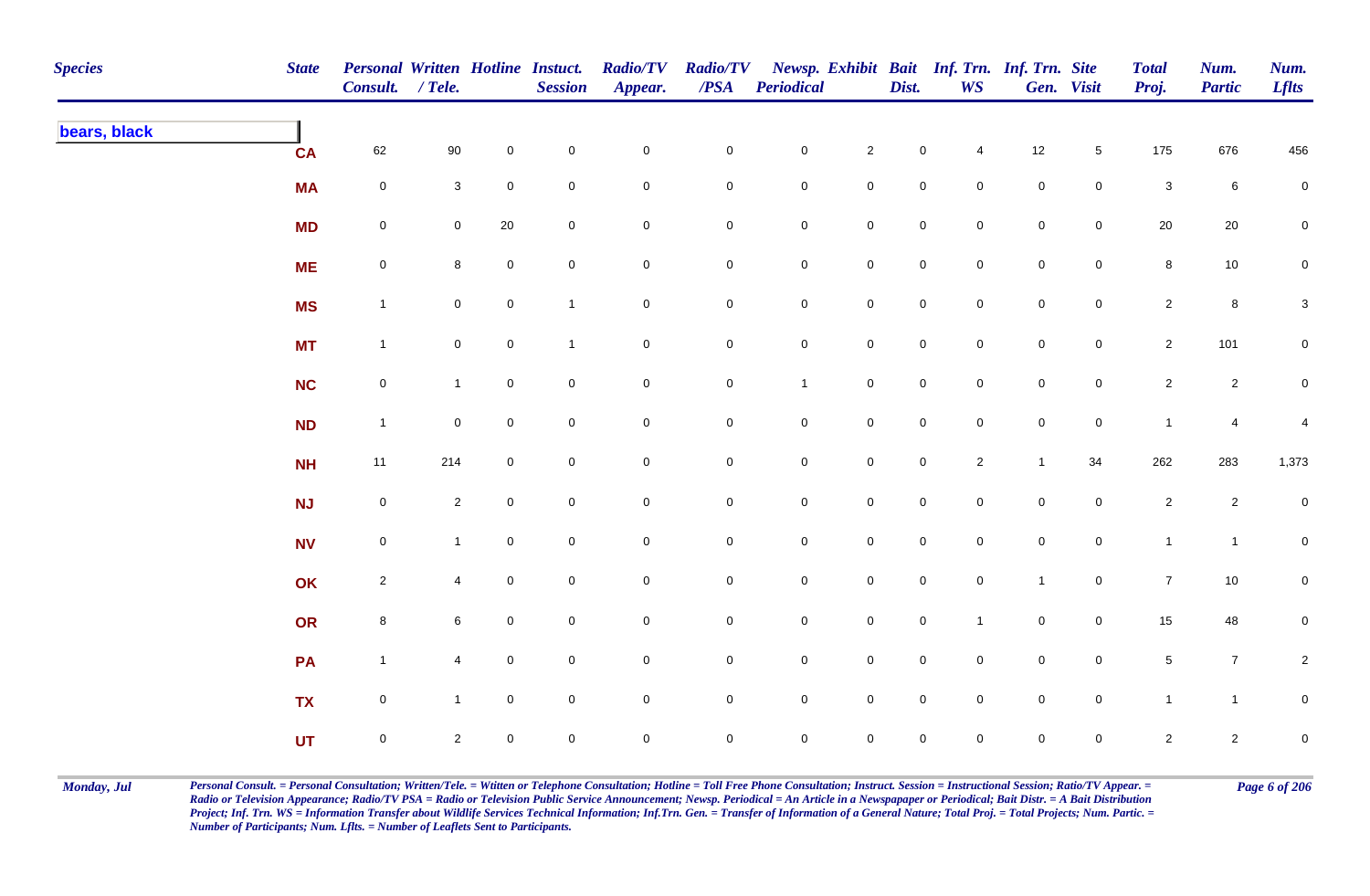| <b>Species</b><br><b>State</b>                           | <b>Consult.</b>  | <b>Personal Written Hotline Instuct.</b><br>$/$ Tele. |                | <b>Session</b>      | <b>Radio/TV</b><br>Appear. | <b>Radio/TV</b><br>/PSA | <b>Periodical</b> |                     | Dist.       | Newsp. Exhibit Bait Inf. Trn. Inf. Trn. Site<br><b>WS</b> |             | Gen. Visit          | <b>Total</b><br>Proj. | Num.<br><b>Partic</b> | Num.<br><b>Lflts</b>      |
|----------------------------------------------------------|------------------|-------------------------------------------------------|----------------|---------------------|----------------------------|-------------------------|-------------------|---------------------|-------------|-----------------------------------------------------------|-------------|---------------------|-----------------------|-----------------------|---------------------------|
| bears, black<br><b>VA</b>                                | $\overline{2}$   | $10\,$                                                | $\mathsf 0$    | $\mathsf{O}\xspace$ | $\mathsf{O}\xspace$        | $\pmb{0}$               | $\pmb{0}$         | $\mathbf 0$         | $\mathsf 0$ | 0                                                         | $\mathbf 0$ | $\pmb{0}$           | 12                    | 14                    | $\mathbf 0$               |
| <b>VT</b>                                                | 0                | 11                                                    | $\overline{2}$ | $\mathbf 0$         | $\mathbf 0$                | $\mathbf 0$             | $\pmb{0}$         | $\mathsf{O}\xspace$ | $\mathsf 0$ | 0                                                         | $\pmb{0}$   | 0                   | 13                    | 15                    | $\mathbf 0$               |
| <b>WA</b>                                                | $\overline{1}$   | $\ensuremath{\mathsf{3}}$                             | $\mathbf 0$    | $\mathbf 0$         | $\mathsf{O}\xspace$        | $\mathbf 0$             | $\pmb{0}$         | $\mathbf 0$         | $\pmb{0}$   | 0                                                         | $\mathbf 0$ | $\mathsf{O}\xspace$ | 4                     | 316                   | $\pmb{0}$                 |
| <b>WI</b>                                                | 129              | 1,002                                                 | $\mathbf 0$    | $\mathsf{O}\xspace$ | $\mathbf 0$                | $\mathbf 0$             | $\pmb{0}$         | $\mathbf 0$         | $\,0\,$     | 0                                                         | $\pmb{0}$   | 9                   | 1,140                 | 1,324                 | 116                       |
| <b>WV</b>                                                | 13               | $\mathbf{1}$                                          | $\mathsf 0$    | $\mathbf{1}$        | $\mathbf 0$                | $\mathbf 0$             | $\mathsf 0$       | $\overline{0}$      | $\mathsf 0$ | 0                                                         | $\mathbf 0$ | 0                   | 15                    | 78                    | 200                       |
| <b>WY</b>                                                | $\overline{7}$   | $\mathsf{O}\xspace$                                   | $\mathbf 0$    | $\mathbf 0$         | $\mathbf 0$                | $\mathbf 0$             | $\mathsf 0$       | $\overline{0}$      | $\mathsf 0$ | 0                                                         | $\mathbf 0$ | $\mathbf 0$         | $\overline{7}$        | $10$                  | $\mathbf 0$               |
| <b>Subtotal of Projects by Species</b><br>bears, grizzly | 242              | 1,372                                                 | 22             | 3                   | $\mathbf 0$                | $\mathbf 0$             | $\pmb{0}$         | $\overline{c}$      | $\,0\,$     | 0                                                         | 14          | 48                  | 1,711                 | 2,988                 | 2,154                     |
| <b>MT</b>                                                | $\overline{1}$   | $\mathbf 0$                                           | $\mathsf 0$    | $\mathbf{1}$        | $\mathbf 0$                | $\mathbf 0$             | $\mathsf 0$       | $\mathbf 0$         | $\mathsf 0$ | $\mathbf 0$                                               | $\mathbf 0$ | 0                   | $\overline{2}$        | 101                   | 0                         |
| <b>Subtotal of Projects by Species</b>                   | $\overline{1}$   | $\mathbf 0$                                           | $\mathbf 0$    | $\overline{1}$      | $\mathsf{O}\xspace$        | $\mathbf 0$             | $\pmb{0}$         | $\mathsf{O}\xspace$ | $\mathbf 0$ | 0                                                         | $\pmb{0}$   | 0                   | $\overline{2}$        | 101                   | 0                         |
| bears, louisiana black<br>LA                             | $\mathbf{1}$     | 24                                                    | $\mathbf 0$    | $\mathbf 0$         | $\mathbf 0$                | $\mathbf 0$             | $\pmb{0}$         | $\mathbf 0$         | $\mathsf 0$ | 3                                                         | $\mathbf 0$ | 5                   | 33                    | 52                    | $\ensuremath{\mathsf{3}}$ |
| <b>Subtotal of Projects by Species</b>                   | $\mathbf{1}$     | 24                                                    | $\mathsf 0$    | $\pmb{0}$           | $\mathbf 0$                | $\mathbf 0$             | $\pmb{0}$         | $\mathbf 0$         | $\mathsf 0$ | $\mathbf{3}$                                              | $\pmb{0}$   | $5\,$               | 33                    | 52                    | 3                         |
| beavers<br><b>AL</b>                                     | 16               | 88                                                    | $\mathsf 0$    | 9                   | $\mathbf 0$                | $\mathbf 0$             | $\mathsf 0$       | $\overline{0}$      | $\mathsf 0$ | 8                                                         | $\mathbf 0$ | 29                  | 150                   | 308                   | 57                        |
| <b>AR</b>                                                | $\sqrt{3}$       | $\mathbf{1}$                                          | $\mathbf 0$    | $\mathsf{O}\xspace$ | $\mathbf 0$                | $\mathbf 0$             | $\pmb{0}$         | $\mathsf{O}\xspace$ | $\pmb{0}$   | $\mathbf 0$                                               | $\pmb{0}$   | $\mathsf{O}\xspace$ | $\overline{4}$        | $\,6\,$               | 0                         |
| <b>AZ</b>                                                | $\mathbf{1}$     | $\mathbf{1}$                                          | $\mathsf 0$    | $\mathsf{O}\xspace$ | $\mathbf 0$                | $\mathbf 0$             | $\pmb{0}$         | $\mathsf{O}\xspace$ | $\mathsf 0$ | $\mathbf 0$                                               | $\mathbf 0$ | 0                   | $\overline{2}$        | $\overline{2}$        | $\pmb{0}$                 |
| <b>CA</b>                                                | 43               | 35                                                    | $\mathbf 0$    | $\mathbf{1}$        | $\mathbf 0$                | $\mathbf 0$             | $\mathbf 0$       | $\mathbf 0$         | $\mathbf 0$ | $\mathbf 0$                                               | $\pmb{0}$   | $\overline{1}$      | 80                    | 172                   | 136                       |
| co                                                       | $\boldsymbol{7}$ | $\mathbf{1}$                                          | $\mathbf 0$    | 0                   | $\mathbf 0$                | $\mathsf 0$             | $\mathsf 0$       | 0                   | $\mathbf 0$ | 0                                                         | $\mathbf 0$ | 0                   | 8                     | 12                    | $\mathbf{1}$              |

Monday, Jul Personal Consult. = Personal Consultation; Written/Tele. = Witten or Telephone Consultation; Hotline = Toll Free Phone Consultation; Instruct. Session = Instructional Session; Ratio/TV Appear. = Page 7 of 206 *Radio or Television Appearance; Radio/TV PSA = Radio or Television Public Service Announcement; Newsp. Periodical = An Article in a Newspapaper or Periodical; Bait Distr. = A Bait Distribution*  Project; Inf. Trn. WS = Information Transfer about Wildlife Services Technical Information; Inf.Trn. Gen. = Transfer of Information of a General Nature; Total Proj. = Total Projects; Num. Partic. = *Number of Participants; Num. Lflts. = Number of Leaflets Sent to Participants.*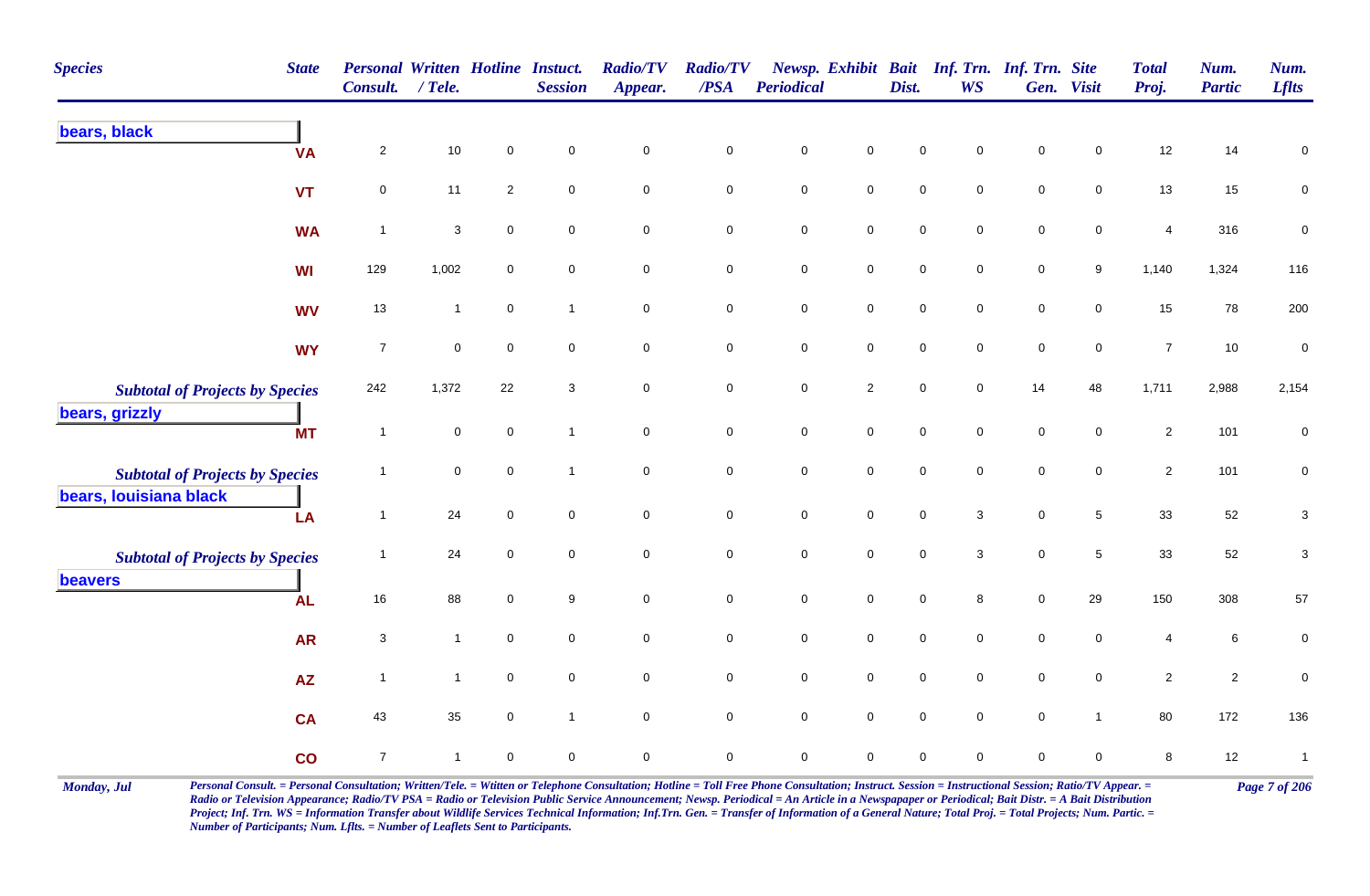| <b>Species</b> | <b>State</b>  | Personal Written Hotline Instuct.<br>Consult. / Tele. |                |                     | <b>Session</b> | <b>Radio/TV</b><br>Appear. | $\overline{PSA}$    | Radio/TV Newsp. Exhibit Bait Inf. Trn. Inf. Trn. Site<br><b>Periodical</b> |                     | Dist.               | WS             |                     | Gen. Visit          | <b>Total</b><br>Proj. | Num.<br><b>Partic</b> | Num.<br><b>Lflts</b> |
|----------------|---------------|-------------------------------------------------------|----------------|---------------------|----------------|----------------------------|---------------------|----------------------------------------------------------------------------|---------------------|---------------------|----------------|---------------------|---------------------|-----------------------|-----------------------|----------------------|
| beavers        | $\mathbf{co}$ | $\overline{7}$                                        | $\mathbf{1}$   | $\mathbf 0$         | $\pmb{0}$      | $\pmb{0}$                  | ${\bf 0}$           | $\mathbf 0$                                                                | $\mathsf 0$         | $\mathbf 0$         | $\mathbf 0$    | $\mathsf{O}\xspace$ | $\mathbf 0$         | $\bf 8$               | $12\,$                | $\mathbf{1}$         |
|                | FL.           | $\mathbf{1}$                                          | $\mathbf 0$    | $\overline{0}$      | $\mathbf 0$    | $\mathbf 0$                | 0                   | $\overline{0}$                                                             | $\mathbf 0$         | $\mathsf{O}$        | $\mathbf 0$    | $\mathbf 0$         | $\mathsf{O}$        | $\mathbf{1}$          | $\overline{4}$        | $\mathbf 0$          |
|                | <b>GA</b>     | $\mathsf{O}\xspace$                                   | 95             | $\mathbf 0$         | $\mathsf 0$    | $\mathbf 0$                | 0                   | $\mathsf{O}\xspace$                                                        | $\mathbf 0$         | $\mathbf 0$         | $\overline{0}$ | $\mathsf{O}\xspace$ | 13                  | 108                   | 123                   | 15                   |
|                | ID            | $\overline{2}$                                        | $\mathbf{3}$   | $\mathbf 0$         | $\mathbf{1}$   | $\pmb{0}$                  | $\mathbf 0$         | $\mathbf 0$                                                                | $\pmb{0}$           | $\mathbf 0$         | $\overline{0}$ | $\mathsf{O}\xspace$ | $\mathsf{O}\xspace$ | $\bf 6$               | $\,6\,$               | $\overline{2}$       |
|                | IL.           | $\overline{1}$                                        | $\mathbf 0$    | $\mathbf 0$         | $\sqrt{2}$     | $\mathsf{O}\xspace$        | $\mathbf 0$         | $\mathbf 0$                                                                | $\mathbf 0$         | $\mathsf 0$         | $\mathbf 0$    | $\mathsf{O}\xspace$ | $\overline{0}$      | $\mathbf{3}$          | 153                   | $\mathbf 0$          |
|                | IN            | $\mathbf 0$                                           | $\overline{0}$ | 80                  | $\pmb{0}$      | $\mathbf 0$                | $\mathsf{O}\xspace$ | $\mathbf 0$                                                                | $\mathsf 0$         | $\mathbf 0$         | $\mathbf 0$    | $\mathbf 0$         | $\mathsf{O}\xspace$ | 80                    | 93                    | $\overline{2}$       |
|                | <b>KY</b>     | 10                                                    | 11             | $\mathbf 0$         | $\mathsf 0$    | $\mathbf 0$                | 0                   | $\mathsf{O}\xspace$                                                        | $\mathbf 0$         | $\mathbf 0$         | $\mathbf{1}$   | $\mathbf{3}$        | $\mathsf{O}\xspace$ | 25                    | 31                    | $\overline{0}$       |
|                | LA            | $\mathbf{3}$                                          | 55             | $\mathbf 0$         | $\overline{1}$ | $\mathbf 0$                | 0                   | $\mathsf{O}\xspace$                                                        | $\mathbf 0$         | $\mathbf 0$         | $\mathbf 0$    | $\mathsf{O}\xspace$ | 116                 | 175                   | 201                   | $\mathbf{3}$         |
|                | <b>MA</b>     | $\mathsf{O}\xspace$                                   | $\overline{2}$ | $\mathsf{O}\xspace$ | $\pmb{0}$      | $\pmb{0}$                  | $\pmb{0}$           | $\mathsf{O}\xspace$                                                        | $\mathbf 0$         | $\mathsf{O}\xspace$ | $\mathbf 0$    | $\mathsf{O}\xspace$ | $\overline{2}$      | $\overline{4}$        | $\,6\,$               | 11                   |
|                | <b>MD</b>     | $\mathsf{O}\xspace$                                   | $\mathbf 0$    | 97                  | $\pmb{0}$      | $\pmb{0}$                  | $\mathbf 0$         | ${\bf 0}$                                                                  | $\mathbf 0$         | $\mathbf 0$         | $\overline{0}$ | $\mathbf 0$         | $\overline{0}$      | 97                    | 103                   | 12                   |
|                | <b>ME</b>     | $\mathbf{1}$                                          | 9              | $\mathbf 0$         | $\pmb{0}$      | $\pmb{0}$                  | $\mathbf 0$         | $\mathbf 0$                                                                | $\mathbf 0$         | $\mathsf 0$         | $\overline{0}$ | $\overline{1}$      | $\overline{1}$      | 12                    | 56                    | $5\phantom{.0}$      |
|                | <b>MI</b>     | $\boldsymbol{0}$                                      | $\mathbf{1}$   | $\mathbf{0}$        | $\mathbf{1}$   | $\mathbf 0$                | 0                   | $\mathbf 0$                                                                | $\mathbf 0$         | $\overline{0}$      | $\mathbf 0$    | $\mathbf 0$         | $\mathsf{O}$        | $\mathbf{2}$          | 31                    | $\overline{0}$       |
|                | <b>MN</b>     | $\mathbf{1}$                                          | $\overline{0}$ | $\mathbf 0$         | $\mathsf 0$    | $\pmb{0}$                  | 0                   | $\mathbf 0$                                                                | $\mathsf 0$         | $\mathbf 0$         | $\mathbf 0$    | $\mathbf 0$         | $\mathbf{1}$        | $\overline{2}$        | $\overline{c}$        | $\mathbf 0$          |
|                | <b>MO</b>     | $\mathbf 0$                                           | $\mathbf{1}$   | $\mathbf 0$         | $\pmb{0}$      | $\pmb{0}$                  | $\mathbf 0$         | $\mathsf 0$                                                                | $\pmb{0}$           | $\mathsf{O}$        | $\mathbf 0$    | $\mathbf{1}$        | $\mathsf{O}$        | $\overline{2}$        | 151                   | $\pmb{0}$            |
|                | <b>MS</b>     | 101                                                   | 65             | $\mathbf 0$         | $10$           | $\pmb{0}$                  | 0                   | $\mathsf{O}\xspace$                                                        | $\mathsf{O}\xspace$ | $\mathbf 0$         | $\mathbf{1}$   | $\overline{4}$      | 162                 | 343                   | 754                   | 101                  |
|                | <b>MT</b>     | $\,$ 5 $\,$                                           | $\overline{2}$ | $\overline{0}$      | $\pmb{0}$      | $\mathbf 0$                | 0                   | $\mathsf{O}\xspace$                                                        | $\mathbf 0$         | $\mathbf 0$         | $\mathbf 0$    | $\mathsf{O}\xspace$ | $\mathbf 0$         | $\overline{7}$        | $\overline{7}$        | $\mathbf 0$          |

Monday, Jul Personal Consult. = Personal Consultation; Written/Tele. = Witten or Telephone Consultation; Hotline = Toll Free Phone Consultation; Instruct. Session = Instructional Session; Ratio/TV Appear. = Page 8 of 206 *Radio or Television Appearance; Radio/TV PSA = Radio or Television Public Service Announcement; Newsp. Periodical = An Article in a Newspapaper or Periodical; Bait Distr. = A Bait Distribution*  Project; Inf. Trn. WS = Information Transfer about Wildlife Services Technical Information; Inf.Trn. Gen. = Transfer of Information of a General Nature; Total Proj. = Total Projects; Num. Partic. = *Number of Participants; Num. Lflts. = Number of Leaflets Sent to Participants.*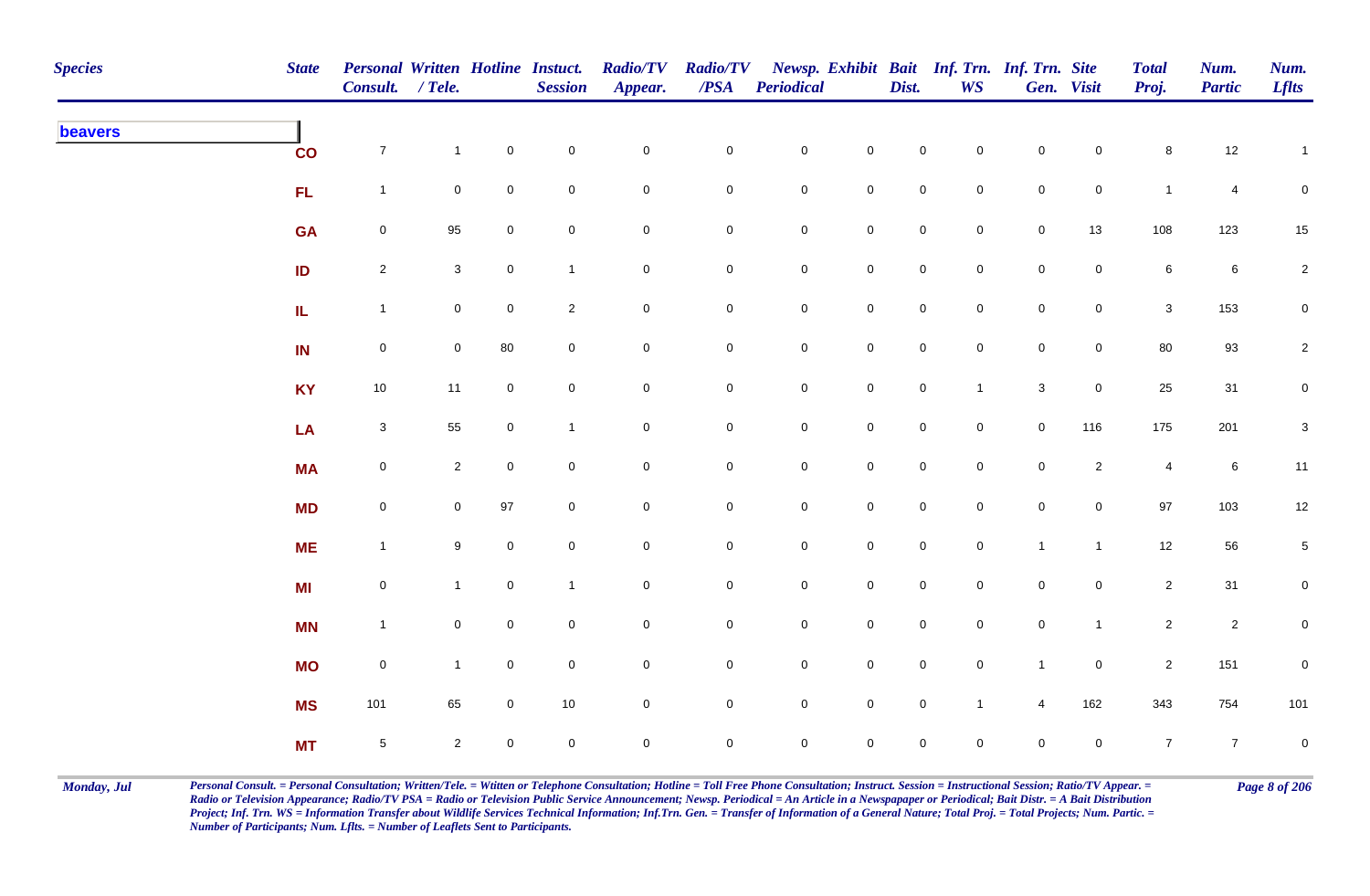| <b>Species</b> | <b>State</b> | <b>Personal Written Hotline Instuct.</b><br>Consult. / Tele. |                 |                | <b>Session</b>            | <b>Radio/TV</b><br>Appear. | $\mathbf{PSA}$ | Radio/TV Newsp. Exhibit Bait Inf. Trn. Inf. Trn. Site<br><b>Periodical</b> |                     | Dist.               | <b>WS</b>                 |                     | Gen. Visit     | <b>Total</b><br>Proj. | Num.<br><b>Partic</b> | Num.<br><b>Lflts</b> |
|----------------|--------------|--------------------------------------------------------------|-----------------|----------------|---------------------------|----------------------------|----------------|----------------------------------------------------------------------------|---------------------|---------------------|---------------------------|---------------------|----------------|-----------------------|-----------------------|----------------------|
| beavers        | <b>MT</b>    | $\overline{5}$                                               | $\overline{2}$  | $\mathbf 0$    | $\pmb{0}$                 | $\mathbf 0$                | $\mathbf 0$    | $\mathbf 0$                                                                | $\mathbf 0$         | $\mathsf 0$         | $\mathbf 0$               | $\mathsf{O}\xspace$ | $\mathbf 0$    | $\overline{7}$        | $\overline{7}$        | ${\bf 0}$            |
|                | <b>NC</b>    | 83                                                           | $122$           | $\mathbf 0$    | $\ensuremath{\mathsf{3}}$ | $\mathbf 0$                | $\overline{0}$ | $\mathbf{1}$                                                               | $\mathsf{O}\xspace$ | $\mathsf{O}\xspace$ | $\mathbf 0$               | $\mathsf{O}\xspace$ | 106            | 315                   | 533                   | $\pmb{0}$            |
|                | <b>ND</b>    | 45                                                           | 38              | $\mathbf 0$    | $\mathbf{1}$              | $\mathbf 0$                | $\mathbf 0$    | $\mathbf{1}$                                                               | $\mathbf 0$         | $\mathsf 0$         | $\ensuremath{\mathsf{3}}$ | $\mathbf{1}$        | $\mathbf{3}$   | 92                    | 443                   | 252                  |
|                | <b>NE</b>    | $\overline{7}$                                               | $\overline{1}$  | $\mathbf 0$    | $\mathbf{1}$              | $\mathbf 0$                | $\overline{0}$ | $\mathbf 0$                                                                | $\mathbf 0$         | $\mathbf 0$         | $\overline{0}$            | $\mathbf 0$         | $\mathbf{3}$   | 12                    | 62                    | $\mathbf 0$          |
|                | <b>NH</b>    | $\mathbf{1}$                                                 | 151             | $\overline{0}$ | $\mathbf 0$               | $\mathbf 0$                | $\overline{0}$ | $\overline{0}$                                                             | $\mathbf 0$         | $\mathsf{O}$        | $\overline{0}$            | $\mathbf{1}$        | $\mathbf{1}$   | 154                   | 161                   | 143                  |
|                | NJ           | $\mathbf 0$                                                  | $\overline{2}$  | $\overline{0}$ | $\mathbf 0$               | $\mathbf 0$                | $\overline{0}$ | $\overline{0}$                                                             | $\mathsf{O}$        | $\mathsf{O}$        | $\overline{0}$            | $\mathbf 0$         | $\mathbf 0$    | $\overline{2}$        | $\overline{2}$        | $\mathbf 0$          |
|                | <b>NM</b>    | $\,6\,$                                                      | $\mathbf{3}$    | $\overline{0}$ | $\mathbf 0$               | $\mathsf{O}\xspace$        | $\overline{0}$ | $\mathbf 0$                                                                | $\mathsf{O}$        | $\mathsf 0$         | $\overline{0}$            | $\mathbf 0$         | $\overline{2}$ | 11                    | 32                    | 6                    |
|                | <b>NV</b>    | $\overline{2}$                                               | $5\phantom{.0}$ | $\mathbf 0$    | $\mathbf 0$               | $\mathsf{O}\xspace$        | $\mathbf 0$    | $\mathbf 0$                                                                | $\mathsf{O}\xspace$ | $\mathbf 0$         | $\mathbf 0$               | $\mathsf{O}\xspace$ | $\overline{0}$ | $\overline{7}$        | $9\,$                 | $\mathbf 0$          |
|                | <b>NY</b>    | $\overline{0}$                                               | $\mathbf 0$     | $\mathbf 0$    | $\mathbf 0$               | $\mathbf 0$                | $\mathbf 0$    | $\mathsf{O}\xspace$                                                        | $\mathsf{O}\xspace$ | $\mathbf 0$         | $\mathbf 0$               | $\mathsf{O}\xspace$ | $\mathbf{1}$   | $\mathbf{1}$          | $\mathbf{1}$          | $\mathbf 0$          |
|                | OH           | $\mathbf 0$                                                  | $\mathbf 0$     | $\mathbf 0$    | $\mathbf{1}$              | $\mathbf 0$                | $\mathbf 0$    | $\mathbf 0$                                                                | $\mathbf 0$         | $\mathbf 0$         | $\mathbf 0$               | $\mathsf{O}\xspace$ | $\mathbf{1}$   | $\overline{c}$        | $\overline{4}$        | ${\bf 0}$            |
|                | OK           | 824                                                          | 125             | $\mathbf 0$    | $\mathbf{1}$              | $\mathbf 0$                | $\mathbf 0$    | $\mathbf{1}$                                                               | $\overline{7}$      | $\mathsf{O}\xspace$ | $\mathbf{1}$              | $\mathbf{3}$        | 12             | 974                   | 9,282                 | 623                  |
|                | OR           | $\overline{7}$                                               | 47              | $\mathbf 0$    | $\pmb{0}$                 | $\mathbf 0$                | $\overline{0}$ | $\mathbf 0$                                                                | $\mathbf 0$         | $\mathsf{O}$        | $\overline{1}$            | $\mathbf 0$         | $\overline{2}$ | 57                    | 66                    | $\overline{2}$       |
|                | PA           | $\mathbf{3}$                                                 | $\overline{2}$  | $\overline{0}$ | $\mathbf 0$               | $\mathbf 0$                | $\overline{0}$ | $\overline{0}$                                                             | $\mathbf 0$         | $\overline{0}$      | $\overline{0}$            | $\mathbf 0$         | $\mathbf 0$    | $\sqrt{5}$            | $5\phantom{.0}$       | 0                    |
|                | <b>SC</b>    | $\mathbf{1}$                                                 | $\overline{2}$  | $\overline{0}$ | $\mathbf 0$               | $\mathsf{O}\xspace$        | $\overline{0}$ | $\mathbf 0$                                                                | $\mathbf 0$         | $\mathsf{O}$        | $\mathbf{1}$              | $\mathsf 0$         | $\mathbf 0$    | $\overline{4}$        | $5\phantom{.0}$       | 0                    |
|                | <b>TN</b>    | 11                                                           | 25              | $\mathbf 0$    | $\mathbf 0$               | $\mathbf 0$                | $\mathbf 0$    | $\mathbf 0$                                                                | $\mathbf 0$         | $\mathsf 0$         | $\overline{0}$            | $\mathsf{O}\xspace$ | 23             | 59                    | 74                    | 15                   |
|                | <b>TX</b>    | $90\,$                                                       | 450             | $\mathbf 0$    | $\bf 8$                   | $\mathbf 0$                | $\mathbf 0$    | $\mathsf{O}\xspace$                                                        | $\mathsf{O}\xspace$ | $\mathsf{O}\xspace$ | 82                        | $\overline{1}$      | $\sqrt{5}$     | 636                   | 793                   | 192                  |

Monday, Jul Personal Consult. = Personal Consultation; Written/Tele. = Witten or Telephone Consultation; Hotline = Toll Free Phone Consultation; Instruct. Session = Instructional Session; Ratio/TV Appear. = Page 9 of 206 *Radio or Television Appearance; Radio/TV PSA = Radio or Television Public Service Announcement; Newsp. Periodical = An Article in a Newspapaper or Periodical; Bait Distr. = A Bait Distribution*  Project; Inf. Trn. WS = Information Transfer about Wildlife Services Technical Information; Inf.Trn. Gen. = Transfer of Information of a General Nature; Total Proj. = Total Projects; Num. Partic. = *Number of Participants; Num. Lflts. = Number of Leaflets Sent to Participants.*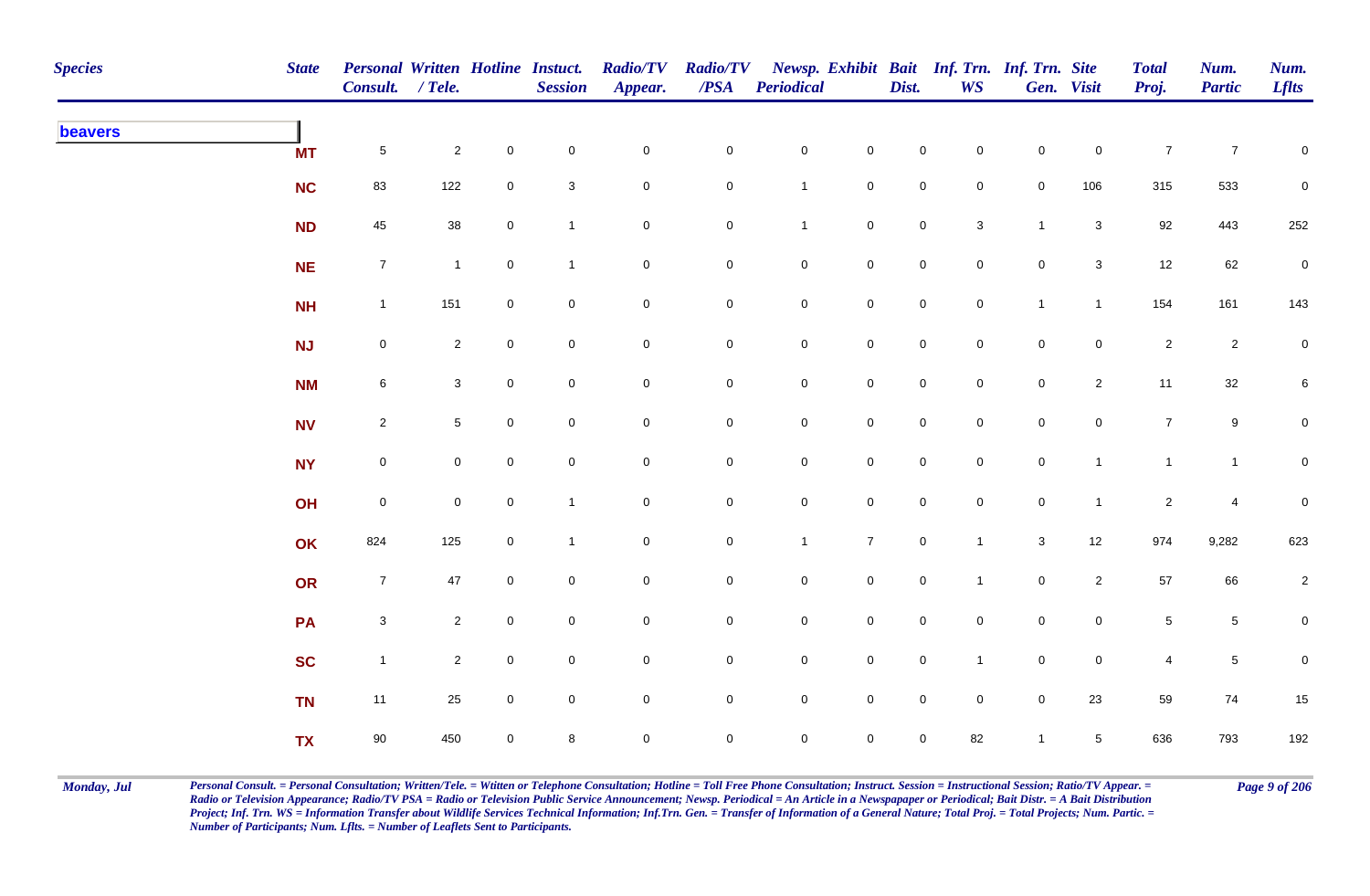| <b>Species</b><br><b>State</b>         | <b>Personal Written Hotline Instact.</b><br>Consult. | $/$ Tele.      |                | <b>Session</b>      | <b>Radio/TV</b><br>Appear. | <b>Radio/TV</b><br>$\boldsymbol{PSA}$ | <b>Periodical</b>   |                     | Dist.               | Newsp. Exhibit Bait Inf. Trn. Inf. Trn. Site<br><b>WS</b> |                  | Gen. Visit          | <b>Total</b><br>Proj. | Num.<br><b>Partic</b> | Num.<br><b>Lflts</b> |
|----------------------------------------|------------------------------------------------------|----------------|----------------|---------------------|----------------------------|---------------------------------------|---------------------|---------------------|---------------------|-----------------------------------------------------------|------------------|---------------------|-----------------------|-----------------------|----------------------|
| beavers<br><b>UT</b>                   | $\mathbf{3}$                                         | $\overline{1}$ | $\mathbf 0$    | $\mathbf 0$         | $\pmb{0}$                  | $\mathsf 0$                           | $\mathbf 0$         | $\mathsf{O}\xspace$ | $\mathbf 0$         | $\mathbf 0$                                               | $\mathbf 0$      | $\mathbf 0$         |                       | 4                     | $\mathbf 0$          |
| <b>VA</b>                              | 76                                                   | 28             | $\mathbf 0$    | $\mathbf{1}$        | $\mathbf{1}$               | $\mathbf 0$                           | $\mathsf 3$         | $\mathsf{O}$        | $\mathsf{O}\xspace$ | $\mathbf 0$                                               | $\mathbf{1}$     | 166                 | 276                   | 394                   | 21                   |
| <b>VT</b>                              | $\pmb{0}$                                            | 44             | $\overline{7}$ | $\mathbf 0$         | $\mathbf 0$                | $\pmb{0}$                             | $\pmb{0}$           | $\pmb{0}$           | $\pmb{0}$           | $\mathbf 0$                                               | $\mathbf 0$      | $\overline{1}$      | 52                    | 58                    | $\overline{4}$       |
| <b>WA</b>                              | 22                                                   | 27             | $\mathbf 0$    | $\mathbf 0$         | $\mathbf 0$                | $\mathbf 0$                           | $\mathbf 0$         | 9                   | $\mathbf 0$         | $\mathbf{1}$                                              | $\pmb{0}$        | $\mathbf{2}$        | 61                    | 3,260                 | 290                  |
| <b>WI</b>                              | $\mathsf 0$                                          | 4              | $\mathbf 0$    | $\mathbf 0$         | $\pmb{0}$                  | $\pmb{0}$                             | $\mathbf 0$         | $\mathbf 0$         | $\mathbf 0$         | $\mathbf 0$                                               | $\mathbf 0$      | $\mathbf{1}$        | $\,$ 5 $\,$           | $\sqrt{5}$            | $\pmb{0}$            |
| <b>Subtotal of Projects by Species</b> | 1,376                                                | 1,447          | 184            | 41                  | $\mathbf{1}$               | $\mathbf 0$                           | $\mathbf 0$         | $16\,$              | $\mathbf 0$         | 8                                                         | 16               | 654                 | 3,840                 | 17,414                | 1,893                |
| beavers, mountain<br><b>OR</b>         | $\mathsf 0$                                          | $\mathbf{1}$   | $\mathsf 0$    | $\mathbf 0$         | $\mathbf 0$                | $\mathbf 0$                           | $\pmb{0}$           | $\mathsf{O}\xspace$ | $\mathsf 0$         | $\mathbf 0$                                               | $\mathbf 0$      | $\mathbf 0$         | $\mathbf{1}$          | $\overline{1}$        | $\pmb{0}$            |
| <b>WA</b>                              | $\mathbf{2}$                                         | $\mathbf{1}$   | $\mathbf 0$    | $\mathbf 0$         | $\mathsf 0$                | $\mathsf 0$                           | $\mathbf 0$         | $\mathsf 0$         | $\mathbf 0$         | $\mathbf 0$                                               | $\mathbf 0$      | $\mathbf 0$         | 3                     | 158                   | $\mathbf 0$          |
| <b>Subtotal of Projects by Species</b> | $\overline{2}$                                       | $\overline{a}$ | $\mathbf 0$    | $\mathbf 0$         | $\pmb{0}$                  | $\mathsf 0$                           | $\mathbf 0$         | $\mathsf{O}\xspace$ | $\mathbf 0$         | $\mathbf 0$                                               | $\mathbf 0$      | $\mathbf 0$         | $\overline{4}$        | 159                   | $\mathbf 0$          |
| bird, unidentifiable<br><b>AL</b>      | $\mathsf 0$                                          | $\mathbf{3}$   | $\mathbf 0$    | $\mathsf{O}\xspace$ | $\mathbf 0$                | $\mathbf 0$                           | $\mathbf 0$         | $\mathbf 0$         | $\mathsf{O}\xspace$ | $\mathsf{O}\xspace$                                       | $\boldsymbol{7}$ | $\mathbf 0$         | $10$                  | 10                    | $\mathbf{1}$         |
| <b>AZ</b>                              | $\mathsf 0$                                          | $\mathbf{2}$   | $\mathsf 0$    | $\mathbf 0$         | $\mathbf 0$                | $\mathbf 0$                           | ${\bf 0}$           | $\mathbf 0$         | $\mathbf 0$         | $\mathbf 0$                                               | $\pmb{0}$        | $\overline{0}$      | $\overline{2}$        | $\mathbf{3}$          | $\mathbf 0$          |
| <b>CA</b>                              | 33                                                   | $\mathbf{1}$   | $\mathbf 0$    | $\mathbf 0$         | $\boldsymbol{0}$           | $\mathbf 0$                           | $\mathbf 0$         | $\mathsf{O}$        | $\mathbf 0$         | $\mathbf 0$                                               | $\mathbf 0$      | $\mathbf 0$         | 34                    | 71                    | $\mathbf 0$          |
| <b>CT</b>                              | $\mathsf 0$                                          | 1              | $\mathsf 0$    | $\mathsf{O}\xspace$ | $\mathbf 0$                | $\mathsf 0$                           | $\mathbf 0$         | $\mathsf 0$         | $\mathsf{O}\xspace$ | $\mathbf 0$                                               | $\mathbf 0$      | $\mathbf 0$         | $\mathbf{1}$          | $\mathbf{1}$          | $\pmb{0}$            |
| <b>GA</b>                              | $\mathbf 0$                                          | $\mathbf{1}$   | $\mathsf 0$    | $\overline{0}$      | $\mathsf{O}\xspace$        | $\mathbf 0$                           | $\mathbf 0$         | $\mathsf 0$         | $\mathsf{O}\xspace$ | $\mathbf 0$                                               | $\mathbf 0$      | $\overline{0}$      | $\mathbf{1}$          | $\mathbf{1}$          | $\mathbf 0$          |
| GU                                     | $\mathsf{O}\xspace$                                  | $\mathbf{1}$   | $\mathbf 0$    | $\mathsf{O}\xspace$ | $\mathbf 0$                | $\pmb{0}$                             | $\mathsf{O}\xspace$ | $\mathsf 0$         | $\mathsf{O}\xspace$ | $\mathbf 0$                                               | $\mathbf 0$      | $\mathsf{O}\xspace$ | $\mathbf{1}$          | 4                     | $\pmb{0}$            |
| ID                                     | $\mathbf 0$                                          |                | $\mathbf 0$    | $\mathbf 0$         | $\mathbf 0$                | $\mathbf 0$                           | $\mathbf 0$         | $\mathbf 0$         | $\mathbf 0$         | $\mathbf{0}$                                              | $\mathbf 0$      | $\mathbf 0$         | $\mathbf{1}$          | $\overline{1}$        | $\pmb{0}$            |

Monday, Jul Personal Consult. = Personal Consultation; Written/Tele. = Witten or Telephone Consultation; Hotline = Toll Free Phone Consultation; Instruct. Session = Instructional Session; Ratio/TV Appear. = Page 10 of 206 *Radio or Television Appearance; Radio/TV PSA = Radio or Television Public Service Announcement; Newsp. Periodical = An Article in a Newspapaper or Periodical; Bait Distr. = A Bait Distribution*  Project; Inf. Trn. WS = Information Transfer about Wildlife Services Technical Information; Inf.Trn. Gen. = Transfer of Information of a General Nature; Total Proj. = Total Projects; Num. Partic. = *Number of Participants; Num. Lflts. = Number of Leaflets Sent to Participants.*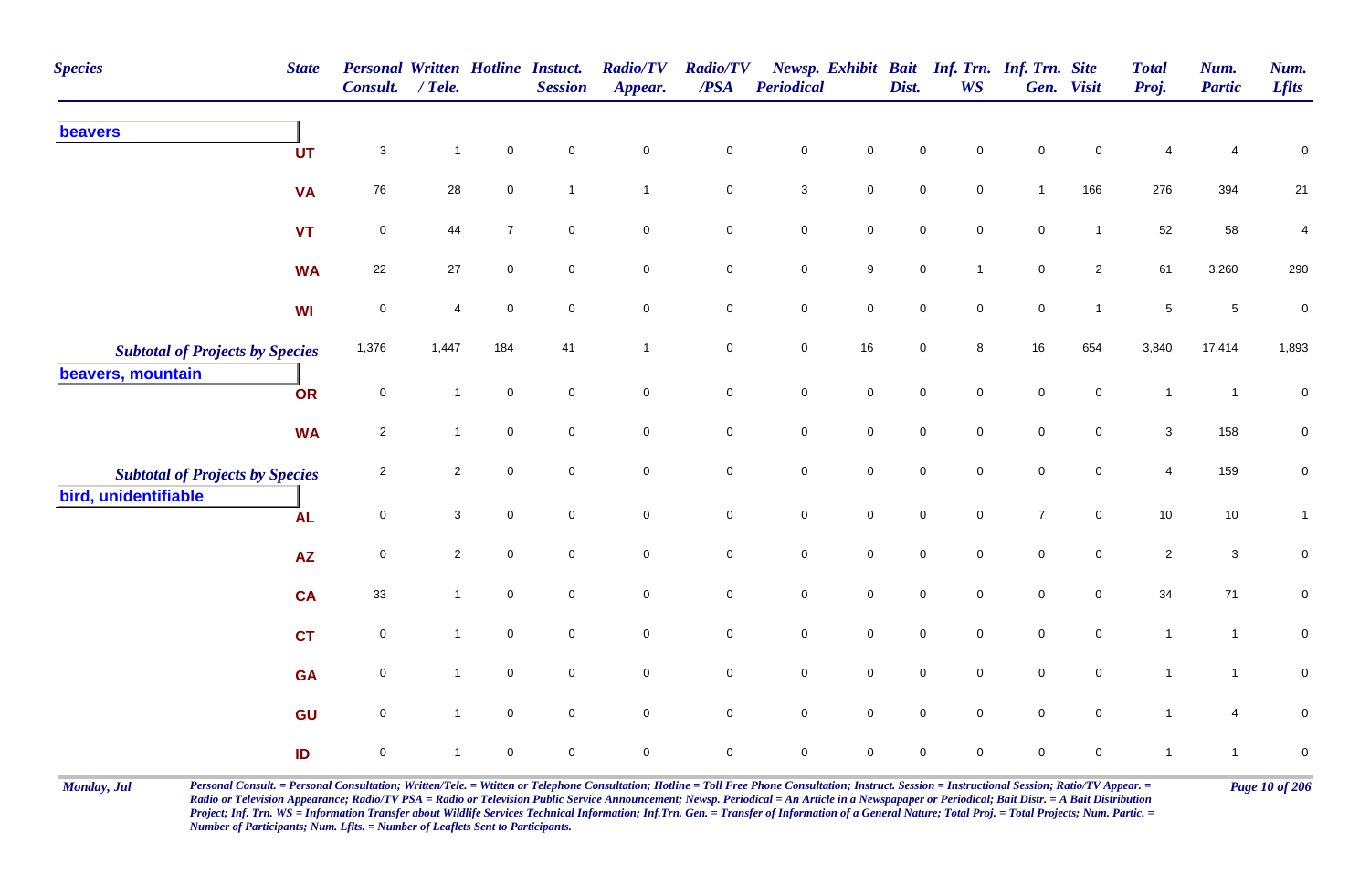| <b>Species</b>       | <b>State</b> | <b>Personal Written Hotline Instuct.</b><br>Consult. / Tele. |                |                | <b>Session</b> | <b>Radio/TV</b><br>Appear. | <b>Radio/TV</b><br>$\overline{PSA}$ | <b>Periodical</b>   |                     | Dist.               | <b>WS</b>           | Newsp. Exhibit Bait Inf. Trn. Inf. Trn. Site | Gen. Visit     | <b>Total</b><br>Proj. | Num.<br><b>Partic</b> | Num.<br><b>Lflts</b> |
|----------------------|--------------|--------------------------------------------------------------|----------------|----------------|----------------|----------------------------|-------------------------------------|---------------------|---------------------|---------------------|---------------------|----------------------------------------------|----------------|-----------------------|-----------------------|----------------------|
| bird, unidentifiable | ID           | $\mathbf 0$                                                  | $\mathbf{1}$   | $\mathbf 0$    | $\pmb{0}$      | $\pmb{0}$                  | $\mathbf 0$                         | $\mathbf 0$         | $\mathbf 0$         | $\mathbf 0$         | $\mathbf 0$         | $\mathbf 0$                                  | $\overline{0}$ | $\mathbf{1}$          | $\overline{1}$        | $\mathbf 0$          |
|                      | IL           | $\mathbf 0$                                                  | $\overline{7}$ | $\mathbf 0$    | $\pmb{0}$      | $\pmb{0}$                  | 0                                   | $\mathbf 0$         | $\mathsf{O}\xspace$ | $\mathsf{O}\xspace$ | $\mathbf 0$         | $\mathbf 0$                                  | $\overline{0}$ | $\overline{7}$        | $\overline{7}$        | $\mathbf 0$          |
|                      | IN           | $\mathbf 0$                                                  | $\mathbf 0$    | $13$           | $\pmb{0}$      | $\pmb{0}$                  | $\mathbf 0$                         | ${\bf 0}$           | $\pmb{0}$           | $\mathbf 0$         | $\mathsf{O}\xspace$ | $\pmb{0}$                                    | $\mathbf 0$    | $13$                  | $13\,$                | $\mathbf 0$          |
|                      | <b>KY</b>    | $\mathbf 0$                                                  | $\overline{2}$ | $\mathbf 0$    | $\mathbf 0$    | $\pmb{0}$                  | 0                                   | $\mathbf 0$         | $\mathsf{O}\xspace$ | $\mathsf{O}\xspace$ | $\mathbf 0$         | $\mathbf 0$                                  | $\mathbf 0$    | $\overline{2}$        | $\overline{2}$        | $\mathbf 0$          |
|                      | LA           | $\mathbf 0$                                                  | $\mathbf{1}$   | $\overline{0}$ | $\mathbf 0$    | $\pmb{0}$                  | $\mathbf 0$                         | $\mathbf 0$         | $\mathbf 0$         | $\overline{0}$      | $\mathbf 0$         | $\mathbf 0$                                  | $\overline{0}$ | $\mathbf{1}$          | $\mathbf{1}$          | $\mathbf 0$          |
|                      | <b>MA</b>    | $\mathsf{O}$                                                 | $\overline{0}$ | $\overline{0}$ | $\mathsf 0$    | $\mathsf{O}\xspace$        | $\mathbf 0$                         | $\overline{0}$      | $\overline{0}$      | $\overline{0}$      | $\mathsf{O}\xspace$ | $\mathsf 0$                                  | $\mathbf{1}$   | $\mathbf{1}$          | $\mathbf{1}$          | $\mathbf 0$          |
|                      | <b>MD</b>    | $\mathbf 0$                                                  | $\mathbf 0$    | 53             | $\pmb{0}$      | $\pmb{0}$                  | $\mathsf{O}\xspace$                 | $\mathsf{O}\xspace$ | $\mathbf 0$         | $\mathsf{O}\xspace$ | $\mathbf 0$         | $\mathbf 0$                                  | $\overline{0}$ | 53                    | 53                    | $\pmb{0}$            |
|                      | <b>ME</b>    | $\mathbf 0$                                                  | $\overline{2}$ | $\mathbf 0$    | $\mathsf 0$    | $\mathbf 0$                | $\mathbf 0$                         | $\mathsf{O}$        | $\mathsf{O}\xspace$ | $\mathsf{O}\xspace$ | $\mathbf 0$         | $\mathbf 0$                                  | $\overline{0}$ | $\overline{2}$        | $\overline{2}$        | $\mathbf 0$          |
|                      | <b>MS</b>    | $\mathbf{1}$                                                 | 6              | $\mathbf 0$    | $\mathbf 0$    | $\mathbf 0$                | $\mathbf 0$                         | $\mathbf 0$         | $\mathsf{O}\xspace$ | $\mathsf{O}\xspace$ | $\mathbf 0$         | $\mathsf{O}\xspace$                          | $\mathbf{1}$   | 8                     | $15\,$                | $\mathbf 3$          |
|                      | <b>NC</b>    | $\overline{2}$                                               | $\mathbf{1}$   | $\overline{0}$ | $\mathsf 0$    | $\pmb{0}$                  | $\mathbf 0$                         | $\mathbf 0$         | $\mathbf 0$         | $\overline{0}$      | $\mathbf 0$         | $\mathbf 0$                                  | $\mathbf 0$    | $\mathbf{3}$          | $\mathbf{3}$          | $\overline{a}$       |
|                      | NE           | $\mathbf 0$                                                  | 11             | $\mathbf 0$    | $\pmb{0}$      | $\pmb{0}$                  | $\mathbf 0$                         | $\mathsf{O}\xspace$ | $\mathbf 0$         | $\mathsf{O}\xspace$ | $\mathbf 0$         | $\pmb{0}$                                    | $\mathbf 0$    | 11                    | 11                    | $\mathbf 0$          |
|                      | <b>NH</b>    | $\mathbf 0$                                                  | $\overline{1}$ | $\mathbf 0$    | $\pmb{0}$      | $\mathbf 0$                | 0                                   | $\mathbf 0$         | $\mathsf{O}\xspace$ | $\mathbf 0$         | $\mathbf 0$         | $\mathsf{O}$                                 | $\mathbf 0$    | $\overline{1}$        | $\mathbf{1}$          | $\mathbf 0$          |
|                      | <b>NV</b>    | $\mathsf{O}$                                                 | $\mathbf{1}$   | $\mathbf 0$    | $\mathsf 0$    | $\pmb{0}$                  | 0                                   | $\mathsf{O}$        | $\mathsf{O}\xspace$ | $\overline{0}$      | $\mathbf 0$         | $\overline{0}$                               | $\overline{0}$ | $\mathbf{1}$          | $\mathbf{1}$          | $\mathsf 0$          |
|                      | <b>NY</b>    | $\mathbf 0$                                                  | $\mathbf 0$    | $\mathbf{1}$   | $\mathbf 0$    | $\pmb{0}$                  | $\mathbf 0$                         | $\mathsf{O}\xspace$ | $\mathsf{O}\xspace$ | $\mathbf 0$         | $\mathbf 0$         | $\mathsf 0$                                  | $\mathbf 0$    | $\mathbf{1}$          | $\mathbf{1}$          | $\mathbf 0$          |
|                      | OH           | $\mathbf{1}$                                                 | $\mathbf{1}$   | $\mathbf 0$    | $\pmb{0}$      | $\pmb{0}$                  | $\mathbf 0$                         | $\mathsf{O}\xspace$ | $\mathsf{O}\xspace$ | $\mathsf{O}\xspace$ | $\mathbf 0$         | $\mathbf 0$                                  | $\mathbf 0$    | $\overline{c}$        | $\mathbf{3}$          | 8                    |
|                      | OK           | $\mathbf{1}$                                                 | $\mathbf 0$    | $\mathbf 0$    | $\mathbf 0$    | $\mathbf 0$                | $\mathbf 0$                         | $\mathbf 0$         | $\mathsf{O}\xspace$ | $\mathsf{O}\xspace$ | $\mathbf 0$         | $\mathsf{O}\xspace$                          | $\mathbf 0$    | $\mathbf{1}$          | $\mathbf{1}$          | $\mathbf 0$          |

Monday, Jul Personal Consult. = Personal Consultation; Written/Tele. = Witten or Telephone Consultation; Hotline = Toll Free Phone Consultation; Instruct. Session = Instructional Session; Ratio/TV Appear. = Page 11 of 206 *Radio or Television Appearance; Radio/TV PSA = Radio or Television Public Service Announcement; Newsp. Periodical = An Article in a Newspapaper or Periodical; Bait Distr. = A Bait Distribution*  Project; Inf. Trn. WS = Information Transfer about Wildlife Services Technical Information; Inf.Trn. Gen. = Transfer of Information of a General Nature; Total Proj. = Total Projects; Num. Partic. = *Number of Participants; Num. Lflts. = Number of Leaflets Sent to Participants.*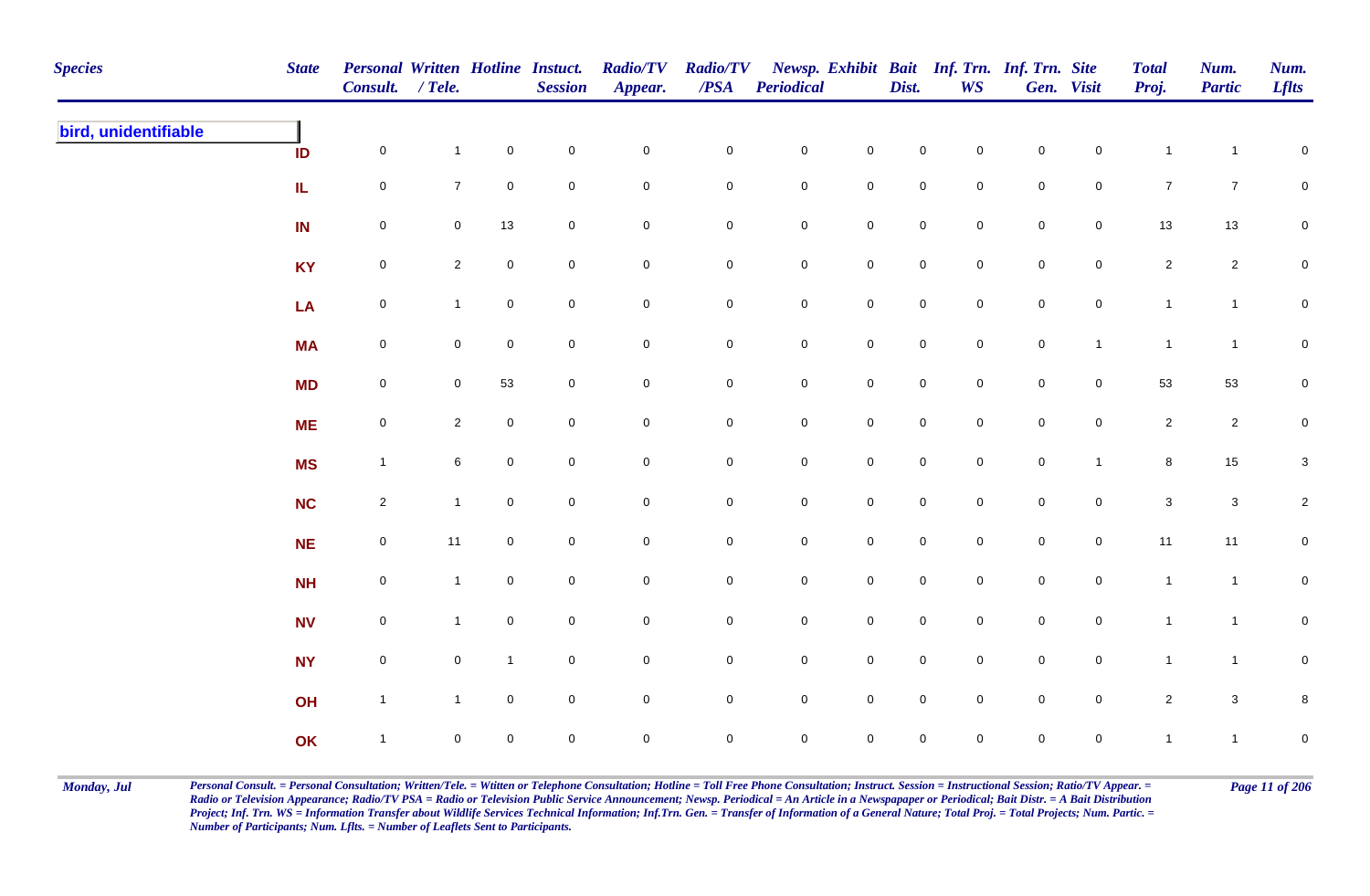| <b>Species</b><br><b>State</b>                            | <b>Personal Written Hotline Instuct.</b><br><b>Consult.</b> | / Tele.        |                     | <b>Session</b>      | <b>Radio/TV</b><br>Appear. | <b>Radio/TV</b><br>/PSA | Periodical  |                     | Dist.       | Newsp. Exhibit Bait Inf. Trn. Inf. Trn. Site<br><b>WS</b> |              | Gen. Visit          | <b>Total</b><br>Proj.     | Num.<br><b>Partic</b> | Num.<br><b>Lflts</b> |
|-----------------------------------------------------------|-------------------------------------------------------------|----------------|---------------------|---------------------|----------------------------|-------------------------|-------------|---------------------|-------------|-----------------------------------------------------------|--------------|---------------------|---------------------------|-----------------------|----------------------|
| bird, unidentifiable<br>OR                                | $\overline{2}$                                              | $\bf8$         | $\pmb{0}$           | $\mathbf 0$         | $\mathbf 0$                | $\pmb{0}$               | $\pmb{0}$   | $\pmb{0}$           | $\mathbf 0$ | $\mathbf 0$                                               | $\mathsf 0$  | $\mathbf 0$         | $10$                      | 13                    | $\pmb{0}$            |
| PA                                                        | $\pmb{0}$                                                   | $\overline{2}$ | $\mathbf 0$         | $\mathbf 0$         | $\mathbf 0$                | $\mathbf 0$             | $\pmb{0}$   | $\mathbf 0$         | $\pmb{0}$   | $\mathbf 0$                                               | $\mathsf 0$  | $\mathbf 0$         | $\overline{c}$            | $\overline{c}$        | $\pmb{0}$            |
| <b>SC</b>                                                 | $\mathbf 0$                                                 | $\mathbf{1}$   | $\mathbf 0$         | $\mathsf{O}\xspace$ | $\mathbf 0$                | $\mathbf 0$             | $\pmb{0}$   | $\mathbf 0$         | $\mathsf 0$ | $\mathbf 0$                                               | $\mathsf 0$  | $\mathbf 0$         | $\mathbf{1}$              | $\mathbf{1}$          | $\pmb{0}$            |
| <b>TN</b>                                                 | 0                                                           | $19$           | $\mathbf 0$         | $\mathbf 0$         | $\mathbf 0$                | $\overline{0}$          | $\pmb{0}$   | $\mathbf 0$         | $\mathsf 0$ | $\overline{1}$                                            | $\mathsf 0$  | $\overline{0}$      | 20                        | 20                    | $\mathbf{1}$         |
| <b>TX</b>                                                 | 6                                                           | 22             | $\mathbf 0$         | $\mathbf 0$         | $\mathbf 0$                | $\mathbf 0$             | $\mathsf 0$ | $\mathbf 0$         | $\mathbf 0$ | $\mathbf 0$                                               | $\mathbf{1}$ | $\mathbf{1}$        | 30                        | 53                    | $\mathbf 0$          |
| <b>VA</b>                                                 | $\mathsf{O}\xspace$                                         | $\overline{2}$ | $\mathsf{O}\xspace$ | $\mathbf 0$         | $\mathsf{O}\xspace$        | $\mathbf 0$             | $\pmb{0}$   | $\mathsf{O}\xspace$ | $\pmb{0}$   | $\mathbf 0$                                               | $\mathbf 0$  | $\mathsf{O}\xspace$ | $\sqrt{2}$                | $\overline{c}$        | $\pmb{0}$            |
| <b>VT</b>                                                 | $\mathbf 0$                                                 | $\mathbf{3}$   | $\mathsf{O}\xspace$ | $\mathsf{O}\xspace$ | $\mathbf 0$                | $\mathbf 0$             | $\pmb{0}$   | $\mathbf 0$         | $\pmb{0}$   | $\mathbf 0$                                               | $\mathsf 0$  | $\mathbf 0$         | $\ensuremath{\mathsf{3}}$ | $\mathbf{3}$          | $\pmb{0}$            |
| <b>WA</b>                                                 | 13                                                          | $\mathbf 0$    | $\mathsf{O}\xspace$ | $\mathsf{O}\xspace$ | $\mathsf{O}\xspace$        | $\mathsf{O}$            | $\pmb{0}$   | $\mathsf 0$         | $\pmb{0}$   | $\mathbf 0$                                               | $\mathsf 0$  | $\mathbf 0$         | 13                        | 26                    | $\pmb{0}$            |
| <b>WI</b>                                                 | $\overline{2}$                                              | 152            | $\mathbf 0$         | $\mathbf 0$         | $\mathbf 0$                | $\mathsf{O}\xspace$     | $\pmb{0}$   | $\mathsf{O}\xspace$ | $\mathbf 0$ | $\mathbf 0$                                               | $\mathbf 0$  | $\overline{0}$      | 154                       | 156                   | $\pmb{0}$            |
| <b>WV</b>                                                 | $\overline{1}$                                              | $\mathsf 0$    | $\mathbf 0$         | $\mathbf 0$         | $\mathbf 0$                | $\mathbf 0$             | $\mathsf 0$ | $\mathsf 0$         | $\mathsf 0$ | $\mathbf 0$                                               | $\mathsf 0$  | $\mathbf 0$         | $\mathbf{1}$              | $\overline{1}$        | $\mathbf 0$          |
| <b>WY</b>                                                 | $\mathbf 0$                                                 | $\mathbf{1}$   | $\overline{0}$      | $\mathbf 0$         | $\mathsf{O}\xspace$        | $\overline{0}$          | $\pmb{0}$   | $\mathsf{O}\xspace$ | $\pmb{0}$   | $\mathbf 0$                                               | $\mathsf 0$  | $\mathbf 0$         | $\mathbf{1}$              | $\overline{1}$        | $\mathbf 0$          |
| <b>Subtotal of Projects by Species</b><br>bison (buffalo) | 62                                                          | 253            | 67                  | $\mathbf 0$         | $\mathsf{O}\xspace$        | $\mathsf{O}\xspace$     | $\pmb{0}$   | $\mathsf{O}\xspace$ | $\mathsf 0$ | $\mathbf 0$                                               | 8            | $\mathbf{3}$        | 394                       | 484                   | $15\,$               |
| <b>CA</b>                                                 | $\pmb{0}$                                                   | $\mathbf{1}$   | $\mathbf 0$         | $\mathbf 0$         | $\mathbf 0$                | $\mathbf 0$             | $\mathbf 0$ | $\mathbf 0$         | $\mathsf 0$ | $\mathbf 0$                                               | $\mathsf 0$  | $\mathbf 0$         | $\mathbf{1}$              | 9                     | $\pmb{0}$            |
| <b>Subtotal of Projects by Species</b>                    | $\pmb{0}$                                                   | $\mathbf{1}$   | $\mathsf{O}\xspace$ | $\mathsf{O}\xspace$ | $\mathsf{O}\xspace$        | $\mathbf 0$             | $\pmb{0}$   | $\mathsf{O}\xspace$ | $\pmb{0}$   | $\mathbf 0$                                               | $\mathsf 0$  | $\pmb{0}$           | $\mathbf{1}$              | 9                     | $\pmb{0}$            |
| bitterns, yellow<br>GU                                    | $\overline{1}$                                              | $\mathbf 0$    | $\mathbf 0$         | 3                   | $\mathbf 0$                | $\overline{0}$          | $\mathsf 0$ | $\mathsf 0$         | $\mathsf 0$ | $\overline{4}$                                            | $\mathsf 0$  | $\overline{0}$      | 8                         | 557                   | 540                  |
| <b>Subtotal of Projects by Species</b>                    | -1                                                          | $\mathbf 0$    | $\mathbf 0$         | 3                   | $\mathbf 0$                | $\mathbf 0$             | $\mathbf 0$ | $\mathbf 0$         | $\mathbf 0$ | $\overline{4}$                                            | $\mathbf 0$  | $\mathbf 0$         | 8                         | 557                   | 540                  |

Monday, Jul Personal Consult. = Personal Consultation; Written/Tele. = Witten or Telephone Consultation; Hotline = Toll Free Phone Consultation; Instruct. Session = Instructional Session; Ratio/TV Appear. = Page 12 of 206 *Radio or Television Appearance; Radio/TV PSA = Radio or Television Public Service Announcement; Newsp. Periodical = An Article in a Newspapaper or Periodical; Bait Distr. = A Bait Distribution*  Project; Inf. Trn. WS = Information Transfer about Wildlife Services Technical Information; Inf.Trn. Gen. = Transfer of Information of a General Nature; Total Proj. = Total Projects; Num. Partic. = *Number of Participants; Num. Lflts. = Number of Leaflets Sent to Participants.*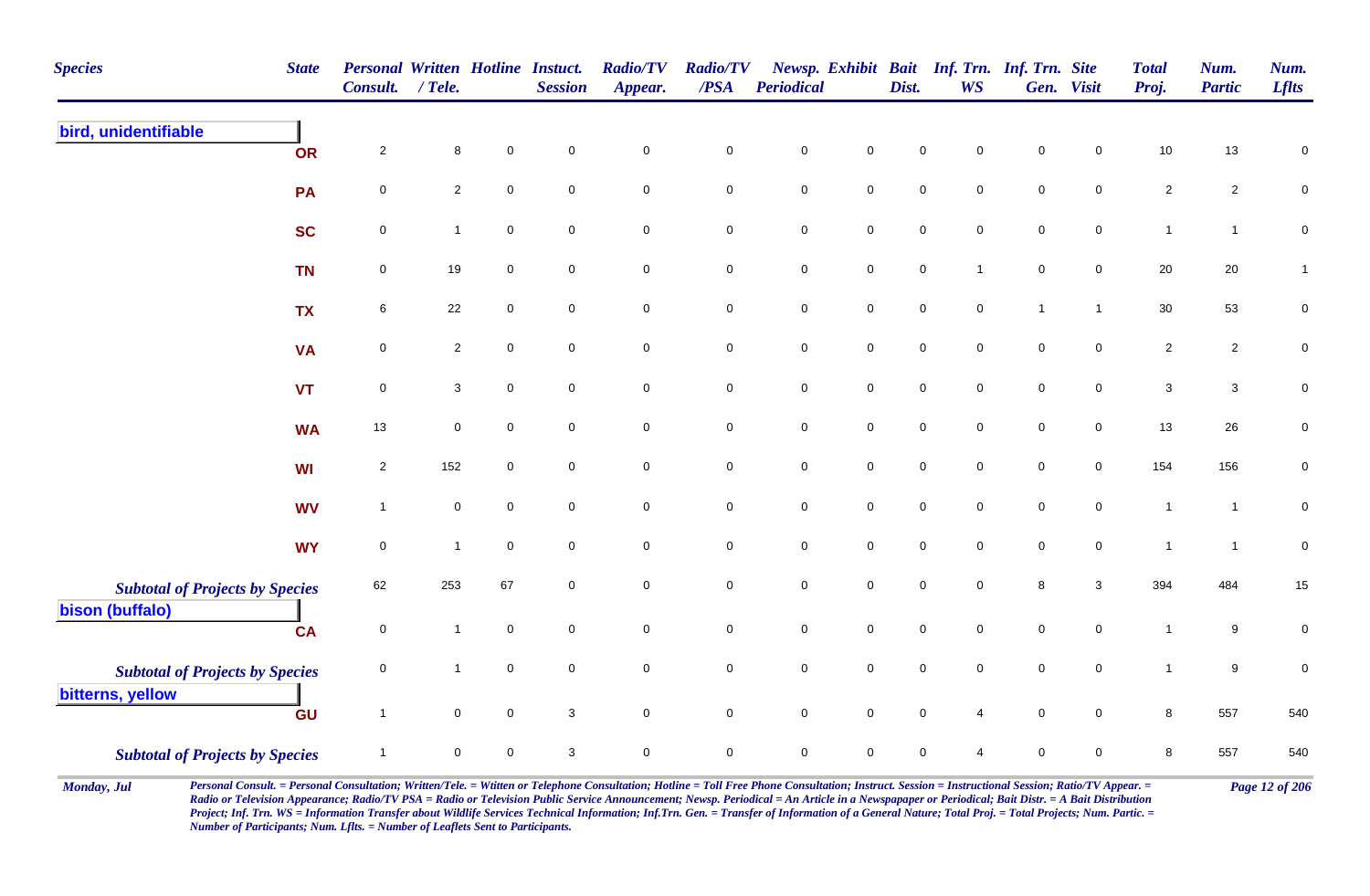| <b>Species</b>                         | <b>State</b> | Personal Written Hotline Instuct.<br>Consult. / Tele. |                |              | <b>Session</b>      | <b>Radio/TV</b><br>Appear. | <b>Radio/TV</b><br>$\overline{PSA}$ | Periodical  |                     | Dist.       | <b>WS</b>      | Newsp. Exhibit Bait Inf. Trn. Inf. Trn. Site | Gen. Visit     | <b>Total</b><br>Proj.     | Num.<br><b>Partic</b> | Num.<br><b>Lflts</b>      |
|----------------------------------------|--------------|-------------------------------------------------------|----------------|--------------|---------------------|----------------------------|-------------------------------------|-------------|---------------------|-------------|----------------|----------------------------------------------|----------------|---------------------------|-----------------------|---------------------------|
| blackbirds, brewer's                   | <b>CA</b>    | $\mathbf 0$                                           | $\pmb{0}$      | $\mathbf 0$  | $\mathbf 0$         | $\mathbf 0$                | $\mathbf 0$                         | $\pmb{0}$   | $\mathbf 0$         | $\mathsf 0$ | 0              | $\sqrt{2}$                                   | 0              | $\sqrt{2}$                | 4                     | 3                         |
|                                        | <b>NV</b>    | $\mathsf{O}\xspace$                                   | $\overline{2}$ | $\mathbf 0$  | $\mathbf 0$         | $\mathbf 0$                | $\mathbf 0$                         | $\pmb{0}$   | $\mathbf 0$         | $\mathsf 0$ | $\mathbf 0$    | $\mathsf 0$                                  | $\mathbf 0$    | $\overline{2}$            | $\overline{2}$        | $\pmb{0}$                 |
|                                        | <b>WA</b>    | $\overline{1}$                                        | $\mathbf{1}$   | $\mathbf 0$  | $\mathsf 0$         | $\mathbf 0$                | $\mathbf 0$                         | $\mathsf 0$ | $\mathbf 0$         | $\mathbf 0$ | $\mathbf 0$    | $\mathbf 0$                                  | $\overline{0}$ | $\overline{2}$            | $\mathbf{3}$          | $\mathbf 0$               |
|                                        | WI           | $\overline{0}$                                        | $\overline{4}$ | $\mathbf 0$  | $\mathbf 0$         | $\mathbf 0$                | $\mathbf 0$                         | $\pmb{0}$   | $\mathbf 0$         | $\mathsf 0$ | $\mathbf 0$    | $\mathsf 0$                                  | $\overline{0}$ | 4                         | 4                     | $\pmb{0}$                 |
| <b>Subtotal of Projects by Species</b> |              | $\overline{1}$                                        | $\overline{7}$ | $\mathbf 0$  | $\mathbf 0$         | $\mathbf 0$                | $\mathbf 0$                         | $\mathbf 0$ | $\mathbf 0$         | $\pmb{0}$   | $\mathbf 0$    | $\sqrt{2}$                                   | $\mathbf 0$    | 10                        | 13                    | $\ensuremath{\mathsf{3}}$ |
| blackbirds, red-winged                 | <b>CA</b>    | $\mathbf 0$                                           | $\mathbf 0$    | $\mathbf 0$  | $\mathbf 0$         | $\mathsf{O}\xspace$        | $\overline{0}$                      | $\pmb{0}$   | $\mathbf 0$         | $\pmb{0}$   | $\mathbf 0$    | $\overline{1}$                               | $\overline{0}$ | $\mathbf{1}$              | $\overline{a}$        | $\mathbf 0$               |
|                                        | ID           | $\overline{0}$                                        | $\mathbf{1}$   | $\mathbf 0$  | $\mathbf 0$         | $\mathbf 0$                | $\overline{0}$                      | $\mathsf 0$ | $\mathbf 0$         | $\mathbf 0$ | $\mathbf 0$    | $\mathsf 0$                                  | $\mathbf 0$    | $\mathbf{1}$              | $\mathbf{1}$          | $\overline{0}$            |
|                                        | IN           | $\overline{0}$                                        | $\mathbf 0$    | $\mathbf{3}$ | $\mathbf 0$         | 0                          | $\mathbf 0$                         | $\mathsf 0$ | $\mathbf 0$         | $\mathbf 0$ | $\mathbf 0$    | $\mathbf 0$                                  | $\mathbf 0$    | $\ensuremath{\mathsf{3}}$ | $\mathbf{3}$          | $\mathsf{O}\xspace$       |
|                                        | <b>KY</b>    | $\mathsf{O}\xspace$                                   | $\mathbf 0$    | $\mathbf 0$  | $\mathbf 0$         | $\mathsf{O}\xspace$        | $\mathsf{O}\xspace$                 | $\pmb{0}$   | $\mathbf 0$         | $\pmb{0}$   | $\overline{2}$ | $\pmb{0}$                                    | $\mathbf 0$    | $\overline{2}$            | $\overline{c}$        | $\pmb{0}$                 |
|                                        | LA           | $\mathbf 0$                                           | $\mathbf{1}$   | $\mathbf 0$  | $\mathbf 0$         | $\mathsf{O}\xspace$        | $\mathbf 0$                         | $\pmb{0}$   | $\mathbf 0$         | $\mathbf 0$ | $\mathbf 0$    | $\pmb{0}$                                    | $\mathbf 0$    | $\mathbf{1}$              | $\mathbf{1}$          | $\mathsf{O}\xspace$       |
|                                        | MI           | $\overline{1}$                                        | $\mathbf 0$    | $\mathbf 0$  | $\mathbf 0$         | $\mathbf 0$                | $\mathbf 0$                         | $\pmb{0}$   | $\mathbf 0$         | $\pmb{0}$   | $\overline{0}$ | $\pmb{0}$                                    | $\mathbf 0$    | $\mathbf{1}$              | $\mathbf{1}$          | $\mathbf 0$               |
|                                        | <b>ND</b>    | $\overline{2}$                                        | $\mathbf 0$    | $\mathbf 0$  | $\mathsf 0$         | $\mathbf 0$                | $\mathbf 0$                         | $\pmb{0}$   | $\mathbf 0$         | $\mathsf 0$ | $\mathbf 0$    | $\pmb{0}$                                    | $\mathbf 0$    | $\overline{2}$            | 6                     | 250                       |
|                                        | <b>NH</b>    | $\mathsf{O}\xspace$                                   | $\mathbf{1}$   | $\mathbf 0$  | $\mathsf 0$         | $\mathsf{O}\xspace$        | $\mathbf 0$                         | $\pmb{0}$   | $\mathbf 0$         | $\pmb{0}$   | $\mathbf 0$    | $\pmb{0}$                                    | $\mathbf 0$    | $\mathbf{1}$              | $\mathbf{1}$          | $\pmb{0}$                 |
|                                        | <b>NY</b>    | $\mathsf{O}\xspace$                                   | $\mathbf{3}$   | $\mathbf 3$  | $\mathsf{O}\xspace$ | $\mathbf 0$                | $\mathbf 0$                         | $\pmb{0}$   | $\mathbf 0$         | $\pmb{0}$   | $\mathbf 0$    | $\pmb{0}$                                    | $\overline{2}$ | $\bf8$                    | 8                     | $\,6\,$                   |
|                                        | OH           | $\mathsf{O}\xspace$                                   | $\overline{2}$ | $\mathbf 0$  | $\mathbf 0$         | $\mathbf 0$                | $\mathbf 0$                         | $\pmb{0}$   | $\mathsf 0$         | $\pmb{0}$   | $\mathbf 0$    | $\mathbf{1}$                                 | $\mathbf 0$    | $\mathbf{3}$              | $\overline{4}$        | $\boldsymbol{9}$          |
|                                        | OK           | $\mathbf 0$                                           | $\mathbf{1}$   | $\mathbf 0$  | $\pmb{0}$           | $\mathsf{O}\xspace$        | $\mathsf{O}\xspace$                 | $\pmb{0}$   | $\mathsf{O}\xspace$ | $\mathbf 0$ | 0              | $\mathbf 0$                                  | $\mathbf 0$    | $\overline{1}$            | $\mathbf{1}$          | $\pmb{0}$                 |

Monday, Jul Personal Consult. = Personal Consultation; Written/Tele. = Witten or Telephone Consultation; Hotline = Toll Free Phone Consultation; Instruct. Session = Instructional Session; Ratio/TV Appear. = Page 13 of 206 *Radio or Television Appearance; Radio/TV PSA = Radio or Television Public Service Announcement; Newsp. Periodical = An Article in a Newspapaper or Periodical; Bait Distr. = A Bait Distribution*  Project; Inf. Trn. WS = Information Transfer about Wildlife Services Technical Information; Inf.Trn. Gen. = Transfer of Information of a General Nature; Total Proj. = Total Projects; Num. Partic. = *Number of Participants; Num. Lflts. = Number of Leaflets Sent to Participants.*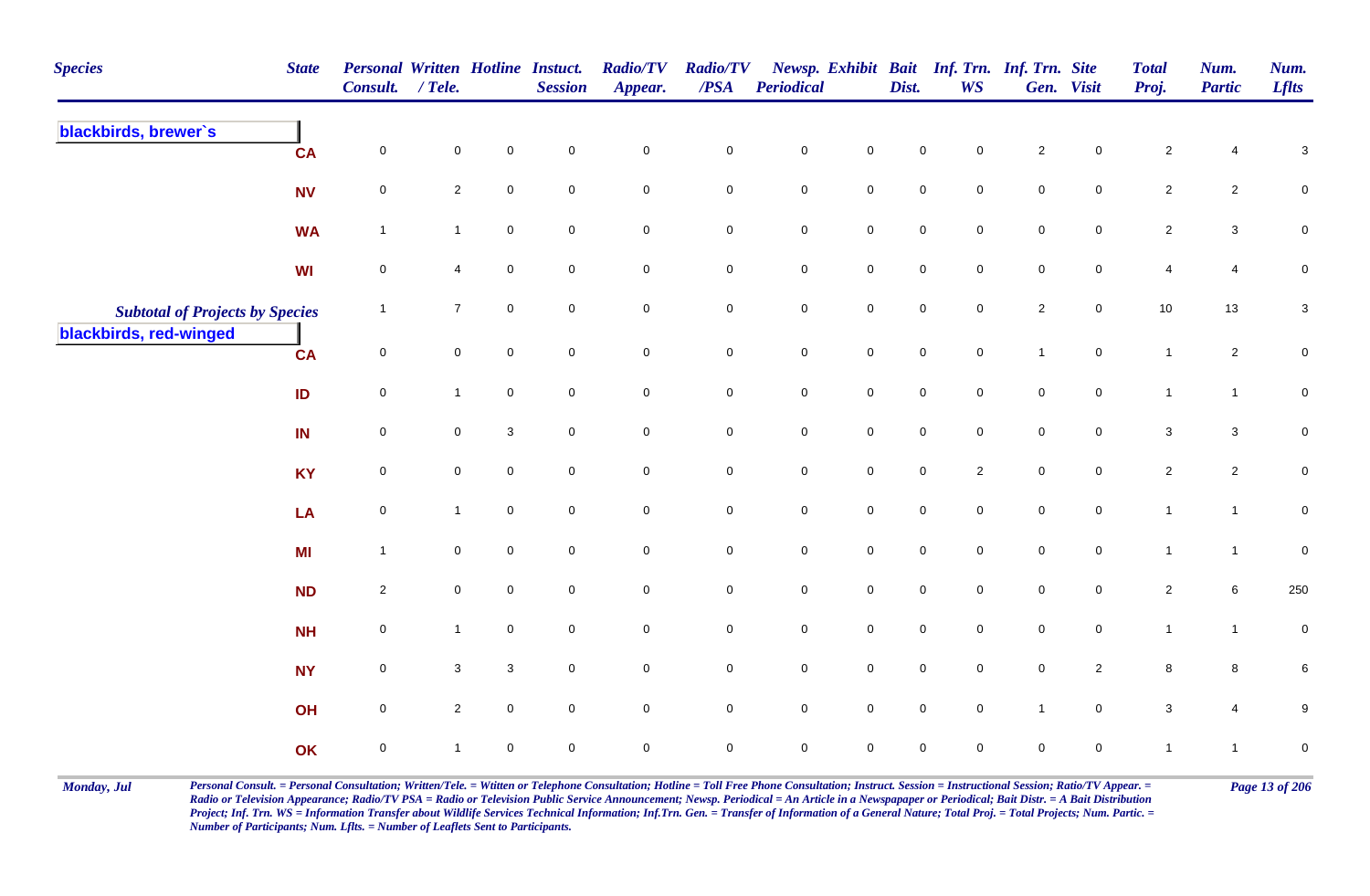| <b>Species</b>                         | <b>State</b>           | Personal Written Hotline Instuct.<br>Consult. | $/$ Tele.      |                     | <b>Session</b>      | <b>Radio/TV</b><br>Appear. | <b>Radio/TV</b><br>/PSA | <b>Periodical</b> |                     | Dist.               | <b>WS</b>           | Newsp. Exhibit Bait Inf. Trn. Inf. Trn. Site | Gen. Visit          | <b>Total</b><br>Proj. | Num.<br><b>Partic</b> | Num.<br><b>Lflts</b>      |
|----------------------------------------|------------------------|-----------------------------------------------|----------------|---------------------|---------------------|----------------------------|-------------------------|-------------------|---------------------|---------------------|---------------------|----------------------------------------------|---------------------|-----------------------|-----------------------|---------------------------|
| blackbirds, red-winged                 | OK                     | $\mathbf 0$                                   | $\mathbf{1}$   | $\mathbf 0$         | $\mathsf{O}\xspace$ | $\mathbf 0$                | $\mathbf 0$             | $\mathbf 0$       | $\mathbf 0$         | $\mathsf{O}\xspace$ | $\mathbf 0$         | $\mathbf 0$                                  | $\mathsf{O}\xspace$ | $\mathbf{1}$          | $\mathbf{1}$          | $\pmb{0}$                 |
|                                        | PA                     | $\overline{2}$                                | $\overline{2}$ | $\mathbf 0$         | $\mathsf{O}\xspace$ | $\mathsf{O}\xspace$        | $\mathbf 0$             | $\pmb{0}$         | $\mathbf 0$         | $\mathbf 0$         | $\mathbf 0$         | $\mathbf 0$                                  | $\mathbf 0$         | 4                     | 11                    | $\pmb{0}$                 |
|                                        | <b>SD</b>              | $\overline{c}$                                | $\mathbf 0$    | $\mathsf{O}\xspace$ | $\mathbf 0$         | $\mathsf{O}\xspace$        | $\mathbf 0$             | $\pmb{0}$         | $\mathbf 0$         | $\mathsf{O}\xspace$ | $\mathbf 0$         | $\mathsf{O}\xspace$                          | $\mathbf 0$         | $\overline{2}$        | $\overline{2}$        | $\pmb{0}$                 |
|                                        | <b>VA</b>              | $\pmb{0}$                                     | $\mathbf 0$    | $\pmb{0}$           | $\mathbf 0$         | $\mathsf{O}\xspace$        | $\mathbf 0$             | $\mathbf 0$       | $\mathbf 0$         | $\mathbf 0$         | $\mathbf 0$         | $\mathsf{O}\xspace$                          | $\mathbf{1}$        | $\mathbf{1}$          | $\overline{4}$        | 96                        |
|                                        | <b>VT</b>              | $\pmb{0}$                                     | 6              | $\mathbf{1}$        | $\mathbf 0$         | $\overline{0}$             | $\mathbf 0$             | $\mathbf 0$       | $\mathsf{O}$        | $\mathbf 0$         | $\mathbf 0$         | $\mathbf 0$                                  | $\overline{0}$      | $\overline{7}$        | $\overline{7}$        | $\pmb{0}$                 |
|                                        | <b>WA</b>              | $\overline{1}$                                | $\mathbf 0$    | $\mathbf 0$         | $\mathbf 0$         | $\mathsf{O}\xspace$        | $\mathbf 0$             | ${\bf 0}$         | $\mathsf{O}\xspace$ | $\mathsf{O}\xspace$ | $\mathbf 0$         | $\pmb{0}$                                    | $\overline{0}$      | $\mathbf{1}$          | $\mathbf{1}$          | $\pmb{0}$                 |
|                                        | <b>WI</b>              | $\pmb{0}$                                     | 12             | $\pmb{0}$           | $\mathbf 0$         | $\mathsf{O}\xspace$        | $\mathbf 0$             | $\mathbf 0$       | $\mathsf{O}$        | $\mathbf 0$         | $\mathbf 0$         | $\mathbf 0$                                  | $\mathbf 0$         | $12$                  | 12                    | $\pmb{0}$                 |
| <b>Subtotal of Projects by Species</b> |                        | 8                                             | 29             | $\overline{7}$      | $\mathbf 0$         | $\mathsf{O}\xspace$        | $\mathbf 0$             | $\mathbf 0$       | $\mathsf 0$         | $\mathsf{O}\xspace$ | $\mathsf{O}\xspace$ | $\overline{2}$                               | $\mathbf{3}$        | 51                    | 67                    | 361                       |
| blackbirds, z-(mixed species)          | <b>AL</b>              | $\overline{1}$                                | $\overline{4}$ | $\pmb{0}$           | $\mathsf{O}\xspace$ | $\mathbf 0$                | $\mathbf 0$             | $\mathbf 0$       | $\mathsf{O}\xspace$ | $\mathsf{O}\xspace$ | $\overline{1}$      | $\mathbf 0$                                  | $\overline{0}$      | $\,6\,$               | $\,6\,$               | $\overline{\mathbf{c}}$   |
|                                        | <b>AR</b>              | $12$                                          | 14             | $\mathbf 0$         | $\mathsf{O}\xspace$ | $\mathsf{O}\xspace$        | $\mathbf 0$             | $\pmb{0}$         | $\mathsf{O}\xspace$ | $\mathsf{O}\xspace$ | $\mathbf 0$         | $\mathbf 0$                                  | $\mathbf 0$         | 26                    | 32                    | $\pmb{0}$                 |
|                                        | $\mathsf{A}\mathsf{Z}$ | $\overline{1}$                                | 3              | $\mathbf 0$         | $\mathbf 0$         | $\overline{0}$             | $\mathbf 0$             | $\mathbf 0$       | $\mathsf{O}$        | $\mathsf{O}\xspace$ | $\mathbf 0$         | $\mathsf{O}\xspace$                          | $\mathbf 0$         | 4                     | 4                     | 0                         |
|                                        | <b>CA</b>              | 4                                             | 4              | $\pmb{0}$           | $\mathsf{O}\xspace$ | $\mathsf{O}\xspace$        | $\mathbf 0$             | $\mathbf 0$       | $\mathsf 0$         | $\mathbf 0$         | $\mathbf 0$         | $\mathbf 0$                                  | $\mathbf 0$         | 8                     | 45                    | $\pmb{0}$                 |
|                                        | <b>CT</b>              | $\mathbf 0$                                   | $\mathbf 0$    | $\mathsf 0$         | $\overline{0}$      | $\overline{0}$             | $\mathbf 0$             | $\mathbf 0$       | $\mathsf{O}$        | $\mathbf 0$         | $\mathbf 0$         | $\mathbf 0$                                  | $\mathbf{1}$        | $\mathbf{1}$          | $\overline{2}$        | $\pmb{0}$                 |
|                                        | FL                     | $\pmb{0}$                                     | $\mathbf{1}$   | $\mathbf 0$         | $\mathbf 0$         | $\mathsf{O}\xspace$        | $\mathbf 0$             | $\mathbf 0$       | $\mathsf 0$         | $\mathbf 0$         | $\mathbf 0$         | $\mathbf 0$                                  | $\mathbf 0$         | $\mathbf{1}$          | $\mathbf{1}$          | $\pmb{0}$                 |
|                                        | <b>GA</b>              | $\overline{1}$                                | 6              | $\mathbf 0$         | $\mathbf 0$         | $\mathsf{O}\xspace$        | $\mathbf 0$             | $\mathbf 0$       | $\mathbf 0$         | 0                   | $\mathbf 0$         | $\mathsf{O}\xspace$                          | $\overline{1}$      | 8                     | $10$                  | $\mathbf 0$               |
|                                        | IA                     | $\overline{1}$                                | $\overline{2}$ | $\mathbf 0$         | $\mathbf 0$         | $\pmb{0}$                  | $\pmb{0}$               | $\mathbf 0$       | $\mathsf 0$         | 0                   | 0                   | 0                                            | $\mathbf 0$         | 3                     | $\overline{7}$        | $\ensuremath{\mathsf{3}}$ |

Monday, Jul Personal Consult. = Personal Consultation; Written/Tele. = Witten or Telephone Consultation; Hotline = Toll Free Phone Consultation; Instruct. Session = Instructional Session; Ratio/TV Appear. = Page 14 of 206 *Radio or Television Appearance; Radio/TV PSA = Radio or Television Public Service Announcement; Newsp. Periodical = An Article in a Newspapaper or Periodical; Bait Distr. = A Bait Distribution*  Project; Inf. Trn. WS = Information Transfer about Wildlife Services Technical Information; Inf.Trn. Gen. = Transfer of Information of a General Nature; Total Proj. = Total Projects; Num. Partic. = *Number of Participants; Num. Lflts. = Number of Leaflets Sent to Participants.*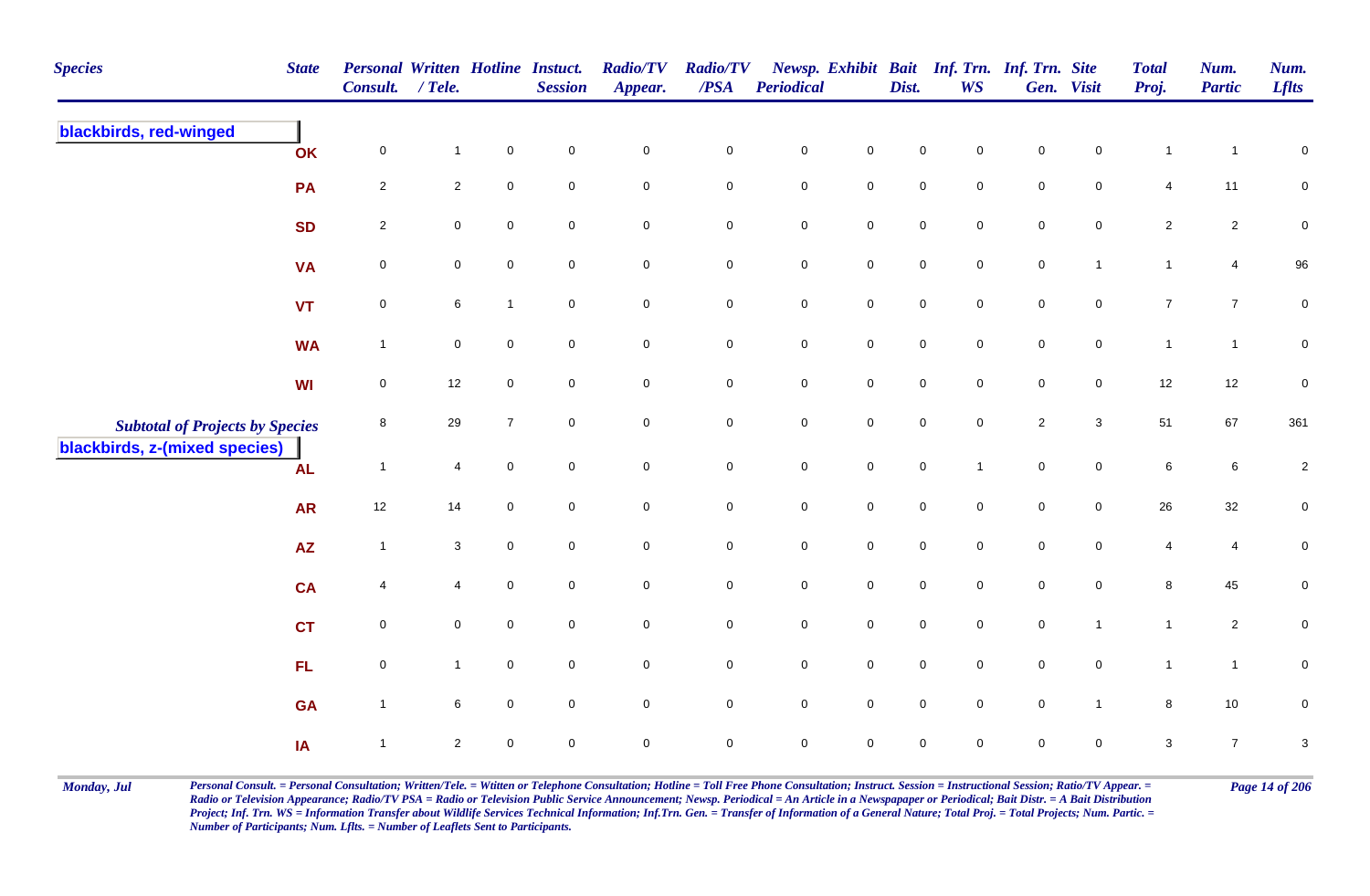| <b>Species</b>                | <b>State</b> | Personal Written Hotline Instuct.<br>Consult. / Tele. |                 |             | <b>Session</b> | <b>Radio/TV</b><br>Appear. | <b>Radio/TV</b><br>$\overline{PSA}$ | <b>Periodical</b>   |                     | Dist.               | <b>WS</b>           | Newsp. Exhibit Bait Inf. Trn. Inf. Trn. Site | Gen. Visit          | <b>Total</b><br>Proj. | Num.<br><b>Partic</b> | Num.<br><b>Lflts</b> |
|-------------------------------|--------------|-------------------------------------------------------|-----------------|-------------|----------------|----------------------------|-------------------------------------|---------------------|---------------------|---------------------|---------------------|----------------------------------------------|---------------------|-----------------------|-----------------------|----------------------|
| blackbirds, z-(mixed species) | IA           | $\mathbf{1}$                                          | $\overline{2}$  | $\mathbf 0$ | $\mathbf 0$    | $\mathbf 0$                | $\mathbf 0$                         | $\mathsf{O}$        | $\mathbf 0$         | $\mathsf{O}\xspace$ | $\mathbf 0$         | $\mathsf{O}\xspace$                          | $\mathbf 0$         | $\sqrt{3}$            | $\overline{7}$        | $\sqrt{3}$           |
|                               | ID           | $\mathbf{3}$                                          | $\overline{0}$  | $\mathbf 0$ | $\mathsf 0$    | $\mathbf 0$                | $\mathbf 0$                         | $\mathbf 0$         | $\mathbf 0$         | $\mathbf 0$         | $\mathbf 0$         | $\mathbf 0$                                  | $\mathbf{1}$        | 4                     | 4                     | $\mathbf 0$          |
|                               | ${\sf IL}$   | $\mathsf{O}\xspace$                                   | $\mathbf{3}$    | $\mathbf 0$ | $\mathbf 0$    | $\mathbf 0$                | $\mathbf 0$                         | $\mathbf{1}$        | $\mathbf 0$         | $\mathsf{O}\xspace$ | $\mathbf 0$         | $\mathsf{O}\xspace$                          | $\mathbf 0$         | 4                     | 4                     | $\mathsf 0$          |
|                               | IN           | $\mathbf 0$                                           | $\overline{0}$  | 3           | $\overline{0}$ | $\mathbf 0$                | $\mathbf 0$                         | $\mathbf 0$         | $\mathbf 0$         | $\mathsf{O}\xspace$ | $\mathbf 0$         | $\mathsf{O}\xspace$                          | $\overline{0}$      | $\mathbf{3}$          | $\mathbf{3}$          | $\mathbf 0$          |
|                               | <b>KY</b>    | 22                                                    | 14              | $\mathbf 0$ | $\mathbf 0$    | $\mathsf{O}\xspace$        | $\mathbf 0$                         | $\mathsf{O}$        | $\mathbf 0$         | $\mathsf{O}\xspace$ | $\mathsf{O}\xspace$ | $\mathbf 3$                                  | $\mathbf 0$         | $39\,$                | 101                   | $\mathbf 0$          |
|                               | LA           | 65                                                    | $5\phantom{.0}$ | $\mathbf 0$ | $\mathbf 0$    | $\mathbf 0$                | $\mathbf 0$                         | $\mathsf{O}$        | $\mathbf 0$         | $\mathbf 0$         | $\mathbf 0$         | $\mathbf 0$                                  | $\overline{2}$      | 72                    | 126                   | $\mathbf 0$          |
|                               | <b>MD</b>    | $\mathbf 0$                                           | $\overline{0}$  | 6           | $\mathbf 0$    | $\mathsf{O}\xspace$        | $\mathbf 0$                         | $\mathsf{O}$        | $\mathbf 0$         | $\mathsf{O}\xspace$ | $\mathbf 0$         | $\mathbf 0$                                  | $\overline{0}$      | $\,6\,$               | $\,6\,$               | $\pmb{0}$            |
|                               | <b>MO</b>    | $\overline{2}$                                        | 6               | $\mathbf 0$ | $\overline{2}$ | $\mathsf{O}\xspace$        | $\mathbf 0$                         | $\mathbf 0$         | $\mathbf 0$         | $\mathsf{O}\xspace$ | $\mathsf{O}\xspace$ | $\boldsymbol{7}$                             | 9                   | 26                    | 1,133                 | $\mathbf 0$          |
|                               | <b>MS</b>    | $\mathbf{1}$                                          |                 | $\mathbf 0$ | $\mathbf 0$    | $\pmb{0}$                  | $\mathbf 0$                         | $\mathbf 0$         | $\mathsf{O}\xspace$ | $\mathsf{O}\xspace$ | $\mathbf 0$         | $\mathbf 0$                                  | $\mathsf{O}\xspace$ | $\sqrt{5}$            | $\overline{7}$        | $\overline{2}$       |
|                               | <b>NC</b>    | $\mathbf 0$                                           | $\overline{4}$  | 0           | $\mathbf 0$    | $\mathbf 0$                | $\mathbf 0$                         | $\mathbf 0$         | $\mathsf{O}\xspace$ | $\mathbf 0$         | $\mathbf 0$         | $\mathbf 0$                                  | $\mathbf{1}$        | $\,$ 5 $\,$           | $\overline{7}$        | $\boldsymbol{9}$     |
|                               | <b>ND</b>    | 31                                                    | 60              | $\mathbf 0$ | $\mathbf 0$    | $\mathbf 0$                | $\mathbf 0$                         | $\mathbf 0$         | $\mathbf{1}$        | $\mathbf 0$         | $30\,$              | $\mathbf{1}$                                 | $\mathbf{3}$        | 126                   | 228                   | 563                  |
|                               | <b>NH</b>    | $\overline{1}$                                        | $\mathbf 0$     | $\mathbf 0$ | $\overline{0}$ | $\mathsf{O}\xspace$        | $\mathbf 0$                         | $\mathbf 0$         | $\mathbf 0$         | $\mathsf{O}\xspace$ | $\mathsf{O}\xspace$ | $\mathbf 0$                                  | $\mathbf 0$         | $\mathbf{1}$          | $\overline{1}$        | $\overline{1}$       |
|                               | <b>NJ</b>    | $\mathbf 0$                                           | $\mathbf{3}$    | $\mathbf 0$ | $\mathbf 0$    | $\pmb{0}$                  | $\mathbf 0$                         | $\mathbf 0$         | $\mathbf 0$         | $\mathbf 0$         | $\mathbf 0$         | $\mathbf 0$                                  | $\mathbf 0$         | $\sqrt{3}$            | $\mathbf{3}$          | 38                   |
|                               | <b>NM</b>    | $\mathbf 0$                                           | $\mathbf{1}$    | $\mathbf 0$ | $\mathbf 0$    | $\mathsf 0$                | 0                                   | $\mathsf{O}\xspace$ | $\mathbf 0$         | $\mathbf 0$         | $\mathbf 0$         | $\pmb{0}$                                    | $\mathbf 0$         | $\mathbf{1}$          | $\overline{1}$        | $\mathbf 0$          |
|                               | <b>NV</b>    | 6                                                     | $\mathbf{1}$    | $\mathbf 0$ | $\mathbf 0$    | $\mathsf{O}\xspace$        | $\mathbf 0$                         | $\mathsf{O}$        | $\mathbf 0$         | $\mathsf{O}\xspace$ | $\mathsf{O}\xspace$ | $\mathsf{O}\xspace$                          | $\mathsf{O}\xspace$ | $\overline{7}$        | $\overline{7}$        | $\,6\,$              |
|                               | OH           | $\mathbf{3}$                                          | 5               | $\mathbf 0$ | $\pmb{0}$      | $\pmb{0}$                  | $\mathbf 0$                         | $\mathbf 0$         | $\mathsf{O}\xspace$ | 0                   | $\mathbf 0$         | $\pmb{0}$                                    | $\mathbf 0$         | $\,8\,$               | 11                    | 28                   |

Monday, Jul Personal Consult. = Personal Consultation; Written/Tele. = Witten or Telephone Consultation; Hotline = Toll Free Phone Consultation; Instruct. Session = Instructional Session; Ratio/TV Appear. = Page 15 of 206 *Radio or Television Appearance; Radio/TV PSA = Radio or Television Public Service Announcement; Newsp. Periodical = An Article in a Newspapaper or Periodical; Bait Distr. = A Bait Distribution*  Project; Inf. Trn. WS = Information Transfer about Wildlife Services Technical Information; Inf.Trn. Gen. = Transfer of Information of a General Nature; Total Proj. = Total Projects; Num. Partic. = *Number of Participants; Num. Lflts. = Number of Leaflets Sent to Participants.*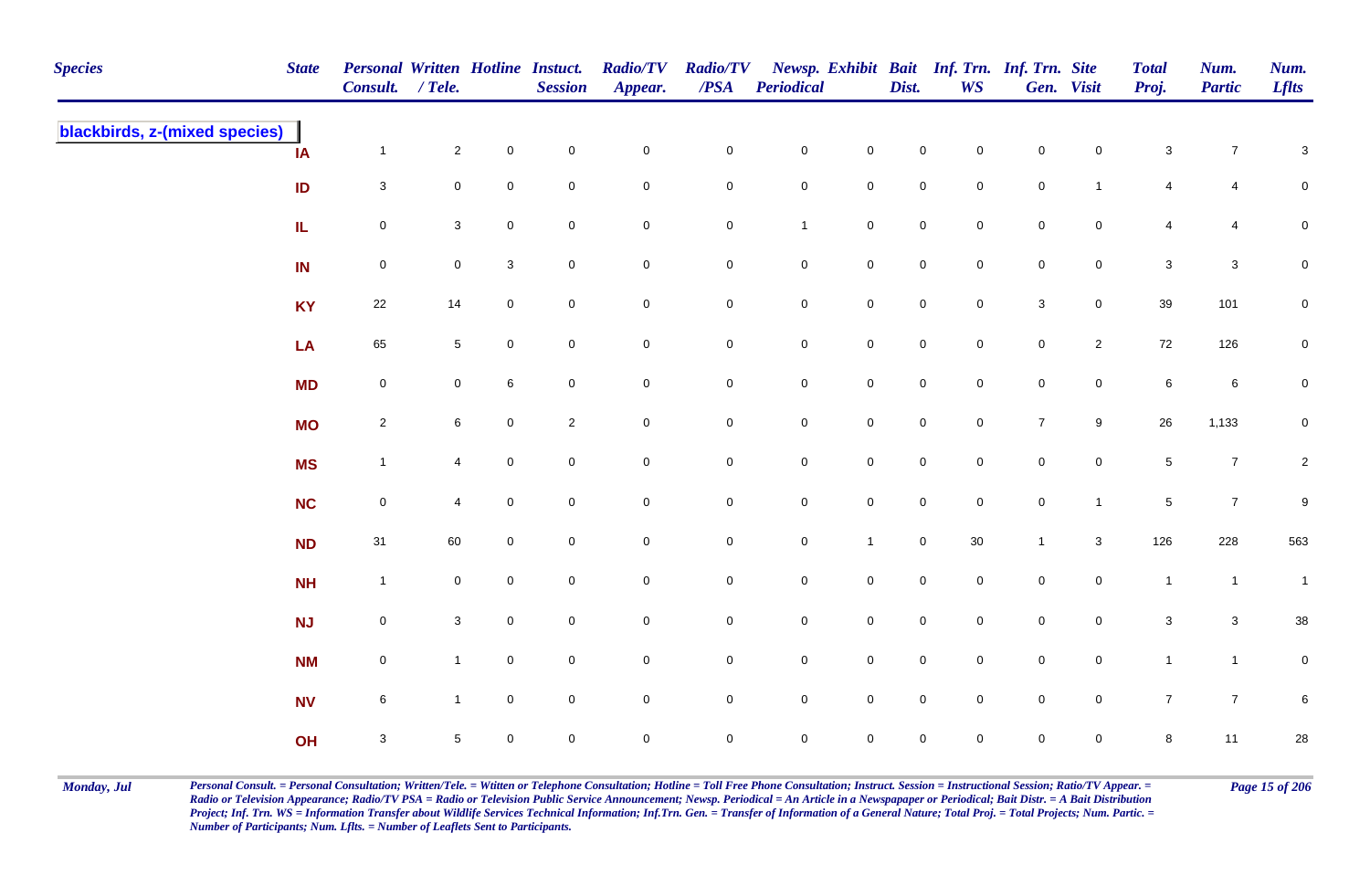| <b>Species</b>                         | <b>State</b> | <b>Personal Written Hotline Instuct.</b><br>Consult. | $/$ Tele.      |                | <b>Session</b>      | <b>Radio/TV</b><br>Appear. | <b>Radio/TV</b><br>$\overline{PSA}$ | Periodical          |                     | Dist.               | Newsp. Exhibit Bait Inf. Trn. Inf. Trn. Site<br><b>WS</b> |                     | Gen. Visit          | <b>Total</b><br>Proj. | Num.<br><b>Partic</b> | Num.<br><b>Lflts</b> |
|----------------------------------------|--------------|------------------------------------------------------|----------------|----------------|---------------------|----------------------------|-------------------------------------|---------------------|---------------------|---------------------|-----------------------------------------------------------|---------------------|---------------------|-----------------------|-----------------------|----------------------|
| blackbirds, z-(mixed species)          | OK           | $\,6\,$                                              | $\mathbf{1}$   | $\pmb{0}$      | $\mathbf 0$         | $\mathbf 0$                | $\pmb{0}$                           | $\pmb{0}$           | $\mathbf{1}$        | $\pmb{0}$           | $\mathbf{2}$                                              | $\mathsf 3$         | $\mathbf 0$         | 13                    | 3,023                 | 500                  |
|                                        | <b>SD</b>    | $\overline{1}$                                       | 4              | $\pmb{0}$      | $\mathsf{O}\xspace$ | $\mathsf{O}\xspace$        | $\mathbf 0$                         | $\mathbf 0$         | $\mathbf 0$         | $\mathsf{O}\xspace$ | $\overline{2}$                                            | $\mathsf{O}\xspace$ | $\mathbf 0$         | $\boldsymbol{7}$      | $\overline{7}$        | $\pmb{0}$            |
|                                        | <b>TN</b>    | $\overline{2}$                                       | 11             | $\mathsf 0$    | $\mathbf 0$         | $\mathbf 0$                | $\mathbf 0$                         | $\mathbf 0$         | $\mathsf{O}$        | $\mathbf 0$         | $\mathbf{1}$                                              | $\overline{2}$      | $\overline{2}$      | 18                    | 19                    | 23                   |
|                                        | <b>TX</b>    | 14                                                   | 32             | $\mathbf 0$    | $\overline{c}$      | $\mathbf 0$                | $\mathbf 0$                         | $\overline{c}$      | $\mathsf{O}$        | $\mathbf 0$         | 70                                                        | $\mathbf 0$         | $\overline{0}$      | 120                   | 245                   | 88                   |
|                                        | <b>VA</b>    | $\pmb{0}$                                            | $\overline{7}$ | $\pmb{0}$      | $\overline{1}$      | $\mathbf{1}$               | $\mathbf 0$                         | $\,$ 5 $\,$         | $\mathsf{O}$        | $\mathbf 0$         | $\mathsf{O}$                                              | $\mathbf{1}$        | $\mathsf{O}$        | 15                    | 85                    | $18\,$               |
|                                        | <b>WI</b>    | $\overline{2}$                                       | 11             | $\mathbf 0$    | $\mathsf{O}\xspace$ | $\mathsf{O}\xspace$        | $\mathsf 0$                         | $\mathbf 0$         | $\mathsf{O}$        | $\mathsf{O}\xspace$ | $\mathsf 0$                                               | $\mathbf 0$         | $\mathsf{O}$        | 13                    | 13                    | $\sqrt{3}$           |
| <b>Subtotal of Projects by Species</b> |              | 179                                                  | 206            | 9              | $\sqrt{5}$          | $\overline{1}$             | $\mathbf 0$                         | $\mathbf 0$         | $\overline{2}$      | $\mathbf 0$         | $\overline{1}$                                            | 17                  | $20\,$              | 553                   | 5,141                 | 1,284                |
| blackbirds, z-(other)                  | <b>AL</b>    | $\pmb{0}$                                            | $\mathbf{1}$   | $\mathbf 0$    | $\mathbf 0$         | $\mathsf{O}\xspace$        | $\mathbf 0$                         | $\mathsf{O}\xspace$ | $\mathsf 0$         | $\mathbf 0$         |                                                           | $\mathsf{O}\xspace$ | $\mathsf{O}\xspace$ | $\sqrt{2}$            | $\overline{2}$        | $\mathbf 0$          |
|                                        | <b>AR</b>    | $\overline{1}$                                       | $\mathbf{1}$   | $\mathsf 0$    | $\mathbf 0$         | $\mathbf 0$                | $\pmb{0}$                           | $\mathbf 0$         | $\mathsf 0$         | $\mathbf 0$         | $\mathbf 0$                                               | $\mathbf 0$         | $\overline{0}$      | $\sqrt{2}$            | $\mathbf{2}$          | $\pmb{0}$            |
|                                        | <b>CA</b>    | $\sqrt{2}$                                           | $\mathbf 0$    | $\mathbf 0$    | $\mathbf 0$         | $\mathsf{O}\xspace$        | $\pmb{0}$                           | $\mathbf 0$         | $\mathsf{O}\xspace$ | $\mathbf 0$         | $\mathbf 0$                                               | $\mathsf{O}\xspace$ | $\mathbf 0$         | $\sqrt{2}$            | 4                     | $\pmb{0}$            |
|                                        | IL.          | $\pmb{0}$                                            | 4              | $\mathbf 0$    | $\mathbf 0$         | $\mathsf{O}\xspace$        | $\mathbf 0$                         | $\pmb{0}$           | $\mathbf 0$         | $\mathbf 0$         | $\mathbf 0$                                               | $\mathbf 0$         | $\mathbf 0$         | 4                     | 4                     | $\pmb{0}$            |
|                                        | IN           | $\pmb{0}$                                            | $\mathbf 0$    | $\overline{1}$ | $\mathbf 0$         | $\mathsf{O}\xspace$        | $\mathbf 0$                         | $\mathbf 0$         | $\mathsf{O}$        | $\mathsf{O}\xspace$ | $\mathbf 0$                                               | $\mathbf 0$         | $\mathbf 0$         | $\mathbf{1}$          | $\mathbf{1}$          | $\pmb{0}$            |
|                                        | <b>KY</b>    | $\sqrt{2}$                                           | $\mathbf{1}$   | $\mathbf 0$    | $\mathbf 0$         | $\mathsf{O}\xspace$        | $\mathbf 0$                         | $\mathbf 0$         | $\mathsf{O}$        | $\mathsf{O}\xspace$ | $\mathbf 0$                                               | $\mathsf{O}\xspace$ | $\mathbf 0$         | 3                     | $\mathbf{3}$          | $\mathbf 0$          |
|                                        | <b>ND</b>    | $\overline{2}$                                       | $\mathbf 0$    | $\mathsf 0$    | $\mathbf 0$         | $\overline{0}$             | $\mathbf 0$                         | $\mathsf{O}\xspace$ | $\mathsf 0$         | $\mathsf{O}\xspace$ | $\mathbf 0$                                               | $\mathsf{O}\xspace$ | $\mathbf 0$         | $\overline{2}$        | 6                     | 250                  |
|                                        | <b>NH</b>    | $\mathsf 0$                                          | $\mathbf{1}$   | $\mathbf 0$    | $\mathbf 0$         | $\mathsf{O}\xspace$        | $\mathbf 0$                         | $\mathsf{O}\xspace$ | $\mathsf 0$         | $\mathbf 0$         | $\mathbf 0$                                               | $\mathbf 0$         | $\mathbf 0$         | $\mathbf{1}$          | $\mathbf{1}$          | $\mathsf 0$          |
|                                        | <b>NY</b>    | $\pmb{0}$                                            | $\mathbf 0$    | $\sqrt{2}$     | $\pmb{0}$           | $\mathbf 0$                | $\mathbf 0$                         | $\mathbf 0$         | $\mathsf{O}\xspace$ | $\pmb{0}$           | $\mathbf 0$                                               | $\pmb{0}$           | $\mathbf 0$         | $\sqrt{2}$            | $\mathbf{2}$          | $\pmb{0}$            |

Monday, Jul Personal Consult. = Personal Consultation; Written/Tele. = Witten or Telephone Consultation; Hotline = Toll Free Phone Consultation; Instruct. Session = Instructional Session; Ratio/TV Appear. = Page 16 of 206 *Radio or Television Appearance; Radio/TV PSA = Radio or Television Public Service Announcement; Newsp. Periodical = An Article in a Newspapaper or Periodical; Bait Distr. = A Bait Distribution*  Project; Inf. Trn. WS = Information Transfer about Wildlife Services Technical Information; Inf.Trn. Gen. = Transfer of Information of a General Nature; Total Proj. = Total Projects; Num. Partic. = *Number of Participants; Num. Lflts. = Number of Leaflets Sent to Participants.*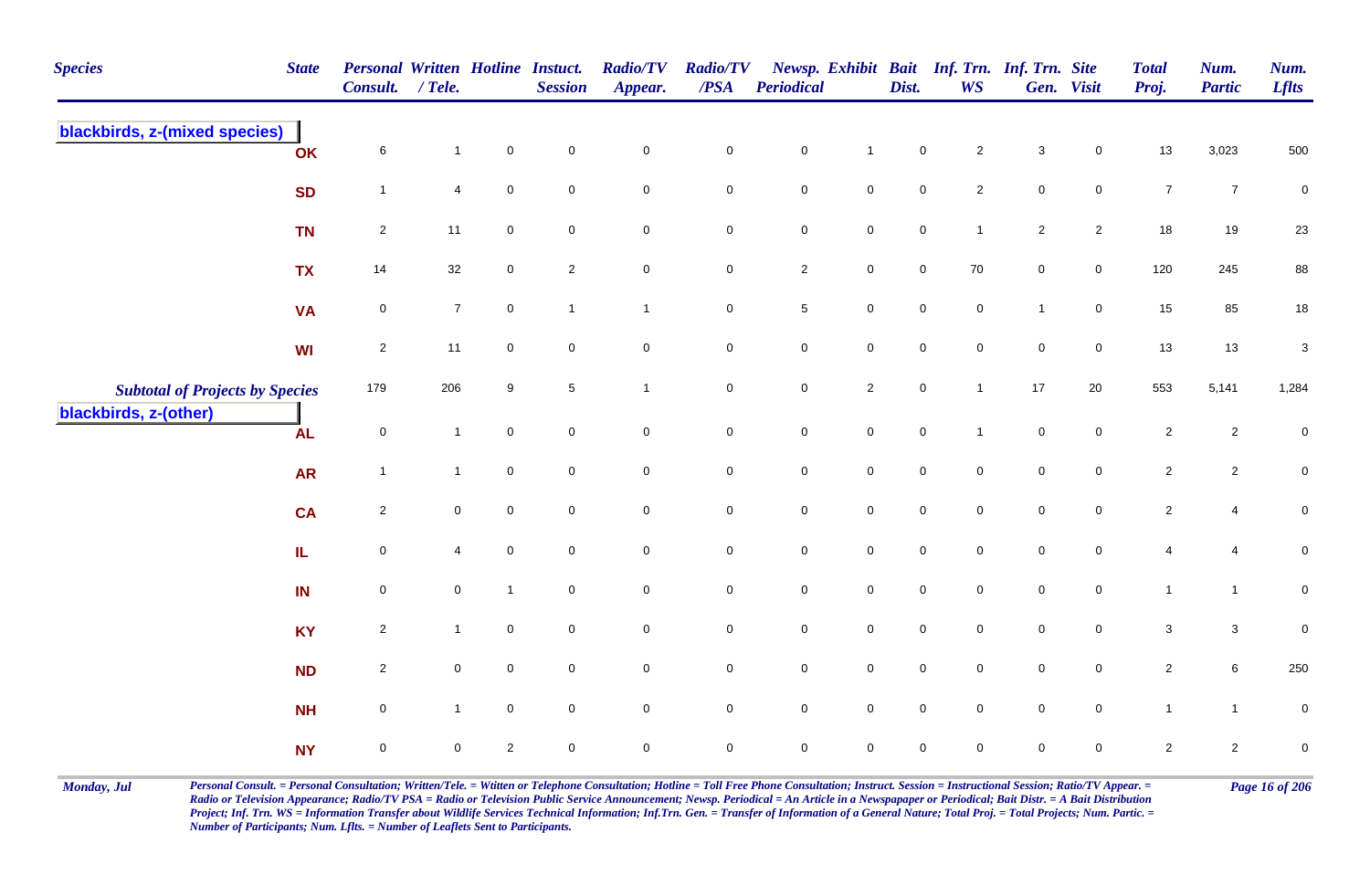| <b>Species</b>                         | <b>State</b>               | <b>Personal Written Hotline Instuct.</b><br>Consult. | $/$ Tele.      |                | <b>Session</b> | <b>Radio/TV</b><br>Appear. | <b>Radio/TV</b><br>/PSA | <b>Periodical</b>   |                     | Dist.               | <b>WS</b>           | Newsp. Exhibit Bait Inf. Trn. Inf. Trn. Site | Gen. Visit     | <b>Total</b><br>Proj. | Num.<br><b>Partic</b> | Num.<br><b>Lflts</b> |
|----------------------------------------|----------------------------|------------------------------------------------------|----------------|----------------|----------------|----------------------------|-------------------------|---------------------|---------------------|---------------------|---------------------|----------------------------------------------|----------------|-----------------------|-----------------------|----------------------|
| blackbirds, z-(other)                  | <b>NY</b>                  | $\mathsf{O}\xspace$                                  | $\mathbf 0$    | $\sqrt{2}$     | $\mathbf 0$    | $\pmb{0}$                  | $\pmb{0}$               | $\pmb{0}$           | $\mathbf 0$         | $\mathbf 0$         | $\mathbf 0$         | $\mathbf 0$                                  | $\Omega$       | $\overline{2}$        | $\overline{2}$        | $\pmb{0}$            |
|                                        | OH                         | $\mathbf{1}$                                         | $\mathbf 0$    | $\mathsf 0$    | $\mathbf 0$    | $\mathsf{O}\xspace$        | $\mathbf 0$             | $\mathbf 0$         | $\mathbf 0$         | $\mathbf 0$         | $\mathsf{O}\xspace$ | $\mathsf{O}\xspace$                          | $\mathbf 0$    | $\mathbf{1}$          | $\mathbf{1}$          | $\overline{4}$       |
|                                        | <b>VA</b>                  | $\pmb{0}$                                            | $\mathbf{1}$   | $\mathsf 0$    | $\mathbf 0$    | $\mathbf 0$                | $\mathbf 0$             | $\mathbf 0$         | $\mathbf 0$         | $\mathbf 0$         | $\mathbf 0$         | $\mathbf 0$                                  | $\mathbf 0$    | $\mathbf{1}$          | $\mathbf{1}$          | ${\bf 0}$            |
|                                        | <b>VT</b>                  | $\pmb{0}$                                            | $\mathbf{2}$   | $\mathbf 0$    | $\mathbf 0$    | $\mathbf 0$                | ${\bf 0}$               | $\mathbf 0$         | $\mathbf 0$         | $\mathbf 0$         | $\mathbf 0$         | ${\bf 0}$                                    | $\overline{0}$ | $\overline{c}$        | $\overline{2}$        | ${\bf 0}$            |
|                                        | WI                         | 0                                                    | 160            | $\mathbf 0$    | $\overline{0}$ | $\mathbf 0$                | 0                       | $\mathbf 0$         | $\overline{0}$      | $\overline{0}$      | $\mathbf 0$         | $\mathbf 0$                                  | $\overline{0}$ | 160                   | 160                   | $\mathbf 0$          |
|                                        | <b>WY</b>                  | $\pmb{0}$                                            | $\mathbf{1}$   | $\mathbf 0$    | $\overline{0}$ | $\mathsf{O}\xspace$        | $\mathbf 0$             | $\mathbf 0$         | $\mathbf 0$         | $\mathsf{O}\xspace$ | $\mathsf{O}\xspace$ | $\mathsf{O}\xspace$                          | $\mathbf{1}$   | $\sqrt{2}$            | $\overline{4}$        | 6                    |
| <b>Subtotal of Projects by Species</b> |                            | 8                                                    | 172            | 3              | $\mathbf 0$    | $\mathsf{O}\xspace$        | $\mathbf 0$             | $\mathbf 0$         | $\mathbf 0$         | $\mathbf 0$         | $\mathbf{1}$        | $\mathbf 0$                                  | $\mathbf{1}$   | 185                   | 193                   | 260                  |
| bobcats                                | <b>AL</b>                  | $\mathsf{O}\xspace$                                  | $\overline{2}$ | $\mathbf 0$    | $\overline{0}$ | $\mathsf{O}\xspace$        | $\mathbf 0$             | $\mathsf{O}\xspace$ | $\mathsf{O}\xspace$ | $\mathbf 0$         | $\mathbf 0$         | $\mathbf 0$                                  | $\mathbf 0$    | $\overline{2}$        | $\overline{2}$        | $\mathbf 0$          |
|                                        | $\boldsymbol{\mathsf{AZ}}$ | $\mathsf{O}\xspace$                                  | $\overline{4}$ | $\mathbf 0$    | $\mathbf 0$    | $\mathbf 0$                | $\mathbf 0$             | $\mathbf 0$         | $\mathsf{O}\xspace$ | $\mathsf{O}\xspace$ | $\mathbf 0$         | $\mathsf{O}\xspace$                          | $\mathbf 0$    | 4                     | $\overline{4}$        | $\pmb{0}$            |
|                                        | <b>CA</b>                  | 27                                                   | 50             | $\pmb{0}$      | $\mathbf 0$    | $\mathsf{O}\xspace$        | $\mathbf 0$             | $\mathbf 0$         | $\mathbf 0$         | $\mathbf 0$         | $\mathsf{O}\xspace$ | $\overline{2}$                               | $\overline{2}$ | 81                    | 154                   | 172                  |
|                                        | <b>GA</b>                  | $\pmb{0}$                                            | $\mathbf{1}$   | $\mathsf 0$    | $\mathbf 0$    | $\mathbf 0$                | $\mathbf 0$             | $\mathbf 0$         | $\mathbf 0$         | $\overline{0}$      | $\overline{0}$      | $\mathbf 0$                                  | $\overline{1}$ | $\overline{2}$        | $\overline{2}$        | $\mathbf 0$          |
|                                        | ID                         | $\mathbf{1}$                                         | $\mathbf{1}$   | $\pmb{0}$      | $\mathbf 0$    | $\mathsf{O}\xspace$        | $\mathbf 0$             | $\mathbf 0$         | $\mathbf 0$         | $\mathsf{O}\xspace$ | $\overline{0}$      | $\mathsf{O}\xspace$                          | $\mathbf 0$    | $\overline{c}$        | $\overline{2}$        | $\pmb{0}$            |
|                                        | IN                         | $\pmb{0}$                                            | $\mathbf 0$    | $\overline{7}$ | $\overline{0}$ | $\mathsf{O}\xspace$        | $\mathbf 0$             | $\mathbf 0$         | $\mathbf 0$         | $\mathsf{O}\xspace$ | $\overline{0}$      | $\mathsf{O}\xspace$                          | $\overline{0}$ | $\overline{7}$        | $\overline{7}$        | $\mathbf 0$          |
|                                        | LA                         | $\mathbf{1}$                                         | 11             | $\mathbf 0$    | $\mathbf 0$    | $\mathsf{O}\xspace$        | $\pmb{0}$               | $\mathbf 0$         | $\mathsf{O}\xspace$ | $\mathbf 0$         | $\mathbf 0$         | $\mathsf{O}\xspace$                          | $\overline{1}$ | $13$                  | $13$                  | $\pmb{0}$            |
|                                        | <b>MD</b>                  | $\pmb{0}$                                            | $\mathbf 0$    | 6              | $\overline{0}$ | $\mathsf{O}\xspace$        | $\mathbf 0$             | $\mathbf 0$         | $\mathbf 0$         | $\mathsf{O}\xspace$ | $\mathbf 0$         | $\mathsf{O}\xspace$                          | $\mathbf 0$    | 6                     | $6\phantom{.}6$       | $\pmb{0}$            |
|                                        | <b>MS</b>                  | $\sqrt{2}$                                           | 0              | $\mathbf 0$    | $\mathbf 0$    | $\mathbf 0$                | $\mathsf{O}\xspace$     | $\mathbf 0$         | $\mathbf 0$         | 0                   | $\mathbf 0$         | 0                                            | $\mathbf 0$    | $\overline{c}$        | 13                    | $\bf 8$              |

Monday, Jul Personal Consult. = Personal Consultation; Written/Tele. = Witten or Telephone Consultation; Hotline = Toll Free Phone Consultation; Instruct. Session = Instructional Session; Ratio/TV Appear. = Page 17 of 206 *Radio or Television Appearance; Radio/TV PSA = Radio or Television Public Service Announcement; Newsp. Periodical = An Article in a Newspapaper or Periodical; Bait Distr. = A Bait Distribution*  Project; Inf. Trn. WS = Information Transfer about Wildlife Services Technical Information; Inf.Trn. Gen. = Transfer of Information of a General Nature; Total Proj. = Total Projects; Num. Partic. = *Number of Participants; Num. Lflts. = Number of Leaflets Sent to Participants.*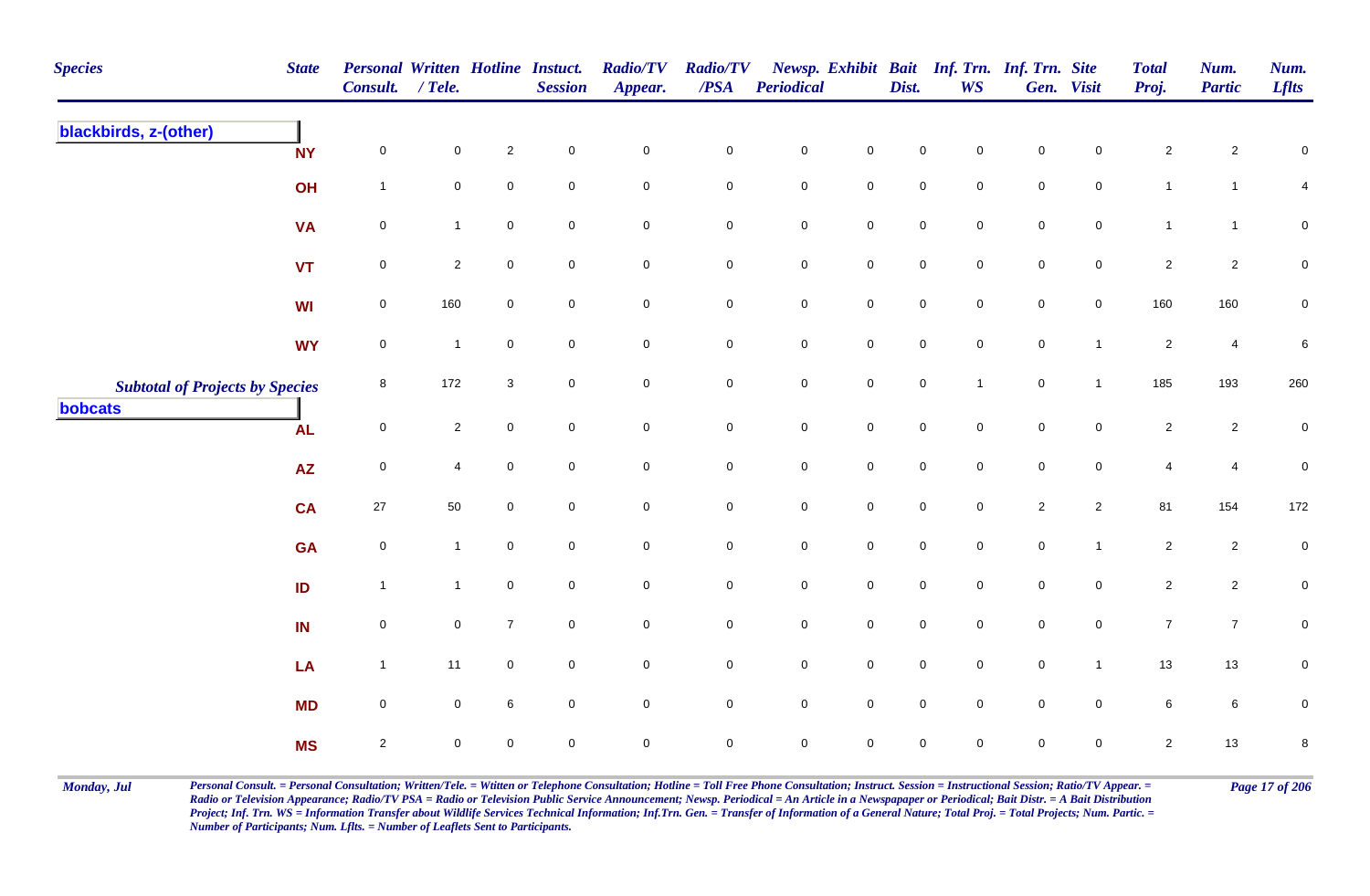| <b>Species</b>                                                | <b>State</b> | Personal Written Hotline Instuct.<br>Consult. / Tele. |                 |                     | <b>Session</b>      | <b>Radio/TV</b><br>Appear. | <b>Radio/TV</b><br>$\overline{PSA}$ | <b>Periodical</b>   |                     | Dist.               | <b>WS</b>      | Newsp. Exhibit Bait Inf. Trn. Inf. Trn. Site | Gen. Visit     | <b>Total</b><br>Proj. | Num.<br><b>Partic</b> | Num.<br><b>Lflts</b> |
|---------------------------------------------------------------|--------------|-------------------------------------------------------|-----------------|---------------------|---------------------|----------------------------|-------------------------------------|---------------------|---------------------|---------------------|----------------|----------------------------------------------|----------------|-----------------------|-----------------------|----------------------|
| bobcats                                                       | <b>MS</b>    | $\overline{\mathbf{c}}$                               | $\mathbf 0$     | $\mathbf 0$         | $\mathbf 0$         | $\mathbf 0$                | 0                                   | ${\bf 0}$           | $\mathbf 0$         | 0                   | $\mathbf 0$    | $\mathbf 0$                                  | $\mathbf 0$    | $\overline{a}$        | $13$                  | 8                    |
|                                                               | <b>NE</b>    | $\mathbf{1}$                                          | $\mathbf 0$     | $\mathbf 0$         | $\mathbf 0$         | $\mathbf 0$                | 0                                   | $\mathbf 0$         | $\mathbf 0$         | $\mathbf 0$         | $\mathbf 0$    | $\mathbf 0$                                  | $\mathbf 0$    | $\mathbf{1}$          | $\overline{2}$        | $\pmb{0}$            |
|                                                               | <b>NH</b>    | $\mathbf{1}$                                          | $\overline{7}$  | $\mathbf 0$         | $\mathsf{O}\xspace$ | $\mathsf{O}\xspace$        | $\mathbf 0$                         | $\mathbf 0$         | $\mathbf 0$         | $\mathsf{O}\xspace$ | $\mathbf 0$    | $\mathbf{1}$                                 | $\mathbf 0$    | 9                     | $\boldsymbol{9}$      | 4                    |
|                                                               | <b>NM</b>    | $\mathbf{1}$                                          | $\mathbf 0$     | $\mathsf{O}\xspace$ | $\mathsf 0$         | $\mathbf 0$                | 0                                   | $\mathsf{O}$        | $\mathbf 0$         | $\mathbf 0$         | $\mathbf 0$    | $\overline{0}$                               | $\overline{0}$ | $\mathbf{1}$          | $\mathbf{1}$          | $\mathbf 0$          |
|                                                               | <b>NV</b>    | $\overline{2}$                                        | 11              | $\mathbf 0$         | $\mathsf{O}\xspace$ | $\mathsf{O}\xspace$        | $\mathbf 0$                         | $\mathsf 0$         | $\mathbf 0$         | $\mathsf{O}\xspace$ | $\mathbf 0$    | $\mathbf 0$                                  | $\mathbf 0$    | 13                    | 17                    | $\mathbf 0$          |
|                                                               | OH           | $\mathbf 0$                                           | $\overline{0}$  | $\mathsf{O}\xspace$ | $\mathbf 0$         | $\mathbf 0$                | $\mathbf 0$                         | $\mathsf{O}$        | $\mathsf{O}\xspace$ | $\mathsf{O}$        | $\overline{0}$ | $\mathsf{O}$                                 | $\mathbf{1}$   | $\overline{1}$        | $\overline{1}$        | $\mathbf 0$          |
|                                                               | OK           | 40                                                    | 19              | $\mathbf 0$         | $\mathsf{O}\xspace$ | $\mathsf{O}\xspace$        | $\mathbf 0$                         | $\mathsf 0$         | $\overline{2}$      | $\mathsf 0$         | $\overline{0}$ | $\mathbf 0$                                  | $\mathbf{1}$   | 62                    | 2,623                 | 540                  |
|                                                               | OR           | $\overline{2}$                                        | $5\phantom{.0}$ | $\mathsf{O}\xspace$ | $\mathbf 0$         | $\mathbf 0$                | 0                                   | $\mathsf{O}$        | $\mathsf{O}\xspace$ | $\mathsf{O}\xspace$ | $\mathbf{1}$   | $\mathbf 0$                                  | $\overline{0}$ | 8                     | $13$                  | $\overline{a}$       |
|                                                               | <b>TX</b>    | 62                                                    | 43              | $\mathbf 0$         | $\mathbf 0$         | $\mathbf 0$                | $\mathbf 0$                         | $\overline{0}$      | $\overline{2}$      | $\mathbf 0$         | $\overline{2}$ | $\mathbf 0$                                  | $\mathbf 0$    | 109                   | 273                   | 8                    |
|                                                               | <b>VA</b>    | $\mathbf 0$                                           | $\overline{1}$  | $\mathsf{O}\xspace$ | $\mathsf{O}\xspace$ | $\mathsf{O}\xspace$        | $\mathbf 0$                         | $\mathsf{O}\xspace$ | $\mathsf{O}\xspace$ | $\mathbf 0$         | $\mathbf 0$    | $\mathbf 0$                                  | $\overline{0}$ | $\mathbf{1}$          | $\mathbf{1}$          | $\mathbf{0}$         |
|                                                               | VT           | $\mathsf{O}\xspace$                                   | $\mathbf{1}$    | $\mathbf{1}$        | $\pmb{0}$           | $\mathsf{O}\xspace$        | $\mathbf 0$                         | $\mathbf 0$         | $\mathsf{O}\xspace$ | $\mathsf{O}\xspace$ | $\mathbf 0$    | $\mathsf{O}\xspace$                          | $\overline{0}$ | $\overline{c}$        | $\mathbf{3}$          | $\pmb{0}$            |
|                                                               | <b>WA</b>    | $\mathbf 0$                                           | $\overline{1}$  | $\mathsf{O}\xspace$ | $\mathbf 0$         | $\mathbf 0$                | $\mathbf 0$                         | $\mathbf 0$         | $\mathbf 0$         | $\mathbf 0$         | $\mathbf 0$    | $\mathbf 0$                                  | $\overline{0}$ | $\mathbf{1}$          | 4                     | $\pmb{0}$            |
|                                                               | WI           | $\mathsf{O}\xspace$                                   | $\overline{1}$  | $\mathbf 0$         | $\mathsf 0$         | $\mathbf 0$                | $\mathbf 0$                         | $\mathbf 0$         | $\mathbf 0$         | $\mathbf 0$         | $\mathbf 0$    | $\mathsf 0$                                  | $\overline{0}$ | $\overline{1}$        | $\overline{1}$        | $\mathsf{O}\xspace$  |
| <b>Subtotal of Projects by Species</b><br><b>brants (all)</b> |              | 140                                                   | 158             | 14                  | $\overline{0}$      | $\mathsf 0$                | 0                                   | $\mathbf 0$         | $\overline{4}$      | $\mathbf 0$         | $\mathbf 0$    | $\mathbf{3}$                                 | 6              | 328                   | 3,151                 | 734                  |
|                                                               | <b>NY</b>    | $\mathbf 0$                                           | $\mathbf{1}$    | $\mathbf 0$         | $\mathsf{O}\xspace$ | $\mathsf{O}\xspace$        | 0                                   | $\mathsf{O}$        | $\mathbf 0$         | $\mathsf{O}\xspace$ | $\mathbf 0$    | $\mathbf 0$                                  | $\overline{0}$ | $\overline{1}$        | $\mathbf{1}$          | $\mathbf 0$          |
|                                                               | <b>VA</b>    | $\mathbf 0$                                           | 0               | $\mathbf 0$         | $\mathbf 0$         | $\mathbf 0$                | $\mathbf 0$                         | $\mathbf 0$         | $\mathbf 0$         | $\mathbf 0$         | $\mathbf 0$    | $\mathbf 0$                                  | $\mathbf{1}$   | $\mathbf{1}$          | $\mathbf{1}$          | $\pmb{0}$            |

Monday, Jul Personal Consult. = Personal Consultation; Written/Tele. = Witten or Telephone Consultation; Hotline = Toll Free Phone Consultation; Instruct. Session = Instructional Session; Ratio/TV Appear. = Page 18 of 206 *Radio or Television Appearance; Radio/TV PSA = Radio or Television Public Service Announcement; Newsp. Periodical = An Article in a Newspapaper or Periodical; Bait Distr. = A Bait Distribution*  Project; Inf. Trn. WS = Information Transfer about Wildlife Services Technical Information; Inf.Trn. Gen. = Transfer of Information of a General Nature; Total Proj. = Total Projects; Num. Partic. = *Number of Participants; Num. Lflts. = Number of Leaflets Sent to Participants.*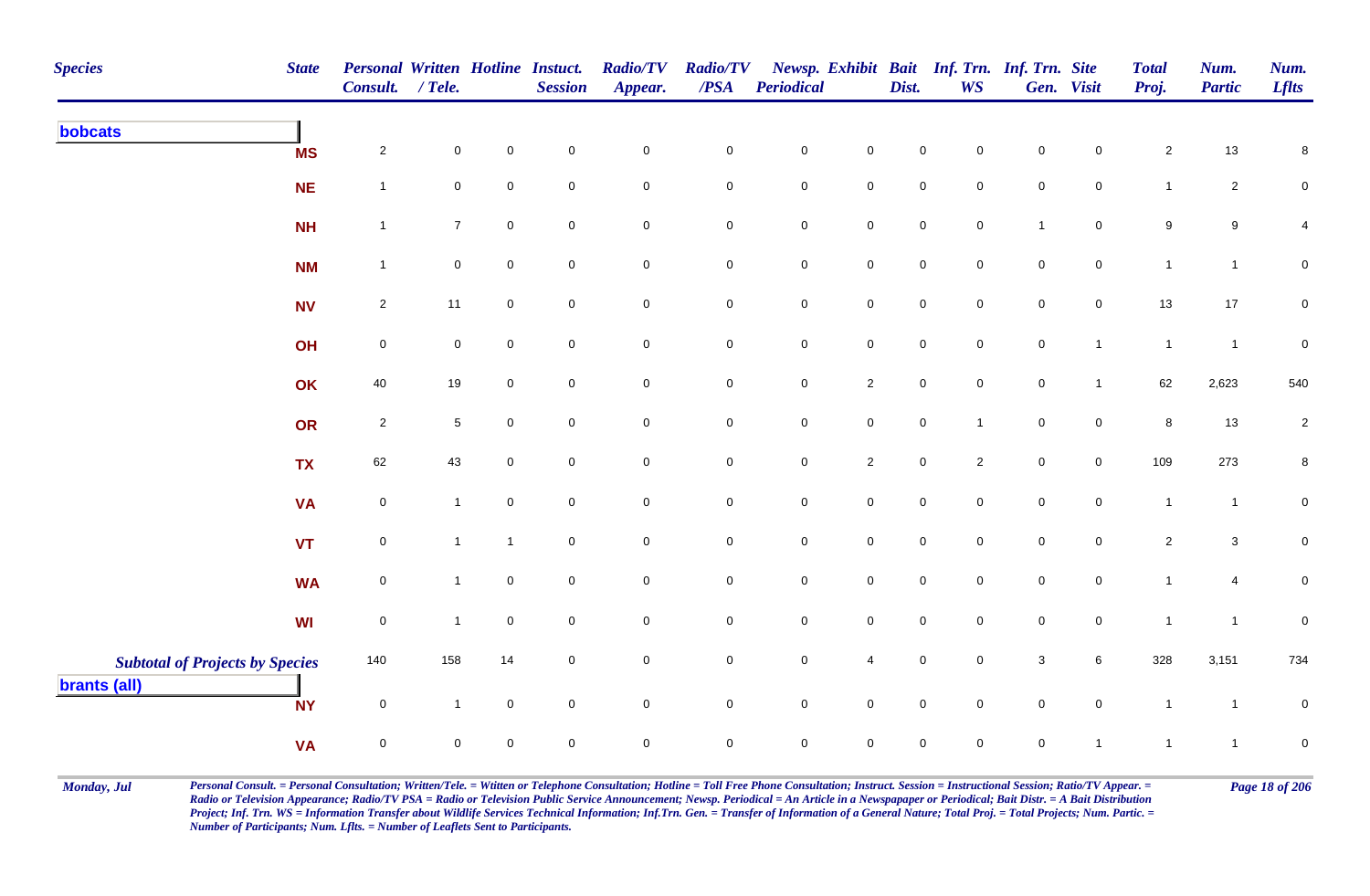| <b>Species</b>                                                | <b>State</b><br>Consult.    | <b>Personal Written Hotline Instuct.</b><br>$/$ Tele. |                     | <b>Session</b> | <b>Radio/TV</b><br>Appear. | <b>Radio/TV</b><br>/PSA | <b>Periodical</b>   |                     | Dist.               | Newsp. Exhibit Bait Inf. Trn. Inf. Trn. Site<br><b>WS</b> |                     | Gen. Visit          | <b>Total</b><br>Proj. | Num.<br><b>Partic</b> | Num.<br><b>Lflts</b> |
|---------------------------------------------------------------|-----------------------------|-------------------------------------------------------|---------------------|----------------|----------------------------|-------------------------|---------------------|---------------------|---------------------|-----------------------------------------------------------|---------------------|---------------------|-----------------------|-----------------------|----------------------|
| <b>brants (all)</b>                                           | $\mathbf 0$<br><b>VA</b>    | $\mathbf 0$                                           | $\Omega$            | $\mathbf 0$    | $\mathbf 0$                | $\pmb{0}$               | $\pmb{0}$           | $\mathbf 0$         | $\mathbf 0$         | $\mathsf 0$                                               | $\mathsf 0$         |                     | $\mathbf{1}$          | $\mathbf{1}$          | $\pmb{0}$            |
| <b>Subtotal of Projects by Species</b>                        | $\mathbf 0$                 | $\mathbf{1}$                                          | $\mathbf 0$         | $\mathbf 0$    | $\mathbf 0$                | $\mathbf 0$             | $\mathsf{O}\xspace$ | $\overline{0}$      | $\mathbf 0$         | $\mathbf 0$                                               | $\mathbf 0$         | $\overline{1}$      | $\overline{2}$        | $\overline{2}$        | $\pmb{0}$            |
| bulbuls, red-vented<br>H <sub>II</sub>                        | $\overline{1}$              | $\mathbf 0$                                           | $\mathbf 0$         | $\mathbf 0$    | $\mathbf 0$                | $\pmb{0}$               | $\mathbf 0$         | $\mathsf{O}\xspace$ | $\mathsf{O}\xspace$ | $\mathsf{O}\xspace$                                       | $\mathbf 0$         | $\mathsf{O}\xspace$ | $\mathbf{1}$          | $\overline{2}$        | $\pmb{0}$            |
| <b>Subtotal of Projects by Species</b>                        | $\mathbf 1$                 | $\mathbf 0$                                           | $\mathbf 0$         | $\mathbf 0$    | $\mathbf 0$                | $\mathbf 0$             | $\pmb{0}$           | $\mathbf 0$         | $\mathsf{O}\xspace$ | $\mathbf 0$                                               | $\mathbf 0$         | $\mathbf 0$         | $\mathbf{1}$          | $\mathbf{2}$          | ${\bf 0}$            |
| buntings, lark                                                | <b>TX</b><br>$\mathbf 0$    | $\mathbf 0$                                           | $\mathbf 0$         | $\mathbf 0$    | $\mathsf{O}\xspace$        | $\mathbf 0$             | $\mathbf 0$         | $\mathsf{O}\xspace$ | $\mathsf{O}\xspace$ | $\mathsf{O}\xspace$                                       | $\mathsf{O}\xspace$ | $\overline{1}$      | $\mathbf{1}$          | $\mathbf{1}$          | $\mathbf 0$          |
| <b>Subtotal of Projects by Species</b>                        | 0                           | $\mathbf 0$                                           | $\mathbf 0$         | $\mathbf 0$    | $\mathbf 0$                | $\mathbf 0$             | $\pmb{0}$           | $\mathbf 0$         | $\mathbf 0$         | $\mathbf 0$                                               | $\mathsf 0$         | $\overline{1}$      | 1                     | $\mathbf{1}$          | $\pmb{0}$            |
| buntings, snow                                                | 0<br><b>WI</b>              | $\mathbf{1}$                                          | $\mathsf{O}\xspace$ | $\mathbf 0$    | $\mathsf{O}\xspace$        | $\mathbf 0$             | $\mathbf 0$         | $\mathsf{O}\xspace$ | $\mathsf{O}\xspace$ | $\mathsf{O}\xspace$                                       | $\mathsf{O}\xspace$ | $\mathsf{O}\xspace$ | $\mathbf{1}$          | $\mathbf{1}$          | $\mathbf 0$          |
| <b>Subtotal of Projects by Species</b><br>caracaras           | $\mathbf 0$                 | $\mathbf{1}$                                          | $\mathbf 0$         | $\Omega$       | $\mathbf 0$                | $\mathbf 0$             | $\mathsf{O}\xspace$ | $\mathsf{O}\xspace$ | $\mathsf 0$         | $\mathbf 0$                                               | $\pmb{0}$           | $\mathbf 0$         | $\mathbf{1}$          | $\mathbf{1}$          | $\mathbf 0$          |
|                                                               | $\overline{1}$<br><b>TX</b> | $\overline{2}$                                        | $\mathbf 0$         | $\mathbf 0$    | $\mathbf 0$                | $\mathbf 0$             | $\mathsf{O}\xspace$ | $\overline{0}$      | $\mathbf 0$         | $\mathbf 0$                                               | $\mathbf 0$         | $\mathbf 0$         | 3                     | 4                     | $\overline{c}$       |
| <b>Subtotal of Projects by Species</b><br>cardinals, northern | $\overline{1}$              | $\overline{2}$                                        | $\pmb{0}$           | $\mathbf 0$    | $\mathbf 0$                | $\mathbf 0$             | $\mathsf{O}\xspace$ | $\mathsf{O}\xspace$ | $\mathsf 0$         | $\mathbf 0$                                               | $\mathsf{O}\xspace$ | $\mathbf 0$         | 3                     | 4                     | $\overline{c}$       |
|                                                               | $\mathbf 0$<br><b>AL</b>    | $\mathbf{1}$                                          | $\mathbf 0$         | $\mathbf 0$    | $\mathbf 0$                | $\mathbf 0$             | $\mathsf{O}\xspace$ | $\overline{0}$      | $\mathsf{O}\xspace$ | $\mathbf 0$                                               | $\pmb{0}$           | $\mathbf 0$         | $\mathbf{1}$          | $\mathbf{1}$          | ${\bf 0}$            |
|                                                               | $\mathbf 0$<br><b>GA</b>    | $\mathbf{1}$                                          | $\mathbf 0$         | $\mathbf 0$    | $\mathbf 0$                | $\mathbf 0$             | $\pmb{0}$           | $\mathbf 0$         | $\mathbf 0$         | $\mathbf 0$                                               | $\mathbf 0$         | $\mathbf 0$         | $\mathbf{1}$          | $\mathbf{1}$          | $\pmb{0}$            |
|                                                               | HI<br>$\overline{1}$        | $\mathbf 0$                                           | $\mathbf 0$         | $\mathbf 0$    | $\mathbf 0$                | $\mathsf 0$             | $\mathbf 0$         | $\mathsf{O}\xspace$ | $\mathsf{O}\xspace$ | $\mathbf 0$                                               | $\pmb{0}$           | $\mathbf 0$         | $\mathbf{1}$          | $\overline{2}$        | $\pmb{0}$            |
| IN                                                            | $\mathbf 0$                 | $\mathbf 0$                                           | 32                  | $\mathbf 0$    | 0                          | $\mathbf 0$             | $\mathsf{O}\xspace$ | $\mathsf{O}\xspace$ | $\mathsf{O}\xspace$ | $\mathbf 0$                                               | $\mathbf 0$         | $\mathbf 0$         | 32                    | 34                    | 0                    |
|                                                               | <b>KY</b><br>$\mathbf 0$    | $\overline{2}$                                        | $\mathbf 0$         | $\mathbf 0$    | 0                          | $\mathsf 0$             | $\mathsf{O}\xspace$ | $\mathbf 0$         | $\mathbf 0$         | $\mathbf 0$                                               | $\mathbf 0$         | $\mathsf 0$         | $\overline{c}$        | $\overline{c}$        | $\mathbf 0$          |

Monday, Jul Personal Consult. = Personal Consultation; Written/Tele. = Witten or Telephone Consultation; Hotline = Toll Free Phone Consultation; Instruct. Session = Instructional Session; Ratio/TV Appear. = Page 19 of 206 *Radio or Television Appearance; Radio/TV PSA = Radio or Television Public Service Announcement; Newsp. Periodical = An Article in a Newspapaper or Periodical; Bait Distr. = A Bait Distribution*  Project; Inf. Trn. WS = Information Transfer about Wildlife Services Technical Information; Inf.Trn. Gen. = Transfer of Information of a General Nature; Total Proj. = Total Projects; Num. Partic. = *Number of Participants; Num. Lflts. = Number of Leaflets Sent to Participants.*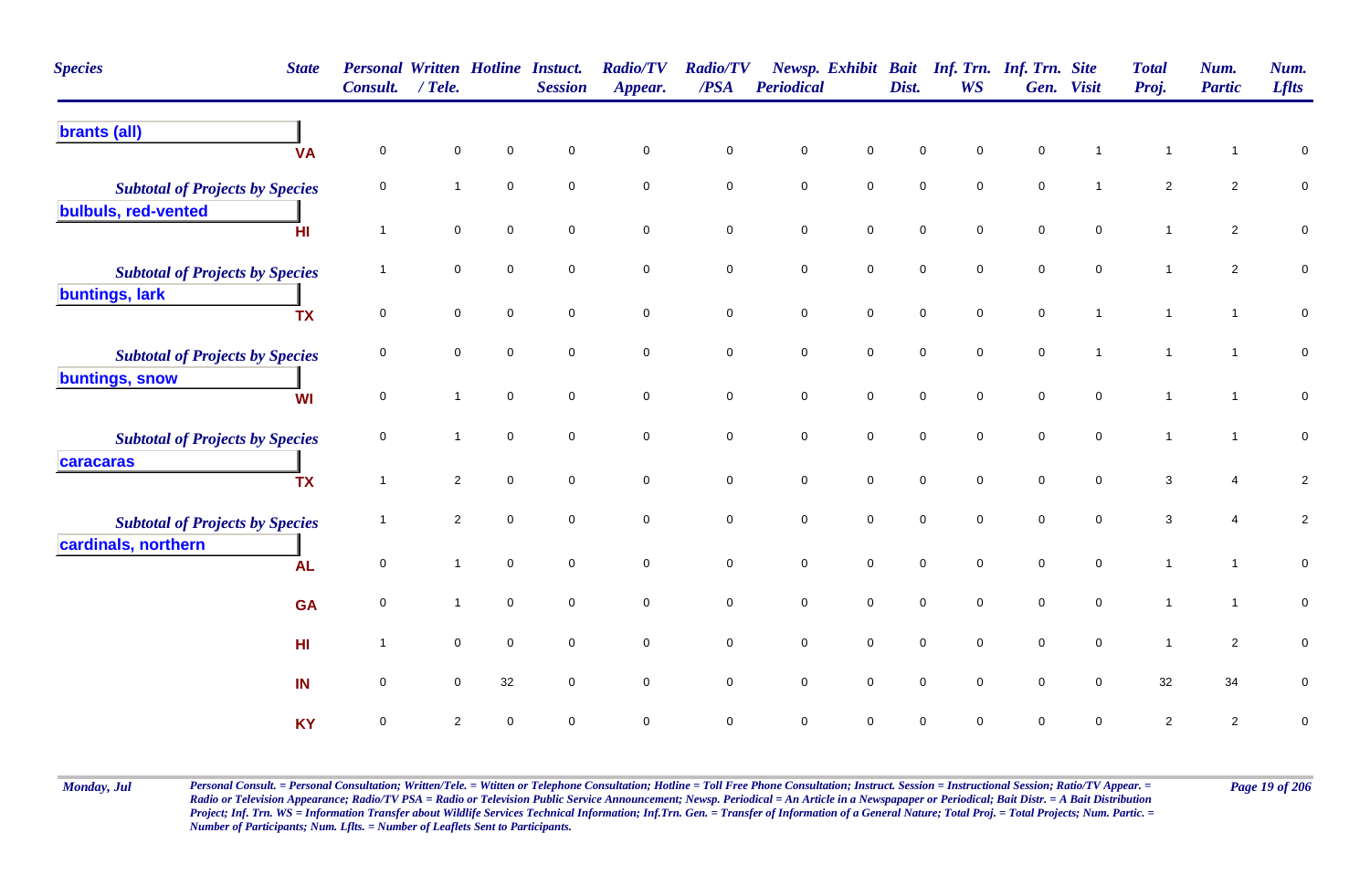| <b>Species</b>                                           | <b>State</b> | Personal Written Hotline Instuct.<br>Consult. | $/$ Tele.      |                | <b>Session</b> | <b>Radio/TV</b><br>Appear. | <b>Radio/TV</b><br>$\overline{PSA}$ | <b>Periodical</b> |                     | Dist.       | <b>WS</b>      | Newsp. Exhibit Bait Inf. Trn. Inf. Trn. Site | Gen. Visit     | <b>Total</b><br>Proj. | Num.<br><b>Partic</b> | Num.<br><b>Lflts</b> |
|----------------------------------------------------------|--------------|-----------------------------------------------|----------------|----------------|----------------|----------------------------|-------------------------------------|-------------------|---------------------|-------------|----------------|----------------------------------------------|----------------|-----------------------|-----------------------|----------------------|
| cardinals, northern                                      | <b>MD</b>    | 0                                             | $\mathbf 0$    | 16             | $\mathbf 0$    | $\mathbf 0$                | $\mathbf 0$                         | $\mathbf 0$       | $\mathbf 0$         | $\mathbf 0$ | 0              | $\pmb{0}$                                    | $\mathbf 0$    | 16                    | 16                    | $\mathbf 0$          |
|                                                          | <b>MI</b>    | $\mathsf{O}\xspace$                           | $\mathbf{1}$   | $\mathbf 0$    | $\mathbf 0$    | $\mathbf 0$                | $\mathbf 0$                         | $\pmb{0}$         | $\mathbf 0$         | $\pmb{0}$   | $\mathbf 0$    | $\mathsf 0$                                  | $\overline{0}$ | $\mathbf{1}$          | $\overline{1}$        | $\mathbf 0$          |
|                                                          | <b>NH</b>    | $\mathsf{O}\xspace$                           | $\mathbf{1}$   | $\mathbf 0$    | $\mathsf 0$    | $\mathbf 0$                | $\mathbf 0$                         | $\pmb{0}$         | $\mathbf 0$         | $\pmb{0}$   | $\mathbf 0$    | $\pmb{0}$                                    | $\mathbf 0$    | $\mathbf{1}$          | $\mathbf{1}$          | $\overline{2}$       |
|                                                          | <b>NY</b>    | $\mathbf 0$                                   | 12             | 20             | $\mathbf 0$    | $\mathbf 0$                | $\mathbf 0$                         | $\pmb{0}$         | $\mathbf 0$         | $\pmb{0}$   | $\mathbf 0$    | $\pmb{0}$                                    | $\mathbf 0$    | $32\,$                | 32                    | $\mathbf 0$          |
|                                                          | OH           | $\overline{0}$                                | $\overline{2}$ | $\mathbf 0$    | $\mathbf 0$    | $\mathsf{O}\xspace$        | $\mathbf 0$                         | $\mathbf 0$       | $\mathbf 0$         | $\pmb{0}$   | $\mathbf 0$    | $\mathsf 0$                                  | $\overline{0}$ | $\overline{2}$        | $\mathbf{3}$          | $\sqrt{2}$           |
|                                                          | OK           | $\mathsf{O}\xspace$                           | $\mathbf{1}$   | $\mathbf 0$    | $\mathbf 0$    | $\mathbf 0$                | $\mathbf 0$                         | $\mathbf 0$       | $\mathsf{O}$        | $\pmb{0}$   | $\overline{0}$ | $\pmb{0}$                                    | $\mathbf 0$    | $\mathbf{1}$          | $\mathbf{1}$          | $\pmb{0}$            |
|                                                          | <b>TN</b>    | $\mathbf 0$                                   | $\mathbf{3}$   | $\mathbf 0$    | $\mathbf 0$    | $\mathbf 0$                | $\mathbf 0$                         | $\pmb{0}$         | $\mathbf 0$         | $\pmb{0}$   | $\mathbf 0$    | $\pmb{0}$                                    | $\mathbf{1}$   | 4                     | 4                     | $\mathbf{1}$         |
|                                                          | <b>TX</b>    | $\mathsf{O}\xspace$                           | $\mathbf{1}$   | $\mathbf 0$    | $\mathbf 0$    | $\mathsf{O}\xspace$        | $\mathbf 0$                         | $\pmb{0}$         | $\mathbf 0$         | $\pmb{0}$   | $\mathbf 0$    | $\pmb{0}$                                    | $\mathbf 0$    | $\mathbf{1}$          | $\mathbf{1}$          | $\mathbf 0$          |
|                                                          | <b>VA</b>    | $\mathsf{O}\xspace$                           | $\mathbf{1}$   | $\mathbf 0$    | $\mathsf 0$    | $\mathbf 0$                | $\mathbf 0$                         | $\pmb{0}$         | $\mathbf 0$         | $\mathsf 0$ | $\mathbf 0$    | $\mathsf 0$                                  | $\mathbf 0$    | $\mathbf{1}$          | $\mathbf{1}$          | $\mathbf 0$          |
|                                                          | <b>VT</b>    | $\mathbf 0$                                   | $\mathbf{1}$   | $\overline{1}$ | $\mathbf 0$    | $\mathsf{O}\xspace$        | $\mathsf{O}\xspace$                 | $\pmb{0}$         | $\mathsf 0$         | $\pmb{0}$   | $\mathbf 0$    | $\pmb{0}$                                    | $\mathbf 0$    | $\sqrt{2}$            | $\overline{c}$        | $\overline{0}$       |
|                                                          | <b>WI</b>    | $\mathbf 0$                                   | 42             | $\mathbf 0$    | $\mathbf 0$    | $\mathbf 0$                | $\mathsf{O}\xspace$                 | $\mathsf 0$       | $\mathbf 0$         | $\mathbf 0$ | 0              | $\mathbf 0$                                  | $\mathbf 0$    | 42                    | 42                    | $\mathbf 0$          |
| <b>Subtotal of Projects by Species</b><br>catbirds, gray |              | $\overline{1}$                                | 69             | 69             | $\mathbf 0$    | $\mathbf 0$                | $\mathbf 0$                         | $\pmb{0}$         | $\mathsf{O}\xspace$ | $\mathsf 0$ | $\mathbf 0$    | $\mathsf 0$                                  | $\mathbf{1}$   | 140                   | 144                   | $\overline{5}$       |
|                                                          | IN           | $\overline{0}$                                | $\mathbf 0$    | $\overline{4}$ | $\mathbf 0$    | $\mathbf 0$                | $\mathbf 0$                         | $\pmb{0}$         | $\mathbf 0$         | $\mathsf 0$ | $\mathbf 0$    | $\mathsf 0$                                  | $\mathbf 0$    | 4                     | 4                     | $\pmb{0}$            |
|                                                          | <b>MA</b>    | $\mathsf{O}\xspace$                           | $\mathbf{1}$   | $\mathbf 0$    | $\mathbf 0$    | $\mathsf{O}\xspace$        | $\mathbf 0$                         | $\pmb{0}$         | $\mathsf 0$         | $\pmb{0}$   | $\mathbf 0$    | $\pmb{0}$                                    | $\mathbf 0$    | $\mathbf{1}$          | $\mathbf{1}$          | $\mathbf 0$          |
|                                                          | <b>MD</b>    | $\overline{0}$                                | $\overline{0}$ | 8              | $\mathbf 0$    | $\mathbf 0$                | $\overline{0}$                      | $\mathbf 0$       | $\overline{0}$      | $\mathsf 0$ | $\mathbf 0$    | $\mathsf 0$                                  | $\overline{0}$ | 8                     | 8                     | $\pmb{0}$            |
|                                                          | <b>NY</b>    | $\mathsf{O}\xspace$                           | 4              | 32             | $\mathbf 0$    | $\mathsf{O}\xspace$        | $\mathsf{O}\xspace$                 | $\mathsf 0$       | $\mathsf 0$         | $\mathsf 0$ | $\mathbf 0$    | $\mathsf 0$                                  | $\mathbf 0$    | 36                    | 36                    | $\pmb{0}$            |

Monday, Jul Personal Consult. = Personal Consultation; Written/Tele. = Witten or Telephone Consultation; Hotline = Toll Free Phone Consultation; Instruct. Session = Instructional Session; Ratio/TV Appear. = Page 20 of 206 *Radio or Television Appearance; Radio/TV PSA = Radio or Television Public Service Announcement; Newsp. Periodical = An Article in a Newspapaper or Periodical; Bait Distr. = A Bait Distribution*  Project; Inf. Trn. WS = Information Transfer about Wildlife Services Technical Information; Inf.Trn. Gen. = Transfer of Information of a General Nature; Total Proj. = Total Projects; Num. Partic. = *Number of Participants; Num. Lflts. = Number of Leaflets Sent to Participants.*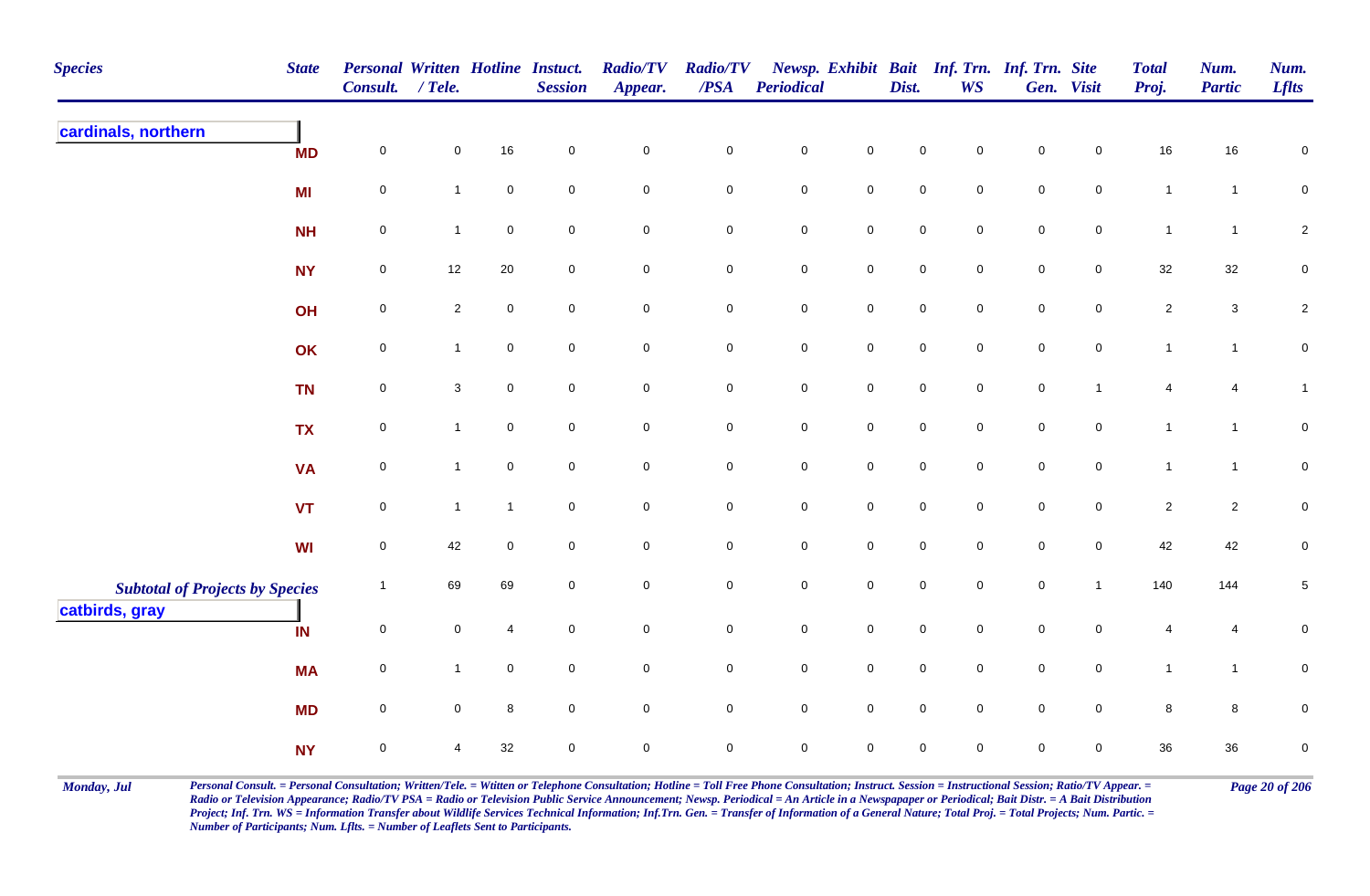| <b>Species</b>                         | <b>State</b> | Personal Written Hotline Instuct.<br>Consult. / Tele. |                |              | <b>Session</b>      | <b>Radio/TV</b><br>Appear. | <b>Radio/TV</b><br>$\boldsymbol{PSA}$ | <b>Periodical</b>   |                     | Dist.               | <b>WS</b>      | Newsp. Exhibit Bait Inf. Trn. Inf. Trn. Site | Gen. Visit          | <b>Total</b><br>Proj. | Num.<br><b>Partic</b> | Num.<br><b>Lflts</b> |
|----------------------------------------|--------------|-------------------------------------------------------|----------------|--------------|---------------------|----------------------------|---------------------------------------|---------------------|---------------------|---------------------|----------------|----------------------------------------------|---------------------|-----------------------|-----------------------|----------------------|
| catbirds, gray                         | <b>NY</b>    | $\mathbf 0$                                           | 4              | 32           | $\mathbf 0$         | $\pmb{0}$                  | $\mathbf 0$                           | ${\bf 0}$           | $\mathbf 0$         | 0                   | $\mathbf 0$    | $\pmb{0}$                                    | $\mathbf 0$         | 36                    | $36\,$                | $\pmb{0}$            |
|                                        | WI           | $\mathbf 0$                                           | 6              | $\pmb{0}$    | $\mathbf 0$         | $\mathbf 0$                | $\pmb{0}$                             | $\mathbf 0$         | $\mathbf 0$         | 0                   | $\mathbf 0$    | $\mathbf 0$                                  | $\mathbf 0$         | 6                     | 6                     | $\mathbf 0$          |
| <b>Subtotal of Projects by Species</b> |              | $\mathbf 0$                                           | 11             | 44           | $\mathbf 0$         | $\pmb{0}$                  | $\pmb{0}$                             | $\pmb{0}$           | $\pmb{0}$           | $\mathbf 0$         | $\mathbf 0$    | $\mathsf{O}\xspace$                          | $\mathbf 0$         | 55                    | 55                    | $\pmb{0}$            |
| cats, feral/free ranging               | <b>AL</b>    | $\mathsf 0$                                           | 0              | $\mathbf 0$  | $\overline{1}$      | $\overline{0}$             | $\mathbf 0$                           | $\mathbf 0$         | $\mathbf 0$         | $\mathsf{O}\xspace$ | $\overline{0}$ | $\mathsf{O}\xspace$                          | $\overline{0}$      | $\overline{1}$        | $\mathbf{1}$          | $\mathbf 0$          |
|                                        | ${\sf AZ}$   | $\sqrt{5}$                                            | $\overline{2}$ | $\mathbf 0$  | $\mathsf{O}\xspace$ | $\mathbf 0$                | $\mathbf 0$                           | $\mathsf{O}\xspace$ | $\mathbf 0$         | $\mathsf{O}\xspace$ | $\overline{0}$ | $\mathbf{3}$                                 | $\overline{0}$      | $10$                  | $13$                  | $\mathbf{1}$         |
|                                        | <b>CA</b>    | $\sqrt{5}$                                            | 11             | $\pmb{0}$    | $\overline{1}$      | $\mathsf{O}$               | $\mathbf 0$                           | $\mathbf 0$         | $\mathbf 0$         | $\mathbf 0$         | $\mathbf 0$    | $\overline{1}$                               | $\mathbf 0$         | $18$                  | $39\,$                | 4                    |
|                                        | <b>FL</b>    | $\mathbf 0$                                           | $\mathbf{1}$   | $\mathbf 0$  | $\overline{0}$      | $\mathbf 0$                | $\mathbf 0$                           | $\mathbf 0$         | $\overline{0}$      | $\mathbf 0$         | $\mathbf 0$    | $\mathbf 0$                                  | $\mathbf 0$         | $\overline{1}$        | $\mathbf{1}$          | $\mathbf 0$          |
|                                        | <b>GA</b>    | $\mathsf 0$                                           | 10             | $\mathbf 0$  | $\mathbf 0$         | $\mathbf 0$                | $\mathsf 0$                           | $\mathbf 0$         | $\mathsf{O}\xspace$ | $\mathbf 0$         | $\mathbf 0$    | $\mathbf 0$                                  | $\mathbf 0$         | $10$                  | $17\,$                | $\pmb{0}$            |
|                                        | GU           | $\mathsf 0$                                           | $\overline{2}$ | $\mathbf 0$  | $\overline{0}$      | $\mathbf 0$                | $\mathbf 0$                           | $\mathbf 0$         | $\mathbf 0$         | $\mathbf 0$         | $\overline{1}$ | $\mathbf 0$                                  | $\mathbf 0$         | 3                     | 224                   | 220                  |
|                                        | ID           | 4                                                     | $\mathbf{1}$   | $\pmb{0}$    | 0                   | $\mathbf 0$                | $\mathbf 0$                           | $\pmb{0}$           | $\mathbf 0$         | $\mathbf 0$         | 0              | $\mathbf 0$                                  | $\mathbf{1}$        | 6                     | $\,$ 6 $\,$           | $\overline{c}$       |
|                                        | IN           | $\mathbf 0$                                           | 0              | 15           | 0                   | $\mathbf 0$                | $\mathbf 0$                           | ${\bf 0}$           | $\mathbf 0$         | $\mathbf 0$         | $\mathbf 0$    | $\mathbf 0$                                  | $\mathbf 0$         | 15                    | 15                    | $\mathbf 0$          |
|                                        | <b>KY</b>    | $\pmb{0}$                                             | $\overline{a}$ | $\mathbf 0$  | $\mathbf 0$         | $\overline{0}$             | $\mathbf 0$                           | $\mathbf 0$         | $\mathbf 0$         | $\overline{0}$      | $\overline{0}$ | $\mathbf 0$                                  | $\overline{0}$      | $\overline{2}$        | $\overline{2}$        | $\mathbf 0$          |
|                                        | LA           | $\mathbf{1}$                                          | $\pmb{0}$      | $\pmb{0}$    | $\mathbf 0$         | $\mathbf 0$                | $\pmb{0}$                             | $\pmb{0}$           | $\mathbf 0$         | $\mathbf 0$         | $\mathbf 0$    | $\mathbf 0$                                  | $\mathbf 0$         | $\mathbf{1}$          | $\mathbf{1}$          | ${\bf 0}$            |
|                                        | <b>MD</b>    | $\pmb{0}$                                             | 0              | $\mathbf{1}$ | $\mathbf 0$         | $\mathbf 0$                | $\pmb{0}$                             | $\mathbf 0$         | $\mathbf 0$         | $\mathbf 0$         | $\mathbf 0$    | $\mathbf 0$                                  | $\mathbf 0$         | $\mathbf{1}$          | $\mathbf{1}$          | $\pmb{0}$            |
|                                        | <b>MO</b>    | $\pmb{0}$                                             | 0              | $\mathbf 0$  | $\overline{1}$      | $\mathsf{O}\xspace$        | $\mathbf 0$                           | $\mathbf 0$         | $\mathbf 0$         | $\mathsf{O}\xspace$ | $\mathbf 0$    | $\mathbf 0$                                  | $\mathsf{O}\xspace$ | $\mathbf{1}$          | $\mathbf{1}$          | ${\bf 0}$            |
|                                        | <b>MS</b>    | $\mathsf 0$                                           | 0              | $\mathbf 0$  | $\mathbf 0$         | $\pmb{0}$                  | $\mathsf 0$                           | $\mathbf 0$         | $\mathbf 0$         | 0                   | $\mathbf 0$    | $\mathbf 0$                                  | $\overline{1}$      | $\mathbf{1}$          | $\mathbf{3}$          | $\pmb{0}$            |

Monday, Jul Personal Consult. = Personal Consultation; Written/Tele. = Witten or Telephone Consultation; Hotline = Toll Free Phone Consultation; Instruct. Session = Instructional Session; Ratio/TV Appear. = Page 21 of 206 *Radio or Television Appearance; Radio/TV PSA = Radio or Television Public Service Announcement; Newsp. Periodical = An Article in a Newspapaper or Periodical; Bait Distr. = A Bait Distribution*  Project; Inf. Trn. WS = Information Transfer about Wildlife Services Technical Information; Inf.Trn. Gen. = Transfer of Information of a General Nature; Total Proj. = Total Projects; Num. Partic. = *Number of Participants; Num. Lflts. = Number of Leaflets Sent to Participants.*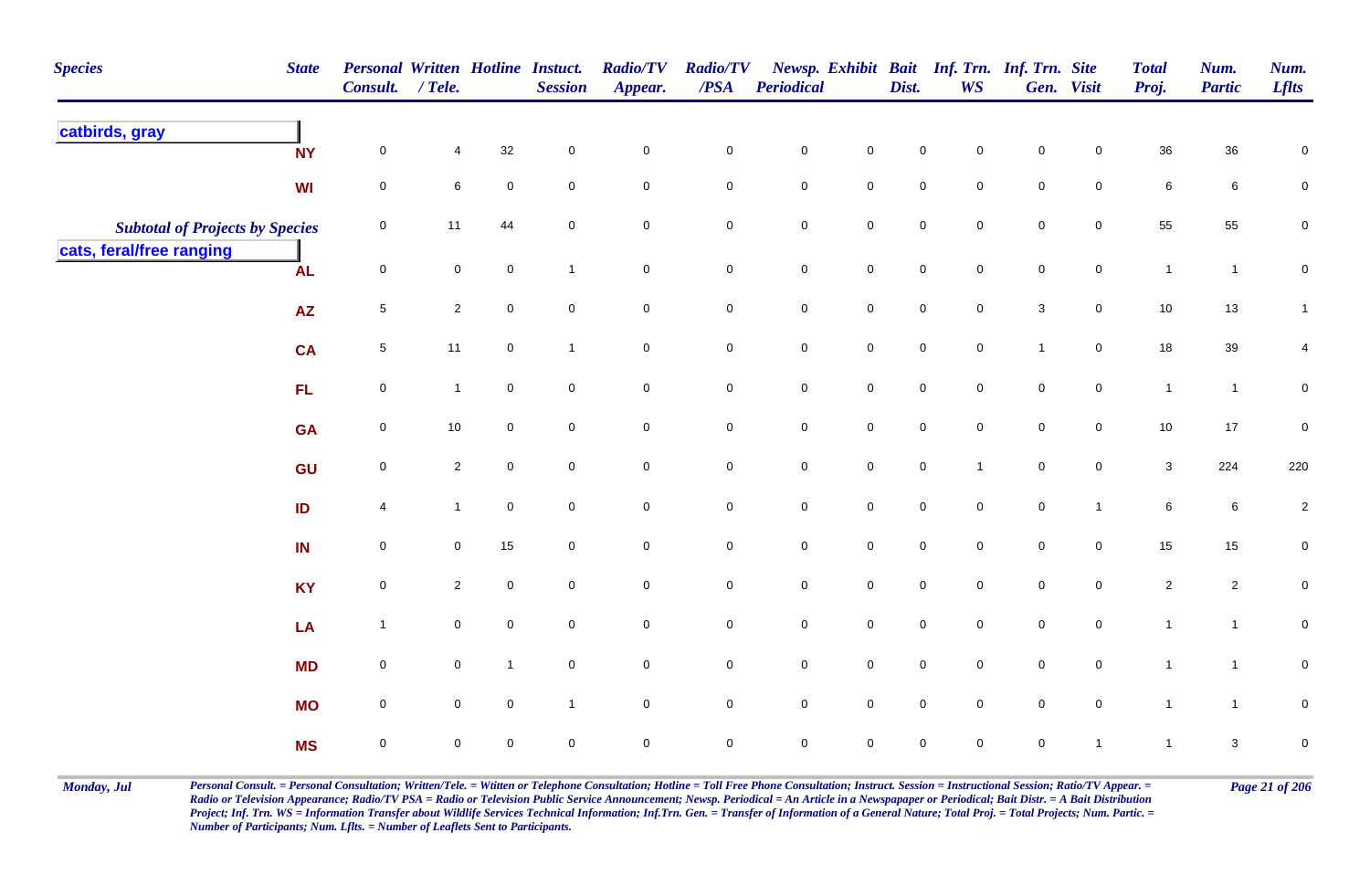| <b>Species</b>                                          | <b>State</b> | Personal Written Hotline Instuct.<br>Consult. / Tele. |                |                     | <b>Session</b>      | <b>Radio/TV</b><br>Appear. | <b>Radio/TV</b><br>$\overline{PSA}$ | <b>Periodical</b>   |                     | Dist.               | <b>WS</b>           | Newsp. Exhibit Bait Inf. Trn. Inf. Trn. Site | Gen. Visit          | <b>Total</b><br>Proj. | Num.<br><b>Partic</b> | Num.<br><b>Lflts</b>    |
|---------------------------------------------------------|--------------|-------------------------------------------------------|----------------|---------------------|---------------------|----------------------------|-------------------------------------|---------------------|---------------------|---------------------|---------------------|----------------------------------------------|---------------------|-----------------------|-----------------------|-------------------------|
| cats, feral/free ranging                                | <b>MS</b>    | $\pmb{0}$                                             | $\mathbf 0$    | $\mathbf 0$         | $\mathbf 0$         | $\mathbf 0$                | 0                                   | $\overline{0}$      | $\mathsf 0$         | $\mathbf 0$         | $\mathsf 0$         | $\mathbf 0$                                  | $\overline{1}$      | $\mathbf{1}$          | $\mathbf{3}$          | 0                       |
|                                                         | <b>ND</b>    | 6                                                     | $\mathbf 0$    | $\mathsf{O}\xspace$ | $\mathbf 0$         | $\mathsf{O}\xspace$        | 0                                   | $\mathbf 0$         | $\mathbf 0$         | $\mathbf 0$         | $\mathbf 0$         | $\mathbf 0$                                  | $\overline{1}$      | $\overline{7}$        | 8                     | 4                       |
|                                                         | <b>NE</b>    | 4                                                     | $\mathbf 0$    | $\mathbf 0$         | $\mathbf 0$         | $\mathbf 0$                | 0                                   | $\mathbf 0$         | $\mathbf 0$         | $\mathbf 0$         | $\mathbf 0$         | $\mathbf 0$                                  | $\mathbf 0$         | 4                     | 31                    | 0                       |
|                                                         | <b>NH</b>    | $\pmb{0}$                                             | $\overline{2}$ | $\mathbf 0$         | $\mathbf 0$         | $\mathbf 0$                | $\pmb{0}$                           | $\mathbf 0$         | $\mathbf 0$         | $\mathbf 0$         | $\mathbf{1}$        | $\mathbf 0$                                  | $\mathsf 0$         | 3                     | $\mathbf{3}$          | $\pmb{0}$               |
|                                                         | <b>NM</b>    | $\overline{2}$                                        | $\mathbf{1}$   | $\mathbf 0$         | $\overline{0}$      | $\mathbf 0$                | $\mathbf 0$                         | $\mathbf 0$         | $\mathbf 0$         | $\mathbf 0$         | $\mathbf 0$         | $\mathbf 0$                                  | $\mathbf 0$         | 3                     | $\mathbf{3}$          | $\mathbf 0$             |
|                                                         | <b>NV</b>    | $\ensuremath{\mathsf{3}}$                             | $\overline{1}$ | $\mathbf 0$         | $\mathsf{O}\xspace$ | $\mathsf{O}\xspace$        | $\pmb{0}$                           | $\mathbf 0$         | $\mathbf 0$         | $\mathsf{O}$        | $\mathsf{O}\xspace$ | $\mathbf 0$                                  | $\mathsf{O}\xspace$ | 4                     | $\overline{4}$        | $\overline{\mathbf{c}}$ |
|                                                         | OH           | $\mathbf{1}$                                          | $\mathbf{1}$   | $\mathbf 0$         | $\mathsf{O}\xspace$ | $\mathsf{O}\xspace$        | $\mathbf 0$                         | $\overline{0}$      | $\mathbf 0$         | $\mathbf 0$         | $\mathbf 0$         | $\mathbf 0$                                  | $\mathbf 0$         | $\overline{2}$        | $\overline{2}$        | $\pmb{0}$               |
|                                                         | OK           | $\,$ 5 $\,$                                           | $\mathbf{3}$   | $\mathbf 0$         | $\mathbf 0$         | $\mathbf 0$                | 0                                   | $\mathbf 0$         | $\mathbf 0$         | $\mathsf{O}\xspace$ | $\mathsf 0$         | $\mathbf 0$                                  | $\sqrt{2}$          | 10                    | 14                    | $\pmb{0}$               |
|                                                         | PA           | $\mathbf 2$                                           | 16             | $\mathbf 0$         | $\pmb{0}$           | $\pmb{0}$                  | $\mathbf 0$                         | $\mathsf{O}\xspace$ | $\pmb{0}$           | $\mathbf 0$         | $\mathbf 0$         | $\mathsf{O}\xspace$                          | $\pmb{0}$           | 18                    | 26                    | $\pmb{0}$               |
|                                                         | <b>TX</b>    | $\mathbf{1}$                                          | 22             | $\mathbf 0$         | $\mathsf{O}\xspace$ | $\mathbf 0$                | $\mathbf 0$                         | $\mathbf 0$         | $\mathbf 0$         | $\mathbf 0$         | $\mathbf 0$         | $\mathbf 0$                                  | $\mathbf 0$         | 23                    | 24                    | $\mathbf{1}$            |
|                                                         | <b>VA</b>    | $\mathbf{1}$                                          | 4              | $\mathbf 0$         | $\pmb{0}$           | $\mathsf{O}\xspace$        | $\pmb{0}$                           | $\mathbf 0$         | $\pmb{0}$           | $\mathsf{O}\xspace$ | $\mathbf 0$         | $\mathsf{O}\xspace$                          | $\pmb{0}$           | 5                     | 8                     | $\pmb{0}$               |
|                                                         | <b>VT</b>    | $\mathbf 0$                                           | 40             | 23                  | $\mathsf{O}\xspace$ | $\mathsf{O}\xspace$        | $\mathbf 0$                         | $\mathbf 0$         | $\mathsf{O}\xspace$ | $\mathsf{O}\xspace$ | $\mathsf 0$         | $\mathsf{O}\xspace$                          | $\mathbf 0$         | 63                    | 64                    | $\pmb{0}$               |
|                                                         | <b>WA</b>    | $\mathbf{1}$                                          | $\mathbf 0$    | $\mathbf 0$         | $\mathbf 0$         | $\mathbf 0$                | 0                                   | $\overline{0}$      | $\mathbf 0$         | $\overline{0}$      | $\mathbf 0$         | $\mathbf 0$                                  | $\mathbf 0$         | $\mathbf{1}$          | $\overline{1}$        | $\pmb{0}$               |
|                                                         | <b>WI</b>    | $\mathbf{1}$                                          | $\mathbf 0$    | $\mathsf{O}\xspace$ | $\mathbf 0$         | $\mathsf 0$                | $\pmb{0}$                           | $\mathbf 0$         | $\mathbf 0$         | $\mathbf 0$         | $\mathsf 0$         | $\mathbf 0$                                  | $\mathbf 0$         | $\overline{1}$        | $\overline{1}$        | $\pmb{0}$               |
| <b>Subtotal of Projects by Species</b><br>cattle, feral |              | 42                                                    | 119            | 39                  | $\mathbf{3}$        | $\mathbf 0$                | $\mathbf 0$                         | $\mathbf 0$         | $\mathsf{O}\xspace$ | $\mathsf 0$         | $\mathsf 0$         | $\overline{4}$                               | $5\phantom{.0}$     | 214                   | 513                   | 234                     |
|                                                         | IN           | $\mathsf{O}\xspace$                                   | 0              | $\mathbf{1}$        | $\mathbf 0$         | $\mathbf 0$                | $\mathbf 0$                         | $\mathbf 0$         | $\mathbf 0$         | $\mathbf 0$         | $\mathbf 0$         | $\mathbf 0$                                  | $\mathbf 0$         | $\overline{1}$        | $\overline{1}$        | $\pmb{0}$               |

Monday, Jul Personal Consult. = Personal Consultation; Written/Tele. = Witten or Telephone Consultation; Hotline = Toll Free Phone Consultation; Instruct. Session = Instructional Session; Ratio/TV Appear. = Page 22 of 206 *Radio or Television Appearance; Radio/TV PSA = Radio or Television Public Service Announcement; Newsp. Periodical = An Article in a Newspapaper or Periodical; Bait Distr. = A Bait Distribution*  Project; Inf. Trn. WS = Information Transfer about Wildlife Services Technical Information; Inf.Trn. Gen. = Transfer of Information of a General Nature; Total Proj. = Total Projects; Num. Partic. = *Number of Participants; Num. Lflts. = Number of Leaflets Sent to Participants.*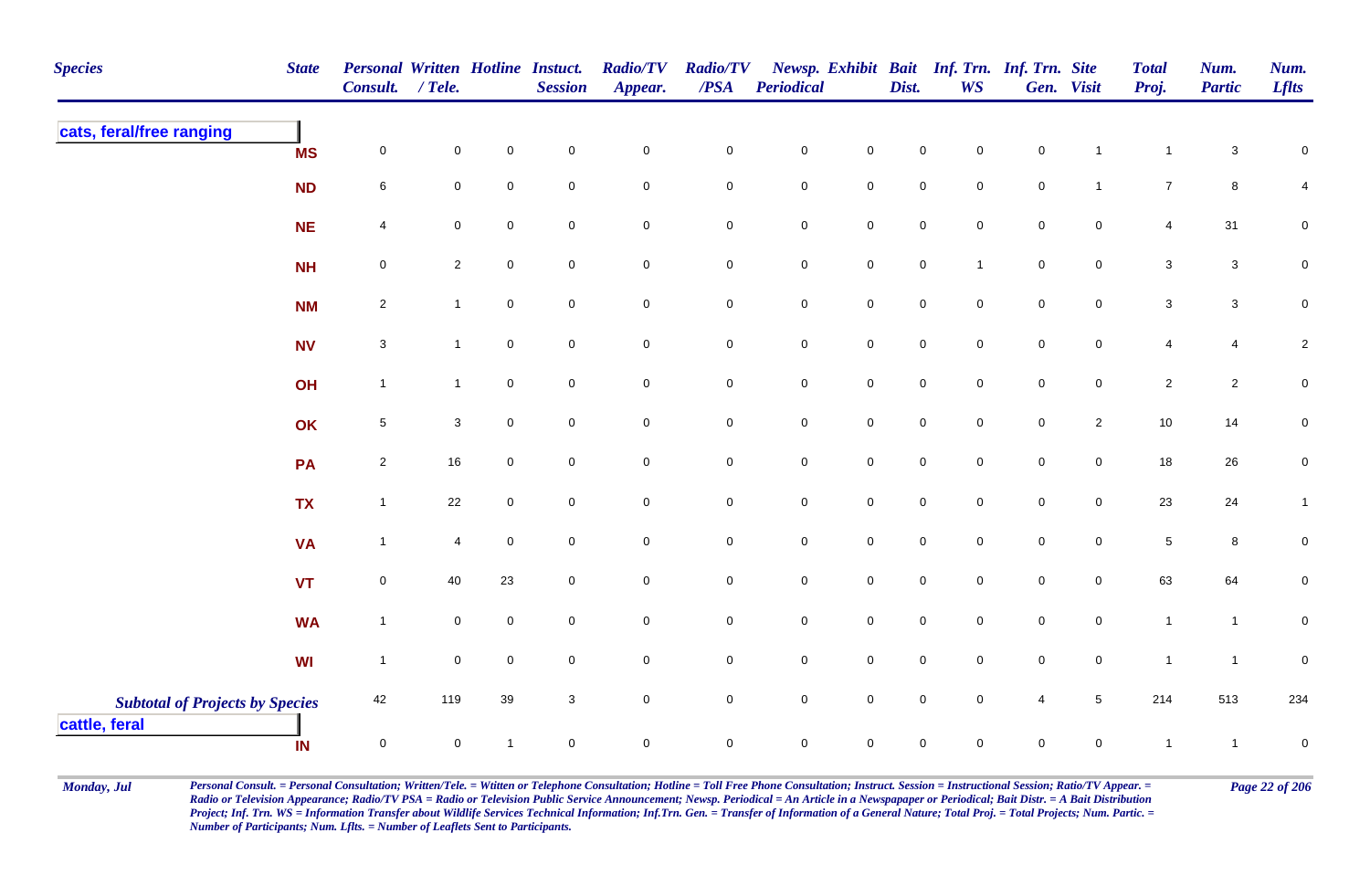| <b>Species</b>                         | <b>State</b>    | <b>Personal Written Hotline Instuct.</b><br>Consult. | $/$ Tele.      |                  | <b>Session</b>      | <b>Radio/TV</b><br>Appear. | <b>Radio/TV</b><br>/PSA | Periodical  |                     | Dist.               | <b>WS</b>           | Newsp. Exhibit Bait Inf. Trn. Inf. Trn. Site | Gen. Visit          | <b>Total</b><br>Proj. | Num.<br><b>Partic</b> | Num.<br><b>Lflts</b> |
|----------------------------------------|-----------------|------------------------------------------------------|----------------|------------------|---------------------|----------------------------|-------------------------|-------------|---------------------|---------------------|---------------------|----------------------------------------------|---------------------|-----------------------|-----------------------|----------------------|
| cattle, feral                          | IN              | 0                                                    | 0              | $\mathbf 1$      | $\mathbf 0$         | $\mathbf 0$                | $\mathbf 0$             | $\mathbf 0$ | $\mathbf 0$         | $\mathbf 0$         | 0                   | $\mathbf 0$                                  | 0                   | $\mathbf{1}$          |                       | $\pmb{0}$            |
|                                        | PA              | 0                                                    | $\mathbf{1}$   | $\mathsf 0$      | 0                   | $\mathbf 0$                | $\mathbf 0$             | $\pmb{0}$   | $\overline{0}$      | $\pmb{0}$           | $\mathbf 0$         | $\pmb{0}$                                    | $\mathbf 0$         | $\overline{1}$        | $\overline{a}$        | $\overline{0}$       |
|                                        | <b>VT</b>       | $\pmb{0}$                                            | $\overline{c}$ | $\mathbf 0$      | $\mathbf 0$         | $\mathsf{O}\xspace$        | $\mathbf 0$             | $\mathbf 0$ | $\mathsf{O}\xspace$ | $\mathbf 0$         | 0                   | $\pmb{0}$                                    | $\mathsf{O}\xspace$ | $\overline{2}$        | $\overline{c}$        | $\mathbf 0$          |
| <b>Subtotal of Projects by Species</b> |                 | 0                                                    | $\mathbf{3}$   | $\overline{1}$   | $\mathbf 0$         | $\mathbf 0$                | ${\bf 0}$               | $\pmb{0}$   | $\mathsf{O}\xspace$ | $\mathsf{O}\xspace$ | $\mathbf 0$         | $\mathsf 0$                                  | $\mathbf 0$         | 4                     | 5                     | $\pmb{0}$            |
| chickens, feral/free ranging           | <b>AL</b>       | $\mathbf 0$                                          | $\mathbf{2}$   | $\boldsymbol{0}$ | $\overline{0}$      | $\mathbf 0$                | $\mathbf 0$             | $\mathbf 0$ | $\mathbf 0$         | $\mathbf 0$         | $\overline{0}$      | $\mathsf 0$                                  | $\mathsf{O}$        | $\overline{2}$        | $\overline{c}$        | $\pmb{0}$            |
|                                        | <b>AZ</b>       | $\pmb{0}$                                            | $\mathbf{1}$   | $\mathbf 0$      | $\mathbf 0$         | $\mathsf{O}\xspace$        | $\mathsf{O}\xspace$     | $\pmb{0}$   | $\mathbf 0$         | $\mathbf 0$         | $\mathsf{O}\xspace$ | $\pmb{0}$                                    | $\mathbf 0$         | $\mathbf{1}$          | $\mathbf{1}$          | $\pmb{0}$            |
|                                        | <b>CA</b>       | $\pmb{0}$                                            | $\mathbf{1}$   | $\mathbf 0$      | $\mathbf 0$         | $\mathsf{O}\xspace$        | $\mathbf 0$             | $\mathbf 0$ | $\mathbf 0$         | $\mathbf 0$         | $\mathbf 0$         | $\pmb{0}$                                    | $\overline{0}$      | $\mathbf{1}$          | $\overline{1}$        | $\pmb{0}$            |
|                                        | GU              | $\mathbf 0$                                          | $\mathbf 0$    | $\pmb{0}$        | 3                   | $\mathsf{O}\xspace$        | $\mathbf 0$             | $\mathbf 0$ | $\mathbf 0$         | $\mathbf 0$         | $\mathbf{1}$        | $\pmb{0}$                                    | $\mathbf 0$         | $\overline{4}$        | 230                   | 200                  |
|                                        | H <sub>II</sub> | $\mathbf{3}$                                         | $\mathbf 0$    | $\mathbf 0$      | $\mathbf 0$         | $\mathsf{O}\xspace$        | $\mathbf 0$             | $\mathbf 0$ | $\mathsf{O}\xspace$ | $\mathbf 0$         | $\mathsf{O}$        | $\pmb{0}$                                    | $\mathsf{O}\xspace$ | $\sqrt{3}$            | 6                     | $\pmb{0}$            |
|                                        | IN              | 0                                                    | $\pmb{0}$      | $\overline{4}$   | $\mathsf{O}\xspace$ | $\mathbf 0$                | $\mathbf 0$             | $\mathbf 0$ | $\mathsf{O}\xspace$ | $\mathbf 0$         | $\mathbf 0$         | $\pmb{0}$                                    | $\mathsf{O}\xspace$ | 4                     | 4                     | $\pmb{0}$            |
|                                        | LA              | $\pmb{0}$                                            | $\mathbf 0$    | $\mathbf 0$      | $\mathbf 0$         | $\mathsf{O}\xspace$        | $\mathbf 0$             | $\mathbf 0$ | $\mathsf{O}\xspace$ | $\mathbf 0$         | $\mathbf 0$         | $\pmb{0}$                                    | $\overline{1}$      | $\mathbf{1}$          | $\overline{4}$        | $\pmb{0}$            |
|                                        | <b>NH</b>       | $\pmb{0}$                                            | $\mathbf{2}$   | $\boldsymbol{0}$ | $\mathbf 0$         | $\mathbf 0$                | $\mathbf 0$             | $\pmb{0}$   | $\overline{0}$      | $\pmb{0}$           | $\mathbf 0$         | $\pmb{0}$                                    | $\mathbf 0$         | $\overline{2}$        | $\overline{2}$        | $\mathbf 0$          |
|                                        | <b>TX</b>       | $\mathbf 0$                                          | $\mathbf{1}$   | $\boldsymbol{0}$ | $\mathbf 0$         | $\mathsf{O}\xspace$        | $\overline{0}$          | $\mathbf 0$ | $\overline{0}$      | $\mathbf 0$         | $\mathbf 0$         | $\mathsf 0$                                  | $\overline{0}$      | $\mathbf{1}$          | $\mathbf{1}$          | $\mathsf 0$          |
|                                        | <b>VA</b>       | $\overline{1}$                                       | $\mathbf{1}$   | $\pmb{0}$        | $\mathbf 0$         | $\mathbf 0$                | $\mathbf 0$             | $\pmb{0}$   | $\mathbf 0$         | $\mathbf 0$         | $\mathbf 0$         | $\pmb{0}$                                    | $\mathbf 0$         | $\overline{c}$        | $\overline{2}$        | $\mathbf 0$          |
|                                        | <b>VT</b>       | $\pmb{0}$                                            | $\mathbf{1}$   | $\pmb{0}$        | $\mathbf 0$         | $\mathsf{O}\xspace$        | $\mathsf{O}\xspace$     | $\mathbf 0$ | $\mathbf 0$         | $\mathbf 0$         | $\mathbf 0$         | $\pmb{0}$                                    | $\mathbf 0$         | $\mathbf{1}$          | $\mathbf{1}$          | $\pmb{0}$            |
| <b>Subtotal of Projects by Species</b> |                 | $\overline{4}$                                       | 9              | $\overline{4}$   | 3                   | $\mathsf{O}\xspace$        | $\mathbf 0$             | $\mathbf 0$ | $\mathsf{O}\xspace$ | $\mathsf{O}\xspace$ | $\mathbf 0$         | $\mathsf 0$                                  | $\mathbf 1$         | 22                    | 254                   | 200                  |

Monday, Jul Personal Consult. = Personal Consultation; Written/Tele. = Witten or Telephone Consultation; Hotline = Toll Free Phone Consultation; Instruct. Session = Instructional Session; Ratio/TV Appear. = Page 23 of 206 *Radio or Television Appearance; Radio/TV PSA = Radio or Television Public Service Announcement; Newsp. Periodical = An Article in a Newspapaper or Periodical; Bait Distr. = A Bait Distribution*  Project; Inf. Trn. WS = Information Transfer about Wildlife Services Technical Information; Inf.Trn. Gen. = Transfer of Information of a General Nature; Total Proj. = Total Projects; Num. Partic. = *Number of Participants; Num. Lflts. = Number of Leaflets Sent to Participants.*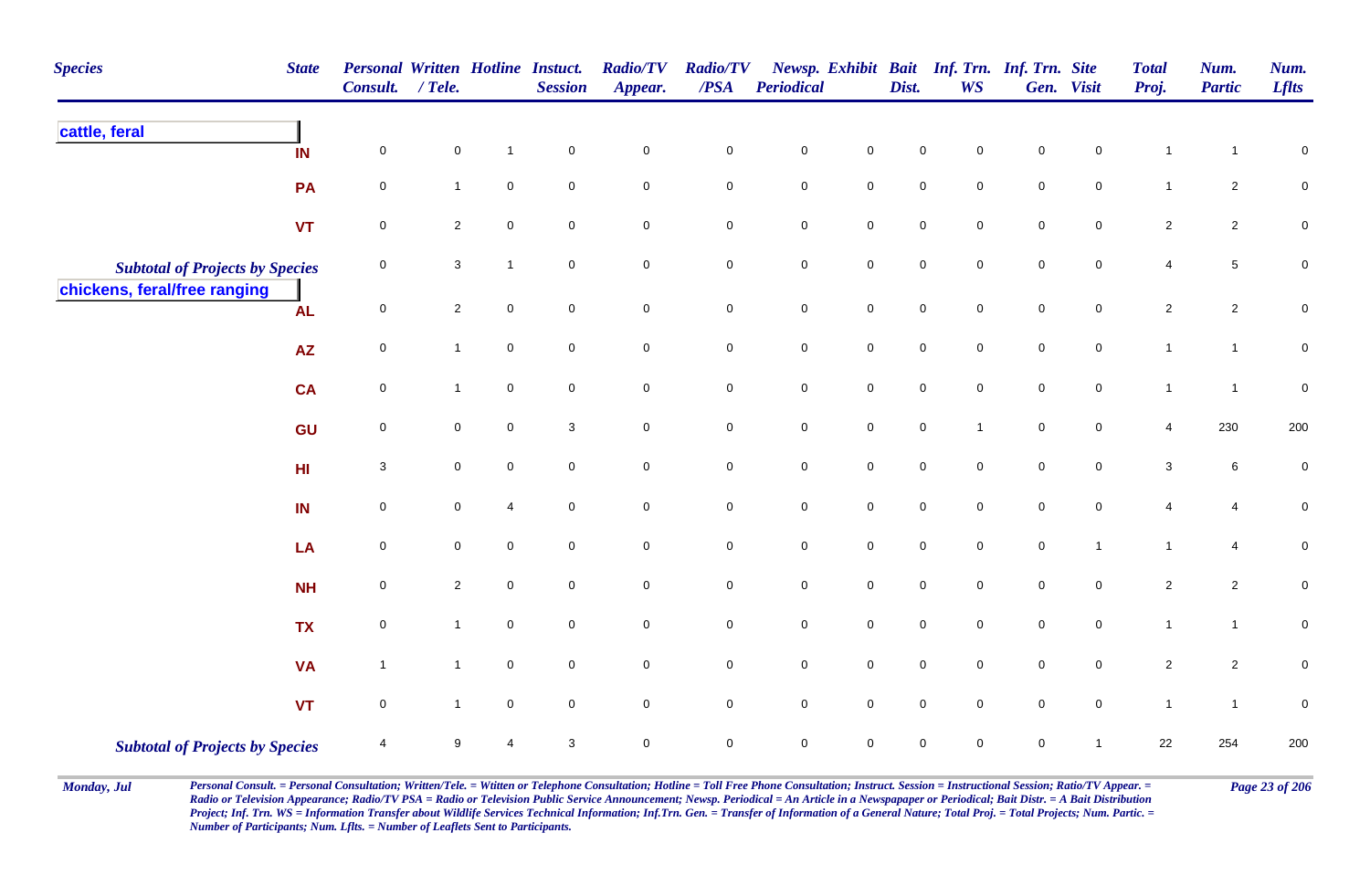| <b>Species</b>    | <b>State</b> | Personal Written Hotline Instuct.<br>Consult. / Tele. |                 |                 | <b>Session</b> | <b>Radio/TV</b><br>Appear. | <b>Radio/TV</b><br>$\overline{PSA}$ | <b>Periodical</b> |                     | Dist.               | <b>WS</b>           | Newsp. Exhibit Bait Inf. Trn. Inf. Trn. Site | Gen. Visit          | <b>Total</b><br>Proj. | Num.<br><b>Partic</b> | Num.<br><b>Lflts</b>    |
|-------------------|--------------|-------------------------------------------------------|-----------------|-----------------|----------------|----------------------------|-------------------------------------|-------------------|---------------------|---------------------|---------------------|----------------------------------------------|---------------------|-----------------------|-----------------------|-------------------------|
| chipmunks (other) | <b>AL</b>    | $\mathsf{O}\xspace$                                   | $\mathbf{1}$    | $\mathbf 0$     | $\pmb{0}$      | $\pmb{0}$                  | $\pmb{0}$                           | $\mathbf 0$       | $\mathbf 0$         | $\mathbf 0$         | $\mathsf{O}\xspace$ | $\mathbf 0$                                  | $\mathsf{O}\xspace$ | $\mathbf{1}$          | $\overline{1}$        | $\mathbf{1}$            |
|                   | <b>GA</b>    | $\mathsf{O}\xspace$                                   | $\mathbf{3}$    | $\mathbf 0$     | $\pmb{0}$      | $\mathbf 0$                | 0                                   | $\mathbf 0$       | $\mathbf 0$         | $\mathsf{O}\xspace$ | $\overline{0}$      | $\mathbf 0$                                  | $\overline{0}$      | $\mathbf{3}$          | $\mathbf{3}$          | $\mathbf 0$             |
|                   | IL.          | $\mathsf{O}\xspace$                                   | $\mathbf{1}$    | $\mathbf 0$     | $\pmb{0}$      | $\pmb{0}$                  | $\pmb{0}$                           | $\mathbf 0$       | $\mathbf 0$         | $\mathsf{O}\xspace$ | $\mathbf 0$         | $\pmb{0}$                                    | $\mathbf 0$         | $\mathbf{1}$          | $\mathbf{1}$          | $\pmb{0}$               |
|                   | IN           | $\mathsf{O}\xspace$                                   | $\mathbf 0$     | 73              | $\mathbf 0$    | $\pmb{0}$                  | $\mathbf 0$                         | $\mathbf 0$       | $\mathbf 0$         | $\mathsf{O}\xspace$ | $\overline{0}$      | $\mathbf 0$                                  | $\overline{0}$      | 73                    | 79                    | $\mathbf{1}$            |
|                   | <b>KY</b>    | $\mathbf 0$                                           | $\overline{2}$  | $\mathbf 0$     | $\pmb{0}$      | $\pmb{0}$                  | $\pmb{0}$                           | $\mathbf 0$       | $\mathbf 0$         | $\mathbf 0$         | $\overline{2}$      | $\pmb{0}$                                    | $\mathbf 0$         | $\overline{4}$        | $\overline{4}$        | $\sqrt{2}$              |
|                   | <b>MD</b>    | $\mathsf{O}\xspace$                                   | $\mathbf 0$     | 26              | $\pmb{0}$      | $\pmb{0}$                  | $\mathbf 0$                         | $\mathbf 0$       | $\mathbf 0$         | $\mathbf 0$         | $\mathbf 0$         | $\mathbf 0$                                  | $\mathbf 0$         | $26\,$                | $26\,$                | 12                      |
|                   | <b>ME</b>    | $\mathsf{O}\xspace$                                   | $\overline{2}$  | $\mathbf 0$     | $\mathbf 0$    | $\pmb{0}$                  | 0                                   | $\mathbf 0$       | $\mathbf 0$         | $\mathbf 0$         | $\mathbf 0$         | $\mathsf{O}\xspace$                          | $\mathsf{O}\xspace$ | $\sqrt{2}$            | $\overline{2}$        | $\pmb{0}$               |
|                   | <b>NH</b>    | $\mathsf{O}\xspace$                                   | 4               | $\mathbf 0$     | $\mathbf 0$    | $\mathbf 0$                | $\pmb{0}$                           | $\mathbf 0$       | $\mathsf 0$         | $\mathbf 0$         | $\mathbf 0$         | $\mathsf 0$                                  | $\mathbf 0$         | $\overline{4}$        | 4                     | $\overline{\mathbf{4}}$ |
|                   | <b>NJ</b>    | $\mathsf{O}\xspace$                                   | $\mathbf{1}$    | $\mathbf 0$     | $\mathsf 0$    | $\pmb{0}$                  | 0                                   | $\mathbf 0$       | $\overline{0}$      | $\mathsf{O}\xspace$ | $\mathsf{O}\xspace$ | $\mathsf{O}\xspace$                          | $\overline{0}$      | $\mathbf{1}$          | $\mathbf{1}$          | $\mathbf 0$             |
|                   | <b>NV</b>    | $\mathsf{O}\xspace$                                   | $\overline{1}$  | $\mathbf 0$     | $\pmb{0}$      | $\pmb{0}$                  | $\mathsf{O}\xspace$                 | $\mathbf 0$       | $\mathbf 0$         | $\mathbf 0$         | $\mathbf 0$         | $\mathbf 0$                                  | $\mathsf{O}\xspace$ | $\mathbf{1}$          | $\mathbf{1}$          | $\mathbf 0$             |
|                   | <b>NY</b>    | $\mathsf{O}\xspace$                                   | $\mathbf{1}$    | $\mathbf 0$     | $\pmb{0}$      | $\pmb{0}$                  | $\pmb{0}$                           | $\mathbf 0$       | $\mathbf 0$         | $\mathsf{O}\xspace$ | $\overline{0}$      | $\mathbf 0$                                  | $\overline{0}$      | $\mathbf{1}$          | $\mathbf{1}$          | $\mathbf 0$             |
|                   | OH           | $\mathbf{1}$                                          | $\overline{2}$  | $\mathbf 0$     | $\pmb{0}$      | $\pmb{0}$                  | $\pmb{0}$                           | $\mathbf 0$       | $\mathbf 0$         | $\mathsf{O}\xspace$ | $\overline{0}$      | $\mathbf 0$                                  | $\mathbf 0$         | $\mathbf{3}$          | $\mathbf 3$           | $\mathbf{3}$            |
|                   | OK           | $\overline{2}$                                        | $\mathbf 0$     | $\overline{0}$  | $\mathbf 0$    | $\mathbf 0$                | $\mathbf 0$                         | $\mathbf 0$       | $\mathsf{O}\xspace$ | $\mathbf 0$         | $\mathbf 0$         | $\mathbf 0$                                  | $\mathbf 0$         | $\overline{2}$        | $\overline{2}$        | $\pmb{0}$               |
|                   | <b>TN</b>    | $\mathbf 0$                                           | $\overline{2}$  | $\mathbf 0$     | $\pmb{0}$      | $\mathbf 0$                | 0                                   | $\mathbf 0$       | $\mathbf 0$         | $\mathsf{O}\xspace$ | $\overline{0}$      | $\mathsf{O}\xspace$                          | $\mathsf{O}\xspace$ | $\overline{2}$        | $\overline{2}$        | $\pmb{0}$               |
|                   | <b>VT</b>    | $\mathbf 0$                                           | $5\phantom{.0}$ | $5\phantom{.0}$ | $\pmb{0}$      | $\mathbf 0$                | 0                                   | $\mathbf 0$       | $\mathsf{O}\xspace$ | $\mathsf{O}\xspace$ | $\overline{0}$      | $\mathsf{O}\xspace$                          | $\overline{0}$      | $10$                  | $10$                  | $\mathbf 0$             |
|                   | <b>WI</b>    | $\mathbf 0$                                           |                 | $\mathbf 0$     | $\mathbf 0$    | $\mathbf 0$                | 0                                   | $\mathbf 0$       | $\mathbf 0$         | 0                   | $\mathbf 0$         | $\mathsf{O}\xspace$                          | $\mathbf 0$         | $\mathbf{1}$          | $\mathbf{1}$          | $\pmb{0}$               |

Monday, Jul Personal Consult. = Personal Consultation; Written/Tele. = Witten or Telephone Consultation; Hotline = Toll Free Phone Consultation; Instruct. Session = Instructional Session; Ratio/TV Appear. = Page 24 of 206 *Radio or Television Appearance; Radio/TV PSA = Radio or Television Public Service Announcement; Newsp. Periodical = An Article in a Newspapaper or Periodical; Bait Distr. = A Bait Distribution*  Project; Inf. Trn. WS = Information Transfer about Wildlife Services Technical Information; Inf.Trn. Gen. = Transfer of Information of a General Nature; Total Proj. = Total Projects; Num. Partic. = *Number of Participants; Num. Lflts. = Number of Leaflets Sent to Participants.*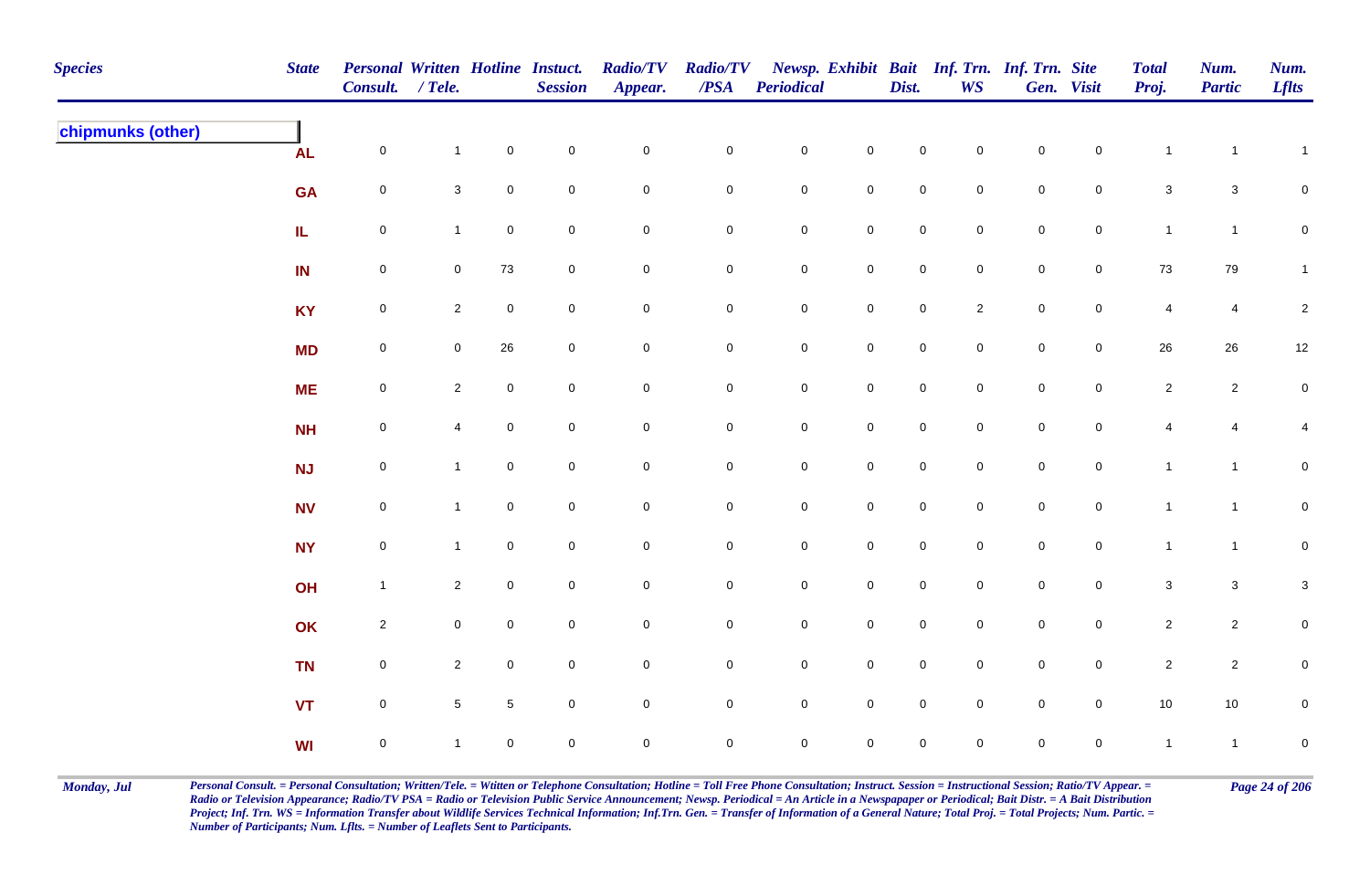| <b>Species</b>                                                 | <b>State</b> | <b>Personal Written Hotline Instuct.</b><br><b>Consult.</b> | $/$ Tele.    |                     | <b>Session</b>      | <b>Radio/TV</b><br>Appear. | <b>Radio/TV</b><br>/PSA | <b>Periodical</b>   |                     | Dist.       | Newsp. Exhibit Bait Inf. Trn. Inf. Trn. Site<br><b>WS</b> |                     | Gen. Visit          | <b>Total</b><br>Proj. | Num.<br><b>Partic</b> | Num.<br><b>Lflts</b> |
|----------------------------------------------------------------|--------------|-------------------------------------------------------------|--------------|---------------------|---------------------|----------------------------|-------------------------|---------------------|---------------------|-------------|-----------------------------------------------------------|---------------------|---------------------|-----------------------|-----------------------|----------------------|
| chipmunks (other)                                              | WI           | $\mathbf 0$                                                 | -1           | $\mathsf{O}\xspace$ | $\mathsf{O}\xspace$ | $\pmb{0}$                  | $\pmb{0}$               | $\pmb{0}$           | $\pmb{0}$           | $\pmb{0}$   | $\mathsf 0$                                               | $\mathbf 0$         | $\pmb{0}$           | 1                     | 1                     | $\pmb{0}$            |
|                                                                | <b>WV</b>    | 3                                                           | $\mathbf 0$  | $\mathbf 0$         | $\mathbf 0$         | $\mathsf{O}\xspace$        | $\pmb{0}$               | $\pmb{0}$           | $\mathsf{O}\xspace$ | $\pmb{0}$   | $\mathsf{O}\xspace$                                       | $\mathsf{O}\xspace$ | $\mathsf{O}\xspace$ | $\mathbf{3}$          | $\mathbf{3}$          | $\mathbf 0$          |
| <b>Subtotal of Projects by Species</b>                         |              | 6                                                           | 26           | 104                 | $\mathbf 0$         | $\pmb{0}$                  | $\pmb{0}$               | $\mathsf{O}\xspace$ | $\mathsf{O}\xspace$ | $\pmb{0}$   | $\mathbf 0$                                               | $\pmb{0}$           | $\mathsf{O}\xspace$ | 138                   | 144                   | 23                   |
| chipmunks, eastern                                             | MI           | $\mathsf{O}\xspace$                                         | $\mathbf{1}$ | $\mathbf 0$         | $\mathbf 0$         | $\overline{0}$             | $\bf{0}$                | $\mathbf 0$         | $\mathbf 0$         | $\mathbf 0$ | $\overline{0}$                                            | $\mathbf 0$         | $\mathbf 0$         | $\mathbf{1}$          | $\mathbf{1}$          | $\mathbf 0$          |
| <b>Subtotal of Projects by Species</b><br>coots, american      |              | 0                                                           | 1            | $\mathsf{O}\xspace$ | $\mathbf 0$         | $\mathsf{O}\xspace$        | $\mathsf{O}\xspace$     | $\mathsf{O}\xspace$ | $\mathsf{O}\xspace$ | $\mathbf 0$ | $\mathsf{O}\xspace$                                       | $\mathsf{O}\xspace$ | $\mathsf{O}\xspace$ | $\mathbf{1}$          | $\mathbf{1}$          | $\mathbf 0$          |
|                                                                | <b>CA</b>    | $10\,$                                                      | 25           | $\mathbf 0$         | $\mathbf 0$         | $\mathsf{O}\xspace$        | $\pmb{0}$               | $\mathbf 0$         | $\mathbf 0$         | $\mathbf 0$ | $\mathbf 0$                                               | $\sqrt{2}$          | $\overline{2}$      | 39                    | 88                    | 14                   |
|                                                                | IN           | $\mathsf 0$                                                 | $\mathbf 0$  | $\overline{7}$      | $\mathbf 0$         | $\mathbf 0$                | $\mathbf 0$             | $\mathbf 0$         | $\mathsf{O}\xspace$ | $\mathbf 0$ | $\mathbf 0$                                               | $\mathsf{O}\xspace$ | $\mathbf 0$         | $\boldsymbol{7}$      | $\overline{7}$        | $\pmb{0}$            |
|                                                                | LA           | 0                                                           | $\mathbf{1}$ | $\mathbf 0$         | $\mathbf 0$         | $\mathbf 0$                | $\mathbf 0$             | $\pmb{0}$           | $\mathsf{O}\xspace$ | $\pmb{0}$   | $\mathsf{O}\xspace$                                       | $\mathsf{O}\xspace$ | $\mathsf{O}\xspace$ | $\mathbf{1}$          | $\mathbf{1}$          | $\mathbf 0$          |
|                                                                | <b>MS</b>    | $\mathsf{O}\xspace$                                         | 1            | $\mathbf 0$         | $\mathbf 0$         | $\mathsf{O}\xspace$        | $\pmb{0}$               | $\mathsf{O}\xspace$ | $\mathsf{O}\xspace$ | $\pmb{0}$   | $\mathsf{O}\xspace$                                       | $\pmb{0}$           | $\mathsf{O}\xspace$ | $\mathbf{1}$          | $\overline{1}$        | $\pmb{0}$            |
|                                                                | <b>NV</b>    | $\,$ 5 $\,$                                                 | 9            | $\mathsf{O}\xspace$ | $\mathsf{O}\xspace$ | $\mathbf 0$                | $\pmb{0}$               | $\mathbf 0$         | $\mathsf{O}\xspace$ | $\mathbf 0$ | $\mathbf 0$                                               | $\mathbf 0$         | $\mathbf 0$         | 14                    | $37\,$                | 85                   |
|                                                                | <b>TX</b>    | $\mathsf{O}\xspace$                                         | $\mathbf{1}$ | $\mathbf 0$         | $\mathbf 0$         | $\mathbf 0$                | $\pmb{0}$               | $\pmb{0}$           | $\mathsf{O}\xspace$ | $\mathbf 0$ | $\mathbf 0$                                               | $\mathbf 0$         | $\mathbf 0$         | $\mathbf{1}$          | $\mathbf{1}$          | $\pmb{0}$            |
|                                                                | <b>WA</b>    | $\overline{1}$                                              | $\mathbf 0$  | $\mathbf 0$         | $\mathbf 0$         | $\mathbf 0$                | $\pmb{0}$               | $\mathbf 0$         | $\overline{0}$      | $\mathbf 0$ | $\mathbf 0$                                               | $\mathbf 0$         | $\mathbf 0$         | $\mathbf{1}$          | $\mathbf{1}$          | $\mathbf 0$          |
|                                                                | WI           | 0                                                           | $\mathbf{1}$ | $\mathbf 0$         | $\mathbf 0$         | $\pmb{0}$                  | $\pmb{0}$               | $\pmb{0}$           | $\mathsf{O}\xspace$ | $\pmb{0}$   | $\mathsf{O}\xspace$                                       | $\mathsf{O}\xspace$ | $\mathbf 0$         | $\mathbf{1}$          | $\overline{1}$        | $\pmb{0}$            |
| <b>Subtotal of Projects by Species</b><br>cormorants, brandt's |              | 16                                                          | 38           | $\overline{7}$      | $\mathsf{O}\xspace$ | $\pmb{0}$                  | $\mathbf 0$             | $\pmb{0}$           | $\mathsf{O}\xspace$ | $\pmb{0}$   | $\mathsf{O}\xspace$                                       | $\sqrt{2}$          | $\overline{2}$      | 65                    | 137                   | 99                   |
|                                                                | <b>WA</b>    | $\overline{1}$                                              | $\mathbf 0$  | $\mathbf 0$         | $\mathbf 0$         | $\mathbf 0$                | $\mathsf{O}\xspace$     | $\mathsf{O}\xspace$ | $\mathsf{O}\xspace$ | $\mathbf 0$ | $\mathbf 0$                                               | $\mathsf{O}\xspace$ | $\mathbf 0$         | $\mathbf{1}$          | $\mathbf{1}$          | $\mathbf 0$          |
| <b>Subtotal of Projects by Species</b>                         |              | $\overline{1}$                                              | $\mathbf 0$  | $\mathbf 0$         | $\mathbf 0$         | $\pmb{0}$                  | $\pmb{0}$               | $\mathsf{O}\xspace$ | $\mathsf{O}\xspace$ | $\mathbf 0$ | $\mathbf 0$                                               | $\mathbf 0$         | $\mathbf 0$         | 1                     | $\mathbf{1}$          | $\mathbf 0$          |

Monday, Jul Personal Consult. = Personal Consultation; Written/Tele. = Witten or Telephone Consultation; Hotline = Toll Free Phone Consultation; Instruct. Session = Instructional Session; Ratio/TV Appear. = Page 25 of 206 *Radio or Television Appearance; Radio/TV PSA = Radio or Television Public Service Announcement; Newsp. Periodical = An Article in a Newspapaper or Periodical; Bait Distr. = A Bait Distribution*  Project; Inf. Trn. WS = Information Transfer about Wildlife Services Technical Information; Inf.Trn. Gen. = Transfer of Information of a General Nature; Total Proj. = Total Projects; Num. Partic. = *Number of Participants; Num. Lflts. = Number of Leaflets Sent to Participants.*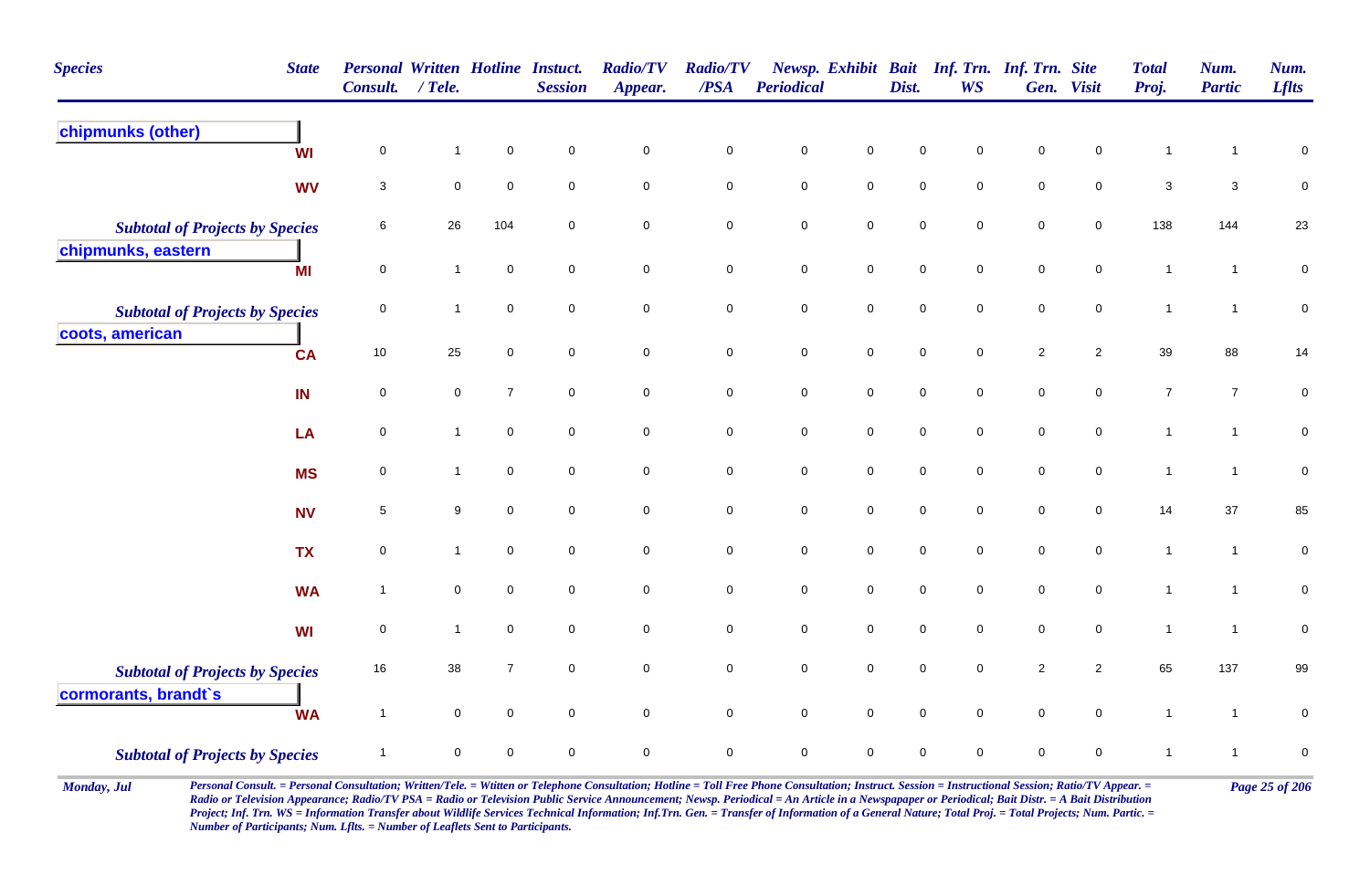| <b>Species</b>             | <b>State</b> | Personal Written Hotline Instuct.<br>Consult. / Tele. |                |             | <b>Session</b>           | <b>Radio/TV</b><br>Appear. | <b>Radio/TV</b><br>$\overline{PSA}$ | <b>Periodical</b> |                     | Dist.               | <b>WS</b>      | Newsp. Exhibit Bait Inf. Trn. Inf. Trn. Site | Gen. Visit     | <b>Total</b><br>Proj. | Num.<br><b>Partic</b> | Num.<br><b>Lflts</b> |
|----------------------------|--------------|-------------------------------------------------------|----------------|-------------|--------------------------|----------------------------|-------------------------------------|-------------------|---------------------|---------------------|----------------|----------------------------------------------|----------------|-----------------------|-----------------------|----------------------|
| cormorants, double-crested | <b>AL</b>    | $13$                                                  | 79             | $\mathbf 0$ | $\overline{\mathcal{L}}$ | $\mathbf 0$                | $\pmb{0}$                           | $\mathbf 0$       | $\mathsf{O}\xspace$ | $\mathbf 0$         | $\overline{1}$ | $\mathbf 0$                                  | $\mathbf 0$    | 97                    | 283                   | $\sqrt{2}$           |
|                            | <b>AR</b>    | 9                                                     | 12             | $\mathbf 0$ | $\mathbf 0$              | $\mathbf 0$                | 0                                   | $\mathbf 0$       | $\mathbf 0$         | $\mathbf 0$         | $\overline{0}$ | $\mathbf 0$                                  | $\mathbf 0$    | 21                    | 23                    | $\mathbf 0$          |
|                            | <b>CA</b>    | $\mathbf 0$                                           | $\mathbf{1}$   | $\mathbf 0$ | $\mathbf 0$              | $\mathbf 0$                | $\pmb{0}$                           | $\mathbf 0$       | $\mathbf 0$         | $\mathsf{O}\xspace$ | $\overline{0}$ | $\mathbf 0$                                  | $\mathsf{O}$   | $\mathbf{1}$          | $\mathbf{1}$          | $\mathbf 0$          |
|                            | co           | $\boldsymbol{0}$                                      | $\mathbf{1}$   | $\mathbf 0$ | $\mathbf 0$              | $\mathbf 0$                | 0                                   | $\mathbf 0$       | $\mathbf 0$         | $\mathbf 0$         | $\overline{0}$ | $\mathbf 0$                                  | $\mathsf{O}$   | $\mathbf{1}$          | $\overline{1}$        | $\mathbf 0$          |
|                            | FL           | $\mathsf{O}\xspace$                                   | $\overline{4}$ | $\mathbf 0$ | $\pmb{0}$                | $\mathsf{O}\xspace$        | $\mathbf 0$                         | $\mathbf 0$       | $\mathbf 0$         | $\mathsf{O}\xspace$ | $\mathbf 0$    | $\mathbf 0$                                  | $\mathbf 0$    | $\overline{4}$        | $\overline{4}$        | $\pmb{0}$            |
|                            | <b>GA</b>    | $\mathbf{3}$                                          | $\overline{4}$ | $\mathbf 0$ | $\pmb{0}$                | $\mathbf 0$                | $\pmb{0}$                           | $\mathbf 0$       | $\mathbf 0$         | $\mathsf{O}\xspace$ | $\overline{0}$ | $\mathbf 0$                                  | $\mathbf 0$    | $\overline{7}$        | $10\,$                | $\overline{0}$       |
|                            | IA           | $\mathsf{O}\xspace$                                   | $\mathbf{1}$   | $\mathbf 0$ | $\mathbf 0$              | $\mathsf{O}\xspace$        | $\mathbf 0$                         | $\mathbf 0$       | $\mathsf{O}\xspace$ | $\mathbf 0$         | $\mathbf 0$    | $\mathsf{O}\xspace$                          | $\mathbf 0$    | $\mathbf{1}$          | $\mathbf{1}$          | $\mathbf 0$          |
|                            | IL           | $\mathsf 0$                                           | $\overline{2}$ | $\mathbf 0$ | $\mathsf 0$              | $\mathbf 0$                | $\mathbf 0$                         | $\overline{0}$    | $\mathbf 0$         | $\mathbf 0$         | $\mathbf 0$    | $\mathbf 0$                                  | $\overline{0}$ | $\overline{2}$        | $\overline{a}$        | $\overline{0}$       |
|                            | <b>KY</b>    | $\overline{2}$                                        | $2^{\circ}$    | $\mathbf 0$ | $\mathbf 0$              | $\mathsf{O}\xspace$        | $\mathbf 0$                         | $\mathbf 0$       | $\mathsf{O}\xspace$ | $\mathsf{O}\xspace$ | $\mathbf 0$    | $\mathsf{O}\xspace$                          | $\mathbf 0$    | $\overline{4}$        | $16\,$                | $\mathbf 0$          |
|                            | LA           | $\mathbf{1}$                                          | 4              | $\mathbf 0$ | $\pmb{0}$                | $\mathbf 0$                | $\pmb{0}$                           | $\mathbf 0$       | $\mathsf{O}\xspace$ | $\mathsf{O}\xspace$ | $\mathbf 0$    | $\mathbf 0$                                  | $\mathbf 0$    | $\,$ 5 $\,$           | $\,6\,$               | $\mathbf 0$          |
|                            | <b>MA</b>    | $\overline{2}$                                        | $\overline{2}$ | $\mathbf 0$ | $\mathbf 0$              | $\mathbf 0$                | $\pmb{0}$                           | $\mathbf 0$       | $\mathbf 0$         | $\mathbf 0$         | $\mathbf 0$    | $\mathbf 0$                                  | $\mathbf 0$    | 4                     | 4                     | 15                   |
|                            | <b>MD</b>    | $\mathbf 0$                                           | $\mathbf{1}$   | $\mathbf 0$ | $\pmb{0}$                | $\mathbf 0$                | $\pmb{0}$                           | $\mathbf 0$       | $\mathbf 0$         | $\mathsf{O}\xspace$ | $\overline{0}$ | $\mathbf 0$                                  | $\mathsf{O}$   | $\mathbf{1}$          | $\overline{a}$        | $\mathbf 0$          |
|                            | <b>ME</b>    | $\mathsf 0$                                           | $\mathbf{1}$   | $\mathbf 0$ | $\mathsf 0$              | $\mathbf 0$                | 0                                   | $\mathbf 0$       | $\mathsf{O}\xspace$ | $\mathsf{O}\xspace$ | $\mathbf 0$    | $\mathbf 0$                                  | $\mathsf{O}$   | $\mathbf{1}$          | $\mathbf{1}$          | $\mathbf 0$          |
|                            | <b>MI</b>    | $\mathsf{O}\xspace$                                   | 18             | $\mathbf 0$ | $\mathbf 0$              | $\mathsf{O}\xspace$        | $\mathbf 0$                         | $\mathbf 0$       | $\mathbf 0$         | $\mathbf 0$         | $\mathbf 0$    | $\mathsf{O}\xspace$                          | $\mathbf 0$    | 18                    | 25                    | 16                   |
|                            | <b>MN</b>    | $\mathsf{O}\xspace$                                   | $\overline{4}$ | $\mathbf 0$ | $\pmb{0}$                | $\mathbf 0$                | $\mathbf 0$                         | $\mathbf 0$       | $\mathbf 0$         | $\mathsf{O}\xspace$ | $\mathbf 0$    | $\mathbf 0$                                  | $\mathbf 0$    | $\overline{4}$        | 6                     | $\mathbf 0$          |
|                            | <b>MO</b>    | $\mathbf 0$                                           | $\overline{7}$ | $\mathbf 0$ | $\pmb{0}$                | $\mathbf 0$                | $\mathbf 0$                         | $\mathbf 0$       | $\mathbf 0$         | 0                   | $\mathbf 0$    | $\mathsf{O}\xspace$                          | $\mathbf 0$    | $\overline{7}$        | 9                     | $\pmb{0}$            |

Monday, Jul Personal Consult. = Personal Consultation; Written/Tele. = Witten or Telephone Consultation; Hotline = Toll Free Phone Consultation; Instruct. Session = Instructional Session; Ratio/TV Appear. = Page 26 of 206 *Radio or Television Appearance; Radio/TV PSA = Radio or Television Public Service Announcement; Newsp. Periodical = An Article in a Newspapaper or Periodical; Bait Distr. = A Bait Distribution*  Project; Inf. Trn. WS = Information Transfer about Wildlife Services Technical Information; Inf.Trn. Gen. = Transfer of Information of a General Nature; Total Proj. = Total Projects; Num. Partic. = *Number of Participants; Num. Lflts. = Number of Leaflets Sent to Participants.*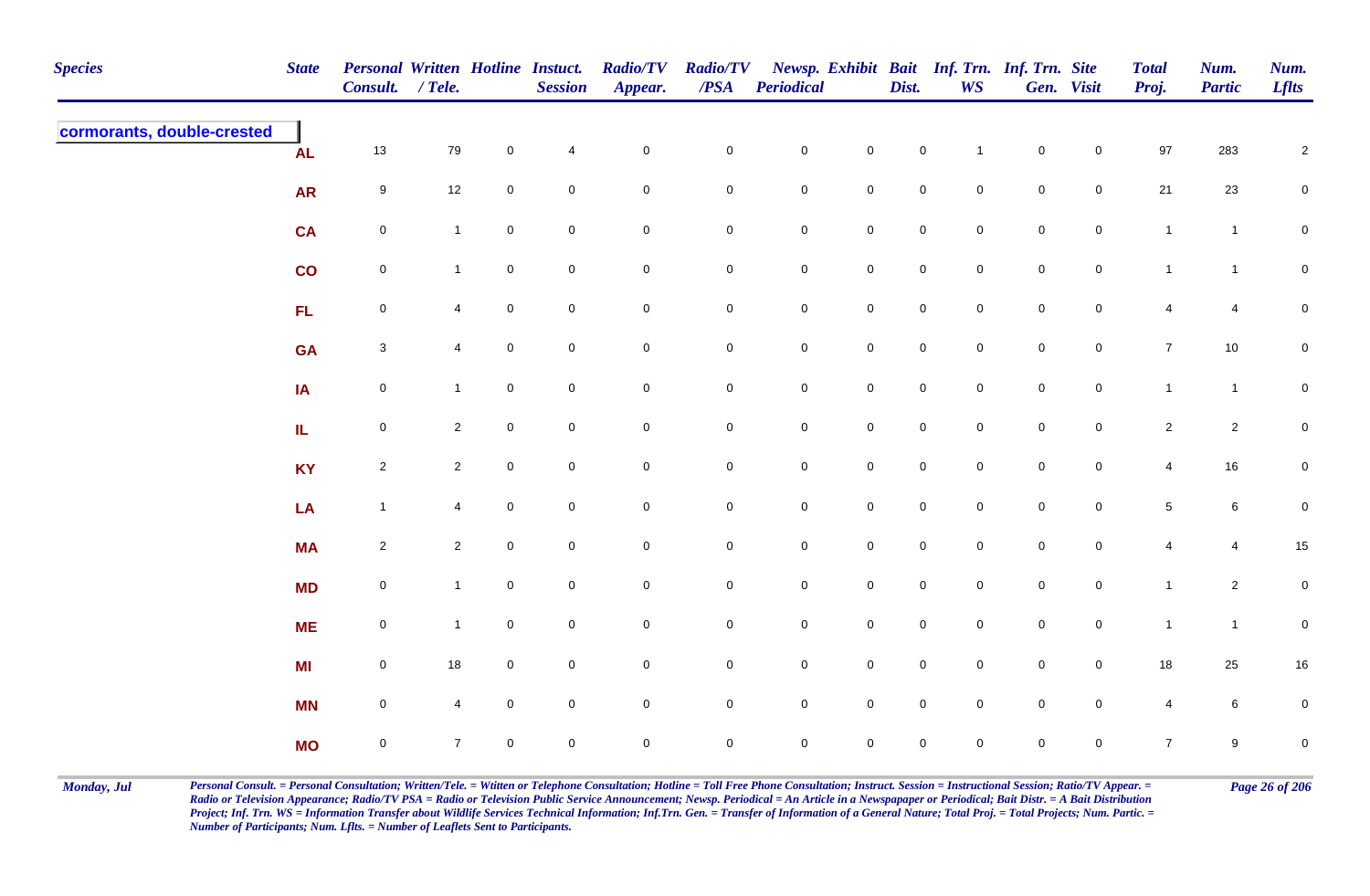| <b>Species</b>             | <b>State</b> | Personal Written Hotline Instuct.<br>Consult. / Tele. |                |                | <b>Session</b> | <b>Radio/TV</b><br>Appear. | <b>Radio/TV</b><br>$\overline{PSA}$ | <b>Periodical</b>   |                     | Dist.               | WS          | Newsp. Exhibit Bait Inf. Trn. Inf. Trn. Site | Gen. Visit     | <b>Total</b><br>Proj.     | Num.<br><b>Partic</b> | Num.<br><b>Lflts</b> |
|----------------------------|--------------|-------------------------------------------------------|----------------|----------------|----------------|----------------------------|-------------------------------------|---------------------|---------------------|---------------------|-------------|----------------------------------------------|----------------|---------------------------|-----------------------|----------------------|
| cormorants, double-crested | <b>MO</b>    | $\mathsf{O}\xspace$                                   | $\overline{7}$ | $\mathbf 0$    | $\pmb{0}$      | $\mathbf 0$                | $\pmb{0}$                           | $\mathbf 0$         | $\mathsf{O}\xspace$ | $\mathbf 0$         | $\mathbf 0$ | $\mathbf 0$                                  | $\mathbf 0$    | $\overline{7}$            | 9                     | $\mathbf 0$          |
|                            | <b>MS</b>    | $\mathbf{3}$                                          | $17$           | $\mathbf 0$    | $\mathsf 0$    | $\mathsf{O}\xspace$        | 0                                   | ${\bf 0}$           | $\mathbf 0$         | $\mathbf 0$         | $\mathbf 0$ | $\mathbf 0$                                  | $\overline{0}$ | 20                        | 24                    | $\mathbf 0$          |
|                            | <b>NC</b>    | $\mathsf{O}\xspace$                                   | $10$           | $\mathbf 0$    | $\mathsf 0$    | $\mathbf 0$                | $\pmb{0}$                           | $\mathbf 0$         | $\mathbf 0$         | $\mathbf 0$         | $\mathsf 0$ | $\mathbf 0$                                  | $\overline{0}$ | $10$                      | 11                    | 30                   |
|                            | NE           | $\mathbf{1}$                                          | $\overline{2}$ | $\mathbf 0$    | $\mathsf 0$    | $\mathbf 0$                | 0                                   | ${\bf 0}$           | $\mathsf{O}\xspace$ | $\mathsf{O}\xspace$ | $\mathbf 0$ | $\mathsf 0$                                  | $\mathbf 0$    | $\mathbf{3}$              | $\mathbf{3}$          | $\mathbf 0$          |
|                            | <b>NH</b>    | $\mathsf{O}\xspace$                                   | $\mathbf{3}$   | $\mathbf 0$    | $\mathbf 0$    | $\mathbf 0$                | $\pmb{0}$                           | ${\bf 0}$           | $\mathbf 0$         | $\mathsf{O}\xspace$ | $\mathsf 0$ | $\mathsf{O}$                                 | $\overline{0}$ | $\mathbf{3}$              | $\mathbf{3}$          | 6                    |
|                            | NJ           | $\boldsymbol{0}$                                      | $\mathbf{1}$   | $\overline{0}$ | $\mathsf 0$    | $\mathbf 0$                | $\mathbf 0$                         | $\overline{0}$      | $\mathsf{O}\xspace$ | $\mathbf 0$         | $\mathbf 0$ | $\mathsf{O}$                                 | $\overline{0}$ | $\mathbf{1}$              | $\overline{1}$        | $\mathbf 0$          |
|                            | <b>NV</b>    | $\mathsf 0$                                           | $\mathbf{1}$   | $\mathbf 0$    | $\mathbf 0$    | $\mathsf{O}\xspace$        | $\mathbf 0$                         | $\mathbf 0$         | $\mathsf{O}\xspace$ | $\mathsf{O}\xspace$ | $\mathbf 0$ | $\mathsf{O}$                                 | $\overline{0}$ | $\mathbf{1}$              | $\overline{4}$        | $\,$ 5 $\,$          |
|                            | <b>NY</b>    | $\mathsf 0$                                           | $\overline{4}$ | $\mathbf 0$    | $\mathsf 0$    | $\mathsf{O}\xspace$        | 0                                   | $\mathsf{O}\xspace$ | $\mathsf{O}\xspace$ | $\mathbf 0$         | $\mathbf 0$ | $\mathbf 0$                                  | $\mathbf 0$    | 4                         | 4                     | $\mathbf 0$          |
|                            | OK           | $\mathsf{O}\xspace$                                   | $\mathbf{1}$   | $\mathbf{0}$   | $\pmb{0}$      | $\mathbf 0$                | $\pmb{0}$                           | $\mathsf{O}\xspace$ | $\mathbf 0$         | $\overline{0}$      | $\mathbf 0$ | $\mathbf 0$                                  | $\mathbf 0$    | $\mathbf{1}$              | $\mathbf{1}$          | $\mathbf 0$          |
|                            | <b>SC</b>    | $\mathsf 0$                                           | $\mathbf{3}$   | $\mathbf 0$    | $\mathsf 0$    | $\mathbf 0$                | 0                                   | $\mathsf{O}\xspace$ | $\mathbf 0$         | $\mathbf 0$         | $\mathbf 0$ | $\mathbf 0$                                  | $\overline{0}$ | $\mathbf{3}$              | $\mathbf{3}$          | 4                    |
|                            | <b>TN</b>    | $\mathbf 0$                                           | $\mathbf{1}$   | $\mathbf 0$    | $\pmb{0}$      | $\mathbf 0$                | $\pmb{0}$                           | $\mathbf 0$         | $\mathbf 0$         | $\mathsf{O}\xspace$ | $\pmb{0}$   | $\mathbf 0$                                  | $\overline{0}$ | $\mathbf{1}$              | $\overline{2}$        | $\pmb{0}$            |
|                            | <b>TX</b>    | $\mathsf{O}\xspace$                                   | 11             | $\mathbf 0$    | $\pmb{0}$      | $\mathbf 0$                | $\pmb{0}$                           | $\mathbf 0$         | $\mathsf{O}\xspace$ | $\mathsf{O}\xspace$ | $\mathbf 0$ | $\mathbf 0$                                  | $\overline{0}$ | 11                        | 13                    | 25                   |
|                            | <b>VA</b>    | $\boldsymbol{0}$                                      | $\mathbf 0$    | $\mathbf 0$    | $\mathbf{3}$   | $\mathbf 0$                | 0                                   | ${\bf 0}$           | $\pmb{0}$           | $\mathbf 0$         | $\mathbf 0$ | $\mathbf 0$                                  | $\mathbf 0$    | $\ensuremath{\mathsf{3}}$ | 22                    | $\mathbf 0$          |
|                            | <b>VT</b>    | $\mathsf 0$                                           | $\overline{0}$ | $\mathbf{1}$   | $\mathsf 0$    | $\mathbf 0$                | $\mathbf 0$                         | $\mathsf 0$         | $\pmb{0}$           | $\mathsf 0$         | $\mathsf 0$ | $\mathsf 0$                                  | $\overline{0}$ | $\mathbf{1}$              | $\overline{1}$        | 0                    |
|                            | <b>WA</b>    | $\mathbf{3}$                                          | 38             | $\mathbf 0$    | $\mathsf 0$    | $\mathbf 0$                | 0                                   | $\mathbf 0$         | $\pmb{0}$           | $\mathsf{O}\xspace$ | $\mathsf 0$ | $\mathbf 0$                                  | $\overline{0}$ | 41                        | 100                   | 10                   |
|                            | <b>WI</b>    | $\overline{1}$                                        | $\sqrt{5}$     | $\mathbf 0$    | $\pmb{0}$      | $\mathbf 0$                | $\mathbf 0$                         | $\mathsf{O}\xspace$ | $\mathbf 0$         | $\mathbf 0$         | $\mathbf 0$ | $\mathbf 0$                                  | $\mathbf 0$    | 6                         | 13                    | $\mathbf 0$          |

Monday, Jul Personal Consult. = Personal Consultation; Written/Tele. = Witten or Telephone Consultation; Hotline = Toll Free Phone Consultation; Instruct. Session = Instructional Session; Ratio/TV Appear. = Page 27 of 206 *Radio or Television Appearance; Radio/TV PSA = Radio or Television Public Service Announcement; Newsp. Periodical = An Article in a Newspapaper or Periodical; Bait Distr. = A Bait Distribution*  Project; Inf. Trn. WS = Information Transfer about Wildlife Services Technical Information; Inf.Trn. Gen. = Transfer of Information of a General Nature; Total Proj. = Total Projects; Num. Partic. = *Number of Participants; Num. Lflts. = Number of Leaflets Sent to Participants.*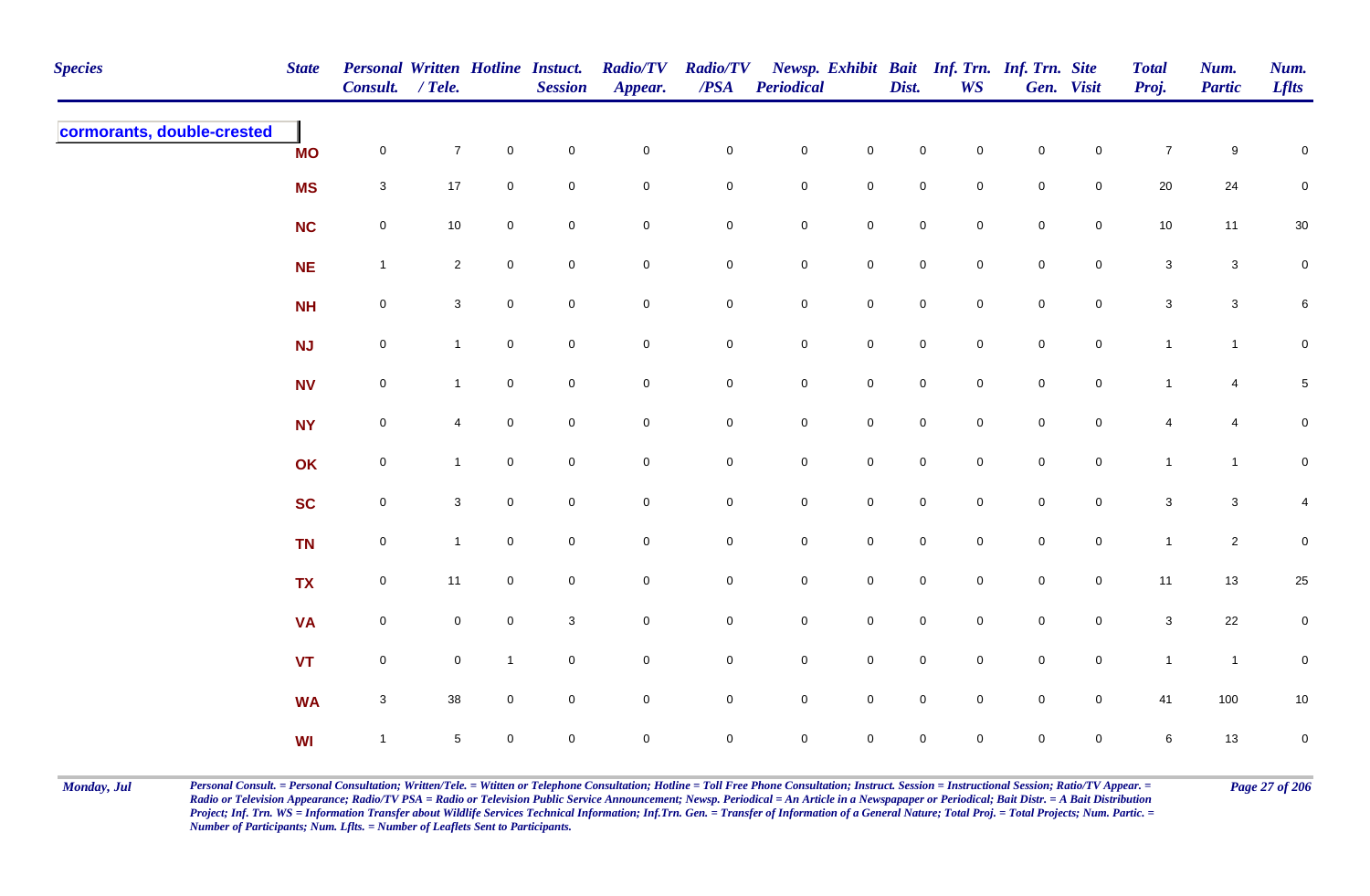| <b>Species</b>                         | <b>State</b> | Personal Written Hotline Instuct.<br>Consult. / Tele. |                |              | <b>Session</b>      | <b>Radio/TV</b><br>Appear. | <b>Radio/TV</b><br>/PSA | Periodical  |                     | Dist.       | Newsp. Exhibit Bait Inf. Trn. Inf. Trn. Site<br><b>WS</b> |             | Gen. Visit          | <b>Total</b><br>Proj. | Num.<br><b>Partic</b> | Num.<br><b>Lflts</b> |
|----------------------------------------|--------------|-------------------------------------------------------|----------------|--------------|---------------------|----------------------------|-------------------------|-------------|---------------------|-------------|-----------------------------------------------------------|-------------|---------------------|-----------------------|-----------------------|----------------------|
| cormorants, double-crested             | <b>WY</b>    | $\mathsf{O}\xspace$                                   | $\mathbf{1}$   | $\mathsf 0$  | $\mathbf 0$         | $\pmb{0}$                  | $\mathbf 0$             | $\pmb{0}$   | $\mathbf 0$         | $\pmb{0}$   | 0                                                         | $\pmb{0}$   | $\mathbf 0$         | $\mathbf{1}$          | $\overline{1}$        | $\pmb{0}$            |
| <b>Subtotal of Projects by Species</b> |              | 38                                                    | 241            | $\mathbf{1}$ | $\overline{7}$      | $\mathbf 0$                | $\pmb{0}$               | $\pmb{0}$   | $\mathbf 0$         | $\pmb{0}$   | $\mathbf{1}$                                              | $\pmb{0}$   | $\mathsf{O}\xspace$ | 288                   | 600                   | 113                  |
| cormorants, pelagic                    | <b>WA</b>    | $\mathbf 0$                                           | $\overline{2}$ | $\mathbf 0$  | $\mathbf 0$         | $\mathbf 0$                | $\mathbf 0$             | $\pmb{0}$   | $\mathbf 0$         | $\pmb{0}$   | 0                                                         | $\pmb{0}$   | $\mathbf 0$         | $\overline{2}$        | $\bf 7$               | $\pmb{0}$            |
| <b>Subtotal of Projects by Species</b> |              | 0                                                     | $\overline{2}$ | $\mathbf 0$  | $\overline{0}$      | $\mathsf{O}\xspace$        | $\mathbf 0$             | $\mathbf 0$ | $\mathbf 0$         | $\mathbf 0$ | 0                                                         | $\mathsf 0$ | $\mathbf 0$         | $\overline{2}$        | $\overline{7}$        | $\mathbf 0$          |
| cowbirds, brown-headed                 | AZ           | $\mathbf 0$                                           | $\mathbf{1}$   | $\mathbf 0$  | $\mathbf 0$         | $\mathbf 0$                | $\overline{0}$          | $\mathbf 0$ | $\mathsf{O}\xspace$ | $\pmb{0}$   | $\mathbf 0$                                               | $\mathbf 0$ | 0                   | $\mathbf{1}$          | $\mathbf{1}$          | $\mathbf 0$          |
|                                        | <b>CA</b>    | $\overline{2}$                                        | $\mathbf 0$    | $\mathbf 0$  | $\mathbf 0$         | $\pmb{0}$                  | $\mathbf 0$             | $\pmb{0}$   | $\mathbf 0$         | $\mathbf 0$ | $\overline{0}$                                            | $\mathbf 0$ | $\pmb{0}$           | $\overline{c}$        | $36\,$                | $\overline{0}$       |
|                                        | IN           | $\mathbf 0$                                           | $\mathbf 0$    | $\,6$        | $\mathsf{O}\xspace$ | $\mathbf 0$                | $\mathsf{O}\xspace$     | $\mathbf 0$ | $\pmb{0}$           | $\pmb{0}$   | $\mathbf 0$                                               | $\pmb{0}$   | $\mathsf{O}\xspace$ | $\,6\,$               | $\bf 6$               | $\mathbf 0$          |
|                                        | <b>MD</b>    | 0                                                     | $\mathbf 0$    | 3            | $\mathbf 0$         | $\mathsf{O}\xspace$        | $\mathbf 0$             | $\mathsf 0$ | $\mathsf{O}\xspace$ | $\pmb{0}$   | $\mathbf 0$                                               | $\mathbf 0$ | 0                   | $\mathbf{3}$          | $\mathbf{3}$          | $\mathbf 0$          |
|                                        | MI           | 0                                                     | $\mathbf{1}$   | $\mathbf 0$  | $\mathbf 0$         | $\pmb{0}$                  | $\mathbf 0$             | ${\bf 0}$   | $\mathbf 0$         | $\pmb{0}$   | $\pmb{0}$                                                 | $\pmb{0}$   | $\mathbf 0$         | $\mathbf{1}$          | $\mathbf{1}$          | $\mathbf{1}$         |
|                                        | <b>NE</b>    | 0                                                     | $\mathbf{1}$   | $\mathbf 0$  | $\mathbf 0$         | $\mathbf 0$                | $\mathbf 0$             | $\pmb{0}$   | $\pmb{0}$           | $\pmb{0}$   | 0                                                         | $\pmb{0}$   | $\mathbf 0$         | $\mathbf{1}$          | $\mathbf{1}$          | $\pmb{0}$            |
|                                        | <b>NY</b>    | 0                                                     | 4              | 12           | $\mathbf 0$         | $\mathbf 0$                | $\mathbf 0$             | $\mathsf 0$ | $\mathbf 0$         | $\mathsf 0$ | 0                                                         | $\mathbf 0$ | $\mathbf 0$         | 16                    | 16                    | $\mathbf 0$          |
|                                        | OK           | $\mathbf{1}$                                          | $\mathbf 0$    | $\mathbf 0$  | $\mathbf 0$         | $\pmb{0}$                  | $\mathbf 0$             | $\mathbf 0$ | $\mathbf 0$         | $\pmb{0}$   | $\mathsf{O}$                                              | $\pmb{0}$   | $\mathbf 0$         | $\mathbf{1}$          | $\mathbf{1}$          | $\mathbf 0$          |
|                                        | <b>TN</b>    | $\mathbf 0$                                           | $\mathbf{1}$   | $\mathbf 0$  | $\mathbf 0$         | $\mathbf 0$                | $\mathsf{O}\xspace$     | $\pmb{0}$   | $\mathbf 0$         | $\pmb{0}$   | $\mathsf{O}$                                              | $\mathbf 0$ | $\pmb{0}$           | $\mathbf{1}$          | $\mathbf{1}$          | $\mathbf 0$          |
|                                        | <b>TX</b>    | $\mathbf{1}$                                          | $\mathbf 0$    | $\mathbf 0$  | $\mathbf 0$         | $\mathbf 0$                | $\overline{0}$          | $\mathbf 0$ | $\mathsf{O}\xspace$ | $\mathbf 0$ | $\mathbf 0$                                               | $\mathbf 0$ | $\mathbf 0$         | $\overline{1}$        | $\mathbf{1}$          | $\mathbf 0$          |
|                                        | <b>VT</b>    | 0                                                     | $\mathbf 0$    | $\mathbf{1}$ | $\mathbf 0$         | $\mathbf 0$                | $\mathbf 0$             | $\pmb{0}$   | $\mathbf 0$         | $\pmb{0}$   | $\mathbf 0$                                               | $\pmb{0}$   | $\mathbf 0$         | $\mathbf{1}$          | $\mathbf{1}$          | $\pmb{0}$            |
|                                        | <b>WA</b>    | $\overline{1}$                                        | $\mathbf 0$    | $\mathbf 0$  | $\mathbf 0$         | $\mathbf 0$                | $\mathbf 0$             | $\pmb{0}$   | $\mathsf 0$         | $\pmb{0}$   | 0                                                         | $\pmb{0}$   | 0                   | $\mathbf{1}$          | $\mathbf{1}$          | $\pmb{0}$            |

Monday, Jul Personal Consult. = Personal Consultation; Written/Tele. = Witten or Telephone Consultation; Hotline = Toll Free Phone Consultation; Instruct. Session = Instructional Session; Ratio/TV Appear. = Page 28 of 206 *Radio or Television Appearance; Radio/TV PSA = Radio or Television Public Service Announcement; Newsp. Periodical = An Article in a Newspapaper or Periodical; Bait Distr. = A Bait Distribution*  Project; Inf. Trn. WS = Information Transfer about Wildlife Services Technical Information; Inf.Trn. Gen. = Transfer of Information of a General Nature; Total Proj. = Total Projects; Num. Partic. = *Number of Participants; Num. Lflts. = Number of Leaflets Sent to Participants.*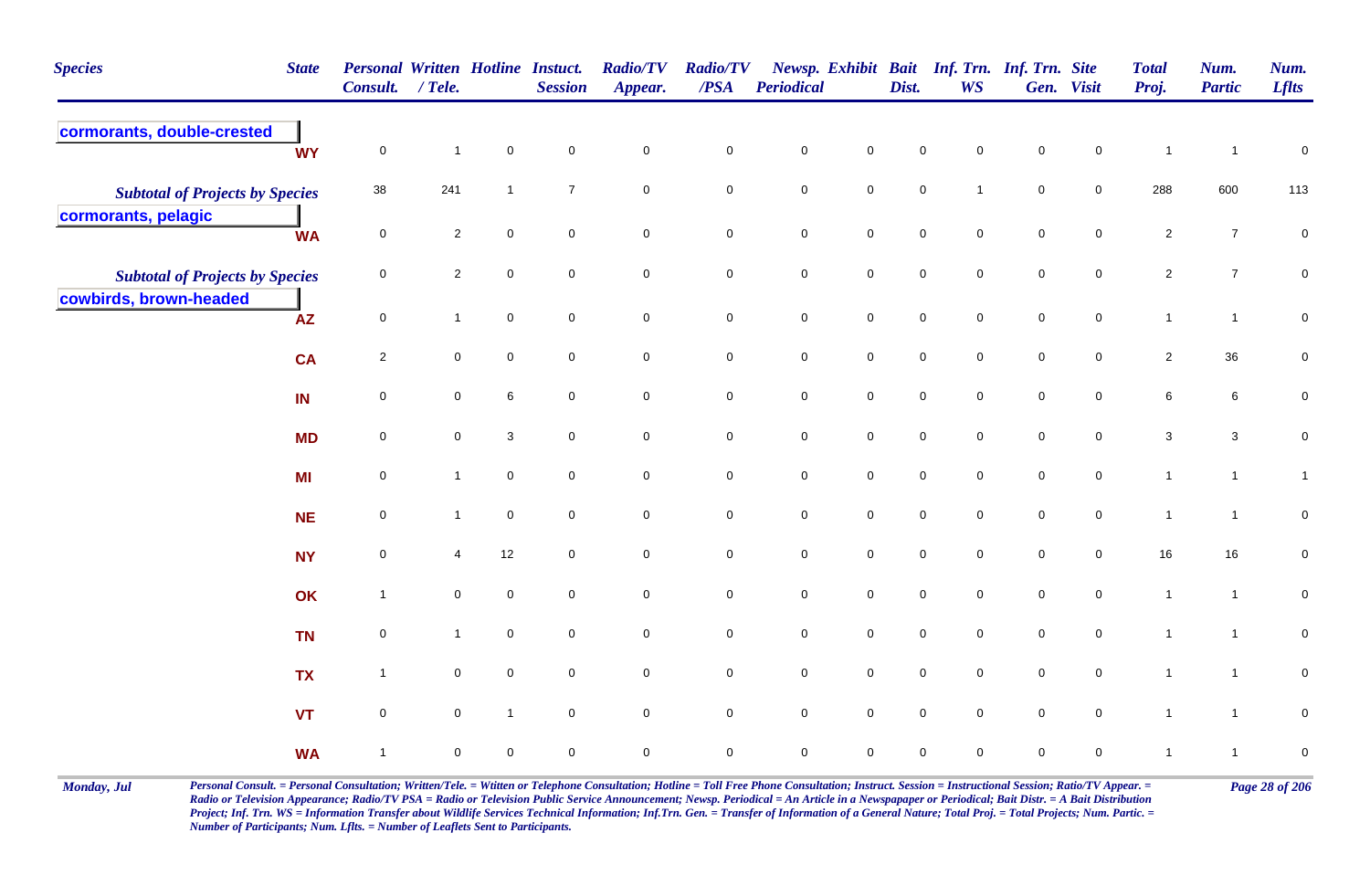| <b>Species</b>                         | <b>State</b> | <b>Personal Written Hotline Instuct.</b><br>Consult. / Tele. |                |                     | <b>Session</b> | <b>Radio/TV</b><br>Appear. | <b>Radio/TV</b><br>/PSA | Periodical       |                     | Dist.          | Newsp. Exhibit Bait Inf. Trn. Inf. Trn. Site<br><b>WS</b> |                | Gen. Visit     | <b>Total</b><br>Proj. | Num.<br><b>Partic</b> | Num.<br><b>Lflts</b>      |
|----------------------------------------|--------------|--------------------------------------------------------------|----------------|---------------------|----------------|----------------------------|-------------------------|------------------|---------------------|----------------|-----------------------------------------------------------|----------------|----------------|-----------------------|-----------------------|---------------------------|
| cowbirds, brown-headed                 | <b>WA</b>    | $\mathbf{1}$                                                 | $\mathbf 0$    | $\mathsf{O}\xspace$ | $\mathbf 0$    | $\mathbf 0$                | $\pmb{0}$               | $\pmb{0}$        | $\pmb{0}$           | $\pmb{0}$      | 0                                                         | $\pmb{0}$      | $\pmb{0}$      | $\mathbf{1}$          | $\mathbf{1}$          | $\pmb{0}$                 |
| <b>Subtotal of Projects by Species</b> |              | 5                                                            | $\bf 8$        | 22                  | $\mathbf 0$    | $\mathbf 0$                | $\mathbf 0$             | $\pmb{0}$        | $\mathbf 0$         | $\pmb{0}$      | 0                                                         | $\pmb{0}$      | $\pmb{0}$      | 35                    | 69                    | $\mathbf{1}$              |
| coyotes                                | <b>AL</b>    | $\overline{a}$                                               | 8              | $\mathbf 0$         | $\overline{2}$ | $\mathbf 0$                | $\mathbf 0$             | $\overline{1}$   | $\mathbf 0$         | $\mathbf 0$    | $\mathbf 0$                                               | $\pmb{0}$      | $\overline{1}$ | 14                    | 39                    | $26\,$                    |
|                                        | <b>AR</b>    | $\mathbf{1}$                                                 | $\mathbf{1}$   | $\mathbf 0$         | $\overline{0}$ | $\mathbf 0$                | $\mathbf 0$             | $\mathbf 0$      | $\mathbf 0$         | $\mathbf 0$    | 0                                                         | $\mathbf 0$    | $\mathbf 0$    | $\overline{2}$        | $\overline{2}$        | $\mathbf 0$               |
|                                        | <b>AZ</b>    | 16                                                           | 61             | $\mathbf 0$         | $\overline{0}$ | $\pmb{0}$                  | $\pmb{0}$               | $\pmb{0}$        | $\mathbf 0$         | $\pmb{0}$      | 0                                                         | $\mathbf{1}$   | $\mathbf 0$    | ${\bf 78}$            | 94                    | 3                         |
|                                        | <b>CA</b>    | 484                                                          | 624            | $\mathbf 0$         | $\overline{4}$ | $\mathbf 0$                | $\mathbf 0$             | $\mathbf 0$      | $\sqrt{2}$          | $\pmb{0}$      | $\mathbf{3}$                                              | $\bf8$         | $\overline{7}$ | 1,132                 | 3,242                 | 2,145                     |
|                                        | co           | 17                                                           | 8              | $\mathbf 0$         | $\mathbf 0$    | $\mathbf 0$                | $\mathbf 0$             | $\mathbf 0$      | $\mathsf{O}\xspace$ | $\pmb{0}$      | $\mathsf{O}$                                              | $\pmb{0}$      | $\mathbf 0$    | 25                    | 34                    | 8                         |
|                                        | FL           | $\overline{2}$                                               | 8              | $\mathbf 0$         | $\mathbf 0$    | $\mathbf{1}$               | $\mathbf 0$             | $\boldsymbol{0}$ | $\mathbf 0$         | $\mathsf 0$    | $\mathsf{O}$                                              | $\mathbf 0$    | 0              | 11                    | 40                    | $\mathbf 0$               |
|                                        | <b>GA</b>    | $\mathbf{1}$                                                 | 11             | $\mathbf 0$         | $\mathbf 0$    | $\pmb{0}$                  | $\mathsf{O}\xspace$     | $\pmb{0}$        | $\mathsf{O}\xspace$ | $\mathbf 0$    | 0                                                         | $\mathbf 0$    | 0              | 12                    | $13$                  | $32\,$                    |
|                                        | IA           | $\mathbf 0$                                                  | $\mathbf{1}$   | $\mathsf{O}\xspace$ | $\mathbf 0$    | $\mathbf 0$                | $\mathbf 0$             | ${\bf 0}$        | $\mathbf 0$         | $\pmb{0}$      | $\mathsf{O}\xspace$                                       | $\pmb{0}$      | $\mathbf 0$    | $\mathbf{1}$          | $\mathbf{1}$          | $\pmb{0}$                 |
|                                        | ID           | 18                                                           | 19             | $\mathbf 0$         | $\overline{0}$ | $\mathbf 0$                | $\mathbf 0$             | $\mathbf 0$      | $\mathbf 0$         | $\mathbf 0$    | 0                                                         | $\mathsf 0$    | $\overline{c}$ | 39                    | 50                    | $18\,$                    |
|                                        | IL.          | $\mathbf 0$                                                  | $\mathbf{1}$   | $\mathbf 0$         | $\overline{2}$ | $\mathbf 0$                | $\mathbf 0$             | $\pmb{0}$        | $\mathbf 0$         | $\pmb{0}$      | 0                                                         | $\pmb{0}$      | $\mathbf 0$    | $\mathbf 3$           | 152                   | $\pmb{0}$                 |
|                                        | IN           | 0                                                            | $\overline{0}$ | 188                 | $\overline{0}$ | $\mathbf 0$                | $\mathbf 0$             | $\pmb{0}$        | $\mathbf 0$         | $\mathbf 0$    | 0                                                         | $\mathbf 0$    | $\mathbf 0$    | 188                   | 222                   | 19                        |
|                                        | <b>KY</b>    | $\mathbf{1}$                                                 | 14             | $\mathbf 0$         | $\overline{0}$ | $\pmb{0}$                  | $\mathsf{O}\xspace$     | $\pmb{0}$        | $\mathsf{O}\xspace$ | $\mathbf 0$    | 5                                                         | $\overline{1}$ | $\mathbf{1}$   | 22                    | 31                    | $\sqrt{2}$                |
|                                        | LA           | 8                                                            | 47             | $\mathbf 0$         | $\overline{0}$ | $\mathbf 0$                | $\mathbf 0$             | $\pmb{0}$        | $\mathsf{O}\xspace$ | $\pmb{0}$      | $\mathbf{1}$                                              | $\mathsf 0$    | $\sqrt{5}$     | 61                    | 68                    | $\ensuremath{\mathsf{3}}$ |
|                                        | <b>MA</b>    | $\overline{2}$                                               | $\sqrt{3}$     | $\mathbf 0$         | $\mathbf 0$    | $\mathsf{O}\xspace$        | $\mathbf 0$             | $\pmb{0}$        | $\mathbf 0$         | $\overline{1}$ | $\mathbf 0$                                               | $\pmb{0}$      | $\overline{1}$ | $\overline{7}$        | $\overline{7}$        | $\pmb{0}$                 |

Monday, Jul Personal Consult. = Personal Consultation; Written/Tele. = Witten or Telephone Consultation; Hotline = Toll Free Phone Consultation; Instruct. Session = Instructional Session; Ratio/TV Appear. = Page 29 of 206 *Radio or Television Appearance; Radio/TV PSA = Radio or Television Public Service Announcement; Newsp. Periodical = An Article in a Newspapaper or Periodical; Bait Distr. = A Bait Distribution*  Project; Inf. Trn. WS = Information Transfer about Wildlife Services Technical Information; Inf.Trn. Gen. = Transfer of Information of a General Nature; Total Proj. = Total Projects; Num. Partic. = *Number of Participants; Num. Lflts. = Number of Leaflets Sent to Participants.*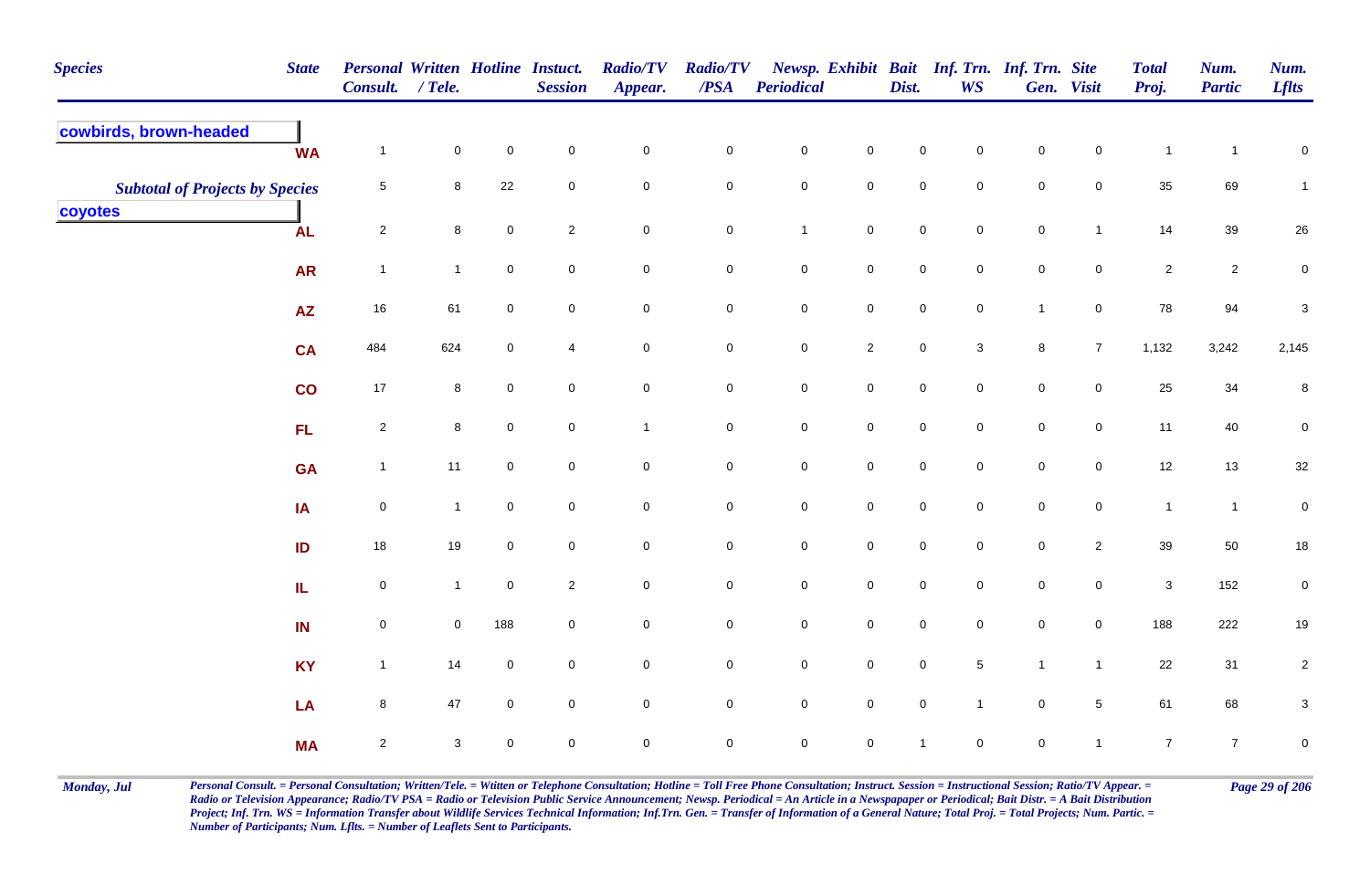| <b>Species</b> | <b>State</b> | <b>Personal Written Hotline Instuct.</b><br>Consult. / Tele. |                           |                | <b>Session</b> | <b>Radio/TV</b><br>Appear. | $\overline{PSA}$ | Radio/TV Newsp. Exhibit Bait Inf. Trn. Inf. Trn. Site<br><b>Periodical</b> |                     | Dist.               | <b>WS</b>      |                     | Gen. Visit          | <b>Total</b><br>Proj. | Num.<br><b>Partic</b> | Num.<br><b>Lflts</b> |
|----------------|--------------|--------------------------------------------------------------|---------------------------|----------------|----------------|----------------------------|------------------|----------------------------------------------------------------------------|---------------------|---------------------|----------------|---------------------|---------------------|-----------------------|-----------------------|----------------------|
| coyotes        | <b>MA</b>    | $\overline{2}$                                               | $\mathbf{3}$              | $\mathbf 0$    | $\pmb{0}$      | $\pmb{0}$                  | 0                | $\mathbf 0$                                                                | $\pmb{0}$           |                     | $\overline{0}$ | $\pmb{0}$           | $\overline{1}$      | $\boldsymbol{7}$      | $\overline{7}$        | $\pmb{0}$            |
|                | <b>MD</b>    | $\mathsf{O}\xspace$                                          | $\mathbf 0$               | 135            | $\mathbf 0$    | $\pmb{0}$                  | 0                | $\mathbf 0$                                                                | $\mathbf 0$         | $\mathsf{O}\xspace$ | $\mathbf 0$    | $\mathsf{O}\xspace$ | $\mathbf 0$         | 135                   | 138                   | $\overline{a}$       |
|                | <b>ME</b>    | $\overline{0}$                                               | $\mathbf{2}$              | $\mathbf 0$    | $\pmb{0}$      | $\pmb{0}$                  | $\pmb{0}$        | $\mathbf 0$                                                                | $\mathbf 0$         | $\mathbf 0$         | $\overline{0}$ | $\mathbf 0$         | $\mathbf 0$         | $\overline{a}$        | $\overline{a}$        | $\mathbf 0$          |
|                | <b>MI</b>    | $\mathbf{3}$                                                 | $\mathbf{1}$              | $\mathbf 0$    | $\pmb{0}$      | $\mathbf 0$                | 0                | $\mathbf 0$                                                                | $\mathbf 0$         | $\overline{0}$      | $\overline{0}$ | $\mathbf 0$         | $\mathbf 0$         | 4                     | 6                     | $\mathbf{1}$         |
|                | <b>MN</b>    | 19                                                           | $\mathbf 0$               | $\overline{0}$ | $\mathsf 0$    | $\mathbf 0$                | $\mathbf 0$      | $\mathbf 0$                                                                | $\mathbf 0$         | $\overline{0}$      | $\overline{0}$ | $\mathsf{O}\xspace$ | $\mathsf{O}$        | 19                    | 19                    | $\mathbf{1}$         |
|                | <b>MS</b>    | $\overline{4}$                                               | $5\phantom{.0}$           | $\overline{0}$ | $\mathbf 0$    | $\mathsf{O}\xspace$        | $\mathbf 0$      | $\mathbf 0$                                                                | $\mathsf{O}\xspace$ | $\mathsf 0$         | $\overline{0}$ | $\overline{1}$      | $\overline{4}$      | 14                    | 65                    | $23\,$               |
|                | <b>MT</b>    | $\overline{2}$                                               | $\mathbf{1}$              | $\mathbf 0$    | $\mathbf{1}$   | $\mathbf 0$                | $\mathbf 0$      | $\mathbf 0$                                                                | $\mathsf{O}\xspace$ | $\mathsf{O}$        | $\mathbf 0$    | $\mathsf{O}\xspace$ | $\mathbf{1}$        | 5 <sub>5</sub>        | 105                   | $\mathbf 0$          |
|                | <b>NC</b>    | $\mathbf{1}$                                                 | $\overline{2}$            | $\mathbf 0$    | $\pmb{0}$      | $\pmb{0}$                  | 0                | $\pmb{0}$                                                                  | $\pmb{0}$           | $\mathsf 0$         | $\overline{0}$ | $\pmb{0}$           | $\mathsf{O}\xspace$ | $\mathbf{3}$          | $\mathbf{3}$          | $\mathbf 0$          |
|                | <b>ND</b>    | 31                                                           | 69                        | $\mathbf 0$    | $\sqrt{3}$     | $\mathbf 0$                | 0                | $\mathsf{O}\xspace$                                                        | $\mathbf 0$         | $\mathbf 0$         | $\overline{2}$ | $\mathbf 0$         | $\mathbf{1}$        | 106                   | 333                   | 256                  |
|                | <b>NE</b>    | $5\phantom{.0}$                                              | 44                        | $\mathbf 0$    | $\mathbf{1}$   | $\pmb{0}$                  | $\pmb{0}$        | $\mathsf{O}\xspace$                                                        | $\mathbf 0$         | $\mathbf 0$         | $\overline{0}$ | $\mathbf 0$         | $\overline{1}$      | 51                    | 56                    | $\mathbf 0$          |
|                | <b>NH</b>    | $\mathsf{O}\xspace$                                          | 79                        | $\overline{0}$ | $\pmb{0}$      | $\pmb{0}$                  | $\pmb{0}$        | $\mathsf{O}\xspace$                                                        | $\pmb{0}$           | $\mathsf{O}\xspace$ | $\overline{0}$ | $\mathsf{O}\xspace$ | $\mathbf{1}$        | 80                    | 88                    | 52                   |
|                | <b>NM</b>    | 14                                                           | 31                        | $\mathbf 0$    | $\mathbf{1}$   | $\mathbf 0$                | ${\bf 0}$        | $\mathbf 0$                                                                | $\pmb{0}$           | $\mathsf{O}\xspace$ | $\overline{2}$ | $\mathbf 0$         | $\mathbf{3}$        | 51                    | 182                   | $12$                 |
|                | <b>NV</b>    | 10                                                           | 167                       | $\mathbf 0$    | $\pmb{0}$      | $\pmb{0}$                  | 0                | $\mathbf 0$                                                                | $\mathbf 0$         | $\mathsf{O}\xspace$ | $\mathbf 0$    | $\overline{2}$      | $\mathbf{3}$        | 182                   | 253                   | $36\,$               |
|                | <b>NY</b>    | $\mathsf{O}\xspace$                                          | $\ensuremath{\mathsf{3}}$ | $\overline{0}$ | $\mathsf 0$    | $\pmb{0}$                  | $\mathbf 0$      | $\mathbf 0$                                                                | $\mathbf 0$         | $\overline{0}$      | $\mathbf 0$    | $\mathsf{O}\xspace$ | $\mathsf{O}$        | $\mathsf 3$           | $\overline{4}$        | 5                    |
|                | OH           | $\overline{5}$                                               | 14                        | $\overline{0}$ | $\pmb{0}$      | $\pmb{0}$                  | $\mathbf 0$      | $\mathsf 0$                                                                | $\pmb{0}$           | $\mathbf 0$         | $\mathbf{1}$   | $\overline{1}$      | $\overline{4}$      | 25                    | 39                    | $20\,$               |
|                | OK           | 482                                                          | 127                       | $\overline{0}$ | $\sqrt{2}$     | $\mathbf 0$                | $\mathsf{O}$     | $\mathsf{O}\xspace$                                                        | $\,8\,$             | $\mathsf{O}\xspace$ | $\mathbf{1}$   | $\mathbf{3}$        | 11                  | 634                   | 12,778                | 1,081                |

Monday, Jul Personal Consult. = Personal Consultation; Written/Tele. = Witten or Telephone Consultation; Hotline = Toll Free Phone Consultation; Instruct. Session = Instructional Session; Ratio/TV Appear. = Page 30 of 206 *Radio or Television Appearance; Radio/TV PSA = Radio or Television Public Service Announcement; Newsp. Periodical = An Article in a Newspapaper or Periodical; Bait Distr. = A Bait Distribution*  Project; Inf. Trn. WS = Information Transfer about Wildlife Services Technical Information; Inf.Trn. Gen. = Transfer of Information of a General Nature; Total Proj. = Total Projects; Num. Partic. = *Number of Participants; Num. Lflts. = Number of Leaflets Sent to Participants.*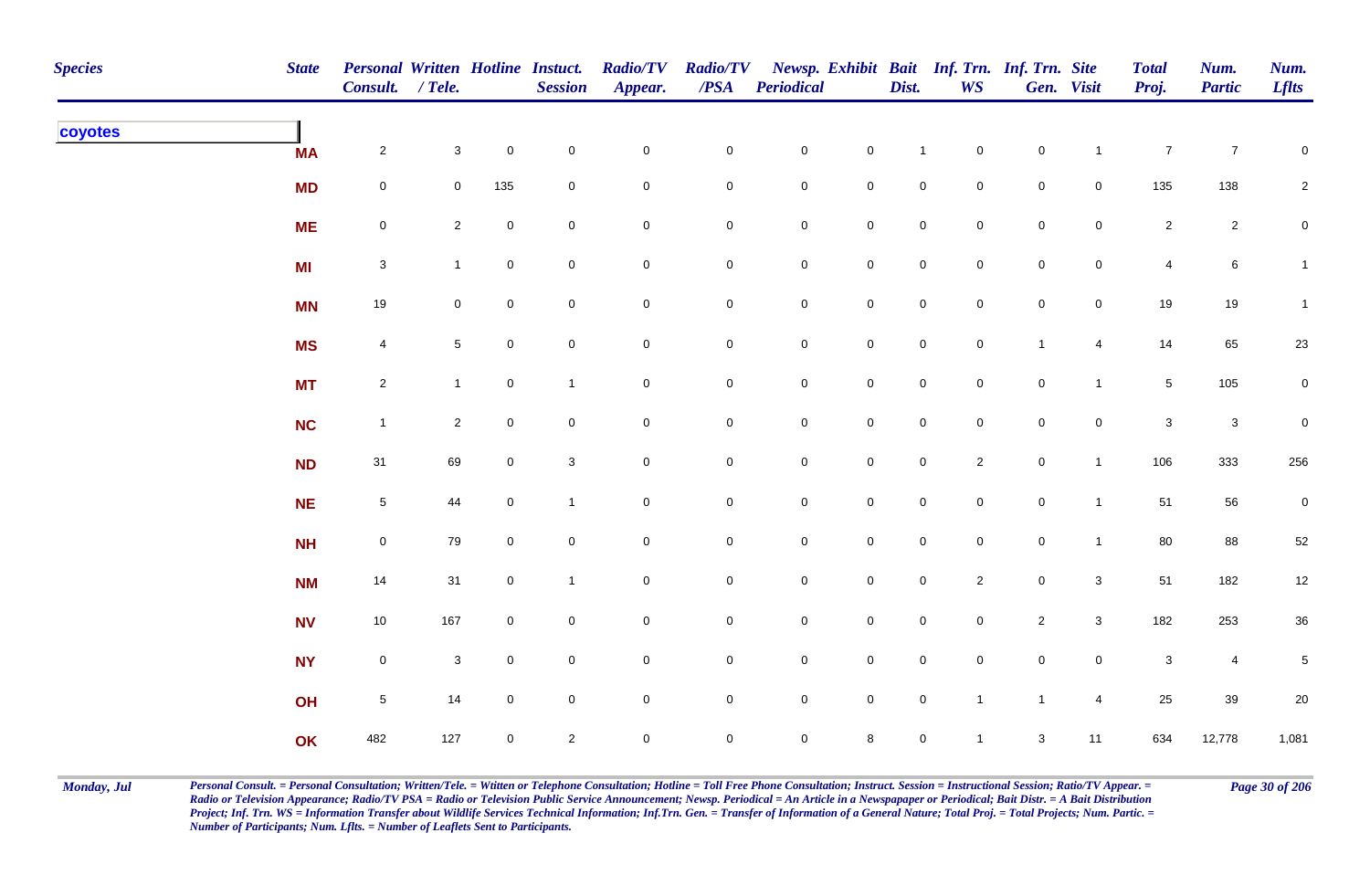| <b>Species</b><br><b>State</b>                             | <b>Personal Written Hotline Instuct.</b><br><b>Consult.</b> | $/$ Tele.      |                | <b>Session</b> | <b>Radio/TV</b><br>Appear. | <b>Radio/TV</b><br>$\boldsymbol{PSA}$ | <b>Periodical</b>   |                | Dist.               | <b>WS</b>           | Newsp. Exhibit Bait Inf. Trn. Inf. Trn. Site | Gen. Visit      | <b>Total</b><br>Proj. | Num.<br><b>Partic</b> | Num.<br><b>Lflts</b>      |
|------------------------------------------------------------|-------------------------------------------------------------|----------------|----------------|----------------|----------------------------|---------------------------------------|---------------------|----------------|---------------------|---------------------|----------------------------------------------|-----------------|-----------------------|-----------------------|---------------------------|
| coyotes<br><b>OR</b>                                       | $37\,$                                                      | 43             | $\pmb{0}$      | $\mathbf 0$    | $\pmb{0}$                  | $\pmb{0}$                             | $\pmb{0}$           | $\pmb{0}$      | $\pmb{0}$           | $\mathbf{1}$        | $\mathbf 0$                                  | $\mathbf 0$     | 81                    | 164                   | 61                        |
| PA                                                         | 4                                                           | 6              | $\mathsf 0$    | $\mathbf 0$    | $\mathbf 0$                | $\mathbf 0$                           | $\mathbf{1}$        | $\mathsf{O}$   | $\pmb{0}$           | $\mathbf 0$         | $\mathbf 0$                                  | $\overline{2}$  | 13                    | 19                    | $25\,$                    |
| R <sub>l</sub>                                             | $\mathbf{1}$                                                | 0              | $\mathbf 0$    | $\mathbf 0$    | $\mathbf 0$                | $\mathbf 0$                           | ${\bf 0}$           | $\mathbf 0$    | $\mathbf 0$         | $\mathbf{1}$        | $\pmb{0}$                                    | $\mathbf 0$     | $\sqrt{2}$            | $\overline{a}$        | $\mathbf 0$               |
| <b>SC</b>                                                  | $\mathbf 0$                                                 | $\mathbf{1}$   | $\mathsf 0$    | $\mathbf 0$    | $\mathbf 0$                | $\mathbf 0$                           | $\mathbf 0$         | $\mathsf 0$    | $\mathbf 0$         | $\overline{0}$      | $\mathbf 0$                                  | $\overline{0}$  | $\mathbf{1}$          | $\mathbf{1}$          | $\mathbf 0$               |
| <b>TN</b>                                                  | $\mathsf 0$                                                 | $\overline{7}$ | $\mathsf 0$    | $\overline{0}$ | $\mathbf 0$                | $\mathsf 0$                           | $\mathsf{O}\xspace$ | $\mathsf{O}$   | $\mathsf{O}\xspace$ | $\mathsf{O}\xspace$ | $\pmb{0}$                                    | $\overline{2}$  | $\boldsymbol{9}$      | 10                    | $\ensuremath{\mathsf{3}}$ |
| <b>TX</b>                                                  | 183                                                         | 992            | $\mathbf 0$    | 19             | $\mathsf{O}\xspace$        | $\mathbf 0$                           | $\mathbf 0$         | $\overline{2}$ | $\mathsf{O}\xspace$ | 295                 | $\mathbf 0$                                  | $\overline{7}$  | 1,498                 | 3,002                 | 2,988                     |
| <b>UT</b>                                                  | 8                                                           | $\overline{0}$ | $\mathbf 0$    | $\overline{2}$ | $\mathbf 0$                | $\mathbf 0$                           | $\mathbf 0$         | $\overline{0}$ | $\mathbf 0$         | $\mathbf{1}$        | $\mathsf 0$                                  | $\mathbf 0$     | 11                    | 142                   | $\pmb{0}$                 |
| <b>VA</b>                                                  | 24                                                          | 58             | $\mathbf 0$    | $\overline{2}$ | $\pmb{0}$                  | $\mathsf 0$                           | $\overline{1}$      | $\mathsf 0$    | $\mathsf 0$         | $\overline{0}$      | $\sqrt{2}$                                   | 87              | 174                   | 420                   | 121                       |
| <b>VT</b>                                                  | $\mathsf{O}\xspace$                                         | 20             | $\overline{4}$ | $\mathbf 0$    | $\mathbf 0$                | $\pmb{0}$                             | $\mathbf 0$         | $\mathsf 0$    | $\mathsf{O}\xspace$ | $\mathbf 0$         | $\mathbf 0$                                  | $\mathbf{1}$    | 25                    | $27\,$                | $\pmb{0}$                 |
| <b>WA</b>                                                  | 17                                                          | 26             | $\mathbf 0$    | $\overline{2}$ | $\mathbf 0$                | $\mathbf 0$                           | $\mathbf 0$         | $\bf8$         | $\mathsf{O}\xspace$ | $\mathbf{1}$        | $\mathbf 0$                                  | $5\overline{)}$ | 59                    | 3,093                 | 357                       |
| <b>WI</b>                                                  | 19                                                          | $\overline{7}$ | $\mathbf 0$    | $\mathbf 0$    | $\mathsf{O}\xspace$        | $\mathbf 0$                           | $\mathsf{O}\xspace$ | $\mathbf{1}$   | $\mathbf 0$         | $\mathbf 0$         | $\mathbf 0$                                  | $\mathbf{3}$    | 30                    | 65                    | $\overline{4}$            |
| <b>WV</b>                                                  | 127                                                         | 50             | $\mathbf 0$    | 17             | $\mathbf 0$                | $\mathbf 0$                           | $\mathbf 0$         | $\mathbf 0$    | $\mathbf 0$         | $\mathbf{1}$        | $\mathsf{O}\xspace$                          | $\overline{4}$  | 199                   | 2,560                 | 4,701                     |
| <b>WY</b>                                                  | 87                                                          | 84             | $\mathbf{0}$   | $\mathbf 0$    | $\mathbf 0$                | $\pmb{0}$                             | $\pmb{0}$           | $\mathsf 0$    | $\mathbf 0$         | $\mathbf{0}$        | $\mathbf 0$                                  | $\overline{2}$  | 173                   | 202                   | $\pmb{0}$                 |
| <b>Subtotal of Projects by Species</b><br>cranes, sandhill | 1,635                                                       | 2,645          | 327            | 58             | $\mathbf{1}$               | $\mathbf 0$                           | $\mathbf{1}$        | 21             | $\mathbf{1}$        | $\mathbf 0$         | 19                                           | 159             | 5,184                 | 27,773                | 12,005                    |
| <b>AL</b>                                                  | $\mathsf 0$                                                 | $\mathbf{1}$   | $\pmb{0}$      | $\mathbf 0$    | $\mathsf{O}\xspace$        | $\mathbf 0$                           | $\mathsf{O}\xspace$ | $\mathsf{O}$   | $\mathsf{O}\xspace$ | $\mathbf 0$         | $\mathbf 0$                                  | $\mathbf 0$     | $\mathbf{1}$          | $\overline{1}$        | $\pmb{0}$                 |
| <b>FL</b>                                                  | $\mathsf 0$                                                 | 3              | $\mathsf 0$    | $\mathbf 0$    | $\pmb{0}$                  | $\mathsf 0$                           | $\mathbf 0$         | $\mathbf 0$    | $\mathbf 0$         | $\mathbf{1}$        | $\mathbf 0$                                  | $\mathbf 0$     | 4                     | 12                    | $\pmb{0}$                 |

Monday, Jul Personal Consult. = Personal Consultation; Written/Tele. = Witten or Telephone Consultation; Hotline = Toll Free Phone Consultation; Instruct. Session = Instructional Session; Ratio/TV Appear. = Page 31 of 206 *Radio or Television Appearance; Radio/TV PSA = Radio or Television Public Service Announcement; Newsp. Periodical = An Article in a Newspapaper or Periodical; Bait Distr. = A Bait Distribution*  Project; Inf. Trn. WS = Information Transfer about Wildlife Services Technical Information; Inf.Trn. Gen. = Transfer of Information of a General Nature; Total Proj. = Total Projects; Num. Partic. = *Number of Participants; Num. Lflts. = Number of Leaflets Sent to Participants.*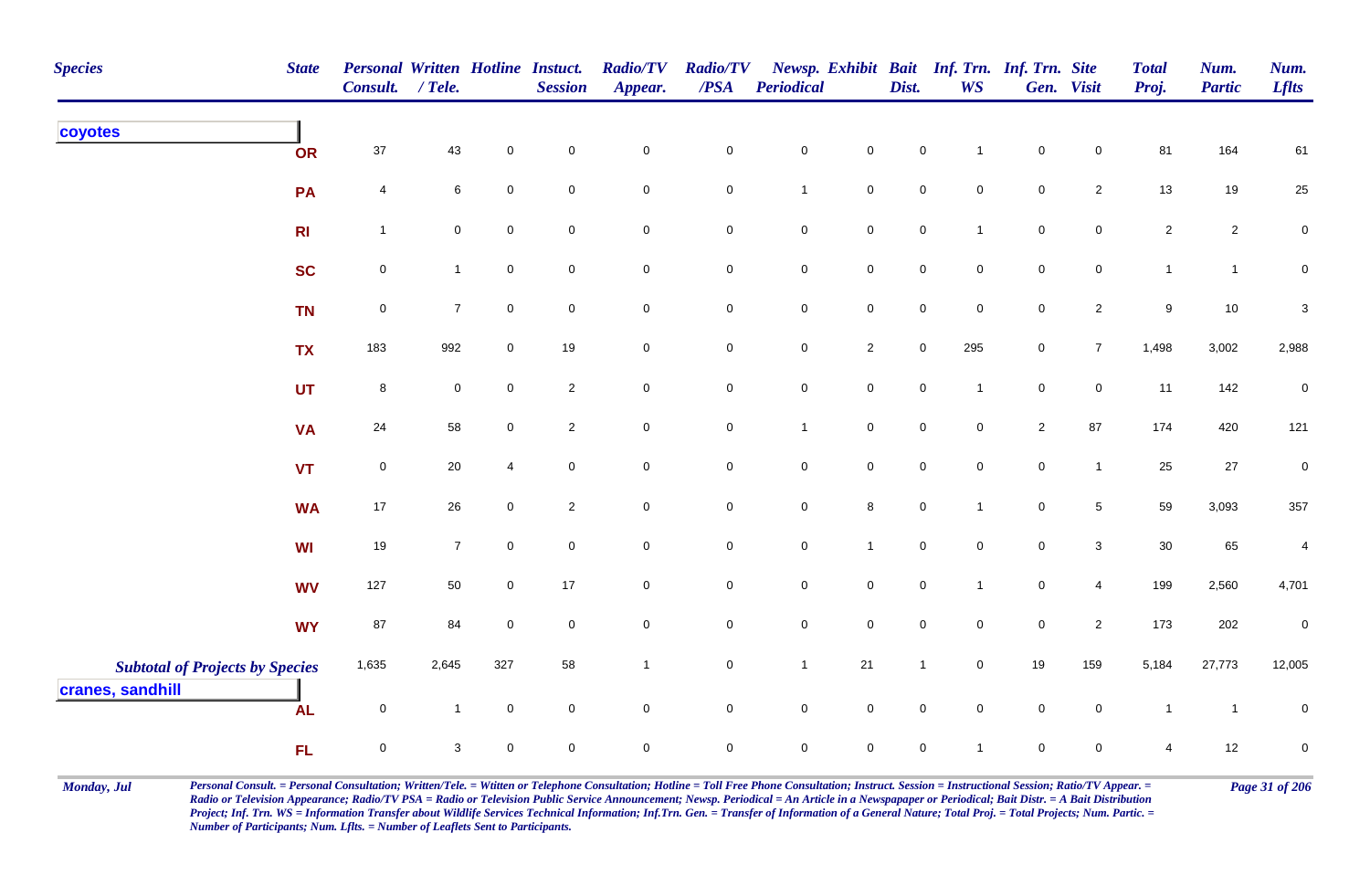| <b>Species</b>                                            | <b>State</b> | <b>Personal Written Hotline Instuct.</b><br>Consult. | $/$ Tele.               |                  | <b>Session</b>      | <b>Radio/TV</b><br>Appear. | <b>Radio/TV</b><br>$\overline{PSA}$ | <b>Periodical</b>   |                     | Dist.               | Newsp. Exhibit Bait Inf. Trn. Inf. Trn. Site<br><b>WS</b> |                     | Gen. Visit          | <b>Total</b><br>Proj.     | Num.<br><b>Partic</b> | Num.<br><b>Lflts</b> |
|-----------------------------------------------------------|--------------|------------------------------------------------------|-------------------------|------------------|---------------------|----------------------------|-------------------------------------|---------------------|---------------------|---------------------|-----------------------------------------------------------|---------------------|---------------------|---------------------------|-----------------------|----------------------|
| cranes, sandhill                                          | <b>FL</b>    | $\mathbf 0$                                          | $\mathbf{3}$            | $\pmb{0}$        | $\pmb{0}$           | $\mathbf 0$                | $\pmb{0}$                           | $\pmb{0}$           | $\pmb{0}$           | $\pmb{0}$           |                                                           | $\mathbf 0$         | $\mathsf 0$         | $\overline{4}$            | 12                    | $\pmb{0}$            |
|                                                           | ID           | $\mathbf{1}$                                         | $\mathbf 0$             | $\pmb{0}$        | $\mathsf{O}\xspace$ | $\mathsf{O}\xspace$        | $\mathbf 0$                         | $\mathbf 0$         | $\mathbf 0$         | $\pmb{0}$           | $\mathbf 0$                                               | $\mathsf{O}\xspace$ | $\mathsf{O}\xspace$ | $\mathbf{1}$              | $\mathbf{1}$          | $\pmb{0}$            |
|                                                           | IN           | $\mathbf 0$                                          | 0                       | $\sqrt{5}$       | $\mathbf 0$         | $\overline{0}$             | $\mathbf 0$                         | $\mathbf 0$         | $\overline{0}$      | $\mathbf 0$         | $\mathbf 0$                                               | $\mathbf 0$         | $\overline{0}$      | $\sqrt{5}$                | 5                     | $\pmb{0}$            |
|                                                           | <b>MI</b>    | $\overline{1}$                                       | 29                      | $\pmb{0}$        | $\mathsf{O}\xspace$ | $\mathbf 0$                | $\mathbf 0$                         | $\mathbf 0$         | $\mathsf{O}\xspace$ | $\mathsf{O}\xspace$ | $\mathsf{O}\xspace$                                       | $\mathsf{O}\xspace$ | $\mathbf 0$         | $30\,$                    | 39                    | $26\,$               |
|                                                           | <b>MN</b>    | $\pmb{0}$                                            | $\mathbf{1}$            | $\pmb{0}$        | $\mathbf 0$         | $\mathsf{O}\xspace$        | $\pmb{0}$                           | $\mathbf 0$         | $\mathsf{O}$        | $\mathbf 0$         | $\mathbf 0$                                               | $\mathbf 0$         | $\mathbf 0$         | $\mathbf{1}$              | $\mathbf{1}$          | $\pmb{0}$            |
|                                                           | <b>NM</b>    | 32                                                   | $\mathbf{1}$            | $\mathsf 0$      | $\mathbf 0$         | $\mathbf 0$                | $\mathbf 0$                         | $\mathbf 0$         | $\mathbf 0$         | $\mathsf{O}\xspace$ | $\mathbf 0$                                               | $\mathbf 0$         | $\overline{0}$      | 33                        | 34                    | $\pmb{0}$            |
|                                                           | <b>TN</b>    | $\mathbf{3}$                                         | $\mathbf{1}$            | $\mathbf 0$      | $\mathbf 0$         | $\mathsf{O}\xspace$        | $\mathbf 0$                         | $\mathbf 0$         | $\mathsf{O}$        | $\mathsf{O}\xspace$ | $\mathsf{O}\xspace$                                       | $\mathbf 0$         | $\mathbf 0$         | 4                         | $5\phantom{.0}$       | $\pmb{0}$            |
|                                                           | <b>TX</b>    | $\pmb{0}$                                            | $\overline{\mathbf{c}}$ | $\mathbf 0$      | $\mathbf 0$         | $\mathbf 0$                | $\mathbf 0$                         | $\mathbf 0$         | $\mathbf 0$         | $\mathbf 0$         | $\mathbf{1}$                                              | $\mathbf 0$         | $\mathbf 0$         | $\ensuremath{\mathsf{3}}$ | $\mathbf{3}$          | $\pmb{0}$            |
|                                                           | <b>WI</b>    | 23                                                   | 23                      | $\mathbf 0$      | $\mathbf 0$         | $\overline{0}$             | $\overline{0}$                      | $\mathbf 0$         | $\mathbf{1}$        | $\mathsf 0$         | $\overline{0}$                                            | $\mathbf 0$         | 8                   | 55                        | 73                    | 35                   |
| <b>Subtotal of Projects by Species</b><br>crows (other)   |              | 60                                                   | 61                      | $\sqrt{5}$       | $\mathbf 0$         | $\mathsf{O}\xspace$        | $\mathbf 0$                         | $\mathbf 0$         | $\mathbf{1}$        | $\mathsf{O}\xspace$ | $\mathbf 0$                                               | $\mathbf 0$         | $\bf{8}$            | 137                       | 174                   | 61                   |
|                                                           | <b>MD</b>    | $\pmb{0}$                                            | $\mathbf 0$             | 10               | $\mathsf{O}\xspace$ | $\mathsf{O}\xspace$        | $\mathbf 0$                         | $\mathsf{O}\xspace$ | $\mathsf{O}\xspace$ | $\mathsf 0$         | $\mathsf{O}\xspace$                                       | $\mathsf{O}\xspace$ | $\mathbf 0$         | $10$                      | 10                    | $\mathbf 0$          |
|                                                           | <b>TX</b>    | $\overline{2}$                                       | $\mathbf{1}$            | $\boldsymbol{0}$ | $\mathbf 0$         | $\mathsf{O}\xspace$        | $\mathbf 0$                         | $\mathbf 0$         | $\mathbf 0$         | $\mathsf{O}\xspace$ | $\mathbf 0$                                               | $\mathsf{O}\xspace$ | $\mathbf 0$         | $\ensuremath{\mathsf{3}}$ | 8                     | $\mathbf{1}$         |
|                                                           | <b>WV</b>    | $\overline{1}$                                       | $\mathbf 0$             | $\pmb{0}$        | $\mathbf 0$         | $\mathsf{O}\xspace$        | $\mathbf 0$                         | $\pmb{0}$           | $\mathbf 0$         | $\mathbf 0$         | $\mathbf 0$                                               | $\mathbf 0$         | $\mathbf 0$         | $\mathbf{1}$              | $\mathbf{1}$          | $\mathbf{1}$         |
| <b>Subtotal of Projects by Species</b><br>crows, american |              | $\sqrt{3}$                                           | $\mathbf{1}$            | $10$             | $\mathsf{O}\xspace$ | $\mathsf{O}\xspace$        | $\pmb{0}$                           | $\mathbf 0$         | $\mathsf{O}$        | $\mathsf{O}\xspace$ | $\mathsf{O}\xspace$                                       | $\mathsf{O}\xspace$ | $\mathbf 0$         | 14                        | 19                    | $\overline{c}$       |
|                                                           | <b>AL</b>    | $\mathsf 0$                                          | $\mathbf{1}$            | $\mathbf 0$      | $\mathbf 0$         | $\overline{0}$             | $\mathbf 0$                         | $\mathbf 0$         | $\mathsf 0$         | $\mathbf 0$         | $\mathbf 0$                                               | $\mathbf 0$         | $\mathsf{O}$        | $\mathbf{1}$              | $\mathbf{1}$          | 0                    |
|                                                           | <b>AR</b>    | $\overline{5}$                                       | 4                       | $\mathbf 0$      | $\mathbf 0$         | $\mathsf{O}\xspace$        | $\pmb{0}$                           | $\pmb{0}$           | $\mathsf{O}\xspace$ | $\pmb{0}$           | $\mathbf 0$                                               | $\mathbf 0$         | $\mathbf 0$         | 9                         | 9                     | $\pmb{0}$            |

Monday, Jul Personal Consult. = Personal Consultation; Written/Tele. = Witten or Telephone Consultation; Hotline = Toll Free Phone Consultation; Instruct. Session = Instructional Session; Ratio/TV Appear. = Page 32 of 206 *Radio or Television Appearance; Radio/TV PSA = Radio or Television Public Service Announcement; Newsp. Periodical = An Article in a Newspapaper or Periodical; Bait Distr. = A Bait Distribution*  Project; Inf. Trn. WS = Information Transfer about Wildlife Services Technical Information; Inf.Trn. Gen. = Transfer of Information of a General Nature; Total Proj. = Total Projects; Num. Partic. = *Number of Participants; Num. Lflts. = Number of Leaflets Sent to Participants.*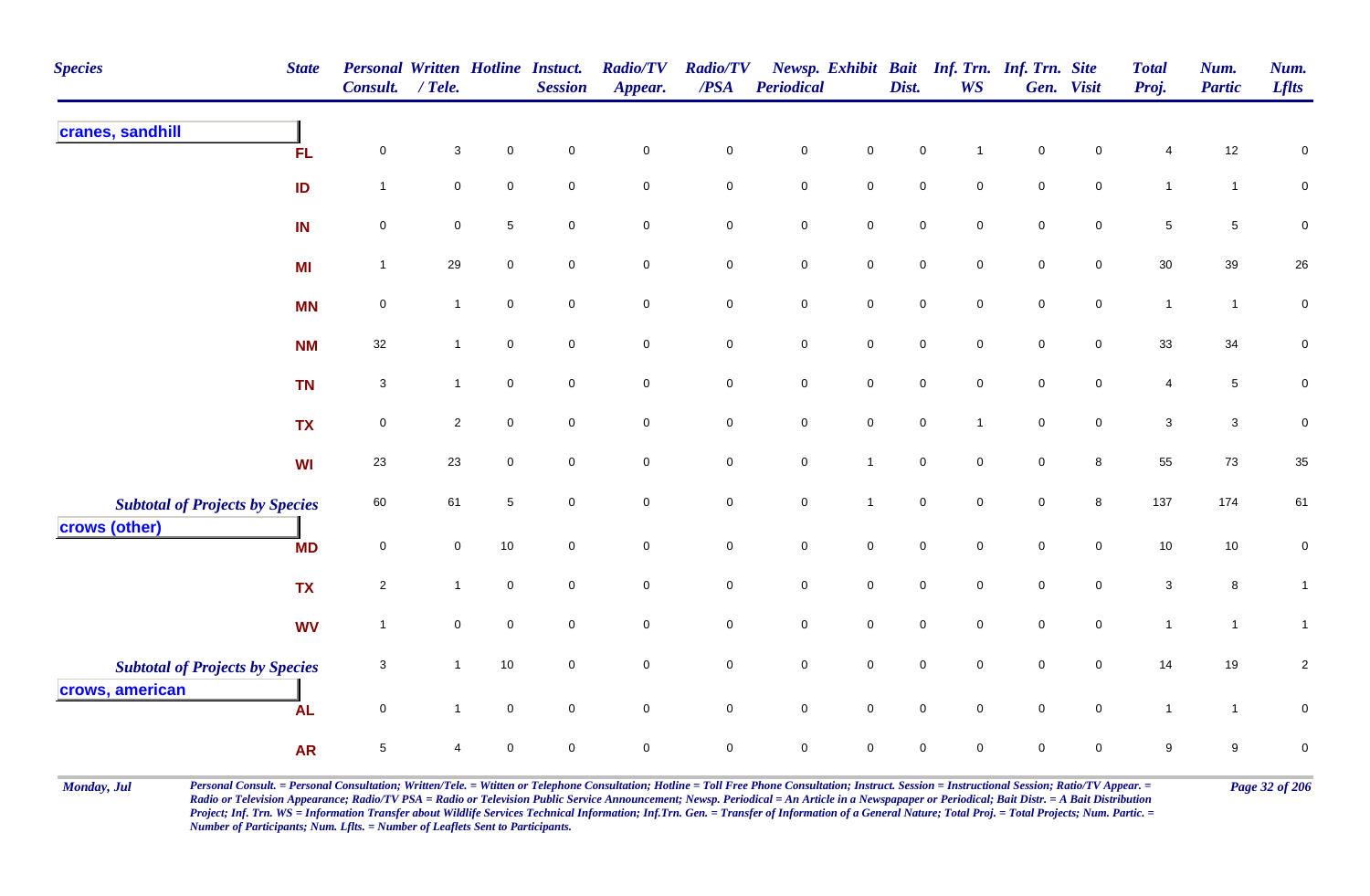| <b>Species</b>  | <b>State</b> | <b>Personal Written Hotline Instuct.</b><br>Consult. / Tele. |                |                     | <b>Session</b>      | <b>Radio/TV</b><br>Appear. | <b>Radio/TV</b><br>$\boldsymbol{PSA}$ | <b>Periodical</b>   |                     | Dist.               | <b>WS</b>           | Newsp. Exhibit Bait Inf. Trn. Inf. Trn. Site | Gen. Visit          | <b>Total</b><br>Proj. | Num.<br><b>Partic</b> | Num.<br><b>Lflts</b> |
|-----------------|--------------|--------------------------------------------------------------|----------------|---------------------|---------------------|----------------------------|---------------------------------------|---------------------|---------------------|---------------------|---------------------|----------------------------------------------|---------------------|-----------------------|-----------------------|----------------------|
| crows, american | <b>AR</b>    | $\sqrt{5}$                                                   | 4              | $\mathbf 0$         | $\pmb{0}$           | $\mathbf 0$                | $\mathsf{O}\xspace$                   | $\mathbf 0$         | $\mathsf{O}\xspace$ | $\mathbf 0$         | $\mathbf 0$         | $\mathbf 0$                                  | $\mathbf 0$         | $\boldsymbol{9}$      | $\boldsymbol{9}$      | $\mathbf 0$          |
|                 | <b>CA</b>    | $5\phantom{.0}$                                              | 11             | $\mathsf{O}\xspace$ | $\pmb{0}$           | $\mathsf{O}\xspace$        | $\mathbf 0$                           | $\mathbf 0$         | $\mathbf 0$         | $\pmb{0}$           | $\mathbf 0$         | $\mathbf 0$                                  | $\mathbf 0$         | $16\,$                | 24                    | $\boldsymbol{9}$     |
|                 | <b>CT</b>    | $\mathbf 0$                                                  | $\mathbf 0$    | $\mathsf{O}\xspace$ | $\mathbf 0$         | $\mathsf{O}\xspace$        | $\mathbf 0$                           | $\mathbf 0$         | $\mathsf{O}\xspace$ | $\mathsf{O}\xspace$ | $\mathsf{O}\xspace$ | $\mathbf 0$                                  | $\mathbf{1}$        | $\overline{1}$        | $\overline{2}$        | $\pmb{0}$            |
|                 | ID           | $12$                                                         | $21$           | $\mathbf 0$         | $\pmb{0}$           | $\pmb{0}$                  | $\mathsf{O}\xspace$                   | $\mathbf 0$         | $\mathbf 0$         | $\mathsf{O}\xspace$ | $\mathbf 0$         | $\mathbf 0$                                  | $\mathbf 0$         | $33\,$                | 43                    | $38\,$               |
|                 | IL.          | $\mathbf 0$                                                  | $\mathbf{1}$   | $\overline{0}$      | $\mathsf{O}\xspace$ | $\mathbf 0$                | $\mathsf{O}\xspace$                   | $\mathbf{1}$        | $\mathbf 0$         | $\mathbf 0$         | $\mathbf 0$         | $\mathsf{O}$                                 | $\overline{0}$      | $\overline{2}$        | $\overline{2}$        | $\mathbf 0$          |
|                 | IN           | $\mathbf 0$                                                  | $2^{\circ}$    | 25                  | $\mathbf 0$         | $\mathsf{O}\xspace$        | $\overline{0}$                        | $\mathbf 0$         | $\mathbf 0$         | $\mathbf 0$         | $\mathsf{O}\xspace$ | $\mathbf 0$                                  | $\mathsf{O}\xspace$ | 27                    | $37\,$                | $\overline{a}$       |
|                 | <b>KY</b>    | $\mathbf 0$                                                  | $\mathbf{1}$   | $\mathsf{O}\xspace$ | $\mathbf 0$         | $\mathsf{O}\xspace$        | $\mathsf{O}\xspace$                   | $\mathbf 0$         | $\mathsf 0$         | $\mathsf{O}\xspace$ | $\mathsf{O}\xspace$ | $\mathbf 0$                                  | $\mathbf 0$         | $\mathbf{1}$          | $\mathbf{1}$          | $\mathbf 0$          |
|                 | LA           | $\mathbf{1}$                                                 | $\overline{2}$ | $\mathbf 0$         | $\mathbf 0$         | $\mathsf{O}\xspace$        | $\mathbf 0$                           | $\mathbf 0$         | $\mathsf{O}\xspace$ | $\mathsf{O}\xspace$ | $\mathbf{1}$        | $\mathbf 0$                                  | $\mathbf 0$         | $\overline{4}$        | $\overline{4}$        | $\mathbf 0$          |
|                 | <b>MD</b>    | $\overline{0}$                                               | $\mathbf{1}$   | 32                  | $\mathbf 0$         | $\mathbf 0$                | $\mathbf 0$                           | $\overline{0}$      | $\mathbf 0$         | $\mathbf 0$         | $\mathbf 0$         | $\mathbf 0$                                  | $\mathbf 0$         | $33\,$                | 34                    | $\mathbf{3}$         |
|                 | <b>ME</b>    | $\mathbf{3}$                                                 | $\overline{4}$ | $\mathsf{O}\xspace$ | $\mathbf 0$         | $\mathbf 0$                | $\mathsf{O}\xspace$                   | $\mathbf 0$         | $\mathbf 0$         | $\mathsf{O}\xspace$ | $\mathbf 0$         | $\overline{1}$                               | $\mathbf 0$         | $\bf 8$               | $\bf8$                | $\mathbf{3}$         |
|                 | <b>MI</b>    | $\mathbf 0$                                                  | $\mathbf{3}$   | $\mathbf 0$         | $\sqrt{2}$          | $\pmb{0}$                  | $\mathbf 0$                           | $\mathbf 0$         | $\mathsf{O}\xspace$ | $\mathsf{O}\xspace$ | $\mathbf 0$         | $\mathbf 0$                                  | $\mathbf 0$         | $5\phantom{.0}$       | 203                   | $\mathbf{1}$         |
|                 | <b>MO</b>    | $\mathbf 0$                                                  | $\overline{0}$ | $\mathbf 0$         | $\pmb{0}$           | $\mathbf 0$                | $\mathsf{O}\xspace$                   | $\mathbf 0$         | $\mathbf 0$         | $\mathbf 0$         | $\overline{0}$      | $\mathsf{O}$                                 | $\overline{2}$      | $\mathbf{2}$          | $\overline{7}$        | $\mathbf 0$          |
|                 | <b>MS</b>    | $\mathbf 0$                                                  | $\mathbf{1}$   | $\mathbf 0$         | $\mathsf{O}\xspace$ | 0                          | $\mathsf{O}\xspace$                   | $\mathbf 0$         | $\mathbf 0$         | $\mathbf 0$         | $\mathbf 0$         | $\overline{0}$                               | $\mathbf 0$         | $\mathbf{1}$          | $\mathbf{1}$          | $\mathbf 0$          |
|                 | <b>NC</b>    | $\mathbf 0$                                                  | $\overline{0}$ | $\mathbf 0$         | $\mathbf 0$         | $\mathsf{O}\xspace$        | $\overline{0}$                        | $\mathbf 0$         | $\mathbf 0$         | $\mathbf 0$         | $\mathbf 0$         | $\mathsf{O}$                                 | $\mathbf{1}$        | $\mathbf{1}$          | $\overline{1}$        | $\overline{2}$       |
|                 | NE           | $\mathbf 0$                                                  | $\mathbf{1}$   | $\mathsf{O}\xspace$ | $\mathbf 0$         | $\mathsf{O}\xspace$        | $\mathsf{O}\xspace$                   | $\mathbf 0$         | $\mathsf 0$         | $\mathsf 0$         | $\mathsf{O}\xspace$ | $\mathbf 0$                                  | $\mathbf 0$         | $\mathbf{1}$          | $\mathbf{1}$          | $\pmb{0}$            |
|                 | <b>NH</b>    | $\mathbf 0$                                                  | 17             | $\mathbf 0$         | $\mathbf 0$         | 0                          | $\mathbf 0$                           | $\mathsf{O}\xspace$ | $\mathbf 0$         | $\mathsf{O}\xspace$ | $\mathbf 0$         | $\mathbf 0$                                  | $\mathbf 0$         | 17                    | 18                    | $10$                 |

Monday, Jul Personal Consult. = Personal Consultation; Written/Tele. = Witten or Telephone Consultation; Hotline = Toll Free Phone Consultation; Instruct. Session = Instructional Session; Ratio/TV Appear. = Page 33 of 206 *Radio or Television Appearance; Radio/TV PSA = Radio or Television Public Service Announcement; Newsp. Periodical = An Article in a Newspapaper or Periodical; Bait Distr. = A Bait Distribution*  Project; Inf. Trn. WS = Information Transfer about Wildlife Services Technical Information; Inf.Trn. Gen. = Transfer of Information of a General Nature; Total Proj. = Total Projects; Num. Partic. = *Number of Participants; Num. Lflts. = Number of Leaflets Sent to Participants.*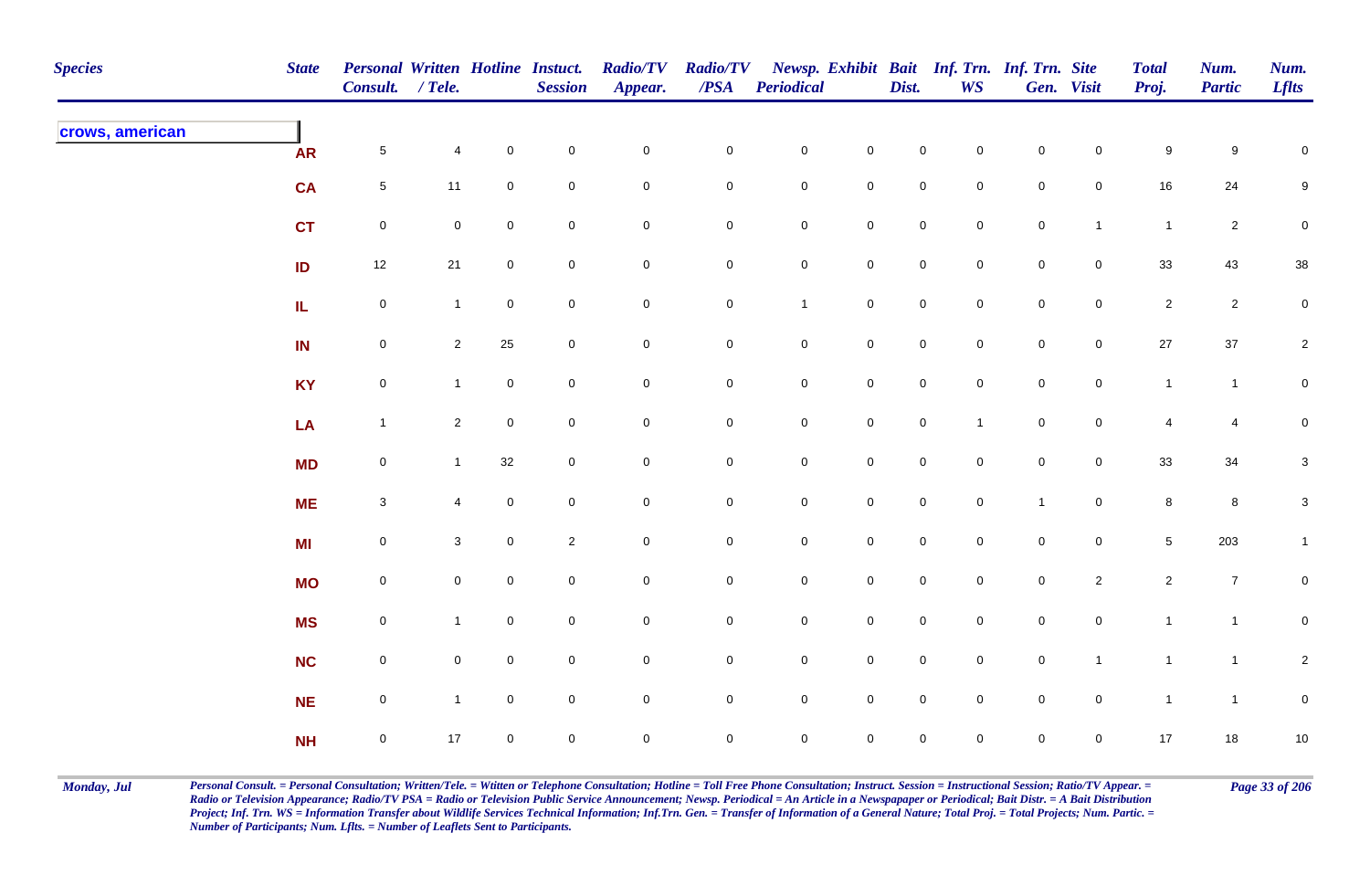| <b>Species</b>                                        | <b>State</b> | Personal Written Hotline Instuct.<br><b>Consult.</b> | $/$ Tele.      |                     | <b>Session</b>      | <b>Radio/TV</b><br>Appear. | <b>Radio/TV</b><br>$\overline{PSA}$ | <b>Periodical</b>   |                     | Dist.               | <b>WS</b>           | Newsp. Exhibit Bait Inf. Trn. Inf. Trn. Site | Gen. Visit          | <b>Total</b><br>Proj. | Num.<br><b>Partic</b> | Num.<br><b>Lflts</b> |
|-------------------------------------------------------|--------------|------------------------------------------------------|----------------|---------------------|---------------------|----------------------------|-------------------------------------|---------------------|---------------------|---------------------|---------------------|----------------------------------------------|---------------------|-----------------------|-----------------------|----------------------|
| crows, american                                       | <b>NJ</b>    | $\pmb{0}$                                            | $\mathbf{1}$   | $\pmb{0}$           | $\mathbf 0$         | $\mathbf 0$                | $\pmb{0}$                           | $\pmb{0}$           | $\mathsf{O}\xspace$ | $\pmb{0}$           | $\mathbf 0$         | $\pmb{0}$                                    | $\mathbf 0$         | $\mathbf{1}$          | $\overline{1}$        | $\pmb{0}$            |
|                                                       | <b>NV</b>    | $\mathbf 0$                                          | 3              | $\mathsf{O}\xspace$ | $\mathsf{O}\xspace$ | $\mathsf{O}\xspace$        | $\mathsf{O}\xspace$                 | $\pmb{0}$           | $\mathbf 0$         | $\mathbf 0$         | $\mathbf 0$         | $\pmb{0}$                                    | $\mathsf 0$         | $\sqrt{3}$            | $\mathbf{3}$          | $\mathbf 0$          |
|                                                       | <b>NY</b>    | $\mathbf 0$                                          | 138            | 303                 | $\mathbf 0$         | 4                          | $\mathbf 0$                         | $\sqrt{2}$          | $\mathbf 0$         | $\mathbf 0$         | $\mathbf 0$         | $\mathsf 0$                                  | $\overline{0}$      | 447                   | 451                   | 35                   |
|                                                       | OH           | $\mathbf 0$                                          | $\mathbf{1}$   | $\boldsymbol{0}$    | $\mathbf 0$         | $\overline{0}$             | $\mathbf 0$                         | $\pmb{0}$           | $\mathbf 0$         | $\mathbf 0$         | $\mathbf 0$         | $\mathsf 0$                                  | $\overline{0}$      | $\mathbf{1}$          | $\overline{1}$        | $\boldsymbol{0}$     |
|                                                       | OK           | 58                                                   | 4              | $\pmb{0}$           | $\mathbf 0$         | $\mathsf{O}\xspace$        | $\mathbf 0$                         | $\mathbf 0$         | $\mathbf{1}$        | $\mathbf 0$         | $\mathsf{O}\xspace$ | $\pmb{0}$                                    | $\mathsf{O}\xspace$ | 63                    | 2,563                 | 500                  |
|                                                       | PA           | 8                                                    | $\overline{4}$ | $\mathbf 0$         | $\mathbf{1}$        | $\mathsf{O}\xspace$        | $\mathbf 0$                         | $\sqrt{2}$          | $\overline{0}$      | $\mathsf{O}\xspace$ | $\mathbf 0$         | $\mathsf 0$                                  | $\overline{2}$      | $17$                  | 69                    | $\boldsymbol{9}$     |
|                                                       | <b>SC</b>    | $\mathbf 0$                                          | $\mathbf{1}$   | $\mathbf 0$         | $\mathbf 0$         | $\mathsf 0$                | $\mathbf 0$                         | $\pmb{0}$           | $\mathsf{O}\xspace$ | $\mathbf 0$         | $\mathbf 0$         | $\pmb{0}$                                    | $\mathsf{O}\xspace$ | $\mathbf{1}$          | $\mathbf{1}$          | $\pmb{0}$            |
|                                                       | <b>TN</b>    | $\mathsf 0$                                          | $\overline{4}$ | $\mathbf 0$         | $\mathbf 0$         | $\mathsf{O}\xspace$        | $\mathbf 0$                         | $\mathbf 0$         | $\overline{0}$      | $\mathbf 0$         | $\mathbf 0$         | $\mathbf 0$                                  | $\mathbf 0$         | $\overline{4}$        | 4                     | $\pmb{0}$            |
|                                                       | <b>TX</b>    | $\,6\,$                                              | 8              | $\pmb{0}$           | $\overline{0}$      | $\mathsf 0$                | $\mathbf 0$                         | $\mathbf 0$         | $\mathbf 0$         | $\mathbf 0$         | $\mathbf 0$         | $\pmb{0}$                                    | $\mathsf 0$         | 14                    | 15                    | $19$                 |
|                                                       | <b>VA</b>    | $\mathbf 0$                                          | 9              | $\mathbf 0$         | $\mathbf 0$         | $\mathbf 0$                | $\mathbf 0$                         | $\mathbf 0$         | $\mathsf{O}\xspace$ | $\mathbf 0$         | $\mathbf{1}$        | $\sqrt{2}$                                   | $\mathbf{1}$        | 13                    | 42                    | 21                   |
|                                                       | <b>VT</b>    | $\mathbf 0$                                          | 19             | $\overline{2}$      | $\overline{0}$      | $\mathsf{O}\xspace$        | $\mathbf 0$                         | $\mathbf 0$         | $\mathsf{O}\xspace$ | $\mathbf 0$         | $\overline{0}$      | $\mathbf 0$                                  | $\mathsf{O}\xspace$ | 21                    | 21                    | $\overline{0}$       |
|                                                       | <b>WA</b>    | $\mathbf{3}$                                         | 24             | $\mathbf 0$         | $\mathbf 0$         | $\mathsf{O}\xspace$        | $\mathbf 0$                         | $\mathsf{O}\xspace$ | $\mathbf 0$         | $\mathbf 0$         | $\mathbf 0$         | $\mathsf 0$                                  | $\overline{2}$      | $29\,$                | 72                    | $\mathbf{1}$         |
|                                                       | WI           | $\,6\,$                                              | 1,488          | $\mathbf 0$         | $\mathsf{O}\xspace$ | $\mathsf{O}\xspace$        | $\mathsf{O}\xspace$                 | $\mathbf 0$         | $\mathbf{1}$        | $\mathbf 0$         | $\mathsf{O}\xspace$ | $\pmb{0}$                                    | $\mathbf{1}$        | 1,496                 | 1,510                 | $20\,$               |
| <b>Subtotal of Projects by Species</b><br>crows, fish |              | 107                                                  | 1,774          | 362                 | $\mathbf{3}$        | $\overline{\mathbf{4}}$    | ${\bf 0}$                           | $\pmb{0}$           | $\overline{2}$      | $\mathbf 0$         | $\mathbf 0$         | $\ensuremath{\mathsf{3}}$                    | 10                  | 2,272                 | 5,149                 | 673                  |
|                                                       | <b>FL</b>    | $\mathbf 0$                                          | $\overline{2}$ | $\pmb{0}$           | $\mathsf{O}\xspace$ | $\mathsf{O}\xspace$        | $\mathbf 0$                         | $\mathbf 0$         | $\overline{0}$      | $\mathbf 0$         | $\mathbf 0$         | $\pmb{0}$                                    | $\mathbf 0$         | $\sqrt{2}$            | $\overline{2}$        | $\pmb{0}$            |
|                                                       | <b>NC</b>    | $\overline{1}$                                       | $\mathbf 0$    | $\mathbf 0$         | $\mathbf 0$         | $\mathbf 0$                | $\mathbf 0$                         | $\mathsf{O}\xspace$ | $\mathbf 0$         | $\mathbf 0$         | $\mathbf 0$         | $\mathbf 0$                                  | $\mathbf 0$         | $\mathbf{1}$          | $\mathbf{1}$          | $\pmb{0}$            |

Monday, Jul Personal Consult. = Personal Consultation; Written/Tele. = Witten or Telephone Consultation; Hotline = Toll Free Phone Consultation; Instruct. Session = Instructional Session; Ratio/TV Appear. = Page 34 of 206 *Radio or Television Appearance; Radio/TV PSA = Radio or Television Public Service Announcement; Newsp. Periodical = An Article in a Newspapaper or Periodical; Bait Distr. = A Bait Distribution*  Project; Inf. Trn. WS = Information Transfer about Wildlife Services Technical Information; Inf.Trn. Gen. = Transfer of Information of a General Nature; Total Proj. = Total Projects; Num. Partic. = *Number of Participants; Num. Lflts. = Number of Leaflets Sent to Participants.*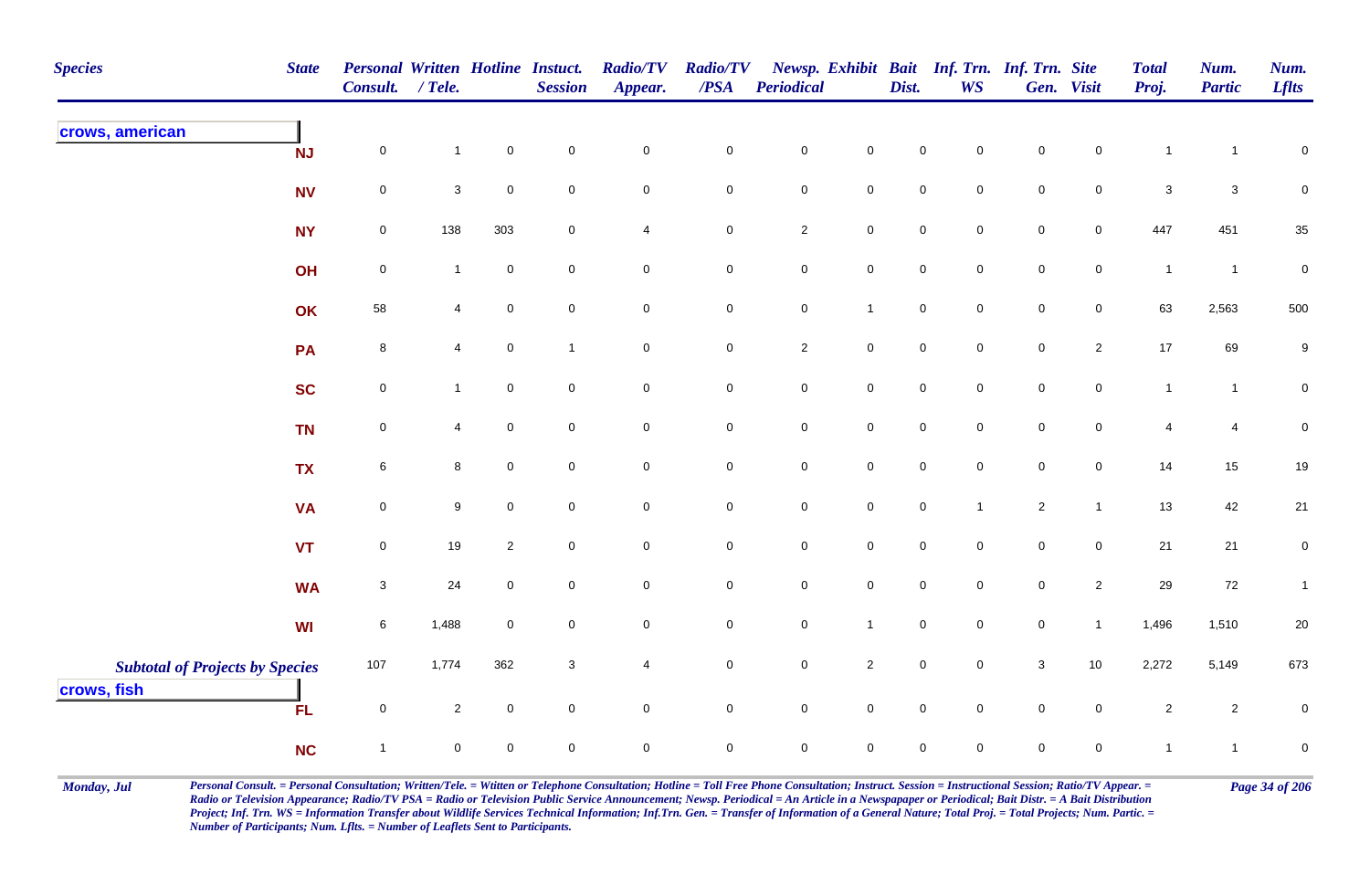| <b>Species</b><br><b>State</b>                                | <b>Personal Written Hotline Instuct.</b><br>Consult. / Tele. |                |             | <b>Session</b>      | <b>Radio/TV</b><br>Appear. | <b>Radio/TV</b><br>$\boldsymbol{PSA}$ | Periodical          |                     | Dist.               | Newsp. Exhibit Bait Inf. Trn. Inf. Trn. Site<br><b>WS</b> |                     | Gen. Visit          | <b>Total</b><br>Proj. | Num.<br><b>Partic</b> | Num.<br><b>Lflts</b> |
|---------------------------------------------------------------|--------------------------------------------------------------|----------------|-------------|---------------------|----------------------------|---------------------------------------|---------------------|---------------------|---------------------|-----------------------------------------------------------|---------------------|---------------------|-----------------------|-----------------------|----------------------|
| crows, fish<br><b>NC</b>                                      | $\overline{1}$                                               | 0              | $\mathbf 0$ | $\mathbf 0$         | $\mathsf 0$                | $\mathbf 0$                           | $\mathbf 0$         | $\pmb{0}$           | 0                   | $\mathbf 0$                                               | $\mathbf 0$         | $\mathbf 0$         | $\mathbf{1}$          | $\mathbf{1}$          | $\mathbf 0$          |
| <b>NY</b>                                                     | $\mathbf 0$                                                  | 0              | $\sqrt{2}$  | $\mathsf{O}\xspace$ | $\pmb{0}$                  | $\pmb{0}$                             | $\mathbf 0$         | $\mathsf{O}\xspace$ | $\mathsf{O}\xspace$ | $\mathbf 0$                                               | $\mathsf{O}\xspace$ | $\mathsf{O}\xspace$ | $\overline{2}$        | $\overline{2}$        | $\mathbf 0$          |
| <b>VA</b>                                                     | $\mathsf 0$                                                  | $\mathbf{1}$   | $\mathbf 0$ | $\mathbf 0$         | $\pmb{0}$                  | $\mathsf 0$                           | $\mathbf 0$         | $\mathbf 0$         | $\mathsf{O}\xspace$ | $\Omega$                                                  | $\mathbf 0$         | $\mathbf 0$         | $\mathbf{1}$          | $\mathbf{1}$          | $\mathbf{1}$         |
| <b>Subtotal of Projects by Species</b><br>crows, northwestern | $\mathbf 1$                                                  | 3              | $\sqrt{2}$  | $\mathbf 0$         | $\mathbf 0$                | $\mathbf 0$                           | $\mathbf 0$         | $\mathbf 0$         | 0                   | $\mathbf 0$                                               | $\mathbf 0$         | $\mathbf 0$         | 6                     | 6                     | $\mathbf{1}$         |
| <b>WA</b>                                                     | $\mathbf 0$                                                  | 25             | $\mathbf 0$ | $\mathbf 0$         | $\mathbf 0$                | $\mathsf 0$                           | $\mathbf 0$         | $\,6\,$             | $\mathbf 0$         | $\mathbf 0$                                               | $\mathbf 0$         | $\mathbf 0$         | 31                    | 2,196                 | 0                    |
| <b>Subtotal of Projects by Species</b><br>deer, black-tailed  | $\mathsf 0$                                                  | 25             | $\mathbf 0$ | $\mathbf 0$         | $\pmb{0}$                  | $\pmb{0}$                             | $\mathbf 0$         | $\,6\,$             | $\mathsf{O}\xspace$ | $\mathbf 0$                                               | $\mathbf 0$         | $\mathbf 0$         | 31                    | 2,196                 | $\pmb{0}$            |
| <b>CA</b>                                                     | $\mathbf{1}$                                                 | $\mathbf{1}$   | $\mathbf 0$ | $\mathsf{O}\xspace$ | $\mathbf 0$                | $\pmb{0}$                             | $\mathsf{O}\xspace$ | $\mathbf 0$         | $\mathbf 0$         | $\mathsf{O}\xspace$                                       | $\mathbf 0$         | $\mathsf{O}\xspace$ | $\overline{2}$        | $\overline{2}$        | $\pmb{0}$            |
| <b>Subtotal of Projects by Species</b><br>deer, mule          | $\mathbf{1}$                                                 | $\mathbf{1}$   | $\pmb{0}$   | $\mathbf 0$         | $\mathbf 0$                | $\pmb{0}$                             | $\pmb{0}$           | $\mathsf{O}\xspace$ | $\mathsf{O}\xspace$ | $\mathbf 0$                                               | $\mathbf 0$         | $\mathbf 0$         | $\overline{2}$        | $\overline{2}$        | ${\bf 0}$            |
| <b>AZ</b>                                                     | $\mathsf 0$                                                  | $\overline{4}$ | $\mathbf 0$ | $\mathsf{O}\xspace$ | $\pmb{0}$                  | $\pmb{0}$                             | $\mathbf 0$         | $\mathsf{O}\xspace$ | $\mathsf{O}\xspace$ | $\mathsf{O}\xspace$                                       | $\mathsf{O}\xspace$ | $\mathsf{O}\xspace$ | 4                     | $\overline{4}$        | $\pmb{0}$            |
| <b>CA</b>                                                     | 11                                                           | 17             | $\mathbf 0$ | $\mathbf 0$         | $\mathbf 0$                | $\pmb{0}$                             | $\mathbf 0$         | $\mathbf 0$         | $\mathbf 0$         | $\mathbf{1}$                                              | 13                  | $\mathbf 0$         | 42                    | 94                    | 42                   |
| co                                                            | $\mathbf{1}$                                                 | 0              | $\mathbf 0$ | $\mathbf 0$         | $\mathbf 0$                | $\pmb{0}$                             | $\pmb{0}$           | $\mathbf 0$         | $\mathsf{O}\xspace$ | $\mathsf{O}\xspace$                                       | $\pmb{0}$           | $\mathbf 0$         | $\mathbf{1}$          | $\mathbf{1}$          | $\pmb{0}$            |
| <b>NM</b>                                                     | $\mathbf{1}$                                                 | 0              | $\mathbf 0$ | $\mathbf 0$         | $\mathbf 0$                | $\mathbf 0$                           | $\mathbf 0$         | $\mathbf 0$         | $\overline{0}$      | $\mathbf 0$                                               | $\overline{0}$      | $\overline{0}$      | $\mathbf{1}$          | $\overline{2}$        | $\pmb{0}$            |
| OR                                                            | $\mathbf{1}$                                                 | 0              | $\mathbf 0$ | $\mathbf 0$         | $\mathbf 0$                | $\pmb{0}$                             | $\mathbf 0$         | $\mathsf{O}\xspace$ | $\mathsf{O}\xspace$ | $\mathbf 0$                                               | $\mathsf{O}\xspace$ | $\mathbf 0$         | $\mathbf{1}$          | $5\phantom{.0}$       | $\pmb{0}$            |
| <b>SD</b>                                                     | $\mathsf 0$                                                  | $\mathbf{1}$   | $\mathbf 0$ | $\mathbf 0$         | $\mathsf{O}\xspace$        | $\mathsf 0$                           | $\mathsf{O}\xspace$ | $\mathsf{O}\xspace$ | $\mathbf 0$         | $\mathbf 0$                                               | $\mathsf{O}\xspace$ | $\mathbf 0$         | $\mathbf{1}$          | $\overline{2}$        | $\overline{a}$       |
| <b>TX</b>                                                     | $\mathsf 0$                                                  | 6              | $\mathbf 0$ | $\mathsf{O}\xspace$ | $\mathbf 0$                | $\mathsf{O}\xspace$                   | $\mathsf{O}\xspace$ | $\mathbf 0$         | $\mathsf{O}\xspace$ | $\mathsf{O}\xspace$                                       | $\mathsf{O}\xspace$ | $\overline{1}$      | $\overline{7}$        | $\bf{8}$              | 4                    |
| <b>UT</b>                                                     | $\sqrt{2}$                                                   | 0              | $\mathbf 0$ | $\mathbf 0$         | $\mathbf 0$                | $\mathbf 0$                           | $\mathbf 0$         | $\mathbf 0$         | 0                   | $\mathbf 0$                                               | 0                   | $\mathbf 0$         | $\overline{2}$        | 16                    | $\pmb{0}$            |

Monday, Jul Personal Consult. = Personal Consultation; Written/Tele. = Witten or Telephone Consultation; Hotline = Toll Free Phone Consultation; Instruct. Session = Instructional Session; Ratio/TV Appear. = Page 35 of 206 *Radio or Television Appearance; Radio/TV PSA = Radio or Television Public Service Announcement; Newsp. Periodical = An Article in a Newspapaper or Periodical; Bait Distr. = A Bait Distribution*  Project; Inf. Trn. WS = Information Transfer about Wildlife Services Technical Information; Inf.Trn. Gen. = Transfer of Information of a General Nature; Total Proj. = Total Projects; Num. Partic. = *Number of Participants; Num. Lflts. = Number of Leaflets Sent to Participants.*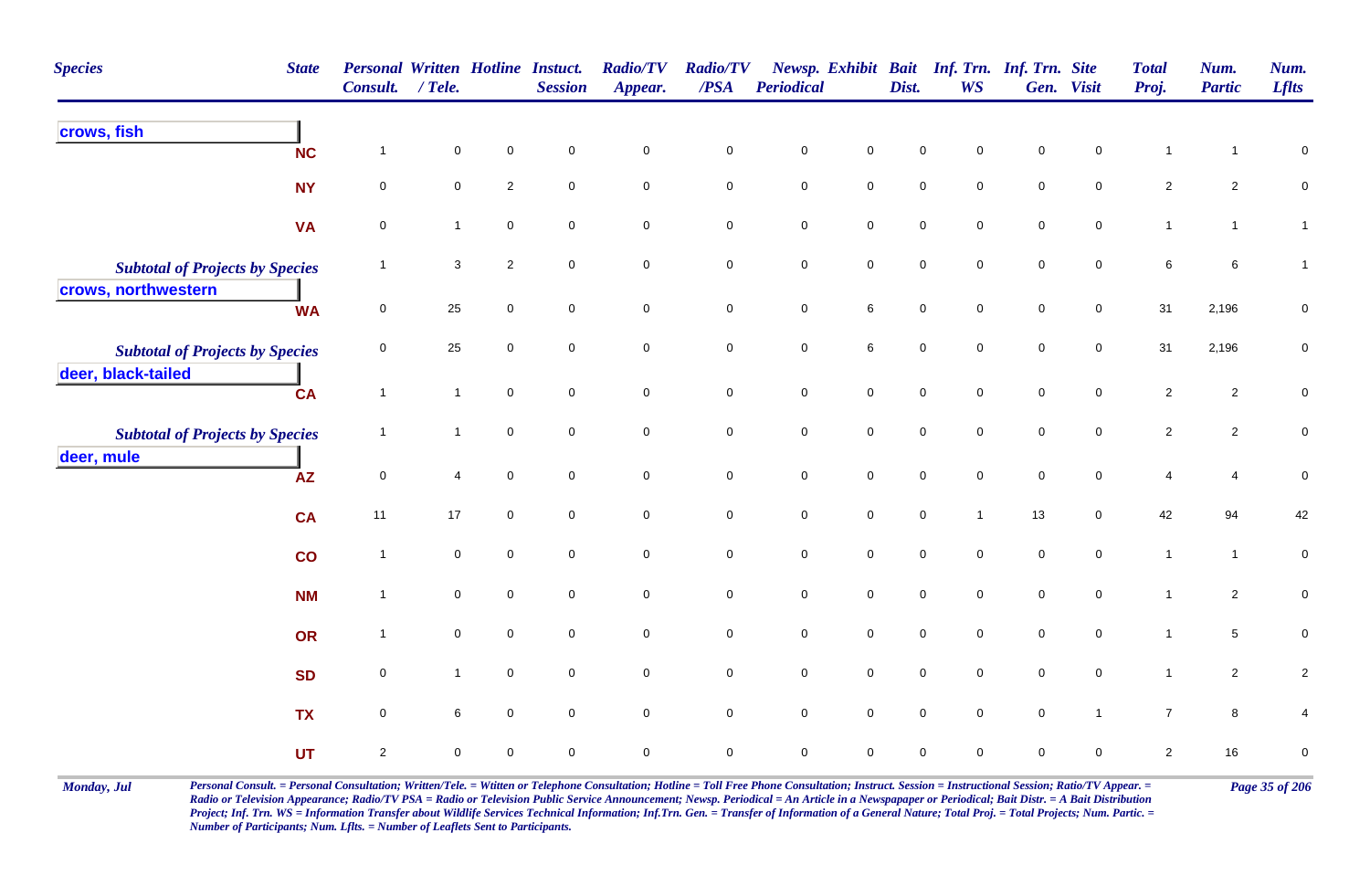| <b>Species</b>                         | <b>State</b> | <b>Personal Written Hotline Instuct.</b><br>Consult. | $/$ Tele.      |             | <b>Session</b>      | <b>Radio/TV</b><br>Appear. | <b>Radio/TV</b><br>$\overline{PSA}$ | <b>Periodical</b>   |                     | Dist.               | <b>WS</b>           | Newsp. Exhibit Bait Inf. Trn. Inf. Trn. Site | Gen. Visit          | <b>Total</b><br>Proj. | Num.<br><b>Partic</b>   | Num.<br><b>Lflts</b> |
|----------------------------------------|--------------|------------------------------------------------------|----------------|-------------|---------------------|----------------------------|-------------------------------------|---------------------|---------------------|---------------------|---------------------|----------------------------------------------|---------------------|-----------------------|-------------------------|----------------------|
| deer, mule                             | <b>UT</b>    | $\overline{2}$                                       | $\mathbf 0$    | $\mathbf 0$ | $\mathsf 0$         | $\mathsf 0$                | $\pmb{0}$                           | $\pmb{0}$           | $\mathsf 0$         | 0                   | $\Omega$            | 0                                            | $\mathbf 0$         | $\overline{2}$        | 16                      | 0                    |
|                                        | <b>WA</b>    | $\overline{2}$                                       | $\overline{4}$ | $\mathbf 0$ | $\mathbf 0$         | $\mathbf 0$                | $\mathsf 0$                         | $\mathbf 0$         | $\bf8$              | $\mathbf 0$         | $\overline{1}$      | $\mathbf 0$                                  | $\mathbf 0$         | 15                    | 2,388                   | $250\,$              |
| <b>Subtotal of Projects by Species</b> |              | 18                                                   | 32             | $\pmb{0}$   | $\mathbf 0$         | $\mathbf 0$                | $\pmb{0}$                           | $\mathsf{O}\xspace$ | $\, 8$              | $\mathsf{O}\xspace$ | $\mathbf 0$         | 13                                           | $\overline{1}$      | 74                    | 2,520                   | 298                  |
| deer, sambar (philippine)              | GU           | $\pmb{0}$                                            | 0              | $\mathbf 0$ | $\mathbf 0$         | $\mathbf 0$                | $\mathbf 0$                         | ${\bf 0}$           | $\mathbf 0$         | 0                   | 3                   | $\mathbf 0$                                  | $\mathbf 0$         | $\mathbf{3}$          | 204                     | 200                  |
| <b>Subtotal of Projects by Species</b> |              | $\pmb{0}$                                            | 0              | $\pmb{0}$   | $\mathsf 0$         | $\mathbf 0$                | $\mathsf 0$                         | $\mathbf 0$         | $\mathbf 0$         | $\mathsf{O}\xspace$ | $\mathbf{3}$        | $\mathbf 0$                                  | $\mathbf 0$         | $\mathbf{3}$          | 204                     | 200                  |
| deer, white-tailed (captive)           | <b>TX</b>    | $\pmb{0}$                                            | $\mathbf{1}$   | $\mathbf 0$ | $\mathbf 0$         | $\mathbf 0$                | $\pmb{0}$                           | $\mathbf 0$         | $\mathsf 0$         | $\mathsf{O}\xspace$ | $\mathsf{O}\xspace$ | $\mathbf 0$                                  | $\mathbf 0$         | $\mathbf{1}$          | $\mathbf{1}$            | $\pmb{0}$            |
|                                        | <b>VA</b>    | $\pmb{0}$                                            | $\mathbf 0$    | $\mathbf 0$ | $\mathbf 0$         | $\mathsf{O}\xspace$        | $\mathbf 0$                         | $\overline{c}$      | $\mathsf{O}\xspace$ | $\mathsf{O}\xspace$ | $\mathbf 0$         | $\mathbf 0$                                  | $\mathbf 0$         | $\overline{2}$        | $\overline{2}$          | $\pmb{0}$            |
| <b>Subtotal of Projects by Species</b> |              | 0                                                    | $\mathbf{1}$   | $\mathbf 0$ | $\mathbf 0$         | $\overline{0}$             | $\mathbf 0$                         | $\mathbf 0$         | $\overline{0}$      | 0                   | $\mathbf 0$         | $\mathbf 0$                                  | $\mathbf 0$         | 3                     | $\mathbf{3}$            | 0                    |
| deer, white-tailed (wild)              | <b>AL</b>    | $\mathbf{1}$                                         | $\overline{2}$ | $\pmb{0}$   | $\mathbf 0$         | $\mathbf 0$                | $\mathsf 0$                         | $\pmb{0}$           | $\mathbf 0$         | $\mathbf 0$         | $\mathbf 0$         | $\mathsf{O}\xspace$                          | $\mathsf{O}\xspace$ | $\mathbf{3}$          | $\mathbf{3}$            | $\pmb{0}$            |
|                                        | <b>AR</b>    | $\sqrt{5}$                                           | 8              | $\pmb{0}$   | $\mathbf 0$         | $\mathsf{O}\xspace$        | $\pmb{0}$                           | $\mathbf 0$         | $\mathsf{O}$        | $\mathsf{O}\xspace$ | $\mathsf{O}\xspace$ | $\mathbf 0$                                  | $\mathsf{O}\xspace$ | 13                    | 13                      | $\pmb{0}$            |
|                                        | <b>CT</b>    | $\pmb{0}$                                            | $\overline{2}$ | $\mathbf 0$ | $\pmb{0}$           | $\mathbf 0$                | $\mathbf 0$                         | $\pmb{0}$           | $\mathbf 0$         | $\mathsf{O}\xspace$ | $\mathbf 0$         | $\mathbf 0$                                  | $\overline{2}$      | $\overline{4}$        | $\overline{\mathbf{4}}$ | 0                    |
|                                        | <b>GA</b>    | 73                                                   | 19             | $\mathbf 0$ | $\mathbf 0$         | $\mathbf 0$                | $\mathbf 0$                         | $\mathbf 0$         | $\mathbf 0$         | $\mathsf{O}\xspace$ | $\mathsf{O}\xspace$ | $\mathsf{O}\xspace$                          | $\overline{1}$      | 93                    | 95                      | $\overline{c}$       |
|                                        | IL.          | $\pmb{0}$                                            | $\mathbf{1}$   | $\mathbf 0$ | $\mathsf 0$         | $\mathbf{1}$               | $\pmb{0}$                           | $\mathbf 0$         | $\mathbf 0$         | $\mathsf{O}\xspace$ | $\mathbf 0$         | $\mathbf 0$                                  | $\mathbf 0$         | $\overline{2}$        | $\overline{2}$          | 0                    |
|                                        | IN           | $\mathbf 0$                                          | $\mathbf{1}$   | 160         | $\mathbf 0$         | $\overline{0}$             | $\mathsf 0$                         | $\mathsf{O}\xspace$ | $\mathbf 0$         | $\mathsf{O}\xspace$ | $\mathbf 0$         | $\mathsf{O}\xspace$                          | $\mathbf 0$         | 161                   | 175                     | $13$                 |
|                                        | <b>KY</b>    | $\mathbf 0$                                          | 13             | $\pmb{0}$   | $\mathsf{O}\xspace$ | $\mathsf{O}\xspace$        | $\mathbf 0$                         | $\mathbf 0$         | $\mathsf 0$         | $\mathsf{O}\xspace$ | $20\,$              | $\mathbf{1}$                                 | $\mathsf{O}\xspace$ | 34                    | 35                      | $\pmb{0}$            |
|                                        | LA           | $\mathbf 0$                                          | $\overline{c}$ | $\mathbf 0$ | 0                   | $\mathbf 0$                | $\mathbf 0$                         | 0                   | $\mathbf 0$         | 0                   | $\mathbf 0$         | 0                                            | $\mathbf 0$         | $\overline{c}$        | $\overline{2}$          | $\pmb{0}$            |

Monday, Jul Personal Consult. = Personal Consultation; Written/Tele. = Witten or Telephone Consultation; Hotline = Toll Free Phone Consultation; Instruct. Session = Instructional Session; Ratio/TV Appear. = Page 36 of 206 *Radio or Television Appearance; Radio/TV PSA = Radio or Television Public Service Announcement; Newsp. Periodical = An Article in a Newspapaper or Periodical; Bait Distr. = A Bait Distribution*  Project; Inf. Trn. WS = Information Transfer about Wildlife Services Technical Information; Inf.Trn. Gen. = Transfer of Information of a General Nature; Total Proj. = Total Projects; Num. Partic. = *Number of Participants; Num. Lflts. = Number of Leaflets Sent to Participants.*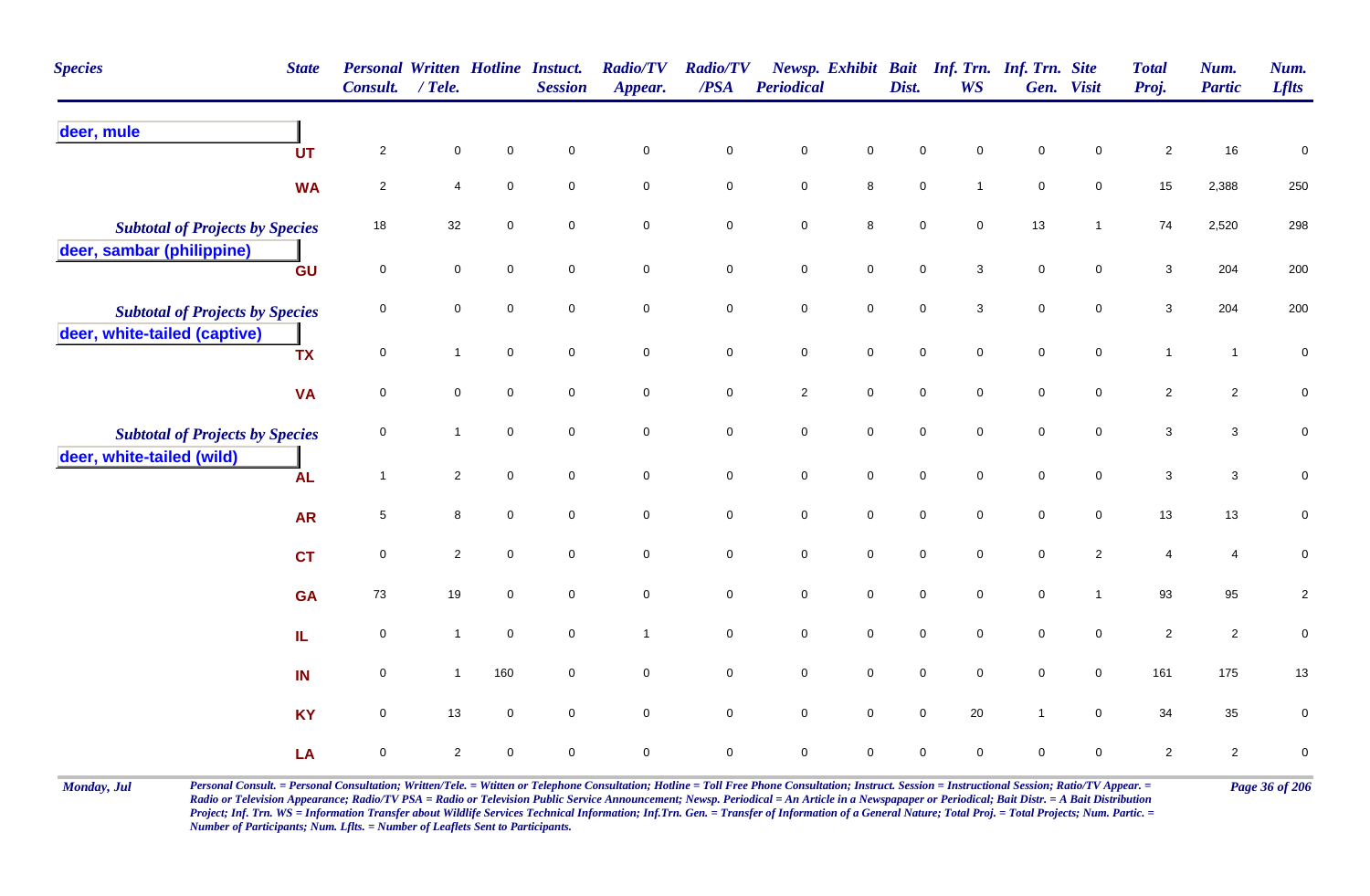| <b>Species</b>            | <b>State</b> | Personal Written Hotline Instuct.<br>Consult. / Tele. |                |              | <b>Session</b> | <b>Radio/TV</b><br>Appear. | <b>Radio/TV</b><br>$\overline{PSA}$ | <b>Periodical</b>   |                     | Dist.               | <b>WS</b>           | Newsp. Exhibit Bait Inf. Trn. Inf. Trn. Site | Gen. Visit          | <b>Total</b><br>Proj. | Num.<br><b>Partic</b> | Num.<br><b>Lflts</b> |
|---------------------------|--------------|-------------------------------------------------------|----------------|--------------|----------------|----------------------------|-------------------------------------|---------------------|---------------------|---------------------|---------------------|----------------------------------------------|---------------------|-----------------------|-----------------------|----------------------|
| deer, white-tailed (wild) | LA           | $\mathsf{O}\xspace$                                   | $\overline{2}$ | $\mathbf 0$  | $\pmb{0}$      | $\mathbf 0$                | $\pmb{0}$                           | $\mathbf 0$         | $\mathsf{O}\xspace$ | $\mathbf 0$         | $\mathbf 0$         | $\mathsf{O}\xspace$                          | $\mathbf 0$         | $\sqrt{2}$            | $\overline{c}$        | $\mathsf 0$          |
|                           | <b>MA</b>    | $\mathbf 0$                                           | $\overline{2}$ | $\mathbf 0$  | $\mathbf 0$    | $\mathbf 0$                | $\pmb{0}$                           | $\mathbf 0$         | $\mathbf 0$         | $\mathbf 0$         | $\mathbf{1}$        | $\mathbf 0$                                  | $\mathbf 0$         | $\sqrt{3}$            | 4                     | $\pmb{0}$            |
|                           | <b>MD</b>    | $\mathsf{O}\xspace$                                   | $\overline{0}$ | 272          | $\mathsf 0$    | $\mathbf 0$                | $\pmb{0}$                           | $\mathbf 0$         | $\mathbf 0$         | $\mathsf{O}\xspace$ | $\overline{0}$      | $\mathbf 0$                                  | $\mathsf{O}\xspace$ | 272                   | 273                   | $\mathbf 0$          |
|                           | <b>ME</b>    | $\mathbf{1}$                                          | $20\,$         | $\mathbf 0$  | $\mathsf 0$    | $\mathbf 0$                | $\mathbf 0$                         | $\mathbf 0$         | $\mathbf 0$         | $\mathsf{O}\xspace$ | $\overline{0}$      | $\mathbf 0$                                  | $\mathbf{1}$        | 22                    | 26                    | $13\,$               |
|                           | <b>MI</b>    | 26                                                    | $\overline{2}$ | $\mathbf 0$  | $\pmb{0}$      | $\mathsf{O}\xspace$        | $\pmb{0}$                           | $\mathbf 0$         | $\mathsf{O}\xspace$ | $\mathsf{O}\xspace$ | $\mathsf{O}\xspace$ | $\mathbf 0$                                  | $\mathsf{O}$        | 28                    | 54                    | $\mathsf{O}\xspace$  |
|                           | <b>MO</b>    | $\mathbf{1}$                                          | $\mathbf 0$    | $\mathbf 0$  | $\mathbf 0$    | $\mathbf 0$                | $\mathbf 0$                         | $\mathbf 0$         | $\mathbf 0$         | $\mathbf 0$         | $\mathbf{1}$        | $\mathbf 0$                                  | $\overline{2}$      | $\overline{4}$        | $\overline{4}$        | $\mathbf 0$          |
|                           | <b>MS</b>    | $\overline{2}$                                        | $\overline{0}$ | $\mathbf 0$  | $\mathbf 3$    | $\mathsf{O}\xspace$        | $\pmb{0}$                           | $\mathbf 0$         | $\mathsf{O}\xspace$ | $\mathsf{O}\xspace$ | $\mathbf 0$         | $\mathbf 0$                                  | $\mathbf 0$         | $\sqrt{5}$            | 10                    | $\mathbf{1}$         |
|                           | <b>MT</b>    | $\mathsf{O}\xspace$                                   | $\mathbf{1}$   | $\mathbf 0$  | $\mathbf 0$    | $\mathsf{O}\xspace$        | $\mathbf 0$                         | $\mathbf 0$         | $\mathbf 0$         | $\mathsf{O}\xspace$ | $\mathbf 0$         | $\mathbf 0$                                  | $\mathbf{1}$        | $\overline{2}$        | $5\,$                 | $\mathbf 0$          |
|                           | <b>NC</b>    | $\mathsf{O}\xspace$                                   | $\mathbf{1}$   | $\mathbf 0$  | $\pmb{0}$      | $\mathsf{O}\xspace$        | $\mathbf 0$                         | $\mathbf 0$         | $\mathsf{O}\xspace$ | $\mathsf{O}\xspace$ | $\mathbf 0$         | $\mathbf 0$                                  | $\mathbf 0$         | $\mathbf{1}$          | $\mathbf{1}$          | $\mathbf 0$          |
|                           | <b>ND</b>    | $5\phantom{.0}$                                       | $\mathbf 0$    | $\mathbf 0$  | $\mathbf 0$    | $\mathbf 0$                | $\pmb{0}$                           | $\mathbf 0$         | $\mathbf 0$         | $\mathbf 0$         | $\mathbf 0$         | $\mathbf 0$                                  | $\mathbf 0$         | $\overline{5}$        | 10                    | 252                  |
|                           | <b>NE</b>    | $\mathbf{1}$                                          | $\mathbf 0$    | $\mathbf 0$  | $\pmb{0}$      | $\mathbf 0$                | $\pmb{0}$                           | $\mathbf 0$         | $\mathsf{O}\xspace$ | $\mathsf{O}\xspace$ | $\mathbf 0$         | $\mathbf 0$                                  | $\mathbf{1}$        | $\overline{2}$        | $\overline{2}$        | $\pmb{0}$            |
|                           | <b>NH</b>    | 9                                                     | 76             | $\mathbf 0$  | $\pmb{0}$      | $\mathsf{O}\xspace$        | $\mathbf 0$                         | $\mathbf{1}$        | $\mathsf{O}\xspace$ | $\mathsf{O}\xspace$ | $\overline{0}$      | $\mathbf 0$                                  | $9\,$               | 95                    | 100                   | 209                  |
|                           | <b>NJ</b>    | $\mathbf 0$                                           | $\mathbf{3}$   | $\mathbf 0$  | $\pmb{0}$      | $\mathbf 0$                | $\pmb{0}$                           | $\mathbf 0$         | $\mathbf 0$         | $\mathbf 0$         | $\mathbf 0$         | $\mathbf 0$                                  | 15                  | 18                    | 18                    | $\mathbf 0$          |
|                           | OH           | $\overline{1}$                                        | $\overline{2}$ | $\mathbf 0$  | $\pmb{0}$      | $\mathbf 0$                | 0                                   | $\overline{0}$      | $\mathsf{O}\xspace$ | $\mathbf 0$         | $\mathbf{1}$        | $\overline{1}$                               | $\mathbf{1}$        | 6                     | 29                    | $\bf8$               |
|                           | OK           | 11                                                    | 4              | $\mathsf{O}$ | $\pmb{0}$      | $\mathsf{O}\xspace$        | $\mathbf 0$                         | $\mathbf 0$         | $\mathbf{1}$        | $\mathsf{O}\xspace$ | $\mathbf 0$         | $\mathbf 3$                                  | $\mathbf 0$         | 19                    | 2,526                 | 501                  |
|                           | OR           | $\mathbf 0$                                           | $\overline{2}$ | $\mathsf{O}$ | $\pmb{0}$      | $\mathsf{O}\xspace$        | $\mathbf 0$                         | $\mathsf{O}\xspace$ | $\mathsf{O}\xspace$ | $\mathbf 0$         | $\mathbf 0$         | $\mathsf{O}\xspace$                          | $\mathbf 0$         | $\overline{2}$        | $\mathbf{3}$          | $\pmb{0}$            |

Monday, Jul Personal Consult. = Personal Consultation; Written/Tele. = Witten or Telephone Consultation; Hotline = Toll Free Phone Consultation; Instruct. Session = Instructional Session; Ratio/TV Appear. = Page 37 of 206 *Radio or Television Appearance; Radio/TV PSA = Radio or Television Public Service Announcement; Newsp. Periodical = An Article in a Newspapaper or Periodical; Bait Distr. = A Bait Distribution*  Project; Inf. Trn. WS = Information Transfer about Wildlife Services Technical Information; Inf.Trn. Gen. = Transfer of Information of a General Nature; Total Proj. = Total Projects; Num. Partic. = *Number of Participants; Num. Lflts. = Number of Leaflets Sent to Participants.*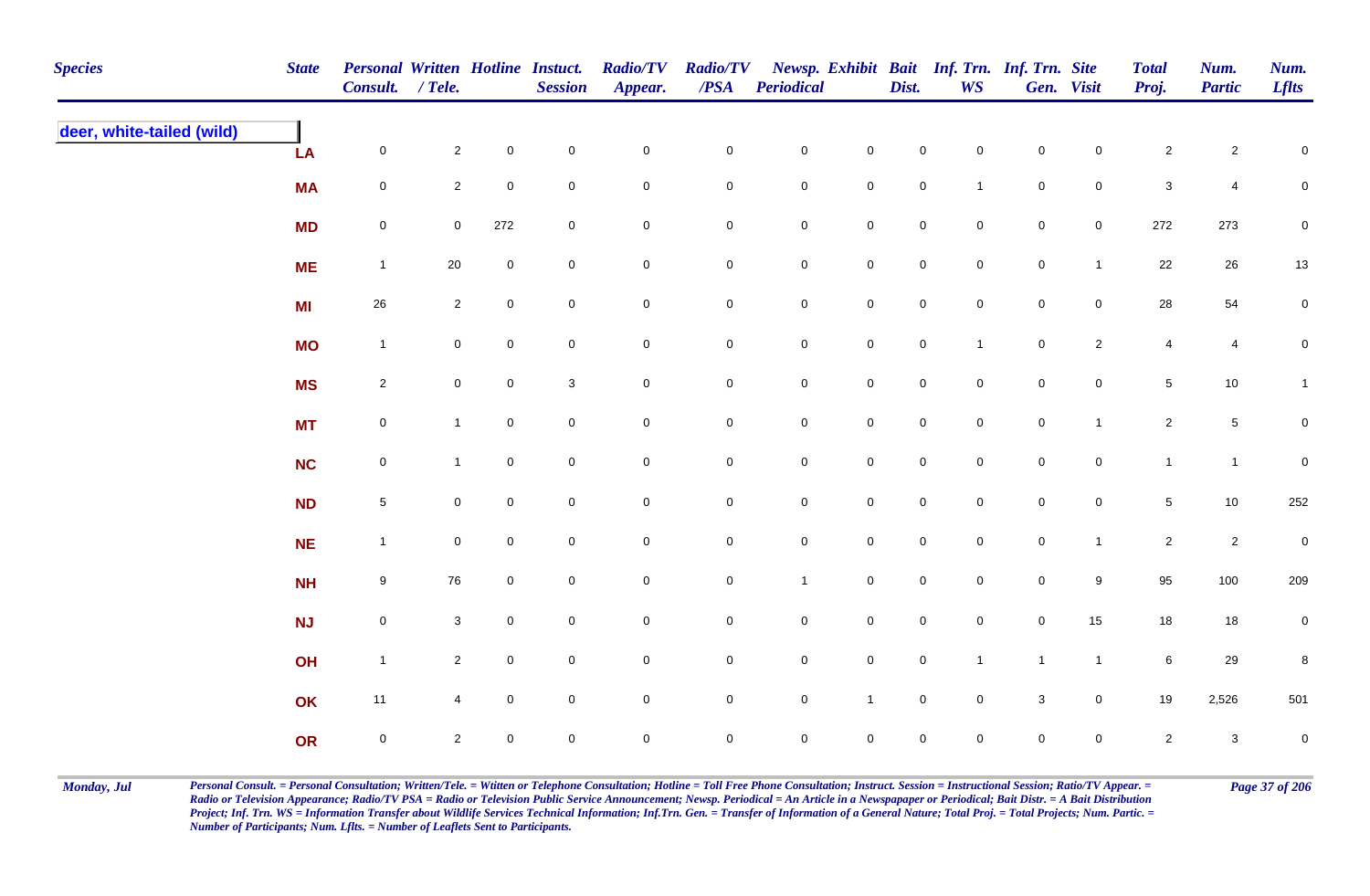| <b>Species</b>                         | <b>State</b> | <b>Personal Written Hotline Instuct.</b><br><b>Consult.</b> | / Tele.      |                | <b>Session</b>      | <b>Radio/TV</b><br>Appear. | <b>Radio/TV</b><br>/PSA | Periodical          |                     | Dist.               | <b>WS</b>           | Newsp. Exhibit Bait Inf. Trn. Inf. Trn. Site | Gen. Visit          | <b>Total</b><br>Proj. | Num.<br><b>Partic</b> | Num.<br><b>Lflts</b> |
|----------------------------------------|--------------|-------------------------------------------------------------|--------------|----------------|---------------------|----------------------------|-------------------------|---------------------|---------------------|---------------------|---------------------|----------------------------------------------|---------------------|-----------------------|-----------------------|----------------------|
| deer, white-tailed (wild)              | PA           | $10$                                                        | $22\,$       | $\mathbf 0$    | $\mathbf 0$         | $\mathbf 0$                | $\pmb{0}$               | $\pmb{0}$           | $\mathbf 0$         | $\mathbf 0$         | 0                   | $\mathbf 0$                                  | $\mathbf 0$         | 32                    | 288                   | 65                   |
|                                        | <b>TN</b>    | 0                                                           | $\mathbf{1}$ | $\mathbf 0$    | $\mathbf 0$         | $\mathbf 0$                | $\mathbf 0$             | $\pmb{0}$           | $\overline{0}$      | $\mathbf 0$         | $\mathbf 0$         | $\mathsf 0$                                  | $\mathbf 0$         | $\mathbf{1}$          | $\overline{1}$        | $\mathbf 0$          |
|                                        | <b>TX</b>    | 6                                                           | 34           | $\mathbf 0$    | $\mathbf 0$         | $\pmb{0}$                  | $\mathbf 0$             | $\pmb{0}$           | $\mathbf 0$         | $\mathbf 0$         | $\mathbf 0$         | $\pmb{0}$                                    | $\mathbf{1}$        | 41                    | 55                    | $\mathbf{1}$         |
|                                        | <b>VA</b>    | 3                                                           | 10           | $\mathbf 0$    | 3                   | $\mathbf 0$                | $\mathbf 0$             | $\mathbf 0$         | $\overline{2}$      | $\mathbf 0$         | 3                   | $\overline{4}$                               | $\mathbf{1}$        | 26                    | 6,281                 | 3,681                |
|                                        | <b>VT</b>    | $\overline{1}$                                              | $\,$ 5 $\,$  | 3              | $\mathbf 0$         | $\mathbf 0$                | $\mathbf 0$             | $\pmb{0}$           | $\mathbf 0$         | $\mathbf 0$         | $\mathbf 0$         | $\mathbf 0$                                  | $\mathbf 0$         | 9                     | 9                     | $\pmb{0}$            |
|                                        | WI           | 463                                                         | 128          | $\mathbf 0$    | $\overline{2}$      | $\mathbf 0$                | $\mathbf 0$             | $\mathbf 0$         | $\overline{1}$      | $\mathbf 0$         | $\mathbf 0$         | $\mathbf 0$                                  | 37                  | 631                   | 787                   | 258                  |
|                                        | <b>WV</b>    | 179                                                         | $\mathbf 0$  | $\mathbf 0$    | $\mathbf 0$         | $\mathsf{O}\xspace$        | $\mathbf 0$             | $\mathbf 0$         | $\mathsf 0$         | $\mathbf 0$         | $\mathsf{O}\xspace$ | $\pmb{0}$                                    | $\mathsf 0$         | 179                   | 179                   | 19                   |
| <b>Subtotal of Projects by Species</b> |              | 798                                                         | 361          | 435            | 8                   | $\mathbf{1}$               | $\mathbf 0$             | $\mathbf 0$         | $\overline{4}$      | $\mathbf 0$         | $\mathbf 0$         | $\boldsymbol{9}$                             | 72                  | 1,715                 | 10,994                | 5,023                |
| deer, z-(other)                        | <b>CA</b>    | $\mathbf 0$                                                 | $\mathbf{1}$ | $\mathbf 0$    | $\mathbf 0$         | $\mathsf{O}\xspace$        | $\pmb{0}$               | $\mathbf 0$         | $\mathbf 0$         | $\mathbf 0$         | $\mathbf 0$         | $\mathbf{1}$                                 | $\mathbf 0$         | $\overline{c}$        | $\mathbf{3}$          | $\pmb{0}$            |
|                                        | <b>KY</b>    | $\mathsf 0$                                                 | $\mathbf 0$  | $\mathbf 0$    | $\mathbf 0$         | $\mathbf 0$                | $\mathbf 0$             | $\mathsf{O}\xspace$ | $\mathbf 0$         | $\mathbf 0$         |                     | $\mathbf 0$                                  | $\mathbf 0$         | $\mathbf{1}$          | $\mathbf{1}$          | $\mathbf 0$          |
|                                        | <b>MD</b>    | 0                                                           | $\mathbf 0$  | $\overline{1}$ | $\mathbf 0$         | $\mathsf{O}\xspace$        | $\pmb{0}$               | $\mathbf 0$         | $\mathbf 0$         | $\mathbf 0$         | $\mathbf 0$         | $\pmb{0}$                                    | $\mathsf{O}\xspace$ | $\overline{1}$        | $\overline{1}$        | $\mathbf 0$          |
|                                        | <b>ME</b>    | $\pmb{0}$                                                   | $\mathbf{1}$ | $\mathsf 0$    | $\mathbf 0$         | $\mathbf 0$                | $\mathbf 0$             | $\pmb{0}$           | $\mathsf{O}\xspace$ | $\mathbf 0$         | $\mathbf 0$         | $\mathsf 0$                                  | $\mathbf 0$         | $\mathbf{1}$          | $\overline{1}$        | $\pmb{0}$            |
|                                        | OK           | 4                                                           | 3            | $\mathbf 0$    | $\mathbf 0$         | $\mathbf 0$                | $\mathbf 0$             | $\pmb{0}$           | $\overline{0}$      | $\mathsf{O}\xspace$ | $\mathbf 0$         | $\mathsf 0$                                  | $\overline{0}$      | $\overline{7}$        | 10                    | $\mathbf 0$          |
| <b>Subtotal of Projects by Species</b> |              | 4                                                           | $\sqrt{5}$   | $\mathbf{1}$   | $\mathsf{O}\xspace$ | $\mathsf{O}\xspace$        | $\mathbf 0$             | $\mathbf 0$         | $\mathbf 0$         | $\mathbf 0$         | $\mathsf{O}\xspace$ | $\mathbf{1}$                                 | $\mathbf 0$         | 12                    | 16                    | $\mathbf 0$          |
| dogs, feral, free-ranging and h        | <b>AL</b>    | $\pmb{0}$                                                   | $\sqrt{2}$   | $\pmb{0}$      | $\mathsf{O}\xspace$ | $\mathsf{O}\xspace$        | $\mathsf{O}\xspace$     | $\mathbf 0$         | $\mathbf 0$         | $\mathbf 0$         | $\mathbf 0$         | $\pmb{0}$                                    | $\mathsf{O}\xspace$ | $\sqrt{2}$            | $\overline{c}$        | $\pmb{0}$            |
|                                        | <b>AZ</b>    | 18                                                          | 155          | $\mathbf 0$    | $\mathbf 0$         | $\pmb{0}$                  | $\mathbf 0$             | $\mathbf 0$         | $\mathbf{0}$        | $\sqrt{2}$          | $\mathbf 0$         | -1                                           | $\mathbf 0$         | 176                   | 182                   | $\pmb{0}$            |

Monday, Jul Personal Consult. = Personal Consultation; Written/Tele. = Witten or Telephone Consultation; Hotline = Toll Free Phone Consultation; Instruct. Session = Instructional Session; Ratio/TV Appear. = Page 38 of 206 *Radio or Television Appearance; Radio/TV PSA = Radio or Television Public Service Announcement; Newsp. Periodical = An Article in a Newspapaper or Periodical; Bait Distr. = A Bait Distribution*  Project; Inf. Trn. WS = Information Transfer about Wildlife Services Technical Information; Inf.Trn. Gen. = Transfer of Information of a General Nature; Total Proj. = Total Projects; Num. Partic. = *Number of Participants; Num. Lflts. = Number of Leaflets Sent to Participants.*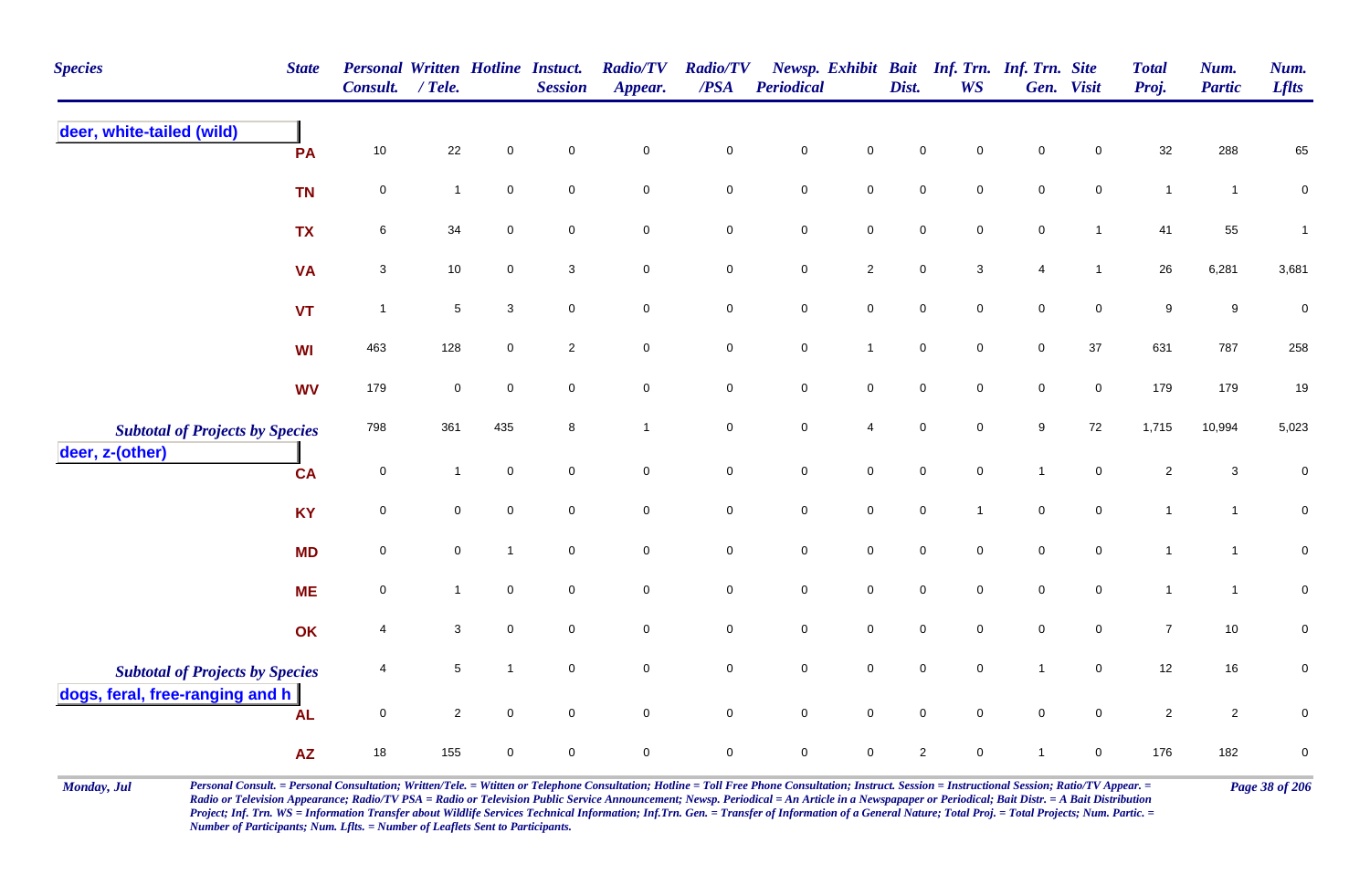| <b>Species</b>                  | <b>State</b>           | Personal Written Hotline Instuct.<br>Consult. / Tele. |                |              | <b>Session</b>   | <b>Radio/TV</b><br>Appear. | <b>Radio/TV</b><br>$\overline{PSA}$ | <b>Periodical</b> |                     | Dist.               | <b>WS</b>           | Newsp. Exhibit Bait Inf. Trn. Inf. Trn. Site | Gen. Visit     | <b>Total</b><br>Proj. | Num.<br><b>Partic</b> | Num.<br><b>Lflts</b> |
|---------------------------------|------------------------|-------------------------------------------------------|----------------|--------------|------------------|----------------------------|-------------------------------------|-------------------|---------------------|---------------------|---------------------|----------------------------------------------|----------------|-----------------------|-----------------------|----------------------|
| dogs, feral, free-ranging and h | $\mathsf{A}\mathsf{Z}$ | 18                                                    | 155            | 0            | $\pmb{0}$        | $\mathsf 0$                | $\mathbf 0$                         | ${\bf 0}$         | $\mathbf 0$         | $\overline{2}$      | $\mathsf{O}\xspace$ | $\mathbf{1}$                                 | $\overline{0}$ | 176                   | 182                   | $\pmb{0}$            |
|                                 | <b>CA</b>              | 28                                                    | 13             | 0            | $\mathbf 0$      | $\mathbf 0$                | $\mathbf 0$                         | $\mathbf 0$       | $\overline{0}$      | $\mathbf 0$         | $\mathbf{1}$        | $\mathbf{1}$                                 | $\overline{4}$ | 47                    | 112                   | 25                   |
|                                 | <b>GA</b>              | $\mathbf 0$                                           | $\mathbf{3}$   | 0            | $\mathbf 0$      | $\mathbf 0$                | $\pmb{0}$                           | ${\bf 0}$         | $\mathbf 0$         | $\mathsf{O}\xspace$ | $\mathbf 0$         | $\mathsf{O}\xspace$                          | $\overline{0}$ | $\mathbf 3$           | $\mathsf 3$           | $\pmb{0}$            |
|                                 | GU                     | $\mathsf{O}\xspace$                                   | $\mathbf 0$    | 0            | $\boldsymbol{0}$ | $\mathbf 0$                | $\mathbf 0$                         | $\mathsf{O}$      | $\mathbf 0$         | $\mathsf{O}\xspace$ | $\mathbf{1}$        | $\mathbf 0$                                  | $\mathbf 0$    | $\mathbf{1}$          | 200                   | 200                  |
|                                 | $\overline{A}$         | $\overline{1}$                                        | $\mathbf 0$    | 0            | $\pmb{0}$        | $\pmb{0}$                  | $\pmb{0}$                           | $\mathsf{O}$      | $\mathbf 0$         | $\mathbf 0$         | $\overline{0}$      | $\mathbf 0$                                  | $\mathsf{O}$   | $\mathbf{1}$          | $\overline{1}$        | $\pmb{0}$            |
|                                 | ID                     | $6\phantom{.}6$                                       | $\mathbf{1}$   | $\mathbf 0$  | $\mathbf 0$      | $\mathbf 0$                | $\mathbf 0$                         | $\mathsf{O}$      | $\mathbf 0$         | $\mathbf 0$         | $\overline{0}$      | $\mathbf 0$                                  | $\mathbf{1}$   | 8                     | 10                    | $\mathbf{1}$         |
|                                 | IN                     | $\mathsf{O}\xspace$                                   | $\mathbf 0$    | 9            | $\pmb{0}$        | $\mathsf{O}\xspace$        | $\mathbf 0$                         | $\mathsf{O}$      | $\mathbf 0$         | $\mathsf{O}\xspace$ | $\mathbf 0$         | $\mathsf{O}\xspace$                          | $\mathbf 0$    | $\boldsymbol{9}$      | 9                     | $\mathbf 0$          |
|                                 | <b>KY</b>              | $\mathsf{O}\xspace$                                   | $\mathbf 0$    | $\mathsf{O}$ | $\mathbf 0$      | $\mathsf{O}\xspace$        | $\mathbf 0$                         | $\mathsf{O}$      | $\mathbf 0$         | $\mathsf{O}\xspace$ | $\mathbf{1}$        | $\mathsf{O}\xspace$                          | $\mathbf 0$    | $\mathbf{1}$          | $\mathbf{1}$          | $\overline{0}$       |
|                                 | LA                     | $\mathsf{O}\xspace$                                   | $\overline{2}$ | $\mathbf{0}$ | $\mathbf 0$      | $\pmb{0}$                  | $\mathbf 0$                         | $\mathbf 0$       | $\mathsf{O}\xspace$ | $\mathbf 0$         | $\Omega$            | $\mathsf{O}\xspace$                          | $\mathbf{0}$   | $\sqrt{2}$            | $\overline{c}$        | $\overline{0}$       |
|                                 | <b>MN</b>              | $\overline{1}$                                        | $\mathbf 0$    | 0            | $\boldsymbol{0}$ | $\mathbf 0$                | $\pmb{0}$                           | $\mathsf{O}$      | $\overline{0}$      | $\mathbf 0$         | $\mathbf 0$         | $\mathbf 0$                                  | $\overline{0}$ | $\mathbf{1}$          | $\overline{1}$        | $\overline{0}$       |
|                                 | <b>MO</b>              | $\mathbf{1}$                                          | $\mathbf{1}$   | $\pmb{0}$    | $\pmb{0}$        | $\mathbf 0$                | $\pmb{0}$                           | $\mathbf 0$       | $\mathbf 0$         | $\mathbf 0$         | $\mathbf 0$         | $\mathbf{1}$                                 | $\mathbf 0$    | $\mathbf 3$           | $\mathsf 3$           | $\mathbf 0$          |
|                                 | <b>MS</b>              | $\mathbf{1}$                                          | $\overline{2}$ | $\mathbf 0$  | $\mathbf 0$      | $\mathbf 0$                | $\pmb{0}$                           | $\mathsf{O}$      | $\mathbf 0$         | $\mathsf{O}\xspace$ | $\mathbf 0$         | $\mathbf 0$                                  | $\mathbf{1}$   | $\overline{4}$        | 11                    | $\mathbf 0$          |
|                                 | <b>NC</b>              | $\mathbf{1}$                                          | $\mathbf 0$    | 0            | $\pmb{0}$        | $\pmb{0}$                  | $\pmb{0}$                           | ${\bf 0}$         | $\mathbf 0$         | $\mathbf 0$         | $\mathbf 0$         | $\mathbf 0$                                  | $\mathbf 0$    | $\mathbf{1}$          | $\overline{1}$        | $\mathbf 0$          |
|                                 | <b>ND</b>              | $\mathbf{3}$                                          | $\mathbf 0$    | 0            | $\mathbf 0$      | $\mathsf 0$                | 0                                   | $\mathsf 0$       | $\mathbf 0$         | $\mathbf 0$         | $\mathbf 0$         | $\pmb{0}$                                    | $\mathbf 0$    | $\sqrt{3}$            | $\overline{7}$        | $\mathbf 0$          |
|                                 | <b>NM</b>              | 4                                                     | $\mathbf{1}$   | 0            | $\mathbf 0$      | $\pmb{0}$                  | $\mathbf 0$                         | $\mathsf{O}$      | $\mathbf 0$         | $\mathsf{O}\xspace$ | $\mathbf 0$         | $\mathsf{O}\xspace$                          | $\mathbf 0$    | $\sqrt{5}$            | 14                    | $\overline{c}$       |
|                                 | <b>NV</b>              | $\mathsf{O}\xspace$                                   |                | $\mathsf{O}$ | $\pmb{0}$        | $\mathbf 0$                | $\mathbf 0$                         | $\mathbf 0$       | $\mathsf{O}\xspace$ | 0                   | $\mathbf 0$         | $\mathsf{O}\xspace$                          | $\mathbf{1}$   | $\overline{2}$        | $\overline{2}$        | $\pmb{0}$            |

Monday, Jul Personal Consult. = Personal Consultation; Written/Tele. = Witten or Telephone Consultation; Hotline = Toll Free Phone Consultation; Instruct. Session = Instructional Session; Ratio/TV Appear. = Page 39 of 206 *Radio or Television Appearance; Radio/TV PSA = Radio or Television Public Service Announcement; Newsp. Periodical = An Article in a Newspapaper or Periodical; Bait Distr. = A Bait Distribution*  Project; Inf. Trn. WS = Information Transfer about Wildlife Services Technical Information; Inf.Trn. Gen. = Transfer of Information of a General Nature; Total Proj. = Total Projects; Num. Partic. = *Number of Participants; Num. Lflts. = Number of Leaflets Sent to Participants.*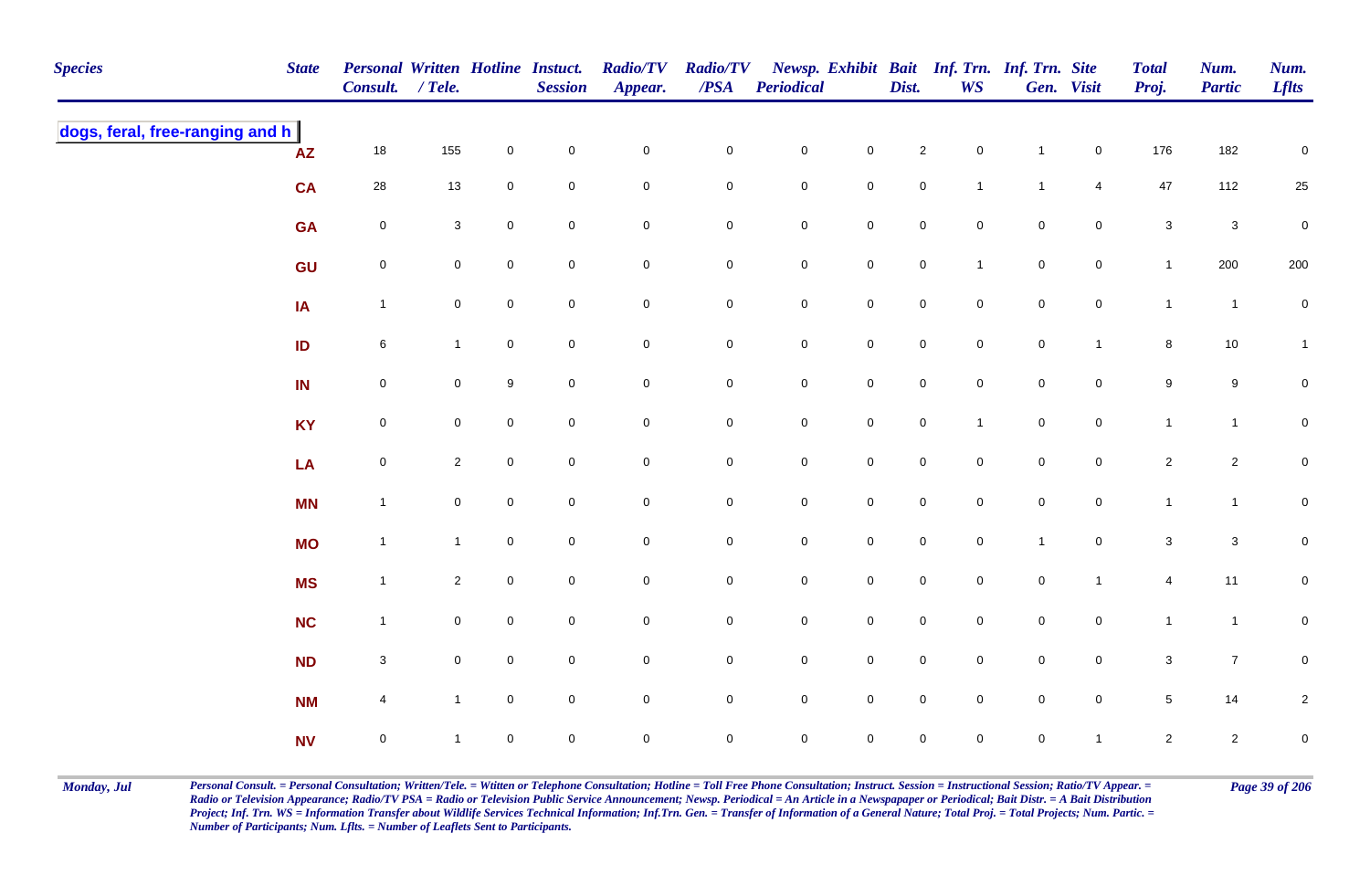| <b>Species</b>                                             | <b>State</b> | <b>Personal Written Hotline Instuct.</b><br><b>Consult.</b> | $/$ Tele.           |                     | <b>Session</b>      | <b>Radio/TV</b><br>Appear. | <b>Radio/TV</b><br>/PSA | <b>Periodical</b>   |                     | Dist.               | <b>WS</b>           | Newsp. Exhibit Bait Inf. Trn. Inf. Trn. Site | Gen. Visit          | <b>Total</b><br>Proj. | Num.<br><b>Partic</b> | Num.<br><b>Lflts</b> |
|------------------------------------------------------------|--------------|-------------------------------------------------------------|---------------------|---------------------|---------------------|----------------------------|-------------------------|---------------------|---------------------|---------------------|---------------------|----------------------------------------------|---------------------|-----------------------|-----------------------|----------------------|
| dogs, feral, free-ranging and h                            | <b>NY</b>    | $\mathbf 0$                                                 | $\mathbf{1}$        | $\pmb{0}$           | $\pmb{0}$           | $\mathbf 0$                | $\pmb{0}$               | $\pmb{0}$           | $\mathbf 0$         | $\pmb{0}$           | $\mathbf 0$         | $\pmb{0}$                                    | $\mathbf 0$         | $\mathbf{1}$          | $\overline{1}$        | $\pmb{0}$            |
|                                                            | OH           | $\overline{1}$                                              | 3                   | $\mathsf{O}\xspace$ | $\mathsf{O}\xspace$ | $\mathbf 0$                | $\mathbf 0$             | $\pmb{0}$           | $\mathsf{O}$        | $\mathbf 0$         | $\mathsf{O}\xspace$ | $\pmb{0}$                                    | $\mathbf 0$         | 4                     | 5                     | $\mathbf 0$          |
|                                                            | OK           | 23                                                          | $\boldsymbol{9}$    | $\mathbf 0$         | $\mathsf{O}\xspace$ | $\mathbf 0$                | $\mathbf 0$             | $\mathbf 0$         | $\mathbf 0$         | $\mathbf 0$         | $\mathbf 0$         | $\sqrt{3}$                                   | $\mathbf 0$         | 35                    | 39                    | $\pmb{0}$            |
|                                                            | OR           | $\sqrt{5}$                                                  | $\mathbf{1}$        | $\mathbf 0$         | $\mathbf 0$         | $\mathbf 0$                | $\bf{0}$                | $\mathbf 0$         | $\mathbf 0$         | $\mathsf{O}\xspace$ | $\mathbf{1}$        | $\mathsf 0$                                  | $\mathbf 0$         | $\overline{7}$        | $\overline{7}$        | $\mathbf 0$          |
|                                                            | <b>PA</b>    | $\mathbf 0$                                                 | $\overline{4}$      | $\mathsf{O}\xspace$ | $\mathbf 0$         | $\mathsf{O}\xspace$        | $\mathbf 0$             | $\mathbf 0$         | $\mathbf 0$         | $\mathbf 0$         | $\mathsf{O}\xspace$ | $\pmb{0}$                                    | $\mathbf 3$         | $\overline{7}$        | $\overline{7}$        | $\pmb{0}$            |
|                                                            | <b>SC</b>    | $\mathbf 0$                                                 | $\mathbf{1}$        | $\mathbf 0$         | $\mathbf 0$         | $\overline{0}$             | $\overline{0}$          | $\mathbf 0$         | $\mathsf 0$         | $\mathsf{O}\xspace$ | $\mathbf 0$         | $\mathsf 0$                                  | $\mathsf{O}$        | $\mathbf{1}$          | $\mathbf{1}$          | $\pmb{0}$            |
|                                                            | <b>TX</b>    | $9\,$                                                       | $10$                | $\mathbf 0$         | $\mathbf 0$         | $\mathbf 0$                | $\mathsf{O}$            | $\mathbf 0$         | $\mathsf 0$         | $\mathbf 0$         | $\mathbf{1}$        | $\pmb{0}$                                    | $\overline{2}$      | 22                    | 40                    | $\overline{4}$       |
|                                                            | <b>VA</b>    | $20\,$                                                      | 10                  | $\mathbf 0$         | $\mathbf 0$         | $\mathbf 0$                | $\mathbf 0$             | $\mathbf 0$         | $\mathbf 0$         | $\mathbf 0$         | $\mathbf 0$         | $\mathbf 0$                                  | 52                  | 82                    | 125                   | 4                    |
|                                                            | <b>VT</b>    | $\mathbf 0$                                                 | $30\,$              | 21                  | $\mathbf 0$         | $\mathbf 0$                | $\mathbf 0$             | $\mathbf 0$         | $\mathsf 0$         | $\mathbf 0$         | $\mathsf{O}\xspace$ | $\pmb{0}$                                    | $\mathbf 0$         | 51                    | 52                    | $\mathbf 0$          |
|                                                            | <b>WA</b>    | $\overline{1}$                                              | $\mathbf 0$         | $\mathbf 0$         | $\mathbf 0$         | $\mathbf 0$                | $\mathbf 0$             | $\mathsf{O}\xspace$ | $\mathbf 0$         | $\mathbf 0$         | $\mathbf 0$         | $\mathbf 0$                                  | $\mathbf 0$         | $\overline{1}$        | $\mathbf{1}$          | $\mathbf 0$          |
|                                                            | <b>WI</b>    | $\mathbf 3$                                                 | $\mathbf{1}$        | $\mathbf 0$         | $\mathbf 0$         | $\pmb{0}$                  | $\mathsf{O}\xspace$     | $\mathbf 0$         | $\mathbf 0$         | $\mathbf 0$         | $\mathbf 0$         | $\mathbf 0$                                  | $\mathbf 0$         | $\overline{4}$        | 4                     | $\mathbf 0$          |
|                                                            | <b>WV</b>    | $\overline{4}$                                              | $\mathbf{1}$        | $\mathbf 0$         | $\mathbf 0$         | $\mathbf 0$                | $\mathbf 0$             | $\pmb{0}$           | $\mathbf 0$         | $\mathbf 0$         | $\mathbf 0$         | $\mathsf 0$                                  | $\mathbf{1}$        | 6                     | 8                     | $\mathbf 0$          |
|                                                            | <b>WY</b>    | $\overline{1}$                                              | $\mathbf{1}$        | $\mathsf{O}\xspace$ | $\mathbf 0$         | $\mathsf{O}\xspace$        | $\mathbf 0$             | $\mathbf 0$         | $\mathsf{O}\xspace$ | $\mathbf 0$         | $\mathbf 0$         | $\pmb{0}$                                    | $\mathsf{O}\xspace$ | $\sqrt{2}$            | $\overline{2}$        | $\pmb{0}$            |
| <b>Subtotal of Projects by Species</b><br>dove, zz-(other) |              | 131                                                         | 253                 | 30                  | $\mathbf 0$         | $\mathbf 0$                | ${\bf 0}$               | $\pmb{0}$           | $\mathbf 0$         | $\sqrt{2}$          | $\mathbf 0$         | $\,6\,$                                      | 65                  | 492                   | 853                   | 236                  |
|                                                            | <b>AL</b>    | $\overline{1}$                                              | $\mathsf{O}\xspace$ | $\pmb{0}$           | $\mathbf 0$         | $\mathbf 0$                | $\mathbf 0$             | $\mathbf 0$         | $\mathbf 0$         | $\mathbf 0$         | $\mathbf 0$         | $\pmb{0}$                                    | $\mathsf 0$         | $\mathbf{1}$          | $\overline{1}$        | $\pmb{0}$            |
|                                                            | IN           | $\mathsf 0$                                                 | $\mathsf{O}\xspace$ | 1                   | $\mathbf 0$         | $\mathbf 0$                | $\mathbf 0$             | $\mathsf{O}\xspace$ | $\mathbf 0$         | $\mathbf 0$         | $\mathbf 0$         | $\mathbf 0$                                  | $\mathbf 0$         | $\mathbf{1}$          | $\overline{1}$        | $\pmb{0}$            |

Monday, Jul Personal Consult. = Personal Consultation; Written/Tele. = Witten or Telephone Consultation; Hotline = Toll Free Phone Consultation; Instruct. Session = Instructional Session; Ratio/TV Appear. = Page 40 of 206 *Radio or Television Appearance; Radio/TV PSA = Radio or Television Public Service Announcement; Newsp. Periodical = An Article in a Newspapaper or Periodical; Bait Distr. = A Bait Distribution*  Project; Inf. Trn. WS = Information Transfer about Wildlife Services Technical Information; Inf.Trn. Gen. = Transfer of Information of a General Nature; Total Proj. = Total Projects; Num. Partic. = *Number of Participants; Num. Lflts. = Number of Leaflets Sent to Participants.*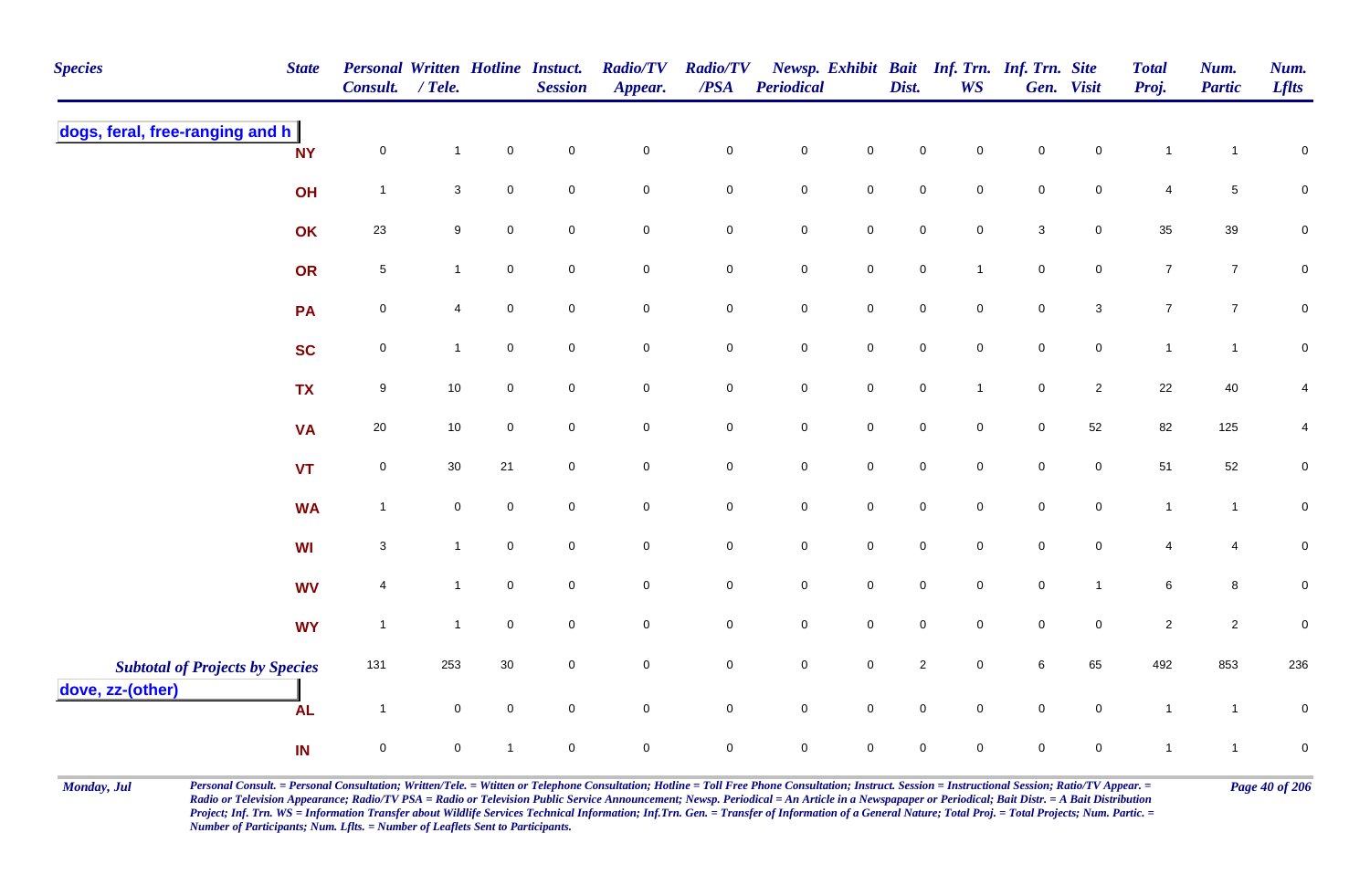| <b>Species</b><br><b>State</b>         | <b>Personal Written Hotline Instuct.</b><br><b>Consult.</b> | $/$ Tele.      |                     | <b>Session</b>            | <b>Radio/TV</b><br>Appear. | <b>Radio/TV</b><br>$\overline{PSA}$ | <b>Periodical</b>   |                     | Dist.               | Newsp. Exhibit Bait Inf. Trn. Inf. Trn. Site<br><b>WS</b> |                     | Gen. Visit          | <b>Total</b><br>Proj. | Num.<br><b>Partic</b> | Num.<br><b>Lflts</b> |
|----------------------------------------|-------------------------------------------------------------|----------------|---------------------|---------------------------|----------------------------|-------------------------------------|---------------------|---------------------|---------------------|-----------------------------------------------------------|---------------------|---------------------|-----------------------|-----------------------|----------------------|
| dove, zz-(other)<br>IN                 | $\mathbf 0$                                                 | $\pmb{0}$      | $\mathbf 1$         | $\mathbf 0$               | $\mathbf 0$                | $\pmb{0}$                           | $\mathbf 0$         | $\mathsf 0$         | $\mathbf 0$         | $\mathbf 0$                                               | $\pmb{0}$           | $\mathsf 0$         | 1                     | 1                     | 0                    |
| <b>TX</b>                              | 0                                                           | $\overline{2}$ | $\mathbf 0$         | $\mathbf 0$               | $\mathbf 0$                | $\mathsf 0$                         | $\mathbf 0$         | $\mathsf{O}\xspace$ | $\mathbf 0$         | $\mathbf 0$                                               | $\mathbf 0$         | $\mathbf 0$         | $\overline{2}$        | $\overline{2}$        | 0                    |
| <b>Subtotal of Projects by Species</b> | $\overline{1}$                                              | $\sqrt{2}$     | 1                   | $\mathbf 0$               | $\pmb{0}$                  | $\pmb{0}$                           | $\pmb{0}$           | $\mathsf{O}\xspace$ | $\pmb{0}$           | $\mathbf 0$                                               | $\pmb{0}$           | $\mathsf{O}\xspace$ | 4                     | $\overline{4}$        | ${\bf 0}$            |
| doves, collared, eurasian<br><b>AL</b> | $\mathbf 0$                                                 | $\overline{2}$ | $\mathbf 0$         | $\mathsf{O}\xspace$       | $\mathbf 0$                | $\mathbf 0$                         | $\pmb{0}$           | $\mathsf{O}\xspace$ | $\mathsf{O}\xspace$ | $\mathbf 0$                                               | $\mathbf 0$         | $\mathbf 0$         | $\overline{2}$        | $\overline{2}$        | $\mathbf 0$          |
| <b>Subtotal of Projects by Species</b> | 0                                                           | $\overline{2}$ | $\mathbf 0$         | $\mathbf 0$               | $\mathbf 0$                | $\pmb{0}$                           | $\mathsf{O}\xspace$ | $\mathsf{O}\xspace$ | $\mathbf 0$         | $\mathbf 0$                                               | $\mathsf{O}\xspace$ | $\mathbf 0$         | $\overline{c}$        | $\overline{2}$        | $\pmb{0}$            |
| doves, collared, island (philipp<br>GU | $\mathbf 0$                                                 | $\mathbf 0$    | $\mathbf 0$         | $\ensuremath{\mathsf{3}}$ | $\mathbf 0$                | $\mathbf 0$                         | $\mathbf 0$         | $\mathbf 0$         | $\mathbf 0$         | $\mathbf{3}$                                              | $\mathbf 0$         | $\mathbf 0$         | 6                     | 550                   | 520                  |
| <b>Subtotal of Projects by Species</b> | 0                                                           | $\mathbf 0$    | $\mathbf 0$         | 3                         | $\overline{0}$             | $\mathbf 0$                         | $\pmb{0}$           | $\mathsf{O}\xspace$ | $\pmb{0}$           | 3                                                         | $\mathsf 0$         | $\overline{0}$      | 6                     | 550                   | 520                  |
| doves, mourning<br><b>AL</b>           | $\overline{1}$                                              | 4              | $\mathbf 0$         | $\mathbf 0$               | $\mathbf 0$                | $\mathbf 0$                         | $\mathbf 0$         | $\mathsf{O}\xspace$ | $\mathbf 0$         | $\mathbf 0$                                               | $\mathbf{1}$        | $\overline{1}$      | $\boldsymbol{7}$      | $\overline{7}$        | ${\bf 0}$            |
| <b>AR</b>                              | $\mathbf 0$                                                 | $\mathbf{1}$   | $\mathbf 0$         | $\mathsf{O}\xspace$       | $\pmb{0}$                  | $\pmb{0}$                           | $\pmb{0}$           | $\mathsf{O}\xspace$ | $\pmb{0}$           | $\mathbf 0$                                               | $\mathsf{O}\xspace$ | $\mathbf 0$         | $\mathbf{1}$          | $\mathbf{1}$          | $\pmb{0}$            |
| <b>AZ</b>                              | $\overline{1}$                                              | $\mathbf 0$    | $\mathbf 0$         | $\mathbf 0$               | $\overline{0}$             | $\mathbf 0$                         | $\mathbf 0$         | $\mathsf{O}\xspace$ | $\mathbf 0$         | $\mathbf 0$                                               | $\mathsf{O}\xspace$ | $\overline{0}$      | $\mathbf{1}$          | $\overline{4}$        | $\pmb{0}$            |
| <b>CA</b>                              | 11                                                          | $\overline{2}$ | $\mathbf 0$         | $\mathsf{O}\xspace$       | $\pmb{0}$                  | $\mathbf 0$                         | $\pmb{0}$           | $\mathbf 0$         | $\mathsf{O}\xspace$ | $\mathsf{O}\xspace$                                       | $\mathbf{1}$        | $\mathbf 0$         | 14                    | 29                    | $\bf 8$              |
| co                                     | $\overline{1}$                                              | $\mathbf 0$    | $\mathbf 0$         | $\mathbf 0$               | $\mathbf 0$                | $\pmb{0}$                           | $\mathsf{O}\xspace$ | $\mathsf{O}\xspace$ | $\mathsf{O}\xspace$ | $\mathbf 0$                                               | $\mathbf 0$         | $\mathbf 0$         | $\mathbf{1}$          | 8                     | 8                    |
| FL                                     | $\mathbf 0$                                                 | 1              | $\mathsf{O}\xspace$ | $\mathbf 0$               | $\mathsf{O}\xspace$        | $\mathbf 0$                         | $\mathbf 0$         | $\mathsf{O}\xspace$ | $\mathsf{O}\xspace$ | $\mathsf{O}\xspace$                                       | $\mathsf{O}\xspace$ | $\mathbf 0$         | $\mathbf{1}$          | $\mathbf{1}$          | $\pmb{0}$            |
| <b>GA</b>                              | $\mathbf 0$                                                 | $\mathbf 0$    | $\mathbf 0$         | $\mathbf 0$               | $\mathbf 0$                | $\mathbf 0$                         | $\pmb{0}$           | $\mathsf{O}\xspace$ | $\mathbf 0$         | $\mathbf 0$                                               | $\mathbf 0$         | $\overline{2}$      | $\overline{2}$        | $\overline{2}$        | 0                    |
| IN                                     | $\mathbf 0$                                                 | $\overline{7}$ | 41                  | $\mathbf{1}$              | $\mathsf{O}\xspace$        | $\pmb{0}$                           | $\mathsf{O}\xspace$ | $\mathsf{O}\xspace$ | $\mathsf{O}\xspace$ | $\mathsf{O}\xspace$                                       | $\mathsf 0$         | $\mathsf{O}\xspace$ | 49                    | 56                    | $\mathbf 0$          |
| <b>KY</b>                              | $\pmb{0}$                                                   | $\sqrt{2}$     | $\mathbf 0$         | $\mathbf 0$               | $\mathbf 0$                | $\pmb{0}$                           | $\mathbf 0$         | $\mathbf 0$         | $\pmb{0}$           | $\mathsf 0$                                               | $\pmb{0}$           | $\mathsf 0$         | $\overline{2}$        | $\overline{a}$        | $\pmb{0}$            |

Monday, Jul Personal Consult. = Personal Consultation; Written/Tele. = Witten or Telephone Consultation; Hotline = Toll Free Phone Consultation; Instruct. Session = Instructional Session; Ratio/TV Appear. = Page 41 of 206 *Radio or Television Appearance; Radio/TV PSA = Radio or Television Public Service Announcement; Newsp. Periodical = An Article in a Newspapaper or Periodical; Bait Distr. = A Bait Distribution*  Project; Inf. Trn. WS = Information Transfer about Wildlife Services Technical Information; Inf.Trn. Gen. = Transfer of Information of a General Nature; Total Proj. = Total Projects; Num. Partic. = *Number of Participants; Num. Lflts. = Number of Leaflets Sent to Participants.*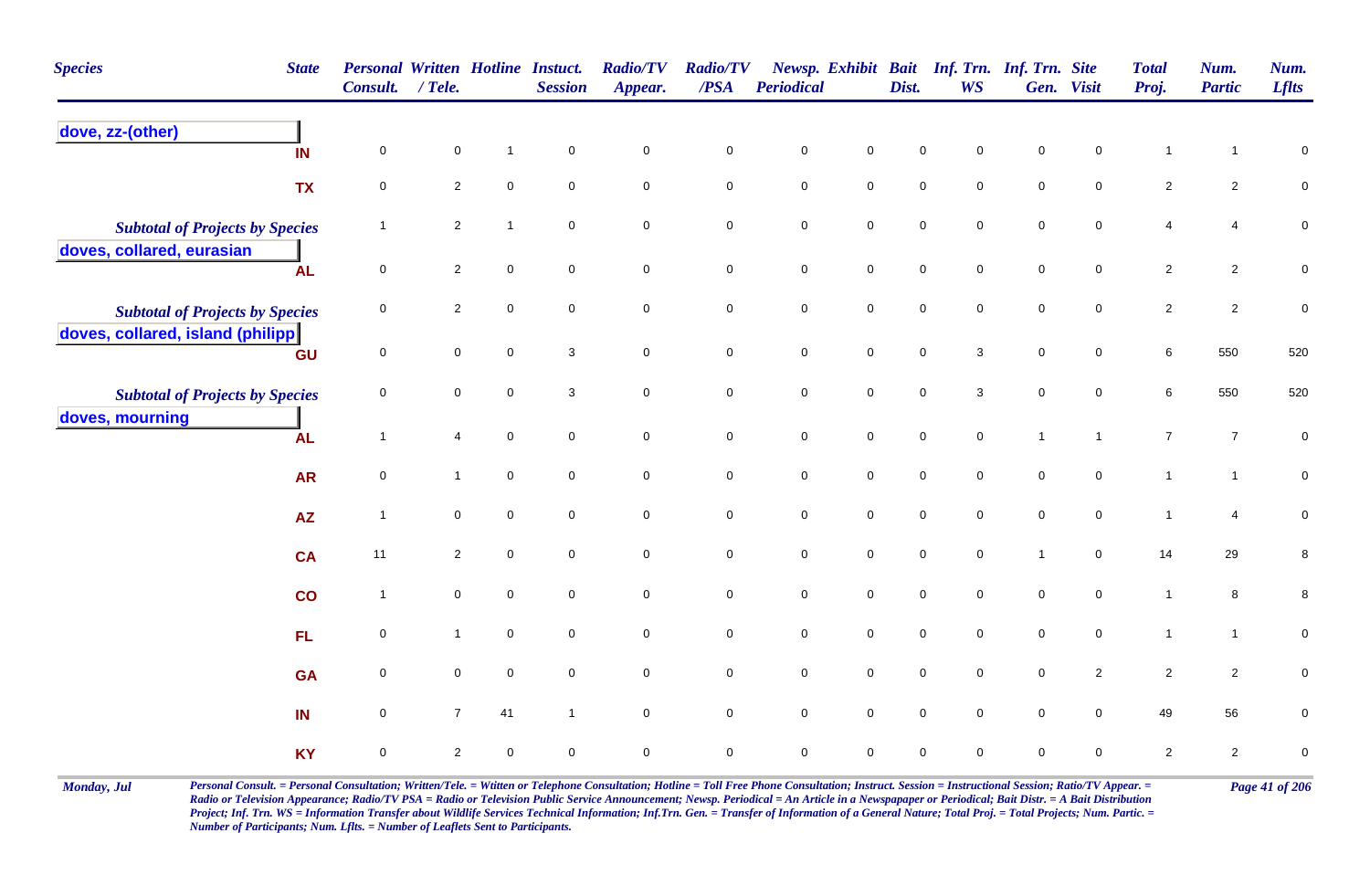| <b>Species</b>  | <b>State</b> | Personal Written Hotline Instuct.<br>Consult. / Tele. |                |                | <b>Session</b> | <b>Radio/TV</b><br>Appear. | <b>Radio/TV</b><br>$\overline{PSA}$ | <b>Periodical</b>   |                     | Dist.               | <b>WS</b>           | Newsp. Exhibit Bait Inf. Trn. Inf. Trn. Site | Gen. Visit     | <b>Total</b><br>Proj. | Num.<br><b>Partic</b> | Num.<br><b>Lflts</b> |
|-----------------|--------------|-------------------------------------------------------|----------------|----------------|----------------|----------------------------|-------------------------------------|---------------------|---------------------|---------------------|---------------------|----------------------------------------------|----------------|-----------------------|-----------------------|----------------------|
| doves, mourning | <b>KY</b>    | $\mathsf{O}\xspace$                                   | $\overline{2}$ | $\mathbf 0$    | $\pmb{0}$      | $\mathbf 0$                | $\pmb{0}$                           | $\mathbf 0$         | $\mathbf 0$         | $\mathbf 0$         | $\overline{0}$      | $\pmb{0}$                                    | $\mathbf 0$    | $\sqrt{2}$            | $\overline{2}$        | $\mathsf 0$          |
|                 | LA           | $\mathbf{1}$                                          | $\mathbf 0$    | $\pmb{0}$      | $\mathbf 0$    | $\mathbf 0$                | $\pmb{0}$                           | $\mathbf 0$         | $\pmb{0}$           | $\mathbf 0$         | $\mathbf 0$         | $\pmb{0}$                                    | $\mathbf 0$    | $\mathbf{1}$          | $\mathbf{1}$          | $\mathbf 0$          |
|                 | <b>MA</b>    | $\pmb{0}$                                             | $\mathbf{1}$   | $\mathbf 0$    | $\pmb{0}$      | $\mathbf 0$                | 0                                   | $\mathbf 0$         | $\mathbf 0$         | $\mathsf{O}\xspace$ | $\mathbf 0$         | $\pmb{0}$                                    | $\mathbf 0$    | $\mathbf{1}$          | $\mathbf{1}$          | $\overline{0}$       |
|                 | <b>MD</b>    | $\mathbf 0$                                           | 6              | 8              | $\mathbf 0$    | $\pmb{0}$                  | 0                                   | $\mathbf 0$         | $\pmb{0}$           | $\mathbf 0$         | $\overline{0}$      | $\mathbf 0$                                  | $\mathbf 0$    | 14                    | 14                    | $\mathbf 0$          |
|                 | MI           | $\mathsf{O}$                                          | $\overline{2}$ | $\overline{0}$ | $\mathsf 0$    | $\mathbf 0$                | 0                                   | $\mathbf 0$         | $\mathbf 0$         | $\mathsf{O}$        | $\overline{0}$      | $\mathbf 0$                                  | $\mathsf{O}$   | $\overline{2}$        | $\overline{c}$        | $\mathbf{1}$         |
|                 | NE           | $\mathbf{1}$                                          | $\mathbf{3}$   | $\mathbf 0$    | $\mathsf 0$    | $\mathsf{O}\xspace$        | $\mathbf 0$                         | $\mathbf 0$         | $\mathsf{O}\xspace$ | $\mathsf{O}$        | $\overline{0}$      | $\mathbf 0$                                  | $\mathsf{O}$   | $\overline{4}$        | $\overline{4}$        | $\pmb{0}$            |
|                 | NH           | $\mathbf 0$                                           | $\mathbf{1}$   | $\mathbf 0$    | $\pmb{0}$      | $\mathsf{O}\xspace$        | $\overline{0}$                      | $\mathbf 0$         | $\mathsf{O}\xspace$ | $\mathbf 0$         | $\overline{0}$      | $\mathbf 0$                                  | $\mathbf 0$    | $\mathbf{1}$          | $\mathbf{1}$          | $\overline{0}$       |
|                 | <b>NJ</b>    | $\mathsf{O}$                                          | $\mathbf{1}$   | $\mathbf 0$    | $\mathbf 0$    | $\mathbf 0$                | 0                                   | $\mathsf{O}\xspace$ | $\mathbf 0$         | $\mathsf{O}\xspace$ | $\mathbf 0$         | $\mathsf{O}\xspace$                          | $\mathbf 0$    | $\mathbf{1}$          | $\mathbf{1}$          | $\mathbf 0$          |
|                 | <b>NY</b>    | $\mathsf 0$                                           | 17             | 46             | $\mathbf 0$    | $\mathbf 0$                | $\mathsf{O}\xspace$                 | $\mathsf{O}\xspace$ | $\mathsf{O}\xspace$ | $\mathbf 0$         | $\Omega$            | $\mathsf{O}\xspace$                          | $\mathbf 0$    | 63                    | 63                    | $\mathbf 0$          |
|                 | OK           | $\mathbf{1}$                                          | $\mathbf 0$    | $\mathbf 0$    | $\mathbf 0$    | $\mathbf 0$                | $\pmb{0}$                           | $\mathbf 0$         | $\mathbf 0$         | $\mathbf 0$         | $\mathsf{O}\xspace$ | $\mathsf 3$                                  | $\mathbf 0$    | $\overline{4}$        | $\overline{7}$        | $\mathsf{O}\xspace$  |
|                 | PA           | $\mathbf 3$                                           | $\overline{2}$ | $\mathbf 0$    | $\pmb{0}$      | $\mathbf 0$                | $\pmb{0}$                           | $\pmb{0}$           | $\mathbf 0$         | $\mathbf 0$         | $\mathbf 0$         | $\pmb{0}$                                    | $\mathbf 0$    | $\,$ 5 $\,$           | 6                     | $\mathbf 0$          |
|                 | <b>TN</b>    | $\mathbf 0$                                           | $\mathbf{3}$   | $\mathsf{O}$   | $\pmb{0}$      | $\mathbf 0$                | 0                                   | $\mathbf 0$         | $\mathbf 0$         | $\mathsf{O}$        | $\overline{0}$      | $\mathbf 0$                                  | $\mathsf{O}$   | $\mathbf{3}$          | $\mathbf{3}$          | $\mathbf 0$          |
|                 | <b>TX</b>    | $\overline{2}$                                        | 4              | $\mathbf 0$    | $\mathbf 0$    | $\mathsf{O}\xspace$        | 0                                   | $\mathsf{O}\xspace$ | $\mathbf 0$         | $\overline{0}$      | $\mathbf 0$         | $\mathbf 0$                                  | $\mathbf{1}$   | $\overline{7}$        | 11                    | $\overline{0}$       |
|                 | <b>VA</b>    | $\mathsf{O}$                                          | $\overline{2}$ | $\overline{0}$ | $\mathbf{1}$   | $\mathsf{O}\xspace$        | $\mathbf 0$                         | $\mathbf 0$         | $\mathsf{O}\xspace$ | $\mathbf 0$         | $\mathbf{1}$        | $\mathbf 0$                                  | $\overline{0}$ | $\overline{4}$        | 44                    | $\mathbf 0$          |
|                 | <b>VT</b>    | $\mathsf{O}\xspace$                                   | $\overline{2}$ | $\mathbf 0$    | $\pmb{0}$      | $\mathsf{O}\xspace$        | 0                                   | $\mathbf 0$         | $\mathsf 0$         | $\mathbf 0$         | $\mathbf 0$         | $\mathsf 0$                                  | $\mathbf 0$    | $\overline{a}$        | $\overline{2}$        | $\mathbf 0$          |
|                 | <b>WA</b>    | $\mathbf{1}$                                          | $\mathbf 0$    | $\mathbf 0$    | $\mathbf 0$    | $\mathbf 0$                | 0                                   | $\mathsf{O}\xspace$ | $\mathsf{O}\xspace$ | $\mathbf 0$         | $\mathbf 0$         | $\mathbf 0$                                  | $\mathbf 0$    | $\mathbf{1}$          | $\mathbf{1}$          | $\overline{0}$       |

Monday, Jul Personal Consult. = Personal Consultation; Written/Tele. = Witten or Telephone Consultation; Hotline = Toll Free Phone Consultation; Instruct. Session = Instructional Session; Ratio/TV Appear. = Page 42 of 206 *Radio or Television Appearance; Radio/TV PSA = Radio or Television Public Service Announcement; Newsp. Periodical = An Article in a Newspapaper or Periodical; Bait Distr. = A Bait Distribution*  Project; Inf. Trn. WS = Information Transfer about Wildlife Services Technical Information; Inf.Trn. Gen. = Transfer of Information of a General Nature; Total Proj. = Total Projects; Num. Partic. = *Number of Participants; Num. Lflts. = Number of Leaflets Sent to Participants.*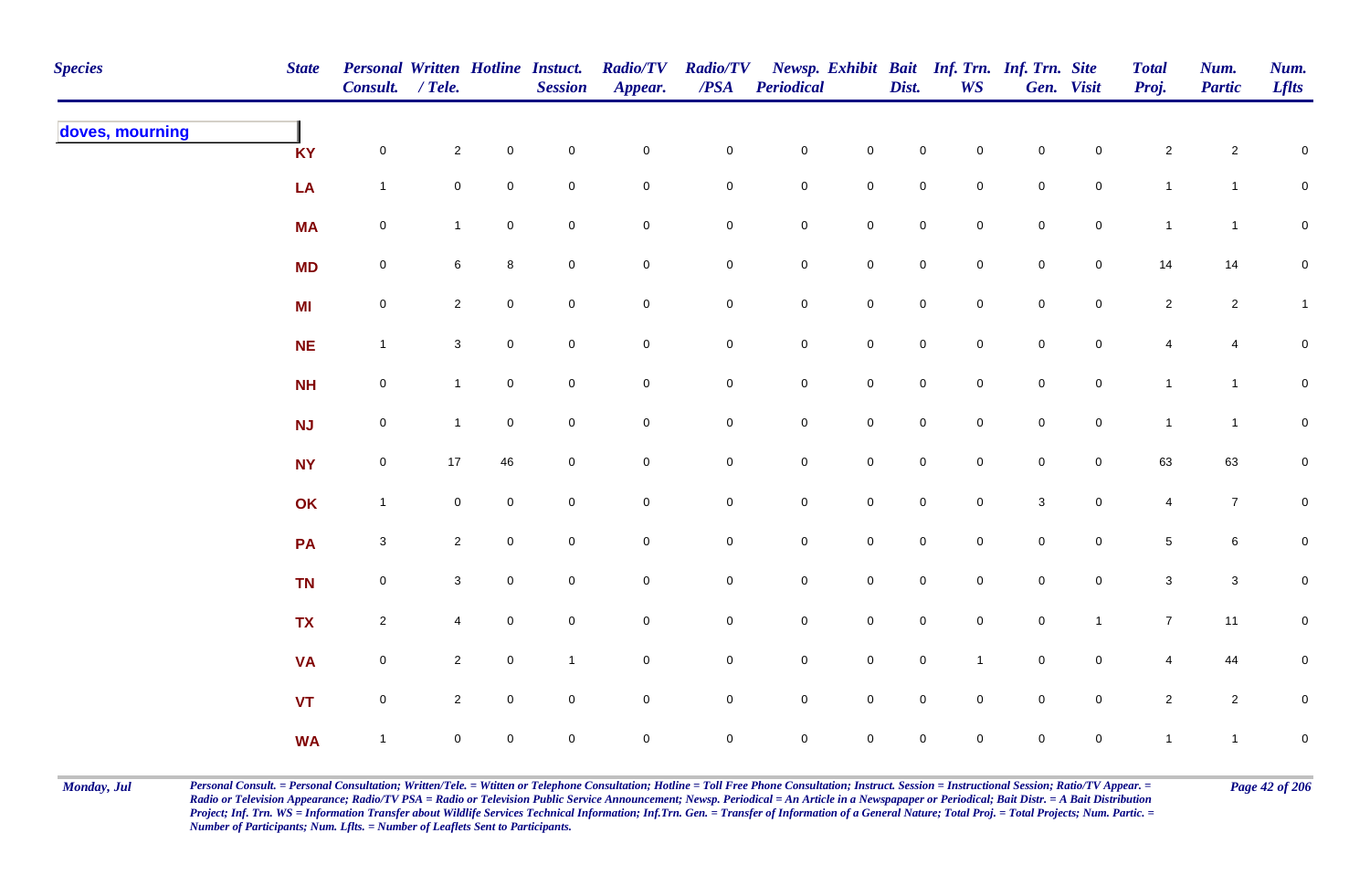| <b>Species</b><br><b>State</b>         | Consult.       | $/$ Tele.      | <b>Personal Written Hotline Instuct.</b> | <b>Session</b>      | <b>Radio/TV</b><br>Appear. | <b>Radio/TV</b><br>/PSA | <b>Periodical</b> |                     | Dist.               | <b>WS</b>      | Newsp. Exhibit Bait Inf. Trn. Inf. Trn. Site | Gen. Visit          | <b>Total</b><br>Proj. | Num.<br><b>Partic</b> | Num.<br><b>Lflts</b> |
|----------------------------------------|----------------|----------------|------------------------------------------|---------------------|----------------------------|-------------------------|-------------------|---------------------|---------------------|----------------|----------------------------------------------|---------------------|-----------------------|-----------------------|----------------------|
| doves, mourning<br><b>WI</b>           | $\mathsf 0$    | 111            | $\mathbf 0$                              | $\mathbf 0$         | $\mathbf 0$                | $\mathbf 0$             | $\pmb{0}$         | $\mathsf 0$         | $\mathbf 0$         | $\mathbf 0$    | $\mathbf 0$                                  | $\mathbf 0$         | 111                   | 111                   | $\mathbf 0$          |
| <b>Subtotal of Projects by Species</b> | 23             | 172            | 95                                       | $\overline{2}$      | $\mathsf 0$                | $\mathbf 0$             | $\mathbf 0$       | $\mathbf 0$         | $\mathbf 0$         | $\mathsf 0$    | $\,$ 5 $\,$                                  | 4                   | 302                   | 382                   | 17                   |
| doves, white-winged<br><b>TX</b>       | $\overline{2}$ | $\mathbf 0$    | $\mathbf 0$                              | $\mathbf 0$         | $\mathbf 0$                | $\mathsf{O}\xspace$     | $\mathbf 0$       | $\mathbf 0$         | $\mathsf{O}\xspace$ | $\mathsf 0$    | $\mathsf{O}\xspace$                          | $\mathsf{O}\xspace$ | $\overline{2}$        | $\overline{c}$        | $\pmb{0}$            |
| <b>Subtotal of Projects by Species</b> | $\overline{c}$ | $\mathbf 0$    | $\mathbf 0$                              | $\mathbf 0$         | $\mathbf 0$                | $\mathsf{O}\xspace$     | $\mathbf 0$       | $\mathsf{O}\xspace$ | $\mathbf 0$         | $\mathbf 0$    | $\mathsf{O}\xspace$                          | $\mathbf 0$         | $\overline{2}$        | $\overline{2}$        | $\pmb{0}$            |
| drongos, black<br>GU                   | $\mathsf 0$    | 0              | $\mathbf 0$                              | $\mathbf 0$         | $\mathsf 0$                | $\mathbf 0$             | $\mathbf 0$       | $\mathbf 0$         | $\pmb{0}$           | $\overline{1}$ | $\mathsf 0$                                  | $\mathbf 0$         | $\mathbf{1}$          | 200                   | 200                  |
| <b>Subtotal of Projects by Species</b> | $\mathbf 0$    | $\mathbf 0$    | $\mathsf 0$                              | $\mathbf 0$         | $\mathbf 0$                | $\mathbf 0$             | $\mathbf 0$       | $\mathsf{O}$        | $\mathbf 0$         | $\mathbf{1}$   | $\mathbf 0$                                  | $\mathbf 0$         | $\mathbf{1}$          | 200                   | 200                  |
| ducks, american black<br>PA            | $\mathbf 0$    | 17             | $\mathbf 0$                              | $\mathbf 0$         | $\mathsf 0$                | $\pmb{0}$               | $\mathbf 0$       | $\mathsf{O}\xspace$ | $\mathbf 0$         | $\mathbf 0$    | $\pmb{0}$                                    | $\mathbf 0$         | 17                    | 36                    | 70                   |
| <b>Subtotal of Projects by Species</b> | $\mathbf 0$    | 17             | $\mathbf 0$                              | $\mathbf 0$         | $\mathsf 0$                | $\pmb{0}$               | $\pmb{0}$         | $\mathbf 0$         | $\pmb{0}$           | $\mathsf 0$    | $\mathsf 0$                                  | $\mathbf 0$         | 17                    | 36                    | $70\,$               |
| ducks, bufflehead<br>MI                | $\mathsf 0$    | $\mathbf{1}$   | $\mathsf 0$                              | $\mathbf 0$         | $\mathbf 0$                | $\mathbf 0$             | $\mathbf 0$       | $\mathsf{O}\xspace$ | $\mathsf{O}\xspace$ | $\mathsf 0$    | $\mathbf 0$                                  | $\mathbf 0$         | $\mathbf{1}$          | $\overline{1}$        | $\mathbf{1}$         |
| <b>WA</b>                              | $\overline{1}$ | $\mathbf 0$    | $\mathbf 0$                              | $\mathbf 0$         | $\mathbf 0$                | $\mathbf 0$             | $\mathbf 0$       | $\mathbf 0$         | $\mathbf 0$         | $\mathbf 0$    | $\mathbf 0$                                  | $\mathbf 0$         | $\mathbf{1}$          | $\overline{1}$        | $\pmb{0}$            |
| <b>Subtotal of Projects by Species</b> | -1             | 1              | $\mathbf 0$                              | $\mathbf 0$         | $\mathbf 0$                | $\mathbf 0$             | 0                 | $\mathsf{O}\xspace$ | $\pmb{0}$           | $\mathbf 0$    | $\mathbf 0$                                  | $\mathbf 0$         | $\overline{2}$        | $\overline{2}$        | $\mathbf{1}$         |
| ducks, dabbling (other)<br><b>AL</b>   | $\mathsf 0$    | 3              | $\mathbf 0$                              | $\overline{1}$      | $\mathbf 0$                | $\mathbf 0$             | $\mathbf 0$       | $\mathbf 0$         | $\mathbf 0$         | $\mathsf 0$    | $\pmb{0}$                                    | $\mathbf 0$         | 4                     | 28                    | 12                   |
| <b>AR</b>                              | $\overline{1}$ | $\overline{2}$ | $\mathbf 0$                              | $\mathbf 0$         | $\mathsf 0$                | $\mathbf 0$             | $\mathbf 0$       | $\mathsf{O}\xspace$ | $\mathbf 0$         | $\mathsf 0$    | $\pmb{0}$                                    | $\mathsf 0$         | 3                     | 3                     | 0                    |
| <b>AZ</b>                              | $\mathsf 0$    | $\mathbf{1}$   | $\mathsf 0$                              | $\mathsf{O}\xspace$ | $\mathbf 0$                | $\mathsf{O}\xspace$     | $\mathbf 0$       | $\overline{0}$      | $\mathbf 0$         | $\mathsf 0$    | $\mathbf 0$                                  | $\mathsf 0$         | $\mathbf{1}$          | $\mathbf{1}$          | $\mathbf 0$          |
| <b>CA</b>                              | $\pmb{0}$      |                | $\mathbf 0$                              | $\mathbf 0$         | $\mathbf 0$                | $\pmb{0}$               | $\pmb{0}$         | $\pmb{0}$           | $\pmb{0}$           | $\mathbf 0$    | $\pmb{0}$                                    | 0                   | 4                     | $\boldsymbol{9}$      | $\pmb{0}$            |

Monday, Jul Personal Consult. = Personal Consultation; Written/Tele. = Witten or Telephone Consultation; Hotline = Toll Free Phone Consultation; Instruct. Session = Instructional Session; Ratio/TV Appear. = Page 43 of 206 *Radio or Television Appearance; Radio/TV PSA = Radio or Television Public Service Announcement; Newsp. Periodical = An Article in a Newspapaper or Periodical; Bait Distr. = A Bait Distribution*  Project; Inf. Trn. WS = Information Transfer about Wildlife Services Technical Information; Inf.Trn. Gen. = Transfer of Information of a General Nature; Total Proj. = Total Projects; Num. Partic. = *Number of Participants; Num. Lflts. = Number of Leaflets Sent to Participants.*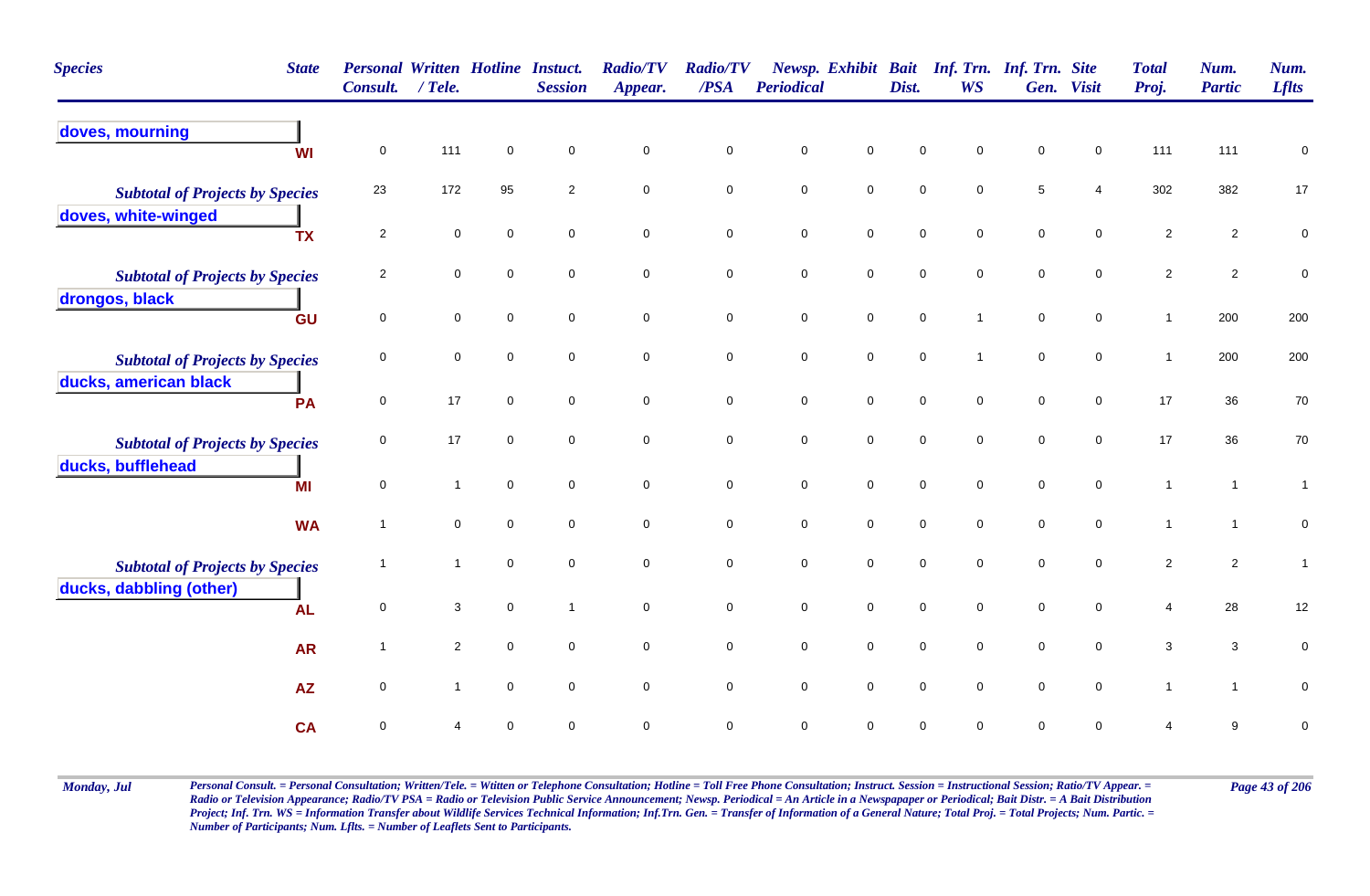| <b>Species</b>                                                  | <b>State</b> | <b>Personal Written Hotline Instuct.</b><br><b>Consult.</b> | / Tele.                 |                     | <b>Session</b> | <b>Radio/TV</b><br>Appear. | <b>Radio/TV</b><br>/PSA | Periodical  |                     | Dist.       | <b>WS</b>   | Newsp. Exhibit Bait Inf. Trn. Inf. Trn. Site | Gen. Visit          | <b>Total</b><br>Proj.     | Num.<br><b>Partic</b> | Num.<br><b>Lflts</b> |
|-----------------------------------------------------------------|--------------|-------------------------------------------------------------|-------------------------|---------------------|----------------|----------------------------|-------------------------|-------------|---------------------|-------------|-------------|----------------------------------------------|---------------------|---------------------------|-----------------------|----------------------|
| ducks, dabbling (other)                                         | FL.          | $\mathbf 0$                                                 | $\mathbf{1}$            | $\pmb{0}$           | $\pmb{0}$      | $\mathbf 0$                | $\pmb{0}$               | $\pmb{0}$   | $\mathsf 0$         | $\mathsf 0$ | $\mathbf 0$ | $\pmb{0}$                                    | $\mathbf 0$         | $\mathbf{1}$              | $\mathbf{1}$          | $\pmb{0}$            |
|                                                                 | <b>NC</b>    | $\overline{2}$                                              | $\mathbf{1}$            | $\mathsf{O}\xspace$ | $\mathsf 0$    | $\mathbf 0$                | $\mathbf 0$             | $\pmb{0}$   | $\mathbf 0$         | $\pmb{0}$   | $\mathbf 0$ | $\pmb{0}$                                    | $\mathbf 0$         | $\ensuremath{\mathsf{3}}$ | $\mathbf{3}$          | $\pmb{0}$            |
|                                                                 | NJ           | $\mathsf{O}\xspace$                                         | $\mathbf{1}$            | $\mathsf{O}\xspace$ | $\mathsf 0$    | $\mathsf{O}\xspace$        | $\mathbf 0$             | $\pmb{0}$   | $\mathbf 0$         | $\pmb{0}$   | $\pmb{0}$   | $\pmb{0}$                                    | $\mathbf 0$         | $\mathbf{1}$              | $\mathbf{1}$          | $\pmb{0}$            |
|                                                                 | <b>NV</b>    | $\mathbf 0$                                                 | $\mathbf{1}$            | $\mathbf 0$         | $\mathbf 0$    | $\mathbf 0$                | $\mathbf 0$             | $\mathbf 0$ | $\mathbf 0$         | $\pmb{0}$   | $\mathbf 0$ | $\pmb{0}$                                    | $\mathbf 0$         | $\mathbf{1}$              | $\mathbf{1}$          | $\mathbf 0$          |
|                                                                 | <b>NY</b>    | $\mathbf 0$                                                 | $\overline{2}$          | $\mathbf 0$         | $\mathbf 0$    | $\mathbf 0$                | $\mathbf 0$             | $\pmb{0}$   | $\overline{0}$      | $\mathsf 0$ | $\mathbf 0$ | $\mathsf 0$                                  | $\mathbf 0$         | $\overline{2}$            | $\overline{a}$        | $\pmb{0}$            |
|                                                                 | OH           | $\mathbf 0$                                                 | $\overline{2}$          | $\mathbf 0$         | $\mathbf 0$    | $\mathbf 0$                | $\mathbf 0$             | $\pmb{0}$   | $\overline{0}$      | $\mathsf 0$ | $\mathbf 0$ | $\mathsf 0$                                  | $\mathbf 0$         | $\overline{c}$            | $\overline{c}$        | $\pmb{0}$            |
|                                                                 | PA           | $\overline{0}$                                              | $\overline{2}$          | $\mathbf 0$         | $\mathbf 0$    | $\mathbf 0$                | $\overline{0}$          | $\mathsf 0$ | $\mathbf 0$         | $\mathbf 0$ | $\mathbf 0$ | $\mathbf 0$                                  | $\overline{0}$      | $\overline{2}$            | $5\phantom{.0}$       | 515                  |
|                                                                 | <b>TX</b>    | $\mathsf{O}\xspace$                                         | $\overline{\mathbf{c}}$ | $\mathbf 0$         | $\mathbf 0$    | $\mathbf 0$                | $\mathbf 0$             | $\pmb{0}$   | $\mathbf 0$         | $\pmb{0}$   | $\mathbf 0$ | $\pmb{0}$                                    | $\mathsf{O}\xspace$ | $\overline{c}$            | $\overline{c}$        | $\pmb{0}$            |
|                                                                 | <b>VA</b>    | $\mathsf{O}\xspace$                                         | $\mathbf{1}$            | $\mathsf{O}\xspace$ | $\mathbf 0$    | $\mathbf 0$                | $\mathsf{O}\xspace$     | $\pmb{0}$   | $\mathsf{O}$        | $\pmb{0}$   | $\mathbf 0$ | $\mathsf 0$                                  | $\mathbf 0$         | $\mathbf{1}$              | $\overline{c}$        | $\pmb{0}$            |
|                                                                 | WI           | $\overline{1}$                                              | $\mathbf 0$             | $\mathbf 0$         | $\mathsf 0$    | $\mathbf 0$                | $\mathbf 0$             | $\pmb{0}$   | $\mathbf 0$         | $\pmb{0}$   | $\mathbf 0$ | $\pmb{0}$                                    | $\mathsf{O}\xspace$ | $\mathbf{1}$              | $\mathbf{1}$          | $\pmb{0}$            |
| <b>Subtotal of Projects by Species</b><br>ducks, diving (other) |              | $\overline{4}$                                              | 23                      | $\mathsf{O}\xspace$ | $\mathbf{1}$   | $\mathbf 0$                | $\mathsf{O}\xspace$     | $\pmb{0}$   | $\mathsf{O}\xspace$ | $\pmb{0}$   | $\pmb{0}$   | $\pmb{0}$                                    | $\mathbf 0$         | 28                        | 61                    | 527                  |
|                                                                 | <b>CA</b>    | $\overline{0}$                                              | $\mathbf{1}$            | $\mathsf{O}\xspace$ | $\mathbf 0$    | $\mathsf{O}\xspace$        | $\mathsf{O}\xspace$     | $\pmb{0}$   | $\mathsf{O}\xspace$ | $\mathsf 0$ | $\mathbf 0$ | $\mathsf 0$                                  | $\mathbf 0$         | $\mathbf{1}$              | $\mathbf{3}$          | $\mathbf 0$          |
|                                                                 | IN           | $\overline{0}$                                              | $\mathbf 0$             | $\mathbf{1}$        | $\mathbf 0$    | $\mathbf 0$                | $\mathbf 0$             | $\pmb{0}$   | $\mathsf{O}\xspace$ | $\mathsf 0$ | $\mathbf 0$ | $\mathsf 0$                                  | $\mathbf 0$         | $\mathbf{1}$              | $\mathbf{1}$          | $\pmb{0}$            |
|                                                                 | PA           | $\mathbf 0$                                                 | $\overline{2}$          | $\pmb{0}$           | $\mathsf 0$    | $\mathsf{O}\xspace$        | $\mathbf 0$             | $\pmb{0}$   | $\mathbf 0$         | $\pmb{0}$   | $\mathbf 0$ | $\pmb{0}$                                    | $\pmb{0}$           | $\overline{c}$            | $\overline{5}$        | 515                  |
| <b>Subtotal of Projects by Species</b><br>ducks, feral          |              | 0                                                           | $\mathbf{3}$            | $\mathbf{1}$        | $\mathbf 0$    | $\mathbf 0$                | $\mathbf 0$             | $\pmb{0}$   | $\mathbf 0$         | $\mathsf 0$ | $\mathbf 0$ | $\pmb{0}$                                    | $\mathbf 0$         | $\overline{4}$            | 9                     | 515                  |
|                                                                 | <b>AL</b>    | $\mathsf 0$                                                 | 6                       | $\Omega$            | $\Omega$       | 0                          | $\pmb{0}$               | $\mathsf 0$ | $\mathbf 0$         | $\mathbf 0$ | $\Omega$    | $\Omega$                                     | 0                   | 6                         | 6                     | $\pmb{0}$            |

Monday, Jul Personal Consult. = Personal Consultation; Written/Tele. = Witten or Telephone Consultation; Hotline = Toll Free Phone Consultation; Instruct. Session = Instructional Session; Ratio/TV Appear. = Page 44 of 206 *Radio or Television Appearance; Radio/TV PSA = Radio or Television Public Service Announcement; Newsp. Periodical = An Article in a Newspapaper or Periodical; Bait Distr. = A Bait Distribution*  Project; Inf. Trn. WS = Information Transfer about Wildlife Services Technical Information; Inf.Trn. Gen. = Transfer of Information of a General Nature; Total Proj. = Total Projects; Num. Partic. = *Number of Participants; Num. Lflts. = Number of Leaflets Sent to Participants.*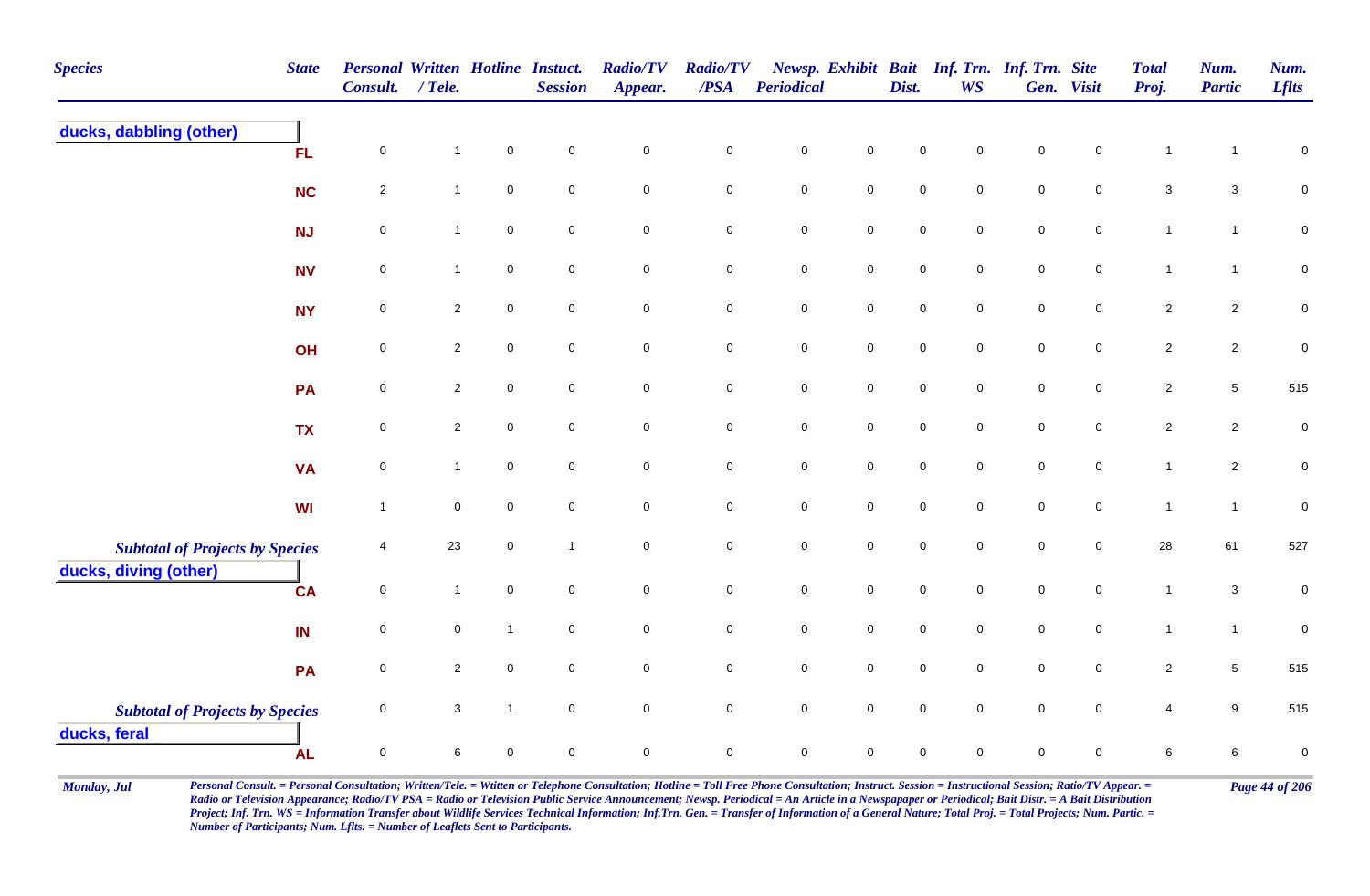| <b>Species</b> | <b>State</b> | Personal Written Hotline Instuct.<br>Consult. / Tele. |                     |                     | <b>Session</b> | <b>Radio/TV</b><br>Appear. | <b>Radio/TV</b><br>$\boldsymbol{PSA}$ | <b>Periodical</b>   |                     | Dist.               | <b>WS</b>           | Newsp. Exhibit Bait Inf. Trn. Inf. Trn. Site | Gen. Visit          | <b>Total</b><br>Proj. | Num.<br><b>Partic</b> | Num.<br><b>Lflts</b> |
|----------------|--------------|-------------------------------------------------------|---------------------|---------------------|----------------|----------------------------|---------------------------------------|---------------------|---------------------|---------------------|---------------------|----------------------------------------------|---------------------|-----------------------|-----------------------|----------------------|
| ducks, feral   | <b>AL</b>    | $\mathsf{O}\xspace$                                   | 6                   | $\mathbf 0$         | $\pmb{0}$      | $\mathbf 0$                | $\mathbf 0$                           | $\mathbf 0$         | $\mathbf 0$         | $\mathsf 0$         | $\mathbf 0$         | $\mathbf 0$                                  | $\mathbf 0$         | 6                     | 6                     | $\mathbf 0$          |
|                | <b>AZ</b>    | $\mathsf{O}\xspace$                                   | $\overline{2}$      | $\mathbf 0$         | $\mathbf 0$    | $\mathbf 0$                | $\mathsf{O}\xspace$                   | $\mathbf 0$         | $\pmb{0}$           | $\pmb{0}$           | $\mathbf 0$         | $\overline{1}$                               | $\mathbf 0$         | $\mathbf{3}$          | 4                     | $\pmb{0}$            |
|                | <b>CA</b>    | $\mathbf{1}$                                          | $\mathbf{3}$        | $\mathbf 0$         | $\pmb{0}$      | $\pmb{0}$                  | $\mathbf 0$                           | $\mathbf 0$         | $\pmb{0}$           | $\pmb{0}$           | $\mathbf 0$         | $\mathbf{1}$                                 | $\pmb{0}$           | $\sqrt{5}$            | 14                    | $\mathbf 0$          |
|                | FL           | $\mathbf 0$                                           | $5\phantom{.0}$     | $\mathbf 0$         | $\pmb{0}$      | $\mathbf 0$                | $\overline{0}$                        | $\mathbf 0$         | $\mathbf 0$         | $\mathsf{O}$        | $\mathbf{1}$        | $\mathbf 0$                                  | $\mathbf 0$         | 6                     | $6\phantom{.0}$       | 0                    |
|                | <b>GA</b>    | $\mathbf 0$                                           | $5\phantom{.0}$     | $\overline{0}$      | $\mathbf 0$    | $\mathbf 0$                | $\mathbf 0$                           | $\mathbf 0$         | $\mathbf 0$         | $\mathsf 0$         | $\overline{0}$      | $\mathbf 0$                                  | $\mathbf 0$         | $\sqrt{5}$            | $5\phantom{.0}$       | 0                    |
|                | IN           | $\mathsf{O}\xspace$                                   | $\overline{0}$      | 22                  | $\mathbf 0$    | $\mathbf 0$                | $\boldsymbol{0}$                      | $\mathbf 0$         | $\mathsf{O}\xspace$ | $\mathsf{O}\xspace$ | $\mathbf 0$         | $\mathbf 0$                                  | $\mathsf{O}\xspace$ | 22                    | 23                    | ${\bf 0}$            |
|                | <b>KY</b>    | $\mathsf{O}\xspace$                                   | $\mathbf{1}$        | $\mathbf 0$         | $\mathbf 0$    | $\mathsf{O}\xspace$        | $\mathsf{O}\xspace$                   | $\mathbf 0$         | $\mathsf 0$         | $\mathsf 0$         | 13                  | $\mathbf 0$                                  | $\mathbf{1}$        | 15                    | $16\,$                | $\mathbf 0$          |
|                | LA           | $\mathsf{O}\xspace$                                   | $\overline{4}$      | $\mathsf{O}\xspace$ | $\mathbf 0$    | $\mathbf 0$                | $\mathbf 0$                           | $\overline{0}$      | $\mathsf{O}\xspace$ | $\mathbf 0$         | $\mathbf 0$         | $\mathsf{O}\xspace$                          | $\mathbf{1}$        | 5                     | $9\,$                 | 14                   |
|                | <b>MD</b>    | $\mathsf{O}\xspace$                                   | $\mathbf 0$         | 6                   | $\mathbf 0$    | $\mathbf 0$                | $\mathbf 0$                           | $\mathsf{O}\xspace$ | $\mathsf{O}\xspace$ | $\mathsf{O}\xspace$ | $\mathbf 0$         | $\mathbf 0$                                  | $\mathbf 0$         | 6                     | $6\phantom{.}$        | ${\bf 0}$            |
|                | <b>MI</b>    | $\mathbf{1}$                                          | $\mathsf{O}\xspace$ | $\mathbf 0$         | $\mathbf 0$    | $\mathbf 0$                | $\mathsf{O}\xspace$                   | $\mathsf{O}\xspace$ | $\mathbf 0$         | $\mathsf{O}$        | $\mathsf{O}\xspace$ | $\mathsf{O}\xspace$                          | $\mathbf 0$         | $\mathbf{1}$          | $\mathbf{1}$          | $\mathbf 0$          |
|                | <b>MS</b>    | $\mathbf 0$                                           | $\overline{2}$      | $\mathbf 0$         | $\pmb{0}$      | $\mathbf 0$                | $\overline{0}$                        | $\mathbf 0$         | $\pmb{0}$           | $\mathsf 0$         | $\mathbf 0$         | $\mathbf 0$                                  | $\mathbf 0$         | $\overline{a}$        | $\overline{2}$        | ${\bf 0}$            |
|                | <b>NC</b>    | $\mathbf 0$                                           | $\mathbf 0$         | $\mathbf 0$         | $\pmb{0}$      | $\mathbf 0$                | $\overline{0}$                        | $\mathbf 0$         | $\mathbf 0$         | $\mathsf{O}$        | $\mathbf 0$         | $\mathbf 0$                                  | $\mathbf{1}$        | $\mathbf{1}$          | $\mathbf{1}$          | ${\bf 0}$            |
|                | <b>NJ</b>    | $\mathbf 0$                                           | $5\phantom{.0}$     | $\overline{0}$      | $\mathbf 0$    | $\mathbf 0$                | $\overline{0}$                        | $\mathbf 0$         | $\mathbf 0$         | $\mathsf{O}$        | $\overline{0}$      | $\mathbf 0$                                  | $\mathbf{1}$        | 6                     | $6\phantom{.}6$       | 0                    |
|                | <b>NY</b>    | $\mathbf 0$                                           | $\mathbf{1}$        | $\mathbf 0$         | $\mathbf 0$    | $\mathsf{O}\xspace$        | $\overline{0}$                        | $\mathbf 0$         | $\mathbf 0$         | $\mathsf 0$         | $\mathbf 0$         | $\mathbf 0$                                  | $\overline{0}$      | $\mathbf{1}$          | $\overline{1}$        | $\mathbf 0$          |
|                | OH           | $\mathbf 0$                                           | $\mathbf{3}$        | $\mathbf 0$         | $\mathbf 0$    | $\mathsf{O}\xspace$        | $\overline{0}$                        | $\mathbf 0$         | $\mathsf 0$         | $\mathsf 0$         | $\mathsf{O}\xspace$ | $\mathsf{O}\xspace$                          | $\overline{0}$      | $\mathbf{3}$          | $\mathbf{3}$          | $\mathbf 0$          |
|                | OK           | $\mathsf{O}\xspace$                                   | $\mathbf{1}$        | $\overline{0}$      | $\mathbf 0$    | $\mathsf{O}\xspace$        | $\mathbf 0$                           | $\mathsf{O}\xspace$ | $\mathsf{O}\xspace$ | $\mathsf{O}\xspace$ | $\mathbf 0$         | $\mathsf{O}\xspace$                          | $\mathsf{O}\xspace$ | $\mathbf{1}$          | $\overline{2}$        | $\mathbf 0$          |

Monday, Jul Personal Consult. = Personal Consultation; Written/Tele. = Witten or Telephone Consultation; Hotline = Toll Free Phone Consultation; Instruct. Session = Instructional Session; Ratio/TV Appear. = Page 45 of 206 *Radio or Television Appearance; Radio/TV PSA = Radio or Television Public Service Announcement; Newsp. Periodical = An Article in a Newspapaper or Periodical; Bait Distr. = A Bait Distribution*  Project; Inf. Trn. WS = Information Transfer about Wildlife Services Technical Information; Inf.Trn. Gen. = Transfer of Information of a General Nature; Total Proj. = Total Projects; Num. Partic. = *Number of Participants; Num. Lflts. = Number of Leaflets Sent to Participants.*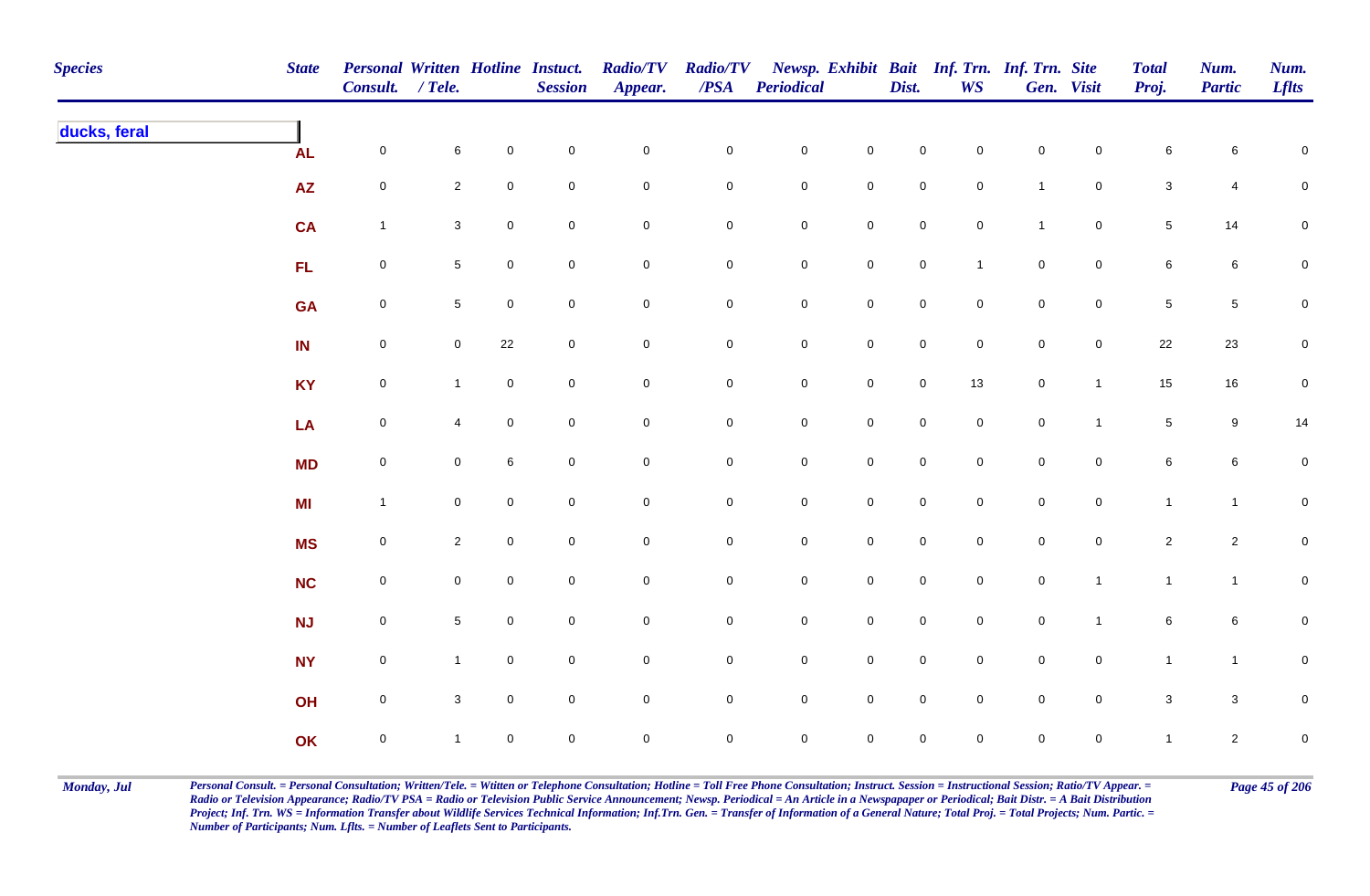| <b>Species</b>                         | <b>State</b> | <b>Personal Written Hotline Instuct.</b><br>Consult. | $/$ Tele.      |                  | <b>Session</b>      | <b>Radio/TV</b><br>Appear. | <b>Radio/TV</b><br>/PSA | Periodical          |                     | Dist.       | <b>WS</b>   | Newsp. Exhibit Bait Inf. Trn. Inf. Trn. Site | Gen. Visit          | <b>Total</b><br>Proj.     | Num.<br><b>Partic</b> | Num.<br><b>Lflts</b>    |
|----------------------------------------|--------------|------------------------------------------------------|----------------|------------------|---------------------|----------------------------|-------------------------|---------------------|---------------------|-------------|-------------|----------------------------------------------|---------------------|---------------------------|-----------------------|-------------------------|
| ducks, feral                           | OR           | $\mathbf 1$                                          | $\mathbf 0$    | $\pmb{0}$        | $\mathbf 0$         | $\mathsf 0$                | $\pmb{0}$               | $\pmb{0}$           | $\pmb{0}$           | $\mathbf 0$ | 0           | $\mathsf 0$                                  | 0                   | -1                        | $\overline{2}$        | $\pmb{0}$               |
|                                        | PA           | $\mathbf{1}$                                         | $\pmb{0}$      | $\pmb{0}$        | $\mathbf 0$         | $\mathbf 0$                | $\pmb{0}$               | $\pmb{0}$           | $\mathbf 0$         | $\pmb{0}$   | 0           | $\mathsf 0$                                  | $\mathsf{O}\xspace$ | $\mathbf{1}$              | 17                    | $\pmb{0}$               |
|                                        | <b>SC</b>    | $\pmb{0}$                                            | $\mathbf{2}$   | $\mathbf 0$      | $\mathbf 0$         | $\mathbf 0$                | $\mathbf 0$             | $\pmb{0}$           | $\mathbf 0$         | $\mathbf 0$ | $\mathbf 0$ | $\mathbf 0$                                  | $\mathbf 0$         | $\overline{2}$            | $\overline{2}$        | $\mathbf 0$             |
|                                        | <b>TN</b>    | $\overline{1}$                                       | $\overline{2}$ | $\mathbf 0$      | $\mathbf 0$         | $\mathbf 0$                | $\mathbf 0$             | $\pmb{0}$           | $\mathbf 0$         | $\mathbf 0$ | $\mathbf 0$ | $\mathbf 0$                                  | 0                   | $\mathsf 3$               | 5                     | 0                       |
|                                        | <b>TX</b>    | 4                                                    | 17             | $\mathbf 0$      | $\mathbf 0$         | $\mathsf{O}\xspace$        | $\mathbf 0$             | $\mathbf 0$         | $\mathsf{O}\xspace$ | $\mathbf 0$ | 0           | $\mathbf 0$                                  | $\mathbf 0$         | 21                        | 24                    | 6                       |
|                                        | <b>VA</b>    | $\mathbf 0$                                          | 6              | $\mathbf 0$      | $\mathbf 0$         | $\mathbf 0$                | $\mathbf 0$             | $\pmb{0}$           | $\mathbf 0$         | $\mathsf 0$ | $\mathbf 0$ | $\mathsf 0$                                  | $\mathbf 0$         | $\,6\,$                   | $\overline{7}$        | 6                       |
|                                        | <b>WA</b>    | $\sqrt{2}$                                           | $\overline{2}$ | $\mathsf 0$      | $\mathbf 0$         | $\mathsf{O}\xspace$        | $\mathbf 0$             | $\pmb{0}$           | $\mathbf 0$         | $\mathsf 0$ | $\mathbf 0$ | $\mathsf 0$                                  | $\mathbf 0$         | $\overline{4}$            | 4                     | $\pmb{0}$               |
| <b>Subtotal of Projects by Species</b> |              | 11                                                   | 67             | 28               | $\mathbf 0$         | $\mathbf 0$                | $\mathbf 0$             | $\pmb{0}$           | $\mathsf{O}$        | $\pmb{0}$   | $\mathbf 0$ | $\sqrt{2}$                                   | $\overline{4}$      | 126                       | 166                   | 26                      |
| ducks, gadwall                         | <b>ND</b>    | $\overline{1}$                                       | $\mathbf 0$    | $\mathbf 0$      | $\mathbf 0$         | $\mathsf{O}\xspace$        | $\mathsf 0$             | $\mathbf 0$         | $\mathsf{O}\xspace$ | $\pmb{0}$   | $\mathbf 0$ | $\pmb{0}$                                    | $\mathbf 0$         | $\mathbf{1}$              | $\mathbf{1}$          | $\mathbf{1}$            |
|                                        | <b>WA</b>    | $\overline{2}$                                       | 0              | $\mathbf 0$      | $\mathbf 0$         | $\mathbf 0$                | $\mathsf 0$             | $\pmb{0}$           | $\mathbf 0$         | $\mathsf 0$ | $\mathbf 0$ | $\mathsf 0$                                  | 0                   | $\overline{2}$            | $\mathbf{3}$          | $\pmb{0}$               |
| <b>Subtotal of Projects by Species</b> |              | 3                                                    | $\mathbf 0$    | $\mathbf 0$      | $\mathbf 0$         | $\mathbf 0$                | $\mathbf 0$             | $\mathbf 0$         | $\mathbf 0$         | $\mathbf 0$ | 0           | $\mathbf 0$                                  | 0                   | $\ensuremath{\mathsf{3}}$ | $\overline{4}$        | $\mathbf{1}$            |
| ducks, goldeneye, common               | IN           | $\pmb{0}$                                            | $\mathbf 0$    | $\overline{1}$   | $\mathsf 0$         | $\mathbf 0$                | $\mathbf 0$             | $\pmb{0}$           | $\mathsf{O}$        | $\mathsf 0$ | $\mathbf 0$ | $\pmb{0}$                                    | $\mathbf 0$         | $\mathbf{1}$              | $\mathbf{1}$          | $\mathbf 0$             |
|                                        | <b>WA</b>    | $\overline{1}$                                       | 0              | $\pmb{0}$        | $\mathbf 0$         | $\mathbf 0$                | $\pmb{0}$               | $\pmb{0}$           | $\mathbf 0$         | $\mathsf 0$ | $\mathbf 0$ | $\mathsf 0$                                  | 0                   | $\mathbf{1}$              | $\mathbf{1}$          | $10$                    |
|                                        | <b>WY</b>    | $\pmb{0}$                                            | $\mathbf{1}$   | $\boldsymbol{0}$ | $\mathsf{O}\xspace$ | $\mathbf 0$                | $\mathbf 0$             | $\pmb{0}$           | $\mathbf 0$         | $\mathsf 0$ | $\mathbf 0$ | $\pmb{0}$                                    | $\mathbf 0$         | $\mathbf{1}$              | $\mathbf{1}$          | $\mathbf 0$             |
| <b>Subtotal of Projects by Species</b> |              | $\mathbf{1}$                                         | $\mathbf{1}$   | $\overline{1}$   | $\mathbf 0$         | $\mathbf 0$                | $\mathbf 0$             | $\mathsf{O}\xspace$ | $\mathbf 0$         | $\mathbf 0$ | $\mathbf 0$ | $\mathbf 0$                                  | $\mathbf 0$         | $\mathbf 3$               | 3                     | 10                      |
| ducks, mallards                        | <b>AL</b>    | $\pmb{0}$                                            | $\overline{c}$ | $\mathbf 0$      | $\mathsf{O}\xspace$ | $\mathbf 0$                | $\mathsf 0$             | $\pmb{0}$           | $\mathbf 0$         | $\mathsf 0$ | 0           | $\mathsf 0$                                  | $\mathbf 0$         | $\overline{2}$            | $\overline{2}$        | $\overline{\mathbf{c}}$ |

Monday, Jul Personal Consult. = Personal Consultation; Written/Tele. = Witten or Telephone Consultation; Hotline = Toll Free Phone Consultation; Instruct. Session = Instructional Session; Ratio/TV Appear. = Page 46 of 206 *Radio or Television Appearance; Radio/TV PSA = Radio or Television Public Service Announcement; Newsp. Periodical = An Article in a Newspapaper or Periodical; Bait Distr. = A Bait Distribution*  Project; Inf. Trn. WS = Information Transfer about Wildlife Services Technical Information; Inf.Trn. Gen. = Transfer of Information of a General Nature; Total Proj. = Total Projects; Num. Partic. = *Number of Participants; Num. Lflts. = Number of Leaflets Sent to Participants.*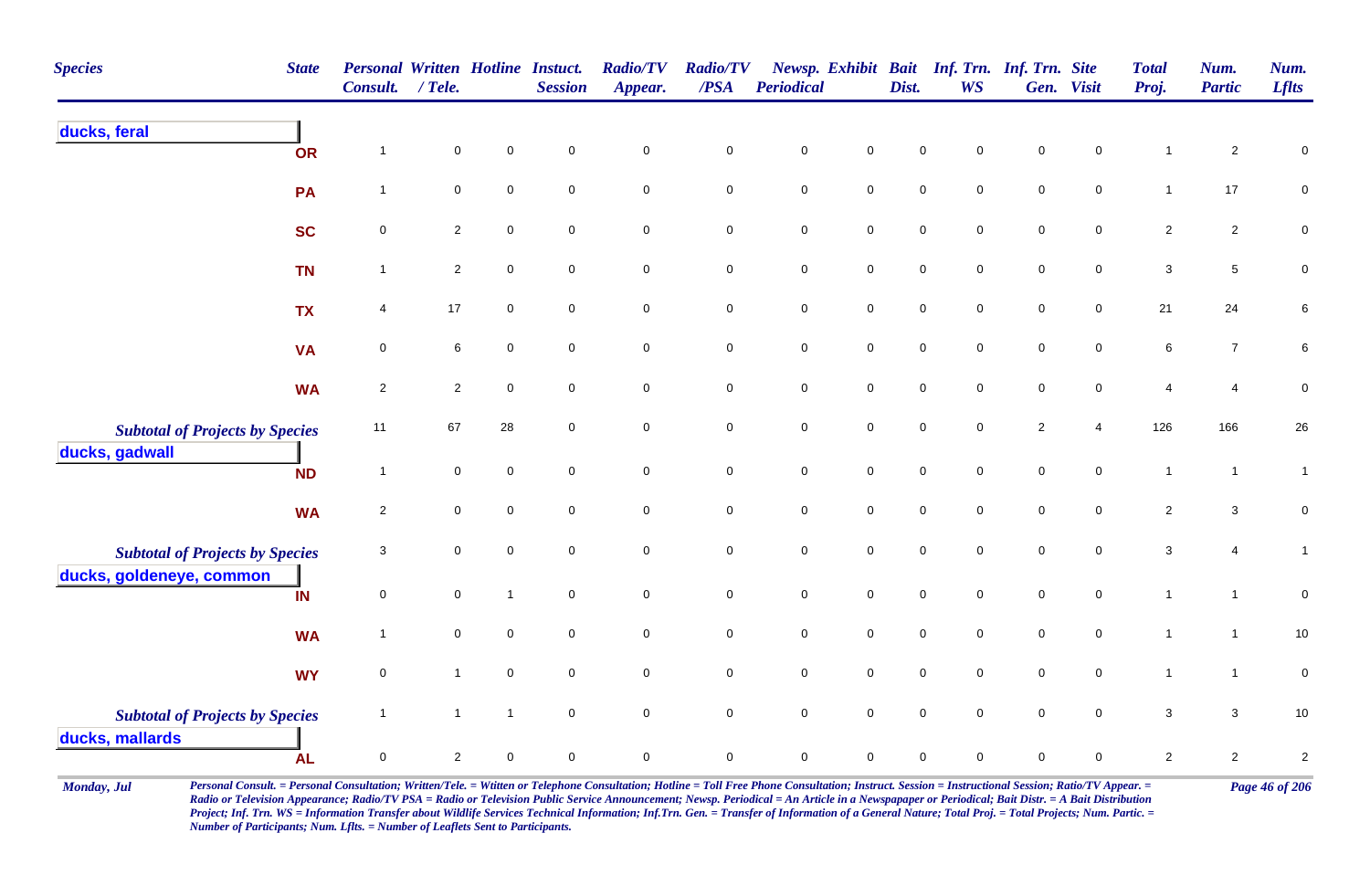| <b>Species</b>  | <b>State</b>    | Personal Written Hotline Instuct.<br>Consult. / Tele. |                |                     | <b>Session</b> | <b>Radio/TV</b><br>Appear. | <b>Radio/TV</b><br>$\overline{PSA}$ | <b>Periodical</b>   |                     | Dist.               | <b>WS</b>      | Newsp. Exhibit Bait Inf. Trn. Inf. Trn. Site | Gen. Visit     | <b>Total</b><br>Proj. | Num.<br><b>Partic</b> | Num.<br><b>Lflts</b> |
|-----------------|-----------------|-------------------------------------------------------|----------------|---------------------|----------------|----------------------------|-------------------------------------|---------------------|---------------------|---------------------|----------------|----------------------------------------------|----------------|-----------------------|-----------------------|----------------------|
| ducks, mallards | <b>AL</b>       | $\mathbf 0$                                           | $\mathbf{2}$   | $\mathbf 0$         | $\pmb{0}$      | $\mathbf 0$                | $\mathbf 0$                         | $\mathbf 0$         | $\pmb{0}$           | $\mathsf{O}\xspace$ | $\mathbf 0$    | $\mathbf 0$                                  | $\mathbf 0$    | $\overline{c}$        | $\overline{c}$        | $\sqrt{2}$           |
|                 | $\overline{AZ}$ | $\mathbf{1}$                                          | 11             | $\mathbf 0$         | $\pmb{0}$      | $\pmb{0}$                  | 0                                   | ${\bf 0}$           | $\mathbf 0$         | $\mathbf 0$         | $\mathbf 0$    | $\overline{1}$                               | $\mathsf{O}$   | 13                    | 23                    | $\mathbf 0$          |
|                 | <b>CA</b>       | $9\,$                                                 | $\mathbf 0$    | $\overline{0}$      | $\pmb{0}$      | $\pmb{0}$                  | $\mathbf 0$                         | $\mathbf 0$         | $\mathbf 0$         | $\mathbf 0$         | $\mathbf 0$    | $\mathbf 0$                                  | $\mathbf{1}$   | 10                    | 35                    | 10                   |
|                 | $\mathsf{co}$   | $\mathsf{O}\xspace$                                   | $\mathbf{1}$   | $\overline{0}$      | $\pmb{0}$      | $\mathsf{O}\xspace$        | $\mathbf 0$                         | $\mathbf 0$         | $\mathbf 0$         | $\mathsf{O}$        | $\overline{0}$ | $\mathsf{O}\xspace$                          | $\mathsf{O}$   | $\mathbf{1}$          | $\mathbf{1}$          | $\mathbf 0$          |
|                 | <b>DC</b>       | $\mathbf 0$                                           | $\mathbf{1}$   | $\mathbf{1}$        | $\pmb{0}$      | $\mathsf 0$                | $\overline{0}$                      | $\mathbf 0$         | $\pmb{0}$           | $\mathsf 0$         | $\overline{0}$ | $\mathbf 0$                                  | $\mathbf 0$    | $\overline{2}$        | $\mathbf{3}$          | $\mathsf{O}\xspace$  |
|                 | FL              | $\mathsf{O}\xspace$                                   | $\mathbf 0$    | $\mathsf{O}\xspace$ | $\pmb{0}$      | $\pmb{0}$                  | $\mathbf 0$                         | $\mathbf 0$         | $\pmb{0}$           | $\mathsf{O}$        | $\mathbf{1}$   | $\mathbf 0$                                  | $\mathbf 0$    | $\mathbf{1}$          | $\mathbf{1}$          | $\overline{0}$       |
|                 | H <sub>II</sub> | $\mathsf{O}\xspace$                                   | $\mathbf{1}$   | $\overline{0}$      | $\pmb{0}$      | $\mathbf 0$                | 0                                   | $\mathsf{O}\xspace$ | $\mathbf 0$         | $\mathbf 0$         | $\mathbf 0$    | $\mathsf{O}\xspace$                          | $\mathbf 0$    | $\mathbf{1}$          | $\mathbf{1}$          | $\mathbf 0$          |
|                 | IA              | $\mathsf 0$                                           | $\mathbf{1}$   | $\mathbf 0$         | $\mathsf 0$    | $\mathbf 0$                | 0                                   | $\mathsf{O}\xspace$ | $\mathsf 0$         | $\mathbf 0$         | $\mathbf 0$    | $\mathbf 0$                                  | $\overline{0}$ | $\mathbf{1}$          | $\mathbf{1}$          | $\mathbf 0$          |
|                 | ${\sf IL}$      | $\mathsf{O}\xspace$                                   | $17$           | $\overline{0}$      | $\mathsf 0$    | $\pmb{0}$                  | 0                                   | $\mathsf{O}\xspace$ | $\mathsf{O}\xspace$ | $\mathsf{O}\xspace$ | $\mathbf 0$    | $\overline{2}$                               | $\mathbf 0$    | 19                    | 21                    | $\mathbf 0$          |
|                 | IN              | $\mathsf{O}\xspace$                                   | $\sqrt{5}$     | 228                 | $\pmb{0}$      | $\pmb{0}$                  | $\mathbf 0$                         | $\mathbf 0$         | $\mathbf 0$         | $\mathbf 0$         | $\mathbf 0$    | $\mathsf{O}\xspace$                          | $\mathbf 0$    | 233                   | 241                   | $\mathbf 0$          |
|                 | <b>KY</b>       | $\boldsymbol{0}$                                      | 19             | $\mathbf 0$         | $\pmb{0}$      | $\mathbf 0$                | $\mathbf 0$                         | ${\bf 0}$           | $\mathbf 0$         | $\mathsf{O}$        | $\mathbf{3}$   | $\overline{1}$                               | $\mathbf{1}$   | 24                    | 76                    | $10\,$               |
|                 | LA              | $\overline{1}$                                        | $\mathbf 0$    | $\overline{0}$      | $\pmb{0}$      | $\pmb{0}$                  | $\mathbf 0$                         | ${\bf 0}$           | $\mathbf 0$         | $\mathsf{O}$        | $\overline{0}$ | $\mathsf{O}\xspace$                          | $\mathsf{O}$   | $\mathbf{1}$          | $\overline{a}$        | $\mathbf 0$          |
|                 | <b>MA</b>       | $\mathsf{O}\xspace$                                   | $\overline{2}$ | $\overline{0}$      | $\pmb{0}$      | $\pmb{0}$                  | $\mathbf 0$                         | $\mathbf 0$         | $\pmb{0}$           | $\mathsf 0$         | $\overline{0}$ | $\mathsf{O}\xspace$                          | $\mathsf{O}$   | $\overline{c}$        | $\overline{a}$        | $\mathbf 0$          |
|                 | <b>MD</b>       | $\mathsf{O}\xspace$                                   | 8              | 57                  | $\pmb{0}$      | $\pmb{0}$                  | $\mathbf 0$                         | $\mathbf 0$         | $\mathsf 0$         | $\mathsf 0$         | $\mathbf 0$    | $\mathsf{O}\xspace$                          | $\mathbf 0$    | 65                    | 65                    | $\pmb{0}$            |
|                 | <b>ME</b>       | $\mathsf{O}\xspace$                                   | $\mathbf{1}$   | $\mathbf 0$         | $\pmb{0}$      | $\pmb{0}$                  | 0                                   | $\mathsf{O}\xspace$ | $\mathbf 0$         | $\mathsf{O}\xspace$ | $\mathbf 0$    | $\mathbf 0$                                  | $\mathbf 0$    | $\mathbf{1}$          | $\mathbf{2}$          | $\overline{2}$       |
|                 | MI              | $\mathbf 0$                                           | 11             | $\overline{0}$      | $\mathsf 0$    | $\mathbf 0$                | 0                                   | $\mathbf 0$         | $\mathbf 0$         | $\mathbf 0$         | $\mathbf 0$    | $\mathsf{O}\xspace$                          | $\mathbf 0$    | 11                    | $12\,$                | 8                    |

Monday, Jul Personal Consult. = Personal Consultation; Written/Tele. = Witten or Telephone Consultation; Hotline = Toll Free Phone Consultation; Instruct. Session = Instructional Session; Ratio/TV Appear. = Page 47 of 206 *Radio or Television Appearance; Radio/TV PSA = Radio or Television Public Service Announcement; Newsp. Periodical = An Article in a Newspapaper or Periodical; Bait Distr. = A Bait Distribution*  Project; Inf. Trn. WS = Information Transfer about Wildlife Services Technical Information; Inf.Trn. Gen. = Transfer of Information of a General Nature; Total Proj. = Total Projects; Num. Partic. = *Number of Participants; Num. Lflts. = Number of Leaflets Sent to Participants.*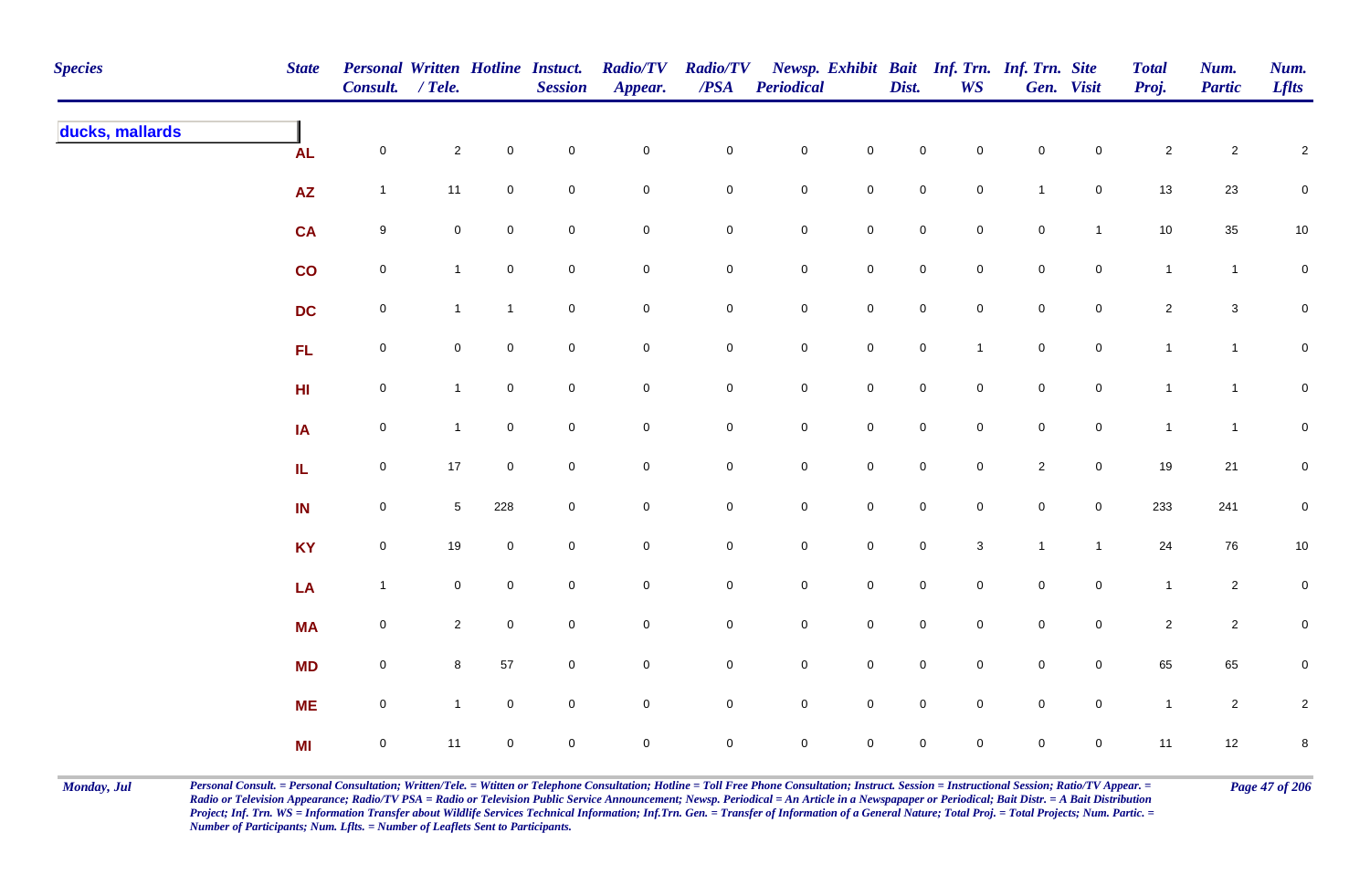| <b>Species</b>  | <b>State</b> | Personal Written Hotline Instuct.<br>Consult. / Tele. |                |                     | <b>Session</b>      | <b>Radio/TV</b><br>Appear. | <b>Radio/TV</b><br>$\overline{PSA}$ | <b>Periodical</b>   |                     | Dist.               | <b>WS</b>           | Newsp. Exhibit Bait Inf. Trn. Inf. Trn. Site | Gen. Visit          | <b>Total</b><br>Proj. | Num.<br><b>Partic</b> | Num.<br><b>Lflts</b>      |
|-----------------|--------------|-------------------------------------------------------|----------------|---------------------|---------------------|----------------------------|-------------------------------------|---------------------|---------------------|---------------------|---------------------|----------------------------------------------|---------------------|-----------------------|-----------------------|---------------------------|
| ducks, mallards | MI           | $\mathbf 0$                                           | 11             | $\mathsf{O}\xspace$ | $\pmb{0}$           | $\mathbf 0$                | $\mathsf{O}\xspace$                 | $\mathbf 0$         | $\mathbf 0$         | $\mathbf 0$         | $\mathsf{O}\xspace$ | $\mathbf 0$                                  | $\mathbf 0$         | 11                    | 12                    | $\bf 8$                   |
|                 | <b>MO</b>    | $\mathbf 0$                                           | 4              | $\mathbf 0$         | $\pmb{0}$           | $\mathsf{O}\xspace$        | $\mathbf 0$                         | $\mathbf 0$         | $\pmb{0}$           | $\mathbf 0$         | $\mathbf 0$         | $\mathbf 0$                                  | $\mathbf 0$         | $\overline{4}$        | $\overline{4}$        | $\pmb{0}$                 |
|                 | <b>NC</b>    | $\mathbf 0$                                           | $\mathbf{3}$   | $\mathbf 0$         | $\pmb{0}$           | $\mathsf{O}\xspace$        | $\mathbf 0$                         | $\mathbf 0$         | $\mathsf{O}\xspace$ | $\mathsf{O}\xspace$ | $\mathbf 0$         | $\mathbf 0$                                  | $\mathbf 0$         | $\mathsf 3$           | 4                     | 14                        |
|                 | <b>ND</b>    | $\mathbf{1}$                                          | $\overline{0}$ | $\mathbf 0$         | $\pmb{0}$           | $\pmb{0}$                  | $\mathsf{O}\xspace$                 | $\mathbf 0$         | $\mathbf 0$         | $\mathsf{O}\xspace$ | $\mathbf 0$         | $\mathbf 0$                                  | $\mathbf 0$         | $\mathbf{1}$          | $\overline{1}$        | $\mathbf 0$               |
|                 | <b>NE</b>    | $\mathbf{1}$                                          | $\mathbf{1}$   | $\overline{0}$      | $\mathsf{O}\xspace$ | $\mathbf 0$                | $\mathsf{O}\xspace$                 | $\mathbf 0$         | $\mathbf 0$         | $\mathbf 0$         | $\mathbf 0$         | $\mathbf 0$                                  | $\overline{0}$      | $\overline{2}$        | $\overline{2}$        | $\mathbf 0$               |
|                 | <b>NH</b>    | $\mathbf 0$                                           | 15             | $\mathbf 0$         | $\mathbf 0$         | $\mathsf{O}\xspace$        | $\overline{0}$                      | $\mathbf 0$         | $\mathbf 0$         | $\mathbf 0$         | $\mathsf{O}\xspace$ | $\mathsf{O}$                                 | $\mathbf 0$         | $15\,$                | 15                    | $\ensuremath{\mathsf{3}}$ |
|                 | <b>NJ</b>    | $\mathbf 0$                                           | $10$           | $\mathbf 0$         | $\mathbf 0$         | $\mathsf{O}\xspace$        | $\mathsf{O}\xspace$                 | $\mathbf 0$         | $\mathsf 0$         | $\mathsf{O}\xspace$ | $\mathsf{O}\xspace$ | $\mathbf 0$                                  | $\overline{0}$      | $10$                  | $10\,$                | $\sqrt{2}$                |
|                 | <b>NV</b>    | $\mathbf 0$                                           | 13             | $\mathbf 0$         | $\mathbf 0$         | $\mathsf{O}\xspace$        | $\mathbf 0$                         | $\mathbf 0$         | $\mathsf{O}\xspace$ | $\mathsf{O}\xspace$ | $\mathbf 0$         | $\mathbf 0$                                  | $\mathsf{O}\xspace$ | 13                    | $30\,$                | $\mathbf 0$               |
|                 | <b>NY</b>    | $\overline{0}$                                        | $\overline{7}$ | 8                   | $\mathbf 0$         | $\mathbf 0$                | $\mathbf 0$                         | $\mathbf 0$         | $\mathbf 0$         | $\mathbf 0$         | $\mathbf 0$         | $\mathsf{O}\xspace$                          | $\mathsf{O}\xspace$ | $15\,$                | $15\,$                | $\mathsf{O}\xspace$       |
|                 | OH           | $\mathsf{O}\xspace$                                   | $\overline{a}$ | $\mathsf{O}\xspace$ | $\mathbf 0$         | $\mathsf{O}\xspace$        | $\mathsf{O}\xspace$                 | $\mathbf 0$         | $\mathbf 0$         | $\mathsf{O}\xspace$ | $\mathsf{O}\xspace$ | $\mathbf 0$                                  | $\mathsf{O}\xspace$ | $\overline{2}$        | $\overline{2}$        | $\mathbf{1}$              |
|                 | OK           | $\mathbf 0$                                           | $\mathbf{2}$   | $\mathbf 0$         | $\pmb{0}$           | $\pmb{0}$                  | $\mathbf 0$                         | $\mathbf 0$         | $\mathsf{O}\xspace$ | $\mathsf{O}\xspace$ | $\mathbf 0$         | $\mathbf 0$                                  | $\mathbf 0$         | $\mathbf{2}$          | $\overline{2}$        | $\pmb{0}$                 |
|                 | PA           | $\mathbf{1}$                                          | 12             | $\mathbf 0$         | $\pmb{0}$           | $\mathbf 0$                | $\mathsf{O}\xspace$                 | $\mathbf 0$         | $\mathbf 0$         | $\mathbf 0$         | $\mathbf 0$         | $\mathbf 0$                                  | $\mathsf{O}$        | 13                    | 17                    | 13                        |
|                 | <b>SC</b>    | $\mathbf 0$                                           | 4              | $\mathbf 0$         | $\pmb{0}$           | 0                          | $\mathsf{O}\xspace$                 | $\mathbf 0$         | $\mathbf 0$         | $\mathbf 0$         | $\mathbf 0$         | $\mathbf 0$                                  | $\mathbf{1}$        | $\sqrt{5}$            | $\,6\,$               | 6                         |
|                 | <b>SD</b>    | $\mathbf 0$                                           | $\overline{0}$ | $\mathbf 0$         | $\mathbf 0$         | $\mathsf{O}\xspace$        | $\overline{0}$                      | $\mathbf 0$         | $\mathbf 0$         | $\mathsf{O}\xspace$ | $\mathbf 0$         | $\mathsf{O}$                                 | $\mathbf{1}$        | $\mathbf{1}$          | $\overline{1}$        | $\mathbf 0$               |
|                 | <b>TN</b>    | $\mathbf{1}$                                          | 19             | $\mathsf{O}\xspace$ | $\mathbf 0$         | $\mathsf{O}\xspace$        | $\mathsf{O}\xspace$                 | $\mathbf 0$         | $\mathsf 0$         | $\mathsf 0$         | $\mathsf{O}\xspace$ | $\mathbf 0$                                  | $\mathbf 0$         | $20\,$                | $20\,$                | $\pmb{0}$                 |
|                 | <b>TX</b>    | $\mathbf{1}$                                          | 9              | $\mathbf 0$         | $\mathbf 0$         | 0                          | $\mathbf 0$                         | $\mathsf{O}\xspace$ | $\mathbf 0$         | $\mathsf{O}\xspace$ | $\mathbf 0$         | $\mathbf 0$                                  | $\mathbf 0$         | $10$                  | 10                    | $\mathbf 0$               |

Monday, Jul Personal Consult. = Personal Consultation; Written/Tele. = Witten or Telephone Consultation; Hotline = Toll Free Phone Consultation; Instruct. Session = Instructional Session; Ratio/TV Appear. = Page 48 of 206 *Radio or Television Appearance; Radio/TV PSA = Radio or Television Public Service Announcement; Newsp. Periodical = An Article in a Newspapaper or Periodical; Bait Distr. = A Bait Distribution*  Project; Inf. Trn. WS = Information Transfer about Wildlife Services Technical Information; Inf.Trn. Gen. = Transfer of Information of a General Nature; Total Proj. = Total Projects; Num. Partic. = *Number of Participants; Num. Lflts. = Number of Leaflets Sent to Participants.*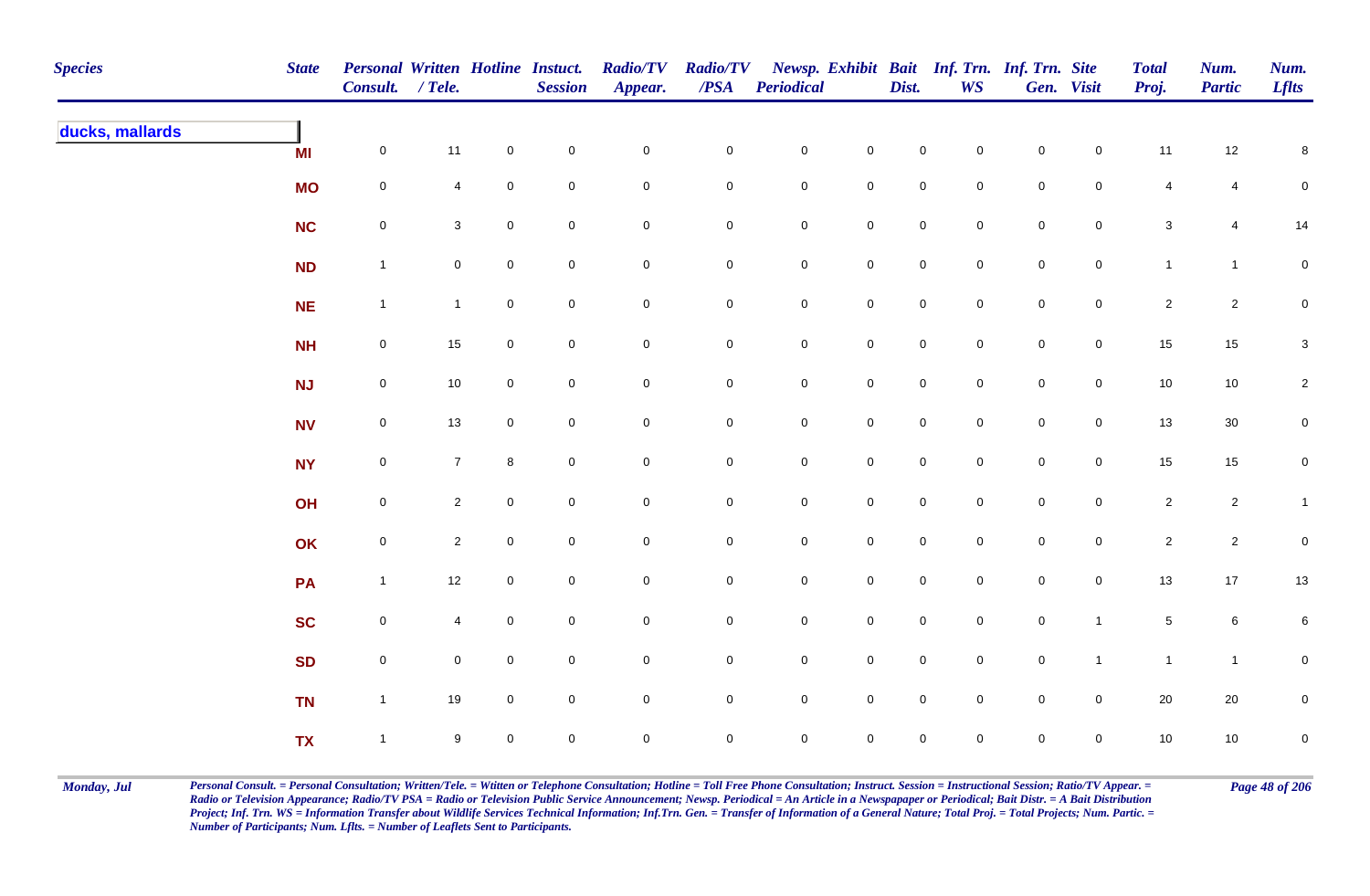| <b>Species</b>                                                     | <b>State</b> | <b>Personal Written Hotline Instuct.</b><br>Consult. | $/$ Tele.      |                     | <b>Session</b>            | <b>Radio/TV</b><br>Appear. | <b>Radio/TV</b><br>/PSA | Periodical          |                | Dist.               | <b>WS</b>           | Newsp. Exhibit Bait Inf. Trn. Inf. Trn. Site | Gen. Visit          | <b>Total</b><br>Proj. | Num.<br><b>Partic</b> | Num.<br><b>Lflts</b> |
|--------------------------------------------------------------------|--------------|------------------------------------------------------|----------------|---------------------|---------------------------|----------------------------|-------------------------|---------------------|----------------|---------------------|---------------------|----------------------------------------------|---------------------|-----------------------|-----------------------|----------------------|
| ducks, mallards                                                    | UT           | $\mathbf 0$                                          | $\mathbf 0$    | $\pmb{0}$           | $\overline{1}$            | $\mathsf{O}\xspace$        | $\pmb{0}$               | $\mathbf 0$         | $\pmb{0}$      | $\mathbf 0$         | 0                   | $\mathbf 0$                                  | $\mathbf 0$         | $\mathbf{1}$          | 130                   | $\mathbf 0$          |
|                                                                    | <b>VA</b>    | $\pmb{0}$                                            | $\overline{c}$ | $\mathsf{O}\xspace$ | $\ensuremath{\mathsf{3}}$ | $\mathbf 0$                | $\mathbf 0$             | $\pmb{0}$           | $\mathbf 0$    | $\pmb{0}$           | $\mathbf{1}$        | $\sqrt{2}$                                   | $\mathbf{1}$        | $\boldsymbol{9}$      | 67                    | $\mathbf 0$          |
|                                                                    | <b>VT</b>    | $\pmb{0}$                                            | $\mathbf{1}$   | $\mathsf 0$         | $\mathsf{O}\xspace$       | $\mathbf 0$                | $\mathbf 0$             | $\mathbf 0$         | $\mathbf 0$    | $\mathbf 0$         | $\mathbf 0$         | $\mathsf 0$                                  | $\mathsf{O}\xspace$ | $\mathbf{1}$          | $\mathbf{1}$          | $\pmb{0}$            |
|                                                                    | <b>WA</b>    | $\sqrt{2}$                                           | 4              | $\mathsf 0$         | $\sqrt{2}$                | $\mathbf 0$                | $\mathbf 0$             | $\pmb{0}$           | $\mathbf 0$    | $\pmb{0}$           | $\mathbf 0$         | $\pmb{0}$                                    | $\mathbf{1}$        | $\boldsymbol{9}$      | 11                    | 100                  |
|                                                                    | <b>WI</b>    | $\mathbf 0$                                          | 26             | $\mathbf 0$         | $\mathbf 0$               | $\mathbf 0$                | $\pmb{0}$               | $\pmb{0}$           | $\mathbf 0$    | $\mathbf 0$         | $\mathbf 0$         | $\mathbf 0$                                  | $\mathbf 0$         | 26                    | 26                    | $\pmb{0}$            |
|                                                                    | <b>WY</b>    | $\mathsf 0$                                          | 3              | $\mathbf 0$         | $\mathbf 0$               | $\mathbf 0$                | $\mathbf 0$             | $\mathbf 0$         | $\overline{0}$ | $\mathbf 0$         | $\mathbf 0$         | $\mathbf 0$                                  | $\mathbf 0$         | 3                     | $\mathbf{3}$          | $\pmb{0}$            |
| <b>Subtotal of Projects by Species</b>                             |              | 18                                                   | 217            | 294                 | 6                         | $\mathbf 0$                | $\mathbf 0$             | $\mathsf{O}\xspace$ | $\overline{0}$ | $\mathsf{O}\xspace$ | $\mathbf 0$         | 6                                            | 6                   | 552                   | 865                   | 171                  |
| ducks, merganser common                                            | <b>NC</b>    | $\mathbf 0$                                          | $\mathbf{1}$   | $\mathsf 0$         | $\mathsf{O}\xspace$       | $\mathbf 0$                | $\mathbf 0$             | $\mathbf 0$         | $\mathbf 0$    | $\mathbf 0$         | $\mathsf{O}\xspace$ | $\pmb{0}$                                    | $\mathsf{O}\xspace$ | $\mathbf{1}$          | $\overline{1}$        | $\sqrt{2}$           |
|                                                                    | PA           | $\pmb{0}$                                            | $\mathbf{1}$   | $\mathsf 0$         | $\mathsf{O}\xspace$       | $\mathbf 0$                | $\mathsf 0$             | $\mathbf 0$         | $\mathbf 0$    | $\mathbf 0$         | $\mathbf 0$         | $\pmb{0}$                                    | $\mathbf 0$         | $\mathbf{1}$          | $\mathbf{1}$          | $\mathbf 0$          |
|                                                                    | <b>WA</b>    | $\mathbf 0$                                          | $\overline{2}$ | $\mathbf 0$         | $\mathbf 0$               | $\mathbf 0$                | $\mathbf 0$             | $\mathsf{O}\xspace$ | $\mathbf 0$    | $\mathbf 0$         | $\mathbf 0$         | $\mathbf 0$                                  | $\mathbf 0$         | $\overline{2}$        | $\mathbf{2}$          | $\mathbf 0$          |
|                                                                    | <b>WY</b>    | $\mathbf 0$                                          | $\mathbf{1}$   | $\mathbf 0$         | $\mathbf 0$               | $\mathbf 0$                | $\mathbf 0$             | $\mathsf{O}\xspace$ | $\mathbf 0$    | $\mathbf 0$         | $\mathbf 0$         | $\mathbf 0$                                  | $\mathbf 0$         | $\mathbf{1}$          | $\mathbf{1}$          | $\overline{0}$       |
| <b>Subtotal of Projects by Species</b><br>ducks, merganser, hooded |              | $\mathbf 0$                                          | $\sqrt{5}$     | $\mathsf{O}\xspace$ | $\mathbf 0$               | $\mathsf{O}\xspace$        | $\mathbf 0$             | $\mathbf 0$         | $\mathbf 0$    | $\mathbf 0$         | $\mathbf 0$         | $\pmb{0}$                                    | $\mathsf{O}\xspace$ | $\sqrt{5}$            | 5                     | $\sqrt{2}$           |
|                                                                    | <b>FL</b>    | $\mathbf{1}$                                         | $\mathbf 0$    | $\mathsf 0$         | $\mathsf{O}\xspace$       | $\mathbf 0$                | $\pmb{0}$               | $\mathbf 0$         | $\overline{0}$ | $\mathsf{O}\xspace$ | $\mathbf 0$         | $\mathsf 0$                                  | $\mathbf 0$         | $\mathbf{1}$          | $\overline{1}$        | $\pmb{0}$            |
|                                                                    | <b>MN</b>    | $\mathbf 0$                                          | $\mathbf{1}$   | $\mathbf 0$         | $\mathbf 0$               | $\mathbf 0$                | $\overline{0}$          | $\mathsf{O}\xspace$ | $\overline{0}$ | $\mathbf 0$         | $\mathbf 0$         | $\mathsf 0$                                  | $\mathbf 0$         | $\mathbf{1}$          | $\overline{1}$        | $\mathsf 0$          |
|                                                                    | <b>WA</b>    | $\mathbf{1}$                                         | $\mathbf 0$    | $\mathbf 0$         | $\mathbf 0$               | $\mathbf 0$                | $\mathbf 0$             | $\mathsf{O}\xspace$ | $\mathbf 0$    | $\mathbf 0$         | $\mathbf 0$         | $\mathbf 0$                                  | $\mathbf 0$         | $\overline{1}$        | $\mathbf{1}$          | $\mathbf 0$          |
| <b>Subtotal of Projects by Species</b>                             |              | $\overline{2}$                                       | 1              | $\mathbf 0$         | $\mathbf 0$               | $\pmb{0}$                  | $\pmb{0}$               | $\mathbf 0$         | $\mathbf 0$    | $\mathbf 0$         | $\mathsf{O}$        | $\mathbf 0$                                  | $\mathbf 0$         | $\sqrt{3}$            | $\mathbf{3}$          | $\boldsymbol{0}$     |

Monday, Jul Personal Consult. = Personal Consultation; Written/Tele. = Witten or Telephone Consultation; Hotline = Toll Free Phone Consultation; Instruct. Session = Instructional Session; Ratio/TV Appear. = Page 49 of 206 *Radio or Television Appearance; Radio/TV PSA = Radio or Television Public Service Announcement; Newsp. Periodical = An Article in a Newspapaper or Periodical; Bait Distr. = A Bait Distribution*  Project; Inf. Trn. WS = Information Transfer about Wildlife Services Technical Information; Inf.Trn. Gen. = Transfer of Information of a General Nature; Total Proj. = Total Projects; Num. Partic. = *Number of Participants; Num. Lflts. = Number of Leaflets Sent to Participants.*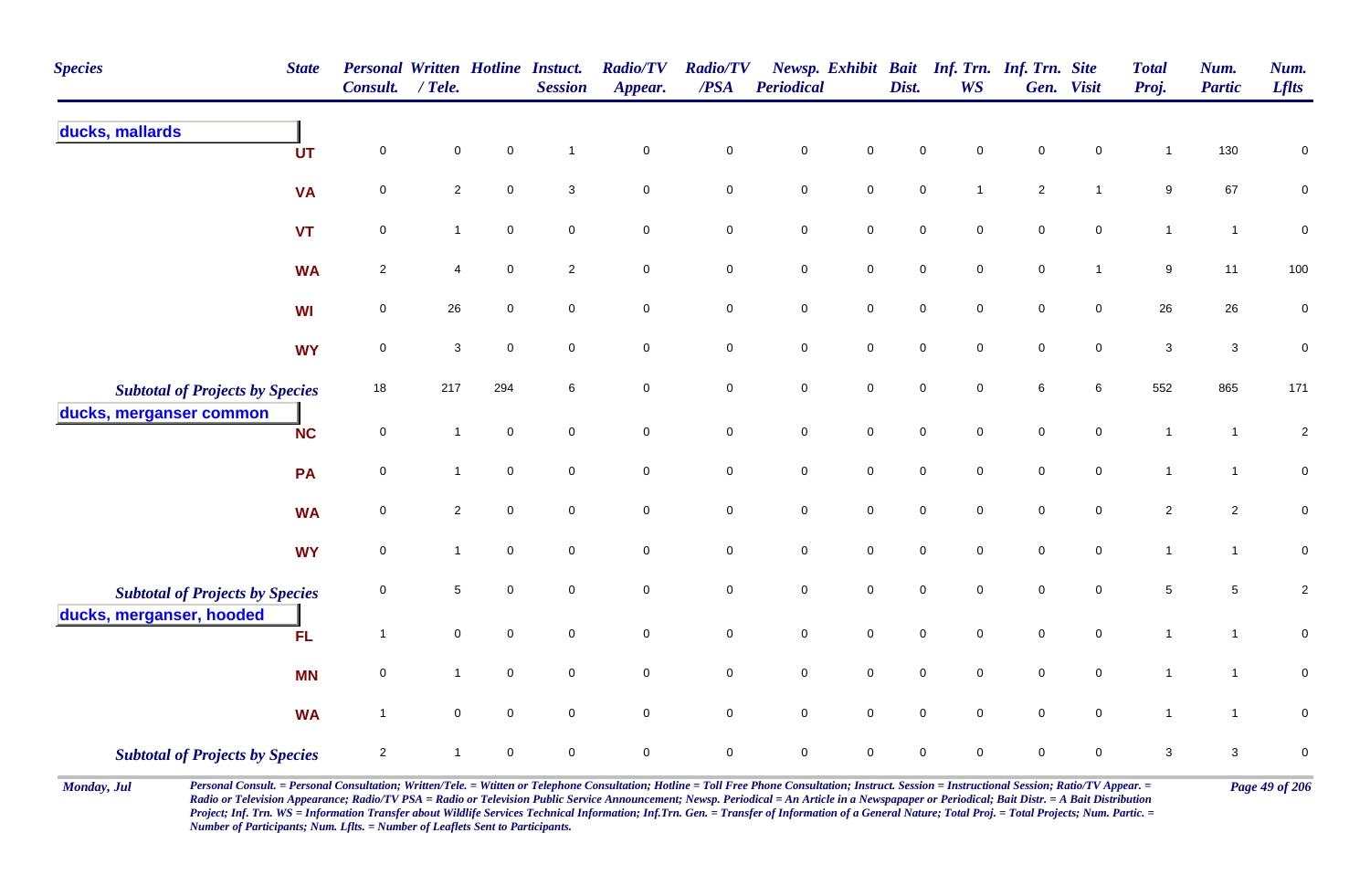| <b>Species</b>                                                 | <b>State</b> | <b>Personal Written Hotline Instuct.</b><br>Consult. | $/$ Tele.      |             | <b>Session</b>      | <b>Radio/TV</b><br>Appear. | <b>Radio/TV</b><br>/PSA | Periodical          |                     | Dist.               | <b>WS</b>    | Newsp. Exhibit Bait Inf. Trn. Inf. Trn. Site | Gen. Visit          | <b>Total</b><br>Proj. | Num.<br><b>Partic</b> | Num.<br><b>Lflts</b> |
|----------------------------------------------------------------|--------------|------------------------------------------------------|----------------|-------------|---------------------|----------------------------|-------------------------|---------------------|---------------------|---------------------|--------------|----------------------------------------------|---------------------|-----------------------|-----------------------|----------------------|
| ducks, northern pintail                                        | <b>CA</b>    | $\pmb{0}$                                            | $\mathbf{1}$   | $\pmb{0}$   | $\pmb{0}$           | $\pmb{0}$                  | $\pmb{0}$               | $\pmb{0}$           | $\mathsf 0$         | $\mathbf 0$         | $\mathbf 0$  | $\mathsf 0$                                  | $\mathbf 0$         | $\mathbf{1}$          | $\mathbf{1}$          | 0                    |
|                                                                | GU           | $\mathbf 0$                                          | $\mathbf 0$    | $\mathsf 0$ | 3                   | $\overline{0}$             | $\mathbf 0$             | $\pmb{0}$           | $\mathbf 0$         | $\mathsf{O}\xspace$ | $\mathbf 0$  | $\mathbf 0$                                  | $\mathbf 0$         | 3                     | 30                    | $\pmb{0}$            |
|                                                                | <b>WA</b>    | $\overline{1}$                                       | $\mathbf 0$    | $\mathbf 0$ | $\mathbf 0$         | $\mathbf 0$                | $\mathbf 0$             | $\mathbf 0$         | $\mathbf 0$         | $\mathbf 0$         | $\mathbf 0$  | $\mathbf 0$                                  | $\mathbf 0$         | $\mathbf{1}$          | $\mathbf{1}$          | $\mathbf 0$          |
|                                                                | <b>WI</b>    | $\pmb{0}$                                            | $\mathbf{1}$   | $\pmb{0}$   | $\mathsf 0$         | $\mathbf 0$                | $\pmb{0}$               | $\mathbf 0$         | $\mathbf 0$         | $\pmb{0}$           | $\pmb{0}$    | $\mathbf 0$                                  | $\mathbf 0$         | $\mathbf{1}$          | $\mathbf{1}$          | $\pmb{0}$            |
| <b>Subtotal of Projects by Species</b>                         |              | $\overline{\mathbf{1}}$                              | $\overline{2}$ | $\mathsf 0$ | 3                   | $\mathsf{O}\xspace$        | $\mathbf 0$             | $\mathbf 0$         | $\mathsf{O}$        | $\mathsf{O}\xspace$ | $\mathbf 0$  | $\mathsf{O}\xspace$                          | $\mathbf 0$         | 6                     | 33                    | $\pmb{0}$            |
| ducks, northern shoveler                                       | GU           | $\mathbf 0$                                          | $\mathbf 0$    | $\mathbf 0$ | 3                   | $\mathsf{O}\xspace$        | $\mathbf 0$             | $\mathsf{O}\xspace$ | $\mathbf 0$         | $\mathbf 0$         | $\mathbf 0$  | $\mathsf{O}\xspace$                          | $\mathbf 0$         | $\mathbf{3}$          | $30\,$                | $\pmb{0}$            |
|                                                                | MI           | 0                                                    | $\mathbf{1}$   | $\pmb{0}$   | $\mathsf{O}\xspace$ | $\mathbf 0$                | $\mathbf 0$             | $\mathbf 0$         | $\mathbf 0$         | $\pmb{0}$           | $\mathbf 0$  | $\mathbf 0$                                  | $\mathsf{O}\xspace$ | $\mathbf{1}$          | $\mathbf{1}$          | $\mathbf{1}$         |
|                                                                | <b>WA</b>    | $\mathbf{1}$                                         | $\mathbf 0$    | $\mathsf 0$ | $\mathbf 0$         | $\overline{0}$             | $\mathbf 0$             | $\mathbf 0$         | $\mathbf 0$         | $\pmb{0}$           | $\mathbf 0$  | $\mathbf 0$                                  | $\mathbf 0$         | $\mathbf{1}$          | $\mathbf{1}$          | $\pmb{0}$            |
| <b>Subtotal of Projects by Species</b>                         |              | -1                                                   | 1              | $\mathsf 0$ | 3                   | $\mathbf 0$                | $\mathbf 0$             | $\mathbf 0$         | $\mathbf 0$         | $\pmb{0}$           | $\mathbf 0$  | $\mathbf 0$                                  | $\mathbf 0$         | 5                     | 32                    | 1                    |
| ducks, ring-necked                                             | MI           | $\pmb{0}$                                            | $\mathbf{1}$   | $\mathsf 0$ | $\mathbf 0$         | $\mathbf 0$                | $\pmb{0}$               | $\mathbf 0$         | $\mathbf 0$         | $\mathsf{O}\xspace$ | $\mathbf 0$  | $\mathsf{O}\xspace$                          | $\mathbf 0$         | $\mathbf{1}$          | $\mathbf{1}$          | $\mathbf{1}$         |
|                                                                | <b>VA</b>    | $\pmb{0}$                                            | $\mathbf{1}$   | $\mathbf 0$ | $\mathsf{O}\xspace$ | $\mathbf 0$                | $\mathbf 0$             | $\mathsf{O}\xspace$ | $\mathsf 0$         | $\mathsf{O}\xspace$ | $\mathbf 0$  | $\mathsf{O}\xspace$                          | $\mathbf 0$         | $\mathbf{1}$          | $\overline{2}$        | $\pmb{0}$            |
|                                                                | <b>WA</b>    | $\overline{1}$                                       | $\mathbf 0$    | $\mathbf 0$ | $\mathbf 0$         | $\mathbf 0$                | $\mathbf 0$             | $\mathbf 0$         | $\mathsf{O}\xspace$ | $\pmb{0}$           | $\mathbf 0$  | $\mathsf 0$                                  | $\mathbf 0$         | $\mathbf{1}$          | $\mathbf{1}$          | $\pmb{0}$            |
| <b>Subtotal of Projects by Species</b>                         |              | $\overline{1}$                                       | $\overline{a}$ | $\mathbf 0$ | $\mathbf 0$         | $\mathsf{O}\xspace$        | $\pmb{0}$               | $\pmb{0}$           | $\mathbf 0$         | $\pmb{0}$           | $\mathbf{0}$ | $\pmb{0}$                                    | $\mathbf 0$         | $\mathbf{3}$          | $\overline{4}$        | $\mathbf{1}$         |
| ducks, scaup, greater                                          | MI           | $\pmb{0}$                                            | $\mathbf{1}$   | $\pmb{0}$   | $\mathbf 0$         | $\mathsf{O}\xspace$        | $\pmb{0}$               | $\mathbf 0$         | $\mathbf 0$         | $\mathsf{O}\xspace$ | $\mathbf 0$  | $\mathbf 0$                                  | $\mathbf 0$         | $\mathbf{1}$          | $\mathbf{1}$          | $\mathbf{1}$         |
| <b>Subtotal of Projects by Species</b><br>ducks, scaup, lesser |              | $\mathbf 0$                                          | $\mathbf{1}$   | $\mathbf 0$ | $\mathbf 0$         | $\mathbf 0$                | $\mathbf 0$             | $\mathbf 0$         | $\pmb{0}$           | $\mathbf 0$         | $\mathbf 0$  | $\mathbf 0$                                  | $\mathbf 0$         |                       | 1                     | $\mathbf{1}$         |

Monday, Jul Personal Consult. = Personal Consultation; Written/Tele. = Witten or Telephone Consultation; Hotline = Toll Free Phone Consultation; Instruct. Session = Instructional Session; Ratio/TV Appear. = Page 50 of 206 *Radio or Television Appearance; Radio/TV PSA = Radio or Television Public Service Announcement; Newsp. Periodical = An Article in a Newspapaper or Periodical; Bait Distr. = A Bait Distribution*  Project; Inf. Trn. WS = Information Transfer about Wildlife Services Technical Information; Inf.Trn. Gen. = Transfer of Information of a General Nature; Total Proj. = Total Projects; Num. Partic. = *Number of Participants; Num. Lflts. = Number of Leaflets Sent to Participants.*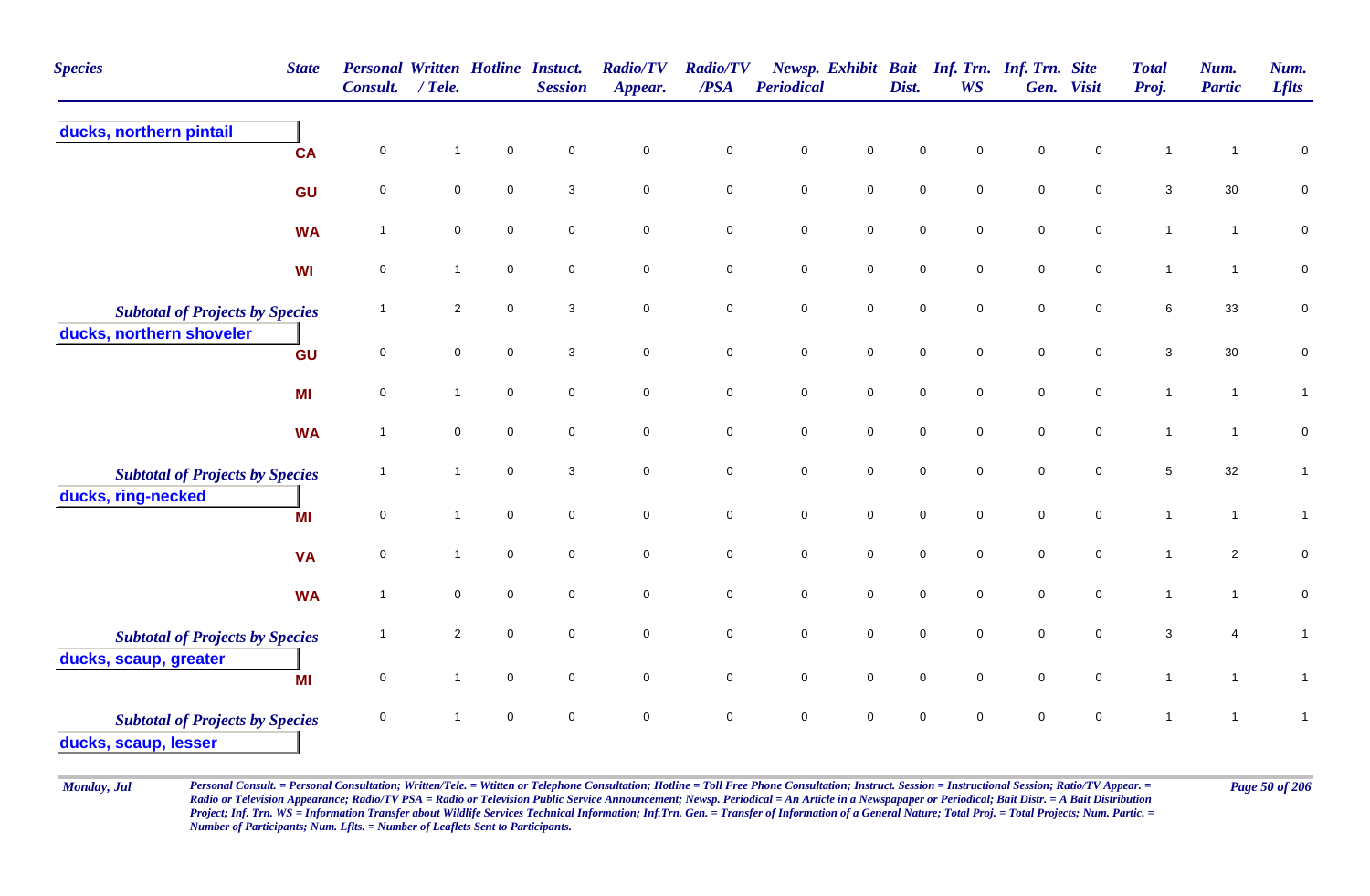| <b>Species</b>                         | <b>State</b> | <b>Personal Written Hotline Instuct.</b><br><b>Consult.</b> | $/$ Tele.    |                     | <b>Session</b> | <b>Radio/TV</b><br>Appear. | <b>Radio/TV</b><br>/PSA | <b>Periodical</b> |                     | Dist.       | Newsp. Exhibit Bait Inf. Trn. Inf. Trn. Site<br><b>WS</b> |                  | Gen. Visit     | <b>Total</b><br>Proj. | Num.<br><b>Partic</b> | Num.<br><b>Lflts</b> |
|----------------------------------------|--------------|-------------------------------------------------------------|--------------|---------------------|----------------|----------------------------|-------------------------|-------------------|---------------------|-------------|-----------------------------------------------------------|------------------|----------------|-----------------------|-----------------------|----------------------|
| ducks, scaup, lesser                   | <b>AR</b>    | -1                                                          | $\mathbf 0$  | $\mathbf 0$         | $\mathbf 0$    | $\mathbf 0$                | $\mathsf 0$             | $\mathbf 0$       | $\mathsf 0$         | $\mathbf 0$ | 0                                                         | $\mathbf 0$      | $\pmb{0}$      | 1                     | 3                     | $\mathbf 0$          |
|                                        | LA           | 0                                                           | $\mathbf{1}$ | $\pmb{0}$           | $\mathbf 0$    | $\pmb{0}$                  | $\mathbf 0$             | $\pmb{0}$         | $\mathbf 0$         | $\pmb{0}$   | 0                                                         | $\pmb{0}$        | $\pmb{0}$      | $\overline{1}$        | $\mathbf{1}$          | $\pmb{0}$            |
|                                        | MI           | $\pmb{0}$                                                   | $\mathbf{1}$ | $\mathbf 0$         | $\mathbf 0$    | $\pmb{0}$                  | ${\bf 0}$               | $\pmb{0}$         | $\mathbf 0$         | $\pmb{0}$   | 0                                                         | $\pmb{0}$        | $\pmb{0}$      | $\overline{1}$        | $\mathbf{1}$          | $\mathbf{1}$         |
|                                        | <b>SD</b>    | 0                                                           | 0            | $\mathbf 0$         | 0              | $\mathbf 0$                | $\mathbf 0$             | $\pmb{0}$         | $\mathbf 0$         | $\mathbf 0$ | 0                                                         | $\boldsymbol{0}$ | $\overline{1}$ | $\mathbf{1}$          | $\mathbf{1}$          | $\mathbf 0$          |
|                                        | <b>TX</b>    | $\mathbf 0$                                                 | $\mathbf{1}$ | $\mathbf 0$         | 0              | $\mathbf 0$                | $\mathbf 0$             | $\pmb{0}$         | $\mathbf 0$         | $\mathbf 0$ | 0                                                         | $\mathbf 0$      | $\mathbf 0$    | $\overline{1}$        | $\mathbf{1}$          | 0                    |
| <b>Subtotal of Projects by Species</b> |              | $\overline{1}$                                              | 3            | $\mathbf 0$         | $\mathbf 0$    | $\pmb{0}$                  | $\mathbf 0$             | $\mathbf 0$       | $\mathsf{O}\xspace$ | $\mathbf 0$ | $\mathsf{O}$                                              | $\pmb{0}$        | $\mathbf{1}$   | $\sqrt{5}$            | $\overline{7}$        | $\overline{1}$       |
| ducks, teal, blue-winged               | <b>MI</b>    | $\mathsf{O}\xspace$                                         | $\mathbf{1}$ | $\mathsf{O}\xspace$ | $\mathbf 0$    | $\mathbf 0$                | $\mathsf{O}\xspace$     | $\pmb{0}$         | $\mathbf 0$         | $\pmb{0}$   | 0                                                         | $\pmb{0}$        | $\pmb{0}$      | $\mathbf{1}$          | $\mathbf{1}$          | $\mathbf{1}$         |
|                                        | <b>NE</b>    | $\overline{1}$                                              | $\mathbf{1}$ | $\mathbf 0$         | $\mathbf 0$    | $\mathbf 0$                | $\mathbf 0$             | $\mathbf 0$       | $\mathsf{O}\xspace$ | $\mathbf 0$ | $\mathsf{O}$                                              | $\mathbf 0$      | $\mathbf 0$    | $\overline{2}$        | $\overline{2}$        | $\mathbf 0$          |
|                                        | <b>SD</b>    | $\mathsf 0$                                                 | $\mathbf{1}$ | $\mathbf 0$         | $\mathbf 0$    | $\mathbf 0$                | $\mathbf 0$             | $\mathbf 0$       | $\mathbf 0$         | $\pmb{0}$   | 0                                                         | $\pmb{0}$        | $\mathbf{1}$   | $\sqrt{2}$            | $\sqrt{2}$            | $\mathbf 0$          |
|                                        | <b>WA</b>    | $\overline{1}$                                              | $\mathbf 0$  | $\mathbf 0$         | $\mathbf 0$    | $\mathbf 0$                | $\mathbf 0$             | $\pmb{0}$         | $\mathbf 0$         | $\mathbf 0$ | $\mathbf 0$                                               | $\mathbf 0$      | $\mathbf 0$    | $\mathbf{1}$          | $\mathbf{1}$          | $\mathbf 0$          |
|                                        | WI           | $\mathsf 0$                                                 | $\mathbf{1}$ | $\pmb{0}$           | $\mathbf 0$    | $\pmb{0}$                  | $\mathbf 0$             | $\pmb{0}$         | $\mathbf 0$         | $\pmb{0}$   | $\mathsf{O}\xspace$                                       | $\pmb{0}$        | $\pmb{0}$      | $\mathbf{1}$          | $\mathbf{1}$          | $\mathbf 0$          |
| <b>Subtotal of Projects by Species</b> |              | $\overline{2}$                                              | 4            | 0                   | 0              | $\mathbf 0$                | ${\bf 0}$               | $\pmb{0}$         | $\mathbf 0$         | $\pmb{0}$   | $\pmb{0}$                                                 | $\pmb{0}$        | $\mathbf{1}$   | $\boldsymbol{7}$      | $\boldsymbol{7}$      | $\mathbf{1}$         |
| ducks, teal, cinnamon                  | <b>WA</b>    | $\overline{1}$                                              | 0            | $\mathsf 0$         | $\mathbf 0$    | $\pmb{0}$                  | $\mathbf 0$             | $\pmb{0}$         | $\mathbf 0$         | $\pmb{0}$   | $\mathbf 0$                                               | $\pmb{0}$        | $\mathbf 0$    | $\mathbf{1}$          | $\mathbf{1}$          | 0                    |
| <b>Subtotal of Projects by Species</b> |              | $\overline{1}$                                              | $\mathbf 0$  | $\mathbf 0$         | $\mathbf 0$    | $\mathbf 0$                | $\mathbf 0$             | $\mathsf 0$       | $\mathsf{O}\xspace$ | $\mathbf 0$ | 0                                                         | $\mathbf 0$      | $\mathbf 0$    | $\overline{1}$        | $\mathbf{1}$          | 0                    |
| ducks, teal, green-winged              | <b>CA</b>    | $\overline{2}$                                              | $\mathbf 0$  | $\mathbf 0$         | $\mathbf 0$    | $\pmb{0}$                  | $\mathbf 0$             | $\pmb{0}$         | $\mathbf 0$         | $\pmb{0}$   | $\overline{0}$                                            | $\pmb{0}$        | $\mathbf 0$    | $\overline{c}$        | $\overline{4}$        | 0                    |
|                                        | МI           | 0                                                           | $\mathbf 1$  | $\mathbf 0$         | $\mathbf 0$    | $\mathsf 0$                | 0                       | $\mathbf 0$       | $\mathsf 0$         | $\mathbf 0$ | 0                                                         | $\mathbf 0$      | 0              | $\mathbf{1}$          | $\mathbf{1}$          | $\mathbf{1}$         |

Monday, Jul Personal Consult. = Personal Consultation; Written/Tele. = Witten or Telephone Consultation; Hotline = Toll Free Phone Consultation; Instruct. Session = Instructional Session; Ratio/TV Appear. = Page 51 of 206 *Radio or Television Appearance; Radio/TV PSA = Radio or Television Public Service Announcement; Newsp. Periodical = An Article in a Newspapaper or Periodical; Bait Distr. = A Bait Distribution*  Project; Inf. Trn. WS = Information Transfer about Wildlife Services Technical Information; Inf.Trn. Gen. = Transfer of Information of a General Nature; Total Proj. = Total Projects; Num. Partic. = *Number of Participants; Num. Lflts. = Number of Leaflets Sent to Participants.*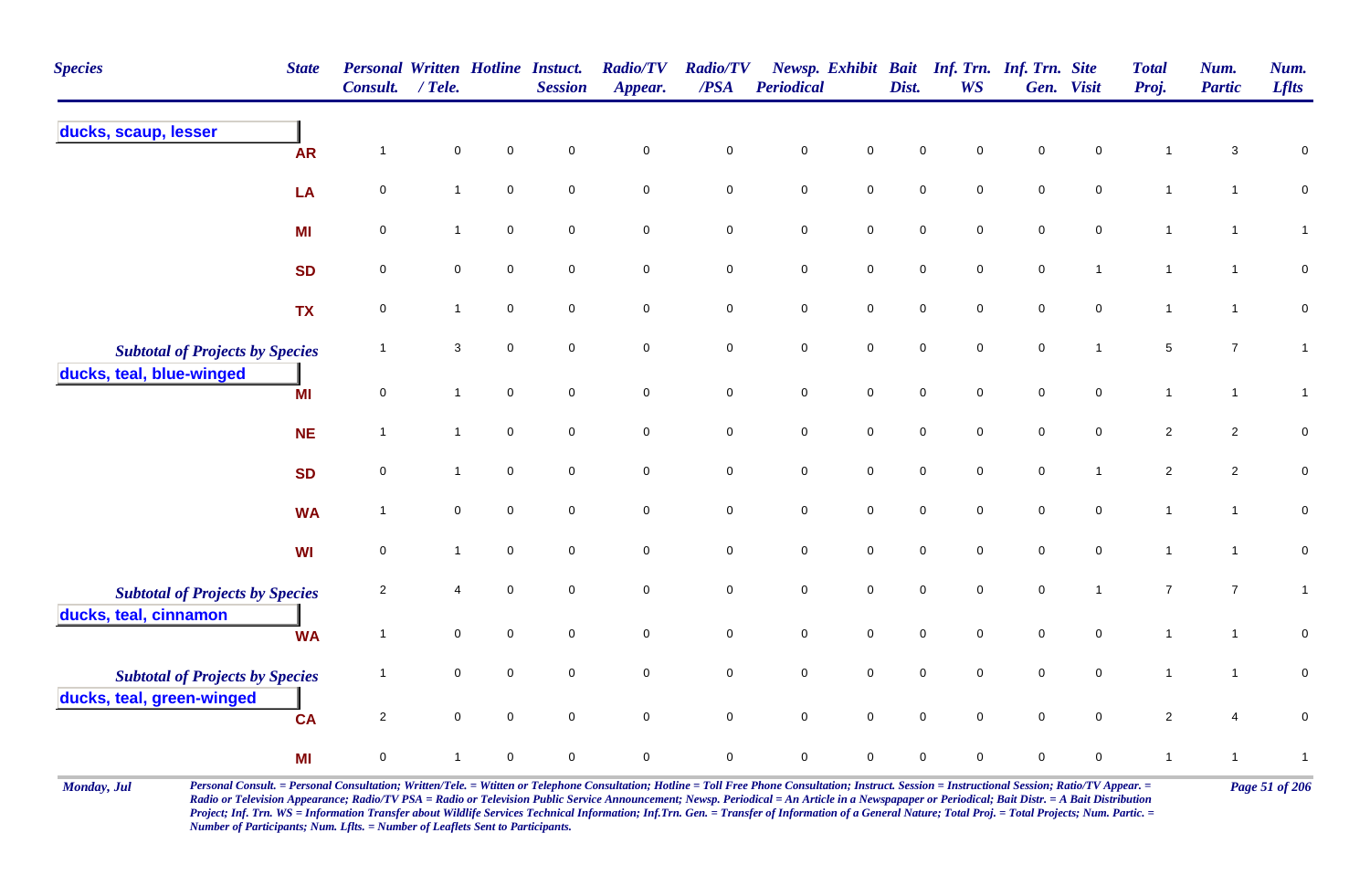| <b>Species</b>                         | <b>State</b> | <b>Personal Written Hotline</b><br><b>Consult.</b> | $/$ Tele.           |                | <b>Instuct.</b><br><b>Session</b> | <b>Radio/TV</b><br>Appear. | <b>Radio/TV</b><br>/PSA | <b>Periodical</b> | Newsp. Exhibit Bait | Dist.       | <b>WS</b>   | Inf. Trn. Inf. Trn. Site<br>Gen. | <b>Visit</b> | <b>Total</b><br>Proj.     | Num.<br><b>Partic</b>   | Num.<br><b>Lflts</b> |
|----------------------------------------|--------------|----------------------------------------------------|---------------------|----------------|-----------------------------------|----------------------------|-------------------------|-------------------|---------------------|-------------|-------------|----------------------------------|--------------|---------------------------|-------------------------|----------------------|
| ducks, teal, green-winged              | MI           | 0                                                  | $\mathbf{1}$        | 0              | $\mathbf 0$                       | 0                          | 0                       | $\mathbf 0$       | 0                   | $\mathbf 0$ | $\mathbf 0$ | $\mathbf 0$                      | 0            | $\overline{1}$            |                         | $\mathbf{1}$         |
|                                        | <b>NE</b>    | 0                                                  | $\mathbf{1}$        | $\mathbf 0$    | $\mathbf 0$                       | $\mathbf 0$                | $\mathbf 0$             | $\mathsf 0$       | $\mathbf 0$         | $\mathbf 0$ | $\mathbf 0$ | $\mathbf 0$                      | $\mathbf 0$  | $\mathbf{1}$              | $\mathbf 1$             | $\mathbf 0$          |
|                                        | <b>WA</b>    | $\mathbf{2}$                                       | $\mathbf 0$         | $\mathbf 0$    | $\mathbf 0$                       | $\mathbf 0$                | $\mathbf 0$             | $\mathbf 0$       | $\mathbf 0$         | $\mathbf 0$ | 0           | $\mathbf 0$                      | $\mathbf 0$  | $\overline{2}$            | $\mathbf{3}$            | $\pmb{0}$            |
| <b>Subtotal of Projects by Species</b> |              | 4                                                  | $\overline{2}$      | 0              | $\mathbf 0$                       | $\mathbf 0$                | $\mathbf 0$             | $\pmb{0}$         | $\mathbf 0$         | $\mathbf 0$ | 0           | $\mathbf 0$                      | $\mathbf 0$  | $\,6$                     | 9                       | $\mathbf{1}$         |
| ducks, tufted                          | GU           | 0                                                  | $\mathbf 0$         | 0              | 3                                 | $\mathbf 0$                | $\mathbf 0$             | $\pmb{0}$         | $\mathbf 0$         | $\mathbf 0$ | 0           | $\mathbf 0$                      | 0            | 3                         | 30                      | $\pmb{0}$            |
| <b>Subtotal of Projects by Species</b> |              | 0                                                  | $\mathbf 0$         | 0              | 3                                 | $\mathbf 0$                | 0                       | $\pmb{0}$         | $\mathbf 0$         | $\pmb{0}$   | 0           | $\mathbf 0$                      | 0            | 3                         | 30                      | 0                    |
| ducks, whistling, black-bellied        | <b>TX</b>    | 0                                                  | $\overline{c}$      | 0              | $\mathbf 0$                       | $\mathbf 0$                | $\mathbf 0$             | $\pmb{0}$         | $\mathbf 0$         | $\mathbf 0$ | $\mathbf 0$ | $\mathbf 0$                      | $\mathbf 0$  | $\overline{c}$            | $\overline{\mathbf{c}}$ | $\pmb{0}$            |
| <b>Subtotal of Projects by Species</b> |              | 0                                                  | $\overline{2}$      | 0              | $\mathsf{O}\xspace$               | $\mathbf 0$                | $\mathbf 0$             | $\mathbf 0$       | $\mathbf 0$         | $\mathbf 0$ | 0           | $\mathbf 0$                      | $\mathbf 0$  | $\overline{2}$            | $\overline{2}$          | $\mathbf 0$          |
| ducks, whistling, fulvous              | LA           | 12                                                 | $\overline{2}$      | 0              | $\mathbf 0$                       | $\mathbf 0$                | $\pmb{0}$               | $\pmb{0}$         | $\mathbf 0$         | $\pmb{0}$   | 0           | $\mathbf 0$                      | $\mathbf 0$  | 14                        | 14                      | $\boldsymbol{0}$     |
| <b>Subtotal of Projects by Species</b> |              | 12                                                 | $\overline{2}$      | 0              | $\mathbf 0$                       | $\mathbf 0$                | $\mathbf 0$             | $\mathbf 0$       | $\mathbf 0$         | $\mathbf 0$ | $\mathbf 0$ | $\mathbf 0$                      | $\mathbf 0$  | 14                        | 14                      | 0                    |
| ducks, wigeon, american                | <b>WA</b>    | $\overline{2}$                                     | $\mathsf{O}\xspace$ | 0              | $\mathbf 0$                       | $\mathbf 0$                | $\mathbf 0$             | $\pmb{0}$         | $\mathsf{O}\xspace$ | $\mathbf 0$ | $\mathbf 0$ | $\mathbf 0$                      | $\mathbf 0$  | $\sqrt{2}$                | $\mathbf{3}$            | $\pmb{0}$            |
| <b>Subtotal of Projects by Species</b> |              | $\overline{c}$                                     | $\mathbf 0$         | $\mathbf 0$    | $\mathbf 0$                       | $\mathbf 0$                | $\pmb{0}$               | $\pmb{0}$         | $\mathsf{O}\xspace$ | $\mathbf 0$ | $\mathbf 0$ | $\mathbf 0$                      | $\mathbf 0$  | $\sqrt{2}$                | $\mathbf{3}$            | $\mathbf 0$          |
| ducks, wood                            | IN           | 0                                                  | $\mathbf 0$         | 3              | $\mathbf 0$                       | $\mathbf 0$                | $\mathbf 0$             | $\mathbf 0$       | $\pmb{0}$           | $\mathbf 0$ | 0           | $\mathbf 0$                      | 0            | $\ensuremath{\mathsf{3}}$ | $\mathbf{3}$            | 0                    |
|                                        | <b>MD</b>    | 0                                                  | $\mathbf 0$         | $\overline{1}$ | $\mathbf 0$                       | $\mathbf 0$                | $\mathbf 0$             | $\mathbf 0$       | $\mathbf 0$         | $\mathbf 0$ | $\mathbf 0$ | $\mathbf 0$                      | $\mathbf 0$  | $\mathbf{1}$              | $\mathbf{1}$            | $\pmb{0}$            |
|                                        | <b>MI</b>    | $\mathbf 0$                                        | 2                   | 0              | $\Omega$                          | $\mathbf 0$                | $\mathbf 0$             | $\mathbf 0$       | $\pmb{0}$           | $\mathbf 0$ | $\mathbf 0$ | $\Omega$                         | $\mathbf 0$  | $\sqrt{2}$                | $\overline{c}$          | $\mathbf{1}$         |

Monday, Jul Personal Consult. = Personal Consultation; Written/Tele. = Witten or Telephone Consultation; Hotline = Toll Free Phone Consultation; Instruct. Session = Instructional Session; Ratio/TV Appear. = Page 52 of 206 *Radio or Television Appearance; Radio/TV PSA = Radio or Television Public Service Announcement; Newsp. Periodical = An Article in a Newspapaper or Periodical; Bait Distr. = A Bait Distribution*  Project; Inf. Trn. WS = Information Transfer about Wildlife Services Technical Information; Inf.Trn. Gen. = Transfer of Information of a General Nature; Total Proj. = Total Projects; Num. Partic. = *Number of Participants; Num. Lflts. = Number of Leaflets Sent to Participants.*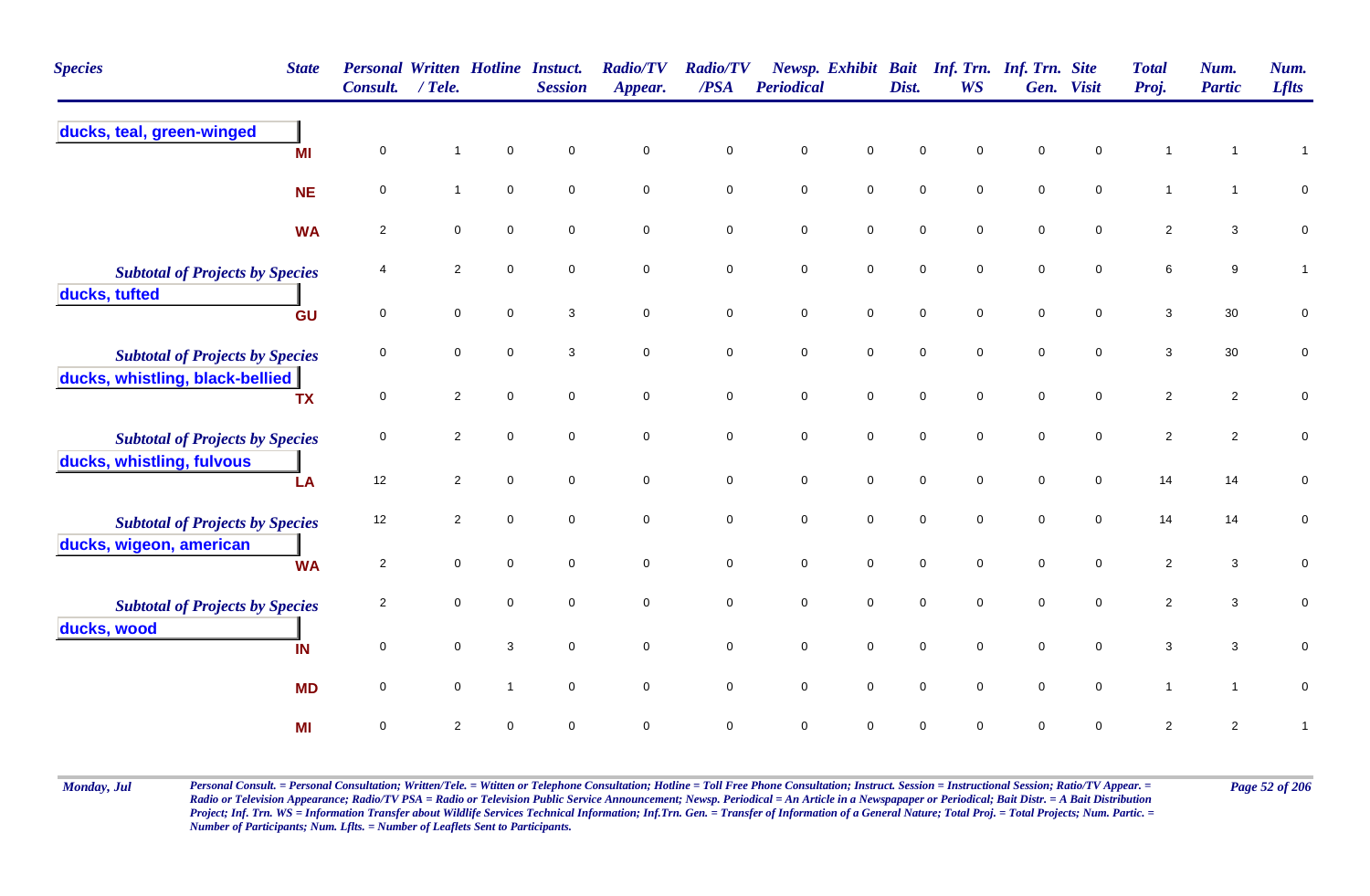| <b>Species</b>                         | <b>State</b> | Personal Written Hotline Instuct.<br>Consult. / Tele. |              |                     | <b>Session</b>      | <b>Radio/TV</b><br>Appear. | <b>Radio/TV</b><br>$\overline{PSA}$ | Periodical  |                     | Dist.               | Newsp. Exhibit Bait Inf. Trn. Inf. Trn. Site<br><b>WS</b> |             | Gen. Visit          | <b>Total</b><br>Proj. | Num.<br><b>Partic</b> | Num.<br><b>Lflts</b> |
|----------------------------------------|--------------|-------------------------------------------------------|--------------|---------------------|---------------------|----------------------------|-------------------------------------|-------------|---------------------|---------------------|-----------------------------------------------------------|-------------|---------------------|-----------------------|-----------------------|----------------------|
| ducks, wood                            | <b>MO</b>    | $\mathbf 0$                                           | $\mathbf{1}$ | $\pmb{0}$           | $\mathbf 0$         | $\mathbf 0$                | $\pmb{0}$                           | $\pmb{0}$   | $\mathsf{O}\xspace$ | $\mathbf 0$         | 0                                                         | $\pmb{0}$   | 0                   | $\mathbf{1}$          | 1                     | $\pmb{0}$            |
|                                        | <b>NH</b>    | $\mathbf 0$                                           | $\mathbf{1}$ | $\mathbf 0$         | $\mathsf{O}\xspace$ | $\mathbf 0$                | $\mathbf 0$                         | $\pmb{0}$   | $\mathbf 0$         | $\mathbf 0$         | $\mathbf 0$                                               | $\pmb{0}$   | $\mathsf{O}\xspace$ | $\mathbf{1}$          | $\mathbf{1}$          | $\overline{0}$       |
|                                        | OH           | $\mathbf 0$                                           | $\mathbf{1}$ | $\mathsf{O}\xspace$ | $\mathsf{O}\xspace$ | $\mathbf 0$                | $\mathbf 0$                         | $\pmb{0}$   | $\mathsf{O}$        | $\mathbf 0$         | $\mathsf{O}\xspace$                                       | $\pmb{0}$   | $\mathsf{O}$        | $\mathbf{1}$          | $\overline{1}$        | $\mathbf 0$          |
|                                        | <b>WA</b>    | $\overline{1}$                                        | $\mathbf 0$  | $\mathbf 0$         | $\mathsf{O}\xspace$ | $\mathbf 0$                | $\mathbf 0$                         | $\pmb{0}$   | $\mathbf 0$         | $\mathsf{O}\xspace$ | $\mathbf 0$                                               | $\mathsf 0$ | $\overline{0}$      | $\mathbf{1}$          | $\mathbf{1}$          | $\mathbf 0$          |
| <b>Subtotal of Projects by Species</b> |              | $\mathbf{1}$                                          | $\sqrt{5}$   | $\overline{4}$      | $\mathbf 0$         | $\mathsf{O}\xspace$        | $\mathbf 0$                         | $\pmb{0}$   | $\mathsf 0$         | $\mathbf 0$         | $\mathsf{O}\xspace$                                       | $\pmb{0}$   | $\mathsf{O}$        | $10$                  | 10                    | $\mathbf{1}$         |
| eagles, bald                           | <b>AK</b>    | $\mathsf 0$                                           | $\mathbf{1}$ | $\mathbf 0$         | $\mathbf 0$         | $\mathbf 0$                | $\overline{0}$                      | $\mathbf 0$ | $\mathsf 0$         | $\mathbf 0$         | $\mathbf 0$                                               | $\pmb{0}$   | $\mathbf 0$         | $\mathbf{1}$          | $\overline{2}$        | $\mathbf 0$          |
|                                        | IL.          | $\mathsf 0$                                           | $\mathbf{1}$ | $\mathsf{O}\xspace$ | $\mathbf 0$         | $\mathsf{O}\xspace$        | $\mathbf 0$                         | $\mathbf 0$ | $\mathbf 0$         | $\mathbf 0$         | $\mathbf 0$                                               | $\mathsf 0$ | $\mathbf 0$         | $\mathbf{1}$          | $\mathbf{1}$          | $\mathbf 0$          |
|                                        | IN           | $\mathsf 0$                                           | $\mathbf 0$  | $\overline{7}$      | $\mathbf 0$         | $\mathbf 0$                | $\mathbf 0$                         | $\pmb{0}$   | $\mathbf 0$         | $\mathbf 0$         | $\mathbf 0$                                               | $\mathsf 0$ | $\mathbf 0$         | $\overline{7}$        | $\overline{7}$        | $\overline{0}$       |
|                                        | <b>MD</b>    | $\mathbf 0$                                           | $\mathbf 0$  | $\,$ 5 $\,$         | $\mathbf 0$         | $\mathsf{O}\xspace$        | $\pmb{0}$                           | $\mathbf 0$ | $\mathbf 0$         | $\mathbf 0$         | $\mathbf 0$                                               | $\pmb{0}$   | $\mathbf 0$         | $\,$ 5 $\,$           | 5                     | $\pmb{0}$            |
|                                        | MI           | $\pmb{0}$                                             | $\mathbf{1}$ | $\mathbf 0$         | $\mathbf 0$         | $\mathbf 0$                | $\mathbf 0$                         | $\pmb{0}$   | $\mathbf 0$         | $\mathbf 0$         | $\mathbf 0$                                               | $\mathsf 0$ | $\mathbf 0$         | $\mathbf{1}$          | $\overline{c}$        | $\sqrt{2}$           |
|                                        | <b>MN</b>    | $\overline{1}$                                        | 0            | $\mathbf 0$         | $\mathbf 0$         | $\mathbf 0$                | $\mathsf{O}$                        | $\mathbf 0$ | $\mathsf{O}$        | $\mathsf{O}\xspace$ | $\mathbf 0$                                               | $\mathsf 0$ | $\overline{0}$      | $\mathbf{1}$          | $\mathbf{1}$          | $\mathbf 0$          |
|                                        | <b>MO</b>    | $\mathbf 0$                                           | 6            | $\mathbf 0$         | $\mathbf 0$         | $\overline{0}$             | $\mathbf 0$                         | $\pmb{0}$   | $\overline{0}$      | $\mathsf{O}\xspace$ | $\mathbf 0$                                               | $\mathsf 0$ | $\mathbf 0$         | $\,6\,$               | 6                     | $\mathbf 0$          |
|                                        | <b>NC</b>    | $\mathbf 0$                                           | $\mathbf{1}$ | $\mathbf 0$         | $\mathsf{O}\xspace$ | $\mathbf 0$                | $\mathsf{O}$                        | $\mathbf 0$ | $\mathsf 0$         | $\mathbf 0$         | $\mathbf 0$                                               | $\mathsf 0$ | $\overline{0}$      | $\mathbf{1}$          | $\mathbf{1}$          | $\mathbf 0$          |
|                                        | <b>NE</b>    | $\overline{1}$                                        | $\mathbf 0$  | $\mathsf{O}\xspace$ | $\mathsf{O}\xspace$ | $\mathbf 0$                | $\overline{0}$                      | $\mathbf 0$ | $\mathsf 0$         | $\mathsf{O}\xspace$ | $\mathbf 0$                                               | $\mathsf 0$ | $\mathbf{1}$        | $\overline{2}$        | $\overline{2}$        | $\mathbf 0$          |
|                                        | <b>NH</b>    | $\mathsf 0$                                           | $\mathbf{1}$ | $\mathbf 0$         | $\mathbf 0$         | $\mathbf 0$                | $\overline{0}$                      | $\pmb{0}$   | $\mathbf 0$         | $\mathsf{O}\xspace$ | $\mathbf 0$                                               | $\mathsf 0$ | $\mathbf 0$         | $\mathbf{1}$          | $\mathbf{1}$          | $\pmb{0}$            |
|                                        | OH           | $\pmb{0}$                                             | $\mathbf{1}$ | $\mathbf 0$         | $\mathbf 0$         | $\mathbf 0$                | $\mathbf 0$                         | $\pmb{0}$   | $\mathbf 0$         | $\mathbf 0$         | $\mathbf 0$                                               | $\mathsf 0$ | $\mathbf 0$         | $\overline{1}$        | $\overline{1}$        | $\sqrt{3}$           |

Monday, Jul Personal Consult. = Personal Consultation; Written/Tele. = Witten or Telephone Consultation; Hotline = Toll Free Phone Consultation; Instruct. Session = Instructional Session; Ratio/TV Appear. = Page 53 of 206 *Radio or Television Appearance; Radio/TV PSA = Radio or Television Public Service Announcement; Newsp. Periodical = An Article in a Newspapaper or Periodical; Bait Distr. = A Bait Distribution*  Project; Inf. Trn. WS = Information Transfer about Wildlife Services Technical Information; Inf.Trn. Gen. = Transfer of Information of a General Nature; Total Proj. = Total Projects; Num. Partic. = *Number of Participants; Num. Lflts. = Number of Leaflets Sent to Participants.*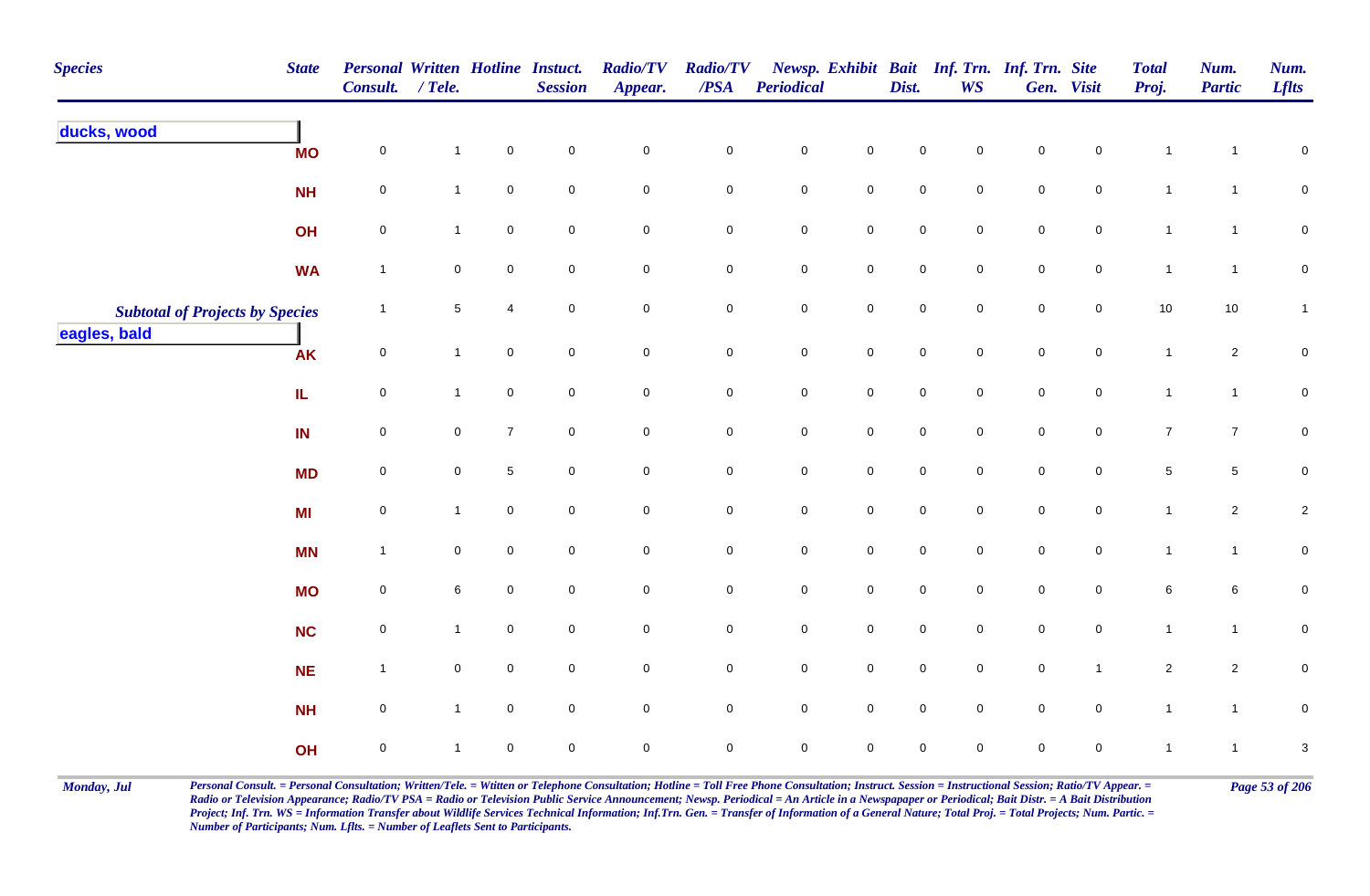| <b>Species</b>                         | <b>State</b> | Personal Written Hotline Instuct.<br>Consult. | $/$ Tele.      |                     | <b>Session</b>   | <b>Radio/TV</b><br>Appear. | <b>Radio/TV</b><br>/PSA | Periodical          |                     | Dist.               | Newsp. Exhibit Bait Inf. Trn. Inf. Trn. Site<br><b>WS</b> |                     | Gen. Visit          | <b>Total</b><br>Proj. | Num.<br><b>Partic</b> | Num.<br><b>Lflts</b>      |
|----------------------------------------|--------------|-----------------------------------------------|----------------|---------------------|------------------|----------------------------|-------------------------|---------------------|---------------------|---------------------|-----------------------------------------------------------|---------------------|---------------------|-----------------------|-----------------------|---------------------------|
| eagles, bald                           | OH           | $\mathbf 0$                                   | 1              | $\mathbf 0$         | $\pmb{0}$        | $\pmb{0}$                  | $\pmb{0}$               | $\pmb{0}$           | $\mathbf 0$         | 0                   | $\mathbf 0$                                               | 0                   | $\mathbf 0$         | $\overline{1}$        | $\mathbf{1}$          | $\ensuremath{\mathsf{3}}$ |
|                                        | OK           | $\mathsf 0$                                   | $\mathbf 0$    | $\mathbf 0$         | $\mathbf 0$      | $\mathbf 0$                | $\mathsf{O}\xspace$     | $\mathbf 0$         | $\mathbf{1}$        | $\mathbf 0$         | $\mathbf 0$                                               | $\mathsf{O}\xspace$ | $\mathbf 0$         | $\mathbf{1}$          | 2,500                 | 500                       |
|                                        | <b>VA</b>    | $\mathbf 0$                                   | $\mathbf{1}$   | $\mathbf 0$         | $\mathbf 0$      | $\mathbf 0$                | $\pmb{0}$               | $\mathbf 0$         | $\mathsf{O}\xspace$ | $\pmb{0}$           | $\mathbf 0$                                               | $\mathbf 0$         | $\mathsf{O}\xspace$ | $\mathbf{1}$          | $\mathbf{1}$          | $\pmb{0}$                 |
|                                        | <b>WA</b>    | $\overline{2}$                                | $\mathbf{1}$   | $\mathbf 0$         | $\pmb{0}$        | $\pmb{0}$                  | $\mathbf 0$             | $\mathbf 0$         | $\mathsf{O}\xspace$ | $\pmb{0}$           | 0                                                         | $\mathbf 0$         | $\mathsf{O}\xspace$ | $\mathbf{3}$          | $\overline{4}$        | $\mathbf 0$               |
|                                        | WI           | $\mathbf{1}$                                  | 0              | $\mathsf{O}\xspace$ | $\boldsymbol{0}$ | $\mathbf{1}$               | $\mathbf 0$             | $\mathbf 0$         | $\mathsf{O}\xspace$ | $\mathbf 0$         | $\mathbf 0$                                               | $\mathbf 0$         | $\overline{1}$      | $\mathbf{3}$          | $\mathbf{3}$          | $\pmb{0}$                 |
| <b>Subtotal of Projects by Species</b> |              | $\sqrt{5}$                                    | 14             | 12                  | $\pmb{0}$        | $\mathbf{1}$               | $\pmb{0}$               | ${\bf 0}$           | $\mathbf{1}$        | $\pmb{0}$           | $\mathbf 0$                                               | $\pmb{0}$           | $\overline{2}$      | 35                    | 2,537                 | 505                       |
| eagles, golden                         | <b>CA</b>    | $\mathsf 0$                                   | $\overline{2}$ | $\mathsf{O}\xspace$ | $\mathbf 0$      | $\mathbf 0$                | ${\bf 0}$               | $\mathbf 0$         | $\mathbf 0$         | $\mathbf 0$         | $\overline{0}$                                            | $\mathsf{O}\xspace$ | $\overline{0}$      | $\sqrt{2}$            | $\overline{2}$        | $\pmb{0}$                 |
|                                        | IN           | $\mathbf 0$                                   | $\mathbf 0$    | $\mathbf{1}$        | $\mathbf 0$      | $\mathbf 0$                | $\mathsf{O}\xspace$     | $\mathsf 0$         | $\mathbf 0$         | $\mathsf 0$         | $\mathsf{O}\xspace$                                       | $\pmb{0}$           | $\mathsf{O}\xspace$ | $\mathbf{1}$          | $\mathbf{1}$          | $\pmb{0}$                 |
|                                        | <b>TX</b>    | $\mathbf 0$                                   | $\mathbf{1}$   | $\mathbf 0$         | $\mathbf 0$      | $\mathbf 0$                | $\mathbf 0$             | $\mathbf 0$         | $\mathsf{O}\xspace$ | $\pmb{0}$           | $\mathbf 0$                                               | $\mathsf{O}\xspace$ | $\mathbf 0$         | $\overline{1}$        | $\mathbf{1}$          | $\pmb{0}$                 |
|                                        | <b>WA</b>    | $\mathbf{1}$                                  | $\mathbf 0$    | $\mathbf 0$         | $\mathbf 0$      | $\mathbf 0$                | $\mathbf 0$             | $\mathbf 0$         | $\overline{0}$      | $\mathbf 0$         | $\mathbf 0$                                               | $\mathsf{O}\xspace$ | $\mathbf 0$         | $\mathbf{1}$          | $\mathbf{1}$          | $10$                      |
| <b>Subtotal of Projects by Species</b> |              | $\mathbf{1}$                                  | 3              | $\mathbf{1}$        | $\mathbf 0$      | $\pmb{0}$                  | $\mathbf 0$             | $\mathbf 0$         | $\mathbf 0$         | $\pmb{0}$           | $\mathbf{0}$                                              | $\mathsf{O}\xspace$ | $\mathbf{0}$        | $\sqrt{5}$            | $\sqrt{5}$            | $10$                      |
| egrets, cattle                         | <b>AR</b>    | $\mathsf 0$                                   | $\mathbf{1}$   | $\mathbf 0$         | $\boldsymbol{0}$ | $\mathbf 0$                | $\mathbf 0$             | $\mathbf 0$         | $\mathbf 0$         | $\mathbf 0$         | $\overline{0}$                                            | $\mathbf 0$         | $\overline{0}$      | $\mathbf{1}$          | $\mathbf{1}$          | $\pmb{0}$                 |
|                                        | <b>CA</b>    | $\overline{2}$                                | $\mathbf 0$    | $\mathbf 0$         | $\mathbf 0$      | $\mathbf{1}$               | $\pmb{0}$               | $\mathbf{1}$        | $\mathsf{O}\xspace$ | $\mathsf{O}\xspace$ | $\mathbf 0$                                               | $\mathbf 0$         | $\mathsf 0$         | $\overline{4}$        | $17\,$                | $\pmb{0}$                 |
|                                        | FL           | $\mathsf 0$                                   | $\mathbf{1}$   | $\mathbf 0$         | $\mathbf 0$      | $\pmb{0}$                  | $\mathbf 0$             | $\mathsf{O}\xspace$ | $\mathsf{O}\xspace$ | $\mathsf 0$         | $\mathsf{O}\xspace$                                       | $\mathbf 0$         | $\mathsf{O}\xspace$ | $\mathbf{1}$          | $\mathbf{1}$          | 0                         |
|                                        | GU           | $\mathbf 0$                                   | $\overline{0}$ | $\mathsf{O}\xspace$ | $\mathbf{3}$     | $\mathbf 0$                | $\mathbf 0$             | $\overline{0}$      | $\mathsf{O}\xspace$ | $\overline{0}$      | 4                                                         | $\overline{0}$      | $\overline{0}$      | $\overline{7}$        | 554                   | 540                       |
|                                        | H1           | $\mathbf{1}$                                  | $\mathbf{1}$   | $\mathbf{0}$        | $\mathbf 0$      | $\pmb{0}$                  | $\mathsf{O}\xspace$     | $\mathbf 0$         | $\mathbf 0$         | $\pmb{0}$           | $\mathbf 0$                                               | $\mathsf{O}\xspace$ | $\mathsf{O}\xspace$ | $\overline{2}$        | $\sqrt{5}$            | $\pmb{0}$                 |

Monday, Jul Personal Consult. = Personal Consultation; Written/Tele. = Witten or Telephone Consultation; Hotline = Toll Free Phone Consultation; Instruct. Session = Instructional Session; Ratio/TV Appear. = Page 54 of 206 *Radio or Television Appearance; Radio/TV PSA = Radio or Television Public Service Announcement; Newsp. Periodical = An Article in a Newspapaper or Periodical; Bait Distr. = A Bait Distribution*  Project; Inf. Trn. WS = Information Transfer about Wildlife Services Technical Information; Inf.Trn. Gen. = Transfer of Information of a General Nature; Total Proj. = Total Projects; Num. Partic. = *Number of Participants; Num. Lflts. = Number of Leaflets Sent to Participants.*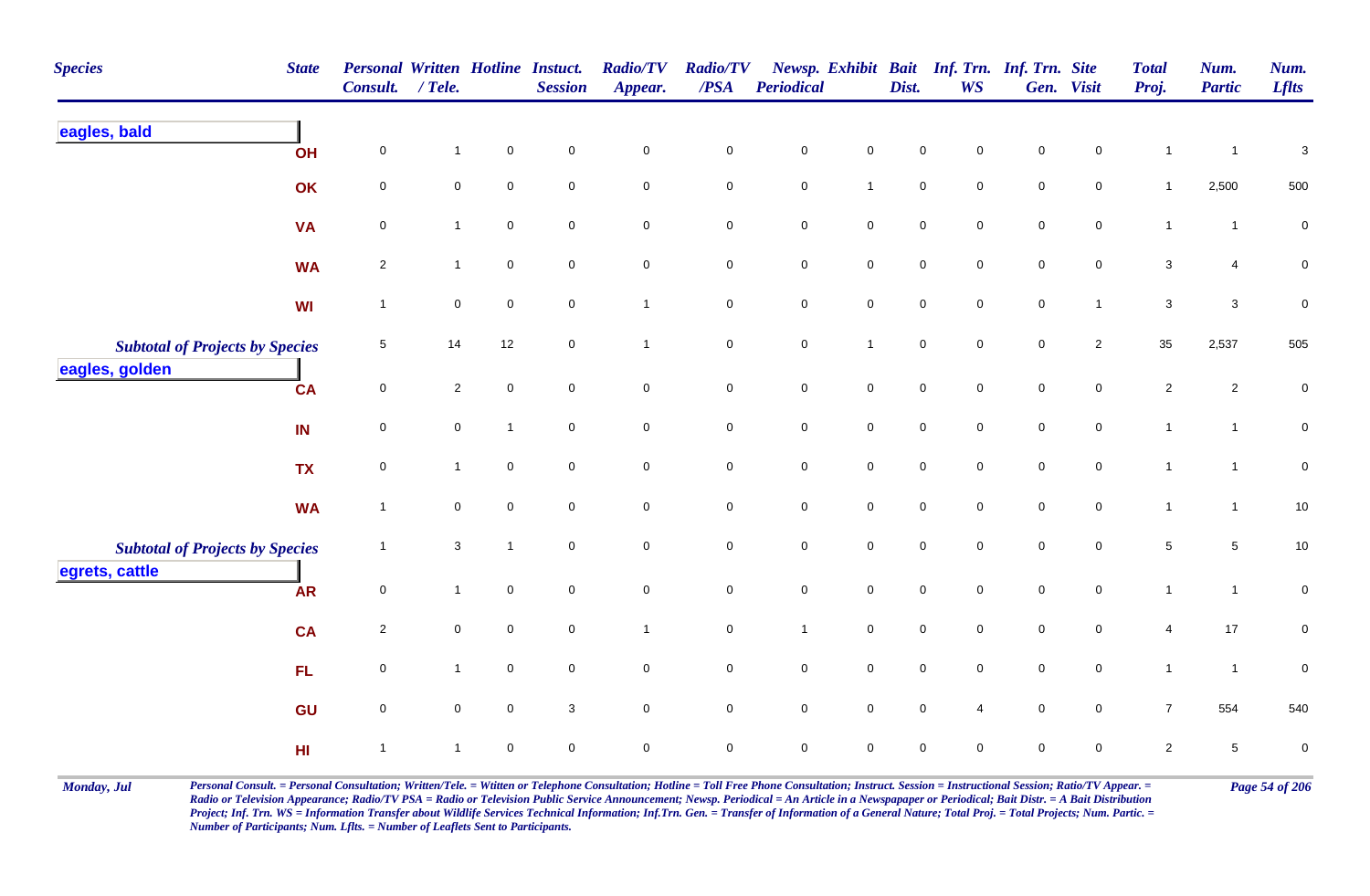| <b>Species</b>                         | <b>State</b> | Personal Written Hotline Instuct.<br>Consult. | $/$ Tele.        |                     | <b>Session</b>      | <b>Radio/TV</b><br>Appear. | <b>Radio/TV</b><br>$\overline{PSA}$ | Periodical          |                     | Dist.               | <b>WS</b>    | Newsp. Exhibit Bait Inf. Trn. Inf. Trn. Site | Gen. Visit     | <b>Total</b><br>Proj. | Num.<br><b>Partic</b> | Num.<br><b>Lflts</b>      |
|----------------------------------------|--------------|-----------------------------------------------|------------------|---------------------|---------------------|----------------------------|-------------------------------------|---------------------|---------------------|---------------------|--------------|----------------------------------------------|----------------|-----------------------|-----------------------|---------------------------|
| egrets, cattle                         | H1           | $\mathbf{1}$                                  | $\overline{1}$   | $\mathbf 0$         | $\pmb{0}$           | $\pmb{0}$                  | $\mathbf 0$                         | $\mathbf 0$         | $\mathsf{O}\xspace$ | $\mathbf 0$         | 0            | $\pmb{0}$                                    | $\Omega$       | $\overline{a}$        | 5                     | $\pmb{0}$                 |
|                                        | LA           | $\mathbf 0$                                   | $\mathbf 0$      | $\mathsf{O}\xspace$ | $\pmb{0}$           | $\pmb{0}$                  | $\mathbf 0$                         | $\mathbf 0$         | $\mathbf 0$         | $\mathbf 0$         | $\mathsf 0$  | $\mathbf 0$                                  | $\mathbf{1}$   | $\mathbf{1}$          | $\overline{2}$        | ${\bf 0}$                 |
|                                        | <b>MD</b>    | $\mathbf 0$                                   | $\overline{2}$   | $\mathbf 0$         | $\mathbf 0$         | $\mathsf 0$                | $\pmb{0}$                           | $\mathbf 0$         | $\mathbf 0$         | $\mathbf 0$         | $\mathbf 0$  | $\mathbf 0$                                  | $\mathbf 0$    | $\overline{a}$        | $\overline{2}$        | $\pmb{0}$                 |
|                                        | <b>MO</b>    | $\pmb{0}$                                     | $\overline{0}$   | $\mathbf 0$         | $\mathbf 0$         | $\pmb{0}$                  | $\pmb{0}$                           | $\mathbf 0$         | $\pmb{0}$           | $\mathbf 0$         | $\mathbf 0$  | $\mathbf 0$                                  | $\overline{2}$ | $\overline{c}$        | $\overline{2}$        | $\pmb{0}$                 |
|                                        | OK           | $\mathsf 3$                                   | $\overline{7}$   | $\mathbf 0$         | $\mathbf 0$         | $\mathsf 0$                | 0                                   | $\mathsf{O}$        | $\overline{2}$      | $\mathbf 0$         | $\mathbf 0$  | $\mathbf 0$                                  | $\overline{0}$ | 12                    | 2,574                 | 540                       |
|                                        | <b>TX</b>    | 4                                             | 23               | $\mathbf 0$         | $\mathsf{O}\xspace$ | $\mathsf{O}\xspace$        | $\mathbf 0$                         | $\mathsf{O}\xspace$ | $\mathsf 0$         | $\mathsf{O}\xspace$ | $\mathbf 0$  | $\mathbf 0$                                  | $\mathbf{1}$   | 28                    | 40                    | $\boldsymbol{9}$          |
|                                        | VI           | $\mathbf 0$                                   | $\boldsymbol{0}$ | $\mathbf 0$         | $\mathbf 0$         | $\pmb{0}$                  | $\pmb{0}$                           | $\mathsf{O}\xspace$ | $\mathbf 0$         | $\mathbf 0$         | $\mathbf 0$  | $\mathbf 0$                                  | $\mathbf{1}$   | $\overline{1}$        | $\overline{2}$        | $\pmb{0}$                 |
| <b>Subtotal of Projects by Species</b> |              | 10                                            | 35               | $\mathbf 0$         | $\mathbf 3$         | $\mathbf{1}$               | $\mathbf 0$                         | $\mathsf{O}\xspace$ | $\overline{2}$      | $\mathsf{O}\xspace$ | $\mathbf 0$  | $\mathbf 0$                                  | $\sqrt{5}$     | 61                    | 3,200                 | 1,089                     |
| egrets, great                          | <b>DE</b>    | $\mathsf{O}\xspace$                           | $\overline{2}$   | $\mathbf 0$         | $\mathbf 0$         | $\mathbf 0$                | $\mathbf 0$                         | $\mathbf 0$         | $\mathsf{O}\xspace$ | $\mathbf 0$         | $\mathbf 0$  | $\mathsf{O}\xspace$                          | $\mathbf 0$    | $\overline{c}$        | $\overline{2}$        | $\pmb{0}$                 |
|                                        | GU           | $\mathsf{O}\xspace$                           | $\mathbf 0$      | $\mathbf 0$         | $\mathsf{O}\xspace$ | $\mathbf 0$                | $\pmb{0}$                           | $\mathbf 0$         | $\mathsf{O}\xspace$ | $\mathbf 0$         | $\mathbf{1}$ | $\mathbf 0$                                  | $\mathbf 0$    | $\mathbf{1}$          | 200                   | 200                       |
|                                        | IL.          | $\pmb{0}$                                     | $\mathbf{1}$     | $\mathsf{O}\xspace$ | $\mathbf 0$         | $\mathbf 0$                | 0                                   | $\mathsf{O}\xspace$ | $\mathbf 0$         | $\mathbf 0$         | $\mathbf 0$  | $\mathbf 0$                                  | $\overline{0}$ | $\overline{1}$        | $\mathbf{1}$          | $\mathbf 0$               |
|                                        | <b>KY</b>    | $\mathbf 0$                                   | $\mathbf{1}$     | $\mathsf{O}\xspace$ | $\mathbf 0$         | $\pmb{0}$                  | $\pmb{0}$                           | $\mathsf{O}$        | $\mathbf 0$         | $\mathbf 0$         | $\mathbf 0$  | $\mathsf{O}\xspace$                          | $\overline{0}$ | $\mathbf{1}$          | $\mathbf{1}$          | ${\bf 0}$                 |
|                                        | <b>MD</b>    | $\mathbf 0$                                   | 4                | $\sqrt{2}$          | $\overline{0}$      | $\mathbf 0$                | 0                                   | $\mathsf{O}$        | $\mathbf 0$         | $\mathsf{O}\xspace$ | $\mathbf 0$  | $\overline{0}$                               | $\overline{0}$ | 6                     | $6\phantom{.}6$       | 0                         |
|                                        | MI           | $\mathsf{O}\xspace$                           | $\mathbf{3}$     | $\mathbf 0$         | $\mathbf 0$         | $\pmb{0}$                  | $\mathbf 0$                         | $\mathbf 0$         | $\mathsf 0$         | $\mathbf 0$         | $\mathbf 0$  | $\mathbf 0$                                  | $\mathbf 0$    | $\mathbf{3}$          | $\mathbf{3}$          | $\ensuremath{\mathsf{3}}$ |
|                                        | <b>MN</b>    | $\mathbf 0$                                   | $\mathbf{1}$     | $\mathbf 0$         | $\mathbf 0$         | $\mathsf{O}\xspace$        | 0                                   | $\mathsf{O}\xspace$ | $\mathbf 0$         | $\mathbf 0$         | $\mathbf 0$  | $\mathbf 0$                                  | $\overline{0}$ | $\mathbf{1}$          | $\mathbf{1}$          | ${\bf 0}$                 |
|                                        | <b>MO</b>    | $\pmb{0}$                                     | 0                | $\mathbf 0$         | $\mathbf 0$         | $\mathbf 0$                | $\mathbf 0$                         | $\mathbf 0$         | $\mathbf 0$         | $\mathbf 0$         | $\mathbf 0$  | $\mathbf 0$                                  | $\mathbf{1}$   | $\overline{1}$        | $\mathbf{1}$          | $\pmb{0}$                 |

Monday, Jul Personal Consult. = Personal Consultation; Written/Tele. = Witten or Telephone Consultation; Hotline = Toll Free Phone Consultation; Instruct. Session = Instructional Session; Ratio/TV Appear. = Page 55 of 206 *Radio or Television Appearance; Radio/TV PSA = Radio or Television Public Service Announcement; Newsp. Periodical = An Article in a Newspapaper or Periodical; Bait Distr. = A Bait Distribution*  Project; Inf. Trn. WS = Information Transfer about Wildlife Services Technical Information; Inf.Trn. Gen. = Transfer of Information of a General Nature; Total Proj. = Total Projects; Num. Partic. = *Number of Participants; Num. Lflts. = Number of Leaflets Sent to Participants.*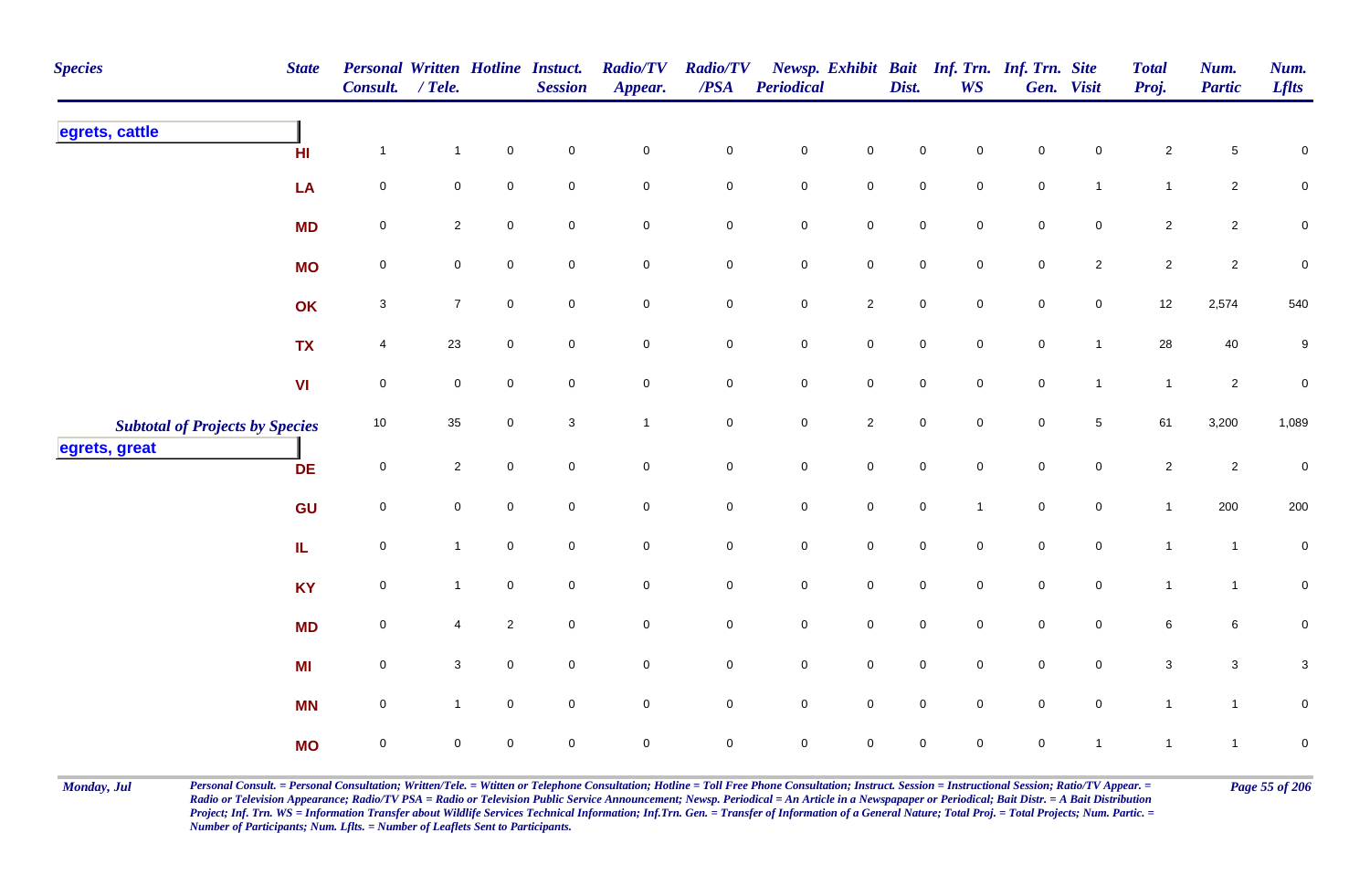| <b>Species</b>                         | <b>State</b> | Personal Written Hotline Instuct.<br>Consult. | $/$ Tele.      |                | <b>Session</b>      | <b>Radio/TV</b><br>Appear. | <b>Radio/TV</b><br>$\overline{PSA}$ | <b>Periodical</b>   |                     | Dist.               | <b>WS</b>           | Newsp. Exhibit Bait Inf. Trn. Inf. Trn. Site | Gen. Visit          | <b>Total</b><br>Proj. | Num.<br><b>Partic</b> | Num.<br><b>Lflts</b> |
|----------------------------------------|--------------|-----------------------------------------------|----------------|----------------|---------------------|----------------------------|-------------------------------------|---------------------|---------------------|---------------------|---------------------|----------------------------------------------|---------------------|-----------------------|-----------------------|----------------------|
| egrets, great                          | <b>MO</b>    | $\mathsf{O}\xspace$                           | 0              | $\mathbf 0$    | $\pmb{0}$           | $\pmb{0}$                  | $\mathbf 0$                         | $\pmb{0}$           | $\mathsf{O}\xspace$ | 0                   | $\mathbf 0$         | $\mathbf 0$                                  |                     | $\mathbf{1}$          | $\mathbf 1$           | $\pmb{0}$            |
|                                        | <b>MS</b>    | $\pmb{0}$                                     | $17$           | $\mathbf 0$    | $\mathbf 0$         | $\mathbf 0$                | $\mathbf 0$                         | $\mathsf{O}\xspace$ | $\mathbf 0$         | $\mathsf{O}\xspace$ | $\mathbf 0$         | $\mathsf{O}\xspace$                          | $\mathsf{O}\xspace$ | 17                    | 17                    | $\mathbf 0$          |
|                                        | OH           | $\mathsf{O}\xspace$                           | $\mathbf{1}$   | $\mathsf 0$    | $\mathbf 0$         | $\mathbf 0$                | $\mathbf 0$                         | ${\bf 0}$           | $\overline{0}$      | 0                   | $\mathbf 0$         | $\mathbf 0$                                  | $\mathbf 0$         | $\mathbf{1}$          | $\mathbf{1}$          | $\mathbf{1}$         |
|                                        | OK           | $\mathbf{1}$                                  | $\pmb{0}$      | $\pmb{0}$      | $\mathbf 0$         | $\mathbf 0$                | $\pmb{0}$                           | $\pmb{0}$           | $\mathbf 0$         | $\mathsf{O}\xspace$ | $\mathbf 0$         | $\mathbf 0$                                  | $\mathbf 0$         | $\mathbf{1}$          | $\mathbf{1}$          | $\pmb{0}$            |
|                                        | <b>SC</b>    | $\mathsf{O}\xspace$                           | $\mathbf{1}$   | $\mathbf 0$    | $\overline{0}$      | $\mathbf 0$                | $\mathbf 0$                         | $\mathbf 0$         | $\mathbf 0$         | $\mathsf{O}\xspace$ | $\mathbf 0$         | $\mathsf{O}\xspace$                          | $\overline{0}$      | $\mathbf{1}$          | $\overline{1}$        | $\mathsf 0$          |
|                                        | <b>TX</b>    | $\pmb{0}$                                     | 9              | $\mathsf 0$    | $\mathbf 0$         | $\mathbf 0$                | $\mathbf 0$                         | ${\bf 0}$           | $\mathbf 0$         | $\mathbf 0$         | $\mathbf 0$         | $\mathbf 0$                                  | $\mathbf 0$         | $\boldsymbol{9}$      | 13                    | $18$                 |
|                                        | <b>VA</b>    | $\pmb{0}$                                     | $\mathbf{1}$   | $\mathsf 0$    | $\mathbf 0$         | $\mathsf 0$                | $\mathbf 0$                         | $\mathbf 0$         | $\overline{0}$      | $\mathbf 0$         | $\mathbf 0$         | $\mathbf 0$                                  | $\mathbf 0$         | $\mathbf{1}$          | $\overline{1}$        | $\mathbf{1}$         |
| <b>Subtotal of Projects by Species</b> |              | $\overline{1}$                                | 41             | $\overline{2}$ | $\mathbf 0$         | $\pmb{0}$                  | $\mathbf 0$                         | $\mathsf{O}\xspace$ | $\mathbf 0$         | $\mathbf 0$         | $\mathbf 0$         | $\mathbf 0$                                  | $\mathbf{1}$        | 46                    | 249                   | 223                  |
| egrets, snowy                          | <b>CA</b>    | $\pmb{0}$                                     | $\mathbf{1}$   | $\pmb{0}$      | $\mathbf 0$         | $\mathsf{O}\xspace$        | $\mathbf 0$                         | $\mathbf 0$         | $\mathbf 0$         | $\pmb{0}$           | $\mathsf{O}\xspace$ | $\pmb{0}$                                    | $\mathsf 0$         | $\mathbf{1}$          | $\overline{1}$        | $\pmb{0}$            |
|                                        | <b>MO</b>    | $\mathsf{O}\xspace$                           | $\mathbf 0$    | $\mathbf 0$    | $\overline{0}$      | $\mathsf{O}\xspace$        | $\mathsf{O}\xspace$                 | $\overline{0}$      | $\mathsf{O}\xspace$ | $\mathbf 0$         | $\mathbf 0$         | $\mathbf 0$                                  | $\overline{1}$      | $\mathbf{1}$          | $\mathbf{1}$          | $\mathbf 0$          |
|                                        | <b>MS</b>    | $\pmb{0}$                                     | $\overline{a}$ | $\mathbf 0$    | $\mathbf 0$         | $\mathbf 0$                | $\pmb{0}$                           | $\mathbf 0$         | $\mathbf 0$         | $\mathbf 0$         | $\mathbf 0$         | $\pmb{0}$                                    | $\mathbf 0$         | $\overline{c}$        | $\overline{c}$        | $\pmb{0}$            |
|                                        | <b>SC</b>    | $\pmb{0}$                                     | 1              | $\mathbf 0$    | $\mathsf{O}\xspace$ | $\mathbf 0$                | $\mathbf 0$                         | $\mathbf 0$         | $\pmb{0}$           | $\mathsf{O}\xspace$ | $\mathbf 0$         | $\mathbf 0$                                  | $\mathbf 0$         | $\mathbf{1}$          | $\mathbf{1}$          | $\pmb{0}$            |
|                                        | <b>TX</b>    | $\mathsf{O}\xspace$                           | 3              | $\mathbf 0$    | $\mathbf 0$         | $\mathbf 0$                | $\mathsf{O}\xspace$                 | $\mathbf 0$         | $\mathsf{O}\xspace$ | $\mathsf{O}\xspace$ | $\mathbf 0$         | $\mathsf{O}\xspace$                          | $\mathbf 0$         | $\mathbf{3}$          | $\overline{7}$        | 9                    |
| <b>Subtotal of Projects by Species</b> |              | $\mathsf{O}\xspace$                           | $\overline{7}$ | $\mathsf 0$    | $\mathbf 0$         | $\mathbf 0$                | $\pmb{0}$                           | $\pmb{0}$           | $\mathbf 0$         | $\mathsf{O}\xspace$ | $\mathsf{O}\xspace$ | $\mathbf 0$                                  | $\overline{1}$      | $\bf8$                | 12                    | $\boldsymbol{9}$     |
| egrets/herons (mixed)                  | <b>AL</b>    | $\pmb{0}$                                     | $\overline{2}$ | $\mathbf 0$    | $\mathbf 0$         | $\mathbf 0$                | $\mathbf 0$                         | $\mathsf{O}\xspace$ | $\mathsf{O}\xspace$ | $\mathsf{O}\xspace$ | $\mathbf 0$         | $\mathbf 0$                                  | $\mathsf{O}\xspace$ | $\overline{2}$        | $\overline{2}$        | $\pmb{0}$            |
|                                        | <b>AR</b>    | $\sqrt{5}$                                    | 5              | $\mathbf 0$    | $\mathbf 0$         | $\mathbf 0$                | $\mathbf 0$                         | $\mathbf 0$         | $\mathbf 0$         | 0                   | $\mathbf 0$         | $\mathsf 0$                                  | $\mathbf 0$         | 10                    | 13                    | $\pmb{0}$            |

Monday, Jul Personal Consult. = Personal Consultation; Written/Tele. = Witten or Telephone Consultation; Hotline = Toll Free Phone Consultation; Instruct. Session = Instructional Session; Ratio/TV Appear. = Page 56 of 206 *Radio or Television Appearance; Radio/TV PSA = Radio or Television Public Service Announcement; Newsp. Periodical = An Article in a Newspapaper or Periodical; Bait Distr. = A Bait Distribution*  Project; Inf. Trn. WS = Information Transfer about Wildlife Services Technical Information; Inf.Trn. Gen. = Transfer of Information of a General Nature; Total Proj. = Total Projects; Num. Partic. = *Number of Participants; Num. Lflts. = Number of Leaflets Sent to Participants.*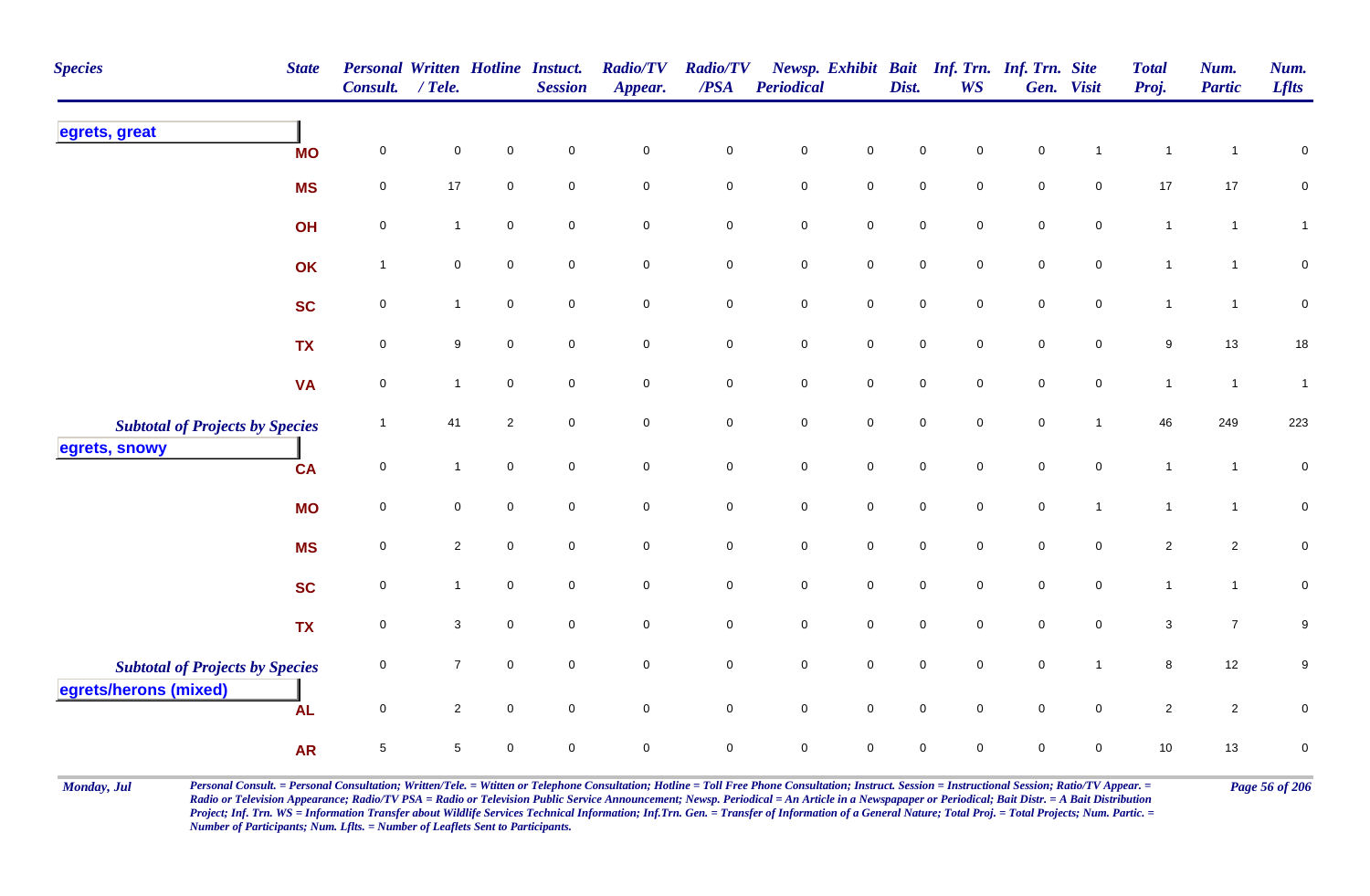| <b>Species</b>                         | <b>State</b> | <b>Personal Written Hotline Instuct.</b><br>Consult. | $/$ Tele.      |                     | <b>Session</b> | <b>Radio/TV</b><br>Appear. | <b>Radio/TV</b><br>$\overline{PSA}$ | <b>Periodical</b>   |                     | Dist.               | <b>WS</b>      | Newsp. Exhibit Bait Inf. Trn. Inf. Trn. Site | Gen. Visit          | <b>Total</b><br>Proj.   | Num.<br><b>Partic</b> | Num.<br><b>Lflts</b>      |
|----------------------------------------|--------------|------------------------------------------------------|----------------|---------------------|----------------|----------------------------|-------------------------------------|---------------------|---------------------|---------------------|----------------|----------------------------------------------|---------------------|-------------------------|-----------------------|---------------------------|
| egrets/herons (mixed)                  | <b>AR</b>    | $\sqrt{5}$                                           | $\sqrt{5}$     | $\mathbf 0$         | $\mathsf 0$    | $\mathbf 0$                | $\pmb{0}$                           | $\mathsf{O}\xspace$ | $\pmb{0}$           | 0                   | $\mathbf 0$    | 0                                            | 0                   | 10                      | $13\,$                | 0                         |
|                                        | <b>CA</b>    | $\overline{2}$                                       | $\mathbf{1}$   | $\mathsf{O}\xspace$ | $\mathbf 0$    | $\mathbf 0$                | $\mathbf 0$                         | $\mathbf 0$         | ${\bf 0}$           | 0                   | $\mathbf 0$    | $\mathbf 0$                                  | $\mathbf 0$         | $\mathbf{3}$            | $6\phantom{.0}$       | ${\bf 0}$                 |
|                                        | <b>GA</b>    | $\mathbf 0$                                          | $\mathbf{2}$   | $\mathsf{O}\xspace$ | $\mathbf 0$    | $\mathbf 0$                | $\mathbf 0$                         | $\pmb{0}$           | $\mathbf 0$         | $\mathsf{O}\xspace$ | $\mathbf 0$    | $\mathbf 0$                                  | $\mathbf 0$         | $\overline{2}$          | $\overline{2}$        | $\pmb{0}$                 |
|                                        | LA           | $\mathbf 0$                                          | $\mathbf{1}$   | $\mathbf 0$         | $\mathbf 0$    | $\overline{0}$             | $\mathbf 0$                         | $\mathbf 0$         | $\mathsf{O}$        | $\mathsf{O}\xspace$ | $\mathbf 0$    | $\mathsf{O}\xspace$                          | $\mathbf 0$         | $\mathbf{1}$            | $\mathbf{1}$          | $\mathbf 0$               |
|                                        | OH           | $\mathbf 0$                                          | $\mathbf{1}$   | $\pmb{0}$           | $\mathbf 0$    | $\mathsf{O}\xspace$        | $\mathbf 0$                         | $\pmb{0}$           | $\mathbf 0$         | $\mathbf 0$         | $\mathbf 0$    | $\mathbf 0$                                  | $\mathsf{O}\xspace$ | $\mathbf{1}$            | $\mathbf{1}$          | $\ensuremath{\mathsf{3}}$ |
|                                        | OK           | $\pmb{0}$                                            | $\mathbf 0$    | $\mathsf 0$         | $\mathbf 0$    | $\mathbf 0$                | $\mathbf 0$                         | $\mathbf 0$         | $\mathsf{O}$        | $\mathbf 0$         | $\overline{2}$ | $\mathbf{3}$                                 | $\overline{0}$      | $5\phantom{.0}$         | 14                    | $\mathbf 0$               |
|                                        | <b>TX</b>    | 4                                                    | $\mathbf{2}$   | $\mathbf 0$         | $\mathbf 0$    | $\mathsf{O}\xspace$        | $\mathbf 0$                         | $\mathbf 0$         | $\mathsf 0$         | $\mathsf{O}\xspace$ | $\mathbf 0$    | $\mathbf 0$                                  | $\overline{2}$      | 8                       | 9                     | $\pmb{0}$                 |
| <b>Subtotal of Projects by Species</b> |              | 11                                                   | 14             | $\mathbf 0$         | $\mathbf 0$    | $\mathsf{O}\xspace$        | $\mathbf 0$                         | $\mathbf 0$         | $\mathsf{O}$        | $\mathsf{O}\xspace$ | $\mathbf 0$    | $\mathbf{3}$                                 | $\overline{2}$      | 32                      | 48                    | $\mathbf{3}$              |
| egrets/herons/cormorants (mi           | <b>AL</b>    | $\mathbf 0$                                          | $\overline{2}$ | $\pmb{0}$           | $\overline{1}$ | $\mathsf{O}\xspace$        | $\pmb{0}$                           | $\mathbf 0$         | $\mathsf{O}$        | $\mathbf 0$         | $\mathbf 0$    | $\mathbf 0$                                  | $\mathbf 0$         | $\mathbf{3}$            | $30\,$                | $\pmb{0}$                 |
|                                        | <b>AR</b>    | 4                                                    | 0              | $\mathsf{O}\xspace$ | $\mathbf 0$    | $\mathsf{O}\xspace$        | $\mathbf 0$                         | $\pmb{0}$           | $\mathsf{O}\xspace$ | $\mathbf 0$         | $\mathbf 0$    | $\mathbf 0$                                  | $\mathbf 0$         | $\overline{4}$          | 4                     | $\pmb{0}$                 |
|                                        | <b>CA</b>    | $\overline{1}$                                       | $\mathbf{1}$   | $\mathbf 0$         | $\mathbf 0$    | $\mathsf{O}\xspace$        | $\pmb{0}$                           | $\mathbf 0$         | $\mathbf 0$         | $\mathbf 0$         | $\mathbf 0$    | $\mathbf 0$                                  | $\mathbf 0$         | $\overline{\mathbf{c}}$ | $\overline{2}$        | $\pmb{0}$                 |
|                                        | <b>GA</b>    | $\pmb{0}$                                            | 5              | $\pmb{0}$           | $\mathbf 0$    | $\mathbf 0$                | $\mathbf 0$                         | ${\bf 0}$           | $\mathsf{O}\xspace$ | $\pmb{0}$           | $\mathbf 0$    | $\mathbf 0$                                  | $\mathbf 0$         | $\sqrt{5}$              | $\overline{5}$        | 15                        |
|                                        | <b>MS</b>    | $\overline{1}$                                       | $\mathbf{1}$   | $\mathbf 0$         | $\mathbf 0$    | $\mathbf 0$                | $\pmb{0}$                           | $\mathbf 0$         | $\mathbf 0$         | $\mathsf{O}\xspace$ | $\mathbf 0$    | $\mathbf 0$                                  | $\mathbf 0$         | $\overline{2}$          | $\boldsymbol{9}$      | $\,6\,$                   |
|                                        | NC           | $\pmb{0}$                                            | 5              | $\mathbf 0$         | $\mathbf 0$    | $\mathsf{O}\xspace$        | $\mathbf 0$                         | $\mathbf 0$         | $\mathsf 0$         | $\mathsf{O}\xspace$ | $\mathbf 0$    | $\mathsf{O}\xspace$                          | $\mathsf{O}\xspace$ | $\sqrt{5}$              | $\,6\,$               | 11                        |
|                                        | <b>NJ</b>    | $\mathbf 0$                                          | $\mathbf{1}$   | $\mathbf 0$         | $\mathbf 0$    | $\mathbf 0$                | $\mathbf 0$                         | $\mathsf{O}\xspace$ | $\mathsf{O}\xspace$ | $\mathbf 0$         | $\mathbf 0$    | $\mathsf{O}\xspace$                          | $\mathbf 0$         | $\mathbf{1}$            | $\mathbf{1}$          | $\pmb{0}$                 |
|                                        | OK           | $\mathbf 0$                                          | -1             | $\pmb{0}$           | 0              | $\pmb{0}$                  | $\mathbf 0$                         | $\mathsf{O}\xspace$ | $\pmb{0}$           | $\mathsf{O}\xspace$ | 0              | $\mathsf{O}\xspace$                          | $\mathbf 0$         | $\mathbf{1}$            | $\mathbf{1}$          | $\pmb{0}$                 |

Monday, Jul Personal Consult. = Personal Consultation; Written/Tele. = Witten or Telephone Consultation; Hotline = Toll Free Phone Consultation; Instruct. Session = Instructional Session; Ratio/TV Appear. = Page 57 of 206 *Radio or Television Appearance; Radio/TV PSA = Radio or Television Public Service Announcement; Newsp. Periodical = An Article in a Newspapaper or Periodical; Bait Distr. = A Bait Distribution*  Project; Inf. Trn. WS = Information Transfer about Wildlife Services Technical Information; Inf.Trn. Gen. = Transfer of Information of a General Nature; Total Proj. = Total Projects; Num. Partic. = *Number of Participants; Num. Lflts. = Number of Leaflets Sent to Participants.*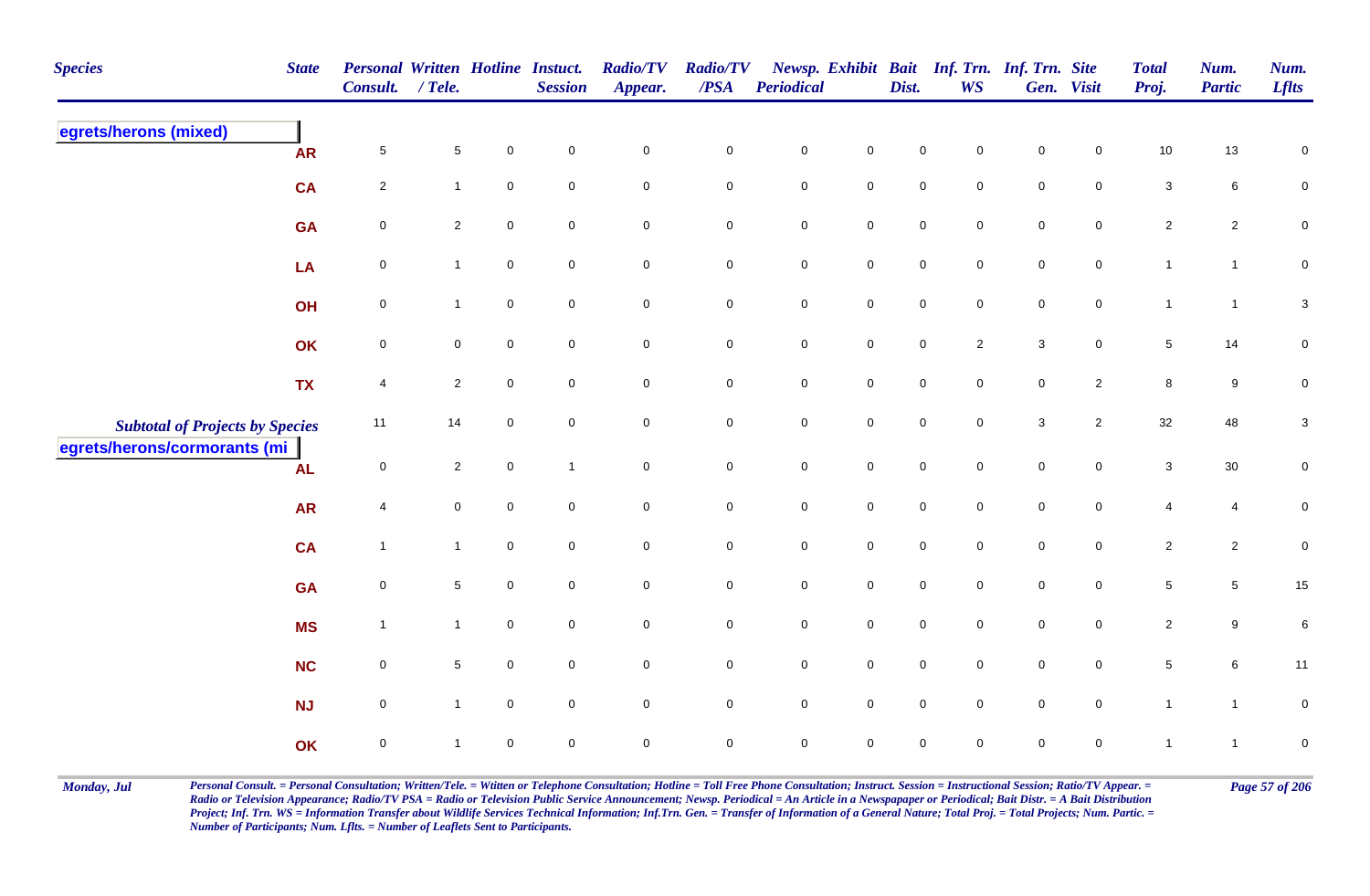| <b>Species</b><br><b>State</b>                                       | Consult.                | <b>Personal Written Hotline Instuct.</b><br>$/$ Tele. |                     | <b>Session</b>      | <b>Radio/TV</b><br>Appear. | <b>Radio/TV</b><br>$\overline{PSA}$ | Periodical          |                     | Dist.               | Newsp. Exhibit Bait Inf. Trn. Inf. Trn. Site<br><b>WS</b> |                     | Gen. Visit          | <b>Total</b><br>Proj. | Num.<br><b>Partic</b> | Num.<br><b>Lflts</b> |
|----------------------------------------------------------------------|-------------------------|-------------------------------------------------------|---------------------|---------------------|----------------------------|-------------------------------------|---------------------|---------------------|---------------------|-----------------------------------------------------------|---------------------|---------------------|-----------------------|-----------------------|----------------------|
| egrets/herons/cormorants (mi                                         | $\mathbf 0$<br>OK       | $\mathbf{1}$                                          | $\mathbf 0$         | $\pmb{0}$           | $\mathsf{O}\xspace$        | $\pmb{0}$                           | $\pmb{0}$           | $\mathsf 0$         | $\mathbf 0$         | $\mathbf 0$                                               | $\pmb{0}$           | $\mathbf 0$         | $\mathbf{1}$          | $\mathbf{1}$          | $\pmb{0}$            |
| <b>Subtotal of Projects by Species</b><br>egrets/herons/ibis (mixed) | 6                       | $16\,$                                                | $\mathsf{O}\xspace$ | $\overline{1}$      | $\mathbf 0$                | $\mathsf{O}\xspace$                 | $\mathbf 0$         | $\mathsf{O}\xspace$ | $\mathbf 0$         | $\mathbf 0$                                               | $\mathsf{O}\xspace$ | $\mathsf{O}\xspace$ | 23                    | 58                    | 32                   |
| <b>AL</b>                                                            | $\mathbf 0$             | $\mathbf{1}$                                          | $\mathbf 0$         | $\mathsf{O}\xspace$ | $\mathbf 0$                | $\mathbf 0$                         | $\mathbf 0$         | $\mathbf 0$         | $\mathbf 0$         | $\overline{0}$                                            | $\mathsf{O}\xspace$ | $\mathbf 0$         | $\mathbf{1}$          | $\overline{1}$        | $\pmb{0}$            |
| <b>GA</b>                                                            | $\mathbf 0$             | $\mathbf{1}$                                          | $\mathbf 0$         | $\mathbf 0$         | $\mathbf 0$                | $\mathbf 0$                         | $\pmb{0}$           | $\mathbf 0$         | $\mathbf 0$         | $\overline{0}$                                            | $\pmb{0}$           | $\mathbf 0$         | $\mathbf{1}$          | $\mathbf{1}$          | $\pmb{0}$            |
| LA                                                                   | 39                      | $\mathbf 0$                                           | $\mathbf 0$         | $\mathbf 0$         | 0                          | $\mathbf 0$                         | $\mathbf 0$         | $\overline{0}$      | $\mathbf 0$         | $\mathbf 0$                                               | $\mathbf 0$         | $\mathbf 0$         | 39                    | 39                    | $\mathbf 0$          |
| <b>Subtotal of Projects by Species</b><br>elk, wapiti (captive)      | 39                      | $\sqrt{2}$                                            | $\mathbf 0$         | $\overline{0}$      | $\mathsf{O}\xspace$        | $\mathsf{O}\xspace$                 | $\mathbf 0$         | $\mathbf 0$         | $\mathbf 0$         | $\overline{0}$                                            | $\mathsf{O}\xspace$ | $\mathbf 0$         | 41                    | 41                    | $\pmb{0}$            |
| <b>ME</b>                                                            | $\mathbf 0$             | $\mathbf{1}$                                          | $\mathbf 0$         | $\mathbf 0$         | $\mathbf 0$                | $\overline{0}$                      | $\pmb{0}$           | $\mathsf 0$         | $\mathsf{O}\xspace$ | $\overline{0}$                                            | $\mathbf 0$         | $\mathbf{1}$        | $\overline{2}$        | $\overline{2}$        | $\mathbf 0$          |
| <b>Subtotal of Projects by Species</b>                               | $\mathbf 0$             | $\mathbf{1}$                                          | $\mathsf{O}\xspace$ | $\mathbf 0$         | $\mathsf{O}\xspace$        | $\pmb{0}$                           | $\mathbf 0$         | $\mathbf 0$         | $\mathbf 0$         | $\mathbf 0$                                               | $\mathsf{O}\xspace$ | $\overline{1}$      | $\overline{2}$        | $\overline{2}$        | $\pmb{0}$            |
| elk, wapiti (wild)<br><b>AR</b>                                      | $\mathbf 0$             | $\mathbf{1}$                                          | $\mathsf{O}\xspace$ | $\mathbf 0$         | $\pmb{0}$                  | $\mathbf 0$                         | $\pmb{0}$           | $\mathbf 0$         | $\mathbf 0$         | $\mathbf 0$                                               | $\mathsf{O}\xspace$ | $\mathsf{O}\xspace$ | $\mathbf{1}$          | $\mathbf{1}$          | $\pmb{0}$            |
| <b>CA</b>                                                            | $\mathbf 0$             | $\pmb{0}$                                             | $\mathsf{O}\xspace$ | $\mathbf 0$         | $\mathsf{O}\xspace$        | $\mathbf 0$                         | $\mathbf 0$         | $\mathbf 0$         | $\mathbf 0$         | $\overline{0}$                                            | $\mathbf{1}$        | $\mathbf 0$         | $\mathbf{1}$          | $\overline{2}$        | $\pmb{0}$            |
| co                                                                   | 3                       | $\mathbf 0$                                           | $\mathbf 0$         | $\mathbf 0$         | $\mathbf 0$                | $\mathbf 0$                         | $\pmb{0}$           | $\mathbf 0$         | $\mathsf{O}\xspace$ | $\overline{0}$                                            | $\mathbf 0$         | $\mathbf 0$         | 3                     | 4                     | 0                    |
| ID                                                                   | $\mathbf 0$             | $\mathbf{1}$                                          | $\mathbf 0$         | $\mathbf 0$         | 0                          | $\mathbf 0$                         | $\pmb{0}$           | $\mathbf 0$         | $\mathbf 0$         | $\overline{0}$                                            | $\mathsf 0$         | $\mathbf 0$         | $\mathbf{1}$          | $\mathbf{1}$          | $\pmb{0}$            |
| <b>KY</b>                                                            | $\overline{0}$          | $\mathbf{1}$                                          | $\overline{0}$      | $\overline{0}$      | $\mathbf 0$                | $\mathbf 0$                         | $\pmb{0}$           | $\mathbf 0$         | $\mathbf 0$         | $\overline{0}$                                            | $\mathsf{O}\xspace$ | $\mathbf 0$         | $\mathbf{1}$          | $\mathbf{1}$          | $\mathbf 0$          |
| <b>NM</b>                                                            | $\overline{\mathbf{1}}$ | $\mathbf 0$                                           | $\mathbf 0$         | $\mathbf 0$         | 0                          | $\overline{0}$                      | $\mathsf{O}\xspace$ | $\mathsf 0$         | $\mathsf{O}\xspace$ | $\overline{0}$                                            | $\mathbf 0$         | $\overline{0}$      | $\mathbf{1}$          | $\mathbf{1}$          | $\mathbf{1}$         |
|                                                                      | $\mathbf 0$<br>OK       | $\mathbf{1}$                                          | $\mathbf 0$         | $\mathbf 0$         | $\mathsf{O}\xspace$        | $\mathsf{O}\xspace$                 | $\mathbf 0$         | $\mathbf 0$         | $\mathbf 0$         | $\mathbf 0$                                               | $\mathsf 0$         | $\mathbf 0$         | $\mathbf{1}$          | $\overline{1}$        | $\pmb{0}$            |
| OR                                                                   | $\overline{1}$          | $\mathbf 0$                                           | 0                   | $\mathbf 0$         | $\mathbf 0$                | $\mathbf 0$                         | $\mathbf 0$         | $\mathbf 0$         | $\mathbf 0$         | $\mathbf 0$                                               | $\mathbf 0$         | $\mathbf 0$         | $\mathbf{1}$          | $\mathbf{1}$          | $\pmb{0}$            |

Monday, Jul Personal Consult. = Personal Consultation; Written/Tele. = Witten or Telephone Consultation; Hotline = Toll Free Phone Consultation; Instruct. Session = Instructional Session; Ratio/TV Appear. = Page 58 of 206 *Radio or Television Appearance; Radio/TV PSA = Radio or Television Public Service Announcement; Newsp. Periodical = An Article in a Newspapaper or Periodical; Bait Distr. = A Bait Distribution*  Project; Inf. Trn. WS = Information Transfer about Wildlife Services Technical Information; Inf.Trn. Gen. = Transfer of Information of a General Nature; Total Proj. = Total Projects; Num. Partic. = *Number of Participants; Num. Lflts. = Number of Leaflets Sent to Participants.*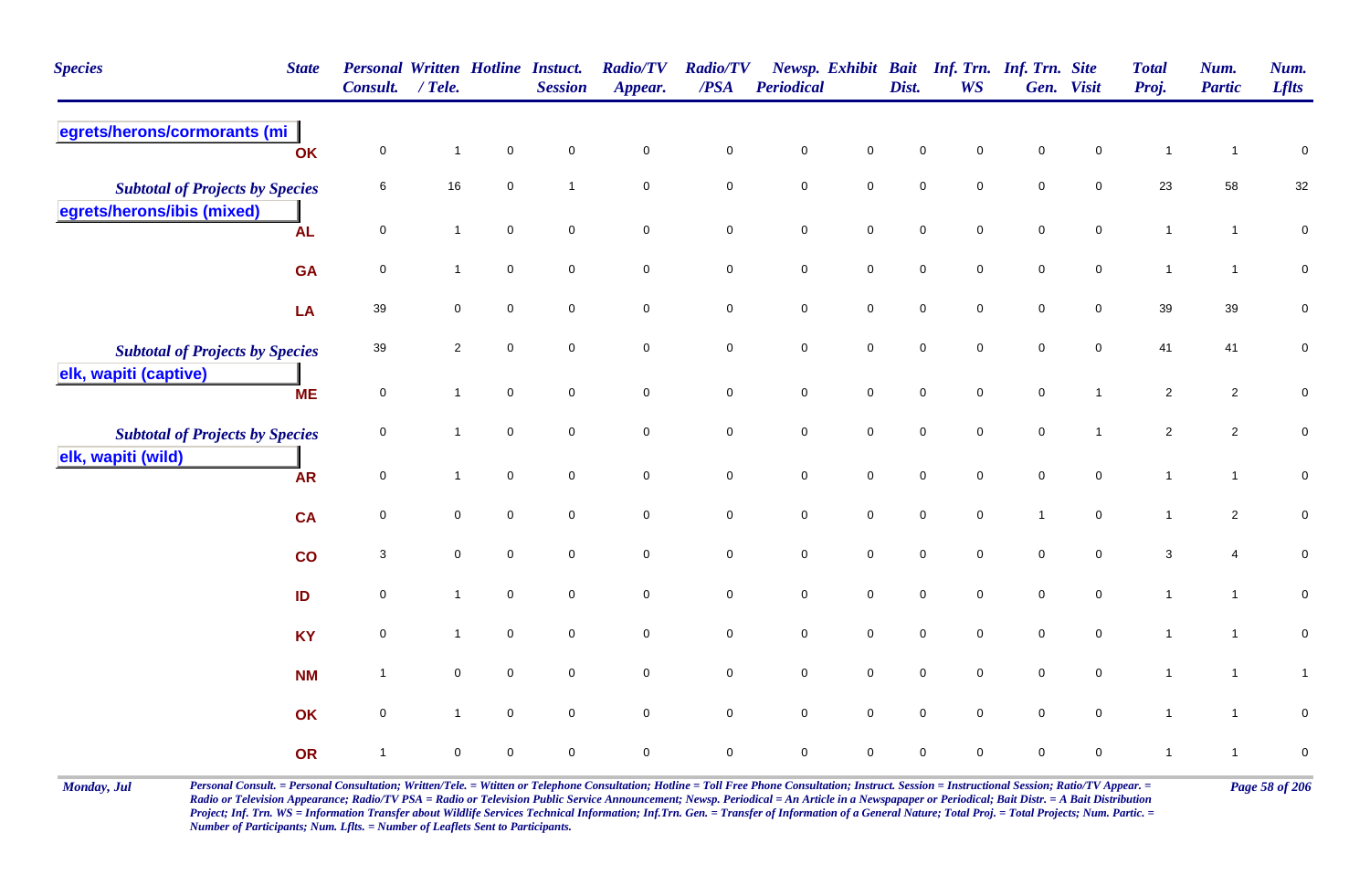| <b>Species</b>                                           | <b>State</b> | <b>Personal Written Hotline Instuct.</b><br><b>Consult.</b> | / Tele.             |              | <b>Session</b>      | <b>Radio/TV</b><br>Appear. | <b>Radio/TV</b><br>$\overline{PSA}$ | <b>Periodical</b>   |                | Dist.               | Newsp. Exhibit Bait Inf. Trn. Inf. Trn. Site<br><b>WS</b> |                     | Gen. Visit          | <b>Total</b><br>Proj. | Num.<br><b>Partic</b> | Num.<br><b>Lflts</b> |
|----------------------------------------------------------|--------------|-------------------------------------------------------------|---------------------|--------------|---------------------|----------------------------|-------------------------------------|---------------------|----------------|---------------------|-----------------------------------------------------------|---------------------|---------------------|-----------------------|-----------------------|----------------------|
| elk, wapiti (wild)                                       | <b>OR</b>    | $\overline{1}$                                              | $\mathbf 0$         | $\pmb{0}$    | $\mathbf 0$         | $\mathbf 0$                | $\pmb{0}$                           | $\pmb{0}$           | $\mathbf 0$    | $\pmb{0}$           | $\mathbf 0$                                               | $\mathbf 0$         | $\mathbf 0$         | $\mathbf{1}$          | $\mathbf{1}$          | $\pmb{0}$            |
|                                                          | <b>WA</b>    | $\mathbf 0$                                                 | $\mathbf 0$         | $\mathbf 0$  | $\mathbf 0$         | $\overline{0}$             | $\mathbf 0$                         | $\mathsf{O}\xspace$ | $6\phantom{.}$ | $\mathsf{O}\xspace$ | $\mathbf 0$                                               | $\mathsf{O}\xspace$ | $\mathbf 0$         | 6                     | 2,125                 | $\mathbf 0$          |
| <b>Subtotal of Projects by Species</b>                   |              | $\overline{5}$                                              | $\overline{4}$      | $\mathbf 0$  | $\mathbf 0$         | $\mathsf{O}\xspace$        | $\mathsf 0$                         | $\mathbf 0$         | $\,$ 6 $\,$    | $\pmb{0}$           | $\mathsf{O}\xspace$                                       | $\overline{1}$      | $\mathbf 0$         | 16                    | 2,137                 | 1                    |
| exotic birds (other)                                     | <b>CA</b>    | $\overline{1}$                                              | 3                   | $\mathbf 0$  | $\mathbf 0$         | $\overline{0}$             | $\mathbf 0$                         | $\mathbf 0$         | $\mathsf{O}$   | $\mathbf 0$         | $\mathbf 0$                                               | $\mathbf 0$         | $\mathbf 0$         | 4                     | $\overline{7}$        | 0                    |
|                                                          | FL           | $\mathbf 0$                                                 | $\mathbf{1}$        | $\mathbf 0$  | $\mathbf 0$         | $\mathsf{O}\xspace$        | $\mathsf 0$                         | $\mathsf{O}\xspace$ | $\mathsf 0$    | $\mathsf{O}\xspace$ | $\mathbf 0$                                               | $\mathsf{O}\xspace$ | $\overline{0}$      | $\mathbf{1}$          | $\mathbf{1}$          | $\pmb{0}$            |
|                                                          | GU           | $\overline{1}$                                              | $\mathsf{O}\xspace$ | $\pmb{0}$    | $\mathbf 0$         | $\mathsf{O}\xspace$        | $\mathbf 0$                         | $\mathbf 0$         | $\mathsf 0$    | $\mathbf 0$         | $\mathbf 0$                                               | $\mathbf 0$         | $\mathsf{O}\xspace$ | $\mathbf{1}$          | 10                    | $\pmb{0}$            |
|                                                          | IL.          | $\pmb{0}$                                                   | $\mathsf{O}\xspace$ | $\pmb{0}$    | $\mathsf{O}\xspace$ | $\mathsf{O}\xspace$        | $\pmb{0}$                           | $\overline{1}$      | $\mathsf 0$    | $\mathsf 0$         | $\mathsf{O}\xspace$                                       | $\mathsf 0$         | $\mathsf{O}\xspace$ | $\mathbf{1}$          | $\overline{2}$        | $\pmb{0}$            |
|                                                          | IN           | $\mathsf 0$                                                 | $\mathbf 0$         | $\sqrt{5}$   | $\mathbf 0$         | $\mathsf{O}\xspace$        | $\mathbf 0$                         | $\mathsf{O}\xspace$ | $\mathsf{O}$   | $\mathsf{O}\xspace$ | $\mathsf{O}\xspace$                                       | $\mathsf{O}\xspace$ | $\overline{0}$      | 5                     | $\sqrt{5}$            | $\pmb{0}$            |
|                                                          | <b>MD</b>    | $\mathsf 0$                                                 | $\mathbf 0$         | $\mathbf{1}$ | $\mathbf 0$         | $\mathsf{O}\xspace$        | $\mathbf 0$                         | $\mathbf 0$         | $\mathsf{O}$   | $\mathsf{O}\xspace$ | $\mathbf 0$                                               | $\mathsf{O}\xspace$ | $\mathbf 0$         | $\mathbf{1}$          | $\mathbf{1}$          | $\mathbf 0$          |
|                                                          | NJ           | $\mathbf 0$                                                 | $\mathbf{1}$        | $\mathsf 0$  | $\mathbf 0$         | $\mathbf 0$                | $\mathbf 0$                         | $\mathbf 0$         | $\mathbf 0$    | $\mathsf{O}\xspace$ | $\mathbf 0$                                               | $\mathbf 0$         | $\mathbf 0$         | $\mathbf{1}$          | $\mathbf{1}$          | ${\bf 0}$            |
|                                                          | OR           | $\sqrt{2}$                                                  | $\mathsf{O}\xspace$ | $\mathbf 0$  | $\mathbf 0$         | $\mathsf{O}\xspace$        | $\mathbf 0$                         | $\pmb{0}$           | $\mathsf 0$    | $\mathbf 0$         | $\mathbf 0$                                               | $\mathbf 0$         | $\mathbf 0$         | $\overline{2}$        | $\overline{a}$        | $\mathsf{O}\xspace$  |
|                                                          | PA           | $\mathbf 0$                                                 | $\mathbf{1}$        | $\mathsf 0$  | $\mathbf 0$         | $\mathbf 0$                | $\mathsf 0$                         | $\mathbf 0$         | $\mathsf{O}$   | $\mathbf 0$         | $\mathbf 0$                                               | $\mathbf 0$         | $\mathbf 0$         | $\mathbf{1}$          | $\mathbf{1}$          | ${\bf 0}$            |
|                                                          | <b>WI</b>    | $\mathbf 0$                                                 | $\mathbf 3$         | $\mathsf 0$  | $\mathbf 0$         | $\mathsf{O}\xspace$        | $\mathsf 0$                         | $\mathbf 0$         | $\mathsf{O}$   | $\mathbf 0$         | $\mathbf 0$                                               | $\mathbf 0$         | $\mathbf 0$         | $\mathbf{3}$          | $\mathbf{3}$          | $\pmb{0}$            |
| <b>Subtotal of Projects by Species</b><br>falcon (other) |              | $\overline{4}$                                              | 9                   | 6            | $\mathbf 0$         | $\mathsf{O}\xspace$        | $\pmb{0}$                           | $\pmb{0}$           | $\mathbf 0$    | $\mathsf{O}\xspace$ | $\mathbf 0$                                               | $\mathbf 0$         | $\mathsf{O}\xspace$ | 20                    | 33                    | $\pmb{0}$            |
|                                                          | <b>CA</b>    | $\mathbf{1}$                                                | $\mathbf 0$         | $\mathbf 0$  | $\mathbf{1}$        | $\overline{0}$             | $\overline{0}$                      | $\overline{0}$      | $\mathsf 0$    | $\mathsf{O}\xspace$ | $\mathbf 0$                                               | $\mathbf 0$         | $\overline{0}$      | $\overline{2}$        | $\mathbf{3}$          | $\mathbf 0$          |
|                                                          | IN           | $\pmb{0}$                                                   | $\mathbf 0$         | 12           | $\mathbf 0$         | $\mathsf{O}\xspace$        | $\mathsf{O}\xspace$                 | $\mathsf{O}\xspace$ | $\mathsf 0$    | $\pmb{0}$           | $\mathbf 0$                                               | $\mathsf{O}\xspace$ | $\mathbf 0$         | 12                    | 12                    | $\pmb{0}$            |

Monday, Jul Personal Consult. = Personal Consultation; Written/Tele. = Witten or Telephone Consultation; Hotline = Toll Free Phone Consultation; Instruct. Session = Instructional Session; Ratio/TV Appear. = Page 59 of 206 *Radio or Television Appearance; Radio/TV PSA = Radio or Television Public Service Announcement; Newsp. Periodical = An Article in a Newspapaper or Periodical; Bait Distr. = A Bait Distribution*  Project; Inf. Trn. WS = Information Transfer about Wildlife Services Technical Information; Inf.Trn. Gen. = Transfer of Information of a General Nature; Total Proj. = Total Projects; Num. Partic. = *Number of Participants; Num. Lflts. = Number of Leaflets Sent to Participants.*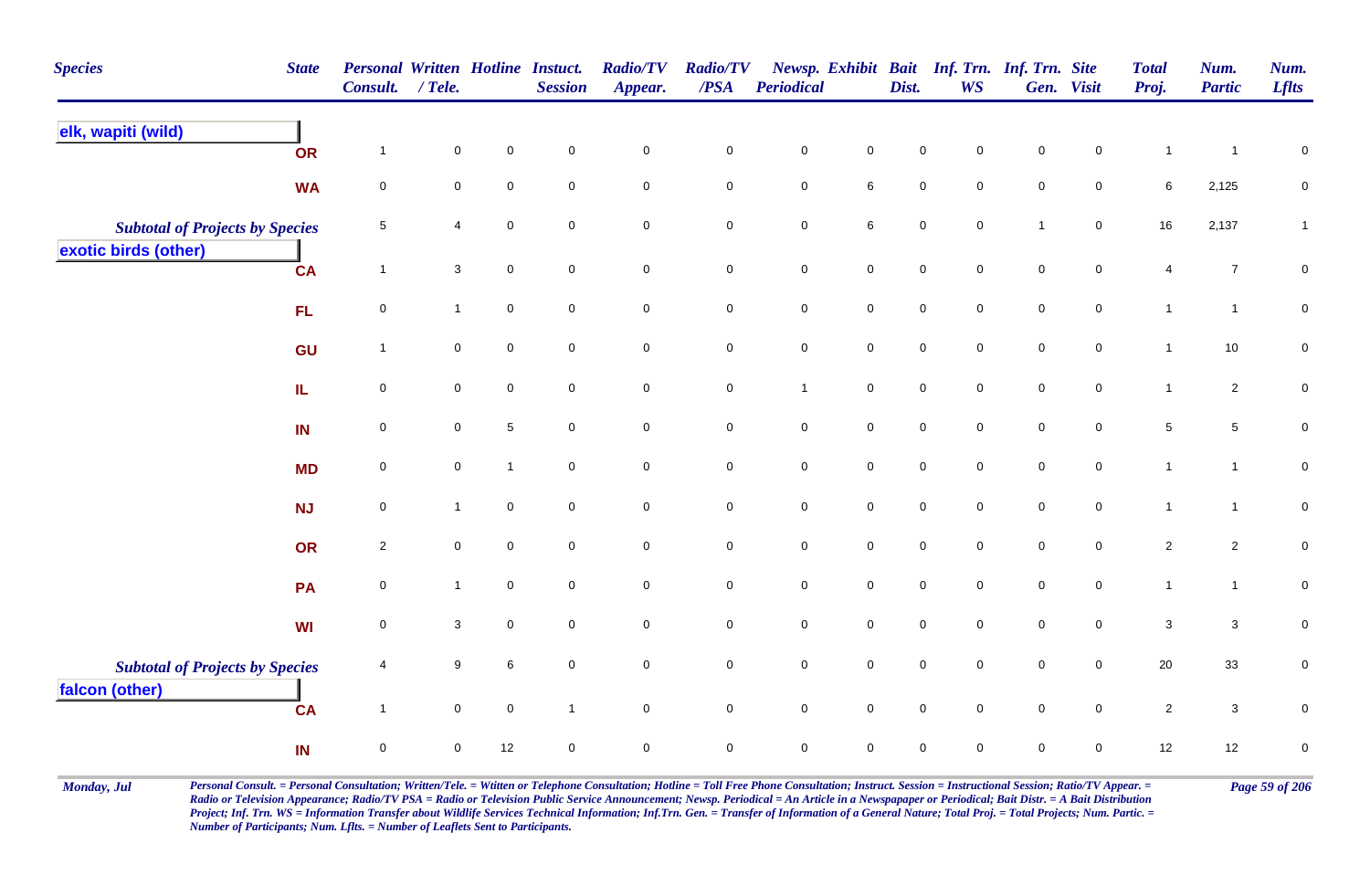| <b>Species</b>                         | <b>State</b> | Personal Written Hotline Instuct.<br>Consult. | $/$ Tele.      |                           | <b>Session</b>      | <b>Radio/TV</b><br>Appear. | <b>Radio/TV</b><br>$\boldsymbol{PSA}$ | <b>Periodical</b>   |                     | Dist.               | <b>WS</b>           | Newsp. Exhibit Bait Inf. Trn. Inf. Trn. Site | Gen. Visit          | <b>Total</b><br>Proj. | Num.<br><b>Partic</b> | Num.<br><b>Lflts</b> |
|----------------------------------------|--------------|-----------------------------------------------|----------------|---------------------------|---------------------|----------------------------|---------------------------------------|---------------------|---------------------|---------------------|---------------------|----------------------------------------------|---------------------|-----------------------|-----------------------|----------------------|
| falcon (other)                         | IN           | $\mathbf 0$                                   | 0              | 12                        | $\mathbf 0$         | $\mathbf 0$                | $\pmb{0}$                             | $\mathbf 0$         | $\mathbf 0$         | 0                   | 0                   | 0                                            | $\mathbf 0$         | 12                    | 12                    | $\mathbf 0$          |
|                                        | <b>NH</b>    | $\mathbf 0$                                   | $\mathbf{1}$   | $\mathbf 0$               | $\mathbf 0$         | $\mathsf{O}\xspace$        | $\mathbf 0$                           | $\mathbf 0$         | $\mathbf 0$         | 0                   | $\mathbf 0$         | $\mathbf 0$                                  | $\mathbf 0$         | $\mathbf{1}$          | $\mathbf{1}$          | $\mathbf 0$          |
|                                        | WI           | $\pmb{0}$                                     | 4              | $\pmb{0}$                 | $\mathbf 0$         | $\mathbf 0$                | $\pmb{0}$                             | $\pmb{0}$           | $\mathsf{O}\xspace$ | $\mathsf{O}\xspace$ | $\mathbf 0$         | $\pmb{0}$                                    | $\pmb{0}$           | 4                     | $\overline{4}$        | $\pmb{0}$            |
| <b>Subtotal of Projects by Species</b> |              | $\overline{1}$                                | 5              | 12                        | $\overline{1}$      | $\mathbf 0$                | $\mathbf 0$                           | $\pmb{0}$           | $\mathsf{O}\xspace$ | $\pmb{0}$           | $\mathsf{O}\xspace$ | $\pmb{0}$                                    | $\mathsf{O}\xspace$ | 19                    | $20\,$                | ${\bf 0}$            |
| falcons, american kestrels             | <b>CA</b>    | 22                                            | $\mathbf 0$    | $\mathsf{O}\xspace$       | $\mathbf 0$         | $\mathsf{O}\xspace$        | $\mathbf 0$                           | $\mathbf 0$         | $\mathsf{O}\xspace$ | $\mathbf 0$         | $\mathbf 0$         | $\mathbf 0$                                  | $\mathbf 0$         | 22                    | 44                    | $\pmb{0}$            |
|                                        | ID           | $\mathbf 0$                                   | $\mathbf{1}$   | $\mathsf{O}\xspace$       | $\mathsf{O}\xspace$ | $\mathsf{O}\xspace$        | $\mathbf 0$                           | $\pmb{0}$           | $\mathsf{O}\xspace$ | $\pmb{0}$           | $\mathsf{O}\xspace$ | $\pmb{0}$                                    | $\mathsf{O}\xspace$ | $\mathbf{1}$          | $\mathbf{1}$          | ${\bf 0}$            |
|                                        | IL.          | $\mathbf 0$                                   | $\overline{5}$ | $\mathbf 0$               | $\mathbf 0$         | $\mathsf{O}\xspace$        | $\mathbf 0$                           | $\pmb{0}$           | $\mathbf 0$         | $\mathsf{O}\xspace$ | $\mathbf 0$         | $\mathsf{O}\xspace$                          | $\mathbf 0$         | $\overline{5}$        | $\overline{5}$        | ${\bf 0}$            |
|                                        | IN           | $\mathbf 0$                                   | $\mathbf{1}$   | $\ensuremath{\mathsf{3}}$ | $\mathsf{O}\xspace$ | $\mathsf{O}\xspace$        | $\mathbf 0$                           | $\mathbf 0$         | $\pmb{0}$           | $\mathsf{O}\xspace$ | $\mathbf 0$         | $\mathsf{O}\xspace$                          | $\mathsf{O}\xspace$ | 4                     | $\overline{4}$        | $\pmb{0}$            |
|                                        | <b>KY</b>    | $\pmb{0}$                                     | $\mathbf{1}$   | $\pmb{0}$                 | $\mathbf 0$         | $\mathbf 0$                | $\mathbf 0$                           | ${\bf 0}$           | $\mathbf 0$         | $\mathbf 0$         | $\mathbf 0$         | $\mathbf 0$                                  | $\mathbf 0$         | $\mathbf{1}$          | $\mathbf{1}$          | $\pmb{0}$            |
|                                        | <b>MD</b>    | $\mathbf 0$                                   | 4              | $\mathsf{O}\xspace$       | $\mathbf 0$         | $\mathsf{O}\xspace$        | $\mathbf 0$                           | $\pmb{0}$           | $\mathbf 0$         | $\mathbf 0$         | $\mathbf 0$         | $\mathbf 0$                                  | $\mathbf 0$         | 4                     | 4                     | $\pmb{0}$            |
|                                        | <b>ME</b>    | $\pmb{0}$                                     | $\mathbf{1}$   | $\overline{0}$            | $\mathbf 0$         | $\mathbf 0$                | $\mathbf 0$                           | $\mathbf 0$         | $\mathbf 0$         | $\mathbf 0$         | $\overline{0}$      | $\mathbf 0$                                  | $\overline{0}$      | $\mathbf{1}$          | $\mathbf{1}$          | $\pmb{0}$            |
|                                        | <b>MI</b>    | $\overline{1}$                                | $\mathbf{1}$   | $\mathbf 0$               | $\mathbf 0$         | $\mathsf{O}\xspace$        | $\mathbf 0$                           | $\mathbf 0$         | $\mathsf{O}$        | $\mathsf{O}\xspace$ | $\mathbf 0$         | $\mathbf 0$                                  | $\overline{0}$      | $\overline{2}$        | $\overline{2}$        | $\mathbf{1}$         |
|                                        | <b>MS</b>    | $\mathbf 0$                                   | $\mathbf 0$    | $\mathbf 0$               | $\mathsf{O}\xspace$ | $\mathsf{O}\xspace$        | $\mathbf 0$                           | $\mathsf{O}\xspace$ | $\mathsf{O}$        | $\mathsf{O}\xspace$ | $\mathbf 0$         | $\mathbf{1}$                                 | $\overline{0}$      | $\mathbf{1}$          | $\mathbf{1}$          | $\pmb{0}$            |
|                                        | <b>NE</b>    | $\overline{1}$                                | $\mathbf{3}$   | $\mathbf 0$               | $\mathsf{O}\xspace$ | $\mathsf{O}\xspace$        | $\mathsf{O}\xspace$                   | $\mathbf 0$         | $\mathsf 0$         | $\mathsf{O}\xspace$ | $\mathbf 0$         | $\mathsf{O}\xspace$                          | $\mathsf{O}\xspace$ | 4                     | $\overline{4}$        | $\pmb{0}$            |
|                                        | <b>NH</b>    | $\pmb{0}$                                     | $\mathbf{1}$   | $\mathbf 0$               | $\mathbf 0$         | $\mathbf 0$                | $\mathbf 0$                           | $\mathbf 0$         | $\mathbf 0$         | $\mathbf 0$         | $\mathbf 0$         | $\mathbf 0$                                  | $\mathbf 0$         | $\mathbf{1}$          | $\mathbf{1}$          | $\pmb{0}$            |
|                                        | PA           | $\overline{1}$                                | $\overline{1}$ | $\pmb{0}$                 | $\pmb{0}$           | $\mathbf 0$                | $\mathsf 0$                           | $\mathbf 0$         | $\pmb{0}$           | $\mathsf{O}\xspace$ | $\mathbf 0$         | $\mathsf{O}\xspace$                          | $\mathbf 0$         | $\overline{c}$        | $\overline{c}$        | $\pmb{0}$            |

Monday, Jul Personal Consult. = Personal Consultation; Written/Tele. = Witten or Telephone Consultation; Hotline = Toll Free Phone Consultation; Instruct. Session = Instructional Session; Ratio/TV Appear. = Page 60 of 206 *Radio or Television Appearance; Radio/TV PSA = Radio or Television Public Service Announcement; Newsp. Periodical = An Article in a Newspapaper or Periodical; Bait Distr. = A Bait Distribution*  Project; Inf. Trn. WS = Information Transfer about Wildlife Services Technical Information; Inf.Trn. Gen. = Transfer of Information of a General Nature; Total Proj. = Total Projects; Num. Partic. = *Number of Participants; Num. Lflts. = Number of Leaflets Sent to Participants.*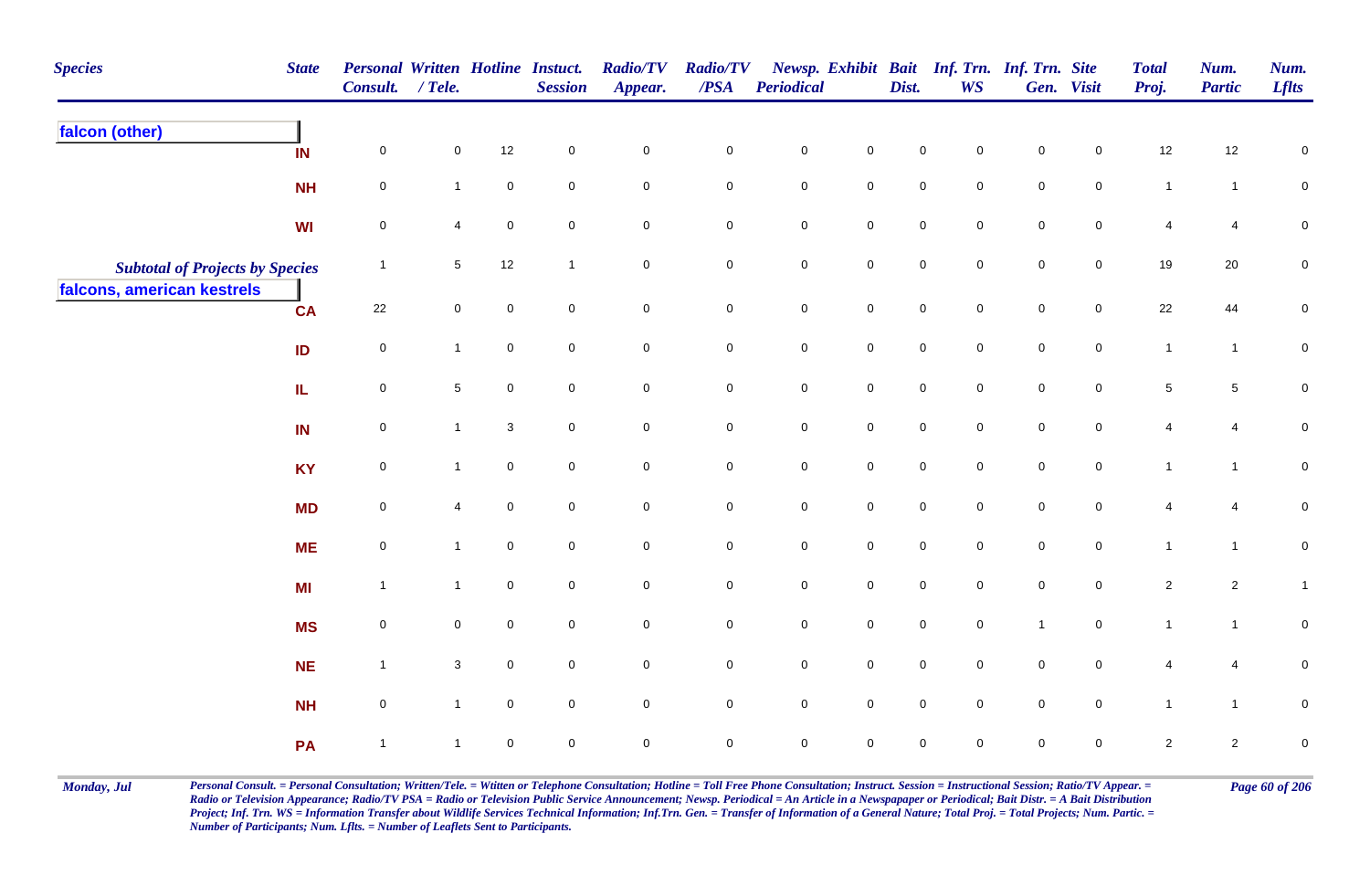| <b>Species</b>                         | <b>State</b> | <b>Personal Written Hotline Instuct.</b><br><b>Consult.</b> | / Tele.        |                     | <b>Session</b>      | <b>Radio/TV</b><br>Appear. | <b>Radio/TV</b><br>/PSA | Periodical  |                     | Dist.       | Newsp. Exhibit Bait Inf. Trn. Inf. Trn. Site<br><b>WS</b> |                | Gen. Visit     | <b>Total</b><br>Proj.     | Num.<br><b>Partic</b> | Num.<br><b>Lflts</b> |
|----------------------------------------|--------------|-------------------------------------------------------------|----------------|---------------------|---------------------|----------------------------|-------------------------|-------------|---------------------|-------------|-----------------------------------------------------------|----------------|----------------|---------------------------|-----------------------|----------------------|
| falcons, american kestrels             | PA           | $\overline{1}$                                              | $\mathbf{1}$   | $\pmb{0}$           | $\mathsf{O}\xspace$ | $\pmb{0}$                  | $\pmb{0}$               | $\mathsf 0$ | $\pmb{0}$           | $\mathbf 0$ | 0                                                         | $\mathsf 0$    | 0              | $\sqrt{2}$                | $\overline{2}$        | $\pmb{0}$            |
|                                        | <b>TX</b>    | $\overline{1}$                                              | $\mathsf 0$    | $\mathsf{O}\xspace$ | $\mathsf{O}\xspace$ | $\mathsf{O}\xspace$        | $\mathsf{O}\xspace$     | $\pmb{0}$   | $\mathsf{O}\xspace$ | $\mathbf 0$ | $\mathbf 0$                                               | $\pmb{0}$      | $\pmb{0}$      | $\mathbf{1}$              | $\mathbf{3}$          | $\overline{0}$       |
|                                        | <b>VA</b>    | 0                                                           | $\mathbf{1}$   | $\mathbf 0$         | $\mathbf 0$         | $\mathbf 0$                | $\mathbf 0$             | $\mathbf 0$ | $\mathbf 0$         | $\mathbf 0$ | $\mathbf 0$                                               | $\mathbf 0$    | $\mathbf 0$    | $\overline{1}$            | $\mathbf{1}$          | $\overline{0}$       |
|                                        | <b>WA</b>    | $\overline{1}$                                              | $\mathsf 0$    | $\mathbf 0$         | $\mathbf 0$         | $\mathsf{O}\xspace$        | $\mathbf 0$             | $\mathsf 0$ | $\mathbf 0$         | $\mathbf 0$ | $\mathbf 0$                                               | $\mathbf 0$    | $\mathbf 0$    | $\mathbf{1}$              | $\mathbf{1}$          | $\mathbf 0$          |
|                                        | <b>WI</b>    | $\pmb{0}$                                                   | $\mathbf{3}$   | $\mathbf 0$         | $\mathsf{O}\xspace$ | $\mathbf 0$                | $\mathbf 0$             | $\pmb{0}$   | $\mathbf 0$         | $\mathsf 0$ | $\mathbf 0$                                               | $\mathsf 0$    | $\mathbf 0$    | $\ensuremath{\mathsf{3}}$ | $\mathbf{3}$          | $\pmb{0}$            |
| <b>Subtotal of Projects by Species</b> |              | 27                                                          | 23             | 3                   | $\mathbf 0$         | $\mathbf 0$                | $\mathbf 0$             | $\pmb{0}$   | $\mathbf 0$         | $\mathsf 0$ | $\mathbf 0$                                               | $\overline{1}$ | $\mathbf 0$    | 54                        | 78                    | $\mathbf{1}$         |
| falcons, peregrine                     | <b>KY</b>    | $\mathbf 0$                                                 | $\mathbf{1}$   | $\mathsf{O}\xspace$ | $\mathsf{O}\xspace$ | $\mathbf 0$                | $\mathbf 0$             | $\pmb{0}$   | $\mathsf 0$         | $\pmb{0}$   | $\mathbf 0$                                               | $\mathsf 0$    | $\mathbf 0$    | $\mathbf{1}$              | $\mathbf{1}$          | $\pmb{0}$            |
|                                        | <b>MO</b>    | $\pmb{0}$                                                   | $\mathbf{1}$   | $\mathsf{O}\xspace$ | $\mathsf{O}\xspace$ | $\mathbf 0$                | $\mathbf 0$             | $\pmb{0}$   | $\mathsf 0$         | $\pmb{0}$   | $\mathbf 0$                                               | $\mathsf 0$    | $\mathbf 0$    | $\mathbf{1}$              | $\mathbf{1}$          | $\pmb{0}$            |
| <b>Subtotal of Projects by Species</b> |              | $\mathbf 0$                                                 | $\overline{2}$ | $\overline{0}$      | $\mathbf 0$         | $\mathbf 0$                | $\mathbf 0$             | $\mathsf 0$ | $\mathsf{O}\xspace$ | $\mathbf 0$ | $\mathbf 0$                                               | $\mathbf 0$    | $\mathbf 0$    | $\sqrt{2}$                | $\mathbf{2}$          | $\pmb{0}$            |
| ferrets, european                      | OK           | $\overline{1}$                                              | $\mathbf 0$    | $\mathsf{O}\xspace$ | $\mathbf 0$         | $\mathbf 0$                | $\mathbf 0$             | $\mathsf 0$ | $\mathsf{O}\xspace$ | $\pmb{0}$   | $\mathbf 0$                                               | $\pmb{0}$      | $\mathbf 0$    | $\mathbf{1}$              | $\mathbf{1}$          | $\mathbf 0$          |
| <b>Subtotal of Projects by Species</b> |              | $\overline{\mathbf{1}}$                                     | $\mathsf 0$    | $\mathbf 0$         | $\mathbf 0$         | $\mathbf 0$                | $\mathbf 0$             | $\mathsf 0$ | $\mathbf 0$         | $\mathbf 0$ | $\mathbf 0$                                               | $\mathbf 0$    | $\mathbf 0$    | $\overline{1}$            | $\mathbf{1}$          | $\mathsf{O}\xspace$  |
| finches, house                         | <b>CA</b>    | $\mathsf 0$                                                 | $\mathbf{1}$   | $\mathsf 0$         | $\mathbf 0$         | $\mathbf 0$                | $\mathbf 0$             | $\pmb{0}$   | $\mathbf 0$         | $\mathsf 0$ | $\mathbf 0$                                               | $\mathsf 0$    | $\mathbf 0$    | $\mathbf{1}$              | $\overline{1}$        | $\pmb{0}$            |
|                                        | IN           | $\mathsf 0$                                                 | $\mathbf 0$    | 14                  | $\mathbf 0$         | $\mathbf 0$                | $\mathbf 0$             | $\mathsf 0$ | $\overline{0}$      | $\mathbf 0$ | $\mathbf 0$                                               | $\mathbf 0$    | $\mathbf 0$    | 14                        | 14                    | $\mathbf 0$          |
|                                        | <b>MA</b>    | $\overline{1}$                                              | $\mathbf{1}$   | $\mathsf{O}\xspace$ | $\mathbf 0$         | $\mathsf{O}\xspace$        | $\mathsf{O}\xspace$     | $\pmb{0}$   | $\mathsf{O}\xspace$ | $\pmb{0}$   | $\mathbf 0$                                               | $\pmb{0}$      | $\pmb{0}$      | $\sqrt{2}$                | $\overline{c}$        | $\,$ 5 $\,$          |
|                                        | <b>MD</b>    | $\mathsf 0$                                                 | $\mathbf{1}$   | 11                  | $\mathbf 0$         | $\mathsf{O}\xspace$        | $\mathbf 0$             | $\mathsf 0$ | $\mathbf 0$         | $\mathsf 0$ | $\mathbf 0$                                               | $\mathsf 0$    | $\overline{0}$ | 12                        | 12                    | $\pmb{0}$            |
|                                        | <b>NH</b>    | $\mathsf 0$                                                 | $\mathbf{1}$   | $\mathbf 0$         | $\mathbf 0$         | $\mathbf 0$                | $\mathbf 0$             | $\mathbf 0$ | $\mathbf 0$         | $\mathbf 0$ | $\Omega$                                                  | $\mathbf 0$    | $\mathbf 0$    | $\mathbf{1}$              | $\mathbf{1}$          | $\pmb{0}$            |

Monday, Jul Personal Consult. = Personal Consultation; Written/Tele. = Witten or Telephone Consultation; Hotline = Toll Free Phone Consultation; Instruct. Session = Instructional Session; Ratio/TV Appear. = Page 61 of 206 *Radio or Television Appearance; Radio/TV PSA = Radio or Television Public Service Announcement; Newsp. Periodical = An Article in a Newspapaper or Periodical; Bait Distr. = A Bait Distribution*  Project; Inf. Trn. WS = Information Transfer about Wildlife Services Technical Information; Inf.Trn. Gen. = Transfer of Information of a General Nature; Total Proj. = Total Projects; Num. Partic. = *Number of Participants; Num. Lflts. = Number of Leaflets Sent to Participants.*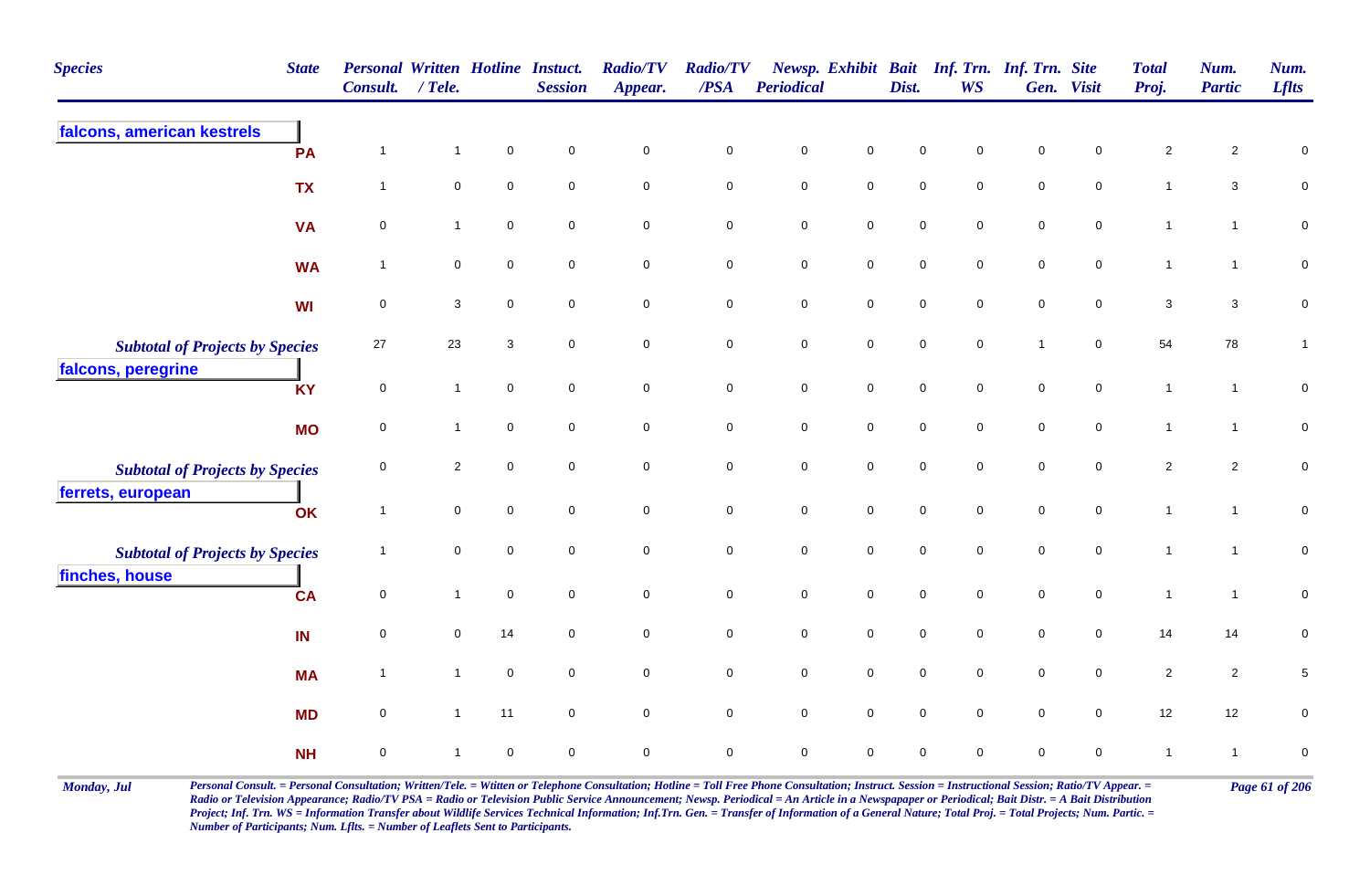| <b>Species</b>                         | <b>State</b> | <b>Personal Written Hotline Instuct.</b><br><b>Consult.</b> | $/$ Tele.      |                | <b>Session</b>      | <b>Radio/TV</b><br>Appear. | <b>Radio/TV</b><br>$\overline{PSA}$ | <b>Periodical</b>   |                     | Dist.               | <b>WS</b>           | Newsp. Exhibit Bait Inf. Trn. Inf. Trn. Site | Gen. Visit          | <b>Total</b><br>Proj. | Num.<br><b>Partic</b> | Num.<br><b>Lflts</b> |
|----------------------------------------|--------------|-------------------------------------------------------------|----------------|----------------|---------------------|----------------------------|-------------------------------------|---------------------|---------------------|---------------------|---------------------|----------------------------------------------|---------------------|-----------------------|-----------------------|----------------------|
| finches, house                         | <b>NH</b>    | $\pmb{0}$                                                   | 1              | $\pmb{0}$      | $\mathbf 0$         | $\pmb{0}$                  | $\pmb{0}$                           | $\mathsf{O}\xspace$ | $\pmb{0}$           | $\mathbf 0$         | $\mathbf 0$         | $\pmb{0}$                                    | $\mathbf 0$         | 1                     |                       | $\pmb{0}$            |
|                                        | <b>NV</b>    | $\mathsf{O}\xspace$                                         | $\overline{2}$ | $\mathbf 0$    | $\overline{0}$      | $\mathbf 0$                | $\mathsf 0$                         | $\mathbf 0$         | $\overline{0}$      | $\mathbf 0$         | $\mathbf 0$         | $\mathbf 0$                                  | $\mathbf 0$         | $\overline{2}$        | $\overline{c}$        | $\pmb{0}$            |
|                                        | <b>NY</b>    | $\mathsf{O}\xspace$                                         | $\overline{2}$ | $\,6\,$        | $\mathsf{O}\xspace$ | $\mathsf 0$                | $\pmb{0}$                           | $\mathsf{O}\xspace$ | $\mathsf{O}\xspace$ | $\mathsf{O}\xspace$ | $\mathbf 0$         | $\pmb{0}$                                    | $\mathsf{O}\xspace$ | $\bf 8$               | $\bf8$                | $\pmb{0}$            |
|                                        | <b>TN</b>    | $\pmb{0}$                                                   | $\mathbf{1}$   | $\mathsf 0$    | $\mathsf{O}\xspace$ | $\mathsf{O}\xspace$        | $\pmb{0}$                           | $\mathbf 0$         | $\mathsf{O}$        | $\mathbf 0$         | $\mathsf{O}\xspace$ | $\mathbf 0$                                  | $\mathbf 0$         | $\mathbf{1}$          | $\mathbf{1}$          | $\mathbf 0$          |
|                                        | <b>VT</b>    | $\pmb{0}$                                                   | $\mathbf{1}$   | $\pmb{0}$      | $\mathbf 0$         | $\mathbf 0$                | $\pmb{0}$                           | ${\bf 0}$           | $\mathbf 0$         | $\mathbf 0$         | $\mathbf 0$         | $\mathbf 0$                                  | $\mathbf 0$         | $\mathbf{1}$          | $\mathbf{1}$          | $\pmb{0}$            |
|                                        | <b>WA</b>    | $\mathbf{1}$                                                | 0              | $\mathbf 0$    | $\mathbf 0$         | $\mathsf{O}\xspace$        | $\pmb{0}$                           | $\pmb{0}$           | $\mathsf{O}$        | $\mathsf{O}\xspace$ | $\mathbf 0$         | $\mathsf{O}\xspace$                          | $\mathbf 0$         | $\mathbf{1}$          | $\overline{1}$        | $\pmb{0}$            |
|                                        | WI           | 0                                                           | 96             | $\mathbf 0$    | $\mathbf 0$         | $\mathbf 0$                | $\mathbf 0$                         | $\mathbf 0$         | $\mathsf{O}\xspace$ | $\mathbf 0$         | $\mathbf 0$         | $\mathbf 0$                                  | $\mathsf 0$         | 96                    | 96                    | $\pmb{0}$            |
| <b>Subtotal of Projects by Species</b> |              | $\sqrt{2}$                                                  | 106            | 31             | $\overline{0}$      | $\mathsf{O}\xspace$        | $\pmb{0}$                           | $\mathbf 0$         | $\mathsf{O}\xspace$ | $\mathsf{O}\xspace$ | $\mathsf{O}\xspace$ | $\mathsf{O}\xspace$                          | $\mathsf 0$         | 139                   | 139                   | $\,$ 5 $\,$          |
| finches, purple                        | IN           | $\pmb{0}$                                                   | $\mathbf 0$    | $\mathbf{1}$   | $\overline{0}$      | $\mathbf 0$                | $\mathsf 0$                         | $\mathsf{O}\xspace$ | $\mathsf 0$         | $\mathsf{O}\xspace$ | $\mathbf 0$         | $\mathbf 0$                                  | $\mathsf{O}$        | $\mathbf{1}$          | $\overline{1}$        | $\pmb{0}$            |
|                                        | <b>MO</b>    | $\mathsf{O}\xspace$                                         | $\mathbf{1}$   | $\mathbf 0$    | $\overline{0}$      | $\mathbf 0$                | $\mathsf 0$                         | $\pmb{0}$           | $\mathsf 0$         | $\mathbf 0$         | $\mathbf 0$         | $\mathsf 0$                                  | $\mathsf 0$         | $\mathbf{1}$          | $\overline{1}$        | $\mathbf 0$          |
|                                        | <b>NH</b>    | $\pmb{0}$                                                   | $\mathbf{1}$   | $\pmb{0}$      | $\mathsf{O}\xspace$ | $\mathsf{O}\xspace$        | $\pmb{0}$                           | $\mathbf 0$         | $\mathsf 0$         | $\mathsf{O}\xspace$ | $\mathsf{O}\xspace$ | $\mathbf 0$                                  | $\mathsf{O}\xspace$ | $\mathbf{1}$          | $\overline{1}$        | $\mathbf 0$          |
|                                        | <b>NY</b>    | $\mathsf{O}\xspace$                                         | 0              | $\mathbf{1}$   | $\mathsf 0$         | $\mathsf{O}\xspace$        | $\pmb{0}$                           | $\mathsf{O}\xspace$ | $\mathbf 0$         | $\mathsf{O}\xspace$ | $\mathbf 0$         | $\mathsf{O}\xspace$                          | $\mathsf{O}\xspace$ | $\mathbf{1}$          | $\mathbf{1}$          | $\mathbf 0$          |
|                                        | <b>WI</b>    | $\pmb{0}$                                                   | 8              | $\mathbf 0$    | $\mathbf 0$         | $\pmb{0}$                  | $\mathsf 0$                         | $\mathbf 0$         | $\mathbf 0$         | 0                   | $\mathbf 0$         | $\mathbf 0$                                  | $\mathbf 0$         | $\bf 8$               | 8                     | $\pmb{0}$            |
| <b>Subtotal of Projects by Species</b> |              | 0                                                           | 10             | $\overline{c}$ | $\mathbf 0$         | $\mathsf{O}\xspace$        | $\pmb{0}$                           | $\mathsf{O}\xspace$ | $\mathsf{O}\xspace$ | $\mathbf 0$         | $\mathbf 0$         | $\mathbf 0$                                  | $\mathbf 0$         | 12                    | 12                    | $\mathbf 0$          |
| fish (other)                           | <b>CA</b>    | $\pmb{0}$                                                   | 0              | $\mathbf 0$    | $\mathsf{O}\xspace$ | $\mathsf{O}$               | $\mathbf 0$                         | $\mathbf 0$         | $\mathsf{O}\xspace$ | $\mathbf 0$         | $\overline{1}$      | $\mathbf 0$                                  | $\mathsf{O}$        | $\mathbf{1}$          | $\mathbf{1}$          | $\pmb{0}$            |
|                                        | IN           | $\mathsf{O}\xspace$                                         | 0              | $\mathbf 1$    | $\pmb{0}$           | $\pmb{0}$                  | $\pmb{0}$                           | $\mathbf 0$         | $\mathbf 0$         | 0                   | $\mathbf 0$         | $\mathbf 0$                                  | $\mathbf 0$         | 1                     |                       | $\pmb{0}$            |

Monday, Jul Personal Consult. = Personal Consultation; Written/Tele. = Witten or Telephone Consultation; Hotline = Toll Free Phone Consultation; Instruct. Session = Instructional Session; Ratio/TV Appear. = Page 62 of 206 *Radio or Television Appearance; Radio/TV PSA = Radio or Television Public Service Announcement; Newsp. Periodical = An Article in a Newspapaper or Periodical; Bait Distr. = A Bait Distribution*  Project; Inf. Trn. WS = Information Transfer about Wildlife Services Technical Information; Inf.Trn. Gen. = Transfer of Information of a General Nature; Total Proj. = Total Projects; Num. Partic. = *Number of Participants; Num. Lflts. = Number of Leaflets Sent to Participants.*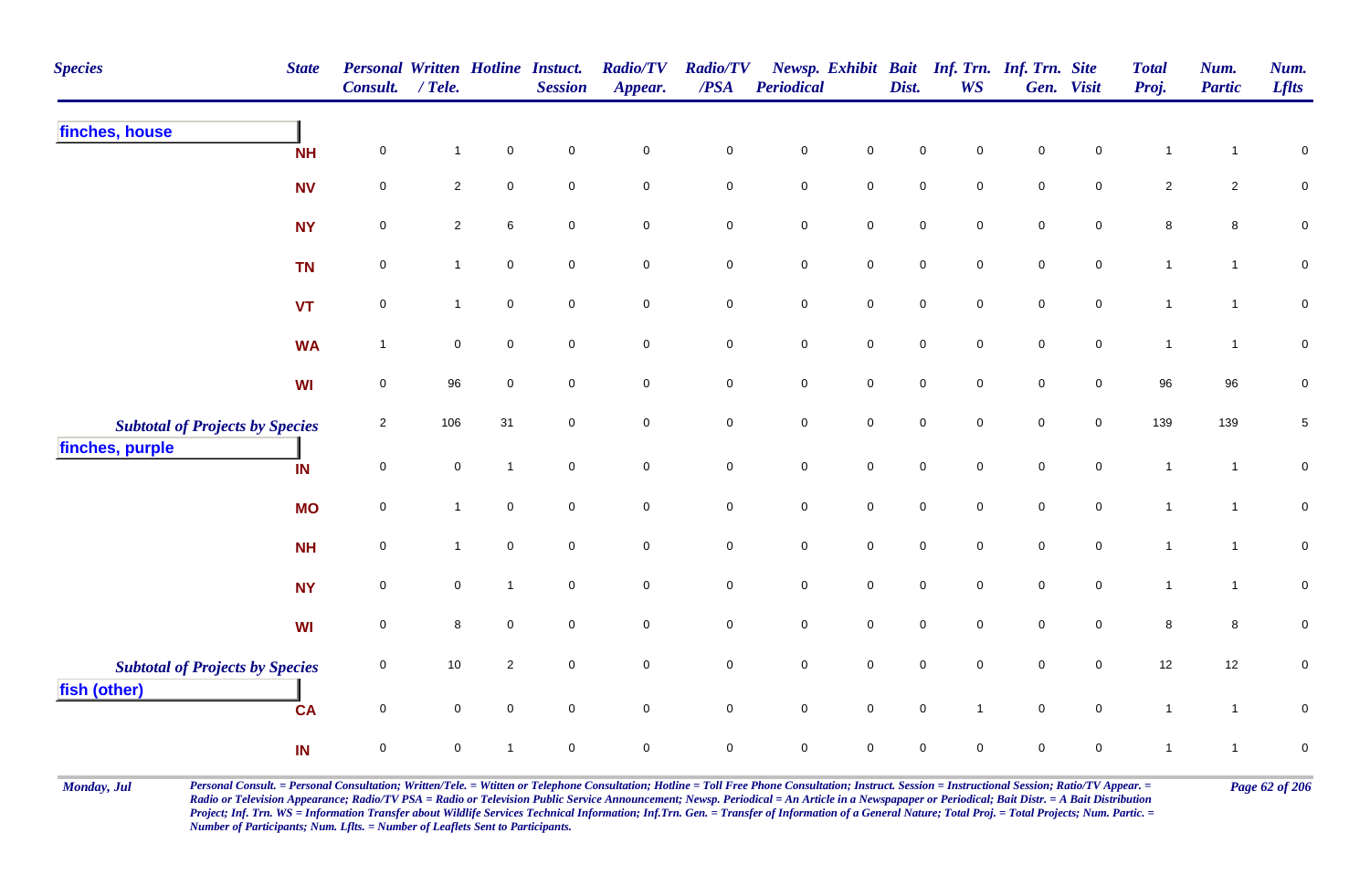| <b>Species</b>                                               | <b>State</b>            | Personal Written Hotline Instuct.<br>Consult. | $/$ Tele.    |              | <b>Session</b>      | <b>Radio/TV</b><br>Appear. | <b>Radio/TV</b><br>$\overline{PSA}$ | <b>Periodical</b>   |                     | Dist.               | Newsp. Exhibit Bait Inf. Trn. Inf. Trn. Site<br><b>WS</b> |                     | Gen. Visit          | <b>Total</b><br>Proj. | Num.<br><b>Partic</b> | Num.<br><b>Lflts</b> |
|--------------------------------------------------------------|-------------------------|-----------------------------------------------|--------------|--------------|---------------------|----------------------------|-------------------------------------|---------------------|---------------------|---------------------|-----------------------------------------------------------|---------------------|---------------------|-----------------------|-----------------------|----------------------|
| fish (other)                                                 | IN                      | $\pmb{0}$                                     | $\mathbf 0$  | $\mathbf{1}$ | $\mathbf 0$         | $\mathbf 0$                | $\pmb{0}$                           | $\pmb{0}$           | $\mathbf 0$         | $\pmb{0}$           | $\mathbf 0$                                               | $\mathbf 0$         | $\mathsf 0$         | $\mathbf{1}$          | -1                    | $\pmb{0}$            |
|                                                              | <b>MO</b>               | $\mathsf{O}\xspace$                           | 1            | $\mathbf 0$  | $\mathbf 0$         | $\mathbf 0$                | $\mathbf 0$                         | $\mathsf{O}\xspace$ | $\mathsf{O}\xspace$ | $\mathsf{O}\xspace$ | $\mathbf 0$                                               | $\mathsf{O}\xspace$ | $\mathbf 0$         | $\mathbf{1}$          | $\mathbf{1}$          | $\mathbf 0$          |
|                                                              | <b>TX</b>               | $\mathsf{O}\xspace$                           | $\mathbf{1}$ | $\mathsf 0$  | $\mathbf 0$         | $\mathbf 0$                | $\mathbf 0$                         | ${\bf 0}$           | $\mathbf 0$         | 0                   | $\mathbf 0$                                               | ${\bf 0}$           | $\mathbf 0$         | $\mathbf{1}$          | $\mathbf{1}$          | $\mathbf 0$          |
|                                                              | <b>VA</b>               | $\pmb{0}$                                     | $\mathbf{1}$ | $\pmb{0}$    | $\mathbf 0$         | $\mathbf 0$                | $\pmb{0}$                           | $\pmb{0}$           | $\mathbf 0$         | $\mathbf 0$         | $\mathbf 0$                                               | $\mathbf 0$         | $\mathbf 0$         | $\mathbf{1}$          | $\mathbf{1}$          | $\pmb{0}$            |
| <b>Subtotal of Projects by Species</b>                       |                         | $\pmb{0}$                                     | $\mathbf{3}$ | $\mathbf{1}$ | $\mathbf 0$         | $\mathbf 0$                | $\pmb{0}$                           | $\pmb{0}$           | $\mathbf 0$         | $\pmb{0}$           | $\overline{1}$                                            | $\pmb{0}$           | $\mathsf{O}\xspace$ | $\sqrt{5}$            | $5\phantom{.0}$       | $\pmb{0}$            |
| fishers                                                      | CA                      | $\pmb{0}$                                     | $\mathbf 0$  | $\pmb{0}$    | $\mathbf 0$         | $\mathsf{O}\xspace$        | $\mathbf 0$                         | $\mathbf 0$         | $\mathbf 0$         | $\mathbf 0$         | $\mathsf{O}\xspace$                                       | $\overline{1}$      | $\mathbf 0$         | $\mathbf{1}$          | $\overline{2}$        | $\pmb{0}$            |
|                                                              | <b>MA</b>               | $\pmb{0}$                                     | $\mathbf{1}$ | $\pmb{0}$    | $\mathbf 0$         | $\mathsf{O}\xspace$        | $\mathbf 0$                         | $\mathbf 0$         | $\mathbf 0$         | $\pmb{0}$           | $\mathsf{O}\xspace$                                       | $\pmb{0}$           | $\mathbf 0$         | $\mathbf{1}$          | $\mathbf{1}$          | $\pmb{0}$            |
|                                                              | <b>NH</b>               | $\mathsf{O}\xspace$                           | 50           | $\mathsf 0$  | $\overline{0}$      | $\mathsf{O}\xspace$        | $\mathbf 0$                         | $\mathsf{O}\xspace$ | $\mathbf 0$         | $\mathsf{O}\xspace$ | $\mathbf 0$                                               | $\overline{1}$      | $\overline{0}$      | 51                    | 53                    | $16\,$               |
|                                                              | R <sub>l</sub>          | $\mathsf{O}\xspace$                           | $\mathbf 0$  | $\mathbf 0$  | $\mathbf 0$         | $\mathbf 0$                | $\mathbf 0$                         | $\mathbf 0$         | $\mathsf{O}\xspace$ | $\mathsf{O}\xspace$ | $\overline{1}$                                            | $\mathbf 0$         | $\overline{0}$      | $\mathbf{1}$          | $\mathbf{1}$          | $\pmb{0}$            |
|                                                              | <b>VT</b>               | $\pmb{0}$                                     | 18           | 3            | $\mathbf 0$         | $\mathbf 0$                | $\pmb{0}$                           | $\mathbf 0$         | $\mathbf 0$         | $\mathsf{O}\xspace$ | $\mathsf{O}\xspace$                                       | $\mathbf 0$         | $\mathsf{O}\xspace$ | 21                    | 23                    | $\pmb{0}$            |
| <b>Subtotal of Projects by Species</b><br>flickers, northern |                         | $\mathsf{O}\xspace$                           | 69           | $\sqrt{3}$   | $\mathsf{O}\xspace$ | $\mathbf 0$                | $\mathbf 0$                         | $\mathbf 0$         | $\mathbf 0$         | $\mathsf{O}\xspace$ | $\mathbf 0$                                               | $\overline{2}$      | $\mathbf 0$         | 75                    | 80                    | $16\,$               |
|                                                              | <b>AZ</b>               | $\pmb{0}$                                     | $\mathbf{1}$ | $\mathsf 0$  | $\mathbf 0$         | $\mathsf{O}\xspace$        | ${\bf 0}$                           | $\mathbf 0$         | $\mathbf 0$         | $\mathbf 0$         | $\mathbf 0$                                               | $\pmb{0}$           | $\mathbf 0$         | $\mathbf{1}$          | $\mathbf{1}$          | $\pmb{0}$            |
|                                                              | <b>CA</b>               | $\pmb{0}$                                     | $\mathbf{2}$ | $\mathsf 0$  | $\mathbf 0$         | $\pmb{0}$                  | $\pmb{0}$                           | $\mathsf{O}\xspace$ | $\mathbf 0$         | $\mathsf{O}\xspace$ | $\mathbf 0$                                               | $\mathsf{O}\xspace$ | $\mathbf 0$         | $\overline{c}$        | $\overline{2}$        | $\,$ 5 $\,$          |
|                                                              | $\overline{\mathbf{c}}$ | $\mathsf{O}\xspace$                           | 67           | $\mathbf 0$  | $\overline{0}$      | $\mathbf 0$                | $\mathsf{O}\xspace$                 | $\mathsf{O}\xspace$ | $\mathbf 0$         | $\mathsf{O}\xspace$ | $\mathbf 0$                                               | $\mathsf{O}\xspace$ | $\mathsf{O}\xspace$ | 67                    | 67                    | $\sqrt{2}$           |
|                                                              | <b>CT</b>               | $\mathsf{O}\xspace$                           | $\mathbf{1}$ | $\mathsf 0$  | $\overline{0}$      | $\mathbf 0$                | $\mathbf 0$                         | $\overline{0}$      | $\mathbf 0$         | $\mathsf{O}\xspace$ | $\mathbf 0$                                               | $\mathsf{O}\xspace$ | $\overline{0}$      | $\mathbf{1}$          | $\mathbf{1}$          | $\overline{7}$       |
|                                                              | ID                      | 4                                             | 12           | $\pmb{0}$    | $\mathsf 0$         | $\mathbf 0$                | $\pmb{0}$                           | $\pmb{0}$           | $\mathbf 0$         | $\mathsf{O}\xspace$ | $\mathsf{O}\xspace$                                       | $\mathbf 0$         | $\mathbf 0$         | 16                    | 16                    | $18\,$               |

Monday, Jul Personal Consult. = Personal Consultation; Written/Tele. = Witten or Telephone Consultation; Hotline = Toll Free Phone Consultation; Instruct. Session = Instructional Session; Ratio/TV Appear. = Page 63 of 206 *Radio or Television Appearance; Radio/TV PSA = Radio or Television Public Service Announcement; Newsp. Periodical = An Article in a Newspapaper or Periodical; Bait Distr. = A Bait Distribution*  Project; Inf. Trn. WS = Information Transfer about Wildlife Services Technical Information; Inf.Trn. Gen. = Transfer of Information of a General Nature; Total Proj. = Total Projects; Num. Partic. = *Number of Participants; Num. Lflts. = Number of Leaflets Sent to Participants.*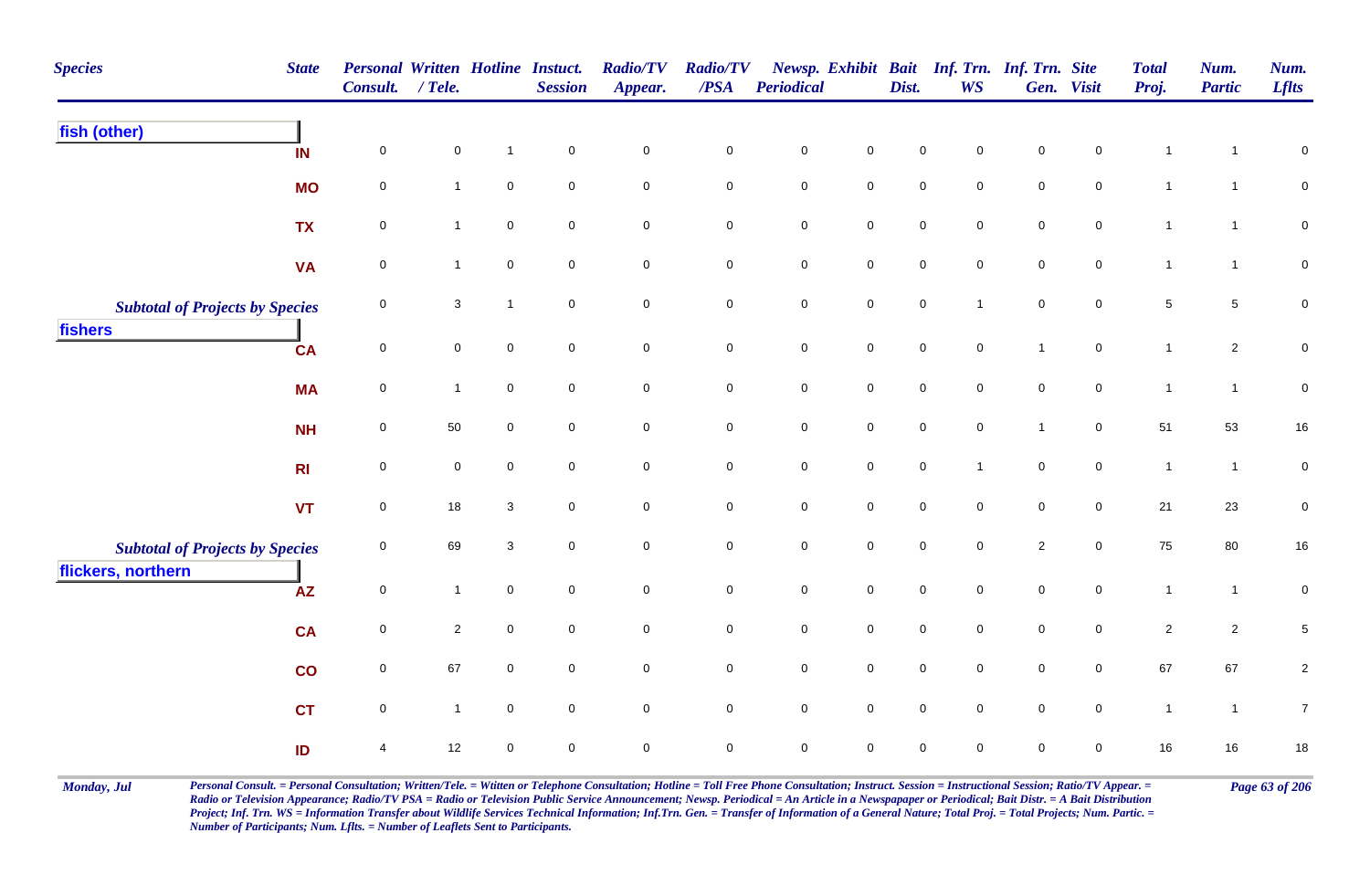| <b>Species</b>     | <b>State</b> | Personal Written Hotline Instuct.<br>Consult. / Tele. |                |                | <b>Session</b> | <b>Radio/TV</b><br>Appear. | <b>Radio/TV</b><br>$\boldsymbol{PSA}$ | <b>Periodical</b>   |                     | Dist.               | <b>WS</b>           | Newsp. Exhibit Bait Inf. Trn. Inf. Trn. Site | Gen. Visit     | <b>Total</b><br>Proj. | Num.<br><b>Partic</b> | Num.<br><b>Lflts</b> |
|--------------------|--------------|-------------------------------------------------------|----------------|----------------|----------------|----------------------------|---------------------------------------|---------------------|---------------------|---------------------|---------------------|----------------------------------------------|----------------|-----------------------|-----------------------|----------------------|
| flickers, northern | ID           | $\overline{4}$                                        | 12             | $\mathbf 0$    | $\pmb{0}$      | $\mathbf 0$                | $\mathbf 0$                           | $\mathbf 0$         | $\mathbf 0$         | $\mathbf 0$         | $\mathsf{O}\xspace$ | $\mathbf 0$                                  | $\mathbf 0$    | $16\,$                | 16                    | 18                   |
|                    | IN           | $\mathbf 0$                                           | $\mathbf 0$    | $\mathbf{1}$   | $\mathbf 0$    | $\pmb{0}$                  | 0                                     | $\mathbf 0$         | ${\bf 0}$           | ${\bf 0}$           | $\mathbf 0$         | $\mathbf 0$                                  | $\overline{0}$ | $\overline{1}$        | $\overline{1}$        | $\mathbf 0$          |
|                    | <b>MA</b>    | $\mathbf 0$                                           | $\mathbf 1$    | $\mathbf 0$    | $\pmb{0}$      | $\pmb{0}$                  | $\mathbf 0$                           | $\mathbf 0$         | $\mathsf{O}\xspace$ | $\mathbf 0$         | $\mathbf 0$         | ${\bf 0}$                                    | $\mathbf 0$    | $\mathbf{1}$          | $\overline{2}$        | $16\,$               |
|                    | <b>MD</b>    | $\mathbf 0$                                           | $\mathbf 0$    | $\mathbf{3}$   | $\mathsf 0$    | $\mathbf 0$                | 0                                     | $\mathbf 0$         | $\mathbf 0$         | $\mathsf{O}\xspace$ | $\mathbf 0$         | $\mathbf 0$                                  | $\overline{0}$ | 3                     | $\mathbf{3}$          | $\mathbf 0$          |
|                    | <b>MO</b>    | $\mathsf{O}$                                          | 4              | $\overline{0}$ | $\mathsf 0$    | $\pmb{0}$                  | $\mathbf 0$                           | $\mathsf{O}$        | $\mathbf 0$         | $\overline{0}$      | $\mathbf 0$         | $\mathsf 0$                                  | $\overline{0}$ | $\overline{4}$        | $\overline{4}$        | $\overline{2}$       |
|                    | <b>MT</b>    | ${\bf 0}$                                             | $\mathbf{1}$   | $\mathbf 0$    | $\mathbf 0$    | $\mathsf{O}\xspace$        | $\mathbf 0$                           | $\mathbf 0$         | $\mathbf 0$         | $\mathbf 0$         | $\mathsf{O}\xspace$ | $\mathbf 0$                                  | $\overline{0}$ | $\mathbf{1}$          | $\mathbf{1}$          | $\mathbf 0$          |
|                    | <b>ND</b>    | $\mathbf 0$                                           | $\overline{2}$ | $\mathbf 0$    | $\pmb{0}$      | $\mathbf 0$                | $\mathsf{O}\xspace$                   | $\mathsf{O}\xspace$ | $\overline{0}$      | $\mathbf 0$         | $\mathbf 0$         | $\mathbf{1}$                                 | $\mathbf 0$    | $\mathbf 3$           | $\mathbf{3}$          | $\sqrt{2}$           |
|                    | <b>NJ</b>    | $\mathbf 0$                                           | $\mathbf{1}$   | $\mathbf 0$    | $\mathsf 0$    | $\mathbf 0$                | 0                                     | $\mathbf 0$         | $\mathsf{O}\xspace$ | $\mathbf 0$         | $\mathsf{O}\xspace$ | $\mathbf 0$                                  | $\overline{0}$ | $\mathbf{1}$          | $\mathbf{1}$          | 4                    |
|                    | <b>NY</b>    | $\mathsf{O}$                                          | -1             | $\mathbf{3}$   | $\mathsf 0$    | $\mathbf 0$                | $\mathbf 0$                           | $\mathbf 0$         | $\mathbf 0$         | $\overline{0}$      | $\mathbf 0$         | $\mathbf 0$                                  | $\mathbf 0$    | 4                     | $\overline{4}$        | $\mathbf 0$          |
|                    | OK           | $\mathbf 0$                                           | 3              | $\overline{0}$ | $\mathsf 0$    | $\mathbf 0$                | $\mathbf 0$                           | $\mathsf{O}$        | $\mathbf 0$         | $\mathsf{O}\xspace$ | $\mathbf 0$         | $\mathbf 0$                                  | $\overline{0}$ | $\mathbf{3}$          | $\mathbf{3}$          | $\mathbf 0$          |
|                    | OR           | $\mathbf 0$                                           | 4              | $\mathbf 0$    | $\pmb{0}$      | $\mathbf 0$                | $\mathbf 0$                           | $\mathbf 0$         | $\mathsf{O}\xspace$ | $\mathbf 0$         | $\mathbf 0$         | $\mathbf 0$                                  | $\overline{0}$ | $\overline{4}$        | $\overline{4}$        | $\mathbf 0$          |
|                    | PA           | $\mathbf{1}$                                          | $\overline{1}$ | $\mathbf 0$    | $\pmb{0}$      | $\pmb{0}$                  | $\mathbf 0$                           | $\mathbf 0$         | $\mathbf 0$         | $\mathbf 0$         | $\mathbf 0$         | $\mathbf 0$                                  | $\mathbf 0$    | $\overline{c}$        | $\overline{2}$        | $\overline{2}$       |
|                    | <b>SC</b>    | $\mathsf{O}$                                          | $\overline{1}$ | $\mathbf{0}$   | $\pmb{0}$      | $\pmb{0}$                  | 0                                     | $\mathbf 0$         | $\mathbf 0$         | $\overline{0}$      | $\mathbf 0$         | $\mathbf 0$                                  | $\mathbf 0$    | $\mathbf{1}$          | $\mathbf{1}$          | $\overline{c}$       |
|                    | <b>TN</b>    | $\mathsf{O}$                                          | $\mathbf{1}$   | $\overline{0}$ | $\pmb{0}$      | $\pmb{0}$                  | 0                                     | $\mathsf{O}$        | $\mathsf{O}\xspace$ | $\mathbf 0$         | $\mathbf 0$         | $\mathsf{O}$                                 | $\overline{0}$ | $\mathbf{1}$          | $\mathbf{1}$          | $\mathbf 0$          |
|                    | <b>TX</b>    | $\mathsf{O}\xspace$                                   | $\overline{2}$ | $\mathbf 0$    | $\mathsf 0$    | $\pmb{0}$                  | $\mathbf 0$                           | $\mathsf 0$         | $\mathsf{O}\xspace$ | $\mathsf{O}\xspace$ | $\mathbf 0$         | $\mathbf 0$                                  | $\overline{0}$ | $\overline{2}$        | $\overline{2}$        | $\sqrt{2}$           |
|                    | UT           | $\mathbf{1}$                                          | $\overline{2}$ | $\mathbf 0$    | $\mathsf 0$    | $\mathbf 0$                | $\mathbf 0$                           | $\mathbf 0$         | $\mathsf{O}\xspace$ | $\mathsf{O}\xspace$ | $\mathbf 0$         | $\mathbf 0$                                  | $\overline{0}$ | $\mathbf{3}$          | 4                     | $\overline{7}$       |

Monday, Jul Personal Consult. = Personal Consultation; Written/Tele. = Witten or Telephone Consultation; Hotline = Toll Free Phone Consultation; Instruct. Session = Instructional Session; Ratio/TV Appear. = Page 64 of 206 *Radio or Television Appearance; Radio/TV PSA = Radio or Television Public Service Announcement; Newsp. Periodical = An Article in a Newspapaper or Periodical; Bait Distr. = A Bait Distribution*  Project; Inf. Trn. WS = Information Transfer about Wildlife Services Technical Information; Inf.Trn. Gen. = Transfer of Information of a General Nature; Total Proj. = Total Projects; Num. Partic. = *Number of Participants; Num. Lflts. = Number of Leaflets Sent to Participants.*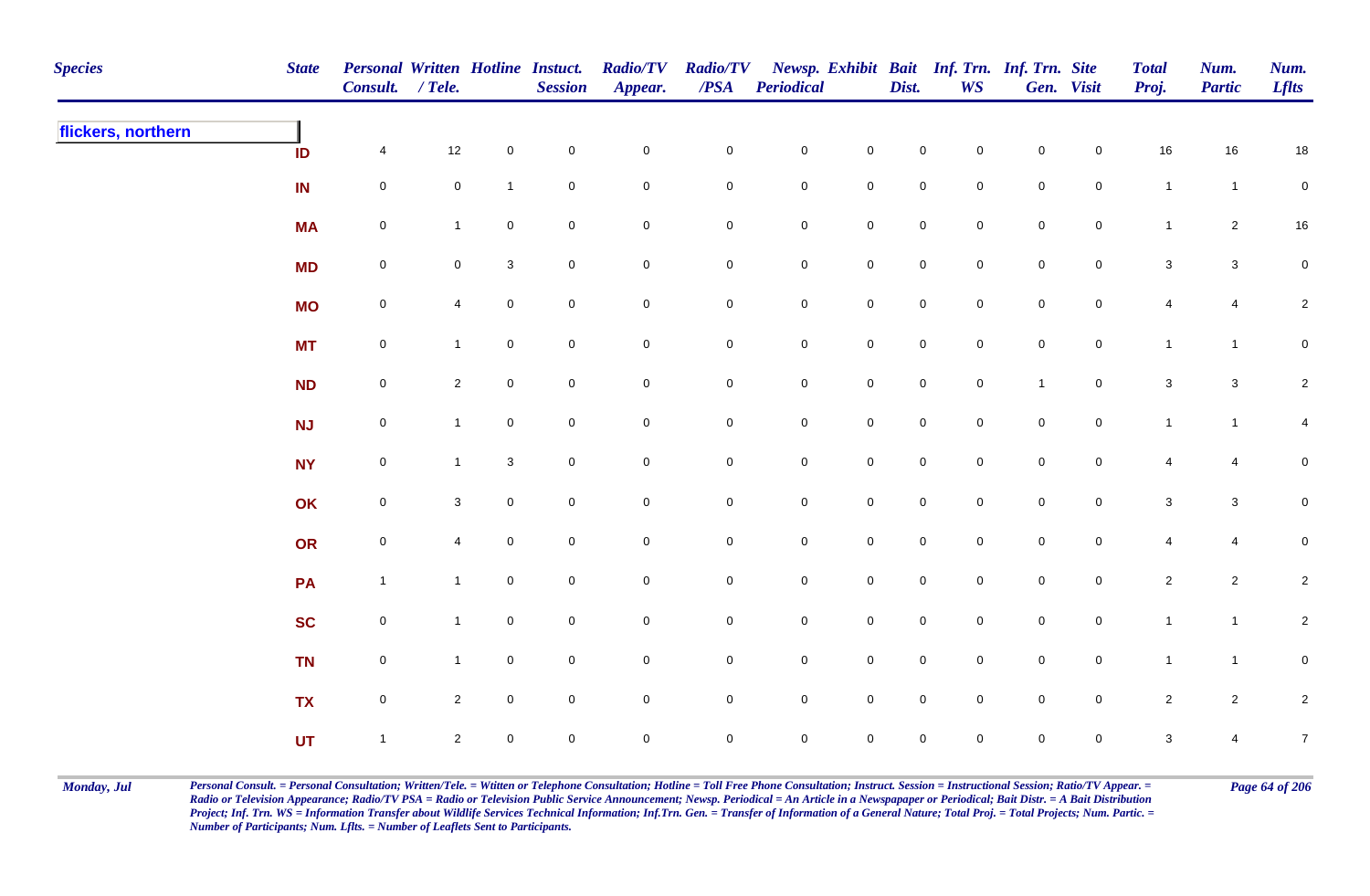| <b>Species</b>                                      | <b>State</b> | Personal Written Hotline Instuct.<br>Consult. | $/$ Tele.           |                | <b>Session</b>      | <b>Radio/TV</b><br>Appear. | <b>Radio/TV</b><br>/PSA | Periodical          |                     | Dist.               | Newsp. Exhibit Bait Inf. Trn. Inf. Trn. Site<br>WS |                     | Gen. Visit     | <b>Total</b><br>Proj. | Num.<br><b>Partic</b> | Num.<br><b>Lflts</b> |
|-----------------------------------------------------|--------------|-----------------------------------------------|---------------------|----------------|---------------------|----------------------------|-------------------------|---------------------|---------------------|---------------------|----------------------------------------------------|---------------------|----------------|-----------------------|-----------------------|----------------------|
| flickers, northern                                  | <b>WA</b>    | $\mathbf{3}$                                  | 10                  | $\mathbf 0$    | $\mathbf 0$         | $\mathbf 0$                | $\pmb{0}$               | $\pmb{0}$           | $\mathbf 0$         | $\mathbf 0$         | $\mathbf 0$                                        | $\mathbf 0$         | $\overline{2}$ | 15                    | 15                    | $\pmb{0}$            |
|                                                     | <b>WI</b>    | $\mathbf 0$                                   | 8                   | $\pmb{0}$      | $\mathbf 0$         | $\mathsf{O}\xspace$        | $\pmb{0}$               | $\pmb{0}$           | $\mathsf{O}\xspace$ | $\mathsf{O}\xspace$ | $\mathbf 0$                                        | $\mathbf 0$         | $\mathbf 0$    | $\bf 8$               | 8                     | $\pmb{0}$            |
|                                                     | <b>WY</b>    | $\overline{2}$                                | $\mathbf 0$         | $\mathbf 0$    | $\mathbf 0$         | $\overline{0}$             | $\mathbf 0$             | $\mathbf 0$         | $\mathsf{O}$        | $\pmb{0}$           | $\mathbf 0$                                        | $\mathbf 0$         | $\overline{0}$ | $\overline{2}$        | $\overline{2}$        | $\pmb{0}$            |
| <b>Subtotal of Projects by Species</b>              |              | 11                                            | 125                 | $\overline{7}$ | $\mathbf 0$         | $\mathsf{O}\xspace$        | $\pmb{0}$               | $\mathbf 0$         | $\mathbf 0$         | $\mathsf{O}\xspace$ | $\mathbf 0$                                        | $\mathbf{1}$        | $\overline{2}$ | 146                   | 148                   | 69                   |
| fowl, guinea                                        | <b>CA</b>    | $\overline{1}$                                | $\mathsf{O}\xspace$ | $\mathbf 0$    | $\mathsf{O}\xspace$ | $\mathsf{O}\xspace$        | $\mathbf 0$             | $\mathbf 0$         | $\mathsf 0$         | $\mathsf 0$         | $\mathsf 0$                                        | $\mathbf 0$         | $\mathsf{O}$   | $\mathbf{1}$          | $\mathbf{1}$          | $\pmb{0}$            |
|                                                     | IN           | $\pmb{0}$                                     | $\pmb{0}$           | $\mathbf 3$    | $\mathbf 0$         | $\mathbf 0$                | $\mathbf 0$             | $\mathbf 0$         | $\mathsf 0$         | $\mathsf{O}\xspace$ | $\mathbf 0$                                        | $\mathbf 0$         | $\mathbf 0$    | $\mathbf{3}$          | $\mathbf{3}$          | $\pmb{0}$            |
|                                                     | <b>MD</b>    | $\mathbf 0$                                   | $\mathbf 0$         | $\overline{2}$ | $\mathbf 0$         | $\mathsf{O}\xspace$        | $\mathbf 0$             | $\pmb{0}$           | $\mathsf{O}\xspace$ | $\pmb{0}$           | $\mathbf 0$                                        | $\pmb{0}$           | $\mathbf 0$    | $\overline{2}$        | $\overline{2}$        | $\pmb{0}$            |
|                                                     | <b>TX</b>    | $\pmb{0}$                                     | $\mathbf{1}$        | $\pmb{0}$      | $\mathsf{O}\xspace$ | $\mathsf{O}\xspace$        | $\mathsf{O}\xspace$     | $\mathbf 0$         | $\mathsf{O}$        | $\mathsf{O}\xspace$ | $\mathsf{O}\xspace$                                | $\mathbf 0$         | $\mathbf 0$    | $\mathbf{1}$          | $\mathbf{1}$          | $\pmb{0}$            |
|                                                     | <b>VA</b>    | $\overline{1}$                                | $\overline{2}$      | $\mathbf 0$    | $\mathbf 0$         | $\mathbf 0$                | $\mathbf 0$             | $\mathbf 0$         | $\mathbf 0$         | $\mathbf 0$         | $\mathbf 0$                                        | $\mathbf 0$         | $\mathbf 0$    | 3                     | $\mathbf{3}$          | $\pmb{0}$            |
| <b>Subtotal of Projects by Species</b><br>fowl, pea |              | $\sqrt{2}$                                    | $\mathbf{3}$        | $\sqrt{5}$     | $\mathbf 0$         | $\mathsf{O}\xspace$        | $\mathbf 0$             | $\pmb{0}$           | $\mathbf 0$         | $\pmb{0}$           | $\mathbf 0$                                        | $\pmb{0}$           | $\mathbf 0$    | $10$                  | 10                    | $\pmb{0}$            |
|                                                     | <b>CA</b>    | $\sqrt{5}$                                    | 6                   | $\pmb{0}$      | $\mathbf 0$         | $\mathsf{O}\xspace$        | $\mathbf 0$             | $\pmb{0}$           | $\mathbf 0$         | $\mathbf 0$         | $\mathbf 0$                                        | $\mathbf 0$         | $\mathsf{O}$   | 11                    | 41                    | 14                   |
|                                                     | FL           | $\overline{1}$                                | $\overline{2}$      | $\mathbf 0$    | $\mathbf 0$         | $\mathsf{O}\xspace$        | $\mathbf 0$             | $\mathsf{O}\xspace$ | $\mathbf 0$         | $\mathbf 0$         | $\mathbf 0$                                        | $\mathsf{O}\xspace$ | $\mathbf 0$    | $\sqrt{3}$            | 3                     | $\pmb{0}$            |
|                                                     | ID           | $\overline{1}$                                | $\mathbf 0$         | $\mathbf 0$    | $\mathsf{O}\xspace$ | $\mathsf{O}\xspace$        | $\mathbf 0$             | $\mathbf 0$         | $\mathsf{O}$        | $\mathsf{O}\xspace$ | $\mathsf{O}\xspace$                                | $\mathsf{O}\xspace$ | $\mathsf{O}$   | $\mathbf{1}$          | $\overline{2}$        | $\pmb{0}$            |
|                                                     | IN           | $\mathbf 0$                                   | $\mathbf 0$         | 13             | $\mathbf 0$         | $\mathsf{O}\xspace$        | $\mathbf 0$             | $\mathbf 0$         | $\mathsf{O}$        | $\mathbf 0$         | $\mathbf 0$                                        | $\mathbf 0$         | $\mathsf{O}$   | 13                    | 14                    | $\pmb{0}$            |
|                                                     | <b>KY</b>    | $\mathbf 0$                                   | $\mathbf 0$         | $\mathbf 0$    | $\mathbf 0$         | $\mathsf{O}\xspace$        | $\mathbf 0$             | $\mathsf 0$         | $\mathsf 0$         | $\mathsf 0$         | $\overline{1}$                                     | $\mathsf 0$         | $\mathbf 0$    | $\mathbf{1}$          | $\mathbf{1}$          | $\pmb{0}$            |
|                                                     | <b>MD</b>    | $\pmb{0}$                                     | $\mathbf 0$         | $\sqrt{2}$     | $\pmb{0}$           | $\mathsf{O}\xspace$        | $\mathsf{O}\xspace$     | $\mathbf 0$         | $\mathsf{O}\xspace$ | $\pmb{0}$           | $\mathsf 0$                                        | $\pmb{0}$           | $\mathbf 0$    | $\sqrt{2}$            | $\mathbf{2}$          | $\pmb{0}$            |

Monday, Jul Personal Consult. = Personal Consultation; Written/Tele. = Witten or Telephone Consultation; Hotline = Toll Free Phone Consultation; Instruct. Session = Instructional Session; Ratio/TV Appear. = Page 65 of 206 *Radio or Television Appearance; Radio/TV PSA = Radio or Television Public Service Announcement; Newsp. Periodical = An Article in a Newspapaper or Periodical; Bait Distr. = A Bait Distribution*  Project; Inf. Trn. WS = Information Transfer about Wildlife Services Technical Information; Inf.Trn. Gen. = Transfer of Information of a General Nature; Total Proj. = Total Projects; Num. Partic. = *Number of Participants; Num. Lflts. = Number of Leaflets Sent to Participants.*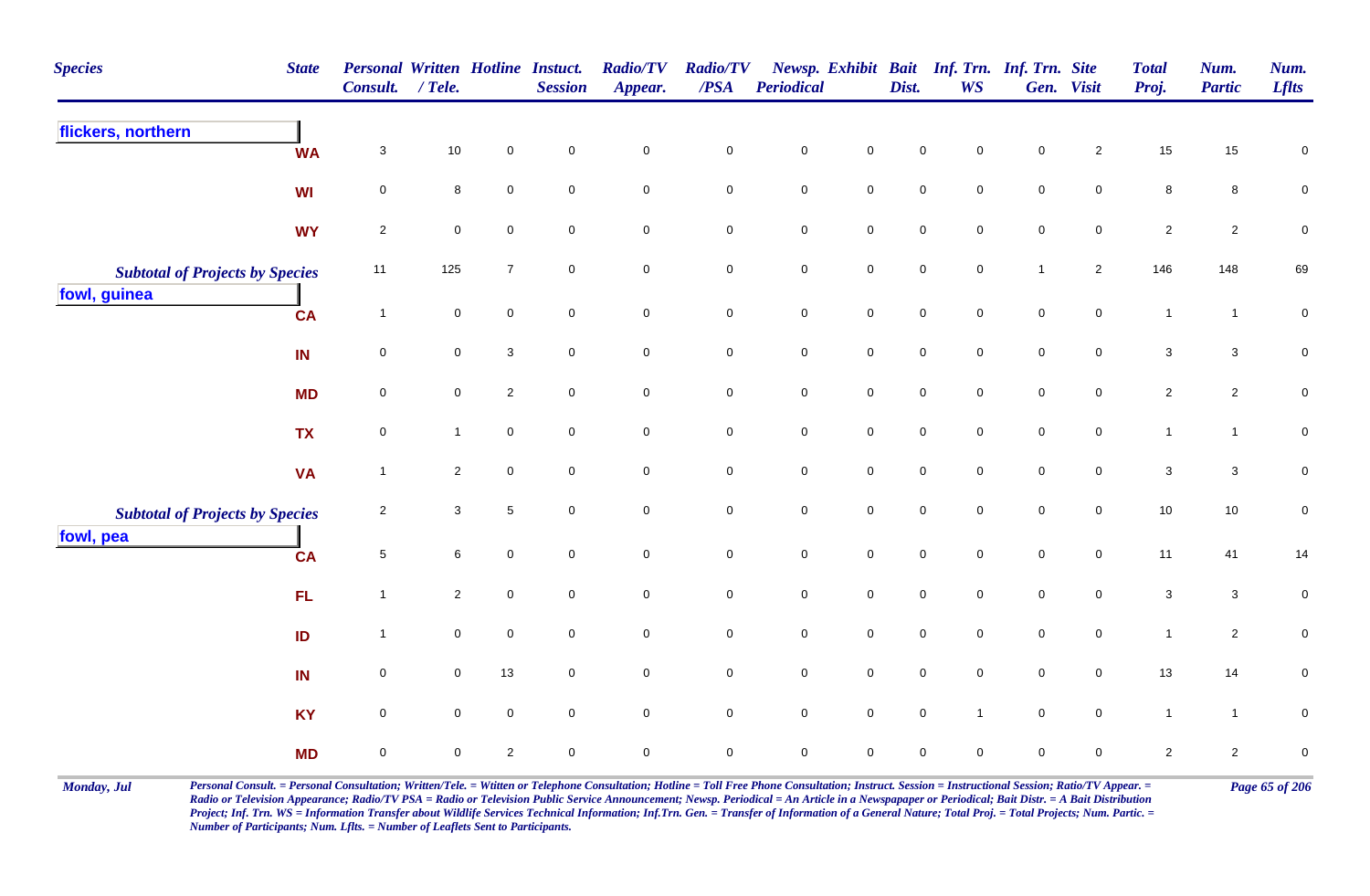| <b>Species</b>                         | <b>State</b> | Personal Written Hotline Instuct.<br>Consult. / Tele. |                |                     | <b>Session</b>      | <b>Radio/TV</b><br>Appear. | <b>Radio/TV</b><br>$\overline{PSA}$ | <b>Periodical</b>   |                     | Dist.               | <b>WS</b>           | Newsp. Exhibit Bait Inf. Trn. Inf. Trn. Site | Gen. Visit          | <b>Total</b><br>Proj. | Num.<br><b>Partic</b> | Num.<br><b>Lflts</b> |
|----------------------------------------|--------------|-------------------------------------------------------|----------------|---------------------|---------------------|----------------------------|-------------------------------------|---------------------|---------------------|---------------------|---------------------|----------------------------------------------|---------------------|-----------------------|-----------------------|----------------------|
| fowl, pea                              | <b>MD</b>    | 0                                                     | 0              | $\sqrt{2}$          | $\mathbf 0$         | $\pmb{0}$                  | $\pmb{0}$                           | $\mathbf 0$         | $\mathbf 0$         | $\mathbf 0$         | $\mathbf 0$         | $\pmb{0}$                                    | 0                   | $\overline{c}$        | $\overline{c}$        | $\boldsymbol{0}$     |
|                                        | <b>TX</b>    | $\pmb{0}$                                             | 3 <sup>1</sup> | $\mathbf 0$         | $\mathbf 0$         | $\mathbf 0$                | $\mathbf 0$                         | $\mathbf 0$         | $\mathsf{O}\xspace$ | $\mathsf 0$         | $\mathbf 0$         | $\mathbf 0$                                  | $\mathbf 0$         | $\mathbf{3}$          | $\mathbf{3}$          | $\overline{0}$       |
|                                        |              |                                                       |                |                     |                     |                            |                                     |                     |                     |                     |                     |                                              |                     |                       |                       |                      |
|                                        | <b>VA</b>    | $\pmb{0}$                                             | $\mathbf{1}$   | $\mathbf 0$         | $\mathbf 0$         | $\mathbf 0$                | $\mathbf 0$                         | $\pmb{0}$           | $\mathbf 0$         | $\pmb{0}$           | $\mathsf{O}\xspace$ | $\pmb{0}$                                    | $\mathbf 0$         | $\mathbf{1}$          | $\mathbf{1}$          | $\pmb{0}$            |
| <b>Subtotal of Projects by Species</b> |              | $\boldsymbol{7}$                                      | 12             | 15                  | $\mathbf 0$         | $\mathbf 0$                | $\mathbf 0$                         | $\pmb{0}$           | $\mathbf 0$         | $\pmb{0}$           | $\mathsf{O}\xspace$ | $\pmb{0}$                                    | $\mathsf{O}\xspace$ | $35\,$                | 67                    | $14$                 |
| foxes, gray                            | <b>AL</b>    | $\mathbf{1}$                                          | $\overline{4}$ | $\mathsf 0$         | $\mathbf 0$         | $\mathsf{O}$               | $\mathbf 0$                         | $\mathbf 0$         | $\mathsf 0$         | $\mathsf{O}\xspace$ | $\mathbf 0$         | $\mathbf 0$                                  | $\mathbf 0$         | $5\phantom{.0}$       | $\overline{5}$        | $\pmb{0}$            |
|                                        | AZ           | $\,6$                                                 | $\mathbf{3}$   | $\mathsf{O}\xspace$ | $\mathsf{O}\xspace$ | $\mathsf 0$                | $\mathbf 0$                         | $\pmb{0}$           | $\mathbf 0$         | $\pmb{0}$           | $\mathsf{O}\xspace$ | $\mathbf 0$                                  | $\mathsf{O}\xspace$ | $9\,$                 | $18$                  | $\mathbf{1}$         |
|                                        | <b>CA</b>    | 19                                                    | 50             | $\mathbf 0$         | $\mathbf 0$         | $\mathbf 0$                | $\mathbf 0$                         | $\mathbf{1}$        | $\mathbf 0$         | $\mathsf{O}\xspace$ | $\mathbf 0$         | $\ensuremath{\mathsf{3}}$                    | $\mathbf{1}$        | 74                    | 110                   | $35\,$               |
|                                        | FL           | $\pmb{0}$                                             | $\mathbf{1}$   | $\mathbf{0}$        | $\mathsf{O}\xspace$ | $\mathsf 0$                | $\mathsf{O}\xspace$                 | $\pmb{0}$           | $\mathsf{O}\xspace$ | $\mathsf{O}\xspace$ | $\mathbf{0}$        | $\mathbf 0$                                  | $\mathbf 0$         | $\mathbf{1}$          | $\mathbf{1}$          | $\mathbf 0$          |
|                                        | <b>GA</b>    | $\pmb{0}$                                             | $\mathbf{3}$   | $\mathbf 0$         | $\mathbf 0$         | $\mathsf{O}\xspace$        | $\mathbf 0$                         | $\pmb{0}$           | $\mathsf{O}\xspace$ | $\pmb{0}$           | $\mathbf 0$         | $\pmb{0}$                                    | $\mathbf 0$         | $\mathbf{3}$          | $\mathbf{3}$          | $\pmb{0}$            |
|                                        | IN           | $\pmb{0}$                                             | 0              | $\mathbf{1}$        | $\mathbf 0$         | $\mathbf 0$                | $\mathbf 0$                         | $\pmb{0}$           | $\mathbf 0$         | $\mathsf{O}\xspace$ | $\overline{0}$      | $\mathbf 0$                                  | $\mathsf{O}\xspace$ | $\mathbf{1}$          | $\mathbf{1}$          | $\mathbf 0$          |
|                                        | LA           | $\pmb{0}$                                             | $\overline{2}$ | $\mathbf 0$         | $\overline{0}$      | $\mathbf 0$                | $\mathbf 0$                         | $\mathbf 0$         | ${\bf 0}$           | $\mathsf{O}\xspace$ | $\overline{0}$      | $\mathbf 0$                                  | $\mathbf{2}$        | 4                     | 4                     | $\pmb{0}$            |
|                                        | <b>MD</b>    | $\mathsf{O}\xspace$                                   | $\overline{0}$ | 55                  | $\overline{0}$      | $\mathsf 0$                | $\overline{0}$                      | $\mathbf 0$         | $\mathbf 0$         | $\mathsf{O}\xspace$ | $\overline{0}$      | $\mathbf 0$                                  | $\overline{0}$      | 55                    | 55                    | $18$                 |
|                                        | <b>MS</b>    | $\pmb{0}$                                             | $\mathbf 0$    | $\mathbf 0$         | $\mathsf{O}\xspace$ | $\mathbf 0$                | $\mathbf 0$                         | $\mathbf 0$         | $\mathbf 0$         | $\mathsf{O}\xspace$ | $\mathsf{O}\xspace$ | $\mathbf 0$                                  | $\overline{2}$      | $\overline{2}$        | $5\,$                 | $\pmb{0}$            |
|                                        | <b>NH</b>    | $\pmb{0}$                                             | 11             | $\mathbf 0$         | $\mathsf{O}\xspace$ | $\mathbf 0$                | $\mathbf 0$                         | $\mathsf{O}\xspace$ | $\mathsf{O}\xspace$ | $\mathsf{O}\xspace$ | $\mathbf 0$         | $\mathbf 0$                                  | $\mathbf 0$         | 11                    | 13                    | $\mathbf 0$          |
|                                        | <b>NM</b>    | $\mathbf{1}$                                          | $\mathbf 0$    | $\Omega$            | $\mathbf 0$         | $\mathbf 0$                | $\mathbf 0$                         | $\mathbf 0$         | $\mathsf{O}\xspace$ | $\mathsf{O}\xspace$ | $\mathbf{0}$        | $\mathbf 0$                                  | $\mathsf{O}\xspace$ | $\mathbf{1}$          | $\overline{c}$        | $\mathbf 0$          |
|                                        | <b>NV</b>    | $\pmb{0}$                                             | 1              | $\pmb{0}$           | $\mathsf{O}\xspace$ | $\mathbf 0$                | $\pmb{0}$                           | $\pmb{0}$           | $\pmb{0}$           | $\mathsf{O}\xspace$ | $\mathbf 0$         | $\mathbf 0$                                  | $\pmb{0}$           | $\mathbf{1}$          | $\mathbf{1}$          | $\mathbf{1}$         |

Monday, Jul Personal Consult. = Personal Consultation; Written/Tele. = Witten or Telephone Consultation; Hotline = Toll Free Phone Consultation; Instruct. Session = Instructional Session; Ratio/TV Appear. = Page 66 of 206 *Radio or Television Appearance; Radio/TV PSA = Radio or Television Public Service Announcement; Newsp. Periodical = An Article in a Newspapaper or Periodical; Bait Distr. = A Bait Distribution*  Project; Inf. Trn. WS = Information Transfer about Wildlife Services Technical Information; Inf.Trn. Gen. = Transfer of Information of a General Nature; Total Proj. = Total Projects; Num. Partic. = *Number of Participants; Num. Lflts. = Number of Leaflets Sent to Participants.*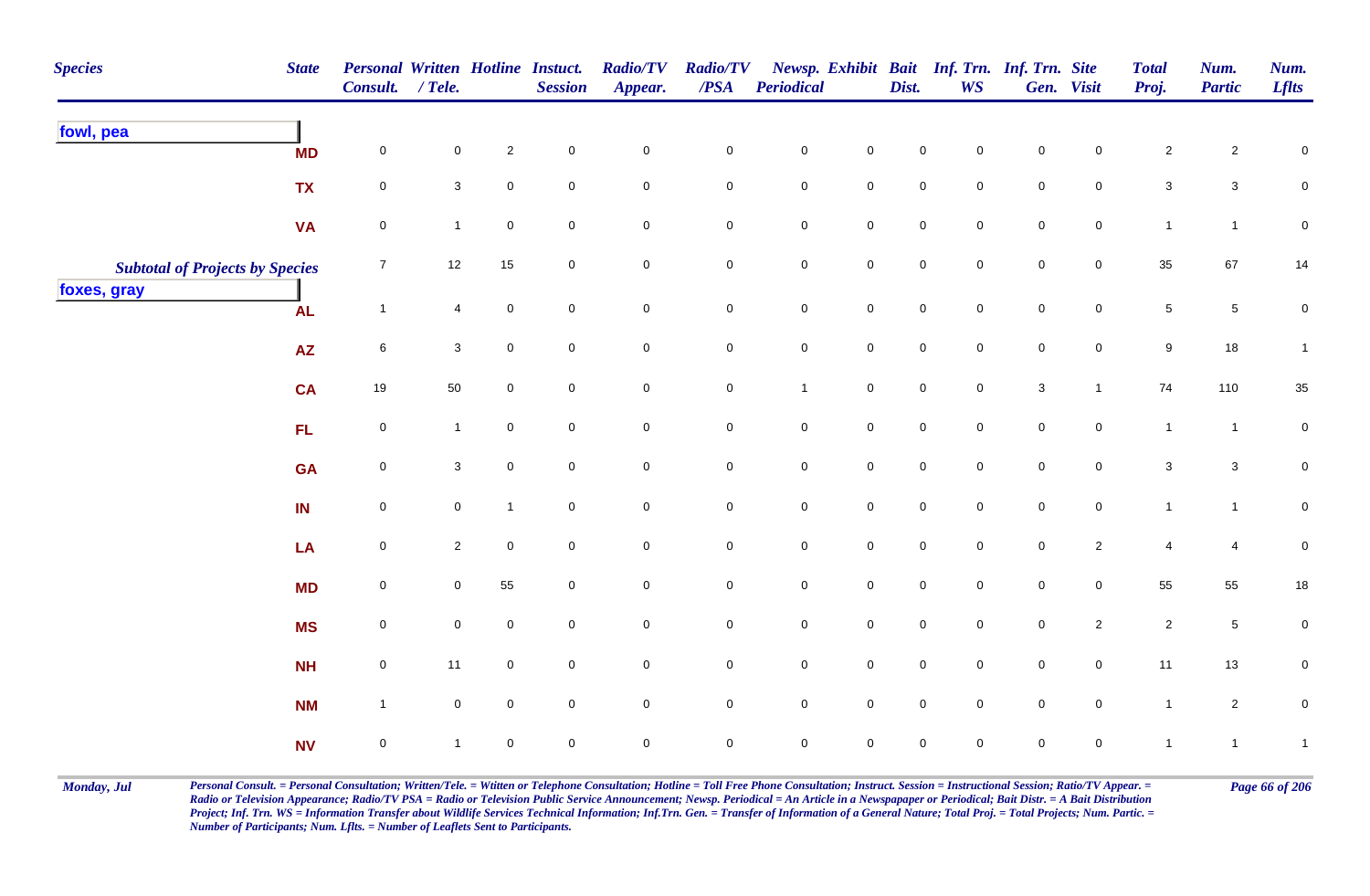| <b>Species</b><br><b>State</b>         | Consult. / Tele.    | <b>Personal Written Hotline Instuct.</b> |             | <b>Session</b>      | <b>Radio/TV</b><br>Appear. | <b>Radio/TV</b><br>$\overline{PSA}$ | Periodical          |                     | Dist.               | <b>WS</b>           | Newsp. Exhibit Bait Inf. Trn. Inf. Trn. Site | Gen. Visit          | <b>Total</b><br>Proj.     | Num.<br><b>Partic</b> | Num.<br><b>Lflts</b> |
|----------------------------------------|---------------------|------------------------------------------|-------------|---------------------|----------------------------|-------------------------------------|---------------------|---------------------|---------------------|---------------------|----------------------------------------------|---------------------|---------------------------|-----------------------|----------------------|
| foxes, gray<br><b>NV</b>               | $\mathsf{O}\xspace$ | $\mathbf{1}$                             | $\pmb{0}$   | $\pmb{0}$           | $\pmb{0}$                  | $\pmb{0}$                           | $\pmb{0}$           | $\pmb{0}$           | 0                   | $\mathbf 0$         | $\pmb{0}$                                    | $\mathsf 0$         | $\mathbf{1}$              | -1                    | $\mathbf{1}$         |
| OK                                     | $\sqrt{5}$          | 5                                        | $\mathbf 0$ | $\mathbf 0$         | $\mathsf{O}\xspace$        | $\mathsf 0$                         | $\mathbf 0$         | $\mathsf{O}\xspace$ | $\mathbf 0$         | $\mathbf 0$         | $\mathsf{O}\xspace$                          | $\mathbf 0$         | 10                        | 13                    | $\mathbf 0$          |
| PA                                     | $\mathsf{O}\xspace$ | 8                                        | $\mathbf 0$ | $\mathsf{O}\xspace$ | $\mathsf{O}\xspace$        | $\pmb{0}$                           | $\mathbf 0$         | $\mathsf{O}$        | $\mathsf{O}\xspace$ | $\mathbf 0$         | $\mathbf 0$                                  | $\mathbf 0$         | $\bf 8$                   | $\bf8$                | $\pmb{0}$            |
| R <sub>l</sub>                         | 0                   | 0                                        | $\mathbf 0$ | $\mathbf 0$         | $\pmb{0}$                  | $\mathbf 0$                         | $\pmb{0}$           | $\mathbf 0$         | $\mathsf{O}\xspace$ | $\overline{1}$      | $\mathbf 0$                                  | $\mathbf 0$         | $\mathbf{1}$              | $\mathbf{1}$          | $\pmb{0}$            |
| <b>TN</b>                              | $\sqrt{2}$          | 6                                        | $\mathbf 0$ | $\mathbf 0$         | $\mathbf 0$                | $\pmb{0}$                           | $\pmb{0}$           | $\mathbf 0$         | $\mathsf{O}\xspace$ | $\mathbf 0$         | $\mathbf 0$                                  | $\overline{0}$      | 8                         | 8                     | 0                    |
| <b>TX</b>                              | 25                  | 50                                       | $\mathbf 0$ | $\overline{0}$      | $\mathbf 0$                | $\pmb{0}$                           | ${\bf 0}$           | $\mathbf 0$         | $\mathbf 0$         | $\mathsf{O}\xspace$ | $\overline{2}$                               | $\mathsf{O}$        | $77$                      | 84                    | 19                   |
| <b>VA</b>                              | $\pmb{0}$           | 12                                       | $\mathbf 0$ | $\overline{0}$      | $\mathbf 0$                | $\pmb{0}$                           | $\mathbf 0$         | $\mathbf 0$         | $\mathsf{O}\xspace$ | $\mathbf 0$         | $\mathbf 0$                                  | $\mathbf{3}$        | 15                        | 20                    | $\pmb{0}$            |
| WI                                     | $\pmb{0}$           | $\mathbf{1}$                             | $\mathbf 0$ | $\overline{0}$      | $\mathbf 0$                | $\mathbf 0$                         | $\mathbf 0$         | $\mathsf{O}$        | $\mathsf{O}\xspace$ | $\mathbf 0$         | $\mathsf{O}\xspace$                          | $\mathsf{O}$        | $\mathbf{1}$              | $\mathbf{1}$          | $\pmb{0}$            |
| <b>Subtotal of Projects by Species</b> | 59                  | 157                                      | 56          | $\mathbf 0$         | $\mathbf 0$                | $\mathbf 0$                         | $\mathsf{O}\xspace$ | $\mathsf 0$         | $\mathsf{O}\xspace$ | $\mathsf{O}\xspace$ | $\sqrt{5}$                                   | $\boldsymbol{8}$    | 287                       | 353                   | 74                   |
| foxes, kit<br><b>CA</b>                | $\mathsf{O}\xspace$ | $\mathbf{1}$                             | $\mathbf 0$ | $\mathbf 0$         | $\mathsf{O}\xspace$        | $\mathbf 0$                         | $\mathbf 0$         | $\mathbf 0$         | $\mathbf 0$         | $\mathbf 0$         | $\sqrt{2}$                                   | $\mathbf 0$         | $\ensuremath{\mathsf{3}}$ | 6                     | 0                    |
| <b>NV</b>                              | $\mathsf{O}\xspace$ | 1                                        | $\mathbf 0$ | $\mathbf 0$         | $\mathsf{O}\xspace$        | $\pmb{0}$                           | $\mathbf 0$         | $\mathsf{O}\xspace$ | $\overline{0}$      | $\mathbf 0$         | $\mathsf{O}\xspace$                          | $\mathsf{O}\xspace$ | $\mathbf{1}$              | $\mathbf{1}$          | $\pmb{0}$            |
| <b>Subtotal of Projects by Species</b> | $\mathbf 0$         | $\overline{c}$                           | $\mathbf 0$ | $\mathbf 0$         | $\mathbf 0$                | $\pmb{0}$                           | $\mathbf 0$         | $\mathbf 0$         | $\mathsf{O}\xspace$ | $\mathbf 0$         | $\sqrt{2}$                                   | $\mathsf{O}\xspace$ | 4                         | $\overline{7}$        | $\pmb{0}$            |
| foxes, red<br><b>AL</b>                | $\pmb{0}$           | $\mathbf{1}$                             | $\mathbf 0$ | $\overline{0}$      | $\mathbf 0$                | $\mathsf 0$                         | $\mathbf 0$         | $\mathsf{O}$        | $\mathsf{O}\xspace$ | $\mathbf 0$         | $\overline{0}$                               | $\mathsf{O}$        | $\mathbf{1}$              | $\overline{2}$        | $\mathbf{1}$         |
| <b>CA</b>                              | $16\,$              | 28                                       | $\pmb{0}$   | $\mathbf{3}$        | $\mathbf 0$                | $\pmb{0}$                           | $\mathbf 0$         | $\mathsf 0$         | $\mathbf 0$         | $\overline{1}$      | $\mathsf{O}\xspace$                          | $\mathbf{1}$        | 49                        | 181                   | 92                   |
| co                                     | $\sqrt{3}$          | $\mathbf{1}$                             | $\mathbf 0$ | $\overline{0}$      | $\overline{0}$             | $\mathbf 0$                         | $\overline{0}$      | $\mathsf 0$         | $\mathbf 0$         | $\mathbf 0$         | $\mathbf 0$                                  | $\overline{0}$      | 4                         | $\sqrt{5}$            | $\pmb{0}$            |
| <b>CT</b>                              | $\mathsf{O}\xspace$ | $\mathbf{0}$                             | $\mathbf 0$ | $\mathsf{O}\xspace$ | $\pmb{0}$                  | $\mathsf 0$                         | $\mathbf 0$         | $\mathsf{O}\xspace$ | $\mathsf{O}\xspace$ | $\mathbf 0$         | $\mathbf 0$                                  | $\overline{1}$      | $\mathbf{1}$              | $\mathbf{1}$          | $\pmb{0}$            |

Monday, Jul Personal Consult. = Personal Consultation; Written/Tele. = Witten or Telephone Consultation; Hotline = Toll Free Phone Consultation; Instruct. Session = Instructional Session; Ratio/TV Appear. = Page 67 of 206 *Radio or Television Appearance; Radio/TV PSA = Radio or Television Public Service Announcement; Newsp. Periodical = An Article in a Newspapaper or Periodical; Bait Distr. = A Bait Distribution*  Project; Inf. Trn. WS = Information Transfer about Wildlife Services Technical Information; Inf.Trn. Gen. = Transfer of Information of a General Nature; Total Proj. = Total Projects; Num. Partic. = *Number of Participants; Num. Lflts. = Number of Leaflets Sent to Participants.*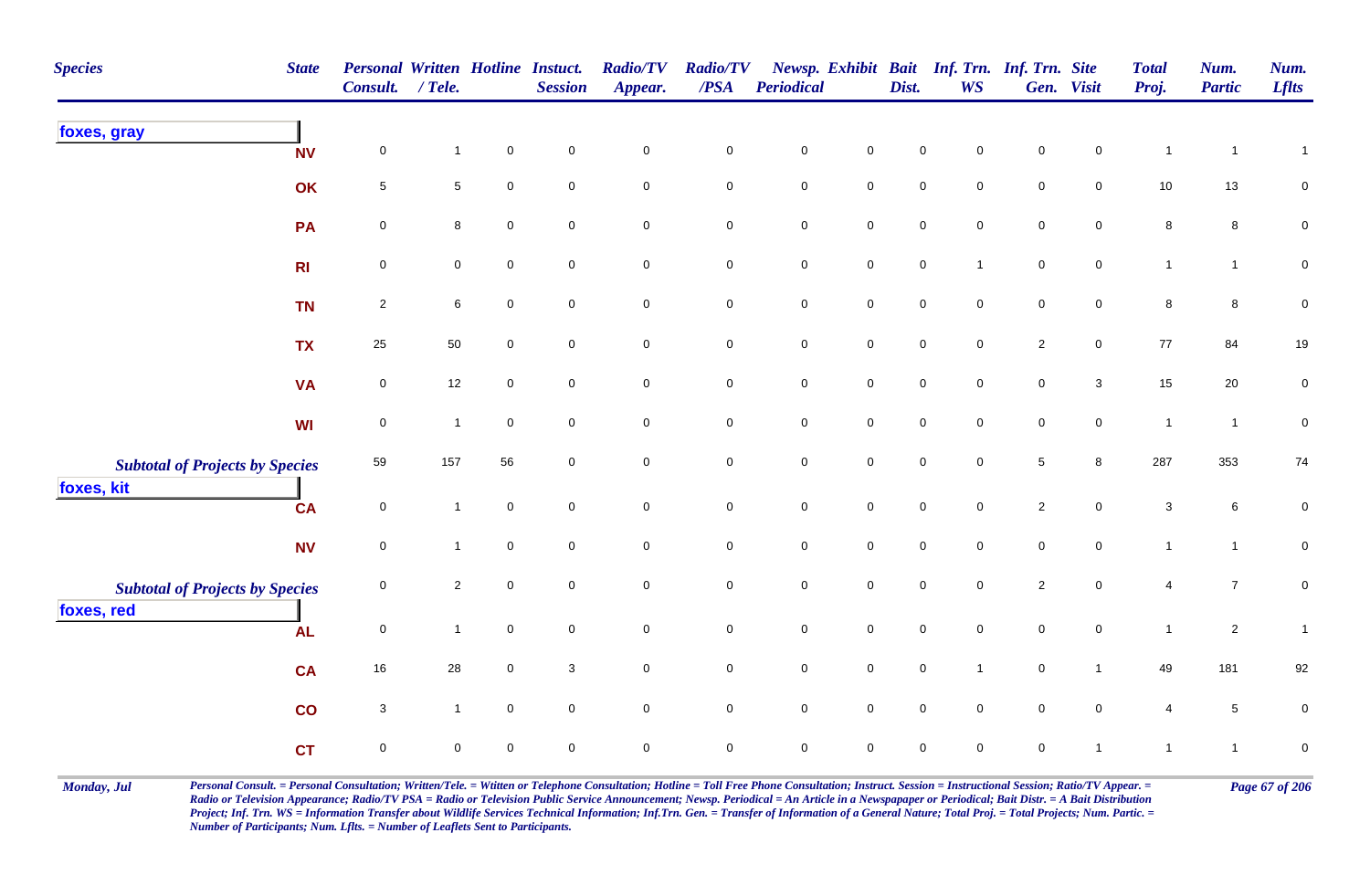| <b>Species</b> | <b>State</b>      | Personal Written Hotline Instuct.<br>Consult. / Tele. |                 |                     | <b>Session</b> | <b>Radio/TV</b><br>Appear. | <b>Radio/TV</b><br>$\overline{PSA}$ | <b>Periodical</b>   |                     | Dist.          | <b>WS</b>      | Newsp. Exhibit Bait Inf. Trn. Inf. Trn. Site | Gen. Visit     | <b>Total</b><br>Proj.     | Num.<br><b>Partic</b> | Num.<br><b>Lflts</b> |
|----------------|-------------------|-------------------------------------------------------|-----------------|---------------------|----------------|----------------------------|-------------------------------------|---------------------|---------------------|----------------|----------------|----------------------------------------------|----------------|---------------------------|-----------------------|----------------------|
| foxes, red     | <b>CT</b>         | $\mathsf{O}$                                          | $\mathbf 0$     | $\mathbf 0$         | $\mathbf 0$    | $\mathbf 0$                | $\pmb{0}$                           | $\mathbf 0$         | $\mathbf 0$         | $\mathbf 0$    | $\overline{0}$ | $\mathbf 0$                                  | $\overline{1}$ | $\mathbf{1}$              | $\overline{1}$        | $\overline{0}$       |
|                | <b>GA</b>         | $\mathbf 0$                                           | 6               | $\mathbf 0$         | $\mathbf 0$    | $\pmb{0}$                  | 0                                   | $\mathbf 0$         | $\mathbf 0$         | $\mathbf 0$    | $\mathbf 0$    | $\mathbf 0$                                  | $\mathbf{1}$   | $\overline{7}$            | 8                     | $\pmb{0}$            |
|                | ID                | 21                                                    | 11              | $\mathbf 0$         | $\mathbf 0$    | $\mathbf 0$                | $\pmb{0}$                           | $\mathbf 0$         | $\mathbf 0$         | $\mathbf 0$    | $\overline{0}$ | $\pmb{0}$                                    | $\mathbf 0$    | $32\,$                    | $36\,$                | $32\,$               |
|                | ${\bf I} {\bf L}$ | $\mathsf{O}$                                          | $\mathbf{1}$    | $\mathbf 0$         | $\mathbf 0$    | $\mathsf{O}\xspace$        | $\pmb{0}$                           | $\mathbf 0$         | $\mathbf 0$         | $\overline{0}$ | $\mathbf 0$    | $\mathbf 0$                                  | $\mathbf 0$    | $\mathbf{1}$              | $\overline{c}$        | $\mathbf 0$          |
|                | IN                | $\mathsf 0$                                           | $\mathbf 0$     | 105                 | $\mathbf 0$    | $\mathbf 0$                | 0                                   | $\mathbf 0$         | $\mathbf 0$         | $\mathbf 0$    | $\overline{0}$ | $\mathbf 0$                                  | $\overline{0}$ | 105                       | 122                   | $\overline{2}$       |
|                | <b>KY</b>         | $\mathbf 0$                                           | $5\phantom{.0}$ | $\mathsf{O}\xspace$ | $\mathbf 0$    | $\mathsf{O}\xspace$        | $\mathbf 0$                         | $\mathbf 0$         | $\mathsf{O}\xspace$ | $\mathbf 0$    | $\mathbf{1}$   | $\mathbf 0$                                  | $\mathbf 0$    | $\,6$                     | $\overline{7}$        | $\mathbf 0$          |
|                | LA                | $\mathbf{1}$                                          | 15              | $\mathbf 0$         | $\pmb{0}$      | $\mathsf{O}\xspace$        | $\mathsf{O}\xspace$                 | $\mathbf 0$         | $\mathsf{O}\xspace$ | $\mathbf 0$    | $\overline{0}$ | $\mathbf 0$                                  | $\overline{2}$ | $18\,$                    | 19                    | $\mathbf 0$          |
|                | <b>MA</b>         | $\mathsf{O}\xspace$                                   | $\mathbf{1}$    | $\mathbf 0$         | $\mathbf 0$    | $\mathsf{O}\xspace$        | 0                                   | $\mathbf 0$         | $\mathbf 0$         | $\mathbf 0$    | $\mathbf{1}$   | $\mathbf 0$                                  | $\mathbf 0$    | $\overline{2}$            | $\overline{c}$        | $\mathbf 0$          |
|                | <b>MD</b>         | $\mathsf{O}$                                          | $\overline{2}$  | 749                 | $\mathbf 0$    | $\mathsf{O}\xspace$        | 0                                   | $\mathbf 0$         | $\mathbf 0$         | $\mathbf 0$    | $\mathbf 0$    | $\mathbf 0$                                  | $\overline{0}$ | 751                       | 757                   | 51                   |
|                | <b>ME</b>         | $\mathsf{O}$                                          | 3               | $\mathbf 0$         | $\mathbf 0$    | $\mathsf{O}\xspace$        | $\pmb{0}$                           | $\mathbf 0$         | $\mathsf{O}\xspace$ | $\overline{0}$ | $\mathbf 0$    | $\mathsf{O}\xspace$                          | $\mathbf 0$    | $\ensuremath{\mathsf{3}}$ | $\overline{4}$        | $\mathbf{1}$         |
|                | <b>MS</b>         | $\mathsf{O}$                                          | $\mathbf 0$     | $\overline{0}$      | $\pmb{0}$      | $\mathsf{O}\xspace$        | $\pmb{0}$                           | $\mathbf 0$         | $\mathsf{O}\xspace$ | $\mathbf 0$    | $\overline{0}$ | $\mathbf{1}$                                 | $\mathbf{1}$   | $\overline{2}$            | $\overline{2}$        | $\mathbf{1}$         |
|                | <b>MT</b>         | $\mathbf 0$                                           | $\mathbf 0$     | $\mathbf 0$         | $\mathbf{1}$   | $\mathbf 0$                | $\pmb{0}$                           | $\mathbf 0$         | $\mathbf 0$         | $\mathbf 0$    | $\mathbf 0$    | $\mathbf 0$                                  | $\mathsf{O}$   | $\mathbf{1}$              | 100                   | $\overline{0}$       |
|                | <b>ND</b>         | $\mathbf{1}$                                          | $\overline{2}$  | $\mathbf 0$         | $\pmb{0}$      | $\mathsf{O}\xspace$        | 0                                   | $\overline{0}$      | $\mathbf 0$         | $\mathsf{O}$   | $\overline{0}$ | $\mathbf 0$                                  | $\overline{2}$ | $\sqrt{5}$                | $\sqrt{5}$            | $\mathbf 0$          |
|                | <b>NE</b>         | $\mathbf{3}$                                          | $\overline{4}$  | $\overline{0}$      | $\mathbf{1}$   | $\mathbf 0$                | 0                                   | $\mathbf 0$         | $\mathsf{O}\xspace$ | $\mathbf 0$    | $\overline{0}$ | $\mathbf 0$                                  | $\mathsf{O}$   | $\bf 8$                   | 12                    | $\mathbf 0$          |
|                | <b>NH</b>         | $\mathsf{O}$                                          | 109             | $\mathbf 0$         | $\mathbf 0$    | $\mathbf 0$                | 0                                   | $\mathbf 0$         | $\mathsf{O}\xspace$ | $\mathbf 0$    | $\mathbf{1}$   | $\mathbf 0$                                  | $\overline{0}$ | 110                       | 113                   | 56                   |
|                | <b>NJ</b>         | $\mathsf{O}\xspace$                                   | 3               | $\mathbf 0$         | $\mathbf 0$    | $\mathbf 0$                | 0                                   | $\mathsf{O}\xspace$ | $\mathsf{O}\xspace$ | $\mathbf 0$    | $\mathbf 0$    | $\mathsf{O}\xspace$                          | $\mathbf 0$    | $\mathbf{3}$              | $\mathbf{3}$          | $\mathbf 0$          |

Monday, Jul Personal Consult. = Personal Consultation; Written/Tele. = Witten or Telephone Consultation; Hotline = Toll Free Phone Consultation; Instruct. Session = Instructional Session; Ratio/TV Appear. = Page 68 of 206 *Radio or Television Appearance; Radio/TV PSA = Radio or Television Public Service Announcement; Newsp. Periodical = An Article in a Newspapaper or Periodical; Bait Distr. = A Bait Distribution*  Project; Inf. Trn. WS = Information Transfer about Wildlife Services Technical Information; Inf.Trn. Gen. = Transfer of Information of a General Nature; Total Proj. = Total Projects; Num. Partic. = *Number of Participants; Num. Lflts. = Number of Leaflets Sent to Participants.*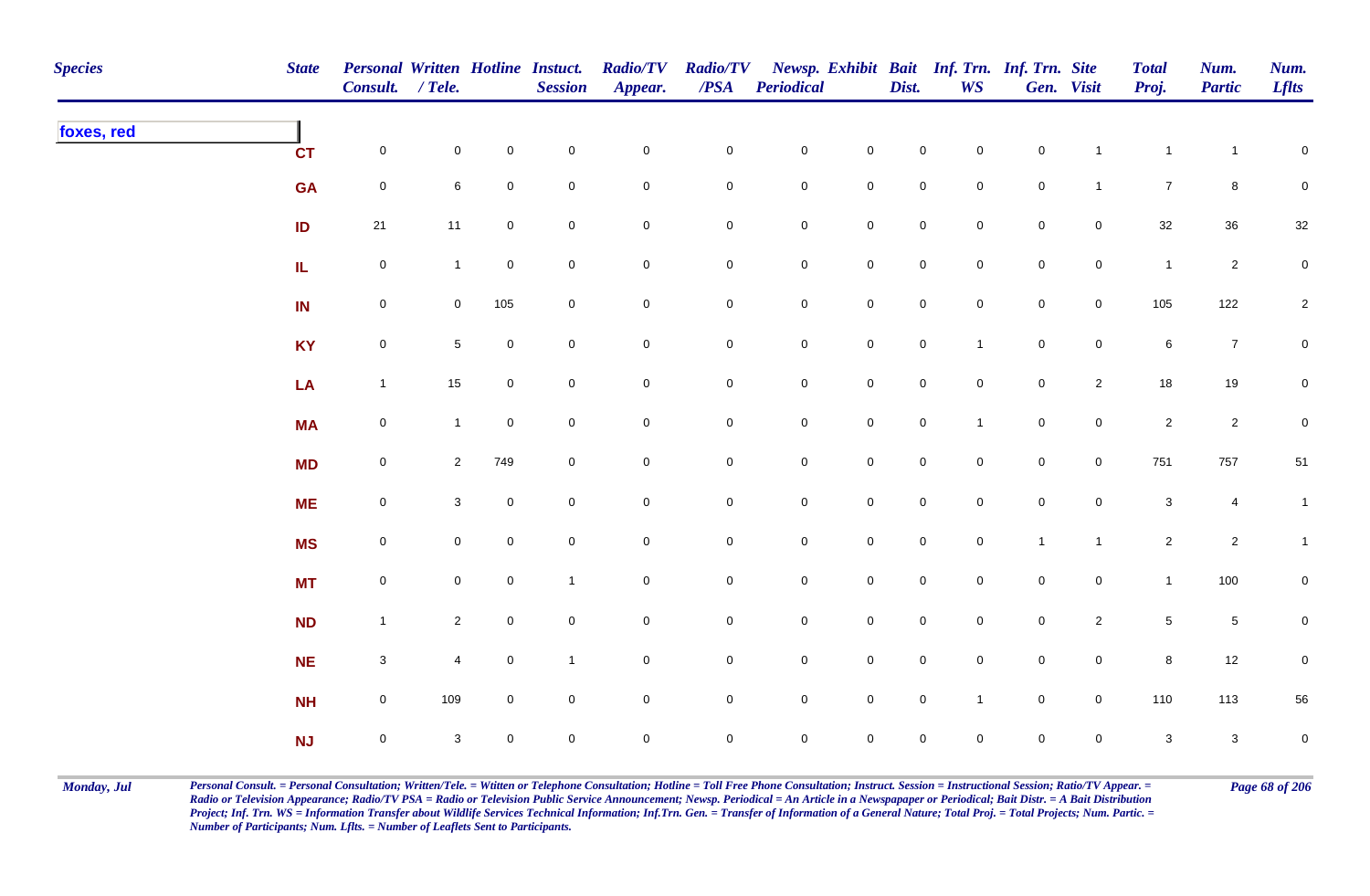| <b>Species</b><br><b>State</b>                              | <b>Personal Written Hotline Instuct.</b><br><b>Consult.</b> | $/$ Tele.           |                     | <b>Session</b> | <b>Radio/TV</b><br>Appear. | <b>Radio/TV</b><br>/PSA | Periodical          |                     | Dist.       | Newsp. Exhibit Bait Inf. Trn. Inf. Trn. Site<br><b>WS</b> |                | Gen. Visit          | <b>Total</b><br>Proj. | Num.<br><b>Partic</b>     | Num.<br><b>Lflts</b> |
|-------------------------------------------------------------|-------------------------------------------------------------|---------------------|---------------------|----------------|----------------------------|-------------------------|---------------------|---------------------|-------------|-----------------------------------------------------------|----------------|---------------------|-----------------------|---------------------------|----------------------|
| foxes, red<br><b>NM</b>                                     | $\sqrt{5}$                                                  | 0                   | $\mathbf 0$         | $\mathbf 0$    | $\mathbf 0$                | $\mathbf 0$             | $\pmb{0}$           | $\mathbf 0$         | $\mathbf 0$ | $\mathbf 0$                                               | $\mathbf 0$    | 0                   | $\sqrt{5}$            | $\overline{7}$            | 0                    |
| OH                                                          | $\mathbf 0$                                                 | 5                   | $\mathbf 0$         | $\mathbf 0$    | $\mathsf{O}\xspace$        | $\mathbf 0$             | $\mathbf 0$         | $\mathbf 0$         | $\pmb{0}$   | $\mathbf{1}$                                              | $\pmb{0}$      | $\mathsf{O}\xspace$ | $\,6\,$               | $\,6\,$                   | $\overline{1}$       |
| OK                                                          | $\boldsymbol{7}$                                            | $\mathbf{3}$        | $\pmb{0}$           | $\mathbf 0$    | $\mathsf{O}\xspace$        | $\mathbf 0$             | $\pmb{0}$           | $\mathbf{1}$        | $\pmb{0}$   | $\mathbf 0$                                               | $\pmb{0}$      | $\mathbf 0$         | 11                    | 2,513                     | 500                  |
| PA                                                          | $\sqrt{3}$                                                  | 10                  | $\mathbf 0$         | $\mathsf 0$    | $\mathbf 0$                | $\mathbf 0$             | $\pmb{0}$           | $\mathbf 0$         | $\mathsf 0$ | 0                                                         | $\mathbf 0$    | 0                   | $13$                  | 23                        | 0                    |
| R <sub>l</sub>                                              | $\mathbf{1}$                                                | 0                   | $\mathbf 0$         | $\mathbf 0$    | $\overline{0}$             | $\mathbf 0$             | $\mathsf{O}\xspace$ | $\overline{0}$      | $\mathsf 0$ | 1                                                         | $\mathbf 0$    | 0                   | $\overline{2}$        | $\sqrt{2}$                | $\mathbf 0$          |
| <b>TN</b>                                                   | $\pmb{0}$                                                   | $\overline{2}$      | $\mathsf{O}\xspace$ | $\mathbf 0$    | $\mathsf{O}\xspace$        | $\mathbf 0$             | $\pmb{0}$           | $\overline{0}$      | $\mathsf 0$ | $\mathbf 0$                                               | $\overline{1}$ | 0                   | $\sqrt{3}$            | $\ensuremath{\mathsf{3}}$ | 0                    |
| <b>TX</b>                                                   | $\sqrt{3}$                                                  | 12                  | $\mathbf 0$         | $\overline{1}$ | $\mathbf 0$                | $\mathbf 0$             | $\mathbf 0$         | $\mathsf 0$         | $\pmb{0}$   | $\mathbf 0$                                               | $\pmb{0}$      | $\mathbf 0$         | 16                    | $18\,$                    | $\mathbf{1}$         |
| <b>UT</b>                                                   | $\mathbf 0$                                                 | $\mathbf{2}$        | $\mathbf 0$         | $\mathbf{1}$   | $\mathbf 0$                | $\mathbf 0$             | $\mathbf 0$         | $\mathsf 0$         | $\pmb{0}$   | $\mathbf 0$                                               | $\pmb{0}$      | $\mathbf 0$         | $\mathbf{3}$          | 24                        | 30                   |
| <b>VA</b>                                                   | $\sqrt{2}$                                                  | 20                  | $\mathbf 0$         | $\mathbf 0$    | $\mathsf{O}\xspace$        | $\mathbf 0$             | $\mathbf 0$         | $\overline{2}$      | $\pmb{0}$   | $\mathbf 0$                                               | $\mathbf 0$    | $\mathbf{3}$        | $27\,$                | 6,043                     | 3,502                |
| <b>VT</b>                                                   | $\mathsf 0$                                                 | 140                 | 77                  | $\overline{0}$ | $\overline{0}$             | $\overline{0}$          | $\pmb{0}$           | $\mathsf{O}\xspace$ | $\mathsf 0$ | $\mathbf 0$                                               | $\mathbf 0$    | 0                   | 217                   | 223                       | 0                    |
| <b>WA</b>                                                   | $\overline{1}$                                              | $\mathsf{O}\xspace$ | $\mathbf 0$         | $\mathbf 0$    | $\mathsf{O}\xspace$        | $\pmb{0}$               | $\mathbf 0$         | $\mathsf{O}\xspace$ | $\pmb{0}$   | $\mathbf 0$                                               | $\mathbf 0$    | $\mathsf{O}\xspace$ | $\mathbf{1}$          | $\mathbf{1}$              | $\mathbf 0$          |
| WI                                                          | $\mathbf{1}$                                                | $\mathbf{1}$        | $\mathbf 0$         | $\overline{1}$ | $\mathsf{O}\xspace$        | $\mathsf 0$             | $\pmb{0}$           | $\mathbf 0$         | $\mathsf 0$ | 0                                                         | $\mathbf 0$    | $\mathsf{O}$        | 3                     | $\ensuremath{\mathsf{3}}$ | $\mathbf{1}$         |
| <b>WY</b>                                                   | $\mathbf{1}$                                                | $\mathbf{3}$        | $\mathbf 0$         | $\mathbf 0$    | $\mathsf{O}\xspace$        | $\pmb{0}$               | $\mathbf 0$         | $\mathbf 0$         | $\mathbf 0$ | 0                                                         | $\mathbf 0$    | $\mathsf{O}\xspace$ | $\overline{4}$        | $\,$ 5 $\,$               | $\boldsymbol{0}$     |
| <b>Subtotal of Projects by Species</b><br>francolins, black | 69                                                          | 390                 | 931                 | 8              | $\mathbf 0$                | $\mathbf 0$             | $\pmb{0}$           | $\mathbf{3}$        | $\pmb{0}$   | $\mathbf 0$                                               | $\overline{c}$ | 11                  | 1,420                 | 10,252                    | 4,271                |
| GU                                                          | $\mathbf 0$                                                 | 0                   | $\mathbf 0$         | $\mathbf 0$    | $\mathsf{O}\xspace$        | $\mathsf{O}\xspace$     | $\mathbf 0$         | $\mathbf 0$         | $\pmb{0}$   | $\mathbf{1}$                                              | $\pmb{0}$      | $\mathbf 0$         | $\mathbf{1}$          | 200                       | 200                  |
| <b>Subtotal of Projects by Species</b>                      | $\mathsf 0$                                                 | 0                   | $\pmb{0}$           | $\mathsf 0$    | $\mathbf 0$                | $\pmb{0}$               | $\pmb{0}$           | $\mathbf 0$         | $\mathsf 0$ | 1                                                         | $\mathbf 0$    | 0                   | $\mathbf{1}$          | 200                       | 200                  |

Monday, Jul Personal Consult. = Personal Consultation; Written/Tele. = Witten or Telephone Consultation; Hotline = Toll Free Phone Consultation; Instruct. Session = Instructional Session; Ratio/TV Appear. = Page 69 of 206 *Radio or Television Appearance; Radio/TV PSA = Radio or Television Public Service Announcement; Newsp. Periodical = An Article in a Newspapaper or Periodical; Bait Distr. = A Bait Distribution*  Project; Inf. Trn. WS = Information Transfer about Wildlife Services Technical Information; Inf.Trn. Gen. = Transfer of Information of a General Nature; Total Proj. = Total Projects; Num. Partic. = *Number of Participants; Num. Lflts. = Number of Leaflets Sent to Participants.*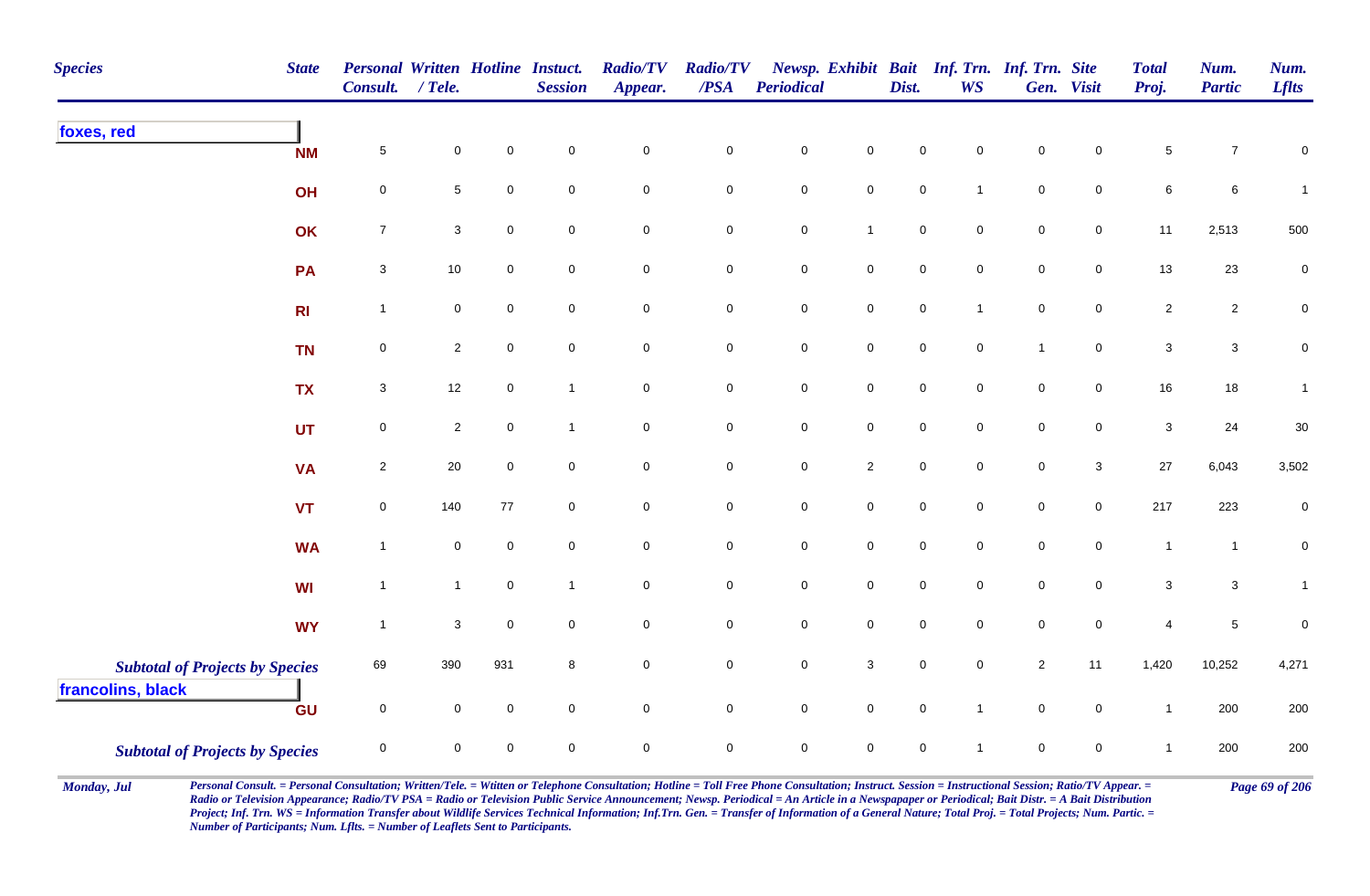| <b>Species</b>                         | <b>State</b>    | <b>Personal Written Hotline Instuct.</b><br>Consult. | $/$ Tele.           |                | <b>Session</b> | <b>Radio/TV</b><br>Appear. | <b>Radio/TV</b><br>$\triangle PSA$ | <b>Periodical</b> |                     | Dist.       | <b>WS</b>      | Newsp. Exhibit Bait Inf. Trn. Inf. Trn. Site | Gen. Visit          | <b>Total</b><br>Proj. | Num.<br><b>Partic</b> | Num.<br><b>Lflts</b> |
|----------------------------------------|-----------------|------------------------------------------------------|---------------------|----------------|----------------|----------------------------|------------------------------------|-------------------|---------------------|-------------|----------------|----------------------------------------------|---------------------|-----------------------|-----------------------|----------------------|
| frogs, common coqui                    | GU              | $\mathsf 0$                                          | $\mathsf 0$         | $\mathbf 0$    | $\mathbf 0$    | 0                          | $\pmb{0}$                          | $\mathsf 0$       | $\mathbf 0$         | $\mathbf 0$ |                | $\mathbf 0$                                  | 0                   | $\overline{4}$        | 130                   | 100                  |
|                                        | H <sub>II</sub> | $\overline{7}$                                       | 2,181               | $\mathbf 0$    | 6              | $\pmb{0}$                  | $\mathbf 0$                        | $\pmb{0}$         | $\mathbf 0$         | $\mathsf 0$ | $\mathbf 0$    | $\sqrt{3}$                                   | $\mathbf 0$         | 2,197                 | 3,786                 | $\pmb{0}$            |
| <b>Subtotal of Projects by Species</b> |                 | $\overline{7}$                                       | 2,181               | $\mathbf 0$    | 6              | $\pmb{0}$                  | $\mathbf 0$                        | $\pmb{0}$         | $\pmb{0}$           | $\mathbf 0$ | 4              | $\sqrt{3}$                                   | $\mathbf 0$         | 2,201                 | 3,916                 | 100                  |
| frogs/toads (all)                      | GU              | $\overline{0}$                                       | $\mathbf 0$         | $\mathbf 0$    | $\mathbf 0$    | $\mathbf 0$                | $\mathbf 0$                        | $\pmb{0}$         | $\mathbf 0$         | $\pmb{0}$   | $\overline{c}$ | $\pmb{0}$                                    | $\mathbf 0$         | $\sqrt{2}$            | 320                   | 400                  |
|                                        | IN              | $\mathsf 0$                                          | $\overline{0}$      | 11             | $\mathbf 0$    | $\mathbf 0$                | $\overline{0}$                     | $\mathsf 0$       | $\overline{0}$      | $\mathsf 0$ | $\mathbf 0$    | $\mathbf 0$                                  | $\overline{0}$      | 11                    | 11                    | $\pmb{0}$            |
|                                        | LA              | $\overline{1}$                                       | $\mathsf{O}\xspace$ | $\mathsf 0$    | $\mathsf 0$    | $\mathbf 0$                | $\mathsf{O}\xspace$                | $\pmb{0}$         | $\mathbf 0$         | $\pmb{0}$   | $\mathbf 0$    | $\pmb{0}$                                    | $\pmb{0}$           | $\mathbf{1}$          | $\overline{c}$        | $\pmb{0}$            |
|                                        | <b>MD</b>       | $\mathbf 0$                                          | $\pmb{0}$           | $\mathbf 1$    | $\mathbf 0$    | $\mathbf 0$                | $\mathsf{O}\xspace$                | $\pmb{0}$         | $\mathsf{O}\xspace$ | $\mathbf 0$ | $\mathbf 0$    | $\pmb{0}$                                    | $\mathbf 0$         | $\mathbf{1}$          | $\mathbf{1}$          | $\mathbf 0$          |
|                                        | <b>NV</b>       | $\mathbf 0$                                          | $\overline{2}$      | $\mathbf 0$    | $\mathbf 0$    | $\mathbf 0$                | $\mathbf 0$                        | $\mathsf 0$       | $\mathbf 0$         | $\mathsf 0$ | $\mathbf 0$    | $\mathsf 0$                                  | $\mathbf 0$         | $\overline{2}$        | $\overline{a}$        | $\mathbf 0$          |
|                                        | <b>TX</b>       | $\mathsf{O}\xspace$                                  | $\overline{2}$      | $\mathbf 0$    | $\mathbf 0$    | 0                          | $\mathbf 0$                        | $\mathsf 0$       | $\mathsf{O}\xspace$ | $\mathsf 0$ | 0              | $\pmb{0}$                                    | 0                   | $\sqrt{2}$            | $\overline{c}$        | $\pmb{0}$            |
| <b>Subtotal of Projects by Species</b> |                 | -1                                                   | 4                   | 12             | $\mathbf 0$    | 0                          | $\overline{0}$                     | $\mathsf 0$       | $\mathbf 0$         | $\mathbf 0$ | $\overline{c}$ | $\mathbf 0$                                  | $\mathbf 0$         | 19                    | 338                   | 400                  |
| gallinules/rails (other)               | IN              | $\mathbf 0$                                          | $\mathbf 0$         | $\overline{1}$ | $\mathbf 0$    | $\mathbf 0$                | $\mathbf 0$                        | $\pmb{0}$         | $\mathbf 0$         | $\pmb{0}$   | $\mathbf 0$    | $\pmb{0}$                                    | $\mathsf{O}\xspace$ | $\mathbf{1}$          | $\overline{1}$        | $\pmb{0}$            |
|                                        | <b>KS</b>       | $\overline{1}$                                       | 0                   | $\mathbf 0$    | $\mathbf 0$    | $\mathsf{O}\xspace$        | $\mathbf 0$                        | $\pmb{0}$         | $\mathsf{O}\xspace$ | $\pmb{0}$   | 0              | $\pmb{0}$                                    | $\mathbf 0$         | $\mathbf{1}$          | $\mathbf 1$           | $\pmb{0}$            |
|                                        | LA              | $\overline{1}$                                       | $\mathsf 0$         | $\mathsf 0$    | $\mathsf 0$    | $\mathbf 0$                | $\mathbf 0$                        | $\pmb{0}$         | $\mathbf 0$         | $\mathsf 0$ | $\mathbf 0$    | $\pmb{0}$                                    | $\mathbf 0$         | $\mathbf{1}$          | $\mathbf{1}$          | $\pmb{0}$            |
| <b>Subtotal of Projects by Species</b> |                 | $\overline{2}$                                       | $\mathbf 0$         | $\mathbf 1$    | $\mathbf 0$    | 0                          | $\mathsf{O}\xspace$                | $\mathsf 0$       | $\mathsf{O}\xspace$ | $\mathsf 0$ | $\mathbf 0$    | $\mathsf 0$                                  | $\mathbf 0$         | $\sqrt{3}$            | $\mathbf{3}$          | $\pmb{0}$            |
| geese, canada                          | <b>AK</b>       | $\overline{1}$                                       | $\mathbf{3}$        | $\mathbf 0$    | $\mathbf 0$    | $\mathbf 0$                | $\mathbf 0$                        | $\pmb{0}$         | $\mathbf 0$         | $\mathbf 0$ | $\mathbf 0$    | $\pmb{0}$                                    | $\mathbf 0$         | $\overline{4}$        | $5\phantom{.0}$       | 18                   |
|                                        | <b>AL</b>       | $\overline{1}$                                       | 45                  | $\mathbf 0$    | 3              | $\mathsf{O}\xspace$        | $\mathbf 0$                        | $\pmb{0}$         | 0                   | $\mathbf 0$ | 3              | $\mathbf 0$                                  | $\overline{2}$      | 54                    | 87                    | $17\,$               |

Monday, Jul Personal Consult. = Personal Consultation; Written/Tele. = Witten or Telephone Consultation; Hotline = Toll Free Phone Consultation; Instruct. Session = Instructional Session; Ratio/TV Appear. = Page 70 of 206 *Radio or Television Appearance; Radio/TV PSA = Radio or Television Public Service Announcement; Newsp. Periodical = An Article in a Newspapaper or Periodical; Bait Distr. = A Bait Distribution*  Project; Inf. Trn. WS = Information Transfer about Wildlife Services Technical Information; Inf.Trn. Gen. = Transfer of Information of a General Nature; Total Proj. = Total Projects; Num. Partic. = *Number of Participants; Num. Lflts. = Number of Leaflets Sent to Participants.*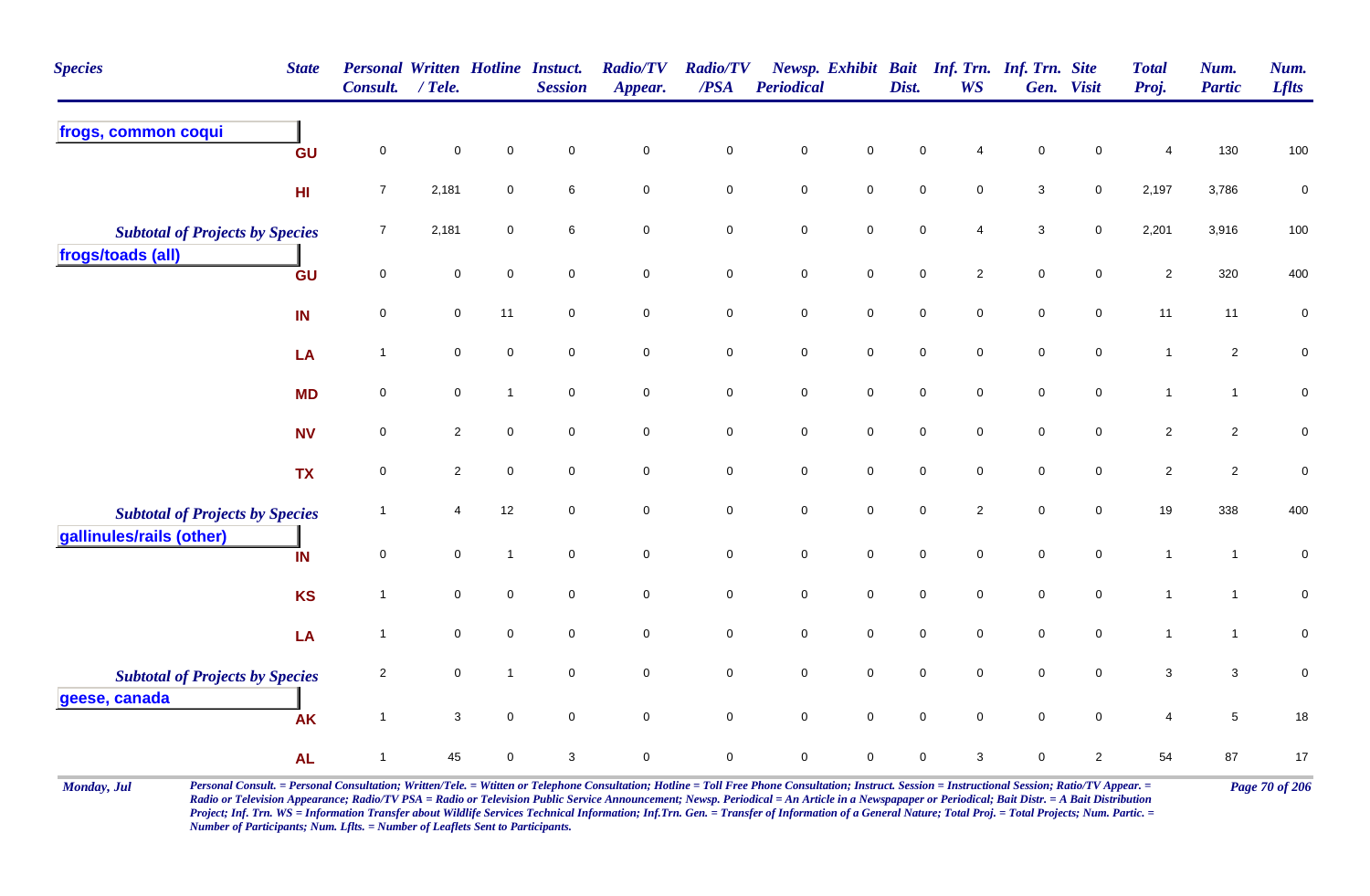| <b>Species</b> | <b>State</b>            | <b>Personal Written Hotline Instuct.</b><br>Consult. / Tele. |                |                     | <b>Session</b> | <b>Radio/TV</b><br>Appear. | <b>Radio/TV</b><br>$\overline{PSA}$ | <b>Periodical</b>   |                     | Dist.               | Newsp. Exhibit Bait Inf. Trn. Inf. Trn. Site<br><b>WS</b> |              | Gen. Visit          | <b>Total</b><br>Proj. | Num.<br><b>Partic</b> | Num.<br><b>Lflts</b> |
|----------------|-------------------------|--------------------------------------------------------------|----------------|---------------------|----------------|----------------------------|-------------------------------------|---------------------|---------------------|---------------------|-----------------------------------------------------------|--------------|---------------------|-----------------------|-----------------------|----------------------|
| geese, canada  | <b>AL</b>               | $\mathbf{1}$                                                 | 45             | $\mathsf{O}\xspace$ | $\mathbf{3}$   | $\pmb{0}$                  | $\pmb{0}$                           | ${\bf 0}$           | $\mathsf{O}\xspace$ | $\mathbf 0$         | $\mathbf{3}$                                              | $\pmb{0}$    | $\mathbf{2}$        | 54                    | $87\,$                | 17                   |
|                | <b>AR</b>               | $\overline{7}$                                               | 41             | $\mathbf 0$         | $\mathbf 0$    | $\mathbf 0$                | 0                                   | $\mathbf 0$         | $\mathbf 0$         | $\mathbf 0$         | $\mathbf{1}$                                              | $\mathbf{3}$ | $\mathbf 0$         | 52                    | 57                    | $\mathbf 0$          |
|                | <b>AZ</b>               | $\mathbf 0$                                                  | $\overline{2}$ | $\mathbf 0$         | $\mathbf 0$    | $\mathbf 0$                | 0                                   | $\mathsf{O}$        | $\mathbf 0$         | $\mathbf 0$         | $\overline{0}$                                            | $\mathbf 0$  | $\overline{0}$      | $\overline{2}$        | $\sqrt{2}$            | $\mathbf 0$          |
|                | <b>CA</b>               | $\,6\,$                                                      | 14             | $\mathbf 0$         | $\mathbf{1}$   | $\mathsf{O}\xspace$        | $\pmb{0}$                           | $\mathbf 0$         | $\mathbf 0$         | $\pmb{0}$           | $\mathbf 0$                                               | $\sqrt{2}$   | $\mathsf{O}\xspace$ | 23                    | 84                    | 11                   |
|                | $\overline{\mathbf{c}}$ | $\mathbf{1}$                                                 | $\mathbf{3}$   | $\overline{0}$      | $\pmb{0}$      | $\mathbf 0$                | $\mathbf 0$                         | $\mathsf{O}\xspace$ | $\mathbf 0$         | $\mathbf 0$         | $\mathbf 0$                                               | $\mathbf 0$  | $\mathsf{O}\xspace$ | $\overline{4}$        | 11                    | 8                    |
|                | <b>CT</b>               | $\overline{4}$                                               | 8              | $\mathbf 0$         | $\mathbf 0$    | $\mathbf 0$                | $\pmb{0}$                           | $\mathsf{O}\xspace$ | $\mathbf 0$         | $\mathbf 0$         | $\overline{4}$                                            | $\mathbf 0$  | $\mathsf{O}\xspace$ | $16\,$                | 23                    | ${\bf 78}$           |
|                | <b>DC</b>               | $\mathbf 0$                                                  | 1              | $\mathbf 0$         | $\mathbf 0$    | $\mathbf 0$                | $\mathbf 0$                         | $\mathsf{O}$        | $\mathbf 0$         | $\mathbf 0$         | $\overline{0}$                                            | $\mathbf 0$  | $\mathbf 0$         | $\mathbf{1}$          | $\overline{a}$        | $\overline{0}$       |
|                | DE                      | $\mathsf 0$                                                  | 15             |                     | $\mathbf 0$    | $\mathbf 0$                | $\mathbf 0$                         | $\mathsf{O}\xspace$ | $\mathbf 0$         | $\mathbf 0$         | $\mathbf 0$                                               | $\mathbf 0$  | $\mathbf 0$         | 16                    | $26\,$                | $\mathbf{1}$         |
|                | FL                      | $\mathbf{1}$                                                 | 11             | $\mathsf{O}\xspace$ | $\mathbf 0$    | $\mathbf 0$                | $\pmb{0}$                           | $\mathbf 0$         | $\mathbf 0$         | $\mathbf 0$         | $\mathbf 0$                                               | $\mathbf 0$  | $\mathsf{O}\xspace$ | 12                    | $17$                  | $\overline{0}$       |
|                | <b>GA</b>               | $\mathbf{1}$                                                 | 85             | $\overline{0}$      | $\pmb{0}$      | $\mathbf 0$                | $\pmb{0}$                           | $\mathbf 0$         | $\mathbf 0$         | $\mathbf 0$         | $\mathbf{1}$                                              | $\pmb{0}$    | $\mathbf{1}$        | 88                    | 93                    | 50                   |
|                | IA                      | $\mathsf{O}$                                                 | $\overline{1}$ | $\overline{0}$      | $\mathsf 0$    | $\overline{0}$             | $\pmb{0}$                           | $\mathsf{O}\xspace$ | $\mathbf 0$         | $\mathsf{O}\xspace$ | $\mathbf 0$                                               | $\mathbf 0$  | $\mathsf{O}\xspace$ | $\mathbf{1}$          | $\mathbf{1}$          | $\mathbf 0$          |
|                | ID                      | 8                                                            | 13             | $\mathbf 0$         | $\pmb{0}$      | $\mathbf 0$                | $\mathbf 0$                         | $\mathsf{O}$        | $\mathbf 0$         | $\mathbf 0$         | $\overline{0}$                                            | $\mathbf 0$  | $\mathbf 0$         | 21                    | 25                    | 6                    |
|                | ${\bf I} {\bf L}$       | $\overline{2}$                                               | 28             | $\mathbf 0$         | $\mathsf 0$    | $\mathsf{O}\xspace$        | $\mathbf 0$                         | $\mathsf{O}\xspace$ | $\mathbf 0$         | $\mathbf 0$         | $\mathbf{1}$                                              | $\mathbf{1}$ | $\mathsf{O}\xspace$ | 32                    | 35                    | 31                   |
|                | IN                      | $\mathbf 0$                                                  | 6              | 398                 | $\pmb{0}$      | $\pmb{0}$                  | $\pmb{0}$                           | $\mathsf 0$         | $\mathbf 0$         | $\mathbf 0$         | $\mathbf 0$                                               | $\mathbf 0$  | $\mathsf{O}\xspace$ | 404                   | 469                   | $\mathbf{3}$         |
|                | <b>KS</b>               | $\overline{2}$                                               | $\mathbf 0$    | $\mathbf 0$         | $\mathbf 0$    | $\mathbf 0$                | $\mathbf 0$                         | $\mathsf{O}\xspace$ | $\mathsf{O}\xspace$ | $\mathsf{O}\xspace$ | $\mathbf 0$                                               | $\mathbf 0$  | $\mathsf{O}\xspace$ | $\overline{2}$        | $\overline{c}$        | 0                    |
|                | <b>KY</b>               | $\bf8$                                                       | 60             | $\mathbf 0$         | $\mathbf 0$    | $\mathbf 0$                | $\mathbf 0$                         | $\mathsf{O}\xspace$ | $\mathbf 0$         | $\mathsf{O}\xspace$ | 5 <sup>5</sup>                                            | $\mathbf{1}$ | 4                   | 78                    | 140                   | $18\,$               |

Monday, Jul Personal Consult. = Personal Consultation; Written/Tele. = Witten or Telephone Consultation; Hotline = Toll Free Phone Consultation; Instruct. Session = Instructional Session; Ratio/TV Appear. = Page 71 of 206 *Radio or Television Appearance; Radio/TV PSA = Radio or Television Public Service Announcement; Newsp. Periodical = An Article in a Newspapaper or Periodical; Bait Distr. = A Bait Distribution*  Project; Inf. Trn. WS = Information Transfer about Wildlife Services Technical Information; Inf.Trn. Gen. = Transfer of Information of a General Nature; Total Proj. = Total Projects; Num. Partic. = *Number of Participants; Num. Lflts. = Number of Leaflets Sent to Participants.*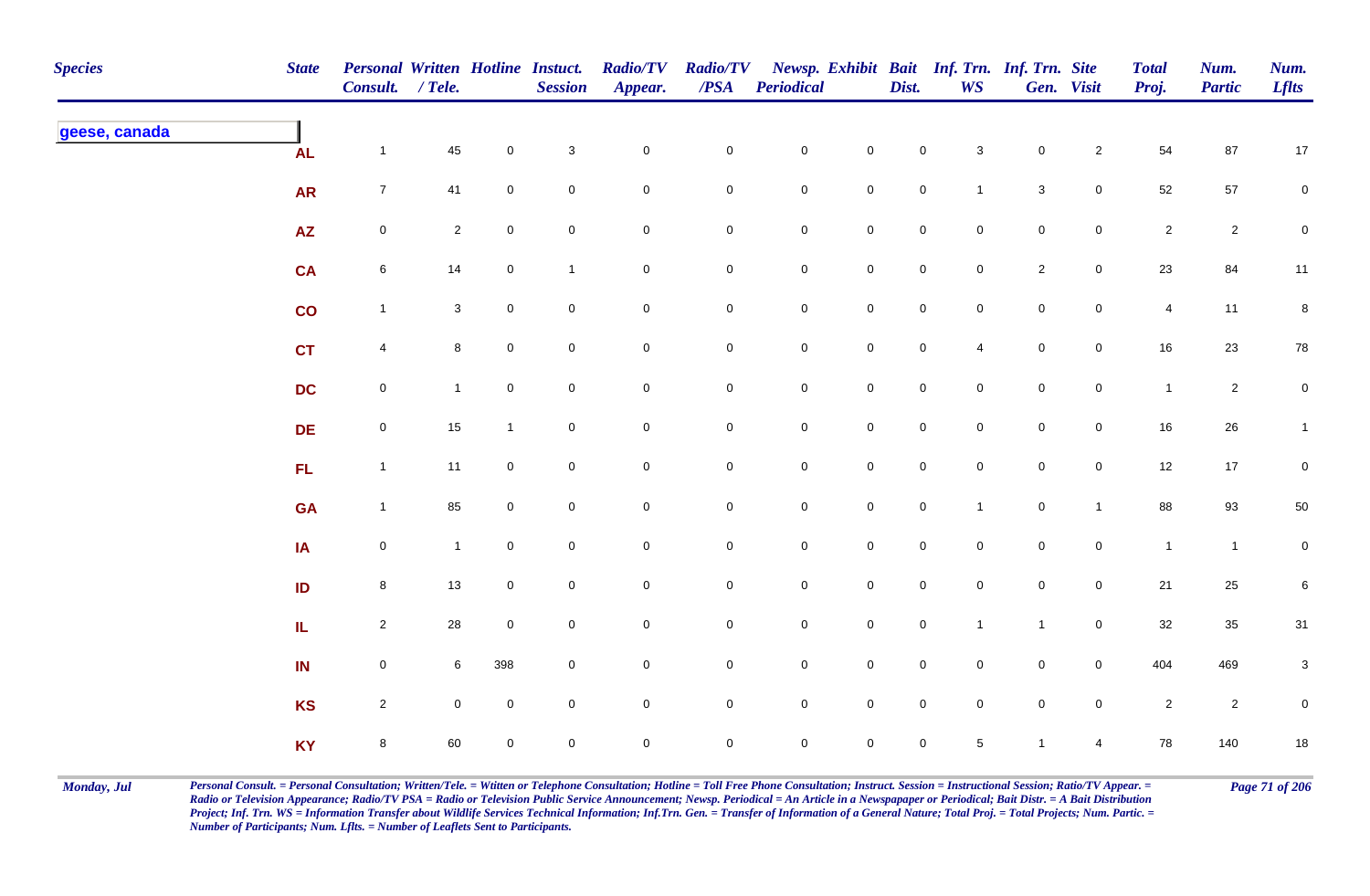| <b>Species</b> | <b>State</b> | Personal Written Hotline Instuct.<br>Consult. / Tele. |                     |                     | <b>Session</b> | <b>Radio/TV</b><br>Appear. | <b>Radio/TV</b><br>$\overline{PSA}$ | <b>Periodical</b>   |                     | Dist.               | <b>WS</b>           | Newsp. Exhibit Bait Inf. Trn. Inf. Trn. Site | Gen. Visit          | <b>Total</b><br>Proj. | Num.<br><b>Partic</b> | Num.<br><b>Lflts</b> |
|----------------|--------------|-------------------------------------------------------|---------------------|---------------------|----------------|----------------------------|-------------------------------------|---------------------|---------------------|---------------------|---------------------|----------------------------------------------|---------------------|-----------------------|-----------------------|----------------------|
| geese, canada  | <b>KY</b>    | $\bf{8}$                                              | 60                  | $\mathbf 0$         | $\pmb{0}$      | $\mathsf{O}\xspace$        | $\mathbf 0$                         | $\mathbf 0$         | $\mathsf{O}\xspace$ | $\mathbf 0$         | $\,$ 5 $\,$         | $\overline{1}$                               | $\overline{4}$      | 78                    | 140                   | $18\,$               |
|                | LA           | $\overline{a}$                                        | $\overline{4}$      | $\mathbf 0$         | $\mathsf 0$    | $\pmb{0}$                  | $\pmb{0}$                           | $\mathbf 0$         | $\mathbf 0$         | $\mathbf 0$         | $\mathbf 0$         | $\mathbf 0$                                  | $\mathbf 0$         | $\,6\,$               | $\overline{7}$        | $\mathbf{1}$         |
|                | <b>MA</b>    | $\overline{7}$                                        | 20                  | $\mathbf 0$         | $\mathsf 0$    | $\pmb{0}$                  | 0                                   | $\mathbf 0$         | $\mathbf 0$         | $\mathsf{O}\xspace$ | 10                  | $\mathsf{O}\xspace$                          | $\mathbf{1}$        | 38                    | 56                    | 152                  |
|                | <b>MD</b>    | $\mathbf{1}$                                          | 35                  | 127                 | $\mathsf 0$    | $\pmb{0}$                  | 0                                   | $\pmb{0}$           | $\mathsf{O}\xspace$ | $\mathsf{O}\xspace$ | $\overline{0}$      | $\mathsf{O}\xspace$                          | $\mathsf 0$         | 163                   | 212                   | $102\,$              |
|                | <b>ME</b>    | $\mathbf{3}$                                          | 15                  | $\mathsf{O}\xspace$ | $\pmb{0}$      | $\pmb{0}$                  | $\mathbf 0$                         | $\mathbf 0$         | $\mathbf 0$         | $\mathsf 0$         | $\mathbf 0$         | $\mathsf{O}\xspace$                          | $\mathsf{O}\xspace$ | 18                    | 22                    | $19$                 |
|                | <b>MI</b>    | $\mathsf{O}\xspace$                                   | 28                  | $\mathbf 0$         | $\mathbf{1}$   | $\mathsf{O}\xspace$        | $\mathbf 0$                         | $\mathbf 0$         | $\mathbf 0$         | $\mathsf{O}\xspace$ | $\overline{0}$      | $\mathsf{O}\xspace$                          | $\overline{0}$      | 29                    | 29                    | 24                   |
|                | <b>MN</b>    | $\mathsf{O}\xspace$                                   | 12                  | $\mathbf 0$         | $\pmb{0}$      | $\mathsf{O}\xspace$        | $\mathbf 0$                         | $\mathbf 0$         | $\mathsf 0$         | $\mathsf 0$         | $\overline{0}$      | $\mathsf{O}\xspace$                          | $\mathsf 0$         | 12                    | 12                    | $\overline{0}$       |
|                | <b>MO</b>    | $\overline{7}$                                        | 26                  | $\overline{0}$      | $\sqrt{2}$     | $\pmb{0}$                  | 0                                   | $\mathsf{O}\xspace$ | $\mathsf 0$         | $\mathsf{O}\xspace$ | $\mathbf 0$         | $\mathbf 0$                                  | $6\phantom{.}$      | 41                    | 50                    | $\overline{2}$       |
|                | <b>MS</b>    | $\mathbf{3}$                                          | 13                  | $\overline{0}$      | $\pmb{0}$      | $\pmb{0}$                  | 0                                   | $\mathsf{O}\xspace$ | $\pmb{0}$           | $\mathbf{0}$        | $\mathbf 0$         | $\overline{1}$                               | $\overline{2}$      | 19                    | 58                    | $\mathbf{1}$         |
|                | <b>MT</b>    | $\boldsymbol{0}$                                      | $\mathbf{2}$        | $\mathbf 0$         | $\pmb{0}$      | $\mathbf 0$                | 0                                   | $\mathsf{O}\xspace$ | $\mathbf 0$         | $\overline{0}$      | $\overline{0}$      | $\mathbf 0$                                  | $\mathbf{1}$        | $\mathbf{3}$          | $\,6\,$               | $\mathbf 0$          |
|                | <b>NC</b>    | $\overline{2}$                                        | 139                 | $\mathbf 0$         | $\pmb{0}$      | $\pmb{0}$                  | $\pmb{0}$                           | $\mathsf{O}\xspace$ | $\pmb{0}$           | $\mathsf{O}\xspace$ | $\mathbf 0$         | $\mathsf{O}\xspace$                          | $\mathbf{1}$        | 142                   | 241                   | 452                  |
|                | <b>ND</b>    | 180                                                   | 120                 | $\mathbf 0$         | $\pmb{0}$      | $\mathbf 0$                | $\mathbf 0$                         | $\mathbf 0$         | $\mathbf 0$         | $\mathbf 0$         | $\overline{2}$      | $\mathsf{O}\xspace$                          | $\mathbf 0$         | 302                   | 497                   | 826                  |
|                | <b>NE</b>    | $\overline{1}$                                        | $\overline{4}$      | $\mathbf 0$         | $\pmb{0}$      | $\mathbf 0$                | 0                                   | $\mathbf 0$         | $\mathbf 0$         | $\mathbf 0$         | $\mathbf{1}$        | $\mathbf 0$                                  | $\overline{1}$      | $\overline{7}$        | 12                    | ${\bf 0}$            |
|                | <b>NH</b>    | 12                                                    | 76                  | $\overline{0}$      | $\mathsf 0$    | $\pmb{0}$                  | $\mathbf 0$                         | $\mathbf{1}$        | $\mathbf{1}$        | $\mathsf 0$         | $\mathsf{O}\xspace$ | $\mathsf{O}\xspace$                          | $10\,$              | 100                   | 139                   | 195                  |
|                | NJ           | $\mathsf{O}\xspace$                                   | 398                 | $\mathbf 0$         | $\pmb{0}$      | $\pmb{0}$                  | 0                                   | $\mathbf 0$         | $\mathsf 0$         | $\mathbf 0$         | $\overline{0}$      | $\mathsf{O}\xspace$                          | 89                  | 487                   | 510                   | 1,133                |
|                | <b>NM</b>    | $\overline{2}$                                        | $\mathsf{O}\xspace$ | $\overline{0}$      | $\pmb{0}$      | $\mathbf 0$                | $\mathbf 0$                         | $\mathsf{O}\xspace$ | $\mathbf 0$         | $\mathsf{O}\xspace$ | $\mathbf 0$         | $\mathsf{O}\xspace$                          | $\mathbf 0$         | $\overline{2}$        | $\overline{2}$        | $\mathbf 0$          |

Monday, Jul Personal Consult. = Personal Consultation; Written/Tele. = Witten or Telephone Consultation; Hotline = Toll Free Phone Consultation; Instruct. Session = Instructional Session; Ratio/TV Appear. = Page 72 of 206 *Radio or Television Appearance; Radio/TV PSA = Radio or Television Public Service Announcement; Newsp. Periodical = An Article in a Newspapaper or Periodical; Bait Distr. = A Bait Distribution*  Project; Inf. Trn. WS = Information Transfer about Wildlife Services Technical Information; Inf.Trn. Gen. = Transfer of Information of a General Nature; Total Proj. = Total Projects; Num. Partic. = *Number of Participants; Num. Lflts. = Number of Leaflets Sent to Participants.*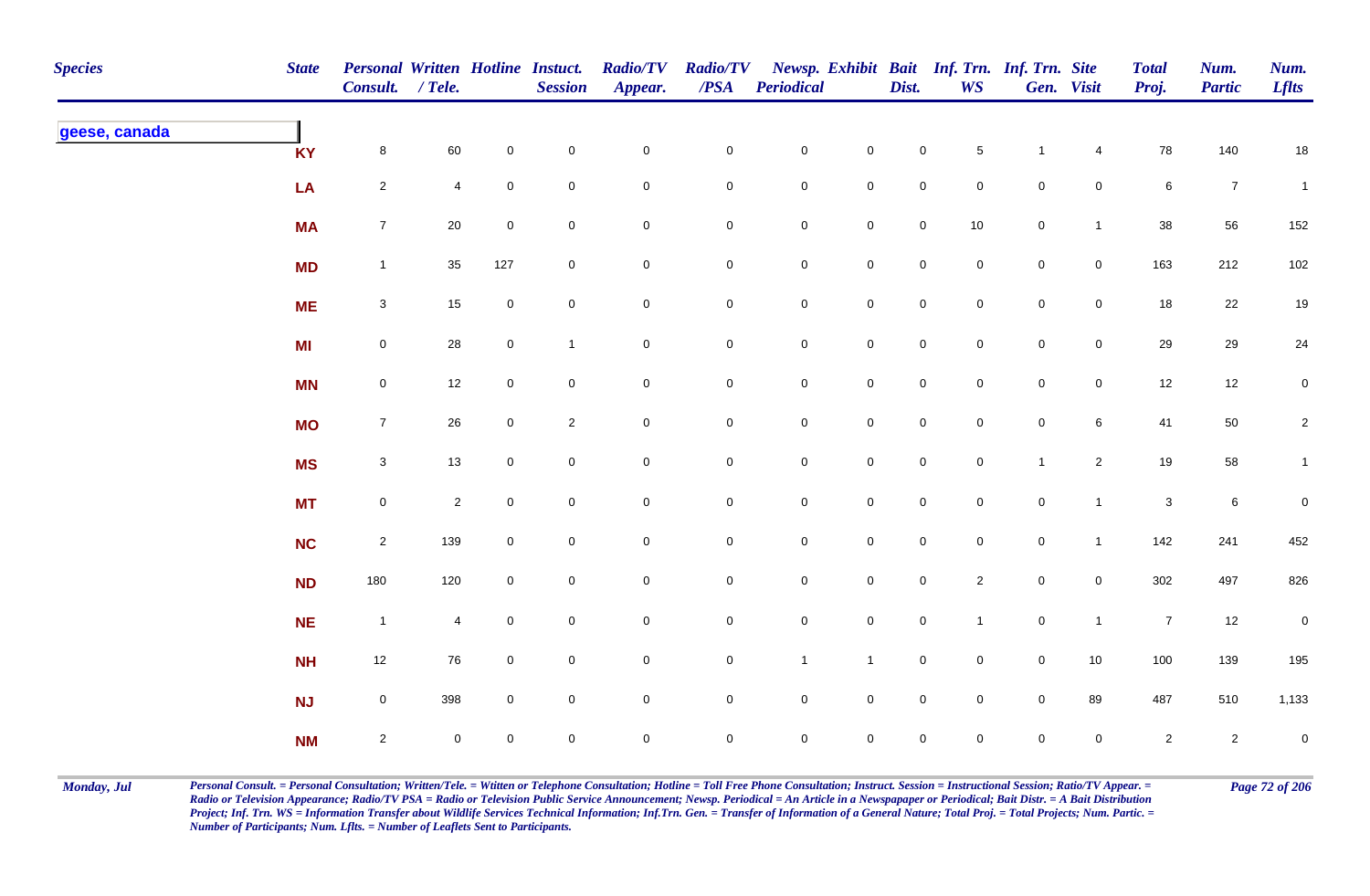| <b>Species</b> | <b>State</b>   | Personal Written Hotline Instuct.<br>Consult. / Tele. |              |                | <b>Session</b>            | <b>Radio/TV</b><br>Appear. | <b>Radio/TV</b><br>$\overline{PSA}$ | <b>Periodical</b> |                     | Dist.               | Newsp. Exhibit Bait Inf. Trn. Inf. Trn. Site<br><b>WS</b> |                           | Gen. Visit     | <b>Total</b><br>Proj. | Num.<br><b>Partic</b> | Num.<br><b>Lflts</b> |
|----------------|----------------|-------------------------------------------------------|--------------|----------------|---------------------------|----------------------------|-------------------------------------|-------------------|---------------------|---------------------|-----------------------------------------------------------|---------------------------|----------------|-----------------------|-----------------------|----------------------|
| geese, canada  | <b>NV</b>      | $\mathbf{1}$                                          | 13           | $\mathbf 0$    | $\pmb{0}$                 | $\pmb{0}$                  | $\pmb{0}$                           | $\mathbf 0$       | $\mathbf 0$         | $\mathbf 0$         | $\mathbf 0$                                               | $\pmb{0}$                 | $\overline{1}$ | 15                    | $17$                  | $\sqrt{2}$           |
|                | <b>NY</b>      | $\mathbf 0$                                           | 189          | 13             | $\mathbf 0$               | $\mathbf 0$                | 0                                   | $\mathbf 0$       | $\mathbf 0$         | $\mathbf 0$         | $\overline{0}$                                            | $\mathbf 0$               | $\overline{2}$ | 204                   | 208                   | 415                  |
|                | OH             | $\mathbf{3}$                                          | 16           | $\mathbf 0$    | $\mathsf 0$               | $\mathbf 0$                | 0                                   | $\mathbf 0$       | $\mathbf 0$         | $\overline{0}$      | $\overline{1}$                                            | $\mathbf 0$               | $\overline{4}$ | 24                    | 38                    | 44                   |
|                | OK             | 12                                                    | $20\,$       | $\overline{0}$ | $\mathsf{O}\xspace$       | $\pmb{0}$                  | $\pmb{0}$                           | $\mathbf 0$       | $\mathbf{3}$        | $\mathbf 0$         | $\overline{4}$                                            | $\ensuremath{\mathsf{3}}$ | $\mathbf{1}$   | 43                    | 6,619                 | 1,045                |
|                | OR             | $\overline{2}$                                        | 14           | $\overline{0}$ | $\pmb{0}$                 | $\mathbf 0$                | $\pmb{0}$                           | $\mathbf 0$       | $\mathbf 0$         | $\mathsf{O}\xspace$ | $\overline{1}$                                            | $\mathbf 3$               | $\mathbf 0$    | 20                    | 20                    | $\sqrt{2}$           |
|                | PA             | 54                                                    | 112          | $\mathbf 0$    | $\ensuremath{\mathsf{3}}$ | $\pmb{0}$                  | $\overline{0}$                      | $\overline{2}$    | $\mathbf 0$         | $\mathsf{O}\xspace$ | $\mathbf 0$                                               | $\mathsf 0$               | $\overline{2}$ | 173                   | 568                   | 404                  |
|                | R <sub>l</sub> | $\overline{4}$                                        | 4            | $\mathbf 0$    | $\mathsf 0$               | $\mathbf 0$                | 0                                   | $\mathbf 0$       | $\mathbf 0$         | $\mathbf 0$         | $\overline{2}$                                            | $\mathbf 0$               | $\mathbf 0$    | 10                    | 15                    | 14                   |
|                | <b>SC</b>      | $\overline{2}$                                        | 33           | $\mathbf 0$    | $\mathbf 0$               | $\mathbf 0$                | 0                                   | $\mathbf 0$       | $\mathbf 0$         | $\mathbf 0$         | $\mathbf 0$                                               | $\mathsf{O}\xspace$       | $\mathbf{1}$   | 36                    | 76                    | 39                   |
|                | <b>SD</b>      | $\mathsf{O}\xspace$                                   | $\mathbf{3}$ | $\mathbf 0$    | $\pmb{0}$                 | $\pmb{0}$                  | $\mathsf{O}\xspace$                 | $\mathbf 0$       | $\mathbf 0$         | $\mathsf{O}\xspace$ | $\mathsf{O}\xspace$                                       | $\mathbf 0$               | $\overline{1}$ | $\overline{4}$        | $\bf 6$               | $\mathsf{O}\xspace$  |
|                | <b>TN</b>      | $\overline{2}$                                        | 69           | $\overline{0}$ | $\pmb{0}$                 | $\mathbf 0$                | $\pmb{0}$                           | $\mathbf 0$       | $\mathbf 0$         | $\mathsf{O}\xspace$ | $\mathbf{1}$                                              | $\mathbf 0$               | $13$           | 85                    | 98                    | 67                   |
|                | <b>TX</b>      | $\overline{2}$                                        | 6            | $\mathbf 0$    | $\mathsf 0$               | $\mathbf 0$                | 0                                   | $\mathbf 0$       | $\mathbf 0$         | $\mathsf{O}\xspace$ | $\overline{1}$                                            | $\mathbf 0$               | $\mathbf 0$    | $9\,$                 | 12                    | $\pmb{0}$            |
|                | <b>UT</b>      | $\overline{7}$                                        | $\mathbf 0$  | $\mathbf 0$    | $\sqrt{3}$                | $\mathbf 0$                | 0                                   | $\overline{0}$    | $\mathbf 0$         | $\overline{0}$      | $\overline{0}$                                            | $\mathbf 0$               | $\overline{0}$ | $10$                  | 175                   | $30\,$               |
|                | <b>VA</b>      | $9\,$                                                 | 146          | $\overline{0}$ | 10                        | $\mathbf 0$                | $\mathbf{1}$                        | $\mathbf{1}$      | $\mathsf{O}\xspace$ | $\mathsf{O}\xspace$ | $\overline{2}$                                            | $\overline{4}$            | 22             | 195                   | 539                   | 524                  |
|                | <b>VT</b>      | $\mathsf{O}\xspace$                                   | 18           | $9\,$          | $\pmb{0}$                 | $\pmb{0}$                  | $\pmb{0}$                           | $\mathbf 0$       | $\mathsf{O}\xspace$ | $\mathbf 0$         | $\mathsf{O}\xspace$                                       | $\pmb{0}$                 | $\mathbf{1}$   | 28                    | $35\,$                | $\pmb{0}$            |
|                | <b>WA</b>      | $\overline{7}$                                        | 56           | $\overline{0}$ | $\sqrt{2}$                | $\pmb{0}$                  | 0                                   | $\mathbf 0$       | $\mathsf{O}\xspace$ | $\mathsf{O}\xspace$ | $\mathbf 0$                                               | $\mathsf{O}\xspace$       | $\overline{2}$ | 67                    | 284                   | 100                  |
|                | <b>WI</b>      | 90                                                    | 141          | $\mathbf 0$    | $\sqrt{3}$                | $\mathbf 0$                | 0                                   | $\mathbf{1}$      | $\mathsf{O}\xspace$ | $\mathsf{O}\xspace$ | $\overline{2}$                                            | $\pmb{0}$                 | 11             | 248                   | 290                   | 158                  |

Monday, Jul Personal Consult. = Personal Consultation; Written/Tele. = Witten or Telephone Consultation; Hotline = Toll Free Phone Consultation; Instruct. Session = Instructional Session; Ratio/TV Appear. = Page 73 of 206 *Radio or Television Appearance; Radio/TV PSA = Radio or Television Public Service Announcement; Newsp. Periodical = An Article in a Newspapaper or Periodical; Bait Distr. = A Bait Distribution*  Project; Inf. Trn. WS = Information Transfer about Wildlife Services Technical Information; Inf.Trn. Gen. = Transfer of Information of a General Nature; Total Proj. = Total Projects; Num. Partic. = *Number of Participants; Num. Lflts. = Number of Leaflets Sent to Participants.*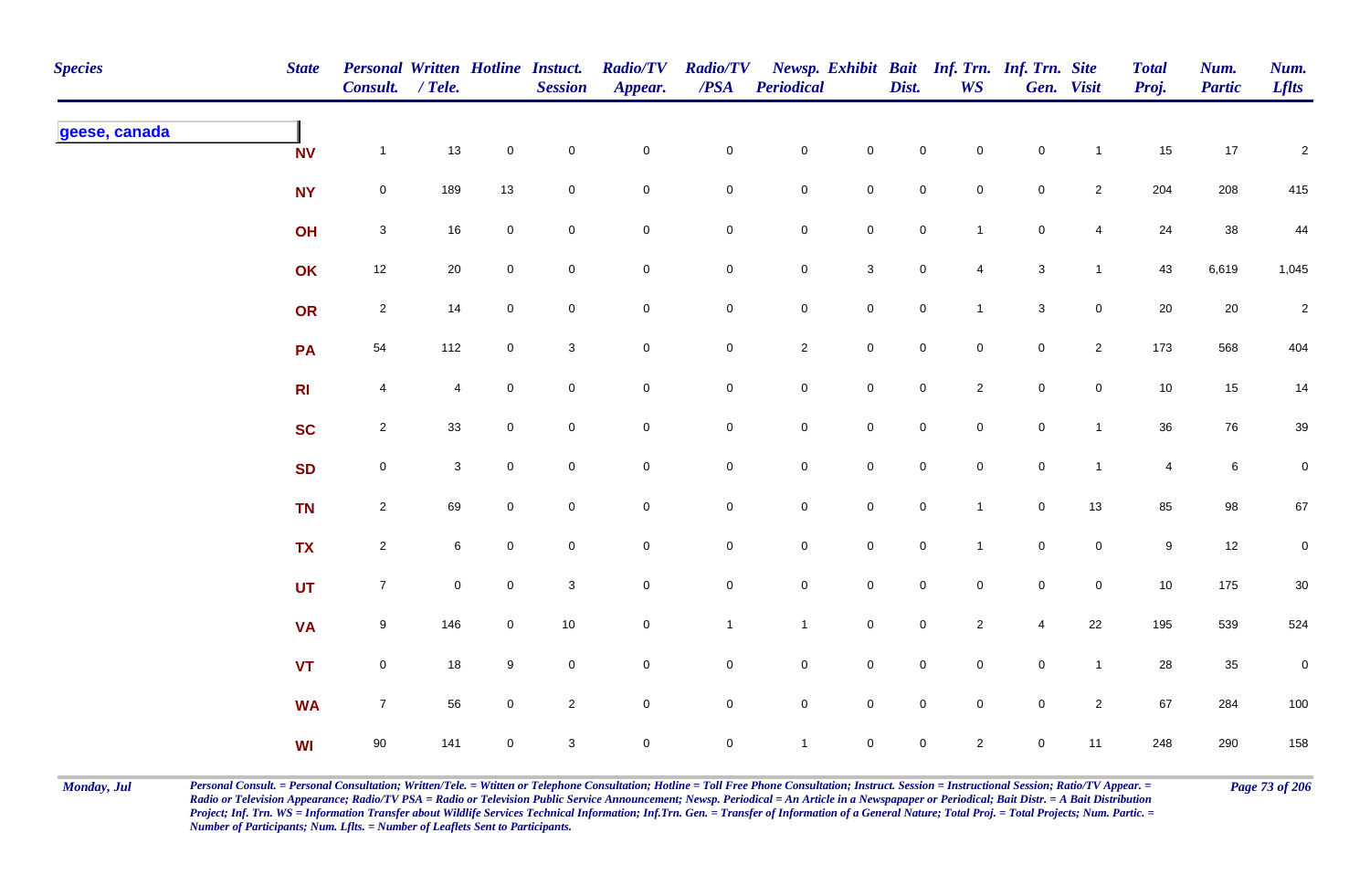| <b>Species</b>                         | <b>State</b>    | Personal Written Hotline Instuct.<br>Consult. / Tele. |                |                     | <b>Session</b>            | <b>Radio/TV</b><br>Appear. | <b>Radio/TV</b><br>$\boldsymbol{PSA}$ | <b>Periodical</b>   |                     | Dist.               | <b>WS</b>           | Newsp. Exhibit Bait Inf. Trn. Inf. Trn. Site | Gen. Visit          | <b>Total</b><br>Proj.     | Num.<br><b>Partic</b> | Num.<br><b>Lflts</b> |
|----------------------------------------|-----------------|-------------------------------------------------------|----------------|---------------------|---------------------------|----------------------------|---------------------------------------|---------------------|---------------------|---------------------|---------------------|----------------------------------------------|---------------------|---------------------------|-----------------------|----------------------|
| geese, canada                          | <b>WI</b>       | 90                                                    | 141            | $\mathsf 0$         | $\ensuremath{\mathsf{3}}$ | $\mathbf 0$                | $\pmb{0}$                             | $\mathbf{1}$        | $\mathbf 0$         | $\mathbf 0$         | $\overline{a}$      | $\pmb{0}$                                    | 11                  | 248                       | 290                   | 158                  |
|                                        | <b>WV</b>       | 11                                                    | 14             | $\mathbf 0$         | $\mathbf{1}$              | $\mathbf 0$                | $\mathbf 0$                           | $\pmb{0}$           | $\mathsf{O}$        | $\pmb{0}$           | $\mathbf 0$         | $\pmb{0}$                                    | $\mathsf{O}$        | 26                        | 34                    | 24                   |
|                                        | <b>WY</b>       | $\overline{1}$                                        | $\mathbf{1}$   | $\mathbf 0$         | $\mathbf 0$               | $\mathbf 0$                | $\mathbf 0$                           | $\pmb{0}$           | $\mathbf 0$         | $\pmb{0}$           | $\mathbf 0$         | $\pmb{0}$                                    | $\mathbf{1}$        | $\mathbf{3}$              | $\sqrt{5}$            | $\pmb{0}$            |
| <b>Subtotal of Projects by Species</b> |                 | 469                                                   | 2,083          | 548                 | 29                        | $\mathbf 0$                | $\mathbf{1}$                          | ${\bf 0}$           | $\overline{4}$      | $\pmb{0}$           | $\mathbf 0$         | 18                                           | 180                 | 3,379                     | 11,971                | 6,016                |
| geese, feral                           | <b>AL</b>       | $\overline{1}$                                        | $\mathbf{1}$   | $\pmb{0}$           | $\mathbf 0$               | $\mathsf{O}\xspace$        | $\mathsf{O}\xspace$                   | $\pmb{0}$           | $\mathsf 0$         | $\mathbf 0$         | $\mathsf{O}\xspace$ | $\pmb{0}$                                    | $\mathsf 0$         | $\overline{2}$            | $\sqrt{2}$            | $\pmb{0}$            |
|                                        | $\overline{AZ}$ | $\mathbf 0$                                           | $\overline{2}$ | $\mathsf{O}\xspace$ | $\mathbf 0$               | $\mathsf{O}$               | $\mathsf{O}$                          | $\pmb{0}$           | $\mathsf{O}$        | $\mathbf 0$         | $\mathsf{O}\xspace$ | $\pmb{0}$                                    | $\mathbf 0$         | $\overline{2}$            | $\overline{c}$        | $\overline{0}$       |
|                                        | <b>GA</b>       | $\mathbf 0$                                           | $\overline{2}$ | $\mathbf 0$         | $\mathbf 0$               | $\mathbf 0$                | $\mathbf 0$                           | $\mathbf 0$         | $\mathbf 0$         | $\mathbf 0$         | $\mathbf 0$         | $\pmb{0}$                                    | $\mathbf 0$         | $\overline{2}$            | $\mathbf{3}$          | $\overline{0}$       |
|                                        | IN              | $\mathbf 0$                                           | $\mathbf 0$    | $\mathbf{1}$        | $\mathbf 0$               | $\mathsf{O}\xspace$        | $\mathbf 0$                           | $\mathbf 0$         | $\mathbf 0$         | $\mathbf 0$         | $\mathbf 0$         | $\pmb{0}$                                    | $\mathsf{O}\xspace$ | $\mathbf{1}$              | $\mathbf{1}$          | $\mathbf 0$          |
|                                        | <b>KY</b>       | $\mathbf 0$                                           | $\mathbf{1}$   | $\mathsf{O}\xspace$ | $\mathsf{O}\xspace$       | $\mathbf 0$                | $\mathbf 0$                           | $\mathbf 0$         | $\mathbf 0$         | $\mathbf 0$         | $\mathsf{O}\xspace$ | $\mathbf{1}$                                 | $\mathbf 0$         | $\overline{2}$            | $\overline{c}$        | $\pmb{0}$            |
|                                        | <b>MD</b>       | $\pmb{0}$                                             | $\mathbf 0$    | $\mathbf 3$         | $\mathbf 0$               | $\mathbf 0$                | $\mathbf 0$                           | $\pmb{0}$           | $\mathbf 0$         | $\mathbf 0$         | $\mathbf 0$         | $\mathbf 0$                                  | $\mathbf 0$         | $\sqrt{3}$                | $\mathbf{3}$          | $\pmb{0}$            |
|                                        | <b>NC</b>       | $\overline{1}$                                        | $\mathbf 0$    | $\mathsf{O}\xspace$ | $\mathbf 0$               | $\mathbf 0$                | $\mathbf 0$                           | $\mathbf 0$         | $\mathbf 0$         | $\mathbf 0$         | $\mathsf{O}\xspace$ | $\pmb{0}$                                    | $\mathbf 0$         | $\mathbf{1}$              | $\mathbf{1}$          | $\pmb{0}$            |
|                                        | <b>NJ</b>       | $\mathsf 0$                                           | 3              | $\mathbf 0$         | $\mathbf 0$               | $\mathbf 0$                | $\overline{0}$                        | $\mathsf{O}\xspace$ | $\mathbf 0$         | $\mathsf{O}\xspace$ | $\mathbf 0$         | $\mathsf 0$                                  | $\overline{0}$      | $\mathbf{3}$              | $\mathbf{3}$          | $\mathbf 0$          |
|                                        | OR              | $\mathbf{1}$                                          | $\mathbf 0$    | $\mathsf{O}\xspace$ | $\mathbf 0$               | $\mathbf 0$                | $\mathbf 0$                           | $\mathbf 0$         | $\mathsf 0$         | $\mathbf 0$         | $\mathsf{O}\xspace$ | $\pmb{0}$                                    | $\mathbf 0$         | $\mathbf{1}$              | $\overline{2}$        | $\pmb{0}$            |
|                                        | PA              | $\mathbf{1}$                                          | $\mathbf 0$    | $\mathsf{O}\xspace$ | $\mathbf 0$               | $\mathbf 0$                | $\mathbf 0$                           | $\mathbf 0$         | $\mathbf 0$         | $\mathbf 0$         | $\mathbf 0$         | $\pmb{0}$                                    | $\mathbf 0$         | $\mathbf{1}$              | $17$                  | $\mathbf 0$          |
|                                        | <b>SC</b>       | $\mathbf 0$                                           | $\mathbf{1}$   | $\mathbf 0$         | $\mathbf 0$               | $\mathsf{O}\xspace$        | $\mathbf 0$                           | $\mathbf 0$         | $\mathsf{O}\xspace$ | $\mathbf 0$         | $\overline{0}$      | $\mathbf 0$                                  | $\mathsf{O}\xspace$ | $\mathbf{1}$              | $\mathbf{1}$          | $\mathsf{O}\xspace$  |
|                                        | <b>TN</b>       | $\mathbf 0$                                           | $\sqrt{2}$     | $\pmb{0}$           | $\mathbf 0$               | $\pmb{0}$                  | $\pmb{0}$                             | $\mathbf 0$         | $\pmb{0}$           | $\mathbf 0$         | $\mathbf 0$         | $\pmb{0}$                                    |                     | $\ensuremath{\mathsf{3}}$ | $\mathbf{3}$          | $\pmb{0}$            |

Monday, Jul Personal Consult. = Personal Consultation; Written/Tele. = Witten or Telephone Consultation; Hotline = Toll Free Phone Consultation; Instruct. Session = Instructional Session; Ratio/TV Appear. = Page 74 of 206 *Radio or Television Appearance; Radio/TV PSA = Radio or Television Public Service Announcement; Newsp. Periodical = An Article in a Newspapaper or Periodical; Bait Distr. = A Bait Distribution*  Project; Inf. Trn. WS = Information Transfer about Wildlife Services Technical Information; Inf.Trn. Gen. = Transfer of Information of a General Nature; Total Proj. = Total Projects; Num. Partic. = *Number of Participants; Num. Lflts. = Number of Leaflets Sent to Participants.*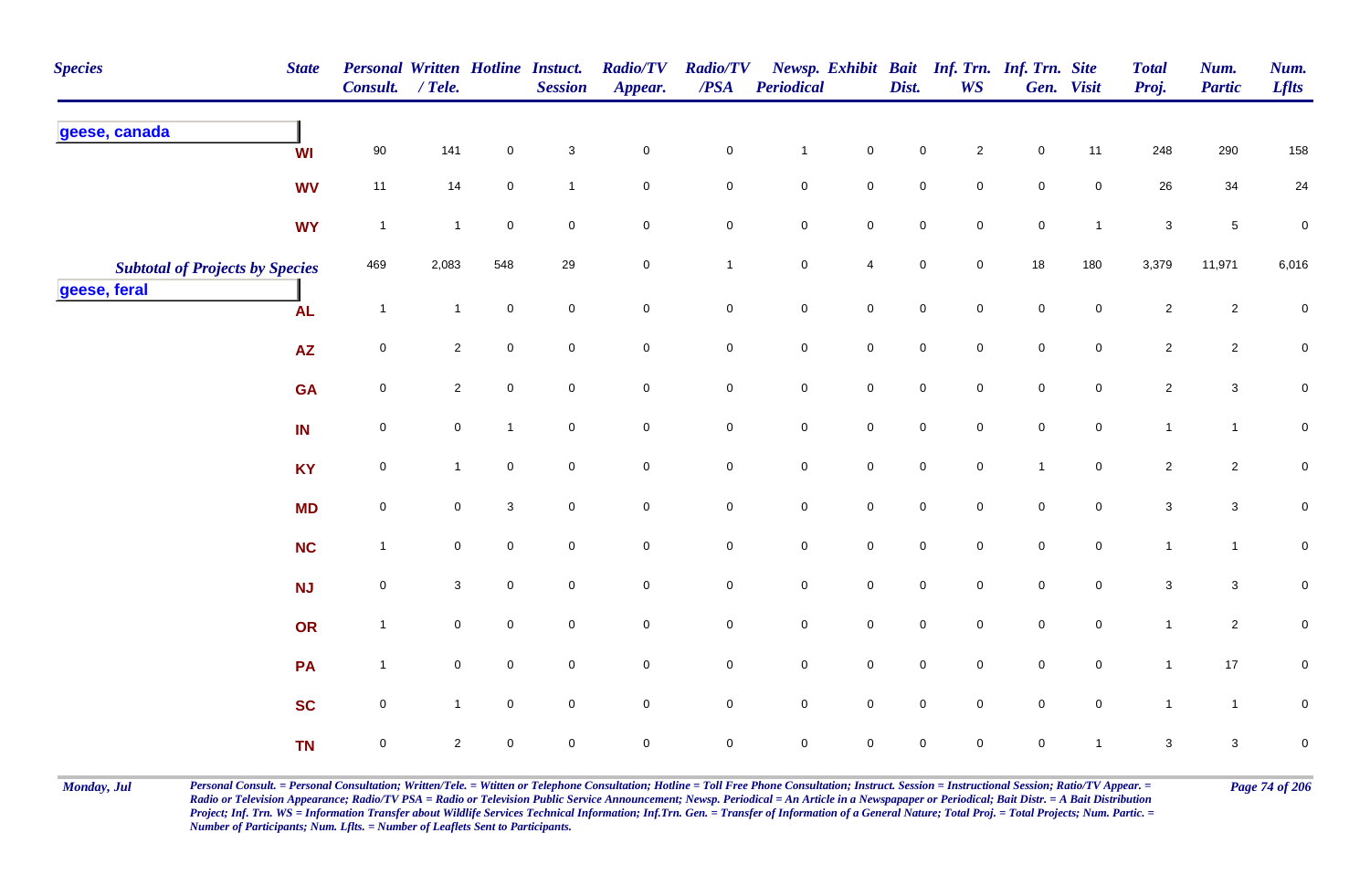| <b>Species</b>                         | <b>State</b> | Personal Written Hotline Instuct.<br>Consult. / Tele. |                     |                     | <b>Session</b>      | <b>Radio/TV</b><br>Appear. | <b>Radio/TV</b><br>$\boldsymbol{PSA}$ | <b>Periodical</b>   |              | Dist.               | <b>WS</b>   | Newsp. Exhibit Bait Inf. Trn. Inf. Trn. Site | Gen. Visit          | <b>Total</b><br>Proj. | Num.<br><b>Partic</b> | Num.<br><b>Lflts</b> |
|----------------------------------------|--------------|-------------------------------------------------------|---------------------|---------------------|---------------------|----------------------------|---------------------------------------|---------------------|--------------|---------------------|-------------|----------------------------------------------|---------------------|-----------------------|-----------------------|----------------------|
| geese, feral                           | <b>TN</b>    | 0                                                     | $\overline{a}$      | $\pmb{0}$           | $\mathbf 0$         | $\mathbf 0$                | $\mathbf 0$                           | $\pmb{0}$           | $\mathsf 0$  | $\mathbf 0$         | $\mathbf 0$ | $\pmb{0}$                                    |                     | $\sqrt{3}$            | 3                     | $\mathbf 0$          |
|                                        | <b>TX</b>    | $\mathbf 0$                                           | $\mathbf{3}$        | $\mathbf 0$         | $\mathbf 0$         | $\mathbf 0$                | $\mathsf{O}$                          | $\mathbf 0$         | $\mathsf{O}$ | $\pmb{0}$           | $\mathbf 0$ | $\pmb{0}$                                    | $\mathbf 0$         | $\mathbf{3}$          | 4                     | $\mathbf 0$          |
|                                        | <b>VA</b>    | 0                                                     | $\overline{2}$      | $\mathbf 0$         | 0                   | $\mathbf 0$                | $\mathbf 0$                           | $\pmb{0}$           | $\mathbf 0$  | $\pmb{0}$           | 0           | $\pmb{0}$                                    | $\mathbf 0$         | $\overline{2}$        | $\mathbf{3}$          | $\mathbf 0$          |
|                                        | <b>WA</b>    | $\overline{2}$                                        | 0                   | $\mathbf 0$         | $\mathbf 0$         | $\mathbf 0$                | $\mathbf 0$                           | ${\bf 0}$           | $\mathsf{O}$ | $\pmb{0}$           | $\mathbf 0$ | $\mathsf 0$                                  | $\overline{0}$      | $\overline{2}$        | $\overline{c}$        | $\mathbf 0$          |
| <b>Subtotal of Projects by Species</b> |              | 6                                                     | 17                  | $\overline{4}$      | $\mathbf 0$         | $\mathbf 0$                | $\mathbf 0$                           | $\pmb{0}$           | $\mathbf 0$  | $\mathsf{O}\xspace$ | $\mathbf 0$ | $\mathbf{1}$                                 | $\mathbf{1}$        | 29                    | 49                    | $\pmb{0}$            |
| geese, snow                            | <b>AR</b>    | $\sqrt{2}$                                            | $\mathbf{1}$        | $\mathbf 0$         | $\mathbf 0$         | $\mathsf{O}$               | $\mathsf{O}$                          | $\pmb{0}$           | $\mathsf{O}$ | $\mathbf 0$         | $\mathbf 0$ | $\pmb{0}$                                    | $\mathbf 0$         | $\mathbf{3}$          | $\mathbf{3}$          | $\overline{0}$       |
|                                        | <b>DE</b>    | $\mathsf 0$                                           | $\overline{c}$      | $\mathbf 0$         | $\mathbf 0$         | $\overline{0}$             | $\mathbf 0$                           | $\mathbf 0$         | $\mathbf 0$  | $\mathsf{O}\xspace$ | $\mathbf 0$ | $\mathsf 0$                                  | $\mathbf 0$         | $\overline{2}$        | $\overline{c}$        | $\mathbf 0$          |
|                                        | IN           | $\mathbf 0$                                           | $\mathbf 0$         | $\overline{2}$      | $\mathbf 0$         | $\mathbf 0$                | $\mathbf 0$                           | $\mathbf 0$         | $\mathbf 0$  | $\mathbf 0$         | $\mathbf 0$ | $\pmb{0}$                                    | $\mathbf 0$         | $\sqrt{2}$            | $\overline{c}$        | $\mathbf 0$          |
|                                        | <b>KS</b>    | $\overline{1}$                                        | $\mathbf 0$         | $\mathsf{O}\xspace$ | $\mathbf 0$         | $\mathbf 0$                | $\mathbf 0$                           | $\mathbf 0$         | $\mathbf 0$  | $\mathbf 0$         | $\mathbf 0$ | $\pmb{0}$                                    | $\mathsf 0$         | $\mathbf{1}$          | $\mathbf{1}$          | $\pmb{0}$            |
|                                        | LA           | $10\,$                                                | $\mathbf 0$         | $\mathsf{O}\xspace$ | $\mathbf 0$         | $\mathbf 0$                | $\mathbf 0$                           | $\pmb{0}$           | $\mathbf 0$  | $\mathbf 0$         | $\mathbf 0$ | $\mathbf 0$                                  | $\mathbf 0$         | $10$                  | 10                    | $\mathbf 0$          |
|                                        | <b>MD</b>    | $\mathbf 0$                                           | $\mathbf{1}$        | $\mathbf{1}$        | $\mathbf 0$         | $\mathsf{O}$               | $\bf{0}$                              | $\mathbf 0$         | $\mathbf 0$  | $\mathbf 0$         | $\mathbf 0$ | $\pmb{0}$                                    | $\mathsf{O}\xspace$ | $\overline{2}$        | $\overline{c}$        | $\mathbf 0$          |
|                                        | <b>NJ</b>    | $\mathbf 0$                                           | $\mathbf{1}$        | $\mathbf 0$         | $\mathbf 0$         | $\overline{0}$             | $\overline{0}$                        | $\mathsf{O}\xspace$ | $\mathbf 0$  | $\mathsf{O}\xspace$ | $\mathbf 0$ | $\mathsf 0$                                  | $\overline{2}$      | $\mathbf{3}$          | 5                     | $\mathbf 0$          |
|                                        | <b>NM</b>    | $\overline{2}$                                        | $\mathbf 0$         | $\mathsf{O}\xspace$ | $\mathsf{O}\xspace$ | $\mathbf 0$                | $\mathbf 0$                           | $\mathbf 0$         | $\mathsf 0$  | $\mathbf 0$         | $\mathbf 0$ | $\mathsf 0$                                  | $\overline{0}$      | $\overline{2}$        | $\overline{2}$        | $\pmb{0}$            |
|                                        | OK           | $\mathsf 0$                                           | $\mathbf 0$         | $\mathbf 0$         | $\mathbf 0$         | $\mathbf 0$                | $\overline{0}$                        | $\mathbf 0$         | $\mathbf{1}$ | $\mathbf 0$         | $\mathbf 0$ | $\pmb{0}$                                    | $\mathbf 0$         | $\mathbf{1}$          | 2,500                 | 500                  |
|                                        | PA           | $\mathsf 0$                                           | $\mathbf{1}$        | $\mathbf 0$         | 3                   | $\mathbf 0$                | $\mathbf 0$                           | $\mathbf 0$         | $\mathbf 0$  | $\mathbf 0$         | $\mathbf 0$ | $\mathbf 0$                                  | $\mathbf 0$         | $\overline{4}$        | 61                    | 4                    |
|                                        | <b>TX</b>    | $\mathbf{1}$                                          | $\mathsf{O}\xspace$ | $\pmb{0}$           | $\mathbf 0$         | $\pmb{0}$                  | $\pmb{0}$                             | $\mathbf 0$         | $\mathbf 0$  | $\mathsf{O}\xspace$ | $\mathbf 0$ | $\mathsf 0$                                  | $\pmb{0}$           | $\mathbf{1}$          | $\mathbf{1}$          | $\pmb{0}$            |

Monday, Jul Personal Consult. = Personal Consultation; Written/Tele. = Witten or Telephone Consultation; Hotline = Toll Free Phone Consultation; Instruct. Session = Instructional Session; Ratio/TV Appear. = Page 75 of 206 *Radio or Television Appearance; Radio/TV PSA = Radio or Television Public Service Announcement; Newsp. Periodical = An Article in a Newspapaper or Periodical; Bait Distr. = A Bait Distribution*  Project; Inf. Trn. WS = Information Transfer about Wildlife Services Technical Information; Inf.Trn. Gen. = Transfer of Information of a General Nature; Total Proj. = Total Projects; Num. Partic. = *Number of Participants; Num. Lflts. = Number of Leaflets Sent to Participants.*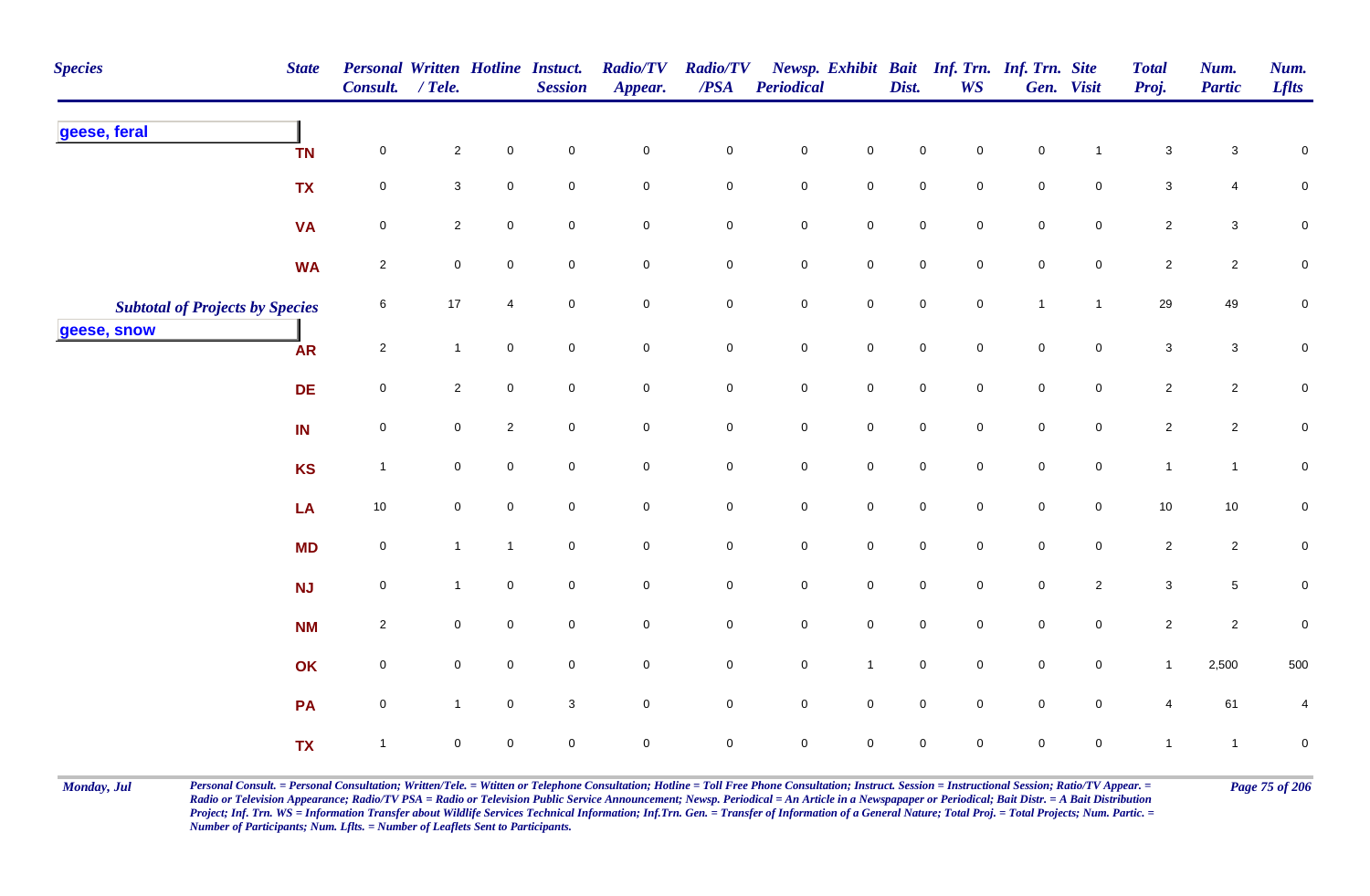| <b>Species</b>                                                  | <b>State</b> | <b>Personal Written Hotline Instuct.</b><br><b>Consult.</b> | $/$ Tele.                 |                | <b>Session</b>      | <b>Radio/TV</b><br>Appear. | <b>Radio/TV</b><br>$\triangle PSA$ | <b>Periodical</b> |                     | Dist.       | Newsp. Exhibit Bait Inf. Trn. Inf. Trn. Site<br><b>WS</b> |             | Gen. Visit     | <b>Total</b><br>Proj. | Num.<br><b>Partic</b> | Num.<br><b>Lflts</b> |
|-----------------------------------------------------------------|--------------|-------------------------------------------------------------|---------------------------|----------------|---------------------|----------------------------|------------------------------------|-------------------|---------------------|-------------|-----------------------------------------------------------|-------------|----------------|-----------------------|-----------------------|----------------------|
| geese, snow                                                     | <b>TX</b>    | $\overline{1}$                                              | $\pmb{0}$                 | $\mathbf 0$    | $\pmb{0}$           | $\pmb{0}$                  | $\pmb{0}$                          | $\mathsf 0$       | 0                   | $\mathsf 0$ | 0                                                         | $\mathsf 0$ | 0              | $\overline{1}$        | $\overline{1}$        | $\pmb{0}$            |
|                                                                 | <b>VA</b>    | $\mathbf 0$                                                 | $\mathbf{1}$              | $\mathbf 0$    | $\mathbf 0$         | $\pmb{0}$                  | $\mathbf 0$                        | $\pmb{0}$         | $\mathsf{O}\xspace$ | $\pmb{0}$   | 0                                                         | $\pmb{0}$   | $\mathbf{1}$   | $\sqrt{2}$            | $\mathbf{3}$          | $\pmb{0}$            |
| <b>Subtotal of Projects by Species</b>                          |              | 16                                                          | $\overline{7}$            | 3              | 3                   | $\pmb{0}$                  | $\mathbf 0$                        | $\mathsf 0$       | $\mathbf{1}$        | $\mathsf 0$ | $\mathbf 0$                                               | $\mathsf 0$ | 3              | 33                    | 2,592                 | 504                  |
| geese, snow, greater                                            | <b>WA</b>    | $\overline{2}$                                              | $\mathbf{3}$              | $\mathbf 0$    | $\mathbf 0$         | $\pmb{0}$                  | $\mathbf 0$                        | $\pmb{0}$         | $\mathbf 0$         | $\pmb{0}$   | 0                                                         | $\pmb{0}$   | $\overline{c}$ | $\boldsymbol{7}$      | 9                     | $\pmb{0}$            |
| <b>Subtotal of Projects by Species</b>                          |              | $\overline{2}$                                              | $\ensuremath{\mathsf{3}}$ | $\mathbf 0$    | $\mathsf 0$         | $\mathbf 0$                | $\mathbf 0$                        | $\pmb{0}$         | $\mathbf 0$         | $\mathsf 0$ | $\mathbf 0$                                               | $\mathsf 0$ | $\overline{2}$ | $\overline{7}$        | 9                     | $\pmb{0}$            |
| geese, z-(other)                                                | <b>AZ</b>    | $\mathsf{O}\xspace$                                         | $\mathbf{1}$              | $\mathbf 0$    | $\mathsf{O}\xspace$ | $\mathsf{O}\xspace$        | $\mathbf 0$                        | $\pmb{0}$         | $\mathsf{O}\xspace$ | $\pmb{0}$   | $\mathbf 0$                                               | $\pmb{0}$   | $\mathbf 0$    | $\overline{1}$        | $\mathbf{1}$          | $\pmb{0}$            |
|                                                                 | <b>MD</b>    | $\mathbf 0$                                                 | $\mathbf 0$               | $\mathbf{1}$   | $\mathbf 0$         | $\mathbf 0$                | $\mathbf 0$                        | $\pmb{0}$         | $\mathbf 0$         | $\pmb{0}$   | $\mathbf 0$                                               | $\pmb{0}$   | $\mathbf 0$    | $\mathbf{1}$          | $\mathbf{1}$          | $\pmb{0}$            |
|                                                                 | <b>NE</b>    | 0                                                           | $\mathbf{1}$              | $\mathbf 0$    | $\mathbf 0$         | $\mathbf 0$                | $\mathbf 0$                        | $\pmb{0}$         | $\mathbf 0$         | $\pmb{0}$   | 0                                                         | $\pmb{0}$   | 0              | $\mathbf{1}$          | $\mathbf{1}$          | $\mathbf 0$          |
|                                                                 | <b>TN</b>    | $\mathbf 0$                                                 | 3                         | $\mathbf 0$    | $\mathbf 0$         | $\mathbf 0$                | $\mathbf 0$                        | $\mathbf 0$       | $\mathsf{O}\xspace$ | $\mathbf 0$ | $\mathbf 0$                                               | $\mathbf 0$ | 0              | 3                     | 3                     | $\mathbf{3}$         |
| <b>Subtotal of Projects by Species</b><br>goats, feral          |              | 0                                                           | 5                         | $\overline{1}$ | $\mathbf 0$         | $\pmb{0}$                  | $\mathbf 0$                        | $\pmb{0}$         | $\mathsf{O}\xspace$ | $\pmb{0}$   | 0                                                         | $\mathbf 0$ | 0              | $\,6\,$               | 6                     | $\mathbf{3}$         |
|                                                                 | IN           | $\mathbf 0$                                                 | $\mathsf{O}\xspace$       | $\mathbf{1}$   | $\mathbf 0$         | $\mathbf 0$                | $\mathbf 0$                        | $\mathsf 0$       | $\mathbf 0$         | $\mathbf 0$ | $\mathbf 0$                                               | $\mathsf 0$ | $\mathbf 0$    | $\mathbf{1}$          | $\mathbf{1}$          | $\pmb{0}$            |
|                                                                 | OK           | 0                                                           | $\mathbf{1}$              | $\mathbf 0$    | $\mathbf 0$         | $\mathbf 0$                | 0                                  | $\mathbf 0$       | $\mathbf 0$         | $\mathsf 0$ | $\mathbf 0$                                               | $\mathbf 0$ | $\mathbf 0$    | $\mathbf{1}$          | $\overline{a}$        | $\pmb{0}$            |
| <b>Subtotal of Projects by Species</b><br>goldfinches, american |              | $\mathbf 0$                                                 | $\mathbf{1}$              | $\mathbf{1}$   | $\mathsf{O}\xspace$ | $\mathsf{O}\xspace$        | $\mathbf 0$                        | $\mathsf 0$       | $\mathsf{O}\xspace$ | $\mathsf 0$ | $\mathbf 0$                                               | $\mathsf 0$ | $\mathbf 0$    | $\sqrt{2}$            | $\mathbf{3}$          | $\pmb{0}$            |
|                                                                 | IL           | $\mathbf 0$                                                 | $\mathbf{1}$              | $\overline{0}$ | $\mathbf 0$         | $\mathbf 0$                | $\overline{0}$                     | $\mathsf 0$       | $\mathbf 0$         | $\mathsf 0$ | 0                                                         | $\mathsf 0$ | $\mathbf 0$    | $\mathbf{1}$          | $\mathbf{1}$          | $\pmb{0}$            |
|                                                                 | IN           | $\mathbf 0$                                                 | $\mathbf 0$               | $\overline{2}$ | $\mathbf 0$         | $\pmb{0}$                  | $\mathsf{O}\xspace$                | $\pmb{0}$         | $\mathbf 0$         | $\mathbf 0$ | 0                                                         | $\mathbf 0$ | 0              | $\overline{2}$        | $\overline{c}$        | $\pmb{0}$            |
|                                                                 | <b>MD</b>    | $\pmb{0}$                                                   | $\mathbf{1}$              | $\overline{4}$ | $\mathbf 0$         | $\pmb{0}$                  | $\mathbf 0$                        | $\mathsf 0$       | 0                   | $\mathsf 0$ | 0                                                         | $\mathsf 0$ | 0              | $\,$ 5 $\,$           | $5\phantom{.0}$       | $\pmb{0}$            |

Monday, Jul Personal Consult. = Personal Consultation; Written/Tele. = Witten or Telephone Consultation; Hotline = Toll Free Phone Consultation; Instruct. Session = Instructional Session; Ratio/TV Appear. = Page 76 of 206 *Radio or Television Appearance; Radio/TV PSA = Radio or Television Public Service Announcement; Newsp. Periodical = An Article in a Newspapaper or Periodical; Bait Distr. = A Bait Distribution*  Project; Inf. Trn. WS = Information Transfer about Wildlife Services Technical Information; Inf.Trn. Gen. = Transfer of Information of a General Nature; Total Proj. = Total Projects; Num. Partic. = *Number of Participants; Num. Lflts. = Number of Leaflets Sent to Participants.*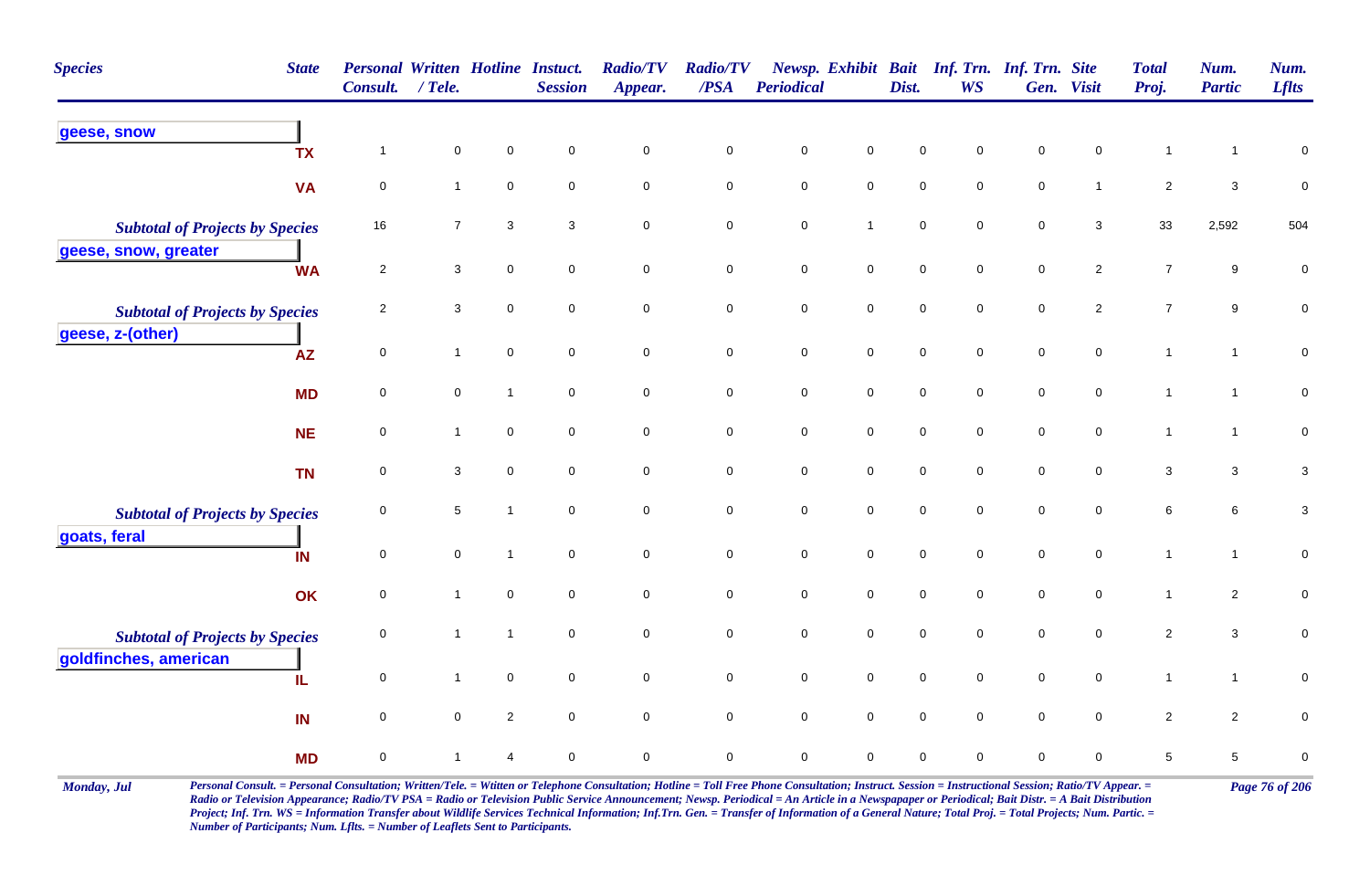| <b>Species</b>                         | <b>State</b> | Personal Written Hotline Instuct.<br><b>Consult.</b> | $/$ Tele.      |                  | <b>Session</b> | <b>Radio/TV</b><br>Appear. | <b>Radio/TV</b><br>$\overline{PSA}$ | Periodical          |                     | Dist.               | <b>WS</b>           | Newsp. Exhibit Bait Inf. Trn. Inf. Trn. Site | Gen. Visit          | <b>Total</b><br>Proj. | Num.<br><b>Partic</b> | Num.<br><b>Lflts</b> |
|----------------------------------------|--------------|------------------------------------------------------|----------------|------------------|----------------|----------------------------|-------------------------------------|---------------------|---------------------|---------------------|---------------------|----------------------------------------------|---------------------|-----------------------|-----------------------|----------------------|
| goldfinches, american                  | <b>MD</b>    | $\pmb{0}$                                            | $\mathbf{1}$   | $\overline{4}$   | $\mathbf 0$    | $\mathsf{O}\xspace$        | $\pmb{0}$                           | $\mathbf 0$         | $\mathbf 0$         | $\pmb{0}$           | 0                   | $\mathsf 0$                                  | 0                   | $\,$ 5 $\,$           | 5                     | $\pmb{0}$            |
|                                        | <b>MO</b>    | $\mathbf 0$                                          | $\mathbf{1}$   | $\mathbf 0$      | $\mathbf 0$    | $\mathbf 0$                | $\mathbf 0$                         | $\pmb{0}$           | $\mathbf 0$         | $\mathsf{O}\xspace$ | $\mathbf 0$         | $\mathsf 0$                                  | $\mathbf 0$         | $\mathbf{1}$          | $\mathbf{1}$          | $\mathbf 0$          |
|                                        | <b>NH</b>    | $\mathbf 0$                                          | $\mathbf{1}$   | $\boldsymbol{0}$ | $\mathbf 0$    | $\mathbf 0$                | $\mathbf 0$                         | $\pmb{0}$           | $\mathbf 0$         | $\mathsf{O}\xspace$ | $\mathbf 0$         | $\mathsf 0$                                  | $\overline{0}$      | $\mathbf{1}$          | $\overline{1}$        | $\mathbf 0$          |
|                                        | <b>NY</b>    | $\mathbf 0$                                          | 3              | 11               | $\mathbf 0$    | $\mathbf 0$                | $\mathbf 0$                         | $\pmb{0}$           | $\mathbf 0$         | $\mathsf{O}\xspace$ | $\mathbf 0$         | $\mathsf 0$                                  | $\overline{0}$      | 14                    | 14                    | $\pmb{0}$            |
|                                        | <b>TX</b>    | $\mathbf 0$                                          | $\mathbf{1}$   | $\pmb{0}$        | $\mathbf 0$    | $\mathsf{O}\xspace$        | $\mathbf 0$                         | $\mathbf 0$         | $\mathsf{O}\xspace$ | $\mathbf 0$         | $\mathbf 0$         | $\pmb{0}$                                    | $\mathsf{O}\xspace$ | $\mathbf{1}$          | $\overline{c}$        | $\pmb{0}$            |
|                                        | <b>WA</b>    | $\overline{1}$                                       | $\mathbf 0$    | $\overline{0}$   | $\mathbf 0$    | $\overline{0}$             | $\mathbf 0$                         | $\mathbf 0$         | $\mathbf 0$         | $\mathbf 0$         | $\mathbf 0$         | $\mathsf 0$                                  | $\mathsf{O}$        | $\mathbf{1}$          | $\mathbf{1}$          | $\mathbf 0$          |
|                                        | <b>WI</b>    | $\mathbf 0$                                          | 40             | $\mathsf 0$      | $\mathbf 0$    | $\mathsf{O}\xspace$        | $\overline{0}$                      | $\mathbf 0$         | $\overline{0}$      | $\mathbf 0$         | $\mathbf 0$         | $\pmb{0}$                                    | $\overline{0}$      | 40                    | 40                    | $\pmb{0}$            |
| <b>Subtotal of Projects by Species</b> |              | $\mathbf{1}$                                         | 48             | 17               | $\mathbf 0$    | $\mathsf{O}\xspace$        | $\mathbf 0$                         | $\mathbf 0$         | $\mathsf{O}\xspace$ | $\mathbf 0$         | $\mathsf{O}\xspace$ | $\pmb{0}$                                    | $\mathbf 0$         | 66                    | 67                    | $\pmb{0}$            |
| gophers, pocket (all)                  | <b>AZ</b>    | $\pmb{0}$                                            | $\overline{4}$ | $\mathsf 0$      | $\mathbf 0$    | $\mathsf{O}\xspace$        | $\mathbf 0$                         | $\pmb{0}$           | $\mathbf 0$         | $\mathbf 0$         | $\mathbf 0$         | $\mathbf{1}$                                 | $\mathbf 0$         | $\sqrt{5}$            | 5                     | $\pmb{0}$            |
|                                        | <b>CA</b>    | $\pmb{0}$                                            | $17$           | $\pmb{0}$        | $\mathbf 0$    | $\mathbf 0$                | $\pmb{0}$                           | $\pmb{0}$           | $\mathsf{O}\xspace$ | $\mathbf 0$         | $\overline{1}$      | $\pmb{0}$                                    | $\mathsf{O}\xspace$ | 18                    | 22                    | $\,6$                |
|                                        | co           | $\mathbf{3}$                                         | 8              | $\mathsf 0$      | $\overline{c}$ | $\overline{0}$             | $\mathbf 0$                         | $\pmb{0}$           | $\mathbf 0$         | $\mathsf{O}\xspace$ | $\mathbf 0$         | $\mathsf 0$                                  | $\overline{0}$      | 13                    | 20                    | $\pmb{0}$            |
|                                        | ID           | $\overline{2}$                                       | 13             | $\mathbf 0$      | $\mathbf 0$    | $\overline{0}$             | ${\bf 0}$                           | $\pmb{0}$           | $\mathbf 0$         | $\mathsf{O}\xspace$ | $\mathbf 0$         | $\mathsf 0$                                  | $\mathbf{1}$        | 16                    | 17                    | 22                   |
|                                        | IN           | $\pmb{0}$                                            | 0              | 3                | $\mathbf 0$    | $\mathbf 0$                | $\mathbf 0$                         | $\pmb{0}$           | $\mathbf 0$         | $\mathsf{O}\xspace$ | $\mathbf 0$         | $\mathsf 0$                                  | $\mathbf 0$         | $\mathbf{3}$          | $\mathbf{3}$          | $\mathbf{1}$         |
|                                        | <b>ND</b>    | $\overline{4}$                                       | $\overline{2}$ | $\mathbf 0$      | $\overline{2}$ | $\mathsf{O}\xspace$        | $\mathsf{O}\xspace$                 | $\mathbf 0$         | $\mathsf{O}\xspace$ | $\mathbf 0$         | $\mathbf 0$         | $\pmb{0}$                                    | $\mathsf{O}\xspace$ | $\bf8$                | 11                    | 6                    |
|                                        | <b>NE</b>    | 3                                                    | 3              | $\boldsymbol{0}$ | $\mathbf 0$    | $\mathsf{O}\xspace$        | $\overline{0}$                      | $\mathsf{O}\xspace$ | $\overline{0}$      | $\mathsf{O}\xspace$ | $\mathbf 0$         | $\mathsf 0$                                  | $\overline{0}$      | 6                     | $\overline{7}$        | $\mathbf{1}$         |
|                                        | <b>NM</b>    | 189                                                  | 11             | $\pmb{0}$        | $\overline{2}$ | $\mathsf{O}\xspace$        | $\mathsf{O}\xspace$                 | $\mathsf{O}\xspace$ | $\mathsf{O}\xspace$ | $\mathsf{O}\xspace$ | 0                   | $\mathsf 0$                                  | $\mathbf 0$         | 202                   | 262                   | 525                  |

Monday, Jul Personal Consult. = Personal Consultation; Written/Tele. = Witten or Telephone Consultation; Hotline = Toll Free Phone Consultation; Instruct. Session = Instructional Session; Ratio/TV Appear. = Page 77 of 206 *Radio or Television Appearance; Radio/TV PSA = Radio or Television Public Service Announcement; Newsp. Periodical = An Article in a Newspapaper or Periodical; Bait Distr. = A Bait Distribution*  Project; Inf. Trn. WS = Information Transfer about Wildlife Services Technical Information; Inf.Trn. Gen. = Transfer of Information of a General Nature; Total Proj. = Total Projects; Num. Partic. = *Number of Participants; Num. Lflts. = Number of Leaflets Sent to Participants.*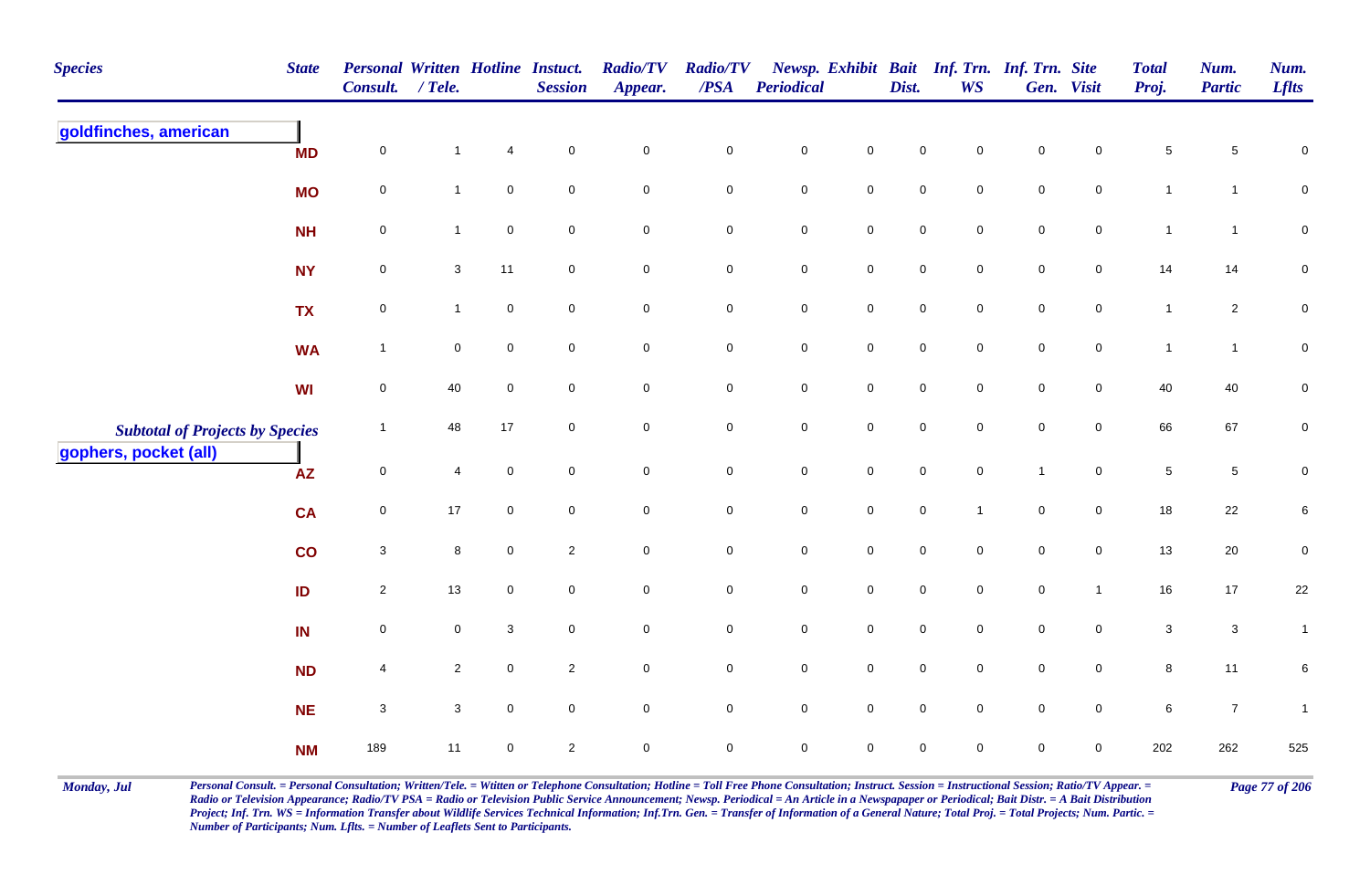| <b>Species</b>                         | <b>State</b> | <b>Personal Written Hotline Instuct.</b><br><b>Consult.</b> | $/$ Tele.                 |                     | <b>Session</b>      | <b>Radio/TV</b><br>Appear. | <b>Radio/TV</b><br>$\overline{PSA}$ | Periodical  |                     | Dist.       | Newsp. Exhibit Bait Inf. Trn. Inf. Trn. Site<br><b>WS</b> |                | Gen. Visit          | <b>Total</b><br>Proj. | Num.<br><b>Partic</b>   | Num.<br><b>Lflts</b> |
|----------------------------------------|--------------|-------------------------------------------------------------|---------------------------|---------------------|---------------------|----------------------------|-------------------------------------|-------------|---------------------|-------------|-----------------------------------------------------------|----------------|---------------------|-----------------------|-------------------------|----------------------|
| gophers, pocket (all)                  | <b>NM</b>    | 189                                                         | 11                        | $\mathsf{O}\xspace$ | $\sqrt{2}$          | $\pmb{0}$                  | $\pmb{0}$                           | $\pmb{0}$   | $\mathbf 0$         | $\mathbf 0$ | 0                                                         | $\mathbf 0$    | $\mathbf 0$         | 202                   | 262                     | 525                  |
|                                        | <b>NV</b>    | $\mathbf 0$                                                 | $\ensuremath{\mathsf{3}}$ | $\mathsf{O}\xspace$ | $\mathbf 0$         | $\mathsf{O}\xspace$        | $\mathsf{O}\xspace$                 | $\pmb{0}$   | $\mathsf{O}\xspace$ | $\mathbf 0$ | $\mathbf 0$                                               | $\pmb{0}$      | $\mathbf 0$         | $\mathbf{3}$          | $\overline{\mathbf{4}}$ | $\pmb{0}$            |
|                                        | OK           | $\overline{4}$                                              | $15\,$                    | $\mathbf 0$         | $\mathbf 0$         | $\mathbf 0$                | $\overline{0}$                      | $\mathsf 0$ | $\overline{2}$      | $\mathsf 0$ | $\mathbf 0$                                               | $\mathsf 0$    | $\mathbf 0$         | 21                    | 2,569                   | 507                  |
|                                        | OR           | $\sqrt{3}$                                                  | $\mathbf{1}$              | $\mathbf 0$         | $\mathsf{O}\xspace$ | $\mathbf 0$                | $\pmb{0}$                           | $\pmb{0}$   | $\mathbf 0$         | $\pmb{0}$   | $\mathbf 0$                                               | $\pmb{0}$      | $\pmb{0}$           | 4                     | $\overline{\mathbf{4}}$ | $\pmb{0}$            |
|                                        | <b>TX</b>    | 22                                                          | 67                        | $\overline{0}$      | $\overline{1}$      | $\mathbf 0$                | $\mathbf 0$                         | $\pmb{0}$   | $\mathsf 0$         | $\mathbf 0$ | 173                                                       | $\mathsf 0$    | $\overline{0}$      | 263                   | 274                     | 250                  |
|                                        | <b>UT</b>    | $\overline{1}$                                              | $\overline{4}$            | $\mathbf 0$         | $\mathbf{1}$        | $\mathbf 0$                | $\mathbf 0$                         | $\pmb{0}$   | $\mathsf{O}\xspace$ | $\mathsf 0$ | $\mathbf 0$                                               | $\mathsf 0$    | $\mathbf 0$         | $\,6\,$               | 8                       | $\boldsymbol{0}$     |
|                                        | <b>WY</b>    | $\mathbf 0$                                                 | $\mathbf 0$               | $\mathbf 0$         | $\mathbf 0$         | $\mathbf 0$                | $\mathbf 0$                         | $\pmb{0}$   | $\mathbf 0$         | $\mathsf 0$ | $\mathbf 0$                                               | $\mathsf 0$    | $\mathbf{1}$        | $\overline{1}$        | $\overline{1}$          | $\boldsymbol{0}$     |
| <b>Subtotal of Projects by Species</b> |              | 231                                                         | 148                       | 3                   | 8                   | $\mathbf 0$                | $\mathbf 0$                         | $\pmb{0}$   | $\sqrt{2}$          | $\pmb{0}$   | $\mathbf 0$                                               | $\overline{1}$ | $\overline{2}$      | 569                   | 3,207                   | 1,318                |
| grackles, boat-tailed                  | <b>FL</b>    | $\mathsf{O}\xspace$                                         | $\mathbf{1}$              | $\mathsf{O}\xspace$ | $\mathbf 0$         | $\mathbf 0$                | $\mathbf 0$                         | $\pmb{0}$   | $\mathsf{O}\xspace$ | $\pmb{0}$   | $\pmb{0}$                                                 | $\pmb{0}$      | $\mathbf 0$         | $\mathbf{1}$          | $\overline{1}$          | $\pmb{0}$            |
|                                        | <b>MD</b>    | $\mathsf 0$                                                 | $\mathbf{1}$              | $\mathbf 0$         | $\mathbf 0$         | $\mathbf 0$                | $\mathbf 0$                         | $\mathsf 0$ | $\mathbf 0$         | $\mathbf 0$ | $\mathbf 0$                                               | $\mathsf 0$    | $\mathbf 0$         | $\mathbf{1}$          | $\overline{1}$          | $\mathbf 0$          |
|                                        | <b>NY</b>    | $\mathbf 0$                                                 | $\mathbf{1}$              | $\mathbf 0$         | $\mathbf 0$         | $\mathbf 0$                | $\mathbf 0$                         | $\pmb{0}$   | $\mathbf 0$         | $\mathbf 0$ | $\Omega$                                                  | $\mathbf 0$    | $\mathbf 0$         | $\mathbf{1}$          | $\mathbf{1}$            | $\mathbf 0$          |
|                                        | <b>TX</b>    | $\overline{1}$                                              | $\overline{2}$            | $\mathsf{O}\xspace$ | $\mathbf 0$         | $\mathsf{O}\xspace$        | $\mathbf 0$                         | $\pmb{0}$   | $\mathbf 0$         | $\pmb{0}$   | $\mathbf 0$                                               | $\mathbf 0$    | $\mathbf 0$         | $\sqrt{3}$            | $\mathbf{3}$            | $\overline{c}$       |
| <b>Subtotal of Projects by Species</b> |              | $\overline{1}$                                              | $5\phantom{.0}$           | $\mathbf 0$         | $\mathbf 0$         | $\mathsf{O}\xspace$        | $\mathsf{O}\xspace$                 | $\pmb{0}$   | $\mathsf{O}\xspace$ | $\mathbf 0$ | $\mathbf 0$                                               | $\mathbf 0$    | $\mathbf 0$         | $\,6\,$               | 6                       | $\overline{2}$       |
| grackles, common                       | <b>CA</b>    | $\overline{1}$                                              | $\mathbf 0$               | $\mathbf 0$         | $\mathbf 0$         | $\mathbf 0$                | $\mathbf 0$                         | $\mathsf 0$ | $\mathbf 0$         | $\mathbf 0$ | $\mathbf 0$                                               | $\mathsf 0$    | $\mathbf 0$         | $\mathbf{1}$          | $\mathbf{1}$            | $\mathsf 0$          |
|                                        | <b>DE</b>    | $\mathsf{O}\xspace$                                         | $\mathbf{1}$              | $\mathsf{O}\xspace$ | $\mathbf 0$         | $\mathsf{O}\xspace$        | $\mathbf 0$                         | $\pmb{0}$   | $\mathbf 0$         | $\mathbf 0$ | $\mathbf 0$                                               | $\pmb{0}$      | $\mathsf{O}\xspace$ | $\mathbf{1}$          | $\mathbf{1}$            | $\pmb{0}$            |
|                                        | IN           | $\mathbf 0$                                                 | $\mathsf 0$               | 15                  | $\overline{1}$      | $\mathbf 0$                | $\mathbf 0$                         | $\mathsf 0$ | $\mathbf 0$         | $\mathbf 0$ | $\mathbf 0$                                               | $\mathbf 0$    | 0                   | 16                    | 17                      | $\pmb{0}$            |

Monday, Jul Personal Consult. = Personal Consultation; Written/Tele. = Witten or Telephone Consultation; Hotline = Toll Free Phone Consultation; Instruct. Session = Instructional Session; Ratio/TV Appear. = Page 78 of 206 *Radio or Television Appearance; Radio/TV PSA = Radio or Television Public Service Announcement; Newsp. Periodical = An Article in a Newspapaper or Periodical; Bait Distr. = A Bait Distribution*  Project; Inf. Trn. WS = Information Transfer about Wildlife Services Technical Information; Inf.Trn. Gen. = Transfer of Information of a General Nature; Total Proj. = Total Projects; Num. Partic. = *Number of Participants; Num. Lflts. = Number of Leaflets Sent to Participants.*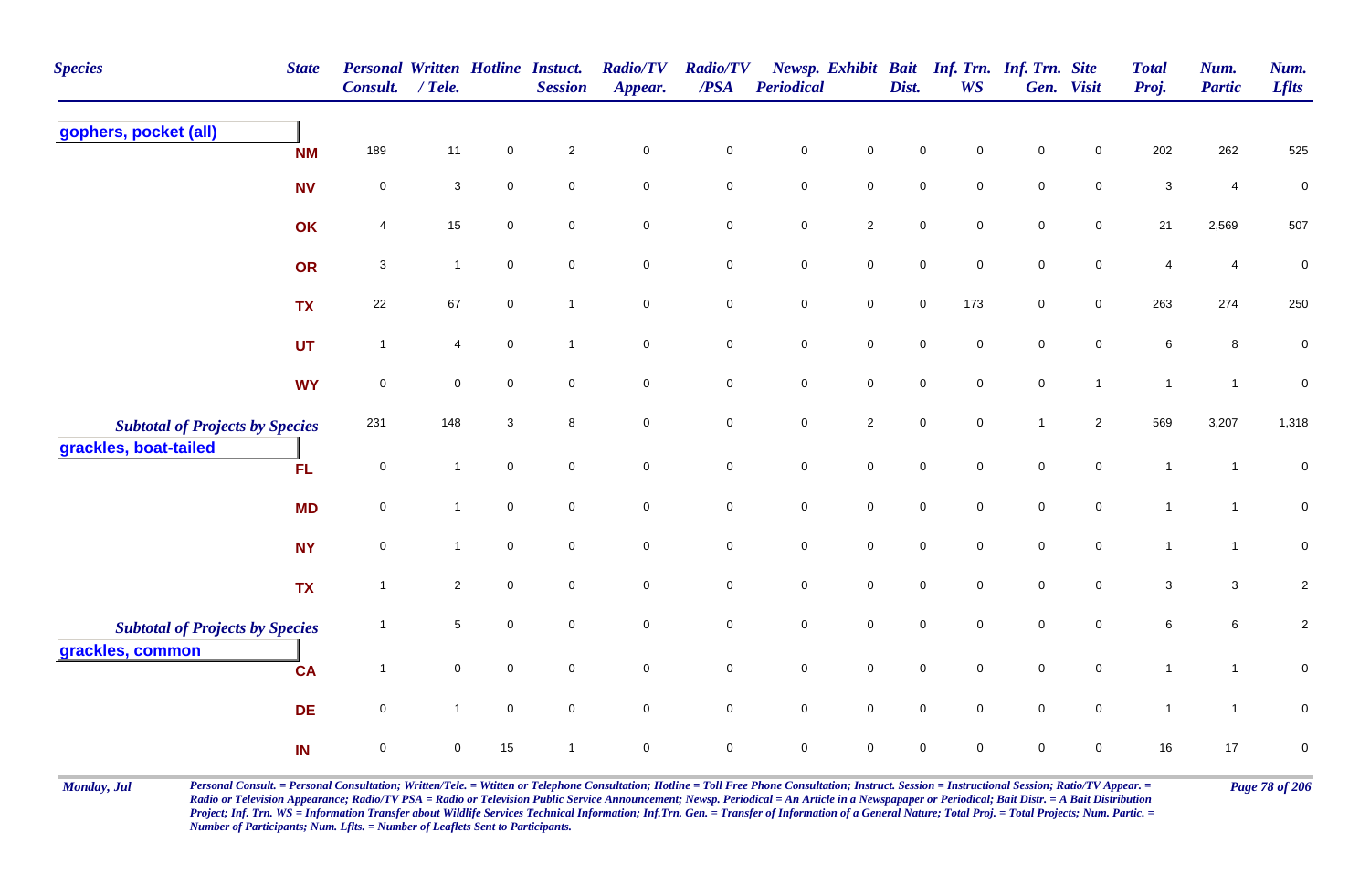| <b>Species</b>                         | <b>State</b> | Personal Written Hotline Instuct.<br><b>Consult.</b> | $/$ Tele.      |                     | <b>Session</b>      | <b>Radio/TV</b><br>Appear. | <b>Radio/TV</b><br>$\overline{PSA}$ | Periodical          |                     | Dist.               | <b>WS</b>           | Newsp. Exhibit Bait Inf. Trn. Inf. Trn. Site | Gen. Visit          | <b>Total</b><br>Proj. | Num.<br><b>Partic</b> | Num.<br><b>Lflts</b>      |
|----------------------------------------|--------------|------------------------------------------------------|----------------|---------------------|---------------------|----------------------------|-------------------------------------|---------------------|---------------------|---------------------|---------------------|----------------------------------------------|---------------------|-----------------------|-----------------------|---------------------------|
| grackles, common                       | IN           | $\pmb{0}$                                            | 0              | 15                  | $\overline{1}$      | $\mathbf 0$                | $\mathbf 0$                         | $\mathbf 0$         | $\mathbf 0$         | $\mathbf 0$         | $\mathbf 0$         | $\pmb{0}$                                    | 0                   | $16\,$                | 17                    | $\mathbf 0$               |
|                                        | LA           | $\,$ 5 $\,$                                          | 0              | $\mathsf 0$         | $\mathbf 0$         | $\mathbf 0$                | $\mathbf 0$                         | $\mathbf 0$         | $\mathbf 0$         | $\mathbf 0$         | $\mathbf 0$         | $\pmb{0}$                                    | $\mathbf 0$         | $\,$ 5 $\,$           | $\sqrt{5}$            | $\mathbf 0$               |
|                                        | <b>MA</b>    | $\mathbf{1}$                                         | $\mathbf{1}$   | $\mathsf{O}\xspace$ | $\overline{0}$      | $\mathbf 0$                | $\mathbf 0$                         | $\pmb{0}$           | $\pmb{0}$           | $\mathsf 0$         | $\mathsf{O}\xspace$ | $\mathbf 0$                                  | $\mathsf{O}\xspace$ | $\sqrt{2}$            | $\overline{c}$        | $\mathbf 5$               |
|                                        | <b>MD</b>    | $\mathsf{O}\xspace$                                  | 0              | $10$                | $\mathbf 0$         | $\mathbf 0$                | $\mathbf 0$                         | $\mathbf 0$         | $\mathbf 0$         | $\mathbf 0$         | $\overline{0}$      | $\mathsf{O}\xspace$                          | $\overline{0}$      | $10$                  | 12                    | $\mathbf 0$               |
|                                        | <b>ND</b>    | $\pmb{0}$                                            | 5              | $\mathbf 0$         | $\mathbf 0$         | $\mathbf 0$                | $\mathbf 0$                         | $\mathsf{O}\xspace$ | $\mathbf 0$         | $\mathsf{O}\xspace$ | $\mathbf 0$         | $\mathbf 0$                                  | $\overline{0}$      | $\sqrt{5}$            | 6                     | $13\,$                    |
|                                        | <b>NE</b>    | $\pmb{0}$                                            | $\overline{1}$ | $\mathbf 0$         | $\overline{0}$      | $\mathsf{O}$               | $\overline{0}$                      | $\mathbf 0$         | $\mathbf 0$         | $\mathbf 0$         | $\overline{0}$      | $\pmb{0}$                                    | $\overline{0}$      | $\mathbf{1}$          | $\mathbf{1}$          | $\pmb{0}$                 |
|                                        | <b>NY</b>    | $\mathsf{O}\xspace$                                  | $35\,$         | 83                  | $\overline{0}$      | $\mathsf 0$                | $\mathsf{O}\xspace$                 | $\pmb{0}$           | $\mathbf 0$         | $\mathsf 0$         | $\mathsf{O}\xspace$ | $\mathbf 0$                                  | $\overline{0}$      | 118                   | 118                   | $\pmb{0}$                 |
|                                        | OK           | $\overline{2}$                                       | 12             | $\mathbf 0$         | $\overline{0}$      | $\mathbf 0$                | $\mathbf 0$                         | $\mathbf 0$         | $\mathsf{O}\xspace$ | $\mathbf 0$         | $\overline{0}$      | $\pmb{0}$                                    | $\overline{0}$      | 14                    | 21                    | $\overline{0}$            |
|                                        | PA           | $\pmb{0}$                                            | $\mathbf{1}$   | $\mathbf 0$         | 3                   | $\mathbf 0$                | $\mathbf 0$                         | $\mathsf{O}\xspace$ | $\mathsf{O}\xspace$ | $\mathsf{O}\xspace$ | $\mathbf 0$         | $\mathbf 0$                                  | $\mathbf 0$         | $\overline{4}$        | 29                    | $\mathbf 0$               |
|                                        | <b>SD</b>    | $\pmb{0}$                                            | $\mathbf{1}$   | $\mathbf 0$         | $\mathbf 0$         | $\mathbf 0$                | $\mathbf 0$                         | $\mathbf 0$         | $\mathsf{O}\xspace$ | $\mathsf 0$         | $\overline{0}$      | $\mathbf 0$                                  | $\mathbf 0$         | $\mathbf{1}$          | $\mathbf{1}$          | $\ensuremath{\mathsf{3}}$ |
|                                        | <b>TN</b>    | $\pmb{0}$                                            | 5              | $\pmb{0}$           | $\mathsf{O}\xspace$ | $\mathsf{O}\xspace$        | $\mathsf{O}\xspace$                 | $\pmb{0}$           | $\mathbf 0$         | $\mathsf{O}\xspace$ | $\mathsf{O}\xspace$ | $\mathbf 0$                                  | $\mathsf{O}\xspace$ | $\sqrt{5}$            | $\sqrt{5}$            | $\mathbf{1}$              |
|                                        | <b>TX</b>    | $\mathbf{1}$                                         | 26             | $\mathbf 0$         | $\mathbf 0$         | $\mathbf 0$                | $\mathbf 0$                         | $\mathbf 0$         | $\mathbf 0$         | $\mathsf 0$         | $\overline{0}$      | $\mathsf{O}\xspace$                          | $\overline{0}$      | $27\,$                | 31                    | $\bf8$                    |
|                                        | <b>VA</b>    | $\mathsf{O}\xspace$                                  | $\mathbf{1}$   | $\mathbf 0$         | $\mathbf 0$         | $\mathbf 0$                | $\mathbf 0$                         | $\mathbf 0$         | ${\bf 0}$           | $\mathsf{O}\xspace$ | $\mathsf{O}\xspace$ | $\mathbf 0$                                  | $\mathbf{1}$        | $\overline{2}$        | $\mathbf{3}$          | $\overline{2}$            |
|                                        | <b>VT</b>    | $\pmb{0}$                                            | 3              | $\mathbf 0$         | $\overline{0}$      | $\overline{0}$             | $\mathbf 0$                         | $\mathbf 0$         | $\mathbf 0$         | $\mathbf 0$         | $\overline{0}$      | $\mathsf{O}\xspace$                          | $\overline{0}$      | $\mathbf{3}$          | $\sqrt{5}$            | $\mathbf 0$               |
|                                        | <b>WI</b>    | $\mathsf{O}\xspace$                                  | 77             | $\mathbf 0$         | $\overline{0}$      | $\mathbf 0$                | $\mathbf 0$                         | $\mathsf{O}\xspace$ | $\mathbf 0$         | $\mathsf 0$         | $\mathbf 0$         | $\mathbf 0$                                  | $\overline{0}$      | 77                    | 77                    | $\mathsf 0$               |
| <b>Subtotal of Projects by Species</b> |              | 10                                                   | 169            | 108                 | 4                   | $\pmb{0}$                  | $\mathbf 0$                         | $\mathbf 0$         | $\mathsf{O}\xspace$ | $\mathbf 0$         | $\mathbf 0$         | $\mathsf{O}\xspace$                          | $\mathbf{1}$        | 292                   | 335                   | $32\,$                    |

Monday, Jul Personal Consult. = Personal Consultation; Written/Tele. = Witten or Telephone Consultation; Hotline = Toll Free Phone Consultation; Instruct. Session = Instructional Session; Ratio/TV Appear. = Page 79 of 206 *Radio or Television Appearance; Radio/TV PSA = Radio or Television Public Service Announcement; Newsp. Periodical = An Article in a Newspapaper or Periodical; Bait Distr. = A Bait Distribution*  Project; Inf. Trn. WS = Information Transfer about Wildlife Services Technical Information; Inf.Trn. Gen. = Transfer of Information of a General Nature; Total Proj. = Total Projects; Num. Partic. = *Number of Participants; Num. Lflts. = Number of Leaflets Sent to Participants.*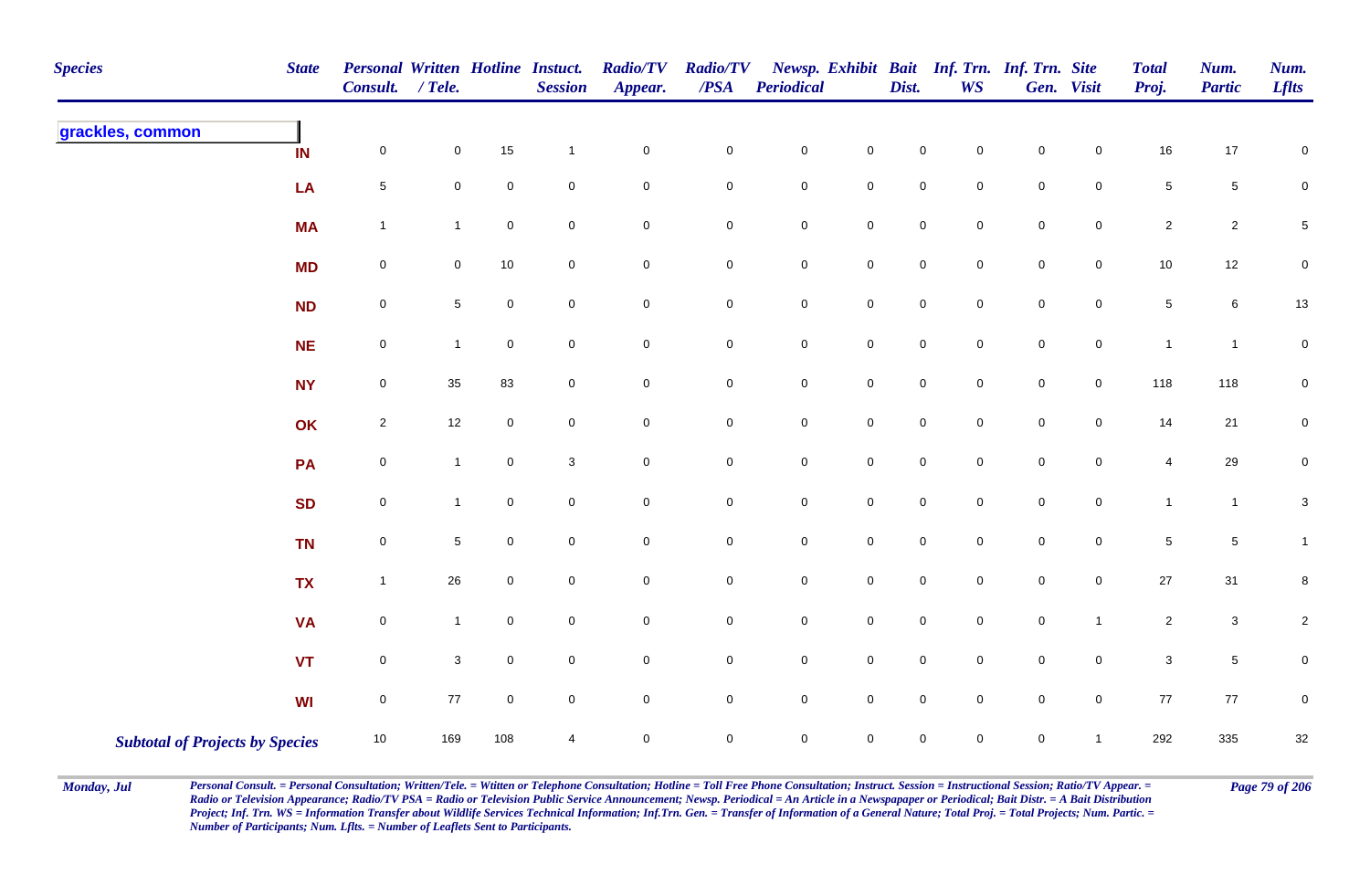| <b>Species</b>                                           | <b>State</b> | <b>Personal Written Hotline Instuct.</b><br>Consult. | $/$ Tele.    |                     | <b>Session</b>      | <b>Radio/TV</b><br>Appear. | <b>Radio/TV</b><br>/PSA | <b>Periodical</b> |                     | Dist.               | Newsp. Exhibit Bait Inf. Trn. Inf. Trn. Site<br><b>WS</b> |                     | Gen. Visit          | <b>Total</b><br>Proj. | Num.<br><b>Partic</b> | Num.<br><b>Lflts</b>      |
|----------------------------------------------------------|--------------|------------------------------------------------------|--------------|---------------------|---------------------|----------------------------|-------------------------|-------------------|---------------------|---------------------|-----------------------------------------------------------|---------------------|---------------------|-----------------------|-----------------------|---------------------------|
| grackles, great-tailed                                   | <b>NM</b>    | 3                                                    | $\mathbf{1}$ | $\pmb{0}$           | $\mathsf{O}\xspace$ | $\pmb{0}$                  | $\pmb{0}$               | $\pmb{0}$         | $\mathsf{O}\xspace$ | $\mathbf 0$         | $\mathsf 0$                                               | $\pmb{0}$           | $\mathsf 0$         | 4                     |                       | $\ensuremath{\mathsf{3}}$ |
|                                                          | OK           | $\pmb{0}$                                            | $\mathbf{1}$ | $\mathbf 0$         | $\mathsf{O}\xspace$ | $\mathbf 0$                | $\mathbf 0$             | $\pmb{0}$         | $\mathsf{O}\xspace$ | $\pmb{0}$           | $\pmb{0}$                                                 | $\pmb{0}$           | $\mathsf{O}\xspace$ | $\mathbf{1}$          | $\mathbf{1}$          | $\pmb{0}$                 |
|                                                          | <b>TX</b>    | 11                                                   | 17           | $\mathsf 0$         | $\mathsf{O}\xspace$ | $\mathbf 0$                | $\pmb{0}$               | $\mathbf{1}$      | $\mathbf 0$         | $\mathsf{O}\xspace$ | $\overline{2}$                                            | $\overline{1}$      | $\mathbf 0$         | 32                    | 38                    | 3                         |
| <b>Subtotal of Projects by Species</b>                   |              | 14                                                   | 19           | $\mathbf 0$         | $\mathbf 0$         | $\mathbf 0$                | $\pmb{0}$               | $\mathbf 0$       | $\mathbf 0$         | $\mathbf 0$         | $\mathbf 0$                                               | $\mathbf{1}$        | $\mathbf 0$         | $37\,$                | 43                    | 6                         |
| grebes, pied-billed                                      | <b>TX</b>    | $\mathsf 0$                                          | $\mathbf{1}$ | $\overline{0}$      | $\mathsf{O}\xspace$ | $\mathbf 0$                | $\mathbf 0$             | $\mathbf 0$       | $\mathbf 0$         | $\mathsf{O}\xspace$ | $\mathbf 0$                                               | $\mathsf{O}\xspace$ | $\mathsf{O}\xspace$ | $\mathbf{1}$          | $\mathbf{1}$          | $\pmb{0}$                 |
|                                                          | <b>WA</b>    | $\overline{1}$                                       | $\mathbf 0$  | $\mathbf 0$         | $\mathbf 0$         | $\mathbf 0$                | $\mathsf{O}\xspace$     | $\mathbf 0$       | $\mathsf{O}\xspace$ | $\mathsf 0$         | $\mathsf 0$                                               | $\mathsf 0$         | $\mathbf 0$         | $\mathbf{1}$          | $\mathbf{1}$          | ${\bf 0}$                 |
| <b>Subtotal of Projects by Species</b>                   |              | $\overline{1}$                                       | $\mathbf{1}$ | $\mathbf 0$         | $\mathbf 0$         | $\mathsf{O}\xspace$        | $\mathbf 0$             | $\pmb{0}$         | $\mathbf 0$         | $\pmb{0}$           | $\mathbf 0$                                               | $\mathsf{O}\xspace$ | $\mathbf 0$         | $\overline{2}$        | $\overline{2}$        | $\mathbf 0$               |
| grebes, western                                          | <b>CA</b>    | $\overline{1}$                                       | $\mathbf 0$  | $\mathbf 0$         | $\mathbf 0$         | $\mathbf 0$                | $\pmb{0}$               | $\mathbf 0$       | $\mathbf 0$         | $\mathsf{O}\xspace$ | $\mathbf 0$                                               | $\mathsf{O}\xspace$ | $\mathbf 0$         | $\mathbf{1}$          | $\overline{2}$        | $\pmb{0}$                 |
| <b>Subtotal of Projects by Species</b>                   |              | $\mathbf 1$                                          | $\mathbf 0$  | $\mathbf 0$         | $\mathbf 0$         | $\mathbf 0$                | $\mathbf 0$             | $\mathbf 0$       | $\mathbf 0$         | $\pmb{0}$           | $\mathsf 0$                                               | $\mathsf 0$         | $\mathbf 0$         | $\mathbf{1}$          | $\overline{2}$        | $\pmb{0}$                 |
| grosbeaks (all)                                          | <b>NY</b>    | $\mathbf 0$                                          | $\mathbf{1}$ | $\mathsf{O}\xspace$ | $\mathbf 0$         | $\mathbf 0$                | $\mathbf 0$             | $\mathbf 0$       | $\mathsf{O}$        | $\mathsf{O}\xspace$ | $\mathsf{O}\xspace$                                       | $\mathsf{O}\xspace$ | $\mathsf{O}\xspace$ | $\mathbf{1}$          | $\mathbf{1}$          | $\pmb{0}$                 |
|                                                          | <b>WI</b>    | $\mathsf 0$                                          | 4            | $\mathbf 0$         | $\mathsf{O}\xspace$ | $\mathsf{O}\xspace$        | $\mathsf{O}\xspace$     | $\mathbf 0$       | $\mathsf{O}\xspace$ | $\pmb{0}$           | $\mathbf 0$                                               | $\mathbf 0$         | $\mathbf 0$         | 4                     | $\overline{4}$        | $\pmb{0}$                 |
| <b>Subtotal of Projects by Species</b>                   |              | $\mathbf 0$                                          | 5            | $\mathbf 0$         | $\mathbf 0$         | $\mathbf 0$                | $\mathbf 0$             | $\mathbf 0$       | $\mathbf 0$         | $\mathbf{0}$        | $\mathbf 0$                                               | $\mathbf 0$         | $\mathbf 0$         | $\sqrt{5}$            | 5                     | $\pmb{0}$                 |
| grouse (other)                                           | IN           | $\mathsf 0$                                          | 0            | $\mathbf{1}$        | $\mathsf{O}\xspace$ | $\mathbf 0$                | $\mathsf{O}\xspace$     | $\pmb{0}$         | $\mathbf 0$         | $\pmb{0}$           | $\mathbf 0$                                               | $\mathsf 0$         | $\mathbf 0$         | $\mathbf{1}$          | $\mathbf{1}$          | $\pmb{0}$                 |
|                                                          | <b>NH</b>    | $\mathbf 0$                                          | $\mathbf{1}$ | $\mathsf 0$         | $\mathsf{O}\xspace$ | $\mathbf 0$                | $\mathbf 0$             | $\mathbf 0$       | $\mathsf{O}$        | $\mathbf 0$         | $\mathbf 0$                                               | $\mathbf 0$         | $\mathbf 0$         | $\mathbf{1}$          | $\mathbf{1}$          | $\mathbf 0$               |
| <b>Subtotal of Projects by Species</b><br>grouse, ruffed |              | $\mathsf 0$                                          | $\mathbf 1$  | $\mathbf{1}$        | $\mathbf 0$         | $\pmb{0}$                  | $\pmb{0}$               | $\mathbf 0$       | $\pmb{0}$           | $\mathbf 0$         | $\mathbf 0$                                               | $\mathbf 0$         | $\mathsf 0$         | $\overline{c}$        | $\overline{c}$        | 0                         |

Monday, Jul Personal Consult. = Personal Consultation; Written/Tele. = Witten or Telephone Consultation; Hotline = Toll Free Phone Consultation; Instruct. Session = Instructional Session; Ratio/TV Appear. = Page 80 of 206 *Radio or Television Appearance; Radio/TV PSA = Radio or Television Public Service Announcement; Newsp. Periodical = An Article in a Newspapaper or Periodical; Bait Distr. = A Bait Distribution*  Project; Inf. Trn. WS = Information Transfer about Wildlife Services Technical Information; Inf.Trn. Gen. = Transfer of Information of a General Nature; Total Proj. = Total Projects; Num. Partic. = *Number of Participants; Num. Lflts. = Number of Leaflets Sent to Participants.*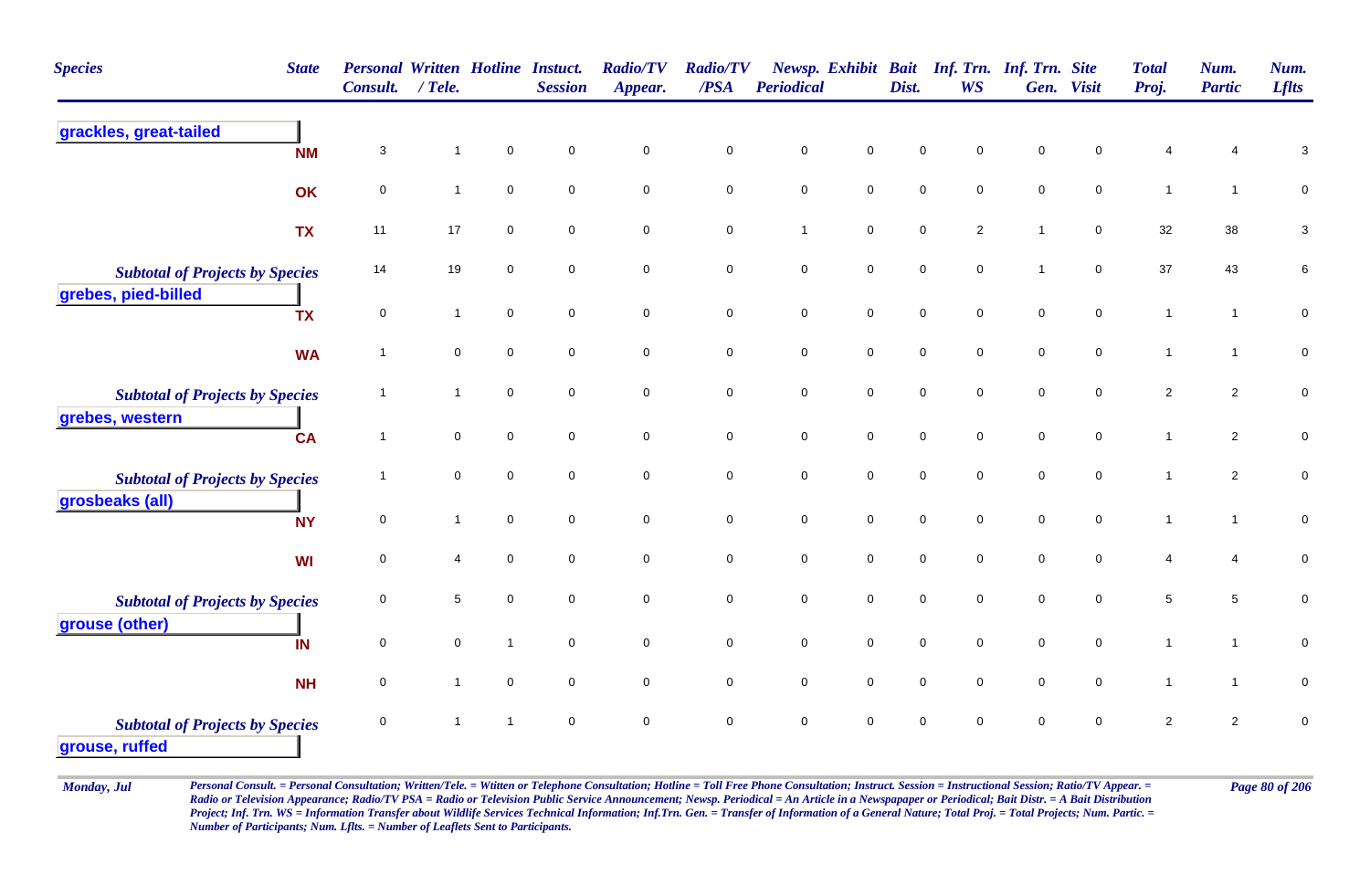| <b>Species</b>                                               | <b>State</b>   | <b>Personal Written Hotline Instuct.</b><br>Consult. | $/$ Tele.      |                     | <b>Session</b>      | <b>Radio/TV</b><br>Appear. | <b>Radio/TV</b><br>/PSA | <b>Periodical</b> |                     | Dist.       | Newsp. Exhibit Bait Inf. Trn. Inf. Trn. Site<br><b>WS</b> |             | Gen. Visit     | <b>Total</b><br>Proj.     | Num.<br><b>Partic</b> | Num.<br><b>Lflts</b> |
|--------------------------------------------------------------|----------------|------------------------------------------------------|----------------|---------------------|---------------------|----------------------------|-------------------------|-------------------|---------------------|-------------|-----------------------------------------------------------|-------------|----------------|---------------------------|-----------------------|----------------------|
| grouse, ruffed                                               | <b>NH</b>      | $\mathsf 0$                                          | $\overline{2}$ | $\pmb{0}$           | $\mathbf 0$         | $\mathsf{O}\xspace$        | $\pmb{0}$               | $\pmb{0}$         | $\pmb{0}$           | $\mathsf 0$ | $\mathbf 0$                                               | $\mathsf 0$ | $\pmb{0}$      | $\sqrt{2}$                | $\overline{2}$        | $\pmb{0}$            |
|                                                              | <b>NY</b>      | $\pmb{0}$                                            | $\mathbf 0$    | $\overline{1}$      | $\mathbf 0$         | $\pmb{0}$                  | $\pmb{0}$               | $\pmb{0}$         | $\mathbf 0$         | $\pmb{0}$   | $\mathbf 0$                                               | $\mathsf 0$ | $\pmb{0}$      | $\mathbf{1}$              | $\mathbf{1}$          | $\pmb{0}$            |
|                                                              | <b>VT</b>      | $\pmb{0}$                                            | 6              | $\mathbf{3}$        | $\mathbf 0$         | $\mathbf 0$                | $\mathbf 0$             | $\pmb{0}$         | $\mathbf 0$         | $\pmb{0}$   | $\mathbf 0$                                               | $\pmb{0}$   | $\mathbf 0$    | $\boldsymbol{9}$          | 9                     | $\pmb{0}$            |
| <b>Subtotal of Projects by Species</b>                       |                | $\mathbf 0$                                          | 8              | $\overline{4}$      | $\mathbf 0$         | $\mathbf 0$                | $\mathbf 0$             | $\pmb{0}$         | $\mathbf 0$         | $\mathsf 0$ | 0                                                         | $\mathbf 0$ | $\overline{0}$ | 12                        | 12                    | $\mathbf 0$          |
| gulls, black-backed, greater                                 | <b>DE</b>      | $\mathsf{O}\xspace$                                  | $\mathbf{1}$   | $\mathsf{O}\xspace$ | $\mathsf{O}\xspace$ | $\mathbf 0$                | $\mathsf{O}$            | $\pmb{0}$         | $\mathsf{O}$        | $\pmb{0}$   | $\mathbf 0$                                               | $\mathsf 0$ | $\mathbf 0$    | $\mathbf{1}$              | $\mathbf{1}$          | $\pmb{0}$            |
|                                                              | <b>MA</b>      | $\pmb{0}$                                            | $\overline{2}$ | $\mathbf 0$         | $\mathbf 0$         | $\mathbf 0$                | $\mathbf 0$             | $\pmb{0}$         | $\mathsf{O}$        | $\pmb{0}$   | $\mathbf 0$                                               | $\pmb{0}$   | $\mathbf{1}$   | $\mathbf 3$               | 4                     | $22\,$               |
|                                                              | <b>MD</b>      | $\mathsf 0$                                          | $\mathbf{3}$   | $\overline{0}$      | $\mathbf 0$         | $\mathsf{O}\xspace$        | $\mathbf 0$             | $\pmb{0}$         | $\mathsf{O}\xspace$ | $\mathbf 0$ | $\mathbf 0$                                               | $\mathbf 0$ | $\mathbf 0$    | $\mathbf{3}$              | $\mathbf{3}$          | $\pmb{0}$            |
|                                                              | <b>ME</b>      | $\sqrt{2}$                                           | 3              | $\mathsf{O}\xspace$ | $\mathbf 0$         | $\mathsf{O}\xspace$        | $\mathbf 0$             | $\pmb{0}$         | $\mathbf 0$         | $\pmb{0}$   | $\mathbf 0$                                               | $\pmb{0}$   | $\pmb{0}$      | $\,$ 5 $\,$               | 5                     | $\mathbf 0$          |
|                                                              | <b>NH</b>      | $\overline{1}$                                       | $\mathbf{1}$   | $\mathbf 0$         | $\mathbf 0$         | $\mathsf{O}\xspace$        | $\mathsf{O}\xspace$     | $\pmb{0}$         | $\mathsf{O}\xspace$ | $\pmb{0}$   | $\mathbf 0$                                               | $\pmb{0}$   | $\mathbf{1}$   | $\mathbf{3}$              | $\mathbf{3}$          | $\mathbf 0$          |
|                                                              | <b>NJ</b>      | $\pmb{0}$                                            | $\mathbf{1}$   | $\overline{0}$      | $\mathbf 0$         | $\mathbf 0$                | $\mathbf 0$             | $\pmb{0}$         | $\mathbf 0$         | $\mathbf 0$ | $\mathbf 0$                                               | $\mathsf 0$ | $\mathbf 0$    | $\mathbf{1}$              | $\mathbf{1}$          | $\mathsf{O}\xspace$  |
|                                                              | <b>NY</b>      | $\mathbf 0$                                          | $13$           | $\mathbf 0$         | $\mathbf 0$         | $\mathbf 0$                | $\mathbf 0$             | $\pmb{0}$         | $\mathbf 0$         | $\mathbf 0$ | $\mathbf 0$                                               | $\mathbf 0$ | $\mathbf 0$    | 13                        | 13                    | $\overline{0}$       |
|                                                              | R <sub>l</sub> | $\mathbf 0$                                          | $\mathbf{1}$   | $\overline{0}$      | $\mathbf 0$         | $\mathbf 0$                | $\mathbf 0$             | $\mathsf 0$       | $\mathbf 0$         | $\mathsf 0$ | $\mathbf 0$                                               | $\mathsf 0$ | $\overline{0}$ | $\mathbf{1}$              | $\overline{2}$        | $\mathbf 0$          |
|                                                              | <b>VA</b>      | $\overline{1}$                                       | $\overline{2}$ | $\mathbf 0$         | $\mathbf 0$         | $\mathbf 0$                | $\pmb{0}$               | $\pmb{0}$         | $\mathsf{O}\xspace$ | $\pmb{0}$   | $\mathbf 0$                                               | $\pmb{0}$   | $\pmb{0}$      | $\ensuremath{\mathsf{3}}$ | 4                     | $\overline{4}$       |
| <b>Subtotal of Projects by Species</b><br>gulls, bonaparte's |                | $\overline{4}$                                       | 27             | $\mathbf 0$         | $\mathsf{O}\xspace$ | $\mathbf 0$                | $\mathbf 0$             | $\pmb{0}$         | $\mathsf{O}\xspace$ | $\pmb{0}$   | $\mathbf 0$                                               | $\mathsf 0$ | $\overline{2}$ | 33                        | 36                    | $26\,$               |
|                                                              | <b>MD</b>      | $\mathsf{O}\xspace$                                  | $\mathbf{1}$   | $\mathbf 0$         | $\mathbf 0$         | $\mathbf 0$                | $\mathbf 0$             | $\pmb{0}$         | $\mathbf 0$         | $\mathbf 0$ | $\mathbf 0$                                               | $\mathbf 0$ | $\overline{0}$ | $\overline{1}$            | $\mathbf{1}$          | $\pmb{0}$            |
| <b>Subtotal of Projects by Species</b>                       |                | $\mathbf 0$                                          | $\mathbf{1}$   | $\mathbf 0$         | $\mathbf 0$         | $\mathsf{O}\xspace$        | $\mathsf{O}\xspace$     | $\pmb{0}$         | $\mathbf 0$         | $\mathbf 0$ | $\mathbf 0$                                               | $\mathbf 0$ | 0              | $\mathbf{1}$              | $\overline{1}$        | $\pmb{0}$            |

Monday, Jul Personal Consult. = Personal Consultation; Written/Tele. = Witten or Telephone Consultation; Hotline = Toll Free Phone Consultation; Instruct. Session = Instructional Session; Ratio/TV Appear. = Page 81 of 206 *Radio or Television Appearance; Radio/TV PSA = Radio or Television Public Service Announcement; Newsp. Periodical = An Article in a Newspapaper or Periodical; Bait Distr. = A Bait Distribution*  Project; Inf. Trn. WS = Information Transfer about Wildlife Services Technical Information; Inf.Trn. Gen. = Transfer of Information of a General Nature; Total Proj. = Total Projects; Num. Partic. = *Number of Participants; Num. Lflts. = Number of Leaflets Sent to Participants.*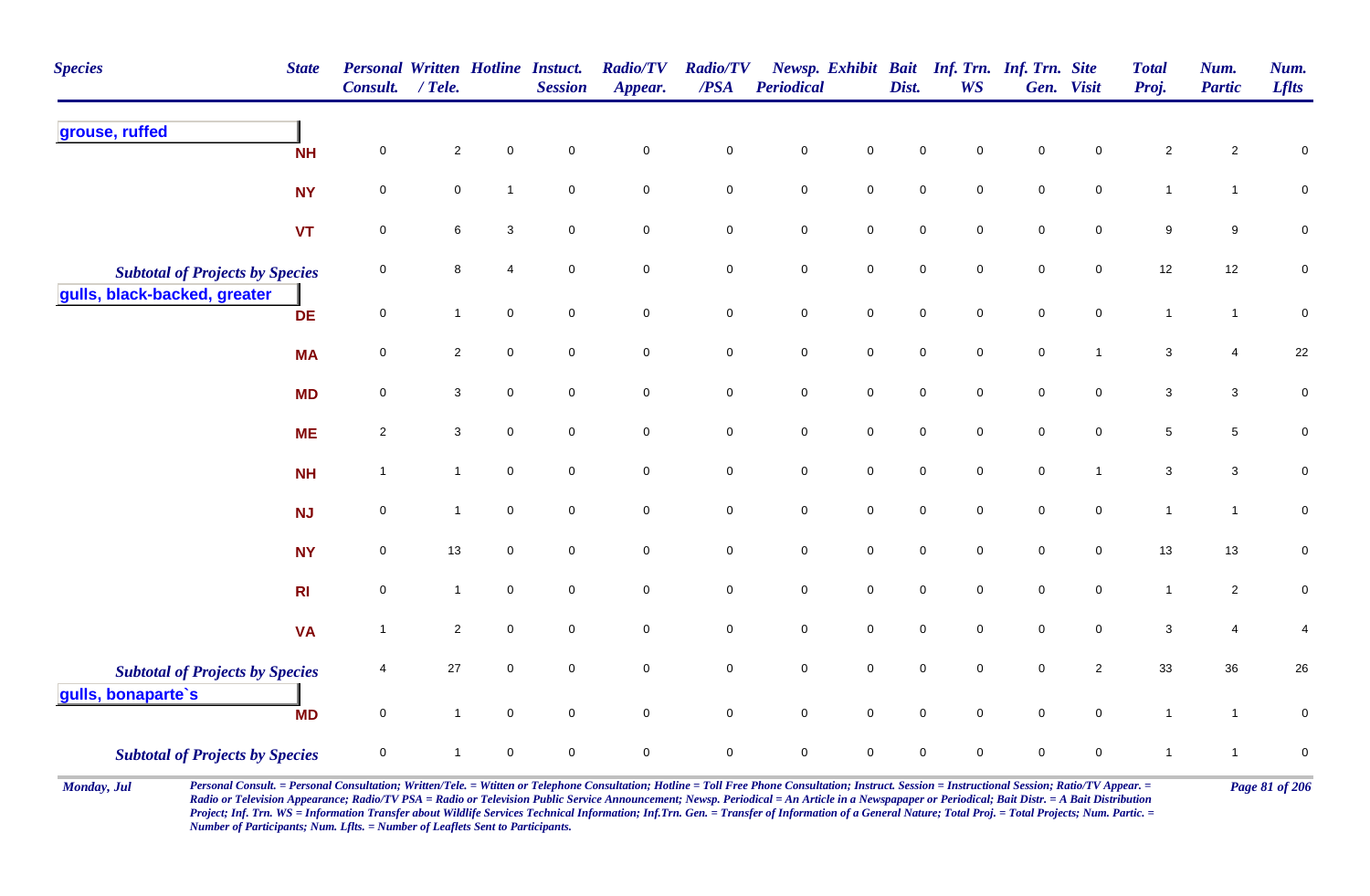| <b>Species</b>                         | <b>State</b> | <b>Personal Written Hotline Instuct.</b><br><b>Consult.</b> | $/$ Tele.      |             | <b>Session</b>      | <b>Radio/TV</b><br>Appear. | <b>Radio/TV</b><br>/PSA | <b>Periodical</b> |                     | Dist.       | Newsp. Exhibit Bait Inf. Trn. Inf. Trn. Site<br><b>WS</b> |              | Gen. Visit          | <b>Total</b><br>Proj. | Num.<br><b>Partic</b>     | Num.<br><b>Lflts</b> |
|----------------------------------------|--------------|-------------------------------------------------------------|----------------|-------------|---------------------|----------------------------|-------------------------|-------------------|---------------------|-------------|-----------------------------------------------------------|--------------|---------------------|-----------------------|---------------------------|----------------------|
| gulls, california                      | <b>CA</b>    | 0                                                           | 1              | $\mathsf 0$ | $\mathsf{O}\xspace$ | $\mathbf 0$                | $\pmb{0}$               | $\mathbf 0$       | $\mathbf 0$         | $\mathbf 0$ | 0                                                         | $\pmb{0}$    | 0                   | 1                     | 4                         | 0                    |
|                                        | co           | $\pmb{0}$                                                   | $\overline{a}$ | $\pmb{0}$   | $\mathbf 0$         | $\mathbf 0$                | $\pmb{0}$               | $\pmb{0}$         | $\mathbf 0$         | $\pmb{0}$   | 0                                                         | $\pmb{0}$    | $\pmb{0}$           | $\overline{2}$        | $\ensuremath{\mathsf{3}}$ | $\mathbf 0$          |
|                                        | ID           | $\sqrt{3}$                                                  | $\mathbf{1}$   | $\mathbf 0$ | $\mathbf 0$         | $\pmb{0}$                  | $\mathbf 0$             | $\pmb{0}$         | $\mathbf 0$         | $\pmb{0}$   | 0                                                         | $\pmb{0}$    | $\overline{1}$      | $\sqrt{5}$            | $\,$ 5 $\,$               | $\mathbf{3}$         |
|                                        | <b>NV</b>    | $\pmb{0}$                                                   | $\mathbf{1}$   | $\mathsf 0$ | $\mathbf 0$         | $\mathbf 0$                | $\mathbf 0$             | $\pmb{0}$         | ${\bf 0}$           | $\,0\,$     | 0                                                         | $\pmb{0}$    | $\pmb{0}$           | $\mathbf{1}$          | $\mathbf{1}$              | $\mathbf 0$          |
|                                        | <b>WA</b>    | $\mathbf{1}$                                                | $\mathbf 0$    | $\mathsf 0$ | $\mathbf 0$         | $\mathbf 0$                | $\mathbf 0$             | $\pmb{0}$         | $\mathbf 0$         | $\mathsf 0$ | 0                                                         | $\pmb{0}$    | $\pmb{0}$           | $\mathbf{1}$          | $\mathbf{1}$              | $\mathbf 0$          |
|                                        | <b>WY</b>    | $\mathbf 0$                                                 | $\,$ 5 $\,$    | $\mathsf 0$ | $\mathbf 0$         | $\mathbf 0$                | $\mathbf 0$             | $\pmb{0}$         | $\mathbf 0$         | $\mathsf 0$ | 0                                                         | $\mathbf 0$  | $\pmb{0}$           | $\sqrt{5}$            | $\,$ 5 $\,$               | 0                    |
| <b>Subtotal of Projects by Species</b> |              | 4                                                           | $10\,$         | $\mathsf 0$ | $\mathbf 0$         | $\mathbf 0$                | $\mathbf 0$             | $\pmb{0}$         | $\mathsf{O}\xspace$ | $\mathsf 0$ | 0                                                         | $\pmb{0}$    | $\mathbf{1}$        | 15                    | 19                        | 3                    |
| gulls, franklin's                      | co           | $\mathbf 0$                                                 | $\mathbf{1}$   | $\mathbf 0$ | $\mathbf 0$         | $\mathsf{O}\xspace$        | $\mathbf 0$             | $\pmb{0}$         | $\pmb{0}$           | $\pmb{0}$   | 0                                                         | $\pmb{0}$    | $\mathsf{O}\xspace$ | $\mathbf{1}$          | $\mathbf{1}$              | $\mathsf{O}\xspace$  |
|                                        | ID           | $\mathbf 0$                                                 | $\mathbf 0$    | $\mathbf 0$ | $\mathbf 0$         | $\mathsf{O}\xspace$        | $\mathbf 0$             | $\pmb{0}$         | $\mathsf{O}\xspace$ | $\pmb{0}$   | $\mathsf{O}$                                              | $\pmb{0}$    | $\overline{1}$      | $\mathbf{1}$          | $\mathbf{1}$              | $\mathbf 0$          |
|                                        | <b>NE</b>    | $\pmb{0}$                                                   | 3              | $\mathsf 0$ | $\mathbf 0$         | $\mathbf 0$                | $\mathbf 0$             | $\mathsf 0$       | 0                   | $\mathbf 0$ | 0                                                         | $\pmb{0}$    | 0                   | $\sqrt{3}$            | $\ensuremath{\mathsf{3}}$ | $\pmb{0}$            |
|                                        | OK           | $\sqrt{2}$                                                  | $\mathbf 0$    | $\mathsf 0$ | $\mathbf 0$         | $\mathbf 0$                | $\mathbf 0$             | $\mathsf 0$       | $\mathbf{1}$        | $\mathbf 0$ | 0                                                         | $\sqrt{3}$   | 0                   | 6                     | 3,018                     | 500                  |
|                                        | <b>SD</b>    | $\mathbf 0$                                                 | $\sqrt{2}$     | $\mathbf 0$ | $\mathbf 0$         | 0                          | $\mathsf{O}\xspace$     | $\mathsf 0$       | 0                   | $\mathsf 0$ | 0                                                         | $\pmb{0}$    | $\pmb{0}$           | $\sqrt{2}$            | $\ensuremath{\mathsf{3}}$ | $\pmb{0}$            |
| <b>Subtotal of Projects by Species</b> |              | $\overline{2}$                                              | $\,6\,$        | $\mathsf 0$ | $\mathbf 0$         | $\mathbf 0$                | $\mathbf 0$             | $\pmb{0}$         | $\mathbf{1}$        | $\mathsf 0$ | 0                                                         | $\mathbf{3}$ | $\overline{1}$      | 13                    | 3,026                     | 500                  |
| gulls, glaucous                        | <b>WA</b>    | $\mathbf 0$                                                 | $\mathbf{1}$   | $\pmb{0}$   | $\mathbf 0$         | $\mathsf{O}\xspace$        | $\mathbf 0$             | $\pmb{0}$         | $\mathbf 0$         | $\mathbf 0$ | 0                                                         | $\mathbf 0$  | 0                   | $\mathbf{1}$          | $\mathbf{1}$              | 0                    |
| <b>Subtotal of Projects by Species</b> |              | $\mathbf 0$                                                 | $\mathbf{1}$   | $\mathbf 0$ | $\mathsf{O}\xspace$ | $\mathsf{O}\xspace$        | $\mathsf{O}\xspace$     | $\pmb{0}$         | $\mathsf{O}\xspace$ | $\pmb{0}$   | $\mathbf 0$                                               | $\pmb{0}$    | $\mathsf{O}\xspace$ | $\mathbf{1}$          | $\mathbf{1}$              | $\pmb{0}$            |
| gulls, glaucous-winged                 | <b>WA</b>    | $16$                                                        | 65             | $\mathsf 0$ | $\sqrt{2}$          | $\mathbf 0$                | $\mathbf 0$             | $\pmb{0}$         | 0                   | $\mathsf 0$ | 0                                                         | $\pmb{0}$    | $\mathbf{3}$        | 86                    | 188                       | 103                  |

Monday, Jul Personal Consult. = Personal Consultation; Written/Tele. = Witten or Telephone Consultation; Hotline = Toll Free Phone Consultation; Instruct. Session = Instructional Session; Ratio/TV Appear. = Page 82 of 206 *Radio or Television Appearance; Radio/TV PSA = Radio or Television Public Service Announcement; Newsp. Periodical = An Article in a Newspapaper or Periodical; Bait Distr. = A Bait Distribution*  Project; Inf. Trn. WS = Information Transfer about Wildlife Services Technical Information; Inf.Trn. Gen. = Transfer of Information of a General Nature; Total Proj. = Total Projects; Num. Partic. = *Number of Participants; Num. Lflts. = Number of Leaflets Sent to Participants.*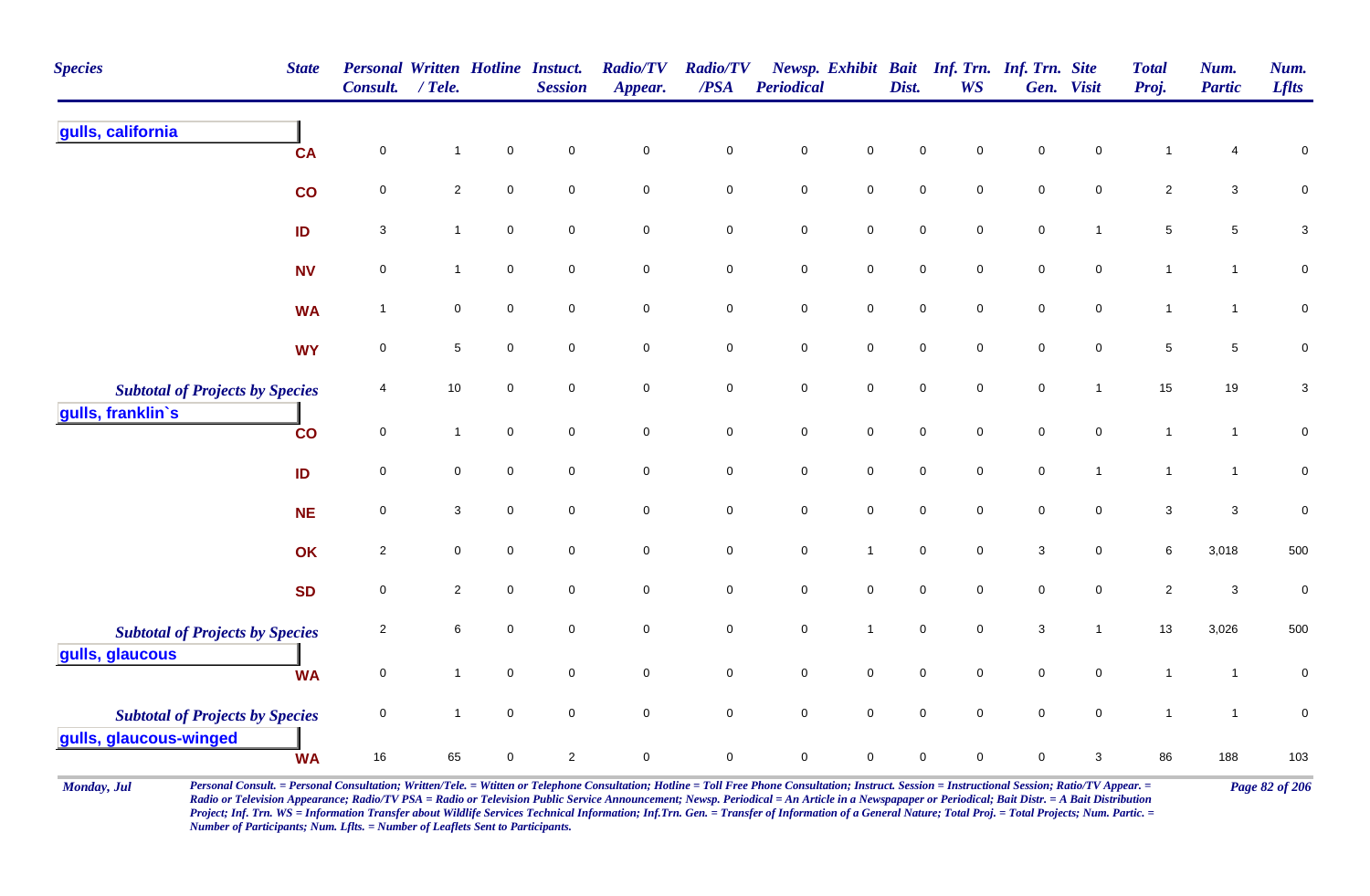| <b>Species</b>                         | <b>State</b> | Personal Written Hotline Instuct.<br>Consult. / Tele. |                     |                     | <b>Session</b>      | <b>Radio/TV</b><br>Appear. | <b>Radio/TV</b><br>/PSA | Periodical  |                     | Dist.       | Newsp. Exhibit Bait Inf. Trn. Inf. Trn. Site<br><b>WS</b> |                | Gen. Visit          | <b>Total</b><br>Proj. | Num.<br><b>Partic</b> | Num.<br><b>Lflts</b> |
|----------------------------------------|--------------|-------------------------------------------------------|---------------------|---------------------|---------------------|----------------------------|-------------------------|-------------|---------------------|-------------|-----------------------------------------------------------|----------------|---------------------|-----------------------|-----------------------|----------------------|
| gulls, glaucous-winged                 | <b>WA</b>    | 16                                                    | 65                  | $\mathbf 0$         | $\mathbf{2}$        | $\mathbf 0$                | $\mathbf 0$             | $\pmb{0}$   | $\mathbf 0$         | $\pmb{0}$   | 0                                                         | $\pmb{0}$      | $\mathbf{3}$        | 86                    | 188                   | 103                  |
| <b>Subtotal of Projects by Species</b> |              | $16\,$                                                | 65                  | $\mathbf 0$         | $\mathbf{2}$        | $\mathbf 0$                | $\mathbf 0$             | $\mathbf 0$ | $\mathbf 0$         | $\mathbf 0$ | $\mathbf 0$                                               | $\mathbf 0$    | $\mathbf{3}$        | 86                    | 188                   | 103                  |
| gulls, herring                         | <b>AK</b>    | $\overline{2}$                                        | 47                  | $\mathbf 0$         | $\mathbf 0$         | $\mathbf 0$                | $\mathsf{O}$            | $\pmb{0}$   | $\mathbf 0$         | $\pmb{0}$   | $\mathbf 0$                                               | $\pmb{0}$      | $\mathbf{1}$        | 50                    | 55                    | 291                  |
|                                        | <b>CA</b>    | $\mathbf 0$                                           | $\overline{2}$      | $\mathbf 0$         | $\mathbf 0$         | $\mathbf 0$                | $\mathbf 0$             | $\pmb{0}$   | $\mathbf 0$         | $\pmb{0}$   | $\pmb{0}$                                                 | $\pmb{0}$      | $\mathbf 0$         | $\overline{2}$        | $\,$ 5 $\,$           | $\pmb{0}$            |
|                                        | <b>CT</b>    | $\mathbf 0$                                           | $\mathsf{O}\xspace$ | $\mathsf{O}\xspace$ | $\mathsf{O}\xspace$ | $\mathsf{O}\xspace$        | $\mathbf 0$             | $\pmb{0}$   | $\pmb{0}$           | $\pmb{0}$   | $5\phantom{.0}$                                           | $\pmb{0}$      | $\pmb{0}$           | $\overline{5}$        | $\sqrt{5}$            | $\mathbf 0$          |
|                                        | <b>DE</b>    | $\mathbf 0$                                           | $\mathbf{1}$        | $\mathsf{O}\xspace$ | $\mathbf 0$         | $\mathsf{O}\xspace$        | $\mathbf 0$             | $\pmb{0}$   | $\mathbf 0$         | $\mathbf 0$ | $\pmb{0}$                                                 | $\pmb{0}$      | $\pmb{0}$           | $\mathbf{1}$          | $\mathbf{1}$          | $\mathbf 0$          |
|                                        | IA           | $\mathbf 0$                                           | $\mathbf{1}$        | $\mathbf 0$         | $\mathbf 0$         | $\mathbf 0$                | $\mathbf 0$             | $\pmb{0}$   | $\mathbf 0$         | $\pmb{0}$   | $\mathbf 0$                                               | $\,0\,$        | $\mathbf 0$         | $\overline{1}$        | $\mathbf{1}$          | $\mathbf 0$          |
|                                        | IL.          | $\mathbf 0$                                           | $17\,$              | $\mathsf{O}\xspace$ | $\mathsf{O}\xspace$ | $\pmb{0}$                  | $\mathbf 0$             | $\pmb{0}$   | $\mathsf{O}\xspace$ | $\pmb{0}$   | $\pmb{0}$                                                 | $\sqrt{2}$     | $\pmb{0}$           | 19                    | $21$                  | 45                   |
|                                        | IN           | $\mathbf 0$                                           | $\mathbf{1}$        | $\overline{4}$      | $\mathsf{O}\xspace$ | $\pmb{0}$                  | $\mathbf 0$             | $\pmb{0}$   | $\pmb{0}$           | $\pmb{0}$   | $\pmb{0}$                                                 | $\,0\,$        | $\pmb{0}$           | $\sqrt{5}$            | $\,6\,$               | $\pmb{0}$            |
|                                        | <b>MA</b>    | $\overline{1}$                                        | $\,6\,$             | $\mathbf 0$         | $\mathbf 0$         | $\mathbf 0$                | $\mathbf 0$             | $\pmb{0}$   | $\mathbf 0$         | $\pmb{0}$   | $\sqrt{5}$                                                | $\pmb{0}$      | 4                   | 16                    | $27\,$                | 44                   |
|                                        | <b>MD</b>    | $\mathbf 0$                                           | $\sqrt{5}$          | $\mathbf{1}$        | $\mathbf 0$         | $\mathbf 0$                | $\mathbf 0$             | $\pmb{0}$   | $\mathbf 0$         | $\pmb{0}$   | $\mathbf 0$                                               | $\pmb{0}$      | $\mathbf 0$         | $\,6\,$               | $\,6\,$               | 0                    |
|                                        | <b>ME</b>    | $\overline{1}$                                        | $\overline{7}$      | $\mathsf{O}\xspace$ | $\mathbf 0$         | $\mathsf{O}\xspace$        | $\mathbf 0$             | $\pmb{0}$   | $\mathbf 0$         | $\pmb{0}$   | $\mathsf{O}\xspace$                                       | $\overline{1}$ | $\mathbf{1}$        | 10                    | 11                    | $\mathbf{1}$         |
|                                        | MI           | $\mathbf 0$                                           | 41                  | $\mathsf{O}\xspace$ | $\mathbf 0$         | $\pmb{0}$                  | $\mathbf 0$             | $\mathbf 0$ | $\mathbf 0$         | $\mathbf 0$ | $\mathbf 0$                                               | $\mathbf 0$    | $\mathsf{O}\xspace$ | 41                    | 45                    | 29                   |
|                                        | <b>MN</b>    | $\mathbf 0$                                           | 4                   | $\mathsf{O}\xspace$ | $\mathsf{O}\xspace$ | $\pmb{0}$                  | $\mathbf 0$             | $\pmb{0}$   | $\mathsf 0$         | $\pmb{0}$   | $\pmb{0}$                                                 | $\mathbf 0$    | $\pmb{0}$           | $\overline{4}$        | 4                     | 0                    |
|                                        | <b>MO</b>    | $\mathbf 0$                                           | $\overline{2}$      | $\mathsf{O}\xspace$ | $\mathbf 0$         | $\mathbf 0$                | $\mathsf{O}$            | $\pmb{0}$   | $\mathsf 0$         | $\mathbf 0$ | $\pmb{0}$                                                 | $\,0\,$        | $\pmb{0}$           | $\overline{2}$        | $\overline{c}$        | 0                    |
|                                        | <b>MS</b>    | $\mathbf 0$                                           | $\mathbf{1}$        | $\mathbf 0$         | $\mathbf 0$         | $\mathbf 0$                | $\mathbf 0$             | $\pmb{0}$   | $\mathbf 0$         | $\pmb{0}$   | $\mathbf 0$                                               | $\pmb{0}$      | $\mathbf 0$         | $\overline{1}$        | $\mathbf{1}$          | 0                    |

Monday, Jul Personal Consult. = Personal Consultation; Written/Tele. = Witten or Telephone Consultation; Hotline = Toll Free Phone Consultation; Instruct. Session = Instructional Session; Ratio/TV Appear. = Page 83 of 206 *Radio or Television Appearance; Radio/TV PSA = Radio or Television Public Service Announcement; Newsp. Periodical = An Article in a Newspapaper or Periodical; Bait Distr. = A Bait Distribution*  Project; Inf. Trn. WS = Information Transfer about Wildlife Services Technical Information; Inf.Trn. Gen. = Transfer of Information of a General Nature; Total Proj. = Total Projects; Num. Partic. = *Number of Participants; Num. Lflts. = Number of Leaflets Sent to Participants.*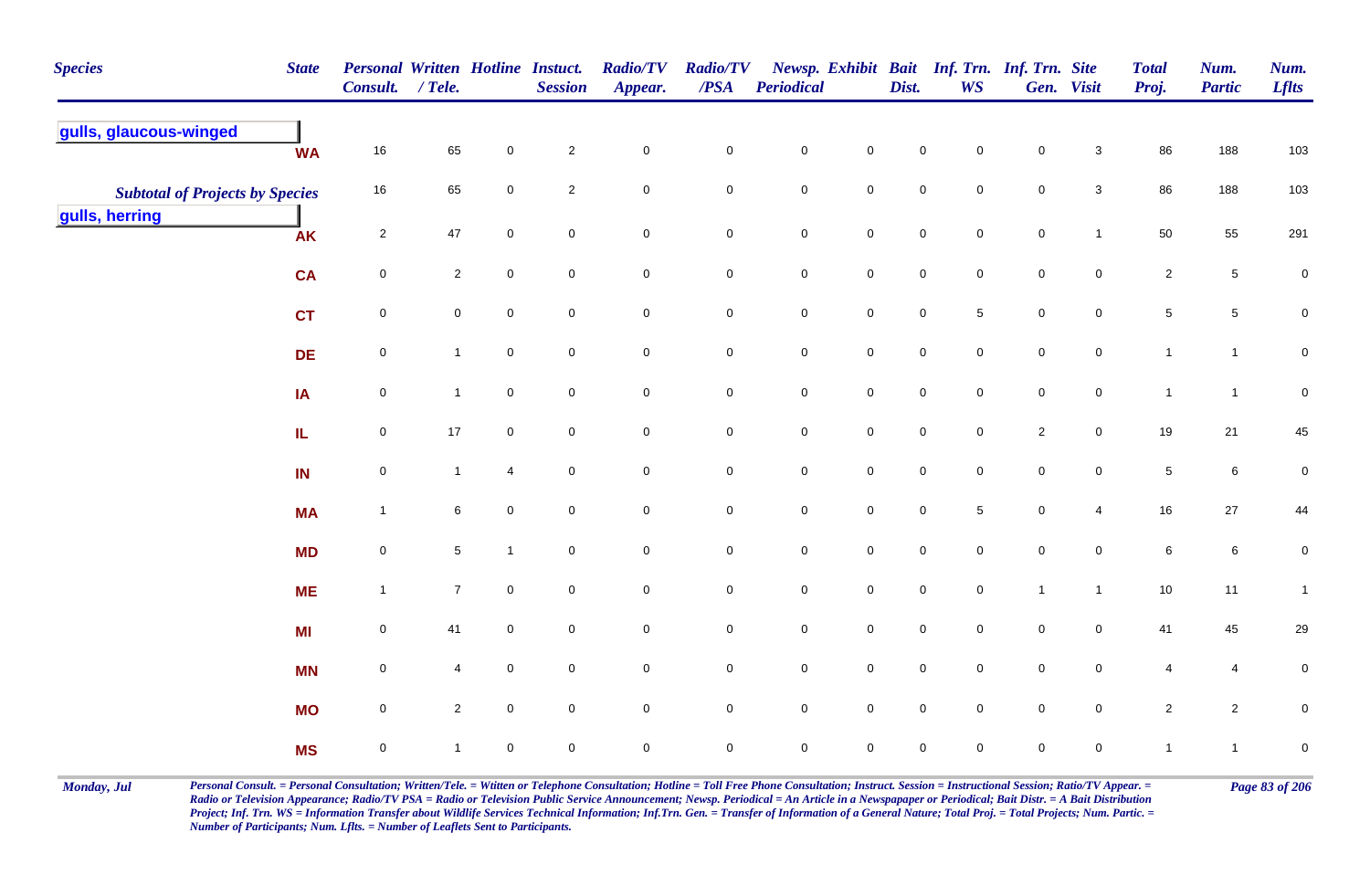| <b>Species</b>                         | <b>State</b>   | Personal Written Hotline Instuct.<br>Consult. | $/$ Tele.      |                     | <b>Session</b>      | <b>Radio/TV</b><br>Appear. | <b>Radio/TV</b><br>/PSA | <b>Periodical</b>   |                     | Dist.               | <b>WS</b>           | Newsp. Exhibit Bait Inf. Trn. Inf. Trn. Site | Gen. Visit          | <b>Total</b><br>Proj.     | Num.<br><b>Partic</b> | Num.<br><b>Lflts</b> |
|----------------------------------------|----------------|-----------------------------------------------|----------------|---------------------|---------------------|----------------------------|-------------------------|---------------------|---------------------|---------------------|---------------------|----------------------------------------------|---------------------|---------------------------|-----------------------|----------------------|
| gulls, herring                         | <b>MS</b>      | $\pmb{0}$                                     | $\mathbf{1}$   | $\pmb{0}$           | $\mathsf{O}\xspace$ | $\pmb{0}$                  | $\mathbf 0$             | $\pmb{0}$           | $\pmb{0}$           | $\pmb{0}$           | $\mathbf 0$         | $\mathbf 0$                                  | $\mathbf 0$         | $\mathbf{1}$              | $\overline{1}$        | $\pmb{0}$            |
|                                        | <b>NC</b>      | $\pmb{0}$                                     | 6              | $\mathbf 0$         | $\mathbf 0$         | $\mathbf 0$                | $\mathsf{O}\xspace$     | $\mathbf 0$         | $\mathsf{O}\xspace$ | $\mathsf 0$         | $\mathsf{O}\xspace$ | $\mathbf 0$                                  | $\mathbf 0$         | $\,6\,$                   | 6                     | 11                   |
|                                        | <b>NH</b>      | $\mathbf{1}$                                  | $\mathbf{3}$   | $\pmb{0}$           | $\mathbf 0$         | $\mathbf 0$                | $\mathbf 0$             | $\pmb{0}$           | $\mathbf 0$         | $\pmb{0}$           | $\mathsf{O}\xspace$ | $\mathbf 0$                                  | $\mathbf 0$         | $\overline{\mathbf{4}}$   | 4                     | $\pmb{0}$            |
|                                        | NJ             | $\pmb{0}$                                     | $\overline{7}$ | $\mathbf 0$         | $\overline{0}$      | $\mathbf 0$                | $\mathbf 0$             | $\mathbf 0$         | $\mathbf 0$         | $\mathsf{O}\xspace$ | $\overline{0}$      | $\mathsf{O}\xspace$                          | $\overline{0}$      | $\overline{7}$            | $\overline{7}$        | $\mathbf 0$          |
|                                        | <b>NY</b>      | $\pmb{0}$                                     | 23             | 6                   | $\overline{0}$      | $\mathsf{O}\xspace$        | $\mathbf 0$             | $\mathbf 0$         | $\mathsf{O}\xspace$ | $\mathbf 0$         | $\overline{0}$      | $\pmb{0}$                                    | $\mathbf{1}$        | $30\,$                    | 30                    | 11                   |
|                                        | OH             | $\pmb{0}$                                     | $\overline{7}$ | $\mathbf 0$         | $\mathbf 0$         | $\mathsf{O}\xspace$        | $\mathbf 0$             | $\mathbf 0$         | $\mathsf 0$         | $\pmb{0}$           | $\mathbf 0$         | $\mathbf{1}$                                 | $\overline{0}$      | $\, 8$                    | 11                    | 6                    |
|                                        | <b>PA</b>      | $\mathbf{1}$                                  | $\mathbf 0$    | $\pmb{0}$           | $\mathsf{O}\xspace$ | $\mathsf 0$                | $\mathsf{O}\xspace$     | $\mathbf 0$         | $\mathsf 0$         | $\mathsf 0$         | $\mathsf{O}\xspace$ | $\mathbf 0$                                  | $\mathbf 0$         | $\mathbf{1}$              | $\overline{1}$        | $\pmb{0}$            |
|                                        | R <sub>l</sub> | $\pmb{0}$                                     | $\mathbf{1}$   | $\mathbf 0$         | $\mathsf{O}\xspace$ | $\mathsf 0$                | $\mathsf{O}\xspace$     | $\mathsf{O}\xspace$ | $\mathbf 0$         | $\mathsf 0$         | $\sqrt{5}$          | $\mathbf 0$                                  | $\overline{0}$      | $\,6\,$                   | 10                    | $\mathbf 0$          |
|                                        | <b>SD</b>      | $\mathsf{O}\xspace$                           | $\mathbf{2}$   | $\mathbf 0$         | $\overline{0}$      | $\overline{0}$             | $\mathbf 0$             | $\mathbf 0$         | $\mathsf{O}\xspace$ | $\mathsf 0$         | $\overline{0}$      | $\mathsf{O}\xspace$                          | $\mathbf 0$         | $\overline{2}$            | $\mathbf{3}$          | $\mathbf 0$          |
|                                        | <b>VA</b>      | $\sqrt{3}$                                    | 9              | $\mathbf 0$         | $\mathbf 0$         | $\mathsf 0$                | $\mathbf 0$             | $\mathbf 0$         | $\mathsf{O}\xspace$ | $\mathbf 0$         | $\mathbf 0$         | $\pmb{0}$                                    | $\overline{1}$      | 13                        | $20\,$                | $19$                 |
|                                        | <b>WA</b>      | $\sqrt{2}$                                    | 22             | $\mathsf{O}\xspace$ | $\mathsf{O}\xspace$ | $\mathsf{O}\xspace$        | $\mathbf 0$             | $\mathbf 0$         | $\mathsf{O}\xspace$ | $\mathsf{O}\xspace$ | $\mathsf{O}\xspace$ | $\mathbf 0$                                  | $\mathsf{O}\xspace$ | 24                        | 66                    | $\overline{0}$       |
|                                        | WI             | $\ensuremath{\mathsf{3}}$                     | 12             | $\pmb{0}$           | $\mathsf{O}\xspace$ | $\pmb{0}$                  | $\mathsf{O}\xspace$     | $\mathbf{1}$        | $\mathbf 0$         | $\mathsf{O}\xspace$ | $\mathsf{O}\xspace$ | $\mathbf 0$                                  | $\mathsf{O}\xspace$ | $16\,$                    | $17$                  | $\sqrt{2}$           |
| <b>Subtotal of Projects by Species</b> |                | 14                                            | 227            | 11                  | $\overline{0}$      | $\mathbf 0$                | $\mathbf 0$             | $\mathbf 0$         | $\mathsf{O}\xspace$ | $\mathsf{O}\xspace$ | $\overline{0}$      | 4                                            | 8                   | 280                       | 365                   | 459                  |
| gulls, laughing                        | <b>DE</b>      | $\pmb{0}$                                     | $\mathbf{3}$   | $\mathbf 0$         | $\mathsf{O}\xspace$ | $\mathsf{O}\xspace$        | $\mathbf 0$             | $\mathbf 0$         | $\mathsf 0$         | $\pmb{0}$           | $\mathsf{O}\xspace$ | $\mathbf 0$                                  | $\mathbf 0$         | $\ensuremath{\mathsf{3}}$ | $\mathsf 3$           | $\pmb{0}$            |
|                                        | <b>FL</b>      | $\pmb{0}$                                     | $\mathbf{1}$   | $\mathbf 0$         | $\overline{0}$      | $\mathsf 0$                | $\mathbf 0$             | $\mathbf 0$         | $\mathsf{O}\xspace$ | $\mathsf{O}\xspace$ | $\mathbf 0$         | $\mathbf 0$                                  | $\overline{0}$      | $\mathbf{1}$              | $\overline{a}$        | $\pmb{0}$            |
|                                        | <b>GA</b>      | $\pmb{0}$                                     | 1              | $\mathbf 0$         | $\mathbf 0$         | $\mathsf{O}\xspace$        | $\mathbf 0$             | $\mathsf{O}\xspace$ | $\mathbf 0$         | $\mathsf{O}\xspace$ | $\mathbf 0$         | $\mathbf 0$                                  | $\mathbf 0$         | $\mathbf{1}$              | $\overline{1}$        | $\pmb{0}$            |

Monday, Jul Personal Consult. = Personal Consultation; Written/Tele. = Witten or Telephone Consultation; Hotline = Toll Free Phone Consultation; Instruct. Session = Instructional Session; Ratio/TV Appear. = Page 84 of 206 *Radio or Television Appearance; Radio/TV PSA = Radio or Television Public Service Announcement; Newsp. Periodical = An Article in a Newspapaper or Periodical; Bait Distr. = A Bait Distribution*  Project; Inf. Trn. WS = Information Transfer about Wildlife Services Technical Information; Inf.Trn. Gen. = Transfer of Information of a General Nature; Total Proj. = Total Projects; Num. Partic. = *Number of Participants; Num. Lflts. = Number of Leaflets Sent to Participants.*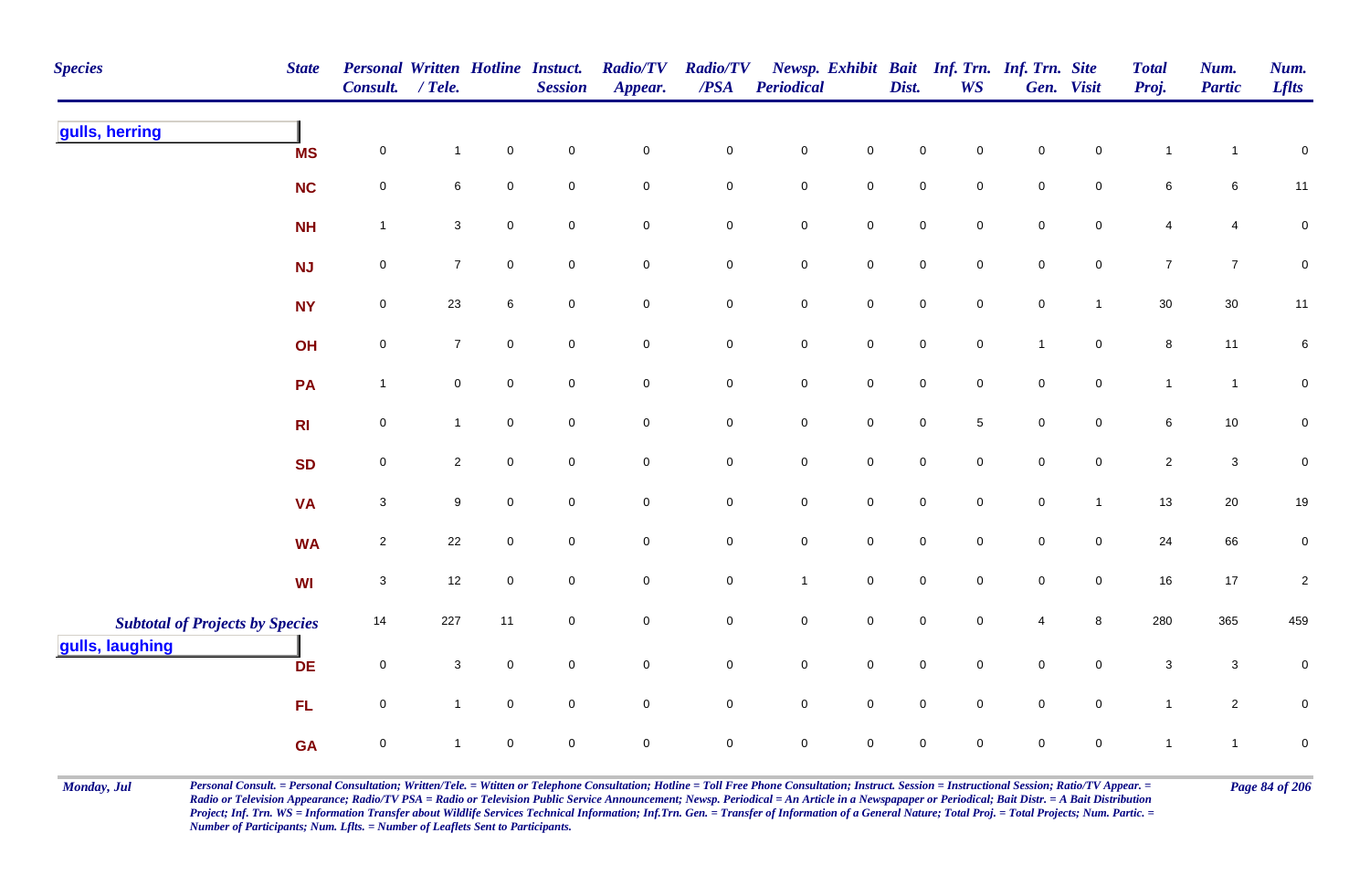| <b>Species</b>                         | <b>State</b> | <b>Personal Written Hotline Instuct.</b><br>Consult. | / Tele.        |              | <b>Session</b>      | <b>Radio/TV</b><br>Appear. | <b>Radio/TV</b><br>/PSA | <b>Periodical</b>   |                     | Dist.               | <b>WS</b>           | Newsp. Exhibit Bait Inf. Trn. Inf. Trn. Site | Gen. Visit          | <b>Total</b><br>Proj. | Num.<br><b>Partic</b> | Num.<br><b>Lflts</b>    |
|----------------------------------------|--------------|------------------------------------------------------|----------------|--------------|---------------------|----------------------------|-------------------------|---------------------|---------------------|---------------------|---------------------|----------------------------------------------|---------------------|-----------------------|-----------------------|-------------------------|
| gulls, laughing                        | <b>GA</b>    | $\pmb{0}$                                            | $\mathbf{1}$   | $\pmb{0}$    | $\mathbf 0$         | $\mathbf 0$                | $\pmb{0}$               | $\pmb{0}$           | $\mathbf 0$         | $\mathbf 0$         | 0                   | $\pmb{0}$                                    | $\mathbf 0$         | $\mathbf{1}$          | 1                     | $\pmb{0}$               |
|                                        | LA           | $\pmb{0}$                                            | $\mathbf{1}$   | $\pmb{0}$    | $\mathbf 0$         | $\mathbf 0$                | $\pmb{0}$               | $\pmb{0}$           | $\mathsf{O}\xspace$ | $\pmb{0}$           | $\mathsf{O}$        | $\pmb{0}$                                    | $\pmb{0}$           | $\mathbf{1}$          | $\mathbf{1}$          | $\overline{0}$          |
|                                        | <b>MA</b>    | $\pmb{0}$                                            | $\mathbf{1}$   | $\pmb{0}$    | $\mathbf 0$         | $\mathbf 0$                | $\pmb{0}$               | $\mathbf 0$         | $\mathsf{O}\xspace$ | $\mathbf 0$         | $\mathbf 0$         | $\pmb{0}$                                    | $\mathbf 0$         | $\mathbf{1}$          | $\mathbf{1}$          | $\overline{\mathbf{4}}$ |
|                                        | <b>MD</b>    | 0                                                    | 5              | 3            | $\mathbf 0$         | $\mathbf 0$                | $\pmb{0}$               | $\pmb{0}$           | $\mathbf 0$         | $\mathbf 0$         | 0                   | $\mathsf 0$                                  | $\mathbf 0$         | 8                     | 8                     | $\mathbf{1}$            |
|                                        | <b>NC</b>    | $\mathbf 0$                                          | 6              | $\mathbf 0$  | $\mathbf 0$         | $\mathbf 0$                | 0                       | $\pmb{0}$           | $\mathbf 0$         | $\mathbf 0$         | $\mathbf 0$         | $\mathsf 0$                                  | $\mathbf 0$         | $\,6\,$               | 6                     | 11                      |
|                                        | <b>NJ</b>    | $\mathbf 0$                                          | 6              | $\mathsf 0$  | $\mathbf 0$         | $\mathbf 0$                | $\pmb{0}$               | $\mathbf 0$         | $\mathsf{O}\xspace$ | $\mathbf 0$         | $\mathbf 0$         | $\pmb{0}$                                    | $\mathbf{1}$        | $\overline{7}$        | $\overline{7}$        | $\sqrt{2}$              |
|                                        | <b>NY</b>    | $\pmb{0}$                                            | $\overline{2}$ | $\mathbf 0$  | $\mathbf 0$         | $\mathsf{O}\xspace$        | $\pmb{0}$               | $\mathbf 0$         | $\mathsf{O}\xspace$ | $\mathbf 0$         | $\mathbf 0$         | $\pmb{0}$                                    | $\mathbf 0$         | $\sqrt{2}$            | $\overline{c}$        | $\pmb{0}$               |
|                                        | <b>TX</b>    | $\overline{2}$                                       | 5              | $\mathsf 0$  | $\mathbf 0$         | $\overline{0}$             | $\mathbf 0$             | $\mathbf 0$         | $\overline{0}$      | $\mathbf 0$         | $\mathbf 0$         | $\pmb{0}$                                    | $\mathsf{O}$        | $\overline{7}$        | 11                    | 9                       |
|                                        | <b>VA</b>    | $\,6\,$                                              | $\,6\,$        | $\pmb{0}$    | $\sqrt{5}$          | $\mathbf 0$                | $\mathbf 0$             | $\mathbf 0$         | $\overline{2}$      | $\mathbf 0$         | $\mathbf 0$         | $\pmb{0}$                                    | $\mathsf{O}\xspace$ | 19                    | 6,073                 | 3,571                   |
| <b>Subtotal of Projects by Species</b> |              | 8                                                    | $37\,$         | $\mathbf{3}$ | 5                   | $\mathsf{O}\xspace$        | $\mathsf{O}\xspace$     | $\mathbf 0$         | $\overline{2}$      | $\mathbf 0$         | $\mathbf 0$         | $\pmb{0}$                                    | $\mathbf{1}$        | 56                    | 6,115                 | 3,598                   |
| gulls, mew                             | <b>AK</b>    | $\mathbf{3}$                                         | 57             | $\pmb{0}$    | $\mathbf 0$         | $\mathsf{O}\xspace$        | $\pmb{0}$               | $\mathbf 0$         | $\pmb{0}$           | $\mathbf 0$         | $\mathsf{O}\xspace$ | $\pmb{0}$                                    | $\mathbf{1}$        | 61                    | 69                    | 354                     |
| <b>Subtotal of Projects by Species</b> |              | $\sqrt{3}$                                           | 57             | $\pmb{0}$    | $\mathsf{O}\xspace$ | $\mathbf 0$                | $\mathbf 0$             | $\mathbf 0$         | $\mathsf{O}\xspace$ | $\mathbf 0$         | $\mathsf{O}\xspace$ | $\pmb{0}$                                    | $\mathbf{1}$        | 61                    | 69                    | 354                     |
| gulls, ring-billed                     | <b>AR</b>    | $\pmb{0}$                                            | $\mathbf{1}$   | $\mathsf 0$  | $\mathbf 0$         | $\mathsf{O}\xspace$        | $\pmb{0}$               | $\mathbf 0$         | $\mathsf{O}\xspace$ | $\mathbf 0$         | $\mathbf 0$         | $\mathsf 0$                                  | $\mathbf 0$         | $\mathbf{1}$          | $\overline{1}$        | $\pmb{0}$               |
|                                        | <b>CA</b>    | 3                                                    | $\mathbf{1}$   | $\mathsf 0$  | $\mathbf 0$         | $\overline{0}$             | $\mathbf 0$             | $\pmb{0}$           | $\mathsf{O}\xspace$ | $\mathbf 0$         | $\mathbf 0$         | $\mathsf 0$                                  | $\mathbf 0$         | 4                     | 13                    | $\mathbf 0$             |
|                                        | co           | $\mathbf 0$                                          | $\overline{2}$ | $\mathbf 0$  | $\mathbf 0$         | $\mathsf{O}\xspace$        | $\mathsf 0$             | $\mathbf 0$         | $\overline{0}$      | $\mathbf 0$         | $\mathbf 0$         | $\pmb{0}$                                    | $\mathbf 0$         | $\overline{2}$        | $\overline{2}$        | $\mathsf 0$             |
|                                        | <b>DE</b>    | $\pmb{0}$                                            | $\overline{2}$ | $\pmb{0}$    | $\pmb{0}$           | $\mathbf 0$                | $\mathsf{O}\xspace$     | $\mathsf{O}\xspace$ | $\mathsf{O}\xspace$ | $\mathsf{O}\xspace$ | 0                   | $\mathsf 0$                                  | $\mathbf 0$         | $\sqrt{2}$            | $\overline{c}$        | $\pmb{0}$               |

Monday, Jul Personal Consult. = Personal Consultation; Written/Tele. = Witten or Telephone Consultation; Hotline = Toll Free Phone Consultation; Instruct. Session = Instructional Session; Ratio/TV Appear. = Page 85 of 206 *Radio or Television Appearance; Radio/TV PSA = Radio or Television Public Service Announcement; Newsp. Periodical = An Article in a Newspapaper or Periodical; Bait Distr. = A Bait Distribution*  Project; Inf. Trn. WS = Information Transfer about Wildlife Services Technical Information; Inf.Trn. Gen. = Transfer of Information of a General Nature; Total Proj. = Total Projects; Num. Partic. = *Number of Participants; Num. Lflts. = Number of Leaflets Sent to Participants.*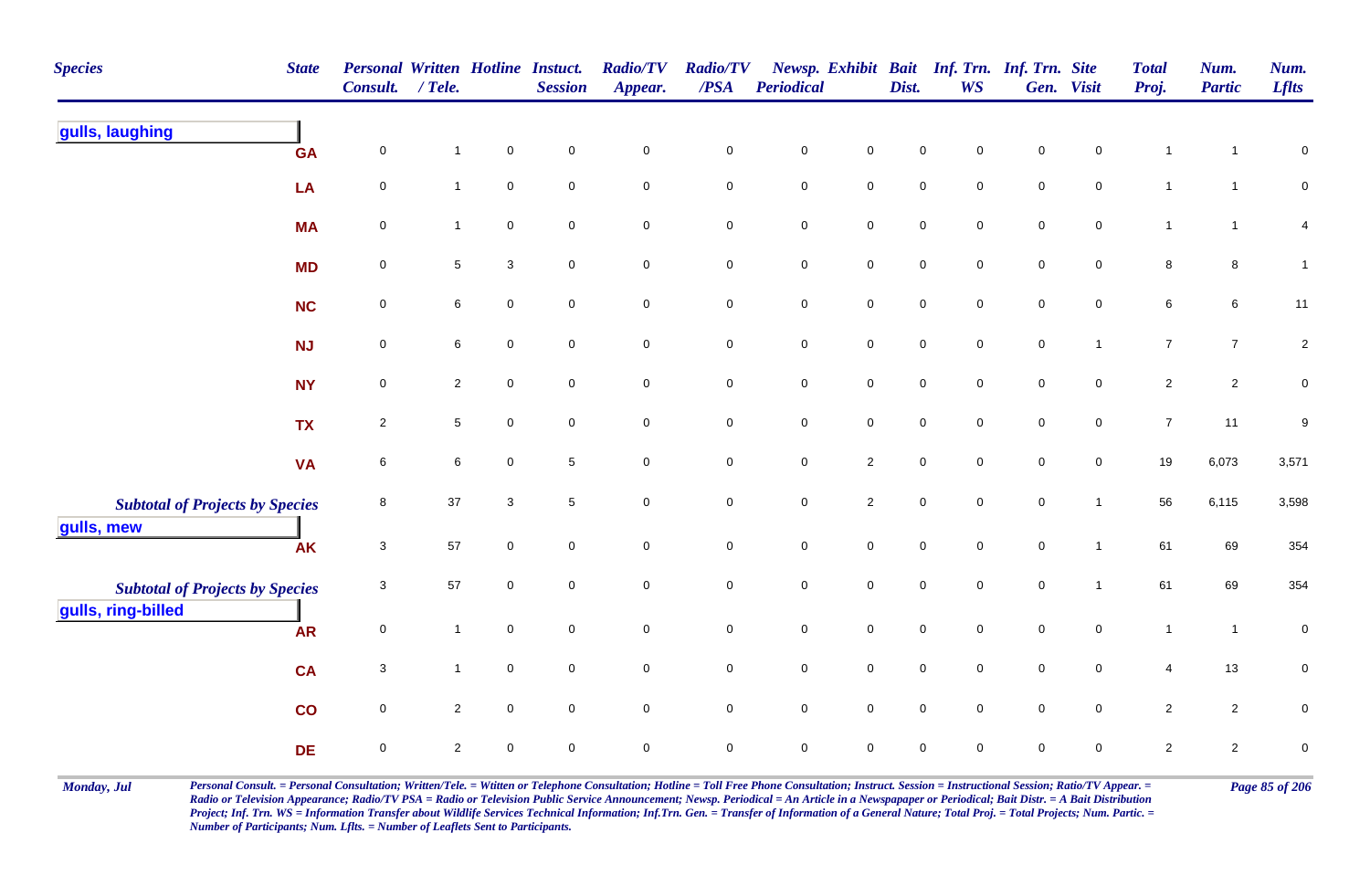| <b>Species</b>     | <b>State</b> | Personal Written Hotline Instuct.<br>Consult. / Tele. |                |                     | <b>Session</b> | <b>Radio/TV</b><br>Appear. | <b>Radio/TV</b><br>$\boldsymbol{PSA}$ | <b>Periodical</b>   |                     | Dist.               | <b>WS</b>      | Newsp. Exhibit Bait Inf. Trn. Inf. Trn. Site | Gen. Visit          | <b>Total</b><br>Proj. | Num.<br><b>Partic</b> | Num.<br><b>Lflts</b>      |
|--------------------|--------------|-------------------------------------------------------|----------------|---------------------|----------------|----------------------------|---------------------------------------|---------------------|---------------------|---------------------|----------------|----------------------------------------------|---------------------|-----------------------|-----------------------|---------------------------|
| gulls, ring-billed | <b>DE</b>    | $\mathbf 0$                                           | $\overline{2}$ | $\mathbf 0$         | $\pmb{0}$      | $\mathbf 0$                | $\mathbf 0$                           | $\mathbf 0$         | $\mathsf 0$         | $\mathbf 0$         | $\overline{0}$ | $\mathbf 0$                                  | $\mathbf 0$         | $\mathbf{2}$          | $\overline{c}$        | $\mathsf 0$               |
|                    | FL           | $\mathbf{1}$                                          | $\mathbf{1}$   | $\mathsf{O}\xspace$ | $\pmb{0}$      | $\pmb{0}$                  | $\pmb{0}$                             | $\pmb{0}$           | $\mathbf 0$         | $\mathbf 0$         | $\mathbf 0$    | $\mathbf 0$                                  | $\mathbf 0$         | $\mathbf{2}$          | $\mathbf{3}$          | $\mathbf 0$               |
|                    | ID           | $\mathbf{3}$                                          | $\mathbf{2}$   | $\mathsf{O}\xspace$ | $\pmb{0}$      | $\pmb{0}$                  | 0                                     | $\pmb{0}$           | $\pmb{0}$           | $\mathbf 0$         | $\mathbf 0$    | $\pmb{0}$                                    | $\mathbf{1}$        | $\bf 6$               | $\,6\,$               | $\ensuremath{\mathsf{3}}$ |
|                    | IL.          | $\boldsymbol{0}$                                      | $20\,$         | $\mathbf 0$         | $\pmb{0}$      | $\pmb{0}$                  | 0                                     | $\mathbf 0$         | $\mathbf 0$         | $\mathbf 0$         | $\overline{0}$ | $\overline{2}$                               | $\mathbf 0$         | $22\,$                | 25                    | 47                        |
|                    | IN           | $\mathsf{O}\xspace$                                   | 6              | 6                   | $\mathsf 0$    | $\pmb{0}$                  | $\mathbf 0$                           | $\mathbf 0$         | $\mathsf{O}\xspace$ | $\mathsf 0$         | $\overline{0}$ | $\mathsf{O}\xspace$                          | $\mathsf{O}\xspace$ | 12                    | 18                    | $\overline{0}$            |
|                    | <b>KY</b>    | $\mathsf{O}\xspace$                                   | $\overline{2}$ | $\mathsf{O}\xspace$ | $\mathsf 0$    | $\mathsf{O}\xspace$        | $\mathbf 0$                           | ${\bf 0}$           | $\mathbf 0$         | $\mathsf{O}\xspace$ | $\overline{0}$ | $\mathsf{O}\xspace$                          | $\mathsf{O}\xspace$ | $\overline{2}$        | $\mathbf{2}$          | $\mathbf 0$               |
|                    | <b>MA</b>    | $\mathsf{O}\xspace$                                   | $\overline{2}$ | $\mathbf 0$         | $\pmb{0}$      | $\mathsf{O}\xspace$        | $\mathsf{O}\xspace$                   | $\mathbf 0$         | $\mathsf 0$         | $\mathsf{O}\xspace$ | $\overline{0}$ | $\mathsf{O}\xspace$                          | $\mathbf 0$         | $\overline{2}$        | $\mathbf{3}$          | 22                        |
|                    | <b>MD</b>    | $\mathsf{O}\xspace$                                   | 6              | $\overline{7}$      | $\mathsf 0$    | $\pmb{0}$                  | 0                                     | $\mathsf{O}\xspace$ | $\mathsf{O}\xspace$ | $\mathbf 0$         | $\mathbf 0$    | $\mathsf{O}\xspace$                          | $\mathbf 0$         | 13                    | $13$                  | $\overline{0}$            |
|                    | <b>ME</b>    | $\mathbf{3}$                                          | $\mathbf{3}$   | $\mathbf 0$         | $\mathbf 0$    | $\mathbf 0$                | $\mathsf{O}\xspace$                   | $\mathsf{O}\xspace$ | $\mathbf 0$         | $\overline{0}$      | $\Omega$       | $\mathsf{O}\xspace$                          | $\mathbf 0$         | $\,6\,$               | $\bf 6$               | $\overline{5}$            |
|                    | <b>MI</b>    | $\mathsf{O}\xspace$                                   | $71$           | $\mathsf{O}\xspace$ | $\pmb{0}$      | $\pmb{0}$                  | $\mathbf 0$                           | $\mathbf 0$         | $\mathbf 0$         | $\mathbf 0$         | $\mathbf 0$    | $\mathsf{O}\xspace$                          | $\mathsf{O}\xspace$ | 71                    | 87                    | $53\,$                    |
|                    | <b>MN</b>    | $\mathbf 0$                                           | $30\,$         | $\mathbf 0$         | $\pmb{0}$      | $\pmb{0}$                  | $\pmb{0}$                             | $\pmb{0}$           | $\pmb{0}$           | $\mathbf 0$         | $\mathbf 0$    | ${\bf 0}$                                    | $\mathsf{O}\xspace$ | 30                    | $33\,$                | $\mathbf 0$               |
|                    | <b>MO</b>    | $\overline{1}$                                        | $\overline{2}$ | $\overline{0}$      | $\pmb{0}$      | $\mathbf 0$                | 0                                     | $\mathbf 0$         | $\mathbf 0$         | $\mathsf{O}$        | $\mathbf 0$    | $\mathbf 0$                                  | $\mathbf{3}$        | 6                     | 26                    | $\mathbf 0$               |
|                    | <b>MS</b>    | $\mathsf{O}\xspace$                                   | $\mathbf{1}$   | $\overline{0}$      | $\mathsf 0$    | $\mathbf 0$                | 0                                     | $\mathbf 0$         | $\mathbf 0$         | $\overline{0}$      | $\overline{0}$ | $\mathsf{O}\xspace$                          | $\mathsf{O}$        | $\mathbf{1}$          | $\mathbf{1}$          | $\mathbf 0$               |
|                    | <b>NC</b>    | $\overline{1}$                                        | $\overline{7}$ | $\overline{0}$      | $\mathsf 0$    | $\pmb{0}$                  | $\mathbf 0$                           | $\mathbf 0$         | $\mathbf 0$         | $\mathsf 0$         | $\overline{0}$ | $\mathsf{O}\xspace$                          | $\mathsf{O}$        | 8                     | 8                     | $13\,$                    |
|                    | NE           | $\mathsf{O}\xspace$                                   | $\mathbf{1}$   | $\overline{0}$      | $\pmb{0}$      | $\pmb{0}$                  | $\mathbf 0$                           | $\mathbf 0$         | $\mathsf 0$         | $\mathsf 0$         | $\mathbf 0$    | $\mathbf 0$                                  | $\mathbf 0$         | $\mathbf{1}$          | $\mathbf{1}$          | $\mathbf 0$               |
|                    | NJ           | $\mathbf 0$                                           | $\overline{2}$ | $\mathbf 0$         | $\mathsf 0$    | $\mathbf 0$                | 0                                     | $\mathsf{O}\xspace$ | $\pmb{0}$           | $\mathbf 0$         | $\mathbf 0$    | $\mathbf 0$                                  | $\mathbf 0$         | $\overline{2}$        | $\overline{2}$        | $\mathbf 0$               |

Monday, Jul Personal Consult. = Personal Consultation; Written/Tele. = Witten or Telephone Consultation; Hotline = Toll Free Phone Consultation; Instruct. Session = Instructional Session; Ratio/TV Appear. = Page 86 of 206 *Radio or Television Appearance; Radio/TV PSA = Radio or Television Public Service Announcement; Newsp. Periodical = An Article in a Newspapaper or Periodical; Bait Distr. = A Bait Distribution*  Project; Inf. Trn. WS = Information Transfer about Wildlife Services Technical Information; Inf.Trn. Gen. = Transfer of Information of a General Nature; Total Proj. = Total Projects; Num. Partic. = *Number of Participants; Num. Lflts. = Number of Leaflets Sent to Participants.*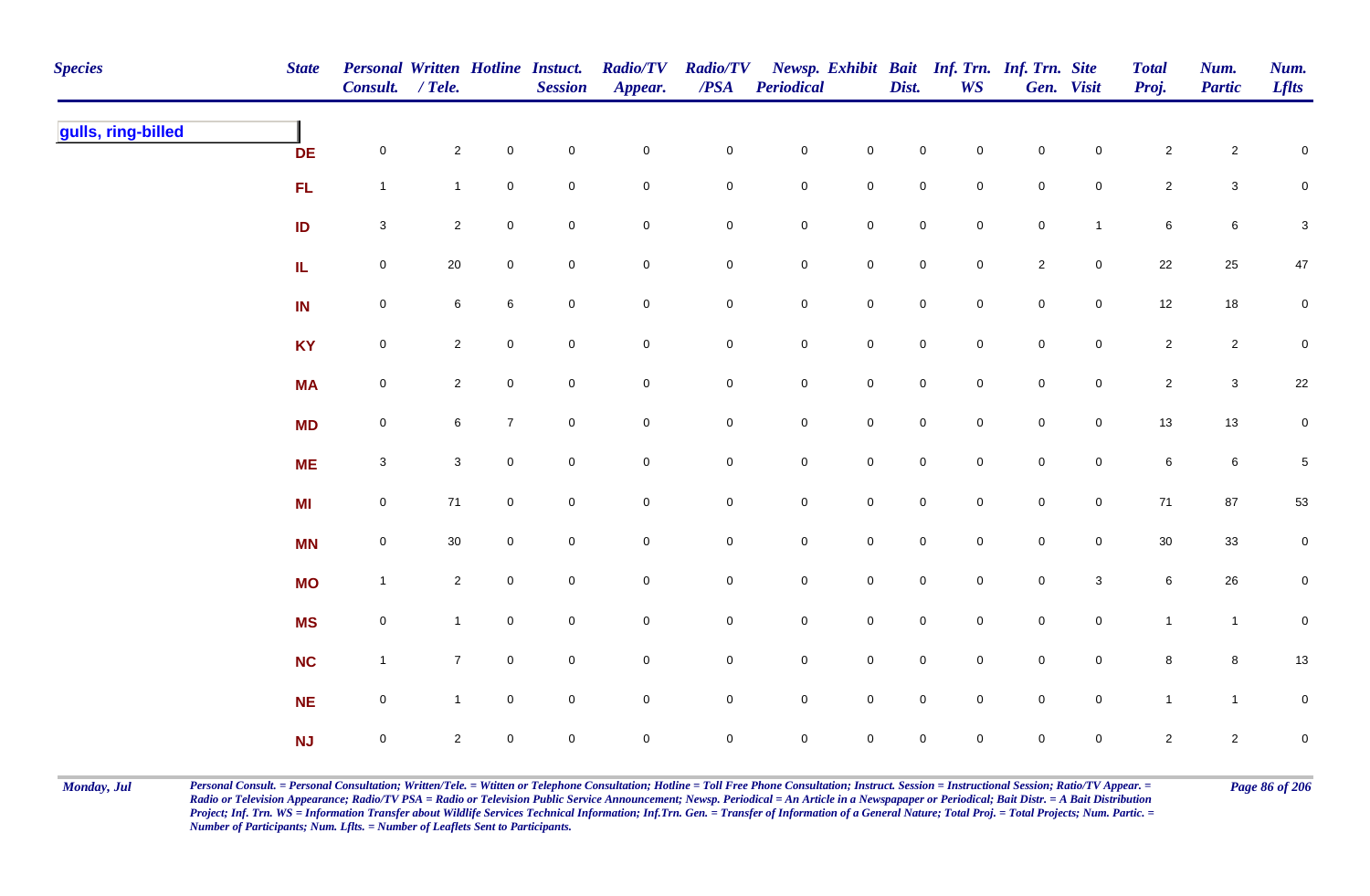| <b>Species</b>                                             | <b>State</b> | Personal Written Hotline Instuct.<br>Consult. | $/$ Tele.      |                | <b>Session</b>      | <b>Radio/TV</b><br>Appear. | <b>Radio/TV</b><br>$\overline{PSA}$ | Periodical          |                     | Dist.               | Newsp. Exhibit Bait Inf. Trn. Inf. Trn. Site<br><b>WS</b> |                | Gen. Visit          | <b>Total</b><br>Proj. | Num.<br><b>Partic</b> | Num.<br><b>Lflts</b> |
|------------------------------------------------------------|--------------|-----------------------------------------------|----------------|----------------|---------------------|----------------------------|-------------------------------------|---------------------|---------------------|---------------------|-----------------------------------------------------------|----------------|---------------------|-----------------------|-----------------------|----------------------|
| gulls, ring-billed                                         | <b>NY</b>    | $\mathbf 0$                                   | 26             | $\overline{4}$ | $\pmb{0}$           | $\mathbf 0$                | $\pmb{0}$                           | $\mathbf 0$         | $\mathsf{O}\xspace$ | $\mathbf 0$         | 0                                                         | $\pmb{0}$      | $\overline{1}$      | 31                    | 31                    | $13$                 |
|                                                            | OH           | $\mathbf 0$                                   | 5              | $\mathsf 0$    | $\mathbf 0$         | $\overline{0}$             | ${\bf 0}$                           | $\pmb{0}$           | $\overline{0}$      | $\mathsf{O}\xspace$ | $\mathbf 0$                                               | $\overline{2}$ | $\mathbf{1}$        | 8                     | 13                    | $\,6\,$              |
|                                                            | <b>PA</b>    | 4                                             | 3              | $\mathbf 0$    | $\mathbf 0$         | $\mathbf 0$                | ${\bf 0}$                           | $\mathbf 0$         | $\mathbf 0$         | $\mathsf{O}\xspace$ | 0                                                         | $\mathsf 0$    | $\mathbf 0$         | $\overline{7}$        | 8                     | $\pmb{0}$            |
|                                                            | <b>SD</b>    | $\overline{1}$                                | $\mathbf{3}$   | $\mathsf 0$    | $\mathbf 0$         | $\mathsf{O}\xspace$        | $\mathbf 0$                         | $\mathbf 0$         | $\mathbf 0$         | $\mathbf 0$         | $\mathbf 0$                                               | $\pmb{0}$      | $\mathbf{1}$        | $\sqrt{5}$            | 6                     | $\pmb{0}$            |
|                                                            | <b>TN</b>    | $\pmb{0}$                                     | $\mathbf{1}$   | $\mathbf 0$    | $\mathbf 0$         | $\mathbf 0$                | $\pmb{0}$                           | $\pmb{0}$           | $\mathsf{O}\xspace$ | $\mathbf 0$         | $\mathbf 0$                                               | $\mathbf 0$    | $\mathbf 0$         | $\mathbf{1}$          | $\mathbf{1}$          | $\mathbf{1}$         |
|                                                            | <b>VA</b>    | $\overline{2}$                                | 9              | $\mathbf 0$    | 4                   | $\overline{0}$             | $\mathbf 0$                         | $\mathsf{O}\xspace$ | $\overline{0}$      | $\mathbf 0$         | $\overline{1}$                                            | $\mathbf{1}$   | $\mathbf 0$         | $17$                  | 74                    | $37\,$               |
|                                                            | <b>VT</b>    | $\mathbf 0$                                   | $\mathbf{2}$   | $\mathbf{1}$   | $\mathbf 0$         | $\mathsf{O}\xspace$        | $\mathbf 0$                         | $\pmb{0}$           | $\mathbf 0$         | $\mathbf 0$         | $\mathsf{O}\xspace$                                       | $\pmb{0}$      | $\mathsf 0$         | $\mathbf{3}$          | 4                     | $\pmb{0}$            |
|                                                            | <b>WA</b>    | $\overline{1}$                                | $\pmb{0}$      | $\pmb{0}$      | $\mathsf{O}\xspace$ | $\mathsf{O}\xspace$        | $\mathbf 0$                         | $\mathbf 0$         | $\mathbf 0$         | $\mathbf 0$         | $\mathsf{O}\xspace$                                       | $\pmb{0}$      | $\mathsf{O}\xspace$ | $\mathbf{1}$          | $\overline{1}$        | $\pmb{0}$            |
|                                                            | <b>WI</b>    | 6                                             | 53             | $\mathbf 0$    | $\mathbf{1}$        | $\overline{0}$             | $\mathbf 0$                         | $\mathbf 0$         | $\mathbf{1}$        | $\mathbf 0$         | $\mathbf 0$                                               | $\mathsf 0$    | $\overline{0}$      | 61                    | 124                   | $70\,$               |
|                                                            | <b>WY</b>    | $\mathbf 0$                                   | $\mathbf{1}$   | $\pmb{0}$      | $\mathbf 0$         | $\mathbf 0$                | $\mathbf 0$                         | $\mathbf 0$         | $\mathsf{O}\xspace$ | $\pmb{0}$           | $\mathsf{O}\xspace$                                       | $\pmb{0}$      | $\mathsf 0$         | $\mathbf{1}$          | $\overline{1}$        | $\pmb{0}$            |
| <b>Subtotal of Projects by Species</b><br>gulls, western   |              | 26                                            | 265            | 18             | 5                   | $\mathsf{O}\xspace$        | $\mathbf 0$                         | $\mathbf 0$         | $\mathbf{1}$        | $\mathbf 0$         | $\mathsf{O}\xspace$                                       | $\sqrt{5}$     | $\overline{7}$      | 328                   | 515                   | 270                  |
|                                                            | <b>CA</b>    | $\overline{5}$                                | $\mathbf{3}$   | $\pmb{0}$      | $\mathbf 0$         | $\mathsf{O}\xspace$        | $\mathbf 0$                         | $\mathbf 0$         | $\mathsf{O}\xspace$ | $\mathbf 0$         | $\mathsf{O}\xspace$                                       | $\pmb{0}$      | $\mathsf{O}\xspace$ | $\,8\,$               | 28                    | 11                   |
|                                                            | <b>WA</b>    | $\overline{1}$                                | 21             | $\mathbf 0$    | $\mathbf 0$         | $\mathsf{O}\xspace$        | $\mathbf 0$                         | $\mathbf 0$         | $\mathsf{O}\xspace$ | $\mathbf 0$         | $\mathbf 0$                                               | $\pmb{0}$      | $\mathbf 0$         | 22                    | 64                    | $\pmb{0}$            |
| <b>Subtotal of Projects by Species</b><br>gulls, z-(other) |              | 6                                             | 24             | $\mathbf 0$    | $\mathbf 0$         | $\mathbf 0$                | $\mathbf 0$                         | $\pmb{0}$           | $\overline{0}$      | $\mathsf{O}\xspace$ | $\mathbf 0$                                               | $\mathsf 0$    | $\overline{0}$      | 30                    | 92                    | 11                   |
|                                                            | <b>CA</b>    | $\overline{1}$                                | $\sqrt{5}$     | $\mathbf 0$    | $\mathsf{O}\xspace$ | $\mathsf{O}\xspace$        | $\mathsf{O}\xspace$                 | $\mathbf 0$         | $\mathsf{O}\xspace$ | $\mathbf 0$         | $\mathsf{O}\xspace$                                       | $\pmb{0}$      | $\mathbf 0$         | $\,6\,$               | 10                    | $\pmb{0}$            |
|                                                            | <b>FL</b>    | $\mathbf 0$                                   | $\overline{2}$ | $\mathbf 0$    | $\mathbf 0$         | $\mathbf 0$                | $\mathbf 0$                         | $\mathbf 0$         | $\mathbf 0$         | $\mathbf 0$         | $\mathbf 0$                                               | $\mathbf 0$    | $\mathbf 0$         | $\overline{2}$        | $\overline{2}$        | $\pmb{0}$            |

Monday, Jul Personal Consult. = Personal Consultation; Written/Tele. = Witten or Telephone Consultation; Hotline = Toll Free Phone Consultation; Instruct. Session = Instructional Session; Ratio/TV Appear. = Page 87 of 206 *Radio or Television Appearance; Radio/TV PSA = Radio or Television Public Service Announcement; Newsp. Periodical = An Article in a Newspapaper or Periodical; Bait Distr. = A Bait Distribution*  Project; Inf. Trn. WS = Information Transfer about Wildlife Services Technical Information; Inf.Trn. Gen. = Transfer of Information of a General Nature; Total Proj. = Total Projects; Num. Partic. = *Number of Participants; Num. Lflts. = Number of Leaflets Sent to Participants.*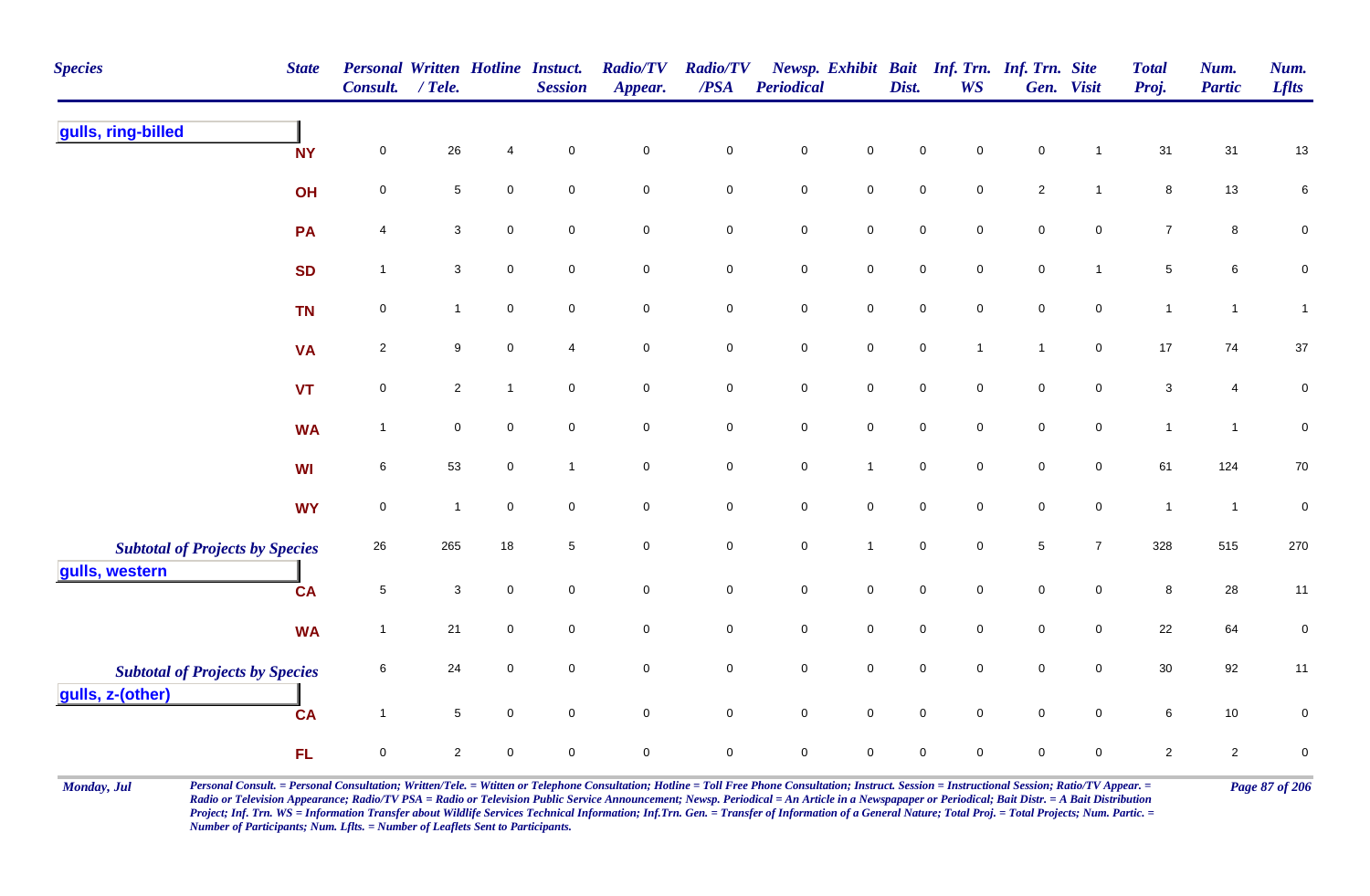| <b>Species</b>                         | <b>State</b> | <b>Personal Written Hotline Instuct.</b><br><b>Consult.</b> | $/$ Tele.      |                     | <b>Session</b>   | <b>Radio/TV</b><br>Appear. | <b>Radio/TV</b><br>$\overline{PSA}$ | <b>Periodical</b>   |                     | Dist.               | Newsp. Exhibit Bait Inf. Trn. Inf. Trn. Site<br><b>WS</b> |                     | Gen. Visit          | <b>Total</b><br>Proj. | Num.<br><b>Partic</b> | Num.<br><b>Lflts</b> |
|----------------------------------------|--------------|-------------------------------------------------------------|----------------|---------------------|------------------|----------------------------|-------------------------------------|---------------------|---------------------|---------------------|-----------------------------------------------------------|---------------------|---------------------|-----------------------|-----------------------|----------------------|
| gulls, z-(other)                       | FL           | $\mathsf 0$                                                 | $\overline{2}$ | $\mathsf{O}\xspace$ | $\mathbf 0$      | $\pmb{0}$                  | $\pmb{0}$                           | $\pmb{0}$           | $\mathbf 0$         | $\mathbf 0$         | $\mathbf 0$                                               | $\mathsf{O}\xspace$ | $\mathbf 0$         | $\overline{2}$        | $\mathbf{2}$          | 0                    |
|                                        | <b>ME</b>    | $\mathbf 0$                                                 | 1              | $\mathbf 0$         | $\mathbf 0$      | $\pmb{0}$                  | $\mathbf 0$                         | $\mathsf{O}\xspace$ | $\mathsf{O}\xspace$ | $\pmb{0}$           | $\mathbf 0$                                               | $\mathbf 0$         | $\mathbf 0$         | $\mathbf{1}$          | $\mathbf{1}$          | $\mathbf 0$          |
|                                        | <b>NC</b>    | $\pmb{0}$                                                   | $\mathbf{2}$   | $\mathbf 0$         | $\mathbf 0$      | $\mathbf 0$                | $\pmb{0}$                           | $\mathbf 0$         | $\mathsf{O}\xspace$ | 0                   | $\mathbf 0$                                               | $\mathbf 0$         | $\mathbf 0$         | $\overline{2}$        | $\overline{c}$        | 4                    |
|                                        | ND           | $\mathbf 0$                                                 | $\overline{0}$ | $\mathbf 0$         | $\boldsymbol{0}$ | $\mathbf 0$                | $\mathbf 0$                         | $\mathbf 0$         | $\overline{0}$      | $\mathbf 0$         | $\mathbf 0$                                               | $\overline{0}$      | $\mathbf{1}$        | $\mathbf{1}$          | $\mathbf{1}$          | $\pmb{0}$            |
|                                        | <b>NY</b>    | $\pmb{0}$                                                   | $\overline{2}$ | 12                  | $\mathbf 0$      | $\mathbf 0$                | $\pmb{0}$                           | $\mathbf 0$         | $\mathsf{O}\xspace$ | $\pmb{0}$           | $\mathbf 0$                                               | $\mathbf 0$         | $\mathsf{O}\xspace$ | 14                    | 14                    | $\pmb{0}$            |
|                                        | <b>SC</b>    | $\mathbf 0$                                                 | $\mathbf{1}$   | $\pmb{0}$           | $\mathbf 0$      | $\mathbf 0$                | $\mathbf 0$                         | $\mathbf 0$         | $\mathbf 0$         | $\mathsf{O}\xspace$ | $\mathbf 0$                                               | $\mathbf 0$         | $\mathbf 0$         | $\overline{1}$        | $\mathbf{1}$          | $\pmb{0}$            |
|                                        | <b>WI</b>    | $\mathbf 0$                                                 | 14             | $\mathbf 0$         | $\overline{0}$   | $\mathsf{O}\xspace$        | 0                                   | $\mathsf{O}$        | $\mathbf 0$         | $\overline{0}$      | $\mathbf 0$                                               | $\overline{0}$      | $\overline{0}$      | 14                    | 14                    | 0                    |
| <b>Subtotal of Projects by Species</b> |              | $\mathbf{1}$                                                | 27             | 12                  | $\boldsymbol{0}$ | $\mathbf 0$                | $\pmb{0}$                           | $\mathbf 0$         | $\mathsf{O}\xspace$ | $\pmb{0}$           | $\mathsf{O}\xspace$                                       | $\mathsf{O}\xspace$ | $\mathbf{1}$        | 41                    | 45                    | 4                    |
| hares, jackrabbits (all)               | <b>CA</b>    | 3                                                           | $\overline{4}$ | $\mathsf{O}\xspace$ | $\overline{0}$   | $\mathbf 0$                | $\mathbf 0$                         | $\mathsf{O}\xspace$ | $\mathbf 0$         | $\mathbf 0$         | $\overline{0}$                                            | $\mathsf{O}\xspace$ | $\mathsf{O}\xspace$ | $\overline{7}$        | 14                    | $\pmb{0}$            |
|                                        | ID           | $\mathbf 0$                                                 | $\mathbf{1}$   | $\mathsf{O}\xspace$ | $\mathbf 0$      | $\mathbf 0$                | $\mathbf 0$                         | $\mathsf{O}\xspace$ | $\mathbf 0$         | $\mathsf{O}\xspace$ | $\mathsf{O}\xspace$                                       | $\pmb{0}$           | $\mathsf{O}\xspace$ | $\mathbf{1}$          | $\mathbf{1}$          | $\pmb{0}$            |
|                                        | <b>ND</b>    | $\mathbf{1}$                                                | $\mathbf 0$    | $\mathsf{O}\xspace$ | $\mathbf 0$      | $\mathbf 0$                | $\mathsf{O}\xspace$                 | $\mathbf 0$         | $\mathsf{O}\xspace$ | $\pmb{0}$           | $\mathbf 0$                                               | $\mathbf 0$         | $\mathsf 0$         | $\overline{1}$        | $\mathbf{1}$          | ${\bf 0}$            |
|                                        | <b>NM</b>    | $\mathbf 0$                                                 | $\mathbf{1}$   | $\mathbf 0$         | $\mathbf 0$      | $\mathbf 0$                | $\mathbf 0$                         | $\mathbf 0$         | $\mathbf 0$         | $\mathbf 0$         | $\mathbf 0$                                               | $\mathbf 0$         | $\mathbf 0$         | $\mathbf{1}$          | $\mathbf{1}$          | $\pmb{0}$            |
|                                        | <b>NV</b>    | $\mathsf 0$                                                 | $\overline{2}$ | $\pmb{0}$           | $\mathbf 0$      | $\pmb{0}$                  | $\mathbf 0$                         | $\mathsf{O}\xspace$ | $\mathbf 0$         | $\mathbf 0$         | $\mathbf 0$                                               | $\mathbf 0$         | $\mathbf{0}$        | $\overline{2}$        | $\overline{2}$        | 6                    |
|                                        | <b>TX</b>    | $\mathsf 3$                                                 | 14             | $\mathbf 0$         | $\boldsymbol{0}$ | $\mathbf{1}$               | $\mathbf 0$                         | $\mathbf 0$         | $\mathbf 0$         | $\mathbf 0$         | 21                                                        | $\mathbf{1}$        | $\mathbf{1}$        | 41                    | 42                    | 24                   |
| <b>Subtotal of Projects by Species</b> |              | $\overline{7}$                                              | 22             | $\mathbf 0$         | $\mathbf 0$      | $\mathbf{1}$               | $\mathbf 0$                         | ${\bf 0}$           | $\mathbf 0$         | $\pmb{0}$           | $\mathsf{O}\xspace$                                       | $\mathbf{1}$        | $\overline{1}$      | 53                    | 61                    | $30\,$               |
| hawks, cooper's                        | <b>AL</b>    | $\mathsf 0$                                                 | $\overline{2}$ | 0                   | $\mathbf 0$      | $\pmb{0}$                  | $\mathbf 0$                         | $\mathbf 0$         | $\mathsf 0$         | $\mathbf 0$         | $\mathbf 0$                                               | $\mathbf 0$         | $\mathbf 0$         | $\overline{2}$        | $\overline{2}$        | $\mathbf 0$          |

Monday, Jul Personal Consult. = Personal Consultation; Written/Tele. = Witten or Telephone Consultation; Hotline = Toll Free Phone Consultation; Instruct. Session = Instructional Session; Ratio/TV Appear. = Page 88 of 206 *Radio or Television Appearance; Radio/TV PSA = Radio or Television Public Service Announcement; Newsp. Periodical = An Article in a Newspapaper or Periodical; Bait Distr. = A Bait Distribution*  Project; Inf. Trn. WS = Information Transfer about Wildlife Services Technical Information; Inf.Trn. Gen. = Transfer of Information of a General Nature; Total Proj. = Total Projects; Num. Partic. = *Number of Participants; Num. Lflts. = Number of Leaflets Sent to Participants.*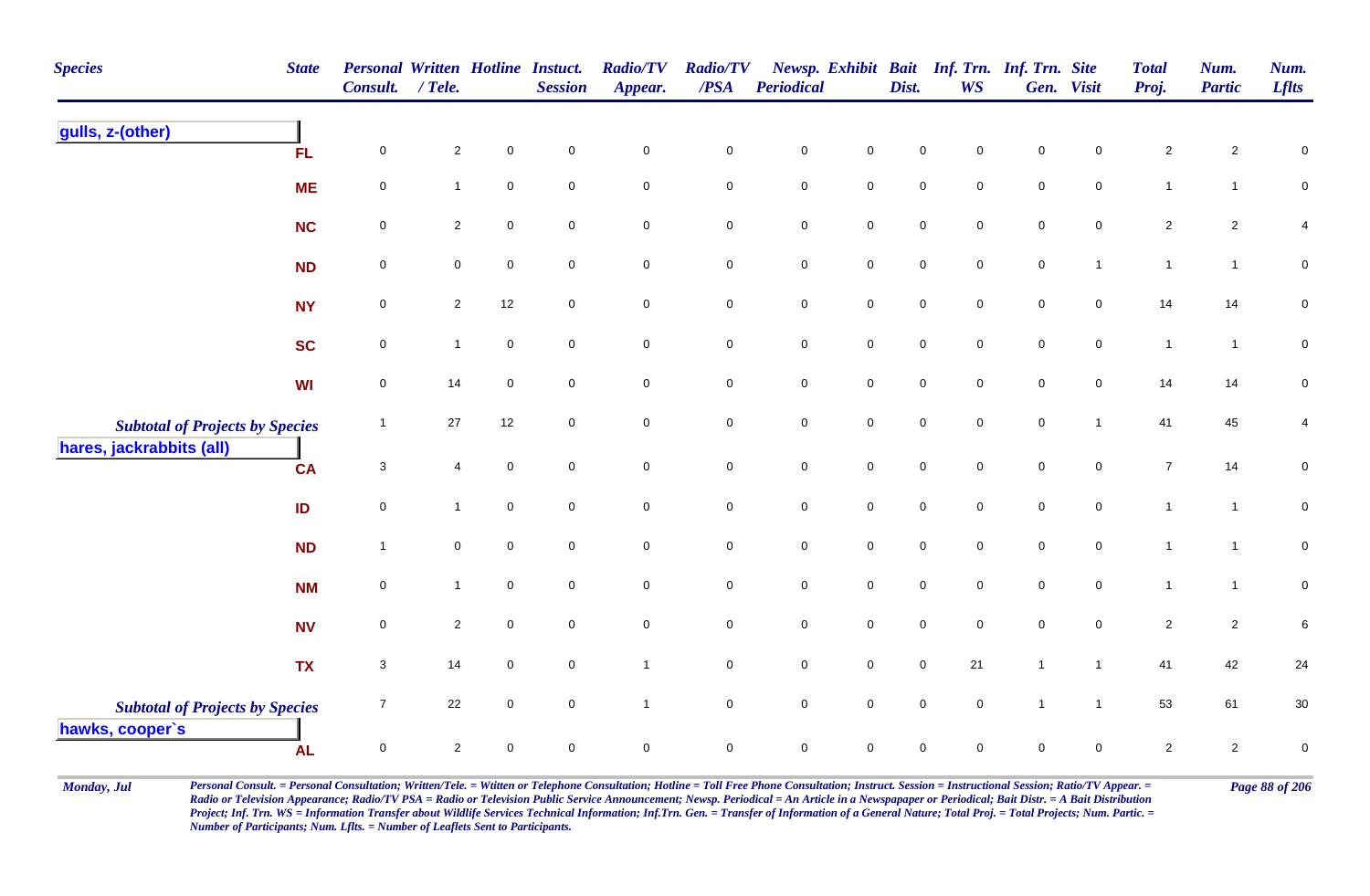| <b>Species</b>  | <b>State</b> | Personal Written Hotline Instuct.<br>Consult. / Tele. |                     |                     | <b>Session</b> | <b>Radio/TV</b><br>Appear. | <b>Radio/TV</b><br>$\boldsymbol{PSA}$ | <b>Periodical</b>   |                     | Dist.               | WS             | Newsp. Exhibit Bait Inf. Trn. Inf. Trn. Site | Gen. Visit          | <b>Total</b><br>Proj.   | Num.<br><b>Partic</b> | Num.<br><b>Lflts</b> |
|-----------------|--------------|-------------------------------------------------------|---------------------|---------------------|----------------|----------------------------|---------------------------------------|---------------------|---------------------|---------------------|----------------|----------------------------------------------|---------------------|-------------------------|-----------------------|----------------------|
| hawks, cooper's | <b>AL</b>    | $\mathsf{O}\xspace$                                   | $\mathbf{2}$        | $\mathbf 0$         | $\pmb{0}$      | $\mathbf 0$                | $\mathbf 0$                           | $\mathbf 0$         | $\mathsf 0$         | $\mathbf 0$         | $\overline{0}$ | $\mathbf 0$                                  | $\mathbf 0$         | $\mathbf{2}$            | $\overline{2}$        | $\mathsf 0$          |
|                 | <b>CA</b>    | $\overline{2}$                                        | $\overline{2}$      | $\mathsf{O}\xspace$ | $\pmb{0}$      | $\pmb{0}$                  | $\pmb{0}$                             | $\pmb{0}$           | $\mathbf 0$         | $\mathbf 0$         | $\mathbf 0$    | $\mathbf 0$                                  | $\mathbf 0$         | 4                       | 6                     | $\mathbf 0$          |
|                 | <b>CT</b>    | $\mathbf 0$                                           | $\mathsf{O}\xspace$ | $\mathsf{O}\xspace$ | $\pmb{0}$      | $\pmb{0}$                  | 0                                     | $\pmb{0}$           | $\pmb{0}$           | $\pmb{0}$           | $\mathbf 0$    | $\pmb{0}$                                    | $\overline{1}$      | $\mathbf{1}$            | $\mathbf{1}$          | $\mathbf 0$          |
|                 | <b>GA</b>    | $\boldsymbol{0}$                                      | $\mathbf 0$         | $\mathbf 0$         | $\mathsf 0$    | $\mathbf 0$                | 0                                     | $\mathbf 0$         | $\mathbf 0$         | $\overline{0}$      | $\overline{0}$ | $\mathsf{O}\xspace$                          | $\mathbf{1}$        | $\mathbf{1}$            | $\mathbf{3}$          | $\mathbf 0$          |
|                 | IN           | $\mathsf{O}\xspace$                                   | $\overline{0}$      | 49                  | $\mathsf 0$    | $\pmb{0}$                  | $\mathbf 0$                           | $\mathbf 0$         | $\mathsf{O}\xspace$ | $\mathsf 0$         | $\overline{0}$ | $\mathsf{O}\xspace$                          | $\overline{0}$      | 49                      | 51                    | $\mathbf 0$          |
|                 | <b>KY</b>    | $\mathsf{O}\xspace$                                   | $\mathbf{1}$        | $\mathbf 0$         | $\mathsf 0$    | $\mathsf{O}\xspace$        | $\mathbf 0$                           | $\mathbf 0$         | $\mathbf 0$         | $\mathsf{O}$        | $\overline{0}$ | $\mathsf{O}\xspace$                          | $\mathsf{O}$        | $\mathbf{1}$            | $\mathbf{1}$          | $\mathbf 0$          |
|                 | <b>MD</b>    | $\mathsf{O}\xspace$                                   | $\mathbf{1}$        | $\overline{7}$      | $\pmb{0}$      | $\mathsf{O}\xspace$        | $\mathsf{O}\xspace$                   | $\mathbf 0$         | $\mathsf 0$         | $\mathsf{O}\xspace$ | $\overline{0}$ | $\mathsf{O}\xspace$                          | $\mathbf 0$         | $\bf8$                  | 8                     | $\mathbf{0}$         |
|                 | <b>MI</b>    | $\mathsf{O}\xspace$                                   | $\overline{2}$      | $\mathsf{O}\xspace$ | $\mathsf 0$    | $\pmb{0}$                  | 0                                     | $\mathsf{O}\xspace$ | $\mathsf{O}\xspace$ | $\mathbf 0$         | $\mathbf 0$    | $\mathsf{O}\xspace$                          | $\mathbf 0$         | $\overline{2}$          | $\overline{2}$        | $\mathbf 0$          |
|                 | <b>ND</b>    | $\mathsf{O}\xspace$                                   | $\mathbf 0$         | $\mathbf 0$         | $\mathbf 0$    | $\mathbf 0$                | $\mathbf 0$                           | $\mathsf{O}\xspace$ | $\mathbf 0$         | $\overline{0}$      | $\mathbf 0$    | $\mathsf{O}\xspace$                          | $\overline{1}$      | $\mathbf{1}$            | $\mathbf{1}$          | $\mathbf 0$          |
|                 | NE           | $\overline{1}$                                        | $\mathbf{3}$        | $\mathsf{O}\xspace$ | $\pmb{0}$      | $\pmb{0}$                  | $\mathbf 0$                           | $\mathbf 0$         | $\mathbf 0$         | $\mathsf{O}\xspace$ | $\mathbf 0$    | $\mathbf 0$                                  | $\mathsf{O}\xspace$ | $\overline{\mathbf{4}}$ | 4                     | $\mathbf 0$          |
|                 | <b>NH</b>    | $\pmb{0}$                                             | $\overline{2}$      | $\mathbf 0$         | $\pmb{0}$      | $\pmb{0}$                  | $\pmb{0}$                             | $\pmb{0}$           | $\pmb{0}$           | $\mathbf 0$         | $\overline{0}$ | $\mathbf 0$                                  | $\mathbf 0$         | $\mathbf{2}$            | $\overline{c}$        | $\overline{0}$       |
|                 | OH           | $\mathbf{1}$                                          | $\mathbf{3}$        | $\overline{0}$      | $\pmb{0}$      | $\mathbf 0$                | 0                                     | $\mathbf 0$         | $\mathbf 0$         | $\mathsf{O}$        | $\mathbf 0$    | $\mathbf 0$                                  | $\mathbf 0$         | 4                       | 4                     | $\overline{2}$       |
|                 | PA           | $\mathsf{O}\xspace$                                   | $\overline{2}$      | $\overline{0}$      | $\mathsf 0$    | $\mathbf 0$                | 0                                     | $\mathbf 0$         | $\mathbf 0$         | $\overline{0}$      | $\mathbf 0$    | $\mathsf{O}\xspace$                          | $\mathsf{O}$        | $\overline{c}$          | $\overline{a}$        | $\overline{5}$       |
|                 | <b>TN</b>    | $\mathsf{O}\xspace$                                   | $\overline{2}$      | $\overline{0}$      | $\mathsf 0$    | $\pmb{0}$                  | $\mathbf 0$                           | $\mathbf 0$         | $\mathbf 0$         | $\mathsf 0$         | $\overline{0}$ | $\mathsf{O}\xspace$                          | $\mathsf{O}$        | $\overline{2}$          | $\overline{2}$        | $\mathbf 0$          |
|                 | <b>TX</b>    | $\mathsf 0$                                           | $\overline{2}$      | $\overline{0}$      | $\pmb{0}$      | $\mathbf 0$                | $\mathbf 0$                           | $\mathbf 0$         | $\mathsf 0$         | $\mathbf 0$         | $\mathbf 0$    | $\mathbf 0$                                  | $\mathbf 0$         | $\overline{2}$          | $\overline{2}$        | $\mathbf 0$          |
|                 | <b>VA</b>    | $\pmb{0}$                                             | $\mathbf{1}$        | $\mathbf 0$         | $\mathsf 0$    | $\mathbf 0$                | 0                                     | $\mathsf{O}\xspace$ | $\mathsf 0$         | $\mathbf 0$         | $\mathbf 0$    | $\mathbf 0$                                  | $\mathbf 0$         | $\mathbf{1}$            | $\mathbf{1}$          | $\mathbf 0$          |

Monday, Jul Personal Consult. = Personal Consultation; Written/Tele. = Witten or Telephone Consultation; Hotline = Toll Free Phone Consultation; Instruct. Session = Instructional Session; Ratio/TV Appear. = Page 89 of 206 *Radio or Television Appearance; Radio/TV PSA = Radio or Television Public Service Announcement; Newsp. Periodical = An Article in a Newspapaper or Periodical; Bait Distr. = A Bait Distribution*  Project; Inf. Trn. WS = Information Transfer about Wildlife Services Technical Information; Inf.Trn. Gen. = Transfer of Information of a General Nature; Total Proj. = Total Projects; Num. Partic. = *Number of Participants; Num. Lflts. = Number of Leaflets Sent to Participants.*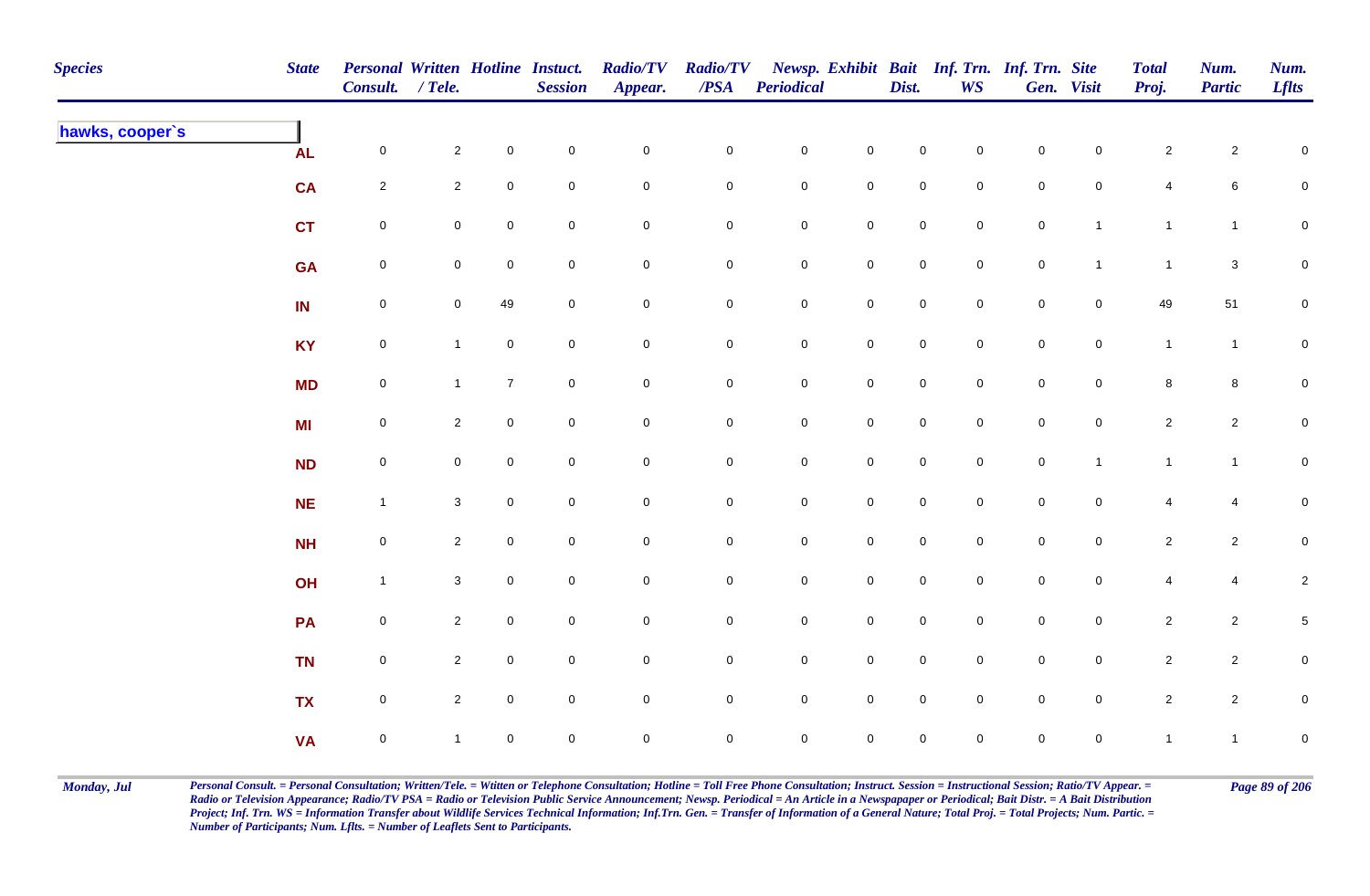| <b>Species</b>                                                     | <b>State</b> | <b>Personal Written Hotline Instuct.</b><br><b>Consult.</b> | $/$ Tele.      |                | <b>Session</b> | <b>Radio/TV</b><br>Appear. | <b>Radio/TV</b><br>$\triangle PSA$ | Periodical   |                     | Dist.       | Newsp. Exhibit Bait Inf. Trn. Inf. Trn. Site<br><b>WS</b> |                | Gen. Visit          | <b>Total</b><br>Proj. | Num.<br><b>Partic</b> | Num.<br><b>Lflts</b> |
|--------------------------------------------------------------------|--------------|-------------------------------------------------------------|----------------|----------------|----------------|----------------------------|------------------------------------|--------------|---------------------|-------------|-----------------------------------------------------------|----------------|---------------------|-----------------------|-----------------------|----------------------|
| hawks, cooper's                                                    | <b>VT</b>    | $\mathbf 0$                                                 | $\overline{2}$ | $\mathbf 0$    | $\mathbf 0$    | $\mathbf 0$                | $\mathsf{O}\xspace$                | $\mathsf 0$  | 0                   | $\mathbf 0$ | 0                                                         | $\mathbf 0$    | 0                   | $\overline{2}$        | $\overline{2}$        | $\mathbf 0$          |
|                                                                    | <b>WA</b>    | $\mathbf 1$                                                 | $\mathbf 0$    | $\mathbf 0$    | $\mathbf 0$    | $\mathbf 0$                | $\mathbf 0$                        | $\,0\,$      | $\mathbf 0$         | $\pmb{0}$   | 0                                                         | $\pmb{0}$      | $\pmb{0}$           | $\mathbf{1}$          | $\mathbf{1}$          | $\pmb{0}$            |
|                                                                    | WI           | $\pmb{0}$                                                   | $\sqrt{5}$     | $\mathbf 0$    | $\mathbf 0$    | $\pmb{0}$                  | $\mathbf 0$                        | $\,0\,$      | $\mathbf 0$         | $\pmb{0}$   | $\mathbf 0$                                               | $\pmb{0}$      | $\pmb{0}$           | $\,$ 5 $\,$           | $\sqrt{5}$            | $\pmb{0}$            |
| <b>Subtotal of Projects by Species</b><br>hawks, goshawk, northern |              | 5                                                           | 30             | 56             | $\mathbf 0$    | $\mathbf 0$                | 0                                  | $\mathbf 0$  | $\mathbf 0$         | $\mathbf 0$ | 0                                                         | $\mathbf 0$    | $\mathbf{3}$        | 94                    | 100                   | $\overline{7}$       |
|                                                                    | <b>WA</b>    | $\overline{1}$                                              | $\mathbf 0$    | $\mathbf 0$    | $\mathbf 0$    | $\mathbf 0$                | $\overline{0}$                     | $\mathsf 0$  | $\mathsf{O}\xspace$ | $\mathbf 0$ | $\mathbf 0$                                               | $\mathbf 0$    | $\mathbf 0$         | $\overline{1}$        | $\mathbf{1}$          | $\mathsf{O}\xspace$  |
| <b>Subtotal of Projects by Species</b>                             |              | $\overline{1}$                                              | $\mathbf 0$    | $\pmb{0}$      | $\overline{0}$ | $\mathbf 0$                | $\mathsf{O}\xspace$                | $\pmb{0}$    | $\mathbf 0$         | $\pmb{0}$   | $\mathbf 0$                                               | $\pmb{0}$      | $\mathsf{O}\xspace$ | $\mathbf{1}$          | $\mathbf{1}$          | $\pmb{0}$            |
| hawks, harrier, northern (mars                                     | <b>CA</b>    | 0                                                           | $\mathbf 0$    | $\mathbf 0$    | $\mathbf 0$    | $\mathbf 0$                | $\mathbf 0$                        | $\mathsf 0$  | $\mathbf 0$         | $\mathbf 0$ | $\mathbf 0$                                               | $\overline{1}$ | $\mathbf 0$         | $\overline{1}$        | 6                     | $\mathbf 0$          |
|                                                                    | IN           | $\mathsf 0$                                                 | $\mathbf 0$    | 12             | $\mathbf 0$    | $\mathbf 0$                | $\mathbf 0$                        | $\,0\,$      | $\mathsf{O}\xspace$ | $\pmb{0}$   | 0                                                         | $\pmb{0}$      | $\pmb{0}$           | 12                    | 12                    | $\pmb{0}$            |
|                                                                    | <b>MD</b>    | 0                                                           | $\mathbf{1}$   | $\mathbf{1}$   | $\mathbf 0$    | $\mathbf 0$                | $\mathbf 0$                        | $\,0\,$      | $\mathsf{O}\xspace$ | $\pmb{0}$   | $\mathsf{O}$                                              | $\pmb{0}$      | 0                   | $\sqrt{2}$            | $\overline{c}$        | $\mathbf 0$          |
|                                                                    | <b>NE</b>    | $\mathbf 0$                                                 | $\mathbf 3$    | $\mathbf 0$    | $\mathbf 0$    | $\mathbf 0$                | $\mathsf{O}\xspace$                | $\pmb{0}$    | $\mathbf 0$         | $\pmb{0}$   | $\mathbf 0$                                               | $\pmb{0}$      | $\mathsf{O}\xspace$ | $\mathbf 3$           | $\mathbf{3}$          | $\mathbf 0$          |
|                                                                    | <b>WA</b>    | $\overline{1}$                                              | $\mathbf 0$    | $\mathbf 0$    | $\mathbf 0$    | $\mathbf 0$                | ${\bf 0}$                          | $\pmb{0}$    | ${\bf 0}$           | $\pmb{0}$   | $\mathsf{O}$                                              | $\pmb{0}$      | $\pmb{0}$           | $\mathbf{1}$          | $\mathbf{1}$          | $\pmb{0}$            |
| <b>Subtotal of Projects by Species</b><br>hawks, red-shouldered    |              |                                                             | 4              | 13             | $\mathbf 0$    | $\mathsf{O}\xspace$        | $\mathbf 0$                        | $\mathbf 0$  | $\mathsf{O}\xspace$ | $\pmb{0}$   | $\mathbf 0$                                               | $\overline{1}$ | $\mathbf 0$         | 19                    | 24                    | $\mathbf 0$          |
|                                                                    | <b>CA</b>    | $\mathsf 0$                                                 | $\mathbf{1}$   | $\mathbf 0$    | $\mathbf 0$    | $\mathbf 0$                | $\overline{0}$                     | $\mathsf 0$  | $\mathsf{O}\xspace$ | $\mathbf 0$ | $\mathbf 0$                                               | $\mathbf 0$    | 0                   | $\overline{1}$        | $\mathbf{1}$          | $\pmb{0}$            |
|                                                                    | <b>DC</b>    | $\mathsf 0$                                                 | $\mathsf 0$    | $\overline{1}$ | $\mathbf 0$    | $\pmb{0}$                  | $\mathsf{O}\xspace$                | $\pmb{0}$    | $\mathbf 0$         | $\pmb{0}$   | $\mathbf 0$                                               | $\pmb{0}$      | $\mathsf{O}\xspace$ | $\mathbf{1}$          | $\mathbf{1}$          | $\pmb{0}$            |
|                                                                    | FL.          | 0                                                           | 10             | $\mathbf 0$    | $\mathbf 0$    | $\mathbf 0$                | $\mathbf 0$                        | $\mathbf{1}$ | $\mathbf 0$         | $\mathbf 0$ | 0                                                         | $\mathbf 0$    | $\pmb{0}$           | 11                    | 11                    | ${\bf 0}$            |
|                                                                    | <b>GA</b>    | $\pmb{0}$                                                   | $\mathbf{1}$   | $\mathbf 0$    | $\mathbf 0$    | 0                          | 0                                  | $\mathbf 0$  | 0                   | $\mathbf 0$ | 0                                                         | $\mathbf 0$    | 0                   | $\overline{1}$        | $\mathbf{1}$          | $\mathbf 0$          |

Monday, Jul Personal Consult. = Personal Consultation; Written/Tele. = Witten or Telephone Consultation; Hotline = Toll Free Phone Consultation; Instruct. Session = Instructional Session; Ratio/TV Appear. = Page 90 of 206 *Radio or Television Appearance; Radio/TV PSA = Radio or Television Public Service Announcement; Newsp. Periodical = An Article in a Newspapaper or Periodical; Bait Distr. = A Bait Distribution*  Project; Inf. Trn. WS = Information Transfer about Wildlife Services Technical Information; Inf.Trn. Gen. = Transfer of Information of a General Nature; Total Proj. = Total Projects; Num. Partic. = *Number of Participants; Num. Lflts. = Number of Leaflets Sent to Participants.*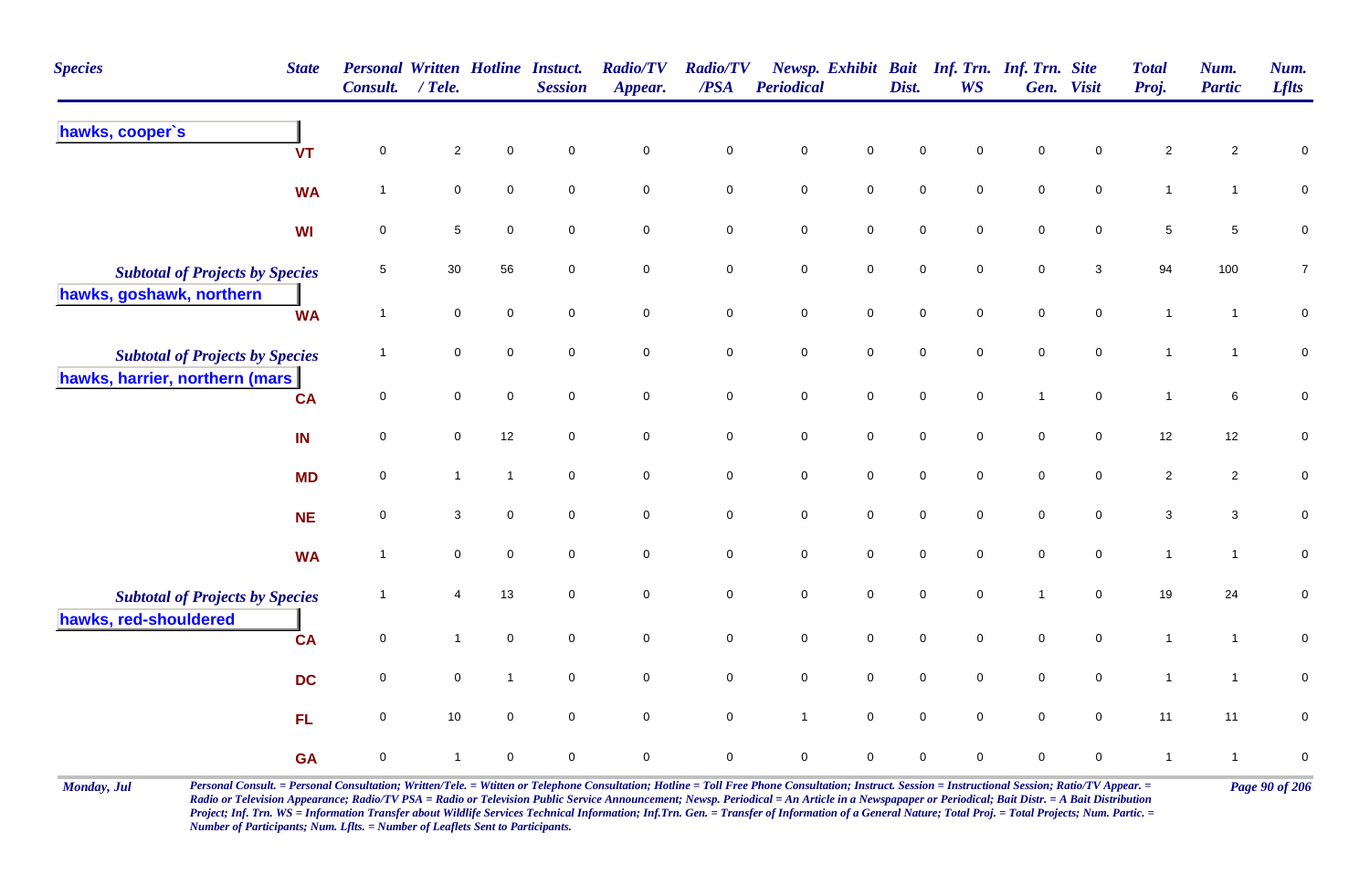| <b>Species</b>                         | <b>State</b> | Personal Written Hotline Instuct.<br>Consult. / Tele. |                 |                     | <b>Session</b>      | <b>Radio/TV</b><br>Appear. | <b>Radio/TV</b><br>$\overline{PSA}$ | Periodical          |                     | Dist.               | Newsp. Exhibit Bait Inf. Trn. Inf. Trn. Site<br><b>WS</b> |                     | Gen. Visit          | <b>Total</b><br>Proj.     | Num.<br><b>Partic</b> | Num.<br><b>Lflts</b>    |
|----------------------------------------|--------------|-------------------------------------------------------|-----------------|---------------------|---------------------|----------------------------|-------------------------------------|---------------------|---------------------|---------------------|-----------------------------------------------------------|---------------------|---------------------|---------------------------|-----------------------|-------------------------|
| hawks, red-shouldered                  | <b>GA</b>    | $\mathsf 0$                                           | $\mathbf{1}$    | $\pmb{0}$           | $\mathbf 0$         | $\pmb{0}$                  | $\pmb{0}$                           | $\pmb{0}$           | $\mathbf 0$         | $\pmb{0}$           | $\mathsf 0$                                               | $\mathsf{O}\xspace$ | $\mathbf 0$         | $\mathbf{1}$              | $\overline{1}$        | $\pmb{0}$               |
|                                        | <b>MD</b>    | $\mathsf 0$                                           | $\mathbf{1}$    | 9                   | $\mathbf 0$         | $\mathbf 0$                | $\mathbf 0$                         | $\mathbf 0$         | $\mathsf{O}\xspace$ | $\mathbf 0$         | $\mathbf 0$                                               | $\mathbf 0$         | $\overline{0}$      | 10                        | 10                    | 0                       |
|                                        | <b>NE</b>    | $\mathsf 0$                                           | $\mathbf{1}$    | $\mathsf{O}\xspace$ | $\mathbf 0$         | $\mathbf 0$                | $\mathbf 0$                         | $\mathbf 0$         | $\mathsf{O}$        | $\mathbf 0$         | $\mathbf 0$                                               | $\mathbf 0$         | $\overline{0}$      | $\mathbf{1}$              | $\mathbf{1}$          | 0                       |
|                                        | OH           | $\pmb{0}$                                             | $\mathbf{3}$    | $\mathbf 0$         | $\mathbf 0$         | $\mathbf 0$                | $\mathbf 0$                         | ${\bf 0}$           | $\mathbf 0$         | $\mathsf{O}\xspace$ | $\mathbf 0$                                               | $\mathsf{O}\xspace$ | $\mathbf 0$         | $\ensuremath{\mathsf{3}}$ | $\mathbf{3}$          | $\overline{\mathbf{c}}$ |
|                                        | <b>TN</b>    | $\mathsf 0$                                           | $\mathbf{1}$    | $\mathbf 0$         | $\mathsf{O}\xspace$ | $\mathsf{O}\xspace$        | $\mathsf{O}\xspace$                 | $\mathsf{O}\xspace$ | $\mathsf 0$         | $\mathsf 0$         | $\mathsf{O}\xspace$                                       | $\mathsf{O}\xspace$ | $\mathbf{1}$        | $\overline{2}$            | $\overline{2}$        | $\pmb{0}$               |
|                                        | <b>TX</b>    | $\mathsf 0$                                           | $\mathbf{1}$    | $\mathsf 0$         | $\mathbf 0$         | $\mathsf{O}\xspace$        | $\mathbf 0$                         | $\mathbf 0$         | $\mathsf{O}$        | $\mathbf 0$         | $\overline{0}$                                            | $\mathbf 0$         | $\mathsf{O}$        | $\mathbf{1}$              | $\mathbf{1}$          | $\pmb{0}$               |
|                                        | <b>VA</b>    | $\mathsf 0$                                           | $\mathbf{1}$    | $\mathsf{O}\xspace$ | $\mathbf 0$         | $\mathsf{O}\xspace$        | $\mathbf 0$                         | $\mathbf 0$         | $\mathsf{O}\xspace$ | $\mathsf{O}\xspace$ | $\overline{0}$                                            | $\mathsf{O}\xspace$ | $\mathbf 0$         | $\mathbf{1}$              | $\overline{1}$        | $\pmb{0}$               |
| <b>Subtotal of Projects by Species</b> |              | $\mathsf 0$                                           | 20              | $10$                | $\mathsf{O}\xspace$ | $\mathsf{O}\xspace$        | $\mathsf{O}\xspace$                 | $\pmb{0}$           | $\mathsf 0$         | $\mathsf 0$         | $\mathsf{O}\xspace$                                       | $\mathsf{O}\xspace$ | $\mathbf{1}$        | $32\,$                    | 32                    | $\sqrt{2}$              |
| hawks, red-tailed                      | <b>AL</b>    | $\mathsf 0$                                           | $5\phantom{.0}$ | $\mathbf 0$         | $\mathsf{O}\xspace$ | $\mathsf{O}\xspace$        | $\mathbf 0$                         | $\pmb{0}$           | $\mathsf{O}$        | $\mathsf{O}\xspace$ | $\mathsf{O}\xspace$                                       | $\mathbf 0$         | $\mathbf 0$         | $\,$ 5 $\,$               | $\sqrt{5}$            | $\,$ 5 $\,$             |
|                                        | <b>AR</b>    | $\mathsf 0$                                           | $\overline{2}$  | $\pmb{0}$           | $\mathbf 0$         | $\pmb{0}$                  | $\mathbf 0$                         | $\pmb{0}$           | $\mathsf{O}\xspace$ | $\mathsf{O}\xspace$ | $\mathbf 0$                                               | $\mathsf{O}\xspace$ | $\mathbf 0$         | $\overline{2}$            | $\overline{2}$        | $\pmb{0}$               |
|                                        | <b>AZ</b>    | $\mathbf{1}$                                          | $\mathbf 0$     | $\mathbf 0$         | $\mathbf 0$         | $\mathsf{O}\xspace$        | $\mathbf 0$                         | $\mathbf 0$         | $\mathbf 0$         | $\mathsf{O}\xspace$ | $\mathbf 0$                                               | $\mathsf{O}\xspace$ | $\mathbf 0$         | $\mathbf{1}$              | 6                     | $\pmb{0}$               |
|                                        | <b>CA</b>    | 4                                                     | 4               | $\mathbf 0$         | $\mathbf 0$         | $\mathbf 0$                | $\mathbf 0$                         | ${\bf 0}$           | $\mathbf 0$         | $\mathsf{O}\xspace$ | $\overline{0}$                                            | $\pmb{0}$           | $\overline{1}$      | 9                         | 18                    | 0                       |
|                                        | <b>CT</b>    | $\mathsf 0$                                           | 0               | $\pmb{0}$           | $\mathbf 0$         | $\mathsf{O}\xspace$        | $\mathbf 0$                         | $\mathbf 0$         | $\mathsf{O}$        | $\mathsf{O}\xspace$ | $\mathbf 0$                                               | $\mathbf 0$         | $\mathbf{1}$        | $\mathbf{1}$              | $\overline{1}$        | $\pmb{0}$               |
|                                        | FL           | $\mathbf 0$                                           | $\mathbf 0$     | $\mathbf 0$         | $\mathsf{O}\xspace$ | $\mathsf{O}\xspace$        | $\mathsf{O}\xspace$                 | $\overline{4}$      | $\mathsf 0$         | $\mathsf 0$         | $\mathbf 0$                                               | $\mathsf 0$         | $\mathsf{O}\xspace$ | 4                         | $\overline{4}$        | 0                       |
|                                        | <b>GA</b>    | $\mathsf 0$                                           | 13              | $\mathbf 0$         | $\mathbf 0$         | $\mathbf 0$                | $\mathbf 0$                         | $\mathbf 0$         | $\mathsf 0$         | $\mathsf{O}\xspace$ | $\mathbf 0$                                               | $\mathbf 0$         | $\overline{0}$      | 13                        | 14                    | $\overline{2}$          |
|                                        | IL.          | $\mathbf 0$                                           | 11              | $\pmb{0}$           | $\mathbf 0$         | $\mathsf{O}\xspace$        | $\mathsf 0$                         | $\mathbf 0$         | $\mathsf 0$         | $\pmb{0}$           | $\mathbf 0$                                               | $\mathbf 0$         | $\mathbf 0$         | 11                        | 11                    | $\pmb{0}$               |

Monday, Jul Personal Consult. = Personal Consultation; Written/Tele. = Witten or Telephone Consultation; Hotline = Toll Free Phone Consultation; Instruct. Session = Instructional Session; Ratio/TV Appear. = Page 91 of 206 *Radio or Television Appearance; Radio/TV PSA = Radio or Television Public Service Announcement; Newsp. Periodical = An Article in a Newspapaper or Periodical; Bait Distr. = A Bait Distribution*  Project; Inf. Trn. WS = Information Transfer about Wildlife Services Technical Information; Inf.Trn. Gen. = Transfer of Information of a General Nature; Total Proj. = Total Projects; Num. Partic. = *Number of Participants; Num. Lflts. = Number of Leaflets Sent to Participants.*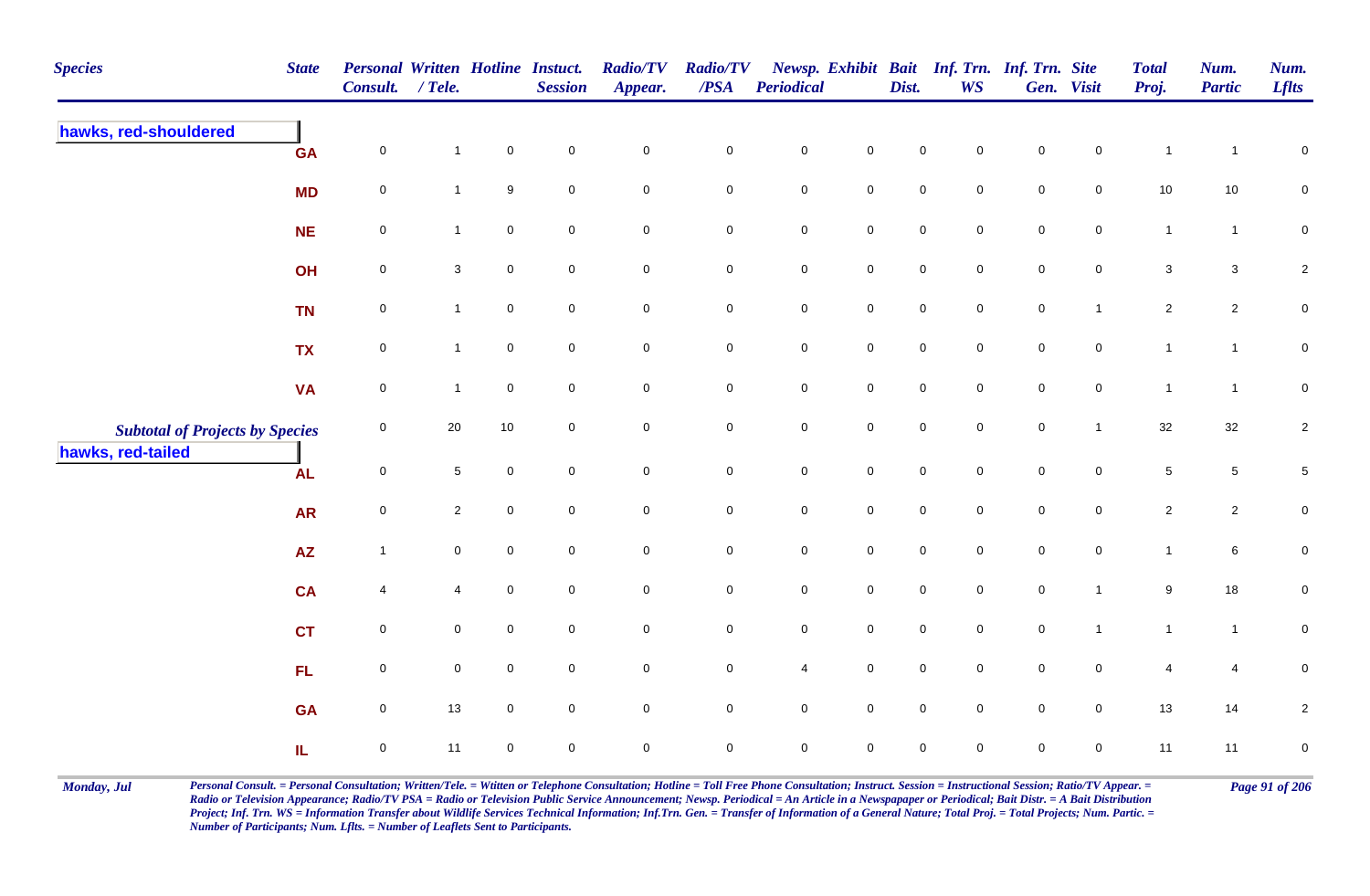| <b>Species</b>    | <b>State</b> | Personal Written Hotline Instuct.<br>Consult. / Tele. |                 |                     | <b>Session</b>      | <b>Radio/TV</b><br>Appear. | <b>Radio/TV</b><br>$\overline{PSA}$ | Periodical          |                     | Dist.               | <b>WS</b>           | Newsp. Exhibit Bait Inf. Trn. Inf. Trn. Site | Gen. Visit          | <b>Total</b><br>Proj. | Num.<br><b>Partic</b> | Num.<br><b>Lflts</b> |
|-------------------|--------------|-------------------------------------------------------|-----------------|---------------------|---------------------|----------------------------|-------------------------------------|---------------------|---------------------|---------------------|---------------------|----------------------------------------------|---------------------|-----------------------|-----------------------|----------------------|
| hawks, red-tailed | IL           | $\mathbf 0$                                           | 11              | $\mathsf{O}\xspace$ | $\mathbf 0$         | $\mathsf{O}\xspace$        | $\mathbf 0$                         | $\mathbf 0$         | $\pmb{0}$           | $\pmb{0}$           | $\mathbf 0$         | $\mathsf{O}\xspace$                          | $\mathsf{O}\xspace$ | 11                    | 11                    | ${\bf 0}$            |
|                   | IN           | $\mathsf{O}\xspace$                                   | $\mathbf{3}$    | 63                  | $\pmb{0}$           | $\pmb{0}$                  | $\mathbf 0$                         | $\mathbf 0$         | $\mathbf 0$         | $\mathbf 0$         | $\mathbf 0$         | $\mathbf 0$                                  | $\mathbf 0$         | 66                    | 71                    | $\mathbf 0$          |
|                   | <b>KY</b>    | $\overline{2}$                                        | 21              | $\mathbf 0$         | $\pmb{0}$           | $\mathsf{O}\xspace$        | $\mathsf{O}\xspace$                 | $\mathbf 0$         | $\pmb{0}$           | $\pmb{0}$           | $\overline{4}$      | $\overline{1}$                               | $\mathsf{O}\xspace$ | ${\bf 28}$            | $39\,$                | $\mathbf 0$          |
|                   | LA           | $\mathsf{O}\xspace$                                   | 4               | $\mathsf{O}\xspace$ | $\mathbf 0$         | $\mathsf{O}\xspace$        | $\overline{0}$                      | $\mathbf 0$         | $\mathbf 0$         | $\mathsf 0$         | $\mathsf{O}\xspace$ | $\mathbf 0$                                  | $\mathsf{O}\xspace$ | 4                     | 4                     | 0                    |
|                   | <b>MD</b>    | $\mathsf{O}\xspace$                                   | $\mathbf{1}$    | 31                  | $\mathbf 0$         | $\mathsf{O}\xspace$        | $\mathbf 0$                         | $\mathbf 0$         | $\mathsf{O}\xspace$ | $\mathsf 0$         | $\mathbf 0$         | $\mathsf{O}\xspace$                          | $\mathbf 0$         | 32                    | $35\,$                | $\overline{c}$       |
|                   | <b>MI</b>    | $\mathsf{O}\xspace$                                   | 8               | $\mathsf{O}\xspace$ | $\mathbf 0$         | $\overline{0}$             | $\mathbf 0$                         | $\mathbf 0$         | $\mathsf 0$         | $\mathsf 0$         | $\mathbf 0$         | $\mathbf 0$                                  | $\overline{0}$      | 8                     | $9\,$                 | $\sqrt{5}$           |
|                   | <b>MN</b>    | $\mathbf 0$                                           | $\overline{2}$  | $\mathsf{O}\xspace$ | $\mathbf 0$         | $\mathsf{O}\xspace$        | $\mathsf{O}\xspace$                 | $\mathbf 0$         | $\mathsf{O}\xspace$ | $\mathsf 0$         | $\mathbf 0$         | $\mathbf 0$                                  | $\mathbf 0$         | $\overline{2}$        | $\overline{2}$        | $\pmb{0}$            |
|                   | <b>MO</b>    | $\mathsf 0$                                           | $5\phantom{.0}$ | $\overline{0}$      | $\pmb{0}$           | 0                          | $\mathbf 0$                         | $\mathbf 0$         | $\mathsf{O}\xspace$ | $\mathsf{O}\xspace$ | $\mathbf 0$         | $\mathsf{O}\xspace$                          | $\mathbf{1}$        | 6                     | $6\phantom{.0}$       | $\overline{0}$       |
|                   | <b>MS</b>    | $\mathsf{O}\xspace$                                   | $\overline{2}$  | $\mathbf 0$         | $\mathsf{O}\xspace$ | $\mathbf 0$                | $\overline{0}$                      | $\mathsf{O}\xspace$ | $\pmb{0}$           | $\mathsf{O}\xspace$ | $\mathbf 0$         | $\mathsf{O}\xspace$                          | $\mathbf 0$         | $\overline{c}$        | $\mathbf{3}$          | $\overline{0}$       |
|                   | <b>NC</b>    | $\mathsf{O}\xspace$                                   | $\mathbf{2}$    | $\overline{0}$      | $\pmb{0}$           | $\mathsf{O}\xspace$        | $\mathbf 0$                         | $\mathbf 0$         | $\mathsf{O}\xspace$ | $\mathsf 0$         | $\mathsf{O}\xspace$ | $\mathbf 0$                                  | $\mathbf{1}$        | $\mathbf{3}$          | $\mathbf{3}$          | $\mathbf 0$          |
|                   | <b>ND</b>    | $\mathbf{1}$                                          | $\mathbf{2}$    | $\mathsf{O}\xspace$ | $\pmb{0}$           | $\mathsf{O}\xspace$        | $\mathsf{O}\xspace$                 | $\mathbf 0$         | $\pmb{0}$           | $\mathsf{O}\xspace$ | $\mathbf 0$         | $\mathbf 0$                                  | $\overline{1}$      | 4                     | $\,$ 6 $\,$           | $\overline{c}$       |
|                   | <b>NE</b>    | $\mathbf{1}$                                          | $\mathbf{3}$    | $\mathbf 0$         | $\pmb{0}$           | $\mathsf{O}\xspace$        | $\mathbf 0$                         | $\mathbf 0$         | $\mathbf 0$         | $\mathsf 0$         | $\mathbf 0$         | $\mathsf{O}\xspace$                          | $\mathbf 0$         | 4                     | 4                     | $\mathbf 0$          |
|                   | <b>NH</b>    | $\mathbf{3}$                                          | $\mathbf{3}$    | $\overline{0}$      | $\mathbf 0$         | 0                          | $\mathbf 0$                         | $\mathbf 0$         | $\mathbf 0$         | $\mathsf{O}\xspace$ | $\mathbf 0$         | $\mathsf{O}\xspace$                          | $\mathbf{1}$        | $\overline{7}$        | $\overline{7}$        | $\mathbf 0$          |
|                   | <b>NJ</b>    | $\mathbf 0$                                           | $\mathbf{1}$    | $\mathbf 0$         | $\mathbf 0$         | $\mathsf{O}\xspace$        | $\mathsf{O}\xspace$                 | $\mathbf 0$         | $\pmb{0}$           | $\mathsf 0$         | $\mathsf{O}\xspace$ | $\mathbf 0$                                  | $\mathbf 0$         | $\mathbf{1}$          | $\mathbf{1}$          | ${\bf 0}$            |
|                   | <b>NY</b>    | $\mathsf{O}\xspace$                                   | $\sqrt{5}$      | $\mathbf{3}$        | $\mathbf 0$         | $\mathsf{O}\xspace$        | $\mathsf{O}\xspace$                 | $\mathbf 0$         | $\pmb{0}$           | $\mathsf 0$         | $\mathsf{O}\xspace$ | $\mathsf{O}\xspace$                          | $\mathbf 0$         | $\bf8$                | $\bf8$                | $\overline{c}$       |
|                   | OH           | $\mathbf 0$                                           | 8               | $\mathbf 0$         | $\mathbf 0$         | $\mathbf 0$                | $\overline{0}$                      | $\mathsf{O}\xspace$ | $\mathsf{O}\xspace$ | $\mathsf{O}\xspace$ | $\pmb{0}$           | $\overline{1}$                               | $\mathbf{1}$        | 10                    | 12                    | $\bf 8$              |

Monday, Jul Personal Consult. = Personal Consultation; Written/Tele. = Witten or Telephone Consultation; Hotline = Toll Free Phone Consultation; Instruct. Session = Instructional Session; Ratio/TV Appear. = Page 92 of 206 *Radio or Television Appearance; Radio/TV PSA = Radio or Television Public Service Announcement; Newsp. Periodical = An Article in a Newspapaper or Periodical; Bait Distr. = A Bait Distribution*  Project; Inf. Trn. WS = Information Transfer about Wildlife Services Technical Information; Inf.Trn. Gen. = Transfer of Information of a General Nature; Total Proj. = Total Projects; Num. Partic. = *Number of Participants; Num. Lflts. = Number of Leaflets Sent to Participants.*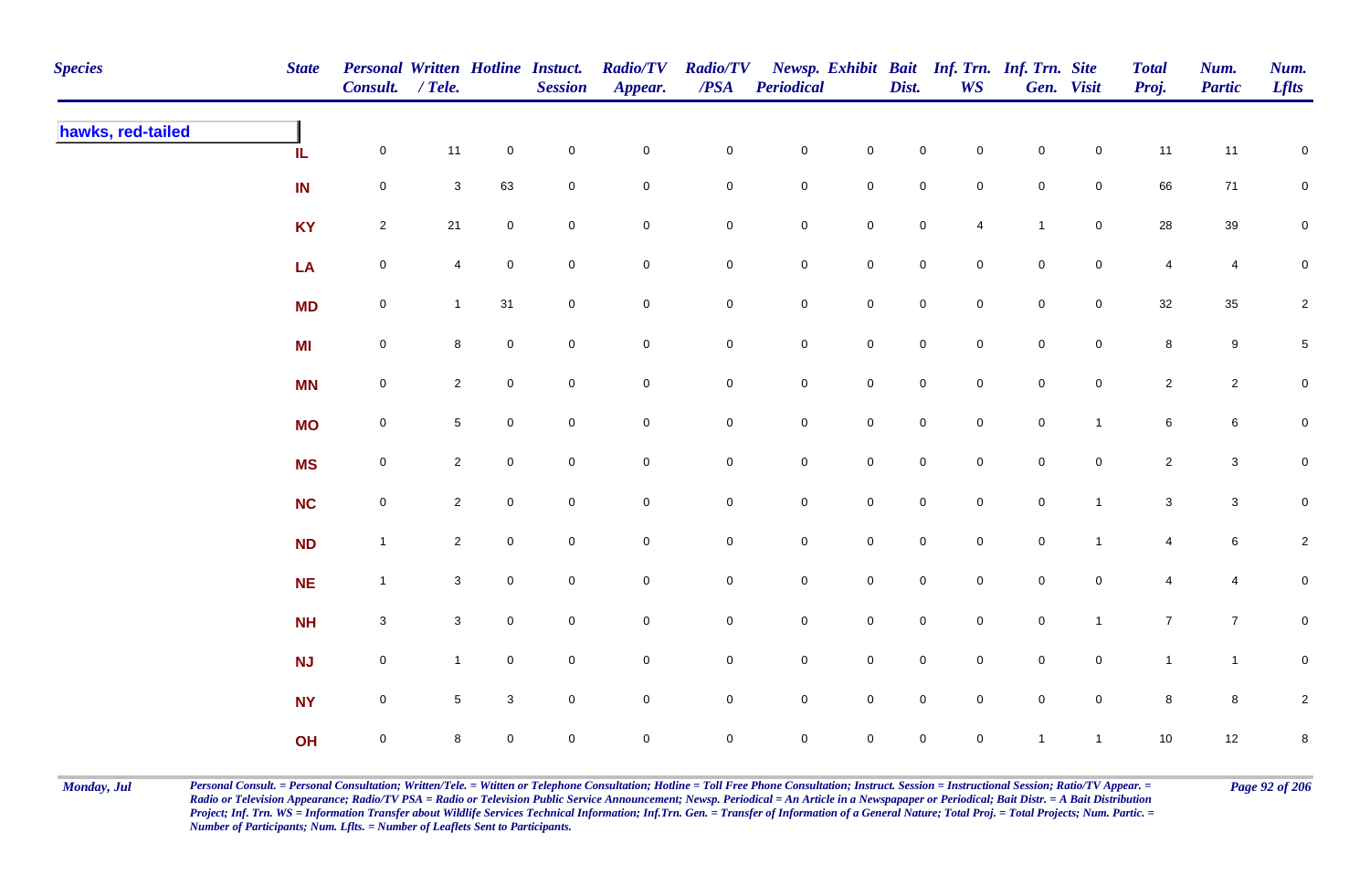| <b>Species</b>                                                | <b>State</b>   | <b>Personal Written Hotline Instuct.</b><br>Consult. | $/$ Tele.      |                     | <b>Session</b>      | <b>Radio/TV</b><br>Appear. | <b>Radio/TV</b><br>/PSA | Periodical  |                     | Dist.       | <b>WS</b>           | Newsp. Exhibit Bait Inf. Trn. Inf. Trn. Site | Gen. Visit     | <b>Total</b><br>Proj.     | Num.<br><b>Partic</b> | Num.<br><b>Lflts</b> |
|---------------------------------------------------------------|----------------|------------------------------------------------------|----------------|---------------------|---------------------|----------------------------|-------------------------|-------------|---------------------|-------------|---------------------|----------------------------------------------|----------------|---------------------------|-----------------------|----------------------|
| hawks, red-tailed                                             | OK             | $\overline{2}$                                       | $\overline{7}$ | $\mathsf{O}\xspace$ | $\mathbf 0$         | $\mathbf 0$                | $\mathbf 0$             | $\pmb{0}$   | $\mathbf{1}$        | $\mathbf 0$ | $\mathbf 0$         | 3                                            | $\mathbf 0$    | 13                        | 73                    | 40                   |
|                                                               | PA             | $\overline{2}$                                       | 15             | $\mathbf 0$         | $\mathbf 0$         | $\mathbf 0$                | $\mathbf 0$             | $\pmb{0}$   | $\mathbf 0$         | $\pmb{0}$   | $\mathbf 0$         | $\mathsf 0$                                  | $\overline{0}$ | 17                        | 20                    | $13$                 |
|                                                               | R <sub>l</sub> | $\overline{1}$                                       | $\mathbf 0$    | $\overline{0}$      | $\mathbf 0$         | $\mathbf 0$                | $\mathbf 0$             | $\pmb{0}$   | $\mathsf{O}\xspace$ | $\pmb{0}$   | $\overline{2}$      | $\pmb{0}$                                    | $\mathbf 0$    | $\mathbf{3}$              | 4                     | $\pmb{0}$            |
|                                                               | <b>SC</b>      | $\mathbf 0$                                          | 3              | $\mathbf 0$         | $\mathbf 0$         | $\mathbf 0$                | $\mathbf 0$             | $\pmb{0}$   | $\mathbf 0$         | $\pmb{0}$   | $\mathbf 0$         | $\pmb{0}$                                    | $\mathbf 0$    | 3                         | 4                     | $\mathbf 0$          |
|                                                               | <b>TN</b>      | $\mathsf{O}$                                         | 11             | $\overline{0}$      | $\mathbf 0$         | $\mathbf 0$                | $\mathbf 0$             | $\pmb{0}$   | $\mathsf 0$         | $\pmb{0}$   | $\overline{0}$      | $\mathsf 0$                                  | $\overline{0}$ | 11                        | 12                    | $\mathbf 0$          |
|                                                               | <b>TX</b>      | $\overline{2}$                                       | $\overline{7}$ | $\mathbf 0$         | $\mathbf 0$         | $\mathsf{O}\xspace$        | $\mathsf{O}$            | $\pmb{0}$   | $\mathsf{O}$        | $\pmb{0}$   | $\mathbf 0$         | $\pmb{0}$                                    | $\mathbf 0$    | $9\,$                     | 11                    | $\mathbf{1}$         |
|                                                               | <b>VA</b>      | $\mathsf{O}\xspace$                                  | $\sqrt{5}$     | $\mathsf{O}\xspace$ | $\mathsf{O}\xspace$ | $\pmb{0}$                  | $\mathbf 0$             | $\pmb{0}$   | $\mathsf 0$         | $\pmb{0}$   | $\mathsf{O}\xspace$ | $\pmb{0}$                                    | $\mathbf 0$    | $\sqrt{5}$                | 5                     | $\pmb{0}$            |
|                                                               | <b>VT</b>      | $\mathbf 0$                                          | $\mathbf{1}$   | $\mathsf{O}\xspace$ | $\mathbf 0$         | $\mathsf{O}\xspace$        | $\mathbf 0$             | $\pmb{0}$   | $\mathbf 0$         | $\pmb{0}$   | $\mathbf 0$         | $\pmb{0}$                                    | $\mathbf 0$    | $\mathbf{1}$              | $\mathbf{1}$          | $\mathbf 0$          |
|                                                               | <b>WA</b>      | $\overline{2}$                                       | $\mathbf 0$    | $\mathsf{O}\xspace$ | $\mathsf{O}\xspace$ | $\mathsf{O}\xspace$        | $\mathbf 0$             | $\pmb{0}$   | $\mathsf{O}\xspace$ | $\pmb{0}$   | $\mathbf 0$         | $\pmb{0}$                                    | $\mathbf{1}$   | $\ensuremath{\mathsf{3}}$ | 4                     | $\mathbf 0$          |
|                                                               | <b>WI</b>      | $\mathsf{O}\xspace$                                  | 9              | $\mathsf{O}\xspace$ | $\mathbf 0$         | $\mathsf{O}\xspace$        | $\mathbf 0$             | $\pmb{0}$   | $\pmb{0}$           | $\pmb{0}$   | $\mathbf 0$         | $\pmb{0}$                                    | $\mathbf 0$    | 9                         | 9                     | $\mathbf 0$          |
|                                                               | <b>WV</b>      | $\overline{1}$                                       | $\overline{2}$ | $\mathsf{O}\xspace$ | $\mathbf 0$         | $\mathsf{O}\xspace$        | $\mathbf 0$             | $\mathsf 0$ | $\mathbf 0$         | $\mathbf 0$ | $\mathbf 0$         | $\mathbf 0$                                  | $\mathbf 0$    | $\ensuremath{\mathsf{3}}$ | 5                     | $\pmb{0}$            |
| <b>Subtotal of Projects by Species</b><br>hawks, rough-legged |                | 22                                                   | 165            | 97                  | $\mathbf 0$         | $\mathbf 0$                | $\mathbf 0$             | $\pmb{0}$   | $\mathbf{1}$        | $\pmb{0}$   | $\pmb{0}$           | $\,$ 5 $\,$                                  | 8              | 308                       | 419                   | $80\,$               |
|                                                               | MI             | $\mathbf 0$                                          | $\mathbf{1}$   | $\mathbf 0$         | $\mathbf 0$         | $\mathbf 0$                | $\mathbf 0$             | $\pmb{0}$   | $\mathbf 0$         | $\pmb{0}$   | $\mathbf 0$         | $\pmb{0}$                                    | $\mathbf 0$    | $\mathbf{1}$              | $\overline{1}$        | $\mathbf{1}$         |
|                                                               | <b>NE</b>      | $\mathbf 0$                                          | $\mathbf{1}$   | $\mathsf{O}\xspace$ | $\mathsf{O}\xspace$ | $\mathsf{O}\xspace$        | $\mathbf 0$             | $\pmb{0}$   | $\mathsf 0$         | $\pmb{0}$   | $\mathbf 0$         | $\pmb{0}$                                    | $\mathbf 0$    | $\mathbf{1}$              | $\mathbf{1}$          | $\mathbf 0$          |
|                                                               | OK             | $\mathbf 0$                                          | $\mathbf{1}$   | $\mathsf{O}\xspace$ | $\mathbf 0$         | $\overline{0}$             | $\overline{0}$          | $\mathsf 0$ | $\mathsf 0$         | $\mathsf 0$ | $\mathbf 0$         | $\mathsf 0$                                  | $\overline{0}$ | $\mathbf{1}$              | $\mathbf{1}$          | $\mathbf 0$          |
|                                                               | <b>OR</b>      | $\mathbf 0$                                          | $\overline{2}$ | $\mathbf 0$         | $\mathsf{O}\xspace$ | $\mathsf{O}\xspace$        | $\mathsf{O}\xspace$     | $\pmb{0}$   | $\mathsf{O}\xspace$ | $\mathsf 0$ | $\mathbf 0$         | $\mathsf 0$                                  | $\mathbf 0$    | $\overline{2}$            | $\overline{c}$        | $\pmb{0}$            |

Monday, Jul Personal Consult. = Personal Consultation; Written/Tele. = Witten or Telephone Consultation; Hotline = Toll Free Phone Consultation; Instruct. Session = Instructional Session; Ratio/TV Appear. = Page 93 of 206 *Radio or Television Appearance; Radio/TV PSA = Radio or Television Public Service Announcement; Newsp. Periodical = An Article in a Newspapaper or Periodical; Bait Distr. = A Bait Distribution*  Project; Inf. Trn. WS = Information Transfer about Wildlife Services Technical Information; Inf.Trn. Gen. = Transfer of Information of a General Nature; Total Proj. = Total Projects; Num. Partic. = *Number of Participants; Num. Lflts. = Number of Leaflets Sent to Participants.*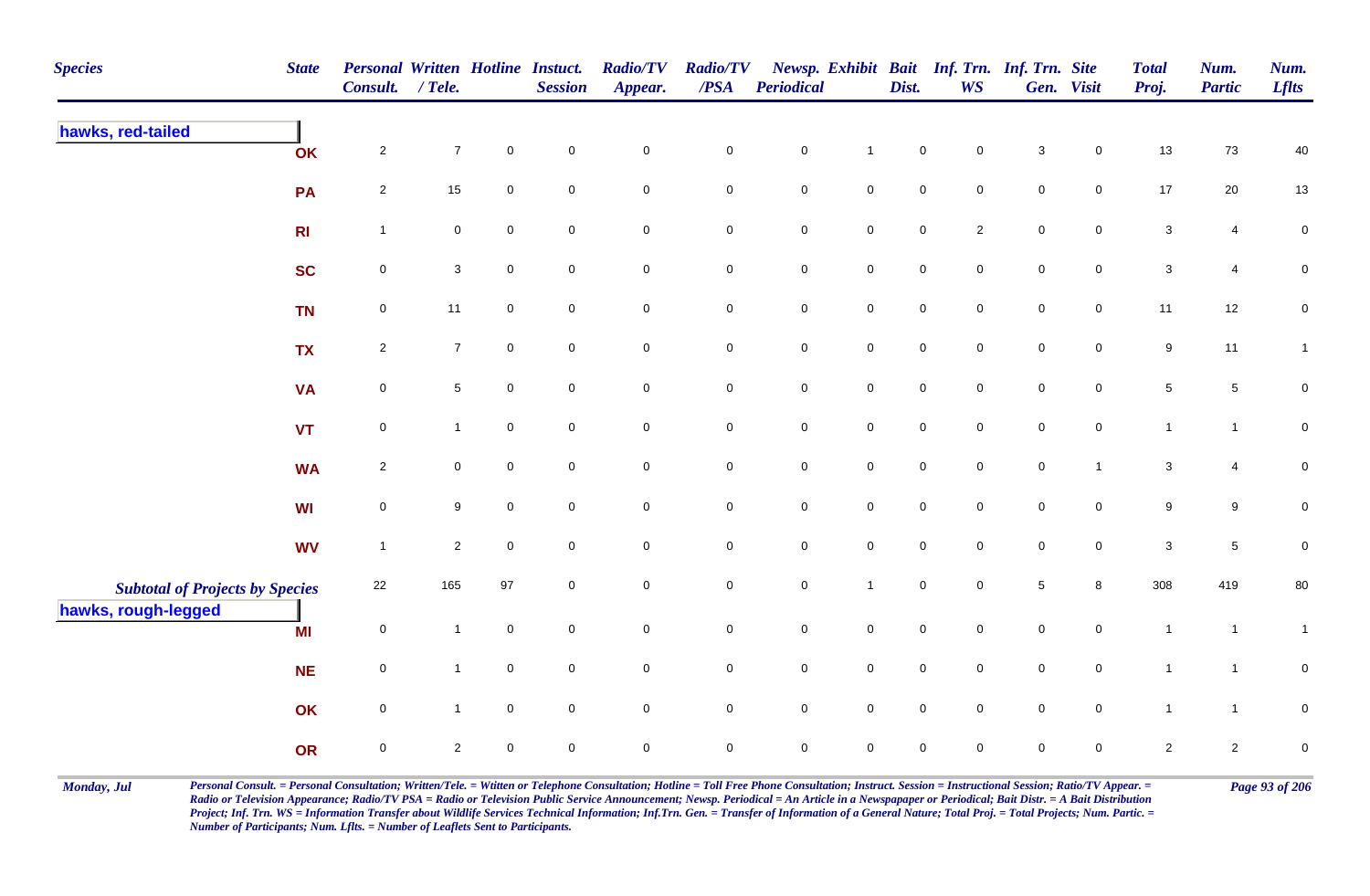| <b>Species</b>                         | <b>State</b> | Personal Written Hotline Instuct.<br>Consult. / Tele. |                     |                     | <b>Session</b>      | <b>Radio/TV</b><br>Appear. | <b>Radio/TV</b><br>/PSA | <b>Periodical</b> |                     | Dist.       | Newsp. Exhibit Bait Inf. Trn. Inf. Trn. Site<br><b>WS</b> |             | Gen. Visit          | <b>Total</b><br>Proj. | Num.<br><b>Partic</b> | Num.<br><b>Lflts</b> |
|----------------------------------------|--------------|-------------------------------------------------------|---------------------|---------------------|---------------------|----------------------------|-------------------------|-------------------|---------------------|-------------|-----------------------------------------------------------|-------------|---------------------|-----------------------|-----------------------|----------------------|
| hawks, rough-legged                    | OR           | $\mathbf 0$                                           | $\overline{2}$      | $\mathbf 0$         | $\mathsf 0$         | $\mathbf 0$                | $\mathbf 0$             | $\pmb{0}$         | $\pmb{0}$           | $\mathsf 0$ | 0                                                         | $\mathsf 0$ | $\mathbf 0$         | $\overline{2}$        | $\overline{a}$        | $\pmb{0}$            |
| <b>Subtotal of Projects by Species</b> |              | 0                                                     | $\sqrt{5}$          | $\overline{0}$      | $\mathbf 0$         | $\mathbf 0$                | $\overline{0}$          | $\mathbf 0$       | $\mathbf 0$         | $\mathsf 0$ | $\mathbf 0$                                               | $\mathsf 0$ | 0                   | $\,$ 5 $\,$           | $5\phantom{.0}$       | $\mathbf{1}$         |
| hawks, sharp-shinned                   | <b>CT</b>    | $\mathbf 0$                                           | $\pmb{0}$           | $\mathbf 0$         | $\mathsf 0$         | $\mathbf 0$                | $\mathbf 0$             | $\pmb{0}$         | $\mathbf 0$         | $\pmb{0}$   | $\mathbf 0$                                               | $\pmb{0}$   | $\mathbf{1}$        | $\mathbf{1}$          | $\mathbf{1}$          | $\pmb{0}$            |
|                                        | ID           | $\mathbf 0$                                           | $\mathbf{1}$        | $\mathbf 0$         | $\mathbf 0$         | $\mathbf 0$                | $\overline{0}$          | $\mathbf 0$       | $\mathbf 0$         | $\mathbf 0$ | 0                                                         | $\mathbf 0$ | $\mathbf 0$         | $\mathbf{1}$          | $\mathbf{1}$          | $\mathbf 0$          |
|                                        | IN           | 0                                                     | $\mathsf{O}\xspace$ | $\overline{2}$      | $\overline{0}$      | $\mathbf 0$                | $\mathbf 0$             | $\pmb{0}$         | $\mathsf{O}\xspace$ | $\pmb{0}$   | $\mathbf 0$                                               | $\mathsf 0$ | $\mathbf 0$         | $\overline{2}$        | $\mathbf{3}$          | $\pmb{0}$            |
|                                        | <b>KY</b>    | $\mathbf 0$                                           | $\mathbf{1}$        | $\mathsf{O}\xspace$ | $\overline{0}$      | $\mathsf{O}\xspace$        | $\mathbf 0$             | $\mathbf 0$       | $\mathbf 0$         | $\pmb{0}$   | $\mathbf 0$                                               | $\pmb{0}$   | $\mathsf{O}\xspace$ | $\mathbf{1}$          | $\mathbf{1}$          | $\overline{0}$       |
|                                        | <b>MD</b>    | $\mathbf 0$                                           | $\mathbf{1}$        | $\mathbf{1}$        | $\mathbf 0$         | $\mathbf 0$                | $\overline{0}$          | $\pmb{0}$         | $\mathbf 0$         | $\mathbf 0$ | $\mathbf 0$                                               | $\mathbf 0$ | $\mathbf 0$         | $\overline{2}$        | $\overline{c}$        | $\overline{0}$       |
|                                        | <b>ME</b>    | $\mathbf 0$                                           | $\mathbf{1}$        | $\mathbf 0$         | $\mathbf 0$         | $\mathbf 0$                | $\mathbf 0$             | $\pmb{0}$         | $\mathbf 0$         | $\mathsf 0$ | 0                                                         | $\mathsf 0$ | $\mathbf 0$         | $\mathbf{1}$          | $\mathbf{1}$          | $\mathbf 0$          |
|                                        | <b>NE</b>    | $\overline{0}$                                        | $\mathbf{1}$        | $\mathbf 0$         | $\mathbf 0$         | $\mathbf 0$                | $\pmb{0}$               | $\pmb{0}$         | $\mathbf 0$         | $\pmb{0}$   | $\mathbf 0$                                               | $\mathsf 0$ | $\mathbf 0$         | $\mathbf{1}$          | $\mathbf{1}$          | $\mathbf 0$          |
|                                        | <b>NH</b>    | 0                                                     | $\mathbf{1}$        | $\mathbf 0$         | $\mathbf 0$         | $\mathbf 0$                | $\mathbf 0$             | $\pmb{0}$         | $\mathbf 0$         | $\pmb{0}$   | $\mathbf 0$                                               | $\pmb{0}$   | $\mathbf 0$         | $\mathbf{1}$          | $\mathbf{1}$          | $\mathbf 0$          |
|                                        | <b>NM</b>    | 3                                                     | $\mathbf 0$         | $\overline{0}$      | $\mathbf 0$         | $\mathsf{O}\xspace$        | $\overline{0}$          | $\pmb{0}$         | $\mathsf{O}\xspace$ | $\mathsf 0$ | $\mathbf 0$                                               | $\mathsf 0$ | $\mathbf 0$         | $\mathbf{3}$          | $\mathbf{3}$          | $\pmb{0}$            |
|                                        | <b>NY</b>    | $\mathbf 0$                                           | $\mathbf{1}$        | $\overline{2}$      | $\mathsf{O}\xspace$ | $\mathbf 0$                | $\mathbf 0$             | $\mathbf 0$       | $\mathsf{O}\xspace$ | $\mathbf 0$ | $\mathbf 0$                                               | $\pmb{0}$   | $\mathbf 0$         | $\sqrt{3}$            | $\mathbf{3}$          | $\pmb{0}$            |
|                                        | OK           | $\mathbf 0$                                           | $\mathbf{1}$        | $\overline{0}$      | $\overline{0}$      | $\mathbf 0$                | $\overline{0}$          | $\mathbf 0$       | $\overline{0}$      | $\mathsf 0$ | $\mathbf 0$                                               | $\mathsf 0$ | $\mathbf 0$         | $\mathbf{1}$          | $\mathbf{1}$          | $\pmb{0}$            |
|                                        | <b>SD</b>    | $\mathbf 0$                                           | $\mathbf{1}$        | $\mathbf 0$         | $\mathbf 0$         | $\mathsf{O}\xspace$        | $\overline{0}$          | $\pmb{0}$         | $\mathsf{O}\xspace$ | $\pmb{0}$   | $\mathbf 0$                                               | $\pmb{0}$   | $\mathbf 0$         | $\mathbf{1}$          | $\mathbf{1}$          | $\overline{0}$       |
|                                        | <b>TN</b>    | $\mathbf 0$                                           | $\mathbf{1}$        | $\mathbf 0$         | $\mathbf 0$         | $\mathsf{O}\xspace$        | $\mathbf 0$             | $\mathbf 0$       | $\mathsf{O}\xspace$ | $\mathbf 0$ | $\mathbf 0$                                               | $\mathbf 0$ | $\mathbf 0$         | $\overline{1}$        | $\mathbf{1}$          | $\mathsf{O}\xspace$  |
|                                        | <b>VT</b>    | $\mathbf 0$                                           | $\mathbf{1}$        | $\mathsf 0$         | $\mathsf{O}\xspace$ | $\pmb{0}$                  | $\mathbf 0$             | $\mathsf 0$       | $\mathbf 0$         | $\mathsf 0$ | 0                                                         | $\pmb{0}$   | $\pmb{0}$           | $\mathbf{1}$          | $\mathbf{1}$          | $\pmb{0}$            |

Monday, Jul Personal Consult. = Personal Consultation; Written/Tele. = Witten or Telephone Consultation; Hotline = Toll Free Phone Consultation; Instruct. Session = Instructional Session; Ratio/TV Appear. = Page 94 of 206 *Radio or Television Appearance; Radio/TV PSA = Radio or Television Public Service Announcement; Newsp. Periodical = An Article in a Newspapaper or Periodical; Bait Distr. = A Bait Distribution*  Project; Inf. Trn. WS = Information Transfer about Wildlife Services Technical Information; Inf.Trn. Gen. = Transfer of Information of a General Nature; Total Proj. = Total Projects; Num. Partic. = *Number of Participants; Num. Lflts. = Number of Leaflets Sent to Participants.*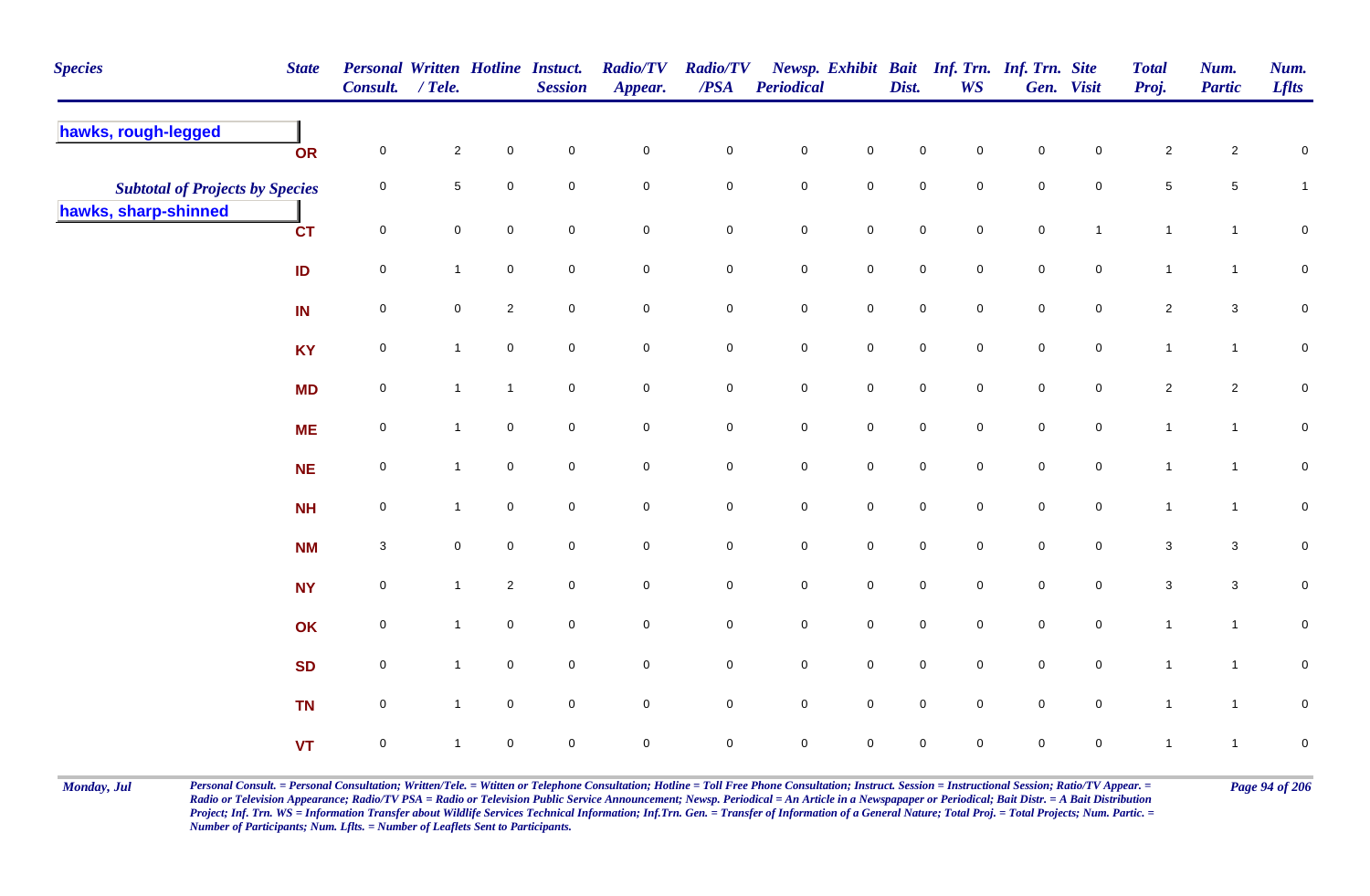| <b>Species</b>                         | <b>State</b> | <b>Personal Written Hotline Instuct.</b><br>Consult. | $/$ Tele.           |                | <b>Session</b>      | <b>Radio/TV</b><br>Appear. | <b>Radio/TV</b><br>/PSA | <b>Periodical</b>   |                     | Dist.               | <b>WS</b>           | Newsp. Exhibit Bait Inf. Trn. Inf. Trn. Site | Gen. Visit          | <b>Total</b><br>Proj. | Num.<br><b>Partic</b> | Num.<br><b>Lflts</b>      |
|----------------------------------------|--------------|------------------------------------------------------|---------------------|----------------|---------------------|----------------------------|-------------------------|---------------------|---------------------|---------------------|---------------------|----------------------------------------------|---------------------|-----------------------|-----------------------|---------------------------|
| hawks, sharp-shinned                   | <b>VT</b>    | $\pmb{0}$                                            | $\mathbf{1}$        | $\pmb{0}$      | $\mathbf 0$         | $\mathbf 0$                | $\pmb{0}$               | $\pmb{0}$           | $\mathbf 0$         | $\pmb{0}$           | $\mathbf 0$         | $\mathbf 0$                                  | $\mathsf{O}\xspace$ | $\overline{1}$        | $\mathbf{1}$          | $\pmb{0}$                 |
|                                        | <b>WA</b>    | $\mathbf{1}$                                         | $\mathbf 0$         | $\mathbf 0$    | $\mathbf 0$         | $\mathsf{O}\xspace$        | $\mathsf{O}\xspace$     | $\mathsf{O}\xspace$ | $\mathsf 0$         | $\mathsf{O}\xspace$ | $\mathbf 0$         | $\mathsf{O}\xspace$                          | $\mathbf 0$         | $\mathbf{1}$          | $\mathbf{1}$          | $\mathbf 0$               |
|                                        | <b>WI</b>    | $\mathsf 0$                                          | $\mathbf{1}$        | $\mathbf 0$    | $\mathbf 0$         | $\mathsf{O}\xspace$        | $\mathsf{O}\xspace$     | $\pmb{0}$           | $\mathbf 0$         | $\mathbf 0$         | $\mathbf 0$         | $\mathbf 0$                                  | $\mathbf 0$         | $\mathbf{1}$          | $\mathbf{1}$          | ${\bf 0}$                 |
| <b>Subtotal of Projects by Species</b> |              | 4                                                    | 12                  | $\sqrt{5}$     | $\mathbf 0$         | $\mathbf 0$                | $\mathbf 0$             | $\pmb{0}$           | $\mathsf{O}\xspace$ | $\mathsf{O}\xspace$ | $\mathbf 0$         | $\mathbf 0$                                  | $\overline{1}$      | 22                    | 23                    | $\pmb{0}$                 |
| hawks, swainson's                      | <b>CA</b>    | $\mathbf 0$                                          | $\mathbf{1}$        | $\mathbf 0$    | $\mathbf 0$         | $\mathsf{O}\xspace$        | $\mathbf 0$             | $\mathsf{O}\xspace$ | $\mathsf 0$         | $\mathsf{O}\xspace$ | $\mathbf 0$         | $\mathsf{O}\xspace$                          | $\mathsf{O}\xspace$ | $\mathbf{1}$          | 6                     | $\pmb{0}$                 |
|                                        | ID           | $\overline{2}$                                       | $\mathsf{O}\xspace$ | $\pmb{0}$      | $\mathbf 0$         | $\mathbf 0$                | $\mathbf 0$             | $\mathbf 0$         | $\mathsf{O}\xspace$ | $\mathbf 0$         | $\mathsf{O}\xspace$ | $\mathbf 0$                                  | $\mathbf{1}$        | $\mathbf{3}$          | $\mathbf{3}$          | $\pmb{0}$                 |
|                                        | <b>NE</b>    | $\pmb{0}$                                            | $\mathbf{3}$        | $\pmb{0}$      | $\mathbf 0$         | $\mathsf{O}\xspace$        | $\pmb{0}$               | $\mathbf 0$         | $\mathsf 0$         | $\mathsf 0$         | $\mathbf 0$         | $\mathsf 0$                                  | $\mathsf{O}\xspace$ | $\mathbf{3}$          | $\mathbf{3}$          | $\pmb{0}$                 |
|                                        | <b>NM</b>    | $\mathsf 0$                                          | $\mathbf{1}$        | $\mathbf 0$    | $\mathbf 0$         | $\mathsf{O}\xspace$        | $\mathbf 0$             | $\mathsf{O}\xspace$ | $\mathsf{O}$        | $\mathsf{O}\xspace$ | $\mathbf 0$         | $\mathsf{O}\xspace$                          | $\mathsf{O}\xspace$ | $\mathbf{1}$          | $\mathbf{1}$          | $\pmb{0}$                 |
|                                        | <b>TX</b>    | $\mathsf 0$                                          | $\overline{2}$      | $\mathsf 0$    | $\mathbf 0$         | $\mathsf{O}\xspace$        | $\mathbf 0$             | $\mathbf 0$         | $\mathsf{O}$        | $\mathsf{O}\xspace$ | $\mathbf 0$         | $\mathsf{O}\xspace$                          | $\mathbf 0$         | $\overline{2}$        | $\mathbf{3}$          | $\mathbf 0$               |
|                                        | <b>WA</b>    | $\overline{1}$                                       | $\mathbf 0$         | $\mathsf 0$    | $\mathbf 0$         | $\mathsf{O}\xspace$        | $\mathbf 0$             | $\mathbf 0$         | $\mathbf 0$         | $\mathsf{O}\xspace$ | $\mathbf 0$         | $\mathbf 0$                                  | $\mathsf{O}\xspace$ | $\mathbf{1}$          | $\mathbf{1}$          | ${\bf 0}$                 |
| <b>Subtotal of Projects by Species</b> |              | $\mathbf{3}$                                         | $\overline{7}$      | $\pmb{0}$      | $\mathsf{O}\xspace$ | $\mathbf 0$                | $\mathbf 0$             | $\mathsf 0$         | $\mathsf 0$         | $\mathsf 0$         | $\mathbf 0$         | $\mathsf 0$                                  | $\mathbf{1}$        | 11                    | $17\,$                | $\pmb{0}$                 |
| hawks, z-(other)                       | <b>AL</b>    | $\mathbf 0$                                          | 6                   | $\mathsf 0$    | $\mathbf 0$         | $\mathsf{O}\xspace$        | $\mathbf 0$             | $\mathbf 0$         | $\mathbf 0$         | $\mathbf 0$         | $\mathbf 0$         | $\mathbf 0$                                  | $\mathbf 0$         | 6                     | $6\phantom{.}6$       | $\ensuremath{\mathsf{3}}$ |
|                                        | <b>CA</b>    | $\pmb{0}$                                            | $\overline{2}$      | $\pmb{0}$      | $\mathbf 0$         | $\mathsf{O}\xspace$        | $\mathbf 0$             | $\mathbf 0$         | $\mathsf{O}$        | $\mathsf{O}\xspace$ | $\mathbf 0$         | $\mathsf{O}\xspace$                          | $\mathbf 0$         | $\overline{2}$        | $\overline{2}$        | $\pmb{0}$                 |
|                                        | <b>CT</b>    | $\mathsf 0$                                          | $\mathbf 0$         | $\mathbf 0$    | $\mathbf 0$         | $\mathsf{O}\xspace$        | $\mathbf 0$             | $\mathsf{O}\xspace$ | $\mathsf 0$         | $\mathsf{O}\xspace$ | $\mathbf 0$         | $\mathsf{O}\xspace$                          | $\mathbf{1}$        | $\mathbf{1}$          | $\mathbf{1}$          | $\mathbf 0$               |
|                                        | ID           | $\overline{1}$                                       | $\mathbf 0$         | $\overline{0}$ | $\mathbf 0$         | $\mathsf{O}\xspace$        | $\mathsf 0$             | $\mathbf 0$         | $\mathsf 0$         | $\mathsf{O}\xspace$ | $\mathbf 0$         | $\mathsf{O}\xspace$                          | $\overline{0}$      | $\mathbf{1}$          | $\overline{7}$        | $20\,$                    |
|                                        | IN           | $\pmb{0}$                                            | $\mathbf 0$         | $\overline{2}$ | $\mathbf 0$         | $\mathbf 0$                | $\mathsf{O}\xspace$     | $\mathbf 0$         | $\mathsf 0$         | $\pmb{0}$           | $\mathbf 0$         | $\pmb{0}$                                    | $\mathbf 0$         | $\overline{2}$        | $\overline{2}$        | $\pmb{0}$                 |

Monday, Jul Personal Consult. = Personal Consultation; Written/Tele. = Witten or Telephone Consultation; Hotline = Toll Free Phone Consultation; Instruct. Session = Instructional Session; Ratio/TV Appear. = Page 95 of 206 *Radio or Television Appearance; Radio/TV PSA = Radio or Television Public Service Announcement; Newsp. Periodical = An Article in a Newspapaper or Periodical; Bait Distr. = A Bait Distribution*  Project; Inf. Trn. WS = Information Transfer about Wildlife Services Technical Information; Inf.Trn. Gen. = Transfer of Information of a General Nature; Total Proj. = Total Projects; Num. Partic. = *Number of Participants; Num. Lflts. = Number of Leaflets Sent to Participants.*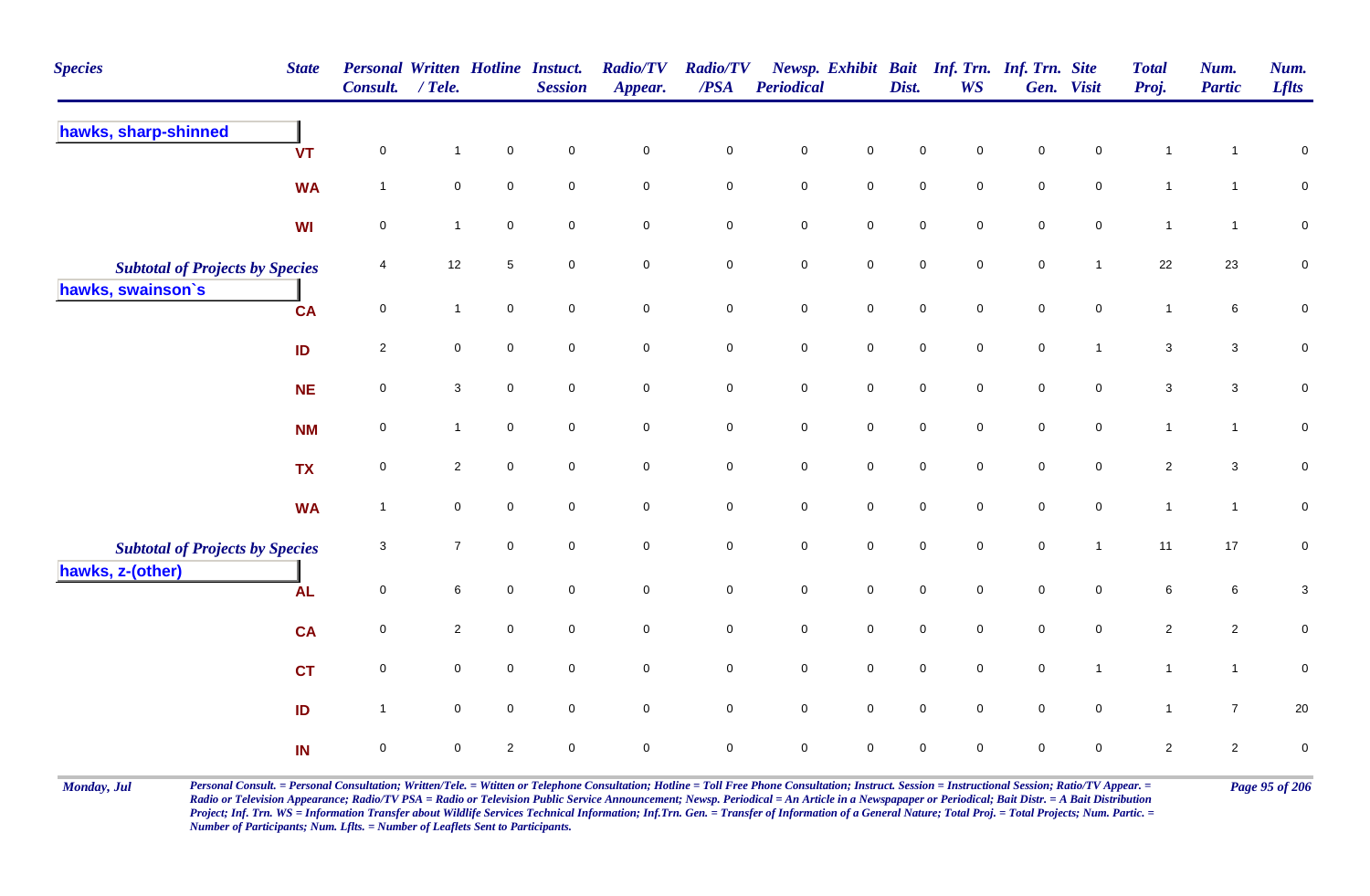| <b>Species</b>   | <b>State</b> | Personal Written Hotline Instuct.<br>Consult. / Tele. |                |                     | <b>Session</b> | <b>Radio/TV</b><br>Appear. | <b>Radio/TV</b><br>$\overline{PSA}$ | <b>Periodical</b>   |                     | Dist.               | WS                  | Newsp. Exhibit Bait Inf. Trn. Inf. Trn. Site | Gen. Visit     | <b>Total</b><br>Proj. | Num.<br><b>Partic</b> | Num.<br><b>Lflts</b> |
|------------------|--------------|-------------------------------------------------------|----------------|---------------------|----------------|----------------------------|-------------------------------------|---------------------|---------------------|---------------------|---------------------|----------------------------------------------|----------------|-----------------------|-----------------------|----------------------|
| hawks, z-(other) | IN           | $\mathsf{O}$                                          | $\mathbf 0$    | $\overline{2}$      | $\pmb{0}$      | $\mathbf 0$                | $\pmb{0}$                           | $\mathbf 0$         | $\mathbf 0$         | $\mathbf 0$         | $\overline{0}$      | $\pmb{0}$                                    | $\mathbf 0$    | $\sqrt{2}$            | $\overline{2}$        | $\mathbf 0$          |
|                  | <b>KY</b>    | $\mathbf 0$                                           | 6              | $\pmb{0}$           | $\mathbf 0$    | $\mathbf 0$                | $\pmb{0}$                           | $\mathbf 0$         | $\pmb{0}$           | $\pmb{0}$           | $\mathbf 0$         | $\pmb{0}$                                    | $\mathbf 0$    | $\,6\,$               | 6                     | $\pmb{0}$            |
|                  | <b>MA</b>    | $\mathbf{1}$                                          | $\mathbf 0$    | $\mathbf 0$         | $\pmb{0}$      | $\mathbf 0$                | $\mathsf{O}\xspace$                 | $\mathbf 0$         | $\mathbf 0$         | $\mathsf{O}\xspace$ | $\mathbf{1}$        | $\pmb{0}$                                    | $\mathbf 0$    | $\mathbf{2}$          | $\overline{c}$        | $\mathbf 0$          |
|                  | <b>MD</b>    | $\mathbf 0$                                           | $\mathbf 0$    | $\mathbf{1}$        | $\mathsf 0$    | $\pmb{0}$                  | 0                                   | $\mathbf 0$         | $\pmb{0}$           | $\mathbf 0$         | $\overline{0}$      | $\mathbf 0$                                  | $\mathbf 0$    | $\mathbf{1}$          | $\mathbf{1}$          | $\mathbf 0$          |
|                  | <b>ME</b>    | $\mathbf 0$                                           | $\overline{2}$ | $\overline{0}$      | $\mathsf 0$    | $\mathbf 0$                | $\pmb{0}$                           | $\mathbf 0$         | $\mathbf 0$         | $\mathsf{O}$        | $\overline{0}$      | $\mathbf 0$                                  | $\mathsf{O}$   | $\overline{2}$        | $\overline{2}$        | $\mathbf 0$          |
|                  | <b>MO</b>    | $\mathbf 0$                                           | $\mathbf{1}$   | $\mathbf 0$         | $\mathsf 0$    | $\mathsf{O}\xspace$        | $\mathbf 0$                         | $\mathbf 0$         | $\mathsf{O}\xspace$ | $\mathsf{O}$        | $\overline{0}$      | $\mathbf 0$                                  | $\mathbf 0$    | $\mathbf{1}$          | $\mathbf{1}$          | $\pmb{0}$            |
|                  | <b>MS</b>    | $\mathbf 0$                                           | $\mathbf{1}$   | $\mathbf 0$         | $\pmb{0}$      | $\mathsf{O}\xspace$        | $\overline{0}$                      | $\mathbf 0$         | $\mathsf{O}\xspace$ | $\mathbf 0$         | $\overline{0}$      | $\mathbf 0$                                  | $\mathbf 0$    | $\mathbf{1}$          | $\overline{2}$        | $\overline{0}$       |
|                  | <b>NC</b>    | $\mathsf{O}$                                          | $\mathbf 1$    | $\mathbf 0$         | $\mathbf 0$    | $\mathbf 0$                | 0                                   | $\mathsf{O}\xspace$ | $\mathbf 0$         | $\mathsf{O}\xspace$ | $\mathbf 0$         | $\mathsf{O}\xspace$                          | $\mathbf 0$    | $\mathbf{1}$          | $\mathbf{1}$          | $\overline{0}$       |
|                  | NH           | $\overline{2}$                                        | $\overline{2}$ | $\mathbf 0$         | $\mathbf 0$    | $\mathbf 0$                | $\mathsf{O}\xspace$                 | $\mathbf 0$         | $\mathsf{O}\xspace$ | $\mathbf 0$         | $\Omega$            | $\mathsf{O}\xspace$                          | $\overline{1}$ | $\sqrt{5}$            | 5                     | $6\phantom{.0}$      |
|                  | <b>NV</b>    | $\mathbf 0$                                           | $\mathbf{1}$   | $\mathbf 0$         | $\pmb{0}$      | $\mathbf 0$                | $\mathsf{O}\xspace$                 | $\mathbf 0$         | $\mathbf 0$         | $\mathbf 0$         | $\mathsf{O}\xspace$ | $\mathbf 0$                                  | $\mathsf{O}$   | $\mathbf{1}$          | $\mathbf{1}$          | $\mathbf 0$          |
|                  | <b>NY</b>    | $\mathbf 0$                                           | 4              | 11                  | $\pmb{0}$      | $\pmb{0}$                  | $\pmb{0}$                           | $\pmb{0}$           | $\mathbf 0$         | $\mathbf 0$         | $\mathbf 0$         | $\pmb{0}$                                    | $\mathbf 0$    | 15                    | $15\,$                | $20\,$               |
|                  | OH           | $\overline{2}$                                        | $\mathbf 0$    | $\mathbf 0$         | $\pmb{0}$      | $\mathbf 0$                | 0                                   | $\mathbf 0$         | $\mathbf 0$         | $\mathsf{O}$        | $\overline{0}$      | $\mathbf 0$                                  | $\mathsf{O}$   | $\overline{2}$        | $\mathbf{2}$          | 6                    |
|                  | <b>SC</b>    | $\mathbf 0$                                           | $\mathbf{1}$   | $\overline{0}$      | $\mathbf 0$    | $\mathsf{O}\xspace$        | 0                                   | $\mathsf{O}\xspace$ | $\mathbf 0$         | $\mathsf 0$         | $\mathbf 0$         | $\mathbf 0$                                  | $\mathbf{1}$   | $\sqrt{2}$            | $\overline{a}$        | $\mathbf 0$          |
|                  | <b>SD</b>    | $\mathsf{O}$                                          | $\mathbf{1}$   | $\overline{0}$      | $\mathsf 0$    | $\mathsf{O}\xspace$        | $\mathbf 0$                         | $\mathbf 0$         | $\mathsf{O}\xspace$ | $\mathbf 0$         | $\overline{0}$      | $\mathbf 0$                                  | $\mathsf{O}$   | $\mathbf{1}$          | $\mathbf{1}$          | $\mathbf 0$          |
|                  | <b>TN</b>    | $\mathsf{O}\xspace$                                   | $\overline{2}$ | $\mathsf{O}\xspace$ | $\pmb{0}$      | $\mathbf 0$                | 0                                   | $\mathbf 0$         | $\mathsf{O}\xspace$ | $\mathsf 0$         | $\mathbf 0$         | $\mathsf{O}\xspace$                          | $\mathbf 0$    | $\overline{2}$        | $\overline{2}$        | $\mathbf 0$          |
|                  | <b>TX</b>    | $\mathbf{3}$                                          | $\mathbf 0$    | $\mathbf 0$         | $\mathbf 0$    | $\mathbf 0$                | 0                                   | $\mathsf{O}\xspace$ | $\mathsf{O}\xspace$ | $\pmb{0}$           | $\mathbf 0$         | $\mathsf{O}\xspace$                          | $\mathbf 0$    | $\mathbf{3}$          | 5                     | $\mathbf 0$          |

Monday, Jul Personal Consult. = Personal Consultation; Written/Tele. = Witten or Telephone Consultation; Hotline = Toll Free Phone Consultation; Instruct. Session = Instructional Session; Ratio/TV Appear. = Page 96 of 206 *Radio or Television Appearance; Radio/TV PSA = Radio or Television Public Service Announcement; Newsp. Periodical = An Article in a Newspapaper or Periodical; Bait Distr. = A Bait Distribution*  Project; Inf. Trn. WS = Information Transfer about Wildlife Services Technical Information; Inf.Trn. Gen. = Transfer of Information of a General Nature; Total Proj. = Total Projects; Num. Partic. = *Number of Participants; Num. Lflts. = Number of Leaflets Sent to Participants.*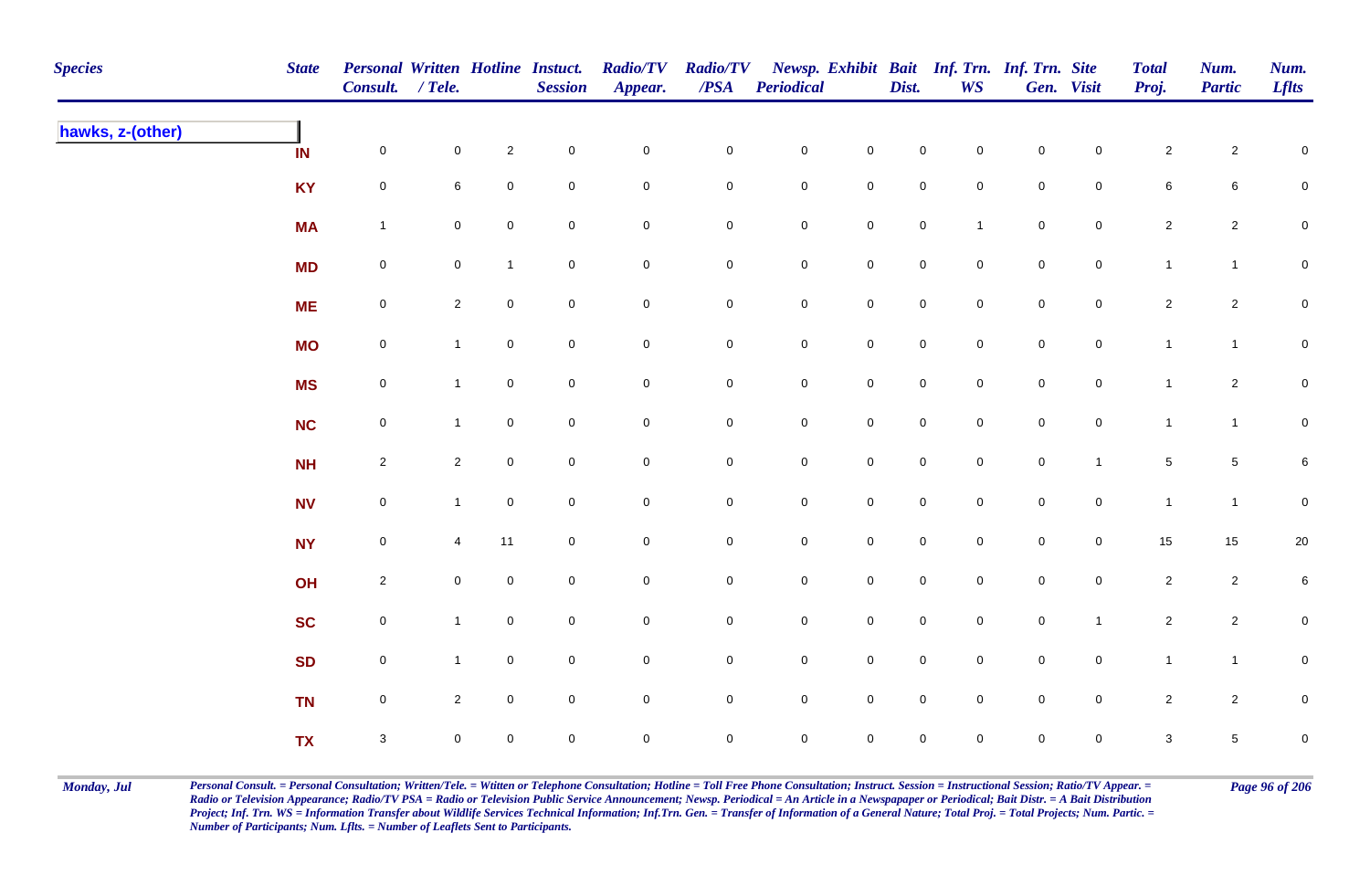| <b>Species</b>                         | <b>State</b> | Personal Written Hotline Instuct.<br>Consult. / Tele. |                |                     | <b>Session</b> | <b>Radio/TV</b><br>Appear. | <b>Radio/TV</b><br>$\overline{PSA}$ | Periodical   |                     | Dist.       | Newsp. Exhibit Bait Inf. Trn. Inf. Trn. Site<br><b>WS</b> |             | Gen. Visit          | <b>Total</b><br>Proj. | Num.<br><b>Partic</b> | Num.<br><b>Lflts</b>      |
|----------------------------------------|--------------|-------------------------------------------------------|----------------|---------------------|----------------|----------------------------|-------------------------------------|--------------|---------------------|-------------|-----------------------------------------------------------|-------------|---------------------|-----------------------|-----------------------|---------------------------|
| hawks, z-(other)                       | <b>VA</b>    | $\mathbf 0$                                           | $\overline{4}$ | $\mathbf 0$         | $\mathbf 0$    | $\pmb{0}$                  | $\mathbf 0$                         | $\pmb{0}$    | $\mathsf{O}\xspace$ | $\pmb{0}$   | 0                                                         | $\pmb{0}$   | $\pmb{0}$           | $\overline{4}$        | 4                     | $\overline{0}$            |
|                                        | <b>VT</b>    | $\mathbf 0$                                           | 6              | $\mathsf{O}\xspace$ | $\overline{0}$ | $\mathbf 0$                | $\mathsf{O}$                        | $\pmb{0}$    | $\mathsf{O}\xspace$ | $\pmb{0}$   | $\mathsf{O}\xspace$                                       | $\pmb{0}$   | $\mathbf 0$         | $\,6\,$               | $\,6\,$               | $\pmb{0}$                 |
|                                        | WI           | $\mathbf 0$                                           | $38\,$         | $\mathbf 0$         | $\mathbf 0$    | $\mathbf 0$                | $\mathbf 0$                         | $\pmb{0}$    | $\mathbf 0$         | $\pmb{0}$   | 0                                                         | $\pmb{0}$   | $\mathbf 0$         | 38                    | 38                    | $\pmb{0}$                 |
| <b>Subtotal of Projects by Species</b> |              | 9                                                     | 78             | 14                  | $\mathbf 0$    | $\mathsf{O}\xspace$        | $\mathbf 0$                         | $\pmb{0}$    | $\mathsf{O}\xspace$ | $\pmb{0}$   | 0                                                         | $\pmb{0}$   | $\mathbf{3}$        | 105                   | 114                   | 55                        |
| herons, great blue                     | <b>AL</b>    | $\mathbf 0$                                           | $\overline{4}$ | $\mathsf{O}\xspace$ | $\overline{0}$ | $\mathsf{O}\xspace$        | $\mathsf 0$                         | $\mathbf{1}$ | $\mathsf{O}\xspace$ | $\mathbf 0$ | $\mathbf 0$                                               | $\mathbf 0$ | $\mathsf{O}\xspace$ | $5\phantom{.0}$       | $\sqrt{5}$            | $\ensuremath{\mathsf{3}}$ |
|                                        | <b>AR</b>    | $\mathbf{3}$                                          | 11             | $\mathbf 0$         | $\mathbf 0$    | $\mathsf{O}\xspace$        | $\overline{0}$                      | $\mathbf 0$  | $\mathsf{O}\xspace$ | $\mathbf 0$ | $\mathbf{3}$                                              | $\mathbf 0$ | 0                   | 17                    | $20\,$                | $\mathbf 0$               |
|                                        | CA           | $\overline{2}$                                        | $\mathbf 0$    | $\mathbf 0$         | $\mathbf 0$    | $\mathbf 0$                | $\mathbf 0$                         | $\mathsf 0$  | $\mathbf 0$         | $\mathbf 0$ | $\mathbf 0$                                               | $\mathbf 0$ | 0                   | $\overline{2}$        | $\sqrt{5}$            | $\mathbf 0$               |
|                                        | <b>DE</b>    | $\mathbf 0$                                           | $\overline{2}$ | $\mathbf 0$         | $\mathbf 0$    | $\mathbf 0$                | $\mathbf 0$                         | $\mathbf 0$  | $\mathsf{O}$        | $\mathbf 0$ | $\mathbf{0}$                                              | $\pmb{0}$   | $\mathsf{O}\xspace$ | $\overline{2}$        | $\overline{2}$        | $\mathbf 0$               |
|                                        | <b>GA</b>    | 0                                                     | $\mathbf{1}$   | $\mathbf 0$         | $\mathbf 0$    | $\pmb{0}$                  | $\mathbf 0$                         | $\mathbf 0$  | $\mathsf{O}\xspace$ | $\mathbf 0$ | 0                                                         | $\pmb{0}$   | 0                   | $\mathbf{1}$          | $\mathbf{1}$          | $\pmb{0}$                 |
|                                        | IA           | $\mathbf 0$                                           | $\mathbf{1}$   | $\mathbf 0$         | $\mathbf 0$    | $\mathbf 0$                | $\mathsf{O}$                        | $\mathbf 0$  | $\mathsf{O}\xspace$ | $\mathbf 0$ | 0                                                         | $\pmb{0}$   | $\mathbf 0$         | $\mathbf{1}$          | $\mathbf{1}$          | ${\bf 0}$                 |
|                                        | ID           | $\overline{1}$                                        | $\mathbf 0$    | $\mathbf 0$         | $\mathbf 0$    | $\mathbf 0$                | $\mathbf 0$                         | $\pmb{0}$    | $\mathsf{O}\xspace$ | $\pmb{0}$   | 0                                                         | $\mathbf 0$ | $\mathbf 0$         | $\mathbf{1}$          | $\mathbf 3$           | $\pmb{0}$                 |
|                                        | IL.          | $\mathbf 0$                                           | $\mathbf{3}$   | $\overline{0}$      | $\mathbf 0$    | $\mathbf 0$                | $\mathsf{O}$                        | $\mathbf 0$  | $\mathsf{O}\xspace$ | $\mathsf 0$ | $\mathbf 0$                                               | $\mathsf 0$ | $\mathbf 0$         | $\mathbf{3}$          | $\mathbf 3$           | 0                         |
|                                        | IN           | $\overline{0}$                                        | $\mathbf{1}$   | 29                  | $\mathbf 0$    | $\mathbf 0$                | $\overline{0}$                      | $\mathsf 0$  | $\mathsf{O}\xspace$ | $\mathbf 0$ | $\mathsf{O}$                                              | $\mathsf 0$ | $\mathbf 0$         | 30                    | 30                    | 0                         |
|                                        | <b>KY</b>    | $\overline{0}$                                        | 9              | $\overline{0}$      | $\mathbf 0$    | $\mathsf{O}\xspace$        | $\overline{0}$                      | $\mathsf 0$  | $\mathsf{O}\xspace$ | $\mathbf 0$ | $\overline{1}$                                            | $\mathsf 0$ | $\mathbf 0$         | 10                    | 10                    | $\pmb{0}$                 |
|                                        | LA           | $\mathbf 0$                                           | $\mathbf{1}$   | $\mathbf 0$         | $\mathbf 0$    | $\mathsf 0$                | $\overline{0}$                      | $\mathbf 0$  | $\mathsf{O}\xspace$ | $\mathbf 0$ | $\mathbf 0$                                               | $\mathbf 0$ | $\mathbf 0$         | $\mathbf{1}$          | $\overline{2}$        | $\pmb{0}$                 |
|                                        | <b>MA</b>    | $\mathbf{2}$                                          | $\mathbf 0$    | $\mathbf 0$         | $\mathbf 0$    | $\pmb{0}$                  | $\mathbf 0$                         | $\mathsf 0$  | $\pmb{0}$           | $\pmb{0}$   | 0                                                         | $\pmb{0}$   | 0                   | $\overline{2}$        | $\overline{a}$        | $\mathbf{1}$              |

Monday, Jul Personal Consult. = Personal Consultation; Written/Tele. = Witten or Telephone Consultation; Hotline = Toll Free Phone Consultation; Instruct. Session = Instructional Session; Ratio/TV Appear. = Page 97 of 206 *Radio or Television Appearance; Radio/TV PSA = Radio or Television Public Service Announcement; Newsp. Periodical = An Article in a Newspapaper or Periodical; Bait Distr. = A Bait Distribution*  Project; Inf. Trn. WS = Information Transfer about Wildlife Services Technical Information; Inf.Trn. Gen. = Transfer of Information of a General Nature; Total Proj. = Total Projects; Num. Partic. = *Number of Participants; Num. Lflts. = Number of Leaflets Sent to Participants.*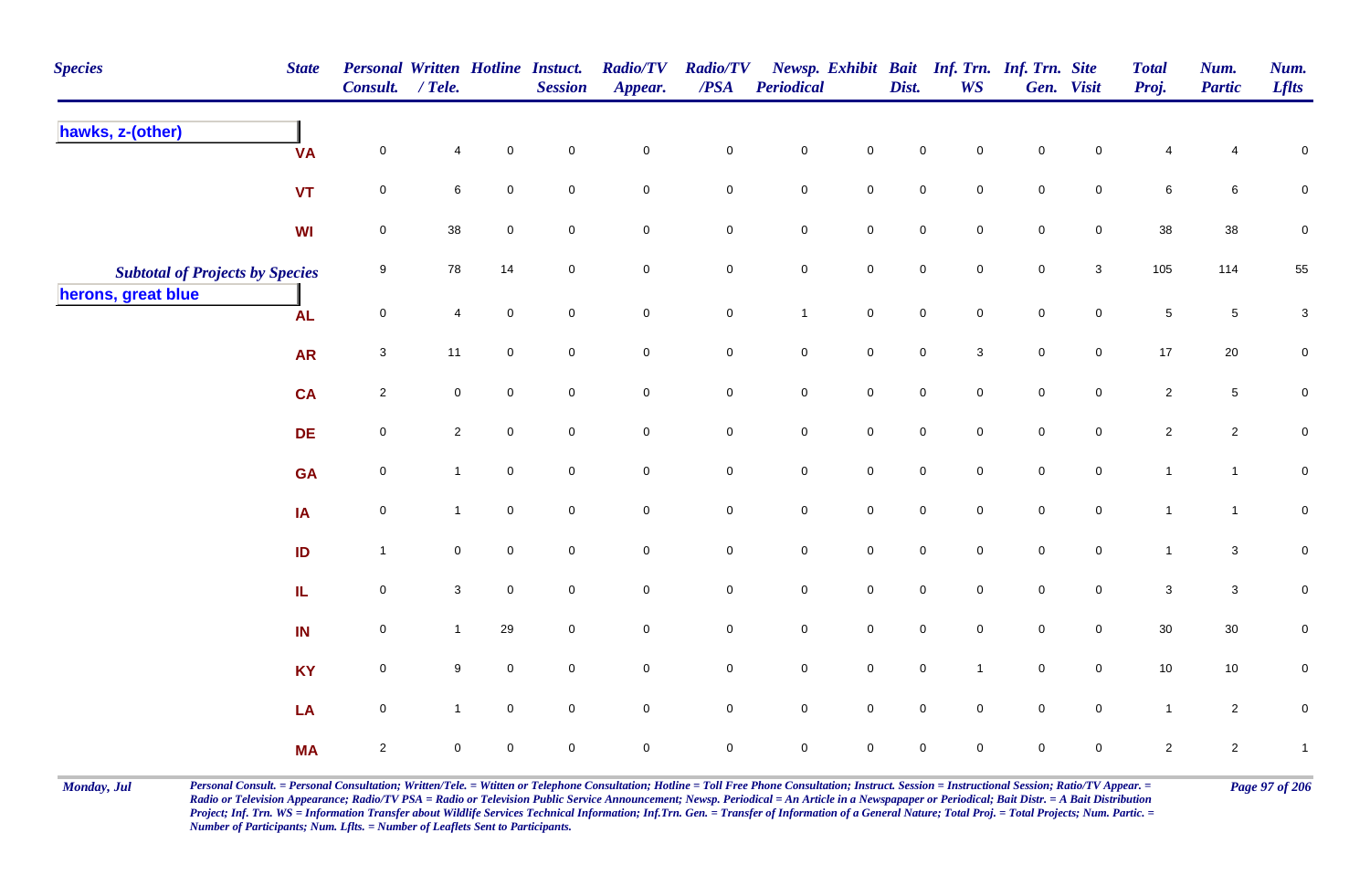| <b>Species</b>     | <b>State</b> | Personal Written Hotline Instuct.<br>Consult. / Tele. |                |                     | <b>Session</b> | <b>Radio/TV</b><br>Appear. | <b>Radio/TV</b><br>$\boldsymbol{PSA}$ | <b>Periodical</b>   |                     | Dist.               | <b>WS</b>      | Newsp. Exhibit Bait Inf. Trn. Inf. Trn. Site | Gen. Visit     | <b>Total</b><br>Proj. | Num.<br><b>Partic</b> | Num.<br><b>Lflts</b> |
|--------------------|--------------|-------------------------------------------------------|----------------|---------------------|----------------|----------------------------|---------------------------------------|---------------------|---------------------|---------------------|----------------|----------------------------------------------|----------------|-----------------------|-----------------------|----------------------|
| herons, great blue | <b>MA</b>    | $\overline{2}$                                        | $\mathbf 0$    | $\mathbf 0$         | $\pmb{0}$      | $\mathbf 0$                | $\mathbf 0$                           | $\mathbf 0$         | $\mathsf 0$         | $\mathbf 0$         | $\overline{0}$ | $\mathbf 0$                                  | $\mathbf 0$    | $\overline{a}$        | $\overline{c}$        | $\mathbf{1}$         |
|                    | <b>MD</b>    | $\mathbf 0$                                           | $\sqrt{5}$     | 18                  | $\pmb{0}$      | $\pmb{0}$                  | $\pmb{0}$                             | $\pmb{0}$           | $\mathbf 0$         | $\mathbf 0$         | $\mathbf 0$    | $\pmb{0}$                                    | $\mathbf 0$    | 23                    | 23                    | $\mathsf{O}\xspace$  |
|                    | <b>ME</b>    | $\mathbf 0$                                           | $\mathbf{2}$   | $\mathsf{O}\xspace$ | $\pmb{0}$      | $\pmb{0}$                  | 0                                     | $\pmb{0}$           | $\pmb{0}$           | $\pmb{0}$           | $\mathbf 0$    | $\overline{1}$                               | $\mathbf 0$    | $\mathsf 3$           | $\mathbf{3}$          | $\pmb{0}$            |
|                    | <b>MI</b>    | $\boldsymbol{0}$                                      | 25             | $\mathbf 0$         | $\pmb{0}$      | $\pmb{0}$                  | 0                                     | $\pmb{0}$           | $\overline{2}$      | $\mathbf 0$         | $\overline{0}$ | $\mathbf 0$                                  | $\mathsf{O}$   | $27\,$                | 34                    | $39\,$               |
|                    | <b>MN</b>    | $\mathsf{O}\xspace$                                   | $\overline{7}$ | $\overline{0}$      | $\mathsf 0$    | $\pmb{0}$                  | $\mathbf 0$                           | $\mathbf 0$         | $\mathsf{O}\xspace$ | $\mathsf 0$         | $\overline{0}$ | $\mathsf{O}\xspace$                          | $\mathsf{O}$   | $\overline{7}$        | $\overline{7}$        | $\mathbf 0$          |
|                    | <b>MO</b>    | $\mathsf{O}\xspace$                                   | 11             | $\mathbf 0$         | $\mathsf 0$    | $\mathsf{O}\xspace$        | $\mathbf 0$                           | $\mathbf 0$         | $\mathbf 0$         | $\mathsf{O}$        | $\overline{0}$ | $\mathsf{O}\xspace$                          | $\mathsf{O}$   | 11                    | $12$                  | $\mathbf 0$          |
|                    | <b>MS</b>    | $\mathsf{O}\xspace$                                   | 20             | $\mathbf 0$         | $\pmb{0}$      | $\mathsf{O}\xspace$        | $\mathsf{O}\xspace$                   | $\mathsf 0$         | $\mathsf 0$         | $\mathsf{O}\xspace$ | $\overline{0}$ | $\mathsf{O}\xspace$                          | $\mathsf 0$    | 20                    | 21                    | $\mathsf{O}\xspace$  |
|                    | <b>NC</b>    | $\mathsf{O}\xspace$                                   | 12             | $\mathbf 0$         | $\mathsf 0$    | $\pmb{0}$                  | 0                                     | $\mathsf{O}\xspace$ | $\mathsf{O}\xspace$ | $\mathsf{O}\xspace$ | $\mathbf 0$    | $\mathsf{O}\xspace$                          | $\mathbf 0$    | 12                    | 13                    | 29                   |
|                    | <b>NH</b>    | $\mathsf{O}\xspace$                                   | $\overline{4}$ | $\mathbf 0$         | $\mathbf 0$    | $\mathbf 0$                | $\mathsf{O}\xspace$                   | $\mathsf{O}\xspace$ | $\mathbf 0$         | $\overline{0}$      | $\Omega$       | $\mathsf{O}\xspace$                          | $\mathbf{0}$   | $\overline{4}$        | $\overline{4}$        | $\mathbf 0$          |
|                    | NJ           | $\mathsf{O}\xspace$                                   | $\overline{2}$ | $\mathsf{O}\xspace$ | $\pmb{0}$      | $\pmb{0}$                  | $\mathbf 0$                           | $\mathbf 0$         | $\mathbf 0$         | $\mathbf 0$         | $\mathbf 0$    | $\mathsf{O}\xspace$                          | $\overline{1}$ | $\mathbf{3}$          | $\mathbf{3}$          | $38\,$               |
|                    | <b>NV</b>    | $\mathbf 0$                                           | $\mathbf{1}$   | $\mathbf 0$         | $\pmb{0}$      | $\pmb{0}$                  | $\pmb{0}$                             | $\pmb{0}$           | $\pmb{0}$           | $\mathbf 0$         | $\mathbf 0$    | ${\bf 0}$                                    | $\mathbf 0$    | $\mathbf{1}$          | 4                     | $\overline{0}$       |
|                    | <b>NY</b>    | $\boldsymbol{0}$                                      | 6              | $\mathbf{3}$        | $\pmb{0}$      | $\mathbf 0$                | 0                                     | $\mathbf 0$         | $\mathbf 0$         | $\overline{0}$      | $\overline{0}$ | $\mathbf 0$                                  | $\mathsf{O}$   | 9                     | 9                     | $\mathbf 0$          |
|                    | OH           | $\mathsf{O}\xspace$                                   | 8              | $\overline{0}$      | $\mathsf 0$    | $\mathbf 0$                | 0                                     | $\mathbf 0$         | $\mathbf 0$         | $\overline{0}$      | $\overline{0}$ | $\mathsf{O}\xspace$                          | $\mathsf{O}$   | 8                     | 9                     | 16                   |
|                    | PA           | $\mathbf{3}$                                          | $\mathbf{1}$   | $\overline{0}$      | $\mathsf 0$    | $\pmb{0}$                  | $\mathbf 0$                           | $\mathbf 0$         | $\mathbf 0$         | $\mathsf 0$         | $\overline{0}$ | $\mathsf{O}\xspace$                          | $\mathsf{O}$   | $\overline{4}$        | 8                     | $\mathbf{3}$         |
|                    | <b>TN</b>    | $\mathsf 0$                                           | 11             | $\mathbf 0$         | $\pmb{0}$      | $\pmb{0}$                  | $\mathbf 0$                           | $\mathsf 0$         | $\mathsf 0$         | $\mathsf{O}\xspace$ | $\mathbf 0$    | $\mathsf{O}\xspace$                          | $\mathsf 0$    | 11                    | 11                    | $\bf 8$              |
|                    | <b>TX</b>    | $\mathbf{1}$                                          | 12             | $\overline{0}$      | $\mathsf 0$    | $\mathbf 0$                | 0                                     | $\mathsf{O}\xspace$ | $\pmb{0}$           | $\mathbf 0$         | $\mathbf 0$    | $\mathbf 0$                                  | $\overline{0}$ | 13                    | 17                    | 23                   |

Monday, Jul Personal Consult. = Personal Consultation; Written/Tele. = Witten or Telephone Consultation; Hotline = Toll Free Phone Consultation; Instruct. Session = Instructional Session; Ratio/TV Appear. = Page 98 of 206 *Radio or Television Appearance; Radio/TV PSA = Radio or Television Public Service Announcement; Newsp. Periodical = An Article in a Newspapaper or Periodical; Bait Distr. = A Bait Distribution*  Project; Inf. Trn. WS = Information Transfer about Wildlife Services Technical Information; Inf.Trn. Gen. = Transfer of Information of a General Nature; Total Proj. = Total Projects; Num. Partic. = *Number of Participants; Num. Lflts. = Number of Leaflets Sent to Participants.*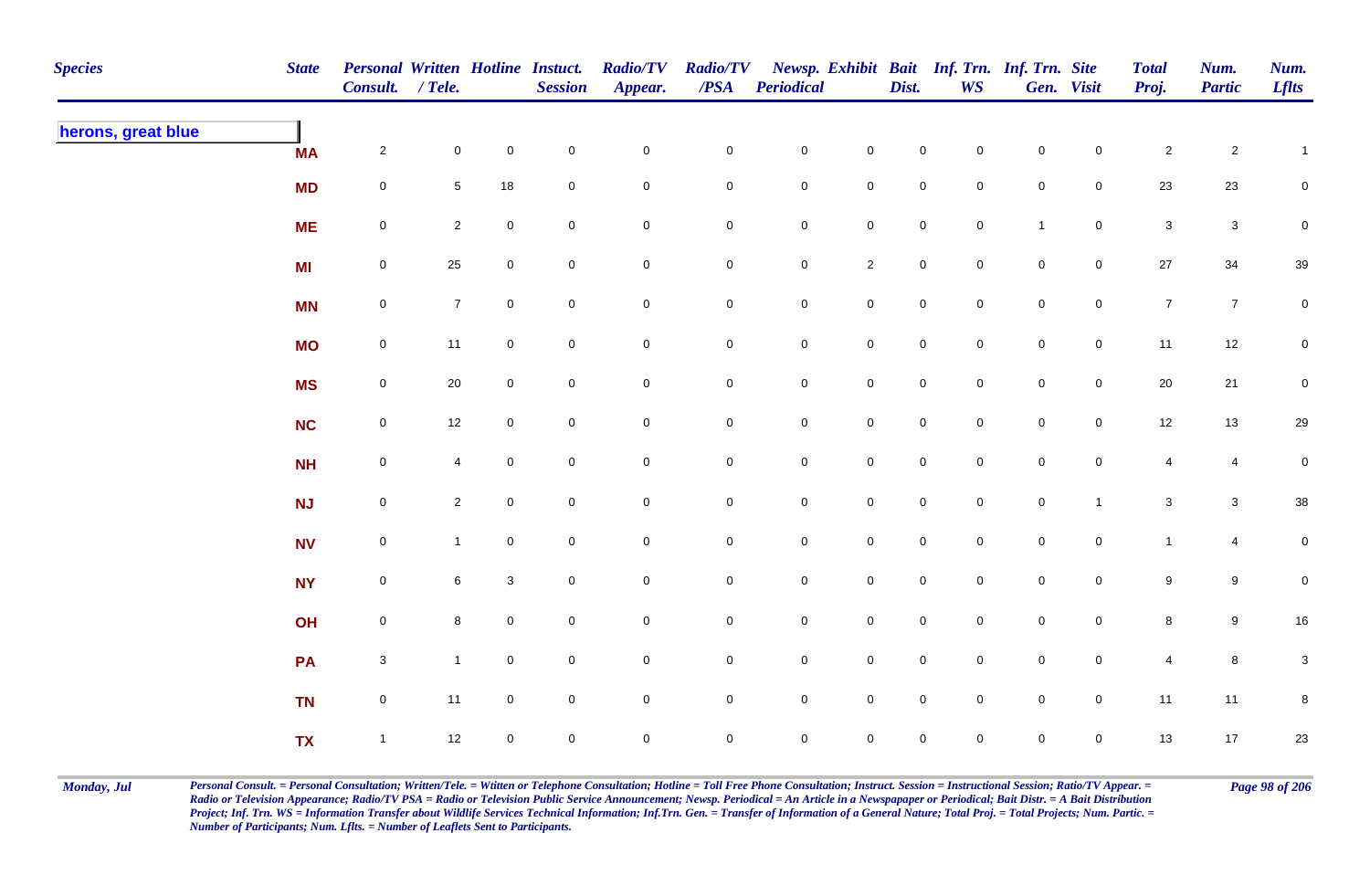| <b>Species</b>                         | <b>State</b> | Personal Written Hotline Instuct.<br>Consult. / Tele. |                |                     | <b>Session</b>      | <b>Radio/TV</b><br>Appear. | <b>Radio/TV</b><br>$\overline{PSA}$ | Periodical          |                     | Dist.               | Newsp. Exhibit Bait Inf. Trn. Inf. Trn. Site<br><b>WS</b> |                     | Gen. Visit          | <b>Total</b><br>Proj. | Num.<br><b>Partic</b> | Num.<br><b>Lflts</b> |
|----------------------------------------|--------------|-------------------------------------------------------|----------------|---------------------|---------------------|----------------------------|-------------------------------------|---------------------|---------------------|---------------------|-----------------------------------------------------------|---------------------|---------------------|-----------------------|-----------------------|----------------------|
| herons, great blue                     | <b>VA</b>    | $\mathbf 0$                                           | $\overline{c}$ | $\mathbf 0$         | $\overline{0}$      | $\pmb{0}$                  | $\pmb{0}$                           | ${\bf 0}$           | $\mathbf 0$         | 0                   | $\overline{1}$                                            | $\pmb{0}$           | $\overline{1}$      | 4                     | $30\,$                | $\mathbf{1}$         |
|                                        | <b>VT</b>    | $\pmb{0}$                                             | 5              | $\sqrt{2}$          | $\mathsf{O}\xspace$ | $\mathbf 0$                | $\pmb{0}$                           | $\mathbf 0$         | $\mathbf 0$         | $\mathbf 0$         | $\mathbf 0$                                               | $\mathbf 0$         | $\mathsf{O}\xspace$ | $\bf 7$               | $\overline{7}$        | $\pmb{0}$            |
|                                        | <b>WA</b>    | $\mathbf{1}$                                          | 22             | $\mathsf{O}\xspace$ | $\mathbf 0$         | $\mathsf{O}$               | $\pmb{0}$                           | $\mathbf 0$         | $\mathbf 0$         | $\mathbf 0$         | $\mathbf 0$                                               | $\mathbf 0$         | $\overline{0}$      | 23                    | 65                    | ${\bf 0}$            |
|                                        | WI           | $\mathbf 0$                                           | 38             | $\mathbf 0$         | $\mathbf 0$         | $\mathbf 0$                | $\mathbf 0$                         | $\mathbf 0$         | $\mathbf 0$         | $\mathsf{O}\xspace$ | $\mathbf 0$                                               | $\mathsf{O}\xspace$ | $\overline{0}$      | 38                    | 39                    | $\mathsf 3$          |
|                                        | <b>WV</b>    | $\mathbf{1}$                                          | $\overline{0}$ | $\mathbf 0$         | $\overline{0}$      | $\mathbf 0$                | $\mathbf 0$                         | $\mathsf{O}\xspace$ | $\mathbf 0$         | $\mathsf{O}\xspace$ | $\mathbf 0$                                               | $\mathsf{O}\xspace$ | $\overline{0}$      | $\mathbf{1}$          | $\mathbf{1}$          | $\mathbf{1}$         |
|                                        | <b>WY</b>    | $\mathbf 0$                                           | 6              | $\mathbf 0$         | $\overline{0}$      | $\overline{0}$             | $\mathbf 0$                         | $\mathbf 0$         | $\mathbf 0$         | $\overline{0}$      | $\overline{0}$                                            | $\mathbf 0$         | $\overline{0}$      | 6                     | $6\phantom{.}6$       | $\pmb{0}$            |
| <b>Subtotal of Projects by Species</b> |              | 14                                                    | 233            | 52                  | $\mathbf 0$         | $\mathbf 0$                | $\mathbf 0$                         | $\mathbf{1}$        | $\overline{2}$      | $\mathbf 0$         | $\mathbf 0$                                               | $\mathbf{1}$        | $\overline{2}$      | 310                   | 410                   | 165                  |
| herons, green                          | <b>AR</b>    | $\mathbf 0$                                           | $\overline{2}$ | $\mathbf 0$         | $\mathbf 0$         | $\mathsf{O}\xspace$        | $\mathsf 0$                         | $\mathsf{O}\xspace$ | $\overline{0}$      | $\mathbf 0$         | $\Omega$                                                  | $\mathsf{O}\xspace$ | $\mathbf 0$         | $\overline{2}$        | $\overline{2}$        | $\mathbf 0$          |
|                                        | IN           | $\mathsf 0$                                           | $\mathbf{1}$   | $\mathbf{1}$        | $\overline{0}$      | $\mathbf 0$                | $\mathbf 0$                         | ${\bf 0}$           | $\overline{0}$      | $\mathbf 0$         | $\mathbf 0$                                               | $\mathbf 0$         | $\mathbf 0$         | $\overline{c}$        | $\overline{2}$        | $\overline{0}$       |
|                                        | <b>KY</b>    | $\pmb{0}$                                             | $\mathbf{1}$   | $\pmb{0}$           | $\mathbf 0$         | $\mathbf 0$                | $\pmb{0}$                           | $\pmb{0}$           | $\mathbf 0$         | $\mathsf{O}\xspace$ | $\mathbf 0$                                               | $\mathbf 0$         | $\mathsf{O}\xspace$ | $\mathbf{1}$          | $\mathbf{1}$          | $\pmb{0}$            |
|                                        | <b>MD</b>    | $\pmb{0}$                                             | $\overline{2}$ | $\mathbf 0$         | $\mathbf 0$         | $\mathbf 0$                | $\mathbf 0$                         | $\pmb{0}$           | $\mathbf 0$         | $\mathsf{O}\xspace$ | $\mathsf{O}\xspace$                                       | $\mathbf 0$         | $\mathbf 0$         | $\overline{2}$        | $\overline{2}$        | $\pmb{0}$            |
|                                        | MI           | $\mathbf 0$                                           | 7 <sup>7</sup> | $\mathbf 0$         | $\mathsf{O}\xspace$ | $\mathsf{O}$               | $\mathbf 0$                         | $\mathsf{O}\xspace$ | $\mathbf 0$         | $\mathsf{O}\xspace$ | $\mathsf{O}\xspace$                                       | $\mathsf{O}\xspace$ | $\mathbf 0$         | $\overline{7}$        | 10                    | $\overline{7}$       |
|                                        | <b>MN</b>    | $\pmb{0}$                                             | $\overline{2}$ | $\mathbf 0$         | $\overline{0}$      | $\overline{0}$             | $\mathbf 0$                         | $\mathbf 0$         | $\mathbf 0$         | $\mathbf 0$         | $\mathbf 0$                                               | $\mathbf 0$         | $\overline{0}$      | $\overline{2}$        | $\overline{2}$        | $\mathbf 0$          |
|                                        | <b>MO</b>    | $\mathbf 0$                                           | 3              | $\mathbf 0$         | $\overline{0}$      | $\mathsf 0$                | $\mathbf 0$                         | $\mathsf{O}\xspace$ | $\mathbf 0$         | $\mathsf{O}\xspace$ | $\mathbf 0$                                               | $\mathsf{O}\xspace$ | $\overline{0}$      | $\mathbf{3}$          | $\mathbf{3}$          | $\mathbf 0$          |
|                                        | OK           | $\mathbf 0$                                           | $\mathbf{1}$   | $\mathbf{0}$        | $\mathbf 0$         | $\mathbf 0$                | $\mathbf 0$                         | $\mathsf{O}\xspace$ | $\mathbf 0$         | $\mathbf 0$         | $\mathbf 0$                                               | $\mathbf 0$         | $\mathbf 0$         | $\mathbf{1}$          | $\overline{2}$        | $\pmb{0}$            |
|                                        | <b>TX</b>    | $\mathsf 0$                                           | $\mathbf 1$    | $\pmb{0}$           | $\mathbf 0$         | $\pmb{0}$                  | $\mathsf 0$                         | $\mathsf{O}\xspace$ | $\mathsf{O}\xspace$ | $\mathbf 0$         | $\mathbf 0$                                               | 0                   | $\mathbf 0$         | $\mathbf{1}$          | $\mathbf{3}$          | $\pmb{0}$            |

Monday, Jul Personal Consult. = Personal Consultation; Written/Tele. = Witten or Telephone Consultation; Hotline = Toll Free Phone Consultation; Instruct. Session = Instructional Session; Ratio/TV Appear. = Page 99 of 206 *Radio or Television Appearance; Radio/TV PSA = Radio or Television Public Service Announcement; Newsp. Periodical = An Article in a Newspapaper or Periodical; Bait Distr. = A Bait Distribution*  Project; Inf. Trn. WS = Information Transfer about Wildlife Services Technical Information; Inf.Trn. Gen. = Transfer of Information of a General Nature; Total Proj. = Total Projects; Num. Partic. = *Number of Participants; Num. Lflts. = Number of Leaflets Sent to Participants.*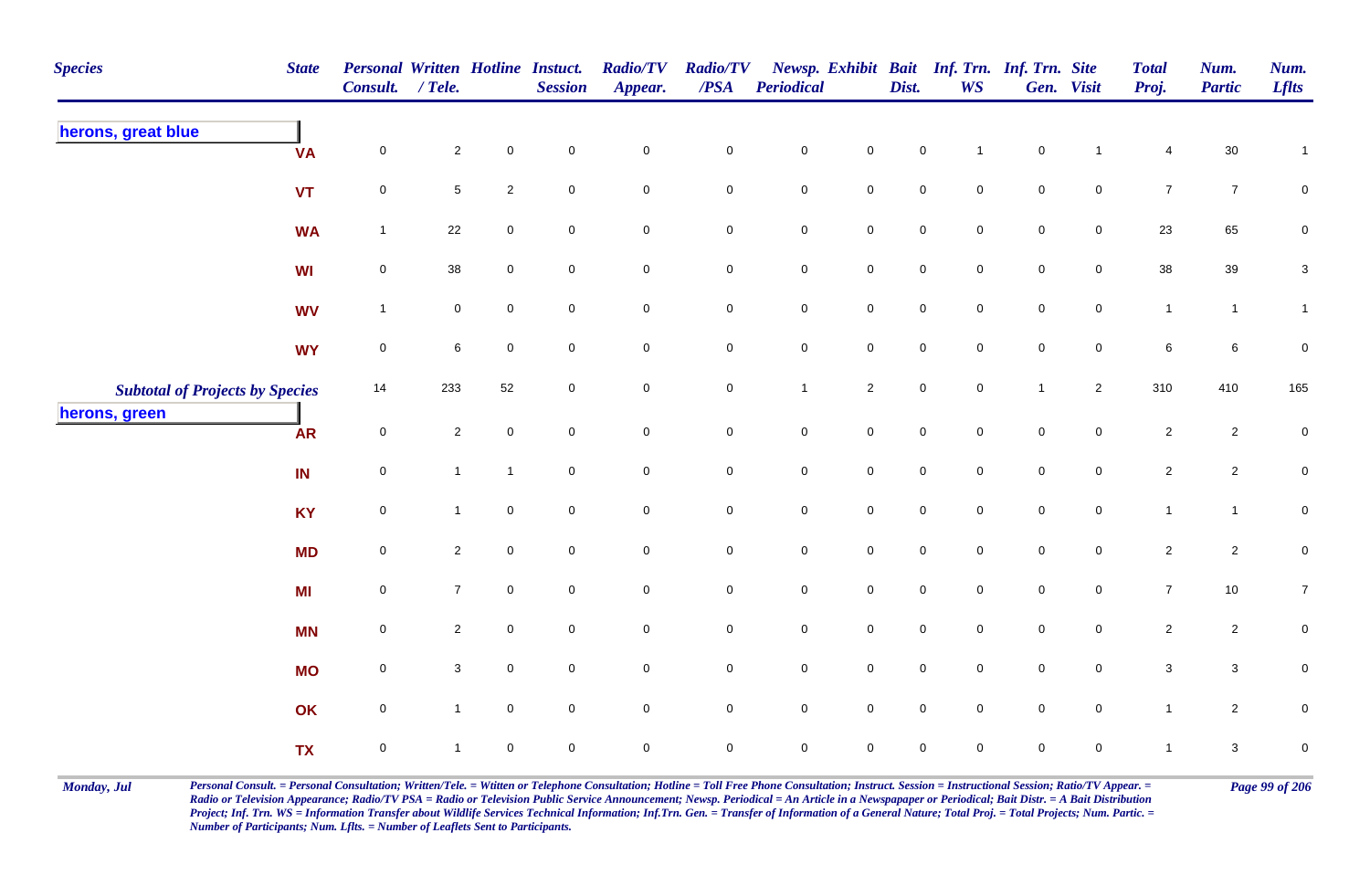| <b>Species</b>                                                         | <b>State</b> | Personal Written Hotline Instuct.<br>Consult. / Tele. |                |             | <b>Session</b>      | <b>Radio/TV</b><br>Appear. | <b>Radio/TV</b><br>$\boldsymbol{PSA}$ | Periodical          |                     | Dist.               | <b>WS</b>   | Newsp. Exhibit Bait Inf. Trn. Inf. Trn. Site | Gen. Visit          | <b>Total</b><br>Proj. | Num.<br><b>Partic</b> | Num.<br><b>Lflts</b> |
|------------------------------------------------------------------------|--------------|-------------------------------------------------------|----------------|-------------|---------------------|----------------------------|---------------------------------------|---------------------|---------------------|---------------------|-------------|----------------------------------------------|---------------------|-----------------------|-----------------------|----------------------|
| herons, green                                                          | <b>TX</b>    | $\mathbf 0$                                           | $\mathbf{1}$   | $\mathbf 0$ | $\mathbf 0$         | $\pmb{0}$                  | $\mathsf{O}\xspace$                   | $\mathbf 0$         | $\mathbf 0$         | 0                   | $\Omega$    | $\mathbf 0$                                  | $\mathbf 0$         |                       | 3                     | $\mathbf 0$          |
|                                                                        | <b>WA</b>    | $\overline{1}$                                        | 0              | $\mathbf 0$ | $\mathsf{O}\xspace$ | $\mathbf 0$                | $\mathbf 0$                           | $\mathbf 0$         | $\mathsf{O}\xspace$ | $\pmb{0}$           | $\mathbf 0$ | $\mathsf{O}\xspace$                          | $\mathbf 0$         | $\mathbf{1}$          | $\mathbf{1}$          | 0                    |
|                                                                        | WI           | $\mathbf 0$                                           | 4              | $\mathbf 0$ | $\mathbf 0$         | $\mathsf 0$                | 0                                     | $\mathbf 0$         | $\overline{0}$      | $\mathbf 0$         | $\mathbf 0$ | $\mathbf 0$                                  | $\mathbf 0$         | 4                     | 4                     | 0                    |
| <b>Subtotal of Projects by Species</b>                                 |              | $\mathbf{1}$                                          | 24             | $\mathbf 1$ | $\mathbf 0$         | $\pmb{0}$                  | $\pmb{0}$                             | $\mathbf 0$         | $\mathsf{O}\xspace$ | $\mathbf 0$         | $\mathbf 0$ | $\mathbf 0$                                  | $\mathbf 0$         | 26                    | 32                    | $\overline{7}$       |
| herons, little blue                                                    | <b>AR</b>    | $\mathsf 0$                                           | $\mathbf{1}$   | $\mathbf 0$ | $\overline{0}$      | $\mathsf 0$                | 0                                     | $\mathsf{O}$        | $\overline{0}$      | $\overline{0}$      | $\mathbf 0$ | $\overline{0}$                               | $\mathbf 0$         | $\mathbf{1}$          | $\mathbf{1}$          | 0                    |
|                                                                        | <b>MO</b>    | $\mathsf 0$                                           | 0              | $\mathbf 0$ | $\overline{0}$      | $\mathsf{O}\xspace$        | $\mathbf 0$                           | $\mathbf 0$         | $\mathsf{O}\xspace$ | $\mathbf 0$         | $\mathbf 0$ | $\mathbf 0$                                  | $\mathbf{1}$        | $\mathbf{1}$          | $\overline{1}$        | $\pmb{0}$            |
|                                                                        | <b>TX</b>    | $\mathsf 0$                                           | $\mathbf{1}$   | $\mathbf 0$ | $\overline{0}$      | $\mathsf{O}\xspace$        | $\pmb{0}$                             | $\mathbf 0$         | $\mathbf 0$         | $\mathsf{O}\xspace$ | $\mathbf 0$ | $\mathbf 0$                                  | $\mathbf 0$         | $\mathbf{1}$          | $\mathbf{3}$          | $\mathbf 0$          |
| <b>Subtotal of Projects by Species</b><br>herons, night, black-crowned |              | $\mathsf 0$                                           | $\overline{c}$ | $\mathbf 0$ | $\mathbf 0$         | $\mathsf{O}\xspace$        | $\mathbf 0$                           | $\mathbf 0$         | $\mathbf 0$         | $\pmb{0}$           | $\mathbf 0$ | $\mathbf 0$                                  | $\mathbf{1}$        | $\mathbf{3}$          | $5\phantom{.0}$       | $\pmb{0}$            |
|                                                                        | <b>CA</b>    | $\mathbf{1}$                                          | $\overline{2}$ | $\mathbf 0$ | $\overline{0}$      | $\pmb{0}$                  | $\mathbf 0$                           | $\mathsf{O}\xspace$ | $\mathsf{O}\xspace$ | $\mathbf 0$         | $\mathbf 0$ | $\pmb{0}$                                    | $\mathbf 0$         | $\mathbf{3}$          | 6                     | $\pmb{0}$            |
|                                                                        | co           | $\pmb{0}$                                             | $\mathbf{1}$   | $\mathbf 0$ | $\mathbf 0$         | $\pmb{0}$                  | $\mathbf 0$                           | $\mathbf 0$         | $\mathsf{O}\xspace$ | $\mathsf{O}\xspace$ | $\mathbf 0$ | $\mathbf 0$                                  | $\mathsf{O}\xspace$ | $\overline{1}$        | $\mathbf{1}$          | $\pmb{0}$            |
|                                                                        | <b>CT</b>    | $\pmb{0}$                                             | $\mathbf{1}$   | $\pmb{0}$   | $\mathbf 0$         | $\mathsf{O}\xspace$        | $\mathbf 0$                           | $\mathbf 0$         | $\mathsf{O}\xspace$ | $\pmb{0}$           | $\mathbf 0$ | $\mathbf 0$                                  | $\mathsf{O}\xspace$ | $\overline{1}$        | 4                     | $\pmb{0}$            |
|                                                                        | <b>KY</b>    | $\pmb{0}$                                             | 4              | $\mathsf 0$ | $\mathbf 0$         | $\mathsf{O}\xspace$        | $\mathbf 0$                           | $\mathbf 0$         | $\mathsf{O}\xspace$ | $\mathbf 0$         | $\mathbf 0$ | $\mathbf 0$                                  | $\mathbf 0$         | 4                     | 4                     | $\pmb{0}$            |
|                                                                        | LA           | 3                                                     | 0              | $\mathbf 0$ | $\mathbf 0$         | $\mathsf 0$                | $\mathbf 0$                           | $\mathbf 0$         | $\mathbf 0$         | $\mathbf 0$         | $\mathbf 0$ | $\mathbf 0$                                  | $\mathbf 0$         | 3                     | $\mathbf{3}$          | 0                    |
|                                                                        | <b>MD</b>    | $\mathsf 0$                                           | $\mathbf{1}$   | $\mathbf 0$ | $\mathbf 0$         | $\mathbf 0$                | $\mathsf{O}\xspace$                   | $\mathbf 0$         | $\mathsf{O}\xspace$ | $\mathbf 0$         | $\mathbf 0$ | $\mathsf{O}\xspace$                          | $\mathbf 0$         | $\mathbf{1}$          | $\mathbf{1}$          | $\mathbf 0$          |
|                                                                        | <b>MO</b>    | $\mathsf 0$                                           | $\mathbf 0$    | $\mathbf 0$ | $\overline{0}$      | $\mathbf 0$                | $\mathbf 0$                           | $\overline{0}$      | $\overline{0}$      | $\mathbf 0$         | $\mathbf 0$ | $\overline{0}$                               | $\mathbf{1}$        | $\overline{1}$        | $\overline{1}$        | $\mathbf 0$          |
|                                                                        | <b>MS</b>    | $\mathsf 0$                                           | 3              | $\mathbf 0$ | $\mathbf 0$         | $\pmb{0}$                  | $\mathsf{O}\xspace$                   | $\mathbf 0$         | $\mathbf 0$         | $\mathbf 0$         | $\mathbf 0$ | $\mathbf 0$                                  | $\pmb{0}$           | 3                     | $\mathbf{3}$          | $\pmb{0}$            |

Monday, Jul Personal Consult. = Personal Consultation; Written/Tele. = Witten or Telephone Consultation; Hotline = Toll Free Phone Consultation; Instruct. Session = Instructional Session; Ratio/TV Appear. = Page 100 of 206 *Radio or Television Appearance; Radio/TV PSA = Radio or Television Public Service Announcement; Newsp. Periodical = An Article in a Newspapaper or Periodical; Bait Distr. = A Bait Distribution*  Project; Inf. Trn. WS = Information Transfer about Wildlife Services Technical Information; Inf.Trn. Gen. = Transfer of Information of a General Nature; Total Proj. = Total Projects; Num. Partic. = *Number of Participants; Num. Lflts. = Number of Leaflets Sent to Participants.*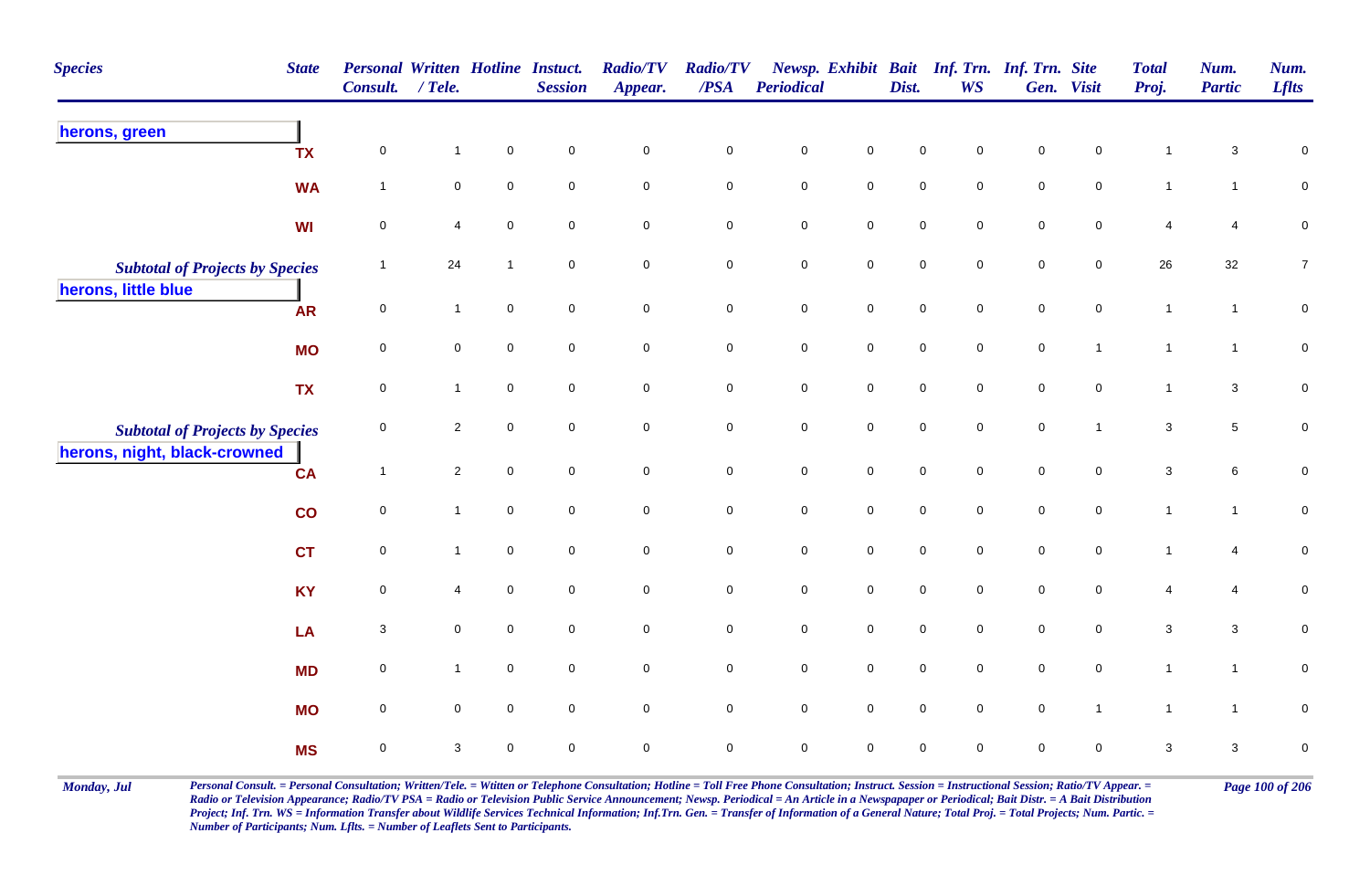| <b>Species</b>                         | <b>State</b> | <b>Personal Written Hotline Instuct.</b><br><b>Consult.</b> | / Tele.             |                     | <b>Session</b>      | <b>Radio/TV</b><br>Appear. | <b>Radio/TV</b><br>$\overline{PSA}$ | <b>Periodical</b> |                     | Dist.       | Newsp. Exhibit Bait Inf. Trn. Inf. Trn. Site<br><b>WS</b> |              | Gen. Visit     | <b>Total</b><br>Proj.     | Num.<br><b>Partic</b> | Num.<br><b>Lflts</b> |
|----------------------------------------|--------------|-------------------------------------------------------------|---------------------|---------------------|---------------------|----------------------------|-------------------------------------|-------------------|---------------------|-------------|-----------------------------------------------------------|--------------|----------------|---------------------------|-----------------------|----------------------|
| herons, night, black-crowned           | <b>MS</b>    | 0                                                           | 3                   | $\Omega$            | $\mathbf 0$         | 0                          | $\pmb{0}$                           | $\mathsf 0$       | 0                   | $\mathbf 0$ | 0                                                         | $\mathbf 0$  | 0              | $\sqrt{3}$                | 3                     | $\pmb{0}$            |
|                                        | <b>PA</b>    | $\overline{1}$                                              | $\mathsf{O}\xspace$ | $\mathbf 0$         | $\mathbf 0$         | $\mathsf{O}\xspace$        | $\mathsf{O}\xspace$                 | $\pmb{0}$         | $\mathsf 0$         | $\mathbf 0$ | $\mathbf 0$                                               | $\pmb{0}$    | $\mathbf 0$    | $\mathbf{1}$              | $\overline{c}$        | $\mathbf{1}$         |
|                                        | <b>TX</b>    | $\overline{0}$                                              | $\overline{2}$      | $\mathbf 0$         | $\mathbf 0$         | $\mathbf 0$                | $\overline{0}$                      | $\mathsf 0$       | $\mathbf 0$         | $\mathsf 0$ | $\mathbf 0$                                               | $\mathsf 0$  | $\mathbf 0$    | $\overline{2}$            | $\overline{4}$        | $\mathbf 0$          |
|                                        | <b>WI</b>    | $\mathbf 0$                                                 | $\mathbf{1}$        | $\mathsf{O}\xspace$ | $\pmb{0}$           | $\mathsf{O}\xspace$        | $\mathbf 0$                         | $\pmb{0}$         | $\mathsf 0$         | $\pmb{0}$   | $\mathbf 0$                                               | $\pmb{0}$    | $\pmb{0}$      | $\mathbf{1}$              | $\mathbf{1}$          | $\pmb{0}$            |
| <b>Subtotal of Projects by Species</b> |              | 5                                                           | 15                  | $\mathbf 0$         | $\mathbf 0$         | 0                          | $\mathbf 0$                         | $\pmb{0}$         | $\mathsf{O}\xspace$ | $\mathsf 0$ | $\mathbf 0$                                               | $\mathsf 0$  | $\mathbf{1}$   | 21                        | 30                    | $\mathbf{1}$         |
| herons, night, yellow-crowned          | <b>MS</b>    | $\overline{0}$                                              | 3                   | $\mathbf 0$         | $\mathbf 0$         | $\mathbf 0$                | $\overline{0}$                      | $\mathsf 0$       | $\mathbf 0$         | $\mathsf 0$ | $\mathbf 0$                                               | $\mathsf 0$  | $\overline{0}$ | $\mathbf{3}$              | $\mathbf{3}$          | $\pmb{0}$            |
|                                        | <b>NJ</b>    | $\mathbf 0$                                                 | $\mathbf{1}$        | $\mathsf{O}\xspace$ | $\mathsf{O}\xspace$ | $\mathbf 0$                | $\mathsf{O}\xspace$                 | $\pmb{0}$         | $\mathsf 0$         | $\pmb{0}$   | $\mathbf 0$                                               | $\pmb{0}$    | $\mathbf 0$    | $\mathbf{1}$              | $\mathbf{1}$          | $\pmb{0}$            |
|                                        | OK           | $\mathbf 0$                                                 | $\mathbf{1}$        | $\overline{0}$      | $\mathbf 0$         | $\mathbf 0$                | $\mathbf 0$                         | $\pmb{0}$         | $\mathbf 0$         | $\mathsf 0$ | $\mathbf 0$                                               | $\mathsf 0$  | $\overline{0}$ | $\mathbf{1}$              | $\mathbf{3}$          | $\pmb{0}$            |
|                                        | <b>TX</b>    | $\mathsf{O}\xspace$                                         | $\mathbf{3}$        | $\mathsf{O}\xspace$ | $\pmb{0}$           | $\mathbf 0$                | $\mathsf{O}\xspace$                 | $\pmb{0}$         | $\mathsf{O}\xspace$ | $\pmb{0}$   | $\mathbf 0$                                               | $\pmb{0}$    | $\mathbf 0$    | $\ensuremath{\mathsf{3}}$ | $\mathbf{3}$          | $\mathbf 0$          |
|                                        | <b>VA</b>    | $\mathsf{O}\xspace$                                         | $\mathbf 0$         | $\mathbf 0$         | $\mathbf 0$         | $\mathbf 0$                | $\overline{0}$                      | $\mathsf 0$       | $\mathbf 0$         | $\mathbf 0$ | $\mathbf 0$                                               | $\mathsf 0$  | $\mathbf{1}$   | $\mathbf{1}$              | 6                     | $\mathbf 0$          |
| <b>Subtotal of Projects by Species</b> |              | 0                                                           | 8                   | $\mathbf 0$         | $\mathbf 0$         | $\mathbf 0$                | $\mathbf 0$                         | $\pmb{0}$         | $\mathbf 0$         | $\mathbf 0$ | $\mathbf 0$                                               | $\mathbf 0$  | $\mathbf{1}$   | $\boldsymbol{9}$          | 16                    | $\mathbf 0$          |
| hogs, feral                            | <b>AL</b>    | $\overline{4}$                                              | 11                  | $\mathsf{O}\xspace$ | $\sqrt{2}$          | $\mathbf 0$                | $\mathbf 0$                         | $\pmb{0}$         | $\mathsf{O}\xspace$ | $\mathbf 0$ | $\mathbf 0$                                               | $\mathbf 0$  | $\mathbf{1}$   | 18                        | 127                   | $\pmb{0}$            |
|                                        | <b>AR</b>    | $\overline{1}$                                              | $\mathbf{1}$        | $\mathsf{O}\xspace$ | $\mathsf 0$         | $\mathbf 0$                | $\mathsf{O}\xspace$                 | $\pmb{0}$         | $\mathbf 0$         | $\pmb{0}$   | $\mathbf 0$                                               | $\pmb{0}$    | $\mathbf 0$    | $\overline{2}$            | $\overline{2}$        | $\mathbf 0$          |
|                                        | <b>CA</b>    | 54                                                          | 51                  | $\mathbf 0$         | $\mathbf 0$         | $\mathbf 0$                | $\overline{0}$                      | $\mathsf 0$       | $\overline{2}$      | $\mathsf 0$ | $\overline{4}$                                            | $\mathbf{1}$ | $\mathbf{3}$   | 115                       | 298                   | 101                  |
|                                        | FL.          | $\mathsf{O}\xspace$                                         | 8                   | $\mathbf 0$         | $\mathbf 0$         | $\mathsf{O}\xspace$        | $\mathsf{O}\xspace$                 | $\mathbf{1}$      | $\mathbf 0$         | $\pmb{0}$   | $\mathbf 0$                                               | $\pmb{0}$    | $\mathbf 0$    | $\boldsymbol{9}$          | $9\,$                 | $\pmb{0}$            |
|                                        | <b>GA</b>    | 17                                                          | 6                   | $\mathbf 0$         | $\mathbf 0$         | $\mathbf 0$                | $\overline{0}$                      | $\mathsf 0$       | $\mathbf 0$         | $\mathbf 0$ | $\mathbf 0$                                               | $\mathbf 0$  | $\overline{2}$ | 25                        | 29                    | $\,$ 5 $\,$          |

Monday, Jul Personal Consult. = Personal Consultation; Written/Tele. = Witten or Telephone Consultation; Hotline = Toll Free Phone Consultation; Instruct. Session = Instructional Session; Ratio/TV Appear. = Page 101 of 206 *Radio or Television Appearance; Radio/TV PSA = Radio or Television Public Service Announcement; Newsp. Periodical = An Article in a Newspapaper or Periodical; Bait Distr. = A Bait Distribution*  Project; Inf. Trn. WS = Information Transfer about Wildlife Services Technical Information; Inf.Trn. Gen. = Transfer of Information of a General Nature; Total Proj. = Total Projects; Num. Partic. = *Number of Participants; Num. Lflts. = Number of Leaflets Sent to Participants.*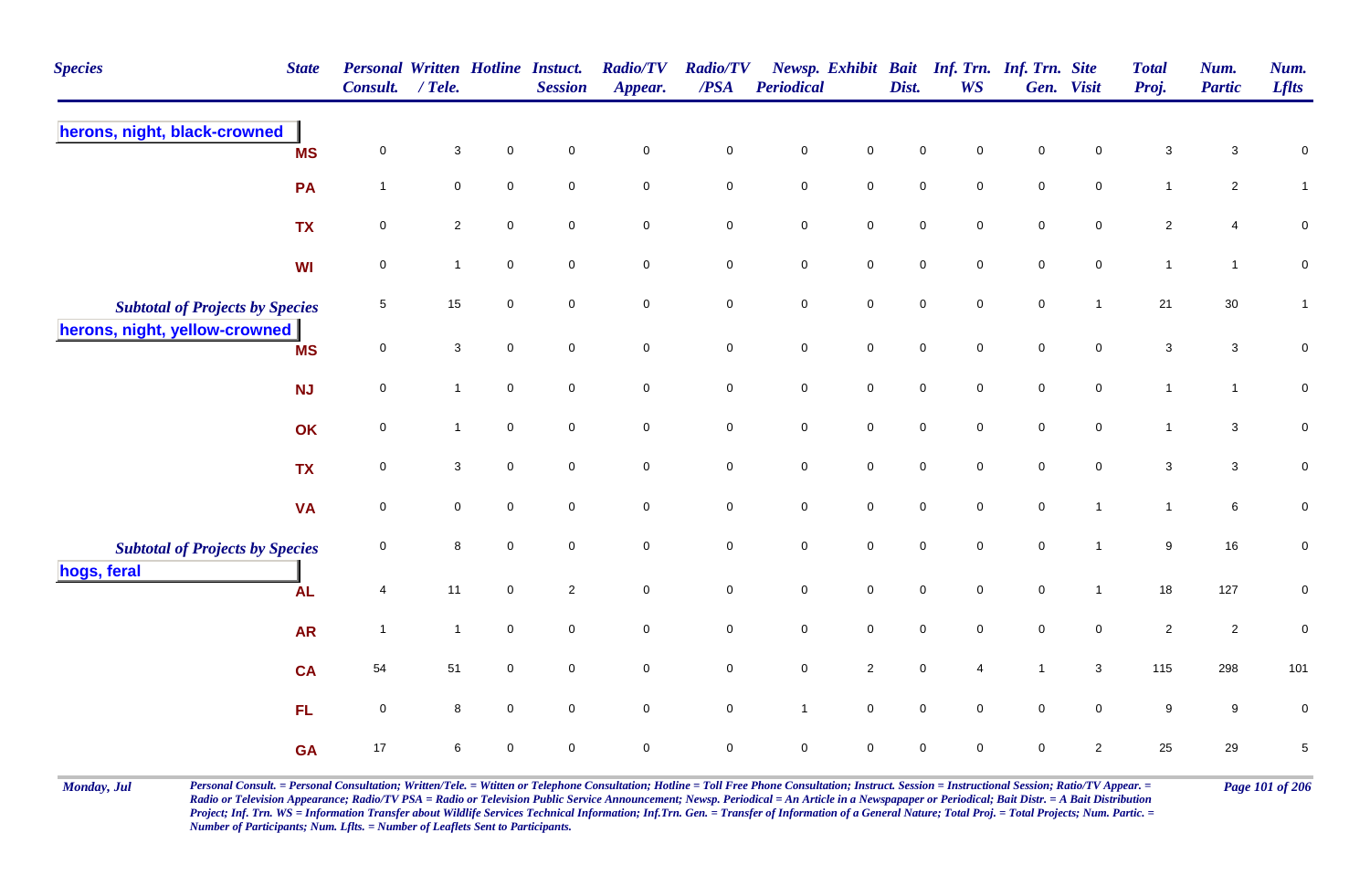| <b>Species</b> | <b>State</b>    | <b>Personal Written Hotline Instuct.</b><br>Consult. / Tele. |                     |                | <b>Session</b> | <b>Radio/TV</b><br>Appear. | <b>Radio/TV</b><br>$\boldsymbol{PSA}$ | <b>Periodical</b>   |                     | Dist.               | <b>WS</b>      | Newsp. Exhibit Bait Inf. Trn. Inf. Trn. Site | Gen. Visit          | <b>Total</b><br>Proj. | Num.<br><b>Partic</b> | Num.<br><b>Lflts</b> |
|----------------|-----------------|--------------------------------------------------------------|---------------------|----------------|----------------|----------------------------|---------------------------------------|---------------------|---------------------|---------------------|----------------|----------------------------------------------|---------------------|-----------------------|-----------------------|----------------------|
| hogs, feral    | <b>GA</b>       | 17                                                           | 6                   | $\mathbf 0$    | $\mathbf 0$    | $\mathbf 0$                | $\mathbf 0$                           | $\mathbf 0$         | $\mathbf 0$         | $\mathsf 0$         | $\mathbf 0$    | $\mathbf 0$                                  | $\mathbf{2}$        | 25                    | 29                    | $\,$ 5 $\,$          |
|                | GU              | $\mathsf{O}\xspace$                                          | $\mathbf 0$         | $\mathbf 0$    | $\mathbf 0$    | $\mathbf 0$                | $\mathsf{O}\xspace$                   | $\mathbf 0$         | $\mathbf 0$         | $\pmb{0}$           | $\mathbf{3}$   | $\mathbf 0$                                  | $\mathbf 0$         | $\mathbf{3}$          | 202                   | 200                  |
|                | H <sub>II</sub> | $\mathbf 0$                                                  | $\mathsf{O}\xspace$ | $\mathbf 0$    | $\pmb{0}$      | $\mathbf 0$                | $\mathbf 0$                           | $\mathbf 0$         | $\pmb{0}$           | $\mathbf 0$         | $\mathbf 0$    | $\mathbf 0$                                  | $\mathbf{1}$        | $\mathbf{1}$          | 4                     | $\mathbf 0$          |
|                | IN              | $\mathbf 0$                                                  | $\mathbf{1}$        | 4              | $\pmb{0}$      | $\mathbf 0$                | $\overline{0}$                        | $\boldsymbol{0}$    | $\mathbf 0$         | $\mathsf{O}\xspace$ | $\overline{0}$ | $\mathsf{O}\xspace$                          | $\mathbf 0$         | $\sqrt{5}$            | $5\phantom{.0}$       | 0                    |
|                | <b>KS</b>       | $\mathsf{O}\xspace$                                          | $\mathbf 0$         | $\overline{0}$ | $\sqrt{2}$     | $\mathbf 0$                | $\mathbf 0$                           | $\mathbf 0$         | $\mathbf 0$         | $\mathsf 0$         | $\overline{0}$ | $\mathbf 0$                                  | $\mathbf 0$         | $\overline{2}$        | 62                    | $\mathbf 0$          |
|                | <b>KY</b>       | $\mathsf{O}\xspace$                                          | $\mathbf{1}$        | $\mathsf 0$    | $\pmb{0}$      | $\overline{0}$             | $\mathbf 0$                           | $\mathbf 0$         | $\mathsf{O}\xspace$ | $\mathsf{O}\xspace$ | $\mathbf 0$    | $\mathbf 0$                                  | $\mathsf{O}\xspace$ | $\mathbf{1}$          | $\overline{2}$        | ${\bf 0}$            |
|                | LA              | $\mathbf{1}$                                                 | 4                   | $\mathbf 0$    | $\mathbf 0$    | $\mathsf{O}\xspace$        | $\mathbf 0$                           | $\mathbf 0$         | $\mathsf 0$         | $\mathsf 0$         | $\mathbf 0$    | $\mathsf{O}\xspace$                          | $\mathbf{1}$        | $\,6\,$               | $\,$ 6 $\,$           | $\overline{0}$       |
|                | <b>MD</b>       | $\mathsf{O}\xspace$                                          | $\mathbf 0$         | $\mathbf{1}$   | $\mathbf 0$    | $\mathbf 0$                | $\mathbf 0$                           | $\overline{0}$      | $\mathsf{O}\xspace$ | $\mathbf 0$         | $\mathbf 0$    | $\mathsf{O}\xspace$                          | $\mathsf{O}\xspace$ | $\mathbf{1}$          | $\mathbf{1}$          | $\overline{0}$       |
|                | MI              | $\mathbf{1}$                                                 | $\mathbf 0$         | $\mathbf{0}$   | $\mathbf 0$    | $\mathbf 0$                | $\mathbf 0$                           | $\mathsf{O}\xspace$ | $\mathbf 0$         | $\mathbf 0$         | $\mathbf 0$    | $\mathsf{O}\xspace$                          | $\mathbf 0$         | $\mathbf{1}$          | $\overline{4}$        | ${\bf 0}$            |
|                | <b>MO</b>       | 24                                                           | 68                  | $\mathbf 0$    | $\sqrt{2}$     | $\mathbf{1}$               | $\mathbf 0$                           | $\mathsf{O}\xspace$ | $\mathbf 0$         | $\mathsf{O}\xspace$ | $\mathbf 3$    | $\mathbf{1}$                                 | 17                  | 116                   | 320                   | $\,6\,$              |
|                | <b>MS</b>       | $\overline{4}$                                               | $5\phantom{.0}$     | $\mathbf 0$    | $\mathbf{1}$   | $\mathbf 0$                | $\boldsymbol{0}$                      | $\mathbf 0$         | $\pmb{0}$           | $\mathbf 0$         | $\mathbf 0$    | $\overline{2}$                               | $10\,$              | $22\,$                | 66                    | $\mathbf{3}$         |
|                | <b>NC</b>       | $\mathbf 0$                                                  | $\mathbf{3}$        | $\mathbf 0$    | $\pmb{0}$      | $\mathbf 0$                | $\overline{0}$                        | $\boldsymbol{0}$    | $\mathbf 0$         | $\mathsf{O}\xspace$ | $\overline{0}$ | $\mathbf 0$                                  | $\mathbf{1}$        | 4                     | 4                     | 0                    |
|                | <b>NJ</b>       | $\mathbf 0$                                                  | $\mathbf{1}$        | $\overline{0}$ | $\mathbf 0$    | $\mathbf 0$                | $\overline{0}$                        | $\mathbf 0$         | $\mathbf 0$         | $\mathsf{O}\xspace$ | $\overline{0}$ | $\mathbf 0$                                  | $\mathbf 0$         | $\mathbf{1}$          | $\mathbf{1}$          | 0                    |
|                | <b>NM</b>       | $\mathbf{1}$                                                 | $\mathbf{1}$        | $\mathbf 0$    | $\mathbf 0$    | $\mathsf{O}\xspace$        | $\mathbf 0$                           | $\mathbf 0$         | $\mathbf 0$         | $\mathsf 0$         | $\mathbf 0$    | $\mathbf 0$                                  | $\mathbf 0$         | $\overline{2}$        | $\overline{2}$        | $\mathbf 0$          |
|                | OK              | 125                                                          | 16                  | $\mathbf 0$    | $\mathbf 0$    | $\mathsf{O}\xspace$        | $\overline{0}$                        | $\mathbf 0$         | $\mathsf 0$         | $\mathsf 0$         | $\mathbf 0$    | $\mathsf{O}\xspace$                          | $5\phantom{.0}$     | 146                   | 201                   | $\mathbf 0$          |
|                | PA              | $\sqrt{5}$                                                   | $\overline{1}$      | $\overline{0}$ | $\mathbf 0$    | $\mathsf{O}\xspace$        | $\mathbf 0$                           | $\mathsf{O}\xspace$ | $\mathbf 0$         | $\mathsf{O}\xspace$ | $\mathbf 0$    | $\mathsf{O}\xspace$                          | $\mathbf 0$         | 6                     | 43                    | $\mathbf 0$          |

Monday, Jul Personal Consult. = Personal Consultation; Written/Tele. = Witten or Telephone Consultation; Hotline = Toll Free Phone Consultation; Instruct. Session = Instructional Session; Ratio/TV Appear. = Page 102 of 206 *Radio or Television Appearance; Radio/TV PSA = Radio or Television Public Service Announcement; Newsp. Periodical = An Article in a Newspapaper or Periodical; Bait Distr. = A Bait Distribution*  Project; Inf. Trn. WS = Information Transfer about Wildlife Services Technical Information; Inf.Trn. Gen. = Transfer of Information of a General Nature; Total Proj. = Total Projects; Num. Partic. = *Number of Participants; Num. Lflts. = Number of Leaflets Sent to Participants.*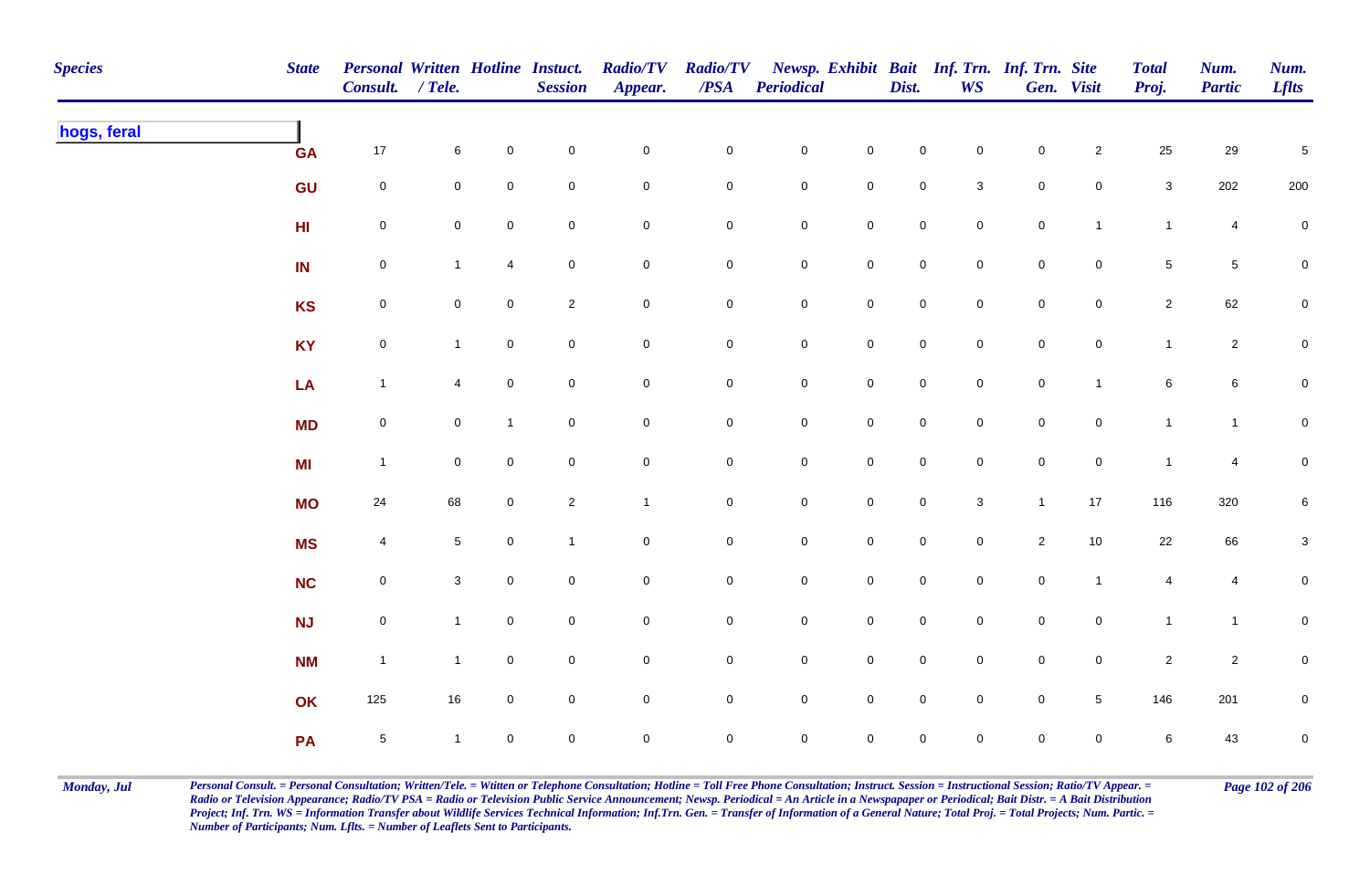| <b>Species</b><br><b>State</b>         | <b>Personal Written Hotline Instact.</b><br><b>Consult.</b> | $/$ Tele.      |              | <b>Session</b>      | <b>Radio/TV</b><br>Appear. | <b>Radio/TV</b><br>/PSA | <b>Periodical</b>   |                     | Dist.               | Newsp. Exhibit Bait Inf. Trn. Inf. Trn. Site<br><b>WS</b> |                     | Gen. Visit          | <b>Total</b><br>Proj.   | Num.<br><b>Partic</b> | Num.<br><b>Lflts</b> |
|----------------------------------------|-------------------------------------------------------------|----------------|--------------|---------------------|----------------------------|-------------------------|---------------------|---------------------|---------------------|-----------------------------------------------------------|---------------------|---------------------|-------------------------|-----------------------|----------------------|
| hogs, feral<br><b>TX</b>               | 57                                                          | 206            | $\mathbf 0$  | $\overline{2}$      | $\pmb{0}$                  | $\pmb{0}$               | $\mathbf{1}$        | $\overline{2}$      | 0                   | 518                                                       | 0                   | 4                   | 790                     | 1,209                 | 561                  |
| <b>VA</b>                              | $\mathsf 0$                                                 | 0              | $\Omega$     | $\mathbf 0$         | $\mathsf 0$                | $\mathbf 0$             | $\mathbf 0$         | $\mathbf 0$         | $\mathbf 0$         | $\mathbf 0$                                               | $\overline{2}$      | $\overline{2}$      | 4                       | 46                    | 20                   |
| <b>WV</b>                              | $\sqrt{2}$                                                  | $\pmb{0}$      | $\pmb{0}$    | $\mathbf 0$         | $\pmb{0}$                  | $\pmb{0}$               | $\mathbf 0$         | $\mathbf 0$         | $\mathbf 0$         | $\mathbf 0$                                               | $\mathbf 0$         | $\mathbf 0$         | $\overline{\mathbf{c}}$ | $\overline{2}$        | $\pmb{0}$            |
| <b>Subtotal of Projects by Species</b> | 296                                                         | 384            | 5            | 9                   | $\overline{1}$             | $\mathsf 0$             | $\mathbf 0$         | $\overline{4}$      | 0                   | $\mathbf 0$                                               | 6                   | 47                  | 1,282                   | 2,645                 | 896                  |
| horses, feral<br><b>CA</b>             | $\overline{1}$                                              | 0              | $\mathbf 0$  | $\mathbf 0$         | $\mathsf 0$                | $\mathsf 0$             | $\mathbf 0$         | $\mathbf 0$         | $\mathsf{O}$        | $\mathbf 0$                                               | $\overline{1}$      | $\mathbf 0$         | $\overline{c}$          | 4                     | 0                    |
| co                                     | $\mathbf{1}$                                                | 0              | $\mathbf 0$  | $\mathbf 0$         | $\mathbf 0$                | $\mathbf 0$             | $\mathbf 0$         | $\overline{0}$      | $\mathbf 0$         | $\mathbf 0$                                               | $\mathbf 0$         | $\mathbf 0$         | $\mathbf{1}$            | $\overline{2}$        | $\mathbf 0$          |
| <b>Subtotal of Projects by Species</b> | $\overline{c}$                                              | 0              | $\mathbf 0$  | $\mathbf 0$         | $\pmb{0}$                  | $\mathsf 0$             | $\mathsf{O}\xspace$ | $\mathsf{O}\xspace$ | $\mathsf{O}\xspace$ | $\mathbf 0$                                               | $\overline{1}$      | $\mathbf 0$         | $\mathbf{3}$            | $\,6\,$               | $\pmb{0}$            |
| ibises, white<br>LA                    | $\mathbf 0$                                                 | $\mathbf{1}$   | $\mathbf 0$  | $\mathbf 0$         | $\mathsf{O}\xspace$        | $\mathsf 0$             | $\mathbf 0$         | $\mathsf{O}\xspace$ | $\mathbf 0$         | $\mathbf 0$                                               | $\mathsf{O}\xspace$ | $\mathbf 0$         | $\mathbf{1}$            | $\mathbf{1}$          | $\mathbf 0$          |
| <b>Subtotal of Projects by Species</b> | $\mathbf 0$                                                 | 1              | $\mathbf 0$  | $\mathbf 0$         | $\pmb{0}$                  | $\pmb{0}$               | $\mathbf 0$         | $\mathbf 0$         | 0                   | $\mathbf 0$                                               | $\mathbf 0$         | $\mathbf 0$         | $\mathbf 1$             | $\mathbf{1}$          | $\pmb{0}$            |
| jays (other)<br>IN                     | $\mathbf 0$                                                 | 0              | $\mathbf{1}$ | $\overline{0}$      | $\mathsf 0$                | $\mathsf 0$             | $\mathbf 0$         | $\mathsf{O}\xspace$ | $\mathbf 0$         | $\mathbf 0$                                               | $\mathbf 0$         | $\mathbf 0$         | $\overline{1}$          | $\mathbf{1}$          | $\pmb{0}$            |
| <b>Subtotal of Projects by Species</b> | $\mathbf 0$                                                 | 0              | $\mathbf{1}$ | $\mathbf 0$         | $\mathbf 0$                | $\mathbf 0$             | $\mathbf 0$         | $\mathbf 0$         | 0                   | $\mathbf 0$                                               | $\pmb{0}$           | $\mathbf 0$         | $\overline{1}$          | $\mathbf{1}$          | $\mathbf 0$          |
| jays, blue<br><b>AL</b>                | $\mathbf 0$                                                 | $\mathbf{1}$   | $\mathbf 0$  | $\mathsf{O}\xspace$ | $\pmb{0}$                  | $\mathsf 0$             | $\mathbf 0$         | $\mathbf 0$         | $\mathbf 0$         | $\mathbf 0$                                               | $\mathsf{O}\xspace$ | $\mathsf{O}\xspace$ | $\mathbf{1}$            | 175                   | 6                    |
| IL.                                    | $\mathbf 0$                                                 | $\overline{2}$ | $\mathbf 0$  | $\mathbf 0$         | $\mathsf 0$                | $\mathbf 0$             | $\mathbf 0$         | $\overline{0}$      | $\mathbf 0$         | $\mathbf 0$                                               | $\mathbf 0$         | $\mathbf 0$         | $\overline{2}$          | $\overline{2}$        | 0                    |
| IN                                     | $\mathsf 0$                                                 | 0              | 15           | $\mathbf 0$         | $\pmb{0}$                  | $\mathsf 0$             | $\mathbf 0$         | $\mathsf{O}\xspace$ | $\mathbf 0$         | $\mathbf 0$                                               | $\mathbf 0$         | $\mathbf 0$         | 15                      | 16                    | 0                    |
| <b>KY</b>                              | $\mathsf 0$                                                 |                | $\mathbf 0$  | 0                   | $\mathsf 0$                | $\mathsf 0$             | 0                   | $\mathbf 0$         | 0                   | $\mathbf 0$                                               | 0                   | $\mathbf 0$         | $\mathbf 1$             | $\mathbf{1}$          | $\pmb{0}$            |

Monday, Jul Personal Consult. = Personal Consultation; Written/Tele. = Witten or Telephone Consultation; Hotline = Toll Free Phone Consultation; Instruct. Session = Instructional Session; Ratio/TV Appear. = Page 103 of 206 *Radio or Television Appearance; Radio/TV PSA = Radio or Television Public Service Announcement; Newsp. Periodical = An Article in a Newspapaper or Periodical; Bait Distr. = A Bait Distribution*  Project; Inf. Trn. WS = Information Transfer about Wildlife Services Technical Information; Inf.Trn. Gen. = Transfer of Information of a General Nature; Total Proj. = Total Projects; Num. Partic. = *Number of Participants; Num. Lflts. = Number of Leaflets Sent to Participants.*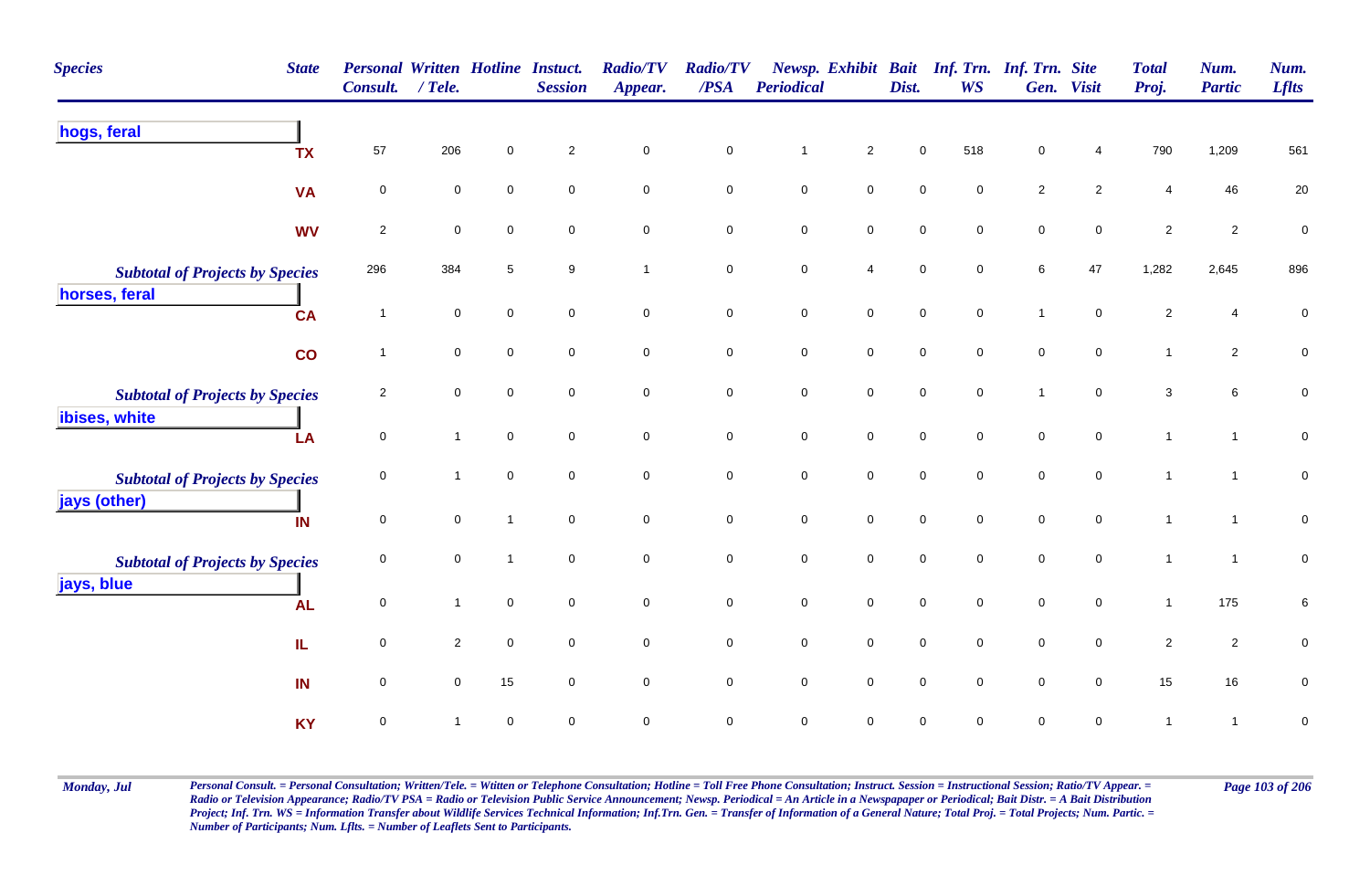| <b>Species</b>                         | <b>State</b> | <b>Personal Written Hotline Instuct.</b><br>Consult. | $/$ Tele.    |              | <b>Session</b>      | <b>Radio/TV</b><br>Appear. | <b>Radio/TV</b><br>$\overline{PSA}$ | <b>Periodical</b>   |                     | Dist.               | Newsp. Exhibit Bait Inf. Trn. Inf. Trn. Site<br><b>WS</b> |                     | Gen. Visit          | <b>Total</b><br>Proj. | Num.<br><b>Partic</b> | Num.<br><b>Lflts</b> |
|----------------------------------------|--------------|------------------------------------------------------|--------------|--------------|---------------------|----------------------------|-------------------------------------|---------------------|---------------------|---------------------|-----------------------------------------------------------|---------------------|---------------------|-----------------------|-----------------------|----------------------|
| jays, blue                             | <b>MD</b>    | $\mathsf{O}\xspace$                                  | 0            | 8            | $\mathbf 0$         | $\pmb{0}$                  | $\pmb{0}$                           | $\pmb{0}$           | $\pmb{0}$           | $\mathbf 0$         | $\pmb{0}$                                                 | $\pmb{0}$           | $\pmb{0}$           | 8                     | 8                     | $\mathbf 0$          |
|                                        | <b>NH</b>    | 0                                                    | 4            | $\mathbf 0$  | $\mathbf 0$         | $\mathbf 0$                | $\mathbf 0$                         | $\mathbf 0$         | $\mathsf{O}\xspace$ | $\mathsf{O}\xspace$ | $\mathbf 0$                                               | $\mathbf 0$         | $\mathbf 0$         | 4                     | 4                     | $\pmb{0}$            |
|                                        | <b>NY</b>    | $\mathsf{O}\xspace$                                  | 29           | 51           | $\mathbf 0$         | $\mathbf 0$                | $\pmb{0}$                           | $\mathbf 0$         | $\mathbf 0$         | $\mathbf 0$         | $\mathsf{O}\xspace$                                       | $\mathsf{O}\xspace$ | $\mathbf 0$         | 80                    | 80                    | $\pmb{0}$            |
|                                        | <b>TN</b>    | $\pmb{0}$                                            | $\mathbf{1}$ | $\pmb{0}$    | $\mathbf 0$         | $\mathbf 0$                | $\mathbf 0$                         | $\pmb{0}$           | $\mathbf 0$         | $\mathsf 0$         | $\overline{0}$                                            | $\mathbf 0$         | $\mathsf{O}\xspace$ | $\mathbf{1}$          | $\mathbf{1}$          | $\mathbf 0$          |
|                                        | <b>TX</b>    | $\pmb{0}$                                            | $\mathbf{1}$ | $\mathbf 0$  | $\mathbf 0$         | $\mathbf 0$                | $\pmb{0}$                           | $\mathbf 0$         | $\mathsf{O}\xspace$ | $\mathsf 0$         | $\overline{0}$                                            | $\mathbf 0$         | $\mathsf{O}\xspace$ | $\mathbf{1}$          | $\overline{1}$        | $\pmb{0}$            |
|                                        | <b>VT</b>    | 0                                                    | 5            | $\mathbf{1}$ | $\mathbf 0$         | $\mathbf 0$                | $\mathbf 0$                         | $\mathbf 0$         | $\overline{0}$      | $\mathbf 0$         | $\mathbf 0$                                               | $\mathsf{O}\xspace$ | $\mathbf 0$         | 6                     | 6                     | $\mathbf 0$          |
|                                        | WI           | $\mathsf{O}\xspace$                                  | 319          | $\mathbf 0$  | $\mathbf 0$         | $\mathbf 0$                | $\mathbf 0$                         | $\mathbf 0$         | $\mathsf{O}\xspace$ | $\mathsf{O}\xspace$ | $\mathbf 0$                                               | $\mathsf{O}\xspace$ | $\overline{0}$      | 319                   | 319                   | $\pmb{0}$            |
| <b>Subtotal of Projects by Species</b> |              | $\mathsf{O}\xspace$                                  | 363          | 75           | $\overline{0}$      | $\mathbf 0$                | $\mathbf 0$                         | $\mathbf 0$         | $\mathbf 0$         | $\mathsf 0$         | $\overline{0}$                                            | $\mathbf 0$         | $\mathbf 0$         | 438                   | 613                   | $\,6\,$              |
| jays, scrub                            | <b>CA</b>    | $\mathsf{O}\xspace$                                  | $\mathbf{1}$ | $\mathbf 0$  | $\mathbf 0$         | $\mathbf 0$                | $\mathbf 0$                         | $\mathsf{O}\xspace$ | $\mathsf{O}\xspace$ | $\mathsf{O}\xspace$ | $\mathbf 0$                                               | $\mathbf 0$         | $\overline{0}$      | $\mathbf{1}$          | $\overline{1}$        | $\mathbf 0$          |
|                                        | <b>NV</b>    | 0                                                    | 1            | $\mathbf 0$  | $\mathbf 0$         | $\mathbf 0$                | $\mathbf 0$                         | $\mathsf{O}\xspace$ | $\mathsf{O}\xspace$ | $\mathsf{O}\xspace$ | $\mathbf 0$                                               | $\mathbf 0$         | 0                   | $\mathbf{1}$          | $\mathbf{1}$          | $\overline{0}$       |
| <b>Subtotal of Projects by Species</b> |              | $\mathbf 0$                                          | $\mathbf{2}$ | $\mathbf 0$  | $\mathbf 0$         | $\mathsf{O}\xspace$        | $\mathsf{O}\xspace$                 | $\pmb{0}$           | $\mathsf{O}\xspace$ | $\mathsf{O}\xspace$ | $\mathbf 0$                                               | $\mathbf 0$         | $\mathsf{O}\xspace$ | $\sqrt{2}$            | $\overline{2}$        | $\overline{0}$       |
| jays, steller's                        | <b>WA</b>    | $\mathbf{1}$                                         | 0            | $\mathbf 0$  | $\mathbf 0$         | $\overline{0}$             | $\mathbf 0$                         | $\mathbf 0$         | $\mathbf 0$         | $\mathbf 0$         | $\overline{0}$                                            | $\pmb{0}$           | $\overline{0}$      | $\mathbf{1}$          | $\mathbf{1}$          | $\mathbf 0$          |
| <b>Subtotal of Projects by Species</b> |              | 1                                                    | 0            | $\mathbf 0$  | $\mathsf{O}\xspace$ | $\mathsf{O}\xspace$        | $\mathbf 0$                         | $\mathbf 0$         | $\mathsf{O}\xspace$ | $\mathsf 0$         | $\mathsf{O}\xspace$                                       | $\mathbf 0$         | $\mathbf 0$         | $\mathbf{1}$          | -1                    | $\pmb{0}$            |
| killdeers                              | <b>CA</b>    | $\,$ 5 $\,$                                          | 0            | $\mathbf 0$  | $\mathbf 0$         | $\mathsf{O}\xspace$        | $\mathbf 0$                         | $\mathbf 0$         | $\mathsf{O}\xspace$ | $\mathsf 0$         | $\mathbf 0$                                               | $\mathsf{O}\xspace$ | $\mathbf 0$         | $5\phantom{.0}$       | 12                    | $\mathbf 0$          |
|                                        | IL           | $\mathbf{1}$                                         | $\mathbf{1}$ | $\pmb{0}$    | $\mathbf 0$         | $\mathbf 0$                | $\mathbf 0$                         | $\mathsf{O}\xspace$ | $\mathsf{O}\xspace$ | $\mathsf{O}\xspace$ | $\mathbf{0}$                                              | $\mathbf 0$         | $\mathsf{O}\xspace$ | $\overline{2}$        | 5                     | $\pmb{0}$            |
|                                        | IN           | $\pmb{0}$                                            | 3            | 10           | $\mathsf{O}\xspace$ | $\mathsf 0$                | $\pmb{0}$                           | $\pmb{0}$           | $\mathsf 0$         | $\pmb{0}$           | $\mathsf{O}\xspace$                                       | $\mathsf{O}\xspace$ | 0                   | 13                    | 13                    | $\pmb{0}$            |

Monday, Jul Personal Consult. = Personal Consultation; Written/Tele. = Witten or Telephone Consultation; Hotline = Toll Free Phone Consultation; Instruct. Session = Instructional Session; Ratio/TV Appear. = Page 104 of 206 *Radio or Television Appearance; Radio/TV PSA = Radio or Television Public Service Announcement; Newsp. Periodical = An Article in a Newspapaper or Periodical; Bait Distr. = A Bait Distribution*  Project; Inf. Trn. WS = Information Transfer about Wildlife Services Technical Information; Inf.Trn. Gen. = Transfer of Information of a General Nature; Total Proj. = Total Projects; Num. Partic. = *Number of Participants; Num. Lflts. = Number of Leaflets Sent to Participants.*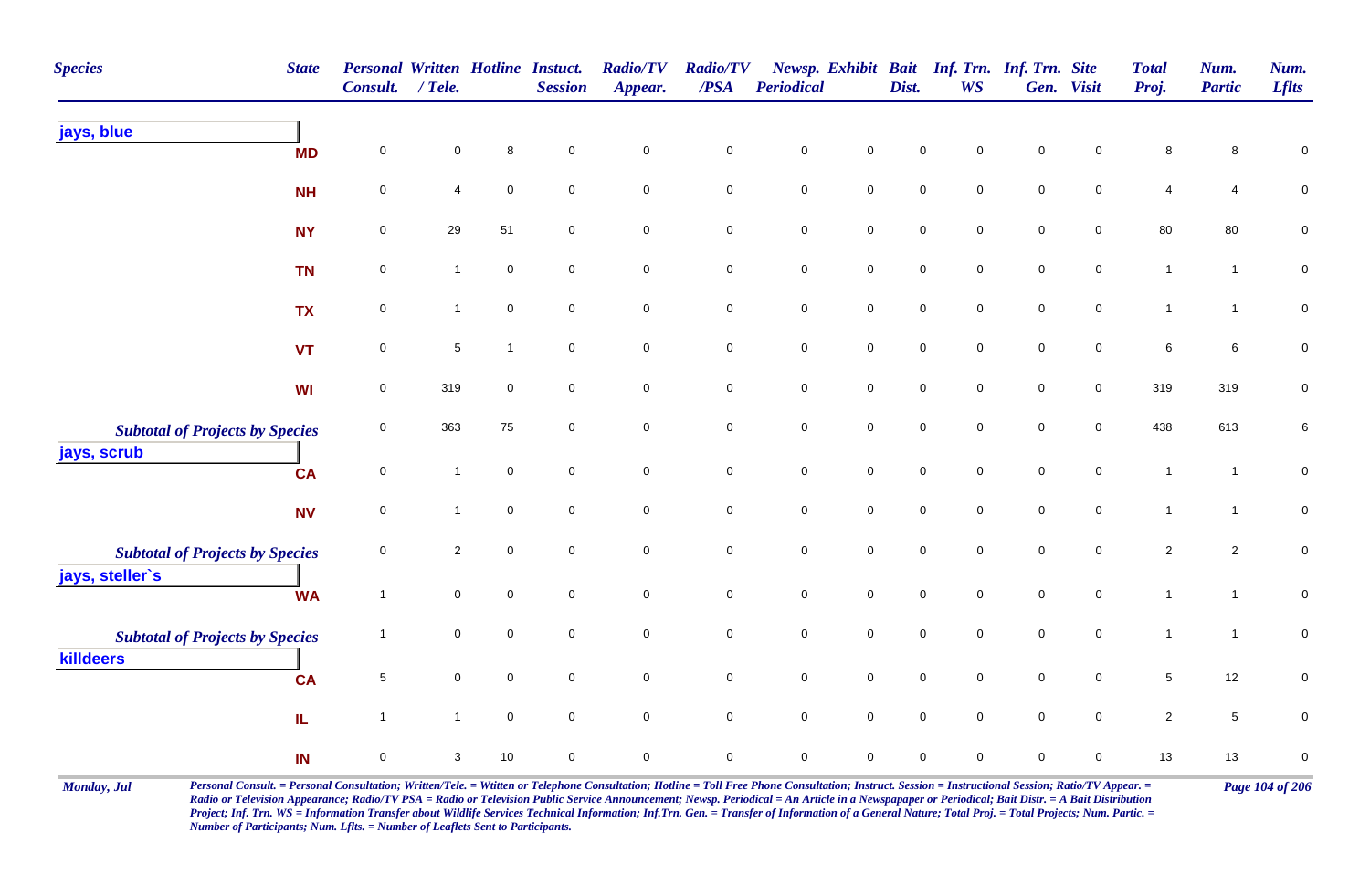| <b>Species</b><br><b>State</b>                               | <b>Personal Written Hotline Instuct.</b><br>Consult. | $/$ Tele.      |                | <b>Session</b>      | <b>Radio/TV</b><br>Appear. | <b>Radio/TV</b><br>/PSA | <b>Periodical</b> |                     | Dist.               | Newsp. Exhibit Bait Inf. Trn. Inf. Trn. Site<br><b>WS</b> |                           | Gen. Visit  | <b>Total</b><br>Proj.     | Num.<br><b>Partic</b> | Num.<br><b>Lflts</b> |
|--------------------------------------------------------------|------------------------------------------------------|----------------|----------------|---------------------|----------------------------|-------------------------|-------------------|---------------------|---------------------|-----------------------------------------------------------|---------------------------|-------------|---------------------------|-----------------------|----------------------|
| killdeers<br>IN                                              | $\mathbf 0$                                          | 3              | 10             | $\mathbf 0$         | $\mathsf 0$                | $\pmb{0}$               | $\mathbf 0$       | $\mathbf 0$         | $\mathbf 0$         | $\mathbf 0$                                               | $\mathsf{O}\xspace$       | 0           | $13$                      | 13                    | $\mathbf 0$          |
| <b>MD</b>                                                    | 0                                                    | $\overline{a}$ | $\mathbf 0$    | $\mathbf 0$         | $\mathbf 0$                | $\mathbf 0$             | $\mathbf 0$       | $\pmb{0}$           | $\mathsf 0$         | $\mathbf 0$                                               | $\mathbf 0$               | 0           | $\sqrt{2}$                | $\overline{c}$        | $\pmb{0}$            |
| <b>NE</b>                                                    | $\pmb{0}$                                            | 1              | $\pmb{0}$      | $\mathbf 0$         | $\mathbf 0$                | $\mathbf 0$             | $\pmb{0}$         | $\mathbf 0$         | $\mathsf 0$         | $\mathsf 0$                                               | $\pmb{0}$                 | $\mathbf 0$ | $\mathbf{1}$              | $\mathbf{1}$          | $\pmb{0}$            |
| <b>NY</b>                                                    | 0                                                    | $\mathbf{1}$   | $\mathbf{1}$   | $\mathbf 0$         | $\mathbf 0$                | $\pmb{0}$               | $\mathbf 0$       | $\mathbf 0$         | $\mathbf 0$         | $\mathbf 0$                                               | $\mathbf 0$               | 0           | $\overline{2}$            | $\overline{2}$        | $\mathbf 0$          |
| OK                                                           | 0                                                    | 0              | $\mathbf 0$    | $\mathbf 0$         | $\mathbf 0$                | $\mathbf 0$             | $\mathbf 0$       | $\mathbf 0$         | $\mathbf 0$         | $\mathsf 0$                                               | $\ensuremath{\mathsf{3}}$ | 0           | 3                         | 6                     | $\pmb{0}$            |
| PA                                                           | 3                                                    | $\mathbf{1}$   | $\mathbf 0$    | $\mathbf 0$         | $\mathbf 0$                | $\mathbf 0$             | $\mathbf 0$       | $\mathsf{O}\xspace$ | $\mathsf{O}\xspace$ | $\mathbf 0$                                               | $\mathbf 0$               | $\mathbf 0$ | 4                         | 5                     | $\pmb{0}$            |
| <b>TX</b>                                                    | $\pmb{0}$                                            | $\mathbf{1}$   | $\mathsf 0$    | $\mathbf 0$         | $\mathbf 0$                | $\mathbf 0$             | $\mathbf 0$       | $\mathbf 0$         | $\mathsf 0$         | $\overline{0}$                                            | $\mathbf 0$               | $\mathbf 0$ | $\mathbf{1}$              | $\overline{c}$        | $\pmb{0}$            |
| <b>WA</b>                                                    | $\mathbf{1}$                                         | 0              | $\pmb{0}$      | $\mathbf 0$         | $\mathbf 0$                | $\mathbf 0$             | $\mathbf 0$       | $\mathbf 0$         | $\mathsf 0$         | $\overline{0}$                                            | $\mathbf 0$               | $\mathbf 0$ | $\mathbf{1}$              | $\mathbf{1}$          | $\pmb{0}$            |
| WI                                                           | $\mathsf{O}\xspace$                                  | $\mathbf{3}$   | $\mathbf 0$    | $\mathbf 0$         | $\mathbf 0$                | $\mathbf 0$             | $\mathbf 0$       | $\mathsf{O}\xspace$ | $\mathbf 0$         | $\mathbf 0$                                               | $\mathsf{O}\xspace$       | $\mathbf 0$ | $\sqrt{3}$                | $\mathbf{3}$          | $\pmb{0}$            |
| <b>Subtotal of Projects by Species</b><br>kingbirds, eastern | 10                                                   | 13             | 11             | 0                   | $\mathbf 0$                | $\mathbf 0$             | $\mathbf 0$       | $\mathsf{O}\xspace$ | $\mathbf 0$         | $\mathsf 0$                                               | $\ensuremath{\mathsf{3}}$ | $\mathbf 0$ | $37\,$                    | 52                    | $\mathbf 0$          |
| <b>NE</b>                                                    | $\mathsf{O}\xspace$                                  | $\mathbf{1}$   | $\mathbf 0$    | $\mathbf 0$         | $\mathsf{O}\xspace$        | $\mathsf 0$             | $\pmb{0}$         | $\mathsf{O}\xspace$ | $\mathsf{O}\xspace$ | $\mathbf 0$                                               | $\mathbf 0$               | $\mathbf 0$ | $\mathbf{1}$              | $\mathbf{1}$          | $\mathsf{O}\xspace$  |
| <b>Subtotal of Projects by Species</b><br>kingbirds, western | 0                                                    | 1              | $\pmb{0}$      | $\mathbf 0$         | $\mathbf 0$                | $\pmb{0}$               | $\mathbf 0$       | $\pmb{0}$           | $\mathbf 0$         | $\mathbf 0$                                               | $\pmb{0}$                 | $\mathbf 0$ | $\mathbf{1}$              | $\mathbf{1}$          | $\pmb{0}$            |
| OK                                                           | $\pmb{0}$                                            | 0              | $\mathbf 0$    | $\mathsf{O}\xspace$ | $\mathsf{O}\xspace$        | 0                       | $\mathbf 0$       | $\mathsf{O}\xspace$ | $\mathsf 0$         | $\mathbf 0$                                               | $\ensuremath{\mathsf{3}}$ | $\mathbf 0$ | $\ensuremath{\mathsf{3}}$ | 6                     | $\pmb{0}$            |
| <b>Subtotal of Projects by Species</b>                       | 0                                                    | 0              | $\mathbf 0$    | $\mathbf 0$         | $\mathbf 0$                | $\mathbf 0$             | $\mathbf 0$       | $\mathsf{O}\xspace$ | $\mathbf 0$         | $\overline{0}$                                            | $\ensuremath{\mathsf{3}}$ | $\mathbf 0$ | 3                         | 6                     | $\mathbf 0$          |
| kingfishers (all)<br>IN                                      | $\mathsf{O}\xspace$                                  | $\mathbf 0$    | $\overline{1}$ | $\mathbf 0$         | $\mathbf 0$                | $\mathbf 0$             | $\mathbf 0$       | $\mathbf 0$         | $\mathsf 0$         | $\mathbf 0$                                               | $\mathbf 0$               | $\mathbf 0$ | $\mathbf{1}$              | $\overline{1}$        | $\mathbf 0$          |
| <b>MD</b>                                                    | 0                                                    | 1              | $\mathbf 0$    | 0                   | $\mathsf 0$                | 0                       | 0                 | $\mathbf 0$         | $\mathbf 0$         | $\mathbf 0$                                               | $\mathbf 0$               | 0           | $\mathbf 1$               | $\mathbf 1$           | $\pmb{0}$            |

Monday, Jul Personal Consult. = Personal Consultation; Written/Tele. = Witten or Telephone Consultation; Hotline = Toll Free Phone Consultation; Instruct. Session = Instructional Session; Ratio/TV Appear. = Page 105 of 206 *Radio or Television Appearance; Radio/TV PSA = Radio or Television Public Service Announcement; Newsp. Periodical = An Article in a Newspapaper or Periodical; Bait Distr. = A Bait Distribution*  Project; Inf. Trn. WS = Information Transfer about Wildlife Services Technical Information; Inf.Trn. Gen. = Transfer of Information of a General Nature; Total Proj. = Total Projects; Num. Partic. = *Number of Participants; Num. Lflts. = Number of Leaflets Sent to Participants.*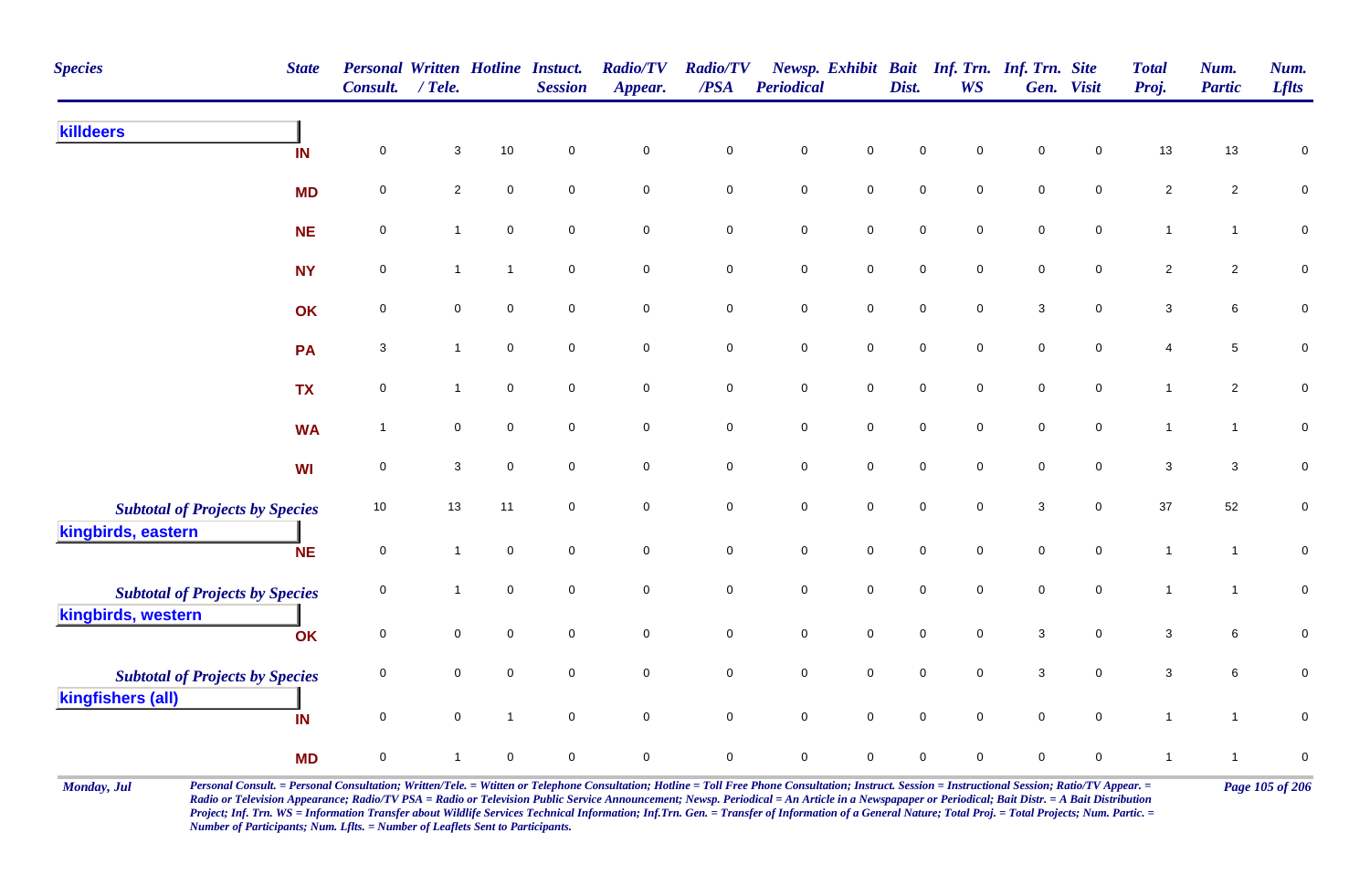| <b>Species</b>                                                | <b>State</b> | <b>Personal Written Hotline Instuct.</b><br>Consult. | $/$ Tele.      |                | <b>Session</b>      | <b>Radio/TV</b><br>Appear. | <b>Radio/TV</b><br>/PSA | Periodical  |                     | Dist.               | <b>WS</b>   | Newsp. Exhibit Bait Inf. Trn. Inf. Trn. Site | Gen. Visit          | <b>Total</b><br>Proj.     | Num.<br><b>Partic</b> | Num.<br><b>Lflts</b> |
|---------------------------------------------------------------|--------------|------------------------------------------------------|----------------|----------------|---------------------|----------------------------|-------------------------|-------------|---------------------|---------------------|-------------|----------------------------------------------|---------------------|---------------------------|-----------------------|----------------------|
| kingfishers (all)                                             | <b>MD</b>    | $\mathbf 0$                                          | 1              | $\pmb{0}$      | $\mathsf{O}\xspace$ | $\mathsf{O}\xspace$        | $\pmb{0}$               | $\mathbf 0$ | $\mathsf{O}\xspace$ | $\mathbf 0$         | 0           | $\pmb{0}$                                    | $\mathbf 0$         | -1                        | 1                     | $\pmb{0}$            |
|                                                               | <b>ME</b>    | $\pmb{0}$                                            | $\mathbf{1}$   | $\pmb{0}$      | $\mathbf 0$         | $\mathbf 0$                | $\pmb{0}$               | $\pmb{0}$   | $\mathsf{O}\xspace$ | $\mathbf 0$         | $\pmb{0}$   | $\pmb{0}$                                    | $\mathbf 0$         | $\mathbf{1}$              | $\mathbf{1}$          | $\pmb{0}$            |
|                                                               | <b>MN</b>    | $\pmb{0}$                                            | $\mathbf{3}$   | $\mathbf 0$    | $\mathbf 0$         | $\mathbf 0$                | $\mathbf 0$             | $\pmb{0}$   | $\mathbf 0$         | $\mathbf 0$         | $\mathbf 0$ | $\pmb{0}$                                    | $\mathbf 0$         | $\ensuremath{\mathsf{3}}$ | $\mathbf{3}$          | $\pmb{0}$            |
|                                                               | <b>NC</b>    | $\mathbf 0$                                          | $\mathbf{1}$   | $\mathbf 0$    | $\mathbf 0$         | $\mathbf 0$                | 0                       | $\pmb{0}$   | $\mathbf 0$         | $\mathsf{O}\xspace$ | $\mathbf 0$ | $\mathsf 0$                                  | $\mathbf 0$         | $\mathbf{1}$              | $\mathbf{1}$          | $\sqrt{2}$           |
|                                                               | <b>VA</b>    | 0                                                    | $\mathbf{1}$   | $\mathbf 0$    | $\mathbf 0$         | $\mathsf{O}\xspace$        | $\mathbf 0$             | $\mathbf 0$ | $\mathsf{O}\xspace$ | $\mathbf 0$         | $\mathbf 0$ | $\pmb{0}$                                    | $\mathbf 0$         | $\mathbf{1}$              | $\mathbf 1$           | $\mathbf{1}$         |
|                                                               | <b>WA</b>    | $\overline{1}$                                       | $\mathbf 0$    | $\mathsf 0$    | $\mathbf 0$         | $\mathbf 0$                | $\pmb{0}$               | $\pmb{0}$   | $\mathsf{O}\xspace$ | $\mathsf{O}\xspace$ | $\mathbf 0$ | $\mathsf 0$                                  | $\mathbf 0$         | $\mathbf{1}$              | $\mathbf 1$           | $\pmb{0}$            |
|                                                               | <b>WI</b>    | $\mathbf 0$                                          | 10             | $\mathsf 0$    | $\mathbf 0$         | $\mathsf{O}\xspace$        | $\mathbf 0$             | $\mathbf 0$ | $\mathsf{O}\xspace$ | $\mathbf 0$         | $\mathbf 0$ | $\pmb{0}$                                    | $\overline{0}$      | $10$                      | 10                    | $\pmb{0}$            |
| <b>Subtotal of Projects by Species</b><br>kingfishers, belted |              | $\overline{1}$                                       | 17             | $\overline{1}$ | $\mathbf 0$         | $\mathbf 0$                | $\mathbf 0$             | $\mathbf 0$ | $\mathbf 0$         | $\pmb{0}$           | $\mathbf 0$ | $\pmb{0}$                                    | $\mathsf{O}$        | 19                        | 19                    | $\sqrt{3}$           |
|                                                               | MI           | $\pmb{0}$                                            | 8              | $\mathbf 0$    | $\mathbf 0$         | $\mathsf{O}\xspace$        | $\mathbf 0$             | $\mathbf 0$ | $\mathsf{O}\xspace$ | $\mathbf 0$         | $\mathbf 0$ | $\pmb{0}$                                    | $\mathsf{O}\xspace$ | $\bf 8$                   | 13                    | 8                    |
|                                                               | <b>WY</b>    | $\mathbf 0$                                          | $\overline{4}$ | $\mathbf 0$    | $\mathbf 0$         | $\overline{0}$             | $\mathsf{O}\xspace$     | $\pmb{0}$   | $\overline{0}$      | $\mathsf{O}\xspace$ | $\mathbf 0$ | $\mathsf 0$                                  | $\mathbf 0$         | 4                         | 4                     | $\mathbf 0$          |
| <b>Subtotal of Projects by Species</b>                        |              | $\mathbf 0$                                          | 12             | $\mathbf 0$    | $\mathbf 0$         | $\mathbf 0$                | $\mathbf 0$             | $\mathbf 0$ | $\mathbf 0$         | $\mathbf 0$         | $\mathbf 0$ | $\mathbf 0$                                  | $\mathsf{O}\xspace$ | 12                        | $17$                  | $\bf 8$              |
| kites (all)                                                   | <b>NM</b>    | $\overline{1}$                                       | $\pmb{0}$      | $\mathsf 0$    | $\mathbf 0$         | $\mathbf 0$                | $\mathbf 0$             | $\pmb{0}$   | $\mathbf 0$         | $\mathbf 0$         | $\mathbf 0$ | $\pmb{0}$                                    | $\mathsf{O}$        | $\mathbf{1}$              | $\mathbf{1}$          | $\pmb{0}$            |
|                                                               | OK           | $\mathbf 0$                                          | 3              | $\mathsf 0$    | $\mathbf 0$         | $\mathbf 0$                | $\mathbf 0$             | $\mathbf 0$ | $\mathsf{O}\xspace$ | $\mathbf 0$         | $\mathbf 0$ | $\pmb{0}$                                    | $\mathbf 0$         | 3                         | 3                     | $\pmb{0}$            |
|                                                               | <b>TX</b>    | $\overline{1}$                                       | $\overline{2}$ | $\mathsf 0$    | $\mathbf 0$         | $\mathbf 0$                | $\pmb{0}$               | $\pmb{0}$   | $\mathbf 0$         | $\mathbf 0$         | $\mathbf 0$ | $\pmb{0}$                                    | $\mathbf 0$         | $\ensuremath{\mathsf{3}}$ | 5                     | $\mathbf{1}$         |
| <b>Subtotal of Projects by Species</b><br>larks, horned       |              | 2                                                    | 5              | $\mathbf 0$    | $\mathbf 0$         | $\mathbf 0$                | $\mathbf 0$             | $\mathbf 0$ | $\mathsf{O}\xspace$ | $\mathbf 0$         | $\mathbf 0$ | $\mathbf 0$                                  | $\mathbf 0$         | $\overline{7}$            | 9                     | $\mathbf{1}$         |
|                                                               | <b>AZ</b>    | $\pmb{0}$                                            | $\mathbf 0$    | $\mathbf 0$    | $\mathbf 0$         | $\mathbf 0$                | $\mathbf 0$             | $\pmb{0}$   | $\mathbf 0$         | $\mathbf 0$         | 0           | $\overline{1}$                               | $\mathbf 0$         | $\mathbf{1}$              | 20                    | $\pmb{0}$            |

Monday, Jul Personal Consult. = Personal Consultation; Written/Tele. = Witten or Telephone Consultation; Hotline = Toll Free Phone Consultation; Instruct. Session = Instructional Session; Ratio/TV Appear. = Page 106 of 206 *Radio or Television Appearance; Radio/TV PSA = Radio or Television Public Service Announcement; Newsp. Periodical = An Article in a Newspapaper or Periodical; Bait Distr. = A Bait Distribution*  Project; Inf. Trn. WS = Information Transfer about Wildlife Services Technical Information; Inf.Trn. Gen. = Transfer of Information of a General Nature; Total Proj. = Total Projects; Num. Partic. = *Number of Participants; Num. Lflts. = Number of Leaflets Sent to Participants.*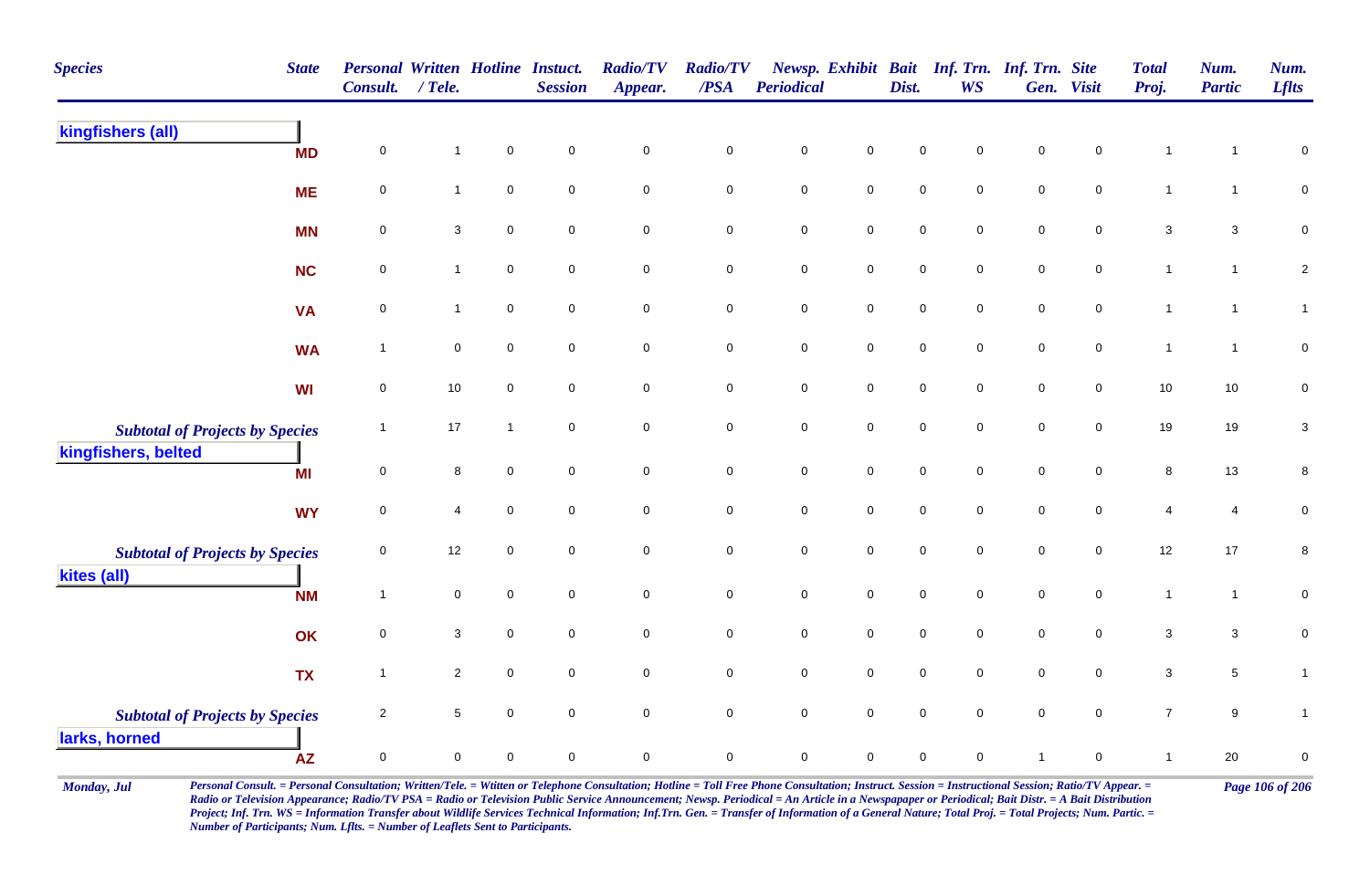| <b>Species</b>                         | <b>State</b> | Personal Written Hotline Instuct.<br>Consult. / Tele. |                     |                     | <b>Session</b>      | <b>Radio/TV</b><br>Appear. | <b>Radio/TV</b><br>$\overline{PSA}$ | <b>Periodical</b> |                     | Dist.       | <b>WS</b>           | Newsp. Exhibit Bait Inf. Trn. Inf. Trn. Site | Gen. Visit     | <b>Total</b><br>Proj. | Num.<br><b>Partic</b> | Num.<br><b>Lflts</b> |
|----------------------------------------|--------------|-------------------------------------------------------|---------------------|---------------------|---------------------|----------------------------|-------------------------------------|-------------------|---------------------|-------------|---------------------|----------------------------------------------|----------------|-----------------------|-----------------------|----------------------|
| larks, horned                          | ${\sf AZ}$   | $\mathbf 0$                                           | $\pmb{0}$           | $\pmb{0}$           | $\mathbf 0$         | $\mathbf 0$                | $\pmb{0}$                           | $\pmb{0}$         | $\mathsf{O}\xspace$ | $\mathsf 0$ | $\pmb{0}$           | -1                                           | $\mathbf 0$    | $\mathbf{1}$          | 20                    | $\pmb{0}$            |
|                                        | <b>CA</b>    | $\mathbf{3}$                                          | $\mathsf{O}\xspace$ | $\mathsf{O}\xspace$ | $\mathbf 0$         | $\mathbf 0$                | $\mathbf 0$                         | $\pmb{0}$         | $\mathsf{O}$        | $\pmb{0}$   | $\mathsf{O}\xspace$ | $\pmb{0}$                                    | $\mathbf 0$    | $\mathbf{3}$          | $\boldsymbol{7}$      | $\mathsf{O}\xspace$  |
|                                        | IN           | $\mathbf 0$                                           | $\mathbf{1}$        | $\mathsf{O}\xspace$ | $\mathbf 0$         | $\mathbf 0$                | $\mathbf 0$                         | $\pmb{0}$         | $\mathsf{O}$        | $\pmb{0}$   | $\overline{0}$      | $\pmb{0}$                                    | $\mathbf 0$    | $\mathbf{1}$          | $\mathbf{1}$          | $\mathbf 0$          |
|                                        | <b>TX</b>    | $\mathbf 0$                                           | $\mathbf{1}$        | $\mathbf 0$         | $\mathsf{O}\xspace$ | $\mathbf 0$                | $\mathbf 0$                         | $\pmb{0}$         | $\mathbf 0$         | $\mathsf 0$ | $\mathbf 0$         | $\pmb{0}$                                    | $\mathbf 0$    | $\mathbf{1}$          | $\overline{c}$        | $\mathbf 0$          |
| <b>Subtotal of Projects by Species</b> |              | $\sqrt{3}$                                            | $\overline{2}$      | $\mathsf{O}\xspace$ | $\mathsf{O}\xspace$ | $\mathsf{O}\xspace$        | $\mathbf 0$                         | $\pmb{0}$         | $\mathsf{O}$        | $\pmb{0}$   | $\mathsf{O}\xspace$ | $\mathbf{1}$                                 | $\mathbf 0$    | $\,6\,$               | 30                    | $\pmb{0}$            |
| lions, mountain (cougar)               | <b>AZ</b>    | $\mathsf{O}\xspace$                                   | $\mathbf{3}$        | $\mathsf{O}\xspace$ | $\mathbf 0$         | $\mathsf{O}\xspace$        | $\mathbf 0$                         | $\mathbf 0$       | $\mathsf 0$         | $\pmb{0}$   | $\mathbf 0$         | $\mathbf{1}$                                 | $\mathbf 0$    | $\overline{4}$        | $\overline{4}$        | $\pmb{0}$            |
|                                        | CA           | 133                                                   | 112                 | $\overline{0}$      | $\overline{4}$      | $\mathbf 0$                | $\overline{0}$                      | $\overline{2}$    | $\overline{2}$      | $\pmb{0}$   | 10                  | $25\,$                                       | $\overline{4}$ | 292                   | 1,424                 | 1,056                |
|                                        | co           | $\overline{1}$                                        | $\pmb{0}$           | $\mathbf 0$         | $\mathbf 0$         | $\mathsf{O}\xspace$        | $\mathbf 0$                         | $\pmb{0}$         | $\mathbf 0$         | $\mathbf 0$ | $\mathbf 0$         | $\mathsf 0$                                  | $\mathbf 0$    | $\overline{1}$        | $\overline{1}$        | $\pmb{0}$            |
|                                        | ID           | $\overline{7}$                                        | $\mathbf{1}$        | $\mathsf{O}\xspace$ | $\mathsf{O}\xspace$ | $\mathsf{O}\xspace$        | $\mathbf 0$                         | $\pmb{0}$         | $\mathsf{O}\xspace$ | $\mathsf 0$ | $\mathbf 0$         | $\mathsf 0$                                  | $\mathbf{1}$   | $\boldsymbol{9}$      | 10                    | $\mathbf{1}$         |
|                                        | IL           | $\mathbf 0$                                           | $\mathbf{1}$        | $\mathbf 0$         | $\mathbf 0$         | $\mathbf 0$                | $\mathsf{O}$                        | $\pmb{0}$         | $\mathsf{O}$        | $\mathsf 0$ | $\mathbf 0$         | $\mathsf 0$                                  | $\overline{0}$ | $\mathbf{1}$          | $\overline{c}$        | $\mathbf 0$          |
|                                        | IN           | $\mathbf 0$                                           | $\mathbf 0$         | $\overline{7}$      | $\mathbf 0$         | $\mathbf 0$                | $\mathbf 0$                         | $\pmb{0}$         | $\mathbf 0$         | $\mathsf 0$ | $\overline{0}$      | $\mathsf 0$                                  | $\mathbf 0$    | $\overline{7}$        | $\overline{7}$        | $\mathbf 0$          |
|                                        | <b>MD</b>    | $\mathbf 0$                                           | $\mathbf 0$         | 16                  | $\mathbf 0$         | $\mathbf 0$                | $\mathbf 0$                         | $\pmb{0}$         | $\overline{0}$      | $\mathsf 0$ | $\mathbf 0$         | $\mathsf 0$                                  | $\overline{0}$ | 16                    | 16                    | $\mathbf 0$          |
|                                        | <b>MT</b>    | $\overline{2}$                                        | $\mathbf{1}$        | $\mathsf{O}\xspace$ | $\mathbf 0$         | $\overline{0}$             | $\overline{0}$                      | $\mathsf 0$       | $\mathsf 0$         | $\mathsf 0$ | $\mathbf 0$         | $\mathsf 0$                                  | $\mathbf{1}$   | $\overline{4}$        | $\overline{7}$        | $\mathbf 0$          |
|                                        | <b>ND</b>    | $\overline{2}$                                        | 4                   | $\mathsf{O}\xspace$ | $\mathbf 0$         | $\mathbf 0$                | $\mathbf 0$                         | $\pmb{0}$         | $\mathsf 0$         | $\mathsf 0$ | $\mathbf 0$         | $\mathsf 0$                                  | 4              | 10                    | 12                    | $\sqrt{3}$           |
|                                        | <b>NE</b>    | $\mathbf{3}$                                          | $\mathbf{1}$        | $\overline{0}$      | $\mathbf 0$         | $\pmb{0}$                  | $\mathsf 0$                         | $\pmb{0}$         | $\mathsf 0$         | $\mathsf 0$ | $\mathbf 0$         | $\mathsf 0$                                  | $\overline{0}$ | 4                     | 10                    | $\mathbf 0$          |
|                                        | <b>NH</b>    | $\mathbf 0$                                           | $\overline{1}$      | $\mathbf 0$         | $\mathbf 0$         | $\mathbf 0$                | $\overline{0}$                      | $\mathsf 0$       | $\mathbf 0$         | $\mathsf 0$ | $\mathbf 0$         | $\mathsf 0$                                  | $\mathbf 0$    | $\overline{1}$        | $\mathbf{1}$          | $\mathbf 0$          |

Monday, Jul Personal Consult. = Personal Consultation; Written/Tele. = Witten or Telephone Consultation; Hotline = Toll Free Phone Consultation; Instruct. Session = Instructional Session; Ratio/TV Appear. = Page 107 of 206 *Radio or Television Appearance; Radio/TV PSA = Radio or Television Public Service Announcement; Newsp. Periodical = An Article in a Newspapaper or Periodical; Bait Distr. = A Bait Distribution*  Project; Inf. Trn. WS = Information Transfer about Wildlife Services Technical Information; Inf.Trn. Gen. = Transfer of Information of a General Nature; Total Proj. = Total Projects; Num. Partic. = *Number of Participants; Num. Lflts. = Number of Leaflets Sent to Participants.*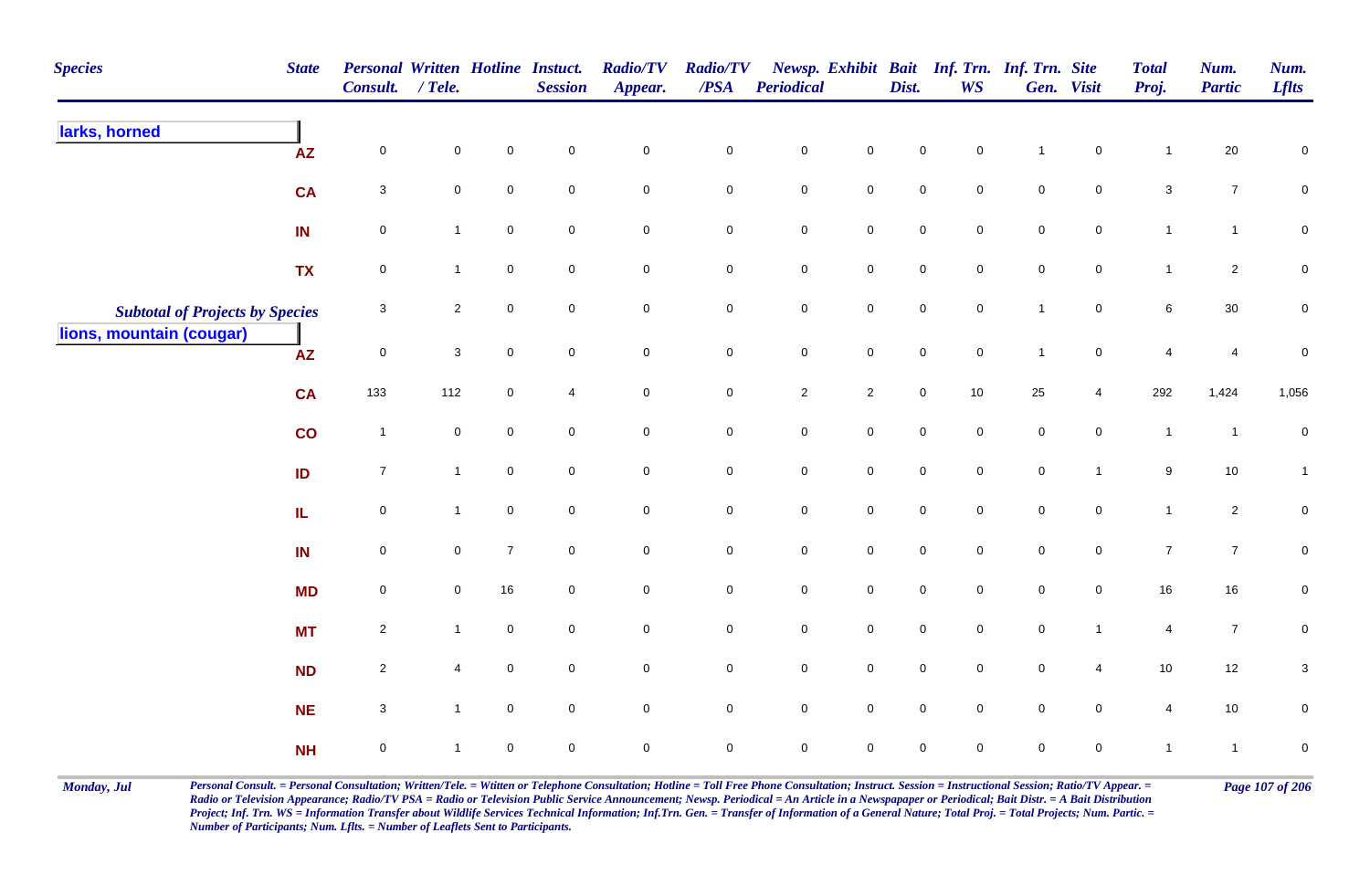| <b>Species</b>                         | <b>State</b> | <b>Personal Written Hotline Instuct.</b><br>Consult. | $/$ Tele.                 |                     | <b>Session</b>      | <b>Radio/TV</b><br>Appear. | <b>Radio/TV</b><br>$\overline{PSA}$ | Periodical  |                | Dist.               | <b>WS</b>           | Newsp. Exhibit Bait Inf. Trn. Inf. Trn. Site | Gen. Visit          | <b>Total</b><br>Proj. | Num.<br><b>Partic</b> | Num.<br><b>Lflts</b> |
|----------------------------------------|--------------|------------------------------------------------------|---------------------------|---------------------|---------------------|----------------------------|-------------------------------------|-------------|----------------|---------------------|---------------------|----------------------------------------------|---------------------|-----------------------|-----------------------|----------------------|
| lions, mountain (cougar)               | <b>NH</b>    | 0                                                    | $\mathbf{1}$              | $\mathsf 0$         | $\mathbf 0$         | $\mathbf 0$                | $\pmb{0}$                           | $\pmb{0}$   | $\mathbf 0$    | $\mathbf 0$         | 0                   | $\mathsf 0$                                  | $\mathbf 0$         | $\mathbf{1}$          | 1                     | $\mathbf 0$          |
|                                        | <b>NJ</b>    | $\mathsf 0$                                          | $\mathbf{1}$              | $\mathsf{O}\xspace$ | $\mathbf 0$         | $\mathsf{O}\xspace$        | $\mathbf 0$                         | $\mathbf 0$ | $\mathbf 0$    | $\mathbf 0$         | $\mathbf 0$         | $\pmb{0}$                                    | $\pmb{0}$           | $\mathbf{1}$          | $\mathbf{1}$          | $\overline{0}$       |
|                                        | <b>NM</b>    | $\overline{2}$                                       | $\sqrt{2}$                | $\mathsf{O}\xspace$ | $\mathbf 0$         | $\pmb{0}$                  | $\mathbf 0$                         | $\pmb{0}$   | $\mathbf 0$    | $\mathbf 0$         | $\mathbf 0$         | $\pmb{0}$                                    | $\mathbf 0$         | 4                     | 5                     | $\mathbf 0$          |
|                                        | <b>NV</b>    | $\overline{1}$                                       | 10                        | $\mathbf 0$         | $\mathbf 0$         | $\mathbf 0$                | $\mathbf 0$                         | $\mathbf 0$ | $\mathbf 0$    | $\mathbf 0$         | $\mathbf 0$         | $\mathbf{1}$                                 | $\mathbf 0$         | 12                    | 16                    | $\sqrt{2}$           |
|                                        | OK           | 3                                                    | $\mathsf{O}\xspace$       | $\mathbf 0$         | $\mathsf{O}\xspace$ | $\mathbf 0$                | $\mathbf 0$                         | $\pmb{0}$   | $\overline{0}$ | $\mathsf{O}\xspace$ | $\mathbf 0$         | $\mathsf 0$                                  | $\mathbf 0$         | 3                     | $\overline{7}$        | $\pmb{0}$            |
|                                        | OR           | 48                                                   | 40                        | $\mathbf 0$         | $\mathbf 0$         | $\mathbf 0$                | $\mathbf 0$                         | $\mathbf 0$ | $\mathbf 0$    | $\mathsf{O}\xspace$ | 4                   | $\mathsf 0$                                  | $\mathbf{2}$        | 94                    | 293                   | 93                   |
|                                        | <b>TX</b>    | 21                                                   | 52                        | $\mathbf 0$         | $\overline{2}$      | $\mathsf{O}\xspace$        | $\bf{0}$                            | $\mathbf 0$ | $\mathsf{O}$   | $\mathbf 0$         | $\mathbf{3}$        | $\pmb{0}$                                    | $\mathsf 0$         | 78                    | 115                   | $\overline{2}$       |
|                                        | <b>UT</b>    | $\overline{1}$                                       | $\mathbf 0$               | $\mathbf 0$         | $\mathbf{1}$        | $\mathsf{O}\xspace$        | $\mathbf 0$                         | $\mathbf 0$ | $\mathbf 0$    | $\mathbf 0$         | $\mathbf{1}$        | $\pmb{0}$                                    | $\mathsf{O}\xspace$ | $\mathbf{3}$          | 4                     | $\boldsymbol{0}$     |
|                                        | <b>WA</b>    | $\sqrt{2}$                                           | $\mathbf 0$               | $\mathsf{O}\xspace$ | $\mathbf 0$         | $\mathsf{O}\xspace$        | $\mathbf 0$                         | $\mathbf 0$ | $\mathbf 0$    | $\mathbf 0$         | $\mathsf{O}\xspace$ | $\pmb{0}$                                    | $\mathsf 0$         | $\overline{2}$        | 313                   | $\pmb{0}$            |
|                                        | <b>WY</b>    | $\overline{2}$                                       | $\ensuremath{\mathsf{3}}$ | $\mathsf{O}\xspace$ | $\mathbf 0$         | $\mathbf 0$                | $\mathbf 0$                         | $\mathbf 0$ | $\mathsf 0$    | $\mathbf 0$         | $\mathsf{O}\xspace$ | $\pmb{0}$                                    | $\mathbf 0$         | $\sqrt{5}$            | $\overline{7}$        | $\boldsymbol{0}$     |
| <b>Subtotal of Projects by Species</b> |              | 228                                                  | 232                       | 23                  | $\boldsymbol{7}$    | $\mathbf 0$                | $\mathbf 0$                         | $\mathbf 0$ | $\overline{2}$ | $\mathbf 0$         | $\mathsf{O}\xspace$ | $27\,$                                       | 12                  | 551                   | 2,255                 | 1,157                |
| lizards, monitor                       | <b>FL</b>    | $\overline{1}$                                       | $\mathbf 0$               | $\mathbf 0$         | $\mathbf 0$         | $\mathbf 0$                | $\mathsf 0$                         | $\mathbf 0$ | $\mathbf 0$    | $\mathbf 0$         | $\mathbf 0$         | $\mathbf 0$                                  | $\mathbf 0$         | $\mathbf{1}$          | $\overline{1}$        | $\pmb{0}$            |
|                                        | GU           | $\mathbf 0$                                          | $\mathbf 0$               | $\mathbf 0$         | $\mathbf 0$         | $\mathsf{O}\xspace$        | $\mathsf{O}\xspace$                 | $\mathbf 0$ | $\mathbf 0$    | $\mathbf 0$         | $\overline{2}$      | $\pmb{0}$                                    | $\mathbf 0$         | $\overline{2}$        | 206                   | 200                  |
| <b>Subtotal of Projects by Species</b> |              | $\overline{1}$                                       | $\mathbf 0$               | $\mathsf{O}\xspace$ | $\mathbf 0$         | $\mathsf{O}\xspace$        | $\mathbf 0$                         | $\mathbf 0$ | $\mathbf 0$    | $\mathbf 0$         | $\mathsf{O}$        | $\mathbf 0$                                  | $\mathsf{O}\xspace$ | $\sqrt{3}$            | 207                   | 200                  |
| lizards, z-(other)                     | <b>AZ</b>    | $\mathbf 0$                                          | $\mathbf{1}$              | $\mathsf{O}\xspace$ | $\mathbf 0$         | $\mathbf 0$                | $\mathbf 0$                         | $\pmb{0}$   | $\mathbf 0$    | $\pmb{0}$           | $\mathbf 0$         | $\pmb{0}$                                    | $\mathsf{O}$        | $\mathbf{1}$          | $\overline{1}$        | $\pmb{0}$            |
|                                        | <b>CA</b>    | $\pmb{0}$                                            | $\mathbf{1}$              | $\mathbf 0$         | $\mathbf 0$         | $\mathbf 0$                | $\pmb{0}$                           | $\mathbf 0$ | $\mathbf 0$    | $\mathbf 0$         | $\mathbf 0$         | $\mathbf 0$                                  | $\mathbf 0$         | $\mathbf{1}$          | 1                     | $\pmb{0}$            |

Monday, Jul Personal Consult. = Personal Consultation; Written/Tele. = Witten or Telephone Consultation; Hotline = Toll Free Phone Consultation; Instruct. Session = Instructional Session; Ratio/TV Appear. = Page 108 of 206 *Radio or Television Appearance; Radio/TV PSA = Radio or Television Public Service Announcement; Newsp. Periodical = An Article in a Newspapaper or Periodical; Bait Distr. = A Bait Distribution*  Project; Inf. Trn. WS = Information Transfer about Wildlife Services Technical Information; Inf.Trn. Gen. = Transfer of Information of a General Nature; Total Proj. = Total Projects; Num. Partic. = *Number of Participants; Num. Lflts. = Number of Leaflets Sent to Participants.*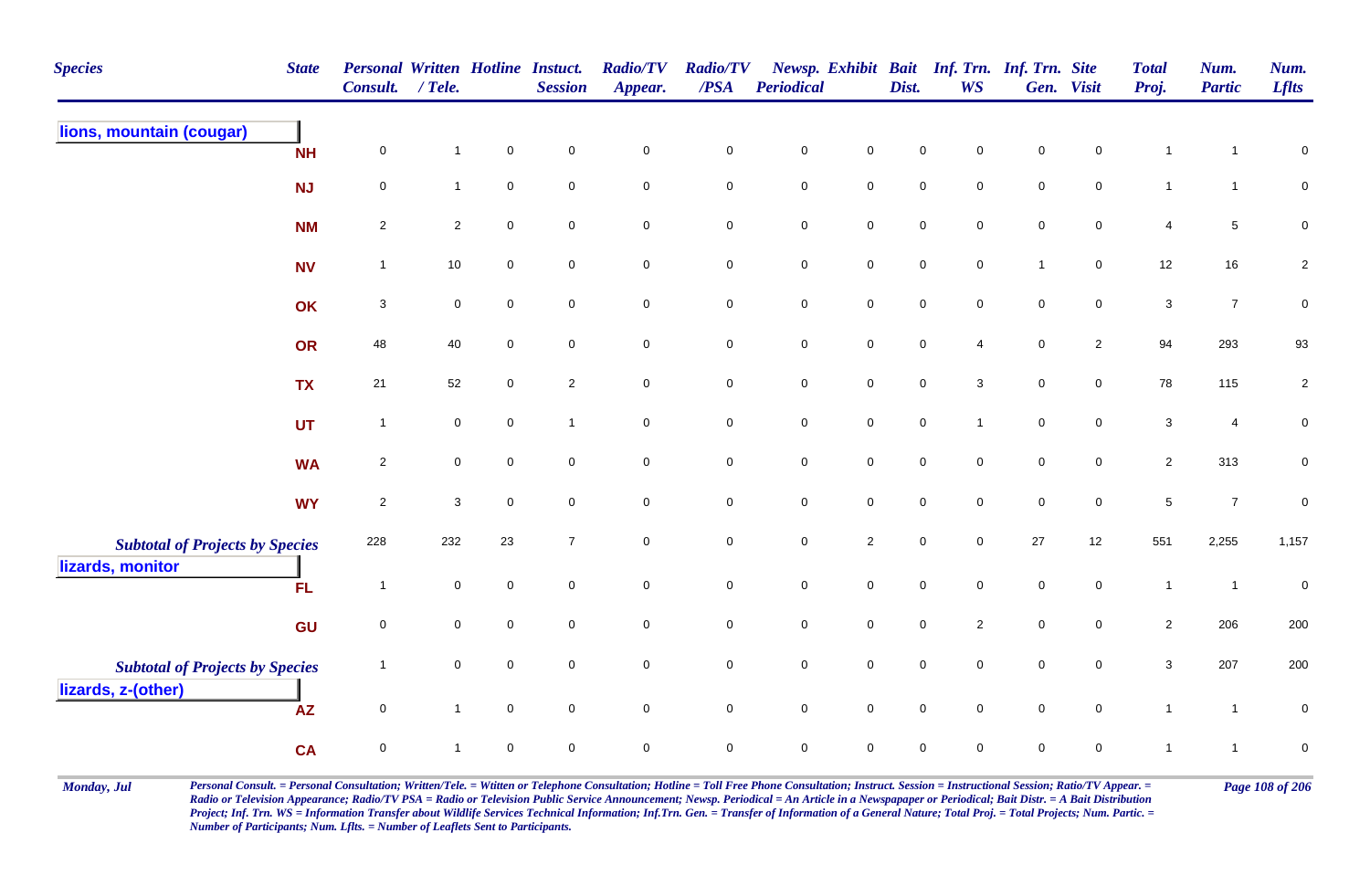| <b>Species</b>                         | <b>State</b> | <b>Personal Written Hotline Instuct.</b><br><b>Consult.</b> | / Tele.             |                | <b>Session</b>      | <b>Radio/TV</b><br>Appear. | <b>Radio/TV</b><br>/PSA | Periodical  |                     | Dist.               | Newsp. Exhibit Bait Inf. Trn. Inf. Trn. Site<br><b>WS</b> |             | Gen. Visit          | <b>Total</b><br>Proj. | Num.<br><b>Partic</b> | Num.<br><b>Lflts</b> |
|----------------------------------------|--------------|-------------------------------------------------------------|---------------------|----------------|---------------------|----------------------------|-------------------------|-------------|---------------------|---------------------|-----------------------------------------------------------|-------------|---------------------|-----------------------|-----------------------|----------------------|
| lizards, z-(other)                     | <b>CA</b>    | $\pmb{0}$                                                   | $\mathbf{1}$        | $\pmb{0}$      | $\mathsf{O}\xspace$ | $\pmb{0}$                  | $\pmb{0}$               | $\mathbf 0$ | $\pmb{0}$           | $\mathbf 0$         | $\Omega$                                                  | $\mathsf 0$ | $\mathbf 0$         | $\mathbf{1}$          |                       | $\pmb{0}$            |
|                                        | IN           | $\mathsf 0$                                                 | $\mathsf{O}\xspace$ | $\mathbf{1}$   | $\mathsf{O}\xspace$ | $\mathsf{O}\xspace$        | $\mathbf 0$             | $\mathbf 0$ | $\mathsf{O}\xspace$ | $\mathsf{O}\xspace$ | $\mathbf 0$                                               | $\mathsf 0$ | $\mathbf 0$         | $\mathbf{1}$          | $\mathbf{1}$          | $\overline{0}$       |
|                                        | <b>KY</b>    | $\mathsf 0$                                                 | $\mathbf 0$         | $\mathbf 0$    | $\mathbf 0$         | $\mathbf 0$                | $\mathbf 0$             | $\pmb{0}$   | $\mathsf{O}\xspace$ | $\mathsf{O}\xspace$ | 1                                                         | $\mathsf 0$ | $\mathbf 0$         | $\mathbf{1}$          | $\mathbf{1}$          | $\mathbf 0$          |
|                                        | <b>MD</b>    | $\pmb{0}$                                                   | $\mathsf{O}\xspace$ | $\sqrt{3}$     | $\mathbf 0$         | $\mathsf{O}\xspace$        | $\mathbf 0$             | $\mathbf 0$ | $\mathsf{O}\xspace$ | $\mathbf 0$         | $\mathbf 0$                                               | $\pmb{0}$   | $\mathsf{O}\xspace$ | $\mathbf{3}$          | $\mathbf{3}$          | $\pmb{0}$            |
|                                        | <b>MS</b>    | $\pmb{0}$                                                   | $\mathbf{1}$        | $\mathbf 0$    | $\mathbf 0$         | $\mathbf 0$                | $\mathbf 0$             | $\pmb{0}$   | $\mathbf 0$         | $\pmb{0}$           | $\mathbf 0$                                               | $\pmb{0}$   | $\mathbf 0$         | $\mathbf{1}$          | $\overline{2}$        | $\pmb{0}$            |
|                                        | <b>NV</b>    | $\mathbf 0$                                                 | $\mathbf{1}$        | $\mathbf 0$    | $\mathsf{O}\xspace$ | $\mathbf 0$                | $\mathbf 0$             | $\pmb{0}$   | $\mathbf 0$         | $\mathsf{O}\xspace$ | $\mathbf 0$                                               | $\mathsf 0$ | $\mathbf 0$         | $\overline{1}$        | $\mathbf{1}$          | $\mathbf 0$          |
|                                        | <b>TX</b>    | $\mathbf 0$                                                 | 4                   | $\mathbf 0$    | $\mathsf{O}\xspace$ | $\mathbf 0$                | $\mathbf 0$             | $\mathbf 0$ | $\mathsf{O}\xspace$ | $\mathbf 0$         | $\mathsf{O}\xspace$                                       | $\pmb{0}$   | $\mathbf 0$         | $\overline{4}$        | 4                     | $\mathsf 0$          |
| <b>Subtotal of Projects by Species</b> |              | $\mathbf 0$                                                 | 8                   | $\overline{4}$ | $\mathbf 0$         | $\mathbf 0$                | $\mathbf 0$             | $\pmb{0}$   | $\mathbf 0$         | $\mathbf 0$         | $\mathbf 0$                                               | $\mathbf 0$ | $\mathbf 0$         | 13                    | 14                    | $\pmb{0}$            |
| loons, common                          | IN           | $\mathbf 0$                                                 | $\mathbf 0$         | $\mathbf 3$    | $\mathsf{O}\xspace$ | $\mathbf 0$                | $\mathsf{O}\xspace$     | $\mathbf 0$ | $\mathbf 0$         | $\mathbf 0$         | $\mathsf{O}\xspace$                                       | $\pmb{0}$   | $\mathbf 0$         | $\mathbf{3}$          | $\mathbf{3}$          | $\pmb{0}$            |
|                                        | <b>NH</b>    | $\mathsf 0$                                                 | $\mathbf{1}$        | $\mathbf 0$    | $\mathbf 0$         | $\mathbf 0$                | $\overline{0}$          | $\pmb{0}$   | $\mathsf 0$         | $\mathbf 0$         | $\mathbf 0$                                               | $\mathsf 0$ | $\mathbf 0$         | $\mathbf{1}$          | $\mathbf{1}$          | $\overline{0}$       |
|                                        | <b>VT</b>    | $\mathbf 0$                                                 | $\mathbf{1}$        | $\mathbf 0$    | $\mathbf 0$         | $\mathsf{O}\xspace$        | $\pmb{0}$               | $\mathbf 0$ | $\mathsf 0$         | $\mathbf 0$         | $\mathbf 0$                                               | $\pmb{0}$   | $\pmb{0}$           | $\mathbf{1}$          | $\overline{1}$        | $\mathsf{O}\xspace$  |
|                                        | <b>WI</b>    | $\mathbf 0$                                                 | $\mathbf{1}$        | $\mathbf 0$    | $\mathbf 0$         | $\mathsf{O}\xspace$        | $\mathsf 0$             | $\pmb{0}$   | $\mathbf 0$         | $\mathsf{O}\xspace$ | $\mathbf 0$                                               | $\mathsf 0$ | $\mathbf 0$         | $\mathbf{1}$          | $\mathbf{1}$          | $\mathsf{O}\xspace$  |
| <b>Subtotal of Projects by Species</b> |              | $\mathbf 0$                                                 | 3                   | $\mathbf{3}$   | $\mathbf 0$         | $\mathbf 0$                | $\mathbf 0$             | $\mathbf 0$ | $\mathbf 0$         | $\mathbf 0$         | $\mathbf 0$                                               | $\mathbf 0$ | $\mathbf 0$         | $\,6\,$               | 6                     | $\mathbf 0$          |
| magpies, black-billed                  | <b>AZ</b>    | $\mathbf 0$                                                 | $\mathbf{1}$        | $\mathbf 0$    | $\mathbf 0$         | $\mathbf 0$                | $\mathbf 0$             | $\pmb{0}$   | $\mathbf 0$         | $\mathbf 0$         | $\mathsf{O}\xspace$                                       | $\pmb{0}$   | $\mathsf{O}$        | $\mathbf{1}$          | $\overline{1}$        | $\pmb{0}$            |
|                                        | ID           | $\overline{2}$                                              | 9                   | $\mathbf 0$    | $\mathbf 0$         | $\overline{0}$             | $\overline{0}$          | $\mathbf 0$ | $\overline{0}$      | $\mathbf 0$         | $\mathbf 0$                                               | $\mathsf 0$ | $\overline{0}$      | 11                    | 12                    | $10$                 |
|                                        | <b>NV</b>    | $\mathbf 0$                                                 | $\sqrt{5}$          | $\mathbf 0$    | $\mathbf 0$         | $\pmb{0}$                  | $\mathsf 0$             | $\mathbf 0$ | $\mathbf 0$         | $\mathbf 0$         | $\Omega$                                                  | $\mathbf 0$ | 0                   | $\,$ 5 $\,$           | 5                     | 6                    |

Monday, Jul Personal Consult. = Personal Consultation; Written/Tele. = Witten or Telephone Consultation; Hotline = Toll Free Phone Consultation; Instruct. Session = Instructional Session; Ratio/TV Appear. = Page 109 of 206 *Radio or Television Appearance; Radio/TV PSA = Radio or Television Public Service Announcement; Newsp. Periodical = An Article in a Newspapaper or Periodical; Bait Distr. = A Bait Distribution*  Project; Inf. Trn. WS = Information Transfer about Wildlife Services Technical Information; Inf.Trn. Gen. = Transfer of Information of a General Nature; Total Proj. = Total Projects; Num. Partic. = *Number of Participants; Num. Lflts. = Number of Leaflets Sent to Participants.*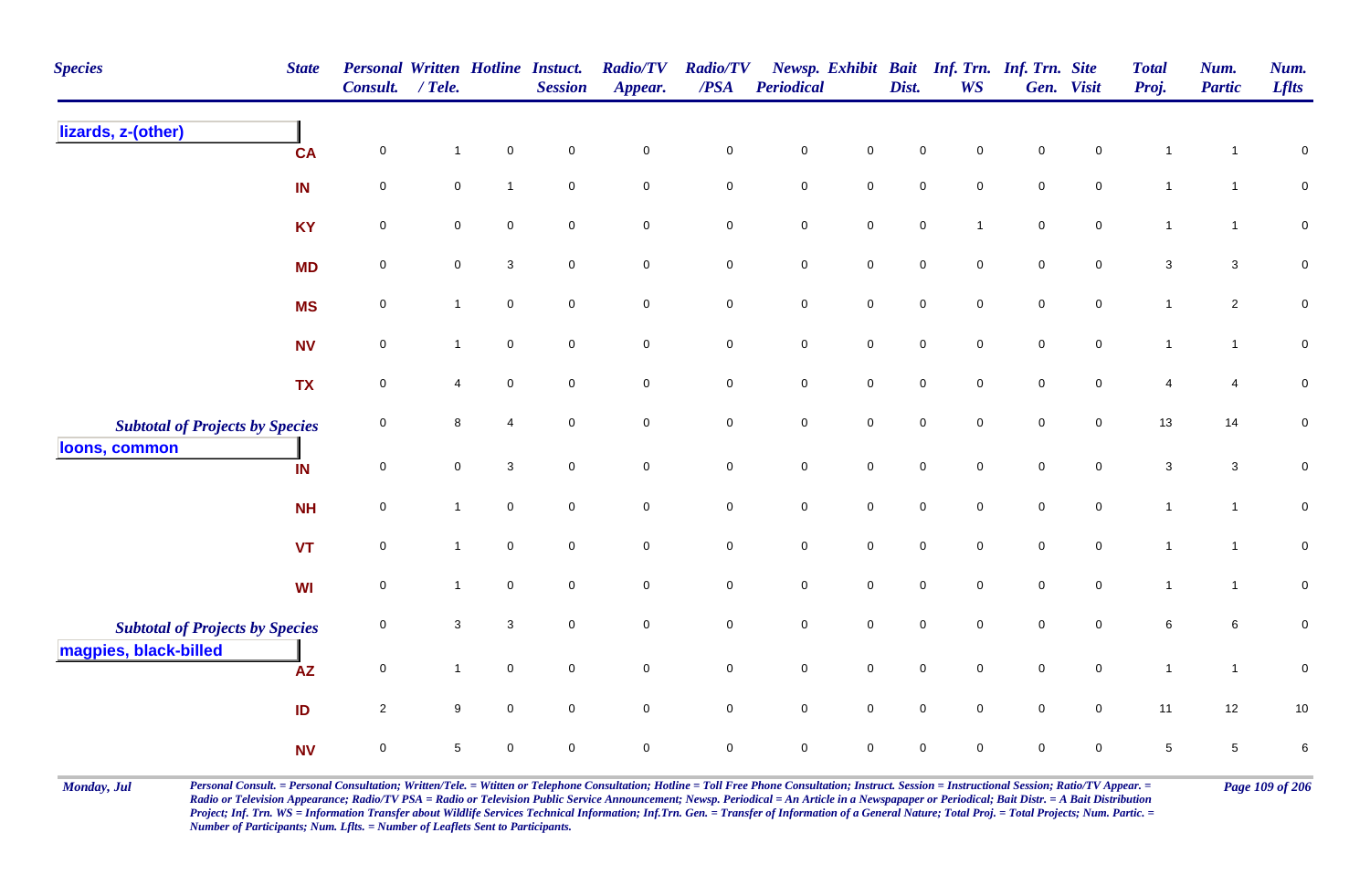| <b>Species</b>                         | <b>State</b> | <b>Personal Written Hotline Instuct.</b><br><b>Consult.</b> | $/$ Tele.           |                     | <b>Session</b>      | <b>Radio/TV</b><br>Appear. | <b>Radio/TV</b><br>/PSA | Periodical  |                     | Dist.       | Newsp. Exhibit Bait Inf. Trn. Inf. Trn. Site<br><b>WS</b> |             | Gen. Visit          | <b>Total</b><br>Proj.     | Num.<br><b>Partic</b> | Num.<br><b>Lflts</b> |
|----------------------------------------|--------------|-------------------------------------------------------------|---------------------|---------------------|---------------------|----------------------------|-------------------------|-------------|---------------------|-------------|-----------------------------------------------------------|-------------|---------------------|---------------------------|-----------------------|----------------------|
| magpies, black-billed                  | <b>NV</b>    | 0                                                           | $\sqrt{5}$          | 0                   | $\mathbf 0$         | $\pmb{0}$                  | $\pmb{0}$               | $\pmb{0}$   | 0                   | $\mathbf 0$ | 0                                                         | $\mathbf 0$ | 0                   | $\,$ 5 $\,$               | 5                     | 6                    |
|                                        | UT           | $\mathbf 0$                                                 | $\overline{2}$      | $\mathbf 0$         | $\mathbf 0$         | $\pmb{0}$                  | $\mathbf 0$             | $\pmb{0}$   | $\mathbf 0$         | $\mathbf 0$ | 0                                                         | $\mathbf 0$ | $\mathbf 0$         | $\mathbf 2$               | $\mathbf{3}$          | $\boldsymbol{7}$     |
| <b>Subtotal of Projects by Species</b> |              | $\overline{2}$                                              | $17$                | $\mathbf 0$         | $\mathbf 0$         | $\mathbf 0$                | $\mathbf 0$             | $\mathbf 0$ | $\mathbf 0$         | $\pmb{0}$   | 0                                                         | $\pmb{0}$   | $\mathsf{O}\xspace$ | 19                        | 21                    | 23                   |
| mammal, unidentifiable                 | IN           | $\mathbf 0$                                                 | $\pmb{0}$           | $\mathbf{3}$        | $\mathbf 0$         | $\pmb{0}$                  | $\mathbf 0$             | $\pmb{0}$   | $\mathsf{O}\xspace$ | $\pmb{0}$   | 0                                                         | $\pmb{0}$   | $\mathbf 0$         | $\ensuremath{\mathsf{3}}$ | $\mathbf{3}$          | $\pmb{0}$            |
|                                        | LA           | $\mathbf 0$                                                 | $\mathbf{1}$        | $\mathbf 0$         | $\mathbf 0$         | $\mathbf 0$                | $\mathbf 0$             | $\mathsf 0$ | $\mathbf 0$         | $\mathbf 0$ | $\mathbf 0$                                               | $\mathbf 0$ | $\mathbf 0$         | $\mathbf{1}$              | $\mathbf{1}$          | $\pmb{0}$            |
|                                        | <b>MI</b>    | $\overline{1}$                                              | $\mathsf{O}\xspace$ | $\mathsf{O}\xspace$ | $\mathbf 0$         | $\pmb{0}$                  | $\mathbf 0$             | $\mathbf 0$ | $\mathsf{O}\xspace$ | $\pmb{0}$   | 0                                                         | $\pmb{0}$   | $\mathsf{O}\xspace$ | $\mathbf{1}$              | $\mathbf{1}$          | $\mathbf 0$          |
|                                        | <b>NC</b>    | $\mathbf 0$                                                 | $\mathbf{1}$        | $\mathbf 0$         | $\mathbf 0$         | $\mathsf{O}\xspace$        | $\overline{0}$          | $\mathsf 0$ | $\mathsf{O}\xspace$ | $\mathbf 0$ | $\mathbf 0$                                               | $\mathbf 0$ | $\mathbf 0$         | $\mathbf{1}$              | $\overline{1}$        | $\pmb{0}$            |
|                                        | OK           | $\overline{1}$                                              | $\mathbf 0$         | $\mathsf{O}\xspace$ | $\mathbf 0$         | $\pmb{0}$                  | $\mathbf 0$             | $\pmb{0}$   | $\overline{1}$      | $\pmb{0}$   | 0                                                         | $\pmb{0}$   | $\mathsf{O}\xspace$ | $\overline{2}$            | 2,501                 | 500                  |
|                                        | OR           | $\overline{\mathbf{1}}$                                     | $\mathbf{3}$        | $\mathbf 0$         | $\mathbf 0$         | $\pmb{0}$                  | $\mathbf 0$             | $\mathbf 0$ | 12                  | $\pmb{0}$   | $\mathbf 0$                                               | $\mathbf 0$ | $\mathbf 0$         | $16\,$                    | 1,619                 | 400                  |
|                                        | <b>TN</b>    | $\mathbf 0$                                                 | $\mathbf{3}$        | $\mathbf 0$         | $\mathsf{O}\xspace$ | $\pmb{0}$                  | $\mathbf 0$             | $\pmb{0}$   | $\mathbf 0$         | $\pmb{0}$   | $\mathsf{O}$                                              | $\pmb{0}$   | $\mathbf 0$         | $\mathbf{3}$              | $\mathbf{3}$          | $\pmb{0}$            |
|                                        | <b>VA</b>    | 0                                                           | $\mathbf{1}$        | $\mathbf 0$         | $\mathbf 0$         | $\mathbf 0$                | $\mathbf 0$             | $\mathbf 0$ | 0                   | $\mathbf 0$ | $\mathbf 0$                                               | $\mathbf 0$ | 0                   | $\mathbf{1}$              | $\overline{2}$        | $\pmb{0}$            |
|                                        | <b>WV</b>    | $\overline{\mathbf{1}}$                                     | $\mathbf 0$         | $\mathsf{O}\xspace$ | $\mathbf 0$         | $\pmb{0}$                  | $\mathbf 0$             | $\mathbf 0$ | $\mathsf{O}\xspace$ | $\pmb{0}$   | 0                                                         | $\pmb{0}$   | $\mathbf 0$         | $\mathbf{1}$              | $\mathbf{1}$          | $\pmb{0}$            |
| <b>Subtotal of Projects by Species</b> |              | $\overline{4}$                                              | 9                   | 3                   | $\mathbf 0$         | $\mathbf 0$                | $\mathbf 0$             | $\mathsf 0$ | 13                  | $\mathbf 0$ | 0                                                         | $\mathbf 0$ | $\mathbf 0$         | 29                        | 4,132                 | 900                  |
| mammals, exotic z-(other)              | <b>FL</b>    | 0                                                           | $\mathbf 0$         | $\mathbf 0$         | $\mathbf 0$         | $\mathbf 0$                | $\mathbf 0$             | $\mathbf 0$ | $\mathbf 0$         | $\mathbf 0$ | 3                                                         | $\mathbf 0$ | $\mathbf 0$         | 3                         | $\mathbf{3}$          | $\boldsymbol{0}$     |
|                                        | IN           | $\mathbf 0$                                                 | $\mathbf 0$         | 6                   | $\mathbf 0$         | $\pmb{0}$                  | $\mathbf 0$             | $\mathbf 0$ | $\mathsf{O}\xspace$ | $\pmb{0}$   | $\mathbf 0$                                               | $\pmb{0}$   | $\mathbf 0$         | $\,6\,$                   | 6                     | $\pmb{0}$            |
|                                        | <b>MD</b>    | $\mathbf 0$                                                 | $\mathsf 0$         | $\mathbf{2}$        | $\mathbf 0$         | $\mathbf 0$                | $\mathbf 0$             | $\mathbf 0$ | 0                   | $\mathbf 0$ | 0                                                         | $\mathbf 0$ | 0                   | $\overline{2}$            | $\overline{2}$        | $\mathbf 0$          |

Monday, Jul Personal Consult. = Personal Consultation; Written/Tele. = Witten or Telephone Consultation; Hotline = Toll Free Phone Consultation; Instruct. Session = Instructional Session; Ratio/TV Appear. = Page 110 of 206 *Radio or Television Appearance; Radio/TV PSA = Radio or Television Public Service Announcement; Newsp. Periodical = An Article in a Newspapaper or Periodical; Bait Distr. = A Bait Distribution*  Project; Inf. Trn. WS = Information Transfer about Wildlife Services Technical Information; Inf.Trn. Gen. = Transfer of Information of a General Nature; Total Proj. = Total Projects; Num. Partic. = *Number of Participants; Num. Lflts. = Number of Leaflets Sent to Participants.*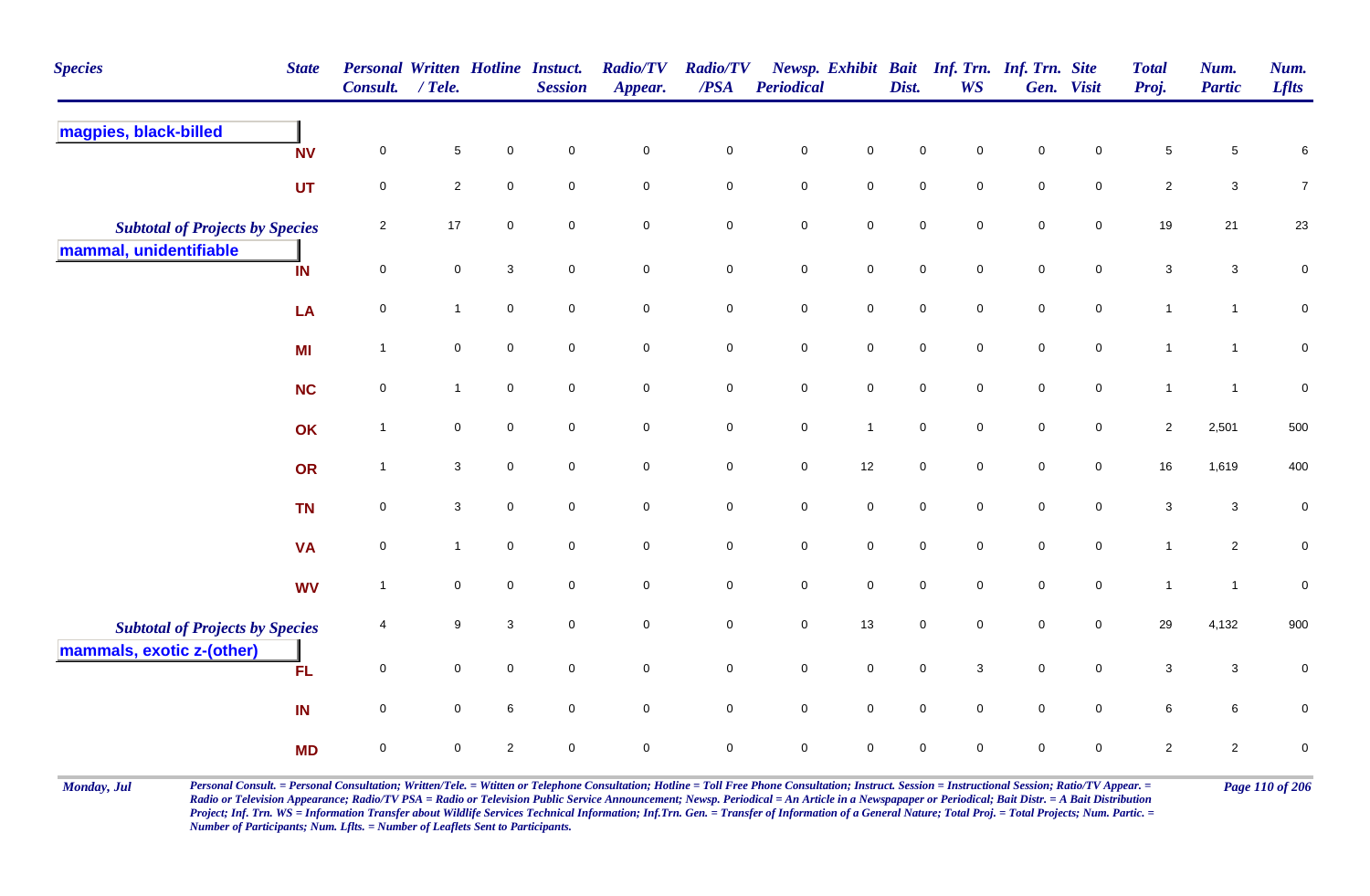| <b>Species</b>                         | <b>State</b> | <b>Personal Written Hotline Instuct.</b><br><b>Consult.</b> | / Tele.        |                     | <b>Session</b>      | <b>Radio/TV</b><br>Appear. | <b>Radio/TV</b><br>$\overline{PSA}$ | Periodical  |                     | Dist.       | <b>WS</b>           | Newsp. Exhibit Bait Inf. Trn. Inf. Trn. Site | Gen. Visit          | <b>Total</b><br>Proj.     | Num.<br><b>Partic</b>   | Num.<br><b>Lflts</b> |
|----------------------------------------|--------------|-------------------------------------------------------------|----------------|---------------------|---------------------|----------------------------|-------------------------------------|-------------|---------------------|-------------|---------------------|----------------------------------------------|---------------------|---------------------------|-------------------------|----------------------|
| mammals, exotic z-(other)              | <b>MD</b>    | $\mathbf 0$                                                 | $\mathbf 0$    | $\overline{2}$      | $\mathsf{O}\xspace$ | $\pmb{0}$                  | $\mathbf 0$                         | $\mathbf 0$ | $\mathsf{O}\xspace$ | $\mathbf 0$ | $\mathbf 0$         | $\mathbf 0$                                  | 0                   | $\sqrt{2}$                | $\overline{c}$          | $\pmb{0}$            |
|                                        | <b>TN</b>    | $\overline{0}$                                              | $\mathbf{1}$   | $\mathbf 0$         | $\mathbf 0$         | $\pmb{0}$                  | $\mathbf 0$                         | $\mathbf 0$ | $\mathbf 0$         | $\mathbf 0$ | 0                   | $\mathbf 0$                                  | $\mathbf 0$         | $\mathbf{1}$              | $\overline{2}$          | $\mathbf 0$          |
|                                        | <b>TX</b>    | $\overline{1}$                                              | $\mathbf{1}$   | $\mathbf 0$         | $\mathbf 0$         | $\pmb{0}$                  | $\mathbf 0$                         | $\pmb{0}$   | $\mathsf{O}\xspace$ | $\pmb{0}$   | $\mathbf 0$         | $\mathbf 0$                                  | $\mathbf 0$         | $\overline{2}$            | $\overline{2}$          | $\mathbf 0$          |
|                                        | <b>VT</b>    | $\mathsf{O}\xspace$                                         | $\mathsf{O}$   | $\overline{1}$      | $\mathbf 0$         | $\mathsf{O}\xspace$        | $\mathbf 0$                         | $\pmb{0}$   | $\mathbf 0$         | $\pmb{0}$   | $\mathbf 0$         | $\mathbf 0$                                  | $\mathsf{O}\xspace$ | $\mathbf{1}$              | $\mathbf{1}$            | $\pmb{0}$            |
| <b>Subtotal of Projects by Species</b> |              | $\overline{\mathbf{1}}$                                     | $\overline{2}$ | 9                   | $\mathbf 0$         | $\mathbf 0$                | $\mathbf 0$                         | $\mathbf 0$ | $\mathbf 0$         | $\mathsf 0$ | 3                   | $\mathbf 0$                                  | $\overline{0}$      | 15                        | 16                      | $\pmb{0}$            |
| marmots/woodchucks (all)               | <b>AL</b>    | 0                                                           | $\mathbf{1}$   | $\mathsf{O}\xspace$ | $\mathsf{O}\xspace$ | $\mathbf 0$                | $\mathsf{O}\xspace$                 | $\pmb{0}$   | $\mathsf{O}\xspace$ | $\pmb{0}$   | $\mathsf{O}\xspace$ | $\pmb{0}$                                    | $\mathsf{O}\xspace$ | $\mathbf{1}$              | $\overline{c}$          | $\overline{0}$       |
|                                        | <b>GA</b>    | 0                                                           | 3              | $\mathbf 0$         | $\mathbf 0$         | $\mathbf 0$                | $\mathbf 0$                         | $\mathbf 0$ | $\mathbf 0$         | $\mathbf 0$ | $\mathbf 0$         | $\mathbf 0$                                  | $\mathbf 0$         | 3                         | $\mathbf{3}$            | $\overline{0}$       |
|                                        | IA           | $\overline{1}$                                              | $\mathbf{1}$   | $\mathsf{O}\xspace$ | $\mathbf 0$         | $\pmb{0}$                  | $\mathsf{O}\xspace$                 | $\mathbf 0$ | $\mathsf{O}\xspace$ | $\mathsf 0$ | $\mathsf{O}$        | $\mathbf 0$                                  | $\mathbf 0$         | $\overline{2}$            | $\overline{\mathbf{c}}$ | $\pmb{0}$            |
|                                        | ID           | 19                                                          | $45\,$         | $\mathbf 0$         | $\mathbf 0$         | $\mathbf 0$                | $\mathbf 0$                         | $\pmb{0}$   | $\mathbf 0$         | $\pmb{0}$   | $\pmb{0}$           | $\pmb{0}$                                    | $\mathbf{3}$        | 67                        | 86                      | 66                   |
|                                        | IL.          | $\mathbf 0$                                                 | 4              | $\mathbf 0$         | $\overline{1}$      | $\mathbf 0$                | $\mathsf{O}$                        | ${\bf 0}$   | $\pmb{0}$           | $\mathbf 0$ | $\mathbf 0$         | $\pmb{0}$                                    | $\mathsf{O}\xspace$ | $\overline{5}$            | 55                      | $\sqrt{2}$           |
|                                        | IN           | 0                                                           | $\overline{2}$ | 195                 | $\overline{2}$      | $\mathbf 0$                | $\mathbf 0$                         | $\mathbf 0$ | $\mathsf{O}\xspace$ | $\mathsf 0$ | $\mathbf 0$         | $\mathbf 0$                                  | $\overline{0}$      | 199                       | 301                     | 150                  |
|                                        | <b>KY</b>    | $\mathbf{2}$                                                | $18\,$         | $\mathbf 0$         | $\mathbf 0$         | $\pmb{0}$                  | $\mathsf 0$                         | $\mathbf 0$ | $\mathsf{O}\xspace$ | $\mathbf 0$ | $\overline{4}$      | $\mathbf{1}$                                 | $\mathsf{O}\xspace$ | 25                        | $27\,$                  | $\pmb{0}$            |
|                                        | <b>MA</b>    | $\overline{1}$                                              | $\mathbf{1}$   | $\mathsf{O}\xspace$ | $\mathsf{O}\xspace$ | $\mathsf{O}\xspace$        | $\mathsf 0$                         | $\mathbf 0$ | $\mathsf{O}\xspace$ | $\pmb{0}$   | $\mathbf 0$         | $\pmb{0}$                                    | $\mathsf{O}\xspace$ | $\overline{2}$            | $\sqrt{2}$              | $\pmb{0}$            |
|                                        | <b>MD</b>    | 0                                                           | $\mathbf 0$    | 623                 | $\mathbf 0$         | $\pmb{0}$                  | $\mathbf 0$                         | $\mathbf 0$ | $\mathsf{O}\xspace$ | $\mathbf 0$ | $\overline{0}$      | $\mathbf 0$                                  | $\mathbf 0$         | 623                       | 623                     | 12                   |
|                                        | <b>ME</b>    | $\mathbf 0$                                                 | $\overline{2}$ | $\mathbf 0$         | $\mathbf 0$         | $\mathbf 0$                | $\mathbf 0$                         | $\mathbf 0$ | $\mathsf{O}\xspace$ | $\mathbf 0$ | $\mathbf 0$         | $\mathbf 0$                                  | $\mathbf 0$         | $\overline{2}$            | $\overline{2}$          | $\mathbf{1}$         |
|                                        | MI           | $\mathbf 0$                                                 | $\sqrt{2}$     | $\mathsf{O}\xspace$ | $\mathbf 0$         | $\pmb{0}$                  | $\mathsf 0$                         | $\mathbf 0$ | $\mathsf{O}\xspace$ | $\mathbf 0$ | 0                   | $\mathbf{1}$                                 | $\mathbf 0$         | $\ensuremath{\mathsf{3}}$ | $\mathbf{3}$            | $\pmb{0}$            |

Monday, Jul Personal Consult. = Personal Consultation; Written/Tele. = Witten or Telephone Consultation; Hotline = Toll Free Phone Consultation; Instruct. Session = Instructional Session; Ratio/TV Appear. = Page 111 of 206 *Radio or Television Appearance; Radio/TV PSA = Radio or Television Public Service Announcement; Newsp. Periodical = An Article in a Newspapaper or Periodical; Bait Distr. = A Bait Distribution*  Project; Inf. Trn. WS = Information Transfer about Wildlife Services Technical Information; Inf.Trn. Gen. = Transfer of Information of a General Nature; Total Proj. = Total Projects; Num. Partic. = *Number of Participants; Num. Lflts. = Number of Leaflets Sent to Participants.*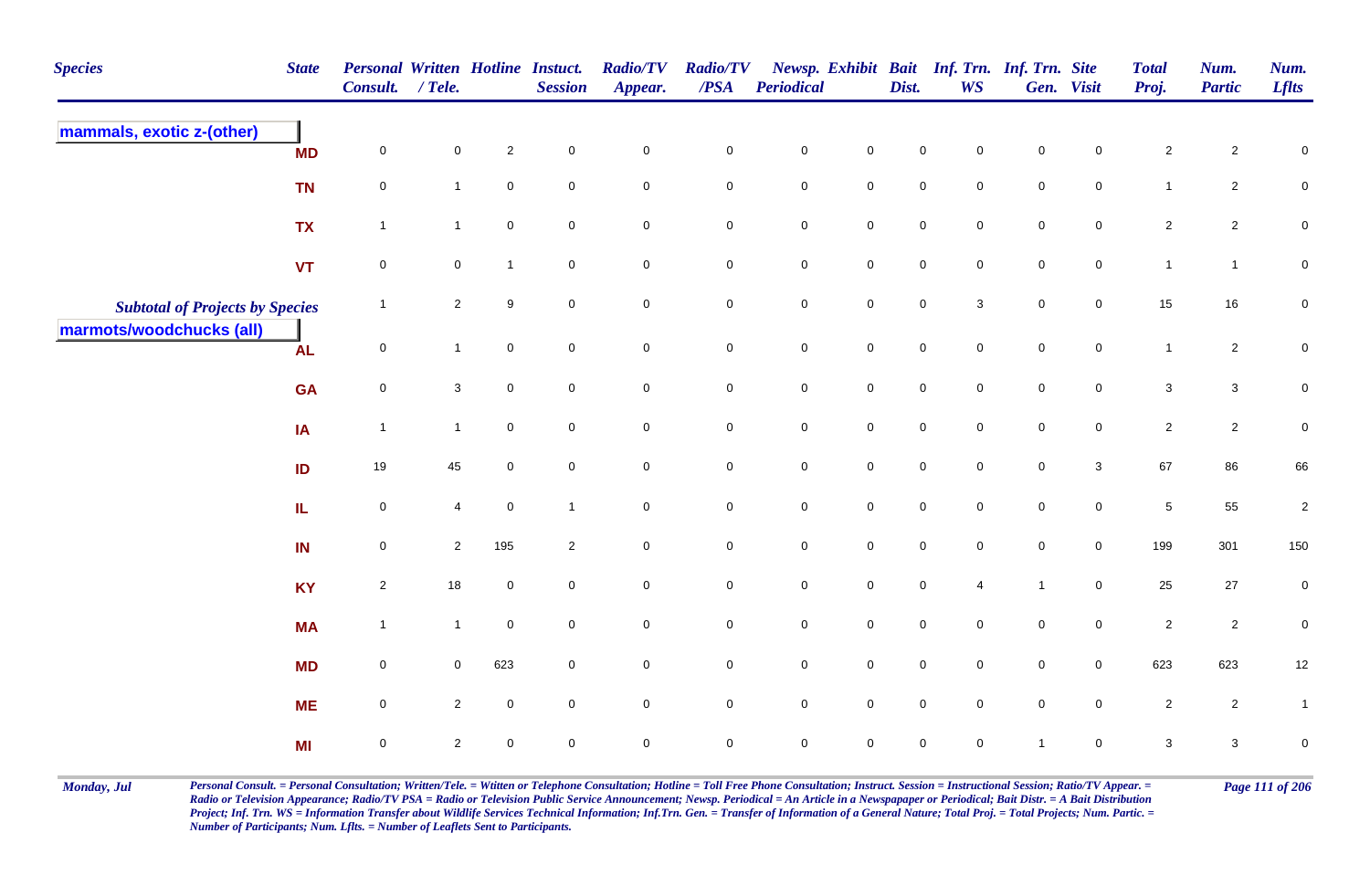| <b>Species</b>           | <b>State</b> | Personal Written Hotline Instuct.<br>Consult. / Tele. |                 |              | <b>Session</b> | <b>Radio/TV</b><br>Appear. | <b>Radio/TV</b><br>$\overline{PSA}$ | <b>Periodical</b>   |                     | Dist.               | <b>WS</b>           | Newsp. Exhibit Bait Inf. Trn. Inf. Trn. Site | Gen. Visit          | <b>Total</b><br>Proj. | Num.<br><b>Partic</b> | Num.<br><b>Lflts</b>    |
|--------------------------|--------------|-------------------------------------------------------|-----------------|--------------|----------------|----------------------------|-------------------------------------|---------------------|---------------------|---------------------|---------------------|----------------------------------------------|---------------------|-----------------------|-----------------------|-------------------------|
| marmots/woodchucks (all) | <b>MI</b>    | $\mathbf 0$                                           | $\overline{2}$  | $\mathbf 0$  | $\pmb{0}$      | $\mathbf 0$                | $\pmb{0}$                           | $\mathbf 0$         | $\mathsf{O}\xspace$ | $\mathsf{O}\xspace$ | $\overline{0}$      | $\overline{1}$                               | $\mathbf 0$         | $\sqrt{3}$            | $\mathbf{3}$          | $\mathsf 0$             |
|                          | <b>MN</b>    | $\mathbf 0$                                           | $\mathbf{1}$    | 0            | $\mathbf 0$    | $\mathbf 0$                | $\pmb{0}$                           | $\mathbf 0$         | $\mathbf 0$         | $\mathbf 0$         | $\mathbf 0$         | $\mathbf 0$                                  | $\mathbf 0$         | $\mathbf{1}$          | $\overline{1}$        | $\mathbf 0$             |
|                          | <b>NC</b>    | $\overline{2}$                                        | $5\phantom{.0}$ | $\mathbf 0$  | $\mathbf 0$    | $\mathbf 0$                | $\pmb{0}$                           | $\mathbf 0$         | $\mathbf 0$         | $\mathsf{O}\xspace$ | $\mathbf 0$         | $\mathbf 0$                                  | $\mathbf 0$         | $\overline{7}$        | $\overline{7}$        | $\mathbf 0$             |
|                          | <b>ND</b>    | $\overline{1}$                                        | $5\phantom{.0}$ | $\mathbf 0$  | $\mathsf 0$    | $\mathbf 0$                | $\mathbf 0$                         | $\mathbf 0$         | $\mathbf 0$         | $\mathsf{O}\xspace$ | $\mathbf 0$         | $\mathsf{O}\xspace$                          | $\overline{0}$      | 6                     | $13$                  | $9\,$                   |
|                          | <b>NE</b>    | $\overline{1}$                                        | $\mathbf 0$     | $\mathbf 0$  | $\pmb{0}$      | $\mathsf{O}\xspace$        | $\pmb{0}$                           | $\mathbf 0$         | $\mathbf 0$         | $\mathsf{O}\xspace$ | $\mathsf{O}\xspace$ | $\mathbf 0$                                  | $\mathsf{O}\xspace$ | $\mathbf{1}$          | $\mathbf{1}$          | $\mathbf 0$             |
|                          | <b>NH</b>    | $\boldsymbol{0}$                                      | 76              | $\mathbf 0$  | $\mathbf 0$    | $\mathbf 0$                | $\mathbf 0$                         | $\boldsymbol{0}$    | $\mathbf 0$         | $\mathbf 0$         | $\overline{0}$      | $\mathbf 0$                                  | $\overline{0}$      | 76                    | 76                    | 14                      |
|                          | <b>NJ</b>    | $\mathsf{O}\xspace$                                   | $\mathbf{1}$    | $\mathbf 0$  | $\mathbf 0$    | $\mathsf{O}\xspace$        | $\pmb{0}$                           | $\mathbf 0$         | $\mathsf{O}\xspace$ | $\mathsf{O}\xspace$ | $\mathbf 0$         | $\mathbf 0$                                  | $\mathbf 0$         | $\mathbf{1}$          | $\overline{1}$        | $\mathbf 0$             |
|                          | <b>NV</b>    | $10$                                                  | $\mathbf 0$     | $\mathbf 0$  | $\mathbf 0$    | $\mathbf 0$                | $\mathbf 0$                         | $\mathbf 0$         | $\overline{0}$      | $\mathsf{O}\xspace$ | $\mathbf 0$         | $\mathsf{O}\xspace$                          | $\mathbf 0$         | $10$                  | 10                    | $\overline{0}$          |
|                          | OH           | $\mathbf{3}$                                          | 34              | $\mathbf 0$  | $\mathbf 0$    | $\mathbf 0$                | $\mathbf 0$                         | $\mathbf 0$         | $\mathsf{O}\xspace$ | $\mathbf 0$         | $\mathbf 0$         | $\mathbf 0$                                  | $\mathbf{1}$        | 38                    | $38\,$                | $13\,$                  |
|                          | OK           | 8                                                     | $\overline{2}$  | $\mathbf 0$  | $\mathbf 0$    | $\mathbf 0$                | $\pmb{0}$                           | $\mathbf 0$         | $\mathbf 0$         | $\mathbf 0$         | $\mathbf 0$         | $\mathbf 0$                                  | $\overline{0}$      | $10\,$                | 12                    | $\overline{0}$          |
|                          | OR           | $\mathbf{1}$                                          | $\overline{7}$  | $\mathbf 0$  | $\mathbf 0$    | $\mathbf 0$                | $\pmb{0}$                           | $\mathbf 0$         | $\mathbf 0$         | $\mathbf 0$         | $\overline{1}$      | $\mathbf 0$                                  | $\mathbf 0$         | $\boldsymbol{9}$      | 9                     | $\pmb{0}$               |
|                          | PA           | $\overline{2}$                                        | 9               | $\mathbf 0$  | $\pmb{0}$      | $\mathbf 0$                | $\pmb{0}$                           | $\mathbf 0$         | $\mathsf{O}\xspace$ | $\mathsf{O}\xspace$ | $\mathbf 0$         | $\overline{1}$                               | $\overline{0}$      | 12                    | 16                    | 4                       |
|                          | <b>TN</b>    | $\mathsf{O}\xspace$                                   | 6               | $\mathbf 0$  | $\pmb{0}$      | $\mathbf 0$                | $\pmb{0}$                           | $\mathbf 0$         | $\mathbf 0$         | $\mathbf 0$         | $\mathbf 0$         | $\mathbf 0$                                  | $\mathbf 0$         | $\,6\,$               | 6                     | $\overline{\mathbf{c}}$ |
|                          | <b>VA</b>    | $\overline{1}$                                        | 35              | $\mathbf 0$  | $\mathbf 0$    | $\mathbf 0$                | 0                                   | $\mathbf 0$         | $\mathsf{O}\xspace$ | $\mathbf 0$         | $\mathbf 0$         | $\mathbf 0$                                  | $\overline{4}$      | 40                    | 48                    | $\mathbf 0$             |
|                          | <b>VT</b>    | $\mathsf{O}\xspace$                                   | 68              | 19           | $\mathbf 0$    | $\mathsf{O}\xspace$        | $\mathbf 0$                         | $\mathbf 0$         | $\mathsf{O}\xspace$ | $\mathsf{O}\xspace$ | $\mathbf 0$         | $\mathsf{O}\xspace$                          | $\mathbf 0$         | 87                    | 91                    | $\,$ 5 $\,$             |
|                          | <b>WV</b>    | 11                                                    | $\mathbf 0$     | $\mathsf{O}$ | $\pmb{0}$      | $\mathbf 0$                | $\mathbf 0$                         | $\mathsf{O}\xspace$ | $\mathsf{O}\xspace$ | $\mathbf 0$         | $\mathbf 0$         | $\mathsf{O}\xspace$                          | $\mathbf 0$         | 11                    | 11                    | $\overline{0}$          |

Monday, Jul Personal Consult. = Personal Consultation; Written/Tele. = Witten or Telephone Consultation; Hotline = Toll Free Phone Consultation; Instruct. Session = Instructional Session; Ratio/TV Appear. = Page 112 of 206 *Radio or Television Appearance; Radio/TV PSA = Radio or Television Public Service Announcement; Newsp. Periodical = An Article in a Newspapaper or Periodical; Bait Distr. = A Bait Distribution*  Project; Inf. Trn. WS = Information Transfer about Wildlife Services Technical Information; Inf.Trn. Gen. = Transfer of Information of a General Nature; Total Proj. = Total Projects; Num. Partic. = *Number of Participants; Num. Lflts. = Number of Leaflets Sent to Participants.*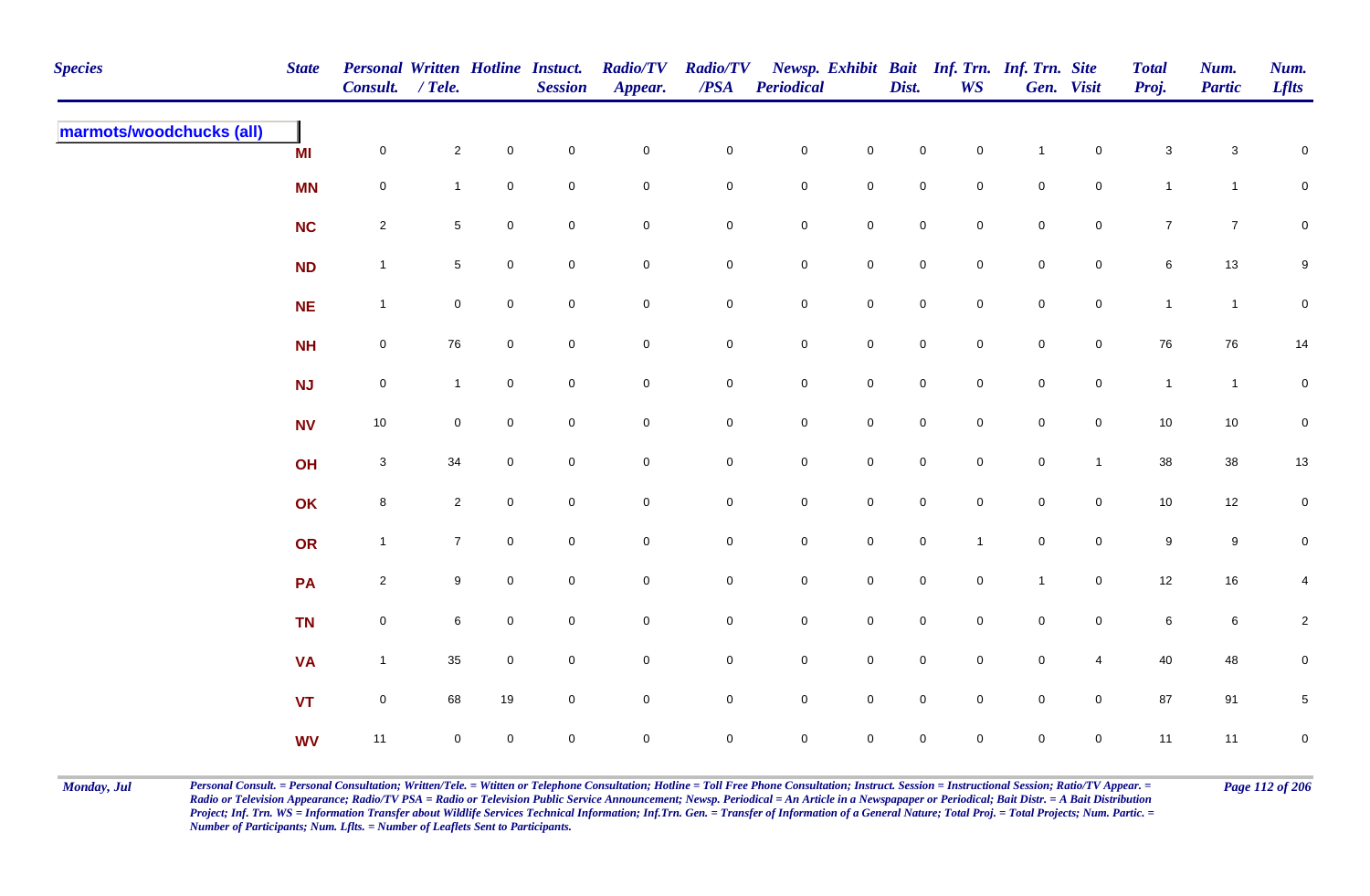| <b>Species</b>                         | <b>State</b> | Personal Written Hotline Instuct.<br><b>Consult.</b> | $/$ Tele.           |                | <b>Session</b> | <b>Radio/TV</b><br>Appear. | <b>Radio/TV</b><br>/PSA | <b>Periodical</b>   |                     | Dist.               | Newsp. Exhibit Bait Inf. Trn. Inf. Trn. Site<br><b>WS</b> |                           | Gen. Visit          | <b>Total</b><br>Proj. | Num.<br><b>Partic</b> | Num.<br><b>Lflts</b> |
|----------------------------------------|--------------|------------------------------------------------------|---------------------|----------------|----------------|----------------------------|-------------------------|---------------------|---------------------|---------------------|-----------------------------------------------------------|---------------------------|---------------------|-----------------------|-----------------------|----------------------|
| marmots/woodchucks (all)               | <b>WY</b>    | $\mathbf 0$                                          | $\mathbf{1}$        | $\mathbf 0$    | $\mathbf 0$    | $\mathbf 0$                | $\pmb{0}$               | $\mathbf 0$         | $\mathbf 0$         | $\mathbf 0$         | $\mathbf 0$                                               | $\mathbf 0$               | $\mathsf{O}\xspace$ | $\overline{1}$        | $\overline{1}$        | $\mathsf 0$          |
| <b>Subtotal of Projects by Species</b> |              | 63                                                   | 329                 | 837            | 3              | $\mathbf 0$                | $\mathbf 0$             | $\mathbf 0$         | $\mathsf{O}\xspace$ | $\mathbf 0$         | $\mathbf 0$                                               | $\ensuremath{\mathsf{3}}$ | 8                   | 1,248                 | 1,447                 | 278                  |
| martins, purple                        | IL           | $\overline{0}$                                       | 0                   | $\overline{0}$ | $\mathbf 0$    | $\mathbf 0$                | $\mathbf 0$             | $\mathsf{O}\xspace$ | $\overline{0}$      | $\mathsf{O}\xspace$ | $\mathbf 0$                                               | $\mathbf{1}$              | $\overline{0}$      | $\mathbf{1}$          | $\overline{1}$        | $\pmb{0}$            |
|                                        | IN           | $\mathsf{O}\xspace$                                  | $\mathbf 0$         | 16             | $\mathbf 0$    | $\mathbf 0$                | $\mathsf{O}$            | $\mathbf 0$         | $\mathsf{O}\xspace$ | $\mathbf 0$         | $\overline{0}$                                            | $\pmb{0}$                 | $\mathbf 0$         | 16                    | 19                    | $\pmb{0}$            |
|                                        | <b>MS</b>    | $\overline{2}$                                       | $\mathbf{1}$        | $\mathbf 0$    | $\mathbf 0$    | $\mathsf{O}\xspace$        | ${\bf 0}$               | $\mathbf 0$         | $\mathsf{O}\xspace$ | $\mathbf 0$         | $\overline{0}$                                            | $\mathbf 0$               | $\mathbf{1}$        | 4                     | $\overline{5}$        | $\pmb{0}$            |
|                                        | <b>NY</b>    | $\mathbf 0$                                          | $\mathsf{O}\xspace$ | $\sqrt{3}$     | $\pmb{0}$      | $\mathsf{O}\xspace$        | $\mathsf{O}$            | $\mathbf 0$         | $\mathsf 0$         | $\mathbf 0$         | $\mathsf{O}\xspace$                                       | $\mathbf 0$               | $\mathsf{O}\xspace$ | $\mathbf{3}$          | $\mathbf{3}$          | $\pmb{0}$            |
|                                        | OK           | $\mathsf{O}\xspace$                                  | $\mathbf{1}$        | $\mathbf 0$    | $\mathsf 0$    | $\mathbf 0$                | $\mathbf 0$             | $\pmb{0}$           | $\mathbf 0$         | $\mathbf 0$         | $\overline{0}$                                            | $\mathbf 0$               | $\mathbf 0$         | $\mathbf{1}$          | $\mathbf{1}$          | $\mathbf 0$          |
|                                        | WI           | $\mathbf 0$                                          | $\mathbf{1}$        | $\mathbf 0$    | $\mathbf 0$    | $\mathbf 0$                | $\mathbf 0$             | $\mathsf{O}\xspace$ | $\overline{0}$      | $\mathbf 0$         | $\mathbf 0$                                               | $\mathsf{O}\xspace$       | $\overline{0}$      | $\mathbf{1}$          | $\mathbf{1}$          | $\mathbf 0$          |
| <b>Subtotal of Projects by Species</b> |              | $\overline{2}$                                       | 3                   | 19             | $\mathbf 0$    | $\mathsf{O}\xspace$        | $\mathbf 0$             | $\mathbf 0$         | $\mathsf{O}\xspace$ | $\mathbf 0$         | $\mathbf 0$                                               | $\mathbf{1}$              | $\mathbf{1}$        | 26                    | 30                    | $\pmb{0}$            |
| meadowlarks, eastern                   | <b>AL</b>    | $\mathsf{O}\xspace$                                  | $\mathbf{1}$        | $\mathbf 0$    | $\pmb{0}$      | $\mathsf{O}\xspace$        | $\mathbf 0$             | $\mathbf 0$         | $\mathsf{O}\xspace$ | $\mathbf 0$         | $\mathsf{O}\xspace$                                       | $\mathbf 0$               | $\mathsf{O}\xspace$ | $\mathbf{1}$          | $\mathbf{1}$          | $\mathbf 0$          |
|                                        | IA           | $\mathbf 0$                                          | $\mathbf{1}$        | $\mathbf 0$    | $\mathsf 0$    | $\mathbf 0$                | $\mathsf{O}$            | $\pmb{0}$           | $\mathbf 0$         | $\pmb{0}$           | $\mathbf 0$                                               | $\pmb{0}$                 | $\mathbf 0$         | $\mathbf{1}$          | $\mathbf{1}$          | $\mathbf 0$          |
|                                        | IN           | $\mathbf 0$                                          | $\mathbf{1}$        | $\mathbf 0$    | $\mathbf 0$    | $\mathbf 0$                | $\mathbf 0$             | $\pmb{0}$           | $\overline{0}$      | $\mathbf 0$         | $\overline{0}$                                            | $\mathbf 0$               | $\mathbf 0$         | $\mathbf{1}$          | $\mathbf{1}$          | $\pmb{0}$            |
|                                        | <b>MD</b>    | $\mathbf 0$                                          | $\mathbf{1}$        | $\overline{0}$ | $\mathsf 0$    | $\mathsf{O}\xspace$        | $\mathbf 0$             | $\mathbf 0$         | $\mathsf{O}\xspace$ | $\mathbf 0$         | $\overline{0}$                                            | $\mathbf 0$               | $\overline{0}$      | $\mathbf{1}$          | $\mathbf{1}$          | $\pmb{0}$            |
|                                        | <b>NE</b>    | $\overline{1}$                                       | $\mathbf{1}$        | $\mathbf 0$    | $\mathbf 0$    | $\mathbf 0$                | $\overline{0}$          | $\mathbf 0$         | $\mathsf{O}\xspace$ | $\mathbf 0$         | $\overline{0}$                                            | $\mathbf 0$               | $\overline{0}$      | $\overline{2}$        | $\overline{2}$        | 0                    |
|                                        | <b>TX</b>    | $\mathsf 0$                                          | 8                   | $\mathbf 0$    | $\mathbf 0$    | $\mathsf{O}\xspace$        | $\mathsf{O}\xspace$     | $\mathbf 0$         | $\mathsf{O}\xspace$ | $\mathbf 0$         | $\mathsf{O}\xspace$                                       | $\mathbf 0$               | $\mathbf{1}$        | $\boldsymbol{9}$      | 16                    | $\pmb{0}$            |
|                                        | WI           | $\mathbf 0$                                          | $\mathbf 1$         | $\mathbf 0$    | $\mathbf 0$    | $\mathbf 0$                | $\mathbf 0$             | $\mathbf 0$         | $\mathbf 0$         | $\mathbf 0$         | $\mathbf 0$                                               | $\mathbf 0$               | $\mathbf 0$         | $\mathbf{1}$          | $\mathbf{1}$          | $\pmb{0}$            |

Monday, Jul Personal Consult. = Personal Consultation; Written/Tele. = Witten or Telephone Consultation; Hotline = Toll Free Phone Consultation; Instruct. Session = Instructional Session; Ratio/TV Appear. = Page 113 of 206 *Radio or Television Appearance; Radio/TV PSA = Radio or Television Public Service Announcement; Newsp. Periodical = An Article in a Newspapaper or Periodical; Bait Distr. = A Bait Distribution*  Project; Inf. Trn. WS = Information Transfer about Wildlife Services Technical Information; Inf.Trn. Gen. = Transfer of Information of a General Nature; Total Proj. = Total Projects; Num. Partic. = *Number of Participants; Num. Lflts. = Number of Leaflets Sent to Participants.*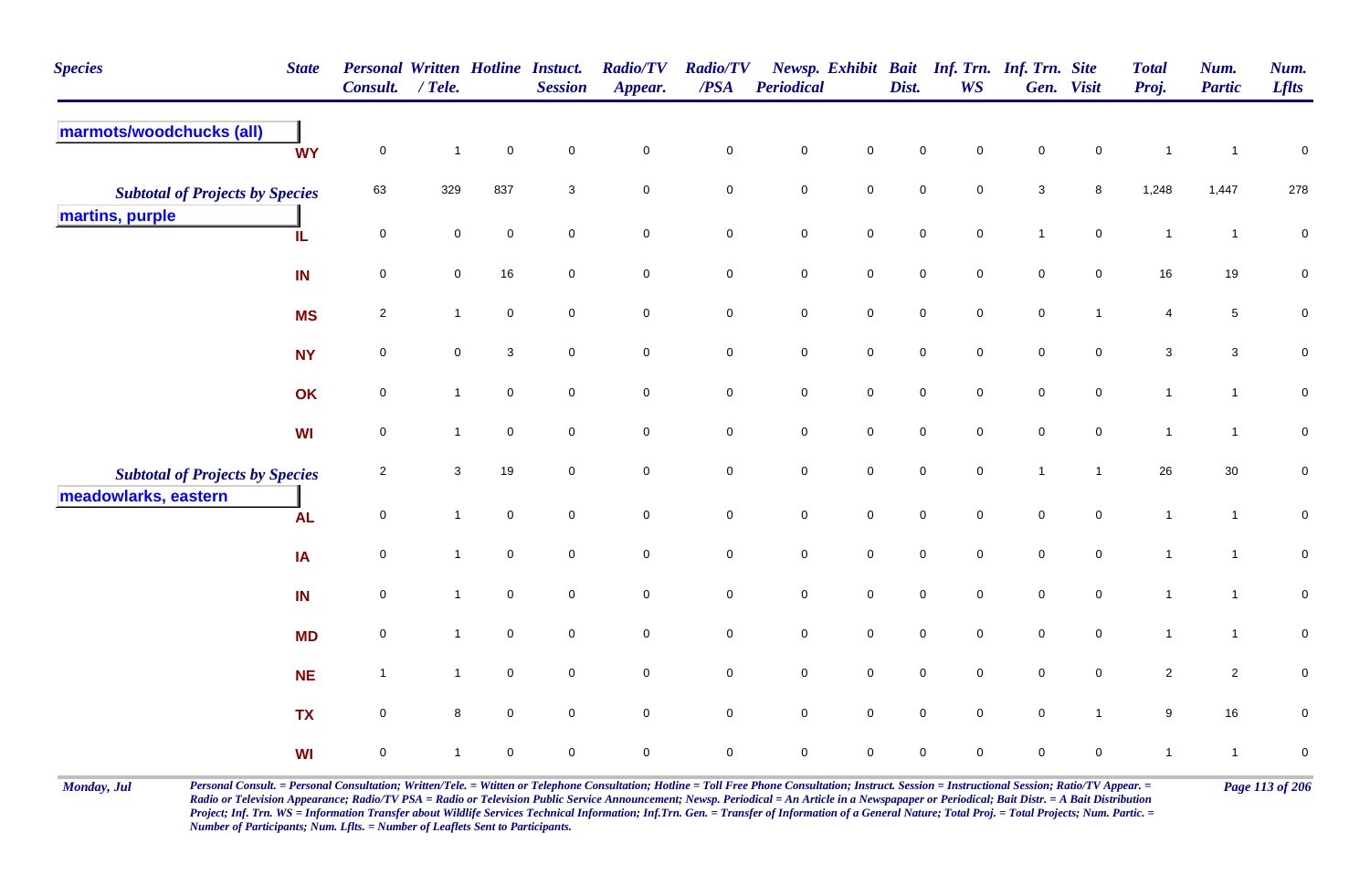| <b>Species</b>                                                 | <b>State</b> | <b>Personal Written Hotline Instuct.</b><br>Consult. | $/$ Tele.           |                     | <b>Session</b>      | <b>Radio/TV</b><br>Appear. | <b>Radio/TV</b><br>$\triangle PSA$ | <b>Periodical</b>   |                     | Dist.               | Newsp. Exhibit Bait Inf. Trn. Inf. Trn. Site<br><b>WS</b> |                     | Gen. Visit          | <b>Total</b><br>Proj. | Num.<br><b>Partic</b> | Num.<br><b>Lflts</b> |
|----------------------------------------------------------------|--------------|------------------------------------------------------|---------------------|---------------------|---------------------|----------------------------|------------------------------------|---------------------|---------------------|---------------------|-----------------------------------------------------------|---------------------|---------------------|-----------------------|-----------------------|----------------------|
| meadowlarks, eastern                                           | <b>WI</b>    | $\mathbf 0$                                          | $\mathbf{1}$        | $\mathbf 0$         | $\overline{0}$      | $\mathbf 0$                | $\mathbf 0$                        | $\pmb{0}$           | $\mathbf 0$         | $\mathsf{O}\xspace$ | $\pmb{0}$                                                 | $\pmb{0}$           | $\mathbf 0$         | $\mathbf{1}$          | $\mathbf{1}$          | $\pmb{0}$            |
| <b>Subtotal of Projects by Species</b><br>meadowlarks, western |              | $\overline{\mathbf{1}}$                              | 14                  | $\mathbf 0$         | $\overline{0}$      | $\mathbf 0$                | $\mathbf 0$                        | $\pmb{0}$           | $\mathbf 0$         | $\mathsf{O}\xspace$ | $\overline{0}$                                            | $\mathbf 0$         | $\mathbf{1}$        | 16                    | 23                    | ${\bf 0}$            |
|                                                                | <b>CA</b>    | $\overline{7}$                                       | $\mathbf{1}$        | $\mathsf{O}\xspace$ | $\mathsf{O}\xspace$ | $\mathsf{O}\xspace$        | $\mathsf{O}\xspace$                | $\mathbf 0$         | $\mathbf 0$         | $\mathbf 0$         | $\mathbf 0$                                               | $\mathsf{O}\xspace$ | $\mathsf{O}\xspace$ | $\bf8$                | 32                    | $\pmb{0}$            |
|                                                                | <b>NE</b>    | 0                                                    | $\mathbf{3}$        | $\mathbf 0$         | $\mathbf 0$         | $\mathbf 0$                | $\mathbf 0$                        | $\pmb{0}$           | $\mathbf 0$         | $\pmb{0}$           | $\mathbf 0$                                               | $\mathbf 0$         | $\mathbf 0$         | $\mathbf{3}$          | $\mathbf{3}$          | ${\bf 0}$            |
|                                                                | <b>TX</b>    | 0                                                    | $\overline{1}$      | $\mathbf 0$         | $\mathbf 0$         | $\mathbf 0$                | $\mathbf 0$                        | $\pmb{0}$           | $\overline{0}$      | $\mathbf 0$         | $\overline{0}$                                            | $\mathbf 0$         | $\mathbf 0$         | $\mathbf{1}$          | $\mathbf{2}$          | $\mathbf 0$          |
|                                                                | <b>WA</b>    | $\overline{1}$                                       | $\mathbf 0$         | $\mathsf{O}\xspace$ | $\overline{0}$      | $\mathsf{O}\xspace$        | $\mathsf{O}\xspace$                | $\mathbf 0$         | $\mathbf 0$         | $\mathbf 0$         | $\mathsf{O}\xspace$                                       | $\mathsf{O}\xspace$ | $\mathsf{O}$        | $\mathbf{1}$          | $\mathbf{1}$          | $\pmb{0}$            |
| <b>Subtotal of Projects by Species</b>                         |              | 8                                                    | $\sqrt{5}$          | $\mathbf 0$         | $\mathbf 0$         | $\mathsf{O}\xspace$        | $\mathsf{O}\xspace$                | $\mathsf{O}\xspace$ | $\mathsf 0$         | $\mathbf 0$         | $\overline{0}$                                            | $\mathsf{O}\xspace$ | $\mathsf 0$         | 13                    | $38\,$                | $\pmb{0}$            |
| mice, deer (all)                                               | <b>AZ</b>    | $\overline{\mathbf{1}}$                              | $\mathbf 0$         | $\mathsf{O}\xspace$ | $\overline{0}$      | $\mathsf{O}\xspace$        | $\mathbf 0$                        | $\mathbf 0$         | $\mathsf{O}$        | $\mathbf 0$         | $\mathbf{1}$                                              | $\mathbf 0$         | $\mathbf 0$         | $\overline{2}$        | 6                     | $\mathbf 0$          |
|                                                                | co           | $\mathbf 0$                                          | $\overline{2}$      | $\mathbf 0$         | $\mathbf 0$         | $\mathbf 0$                | $\mathsf 0$                        | $\mathsf{O}\xspace$ | $\mathbf 0$         | $\mathbf 0$         | $\mathbf 0$                                               | $\mathbf 0$         | $\mathbf 0$         | $\overline{2}$        | $\overline{2}$        | $\mathbf 0$          |
|                                                                | <b>UT</b>    | $\overline{1}$                                       | $\mathbf 0$         | $\mathbf 0$         | $\mathbf{0}$        | $\mathsf{O}\xspace$        | $\mathsf{O}\xspace$                | $\mathbf 0$         | $\mathsf{O}\xspace$ | $\mathbf 0$         | $\mathsf{O}\xspace$                                       | $\mathsf{O}\xspace$ | $\mathsf{O}\xspace$ | $\mathbf{1}$          | $\mathbf{1}$          | $\mathsf{O}\xspace$  |
|                                                                | <b>VT</b>    | 0                                                    | $\pmb{0}$           | $\overline{4}$      | $\mathbf 0$         | $\pmb{0}$                  | $\mathbf 0$                        | $\pmb{0}$           | $\mathbf 0$         | $\mathbf 0$         | $\mathbf 0$                                               | $\pmb{0}$           | $\mathbf 0$         | $\overline{4}$        | $\overline{4}$        | $\pmb{0}$            |
| <b>Subtotal of Projects by Species</b>                         |              | $\overline{2}$                                       | $\overline{2}$      | $\overline{4}$      | $\mathbf 0$         | 0                          | $\mathbf 0$                        | $\pmb{0}$           | $\mathbf 0$         | $\mathbf 0$         | $\mathbf{1}$                                              | $\mathsf{O}\xspace$ | $\overline{0}$      | 9                     | 13                    | $\pmb{0}$            |
| mice, house                                                    | <b>CA</b>    | $\mathsf{O}\xspace$                                  | $\mathbf{1}$        | $\mathbf 0$         | $\mathbf 0$         | $\mathbf 0$                | $\mathbf 0$                        | $\pmb{0}$           | $\mathbf 0$         | $\mathbf 0$         | $\mathbf 0$                                               | $\mathbf 0$         | $\mathsf{O}$        | $\mathbf{1}$          | $\mathbf{3}$          | $\mathbf 0$          |
|                                                                | co           | $\mathbf 0$                                          | $\mathbf{1}$        | $\mathbf 0$         | $\mathbf 0$         | 0                          | $\mathsf{O}\xspace$                | $\pmb{0}$           | $\mathsf 0$         | $\pmb{0}$           | $\overline{0}$                                            | $\mathbf 0$         | $\mathbf 0$         | $\mathbf{1}$          | $\overline{1}$        | 0                    |
|                                                                | GU           | $\mathbf 0$                                          | $\mathsf{O}\xspace$ | $\mathsf{O}\xspace$ | $\overline{0}$      | $\mathsf{O}\xspace$        | $\mathsf{O}\xspace$                | $\mathbf 0$         | $\mathsf 0$         | $\mathbf 0$         | $\mathbf{1}$                                              | $\mathsf{O}\xspace$ | $\overline{2}$      | $\mathbf{3}$          | 10                    | $\mathbf 0$          |
|                                                                | ID           | $\mathbf 0$                                          | $\mathbf{1}$        | $\mathbf 0$         | $\mathbf 0$         | $\mathsf{O}$               | $\mathbf 0$                        | $\mathbf 0$         | $\mathbf 0$         | $\mathbf 0$         | $\mathbf 0$                                               | $\mathbf 0$         | $\mathbf 0$         | $\mathbf{1}$          | $\overline{1}$        | $\mathbf{1}$         |

Monday, Jul Personal Consult. = Personal Consultation; Written/Tele. = Witten or Telephone Consultation; Hotline = Toll Free Phone Consultation; Instruct. Session = Instructional Session; Ratio/TV Appear. = Page 114 of 206 *Radio or Television Appearance; Radio/TV PSA = Radio or Television Public Service Announcement; Newsp. Periodical = An Article in a Newspapaper or Periodical; Bait Distr. = A Bait Distribution*  Project; Inf. Trn. WS = Information Transfer about Wildlife Services Technical Information; Inf.Trn. Gen. = Transfer of Information of a General Nature; Total Proj. = Total Projects; Num. Partic. = *Number of Participants; Num. Lflts. = Number of Leaflets Sent to Participants.*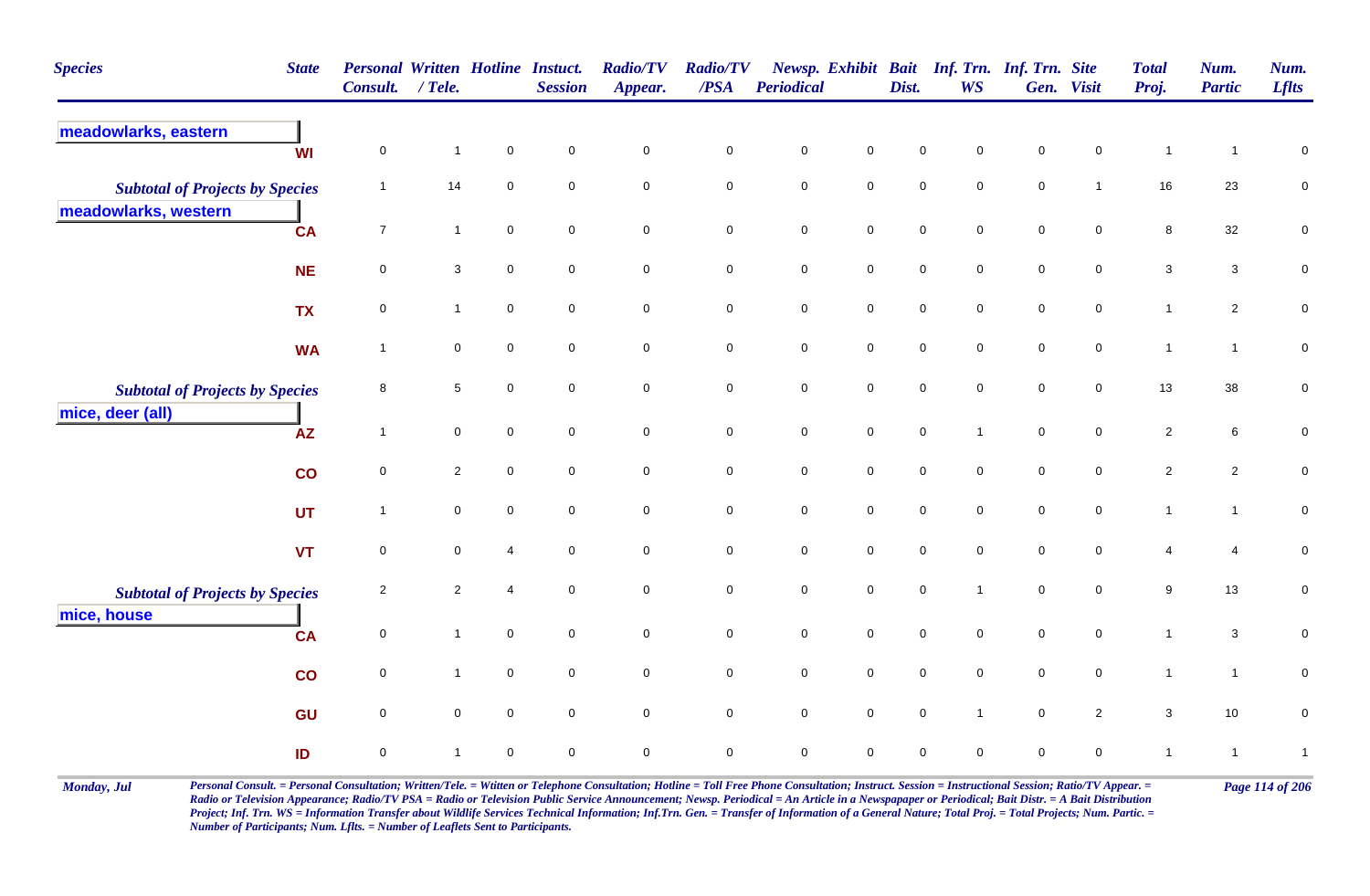| <b>Species</b> |                                                                 | <b>State</b> | Personal Written Hotline Instuct.<br>Consult. | $/$ Tele.      |                     | <b>Session</b>      | <b>Radio/TV</b><br>Appear. | <b>Radio/TV</b><br>$\overline{PSA}$ | <b>Periodical</b> |                     | Dist.               | <b>WS</b>   | Newsp. Exhibit Bait Inf. Trn. Inf. Trn. Site | Gen. Visit     | <b>Total</b><br>Proj. | Num.<br><b>Partic</b> | Num.<br><b>Lflts</b>      |
|----------------|-----------------------------------------------------------------|--------------|-----------------------------------------------|----------------|---------------------|---------------------|----------------------------|-------------------------------------|-------------------|---------------------|---------------------|-------------|----------------------------------------------|----------------|-----------------------|-----------------------|---------------------------|
| mice, house    |                                                                 | ID           | $\mathbf 0$                                   | $\mathbf{1}$   | $\pmb{0}$           | $\pmb{0}$           | $\pmb{0}$                  | $\pmb{0}$                           | ${\bf 0}$         | $\mathbf 0$         | $\pmb{0}$           | $\mathbf 0$ | $\pmb{0}$                                    | $\mathbf 0$    | $\mathbf 1$           | $\mathbf 1$           | $\mathbf{1}$              |
|                |                                                                 | IN           | 0                                             | $\mathbf 0$    | $\bf 8$             | $\overline{0}$      | $\mathbf 0$                | 0                                   | $\mathsf{O}$      | $\mathbf 0$         | $\mathbf 0$         | $\mathbf 0$ | $\mathbf 0$                                  | $\mathbf 0$    | 8                     | 10                    | 0                         |
|                |                                                                 | <b>NH</b>    | $\pmb{0}$                                     | $\mathbf{1}$   | $\mathsf{O}\xspace$ | $\mathbf 0$         | $\pmb{0}$                  | 0                                   | ${\bf 0}$         | $\pmb{0}$           | $\mathbf 0$         | 0           | $\pmb{0}$                                    | $\overline{0}$ | $\mathbf{1}$          | $\mathbf{1}$          | $\pmb{0}$                 |
|                |                                                                 | <b>NM</b>    | $\mathbf{1}$                                  | $\mathbf 1$    | $\mathbf 0$         | $\pmb{0}$           | $\mathbf 0$                | $\pmb{0}$                           | $\mathbf 0$       | $\mathbf 0$         | $\mathsf{O}\xspace$ | $\mathbf 0$ | $\mathbf 0$                                  | $\mathbf 0$    | $\overline{c}$        | $\overline{2}$        | $\mathbf{1}$              |
|                |                                                                 | <b>TX</b>    | $\mathbf 0$                                   | $\mathbf{1}$   | $\mathbf 0$         | $\pmb{0}$           | $\pmb{0}$                  | $\pmb{0}$                           | $\mathbf 0$       | $\mathbf 0$         | $\mathsf{O}\xspace$ | $\mathsf 0$ | $\mathbf 0$                                  | $\mathbf 0$    | $\mathbf{1}$          | $\mathbf{1}$          | $\pmb{0}$                 |
|                |                                                                 | <b>UT</b>    | $\mathbf 0$                                   | $\mathbf{1}$   | $\mathbf 0$         | $\mathbf 0$         | $\pmb{0}$                  | $\pmb{0}$                           | $\mathbf 0$       | $\mathbf 0$         | $\mathbf 0$         | $\mathbf 0$ | $\mathbf 0$                                  | $\mathbf 0$    | $\mathbf{1}$          | $\mathbf{1}$          | $\mathbf 0$               |
|                |                                                                 | <b>VT</b>    | $\mathbf 0$                                   | $\overline{4}$ | $\mathbf{1}$        | $\mathsf{O}\xspace$ | $\mathsf{O}\xspace$        | $\mathbf 0$                         | $\mathsf{O}$      | $\mathbf 0$         | $\mathsf{O}\xspace$ | $\mathbf 0$ | $\mathbf 0$                                  | $\overline{0}$ | $5\phantom{.0}$       | $\sqrt{5}$            | 0                         |
|                |                                                                 | WI           | $\mathsf{O}\xspace$                           | $\overline{1}$ | $\mathbf 0$         | $\pmb{0}$           | $\mathsf{O}\xspace$        | $\mathbf 0$                         | $\mathsf{O}$      | $\mathsf{O}\xspace$ | $\mathsf{O}\xspace$ | $\mathbf 0$ | $\mathsf{O}\xspace$                          | $\mathbf 0$    | $\mathbf{1}$          | $\mathbf{1}$          | $\pmb{0}$                 |
|                | <b>Subtotal of Projects by Species</b><br>mice, z-field (other) |              | $\mathbf{1}$                                  | 12             | 9                   | $\overline{0}$      | $\mathsf{O}\xspace$        | $\mathbf 0$                         | $\mathbf 0$       | $\mathbf 0$         | $\mathsf{O}\xspace$ | $\mathbf 0$ | $\mathbf 0$                                  | $\overline{2}$ | 25                    | 36                    | $\overline{a}$            |
|                |                                                                 | ID           | $\mathsf 0$                                   | $\mathbf{1}$   | $\mathbf 0$         | $\mathsf{O}\xspace$ | $\mathbf 0$                | $\pmb{0}$                           | $\mathbf 0$       | $\mathbf 0$         | $\mathbf 0$         | $\mathbf 0$ | $\mathbf 0$                                  | $\mathbf 0$    | $\mathbf{1}$          | $\mathbf{1}$          | $\overline{c}$            |
|                |                                                                 | IL           | $\mathbf 0$                                   | $\overline{1}$ | $\mathsf{O}\xspace$ | $\pmb{0}$           | $\pmb{0}$                  | $\mathbf 0$                         | $\mathbf 0$       | $\mathbf 0$         | $\mathbf 0$         | $\mathsf 0$ | $\mathsf{O}\xspace$                          | $\mathbf 0$    | $\mathbf{1}$          | $\mathbf{1}$          | $\pmb{0}$                 |
|                |                                                                 | IN           | $\mathbf 0$                                   | $\mathbf 0$    | $\sqrt{2}$          | $\mathsf{O}\xspace$ | $\mathbf 0$                | $\mathbf 0$                         | $\mathbf 0$       | $\mathbf 0$         | $\mathbf 0$         | $\mathbf 0$ | $\pmb{0}$                                    | $\overline{0}$ | $\overline{c}$        | $\overline{2}$        | $\pmb{0}$                 |
|                |                                                                 | <b>MS</b>    | $\sqrt{2}$                                    | $\mathbf 0$    | $\mathbf 0$         | $\mathsf 0$         | $\mathsf 0$                | 0                                   | $\mathbf 0$       | $\overline{0}$      | $\mathbf 0$         | $\mathbf 0$ | $\overline{0}$                               | $\mathbf 0$    | $\overline{a}$        | $\overline{2}$        | $\mathbf 0$               |
|                |                                                                 | <b>NV</b>    | $\mathbf{1}$                                  | $\mathbf 0$    | $\mathbf 0$         | $\mathsf 0$         | $\mathsf 0$                | 0                                   | $\mathbf 0$       | $\mathbf 0$         | $\mathbf 0$         | $\mathbf 0$ | $\mathbf 0$                                  | $\overline{0}$ | $\mathbf{1}$          | $\mathbf{1}$          | $\mathbf 0$               |
|                |                                                                 | <b>TX</b>    | $\mathsf{O}\xspace$                           | $\mathbf{1}$   | $\mathbf 0$         | $\mathsf{O}\xspace$ | $\mathsf{O}\xspace$        | 0                                   | $\mathsf{O}$      | $\mathsf{O}\xspace$ | $\mathbf 0$         | $\mathbf 0$ | $\mathbf 0$                                  | $\mathbf 0$    | $\mathbf{1}$          | $\mathbf{1}$          | 1                         |
|                | <b>Subtotal of Projects by Species</b>                          |              | $\mathsf 3$                                   | $\mathbf{3}$   | $\sqrt{2}$          | $\mathbf 0$         | $\mathbf 0$                | $\mathbf 0$                         | $\mathbf 0$       | $\mathsf 0$         | $\pmb{0}$           | $\mathbf 0$ | $\pmb{0}$                                    | $\mathbf 0$    | 8                     | $\bf{8}$              | $\ensuremath{\mathsf{3}}$ |

Monday, Jul Personal Consult. = Personal Consultation; Written/Tele. = Witten or Telephone Consultation; Hotline = Toll Free Phone Consultation; Instruct. Session = Instructional Session; Ratio/TV Appear. = Page 115 of 206 *Radio or Television Appearance; Radio/TV PSA = Radio or Television Public Service Announcement; Newsp. Periodical = An Article in a Newspapaper or Periodical; Bait Distr. = A Bait Distribution*  Project; Inf. Trn. WS = Information Transfer about Wildlife Services Technical Information; Inf.Trn. Gen. = Transfer of Information of a General Nature; Total Proj. = Total Projects; Num. Partic. = *Number of Participants; Num. Lflts. = Number of Leaflets Sent to Participants.*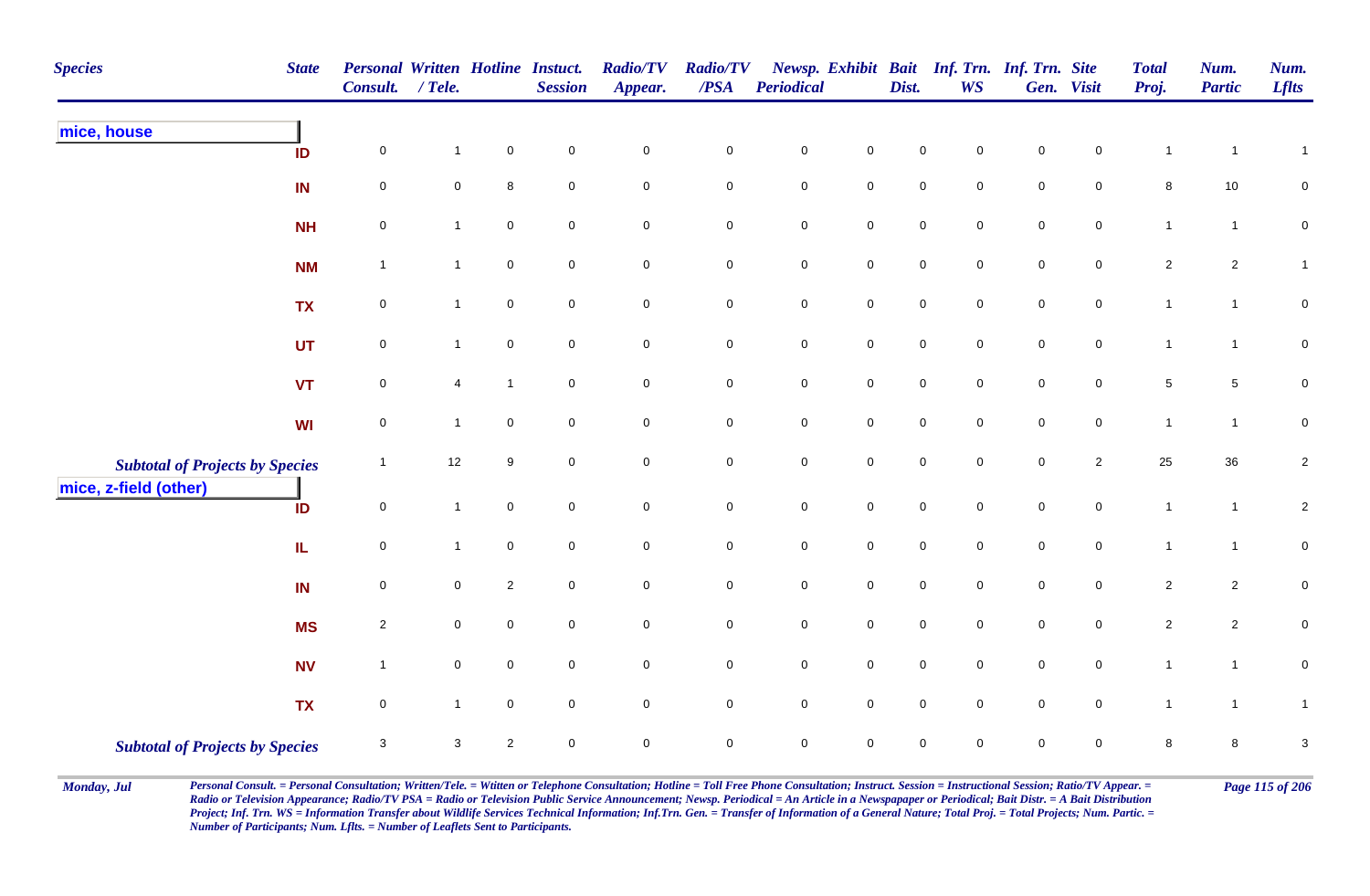| <b>Species</b>                                  | <b>State</b> | Personal Written Hotline Instuct.<br>Consult. | $/$ Tele.      |                     | <b>Session</b>      | <b>Radio/TV</b><br>Appear. | <b>Radio/TV</b><br>/PSA | Periodical  |                     | Dist.       | <b>WS</b>           | Newsp. Exhibit Bait Inf. Trn. Inf. Trn. Site | Gen. Visit          | <b>Total</b><br>Proj. | Num.<br><b>Partic</b>   | Num.<br><b>Lflts</b> |
|-------------------------------------------------|--------------|-----------------------------------------------|----------------|---------------------|---------------------|----------------------------|-------------------------|-------------|---------------------|-------------|---------------------|----------------------------------------------|---------------------|-----------------------|-------------------------|----------------------|
| mice/rats (mixed)                               | <b>CA</b>    | $\overline{1}$                                | $\mathbf{1}$   | $\pmb{0}$           | $\mathbf 0$         | $\pmb{0}$                  | $\pmb{0}$               | $\pmb{0}$   | $\mathbf 0$         | $\pmb{0}$   | $\mathbf 0$         | $\mathbf 0$                                  | $\mathbf 0$         | $\overline{2}$        | $\overline{\mathbf{c}}$ | $\pmb{0}$            |
|                                                 | <b>GA</b>    | $\mathbf 0$                                   | $\mathbf 0$    | $\mathbf 0$         | $\mathsf{O}\xspace$ | $\mathbf 0$                | $\mathbf 0$             | $\pmb{0}$   | $\mathsf{O}$        | $\pmb{0}$   | $\mathsf{O}\xspace$ | $\pmb{0}$                                    | $\mathbf{1}$        | $\mathbf{1}$          | $\overline{4}$          | $\mathsf{O}\xspace$  |
|                                                 | IN           | $\pmb{0}$                                     | ${\bf 0}$      | $\overline{1}$      | $\mathbf 0$         | $\mathbf 0$                | $\mathbf 0$             | $\pmb{0}$   | $\mathbf 0$         | $\pmb{0}$   | $\mathbf 0$         | $\,0\,$                                      | $\mathbf 0$         | $\mathbf{1}$          | $\mathbf{1}$            | ${\bf 0}$            |
|                                                 | <b>NC</b>    | $\mathbf 0$                                   | $\mathbf{1}$   | $\overline{0}$      | $\mathbf 0$         | $\mathbf 0$                | $\mathbf 0$             | $\pmb{0}$   | $\mathbf 0$         | $\mathsf 0$ | $\mathbf 0$         | $\mathsf 0$                                  | $\mathbf 0$         | $\overline{1}$        | $\mathbf{1}$            | $\pmb{0}$            |
|                                                 | <b>ND</b>    | $\overline{1}$                                | $\mathbf 0$    | $\mathsf{O}\xspace$ | $\mathbf 0$         | $\mathsf{O}\xspace$        | $\mathbf 0$             | $\pmb{0}$   | $\mathbf 0$         | $\mathbf 0$ | $\mathbf 0$         | $\mathsf 0$                                  | $\mathbf 0$         | $\mathbf{1}$          | $\mathbf{1}$            | $\mathbf 0$          |
|                                                 | <b>NH</b>    | $\mathbf 0$                                   | $\mathbf{3}$   | $\overline{0}$      | $\mathbf 0$         | $\mathbf 0$                | $\mathbf 0$             | $\pmb{0}$   | $\overline{0}$      | $\pmb{0}$   | $\mathbf 0$         | $\mathbf 0$                                  | $\mathbf 0$         | $\mathbf{3}$          | $\mathbf{3}$            | $\mathbf 0$          |
|                                                 | <b>NM</b>    | $\overline{2}$                                | $\mathbf{1}$   | $\mathsf{O}\xspace$ | $\mathbf 0$         | $\mathsf{O}\xspace$        | $\mathbf 0$             | $\pmb{0}$   | $\mathsf{O}$        | $\pmb{0}$   | $\mathbf 0$         | $\pmb{0}$                                    | $\mathbf 0$         | $\mathbf{3}$          | $\mathsf 3$             | $\pmb{0}$            |
|                                                 | <b>NV</b>    | $\overline{1}$                                | $\mathbf 0$    | $\overline{0}$      | $\mathbf 0$         | $\mathsf{O}\xspace$        | $\mathsf{O}$            | $\pmb{0}$   | $\mathbf 0$         | $\mathsf 0$ | $\mathbf 0$         | $\mathsf 0$                                  | $\mathbf 0$         | $\mathbf{1}$          | $\mathbf{1}$            | $\pmb{0}$            |
|                                                 | OH           | $\overline{1}$                                | $\mathbf{1}$   | $\mathsf{O}\xspace$ | $\mathbf 0$         | $\pmb{0}$                  | $\mathbf 0$             | $\pmb{0}$   | $\mathsf{O}\xspace$ | $\pmb{0}$   | $\mathbf 0$         | $\pmb{0}$                                    | $\mathsf{O}\xspace$ | $\overline{2}$        | $\mathbf 2$             | 8                    |
|                                                 | OK           | $\overline{1}$                                | $\mathbf 0$    | $\mathsf 0$         | $\mathbf 0$         | $\mathbf 0$                | $\overline{0}$          | $\mathsf 0$ | $\mathbf{1}$        | $\mathsf 0$ | $\mathbf 0$         | $\mathsf 0$                                  | 0                   | $\overline{2}$        | 2,504                   | 500                  |
|                                                 | <b>TX</b>    | $\overline{4}$                                | $\overline{c}$ | $\mathsf{O}\xspace$ | $\mathsf{O}\xspace$ | $\mathbf 0$                | $\mathbf 0$             | $\pmb{0}$   | $\mathbf 0$         | $\pmb{0}$   | 104                 | $\mathbf{1}$                                 | $\mathbf 0$         | 111                   | 113                     | 104                  |
|                                                 | <b>VA</b>    | $\mathbf 0$                                   | $\mathbf{1}$   | $\mathbf 0$         | $\mathbf 0$         | $\mathsf{O}\xspace$        | $\mathbf 0$             | $\pmb{0}$   | $\mathbf 0$         | $\mathbf 0$ | 0                   | $\mathbf 0$                                  | $\mathbf 0$         | $\overline{1}$        | $\overline{c}$          | $\pmb{0}$            |
| <b>Subtotal of Projects by Species</b><br>minks |              | 11                                            | $10\,$         | $\overline{1}$      | $\mathsf{O}\xspace$ | $\mathbf 0$                | $\mathbf 0$             | $\pmb{0}$   | $\mathbf{1}$        | $\pmb{0}$   | $\mathsf{O}\xspace$ | $\mathbf{1}$                                 | $\mathbf{1}$        | 129                   | 2,637                   | 612                  |
|                                                 | ID           | $\overline{2}$                                | $\mathbf 0$    | $\mathbf 0$         | $\mathbf 0$         | $\mathbf 0$                | $\mathbf 0$             | $\pmb{0}$   | $\overline{0}$      | $\mathsf 0$ | $\mathbf 0$         | $\mathsf 0$                                  | $\mathbf 0$         | $\overline{2}$        | $\overline{2}$          | $\mathbf{1}$         |
|                                                 | IN           | $\mathbf 0$                                   | $\mathbf 0$    | $\overline{4}$      | $\mathbf 0$         | $\mathsf{O}\xspace$        | $\mathsf{O}$            | $\pmb{0}$   | $\mathsf{O}$        | $\mathbf 0$ | $\mathbf 0$         | $\pmb{0}$                                    | $\mathbf 0$         | $\overline{4}$        | 4                       | $\pmb{0}$            |
|                                                 | <b>MD</b>    | $\mathbf 0$                                   | $\mathbf 0$    | $\mathbf{1}$        | $\mathbf 0$         | $\mathbf 0$                | $\overline{0}$          | $\mathsf 0$ | $\mathbf 0$         | $\mathbf 0$ | 0                   | $\mathbf 0$                                  | 0                   | $\mathbf{1}$          | $\mathbf{1}$            | $\mathbf 0$          |

Monday, Jul Personal Consult. = Personal Consultation; Written/Tele. = Witten or Telephone Consultation; Hotline = Toll Free Phone Consultation; Instruct. Session = Instructional Session; Ratio/TV Appear. = Page 116 of 206 *Radio or Television Appearance; Radio/TV PSA = Radio or Television Public Service Announcement; Newsp. Periodical = An Article in a Newspapaper or Periodical; Bait Distr. = A Bait Distribution*  Project; Inf. Trn. WS = Information Transfer about Wildlife Services Technical Information; Inf.Trn. Gen. = Transfer of Information of a General Nature; Total Proj. = Total Projects; Num. Partic. = *Number of Participants; Num. Lflts. = Number of Leaflets Sent to Participants.*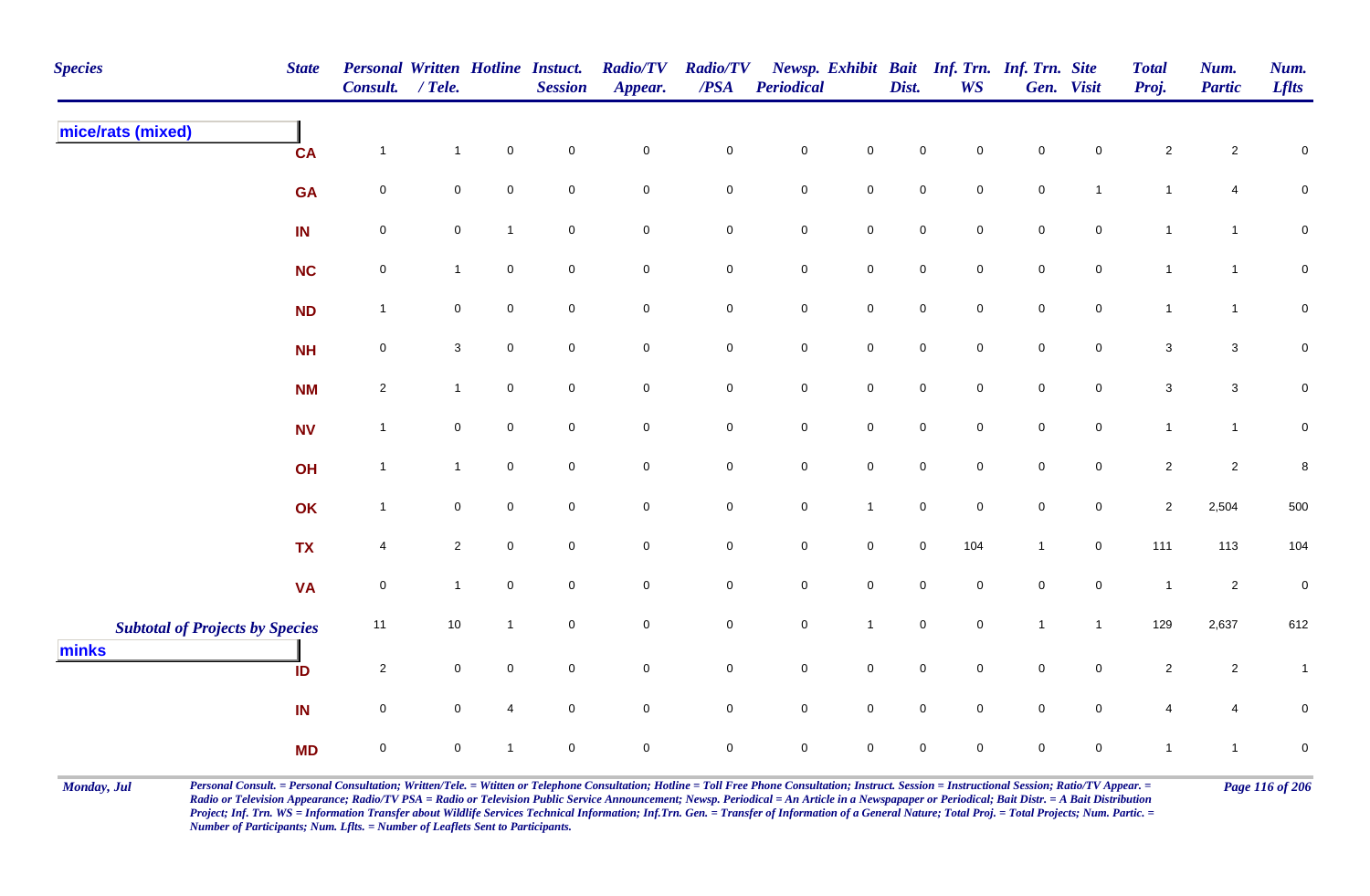| <b>Species</b>                         | <b>State</b>   | Personal Written Hotline Instuct.<br>Consult. | $/$ Tele.      |                     | <b>Session</b> | <b>Radio/TV</b><br>Appear. | <b>Radio/TV</b><br>/PSA | Periodical          |                     | Dist.               | <b>WS</b>           | Newsp. Exhibit Bait Inf. Trn. Inf. Trn. Site | Gen. Visit          | <b>Total</b><br>Proj. | Num.<br><b>Partic</b> | Num.<br><b>Lflts</b> |
|----------------------------------------|----------------|-----------------------------------------------|----------------|---------------------|----------------|----------------------------|-------------------------|---------------------|---------------------|---------------------|---------------------|----------------------------------------------|---------------------|-----------------------|-----------------------|----------------------|
| minks                                  | <b>MD</b>      | $\mathsf{O}\xspace$                           | $\mathbf 0$    | $\mathbf{1}$        | $\pmb{0}$      | $\mathbf 0$                | $\pmb{0}$               | $\pmb{0}$           | $\pmb{0}$           | $\mathsf{O}\xspace$ | $\mathsf{O}\xspace$ | $\pmb{0}$                                    | $\mathsf 0$         |                       |                       | $\pmb{0}$            |
|                                        | ND             | $\mathbf{3}$                                  | $\mathbf{1}$   | $\pmb{0}$           | $\pmb{0}$      | $\mathbf 0$                | $\pmb{0}$               | $\mathbf 0$         | $\mathbf 0$         | $\mathbf 0$         | $\mathsf{O}\xspace$ | $\overline{0}$                               | $\mathbf 0$         | 4                     | $9\,$                 | ${\bf 0}$            |
|                                        | <b>NE</b>      | $\mathbf{1}$                                  | $\mathbf 0$    | 0                   | $\pmb{0}$      | $\pmb{0}$                  | 0                       | $\mathbf 0$         | $\mathbf 0$         | $\mathbf 0$         | $\mathbf 0$         | $\mathbf 0$                                  | $\mathbf 0$         | $\mathbf{1}$          | $\mathbf{1}$          | ${\bf 0}$            |
|                                        | <b>NH</b>      | $\mathbf 0$                                   | $\overline{2}$ | $\mathbf 0$         | $\pmb{0}$      | $\mathbf 0$                | 0                       | $\mathbf 0$         | $\mathsf{O}\xspace$ | $\mathsf{O}\xspace$ | $\mathbf 0$         | $\mathbf 0$                                  | $\pmb{0}$           | $\overline{2}$        | $\overline{2}$        | ${\bf 0}$            |
|                                        | OK             | $\mathbf 0$                                   | 3              | 0                   | $\mathbf 0$    | $\mathsf{O}\xspace$        | 0                       | $\mathbf 0$         | $\mathbf 0$         | $\mathbf 0$         | $\mathbf 0$         | $\overline{0}$                               | $\mathbf 0$         | $\mathbf{3}$          | $\mathbf{3}$          | $\mathbf 0$          |
|                                        | R <sub>l</sub> | $\mathbf{1}$                                  | $\overline{0}$ | $\mathbf 0$         | $\mathbf 0$    | $\mathsf{O}\xspace$        | 0                       | $\mathsf{O}\xspace$ | $\mathsf{O}\xspace$ | $\mathbf 0$         | $\overline{1}$      | $\mathbf 0$                                  | $\mathbf 0$         | $\overline{2}$        | $\overline{2}$        | $\mathbf 0$          |
|                                        | <b>TX</b>      | $\mathbf{1}$                                  | $\overline{1}$ | $\mathbf 0$         | $\pmb{0}$      | $\mathbf 0$                | 0                       | $\mathbf 0$         | $\mathsf{O}\xspace$ | $\mathsf{O}\xspace$ | $\mathbf 0$         | $\mathbf 0$                                  | $\mathbf 0$         | $\overline{2}$        | $\overline{2}$        | ${\bf 0}$            |
|                                        | <b>VT</b>      | $\mathsf{O}\xspace$                           | $\overline{2}$ | $\mathsf{O}$        | $\mathbf 0$    | $\mathsf{O}\xspace$        | 0                       | $\mathsf 0$         | $\mathsf{O}\xspace$ | $\mathsf{O}\xspace$ | $\mathbf 0$         | $\mathbf 0$                                  | $\mathsf{O}\xspace$ | $\overline{a}$        | $\overline{2}$        | ${\bf 0}$            |
| <b>Subtotal of Projects by Species</b> |                | 8                                             | 9              | $\sqrt{5}$          | $\pmb{0}$      | $\mathbf 0$                | 0                       | $\mathbf 0$         | $\mathsf{O}\xspace$ | $\mathsf{O}\xspace$ | $\mathbf 0$         | $\mathbf 0$                                  | $\mathbf 0$         | 23                    | 28                    | 1                    |
| mockingbirds, northern                 | <b>AL</b>      | $\mathsf{O}\xspace$                           | $\mathbf{1}$   | $\mathsf{O}\xspace$ | $\pmb{0}$      | $\mathbf 0$                | $\pmb{0}$               | $\mathbf 0$         | $\mathbf 0$         | $\mathsf{O}\xspace$ | $\mathsf{O}\xspace$ | $\mathbf 0$                                  | $\mathsf{O}\xspace$ | $\mathbf{1}$          | $\mathbf{1}$          | $\pmb{0}$            |
|                                        | <b>AR</b>      | $\mathsf{O}\xspace$                           | $\overline{2}$ | $\mathbf 0$         | $\mathbf 0$    | $\mathbf 0$                | 0                       | $\mathbf 0$         | $\mathbf 0$         | $\mathbf 0$         | $\mathbf 0$         | $\mathbf 0$                                  | $\mathbf 0$         | $\overline{c}$        | $\overline{2}$        | 0                    |
|                                        | <b>CA</b>      | $\mathsf{O}\xspace$                           | $\mathbf{1}$   | 0                   | $\pmb{0}$      | $\mathbf 0$                | 0                       | $\mathbf 0$         | $\mathbf 0$         | $\mathsf{O}\xspace$ | $\mathsf{O}\xspace$ | $\mathbf 0$                                  | $\mathsf 0$         | $\mathbf{1}$          | $\mathbf{1}$          | $\pmb{0}$            |
|                                        | <b>DC</b>      | $\mathsf 0$                                   | $\mathbf 0$    | $\mathbf{1}$        | $\mathbf 0$    | $\mathbf 0$                | $\mathbf 0$             | $\mathsf{O}$        | $\mathsf{O}\xspace$ | $\mathbf 0$         | $\mathbf 0$         | $\mathbf 0$                                  | $\mathbf 0$         | $\mathbf{1}$          | $\mathbf{1}$          | 0                    |
|                                        | FL             | $\mathsf{O}\xspace$                           | $\overline{2}$ | $\mathbf 0$         | $\pmb{0}$      | $\mathbf 0$                | $\mathbf 0$             | $\mathsf{O}\xspace$ | $\mathbf 0$         | $\mathbf 0$         | $\mathbf 0$         | $\mathbf 0$                                  | $\mathbf 0$         | $\overline{c}$        | $\overline{2}$        | $\pmb{0}$            |
|                                        | IN             | $\mathbf 0$                                   | $\mathbf 0$    | $\overline{7}$      | $\mathbf 0$    | $\mathbf 0$                | 0                       | $\mathbf 0$         | $\mathbf 0$         | $\mathsf{O}\xspace$ | $\mathsf{O}\xspace$ | $\overline{0}$                               | $\mathsf 0$         | $\overline{7}$        | $\bf{8}$              | $\mathbf 0$          |
|                                        | <b>KY</b>      | $\mathbf 0$                                   | $\overline{7}$ | 0                   | $\mathbf 0$    | $\mathbf 0$                | 0                       | $\mathbf 0$         | 0                   | 0                   | 0                   | $\mathbf 0$                                  | $\mathbf 0$         | $\overline{7}$        | $\overline{7}$        | $\pmb{0}$            |

Monday, Jul Personal Consult. = Personal Consultation; Written/Tele. = Witten or Telephone Consultation; Hotline = Toll Free Phone Consultation; Instruct. Session = Instructional Session; Ratio/TV Appear. = Page 117 of 206 *Radio or Television Appearance; Radio/TV PSA = Radio or Television Public Service Announcement; Newsp. Periodical = An Article in a Newspapaper or Periodical; Bait Distr. = A Bait Distribution*  Project; Inf. Trn. WS = Information Transfer about Wildlife Services Technical Information; Inf.Trn. Gen. = Transfer of Information of a General Nature; Total Proj. = Total Projects; Num. Partic. = *Number of Participants; Num. Lflts. = Number of Leaflets Sent to Participants.*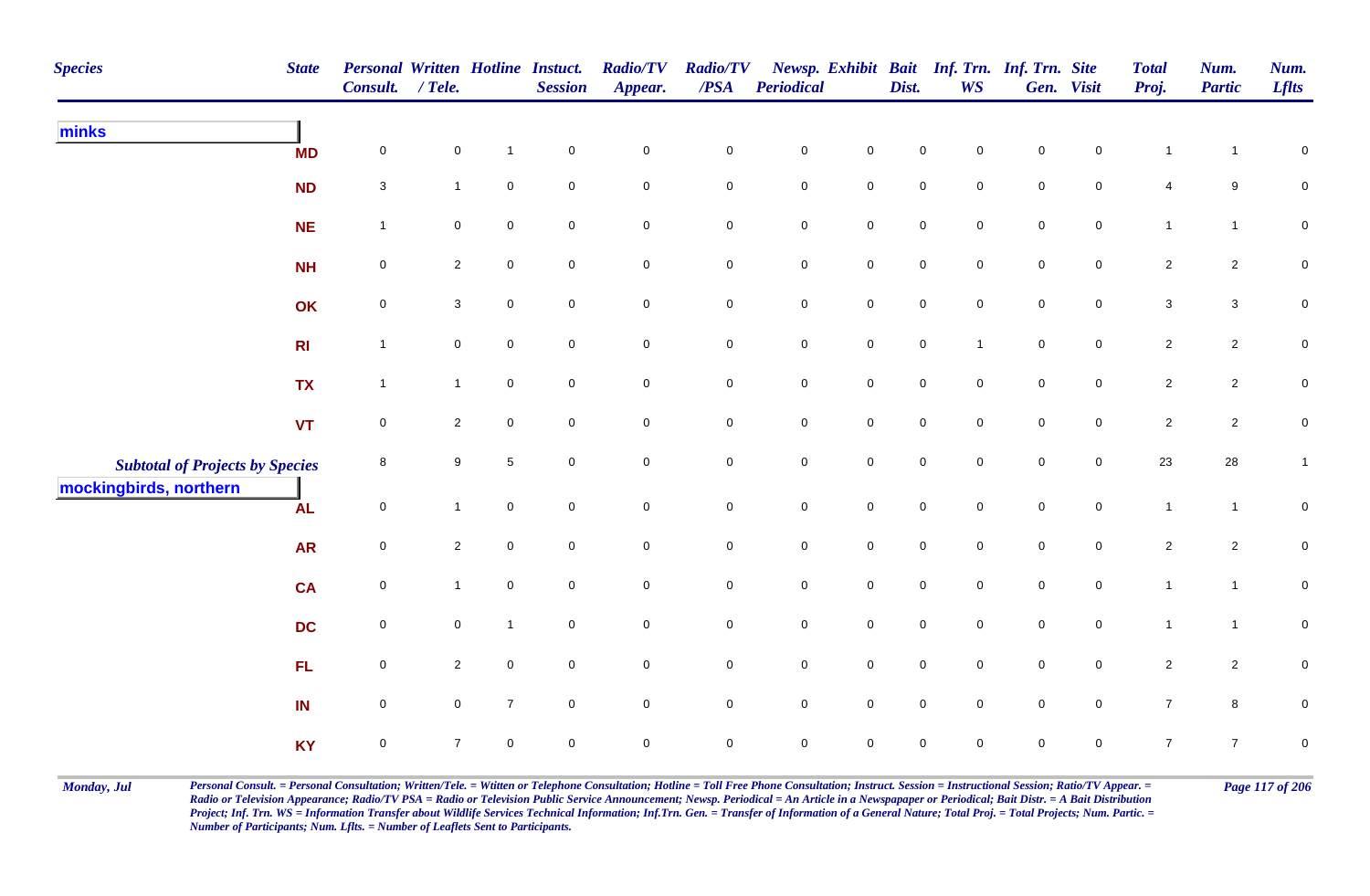| <b>Species</b>                         | <b>State</b>      | Personal Written Hotline Instuct.<br>Consult. | $/$ Tele.      |                     | <b>Session</b>      | <b>Radio/TV</b><br>Appear. | <b>Radio/TV</b><br>/PSA | <b>Periodical</b>   |                     | Dist.               | <b>WS</b>           | Newsp. Exhibit Bait Inf. Trn. Inf. Trn. Site | Gen. Visit          | <b>Total</b><br>Proj. | Num.<br><b>Partic</b> | Num.<br><b>Lflts</b> |
|----------------------------------------|-------------------|-----------------------------------------------|----------------|---------------------|---------------------|----------------------------|-------------------------|---------------------|---------------------|---------------------|---------------------|----------------------------------------------|---------------------|-----------------------|-----------------------|----------------------|
| mockingbirds, northern                 | <b>KY</b>         | $\mathsf{O}\xspace$                           | $\overline{7}$ | $\pmb{0}$           | $\mathbf 0$         | $\mathbf 0$                | $\pmb{0}$               | $\pmb{0}$           | $\mathbf 0$         | $\pmb{0}$           | $\mathsf 0$         | $\pmb{0}$                                    | $\mathbf 0$         | $\boldsymbol{7}$      | $\overline{7}$        | $\pmb{0}$            |
|                                        | LA                | $\mathbf 0$                                   | $\mathbf{2}$   | $\pmb{0}$           | $\mathbf 0$         | $\mathbf 0$                | $\mathbf 0$             | $\mathbf 0$         | $\mathbf 0$         | $\mathsf{O}\xspace$ | $\mathbf 0$         | $\mathbf 0$                                  | $\mathsf{O}\xspace$ | $\overline{2}$        | $\overline{2}$        | $\pmb{0}$            |
|                                        | <b>MA</b>         | $\overline{1}$                                | $\mathbf{1}$   | $\mathsf{O}\xspace$ | $\pmb{0}$           | $\mathbf 0$                | $\mathbf 0$             | $\pmb{0}$           | $\mathbf 0$         | $\mathbf 0$         | $\mathbf 0$         | $\mathbf 0$                                  | $\mathsf{O}$        | $\overline{2}$        | $\overline{2}$        | $\,$ 5 $\,$          |
|                                        | <b>MD</b>         | $\mathbf 0$                                   | $\mathbf 0$    | $20\,$              | $\mathsf{O}\xspace$ | $\overline{0}$             | $\mathbf 0$             | $\mathbf 0$         | $\mathsf{O}$        | $\mathbf 0$         | $\overline{0}$      | $\mathbf 0$                                  | $\overline{0}$      | 20                    | 20                    | $\mathbf 0$          |
|                                        | <b>NH</b>         | $\mathbf 0$                                   | $\overline{2}$ | $\mathsf 0$         | $\mathbf 0$         | $\mathbf 0$                | 0                       | $\mathbf 0$         | $\mathsf{O}$        | $\mathbf 0$         | $\mathbf 0$         | $\mathbf 0$                                  | $\mathsf{O}$        | $\overline{2}$        | $\overline{2}$        | $\mathbf 0$          |
|                                        | <b>NJ</b>         | $\mathbf 0$                                   | $\overline{4}$ | $\mathbf 0$         | $\mathsf{O}\xspace$ | $\mathsf{O}$               | $\overline{0}$          | $\mathbf 0$         | $\mathsf 0$         | $\pmb{0}$           | $\mathsf{O}$        | $\mathbf 0$                                  | $\mathsf{O}$        | 4                     | $\overline{4}$        | ${\bf 0}$            |
|                                        | <b>NY</b>         | $\mathbf 0$                                   | $\mathbf{3}$   | $\overline{2}$      | $\mathsf{O}\xspace$ | $\mathbf 0$                | $\mathbf 0$             | $\mathbf 0$         | $\mathsf{O}\xspace$ | $\mathsf{O}\xspace$ | $\mathbf 0$         | $\mathbf 0$                                  | $\mathsf{O}\xspace$ | $\sqrt{5}$            | $5\phantom{.0}$       | $\pmb{0}$            |
|                                        | <b>PA</b>         | $\mathbf 0$                                   | $\mathbf{1}$   | $\mathsf{O}\xspace$ | $\mathbf 0$         | $\mathbf 0$                | $\mathsf{O}\xspace$     | $\mathsf{O}\xspace$ | $\mathsf 0$         | $\mathsf{O}\xspace$ | $\mathbf 0$         | $\mathsf{O}\xspace$                          | $\mathbf 0$         | $\mathbf{1}$          | $\mathbf{1}$          | $\pmb{0}$            |
|                                        | <b>TN</b>         | $\mathbf 0$                                   | $\overline{7}$ | $\overline{0}$      | $\mathsf{O}\xspace$ | $\overline{0}$             | $\mathbf 0$             | $\mathbf 0$         | $\mathsf{O}\xspace$ | $\mathsf{O}\xspace$ | $\mathbf 0$         | $\mathbf 0$                                  | $\overline{0}$      | $\overline{7}$        | $\overline{7}$        | $\mathbf 0$          |
|                                        | <b>TX</b>         | 0                                             | 4              | $\mathbf 0$         | $\mathbf 0$         | $\overline{0}$             | $\mathbf 0$             | $\mathbf 0$         | $\overline{0}$      | $\mathbf 0$         | $\mathbf 0$         | $\mathbf 0$                                  | $\mathbf 0$         | 4                     | $\overline{4}$        | $\pmb{0}$            |
|                                        | <b>VA</b>         | $\mathsf{O}\xspace$                           | $\mathbf{1}$   | $\mathsf{O}\xspace$ | $\mathbf 0$         | $\mathsf 0$                | $\mathbf 0$             | $\pmb{0}$           | $\mathsf{O}\xspace$ | $\pmb{0}$           | $\mathsf{O}\xspace$ | $\mathsf{O}\xspace$                          | $\mathbf 0$         | $\mathbf{1}$          | $\sqrt{2}$            | $\pmb{0}$            |
| <b>Subtotal of Projects by Species</b> |                   | $\overline{1}$                                | 38             | 30                  | $\mathbf 0$         | ${\bf 0}$                  | $\pmb{0}$               | $\pmb{0}$           | $\mathbf 0$         | $\mathsf{O}\xspace$ | $\mathsf{O}\xspace$ | $\mathsf{O}\xspace$                          | $\mathbf 0$         | 69                    | 71                    | $\,$ 5 $\,$          |
| moles (all)                            | <b>CA</b>         | $\mathbf 0$                                   | $\mathbf{1}$   | $\mathbf 0$         | $\mathbf 0$         | $\mathbf 0$                | $\mathbf 0$             | $\mathbf 0$         | $\mathsf{O}\xspace$ | $\mathsf{O}\xspace$ | $\mathbf 0$         | $\mathbf 0$                                  | $\mathsf{O}\xspace$ | $\mathbf{1}$          | $\mathbf{1}$          | $\pmb{0}$            |
|                                        | ${\bf I} {\bf L}$ | $\overline{1}$                                | $\mathbf 0$    | $\pmb{0}$           | $\pmb{0}$           | $\mathbf 0$                | $\mathbf 0$             | $\mathbf 0$         | $\mathsf 0$         | $\mathbf 0$         | $\mathbf 0$         | $\mathbf 0$                                  | $\mathsf{O}\xspace$ | $\mathbf{1}$          | $\mathbf{1}$          | $\pmb{0}$            |
|                                        | IN                | $\mathbf 0$                                   | $\mathbf 0$    | 47                  | $\mathbf{1}$        | $\mathbf 0$                | $\mathsf{O}\xspace$     | $\mathsf{O}\xspace$ | $\mathsf 0$         | $\mathsf{O}\xspace$ | $\overline{0}$      | $\mathsf{O}\xspace$                          | $\overline{0}$      | 48                    | 122                   | 158                  |
|                                        | <b>KY</b>         | $\mathbf 0$                                   | $\mathbf{1}$   | $\mathsf 0$         | $\mathbf 0$         | $\mathsf{O}\xspace$        | $\mathbf 0$             | $\mathbf 0$         | $\mathsf{O}\xspace$ | $\mathbf 0$         | $\mathbf 0$         | $\mathbf 0$                                  | $\overline{0}$      | $\mathbf{1}$          | $\overline{1}$        | $\mathbf 0$          |

Monday, Jul Personal Consult. = Personal Consultation; Written/Tele. = Witten or Telephone Consultation; Hotline = Toll Free Phone Consultation; Instruct. Session = Instructional Session; Ratio/TV Appear. = Page 118 of 206 *Radio or Television Appearance; Radio/TV PSA = Radio or Television Public Service Announcement; Newsp. Periodical = An Article in a Newspapaper or Periodical; Bait Distr. = A Bait Distribution*  Project; Inf. Trn. WS = Information Transfer about Wildlife Services Technical Information; Inf.Trn. Gen. = Transfer of Information of a General Nature; Total Proj. = Total Projects; Num. Partic. = *Number of Participants; Num. Lflts. = Number of Leaflets Sent to Participants.*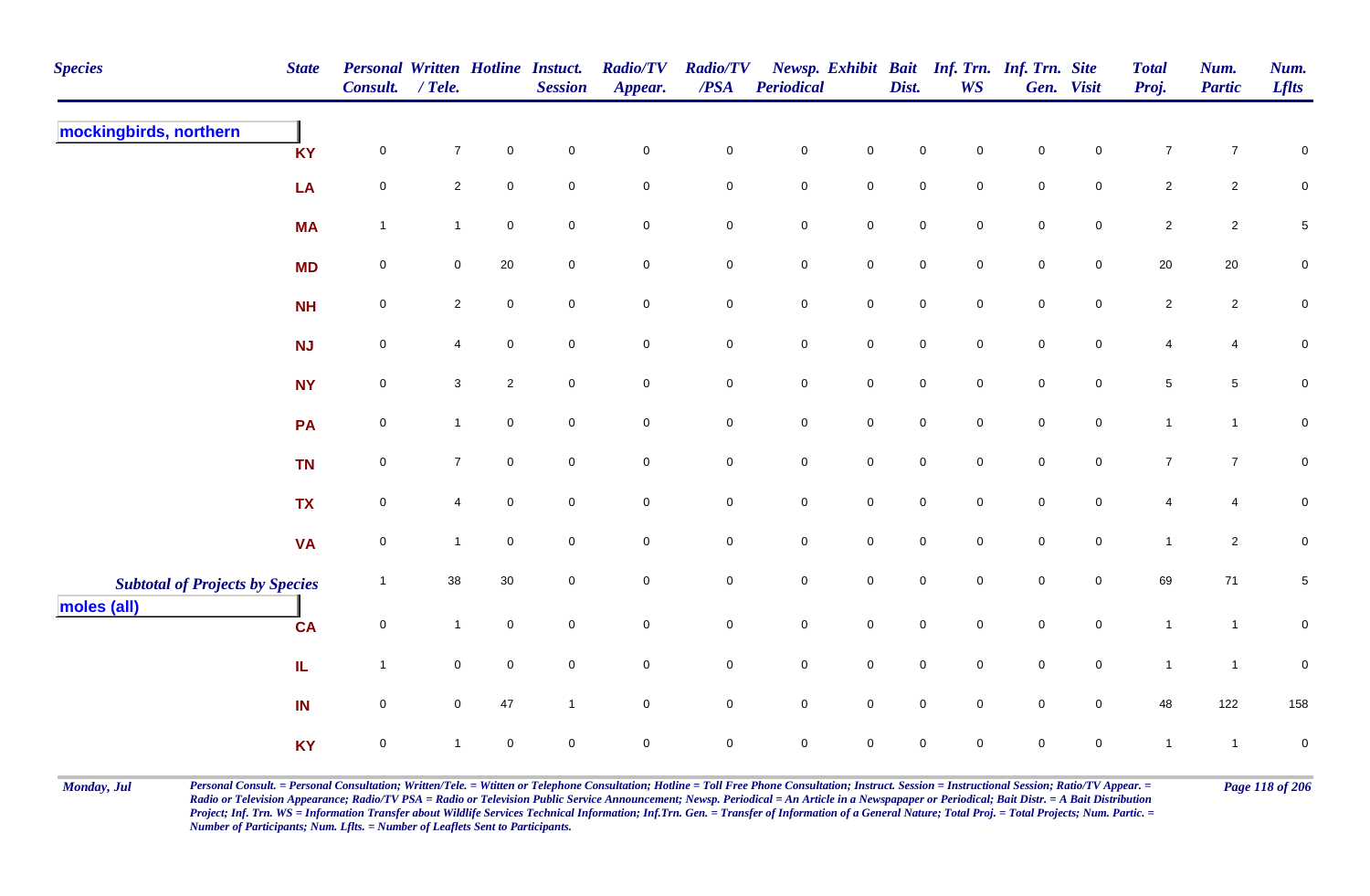| <b>Species</b>                         | <b>State</b> | Personal Written Hotline Instuct.<br>Consult. | $/$ Tele.      |                     | <b>Session</b>      | <b>Radio/TV</b><br>Appear. | <b>Radio/TV</b><br>$\overline{PSA}$ | <b>Periodical</b>   |                     | Dist.               | <b>WS</b>           | Newsp. Exhibit Bait Inf. Trn. Inf. Trn. Site | Gen. Visit          | <b>Total</b><br>Proj.     | Num.<br><b>Partic</b> | Num.<br><b>Lflts</b>      |
|----------------------------------------|--------------|-----------------------------------------------|----------------|---------------------|---------------------|----------------------------|-------------------------------------|---------------------|---------------------|---------------------|---------------------|----------------------------------------------|---------------------|---------------------------|-----------------------|---------------------------|
| moles (all)                            | <b>KY</b>    | $\pmb{0}$                                     | $\mathbf{1}$   | $\mathsf 0$         | $\mathbf 0$         | ${\bf 0}$                  | $\pmb{0}$                           | $\pmb{0}$           | $\pmb{0}$           | $\pmb{0}$           | $\mathbf 0$         | $\mathbf 0$                                  | $\mathbf 0$         | $\mathbf{1}$              | $\mathbf 1$           | $\mathbf 0$               |
|                                        | LA           | 0                                             | 4              | $\mathsf 0$         | $\mathbf 0$         | $\mathbf 0$                | $\pmb{0}$                           | ${\bf 0}$           | $\mathbf 0$         | $\mathbf 0$         | $\mathbf 0$         | $\mathbf 0$                                  | $\overline{1}$      | $\,$ 5 $\,$               | $\overline{7}$        | $\ensuremath{\mathsf{3}}$ |
|                                        | <b>MD</b>    | $\pmb{0}$                                     | 0              | $\boldsymbol{9}$    | $\mathbf 0$         | $\mathbf 0$                | $\pmb{0}$                           | $\pmb{0}$           | $\mathbf 0$         | $\mathbf 0$         | $\mathbf 0$         | $\mathbf 0$                                  | $\mathbf 0$         | $\boldsymbol{9}$          | $\boldsymbol{9}$      | $\pmb{0}$                 |
|                                        | <b>ME</b>    | $\pmb{0}$                                     | $\overline{2}$ | $\mathbf 0$         | $\overline{0}$      | $\overline{0}$             | $\mathbf 0$                         | $\mathbf 0$         | $\mathbf 0$         | $\mathsf{O}\xspace$ | $\mathbf 0$         | $\mathbf 0$                                  | $\mathsf{O}$        | $\overline{c}$            | $\mathbf{3}$          | $\mathbf{1}$              |
|                                        | <b>MS</b>    | $\mathbf{1}$                                  | $\overline{2}$ | $\pmb{0}$           | $\mathsf{O}\xspace$ | $\mathbf 0$                | $\mathbf 0$                         | $\mathsf{O}\xspace$ | $\mathsf{O}\xspace$ | $\mathsf{O}\xspace$ | $\overline{0}$      | $\mathbf 0$                                  | $\mathsf{O}\xspace$ | $\ensuremath{\mathsf{3}}$ | $\mathbf{3}$          | $\pmb{0}$                 |
|                                        | <b>NH</b>    | $\mathsf{O}\xspace$                           | $\overline{2}$ | $\mathsf 0$         | $\overline{0}$      | $\mathsf 0$                | $\mathbf 0$                         | $\mathbf 0$         | $\mathsf{O}\xspace$ | $\mathbf 0$         | $\mathbf 0$         | $\mathbf 0$                                  | $\mathsf{O}$        | $\overline{2}$            | $\overline{2}$        | $\mathbf 0$               |
|                                        | <b>NY</b>    | $\pmb{0}$                                     | $\mathbf{1}$   | $\mathbf 0$         | $\mathbf 0$         | $\mathbf 0$                | $\mathbf 0$                         | $\mathbf 0$         | $\mathbf 0$         | $\pmb{0}$           | $\mathbf 0$         | $\mathbf 0$                                  | $\mathsf{O}$        | $\mathbf{1}$              | $\mathbf{1}$          | $\pmb{0}$                 |
|                                        | OH           | $\mathbf{1}$                                  | $\overline{4}$ | $\mathbf 0$         | $\overline{0}$      | $\mathsf 0$                | $\mathbf 0$                         | $\mathbf 0$         | $\mathsf 0$         | $\mathsf{O}\xspace$ | $\overline{0}$      | $\mathsf{O}\xspace$                          | $\mathbf 0$         | $\,$ 5 $\,$               | $5\overline{)}$       | 8                         |
|                                        | OK           | $\overline{2}$                                | 11             | $\mathbf 0$         | $\overline{0}$      | $\mathsf{O}\xspace$        | $\mathsf 0$                         | $\mathbf 0$         | $\mathbf 0$         | 0                   | $\mathbf 0$         | $\mathbf 0$                                  | $\overline{0}$      | 13                        | 14                    | $\overline{\mathbf{c}}$   |
|                                        | OR           | $\pmb{0}$                                     | 4              | $\mathbf 0$         | $\mathbf 0$         | $\mathbf 0$                | $\mathbf 0$                         | $\mathbf 0$         | $\mathbf 0$         | $\mathbf 0$         | $\mathbf 0$         | $\mathbf 0$                                  | $\mathbf 0$         | $\overline{4}$            | $\bf 6$               | $\pmb{0}$                 |
|                                        | <b>TX</b>    | 6                                             | 104            | $\mathbf 0$         | $\overline{0}$      | $\mathbf 0$                | $\pmb{0}$                           | $\mathbf 0$         | $\mathsf{O}\xspace$ | $\mathsf{O}\xspace$ | 291                 | $\mathbf 0$                                  | $\overline{0}$      | 401                       | 402                   | 379                       |
|                                        | <b>VT</b>    | $\pmb{0}$                                     | 4              | $\mathbf{1}$        | $\mathsf{O}\xspace$ | $\mathsf{O}\xspace$        | $\pmb{0}$                           | $\pmb{0}$           | $\mathbf 0$         | $\mathbf 0$         | $\mathsf{O}\xspace$ | $\mathbf 0$                                  | $\mathsf{O}\xspace$ | $\,$ 5 $\,$               | $5\phantom{.0}$       | $\pmb{0}$                 |
|                                        | <b>WA</b>    | $\overline{1}$                                | $\mathbf{1}$   | $\mathsf 0$         | $\overline{0}$      | $\mathsf{O}$               | $\mathbf 0$                         | $\mathbf 0$         | $\mathsf{O}\xspace$ | $\mathbf 0$         | $\overline{0}$      | $\mathbf 0$                                  | $\mathsf{O}$        | $\overline{c}$            | $\overline{2}$        | $\mathbf 0$               |
| <b>Subtotal of Projects by Species</b> |              | 12                                            | 141            | 57                  | $\overline{1}$      | $\mathbf 0$                | $\pmb{0}$                           | $\mathbf 0$         | $\mathsf 0$         | $\mathbf 0$         | $\mathbf 0$         | $\mathbf 0$                                  | $\mathbf{1}$        | 503                       | 584                   | 551                       |
| moose                                  | <b>ME</b>    | $\pmb{0}$                                     | $\mathbf{1}$   | $\mathsf{O}\xspace$ | $\mathsf{O}\xspace$ | $\mathsf 0$                | $\mathbf 0$                         | $\pmb{0}$           | $\mathsf 0$         | $\pmb{0}$           | $\overline{0}$      | $\pmb{0}$                                    | $\mathsf 0$         | $\mathbf{1}$              | $\overline{1}$        | $\sqrt{3}$                |
|                                        | <b>NH</b>    | $\ensuremath{\mathsf{3}}$                     | 11             | $\mathbf 0$         | $\mathbf 0$         | $\pmb{0}$                  | $\mathsf 0$                         | 0                   | $\pmb{0}$           | 0                   | $\mathbf 0$         | $\mathbf 0$                                  | $\overline{1}$      | 15                        | 15                    | $26\,$                    |

Monday, Jul Personal Consult. = Personal Consultation; Written/Tele. = Witten or Telephone Consultation; Hotline = Toll Free Phone Consultation; Instruct. Session = Instructional Session; Ratio/TV Appear. = Page 119 of 206 *Radio or Television Appearance; Radio/TV PSA = Radio or Television Public Service Announcement; Newsp. Periodical = An Article in a Newspapaper or Periodical; Bait Distr. = A Bait Distribution*  Project; Inf. Trn. WS = Information Transfer about Wildlife Services Technical Information; Inf.Trn. Gen. = Transfer of Information of a General Nature; Total Proj. = Total Projects; Num. Partic. = *Number of Participants; Num. Lflts. = Number of Leaflets Sent to Participants.*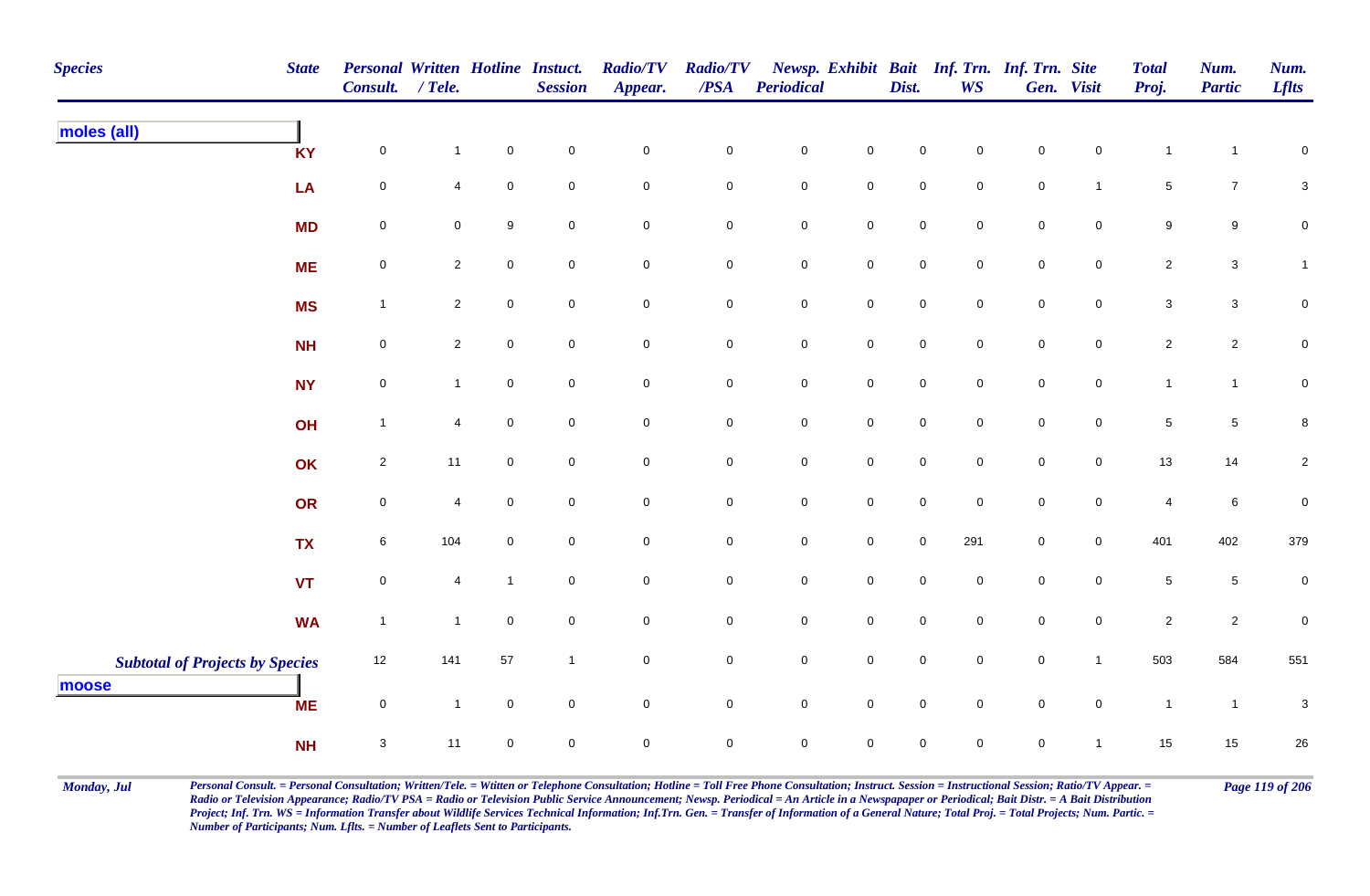| <b>Species</b>                                     | <b>State</b> | Personal Written Hotline Instuct.<br><b>Consult.</b> | $/$ Tele.      |                     | <b>Session</b> | <b>Radio/TV</b><br>Appear. | <b>Radio/TV</b><br>$\overline{PSA}$ | Periodical          |                     | Dist.               | <b>WS</b>           | Newsp. Exhibit Bait Inf. Trn. Inf. Trn. Site | Gen. Visit          | <b>Total</b><br>Proj. | Num.<br><b>Partic</b> | Num.<br><b>Lflts</b>      |
|----------------------------------------------------|--------------|------------------------------------------------------|----------------|---------------------|----------------|----------------------------|-------------------------------------|---------------------|---------------------|---------------------|---------------------|----------------------------------------------|---------------------|-----------------------|-----------------------|---------------------------|
| moose                                              | <b>NH</b>    | $\mathbf{3}$                                         | 11             | $\mathbf 0$         | $\mathbf 0$    | $\mathbf 0$                | $\mathbf 0$                         | $\mathbf 0$         | $\mathsf{O}\xspace$ | $\mathbf 0$         | $\mathbf 0$         | $\pmb{0}$                                    |                     | 15                    | 15                    | 26                        |
| <b>Subtotal of Projects by Species</b><br>muskrats |              | 3                                                    | 12             | $\mathbf 0$         | $\mathsf 0$    | $\mathsf{O}\xspace$        | $\mathbf 0$                         | $\mathbf 0$         | $\mathsf{O}\xspace$ | $\mathsf 0$         | $\mathsf{O}\xspace$ | $\mathsf{O}\xspace$                          | $\overline{1}$      | 16                    | 16                    | 29                        |
|                                                    | <b>CA</b>    | $\overline{7}$                                       | $\mathbf{1}$   | $\mathsf{O}\xspace$ | $\pmb{0}$      | $\mathbf 0$                | $\mathbf 0$                         | $\mathbf 0$         | $\mathsf{O}\xspace$ | $\mathsf 0$         | $\mathbf 0$         | $\mathbf{1}$                                 | $\overline{1}$      | $10$                  | 19                    | $\mathbf{1}$              |
|                                                    | <b>KY</b>    | $\mathbf 0$                                          | $\overline{2}$ | $\mathbf 0$         | $\mathbf 0$    | $\mathbf 0$                | $\mathbf 0$                         | $\pmb{0}$           | $\mathbf 0$         | $\pmb{0}$           | $\mathbf 0$         | $\pmb{0}$                                    | $\mathbf 0$         | $\sqrt{2}$            | $\mathbf{2}$          | $\mathbf{1}$              |
|                                                    | <b>TN</b>    | $\mathbf 0$                                          | $\overline{c}$ | $\mathsf 0$         | $\mathsf 0$    | $\mathbf 0$                | $\mathbf 0$                         | $\mathbf 0$         | $\mathsf{O}\xspace$ | $\mathsf 0$         | $\mathsf{O}\xspace$ | $\mathsf{O}\xspace$                          | $\mathbf{1}$        | $\mathbf{3}$          | $\mathbf{3}$          | $\mathbf{1}$              |
|                                                    | <b>WA</b>    | $\overline{1}$                                       | 0              | $\mathbf 0$         | $\mathbf 0$    | $\mathbf 0$                | $\mathbf 0$                         | $\pmb{0}$           | $\mathbf 0$         | $\mathbf 0$         | $\mathbf 0$         | $\mathbf 0$                                  | $\mathbf 0$         | $\mathbf{1}$          | $\mathbf{1}$          | $\mathbf 0$               |
| <b>Subtotal of Projects by Species</b>             |              | 8                                                    | $\sqrt{5}$     | $\mathsf{O}\xspace$ | $\mathbf 0$    | $\mathsf{O}\xspace$        | $\mathbf 0$                         | $\mathbf 0$         | $\mathbf 0$         | $\mathsf 0$         | $\mathsf{O}\xspace$ | $\mathbf{1}$                                 | $\overline{2}$      | 16                    | 25                    | $\ensuremath{\mathsf{3}}$ |
| muskrats, round-tailed                             | <b>AL</b>    | 0                                                    | $\overline{2}$ | $\mathsf{O}\xspace$ | $\mathbf 0$    | $\mathsf{O}\xspace$        | $\mathbf 0$                         | $\mathbf 0$         | $\mathbf 0$         | $\mathsf 0$         | $\mathsf{O}\xspace$ | $\mathsf{O}\xspace$                          | $\mathbf 0$         | $\overline{2}$        | $\overline{2}$        | 0                         |
|                                                    | <b>GA</b>    | 0                                                    | $\mathbf{1}$   | $\mathbf 0$         | $\mathbf 0$    | $\mathbf 0$                | $\mathbf 0$                         | $\pmb{0}$           | $\mathbf 0$         | $\mathbf 0$         | $\mathbf 0$         | $\mathbf 0$                                  | $\mathbf{1}$        | $\sqrt{2}$            | $\mathbf{2}$          | ${\bf 0}$                 |
|                                                    | <b>VT</b>    | $\mathbf 0$                                          | $\sqrt{3}$     | $\mathbf 0$         | $\mathbf 0$    | $\mathsf{O}\xspace$        | $\mathsf{O}\xspace$                 | $\mathbf 0$         | $\mathsf{O}\xspace$ | $\mathsf{O}\xspace$ | $\mathbf 0$         | $\pmb{0}$                                    | $\mathsf{O}\xspace$ | $\mathbf{3}$          | $\mathbf{3}$          | $\pmb{0}$                 |
|                                                    | <b>WA</b>    | $\mathbf 0$                                          | $\mathbf{1}$   | $\mathbf 0$         | $\mathbf 0$    | $\mathbf 0$                | $\mathbf 0$                         | $\pmb{0}$           | $\mathsf{O}\xspace$ | $\mathbf 0$         | $\mathbf 0$         | $\pmb{0}$                                    | $\mathbf 0$         | $\mathbf{1}$          | $\overline{c}$        | ${\bf 0}$                 |
| <b>Subtotal of Projects by Species</b>             |              | 0                                                    | $\overline{7}$ | $\mathbf 0$         | $\mathbf 0$    | $\mathbf 0$                | $\pmb{0}$                           | $\mathbf 0$         | $\mathsf{O}\xspace$ | $\mathsf{O}\xspace$ | $\mathsf{O}\xspace$ | $\pmb{0}$                                    | $\overline{1}$      | $\bf8$                | $9\,$                 | $\pmb{0}$                 |
| muskrats, z-(other)                                | <b>AL</b>    | $\overline{1}$                                       | 3              | $\mathbf 0$         | $\mathbf 0$    | $\mathbf 0$                | $\mathbf 0$                         | $\pmb{0}$           | $\overline{0}$      | $\mathbf 0$         | $\mathbf 0$         | $\mathbf 0$                                  | $\overline{0}$      | 4                     | 6                     | 4                         |
|                                                    | IL           | $\overline{1}$                                       | $\mathbf{1}$   | $\mathbf 0$         | $\overline{1}$ | $\mathbf 0$                | $\mathbf 0$                         | $\mathbf 0$         | $\mathbf 0$         | $\mathsf{O}\xspace$ | $\mathbf 0$         | $\mathbf 0$                                  | $\mathbf 0$         | $\mathbf{3}$          | 104                   | 0                         |
|                                                    | IN           | $\mathbf 0$                                          | $\mathbf 0$    | 69                  | $\mathbf 0$    | $\mathbf 0$                | $\mathbf 0$                         | $\mathsf{O}\xspace$ | $\mathsf{O}\xspace$ | $\mathbf 0$         | $\mathbf 0$         | $\pmb{0}$                                    | $\overline{0}$      | 69                    | ${\bf 75}$            | 4                         |
|                                                    | <b>MD</b>    | $\mathbf 0$                                          | $\pmb{0}$      | 13                  | $\mathsf 0$    | 0                          | $\pmb{0}$                           | $\mathsf{O}\xspace$ | $\mathbf 0$         | $\mathbf 0$         | $\mathsf 0$         | $\pmb{0}$                                    | $\mathbf 0$         | 13                    | 14                    | $\bf 8$                   |

Monday, Jul Personal Consult. = Personal Consultation; Written/Tele. = Witten or Telephone Consultation; Hotline = Toll Free Phone Consultation; Instruct. Session = Instructional Session; Ratio/TV Appear. = Page 120 of 206 *Radio or Television Appearance; Radio/TV PSA = Radio or Television Public Service Announcement; Newsp. Periodical = An Article in a Newspapaper or Periodical; Bait Distr. = A Bait Distribution*  Project; Inf. Trn. WS = Information Transfer about Wildlife Services Technical Information; Inf.Trn. Gen. = Transfer of Information of a General Nature; Total Proj. = Total Projects; Num. Partic. = *Number of Participants; Num. Lflts. = Number of Leaflets Sent to Participants.*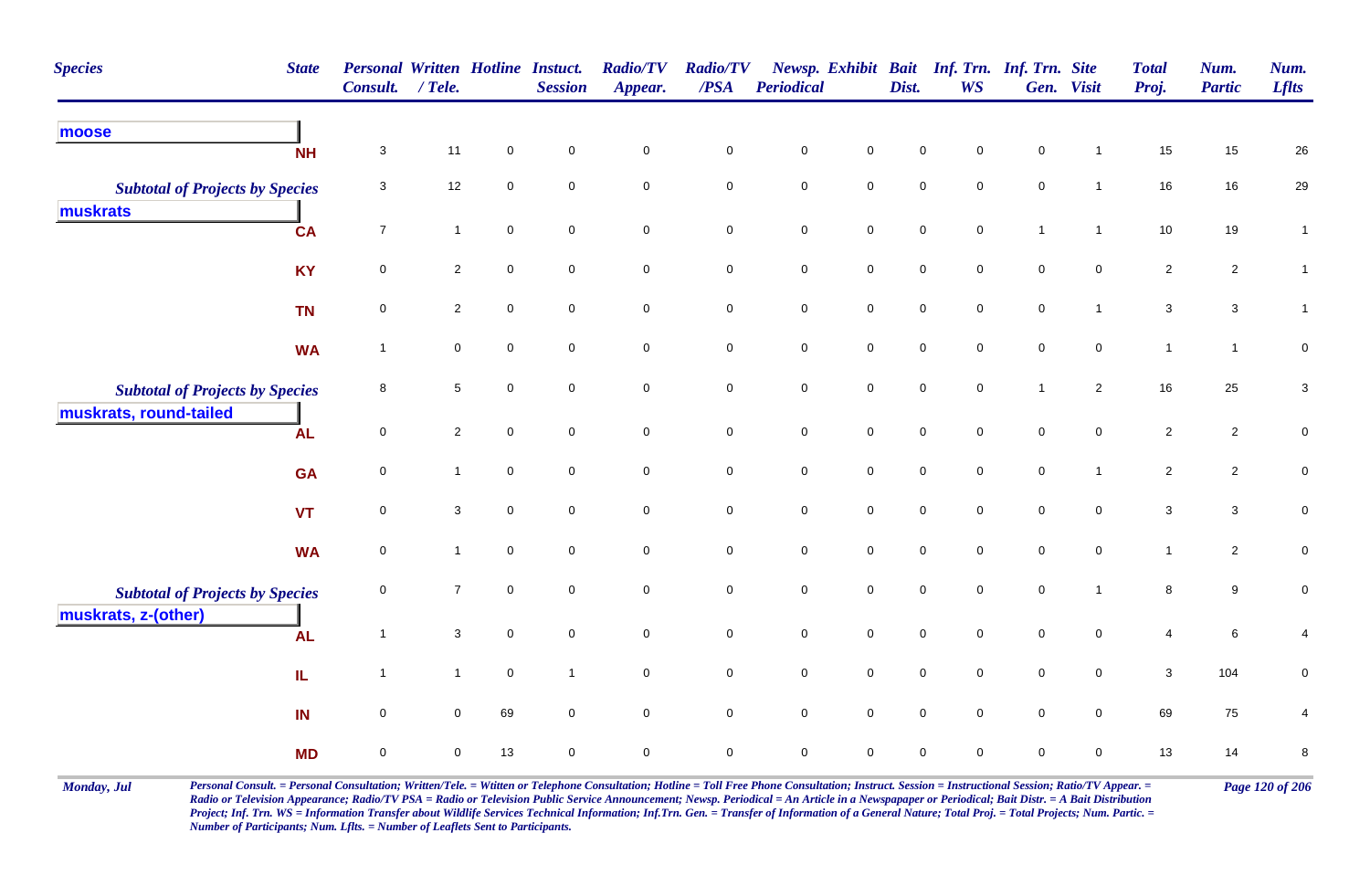| <b>Species</b>                         | <b>State</b> | Personal Written Hotline Instuct.<br>Consult. | $/$ Tele.    |              | <b>Session</b>      | <b>Radio/TV</b><br>Appear. | <b>Radio/TV</b><br>/PSA | <b>Periodical</b>   |                     | Dist.               | <b>WS</b>           | Newsp. Exhibit Bait Inf. Trn. Inf. Trn. Site | Gen. Visit          | <b>Total</b><br>Proj. | Num.<br>Partic  | Num.<br><b>Lflts</b>      |
|----------------------------------------|--------------|-----------------------------------------------|--------------|--------------|---------------------|----------------------------|-------------------------|---------------------|---------------------|---------------------|---------------------|----------------------------------------------|---------------------|-----------------------|-----------------|---------------------------|
| muskrats, z-(other)                    | <b>MD</b>    | $\pmb{0}$                                     | $\pmb{0}$    | 13           | $\mathsf{O}\xspace$ | $\mathsf{O}\xspace$        | $\pmb{0}$               | $\pmb{0}$           | $\mathbf 0$         | $\mathbf 0$         | $\pmb{0}$           | $\mathbf 0$                                  | $\mathbf 0$         | 13                    | 14              | $\bf 8$                   |
|                                        | <b>MS</b>    | $\overline{1}$                                | $\mathbf 0$  | $\mathbf 0$  | $\mathsf{O}\xspace$ | $\mathsf{O}\xspace$        | $\mathbf 0$             | $\mathbf 0$         | $\mathsf{O}\xspace$ | $\mathbf 0$         | $\mathsf{O}\xspace$ | $\mathbf 0$                                  | $\mathbf 0$         | $\mathbf{1}$          | $\overline{2}$  | $\pmb{0}$                 |
|                                        | NC           | $\overline{1}$                                | $\mathbf{1}$ | $\pmb{0}$    | $\mathbf 0$         | $\mathsf{O}\xspace$        | $\pmb{0}$               | $\pmb{0}$           | $\mathsf{O}\xspace$ | $\mathbf 0$         | $\mathbf 0$         | $\mathbf 0$                                  | $\mathbf{2}$        | 4                     | $6\phantom{.}6$ | $\pmb{0}$                 |
|                                        | <b>ND</b>    | $\mathbf 0$                                   | $\mathbf{1}$ | $\pmb{0}$    | $\mathbf 0$         | $\mathsf{O}\xspace$        | $\mathbf 0$             | ${\bf 0}$           | $\mathbf 0$         | $\mathbf 0$         | $\mathbf 0$         | $\mathbf 0$                                  | $\mathbf 0$         | $\mathbf{1}$          | $\mathbf{1}$    | ${\bf 0}$                 |
|                                        | <b>NH</b>    | $\pmb{0}$                                     | 4            | $\mathbf 0$  | $\mathbf 0$         | $\mathbf 0$                | $\mathbf 0$             | $\mathbf 0$         | $\mathbf 0$         | $\mathbf 0$         | $\mathbf 0$         | $\mathbf 0$                                  | $\mathbf 0$         | 4                     | 4               | $\mathbf 0$               |
|                                        | <b>NJ</b>    | $\mathbf 0$                                   | $\mathbf{1}$ | $\mathbf 0$  | $\mathsf{O}\xspace$ | $\mathsf{O}\xspace$        | $\mathbf 0$             | $\mathbf 0$         | $\mathsf{O}\xspace$ | $\pmb{0}$           | $\mathsf{O}\xspace$ | $\pmb{0}$                                    | $\mathbf 0$         | $\mathbf{1}$          | $\mathbf{1}$    | $\mathbf 0$               |
|                                        | OH           | $\overline{1}$                                | $\pmb{0}$    | $\pmb{0}$    | $\mathsf{O}\xspace$ | $\mathsf{O}\xspace$        | $\mathbf 0$             | $\mathsf{O}\xspace$ | $\mathbf 0$         | $\mathbf 0$         | $\mathbf 0$         | $\mathbf 0$                                  | $\mathbf 0$         | $\mathbf{1}$          | $\mathbf{1}$    | $\ensuremath{\mathsf{3}}$ |
|                                        | OK           | $\overline{2}$                                | $\mathbf{1}$ | $\mathsf 0$  | $\mathbf 0$         | $\mathsf{O}\xspace$        | $\mathbf 0$             | $\mathbf 0$         | $\mathsf 0$         | $\mathsf{O}\xspace$ | $\mathbf 0$         | $\mathsf{O}\xspace$                          | $\mathbf 0$         | 3                     | $\mathbf{3}$    | $\pmb{0}$                 |
|                                        | <b>VA</b>    | $\overline{1}$                                | $\mathbf{3}$ | $\mathbf 0$  | $\mathbf 0$         | $\mathsf{O}\xspace$        | $\mathbf 0$             | $\mathbf 0$         | $\mathsf 0$         | $\mathsf{O}\xspace$ | $\mathbf 0$         | $\mathbf 0$                                  | $\overline{2}$      | 6                     | $\bf{8}$        | ${\bf 0}$                 |
|                                        | <b>VT</b>    | $\pmb{0}$                                     | 9            | $\mathbf{1}$ | $\mathsf{O}\xspace$ | $\mathbf 0$                | $\pmb{0}$               | $\mathbf 0$         | $\pmb{0}$           | $\mathsf{O}\xspace$ | $\mathbf 0$         | $\mathsf{O}\xspace$                          | $\overline{0}$      | $10\,$                | $10$            | $\mathbf 0$               |
|                                        | <b>WA</b>    | $\overline{1}$                                | $\mathbf 0$  | $\pmb{0}$    | $\mathsf{O}\xspace$ | $\mathsf{O}\xspace$        | $\mathsf{O}\xspace$     | $\mathbf 0$         | $\mathbf 0$         | $\mathsf{O}\xspace$ | $\mathbf 0$         | $\mathsf{O}\xspace$                          | $\mathsf{O}\xspace$ | $\mathbf{1}$          | $\mathbf{1}$    | $\pmb{0}$                 |
|                                        | <b>WY</b>    | $\overline{1}$                                | $\mathbf 0$  | $\mathbf 0$  | $\mathbf 0$         | $\mathsf{O}\xspace$        | $\mathbf 0$             | $\mathbf 0$         | $\mathsf{O}\xspace$ | $\mathsf{O}\xspace$ | $\mathsf{O}\xspace$ | $\mathsf{O}\xspace$                          | $\overline{0}$      | $\mathbf{1}$          | $\mathbf{1}$    | $\pmb{0}$                 |
| <b>Subtotal of Projects by Species</b> |              | $10$                                          | 24           | 83           | $\overline{1}$      | $\mathsf{O}\xspace$        | $\pmb{0}$               | $\pmb{0}$           | $\mathsf{O}\xspace$ | $\mathbf 0$         | $\mathbf 0$         | $\pmb{0}$                                    | 4                   | 122                   | 237             | 19                        |
| nighthawks (all)                       | <b>KY</b>    | $\pmb{0}$                                     | $\mathbf{1}$ | $\mathbf 0$  | $\mathbf 0$         | $\mathsf{O}\xspace$        | $\mathbf 0$             | $\pmb{0}$           | $\mathsf{O}\xspace$ | $\mathsf{O}\xspace$ | $\overline{0}$      | $\mathsf{O}\xspace$                          | $\mathbf 0$         | $\mathbf{1}$          | $\mathbf{1}$    | $\pmb{0}$                 |
|                                        | <b>NE</b>    | $\pmb{0}$                                     | $\mathbf{3}$ | $\mathbf 0$  | $\mathsf{O}\xspace$ | $\mathsf{O}\xspace$        | $\mathsf{O}\xspace$     | $\mathsf{O}\xspace$ | $\mathsf 0$         | $\mathsf{O}\xspace$ | $\mathbf 0$         | $\mathsf{O}\xspace$                          | $\mathsf{O}\xspace$ | $\mathbf{3}$          | $\mathbf{3}$    | $\pmb{0}$                 |
|                                        | OH           | $\pmb{0}$                                     | $\mathbf{1}$ | $\mathbf 0$  | $\mathbf 0$         | $\mathbf 0$                | $\mathbf 0$             | $\mathsf{O}\xspace$ | $\mathsf{O}\xspace$ | 0                   | $\mathbf 0$         | 0                                            | $\mathbf 0$         | $\mathbf{1}$          | $\mathbf{1}$    | $\boldsymbol{2}$          |

Monday, Jul Personal Consult. = Personal Consultation; Written/Tele. = Witten or Telephone Consultation; Hotline = Toll Free Phone Consultation; Instruct. Session = Instructional Session; Ratio/TV Appear. = Page 121 of 206 *Radio or Television Appearance; Radio/TV PSA = Radio or Television Public Service Announcement; Newsp. Periodical = An Article in a Newspapaper or Periodical; Bait Distr. = A Bait Distribution*  Project; Inf. Trn. WS = Information Transfer about Wildlife Services Technical Information; Inf.Trn. Gen. = Transfer of Information of a General Nature; Total Proj. = Total Projects; Num. Partic. = *Number of Participants; Num. Lflts. = Number of Leaflets Sent to Participants.*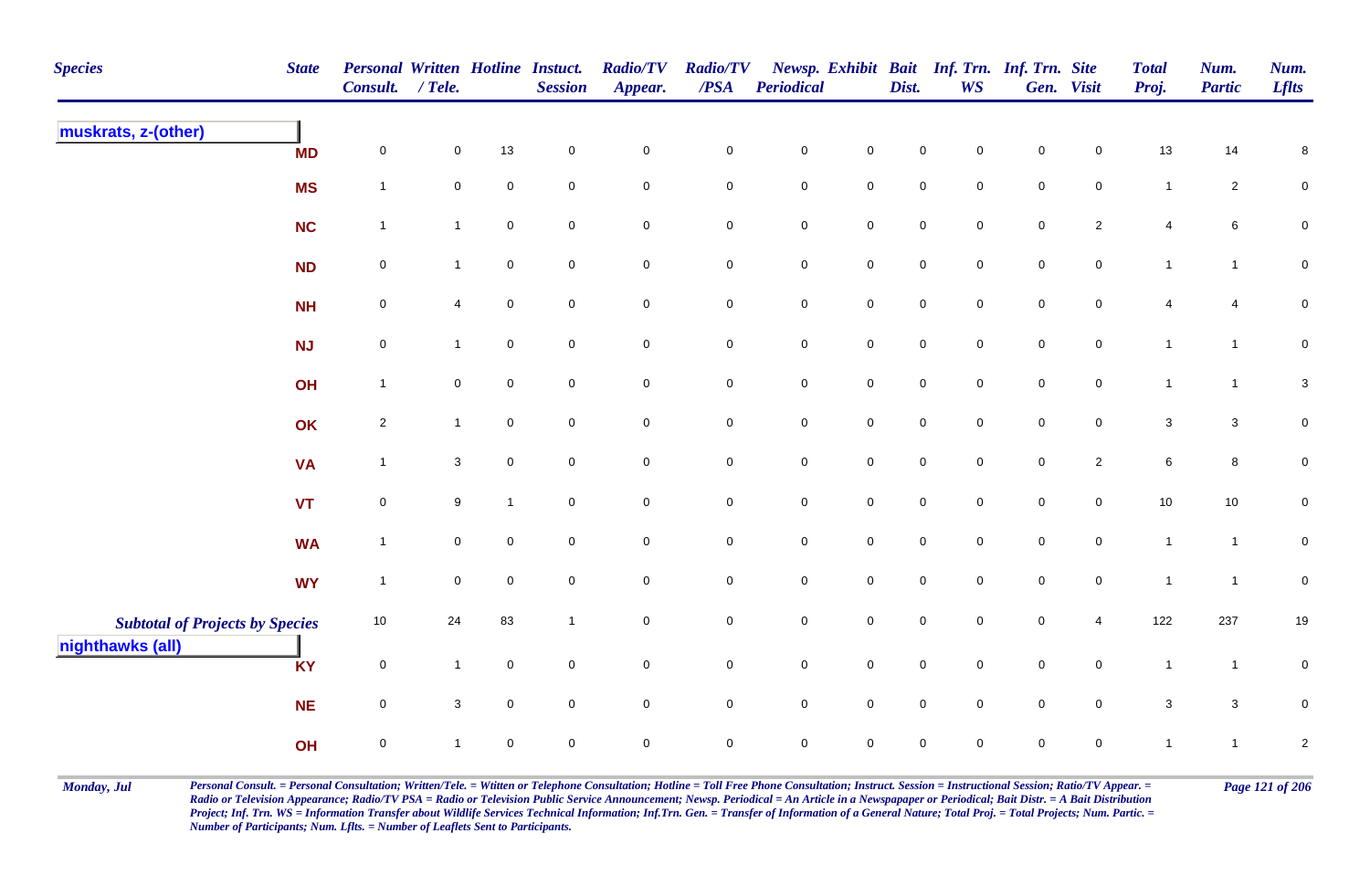| <b>Species</b>                                         | <b>State</b> | <b>Personal Written Hotline Instuct.</b><br>Consult. | $/$ Tele.        |             | <b>Session</b>      | <b>Radio/TV</b><br>Appear. | <b>Radio/TV</b><br>$\overline{PSA}$ | Periodical          |                     | Dist.               | <b>WS</b>           | Newsp. Exhibit Bait Inf. Trn. Inf. Trn. Site | Gen. Visit          | <b>Total</b><br>Proj. | Num.<br><b>Partic</b> | Num.<br><b>Lflts</b> |
|--------------------------------------------------------|--------------|------------------------------------------------------|------------------|-------------|---------------------|----------------------------|-------------------------------------|---------------------|---------------------|---------------------|---------------------|----------------------------------------------|---------------------|-----------------------|-----------------------|----------------------|
| nighthawks (all)                                       | OH           | $\pmb{0}$                                            | $\mathbf 1$      | $\pmb{0}$   | $\pmb{0}$           | $\pmb{0}$                  | $\pmb{0}$                           | $\pmb{0}$           | $\pmb{0}$           | 0                   | $\mathbf 0$         | $\mathbf 0$                                  | $\mathsf{O}\xspace$ |                       | $\mathbf{1}$          | $\overline{c}$       |
|                                                        | <b>TX</b>    | $\mathsf 0$                                          | $\mathbf{1}$     | $\mathbf 0$ | $\mathbf 0$         | $\mathsf{O}\xspace$        | $\mathsf{O}\xspace$                 | $\mathsf{O}\xspace$ | $\mathsf 0$         | $\mathbf 0$         | $\mathbf 0$         | $\mathsf{O}\xspace$                          | $\mathbf 0$         | $\mathbf{1}$          | $\overline{c}$        | $\pmb{0}$            |
|                                                        | <b>WI</b>    | $\mathbf 0$                                          | $\mathbf{1}$     | $\mathbf 0$ | $\mathsf{O}\xspace$ | $\mathsf{O}\xspace$        | $\mathbf 0$                         | $\mathbf 0$         | $\mathsf{O}\xspace$ | $\mathbf 0$         | $\mathsf{O}\xspace$ | $\mathbf 0$                                  | $\mathbf 0$         | $\mathbf{1}$          | $\mathbf{1}$          | ${\bf 0}$            |
| <b>Subtotal of Projects by Species</b>                 |              | 0                                                    | $\boldsymbol{7}$ | $\pmb{0}$   | $\mathbf 0$         | $\mathbf 0$                | $\pmb{0}$                           | $\pmb{0}$           | $\mathbf 0$         | $\mathsf{O}\xspace$ | $\mathbf 0$         | $\mathbf 0$                                  | $\mathsf{O}\xspace$ | $\boldsymbol{7}$      | $\bf{8}$              | $\sqrt{2}$           |
| no species                                             | <b>CA</b>    | $\mathbf 0$                                          | $\pmb{0}$        | $\mathbf 0$ | $\mathsf{O}\xspace$ | $\mathsf{O}\xspace$        | $\mathsf{O}\xspace$                 | $\mathsf{O}\xspace$ | $\mathsf 0$         | $\mathsf{O}\xspace$ | $\mathbf{1}$        | $\mathsf{O}\xspace$                          | $\overline{0}$      | $\mathbf{1}$          | $\mathbf{1}$          | $\mathbf 0$          |
|                                                        | <b>ME</b>    | $\mathbf 0$                                          | $\mathbf{1}$     | $\mathbf 0$ | $\overline{0}$      | $\mathsf{O}\xspace$        | $\mathbf 0$                         | $\mathbf 0$         | $\mathsf{O}\xspace$ | $\mathsf{O}\xspace$ | $\overline{0}$      | $\mathbf 0$                                  | $\mathbf 0$         | $\mathbf{1}$          | $\mathbf{1}$          | $\mathbf 0$          |
|                                                        | <b>NC</b>    | $\mathbf 0$                                          | $\overline{c}$   | $\mathbf 0$ | $\overline{0}$      | $\mathsf{O}\xspace$        | $\mathbf 0$                         | $\mathbf 0$         | $\mathsf{O}\xspace$ | $\mathsf{O}\xspace$ | $\mathbf 0$         | $\mathsf{O}\xspace$                          | $\overline{0}$      | $\overline{c}$        | $\mathbf{3}$          | $\,6$                |
|                                                        | <b>NE</b>    | $\sqrt{2}$                                           | $\overline{2}$   | $\mathbf 0$ | $\mathsf{O}\xspace$ | $\mathsf{O}\xspace$        | $\mathsf{O}\xspace$                 | $\pmb{0}$           | $\mathsf 0$         | $\mathbf 0$         | $\mathsf{O}\xspace$ | $\mathbf 0$                                  | $\mathsf{O}\xspace$ | $\overline{4}$        | $\sqrt{5}$            | $\pmb{0}$            |
|                                                        | <b>NH</b>    | $\pmb{0}$                                            | $\mathbf{1}$     | $\mathbf 0$ | $\mathsf{O}\xspace$ | $\mathsf{O}\xspace$        | $\mathsf{O}\xspace$                 | $\mathbf 0$         | $\mathsf 0$         | $\mathsf{O}\xspace$ | $\mathbf 0$         | $\mathbf 0$                                  | $\mathsf{O}\xspace$ | $\mathbf{1}$          | $\mathbf{1}$          | $\pmb{0}$            |
|                                                        | <b>TN</b>    | 0                                                    | $\mathbf{1}$     | $\mathbf 0$ | $\mathbf 0$         | $\mathbf 0$                | $\mathsf 0$                         | $\mathbf 0$         | $\mathbf 0$         | $\mathbf 0$         | $\mathbf 0$         | $\overline{1}$                               | $\mathbf 0$         | $\overline{2}$        | $\mathbf{2}$          | $\mathbf{1}$         |
|                                                        | <b>TX</b>    | $\mathbf 0$                                          | $\mathbf 0$      | $\mathbf 0$ | $\mathsf{O}\xspace$ | $\mathbf 0$                | $\mathsf{O}\xspace$                 | $\mathbf 0$         | $\mathbf 0$         | $\mathsf{O}\xspace$ | 3                   | $\mathsf{O}\xspace$                          | $\mathsf{O}\xspace$ | $\mathbf{3}$          | $\mathbf{3}$          | $\pmb{0}$            |
|                                                        | <b>VA</b>    | $\mathbf 0$                                          | $\mathbf{3}$     | $\mathbf 0$ | $\mathsf{O}\xspace$ | $\mathsf{O}\xspace$        | $\mathbf 0$                         | $\mathbf 0$         | $\mathbf 0$         | $\mathsf{O}\xspace$ | $\mathsf{O}\xspace$ | $\mathbf 0$                                  | $\overline{1}$      | 4                     | $\overline{4}$        | $\pmb{0}$            |
|                                                        | <b>WI</b>    | 0                                                    | $\pmb{0}$        | $\mathbf 0$ | $\overline{1}$      | $\mathsf{O}\xspace$        | $\pmb{0}$                           | $\mathbf 0$         | $\mathsf{O}\xspace$ | $\mathbf 0$         | $\mathbf 0$         | $\mathbf 0$                                  | $\mathbf 0$         | $\mathbf{1}$          | 24                    | $\pmb{0}$            |
|                                                        | <b>WY</b>    | $\pmb{0}$                                            | $\mathbf{1}$     | $\mathbf 0$ | $\mathbf 0$         | $\mathsf{O}\xspace$        | $\mathbf 0$                         | $\pmb{0}$           | $\mathbf 0$         | $\mathsf{O}\xspace$ | $\mathbf 0$         | $\mathsf{O}\xspace$                          | $\overline{0}$      | $\mathbf{1}$          | $\mathbf{1}$          | $\pmb{0}$            |
| <b>Subtotal of Projects by Species</b><br>non-wildlife |              | $\sqrt{2}$                                           | 11               | $\mathbf 0$ | $\overline{1}$      | $\mathsf{O}\xspace$        | $\mathbf 0$                         | $\mathsf{O}\xspace$ | $\mathsf{O}\xspace$ | $\mathbf 0$         | $\mathbf{1}$        | $\mathbf{1}$                                 | $\mathbf{1}$        | 20                    | 45                    | $\boldsymbol{7}$     |
|                                                        | <b>FL</b>    | $\pmb{0}$                                            | $\mathbf{1}$     | $\pmb{0}$   | $\mathsf 0$         | $\mathbf 0$                | $\mathsf 0$                         | $\mathbf 0$         | $\pmb{0}$           | $\mathsf{O}\xspace$ | $\mathbf 0$         | $\overline{1}$                               | $\mathbf 0$         | $\overline{2}$        | $\overline{2}$        | $\pmb{0}$            |

Monday, Jul Personal Consult. = Personal Consultation; Written/Tele. = Witten or Telephone Consultation; Hotline = Toll Free Phone Consultation; Instruct. Session = Instructional Session; Ratio/TV Appear. = Page 122 of 206 *Radio or Television Appearance; Radio/TV PSA = Radio or Television Public Service Announcement; Newsp. Periodical = An Article in a Newspapaper or Periodical; Bait Distr. = A Bait Distribution*  Project; Inf. Trn. WS = Information Transfer about Wildlife Services Technical Information; Inf.Trn. Gen. = Transfer of Information of a General Nature; Total Proj. = Total Projects; Num. Partic. = *Number of Participants; Num. Lflts. = Number of Leaflets Sent to Participants.*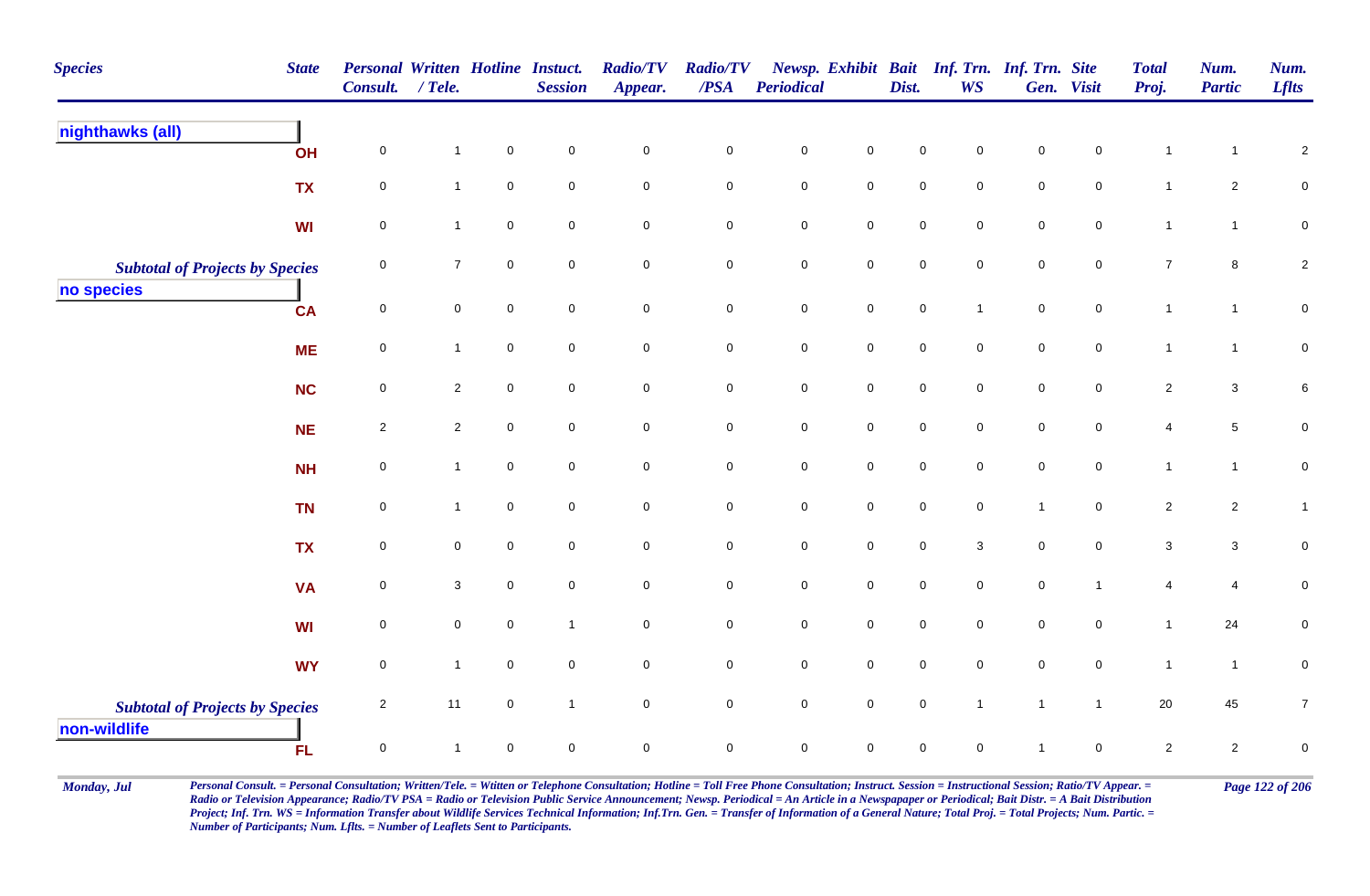| <b>Species</b>                                       | <b>State</b> | <b>Personal Written Hotline Instuct.</b><br>Consult. | $/$ Tele.      |             | <b>Session</b>      | <b>Radio/TV</b><br>Appear. | <b>Radio/TV</b><br>/PSA | <b>Periodical</b>   |                     | Dist.               | <b>WS</b>           | Newsp. Exhibit Bait Inf. Trn. Inf. Trn. Site | Gen. Visit          | <b>Total</b><br>Proj.     | Num.<br><b>Partic</b> | Num.<br><b>Lflts</b> |
|------------------------------------------------------|--------------|------------------------------------------------------|----------------|-------------|---------------------|----------------------------|-------------------------|---------------------|---------------------|---------------------|---------------------|----------------------------------------------|---------------------|---------------------------|-----------------------|----------------------|
| non-wildlife                                         | <b>FL</b>    | $\mathbf 0$                                          | $\mathbf{1}$   | $\mathbf 0$ | $\overline{0}$      | $\mathbf 0$                | $\pmb{0}$               | $\mathbf 0$         | $\mathbf 0$         | 0                   | $\mathbf 0$         | $\overline{1}$                               | $\mathbf 0$         | $\overline{c}$            | $\overline{2}$        | $\mathbf 0$          |
|                                                      | IN           | $\mathsf 0$                                          | 0              | 14          | $\overline{0}$      | $\mathbf 0$                | $\pmb{0}$               | $\mathbf 0$         | $\mathbf 0$         | $\mathsf{O}\xspace$ | $\mathbf 0$         | $\mathbf 0$                                  | $\mathbf 0$         | 14                        | 14                    | ${\bf 0}$            |
|                                                      | <b>MS</b>    | $\mathbf 0$                                          | $\overline{1}$ | $\mathbf 0$ | $\mathbf 0$         | $\mathbf 0$                | $\pmb{0}$               | ${\bf 0}$           | $\mathbf 0$         | $\pmb{0}$           | $\mathbf 0$         | $\mathbf 0$                                  | $\mathbf 0$         | $\mathbf{1}$              | $\overline{2}$        | ${\bf 0}$            |
|                                                      | <b>NE</b>    | 56                                                   | 236            | $\mathbf 0$ | $5\phantom{.0}$     | $\overline{0}$             | $\mathsf 0$             | $\mathbf 0$         | $\overline{0}$      | $\mathbf 0$         | $\mathbf 0$         | $\mathbf 0$                                  | 44                  | 341                       | 942                   | ${\bf 0}$            |
|                                                      | <b>NH</b>    | $\mathbf 0$                                          | $\mathbf{1}$   | $\mathbf 0$ | $\mathbf 0$         | $\mathbf 0$                | $\mathbf 0$             | $\mathbf 0$         | $\mathsf{O}\xspace$ | $\mathbf 0$         | $\mathbf 0$         | $\mathbf 0$                                  | $\mathbf 0$         | $\mathbf{1}$              | $\mathbf{1}$          | $\pmb{0}$            |
|                                                      | <b>NM</b>    | $\sqrt{2}$                                           | 0              | $\mathbf 0$ | $\mathbf 0$         | $\mathsf{O}\xspace$        | $\pmb{0}$               | $\pmb{0}$           | $\mathbf 0$         | $\mathsf{O}\xspace$ | $\mathsf{O}\xspace$ | $\mathsf{O}\xspace$                          | $\mathsf{O}\xspace$ | $\overline{2}$            | $\mathbf{3}$          | $\mathbf{1}$         |
|                                                      | <b>NV</b>    | $\pmb{0}$                                            | $\overline{2}$ | $\pmb{0}$   | $\mathbf 0$         | $\mathbf 0$                | $\mathbf 0$             | $\mathbf 0$         | $\mathbf 0$         | $\mathsf{O}\xspace$ | $\overline{0}$      | $\mathbf 0$                                  | $\mathbf 0$         | $\overline{2}$            | $\overline{2}$        | $\pmb{0}$            |
|                                                      | OH           | $\mathsf 0$                                          | 0              | $\mathbf 0$ | $\overline{0}$      | $\mathsf{O}\xspace$        | $\pmb{0}$               | $\mathsf{O}\xspace$ | $\mathbf 0$         | $\mathsf{O}\xspace$ | $\overline{0}$      | $\overline{1}$                               | $\overline{0}$      | $\mathbf{1}$              | $\mathbf{1}$          | $\pmb{0}$            |
|                                                      | OK           | $\sqrt{2}$                                           | $\mathbf{1}$   | $\mathbf 0$ | $\mathbf 0$         | $\mathbf 0$                | $\pmb{0}$               | $\mathbf 0$         | $\mathbf 0$         | $\mathsf{O}\xspace$ | $\overline{0}$      | $\mathsf{O}\xspace$                          | $\overline{0}$      | $\mathbf{3}$              | $\mathbf{3}$          | $\pmb{0}$            |
|                                                      | <b>TX</b>    | $\mathsf 0$                                          | 4              | $\mathbf 0$ | $\overline{0}$      | $\mathbf 0$                | $\mathbf 0$             | $\mathsf{O}\xspace$ | $\mathbf 0$         | $\mathsf{O}\xspace$ | 6                   | 186                                          | $\overline{0}$      | 196                       | 200                   | 192                  |
|                                                      | <b>WI</b>    | $\sqrt{3}$                                           | $\pmb{0}$      | $\pmb{0}$   | $\mathbf 0$         | $\mathbf 0$                | $\mathbf 0$             | $\mathbf 0$         | $\mathbf 0$         | $\mathbf 0$         | $\mathbf 0$         | $\mathsf{O}\xspace$                          | $\mathbf 0$         | $\ensuremath{\mathsf{3}}$ | $\overline{4}$        | $\pmb{0}$            |
| <b>Subtotal of Projects by Species</b><br>not in mis |              | 63                                                   | 246            | 14          | $\overline{5}$      | $\mathbf 0$                | $\pmb{0}$               | $\mathsf{O}\xspace$ | $\mathbf 0$         | $\mathbf 0$         | $\mathbf 0$         | 188                                          | 44                  | 566                       | 1,174                 | 193                  |
|                                                      | <b>NY</b>    | $\mathbf 0$                                          | $\mathsf{O}$   | 54          | $\mathsf{O}\xspace$ | $\mathsf{O}\xspace$        | $\mathsf 0$             | $\mathsf{O}\xspace$ | $\mathsf{O}\xspace$ | $\mathbf 0$         | $\mathbf 0$         | $\mathsf{O}\xspace$                          | $\mathbf 0$         | 54                        | 54                    | $\pmb{0}$            |
|                                                      | <b>TX</b>    | $\mathsf 0$                                          | $\overline{1}$ | $\mathbf 0$ | $\mathsf{O}\xspace$ | $\mathsf{O}\xspace$        | $\pmb{0}$               | $\mathbf 0$         | $\mathbf 0$         | $\mathbf 0$         | $\mathbf{0}$        | $\mathsf{O}\xspace$                          | $\mathsf{O}\xspace$ | $\mathbf{1}$              | $\mathbf{1}$          | ${\bf 0}$            |
| <b>Subtotal of Projects by Species</b>               |              | $\mathbf 0$                                          | $\overline{1}$ | 54          | $\mathbf 0$         | $\mathbf 0$                | $\pmb{0}$               | $\mathbf 0$         | $\mathsf{O}\xspace$ | $\mathbf 0$         | $\mathbf 0$         | $\mathbf 0$                                  | $\mathbf 0$         | 55                        | 55                    | $\pmb{0}$            |
| nutrias                                              | <b>AL</b>    | $\mathbf 0$                                          |                | $\mathbf 0$ | $\mathbf 0$         | $\mathbf 0$                | $\mathbf 0$             | $\mathbf 0$         | $\mathbf 0$         | 0                   | $\mathbf 0$         | 0                                            | $\mathbf 0$         | $\mathbf 1$               | $\mathbf{1}$          | $\mathbf 0$          |

Monday, Jul Personal Consult. = Personal Consultation; Written/Tele. = Witten or Telephone Consultation; Hotline = Toll Free Phone Consultation; Instruct. Session = Instructional Session; Ratio/TV Appear. = Page 123 of 206 *Radio or Television Appearance; Radio/TV PSA = Radio or Television Public Service Announcement; Newsp. Periodical = An Article in a Newspapaper or Periodical; Bait Distr. = A Bait Distribution*  Project; Inf. Trn. WS = Information Transfer about Wildlife Services Technical Information; Inf.Trn. Gen. = Transfer of Information of a General Nature; Total Proj. = Total Projects; Num. Partic. = *Number of Participants; Num. Lflts. = Number of Leaflets Sent to Participants.*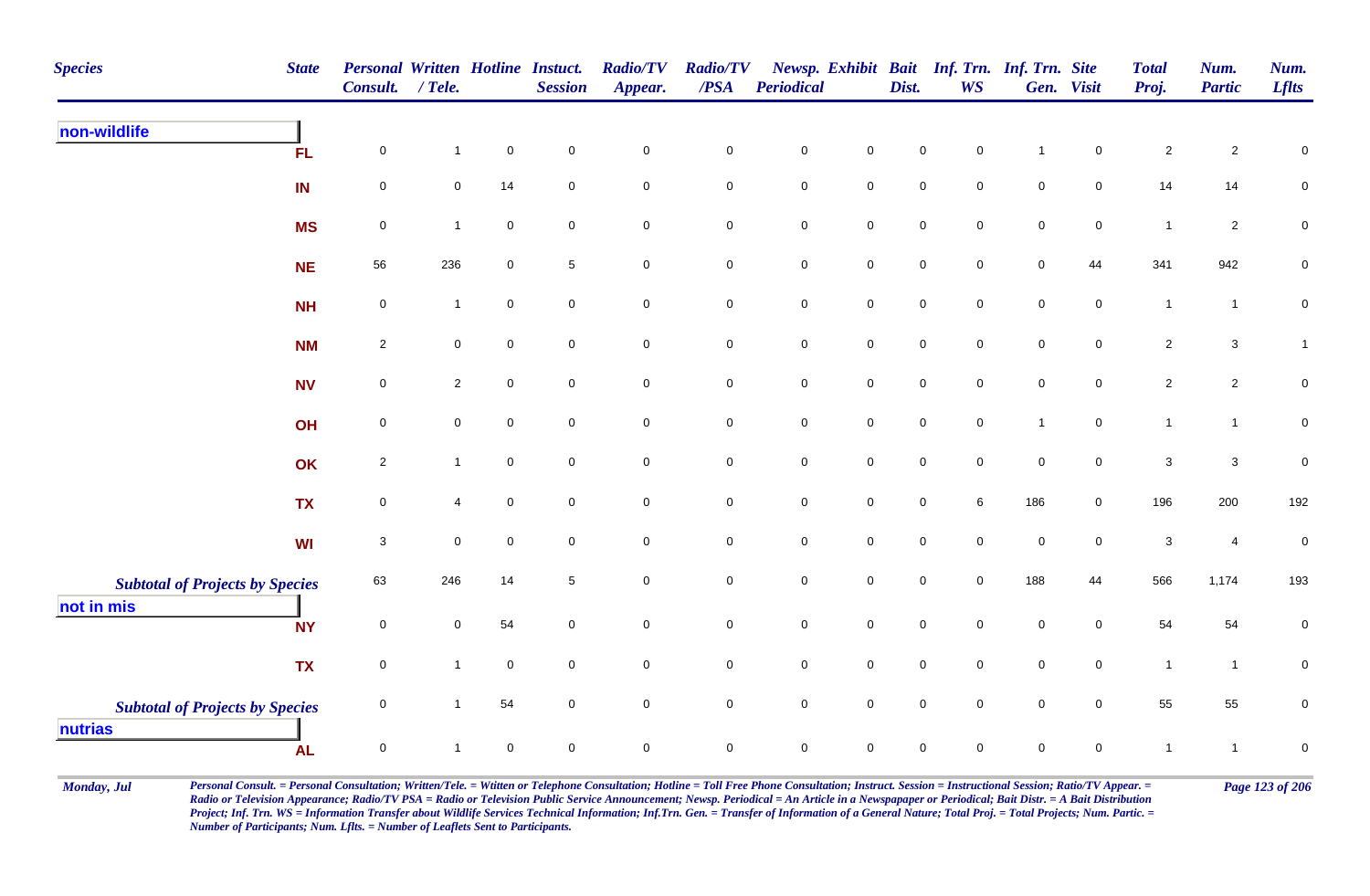| <b>Species</b>                                               | <b>State</b> | <b>Personal Written Hotline Instuct.</b><br>Consult. | $/$ Tele.      |                | <b>Session</b>   | <b>Radio/TV</b><br>Appear. | <b>Radio/TV</b><br>$\overline{PSA}$ | <b>Periodical</b>   |                     | Dist.               | <b>WS</b>      | Newsp. Exhibit Bait Inf. Trn. Inf. Trn. Site | Gen. Visit     | <b>Total</b><br>Proj. | Num.<br><b>Partic</b> | Num.<br><b>Lflts</b> |
|--------------------------------------------------------------|--------------|------------------------------------------------------|----------------|----------------|------------------|----------------------------|-------------------------------------|---------------------|---------------------|---------------------|----------------|----------------------------------------------|----------------|-----------------------|-----------------------|----------------------|
| nutrias                                                      | <b>AL</b>    | $\mathbf 0$                                          | $\mathbf{1}$   | $\mathbf 0$    | $\mathbf 0$      | $\pmb{0}$                  | 0                                   | $\mathbf 0$         | $\mathbf 0$         | 0                   | $\mathbf 0$    | $\mathbf 0$                                  | $\mathbf 0$    | -1                    | $\mathbf 1$           | $\pmb{0}$            |
|                                                              | LA           | 0                                                    | $10$           | 0              | $\mathsf 0$      | $\mathsf 0$                | 0                                   | $\overline{0}$      | $\mathbf 0$         | $\mathbf 0$         | $\mathbf 0$    | $\mathbf 0$                                  | $\mathbf{3}$   | 13                    | $16\,$                | 9                    |
|                                                              | <b>MD</b>    | $\mathbf 0$                                          | $\overline{0}$ | $\overline{c}$ | $\mathsf 0$      | $\mathsf 0$                | $\mathbf 0$                         | $\mathsf{O}\xspace$ | $\mathbf 0$         | $\mathbf 0$         | $\mathsf 0$    | $\mathbf 0$                                  | $\mathbf 0$    | $\overline{2}$        | $\overline{2}$        | $\pmb{0}$            |
|                                                              | <b>MS</b>    | $\mathbf 0$                                          | $\overline{2}$ | 0              | $\mathbf 0$      | $\mathbf 0$                | 0                                   | $\mathbf 0$         | $\mathbf 0$         | $\mathbf 0$         | $\mathbf 0$    | $\mathbf 0$                                  | 6              | 8                     | $20\,$                | $\mathbf 0$          |
|                                                              | <b>NC</b>    | $\overline{1}$                                       | $\mathbf 0$    | $\mathbf 0$    | $\boldsymbol{0}$ | $\mathsf 0$                | 0                                   | $\mathbf 0$         | $\mathsf 0$         | $\mathbf 0$         | $\mathbf 0$    | $\mathbf 0$                                  | $\mathbf 0$    | $\mathbf{1}$          | $\overline{2}$        | $\mathbf 0$          |
|                                                              | OR           | $\mathbf{3}$                                         | $\mathbf{3}$   | 0              | $\mathbf 0$      | $\mathsf 0$                | 0                                   | $\mathbf 0$         | $\pmb{0}$           | $\mathbf 0$         | $\mathbf 0$    | $\mathbf 0$                                  | $\mathbf 0$    | 6                     | $6\phantom{.0}$       | $\sqrt{2}$           |
|                                                              | <b>TX</b>    | 18                                                   | 36             | $\mathbf 0$    | $\mathbf 0$      | $\pmb{0}$                  | $\mathbf 0$                         | $\mathbf 0$         | $\mathbf 0$         | $\mathbf 0$         | 40             | $\mathsf 0$                                  | $\overline{0}$ | 94                    | 99                    | 46                   |
|                                                              | <b>VA</b>    | $\pmb{0}$                                            | $\overline{2}$ | $\mathbf 0$    | $\pmb{0}$        | $\mathsf 0$                | $\mathbf 0$                         | $\mathbf 0$         | $\mathsf 0$         | $\mathsf 0$         | $\mathsf 0$    | $\mathsf 0$                                  | $\overline{0}$ | $\overline{2}$        | $\,$ 5 $\,$           | $\pmb{0}$            |
|                                                              | <b>WA</b>    | 8                                                    | 24             | $\mathbf 0$    | $\mathbf 0$      | $\mathbf 0$                | $\mathbf 0$                         | $\mathsf{O}\xspace$ | $\mathsf{O}\xspace$ | $\mathsf{O}\xspace$ | $\overline{1}$ | $\mathbf 0$                                  | $\overline{4}$ | 37                    | 574                   | 151                  |
| <b>Subtotal of Projects by Species</b><br>opossums, virginia |              | 30                                                   | 78             | $\overline{2}$ | $\mathsf 0$      | $\mathbf 0$                | $\mathbf 0$                         | $\mathbf 0$         | $\mathsf 0$         | $\mathbf 0$         | $\mathbf 0$    | $\mathbf 0$                                  | 13             | 164                   | 725                   | 208                  |
|                                                              | <b>AL</b>    | $\boldsymbol{0}$                                     | $\mathbf{1}$   | 0              | $\mathbf 0$      | $\mathbf 0$                | 0                                   | $\boldsymbol{0}$    | $\pmb{0}$           | $\mathbf 0$         | $\mathbf 0$    | $\mathsf{O}$                                 | $\mathsf{O}$   | $\overline{1}$        | $\overline{1}$        | $\mathbf 0$          |
|                                                              | <b>CA</b>    | 119                                                  | 464            | $\mathbf 0$    | $\overline{1}$   | $\mathsf 0$                | 0                                   | $\mathbf 0$         | $\mathbf{1}$        | $\overline{0}$      | $\overline{1}$ | $\mathbf{3}$                                 | $\overline{0}$ | 589                   | 3,674                 | 1,672                |
|                                                              | FL           | $\mathbf 0$                                          | $\mathbf{1}$   | $\mathbf 0$    | $\mathbf 0$      | $\pmb{0}$                  | 0                                   | $\mathbf 0$         | $\mathsf 0$         | $\mathbf 0$         | $\mathbf 0$    | $\mathsf 0$                                  | $\overline{0}$ | $\overline{1}$        | $\mathbf{1}$          | $\pmb{0}$            |
|                                                              | <b>GA</b>    | 6                                                    | $\overline{2}$ | $\mathbf 0$    | $\mathbf 0$      | $\pmb{0}$                  | $\mathbf 0$                         | $\mathbf 0$         | $\mathsf{O}\xspace$ | $\mathbf 0$         | $\mathbf 0$    | $\mathbf 0$                                  | $\overline{2}$ | 10                    | $10$                  | $\pmb{0}$            |
|                                                              | IA           | $\overline{1}$                                       | $\mathbf 0$    | $\mathbf 0$    | $\boldsymbol{0}$ | $\mathbf 0$                | $\mathbf 0$                         | $\mathsf{O}\xspace$ | $\mathbf 0$         | $\mathbf 0$         | $\mathbf 0$    | $\mathsf 0$                                  | $\mathbf{1}$   | $\overline{2}$        | $\overline{2}$        | 0                    |
|                                                              | IN           | 0                                                    | $\overline{2}$ | 271            | $\mathsf 0$      | $\mathbf 0$                | $\mathbf 0$                         | $\mathbf 0$         | $\mathbf 0$         | $\mathbf 0$         | $\mathbf 0$    | $\mathbf 0$                                  | $\mathbf 0$    | 273                   | 313                   | $\mathbf 0$          |

Monday, Jul Personal Consult. = Personal Consultation; Written/Tele. = Witten or Telephone Consultation; Hotline = Toll Free Phone Consultation; Instruct. Session = Instructional Session; Ratio/TV Appear. = Page 124 of 206 *Radio or Television Appearance; Radio/TV PSA = Radio or Television Public Service Announcement; Newsp. Periodical = An Article in a Newspapaper or Periodical; Bait Distr. = A Bait Distribution*  Project; Inf. Trn. WS = Information Transfer about Wildlife Services Technical Information; Inf.Trn. Gen. = Transfer of Information of a General Nature; Total Proj. = Total Projects; Num. Partic. = *Number of Participants; Num. Lflts. = Number of Leaflets Sent to Participants.*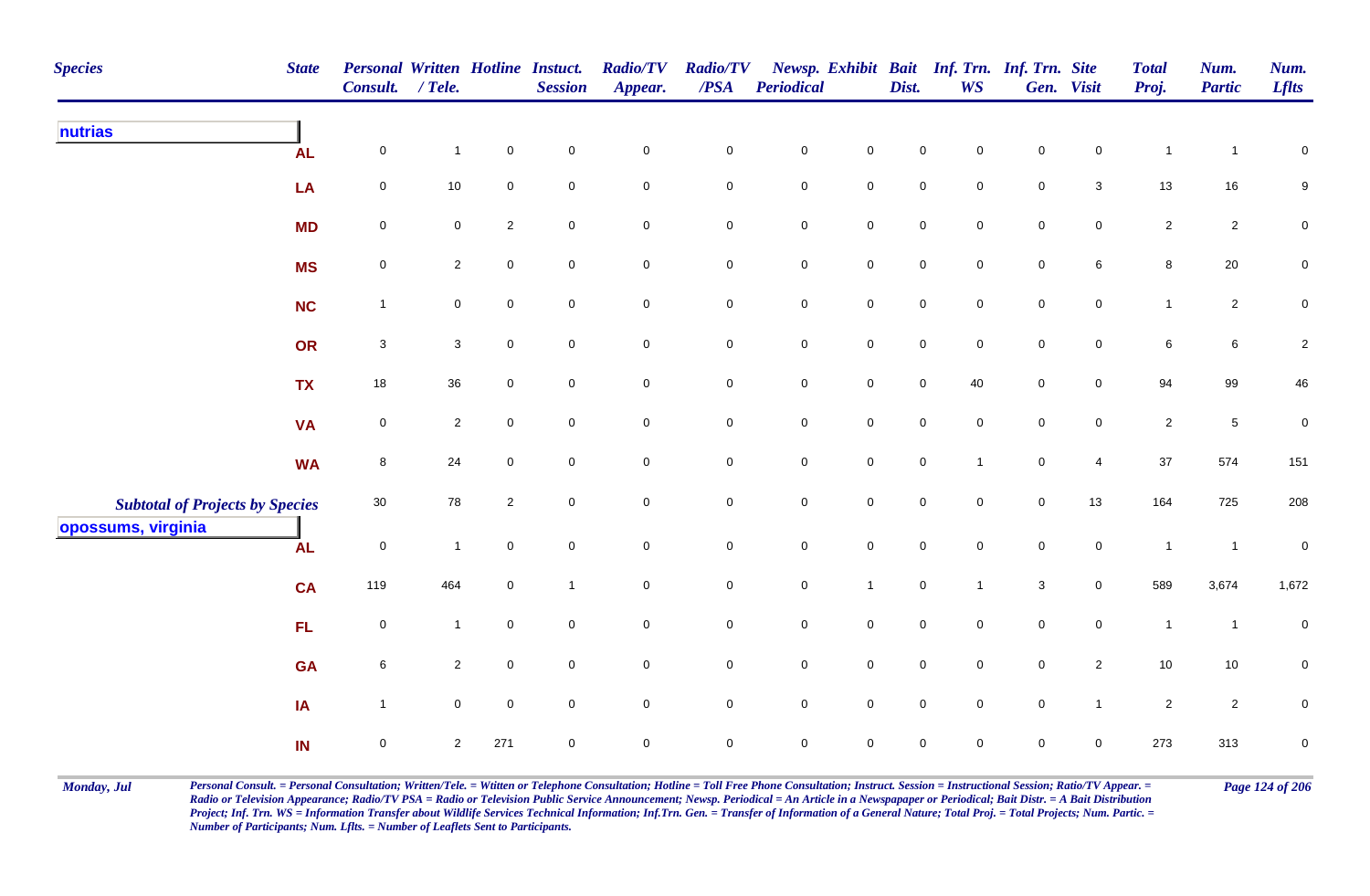| <b>Species</b>     | <b>State</b>   | <b>Personal Written Hotline Instuct.</b><br>Consult. / Tele. |                |                | <b>Session</b> | <b>Radio/TV</b><br>Appear. | <b>Radio/TV</b><br>$\overline{PSA}$ | <b>Periodical</b>   |                     | Dist.               | <b>WS</b>           | Newsp. Exhibit Bait Inf. Trn. Inf. Trn. Site | Gen. Visit          | <b>Total</b><br>Proj. | Num.<br><b>Partic</b> | Num.<br><b>Lflts</b> |
|--------------------|----------------|--------------------------------------------------------------|----------------|----------------|----------------|----------------------------|-------------------------------------|---------------------|---------------------|---------------------|---------------------|----------------------------------------------|---------------------|-----------------------|-----------------------|----------------------|
| opossums, virginia | IN             | $\mathsf{O}\xspace$                                          | $\overline{2}$ | 271            | $\pmb{0}$      | $\mathsf{O}\xspace$        | $\mathbf 0$                         | $\mathbf 0$         | $\mathsf{O}\xspace$ | $\pmb{0}$           | $\mathbf 0$         | $\mathsf{O}\xspace$                          | $\mathbf 0$         | 273                   | 313                   | $\mathbf 0$          |
|                    | <b>KY</b>      | $\mathbf 0$                                                  | 16             | $\mathbf 0$    | $\pmb{0}$      | $\mathbf 0$                | $\mathbf 0$                         | $\mathbf 0$         | $\mathbf 0$         | $\mathbf 0$         | 18                  | $\mathbf{1}$                                 | $\mathbf 0$         | 35                    | $36\,$                | 1                    |
|                    | LA             | $\mathbf{3}$                                                 | 9              | $\mathbf 0$    | $\mathbf 0$    | $\mathbf 0$                | $\mathbf 0$                         | $\mathbf 0$         | $\mathbf 0$         | $\mathbf 0$         | $\mathbf 0$         | $\mathsf{O}\xspace$                          | $\mathbf{3}$        | 15                    | $16\,$                | $\mathbf 0$          |
|                    | <b>MA</b>      | $\mathsf{O}\xspace$                                          | $\overline{1}$ | $\mathbf 0$    | $\mathbf 0$    | $\mathsf{O}\xspace$        | $\mathbf 0$                         | $\mathbf 0$         | $\mathsf{O}\xspace$ | $\mathbf 0$         | $\mathbf 0$         | $\mathsf{O}\xspace$                          | $\overline{0}$      | $\mathbf{1}$          | $\overline{1}$        | $\pmb{0}$            |
|                    | <b>MD</b>      | $\mathsf{O}\xspace$                                          | $\mathbf{3}$   | 203            | $\mathbf 0$    | $\mathsf{O}\xspace$        | $\mathbf 0$                         | $\mathbf 0$         | $\mathbf 0$         | $\mathsf{O}\xspace$ | $\mathbf 0$         | $\mathbf 0$                                  | $\mathsf{O}\xspace$ | 206                   | 207                   | 136                  |
|                    | MI             | $\overline{4}$                                               | $\overline{1}$ | $\mathsf{O}$   | $\mathbf 0$    | $\mathbf 0$                | $\mathbf 0$                         | $\mathbf 0$         | $\mathsf{O}\xspace$ | $\mathsf{O}\xspace$ | $\overline{0}$      | $\mathbf 0$                                  | $\mathbf 0$         | $5\,$                 | 11                    | $\mathbf 0$          |
|                    | <b>MO</b>      | $\mathsf{O}\xspace$                                          | $\mathbf{1}$   | $\mathbf 0$    | $\mathbf 0$    | $\mathsf{O}\xspace$        | $\mathbf 0$                         | $\mathbf 0$         | $\mathsf{O}\xspace$ | $\mathsf 0$         | $\overline{0}$      | $\mathsf{O}\xspace$                          | $\mathsf{O}\xspace$ | $\mathbf{1}$          | $\overline{1}$        | $\overline{0}$       |
|                    | <b>MS</b>      | $\mathsf{O}\xspace$                                          | $\mathbf{1}$   | $\mathbf 0$    | $\mathbf 0$    | $\mathsf{O}\xspace$        | $\mathbf 0$                         | $\mathbf 0$         | $\mathsf{O}\xspace$ | $\mathbf 0$         | $\mathbf 0$         | $\mathsf{O}\xspace$                          | $\overline{0}$      | $\mathbf{1}$          | $\mathbf{1}$          | $\mathbf 0$          |
|                    | <b>NC</b>      | $\mathsf{O}\xspace$                                          | $\mathbf{1}$   | $\mathbf 0$    | $\mathbf 0$    | $\mathsf{O}\xspace$        | $\mathbf 0$                         | $\mathsf{O}\xspace$ | $\mathsf{O}\xspace$ | $\mathsf{O}\xspace$ | $\mathbf 0$         | $\mathsf{O}\xspace$                          | $\mathbf 0$         | $\mathbf{1}$          | $\overline{1}$        | $\mathbf 0$          |
|                    | <b>NE</b>      | $\overline{2}$                                               | $\mathbf{3}$   | $\mathbf 0$    | $\pmb{0}$      | $\mathbf 0$                | $\mathbf 0$                         | $\mathsf{O}\xspace$ | $\mathbf 0$         | $\mathbf 0$         | $\mathbf 0$         | $\mathsf{O}\xspace$                          | $\mathbf 0$         | 5                     | $\overline{5}$        | $\mathbf 0$          |
|                    | <b>NH</b>      | $\mathbf 0$                                                  | $13$           | $\mathbf 0$    | $\mathbf 0$    | $\mathbf 0$                | $\mathbf 0$                         | $\mathbf 0$         | $\mathbf 0$         | $\mathsf{O}\xspace$ | $\mathbf{1}$        | $\mathsf{O}\xspace$                          | $\mathsf{O}\xspace$ | 14                    | 15                    | $\overline{0}$       |
|                    | <b>NJ</b>      | $\mathsf{O}\xspace$                                          | $\overline{1}$ | $\mathbf 0$    | $\mathbf 0$    | $\mathbf 0$                | $\mathbf 0$                         | $\mathbf 0$         | $\mathbf 0$         | $\mathsf 0$         | $\mathbf 0$         | $\mathbf 0$                                  | $\mathsf{O}\xspace$ | $\mathbf{1}$          | $\overline{1}$        | ${\bf 0}$            |
|                    | OH             | $\mathsf{O}\xspace$                                          | $\overline{2}$ | $\mathbf 0$    | $\pmb{0}$      | $\mathbf 0$                | $\overline{0}$                      | $\mathbf 0$         | $\mathbf 0$         | $\mathsf{O}\xspace$ | $\mathbf 0$         | $\mathbf 0$                                  | $\mathbf 0$         | $\mathbf{2}$          | $\overline{2}$        | $\pmb{0}$            |
|                    | OK             | $\overline{7}$                                               | 11             | $\overline{0}$ | $\mathbf 0$    | $\mathbf 0$                | $\mathbf 0$                         | $\mathbf 0$         | $\overline{2}$      | $\mathsf 0$         | $\mathbf 0$         | $\mathsf{O}\xspace$                          | $\mathbf 0$         | $20\,$                | 2,620                 | 579                  |
|                    | PA             | $\mathsf{O}\xspace$                                          | $\mathbf{3}$   | $\mathbf 0$    | $\mathbf 0$    | $\mathsf{O}\xspace$        | $\mathbf 0$                         | $\mathbf 0$         | $\pmb{0}$           | $\mathsf 0$         | $\mathsf{O}\xspace$ | $\mathsf{O}\xspace$                          | $\mathsf{O}\xspace$ | $\mathbf{3}$          | $\overline{4}$        | $\pmb{0}$            |
|                    | R <sub>l</sub> | $\mathbf{1}$                                                 | $\mathbf 0$    | $\mathbf 0$    | $\mathbf 0$    | $\mathbf 0$                | $\mathbf 0$                         | $\mathsf{O}\xspace$ | $\mathsf{O}\xspace$ | $\mathbf 0$         | $\mathbf{1}$        | $\mathsf{O}\xspace$                          | $\mathsf{O}\xspace$ | $\overline{2}$        | $\overline{2}$        | $\mathbf 0$          |

Monday, Jul Personal Consult. = Personal Consultation; Written/Tele. = Witten or Telephone Consultation; Hotline = Toll Free Phone Consultation; Instruct. Session = Instructional Session; Ratio/TV Appear. = Page 125 of 206 *Radio or Television Appearance; Radio/TV PSA = Radio or Television Public Service Announcement; Newsp. Periodical = An Article in a Newspapaper or Periodical; Bait Distr. = A Bait Distribution*  Project; Inf. Trn. WS = Information Transfer about Wildlife Services Technical Information; Inf.Trn. Gen. = Transfer of Information of a General Nature; Total Proj. = Total Projects; Num. Partic. = *Number of Participants; Num. Lflts. = Number of Leaflets Sent to Participants.*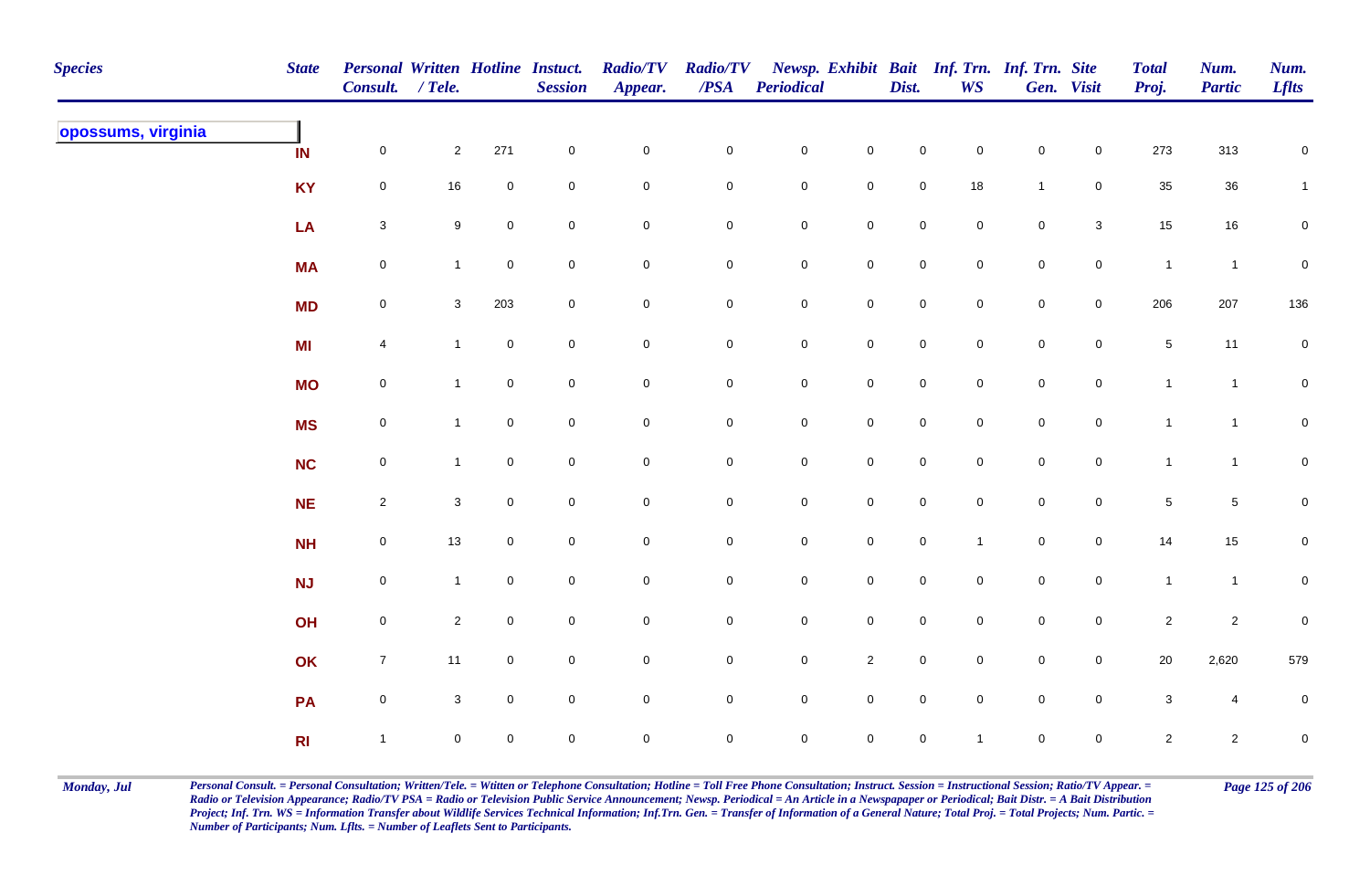| <b>Species</b><br><b>State</b>         | Personal Written Hotline Instuct.<br>Consult. / Tele. |                |                | <b>Session</b>      | <b>Radio/TV</b><br>Appear. | <b>Radio/TV</b><br>$\boldsymbol{PSA}$ | <b>Periodical</b>   |                     | Dist.               | <b>WS</b>           | Newsp. Exhibit Bait Inf. Trn. Inf. Trn. Site | Gen. Visit          | <b>Total</b><br>Proj.     | Num.<br><b>Partic</b> | Num.<br><b>Lflts</b> |
|----------------------------------------|-------------------------------------------------------|----------------|----------------|---------------------|----------------------------|---------------------------------------|---------------------|---------------------|---------------------|---------------------|----------------------------------------------|---------------------|---------------------------|-----------------------|----------------------|
| opossums, virginia<br><b>TN</b>        | $\mathbf{1}$                                          | 4              | $\mathbf 0$    | $\mathbf 0$         | $\pmb{0}$                  | $\pmb{0}$                             | $\pmb{0}$           | $\pmb{0}$           | 0                   | $\mathbf 0$         | $\mathbf 0$                                  | $\mathsf 0$         | $\,$ 5 $\,$               | $\sqrt{5}$            | $\pmb{0}$            |
| <b>TX</b>                              | 60                                                    | 257            | $\mathbf 0$    | $\mathbf 0$         | $\mathbf 0$                | $\mathbf 0$                           | $\mathbf 0$         | $\mathsf 0$         | $\mathbf 0$         | 44                  | $\mathbf 0$                                  | $\overline{0}$      | 361                       | 366                   | 95                   |
| <b>VA</b>                              | $\pmb{0}$                                             | 8              | $\mathbf 0$    | $\overline{0}$      | $\overline{0}$             | $\mathbf 0$                           | $\mathbf 0$         | $\mathsf{O}\xspace$ | $\mathbf 0$         | $\mathbf 0$         | $\mathbf 0$                                  | $\overline{0}$      | $\bf 8$                   | 8                     | 0                    |
| <b>VT</b>                              | $\pmb{0}$                                             | 13             | $\overline{c}$ | $\mathbf 0$         | $\mathbf 0$                | $\pmb{0}$                             | ${\bf 0}$           | $\mathbf 0$         | $\mathbf 0$         | $\mathbf 0$         | $\mathbf 0$                                  | $\mathsf{O}$        | 15                        | 15                    | $\pmb{0}$            |
| <b>WA</b>                              | $\sqrt{2}$                                            | 4              | $\mathbf 0$    | $\overline{0}$      | $\mathbf 0$                | $\mathsf{O}\xspace$                   | $\mathsf{O}\xspace$ | $\,6\,$             | $\mathsf{O}\xspace$ | $\mathsf{O}\xspace$ | $\mathbf 0$                                  | $\mathsf{O}\xspace$ | 12                        | 2,287                 | $\mathbf 0$          |
| <b>WV</b>                              | 4                                                     | $\mathbf 0$    | $\mathbf 0$    | $\overline{0}$      | $\overline{0}$             | $\mathbf 0$                           | $\mathbf 0$         | $\mathsf{O}\xspace$ | $\mathbf 0$         | $\mathbf 0$         | $\mathbf 0$                                  | $\mathsf{O}$        | 4                         | 4                     | $\mathbf{1}$         |
| <b>Subtotal of Projects by Species</b> | 210                                                   | 822            | 476            | $\overline{1}$      | $\mathbf 0$                | $\mathsf 0$                           | $\mathbf 0$         | $9\,$               | $\mathsf{O}\xspace$ | $\mathbf 0$         | $\overline{4}$                               | 6                   | 1,593                     | 9,609                 | 2,484                |
| ospreys<br><b>AL</b>                   | $\mathbf 0$                                           | $\overline{2}$ | $\Omega$       | $\mathbf 0$         | $\mathbf 0$                | $\mathbf 0$                           | $\mathsf{O}\xspace$ | $\mathsf 0$         | $\mathbf 0$         | $\mathbf 0$         | $\mathsf{O}\xspace$                          | $\mathsf{O}\xspace$ | $\sqrt{2}$                | $\overline{2}$        | 0                    |
| FL.                                    | $\pmb{0}$                                             | $\mathbf{3}$   | $\mathsf 0$    | $\overline{0}$      | $\mathbf 0$                | $\mathbf 0$                           | $\pmb{0}$           | $\mathbf 0$         | 0                   | $\mathbf 0$         | $\mathbf 0$                                  | $\mathbf 0$         | $\ensuremath{\mathsf{3}}$ | $\mathbf{3}$          | $\mathbf 0$          |
| <b>MA</b>                              | $\mathsf{O}\xspace$                                   | 0              | $\mathbf 0$    | $\mathbf 0$         | $\mathbf 0$                | $\pmb{0}$                             | $\pmb{0}$           | $\mathsf{O}\xspace$ | $\mathsf{O}\xspace$ | $\mathbf{1}$        | $\mathbf 0$                                  | $\mathbf 0$         | $\mathbf{1}$              | $\mathbf{1}$          | $\pmb{0}$            |
| <b>MD</b>                              | $\mathsf{O}\xspace$                                   | 6              | 11             | $\overline{0}$      | $\overline{0}$             | $\mathbf 0$                           | $\mathbf 0$         | $\mathbf 0$         | $\mathsf{O}\xspace$ | $\mathbf 0$         | $\mathbf 0$                                  | $\mathsf 0$         | 17                        | 22                    | $\pmb{0}$            |
| <b>ME</b>                              | $\mathsf{O}\xspace$                                   | 3 <sup>1</sup> | $\mathbf 0$    | $\overline{0}$      | $\overline{0}$             | $\mathbf 0$                           | $\mathbf 0$         | $\mathbf 0$         | $\mathbf 0$         | $\mathbf 0$         | $\mathbf 0$                                  | $\overline{1}$      | 4                         | 4                     | $\mathbf 0$          |
| <b>MI</b>                              | $\pmb{0}$                                             | $\mathbf{1}$   | $\mathsf 0$    | $\overline{0}$      | $\overline{0}$             | $\mathsf 0$                           | $\mathbf 0$         | $\mathsf{O}\xspace$ | $\mathbf 0$         | $\mathbf 0$         | $\overline{0}$                               | $\mathsf{O}$        | $\mathbf{1}$              | $\overline{2}$        | $\overline{c}$       |
| <b>NC</b>                              | $\pmb{0}$                                             | $\mathbf{3}$   | $\mathbf 0$    | $\mathsf{O}\xspace$ | $\mathbf 0$                | $\mathsf{O}\xspace$                   | $\mathbf 0$         | $\mathsf 0$         | $\mathbf 0$         | $\mathbf 0$         | $\mathsf 0$                                  | $\mathbf 0$         | $\sqrt{3}$                | $\mathbf{3}$          | $\overline{7}$       |
| <b>NH</b>                              | $\mathsf{O}\xspace$                                   | $\mathbf{1}$   | $\mathbf 0$    | $\overline{0}$      | $\overline{0}$             | $\mathbf 0$                           | $\overline{0}$      | $\mathsf 0$         | $\mathbf 0$         | $\mathbf 0$         | $\mathbf 0$                                  | $\overline{0}$      | $\mathbf{1}$              | $\overline{1}$        | 0                    |
| <b>NY</b>                              | $\mathsf{O}\xspace$                                   | $\overline{2}$ | $\mathbf 0$    | $\mathsf{O}\xspace$ | $\pmb{0}$                  | $\mathsf 0$                           | $\mathbf 0$         | $\mathbf 0$         | $\mathsf{O}\xspace$ | $\mathbf 0$         | $\mathbf 0$                                  | $\mathbf 0$         | $\overline{2}$            | $\overline{2}$        | 12                   |

Monday, Jul Personal Consult. = Personal Consultation; Written/Tele. = Witten or Telephone Consultation; Hotline = Toll Free Phone Consultation; Instruct. Session = Instructional Session; Ratio/TV Appear. = Page 126 of 206 *Radio or Television Appearance; Radio/TV PSA = Radio or Television Public Service Announcement; Newsp. Periodical = An Article in a Newspapaper or Periodical; Bait Distr. = A Bait Distribution*  Project; Inf. Trn. WS = Information Transfer about Wildlife Services Technical Information; Inf.Trn. Gen. = Transfer of Information of a General Nature; Total Proj. = Total Projects; Num. Partic. = *Number of Participants; Num. Lflts. = Number of Leaflets Sent to Participants.*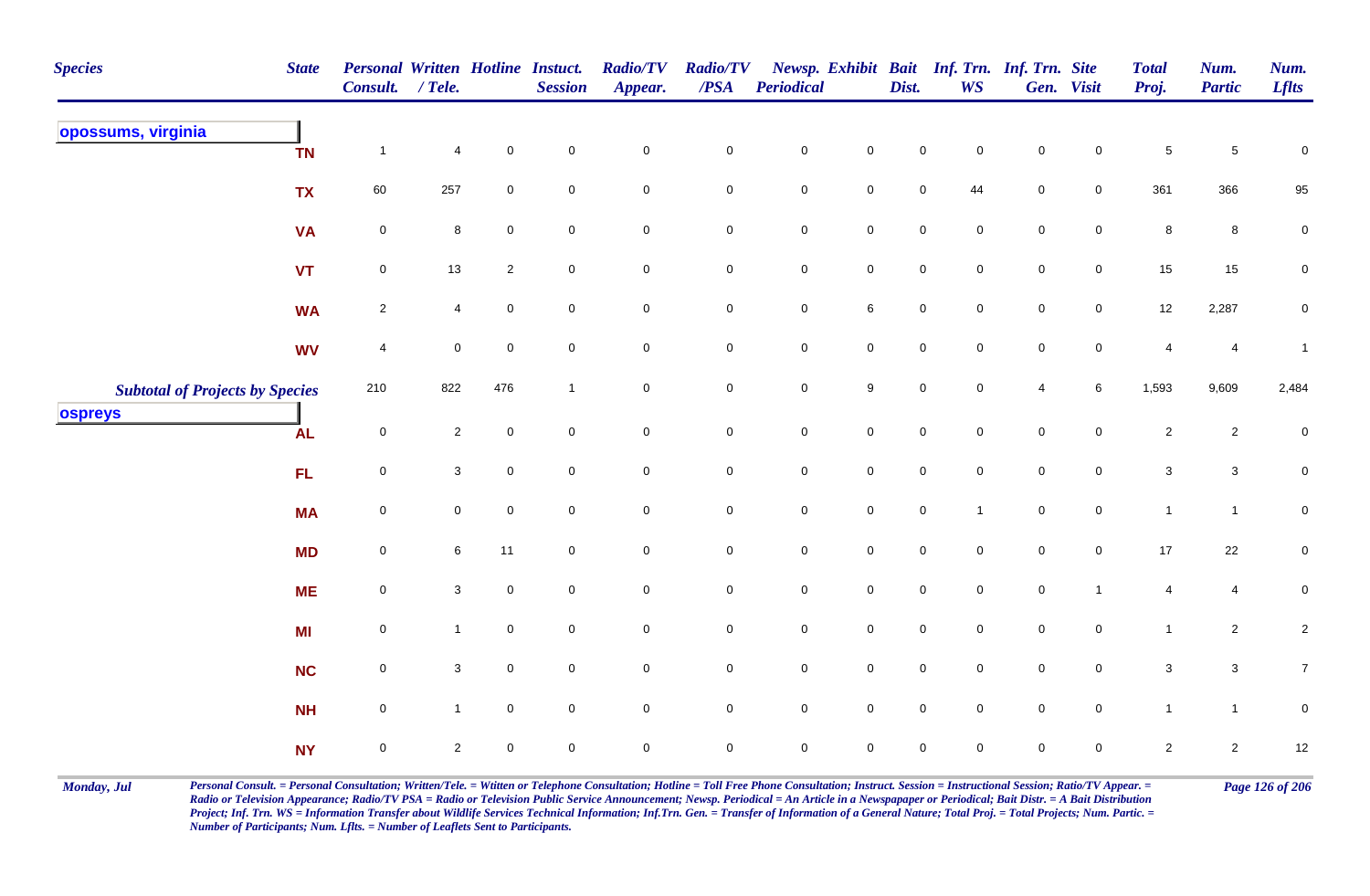| <b>Species</b><br><b>State</b>                                   | Consult.       | <b>Personal Written Hotline Instuct.</b><br>$/$ Tele. |             | <b>Session</b>      | <b>Radio/TV</b><br>Appear. | <b>Radio/TV</b><br>/PSA | <b>Periodical</b>   |                     | Dist.       | <b>WS</b>           | Newsp. Exhibit Bait Inf. Trn. Inf. Trn. Site | Gen. Visit          | <b>Total</b><br>Proj.     | Num.<br><b>Partic</b> | Num.<br><b>Lflts</b> |
|------------------------------------------------------------------|----------------|-------------------------------------------------------|-------------|---------------------|----------------------------|-------------------------|---------------------|---------------------|-------------|---------------------|----------------------------------------------|---------------------|---------------------------|-----------------------|----------------------|
| ospreys<br><b>NY</b>                                             | 0              | $\overline{c}$                                        | $\mathbf 0$ | $\mathbf 0$         | $\mathsf{O}\xspace$        | $\pmb{0}$               | $\mathsf{O}\xspace$ | $\mathbf 0$         | $\mathbf 0$ | 0                   | $\mathsf 0$                                  | 0                   | $\overline{c}$            | $\mathbf{2}$          | 12                   |
| OH                                                               | 0              | $\mathbf{1}$                                          | $\mathbf 0$ | $\mathbf 0$         | $\mathbf 0$                | $\mathsf{O}\xspace$     | $\mathsf{O}\xspace$ | $\mathsf{O}\xspace$ | $\mathbf 0$ | $\mathbf 0$         | $\mathsf 0$                                  | $\mathbf 0$         | $\mathbf{1}$              | $\mathbf{1}$          | $\mathbf{3}$         |
| <b>TN</b>                                                        | 0              | 1                                                     | $\mathsf 0$ | $\mathbf 0$         | $\mathsf{O}\xspace$        | $\pmb{0}$               | $\pmb{0}$           | $\mathsf{O}\xspace$ | $\mathbf 0$ | 0                   | $\pmb{0}$                                    | $\mathbf 1$         | $\sqrt{2}$                | $\overline{c}$        | $\mathsf{O}\xspace$  |
| <b>VA</b>                                                        | 0              | 4                                                     | $\pmb{0}$   | 3                   | $\mathbf 0$                | $\pmb{0}$               | $\pmb{0}$           | $\mathsf{O}\xspace$ | $\mathbf 0$ | 0                   | $\pmb{0}$                                    | $\mathbf 0$         | $\overline{7}$            | 16                    | $\overline{2}$       |
| <b>VT</b>                                                        | $\pmb{0}$      | $\mathbf{1}$                                          | $\mathsf 0$ | 0                   | $\mathbf 0$                | $\mathbf 0$             | $\pmb{0}$           | $\overline{0}$      | $\mathbf 0$ | 0                   | $\mathsf 0$                                  | $\mathbf 0$         | $\mathbf{1}$              | $\mathbf{1}$          | $\pmb{0}$            |
| <b>WA</b>                                                        | $\overline{1}$ | $\mathbf{1}$                                          | $\mathsf 0$ | $\mathbf 0$         | $\mathbf 0$                | $\pmb{0}$               | $\mathbf 0$         | $\mathsf{O}\xspace$ | $\mathbf 0$ | $\mathbf 0$         | $\pmb{0}$                                    | $\mathbf{1}$        | $\ensuremath{\mathsf{3}}$ | $\mathbf{3}$          | $\pmb{0}$            |
| <b>WI</b>                                                        | 0              | $\mathbf{1}$                                          | $\mathsf 0$ | $\mathbf 0$         | $\overline{0}$             | $\mathbf 0$             | $\pmb{0}$           | $\mathbf 0$         | $\mathbf 0$ | $\mathbf 0$         | $\mathsf 0$                                  | $\mathbf 0$         | $\mathbf{1}$              | $\overline{1}$        | $\mathbf 0$          |
| <b>Subtotal of Projects by Species</b><br>other big game species | $\overline{1}$ | 30                                                    | 11          | 3                   | $\overline{0}$             | $\pmb{0}$               | $\pmb{0}$           | $\mathbf 0$         | $\mathbf 0$ | $\mathbf 0$         | $\mathsf 0$                                  | 3                   | 49                        | 64                    | $26\,$               |
| <b>ND</b>                                                        | $\overline{1}$ | $\mathbf 0$                                           | $\mathsf 0$ | $\mathbf 0$         | $\overline{0}$             | $\pmb{0}$               | $\pmb{0}$           | $\mathsf{O}\xspace$ | $\mathbf 0$ | $\mathbf 0$         | $\mathsf 0$                                  | $\mathbf 0$         | $\mathbf{1}$              | $\overline{1}$        | $\sqrt{2}$           |
| <b>Subtotal of Projects by Species</b><br>other migratory birds  | $\overline{1}$ | 0                                                     | $\mathsf 0$ | $\mathbf 0$         | $\mathsf{O}\xspace$        | $\mathbf 0$             | $\pmb{0}$           | $\overline{0}$      | $\mathbf 0$ | $\mathbf 0$         | $\pmb{0}$                                    | $\mathbf 0$         | $\mathbf{1}$              | $\overline{1}$        | $\overline{2}$       |
| <b>WA</b>                                                        | $\overline{1}$ | $\mathbf 0$                                           | $\mathbf 0$ | $\mathsf{O}\xspace$ | $\mathsf{O}\xspace$        | $\mathbf 0$             | $\mathbf 0$         | $\mathsf{O}\xspace$ | $\mathbf 0$ | $\mathsf{O}\xspace$ | $\pmb{0}$                                    | $\mathsf{O}\xspace$ | $\mathbf{1}$              | $\overline{1}$        | $\mathsf{O}\xspace$  |
| <b>Subtotal of Projects by Species</b>                           | $\overline{1}$ | 0                                                     | $\pmb{0}$   | $\mathbf 0$         | $\mathbf 0$                | $\pmb{0}$               | $\pmb{0}$           | $\mathbf 0$         | $\mathbf 0$ | $\pmb{0}$           | $\pmb{0}$                                    | $\mathbf 0$         | $\mathbf{1}$              | $\overline{1}$        | $\pmb{0}$            |
| other song birds<br><b>WA</b>                                    | $\overline{1}$ | $\mathbf 0$                                           | $\mathbf 0$ | $\mathbf 0$         | $\mathsf{O}\xspace$        | $\pmb{0}$               | $\mathbf 0$         | $\mathsf{O}\xspace$ | $\mathbf 0$ | $\mathbf 0$         | $\mathsf 0$                                  | $\mathbf 0$         | $\mathbf{1}$              | $\overline{1}$        | $\pmb{0}$            |
| <b>Subtotal of Projects by Species</b>                           | $\overline{1}$ | $\mathbf 0$                                           | $\mathsf 0$ | $\mathbf 0$         | $\mathbf 0$                | $\mathbf 0$             | $\mathbf 0$         | $\overline{0}$      | $\mathbf 0$ | $\mathbf 0$         | $\mathsf 0$                                  | $\mathbf 0$         | $\mathbf{1}$              | $\mathbf{1}$          | $\mathbf 0$          |
| otters, river<br><b>AL</b>                                       | $\overline{1}$ | 5                                                     | $\mathbf 0$ | $\mathbf 0$         | $\mathbf 0$                | $\mathsf{O}\xspace$     | $\mathbf 0$         | $\mathbf 0$         | $\mathbf 0$ | $\mathbf 0$         | $\mathbf{1}$                                 | $\overline{1}$      | 8                         | 8                     | $\mathbf 5$          |
| <b>CA</b>                                                        | $\pmb{0}$      | 1                                                     | $\mathbf 0$ | $\mathbf 0$         | $\mathbf 0$                | $\mathbf 0$             | $\mathbf 0$         | 0                   | $\mathbf 0$ | $\overline{2}$      | $\mathbf 0$                                  | 0                   | 3                         | 3                     | $\pmb{0}$            |

Monday, Jul Personal Consult. = Personal Consultation; Written/Tele. = Witten or Telephone Consultation; Hotline = Toll Free Phone Consultation; Instruct. Session = Instructional Session; Ratio/TV Appear. = Page 127 of 206 *Radio or Television Appearance; Radio/TV PSA = Radio or Television Public Service Announcement; Newsp. Periodical = An Article in a Newspapaper or Periodical; Bait Distr. = A Bait Distribution*  Project; Inf. Trn. WS = Information Transfer about Wildlife Services Technical Information; Inf.Trn. Gen. = Transfer of Information of a General Nature; Total Proj. = Total Projects; Num. Partic. = *Number of Participants; Num. Lflts. = Number of Leaflets Sent to Participants.*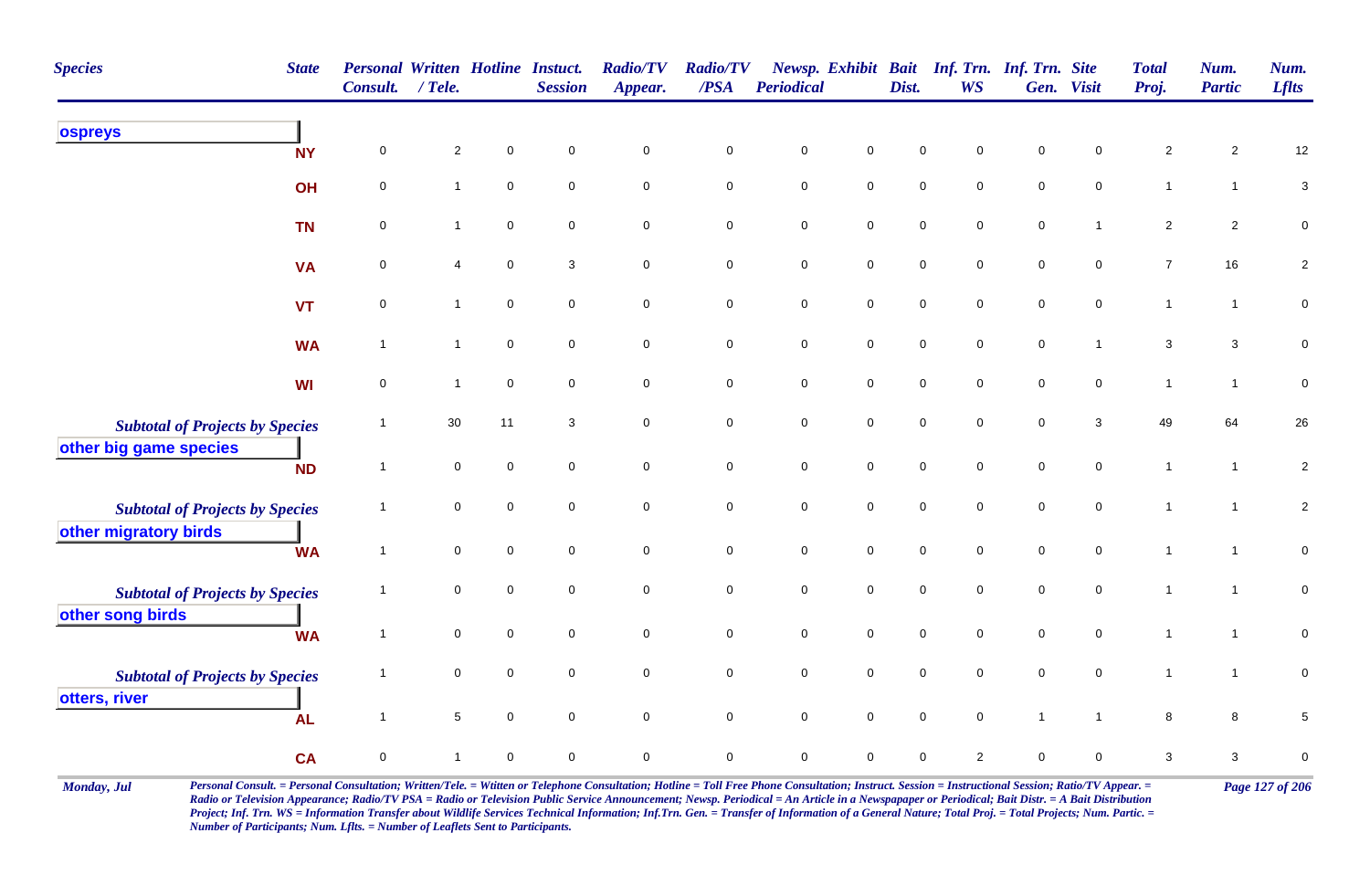| <b>Species</b> | <b>State</b>                           | <b>Personal Written Hotline Instuct.</b><br><b>Consult.</b> | $/$ Tele.      |              | <b>Session</b>      | <b>Radio/TV</b><br>Appear. | <b>Radio/TV</b><br>$\overline{PSA}$ | Periodical  |                     | Dist.       | <b>WS</b>           | Newsp. Exhibit Bait Inf. Trn. Inf. Trn. Site | Gen. Visit          | <b>Total</b><br>Proj.     | Num.<br><b>Partic</b>     | Num.<br><b>Lflts</b> |
|----------------|----------------------------------------|-------------------------------------------------------------|----------------|--------------|---------------------|----------------------------|-------------------------------------|-------------|---------------------|-------------|---------------------|----------------------------------------------|---------------------|---------------------------|---------------------------|----------------------|
| otters, river  | <b>CA</b>                              | $\pmb{0}$                                                   | $\mathbf{1}$   | $\pmb{0}$    | $\mathsf{O}\xspace$ | $\mathsf{O}\xspace$        | $\mathsf{O}\xspace$                 | $\mathbf 0$ | $\mathsf{O}\xspace$ | $\mathsf 0$ | $\overline{c}$      | $\mathbf 0$                                  | 0                   | 3                         | $\ensuremath{\mathsf{3}}$ | 0                    |
|                | <b>GA</b>                              | $\pmb{0}$                                                   | 0              | $\mathbf 0$  | $\mathbf 0$         | $\mathbf 0$                | $\mathbf 0$                         | $\mathbf 0$ | $\mathsf{O}$        | $\pmb{0}$   | $\overline{0}$      | $\pmb{0}$                                    | $\mathbf{1}$        | $\mathbf{1}$              | $\mathbf{1}$              | $\mathbf 0$          |
|                | IN                                     | 0                                                           | 0              | $\mathbf{3}$ | $\mathbf 0$         | $\mathsf{O}\xspace$        | 0                                   | $\mathbf 0$ | $\mathbf 0$         | $\mathbf 0$ | $\mathbf 0$         | $\mathbf 0$                                  | $\mathbf 0$         | $\mathbf 3$               | $\ensuremath{\mathsf{3}}$ | $\mathbf 0$          |
|                | <b>KY</b>                              | $\mathbf{1}$                                                | $\overline{a}$ | $\mathbf 0$  | $\mathbf 0$         | $\mathbf 0$                | $\mathbf 0$                         | $\pmb{0}$   | $\mathsf{O}\xspace$ | $\pmb{0}$   | $\mathbf 0$         | $\pmb{0}$                                    | $\mathbf 0$         | $\ensuremath{\mathsf{3}}$ | 4                         | $\mathbf 0$          |
|                | LA                                     | $\mathbf{1}$                                                | $\overline{2}$ | $\mathbf 0$  | $\overline{0}$      | $\mathsf{O}\xspace$        | $\mathsf{O}\xspace$                 | $\pmb{0}$   | $\mathsf{O}\xspace$ | $\pmb{0}$   | $\overline{0}$      | $\pmb{0}$                                    | $\mathsf{O}\xspace$ | $\mathbf{3}$              | $\mathsf 3$               | $\mathbf{1}$         |
|                | <b>MD</b>                              | $\pmb{0}$                                                   | $\overline{0}$ | $\mathbf{1}$ | $\mathbf 0$         | $\mathbf 0$                | $\mathbf 0$                         | $\mathbf 0$ | $\mathsf{O}\xspace$ | $\pmb{0}$   | $\mathbf 0$         | $\pmb{0}$                                    | $\mathsf{O}\xspace$ | $\mathbf{1}$              | $\mathbf{1}$              | $\mathbf 0$          |
|                | <b>MS</b>                              | $\sqrt{2}$                                                  | $\mathbf{1}$   | $\mathbf 0$  | $\mathsf{O}\xspace$ | $\mathsf{O}\xspace$        | $\mathsf{O}\xspace$                 | $\mathbf 0$ | $\mathsf{O}\xspace$ | $\pmb{0}$   | $\mathsf{O}\xspace$ | $\pmb{0}$                                    | $\mathsf{O}\xspace$ | $\mathbf 3$               | 14                        | 10                   |
|                | <b>NH</b>                              | $\mathsf{O}\xspace$                                         | $\mathbf{1}$   | $\mathbf 0$  | $\mathbf 0$         | $\mathsf{O}\xspace$        | $\mathsf{O}\xspace$                 | $\mathbf 0$ | $\mathsf{O}\xspace$ | $\mathbf 0$ | $\mathbf 0$         | $\mathbf 0$                                  | 0                   | $\mathbf{1}$              | $\mathbf{1}$              | $\mathbf 0$          |
|                | OK                                     | $\boldsymbol{7}$                                            | $\mathbf{1}$   | $\mathsf 0$  | $\overline{0}$      | $\mathsf{O}\xspace$        | $\mathbf 0$                         | $\pmb{0}$   | $\overline{0}$      | $\mathsf 0$ | $\mathbf 0$         | $\mathsf 0$                                  | 0                   | $\bf 8$                   | $\boldsymbol{9}$          | $\mathbf 0$          |
|                | OR                                     | $\pmb{0}$                                                   | $\mathbf{1}$   | $\mathbf 0$  | $\mathbf 0$         | $\mathbf 0$                | $\pmb{0}$                           | $\mathbf 0$ | $\mathbf 0$         | $\pmb{0}$   | $\mathbf 0$         | $\pmb{0}$                                    | $\mathsf{O}\xspace$ | $\mathbf{1}$              | $\mathbf{1}$              | $\mathbf 0$          |
|                | <b>TN</b>                              | $\pmb{0}$                                                   | $\mathbf{1}$   | $\pmb{0}$    | $\mathsf{O}\xspace$ | $\mathbf 0$                | $\mathbf 0$                         | $\pmb{0}$   | $\mathbf 0$         | $\pmb{0}$   | $\mathbf 0$         | $\pmb{0}$                                    | $\mathbf 0$         | $\mathbf{1}$              | $\mathbf{1}$              | $\mathbf 0$          |
|                | <b>TX</b>                              | $\pmb{0}$                                                   | 6              | $\mathbf 0$  | $\overline{0}$      | $\mathsf{O}\xspace$        | $\mathbf 0$                         | $\mathbf 0$ | $\mathbf 0$         | $\mathsf 0$ | $\mathbf 0$         | $\mathsf 0$                                  | $\mathbf 0$         | $\,6\,$                   | $\overline{7}$            | $\mathbf{1}$         |
|                | <b>VT</b>                              | $\pmb{0}$                                                   | $\mathbf{1}$   | $\mathsf 0$  | $\overline{0}$      | $\mathbf 0$                | $\overline{0}$                      | $\mathbf 0$ | $\mathsf{O}$        | $\mathsf 0$ | $\mathbf 0$         | $\mathsf 0$                                  | $\mathbf 0$         | $\mathbf{1}$              | $\mathbf{1}$              | 0                    |
|                | <b>WA</b>                              | $\,$ 5 $\,$                                                 | $\mathbf{1}$   | $\mathbf 0$  | $\mathsf{O}\xspace$ | $\mathsf{O}\xspace$        | $\mathsf{O}\xspace$                 | $\mathbf 0$ | $\mathsf 0$         | $\pmb{0}$   | $\mathbf 0$         | $\pmb{0}$                                    | $\mathbf{1}$        | $\overline{7}$            | $10\,$                    | $\mathbf 0$          |
|                | <b>WV</b>                              | $\sqrt{2}$                                                  | $\mathbf 0$    | $\mathbf 0$  | $\overline{0}$      | $\mathsf{O}\xspace$        | $\mathsf{O}\xspace$                 | $\mathbf 0$ | $\mathsf 0$         | $\pmb{0}$   | $\mathbf 0$         | $\pmb{0}$                                    | $\mathsf{O}\xspace$ | $\overline{2}$            | $\sqrt{2}$                | $\pmb{0}$            |
|                | <b>Subtotal of Projects by Species</b> | 19                                                          | 23             | 4            | $\mathbf 0$         | $\mathsf{O}\xspace$        | $\mathsf{O}\xspace$                 | $\mathbf 0$ | $\mathsf{O}\xspace$ | $\mathsf 0$ | $\mathbf 0$         | $\mathbf{1}$                                 | $\mathbf{3}$        | 52                        | 69                        | $17$                 |

Monday, Jul Personal Consult. = Personal Consultation; Written/Tele. = Witten or Telephone Consultation; Hotline = Toll Free Phone Consultation; Instruct. Session = Instructional Session; Ratio/TV Appear. = Page 128 of 206 *Radio or Television Appearance; Radio/TV PSA = Radio or Television Public Service Announcement; Newsp. Periodical = An Article in a Newspapaper or Periodical; Bait Distr. = A Bait Distribution*  Project; Inf. Trn. WS = Information Transfer about Wildlife Services Technical Information; Inf.Trn. Gen. = Transfer of Information of a General Nature; Total Proj. = Total Projects; Num. Partic. = *Number of Participants; Num. Lflts. = Number of Leaflets Sent to Participants.*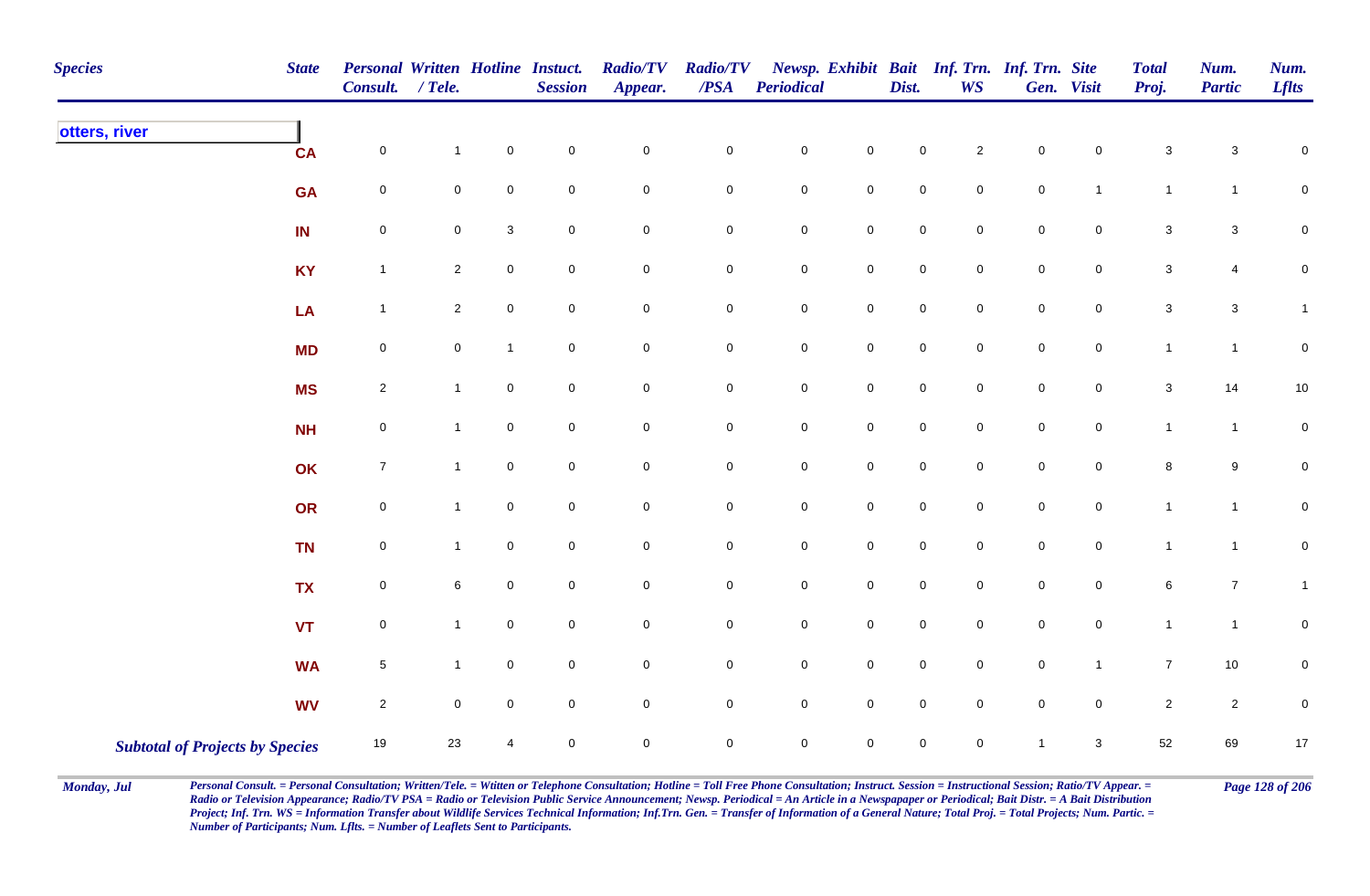| <b>Species</b>                                            | <b>State</b> | <b>Personal Written Hotline Instuct.</b><br>Consult. | $/$ Tele.      |                     | <b>Session</b>   | <b>Radio/TV</b><br>Appear. | <b>Radio/TV</b><br>/PSA | Periodical          |                     | Dist.               | Newsp. Exhibit Bait Inf. Trn. Inf. Trn. Site<br><b>WS</b> |                     | Gen. Visit          | <b>Total</b><br>Proj. | Num.<br><b>Partic</b> | Num.<br><b>Lflts</b> |
|-----------------------------------------------------------|--------------|------------------------------------------------------|----------------|---------------------|------------------|----------------------------|-------------------------|---------------------|---------------------|---------------------|-----------------------------------------------------------|---------------------|---------------------|-----------------------|-----------------------|----------------------|
| owls, barred                                              | IN           | $\mathbf 0$                                          | 0              | 18                  | $\pmb{0}$        | $\mathbf 0$                | $\mathbf 0$             | $\mathbf 0$         | $\mathsf{O}\xspace$ | 0                   | $\mathbf 0$                                               | $\mathbf 0$         | $\mathbf 0$         | 18                    | 18                    | $\mathbf 0$          |
|                                                           | LA           | $\mathbf 0$                                          | $\mathbf{1}$   | $\pmb{0}$           | $\overline{0}$   | $\mathbf 0$                | $\mathbf 0$             | $\mathbf 0$         | $\mathbf 0$         | $\mathbf 0$         | $\overline{0}$                                            | $\mathbf 0$         | $\overline{0}$      | $\overline{1}$        | $\mathbf{1}$          | ${\bf 0}$            |
|                                                           | <b>MD</b>    | $\pmb{0}$                                            | $\mathbf 0$    | $\overline{c}$      | $\mathbf 0$      | $\pmb{0}$                  | $\mathbf 0$             | $\mathbf 0$         | $\mathsf{O}\xspace$ | $\mathbf 0$         | $\mathbf 0$                                               | $\mathsf{O}\xspace$ | $\mathbf 0$         | $\sqrt{2}$            | $\overline{2}$        | $\mathbf 0$          |
|                                                           | <b>MO</b>    | $\mathbf 0$                                          | $\mathbf{1}$   | $\mathbf 0$         | $\mathbf 0$      | $\mathbf 0$                | $\mathbf 0$             | $\mathsf{O}\xspace$ | $\mathsf{O}\xspace$ | $\mathbf 0$         | $\mathbf 0$                                               | $\mathsf{O}\xspace$ | $\mathbf 0$         | $\mathbf{1}$          | $\mathbf{1}$          | $\pmb{0}$            |
|                                                           | <b>MS</b>    | $\pmb{0}$                                            | $\mathbf{1}$   | $\mathbf 0$         | $\overline{0}$   | $\mathbf 0$                | $\mathbf 0$             | $\mathsf{O}\xspace$ | $\mathbf 0$         | $\mathbf 0$         | $\overline{0}$                                            | $\mathsf{O}\xspace$ | $\overline{0}$      | $\mathbf{1}$          | $\overline{2}$        | ${\bf 0}$            |
|                                                           | <b>NE</b>    | $\mathbf 0$                                          | $\mathbf{3}$   | $\mathbf 0$         | $\mathbf 0$      | $\mathbf 0$                | $\mathbf 0$             | $\mathsf{O}\xspace$ | $\mathbf 0$         | $\mathbf 0$         | $\overline{0}$                                            | $\mathsf{O}\xspace$ | $\mathsf{O}\xspace$ | $\mathbf{3}$          | $\mathbf{3}$          | ${\bf 0}$            |
|                                                           | <b>NH</b>    | $\mathbf 0$                                          | $\overline{2}$ | $\mathbf 0$         | $\mathbf 0$      | $\pmb{0}$                  | $\mathbf 0$             | $\mathsf 0$         | $\mathbf 0$         | $\mathsf{O}\xspace$ | $\mathsf{O}\xspace$                                       | $\pmb{0}$           | $\mathsf{O}\xspace$ | $\overline{2}$        | $\overline{2}$        | $\pmb{0}$            |
|                                                           | <b>VT</b>    | $\mathbf 0$                                          | $\overline{4}$ | $\mathsf{O}\xspace$ | $\mathbf 0$      | $\mathsf{O}\xspace$        | $\mathbf 0$             | $\mathsf{O}$        | $\mathbf 0$         | $\mathbf 0$         | $\mathbf 0$                                               | $\mathsf{O}\xspace$ | $\overline{0}$      | $\overline{4}$        | $\overline{4}$        | ${\bf 0}$            |
|                                                           | <b>WA</b>    | $\mathbf 0$                                          | $\mathbf{1}$   | $\mathbf 0$         | $\mathbf 0$      | $\mathbf 0$                | $\pmb{0}$               | $\mathbf 0$         | $\mathsf{O}\xspace$ | $\pmb{0}$           | $\mathbf 0$                                               | $\mathbf 0$         | $\mathsf{O}\xspace$ | $\mathbf{1}$          | $\mathbf{1}$          | ${\bf 0}$            |
|                                                           | WI           | $\mathbf 0$                                          | $\mathbf{1}$   | $\mathbf 0$         | $\mathbf 0$      | $\pmb{0}$                  | $\mathbf 0$             | $\mathbf 0$         | $\mathsf{O}\xspace$ | $\mathbf 0$         | $\mathbf 0$                                               | $\mathbf 0$         | $\mathbf 0$         | $\mathbf{1}$          | $\mathbf{1}$          | $\mathbf 0$          |
| <b>Subtotal of Projects by Species</b><br>owls, burrowing |              | $\mathbf 0$                                          | 14             | 20                  | $\mathbf 0$      | $\mathbf 0$                | $\mathsf{O}\xspace$     | $\mathbf 0$         | $\mathsf{O}\xspace$ | $\mathbf 0$         | $\mathbf 0$                                               | $\mathsf{O}\xspace$ | $\mathbf 0$         | 34                    | 35                    | ${\bf 0}$            |
|                                                           | <b>AZ</b>    | $\mathbf{1}$                                         | $\overline{0}$ | $\mathsf{O}\xspace$ | $\boldsymbol{0}$ | $\mathsf{O}\xspace$        | $\mathbf 0$             | $\mathsf{O}$        | $\mathsf{O}\xspace$ | $\mathbf 0$         | $\overline{0}$                                            | $\mathbf 0$         | $\overline{0}$      | $\mathbf{1}$          | $\overline{4}$        | 0                    |
|                                                           | <b>CA</b>    | $\mathbf{1}$                                         | $\mathbf 0$    | $\mathsf{O}\xspace$ | $\mathbf 0$      | $\mathbf 0$                | $\mathbf 0$             | $\mathbf 0$         | $\mathbf 0$         | $\overline{0}$      | $\mathbf 0$                                               | $\mathbf 0$         | $\mathbf 0$         | $\mathbf{1}$          | $\overline{2}$        | ${\bf 0}$            |
|                                                           | <b>NE</b>    | $\mathbf 0$                                          | $\mathbf{1}$   | $\mathbf 0$         | $\mathbf 0$      | $\mathbf 0$                | $\mathbf 0$             | $\mathsf{O}$        | $\mathsf{O}\xspace$ | $\mathsf 0$         | $\mathbf 0$                                               | $\mathsf{O}\xspace$ | $\mathsf{O}\xspace$ | $\mathbf{1}$          | $\mathbf{1}$          | $\pmb{0}$            |
|                                                           | <b>NM</b>    | $\mathbf 0$                                          | $\overline{0}$ | $\mathsf{O}\xspace$ | $\overline{0}$   | $\mathsf 0$                | $\mathbf 0$             | $\overline{0}$      | $\overline{0}$      | $\overline{0}$      | $\overline{0}$                                            | $\mathsf{O}\xspace$ | $\mathbf{1}$        | $\overline{1}$        | $\mathbf{1}$          | $\mathbf 0$          |
|                                                           | <b>TX</b>    | $\mathbf 0$                                          | $\mathbf{1}$   | $\mathbf 0$         | $\boldsymbol{0}$ | $\pmb{0}$                  | $\pmb{0}$               | $\mathbf 0$         | $\mathsf{O}\xspace$ | $\pmb{0}$           | $\mathbf 0$                                               | $\mathsf{O}\xspace$ | $\mathsf{O}\xspace$ | $\mathbf{1}$          | $\mathbf{1}$          | $\pmb{0}$            |

Monday, Jul Personal Consult. = Personal Consultation; Written/Tele. = Witten or Telephone Consultation; Hotline = Toll Free Phone Consultation; Instruct. Session = Instructional Session; Ratio/TV Appear. = Page 129 of 206 *Radio or Television Appearance; Radio/TV PSA = Radio or Television Public Service Announcement; Newsp. Periodical = An Article in a Newspapaper or Periodical; Bait Distr. = A Bait Distribution*  Project; Inf. Trn. WS = Information Transfer about Wildlife Services Technical Information; Inf.Trn. Gen. = Transfer of Information of a General Nature; Total Proj. = Total Projects; Num. Partic. = *Number of Participants; Num. Lflts. = Number of Leaflets Sent to Participants.*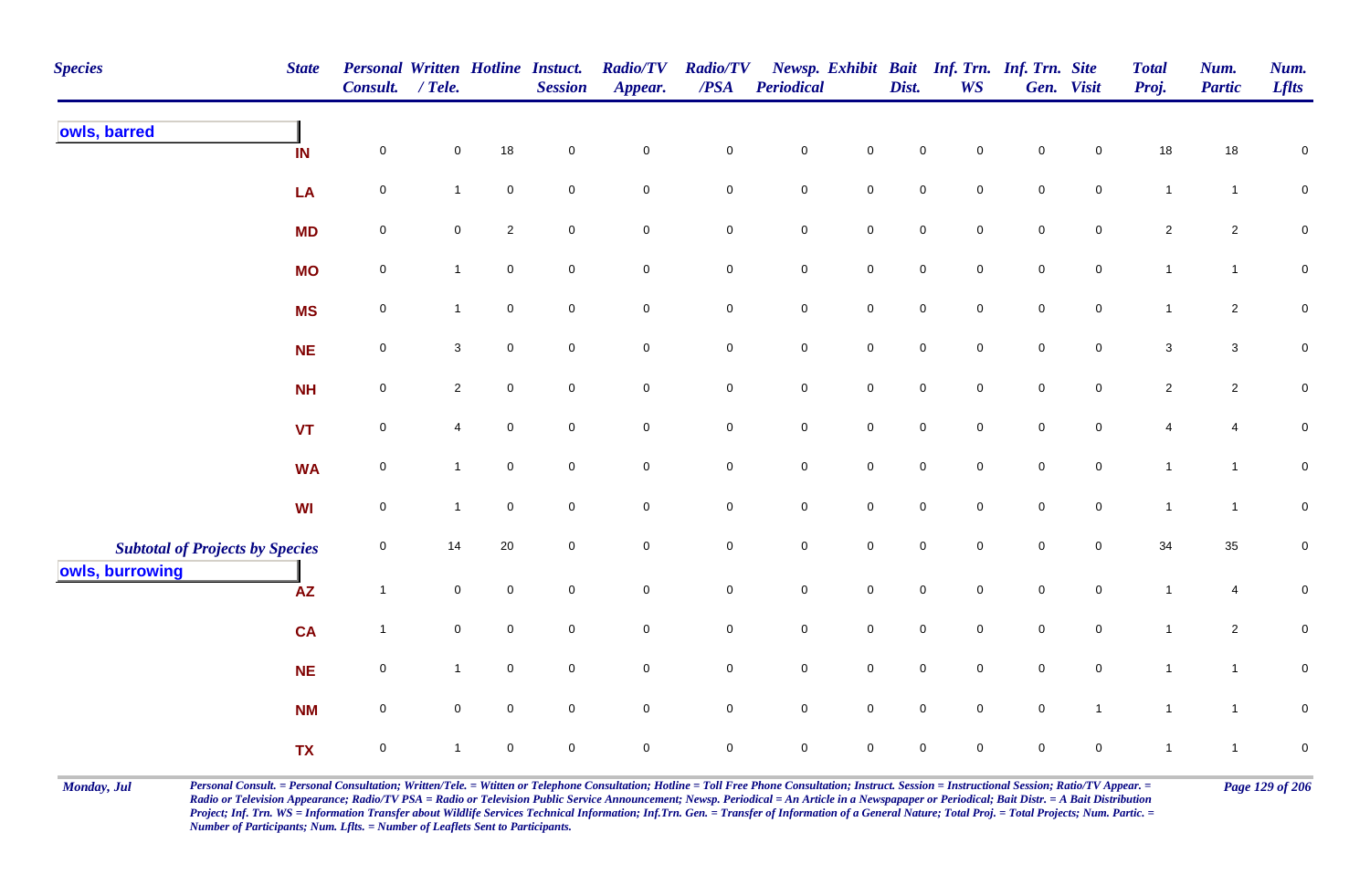| <b>Species</b>                                                  | <b>State</b> | Personal Written Hotline Instuct.<br><b>Consult.</b> | / Tele.        |                | <b>Session</b>      | <b>Radio/TV</b><br>Appear. | <b>Radio/TV</b><br>$\overline{PSA}$ | <b>Periodical</b> |                     | Dist.       | <b>WS</b>   | Newsp. Exhibit Bait Inf. Trn. Inf. Trn. Site | Gen. Visit          | <b>Total</b><br>Proj. | Num.<br><b>Partic</b> | Num.<br><b>Lflts</b> |
|-----------------------------------------------------------------|--------------|------------------------------------------------------|----------------|----------------|---------------------|----------------------------|-------------------------------------|-------------------|---------------------|-------------|-------------|----------------------------------------------|---------------------|-----------------------|-----------------------|----------------------|
| owls, burrowing                                                 | <b>TX</b>    | $\pmb{0}$                                            | $\mathbf{1}$   | $\mathbf 0$    | $\mathbf 0$         | $\mathsf{O}\xspace$        | $\pmb{0}$                           | $\mathsf 0$       | $\mathsf{O}\xspace$ | $\mathbf 0$ | 0           | $\mathsf 0$                                  | 0                   | $\mathbf{1}$          | -1                    | $\pmb{0}$            |
| <b>Subtotal of Projects by Species</b><br>owls, common barn     |              | $\overline{2}$                                       | $\sqrt{2}$     | $\mathbf 0$    | $\mathbf 0$         | $\pmb{0}$                  | $\mathbf 0$                         | $\pmb{0}$         | $\mathsf{O}\xspace$ | $\mathbf 0$ | $\mathbf 0$ | $\mathbf 0$                                  | $\mathbf{1}$        | $\,$ 5 $\,$           | 9                     | $\mathbf 0$          |
|                                                                 | <b>CA</b>    | $5\phantom{.0}$                                      | 12             | $\mathbf 0$    | $\mathbf 0$         | 0                          | $\mathbf 0$                         | $\pmb{0}$         | $\mathsf{O}\xspace$ | $\mathbf 0$ | $\mathbf 0$ | $\mathbf 0$                                  | $\mathbf 0$         | 17                    | 30                    | $\overline{c}$       |
|                                                                 | <b>GA</b>    | $\mathbf 0$                                          | $\mathbf{1}$   | $\mathsf 0$    | $\mathsf 0$         | $\mathsf{O}\xspace$        | $\mathbf 0$                         | $\pmb{0}$         | $\mathbf 0$         | $\mathsf 0$ | $\mathbf 0$ | $\mathsf 0$                                  | $\pmb{0}$           | $\mathbf{1}$          | $\mathbf{1}$          | $\pmb{0}$            |
|                                                                 | ID           | 0                                                    | $\mathbf{1}$   | $\mathbf 0$    | $\mathbf 0$         | 0                          | $\mathbf 0$                         | $\mathbf 0$       | $\mathbf 0$         | $\mathsf 0$ | $\mathbf 0$ | $\mathsf 0$                                  | 0                   | $\overline{1}$        | $\mathbf{1}$          | $\mathbf 0$          |
|                                                                 | IN           | $\overline{0}$                                       | $\mathbf 0$    | 8              | $\mathbf 0$         | 0                          | $\overline{0}$                      | $\mathsf 0$       | $\mathbf 0$         | $\mathbf 0$ | $\mathbf 0$ | $\mathbf 0$                                  | $\mathbf 0$         | 8                     | 8                     | $\pmb{0}$            |
|                                                                 | LA           | $\overline{1}$                                       | 4              | $\pmb{0}$      | $\mathsf 0$         | $\mathbf 0$                | $\mathsf{O}\xspace$                 | $\pmb{0}$         | $\mathbf 0$         | $\pmb{0}$   | $\mathbf 0$ | $\pmb{0}$                                    | $\mathsf{O}\xspace$ | $\,$ 5 $\,$           | $\overline{5}$        | $\pmb{0}$            |
|                                                                 | OK           | 3                                                    | $\mathbf 0$    | $\mathsf 0$    | $\mathbf 0$         | $\mathbf 0$                | $\mathbf 0$                         | $\pmb{0}$         | $\overline{0}$      | $\mathsf 0$ | 0           | $\mathsf 0$                                  | $\mathbf 0$         | $\mathbf{3}$          | $\overline{4}$        | $\pmb{0}$            |
|                                                                 | <b>TX</b>    | $\overline{0}$                                       | $\sqrt{5}$     | $\mathbf 0$    | $\mathbf 0$         | $\mathsf{O}\xspace$        | $\mathsf{O}\xspace$                 | $\pmb{0}$         | $\mathsf{O}\xspace$ | $\mathbf 0$ | $\mathbf 0$ | $\mathbf 0$                                  | $\mathbf 0$         | $\sqrt{5}$            | 6                     | $\pmb{0}$            |
|                                                                 | <b>WA</b>    | $\,$ 5 $\,$                                          | $\mathbf 0$    | $\mathbf 0$    | $\mathbf 0$         | $\mathsf{O}\xspace$        | $\mathbf 0$                         | $\pmb{0}$         | $\mathsf{O}\xspace$ | $\mathsf 0$ | $\mathbf 0$ | $\mathsf 0$                                  | $\mathbf 0$         | $\,$ 5 $\,$           | 9                     | $\pmb{0}$            |
| <b>Subtotal of Projects by Species</b><br>owls, eastern screech |              | 14                                                   | 23             | 8              | $\mathbf 0$         | $\mathbf 0$                | $\mathbf 0$                         | $\mathsf 0$       | $\mathbf 0$         | $\mathbf 0$ | $\mathbf 0$ | $\mathsf 0$                                  | 0                   | 45                    | 64                    | $\sqrt{2}$           |
|                                                                 | IN           | $\mathbf 0$                                          | 0              | 15             | $\mathsf{O}\xspace$ | $\mathsf{O}\xspace$        | $\mathsf{O}\xspace$                 | $\pmb{0}$         | $\mathsf{O}\xspace$ | $\pmb{0}$   | $\pmb{0}$   | $\pmb{0}$                                    | $\mathbf 0$         | 15                    | 16                    | $\pmb{0}$            |
|                                                                 | <b>MD</b>    | $\mathbf 0$                                          | 0              | $\overline{1}$ | $\mathsf 0$         | $\mathbf 0$                | $\mathbf 0$                         | $\pmb{0}$         | $\mathbf 0$         | $\mathsf 0$ | $\mathbf 0$ | $\mathsf 0$                                  | $\mathbf 0$         | $\mathbf{1}$          | $\mathbf{1}$          | $\mathbf 0$          |
|                                                                 | <b>NY</b>    | 0                                                    | $\mathbf{1}$   | $\mathbf 0$    | $\mathbf 0$         | $\mathbf 0$                | $\mathbf 0$                         | $\pmb{0}$         | $\mathbf 0$         | $\mathsf 0$ | $\mathbf 0$ | $\mathsf 0$                                  | $\mathbf 0$         | $\overline{1}$        | $\mathbf{1}$          | $\pmb{0}$            |
|                                                                 | OH           | $\mathsf{O}\xspace$                                  | $\overline{2}$ | $\mathbf 0$    | $\mathbf 0$         | $\mathsf{O}\xspace$        | $\mathsf{O}\xspace$                 | $\pmb{0}$         | $\mathsf 0$         | $\mathbf 0$ | $\mathbf 0$ | $\mathbf 0$                                  | $\mathbf 0$         | $\overline{2}$        | $\mathbf{3}$          | $\boldsymbol{7}$     |
| <b>Subtotal of Projects by Species</b>                          |              | $\mathbf 0$                                          | 3              | 16             | $\mathbf 0$         | 0                          | $\overline{0}$                      | $\mathsf 0$       | $\mathbf 0$         | $\mathbf 0$ | 0           | $\mathbf 0$                                  | $\mathbf 0$         | 19                    | 21                    | $\overline{7}$       |

Monday, Jul Personal Consult. = Personal Consultation; Written/Tele. = Witten or Telephone Consultation; Hotline = Toll Free Phone Consultation; Instruct. Session = Instructional Session; Ratio/TV Appear. = Page 130 of 206 *Radio or Television Appearance; Radio/TV PSA = Radio or Television Public Service Announcement; Newsp. Periodical = An Article in a Newspapaper or Periodical; Bait Distr. = A Bait Distribution*  Project; Inf. Trn. WS = Information Transfer about Wildlife Services Technical Information; Inf.Trn. Gen. = Transfer of Information of a General Nature; Total Proj. = Total Projects; Num. Partic. = *Number of Participants; Num. Lflts. = Number of Leaflets Sent to Participants.*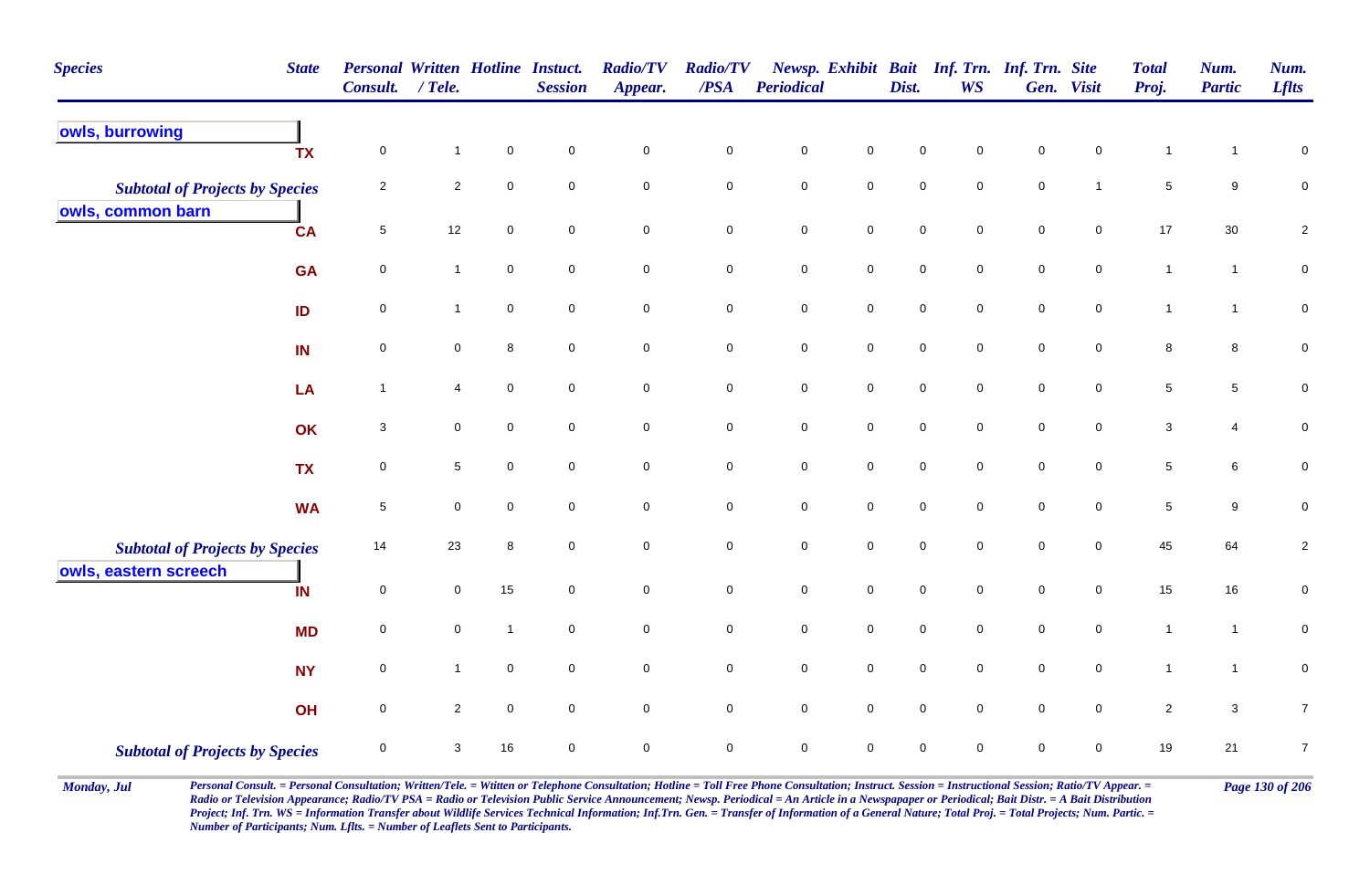| <b>Species</b>                         | <b>State</b> | Personal Written Hotline Instuct.<br>Consult. / Tele. |                |                     | <b>Session</b>      | <b>Radio/TV</b><br>Appear. | <b>Radio/TV</b><br>$\overline{PSA}$ | Periodical  |                     | Dist.       | Newsp. Exhibit Bait Inf. Trn. Inf. Trn. Site<br><b>WS</b> |              | Gen. Visit          | <b>Total</b><br>Proj.   | Num.<br><b>Partic</b> | Num.<br><b>Lflts</b> |
|----------------------------------------|--------------|-------------------------------------------------------|----------------|---------------------|---------------------|----------------------------|-------------------------------------|-------------|---------------------|-------------|-----------------------------------------------------------|--------------|---------------------|-------------------------|-----------------------|----------------------|
| owls, great gray                       | CA           | 0                                                     | $\mathbf{1}$   | $\mathbf 0$         | $\mathsf 0$         | $\mathbf 0$                | $\mathbf 0$                         | $\pmb{0}$   | $\mathbf 0$         | $\mathsf 0$ | 0                                                         | $\mathsf 0$  | $\mathbf 0$         | $\mathbf{1}$            | $\mathbf 1$           | $\mathbf 0$          |
| <b>Subtotal of Projects by Species</b> |              | 0                                                     | $\mathbf{1}$   | $\mathbf 0$         | $\mathbf 0$         | $\mathbf 0$                | $\mathbf 0$                         | $\pmb{0}$   | $\mathbf 0$         | $\mathsf 0$ | $\mathbf 0$                                               | $\mathsf 0$  | $\overline{0}$      | $\mathbf{1}$            | $\mathbf{1}$          | $\mathsf{O}\xspace$  |
| owls, great horned                     | <b>CA</b>    | $\mathsf{O}\xspace$                                   | $\mathbf{1}$   | $\mathsf{O}$        | $\mathbf 0$         | $\mathbf 0$                | $\mathbf 0$                         | $\pmb{0}$   | $\mathsf{O}$        | $\mathbf 0$ | $\mathbf 0$                                               | $\mathbf{1}$ | $\mathbf 0$         | $\overline{2}$          | $\boldsymbol{7}$      | $\mathbf 0$          |
|                                        | co           | $\mathbf 0$                                           | $\mathbf{1}$   | $\mathbf 0$         | $\mathbf 0$         | $\mathbf 0$                | $\mathbf 0$                         | $\pmb{0}$   | $\mathbf 0$         | $\pmb{0}$   | $\overline{0}$                                            | $\pmb{0}$    | $\mathbf 0$         | $\mathbf{1}$            | $\mathbf{1}$          | $\pmb{0}$            |
|                                        | <b>FL</b>    | $\mathbf 0$                                           | $\mathbf{1}$   | $\mathbf 0$         | $\mathsf{O}\xspace$ | $\pmb{0}$                  | $\mathbf 0$                         | $\pmb{0}$   | $\mathsf{O}\xspace$ | $\pmb{0}$   | $\mathbf 0$                                               | $\pmb{0}$    | $\mathbf 0$         | $\mathbf{1}$            | $\mathbf{1}$          | $\mathsf{O}\xspace$  |
|                                        | <b>GA</b>    | $\mathsf{O}\xspace$                                   | 4              | $\mathsf{O}\xspace$ | $\mathbf 0$         | $\mathsf{O}\xspace$        | $\mathbf 0$                         | $\pmb{0}$   | $\mathbf 0$         | $\pmb{0}$   | $\mathbf 0$                                               | $\pmb{0}$    | $\mathbf 0$         | $\overline{\mathbf{4}}$ | $\overline{5}$        | $\mathsf{O}\xspace$  |
|                                        | IA           | $\overline{0}$                                        | $\mathbf{1}$   | $\mathsf{O}\xspace$ | $\mathbf 0$         | $\mathbf 0$                | $\mathsf{O}\xspace$                 | $\pmb{0}$   | $\mathsf{O}\xspace$ | $\pmb{0}$   | $\mathbf 0$                                               | $\pmb{0}$    | $\mathbf 0$         | $\mathbf{1}$            | $\mathbf{1}$          | $\mathbf 0$          |
|                                        | ID           | $\overline{0}$                                        | $\mathbf 0$    | $\mathbf 0$         | $\mathbf 0$         | $\mathsf{O}\xspace$        | $\mathbf 0$                         | $\pmb{0}$   | $\mathsf{O}\xspace$ | $\mathsf 0$ | $\mathbf 0$                                               | $\pmb{0}$    | $\mathbf{1}$        | $\mathbf{1}$            | $\mathbf{1}$          | $\mathbf 0$          |
|                                        | ${\sf IL}$   | $\mathsf{O}\xspace$                                   | $\overline{2}$ | $\mathbf 0$         | $\mathbf 0$         | $\mathsf{O}\xspace$        | $\mathsf{O}\xspace$                 | $\pmb{0}$   | $\mathbf 0$         | $\pmb{0}$   | $\mathbf 0$                                               | $\pmb{0}$    | $\mathbf 0$         | $\overline{2}$          | $\overline{c}$        | $\pmb{0}$            |
|                                        | IN           | $\mathsf{O}\xspace$                                   | $\overline{2}$ | 18                  | $\mathbf 0$         | $\mathbf 0$                | $\mathbf 0$                         | $\pmb{0}$   | $\mathbf 0$         | $\pmb{0}$   | $\mathbf 0$                                               | $\pmb{0}$    | $\mathbf 0$         | $20\,$                  | 22                    | $\pmb{0}$            |
|                                        | <b>KS</b>    | $\mathsf{O}\xspace$                                   | $\mathbf{1}$   | $\mathbf 0$         | $\mathbf 0$         | $\mathbf 0$                | $\mathbf 0$                         | $\pmb{0}$   | $\mathbf 0$         | $\pmb{0}$   | $\mathbf 0$                                               | $\pmb{0}$    | $\mathbf 0$         | $\mathbf{1}$            | $\overline{1}$        | $\mathbf 0$          |
|                                        | <b>KY</b>    | $\mathsf{O}\xspace$                                   | $\mathbf{3}$   | $\overline{0}$      | $\mathsf 0$         | $\mathbf 0$                | $\mathbf 0$                         | $\pmb{0}$   | $\mathbf 0$         | $\pmb{0}$   | $\overline{0}$                                            | $\pmb{0}$    | $\overline{0}$      | $\mathbf{3}$            | $\mathbf{3}$          | $\mathbf 0$          |
|                                        | LA           | $\mathsf{O}\xspace$                                   | $\overline{2}$ | $\mathbf 0$         | $\mathbf 0$         | $\mathsf{O}\xspace$        | $\mathbf 0$                         | $\pmb{0}$   | $\mathbf 0$         | $\pmb{0}$   | $\mathbf 0$                                               | $\pmb{0}$    | $\mathbf 0$         | $\overline{2}$          | $\overline{c}$        | $\mathbf 0$          |
|                                        | <b>MD</b>    | $\mathsf{O}\xspace$                                   | $\mathbf 0$    | $\,8\,$             | $\mathsf{O}\xspace$ | $\mathsf{O}\xspace$        | $\mathbf 0$                         | $\mathbf 0$ | $\mathbf 0$         | $\pmb{0}$   | $\mathbf 0$                                               | $\pmb{0}$    | $\mathsf{O}\xspace$ | $\bf8$                  | 8                     | $\pmb{0}$            |
|                                        | <b>MN</b>    | $\mathbf 0$                                           | $\overline{2}$ | $\mathbf 0$         | $\mathbf 0$         | $\mathbf 0$                | $\mathsf{O}\xspace$                 | $\pmb{0}$   | $\mathsf 0$         | $\pmb{0}$   | $\mathbf 0$                                               | $\pmb{0}$    | $\mathbf 0$         | $\overline{2}$          | $\mathbf{2}$          | $\pmb{0}$            |
|                                        | <b>MO</b>    | $\mathbf 0$                                           | 3              | $\mathbf 0$         | $\mathbf 0$         | 0                          | $\overline{0}$                      | $\mathsf 0$ | $\mathbf 0$         | $\mathbf 0$ | $\mathbf 0$                                               | $\mathbf 0$  | $\mathbf 0$         | 3                       | $\mathbf{3}$          | $\pmb{0}$            |

Monday, Jul Personal Consult. = Personal Consultation; Written/Tele. = Witten or Telephone Consultation; Hotline = Toll Free Phone Consultation; Instruct. Session = Instructional Session; Ratio/TV Appear. = Page 131 of 206 *Radio or Television Appearance; Radio/TV PSA = Radio or Television Public Service Announcement; Newsp. Periodical = An Article in a Newspapaper or Periodical; Bait Distr. = A Bait Distribution*  Project; Inf. Trn. WS = Information Transfer about Wildlife Services Technical Information; Inf.Trn. Gen. = Transfer of Information of a General Nature; Total Proj. = Total Projects; Num. Partic. = *Number of Participants; Num. Lflts. = Number of Leaflets Sent to Participants.*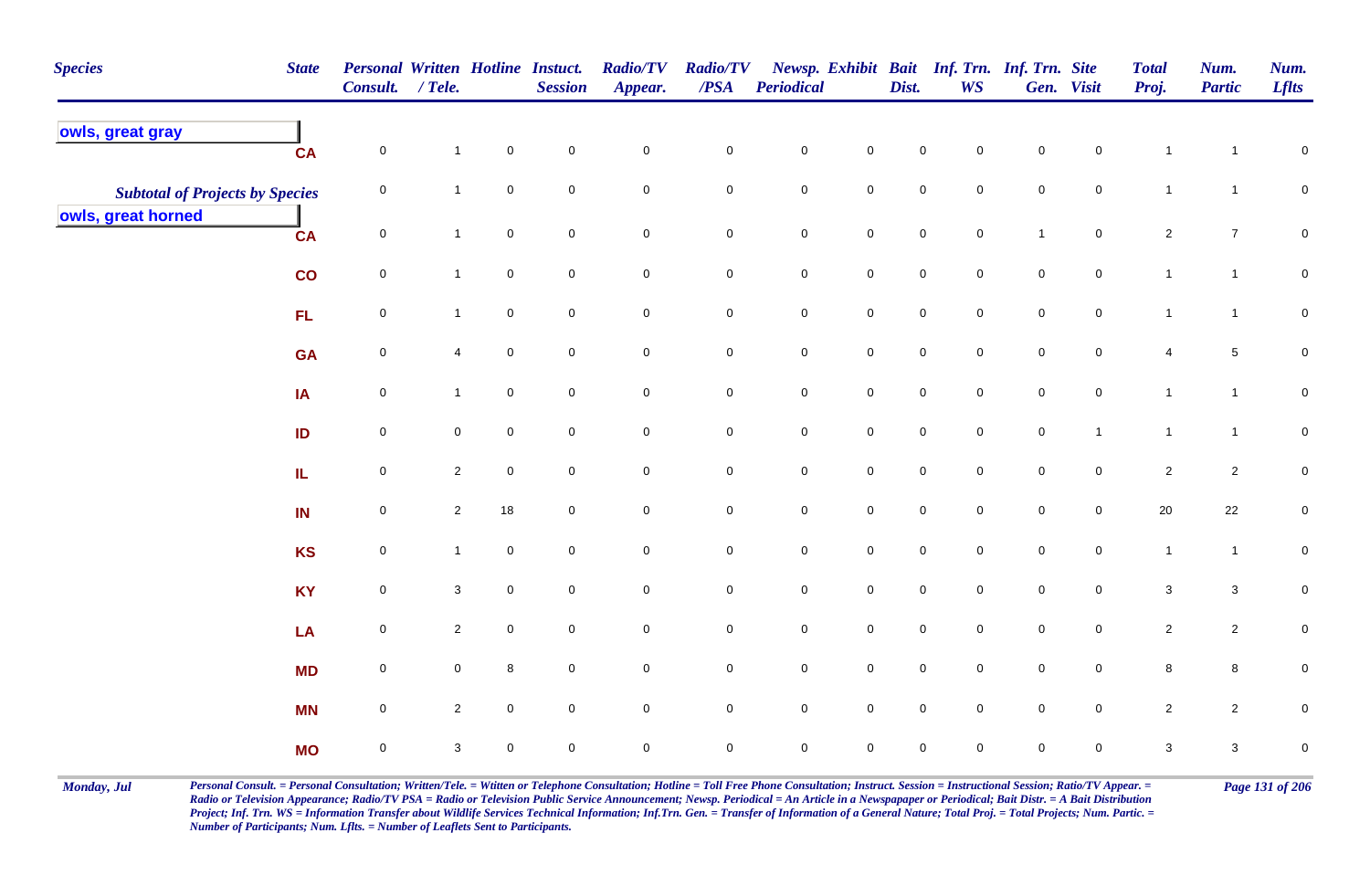| <b>Species</b>                                              | <b>State</b> | <b>Personal Written Hotline Instuct.</b><br><b>Consult.</b> | $/$ Tele.      |             | <b>Session</b>      | <b>Radio/TV</b><br>Appear. | <b>Radio/TV</b><br>/PSA | <b>Periodical</b>   |                     | Dist.               | <b>WS</b>           | Newsp. Exhibit Bait Inf. Trn. Inf. Trn. Site | Gen. Visit          | <b>Total</b><br>Proj. | Num.<br><b>Partic</b> | Num.<br><b>Lflts</b> |
|-------------------------------------------------------------|--------------|-------------------------------------------------------------|----------------|-------------|---------------------|----------------------------|-------------------------|---------------------|---------------------|---------------------|---------------------|----------------------------------------------|---------------------|-----------------------|-----------------------|----------------------|
| owls, great horned                                          | <b>MO</b>    | $\mathbf 0$                                                 | $\mathbf{3}$   | $\mathbf 0$ | $\pmb{0}$           | $\pmb{0}$                  | $\pmb{0}$               | $\pmb{0}$           | $\pmb{0}$           | 0                   | $\Omega$            | $\pmb{0}$                                    | $\mathbf 0$         | $\mathbf 3$           | 3                     | $\pmb{0}$            |
|                                                             | <b>MS</b>    | $\mathsf 0$                                                 | 1              | $\mathbf 0$ | $\mathbf 0$         | $\mathsf{O}\xspace$        | $\pmb{0}$               | $\mathbf 0$         | $\mathbf 0$         | $\mathsf{O}\xspace$ | $\mathbf 0$         | $\mathsf{O}\xspace$                          | $\mathsf{O}\xspace$ | $\mathbf{1}$          | $\mathbf{1}$          | ${\bf 0}$            |
|                                                             | <b>NE</b>    | $\mathbf{1}$                                                | $\mathbf{3}$   | $\pmb{0}$   | $\mathbf 0$         | $\mathsf{O}\xspace$        | $\pmb{0}$               | $\mathbf 0$         | $\mathsf{O}\xspace$ | 0                   | $\mathsf{O}\xspace$ | $\mathsf{O}\xspace$                          | $\mathsf{O}\xspace$ | 4                     | 4                     | $\mathbf 0$          |
|                                                             | <b>NY</b>    | $\mathsf 0$                                                 | $\mathbf{1}$   | $\pmb{0}$   | $\mathbf 0$         | $\pmb{0}$                  | $\pmb{0}$               | $\pmb{0}$           | $\mathbf 0$         | $\mathsf{O}\xspace$ | $\mathsf{O}\xspace$ | $\mathbf 0$                                  | $\mathbf 0$         | $\mathbf{1}$          | $\mathbf{1}$          | $\pmb{0}$            |
|                                                             | OH           | $\pmb{0}$                                                   | $\mathbf{1}$   | $\pmb{0}$   | $\mathbf 0$         | $\mathbf 0$                | $\pmb{0}$               | ${\bf 0}$           | $\mathbf 0$         | $\mathbf 0$         | $\mathbf 0$         | $\overline{1}$                               | $\mathbf 0$         | $\overline{2}$        | $\mathbf{3}$          | $\pmb{0}$            |
|                                                             | OK           | $\pmb{0}$                                                   | 4              | $\mathbf 0$ | $\mathbf 0$         | $\mathbf 0$                | $\pmb{0}$               | $\pmb{0}$           | $\mathbf 0$         | $\mathsf{O}\xspace$ | $\mathsf{O}\xspace$ | $\mathsf{O}\xspace$                          | $\mathbf 0$         | 4                     | 4                     | $\pmb{0}$            |
|                                                             | <b>TN</b>    | $\mathbf 0$                                                 | $\mathbf{1}$   | $\mathbf 0$ | $\mathbf 0$         | $\mathbf 0$                | $\pmb{0}$               | $\mathbf 0$         | $\mathbf 0$         | $\mathbf 0$         | $\mathbf 0$         | ${\bf 0}$                                    | $\mathbf 0$         | $\mathbf{1}$          | $\mathbf{1}$          | $\pmb{0}$            |
|                                                             | <b>TX</b>    | $\mathbf{1}$                                                | $\overline{7}$ | $\mathbf 0$ | $\mathbf 0$         | $\mathbf 0$                | $\pmb{0}$               | $\mathbf 0$         | $\mathbf 0$         | $\mathbf 0$         | $\mathbf 0$         | $\mathbf 0$                                  | $\mathbf 0$         | 8                     | 8                     | $\mathbf{1}$         |
|                                                             | <b>VA</b>    | $\pmb{0}$                                                   | $\mathbf{1}$   | $\mathbf 0$ | $\mathbf 0$         | $\mathbf 0$                | $\pmb{0}$               | $\mathbf 0$         | $\mathbf 0$         | $\mathbf 0$         | $\mathbf 0$         | $\mathbf 0$                                  | $\mathbf 0$         | $\mathbf{1}$          | $\overline{2}$        | $\pmb{0}$            |
|                                                             | <b>WA</b>    | $\mathbf{1}$                                                | 0              | $\mathbf 0$ | $\overline{0}$      | $\mathsf{O}\xspace$        | $\mathsf 0$             | $\mathbf 0$         | $\mathbf 0$         | $\mathsf{O}\xspace$ | $\mathbf 0$         | $\mathsf{O}\xspace$                          | $\overline{0}$      | $\mathbf{1}$          | $\mathbf{1}$          | $\pmb{0}$            |
|                                                             | <b>WI</b>    | $\mathsf 0$                                                 | 9              | $\mathbf 0$ | $\overline{0}$      | $\overline{0}$             | $\mathbf 0$             | $\mathbf 0$         | $\mathbf 0$         | $\mathbf 0$         | $\overline{0}$      | $\mathbf 0$                                  | $\mathbf 0$         | 9                     | 9                     | $\pmb{0}$            |
|                                                             | <b>WY</b>    | $\mathsf 0$                                                 | $\overline{2}$ | $\mathbf 0$ | $\overline{0}$      | $\mathsf{O}\xspace$        | $\pmb{0}$               | $\mathsf{O}\xspace$ | $\mathbf 0$         | $\mathsf{O}\xspace$ | $\mathbf 0$         | $\mathsf{O}\xspace$                          | $\mathbf 0$         | $\overline{2}$        | $\overline{2}$        | $\pmb{0}$            |
| <b>Subtotal of Projects by Species</b><br>owls, long-eared  |              | 3                                                           | 53             | 26          | $\mathbf 0$         | $\overline{0}$             | $\mathsf 0$             | $\mathbf 0$         | $\mathsf{O}\xspace$ | $\mathbf 0$         | $\mathbf 0$         | $\overline{2}$                               | $\overline{1}$      | 85                    | 95                    | $\mathbf{1}$         |
|                                                             | <b>WA</b>    | $\mathbf{1}$                                                | 0              | $\mathbf 0$ | $\mathsf{O}\xspace$ | $\mathsf{O}\xspace$        | $\pmb{0}$               | $\mathbf 0$         | $\mathsf{O}\xspace$ | $\mathbf 0$         | $\mathbf 0$         | $\mathsf{O}\xspace$                          | $\mathsf{O}\xspace$ | $\mathbf{1}$          | $\mathbf{1}$          | $\pmb{0}$            |
| <b>Subtotal of Projects by Species</b><br>owls, short-eared |              | $\mathbf{1}$                                                | $\pmb{0}$      | $\pmb{0}$   | $\mathbf 0$         | $\mathbf 0$                | $\pmb{0}$               | $\mathbf 0$         | $\mathbf 0$         | $\mathbf 0$         | $\mathbf 0$         | $\mathbf 0$                                  | $\mathbf 0$         | $\mathbf{1}$          | $\mathbf{1}$          | ${\bf 0}$            |
|                                                             | <b>NE</b>    | $\mathbf{1}$                                                | 0              | $\Omega$    | $\mathbf 0$         | $\mathbf 0$                | $\mathbf 0$             | $\mathbf 0$         | $\mathbf 0$         | 0                   | $\mathbf 0$         | 0                                            | $\mathbf 0$         |                       | 1                     | $\mathbf 0$          |

Monday, Jul Personal Consult. = Personal Consultation; Written/Tele. = Witten or Telephone Consultation; Hotline = Toll Free Phone Consultation; Instruct. Session = Instructional Session; Ratio/TV Appear. = Page 132 of 206 *Radio or Television Appearance; Radio/TV PSA = Radio or Television Public Service Announcement; Newsp. Periodical = An Article in a Newspapaper or Periodical; Bait Distr. = A Bait Distribution*  Project; Inf. Trn. WS = Information Transfer about Wildlife Services Technical Information; Inf.Trn. Gen. = Transfer of Information of a General Nature; Total Proj. = Total Projects; Num. Partic. = *Number of Participants; Num. Lflts. = Number of Leaflets Sent to Participants.*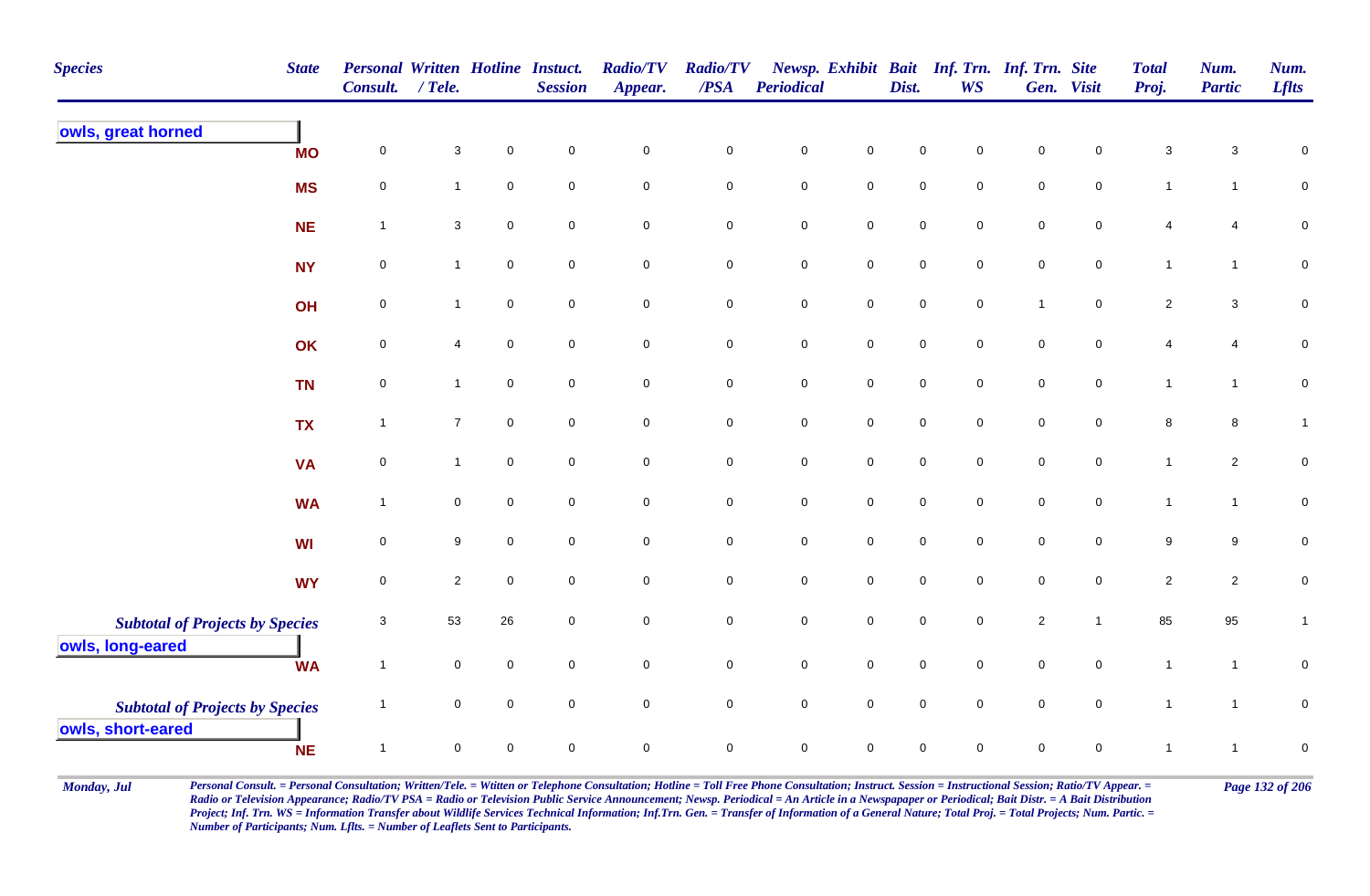| <b>Species</b>                         | <b>State</b> | Personal Written Hotline Instuct.<br>Consult. | $/$ Tele.      |              | <b>Session</b>      | <b>Radio/TV</b><br>Appear. | <b>Radio/TV</b><br>$\triangle PSA$ | <b>Periodical</b>   |                     | Dist.               | Newsp. Exhibit Bait Inf. Trn. Inf. Trn. Site<br><b>WS</b> |                     | Gen. Visit          | <b>Total</b><br>Proj. | Num.<br><b>Partic</b> | Num.<br><b>Lflts</b> |
|----------------------------------------|--------------|-----------------------------------------------|----------------|--------------|---------------------|----------------------------|------------------------------------|---------------------|---------------------|---------------------|-----------------------------------------------------------|---------------------|---------------------|-----------------------|-----------------------|----------------------|
| owls, short-eared                      | <b>NE</b>    | $\overline{1}$                                | $\mathbf 0$    | $\mathbf 0$  | $\mathbf 0$         | $\mathbf 0$                | $\pmb{0}$                          | $\mathbf 0$         | $\mathsf 0$         | $\mathbf 0$         | $\mathbf 0$                                               | $\mathsf 0$         | $\mathbf 0$         |                       | 1                     | 0                    |
|                                        | <b>WA</b>    | $\mathbf{1}$                                  | $\mathbf 0$    | $\mathbf 0$  | $\mathbf 0$         | $\mathsf{O}\xspace$        | $\mathbf 0$                        | $\mathsf{O}\xspace$ | $\mathbf 0$         | $\mathbf 0$         | $\mathbf 0$                                               | $\mathsf{O}\xspace$ | $\mathbf 0$         | $\mathbf{1}$          | $\mathbf{1}$          | $\pmb{0}$            |
| <b>Subtotal of Projects by Species</b> |              | $\overline{2}$                                | $\mathbf 0$    | $\mathbf 0$  | $\pmb{0}$           | $\mathsf{O}\xspace$        | $\mathbf 0$                        | $\mathsf{O}\xspace$ | $\pmb{0}$           | $\pmb{0}$           | $\mathbf 0$                                               | $\pmb{0}$           | $\mathsf{O}\xspace$ | $\overline{2}$        | $\overline{2}$        | $\pmb{0}$            |
| owls, snowy                            | <b>ME</b>    | $\mathbf 0$                                   | $\mathbf{1}$   | $\mathsf 0$  | $\mathbf 0$         | $\mathbf 0$                | $\mathbf 0$                        | $\mathbf 0$         | $\mathsf 0$         | $\mathbf 0$         | $\mathbf 0$                                               | $\mathbf 0$         | $\mathbf 0$         | $\mathbf{1}$          | $\overline{2}$        | $\pmb{0}$            |
|                                        | MI           | $\pmb{0}$                                     | $\mathbf{1}$   | $\mathsf 0$  | $\mathsf 0$         | $\mathbf 0$                | $\pmb{0}$                          | $\mathbf 0$         | ${\bf 0}$           | $\mathsf{O}\xspace$ | $\mathbf 0$                                               | $\mathbf 0$         | $\mathbf 0$         | $\mathbf{1}$          | $\mathbf{1}$          | $\mathbf{1}$         |
| <b>Subtotal of Projects by Species</b> |              | 0                                             | $\overline{2}$ | $\mathbf 0$  | $\mathbf 0$         | $\overline{0}$             | $\mathsf 0$                        | $\mathbf 0$         | $\mathsf{O}$        | $\mathbf 0$         | $\mathbf 0$                                               | $\mathbf 0$         | $\mathbf 0$         | $\overline{2}$        | $\mathbf{3}$          | $\mathbf{1}$         |
| owls, western screech                  | IN           | $\mathbf 0$                                   | $\pmb{0}$      | $\mathbf{1}$ | $\mathbf 0$         | $\mathsf{O}\xspace$        | $\mathbf 0$                        | $\pmb{0}$           | $\mathsf{O}\xspace$ | $\mathbf 0$         | $\mathbf 0$                                               | $\pmb{0}$           | $\mathsf{O}\xspace$ | $\mathbf{1}$          | $\mathbf{1}$          | $\pmb{0}$            |
| <b>Subtotal of Projects by Species</b> |              | $\pmb{0}$                                     | $\mathbf 0$    | $\mathbf{1}$ | $\mathbf 0$         | $\overline{0}$             | $\mathsf{O}\xspace$                | $\mathbf 0$         | $\mathsf 0$         | $\mathbf 0$         | $\mathsf{O}\xspace$                                       | $\mathbf 0$         | $\mathbf 0$         | $\mathbf{1}$          | $\mathbf{1}$          | ${\bf 0}$            |
| owls, z-(other)                        | <b>AL</b>    | $\mathbf 0$                                   | $\mathbf 0$    | $\mathbf 0$  | $\mathbf 0$         | $\mathbf 0$                | $\mathsf{O}\xspace$                | $\mathbf 0$         | $\mathbf 0$         | $\mathsf{O}\xspace$ | $\mathbf 0$                                               | $\overline{1}$      | $\mathsf{O}\xspace$ | $\mathbf{1}$          | $\mathbf{1}$          | ${\bf 0}$            |
|                                        | <b>AR</b>    | $\pmb{0}$                                     | $\overline{2}$ | $\pmb{0}$    | $\pmb{0}$           | $\mathsf{O}\xspace$        | $\mathbf 0$                        | $\pmb{0}$           | $\mathbf 0$         | $\pmb{0}$           | $\mathsf{O}\xspace$                                       | $\mathbf 0$         | $\mathbf 0$         | $\overline{2}$        | $\overline{2}$        | $\pmb{0}$            |
|                                        | IL.          | $\pmb{0}$                                     | $\mathbf{1}$   | $\pmb{0}$    | $\mathbf 0$         | $\mathbf 0$                | $\pmb{0}$                          | $\pmb{0}$           | $\mathbf 0$         | $\mathbf 0$         | $\mathbf 0$                                               | $\pmb{0}$           | ${\bf 0}$           | $\mathbf{1}$          | $\mathbf{1}$          | $\pmb{0}$            |
|                                        | <b>KY</b>    | $\pmb{0}$                                     | $\mathbf{1}$   | $\pmb{0}$    | $\mathbf 0$         | $\mathsf{O}\xspace$        | $\mathbf 0$                        | $\mathbf 0$         | $\mathsf{O}\xspace$ | $\mathsf{O}\xspace$ | $\mathsf{O}\xspace$                                       | $\mathsf{O}\xspace$ | $\mathsf{O}\xspace$ | $\mathbf{1}$          | $\mathbf{1}$          | $\mathbf 0$          |
|                                        | LA           | $\pmb{0}$                                     | $\mathbf{1}$   | $\mathsf 0$  | $\mathsf 0$         | $\mathsf{O}\xspace$        | $\pmb{0}$                          | $\mathbf 0$         | $\mathbf 0$         | $\mathsf{O}\xspace$ | $\mathsf{O}\xspace$                                       | $\mathbf 0$         | $\mathbf 0$         | $\mathbf{1}$          | $\mathbf{1}$          | $\mathbf 0$          |
|                                        | <b>MD</b>    | $\mathsf 0$                                   | $\mathbf 0$    | 3            | $\mathbf 0$         | $\mathsf{O}\xspace$        | $\mathsf{O}\xspace$                | $\mathbf 0$         | $\mathbf 0$         | $\mathsf{O}\xspace$ | $\mathbf 0$                                               | $\mathsf{O}\xspace$ | $\mathbf 0$         | $\mathbf{3}$          | $\mathbf{3}$          | 0                    |
|                                        | <b>MO</b>    | $\pmb{0}$                                     | $\mathbf{1}$   | $\mathbf 0$  | $\mathsf{O}\xspace$ | $\mathsf{O}\xspace$        | $\mathbf 0$                        | $\mathbf 0$         | $\mathsf{O}\xspace$ | $\mathsf{O}\xspace$ | $\mathsf{O}\xspace$                                       | $\mathsf{O}\xspace$ | $\mathbf 0$         | $\mathbf{1}$          | $\mathbf{1}$          | $\pmb{0}$            |
|                                        | <b>MS</b>    | $\mathbf 0$                                   | $\mathbf 0$    | $\mathbf 0$  | $\mathbf 0$         | $\mathbf 0$                | $\mathbf 0$                        | $\mathbf 0$         | $\mathsf{O}\xspace$ | $\mathbf 0$         | $\mathbf 0$                                               | $\overline{1}$      | $\mathbf 0$         | $\mathbf{1}$          | $\mathbf{1}$          | $\pmb{0}$            |

Monday, Jul Personal Consult. = Personal Consultation; Written/Tele. = Witten or Telephone Consultation; Hotline = Toll Free Phone Consultation; Instruct. Session = Instructional Session; Ratio/TV Appear. = Page 133 of 206 *Radio or Television Appearance; Radio/TV PSA = Radio or Television Public Service Announcement; Newsp. Periodical = An Article in a Newspapaper or Periodical; Bait Distr. = A Bait Distribution*  Project; Inf. Trn. WS = Information Transfer about Wildlife Services Technical Information; Inf.Trn. Gen. = Transfer of Information of a General Nature; Total Proj. = Total Projects; Num. Partic. = *Number of Participants; Num. Lflts. = Number of Leaflets Sent to Participants.*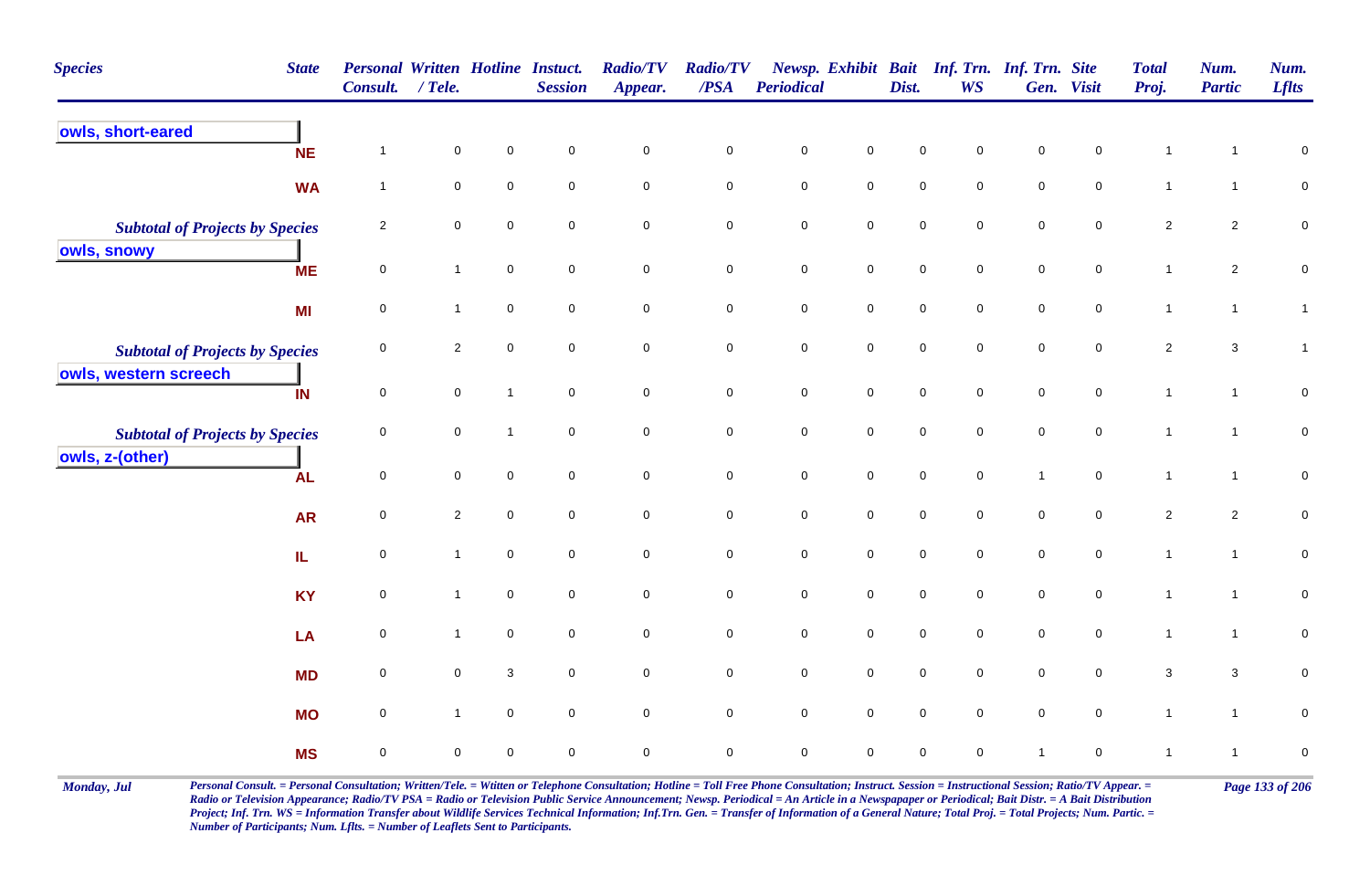| <b>Species</b>                                                           | <b>State</b> | <b>Personal Written Hotline Instuct.</b><br>Consult. | $/$ Tele.      |                     | <b>Session</b>      | <b>Radio/TV</b><br>Appear. | <b>Radio/TV</b><br>/PSA | <b>Periodical</b>   |                     | Dist.               | Newsp. Exhibit Bait Inf. Trn. Inf. Trn. Site<br>WS |                     | Gen. Visit          | <b>Total</b><br>Proj. | Num.<br><b>Partic</b> | Num.<br><b>Lflts</b> |
|--------------------------------------------------------------------------|--------------|------------------------------------------------------|----------------|---------------------|---------------------|----------------------------|-------------------------|---------------------|---------------------|---------------------|----------------------------------------------------|---------------------|---------------------|-----------------------|-----------------------|----------------------|
| owls, z-(other)                                                          | <b>MS</b>    | $\mathbf 0$                                          | $\mathbf 0$    | $\mathbf 0$         | $\mathbf 0$         | $\pmb{0}$                  | $\pmb{0}$               | $\pmb{0}$           | $\mathbf 0$         | $\mathbf 0$         | $\mathsf 0$                                        | $\overline{1}$      | $\mathbf 0$         | $\mathbf{1}$          | $\mathbf{1}$          | $\pmb{0}$            |
|                                                                          | <b>NH</b>    | $\mathbf 0$                                          | $\overline{a}$ | $\mathbf 0$         | $\mathsf{O}\xspace$ | $\mathsf{O}\xspace$        | $\mathbf 0$             | $\mathbf 0$         | $\pmb{0}$           | $\mathbf 0$         | $\mathbf 0$                                        | $\mathsf{O}\xspace$ | $\mathsf{O}\xspace$ | $\sqrt{2}$            | $\overline{2}$        | $\pmb{0}$            |
|                                                                          | OK           | $\mathbf{1}$                                         | $\mathbf 0$    | $\pmb{0}$           | $\mathsf{O}\xspace$ | $\mathsf{O}\xspace$        | $\pmb{0}$               | $\pmb{0}$           | $\mathbf 0$         | $\pmb{0}$           | $\mathbf 0$                                        | $\pmb{0}$           | $\mathsf{O}\xspace$ | $\mathbf{1}$          | $\mathbf{1}$          | $\mathbf 0$          |
|                                                                          | <b>TN</b>    | $\mathbf 0$                                          | $\mathbf{1}$   | $\mathsf{O}\xspace$ | $\mathbf 0$         | $\mathbf 0$                | $\mathbf 0$             | $\mathbf 0$         | $\mathsf{O}\xspace$ | $\mathbf 0$         | $\mathsf 0$                                        | $\mathbf 0$         | $\mathbf 0$         | $\mathbf{1}$          | $\mathbf{1}$          | $\mathbf 0$          |
|                                                                          | <b>VT</b>    | $\mathbf 0$                                          | $\mathbf{1}$   | $\mathbf 0$         | $\mathbf 0$         | $\mathbf 0$                | $\pmb{0}$               | ${\bf 0}$           | $\pmb{0}$           | $\mathbf 0$         | $\mathbf 0$                                        | $\mathbf 0$         | $\mathbf 0$         | $\mathbf{1}$          | $\mathbf{1}$          | $\pmb{0}$            |
|                                                                          | WI           | $\mathsf 0$                                          | 4              | $\mathbf 0$         | $\mathbf 0$         | $\mathbf 0$                | $\pmb{0}$               | $\mathbf 0$         | $\mathbf 0$         | $\pmb{0}$           | $\mathsf 0$                                        | $\mathbf 0$         | $\mathbf 0$         | $\overline{4}$        | 4                     | $\pmb{0}$            |
| <b>Subtotal of Projects by Species</b><br>parakeets, monk                |              | $\mathbf{1}$                                         | 14             | 3                   | $\mathbf 0$         | $\mathbf 0$                | $\mathbf 0$             | $\pmb{0}$           | $\mathbf 0$         | $\mathsf{O}\xspace$ | $\mathbf 0$                                        | $\sqrt{2}$          | $\mathbf 0$         | $20\,$                | 20                    | $\pmb{0}$            |
|                                                                          | <b>CT</b>    | $\mathbf{1}$                                         | $\mathbf{1}$   | $\mathbf 0$         | $\mathbf 0$         | $\mathsf{O}\xspace$        | $\mathbf 0$             | ${\bf 0}$           | $\mathbf 0$         | $\mathbf 0$         | 6                                                  | $\mathbf 0$         | $\mathbf 0$         | $\bf 8$               | 13                    | $\pmb{0}$            |
|                                                                          | NJ           | $\mathbf 0$                                          | $\mathbf{1}$   | $\mathbf 0$         | $\mathbf 0$         | $\mathsf{O}\xspace$        | $\mathsf 0$             | $\mathbf 0$         | $\mathsf{O}\xspace$ | $\mathsf{O}\xspace$ | $\mathbf 0$                                        | $\mathsf{O}\xspace$ | $\mathbf 0$         | $\mathbf{1}$          | $\mathbf{1}$          | $\pmb{0}$            |
| <b>Subtotal of Projects by Species</b><br>peccaries, collared (javelina) |              | $\mathbf{1}$                                         | $\overline{2}$ | $\pmb{0}$           | $\mathsf{O}\xspace$ | $\mathsf{O}\xspace$        | $\pmb{0}$               | $\mathsf{O}\xspace$ | $\mathsf 0$         | $\mathsf{O}\xspace$ | $\,6\,$                                            | $\mathsf{O}\xspace$ | $\mathsf{O}\xspace$ | $\boldsymbol{9}$      | 14                    | $\pmb{0}$            |
|                                                                          | AZ           | $\mathbf 0$                                          | $\mathbf{1}$   | $\mathbf 0$         | $\mathbf 0$         | $\mathsf{O}\xspace$        | $\mathbf 0$             | $\pmb{0}$           | $\mathbf 0$         | $\mathbf 0$         | $\mathbf 0$                                        | $\mathsf{O}\xspace$ | $\mathbf 0$         | $\mathbf{1}$          | $\mathbf{1}$          | ${\bf 0}$            |
|                                                                          | <b>TX</b>    | $\mathbf 0$                                          | 10             | $\mathbf 0$         | $\mathbf 0$         | $\mathbf 0$                | $\mathbf 0$             | $\mathbf 0$         | $\overline{0}$      | $\mathbf 0$         | $\overline{1}$                                     | $\mathbf 0$         | $\overline{0}$      | 11                    | 12                    | $\pmb{0}$            |
| <b>Subtotal of Projects by Species</b>                                   |              | 0                                                    | 11             | $\mathbf 0$         | 0                   | $\pmb{0}$                  | $\pmb{0}$               | $\mathbf 0$         | $\pmb{0}$           | $\pmb{0}$           | $\pmb{0}$                                          | $\mathbf 0$         | $\mathsf{O}\xspace$ | 12                    | 13                    | $\pmb{0}$            |
| pelicans, american white                                                 | <b>AL</b>    | $\sqrt{3}$                                           | $\overline{a}$ | $\mathbf 0$         | $\mathsf{O}\xspace$ | $\mathbf 0$                | $\pmb{0}$               | $\mathbf 0$         | $\mathsf{O}$        | $\mathbf 0$         | $\mathbf 0$                                        | $\mathbf 0$         | $\mathbf 0$         | $\,$ 5 $\,$           | 6                     | $\pmb{0}$            |
|                                                                          | <b>AR</b>    | 3                                                    | 3              | $\mathbf 0$         | $\mathbf 0$         | $\mathsf{O}\xspace$        | $\mathbf 0$             | $\mathsf{O}\xspace$ | $\mathsf 0$         | $\mathbf 0$         | $\mathbf 0$                                        | $\mathbf 0$         | $\mathbf 0$         | 6                     | 9                     | 0                    |
|                                                                          | co           | $\mathbf 0$                                          | $\mathbf{3}$   | $\mathbf 0$         | 0                   | $\pmb{0}$                  | $\mathbf 0$             | $\mathsf 0$         | $\mathsf{O}\xspace$ | $\mathbf 0$         | $\mathbf 0$                                        | $\mathbf 0$         | $\mathsf{O}\xspace$ | 3                     | $\mathbf{3}$          | 0                    |

Monday, Jul Personal Consult. = Personal Consultation; Written/Tele. = Witten or Telephone Consultation; Hotline = Toll Free Phone Consultation; Instruct. Session = Instructional Session; Ratio/TV Appear. = Page 134 of 206 *Radio or Television Appearance; Radio/TV PSA = Radio or Television Public Service Announcement; Newsp. Periodical = An Article in a Newspapaper or Periodical; Bait Distr. = A Bait Distribution*  Project; Inf. Trn. WS = Information Transfer about Wildlife Services Technical Information; Inf.Trn. Gen. = Transfer of Information of a General Nature; Total Proj. = Total Projects; Num. Partic. = *Number of Participants; Num. Lflts. = Number of Leaflets Sent to Participants.*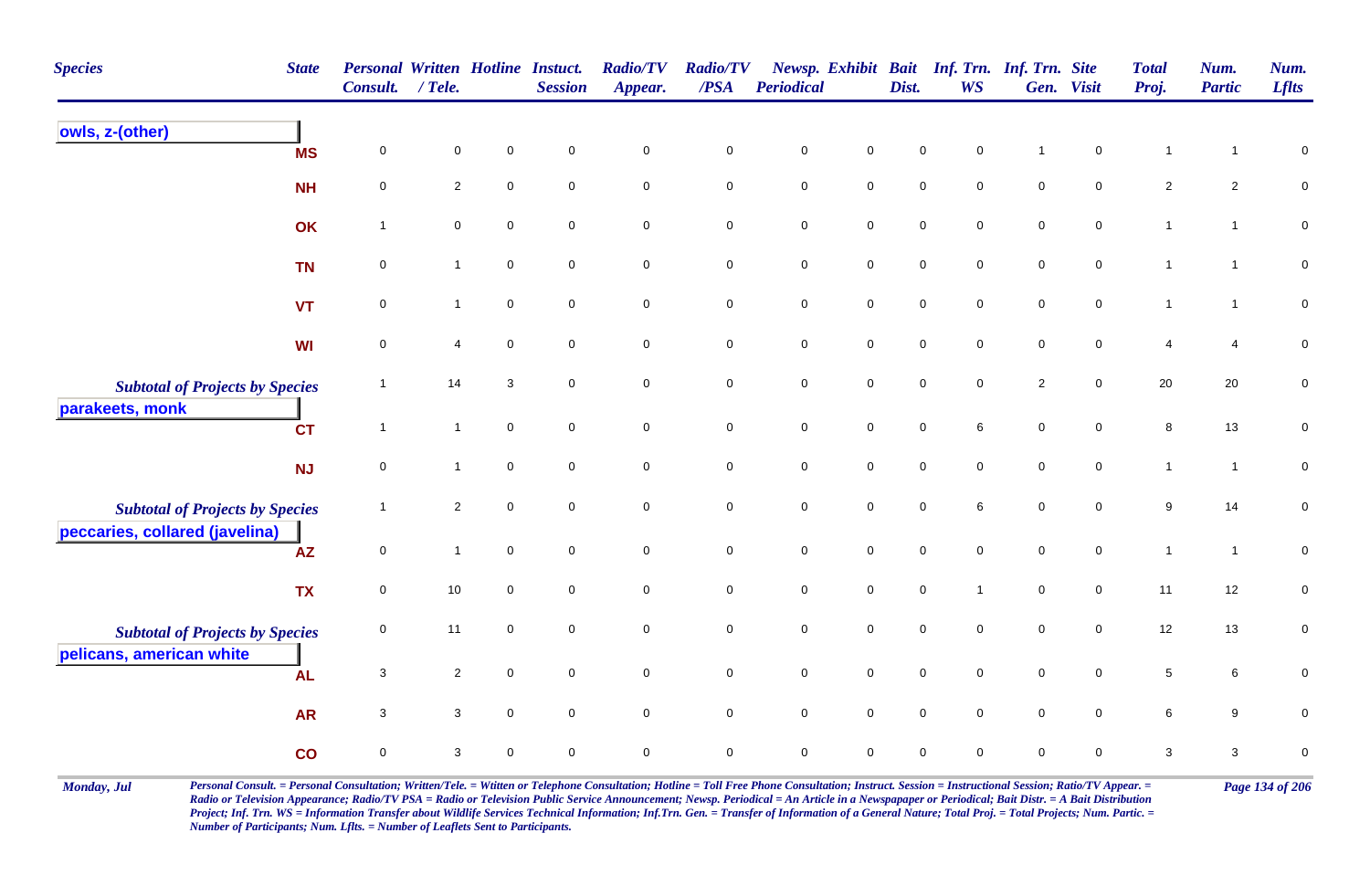| <b>Species</b>                         | <b>State</b> | <b>Personal Written Hotline Instuct.</b><br>Consult. | / Tele.             |                | <b>Session</b>      | <b>Radio/TV</b><br>Appear. | <b>Radio/TV</b><br>$\overline{PSA}$ | <b>Periodical</b> |                     | Dist.       | Newsp. Exhibit Bait Inf. Trn. Inf. Trn. Site<br><b>WS</b> |                     | Gen. Visit          | <b>Total</b><br>Proj. | Num.<br><b>Partic</b>     | Num.<br><b>Lflts</b> |
|----------------------------------------|--------------|------------------------------------------------------|---------------------|----------------|---------------------|----------------------------|-------------------------------------|-------------------|---------------------|-------------|-----------------------------------------------------------|---------------------|---------------------|-----------------------|---------------------------|----------------------|
| pelicans, american white               | co           | $\pmb{0}$                                            | $\sqrt{3}$          | $\overline{0}$ | $\mathbf 0$         | $\mathbf 0$                | $\mathbf 0$                         | $\mathbf 0$       | $\pmb{0}$           | $\mathbf 0$ | $\mathbf 0$                                               | $\mathbf 0$         | $\mathbf 0$         | $\mathbf{3}$          | $\ensuremath{\mathsf{3}}$ | 0                    |
|                                        | <b>MS</b>    | $\mathsf 0$                                          | 20                  | $\mathbf 0$    | $\mathbf 0$         | $\mathbf 0$                | $\pmb{0}$                           | $\mathbf 0$       | $\overline{0}$      | $\mathbf 0$ | $\mathbf 0$                                               | $\mathbf 0$         | $\mathbf 0$         | 20                    | $21$                      | 0                    |
|                                        | <b>TX</b>    | $\mathbf 0$                                          | 5                   | $\mathbf 0$    | $\mathbf 0$         | $\mathbf 0$                | $\mathbf 0$                         | 0                 | $\mathbf 0$         | $\mathbf 0$ | $\mathbf 0$                                               | $\mathbf 0$         | $\mathbf 0$         | $\sqrt{5}$            | $\overline{7}$            | 6                    |
|                                        | <b>WY</b>    | $\mathsf 0$                                          | $\mathbf{1}$        | $\mathbf 0$    | $\mathbf 0$         | $\mathsf{O}\xspace$        | $\mathbf 0$                         | $\pmb{0}$         | $\mathbf 0$         | $\pmb{0}$   | $\mathsf 0$                                               | $\pmb{0}$           | $\mathsf{O}\xspace$ | $\mathbf{1}$          | $\mathbf{1}$              | $\pmb{0}$            |
| <b>Subtotal of Projects by Species</b> |              | 6                                                    | 34                  | $\mathbf 0$    | $\mathsf{O}\xspace$ | $\mathbf 0$                | $\pmb{0}$                           | $\pmb{0}$         | $\mathbf 0$         | $\mathbf 0$ | $\mathsf 0$                                               | $\mathbf 0$         | $\mathbf 0$         | 40                    | 47                        | 6                    |
| pelicans, brown                        | <b>CA</b>    | $\overline{2}$                                       | $\mathbf 0$         | $\mathbf 0$    | $\mathbf 0$         | $\overline{0}$             | $\mathbf 0$                         | $\mathbf 0$       | $\overline{0}$      | $\mathbf 0$ | $\mathbf 0$                                               | $\mathbf 0$         | $\mathbf 0$         | $\overline{c}$        | 4                         | 0                    |
| <b>Subtotal of Projects by Species</b> |              | $\overline{2}$                                       | $\mathbf 0$         | $\mathsf 0$    | $\mathbf 0$         | $\mathsf 0$                | $\mathsf{O}\xspace$                 | $\mathbf 0$       | $\mathsf{O}\xspace$ | $\mathbf 0$ | $\mathbf 0$                                               | $\mathsf 0$         | $\mathbf 0$         | $\overline{c}$        | $\overline{4}$            | $\pmb{0}$            |
| pheasants, ring-necked                 | <b>CA</b>    | $\pmb{0}$                                            | $\mathbf{1}$        | $\mathsf 0$    | $\mathsf{O}\xspace$ | $\mathbf 0$                | $\pmb{0}$                           | $\mathbf 0$       | $\mathsf{O}\xspace$ | $\mathbf 0$ | $\mathbf 0$                                               | $\mathbf 0$         | $\mathbf 0$         | $\mathbf{1}$          | $\mathbf{1}$              | ${\bf 0}$            |
|                                        | <b>NH</b>    | $\mathbf 0$                                          | $\overline{2}$      | $\mathbf 0$    | $\mathsf{O}\xspace$ | $\mathsf{O}\xspace$        | $\mathsf{O}\xspace$                 | $\pmb{0}$         | $\mathbf 0$         | $\mathbf 0$ | $\mathsf 0$                                               | $\mathsf{O}\xspace$ | $\mathsf 0$         | $\overline{c}$        | $\overline{2}$            | $\pmb{0}$            |
|                                        | PA           | $\mathbf 0$                                          | $\mathbf{1}$        | $\mathbf 0$    | $\mathbf 0$         | $\mathbf 0$                | $\mathbf 0$                         | $\mathbf 0$       | $\mathbf 0$         | $\mathbf 0$ | $\mathbf 0$                                               | $\mathbf 0$         | $\mathbf 0$         | $\mathbf{1}$          | $\overline{a}$            | $\pmb{0}$            |
|                                        | <b>TX</b>    | $\mathbf 0$                                          | $\mathbf{1}$        | $\mathsf 0$    | $\mathbf 0$         | $\mathbf 0$                | $\mathsf{O}\xspace$                 | $\mathbf 0$       | $\mathbf 0$         | $\mathbf 0$ | $\mathbf 0$                                               | $\mathbf 0$         | $\mathbf 0$         | $\mathbf{1}$          | $\mathbf{1}$              | ${\bf 0}$            |
|                                        | <b>WA</b>    | $\overline{1}$                                       | $\mathsf{O}\xspace$ | $\mathbf 0$    | $\mathbf 0$         | $\mathsf{O}\xspace$        | $\mathbf 0$                         | $\pmb{0}$         | $\mathbf 0$         | $\mathbf 0$ | $\pmb{0}$                                                 | $\mathsf{O}\xspace$ | $\mathsf{O}\xspace$ | $\mathbf{1}$          | $\mathbf{1}$              | $\pmb{0}$            |
|                                        | <b>WI</b>    | $\pmb{0}$                                            | 4                   | $\mathbf 0$    | $\mathsf{O}\xspace$ | $\mathbf 0$                | $\pmb{0}$                           | $\pmb{0}$         | $\pmb{0}$           | $\mathbf 0$ | $\mathsf 0$                                               | $\pmb{0}$           | $\mathbf 0$         | 4                     | $\overline{4}$            | $\pmb{0}$            |
| <b>Subtotal of Projects by Species</b> |              | -1                                                   | 9                   | $\mathbf 0$    | $\mathsf{O}\xspace$ | $\mathbf 0$                | $\pmb{0}$                           | $\mathbf 0$       | $\mathbf 0$         | $\pmb{0}$   | $\mathsf 0$                                               | $\mathsf{O}\xspace$ | $\mathbf 0$         | 10                    | 11                        | $\pmb{0}$            |
| pigeons, band-tailed                   | <b>CA</b>    | $\overline{1}$                                       | $\mathbf 0$         | $\mathbf 0$    | $\mathbf 0$         | $\mathbf 0$                | $\mathsf{O}\xspace$                 | $\mathbf 0$       | $\mathbf 0$         | $\mathbf 0$ | $\mathbf 0$                                               | $\overline{2}$      | $\mathbf 0$         | $\mathbf{3}$          | $\overline{7}$            | 0                    |
| <b>Subtotal of Projects by Species</b> |              | $\mathbf{1}$                                         | $\mathbf 0$         | $\mathbf 0$    | $\mathbf 0$         | $\mathbf 0$                | $\mathbf 0$                         | $\pmb{0}$         | $\mathsf{O}\xspace$ | $\mathbf 0$ | $\mathbf 0$                                               | $\sqrt{2}$          | $\mathbf 0$         | 3                     | $\overline{7}$            | $\mathbf 0$          |

Monday, Jul Personal Consult. = Personal Consultation; Written/Tele. = Witten or Telephone Consultation; Hotline = Toll Free Phone Consultation; Instruct. Session = Instructional Session; Ratio/TV Appear. = Page 135 of 206 *Radio or Television Appearance; Radio/TV PSA = Radio or Television Public Service Announcement; Newsp. Periodical = An Article in a Newspapaper or Periodical; Bait Distr. = A Bait Distribution*  Project; Inf. Trn. WS = Information Transfer about Wildlife Services Technical Information; Inf.Trn. Gen. = Transfer of Information of a General Nature; Total Proj. = Total Projects; Num. Partic. = *Number of Participants; Num. Lflts. = Number of Leaflets Sent to Participants.*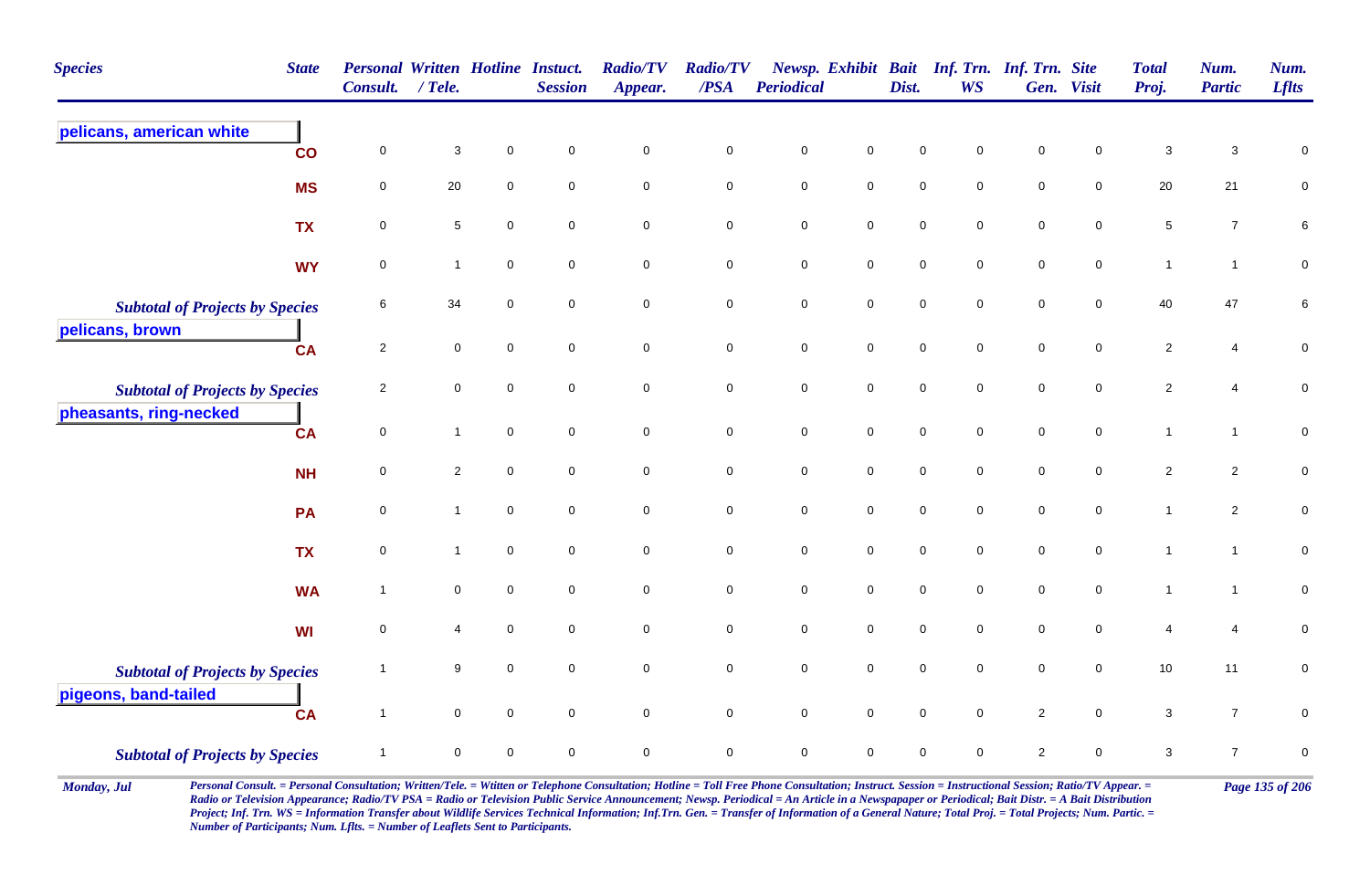| <b>Species</b>        | <b>State</b>    | Personal Written Hotline Instuct.<br>Consult. / Tele. |                |                     | <b>Session</b> | <b>Radio/TV</b><br>Appear. | <b>Radio/TV</b><br>$\overline{PSA}$ | <b>Periodical</b>   |                     | Dist.               | WS             | Newsp. Exhibit Bait Inf. Trn. Inf. Trn. Site | Gen. Visit          | <b>Total</b><br>Proj. | Num.<br><b>Partic</b> | Num.<br><b>Lflts</b> |
|-----------------------|-----------------|-------------------------------------------------------|----------------|---------------------|----------------|----------------------------|-------------------------------------|---------------------|---------------------|---------------------|----------------|----------------------------------------------|---------------------|-----------------------|-----------------------|----------------------|
| pigeons, feral (rock) | <b>AK</b>       | $\mathbf{3}$                                          | 14             | $\mathbf 0$         | $\pmb{0}$      | $\pmb{0}$                  | $\pmb{0}$                           | $\mathbf 0$         | $\mathbf 0$         | $\mathbf 0$         | $\mathbf 0$    | $\mathbf 0$                                  | $\mathbf{1}$        | 18                    | 33                    | 109                  |
|                       | <b>AL</b>       | $\mathbf{1}$                                          | $\overline{7}$ | $\mathsf{O}\xspace$ | $\mathbf{1}$   | $\mathbf 0$                | $\pmb{0}$                           | $\mathbf 0$         | $\mathbf 0$         | $\mathbf 0$         | $\overline{2}$ | $\mathbf 0$                                  | $\mathsf{O}\xspace$ | 11                    | 23                    | $\overline{0}$       |
|                       | <b>AR</b>       | $\mathsf{O}$                                          | 3              | $\mathbf 0$         | $\pmb{0}$      | $\pmb{0}$                  | 0                                   | $\boldsymbol{0}$    | $\mathbf 0$         | $\overline{0}$      | $\mathbf 0$    | $\mathbf 0$                                  | $\mathsf{O}$        | $\mathbf 3$           | $\mathbf{3}$          | $\mathbf 0$          |
|                       | $\overline{AZ}$ | $\overline{4}$                                        | $18$           | $\mathbf 0$         | $\mathsf 0$    | $\mathsf{O}\xspace$        | $\mathbf 0$                         | $\mathbf 0$         | $\mathsf{O}\xspace$ | $\mathbf 0$         | $\overline{0}$ | $\mathbf 0$                                  | $\overline{0}$      | 22                    | 26                    | $\sqrt{2}$           |
|                       | <b>CA</b>       | $24\,$                                                | 33             | $\overline{0}$      | $\mathbf 0$    | $\pmb{0}$                  | $\pmb{0}$                           | $\mathbf 0$         | $\pmb{0}$           | $\mathsf{O}\xspace$ | $\mathbf{1}$   | $\mathbf 0$                                  | $\overline{2}$      | 60                    | 1,134                 | $22\,$               |
|                       | $\mathsf{co}$   | $\overline{4}$                                        | $\mathbf{1}$   | $\mathbf 0$         | $\mathbf 0$    | $\mathsf{O}\xspace$        | $\overline{0}$                      | $\mathbf 0$         | $\mathsf{O}\xspace$ | $\mathbf 0$         | $\overline{0}$ | $\pmb{0}$                                    | $\mathbf 0$         | $\sqrt{5}$            | $\overline{7}$        | 10                   |
|                       | <b>CT</b>       | $\mathbf{1}$                                          | $\overline{2}$ | $\mathbf 0$         | $\mathbf 0$    | $\mathsf{O}\xspace$        | 0                                   | $\mathbf 0$         | $\mathsf 0$         | $\mathbf 0$         | $\mathbf 0$    | $\pmb{0}$                                    | $\mathbf{1}$        | 4                     | $\overline{7}$        | $6\phantom{.0}$      |
|                       | DE              | $\mathsf{O}\xspace$                                   | $\overline{2}$ | $\mathbf 0$         | $\mathbf 0$    | $\mathbf 0$                | 0                                   | $\mathsf{O}\xspace$ | $\mathbf 0$         | $\mathbf 0$         | $\mathbf 0$    | $\mathsf 0$                                  | $\mathbf 0$         | $\overline{2}$        | $\overline{2}$        | $\overline{0}$       |
|                       | <b>GA</b>       | $\mathsf{O}$                                          | 11             | $\overline{0}$      | $\mathbf 0$    | $\pmb{0}$                  | $\pmb{0}$                           | $\mathbf 0$         | $\mathbf 0$         | $\mathbf 0$         | $\mathbf 0$    | $\mathbf 0$                                  | $\mathbf{1}$        | $12$                  | 16                    | $\pmb{0}$            |
|                       | GU              | $\mathsf{O}\xspace$                                   | $\mathbf 0$    | $\mathbf 0$         | $\mathbf 0$    | $\mathbf 0$                | $\pmb{0}$                           | $\mathbf 0$         | $\mathsf{O}\xspace$ | $\mathbf 0$         | $\mathbf{1}$   | $\pmb{0}$                                    | $\mathbf 0$         | $\mathbf{1}$          | 200                   | 200                  |
|                       | H <sub>II</sub> | $\mathbf{1}$                                          | $\mathbf 0$    | $\mathbf 0$         | $\pmb{0}$      | $\mathbf 0$                | 0                                   | $\mathbf 0$         | $\mathbf 0$         | $\mathbf 0$         | $\mathbf 0$    | $\mathbf 0$                                  | $\overline{0}$      | $\mathbf{1}$          | $\overline{a}$        | $\mathbf 0$          |
|                       | IA              | $\mathsf{O}\xspace$                                   | $\mathbf 0$    | $\mathbf 0$         | $\mathbf 0$    | $\mathbf 0$                | 0                                   | $\mathsf{O}\xspace$ | $\mathbf 0$         | $\overline{0}$      | $\mathbf 0$    | $\mathbf 0$                                  | $\sqrt{5}$          | $\sqrt{5}$            | $\overline{7}$        | $\pmb{0}$            |
|                       | ID              | $\sqrt{5}$                                            | $16\,$         | $\mathbf 0$         | $\mathsf 0$    | $\pmb{0}$                  | 0                                   | $\mathbf 0$         | $\mathsf{O}\xspace$ | $\mathsf{O}\xspace$ | $\overline{0}$ | $\mathbf 0$                                  | $\overline{0}$      | $21$                  | $32\,$                | 11                   |
|                       | IL.             | $\mathbf{1}$                                          | $\overline{2}$ | $\mathbf 0$         | $\pmb{0}$      | $\pmb{0}$                  | 0                                   | $\mathbf 0$         | $\mathsf{O}\xspace$ | $\mathbf 0$         | $\mathbf 0$    | $\pmb{0}$                                    | $\mathbf 0$         | $\mathbf{3}$          | $\mathsf 3$           | $\pmb{0}$            |
|                       | IN              | $\mathbf 0$                                           |                | 45                  | $\mathbf 0$    | $\pmb{0}$                  | 0                                   | $\mathbf 0$         | $\mathsf 0$         | $\mathsf 0$         | $\mathbf 0$    | $\pmb{0}$                                    | $\mathsf 0$         | 46                    | 53                    | $\overline{2}$       |
|                       | <b>KS</b>       | $\overline{2}$                                        | $\Omega$       | $\mathbf 0$         | $\mathbf 0$    | $\mathbf 0$                | 0                                   | $\mathsf{O}\xspace$ | $\mathbf 0$         | $\mathbf 0$         | $\mathbf 0$    | $\mathsf 0$                                  | $\mathbf{1}$        | $\mathbf{3}$          | $\mathbf{3}$          | $\mathbf 0$          |

Monday, Jul Personal Consult. = Personal Consultation; Written/Tele. = Witten or Telephone Consultation; Hotline = Toll Free Phone Consultation; Instruct. Session = Instructional Session; Ratio/TV Appear. = Page 136 of 206 *Radio or Television Appearance; Radio/TV PSA = Radio or Television Public Service Announcement; Newsp. Periodical = An Article in a Newspapaper or Periodical; Bait Distr. = A Bait Distribution*  Project; Inf. Trn. WS = Information Transfer about Wildlife Services Technical Information; Inf.Trn. Gen. = Transfer of Information of a General Nature; Total Proj. = Total Projects; Num. Partic. = *Number of Participants; Num. Lflts. = Number of Leaflets Sent to Participants.*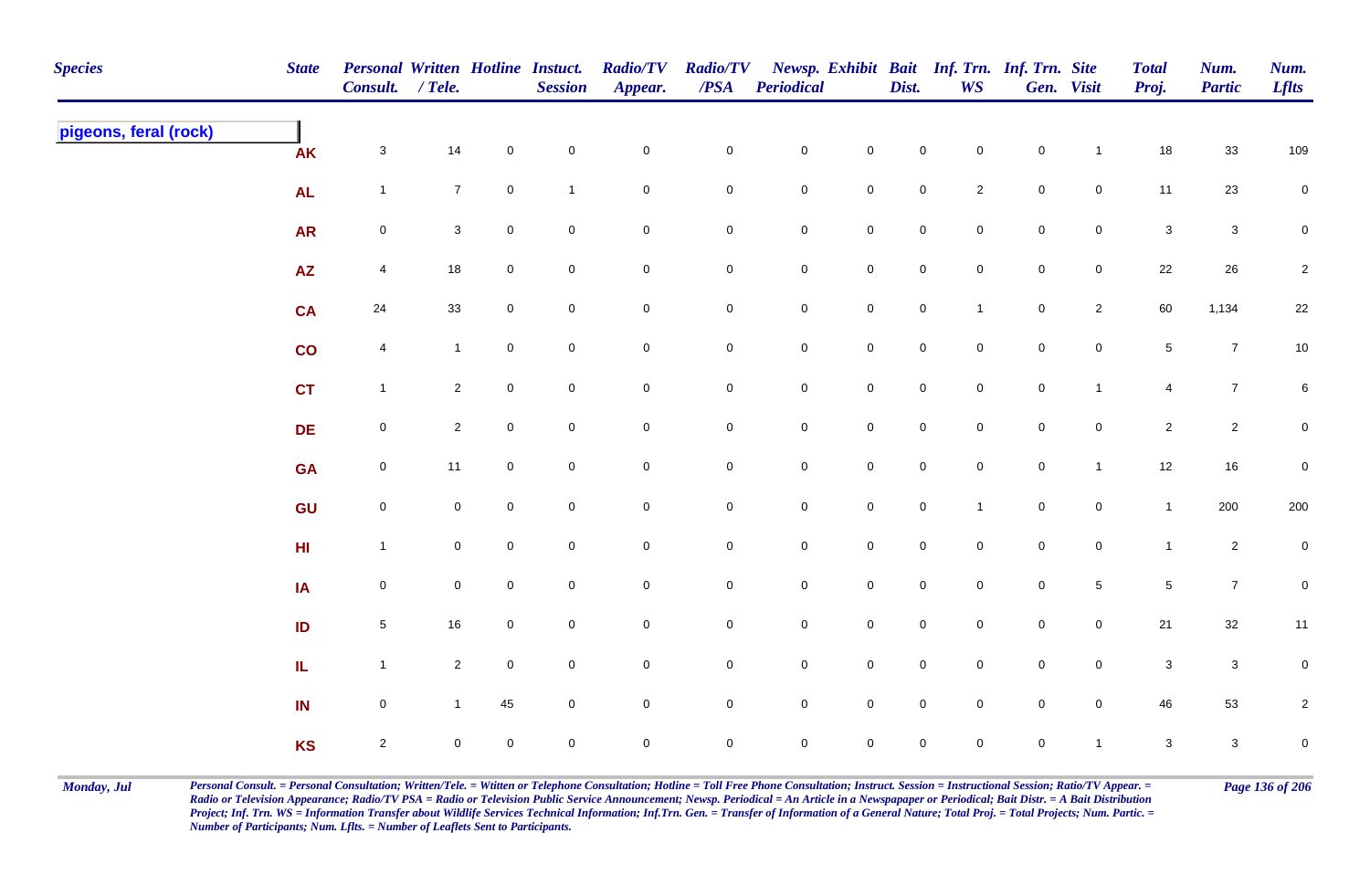| <b>Species</b>        | <b>State</b> | Personal Written Hotline Instuct.<br>Consult. / Tele. |                 |             | <b>Session</b> | <b>Radio/TV</b><br>Appear. | <b>Radio/TV</b><br>$\boldsymbol{PSA}$ | <b>Periodical</b>   |                     | Dist.               | <b>WS</b>           | Newsp. Exhibit Bait Inf. Trn. Inf. Trn. Site | Gen. Visit      | <b>Total</b><br>Proj. | Num.<br><b>Partic</b> | Num.<br><b>Lflts</b>      |
|-----------------------|--------------|-------------------------------------------------------|-----------------|-------------|----------------|----------------------------|---------------------------------------|---------------------|---------------------|---------------------|---------------------|----------------------------------------------|-----------------|-----------------------|-----------------------|---------------------------|
| pigeons, feral (rock) | <b>KS</b>    | $\overline{2}$                                        | $\mathsf 0$     | $\mathbf 0$ | $\pmb{0}$      | $\mathsf{O}\xspace$        | $\mathbf 0$                           | $\mathbf 0$         | $\mathbf 0$         | $\mathbf 0$         | $\mathsf{O}\xspace$ | $\mathbf 0$                                  | $\mathbf{1}$    | $\mathbf 3$           | $\mathbf{3}$          | $\mathbf 0$               |
|                       | <b>KY</b>    | $5\phantom{.0}$                                       | $13$            | $\mathbf 0$ | $\mathbf 0$    | $\pmb{0}$                  | 0                                     | $\mathsf{O}\xspace$ | ${\bf 0}$           | $\mathbf 0$         | $\,$ 5 $\,$         | $\overline{2}$                               | $\overline{0}$  | $25\,$                | $32\,$                | $\overline{a}$            |
|                       | LA           | $\mathbf{3}$                                          | 4               | $\mathbf 0$ | $\pmb{0}$      | $\pmb{0}$                  | $\mathbf 0$                           | $\mathbf 0$         | $\mathsf{O}\xspace$ | $\mathbf 0$         | $\mathbf 0$         | $\mathbf 0$                                  | $\overline{0}$  | $\overline{7}$        | 10                    | $\mathbf{1}$              |
|                       | <b>MA</b>    | $\overline{4}$                                        | $\mathbf{1}$    | $\mathbf 0$ | $\mathsf 0$    | $\mathbf 0$                | 0                                     | $\mathbf 0$         | $\mathbf 0$         | $\mathsf{O}\xspace$ | $\overline{2}$      | $\mathbf 0$                                  | $\overline{0}$  | $\overline{7}$        | 19                    | $\mathbf 0$               |
|                       | <b>MD</b>    | $\overline{2}$                                        | $\mathbf 0$     | 38          | $\mathsf 0$    | $\pmb{0}$                  | $\mathbf 0$                           | $\mathsf{O}$        | $\overline{0}$      | $\overline{0}$      | $\mathbf 0$         | $\mathsf 0$                                  | $\overline{0}$  | 40                    | 41                    | 11                        |
|                       | <b>ME</b>    | $\sqrt{5}$                                            | $10$            | $\mathbf 0$ | $\mathbf 0$    | $\mathsf{O}\xspace$        | $\mathbf 0$                           | $\mathbf 0$         | $\mathbf 0$         | $\overline{0}$      | $\mathsf{O}\xspace$ | $\mathsf 0$                                  | $\overline{4}$  | 19                    | $23\,$                | 19                        |
|                       | <b>MI</b>    | $\overline{4}$                                        | $\sqrt{5}$      | $\mathbf 0$ | $\pmb{0}$      | $\mathsf{O}\xspace$        | $\mathsf{O}\xspace$                   | $\mathsf{O}\xspace$ | $\mathsf{O}\xspace$ | $\mathsf{O}\xspace$ | $\mathsf{O}\xspace$ | $\mathsf 0$                                  | $\overline{0}$  | $\boldsymbol{9}$      | 15                    | $16\,$                    |
|                       | <b>MO</b>    | $\mathbf 0$                                           | $\mathbf{1}$    | $\mathbf 0$ | $\mathsf 0$    | $\mathbf 0$                | 0                                     | $\mathbf 0$         | $\mathsf{O}\xspace$ | $\mathsf{O}\xspace$ | $\mathbf{1}$        | $\mathsf{O}$                                 | $\mathbf{3}$    | $\sqrt{5}$            | $10\,$                | $\pmb{0}$                 |
|                       | <b>MS</b>    | $\overline{4}$                                        | 3               | $\mathbf 0$ | $\mathsf 0$    | $\mathbf 0$                | $\mathbf 0$                           | $\mathbf 0$         | $\mathbf 0$         | $\overline{0}$      | $\mathbf 0$         | $\overline{2}$                               | $\mathbf{3}$    | 12                    | 34                    | $15\,$                    |
|                       | NC           | $5\phantom{.0}$                                       | $\overline{2}$  | $\mathbf 0$ | $\mathsf 0$    | $\pmb{0}$                  | $\mathbf 0$                           | $\mathsf{O}\xspace$ | $\mathbf 0$         | $\mathsf{O}\xspace$ | $\mathbf 0$         | $\mathbf 0$                                  | $5\phantom{.0}$ | $12\,$                | 19                    | $\ensuremath{\mathsf{3}}$ |
|                       | <b>ND</b>    | $\mathbf{3}$                                          | $\mathbf{1}$    | $\mathbf 0$ | $\mathbf{1}$   | $\mathsf{O}\xspace$        | $\mathbf 0$                           | $\mathsf{O}\xspace$ | $\mathsf{O}\xspace$ | $\mathsf{O}\xspace$ | $\mathbf 0$         | $\mathsf{O}\xspace$                          | $\mathbf{3}$    | $\bf{8}$              | 13                    | 10                        |
|                       | NE           | $\overline{2}$                                        | $5\phantom{.0}$ | $\mathbf 0$ | $\pmb{0}$      | $\pmb{0}$                  | $\mathbf 0$                           | $\mathbf 0$         | $\mathbf 0$         | $\mathbf 0$         | $\mathbf 0$         | $\mathbf 0$                                  | $\overline{2}$  | $\boldsymbol{9}$      | $10\,$                | $\mathbf 0$               |
|                       | <b>NH</b>    | $\mathbf 0$                                           | $\overline{7}$  | $\mathbf 0$ | $\pmb{0}$      | $\mathbf 0$                | 0                                     | $\mathbf 0$         | $\mathbf 0$         | $\mathbf 0$         | $\mathbf 0$         | $\mathsf{O}$                                 | $\mathbf 0$     | $\overline{7}$        | $\overline{7}$        | 6                         |
|                       | <b>NJ</b>    | $\mathsf{O}$                                          | 9               | $\mathbf 0$ | $\mathsf 0$    | $\pmb{0}$                  | $\mathbf 0$                           | $\mathsf{O}\xspace$ | $\mathsf{O}\xspace$ | $\mathbf 0$         | $\mathbf 0$         | $\mathsf{O}\xspace$                          | $\overline{0}$  | 9                     | 9                     | $\sqrt{5}$                |
|                       | <b>NM</b>    | 10                                                    | $\mathbf{3}$    | $\mathbf 0$ | $\mathsf 0$    | $\pmb{0}$                  | $\mathbf 0$                           | $\mathsf 0$         | $\mathsf{O}\xspace$ | $\overline{0}$      | $\mathbf 0$         | $\mathsf 0$                                  | $\overline{2}$  | 15                    | $18\,$                | $\,$ 5 $\,$               |
|                       | <b>NV</b>    | $\overline{4}$                                        | 32              | $\mathbf 0$ | $\mathsf 0$    | $\mathbf 0$                | $\mathbf 0$                           | $\mathsf{O}\xspace$ | $\mathsf{O}\xspace$ | $\mathsf{O}\xspace$ | $\mathbf 0$         | $\mathbf 0$                                  | $\mathbf 0$     | 36                    | 52                    | $36\,$                    |

Monday, Jul Personal Consult. = Personal Consultation; Written/Tele. = Witten or Telephone Consultation; Hotline = Toll Free Phone Consultation; Instruct. Session = Instructional Session; Ratio/TV Appear. = Page 137 of 206 *Radio or Television Appearance; Radio/TV PSA = Radio or Television Public Service Announcement; Newsp. Periodical = An Article in a Newspapaper or Periodical; Bait Distr. = A Bait Distribution*  Project; Inf. Trn. WS = Information Transfer about Wildlife Services Technical Information; Inf.Trn. Gen. = Transfer of Information of a General Nature; Total Proj. = Total Projects; Num. Partic. = *Number of Participants; Num. Lflts. = Number of Leaflets Sent to Participants.*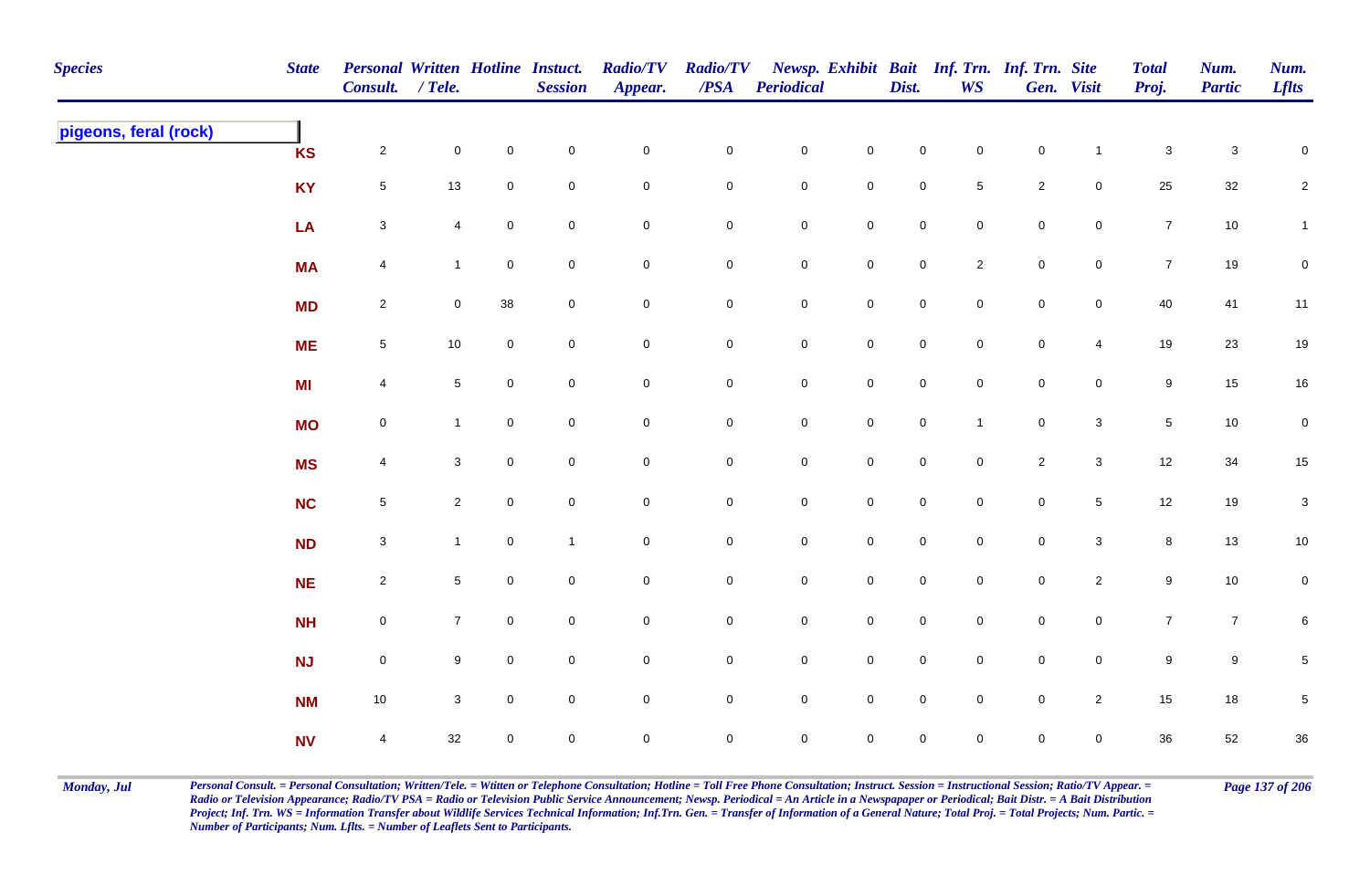| <b>Species</b>        | <b>State</b> | Personal Written Hotline Instuct.<br>Consult. / Tele. |                |                     | <b>Session</b>            | <b>Radio/TV</b><br>Appear. | <b>Radio/TV</b><br>$\overline{PSA}$ | <b>Periodical</b>   |                     | Dist.               | Newsp. Exhibit Bait Inf. Trn. Inf. Trn. Site<br><b>WS</b> |                           | Gen. Visit          | <b>Total</b><br>Proj. | Num.<br><b>Partic</b> | Num.<br><b>Lflts</b> |
|-----------------------|--------------|-------------------------------------------------------|----------------|---------------------|---------------------------|----------------------------|-------------------------------------|---------------------|---------------------|---------------------|-----------------------------------------------------------|---------------------------|---------------------|-----------------------|-----------------------|----------------------|
| pigeons, feral (rock) | <b>NY</b>    | $\mathsf{O}\xspace$                                   | 42             | 56                  | $\mathbf 0$               | $\pmb{0}$                  | $\pmb{0}$                           | $\mathbf 0$         | $\mathsf{O}\xspace$ | $\mathbf 0$         | $\mathbf 0$                                               | $\pmb{0}$                 | $\mathbf 0$         | 98                    | 98                    | $\overline{4}$       |
|                       | OH           | $\mathbf{1}$                                          | $\overline{2}$ | 0                   | ${\bf 0}$                 | $\mathbf 0$                | ${\bf 0}$                           | $\mathbf 0$         | $\mathsf{O}\xspace$ | $\mathsf{O}\xspace$ | $\overline{0}$                                            | $\pmb{0}$                 | $\mathbf{3}$        | $6\phantom{.}6$       | 19                    | $35\,$               |
|                       | OK           | 21                                                    | 8              | $\mathbf 0$         | $\boldsymbol{0}$          | $\mathsf 0$                | $\mathbf 0$                         | $\mathbf 0$         | $\overline{2}$      | $\overline{0}$      | $\mathbf 0$                                               | $\ensuremath{\mathsf{3}}$ | $\overline{0}$      | 34                    | 6,098                 | 1,002                |
|                       | OR           | $\overline{7}$                                        | $\overline{2}$ | $\pmb{0}$           | $\mathbf 0$               | $\mathbf 0$                | ${\bf 0}$                           | $\mathbf 0$         | $\mathsf{O}\xspace$ | $\mathbf 0$         | $\mathbf 0$                                               | $\mathbf 0$               | $\mathbf 0$         | $\boldsymbol{9}$      | $27\,$                | $\mathbf{1}$         |
|                       | PA           | $\overline{2}$                                        | $16\,$         | 0                   | $\pmb{0}$                 | $\mathsf{O}\xspace$        | $\mathbf 0$                         | $\mathsf{O}\xspace$ | $\mathsf{O}\xspace$ | $\mathsf{O}\xspace$ | $\mathsf{O}\xspace$                                       | $\mathbf 0$               | $\mathsf{O}$        | 18                    | 26                    | 12                   |
|                       | <b>SC</b>    | $\mathbf 0$                                           | $\overline{2}$ | $\mathsf{O}\xspace$ | $\mathbf 0$               | $\mathsf 0$                | $\mathbf 0$                         | $\pmb{0}$           | $\mathsf{O}\xspace$ | $\mathsf 0$         | $\mathsf{O}\xspace$                                       | $\mathbf 0$               | $\mathbf{1}$        | $\mathbf{3}$          | $\sqrt{5}$            | $\overline{0}$       |
|                       | <b>SD</b>    | $\mathsf{O}\xspace$                                   | 3 <sup>1</sup> | $\mathsf{O}$        | $\mathbf 0$               | $\mathbf 0$                | $\mathbf 0$                         | $\mathsf{O}\xspace$ | $\mathsf{O}\xspace$ | $\mathsf{O}\xspace$ | $\mathbf{1}$                                              | $\mathbf 0$               | $\mathsf{O}\xspace$ | $\overline{4}$        | $\,6$                 | 22                   |
|                       | <b>TN</b>    | $\overline{2}$                                        | 11             | 0                   | $\mathbf 0$               | $\pmb{0}$                  | $\mathbf 0$                         | $\mathsf{O}\xspace$ | $\mathsf{O}\xspace$ | $\mathsf{O}\xspace$ | $\mathbf{1}$                                              | $\mathbf 0$               | $\overline{2}$      | $16\,$                | $18$                  | $\bf 8$              |
|                       | <b>TX</b>    | 137                                                   | 89             | $\mathsf{O}$        | $\overline{0}$            | $\mathbf 0$                | $\mathbf 0$                         | $\mathsf{O}\xspace$ | $\mathsf{O}\xspace$ | $\mathbf 0$         | 30                                                        | $\mathbf 0$               | $\mathbf{3}$        | 259                   | 344                   | 212                  |
|                       | <b>UT</b>    | 6                                                     | $\mathbf{3}$   | $\mathbf 0$         | $\overline{2}$            | $\mathbf 0$                | 0                                   | $\mathbf 0$         | $\mathbf 0$         | $\mathbf 0$         | $\mathbf 0$                                               | $\pmb{0}$                 | $\mathsf{O}\xspace$ | 11                    | 145                   | $\overline{0}$       |
|                       | <b>VA</b>    | $\overline{5}$                                        | $19$           | $\mathsf{O}$        | $\ensuremath{\mathsf{3}}$ | $\mathsf{O}\xspace$        | ${\bf 0}$                           | $\pmb{0}$           | $\mathbf 0$         | $\mathsf{O}\xspace$ | $\overline{0}$                                            | $\pmb{0}$                 | 13                  | 40                    | 83                    | $\mathbf{3}$         |
|                       | <b>VT</b>    | $\mathsf 0$                                           | 17             | 3                   | $\mathbf 0$               | $\mathbf 0$                | $\mathbf 0$                         | $\mathbf 0$         | $\mathbf 0$         | $\overline{0}$      | $\mathbf 0$                                               | $\pmb{0}$                 | $\overline{2}$      | 22                    | 23                    | $\,$ 5 $\,$          |
|                       | <b>WA</b>    | 23                                                    | 65             | 0                   | $\overline{2}$            | $\mathsf{O}\xspace$        | $\mathbf 0$                         | $\mathsf{O}\xspace$ | $\,6\,$             | $\mathsf{O}\xspace$ | $\mathsf{O}\xspace$                                       | $\mathbf 0$               | $\bf{8}$            | 104                   | 2,470                 | 119                  |
|                       | <b>WI</b>    | $\overline{2}$                                        | 28             | 0                   | $\mathbf 0$               | $\mathsf{O}\xspace$        | $\mathbf 0$                         | $\mathsf{O}\xspace$ | $\mathsf 0$         | $\mathsf{O}\xspace$ | $\mathsf{O}\xspace$                                       | $\mathbf 0$               | $\mathbf{1}$        | 31                    | 46                    | $\overline{0}$       |
|                       | <b>WV</b>    | $\mathsf{O}\xspace$                                   | $\overline{2}$ | $\mathbf 0$         | $\overline{2}$            | $\mathsf{O}\xspace$        | $\mathbf 0$                         | $\mathsf{O}\xspace$ | $\mathsf 0$         | $\mathsf{O}\xspace$ | $\mathbf 0$                                               | $\mathbf 0$               | $\mathsf{O}\xspace$ | $\overline{4}$        | $37\,$                | $\mathbf 0$          |
|                       | <b>WY</b>    | $\mathbf 0$                                           | 0              | $\mathsf{O}$        | $\mathsf 0$               | $\mathbf 0$                | $\mathbf 0$                         | $\mathbf 0$         | $\mathbf 0$         | $\mathbf 0$         | $\mathbf 0$                                               | $\mathsf{O}\xspace$       | 4                   | $\overline{4}$        | $\,$ 5 $\,$           | $\mathbf 0$          |

Monday, Jul Personal Consult. = Personal Consultation; Written/Tele. = Witten or Telephone Consultation; Hotline = Toll Free Phone Consultation; Instruct. Session = Instructional Session; Ratio/TV Appear. = Page 138 of 206 *Radio or Television Appearance; Radio/TV PSA = Radio or Television Public Service Announcement; Newsp. Periodical = An Article in a Newspapaper or Periodical; Bait Distr. = A Bait Distribution*  Project; Inf. Trn. WS = Information Transfer about Wildlife Services Technical Information; Inf.Trn. Gen. = Transfer of Information of a General Nature; Total Proj. = Total Projects; Num. Partic. = *Number of Participants; Num. Lflts. = Number of Leaflets Sent to Participants.*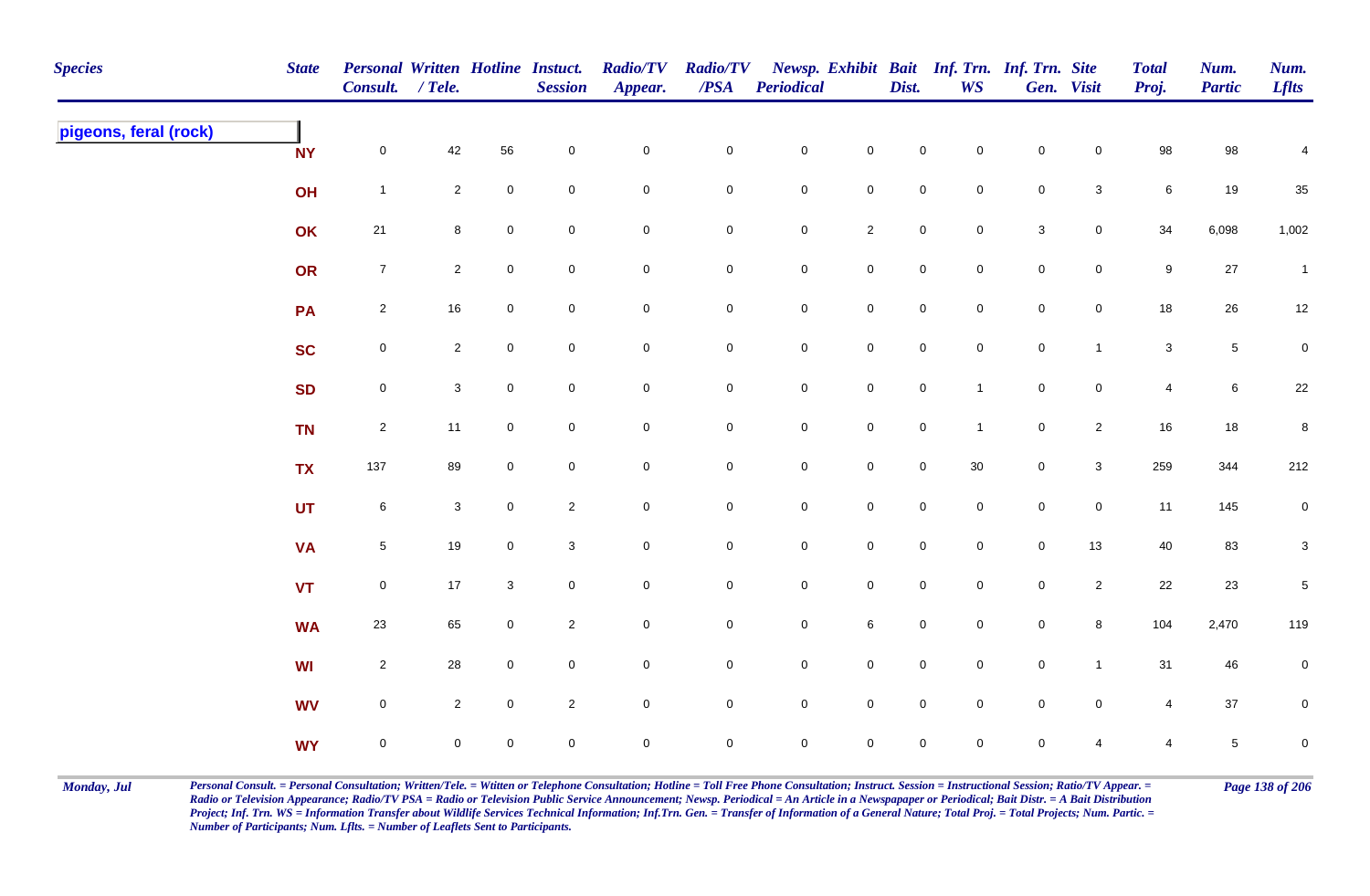| <b>Species</b><br><b>State</b>                                     | <b>Personal Written Hotline Instuct.</b><br>Consult. / Tele. |                |              | <b>Session</b> | <b>Radio/TV</b><br>Appear. | <b>Radio/TV</b><br>/PSA | Periodical  |                     | Dist.       | WS          | Newsp. Exhibit Bait Inf. Trn. Inf. Trn. Site | Gen. Visit       | <b>Total</b><br>Proj. | Num.<br><b>Partic</b> | Num.<br><b>Lflts</b> |
|--------------------------------------------------------------------|--------------------------------------------------------------|----------------|--------------|----------------|----------------------------|-------------------------|-------------|---------------------|-------------|-------------|----------------------------------------------|------------------|-----------------------|-----------------------|----------------------|
| pigeons, feral (rock)<br><b>WY</b>                                 | $\mathbf 0$                                                  | $\pmb{0}$      | $\mathbf 0$  | $\mathbf 0$    | $\mathsf{O}\xspace$        | $\mathbf 0$             | $\mathbf 0$ | 0                   | $\mathbf 0$ | $\Omega$    | $\mathbf 0$                                  |                  | 4                     | $\,$ 5 $\,$           | $\pmb{0}$            |
| <b>Subtotal of Projects by Species</b><br>plovers (other)          | 303                                                          | 515            | 142          | 11             | $\mathsf{O}\xspace$        | $\mathbf 0$             | $\mathbf 0$ | 8                   | $\mathbf 0$ | $\mathbf 0$ | $\overline{7}$                               | 70               | 1,100                 | 11,313                | 1,914                |
| <b>TX</b>                                                          | $\pmb{0}$                                                    | $\overline{2}$ | $\pmb{0}$    | $\mathbf 0$    | $\pmb{0}$                  | $\mathbf 0$             | $\pmb{0}$   | $\pmb{0}$           | $\mathsf 0$ | $\mathbf 0$ | $\pmb{0}$                                    | $\mathbf 0$      | $\sqrt{2}$            | 4                     | $\pmb{0}$            |
| <b>Subtotal of Projects by Species</b><br>plovers, golden, pacific | 0                                                            | $\overline{2}$ | $\mathbf 0$  | $\mathbf 0$    | $\mathbf 0$                | 0                       | $\pmb{0}$   | 0                   | $\mathbf 0$ | $\mathbf 0$ | $\mathbf 0$                                  | $\mathbf 0$      | $\overline{2}$        | $\overline{4}$        | $\pmb{0}$            |
| GU                                                                 | $\pmb{0}$                                                    | $\mathbf 0$    | $\mathbf 0$  | $\mathbf{3}$   | $\pmb{0}$                  | $\mathbf 0$             | $\mathbf 0$ | $\mathbf 0$         | $\pmb{0}$   | 4           | $\pmb{0}$                                    | $\boldsymbol{0}$ | $\overline{7}$        | 554                   | 540                  |
| <b>Subtotal of Projects by Species</b><br>plovers, mongolian       | 0                                                            | $\mathbf 0$    | $\mathbf 0$  | 3              | $\mathbf 0$                | $\mathbf 0$             | $\mathbf 0$ | $\mathbf 0$         | $\mathsf 0$ | 4           | $\mathsf 0$                                  | $\mathbf 0$      | $\overline{7}$        | 554                   | 540                  |
| GU                                                                 | $\mathbf 0$                                                  | $\mathbf 0$    | $\mathbf 0$  | 3              | $\mathbf 0$                | $\mathbf 0$             | $\pmb{0}$   | $\mathbf 0$         | $\mathbf 0$ | $\mathbf 0$ | $\mathbf 0$                                  | $\mathbf 0$      | $\sqrt{3}$            | $30\,$                | $\pmb{0}$            |
| <b>Subtotal of Projects by Species</b>                             | $\mathbf 0$                                                  | $\mathbf 0$    | $\mathbf 0$  | 3              | $\mathsf{O}\xspace$        | $\pmb{0}$               | $\mathbf 0$ | 0                   | $\mathbf 0$ | $\mathbf 0$ | $\mathsf 0$                                  | $\mathbf 0$      | $\sqrt{3}$            | $30\,$                | $\mathbf 0$          |
| porcupines<br>$\overline{c}$                                       | $\mathbf{1}$                                                 | $\mathbf 0$    | $\mathbf 0$  | $\mathbf 0$    | $\mathbf 0$                | $\mathbf 0$             | $\mathbf 0$ | ${\bf 0}$           | $\mathsf 0$ | $\mathbf 0$ | $\mathsf 0$                                  | $\mathbf 0$      | $\mathbf{1}$          | $\mathbf{2}$          | $\pmb{0}$            |
| <b>MD</b>                                                          | 0                                                            | 0              | $\mathbf{1}$ | $\mathbf 0$    | $\mathbf 0$                | $\mathbf 0$             | $\mathbf 0$ | $\mathbf 0$         | $\mathbf 0$ | $\mathbf 0$ | $\mathbf 0$                                  | 0                | $\mathbf{1}$          | $\mathbf{1}$          | $\pmb{0}$            |
| <b>ME</b>                                                          | $\mathbf 0$                                                  | $\overline{1}$ | $\mathbf 0$  | $\mathsf 0$    | $\mathbf 0$                | $\mathbf 0$             | $\mathbf 0$ | $\mathsf{O}\xspace$ | $\mathsf 0$ | $\mathbf 0$ | $\mathsf 0$                                  | $\mathbf 0$      | $\mathbf{1}$          | $\mathbf{1}$          | $\mathbf{1}$         |
| <b>ND</b>                                                          | $\overline{2}$                                               | $\mathbf 0$    | $\mathbf 0$  | $\mathbf 0$    | $\mathsf{O}\xspace$        | $\mathbf 0$             | $\mathbf 0$ | $\mathbf 0$         | $\mathsf 0$ | $\mathbf 0$ | $\mathsf 0$                                  | $\mathbf 0$      | $\sqrt{2}$            | $\overline{2}$        | $\pmb{0}$            |
| <b>NH</b>                                                          | $\mathbf 0$                                                  | 25             | $\mathbf 0$  | $\mathbf 0$    | $\mathbf 0$                | $\mathsf{O}\xspace$     | $\pmb{0}$   | $\mathsf{O}\xspace$ | $\pmb{0}$   | $\mathbf 0$ | $\pmb{0}$                                    | $\mathbf 0$      | 25                    | 26                    | $\mathbf{1}$         |
| <b>NM</b>                                                          | 0                                                            | $\mathbf{1}$   | $\mathbf 0$  | $\mathbf 0$    | $\pmb{0}$                  | $\mathbf 0$             | $\pmb{0}$   | $\mathbf 0$         | $\mathsf 0$ | $\mathbf 0$ | $\pmb{0}$                                    | $\mathbf 0$      | $\mathbf{1}$          | $\mathbf{1}$          | $\pmb{0}$            |
| OK                                                                 | $\mathbf{1}$                                                 | $\overline{2}$ | $\mathbf 0$  | $\mathbf 0$    | $\mathbf 0$                | $\mathbf 0$             | $\pmb{0}$   | $\overline{1}$      | $\mathbf 0$ | $\mathbf 0$ | $\mathsf 0$                                  | 0                | 4                     | 2,503                 | 500                  |
| OR                                                                 | $\mathbf 0$                                                  | 3              | $\mathbf 0$  | $\mathsf 0$    | $\mathbf 0$                | $\mathbf 0$             | $\pmb{0}$   | 0                   | $\mathbf 0$ | 0           | $\pmb{0}$                                    | 0                | $\sqrt{3}$            | $\mathbf{3}$          | $\mathbf{1}$         |

Monday, Jul Personal Consult. = Personal Consultation; Written/Tele. = Witten or Telephone Consultation; Hotline = Toll Free Phone Consultation; Instruct. Session = Instructional Session; Ratio/TV Appear. = Page 139 of 206 *Radio or Television Appearance; Radio/TV PSA = Radio or Television Public Service Announcement; Newsp. Periodical = An Article in a Newspapaper or Periodical; Bait Distr. = A Bait Distribution*  Project; Inf. Trn. WS = Information Transfer about Wildlife Services Technical Information; Inf.Trn. Gen. = Transfer of Information of a General Nature; Total Proj. = Total Projects; Num. Partic. = *Number of Participants; Num. Lflts. = Number of Leaflets Sent to Participants.*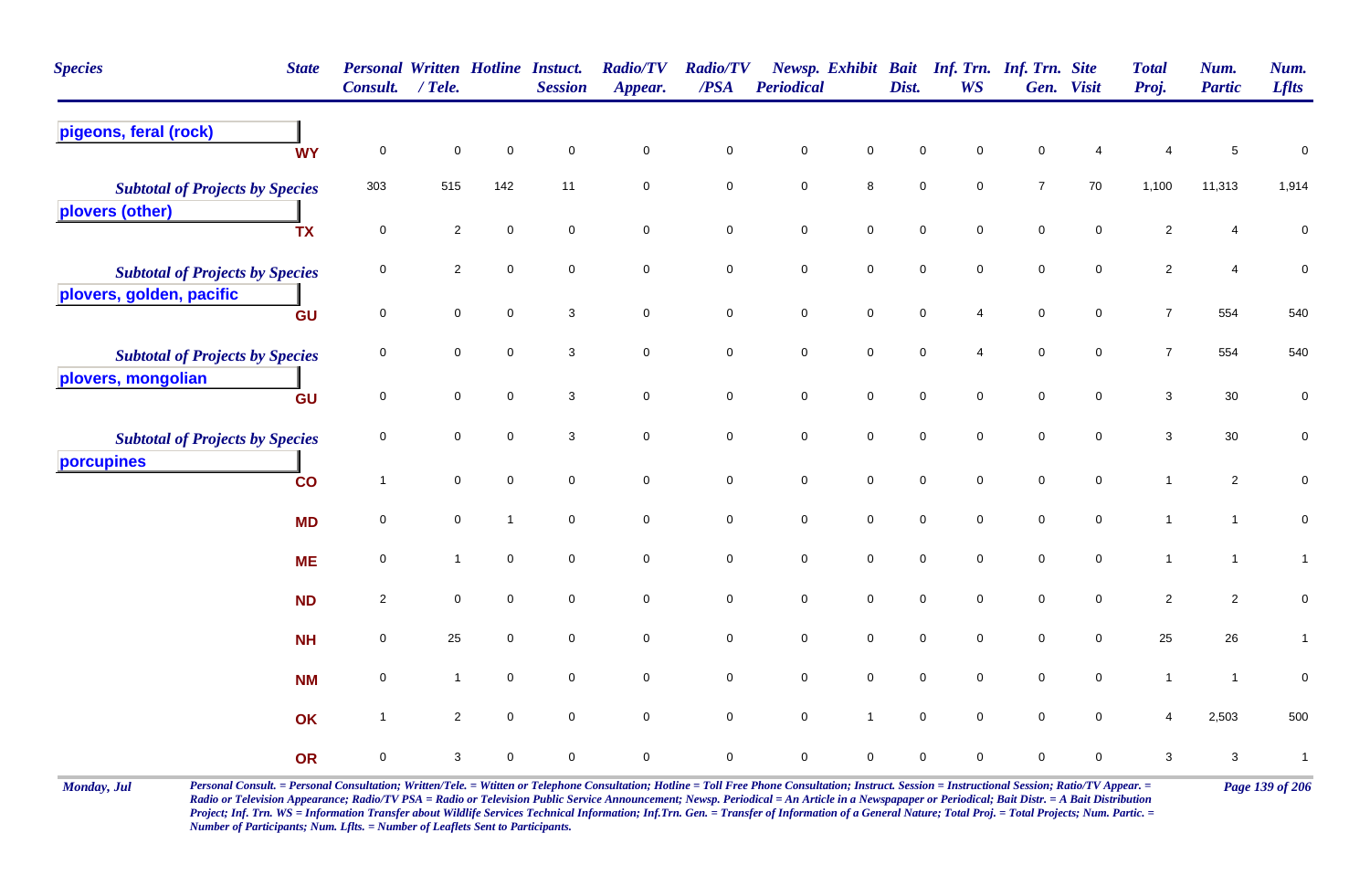| <b>Species</b>                         | <b>State</b> | Personal Written Hotline Instuct.<br>Consult. / Tele. |              |                | <b>Session</b>      | <b>Radio/TV</b><br>Appear. | <b>Radio/TV</b><br>$\boldsymbol{PSA}$ | Periodical          |                     | Dist.       | Newsp. Exhibit Bait Inf. Trn. Inf. Trn. Site<br><b>WS</b> |             | Gen. Visit          | <b>Total</b><br>Proj. | Num.<br><b>Partic</b>     | Num.<br><b>Lflts</b> |
|----------------------------------------|--------------|-------------------------------------------------------|--------------|----------------|---------------------|----------------------------|---------------------------------------|---------------------|---------------------|-------------|-----------------------------------------------------------|-------------|---------------------|-----------------------|---------------------------|----------------------|
| porcupines                             | OR           | $\mathsf{O}\xspace$                                   | $\mathbf{3}$ | $\mathbf 0$    | $\mathsf{O}\xspace$ | $\pmb{0}$                  | $\pmb{0}$                             | $\mathbf 0$         | $\pmb{0}$           | $\mathbf 0$ | 0                                                         | $\mathsf 0$ | 0                   | $\mathbf{3}$          | $\ensuremath{\mathsf{3}}$ | $\mathbf{1}$         |
|                                        | PA           | $\pmb{0}$                                             | $\mathbf{1}$ | $\pmb{0}$      | $\mathbf 0$         | $\mathbf 0$                | $\mathbf 0$                           | $\pmb{0}$           | $\overline{0}$      | $\mathsf 0$ | 0                                                         | $\mathsf 0$ | 0                   | $\mathbf{1}$          | $\mathbf{1}$              | 0                    |
|                                        | <b>TX</b>    | $\sqrt{2}$                                            | $\mathbf{3}$ | $\mathbf 0$    | $\mathbf 0$         | $\mathbf 0$                | ${\bf 0}$                             | $\pmb{0}$           | ${\bf 0}$           | $\pmb{0}$   | $\mathbf 0$                                               | $\mathbf 0$ | $\pmb{0}$           | $\,$ 5 $\,$           | $\,$ 5 $\,$               | 1                    |
|                                        | <b>VT</b>    | $\pmb{0}$                                             | 9            | $\overline{7}$ | $\mathbf 0$         | $\mathsf{O}\xspace$        | $\mathbf 0$                           | $\mathbf 0$         | $\mathbf 0$         | $\pmb{0}$   | $\mathbf 0$                                               | $\mathsf 0$ | $\mathbf 0$         | $16\,$                | $17$                      | 0                    |
|                                        | <b>WA</b>    | $\mathbf{1}$                                          | 0            | $\mathbf 0$    | $\mathbf 0$         | $\overline{0}$             | $\mathsf{O}\xspace$                   | $\mathsf{O}\xspace$ | $\overline{0}$      | $\mathsf 0$ | $\mathbf 0$                                               | $\mathsf 0$ | $\mathbf 0$         | $\mathbf{1}$          | $\mathbf{1}$              | 0                    |
|                                        | <b>WY</b>    | $\pmb{0}$                                             | $\mathbf{1}$ | $\mathbf 0$    | $\mathbf 0$         | $\mathsf{O}\xspace$        | $\mathbf 0$                           | $\mathbf 0$         | $\mathsf{O}\xspace$ | $\pmb{0}$   | $\mathbf 0$                                               | $\pmb{0}$   | $\mathbf 0$         | $\overline{1}$        | $\mathbf{1}$              | $\pmb{0}$            |
| <b>Subtotal of Projects by Species</b> |              | $\boldsymbol{7}$                                      | 46           | $\bf 8$        | $\mathsf{O}\xspace$ | $\mathsf{O}\xspace$        | $\mathsf{O}\xspace$                   | $\pmb{0}$           | $\mathbf{1}$        | $\pmb{0}$   | $\mathsf{O}\xspace$                                       | $\pmb{0}$   | $\mathsf{O}\xspace$ | 62                    | 2,564                     | 504                  |
| prairie dogs, black-tailed             | $_{\rm CO}$  | 13                                                    | 65           | $\mathbf 0$    | $\overline{1}$      | $\mathsf{O}\xspace$        | $\mathbf 0$                           | $\mathbf 0$         | $\mathbf 0$         | $\mathsf 0$ | $\mathbf 0$                                               | $\pmb{0}$   | $\mathbf 0$         | 79                    | $98\,$                    | 9                    |
|                                        | <b>GA</b>    | $\pmb{0}$                                             | $\mathbf{1}$ | $\mathbf 0$    | $\mathbf 0$         | $\mathsf{O}\xspace$        | $\mathbf 0$                           | $\mathbf 0$         | $\mathbf 0$         | $\mathbf 0$ | 0                                                         | $\mathbf 0$ | 0                   | $\overline{1}$        | $\mathbf{1}$              | $\mathbf{1}$         |
|                                        | <b>ND</b>    | 8                                                     | $\mathbf{2}$ | $\mathbf 0$    | $\mathbf 0$         | $\mathsf{O}\xspace$        | $\mathsf{O}\xspace$                   | $\mathbf 0$         | $\mathbf 0$         | $\mathbf 0$ | $\mathbf 0$                                               | $\mathbf 0$ | $\mathbf{1}$        | 11                    | $13$                      | $\mathbf 3$          |
|                                        | <b>NE</b>    | $28\,$                                                | 22           | $\pmb{0}$      | $\mathbf 0$         | $\mathsf{O}\xspace$        | $\pmb{0}$                             | $\pmb{0}$           | $\mathbf 0$         | $\pmb{0}$   | $\mathbf 0$                                               | $\mathsf 0$ | $\mathbf{1}$        | 51                    | 53                        | 8                    |
|                                        | <b>NM</b>    | 63                                                    | 11           | $\mathbf 0$    | $\overline{c}$      | $\mathsf{O}\xspace$        | $\mathbf 0$                           | $\mathbf 0$         | $\mathbf 0$         | $\mathsf 0$ | 0                                                         | $\mathbf 0$ | $\mathbf 0$         | 76                    | 146                       | 370                  |
|                                        | OK           | 9                                                     | 8            | $\Omega$       | $\mathbf 0$         | $\overline{0}$             | $\mathbf 0$                           | $\pmb{0}$           | $\overline{1}$      | $\mathsf 0$ | $\mathbf 0$                                               | $\mathbf 0$ | $\mathbf 0$         | $18$                  | 68                        | $\,$ 5 $\,$          |
|                                        | <b>TX</b>    | $\boldsymbol{7}$                                      | 47           | $\pmb{0}$      | $\mathbf 0$         | $\mathbf 0$                | $\pmb{0}$                             | $\pmb{0}$           | $\mathbf 0$         | $\mathsf 0$ | $\mathbf 0$                                               | $\mathsf 0$ | $\mathbf 0$         | 54                    | 58                        | 43                   |
|                                        | <b>WY</b>    | $\pmb{0}$                                             | $\mathbf{1}$ | $\mathbf 0$    | $\mathbf 0$         | $\mathsf{O}\xspace$        | $\mathbf 0$                           | $\mathsf{O}\xspace$ | $\mathbf 0$         | $\mathsf 0$ | $\mathbf 0$                                               | $\mathsf 0$ | 0                   | $\overline{1}$        | $\mathbf{1}$              | 0                    |
| <b>Subtotal of Projects by Species</b> |              | 128                                                   | 157          | $\mathbf 0$    | 3                   | $\mathbf 0$                | $\mathbf 0$                           | $\mathbf 0$         | $\mathbf{1}$        | $\mathbf 0$ | $\mathbf 0$                                               | $\mathbf 0$ | $\overline{2}$      | 291                   | 438                       | 439                  |

Monday, Jul Personal Consult. = Personal Consultation; Written/Tele. = Witten or Telephone Consultation; Hotline = Toll Free Phone Consultation; Instruct. Session = Instructional Session; Ratio/TV Appear. = Page 140 of 206 *Radio or Television Appearance; Radio/TV PSA = Radio or Television Public Service Announcement; Newsp. Periodical = An Article in a Newspapaper or Periodical; Bait Distr. = A Bait Distribution*  Project; Inf. Trn. WS = Information Transfer about Wildlife Services Technical Information; Inf.Trn. Gen. = Transfer of Information of a General Nature; Total Proj. = Total Projects; Num. Partic. = *Number of Participants; Num. Lflts. = Number of Leaflets Sent to Participants.*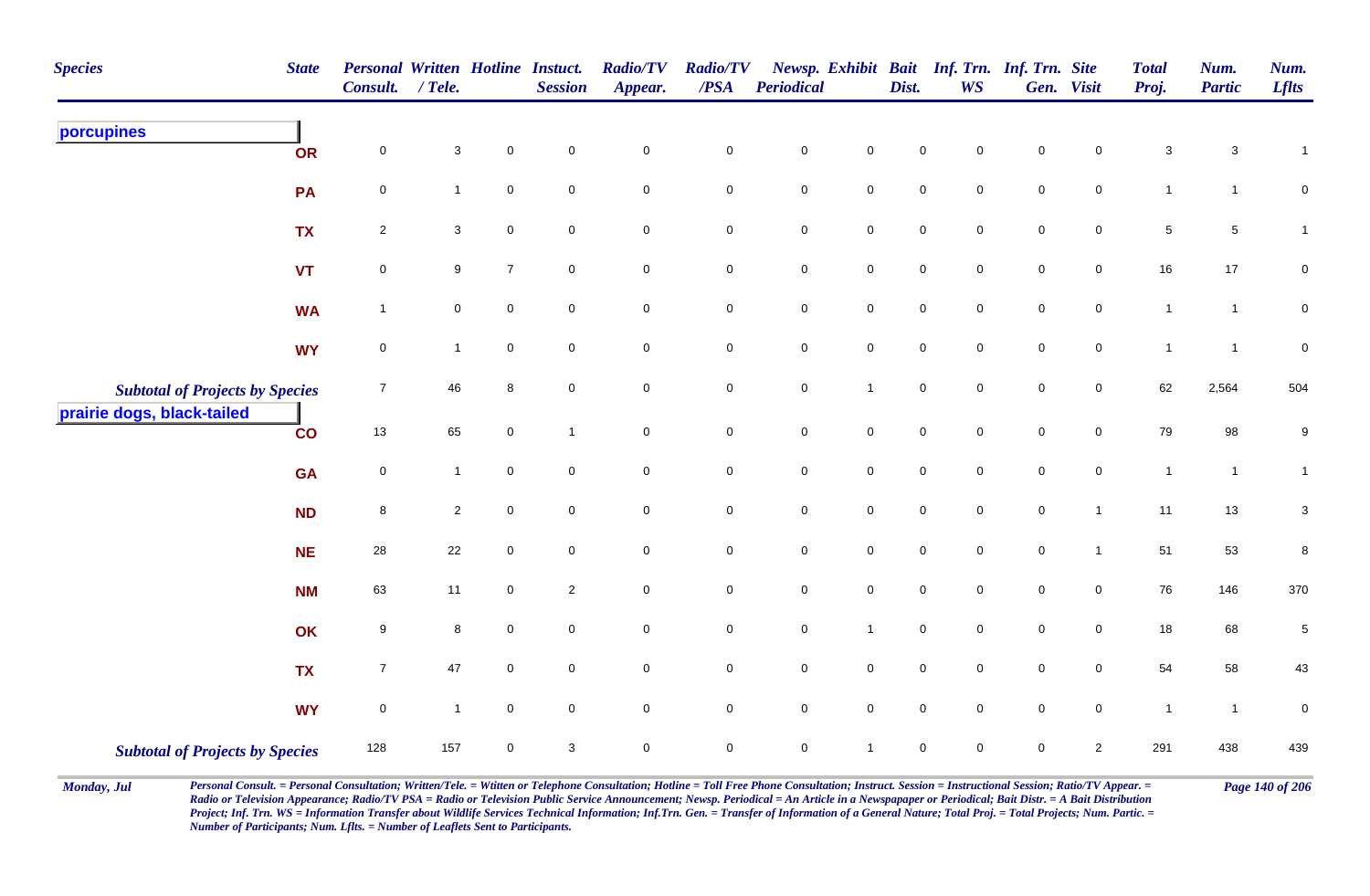| <b>Species</b>                         | <b>State</b> | <b>Personal Written Hotline Instuct.</b><br><b>Consult.</b> | / Tele.          |             | <b>Session</b> | <b>Radio/TV</b><br>Appear. | <b>Radio/TV</b><br>/PSA | Periodical          |                     | Dist.       | Newsp. Exhibit Bait Inf. Trn. Inf. Trn. Site<br>WS | Gen.           | <b>Visit</b>        | <b>Total</b><br>Proj.     | Num.<br><b>Partic</b> | Num.<br><b>Lflts</b>    |
|----------------------------------------|--------------|-------------------------------------------------------------|------------------|-------------|----------------|----------------------------|-------------------------|---------------------|---------------------|-------------|----------------------------------------------------|----------------|---------------------|---------------------------|-----------------------|-------------------------|
| prairie dogs, gunnison's               | <b>AZ</b>    | $\overline{7}$                                              | $\,$ 5 $\,$      | $\mathbf 0$ | $\mathbf 0$    | $\mathsf{O}\xspace$        | $\mathsf 0$             | $\mathbf 0$         | $\mathbf 0$         | $\mathbf 0$ | $\overline{c}$                                     | $\pmb{0}$      | $\mathbf 0$         | 14                        | 23                    | $10$                    |
|                                        | co           | $\overline{1}$                                              | 4                | $\mathbf 0$ | $\mathbf 0$    | $\mathbf 0$                | $\mathbf 0$             | $\mathbf 0$         | $\overline{0}$      | $\mathbf 0$ | $\overline{0}$                                     | $\mathbf 0$    | $\mathbf 0$         | $\,$ 5 $\,$               | $\overline{5}$        | $\pmb{0}$               |
|                                        | <b>NM</b>    | 256                                                         | $\mathbf{1}$     | $\mathbf 0$ | -1             | $\mathbf 0$                | $\mathbf 0$             | $\mathbf 0$         | $\overline{0}$      | $\mathbf 0$ | $\mathbf 0$                                        | $\mathbf 0$    | $\overline{0}$      | 258                       | 355                   | 1,079                   |
| <b>Subtotal of Projects by Species</b> |              | 264                                                         | 10               | $\mathbf 0$ |                | $\mathbf 0$                | $\mathbf 0$             | $\mathbf 0$         | $\mathsf{O}\xspace$ | $\mathbf 0$ | $\overline{2}$                                     | $\mathbf 0$    | $\overline{0}$      | 277                       | 383                   | 1,089                   |
| prairie dogs, white-tailed             | <b>UT</b>    | $\mathbf 0$                                                 | $\sqrt{2}$       | $\mathbf 0$ | -1             | $\mathbf 0$                | $\mathbf 0$             | $\mathbf 0$         | $\mathsf{O}\xspace$ | $\mathbf 0$ | $\mathbf 0$                                        | $\mathbf 0$    | $\mathsf{O}\xspace$ | $\ensuremath{\mathsf{3}}$ | 20                    | $\pmb{0}$               |
| <b>Subtotal of Projects by Species</b> |              | $\mathbf 0$                                                 | $\overline{2}$   | $\mathbf 0$ |                | $\mathbf 0$                | $\mathbf 0$             | $\mathsf{O}\xspace$ | $\overline{0}$      | $\mathbf 0$ | $\mathbf 0$                                        | $\mathbf 0$    | $\overline{0}$      | 3                         | 20                    | $\pmb{0}$               |
| prairie dogs, z-(other)                | <b>AZ</b>    | $\mathsf 0$                                                 | $\mathbf{1}$     | $\mathbf 0$ | $\mathbf 0$    | $\mathbf 0$                | $\mathsf 0$             | $\mathbf 0$         | $\mathsf{O}\xspace$ | $\mathbf 0$ | $\mathbf 0$                                        | $\mathbf 0$    | $\mathsf{O}\xspace$ | $\mathbf{1}$              | $\mathbf{1}$          | $\pmb{0}$               |
| <b>Subtotal of Projects by Species</b> |              | $\mathbf 0$                                                 |                  | $\mathbf 0$ | $\mathbf 0$    | $\mathbf 0$                | $\mathbf 0$             | $\mathbf 0$         | $\mathsf{O}\xspace$ | $\mathbf 0$ | $\mathbf 0$                                        | $\mathbf 0$    | $\overline{0}$      | $\mathbf{1}$              | $\mathbf{1}$          | $\pmb{0}$               |
| pronghorns (antelope)                  | <b>CA</b>    | 0                                                           | $\mathbf 0$      | $\mathbf 0$ | $\mathbf 0$    | $\mathbf 0$                | $\mathbf 0$             | $\mathbf 0$         | $\mathbf 0$         | $\mathbf 0$ | $\mathbf 0$                                        | $\mathbf{1}$   | $\overline{0}$      | $\mathbf{1}$              | $\overline{2}$        | 0                       |
|                                        | OK           | $\mathbf{1}$                                                | $\mathbf 0$      | $\mathbf 0$ | $\mathsf 0$    | 0                          | $\mathbf 0$             | $\pmb{0}$           | $\mathsf{O}\xspace$ | $\mathbf 0$ | $\mathbf 0$                                        | $\mathbf 0$    | $\mathsf{O}\xspace$ | $\mathbf{1}$              | $\mathbf{1}$          | $\pmb{0}$               |
|                                        | <b>TX</b>    | $\mathsf{O}\xspace$                                         | $\overline{c}$   | $\mathbf 0$ | $\mathbf 0$    | $\mathbf 0$                | $\mathsf 0$             | $\mathbf 0$         | $\mathsf{O}\xspace$ | $\mathbf 0$ | $\mathbf 0$                                        | $\mathbf 0$    | $\mathbf 0$         | $\sqrt{2}$                | $\mathbf{3}$          | $\overline{\mathbf{4}}$ |
|                                        | <b>UT</b>    | $\overline{2}$                                              | $\mathbf 0$      | $\mathbf 0$ | $\mathbf 0$    | 0                          | $\mathbf 0$             | $\pmb{0}$           | $\mathsf{O}\xspace$ | $\mathbf 0$ | $\mathbf 0$                                        | $\mathbf 0$    | $\overline{0}$      | $\sqrt{2}$                | 16                    | $\pmb{0}$               |
| <b>Subtotal of Projects by Species</b> |              | 3                                                           | $\boldsymbol{2}$ | $\mathbf 0$ | $\mathbf 0$    | 0                          | $\mathbf 0$             | $\mathbf 0$         | $\mathbf 0$         | $\mathbf 0$ | $\mathbf 0$                                        | $\overline{1}$ | $\mathbf 0$         | 6                         | 22                    | 4                       |
| quail (all)                            | <b>AZ</b>    | $\mathsf{O}\xspace$                                         | $\mathbf 0$      | $\mathbf 0$ | $\mathbf 0$    | 0                          | $\pmb{0}$               | $\mathbf 0$         | $\mathsf{O}\xspace$ | $\mathbf 0$ | $\mathbf 0$                                        | $\mathbf{1}$   | $\mathbf 0$         | $\mathbf{1}$              | $\mathbf{1}$          | $\pmb{0}$               |
|                                        | ID           | $\mathsf{O}\xspace$                                         |                  | $\Omega$    | $\mathbf 0$    | 0                          | $\mathsf 0$             | $\mathbf 0$         | $\mathbf 0$         | $\mathbf 0$ | 0                                                  | $\pmb{0}$      | $\mathbf 0$         | -1                        | $\mathbf{1}$          | $\pmb{0}$               |

Monday, Jul Personal Consult. = Personal Consultation; Written/Tele. = Witten or Telephone Consultation; Hotline = Toll Free Phone Consultation; Instruct. Session = Instructional Session; Ratio/TV Appear. = Page 141 of 206 *Radio or Television Appearance; Radio/TV PSA = Radio or Television Public Service Announcement; Newsp. Periodical = An Article in a Newspapaper or Periodical; Bait Distr. = A Bait Distribution*  Project; Inf. Trn. WS = Information Transfer about Wildlife Services Technical Information; Inf.Trn. Gen. = Transfer of Information of a General Nature; Total Proj. = Total Projects; Num. Partic. = *Number of Participants; Num. Lflts. = Number of Leaflets Sent to Participants.*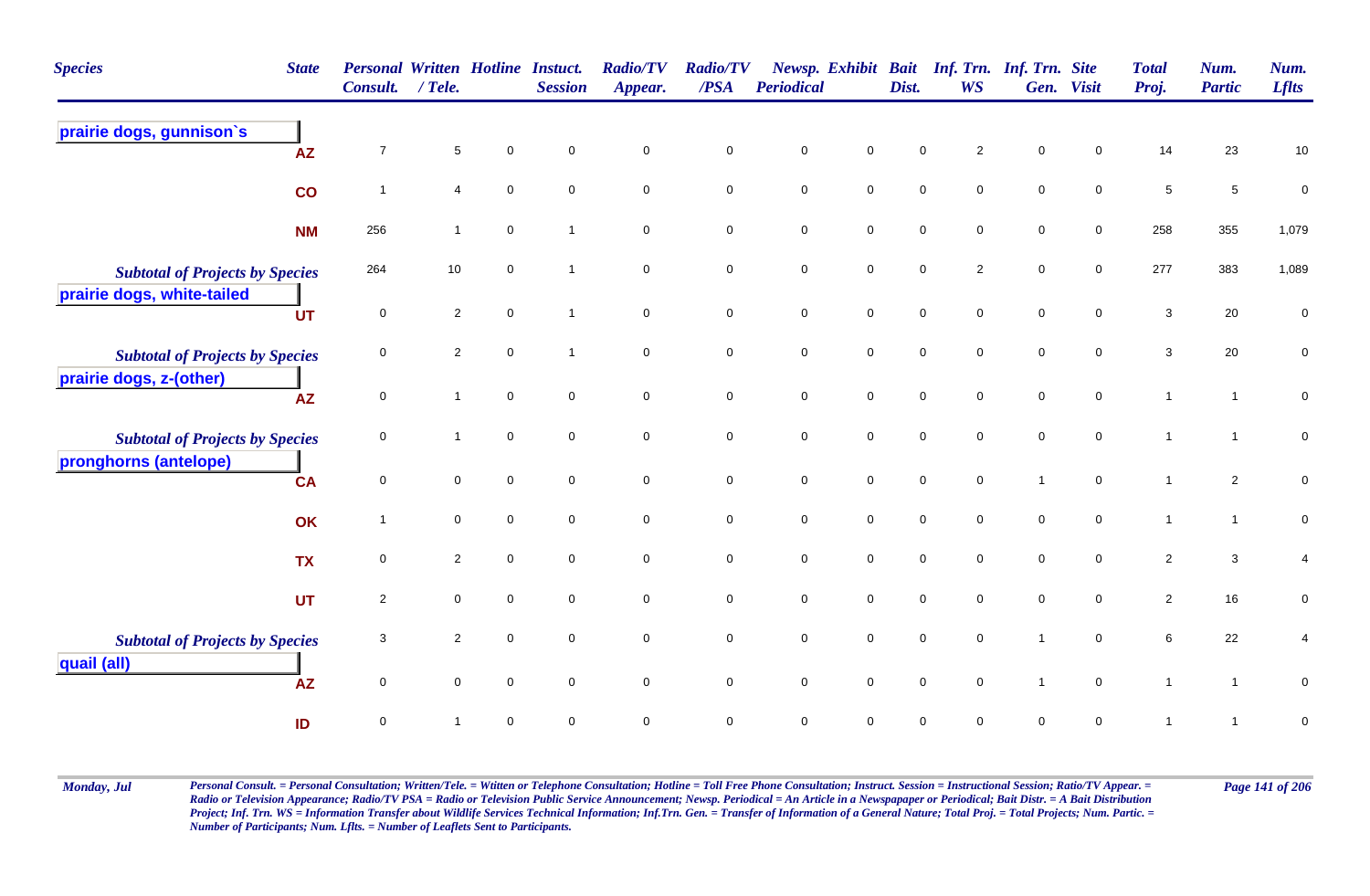| <b>Species</b>                         | <b>State</b>  | Personal Written Hotline Instuct.<br>Consult. / Tele. |                |                     | <b>Session</b>      | <b>Radio/TV</b><br>Appear. | <b>Radio/TV</b><br>$\overline{PSA}$ | <b>Periodical</b> |                     | Dist.               | <b>WS</b>           | Newsp. Exhibit Bait Inf. Trn. Inf. Trn. Site | Gen. Visit     | <b>Total</b><br>Proj. | Num.<br><b>Partic</b> | Num.<br><b>Lflts</b> |
|----------------------------------------|---------------|-------------------------------------------------------|----------------|---------------------|---------------------|----------------------------|-------------------------------------|-------------------|---------------------|---------------------|---------------------|----------------------------------------------|----------------|-----------------------|-----------------------|----------------------|
| quail (all)                            | IN            | $\pmb{0}$                                             | $\mathbf 0$    | $\overline{4}$      | $\mathbf 0$         | $\mathbf 0$                | $\pmb{0}$                           | $\mathbf 0$       | $\mathsf{O}\xspace$ | $\mathbf 0$         | $\mathsf 0$         | $\pmb{0}$                                    | 0              | 4                     |                       | $\mathbf 0$          |
|                                        | MI            | $\pmb{0}$                                             | $\mathbf{1}$   | $\mathsf{O}\xspace$ | $\mathbf 0$         | $\mathbf 0$                | $\mathbf 0$                         | $\pmb{0}$         | $\mathsf{O}\xspace$ | $\mathbf 0$         | $\mathsf{O}\xspace$ | $\pmb{0}$                                    | $\mathbf 0$    | $\mathbf{1}$          | $\mathbf{1}$          | $\mathbf 0$          |
|                                        | <b>NV</b>     | $\mathbf 0$                                           | $\mathbf{1}$   | $\mathsf{O}\xspace$ | $\mathbf 0$         | $\mathbf 0$                | $\mathbf 0$                         | $\pmb{0}$         | $\mathsf{O}\xspace$ | $\mathbf 0$         | $\mathsf{O}\xspace$ | $\pmb{0}$                                    | $\mathbf 0$    | $\mathbf{1}$          | $\mathbf{1}$          | $\overline{0}$       |
|                                        | OR            | $\pmb{0}$                                             | $\mathbf{1}$   | $\mathsf{O}\xspace$ | $\mathbf 0$         | $\mathbf 0$                | $\mathbf 0$                         | $\pmb{0}$         | $\mathbf 0$         | $\mathbf 0$         | $\mathbf 0$         | $\pmb{0}$                                    | $\mathbf 0$    | $\mathbf{1}$          | $\overline{a}$        | $\pmb{0}$            |
| <b>Subtotal of Projects by Species</b> |               | $\mathbf 0$                                           | 4              | $\overline{4}$      | $\mathbf 0$         | $\mathsf 0$                | $\mathsf{O}\xspace$                 | $\mathbf 0$       | $\mathsf{O}\xspace$ | $\mathbf 0$         | $\mathsf{O}\xspace$ | $\mathbf{1}$                                 | $\mathbf 0$    | $\boldsymbol{9}$      | 10                    | $\mathbf 0$          |
| rabbits, cottontail                    | <b>AL</b>     | $\mathbf 0$                                           | $\mathbf{1}$   | $\mathsf{O}\xspace$ | $\mathbf 0$         | $\mathbf 0$                | $\overline{0}$                      | $\mathbf 0$       | $\mathsf 0$         | $\mathbf 0$         | $\mathsf{O}\xspace$ | $\pmb{0}$                                    | $\mathsf 0$    | $\mathbf{1}$          | $\overline{1}$        | 4                    |
|                                        | <b>CA</b>     | $\overline{1}$                                        | 23             | $\mathbf 0$         | $\mathbf 0$         | $\mathbf 0$                | $\mathbf 0$                         | $\pmb{0}$         | $\overline{0}$      | $\mathsf{O}\xspace$ | $\mathbf 0$         | $\overline{1}$                               | $\mathbf 0$    | 25                    | 1,026                 | $\mathbf{1}$         |
|                                        | $\mathsf{co}$ | $\mathbf 3$                                           | 4              | $\mathsf{O}\xspace$ | $\mathbf 0$         | $\mathsf{O}\xspace$        | $\mathbf 0$                         | $\mathbf 0$       | $\mathsf{O}\xspace$ | $\mathbf 0$         | $\mathbf 0$         | $\mathbf 0$                                  | $\mathbf 0$    | $\overline{7}$        | 9                     | 10                   |
|                                        | <b>CT</b>     | $\mathbf 0$                                           | $\mathbf{1}$   | $\mathsf{O}\xspace$ | $\mathbf 0$         | $\mathsf{O}\xspace$        | $\mathbf 0$                         | $\mathbf 0$       | $\mathsf{O}\xspace$ | $\mathsf{O}\xspace$ | $\mathbf 0$         | $\mathsf 0$                                  | $\mathbf 0$    | $\mathbf{1}$          | $\mathbf{1}$          | $\pmb{0}$            |
|                                        | <b>GA</b>     | $\mathbf 0$                                           | $\mathbf{1}$   | $\mathbf 0$         | $\mathbf 0$         | $\mathbf 0$                | $\mathsf{O}$                        | $\pmb{0}$         | $\mathbf 0$         | $\mathsf{O}\xspace$ | $\mathbf 0$         | $\mathsf 0$                                  | $\overline{0}$ | $\mathbf{1}$          | $\overline{1}$        | $\mathbf 0$          |
|                                        | IA            | $\mathbf 0$                                           | $\mathbf{1}$   | $\mathbf 0$         | $\mathsf{O}\xspace$ | $\mathbf 0$                | $\mathsf{O}$                        | $\pmb{0}$         | $\mathsf{O}\xspace$ | $\pmb{0}$           | $\mathbf 0$         | $\pmb{0}$                                    | $\overline{1}$ | $\overline{2}$        | $\overline{2}$        | $\mathbf 0$          |
|                                        | ID            | $\overline{2}$                                        | 3              | $\mathsf 0$         | $\mathbf 0$         | $\overline{0}$             | $\mathbf 0$                         | $\pmb{0}$         | $\overline{0}$      | $\mathbf 0$         | $\mathbf 0$         | $\mathsf 0$                                  | $\overline{0}$ | $\,$ 5 $\,$           | $\sqrt{5}$            | $\mathbf 0$          |
|                                        | IN            | $\mathsf 0$                                           | $\overline{2}$ | 163                 | $\mathbf 0$         | $\mathbf 0$                | $\overline{0}$                      | $\mathbf 0$       | $\mathsf 0$         | $\mathbf 0$         | $\mathbf 0$         | $\mathsf 0$                                  | $\overline{0}$ | 165                   | 165                   | $\mathbf 0$          |
|                                        | <b>KY</b>     | $\mathbf 0$                                           | 4              | $\mathsf 0$         | $\mathbf 0$         | $\mathbf 0$                | $\mathsf{O}$                        | $\mathbf 0$       | $\mathsf 0$         | $\mathbf 0$         | 8                   | $\mathsf 0$                                  | $\overline{0}$ | 12                    | 12                    | $\pmb{0}$            |
|                                        | <b>MD</b>     | $\overline{1}$                                        | $\mathbf{2}$   | 73                  | 0                   | $\mathsf 0$                | $\overline{0}$                      | $\pmb{0}$         | $\mathsf 0$         | $\mathbf 0$         | $\mathbf 0$         | $\mathsf 0$                                  | $\overline{0}$ | 76                    | 77                    | $18$                 |
|                                        | <b>ME</b>     | $\pmb{0}$                                             | $\mathbf{1}$   | $\mathsf 0$         | $\mathbf 0$         | $\mathbf 0$                | $\mathbf 0$                         | $\pmb{0}$         | $\mathbf 0$         | $\mathbf 0$         | $\mathbf 0$         | $\mathsf 0$                                  | $\mathbf 0$    | $\mathbf{1}$          | $\overline{1}$        | $\overline{1}$       |

Monday, Jul Personal Consult. = Personal Consultation; Written/Tele. = Witten or Telephone Consultation; Hotline = Toll Free Phone Consultation; Instruct. Session = Instructional Session; Ratio/TV Appear. = Page 142 of 206 *Radio or Television Appearance; Radio/TV PSA = Radio or Television Public Service Announcement; Newsp. Periodical = An Article in a Newspapaper or Periodical; Bait Distr. = A Bait Distribution*  Project; Inf. Trn. WS = Information Transfer about Wildlife Services Technical Information; Inf.Trn. Gen. = Transfer of Information of a General Nature; Total Proj. = Total Projects; Num. Partic. = *Number of Participants; Num. Lflts. = Number of Leaflets Sent to Participants.*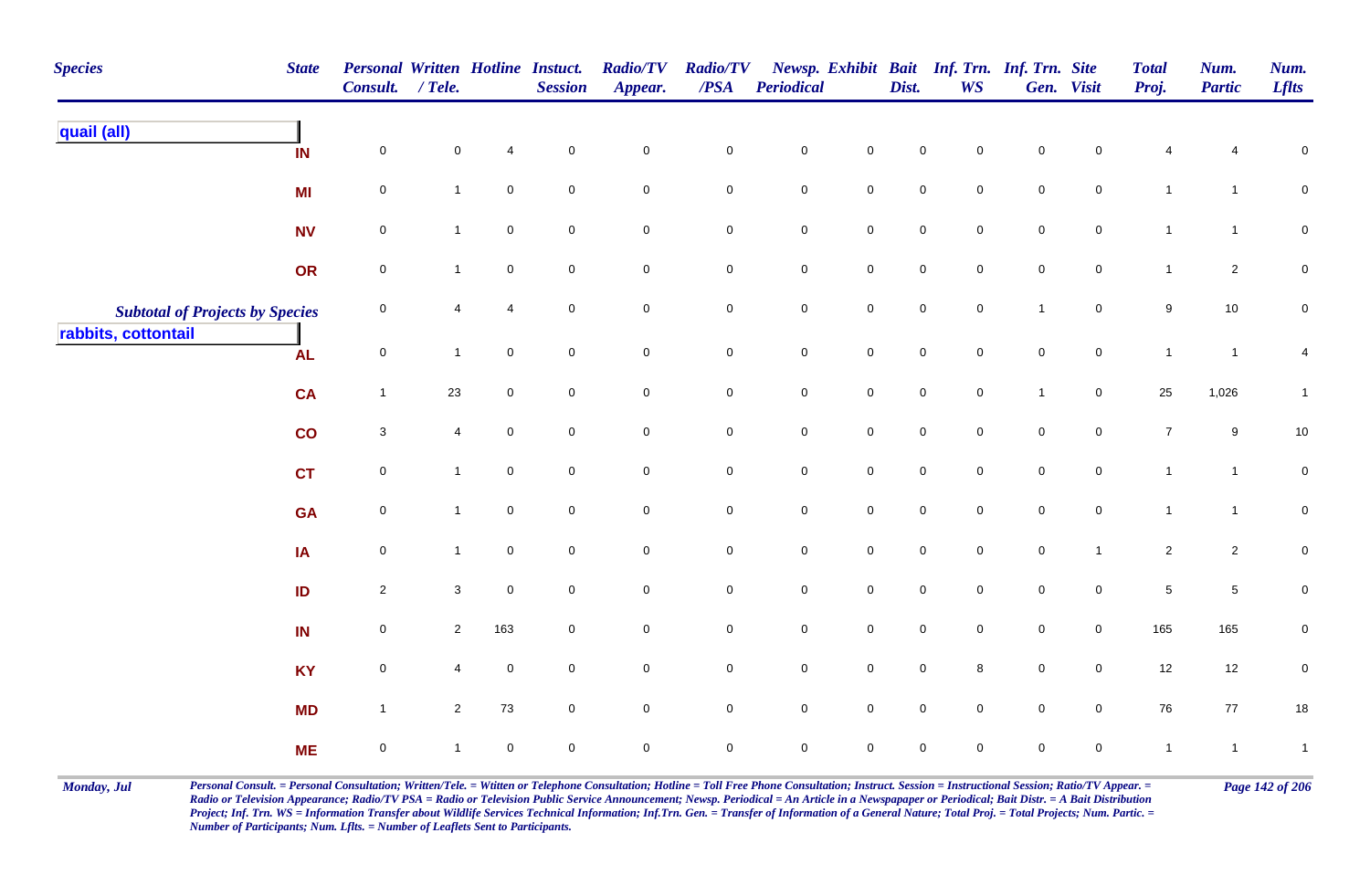| <b>Species</b>                                                       | <b>State</b> | Personal Written Hotline Instuct.<br>Consult. / Tele. |                 |                     | <b>Session</b>      | <b>Radio/TV</b><br>Appear. | <b>Radio/TV</b><br>/PSA | Periodical          |                     | Dist.               | <b>WS</b>   | Newsp. Exhibit Bait Inf. Trn. Inf. Trn. Site | Gen. Visit          | <b>Total</b><br>Proj. | Num.<br><b>Partic</b> | Num.<br><b>Lflts</b> |
|----------------------------------------------------------------------|--------------|-------------------------------------------------------|-----------------|---------------------|---------------------|----------------------------|-------------------------|---------------------|---------------------|---------------------|-------------|----------------------------------------------|---------------------|-----------------------|-----------------------|----------------------|
| rabbits, cottontail                                                  | <b>ME</b>    | $\pmb{0}$                                             | $\mathbf{1}$    | $\pmb{0}$           | $\mathbf 0$         | $\mathbf 0$                | $\pmb{0}$               | $\mathbf 0$         | $\pmb{0}$           | $\mathbf 0$         | $\mathbf 0$ | $\mathbf 0$                                  | $\mathbf 0$         | $\mathbf{1}$          | $\overline{1}$        | $\mathbf{1}$         |
|                                                                      | <b>ND</b>    | $16\,$                                                | $\mathbf{3}$    | $\pmb{0}$           | $\pmb{0}$           | $\pmb{0}$                  | $\pmb{0}$               | $\mathbf 0$         | $\pmb{0}$           | $\mathbf 0$         | $\mathbf 0$ | $\mathbf 0$                                  | $\mathsf 0$         | 19                    | 24                    | $17$                 |
|                                                                      | <b>NE</b>    | $\overline{\mathbf{c}}$                               | $\overline{a}$  | $\mathbf 0$         | $\mathbf 0$         | $\mathsf{O}\xspace$        | $\pmb{0}$               | $\mathbf 0$         | $\pmb{0}$           | $\mathsf{O}\xspace$ | $\mathsf 0$ | ${\bf 0}$                                    | $\overline{1}$      | 5                     | $5\phantom{.0}$       | $\pmb{0}$            |
|                                                                      | <b>NM</b>    | $\sqrt{3}$                                            | $\mathbf 0$     | $\mathsf{O}\xspace$ | $\mathsf 0$         | $\mathsf 0$                | 0                       | $\overline{0}$      | $\mathbf 0$         | $\mathbf 0$         | $\mathbf 0$ | $\overline{0}$                               | $\mathsf 0$         | 3                     | $\mathbf{3}$          | $\mathbf{1}$         |
|                                                                      | <b>NV</b>    | 29                                                    | 13              | $\mathbf 0$         | $\mathsf{O}\xspace$ | $\pmb{0}$                  | 0                       | $\mathbf 0$         | $\mathbf 0$         | $\mathsf{O}\xspace$ | $\mathbf 0$ | $\mathsf{O}\xspace$                          | $\mathsf{O}\xspace$ | 42                    | 42                    | 0                    |
|                                                                      | OK           | $\pmb{0}$                                             | $5\phantom{.0}$ | $\mathbf 0$         | $\mathsf{O}\xspace$ | $\mathbf 0$                | $\pmb{0}$               | $\mathbf 0$         | $\mathbf 0$         | $\mathsf{O}$        | $\mathbf 0$ | $\mathbf 0$                                  | $\mathbf 0$         | $\sqrt{5}$            | $5\phantom{.0}$       | $\mathbf{1}$         |
|                                                                      | <b>SD</b>    | $\overline{2}$                                        | $\mathbf 0$     | $\mathsf{O}\xspace$ | $\mathbf 0$         | $\mathsf{O}\xspace$        | $\mathbf 0$             | $\mathbf 0$         | $\pmb{0}$           | $\mathbf 0$         | $\mathsf 0$ | $\mathbf 0$                                  | $\mathsf 0$         | $\overline{2}$        | $\overline{2}$        | $\pmb{0}$            |
|                                                                      | <b>TN</b>    | $\mathbf 0$                                           | $\mathbf{1}$    | $\mathbf 0$         | $\mathsf{O}\xspace$ | $\mathsf{O}\xspace$        | $\mathbf 0$             | $\mathbf 0$         | $\mathsf{O}\xspace$ | $\mathsf{O}\xspace$ | $\mathsf 0$ | $\mathsf{O}\xspace$                          | $\pmb{0}$           | $\mathbf{1}$          | $\overline{1}$        | $\pmb{0}$            |
|                                                                      | <b>TX</b>    | $\mathbf{1}$                                          | 16              | $\mathsf{O}\xspace$ | $\pmb{0}$           | $\pmb{0}$                  | $\mathbf 0$             | $\mathbf{1}$        | $\mathsf{O}\xspace$ | $\mathsf{O}\xspace$ | 22          | $\mathbf{1}$                                 | $\mathsf 0$         | 41                    | 41                    | $32\,$               |
|                                                                      | <b>VA</b>    | $\mathsf 0$                                           | $\mathbf{1}$    | $\mathbf 0$         | $\mathbf 0$         | $\mathbf 0$                | $\mathbf 0$             | $\mathsf{O}\xspace$ | $\mathbf 0$         | $\mathbf 0$         | $\mathbf 0$ | $\mathbf 0$                                  | $\mathbf 0$         | $\mathbf{1}$          | $\overline{1}$        | $\pmb{0}$            |
|                                                                      | <b>VT</b>    | $\mathbf 0$                                           | 10              | $\mathbf{1}$        | $\mathbf 0$         | $\mathsf 0$                | $\mathbf 0$             | $\mathbf 0$         | $\mathsf 0$         | $\mathbf 0$         | $\mathbf 0$ | $\mathbf 0$                                  | $\mathbf 0$         | 11                    | 11                    | $\pmb{0}$            |
|                                                                      | <b>WA</b>    | $\mathbf{1}$                                          | $\mathbf 0$     | $\mathbf 0$         | $\mathsf{O}\xspace$ | $\pmb{0}$                  | 0                       | $\mathbf 0$         | $\mathbf 0$         | $\mathbf 0$         | $\mathbf 0$ | $\mathbf 0$                                  | $\pmb{0}$           | $\mathbf{1}$          | $\overline{1}$        | $\pmb{0}$            |
|                                                                      | <b>WI</b>    | $\pmb{0}$                                             | 4               | $\pmb{0}$           | $\mathbf 0$         | $\mathbf 0$                | $\pmb{0}$               | $\mathbf 0$         | $\mathbf 0$         | $\mathbf 0$         | $\pmb{0}$   | $\mathbf 0$                                  | $\mathbf 0$         | 4                     | 4                     | $\pmb{0}$            |
|                                                                      | <b>WV</b>    | $\sqrt{5}$                                            | 0               | $\mathbf 0$         | $\mathsf 0$         | $\mathsf 0$                | 0                       | $\mathsf{O}\xspace$ | $\mathsf 0$         | $\mathbf 0$         | $\mathbf 0$ | $\overline{0}$                               | $\mathbf 0$         | $\sqrt{5}$            | $5\,$                 | $\mathbf{1}$         |
| <b>Subtotal of Projects by Species</b><br>rabbits, desert cottontail |              | 66                                                    | 98              | 237                 | $\overline{0}$      | $\mathsf 0$                | $\mathbf 0$             | $\overline{0}$      | $\mathsf{O}\xspace$ | $\mathbf 0$         | $\mathsf 0$ | $\sqrt{2}$                                   | $\overline{2}$      | 436                   | 1,445                 | 86                   |
|                                                                      | <b>CA</b>    | $\overline{c}$                                        | 5               | $\mathbf 0$         | $\mathsf 0$         | $\mathbf 0$                | $\mathbf 0$             | $\overline{0}$      | $\mathbf 0$         | $\mathbf 0$         | $\mathbf 0$ | $\mathbf 0$                                  | $\mathbf 0$         | $\overline{7}$        | 8                     | $\mathbf{1}$         |

Monday, Jul Personal Consult. = Personal Consultation; Written/Tele. = Witten or Telephone Consultation; Hotline = Toll Free Phone Consultation; Instruct. Session = Instructional Session; Ratio/TV Appear. = Page 143 of 206 *Radio or Television Appearance; Radio/TV PSA = Radio or Television Public Service Announcement; Newsp. Periodical = An Article in a Newspapaper or Periodical; Bait Distr. = A Bait Distribution*  Project; Inf. Trn. WS = Information Transfer about Wildlife Services Technical Information; Inf.Trn. Gen. = Transfer of Information of a General Nature; Total Proj. = Total Projects; Num. Partic. = *Number of Participants; Num. Lflts. = Number of Leaflets Sent to Participants.*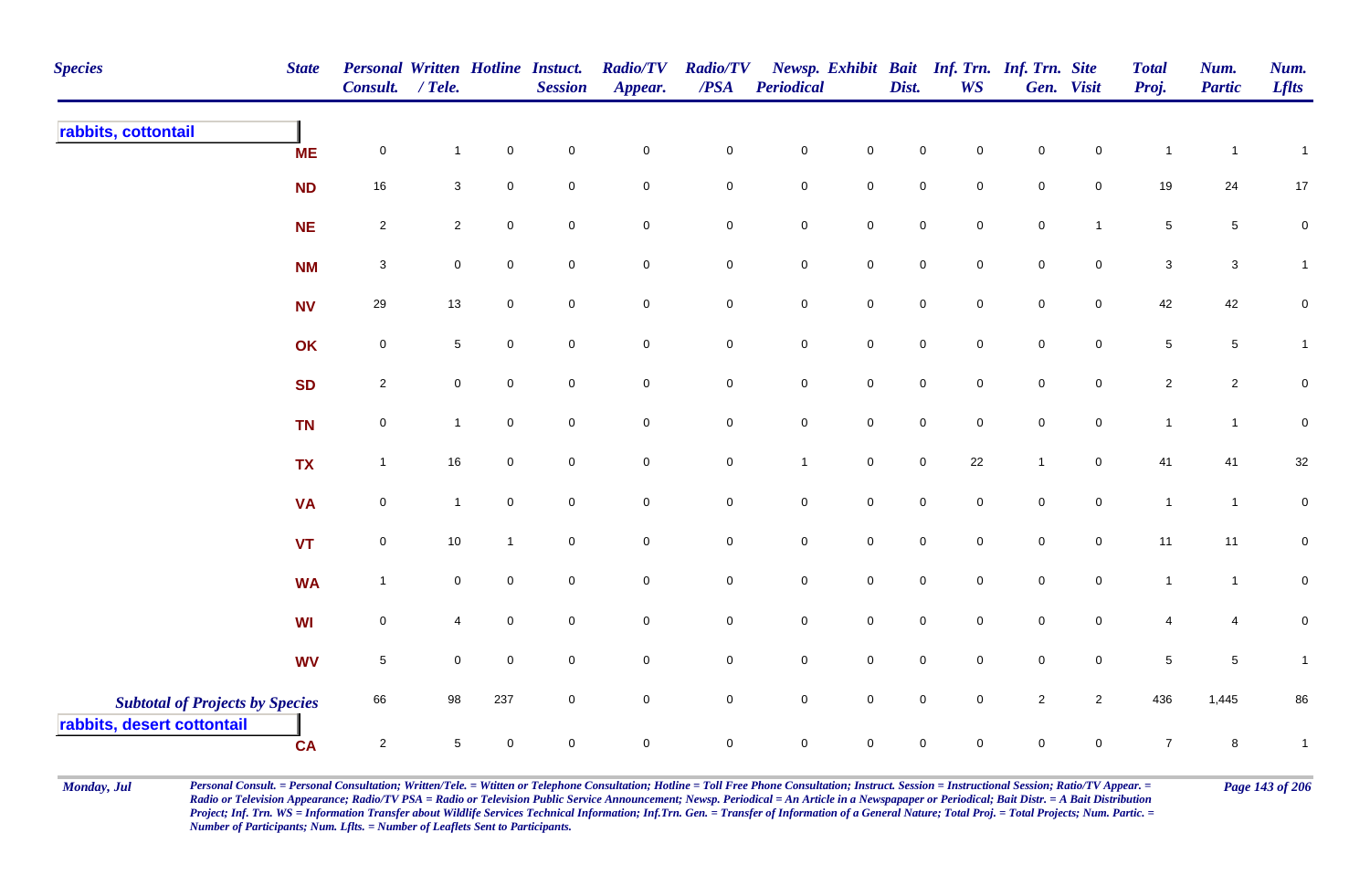| <b>Species</b>                         | <b>State</b> | <b>Personal Written Hotline Instuct.</b><br><b>Consult.</b> | $/$ Tele.           |                     | <b>Session</b>      | <b>Radio/TV</b><br>Appear. | <b>Radio/TV</b><br>/PSA | Periodical          |                     | Dist.               | Newsp. Exhibit Bait Inf. Trn. Inf. Trn. Site<br><b>WS</b> |             | Gen. Visit          | <b>Total</b><br>Proj. | Num.<br><b>Partic</b> | Num.<br><b>Lflts</b> |
|----------------------------------------|--------------|-------------------------------------------------------------|---------------------|---------------------|---------------------|----------------------------|-------------------------|---------------------|---------------------|---------------------|-----------------------------------------------------------|-------------|---------------------|-----------------------|-----------------------|----------------------|
| rabbits, desert cottontail             | <b>CA</b>    | $\overline{c}$                                              | $\,$ 5 $\,$         | $\mathbf 0$         | $\mathbf 0$         | $\mathbf 0$                | $\pmb{0}$               | $\mathsf{O}\xspace$ | $\mathbf 0$         | $\mathbf 0$         | 0                                                         | $\mathbf 0$ | $\mathbf 0$         | $\overline{7}$        | 8                     | $\mathbf{1}$         |
|                                        | ID           | $\mathbf 0$                                                 | $\mathbf 0$         | $\mathbf 0$         | $\mathbf 0$         | $\mathbf 0$                | $\mathbf 0$             | $\mathsf{O}\xspace$ | $\mathbf 0$         | $\mathbf 0$         | $\mathbf 0$                                               | $\mathsf 0$ | 3                   | $\mathbf{3}$          | 3                     | $\overline{0}$       |
|                                        | IN           | $\mathbf 0$                                                 | $\mathbf 0$         | $\overline{2}$      | $\mathsf{O}\xspace$ | $\pmb{0}$                  | $\mathbf 0$             | $\pmb{0}$           | $\mathsf{O}\xspace$ | $\mathsf{O}\xspace$ | $\mathbf 0$                                               | $\mathsf 0$ | $\pmb{0}$           | $\overline{2}$        | $\overline{c}$        | $\mathsf{O}\xspace$  |
|                                        | <b>NV</b>    | $\mathbf{1}$                                                | $\overline{7}$      | $\pmb{0}$           | $\mathbf 0$         | $\mathbf 0$                | $\pmb{0}$               | $\pmb{0}$           | $\mathbf 0$         | $\mathsf{O}\xspace$ | $\mathbf 0$                                               | $\mathsf 0$ | $\mathbf 0$         | $\, 8$                | 10                    | $\pmb{0}$            |
|                                        | <b>TX</b>    | $\mathbf{1}$                                                | $\pmb{0}$           | $\mathsf{O}\xspace$ | $\mathsf{O}\xspace$ | $\mathbf 0$                | $\mathbf 0$             | $\mathbf 0$         | $\mathbf 0$         | $\mathbf 0$         | $\mathsf{O}\xspace$                                       | $\pmb{0}$   | $\mathsf{O}\xspace$ | $\mathbf{1}$          | $\overline{1}$        | $\pmb{0}$            |
| <b>Subtotal of Projects by Species</b> |              | 4                                                           | 12                  | 2                   | $\mathbf 0$         | $\mathbf 0$                | $\mathbf 0$             | $\pmb{0}$           | $\pmb{0}$           | $\pmb{0}$           | $\mathbf 0$                                               | $\pmb{0}$   | $\mathbf{3}$        | 21                    | 24                    | $\mathbf{1}$         |
| rabbits, feral                         | <b>CA</b>    | $\overline{2}$                                              | $\mathbf{1}$        | $\mathbf 0$         | $\mathbf 0$         | $\mathsf{O}$               | $\mathsf{O}$            | $\mathbf 0$         | $\mathsf{O}$        | $\mathbf 0$         | $\mathsf{O}\xspace$                                       | $\pmb{0}$   | $\mathsf{O}$        | $\mathbf{3}$          | 4                     | $\sqrt{2}$           |
|                                        | ID           | 3                                                           | $\mathbf{1}$        | $\mathsf{O}\xspace$ | $\mathbf 0$         | $\mathbf 0$                | $\overline{0}$          | $\pmb{0}$           | $\mathbf 0$         | $\mathbf 0$         | $\mathbf 0$                                               | $\mathsf 0$ | $\mathbf 0$         | 4                     | $\overline{4}$        | $\sqrt{5}$           |
|                                        | IN           | $\mathbf 0$                                                 | $\mathbf 0$         | $\sqrt{5}$          | $\mathsf{O}\xspace$ | $\mathsf{O}\xspace$        | $\mathbf 0$             | $\mathbf 0$         | $\mathbf 0$         | $\mathbf 0$         | $\mathsf{O}\xspace$                                       | $\pmb{0}$   | $\mathsf{O}\xspace$ | $\,$ 5 $\,$           | 5                     | $\pmb{0}$            |
|                                        | <b>NH</b>    | $\mathsf 0$                                                 | $\mathbf{1}$        | $\mathbf 0$         | $\mathbf 0$         | $\mathbf 0$                | $\mathbf 0$             | $\mathbf 0$         | $\overline{0}$      | $\mathbf 0$         | $\mathbf 0$                                               | $\mathsf 0$ | $\mathbf 0$         | $\mathbf{1}$          | $\mathbf{1}$          | $\overline{0}$       |
|                                        | <b>VA</b>    | $\mathbf 0$                                                 | $\mathbf 0$         | $\mathbf 0$         | $\mathbf 0$         | $\pmb{0}$                  | $\mathsf 0$             | $\mathbf 0$         | $\mathsf{O}\xspace$ | $\mathbf 0$         | $\mathbf 0$                                               | $\pmb{0}$   | $\mathbf{1}$        | $\mathbf{1}$          | 4                     | $\pmb{0}$            |
|                                        | <b>VT</b>    | $\mathsf 0$                                                 | $\mathbf{1}$        | $\mathbf 0$         | $\mathbf 0$         | $\mathbf 0$                | $\mathbf 0$             | $\mathsf{O}\xspace$ | $\mathbf 0$         | $\mathbf 0$         | $\mathbf 0$                                               | $\mathbf 0$ | $\mathbf 0$         | $\mathbf{1}$          | $\mathbf{1}$          | $\overline{0}$       |
| <b>Subtotal of Projects by Species</b> |              | $\overline{5}$                                              | 4                   | $\,$ 5 $\,$         | $\mathbf 0$         | $\mathsf{O}\xspace$        | $\mathbf 0$             | $\mathbf 0$         | $\mathsf{O}\xspace$ | $\mathbf 0$         | $\mathbf 0$                                               | $\pmb{0}$   | $\mathbf{1}$        | 15                    | 19                    | $\overline{7}$       |
| rabbits, z-(other)                     | <b>MS</b>    | $\mathbf 0$                                                 | $\mathbf{1}$        | $\mathsf{O}\xspace$ | $\mathbf 0$         | $\mathsf{O}\xspace$        | $\mathbf 0$             | $\mathbf 0$         | $\mathbf 0$         | $\mathbf 0$         | $\mathbf 0$                                               | $\pmb{0}$   | $\mathsf{O}\xspace$ | $\mathbf{1}$          | $\mathbf{1}$          | $\pmb{0}$            |
|                                        | <b>NE</b>    | $\overline{2}$                                              | $\mathsf{O}\xspace$ | $\mathbf 0$         | $\mathsf{O}\xspace$ | $\mathbf 0$                | $\mathbf 0$             | $\pmb{0}$           | $\mathbf 0$         | $\mathsf{O}\xspace$ | $\mathbf 0$                                               | $\pmb{0}$   | $\mathbf 0$         | $\overline{c}$        | 4                     | $\mathsf 0$          |
|                                        | <b>NH</b>    | $\mathsf 0$                                                 | $\mathbf{1}$        | $\mathbf 0$         | $\mathbf 0$         | $\mathbf 0$                | $\mathbf 0$             | $\mathsf{O}\xspace$ | $\mathbf 0$         | $\mathbf 0$         | $\Omega$                                                  | $\mathbf 0$ | 0                   | $\mathbf{1}$          | 1                     | $\mathbf 0$          |

Monday, Jul Personal Consult. = Personal Consultation; Written/Tele. = Witten or Telephone Consultation; Hotline = Toll Free Phone Consultation; Instruct. Session = Instructional Session; Ratio/TV Appear. = Page 144 of 206 *Radio or Television Appearance; Radio/TV PSA = Radio or Television Public Service Announcement; Newsp. Periodical = An Article in a Newspapaper or Periodical; Bait Distr. = A Bait Distribution*  Project; Inf. Trn. WS = Information Transfer about Wildlife Services Technical Information; Inf.Trn. Gen. = Transfer of Information of a General Nature; Total Proj. = Total Projects; Num. Partic. = *Number of Participants; Num. Lflts. = Number of Leaflets Sent to Participants.*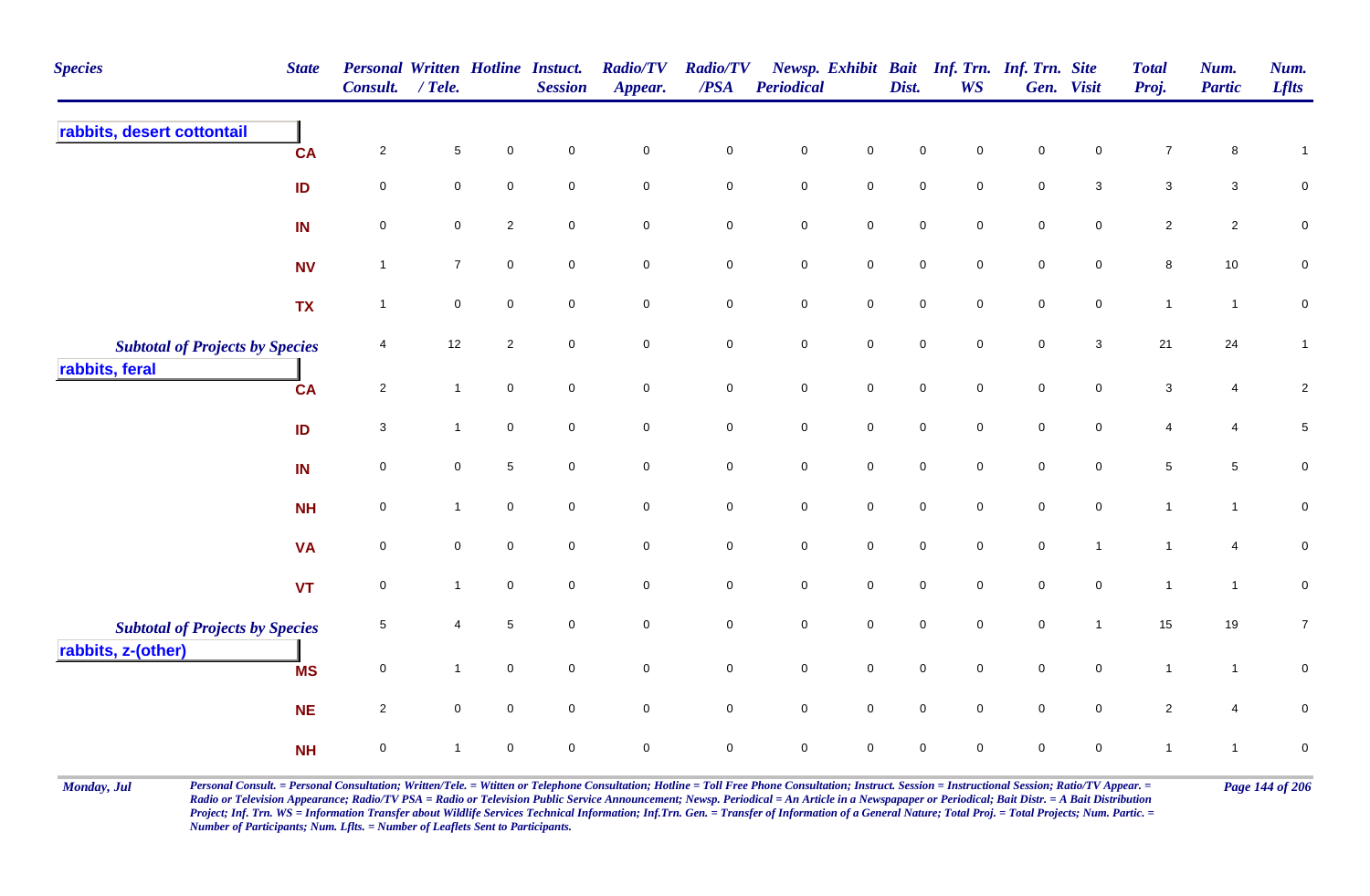| <b>Species</b><br><b>State</b>         | Consult. / Tele. |                           |                     | Personal Written Hotline Instuct.<br><b>Session</b> | <b>Radio/TV</b><br>Appear. | <b>Radio/TV</b><br>$\overline{PSA}$ | <b>Periodical</b>   |                     | Dist.               | Newsp. Exhibit Bait Inf. Trn. Inf. Trn. Site<br><b>WS</b> |              | Gen. Visit     | <b>Total</b><br>Proj.   | Num.<br><b>Partic</b> | Num.<br><b>Lflts</b> |
|----------------------------------------|------------------|---------------------------|---------------------|-----------------------------------------------------|----------------------------|-------------------------------------|---------------------|---------------------|---------------------|-----------------------------------------------------------|--------------|----------------|-------------------------|-----------------------|----------------------|
| rabbits, z-(other)<br><b>NH</b>        | $\mathbf 0$      | $\mathbf{1}$              | $\mathbf 0$         | $\mathbf 0$                                         | $\mathbf 0$                | $\mathbf 0$                         | $\pmb{0}$           | $\mathbf 0$         | $\mathsf 0$         | 0                                                         | $\mathsf 0$  | $\mathbf 0$    | $\overline{1}$          | -1                    | $\mathbf 0$          |
| WI                                     | $\mathbf 0$      | $\mathbf{1}$              | $\mathbf 0$         | $\mathbf 0$                                         | $\mathbf 0$                | $\mathbf 0$                         | $\mathbf 0$         | $\mathbf 0$         | $\mathsf 0$         | 0                                                         | $\mathsf 0$  | $\mathbf 0$    | $\mathbf{1}$            | $\mathbf{1}$          | $\overline{0}$       |
| <b>Subtotal of Projects by Species</b> | $\overline{c}$   | $\ensuremath{\mathsf{3}}$ | $\mathbf 0$         | $\mathbf 0$                                         | $\mathsf{O}\xspace$        | $\mathbf 0$                         | $\pmb{0}$           | $\mathsf{O}\xspace$ | $\pmb{0}$           | $\mathbf 0$                                               | $\pmb{0}$    | $\mathbf 0$    | $\sqrt{5}$              | $\overline{7}$        | $\pmb{0}$            |
| raccoons<br><b>AL</b>                  | $\overline{1}$   | 22                        | $\mathbf 0$         | 6                                                   | $\mathbf{3}$               | $\mathbf 0$                         | $\mathbf 0$         | $\mathbf{3}$        | $\mathsf{O}\xspace$ | $\overline{2}$                                            | $\mathsf 0$  | $\overline{0}$ | 37                      | 277                   | $37\,$               |
| <b>AR</b>                              | $\mathbf 0$      | $\mathbf{1}$              | $\mathbf 0$         | $\mathbf 0$                                         | $\mathbf 0$                | $\mathbf 0$                         | $\mathbf 0$         | $\mathbf 0$         | $\mathbf 0$         | $\mathbf 0$                                               | $\pmb{0}$    | $\mathbf 0$    | $\mathbf{1}$            | $\overline{1}$        | $\pmb{0}$            |
| <b>AZ</b>                              | $\mathbf 0$      | $10$                      | $\overline{0}$      | $\overline{0}$                                      | $\mathsf{O}\xspace$        | $\overline{0}$                      | $\mathbf 0$         | $\mathsf{O}\xspace$ | $\pmb{0}$           | $\mathbf{1}$                                              | $\sqrt{2}$   | $\mathbf 0$    | 13                      | 14                    | $\pmb{0}$            |
| CA                                     | 312              | 617                       | $\mathbf 0$         | $\mathbf{1}$                                        | $\mathsf{O}\xspace$        | $\mathsf{O}\xspace$                 | $\pmb{0}$           | $\overline{1}$      | $\mathbf 0$         | $\mathbf 0$                                               | $\,6\,$      | $\overline{2}$ | 939                     | 2,497                 | 2,190                |
| co                                     | $\mathbf 0$      | $\overline{4}$            | $\mathsf{O}\xspace$ | $\mathbf 0$                                         | $\mathsf{O}\xspace$        | $\mathsf{O}\xspace$                 | $\pmb{0}$           | $\mathsf{O}\xspace$ | $\pmb{0}$           | $\mathbf 0$                                               | $\pmb{0}$    | $\mathbf 0$    | $\overline{\mathbf{4}}$ | 4                     | $\pmb{0}$            |
| <b>CT</b>                              | $\mathbf 0$      | $\mathbf{1}$              | $\overline{0}$      | $\overline{0}$                                      | $\mathbf 0$                | $\mathbf 0$                         | $\mathbf 0$         | $\overline{0}$      | $\mathsf 0$         | $\mathbf 0$                                               | $\mathsf 0$  | $\mathbf{1}$   | $\overline{2}$          | $\overline{a}$        | $\overline{0}$       |
| <b>DC</b>                              | $\mathbf 0$      | $\mathbf 0$               | $\overline{2}$      | $\mathbf 0$                                         | $\mathbf 0$                | $\mathsf{O}\xspace$                 | $\pmb{0}$           | $\mathbf 0$         | $\pmb{0}$           | $\mathbf 0$                                               | $\mathsf 0$  | $\mathbf 0$    | $\overline{2}$          | $\overline{c}$        | $\mathbf 0$          |
| <b>DE</b>                              | 0                | $\mathbf{1}$              | $\mathbf 0$         | $\mathbf 0$                                         | $\mathbf 0$                | $\mathbf 0$                         | $\pmb{0}$           | $\mathbf 0$         | $\pmb{0}$           | $\mathbf 0$                                               | $\pmb{0}$    | $\mathbf 0$    | $\mathbf{1}$            | $\mathbf{1}$          | $\mathbf 0$          |
| FL.                                    | $\overline{1}$   | 25                        | $\overline{0}$      | $\mathbf 0$                                         | $\mathbf 0$                | $\overline{0}$                      | $\pmb{0}$           | $\mathbf 0$         | $\pmb{0}$           | $\mathbf{1}$                                              | $\mathbf{1}$ | $\overline{0}$ | 28                      | 29                    | $\mathbf 0$          |
| <b>GA</b>                              | 67               | $\,6\,$                   | $\mathbf 0$         | $\mathbf 0$                                         | $\mathsf{O}\xspace$        | $\mathbf 0$                         | $\mathsf{O}\xspace$ | $\mathsf{O}\xspace$ | $\mathsf{O}\xspace$ | $\mathbf 0$                                               | $\mathsf 0$  | $\overline{2}$ | 75                      | 142                   | $\mathbf 0$          |
| IA                                     | $\mathbf 0$      | $\mathbf{1}$              | $\mathbf 0$         | $\mathsf{O}\xspace$                                 | $\pmb{0}$                  | $\mathbf 0$                         | $\pmb{0}$           | $\mathsf{O}\xspace$ | $\pmb{0}$           | $\mathbf 0$                                               | $\pmb{0}$    | $\mathbf{1}$   | $\overline{2}$          | $\sqrt{2}$            | $\pmb{0}$            |
| ID                                     | 33               | 15                        | $\mathbf 0$         | $\mathbf 0$                                         | $\mathsf{O}\xspace$        | $\overline{0}$                      | $\pmb{0}$           | $\mathsf{O}\xspace$ | $\pmb{0}$           | $\mathbf 0$                                               | $\mathsf 0$  | $\overline{2}$ | 50                      | 61                    | 38                   |
| IL.                                    | $\overline{1}$   | $\overline{4}$            | $\mathbf 0$         | $\mathbf 0$                                         | $\mathbf 0$                | 0                                   | $\mathbf 0$         | $\mathbf 0$         | $\mathbf 0$         | 0                                                         | $\mathbf 0$  | $\mathbf 0$    | $\sqrt{5}$              | $\overline{7}$        | $\sqrt{2}$           |

Monday, Jul Personal Consult. = Personal Consultation; Written/Tele. = Witten or Telephone Consultation; Hotline = Toll Free Phone Consultation; Instruct. Session = Instructional Session; Ratio/TV Appear. = Page 145 of 206 *Radio or Television Appearance; Radio/TV PSA = Radio or Television Public Service Announcement; Newsp. Periodical = An Article in a Newspapaper or Periodical; Bait Distr. = A Bait Distribution*  Project; Inf. Trn. WS = Information Transfer about Wildlife Services Technical Information; Inf.Trn. Gen. = Transfer of Information of a General Nature; Total Proj. = Total Projects; Num. Partic. = *Number of Participants; Num. Lflts. = Number of Leaflets Sent to Participants.*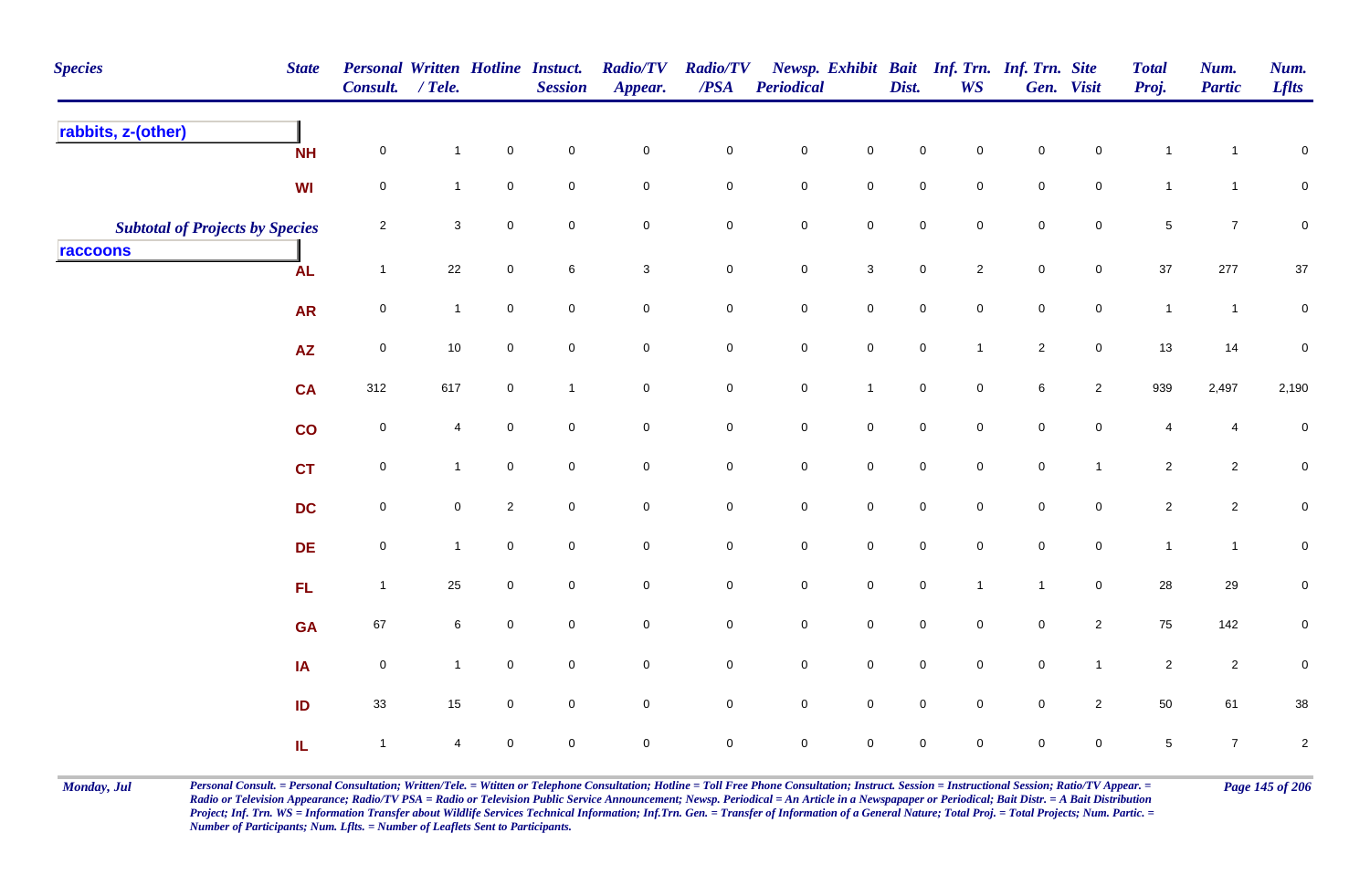| <b>Species</b> | <b>State</b> | Personal Written Hotline Instuct.<br>Consult. / Tele. |                |                     | <b>Session</b> | <b>Radio/TV</b><br>Appear. | <b>Radio/TV</b><br>$\overline{PSA}$ | <b>Periodical</b>   |                     | Dist.               | <b>WS</b>           | Newsp. Exhibit Bait Inf. Trn. Inf. Trn. Site | Gen. Visit          | <b>Total</b><br>Proj. | Num.<br><b>Partic</b> | Num.<br><b>Lflts</b> |
|----------------|--------------|-------------------------------------------------------|----------------|---------------------|----------------|----------------------------|-------------------------------------|---------------------|---------------------|---------------------|---------------------|----------------------------------------------|---------------------|-----------------------|-----------------------|----------------------|
| raccoons       | IL.          | $\mathbf{1}$                                          | $\overline{4}$ | $\mathbf 0$         | $\mathbf 0$    | $\mathsf{O}\xspace$        | $\mathsf{O}\xspace$                 | $\mathbf 0$         | $\mathsf{O}\xspace$ | $\mathsf{O}\xspace$ | $\mathsf{O}\xspace$ | $\mathbf 0$                                  | $\mathbf 0$         | $\,$ 5 $\,$           | $\overline{7}$        | $\overline{c}$       |
|                | IN           | $\mathbf{1}$                                          | 6              | 1,079               | $\overline{c}$ | $\pmb{0}$                  | $\mathsf{O}\xspace$                 | $\mathbf 0$         | $\mathsf{O}\xspace$ | $\mathbf 0$         | $\mathbf 0$         | $\mathbf 0$                                  | $\overline{0}$      | 1,088                 | 1,288                 | $9\,$                |
|                | <b>KY</b>    | $\mathbf{3}$                                          | 38             | $\mathbf 0$         | $\pmb{0}$      | $\mathsf{O}\xspace$        | $\mathsf{O}\xspace$                 | $\mathbf 0$         | $\mathbf 0$         | $\mathsf{O}\xspace$ | 18                  | $\mathbf 0$                                  | $\mathbf{1}$        | 60                    | 65                    | $5\phantom{.0}$      |
|                | LA           | 8                                                     | 38             | $\mathbf 0$         | $\mathbf 0$    | 0                          | $\mathsf{O}\xspace$                 | $\mathbf 0$         | $\mathsf{O}\xspace$ | $\mathsf{O}\xspace$ | $\mathbf 0$         | $\mathbf 0$                                  | $5\phantom{.0}$     | 51                    | 56                    | $\mathbf{1}$         |
|                | <b>MA</b>    | $\mathbf 0$                                           | $9\,$          | $\mathsf{O}\xspace$ | $\mathbf 0$    | $\mathsf{O}\xspace$        | $\mathsf{O}\xspace$                 | $\mathbf 0$         | $\mathbf 0$         | $17$                | $\overline{2}$      | $\mathbf{1}$                                 | $\mathsf{O}\xspace$ | 29                    | 29                    | $\pmb{0}$            |
|                | <b>MD</b>    | $\mathbf 0$                                           | $\overline{4}$ | 843                 | $\pmb{0}$      | $\mathbf 0$                | $\mathbf 0$                         | $\mathbf 0$         | $\mathbf 0$         | $\mathbf 0$         | $\mathbf 0$         | $\mathsf{O}\xspace$                          | $\overline{0}$      | 847                   | 860                   | 770                  |
|                | <b>ME</b>    | $\mathbf 0$                                           | 17             | $\mathbf 0$         | $\pmb{0}$      | $\mathsf{O}\xspace$        | $\mathsf{O}\xspace$                 | $\mathbf 0$         | $\mathbf 0$         | $\mathsf{O}\xspace$ | $\mathbf 0$         | $\mathsf 0$                                  | $\mathbf{3}$        | 20                    | 24                    | $\overline{c}$       |
|                | <b>MI</b>    | $6\phantom{.0}$                                       | $\overline{2}$ | $\mathbf 0$         | $\mathbf 0$    | 0                          | $\mathbf 0$                         | $\mathbf 0$         | $\mathbf 0$         | $\mathsf{O}\xspace$ | $\mathbf 0$         | $\mathbf 0$                                  | $\mathbf 0$         | 8                     | 12                    | $\mathbf{1}$         |
|                | <b>MO</b>    | $\mathbf{1}$                                          | $\mathbf 0$    | $\mathbf 0$         | $\mathbf 0$    | $\mathsf{O}\xspace$        | $\mathbf 0$                         | $\mathsf{O}\xspace$ | $\pmb{0}$           | $\mathsf{O}\xspace$ | $\mathbf 0$         | $\mathbf 0$                                  | $\mathsf{O}\xspace$ | $\mathbf{1}$          | $\mathbf{1}$          | $\pmb{0}$            |
|                | <b>MS</b>    | 10                                                    | 13             | $\overline{0}$      | $\mathbf 0$    | $\pmb{0}$                  | $\mathsf{O}\xspace$                 | $\overline{0}$      | $\mathbf 0$         | $\mathbf 0$         | $\mathbf 0$         | $\mathbf 0$                                  | $\overline{2}$      | 25                    | 56                    | $12\,$               |
|                | <b>MT</b>    | $\overline{2}$                                        | $\mathbf 0$    | $\mathbf 0$         | $\pmb{0}$      | $\mathsf{O}\xspace$        | $\mathsf{O}\xspace$                 | $\mathbf 0$         | $\mathbf 0$         | $\mathsf{O}\xspace$ | $\mathbf 0$         | $\mathbf 0$                                  | $\mathbf 0$         | $\sqrt{2}$            | $\overline{2}$        | $\pmb{0}$            |
|                | <b>NC</b>    | $\mathbf 0$                                           | 4              | $\mathbf 0$         | $\mathbf 0$    | $\mathsf{O}\xspace$        | $\mathsf{O}\xspace$                 | $\mathbf 0$         | $\mathbf 0$         | $\mathbf 0$         | $\mathbf 0$         | $\mathsf{O}$                                 | $\overline{7}$      | 11                    | 12                    | $\mathbf 0$          |
|                | <b>ND</b>    | $51\,$                                                | 13             | $\mathbf 0$         | $\mathbf 0$    | $\pmb{0}$                  | $\mathsf{O}\xspace$                 | $\mathbf 0$         | $\mathbf 0$         | $\mathsf{O}\xspace$ | $\mathbf 0$         | $\mathbf 0$                                  | $\bf8$              | $72\,$                | 99                    | 255                  |
|                | <b>NE</b>    | $\,$ 6 $\,$                                           | $\overline{7}$ | $\mathbf 0$         | $\pmb{0}$      | 0                          | $\mathsf{O}\xspace$                 | $\mathbf 0$         | $\mathsf{O}\xspace$ | $\mathsf{O}\xspace$ | $\mathbf 0$         | $\mathsf{O}$                                 | $\mathbf{1}$        | 14                    | 14                    | $\pmb{0}$            |
|                | <b>NH</b>    | $\mathbf 0$                                           | 71             | $\mathbf 0$         | $\mathbf 0$    | $\mathsf{O}\xspace$        | $\mathsf{O}\xspace$                 | $\mathbf 0$         | $\mathsf 0$         | $\mathsf{O}\xspace$ | $\mathbf 0$         | $\mathbf 0$                                  | $\mathbf 0$         | 71                    | $73\,$                | $17$                 |
|                | NJ           | $\mathbf 0$                                           | $\mathbf{1}$   | $\mathbf 0$         | $\mathbf 0$    | $\mathbf 0$                | $\mathbf 0$                         | $\mathsf{O}\xspace$ | $\mathbf 0$         | $\mathsf{O}\xspace$ | $\mathbf 0$         | $\mathbf 0$                                  | $\mathsf{O}\xspace$ | $\overline{1}$        | $\mathbf{1}$          | $\mathbf 0$          |

Monday, Jul Personal Consult. = Personal Consultation; Written/Tele. = Witten or Telephone Consultation; Hotline = Toll Free Phone Consultation; Instruct. Session = Instructional Session; Ratio/TV Appear. = Page 146 of 206 *Radio or Television Appearance; Radio/TV PSA = Radio or Television Public Service Announcement; Newsp. Periodical = An Article in a Newspapaper or Periodical; Bait Distr. = A Bait Distribution*  Project; Inf. Trn. WS = Information Transfer about Wildlife Services Technical Information; Inf.Trn. Gen. = Transfer of Information of a General Nature; Total Proj. = Total Projects; Num. Partic. = *Number of Participants; Num. Lflts. = Number of Leaflets Sent to Participants.*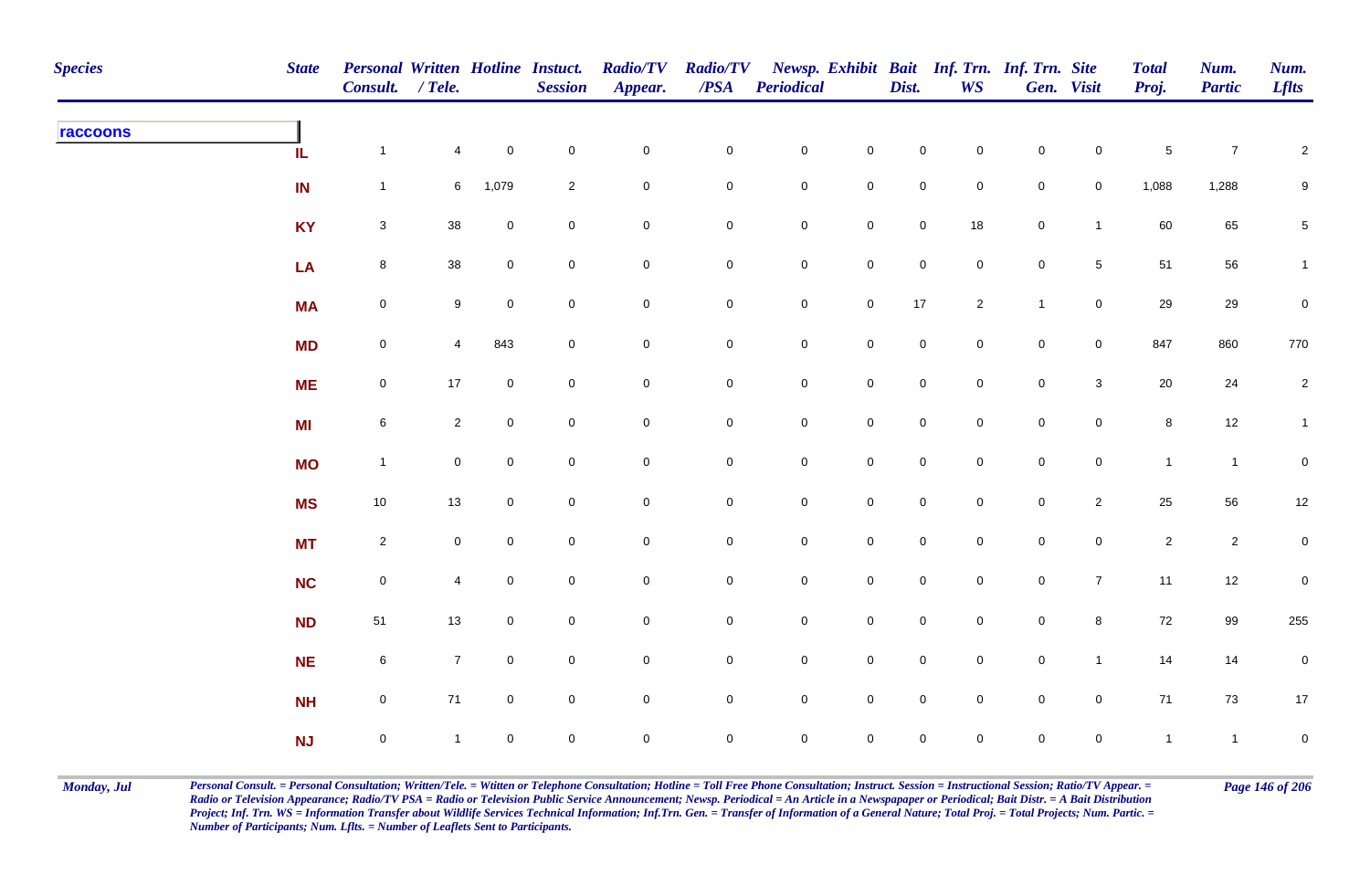| <b>Species</b> | <b>State</b>   | <b>Personal Written Hotline Instuct.</b><br>Consult. / Tele. |              |                | <b>Session</b> | <b>Radio/TV</b><br>Appear. | $\operatorname{\mathcal{PSA}}$ | Radio/TV Newsp. Exhibit Bait Inf. Trn. Inf. Trn. Site<br><b>Periodical</b> |                     | Dist.               | <b>WS</b>      |                           | Gen. Visit          | <b>Total</b><br>Proj. | Num.<br><b>Partic</b> | Num.<br><b>Lflts</b> |
|----------------|----------------|--------------------------------------------------------------|--------------|----------------|----------------|----------------------------|--------------------------------|----------------------------------------------------------------------------|---------------------|---------------------|----------------|---------------------------|---------------------|-----------------------|-----------------------|----------------------|
| raccoons       | <b>NM</b>      | $\overline{a}$                                               | $\mathbf 0$  | $\mathbf 0$    | $\mathbf 0$    | $\pmb{0}$                  | $\pmb{0}$                      | $\mathbf 0$                                                                | $\mathsf{O}\xspace$ | 0                   | $\mathbf 0$    | $\mathbf 0$               | $\mathbf 0$         | $\overline{a}$        | $\boldsymbol{2}$      | 0                    |
|                | <b>NV</b>      | 143                                                          | 62           | $\mathbf 0$    | $\mathbf 0$    | $\mathbf 0$                | 0                              | $\mathbf 0$                                                                | $\mathbf 0$         | $\mathbf 0$         | $\mathbf 0$    | $\mathbf 0$               | $\overline{0}$      | 205                   | 348                   | 0                    |
|                | OH             | $\mathbf{3}$                                                 | 32           | $\mathbf 0$    | $\mathbf 0$    | $\mathbf 0$                | 0                              | $\mathsf{O}$                                                               | $\mathbf 0$         | $\overline{0}$      | $\overline{0}$ | $\mathbf{1}$              | $\mathbf 0$         | 36                    | 36                    | 16                   |
|                | OK             | $70\,$                                                       | 33           | $\mathbf 0$    | $\pmb{0}$      | $\mathbf 0$                | $\pmb{0}$                      | $\mathsf{O}$                                                               | $\mathbf{3}$        | $\mathbf 0$         | $\mathbf 0$    | $\pmb{0}$                 | $\overline{2}$      | 108                   | 2,755                 | 587                  |
|                | OR             | $\bf8$                                                       | 20           | $\overline{0}$ | $\mathbf 0$    | $\mathbf 0$                | $\pmb{0}$                      | $\mathsf{O}$                                                               | $\mathbf 0$         | $\mathbf 0$         | $\overline{2}$ | $\pmb{0}$                 | $\mathbf 0$         | 30                    | 40                    | $\sqrt{3}$           |
|                | PA             | $\overline{2}$                                               | 297          | $\mathbf 0$    | $\mathbf 0$    | $\mathsf{O}\xspace$        | $\pmb{0}$                      | $\mathsf{O}\xspace$                                                        | $\mathbf 0$         | $\mathbf 0$         | $\mathbf{3}$   | $\ensuremath{\mathsf{3}}$ | $\mathsf 0$         | 305                   | 808                   | 1,480                |
|                | R <sub>l</sub> | $\mathbf{1}$                                                 | $\mathbf 0$  | $\mathbf 0$    | $\mathbf 0$    | $\mathbf 0$                | $\mathbf 0$                    | $\mathsf{O}$                                                               | $\overline{0}$      | $\mathbf 0$         | $\mathbf{1}$   | $\mathbf 0$               | $\mathbf 0$         | $\overline{2}$        | $\overline{a}$        | $\mathbf 0$          |
|                | <b>SC</b>      | $\mathsf{O}$                                                 | $\mathbf 1$  | $\mathbf 0$    | $\mathbf 0$    | $\mathbf 0$                | $\mathbf 0$                    | $\mathsf{O}\xspace$                                                        | $\mathbf 0$         | $\mathbf 0$         | $\mathbf{0}$   | $\mathbf 0$               | $\mathsf{O}\xspace$ | $\mathbf{1}$          | $\mathbf{1}$          | $\mathbf 0$          |
|                | <b>TN</b>      | $10\,$                                                       | 148          | $\mathbf 0$    | $\overline{2}$ | $\mathbf{1}$               | $\pmb{0}$                      | $\overline{2}$                                                             | $\mathbf 0$         | $\mathbf 0$         | $\mathbf 0$    | $\mathbf 0$               | $\mathsf{O}\xspace$ | 163                   | 794                   | 4,361                |
|                | <b>TX</b>      | 110                                                          | 629          | $\overline{0}$ | $\overline{1}$ | $\mathbf 0$                | $\pmb{0}$                      | $\mathbf 0$                                                                | $\overline{2}$      | $\mathbf 0$         | 74             | $\pmb{0}$                 | $\mathbf{1}$        | 817                   | 942                   | 194                  |
|                | <b>UT</b>      | ${\bf 0}$                                                    | $\mathbf{3}$ | $\mathbf 0$    | $\overline{4}$ | $\mathsf{O}\xspace$        | $\mathbf 0$                    | $\mathsf{O}$                                                               | $\mathbf 0$         | $\mathbf 0$         | $\mathsf 0$    | $\mathbf 0$               | $\mathbf 0$         | $\overline{7}$        | 207                   | $30\,$               |
|                | <b>VA</b>      | $\overline{2}$                                               | 19           | $\mathbf 0$    | $\mathbf 0$    | $\mathbf 0$                | $\mathbf 0$                    | $\mathsf{O}$                                                               | $\overline{2}$      | $\mathbf 0$         | $\overline{0}$ | $\mathbf 0$               | $\overline{2}$      | 25                    | 8,037                 | 5,002                |
|                | <b>VT</b>      | $\mathsf{O}$                                                 | 281          | 112            | $\mathsf 0$    | $\mathsf{O}\xspace$        | $\mathbf 0$                    | $\mathsf{O}$                                                               | $\mathbf 0$         | $\mathbf 0$         | $\mathbf 0$    | $\mathbf{1}$              | $\mathsf{O}\xspace$ | 394                   | 402                   | $\mathbf 0$          |
|                | <b>WA</b>      | $\overline{7}$                                               | $30\,$       | $\mathbf 0$    | $\pmb{0}$      | $\mathbf 0$                | $\pmb{0}$                      | $\mathsf{O}$                                                               | $\,6\,$             | $\mathbf 0$         | $\mathbf{1}$   | $\mathbf 0$               | $\overline{2}$      | 46                    | 2,804                 | 154                  |
|                | <b>WI</b>      | $\overline{2}$                                               | $\mathbf 0$  | $\mathbf 0$    | $\overline{2}$ | $\mathbf 0$                | $\mathbf 0$                    | $\mathsf{O}$                                                               | $\mathsf{O}\xspace$ | $\mathsf{O}\xspace$ | $\mathbf 0$    | $\mathbf 0$               | $\mathsf{O}\xspace$ | $\overline{4}$        | 53                    | 51                   |
|                | <b>WV</b>      | 21                                                           | $\mathbf 0$  | $\mathbf 0$    | $\sqrt{3}$     | $\mathbf 0$                | $\mathbf 0$                    | $\mathbf{1}$                                                               | $\mathsf{O}\xspace$ | 0                   | $\mathbf 0$    | $\mathbf 0$               | $\mathbf 0$         | 25                    | 60                    | 31                   |

Monday, Jul Personal Consult. = Personal Consultation; Written/Tele. = Witten or Telephone Consultation; Hotline = Toll Free Phone Consultation; Instruct. Session = Instructional Session; Ratio/TV Appear. = Page 147 of 206 *Radio or Television Appearance; Radio/TV PSA = Radio or Television Public Service Announcement; Newsp. Periodical = An Article in a Newspapaper or Periodical; Bait Distr. = A Bait Distribution*  Project; Inf. Trn. WS = Information Transfer about Wildlife Services Technical Information; Inf.Trn. Gen. = Transfer of Information of a General Nature; Total Proj. = Total Projects; Num. Partic. = *Number of Participants; Num. Lflts. = Number of Leaflets Sent to Participants.*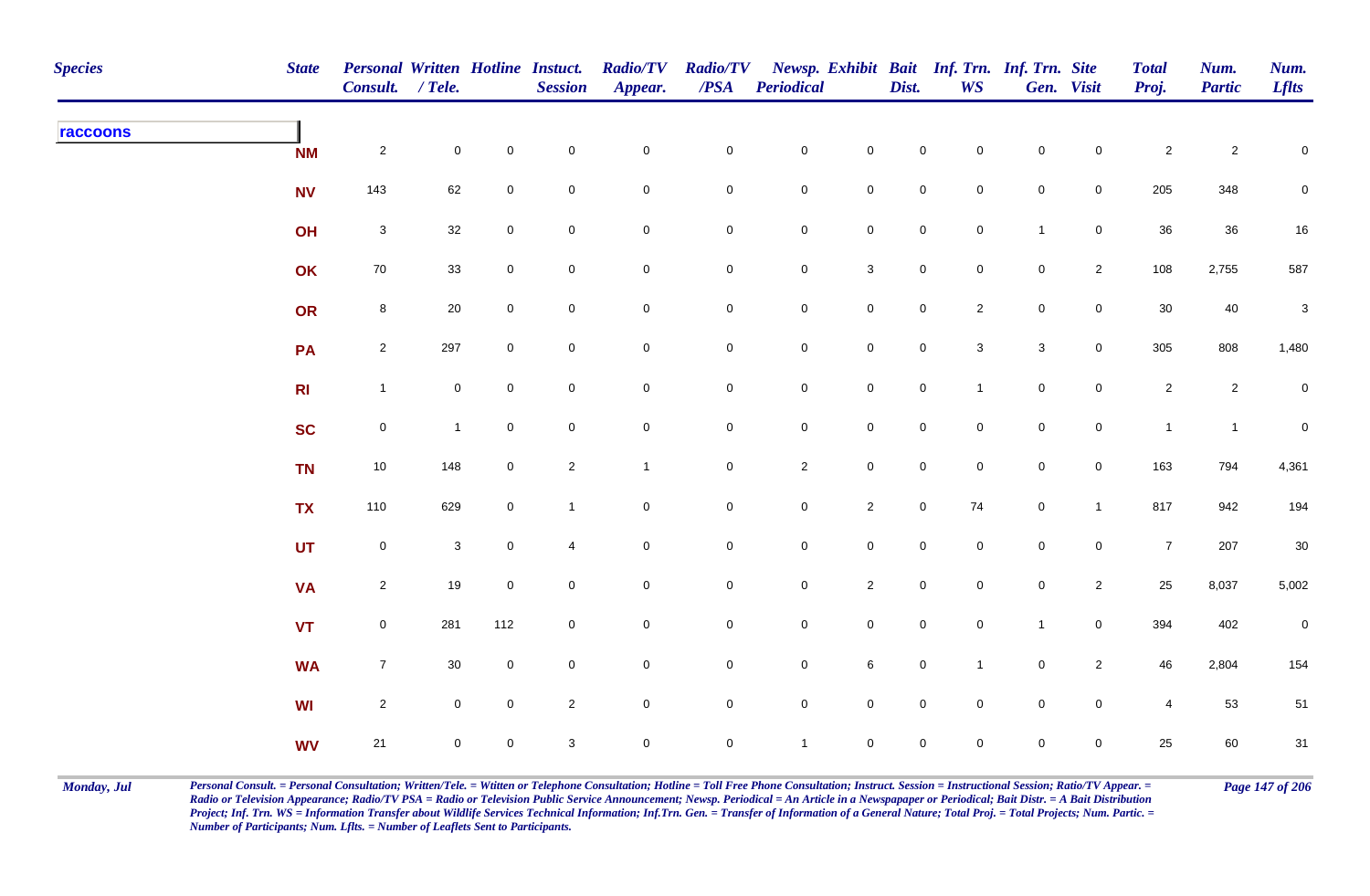| <b>Species</b><br><b>State</b>                         |                 | Personal Written Hotline Instuct.<br>Consult. / Tele. |                | <b>Session</b>      | <b>Radio/TV</b><br>Appear. | <b>Radio/TV</b><br>$\overline{PSA}$ | <b>Periodical</b> |                     | Dist.               | Newsp. Exhibit Bait Inf. Trn. Inf. Trn. Site<br><b>WS</b> |                | Gen. Visit     | <b>Total</b><br>Proj. | Num.<br><b>Partic</b> | Num.<br><b>Lflts</b> |
|--------------------------------------------------------|-----------------|-------------------------------------------------------|----------------|---------------------|----------------------------|-------------------------------------|-------------------|---------------------|---------------------|-----------------------------------------------------------|----------------|----------------|-----------------------|-----------------------|----------------------|
| raccoons<br><b>WV</b>                                  | $21$            | $\pmb{0}$                                             | $\mathbf 0$    | $\mathbf{3}$        | $\mathbf 0$                | ${\bf 0}$                           | $\mathbf{1}$      | $\mathsf{O}\xspace$ | $\pmb{0}$           | 0                                                         | $\pmb{0}$      | $\mathbf 0$    | 25                    | 60                    | 31                   |
| <b>Subtotal of Projects by Species</b><br>rats (mixed) | 884             | 2,485                                                 | 2,036          | 21                  | 4                          | $\overline{0}$                      | $\mathsf 0$       | 17                  | $17$                | $\overline{2}$                                            | 15             | 42             | 5,629                 | 22,922                | 15,248               |
| <b>CA</b>                                              | $\overline{4}$  | 3                                                     | $\mathbf 0$    | $\mathbf 0$         | $\mathbf 0$                | $\mathbf 0$                         | $\mathbf 0$       | $\mathbf 0$         | $\pmb{0}$           | $\mathbf{3}$                                              | $\overline{2}$ | $\mathbf 0$    | 12                    | 20                    | 15                   |
| <b>GA</b>                                              | $\mathbf 0$     | $\overline{1}$                                        | $\mathbf 0$    | $\mathbf 0$         | $\mathbf 0$                | 0                                   | $\pmb{0}$         | $\overline{0}$      | $\mathsf 0$         | $\mathbf 0$                                               | $\mathsf 0$    | $\mathbf 0$    | $\mathbf{1}$          | $\mathbf{1}$          | $\pmb{0}$            |
| GU                                                     | $\mathbf 0$     | $\mathbf 0$                                           | $\mathbf 0$    | $\mathbf{1}$        | $\mathsf{O}\xspace$        | $\overline{0}$                      | $\mathbf 0$       | $\mathsf{O}\xspace$ | $\mathsf{O}\xspace$ | $\mathbf 0$                                               | $\mathbf 0$    | $\overline{0}$ | $\mathbf{1}$          | $\overline{2}$        | $\pmb{0}$            |
| LA                                                     | $\mathbf 0$     | $\mathbf{1}$                                          | $\mathbf 0$    | $\mathbf 0$         | $\mathbf 0$                | $\overline{0}$                      | $\mathbf 0$       | $\mathsf{O}\xspace$ | $\pmb{0}$           | $\mathbf 0$                                               | $\pmb{0}$      | $\mathbf 0$    | $\mathbf{1}$          | $\mathbf{1}$          | $\pmb{0}$            |
| <b>MD</b>                                              | 0               | $\mathsf{O}\xspace$                                   | $\mathbf{1}$   | $\mathsf{O}\xspace$ | $\mathsf{O}\xspace$        | $\mathbf 0$                         | $\pmb{0}$         | $\mathsf{O}\xspace$ | $\pmb{0}$           | $\mathbf 0$                                               | $\pmb{0}$      | $\mathbf 0$    | $\mathbf{1}$          | $\mathbf{1}$          | $\pmb{0}$            |
| <b>NE</b>                                              | $\mathbf 0$     | $\mathbf{1}$                                          | $\mathbf 0$    | $\mathbf 0$         | $\mathsf{O}\xspace$        | $\mathbf 0$                         | $\mathbf 0$       | $\mathsf{O}\xspace$ | $\mathsf 0$         | $\mathbf 0$                                               | $\mathsf 0$    | $\mathbf 0$    | $\mathbf{1}$          | $\mathbf{1}$          | $\pmb{0}$            |
| OK                                                     | $5\phantom{.0}$ | $\overline{2}$                                        | $\mathbf 0$    | $\mathbf 0$         | $\mathbf 0$                | $\mathbf 0$                         | $\mathsf 0$       | $\mathbf 0$         | $\mathsf 0$         | $\mathbf 0$                                               | $\mathsf 0$    | $\mathbf 0$    | $\overline{7}$        | 10                    | $\mathbf 0$          |
| <b>TX</b>                                              | 0               | $\sqrt{5}$                                            | $\mathbf 0$    | $\mathbf 0$         | $\mathbf 0$                | $\mathbf 0$                         | $\mathsf 0$       | $\mathbf 0$         | $\pmb{0}$           | 13                                                        | $\mathsf 0$    | $\mathbf 0$    | 18                    | 18                    | 15                   |
| <b>VA</b>                                              | $\mathbf 0$     | $\mathbf{1}$                                          | $\mathsf 0$    | $\mathbf 0$         | $\pmb{0}$                  | $\mathsf{O}\xspace$                 | $\pmb{0}$         | $\mathsf{O}\xspace$ | $\mathbf 0$         | 0                                                         | $\mathbf 0$    | $\mathbf 0$    | $\mathbf{1}$          | $\overline{c}$        | $\pmb{0}$            |
| <b>Subtotal of Projects by Species</b>                 | 9               | 14                                                    | $\mathbf{1}$   | $\mathbf{1}$        | $\mathbf 0$                | $\mathbf 0$                         | $\pmb{0}$         | $\mathbf 0$         | $\mathsf 0$         | $\mathbf{3}$                                              | $\sqrt{2}$     | $\mathbf 0$    | 43                    | 56                    | $30\,$               |
| rats, black (roof)<br><b>AZ</b>                        | $\mathbf 0$     | $\overline{1}$                                        | $\overline{0}$ | $\mathsf 0$         | $\mathsf{O}\xspace$        | $\mathbf 0$                         | $\pmb{0}$         | $\mathsf{O}\xspace$ | $\pmb{0}$           | $\mathbf 0$                                               | $\mathsf 0$    | $\mathbf 0$    | $\overline{1}$        | $\mathbf{1}$          | $\pmb{0}$            |
| CA                                                     | $\overline{c}$  | $\overline{c}$                                        | $\overline{0}$ | $\mathbf 0$         | $\mathbf 0$                | $\mathbf 0$                         | $\mathbf 0$       | $\mathsf{O}\xspace$ | $\mathbf 0$         | $\mathbf 0$                                               | $\mathbf 0$    | $\mathbf 0$    | $\overline{4}$        | $5\phantom{.0}$       | 4                    |
| LA                                                     | $\mathbf 0$     | $\mathbf{1}$                                          | $\overline{0}$ | $\mathsf 0$         | $\mathbf 0$                | $\overline{0}$                      | $\mathbf 0$       | $\overline{0}$      | $\mathsf 0$         | $\mathbf 0$                                               | $\mathsf 0$    | $\mathbf 0$    | $\mathbf{1}$          | $\mathbf{1}$          | $\mathsf 0$          |
| <b>MD</b>                                              | $\mathbf 0$     | $\mathbf 0$                                           | $\overline{1}$ | $\mathbf 0$         | $\mathbf 0$                | $\mathbf 0$                         | $\pmb{0}$         | $\mathbf 0$         | $\mathsf 0$         | 0                                                         | $\mathbf 0$    | $\mathbf 0$    | $\mathbf{1}$          | $\mathbf{1}$          | $\pmb{0}$            |

Monday, Jul Personal Consult. = Personal Consultation; Written/Tele. = Witten or Telephone Consultation; Hotline = Toll Free Phone Consultation; Instruct. Session = Instructional Session; Ratio/TV Appear. = Page 148 of 206 *Radio or Television Appearance; Radio/TV PSA = Radio or Television Public Service Announcement; Newsp. Periodical = An Article in a Newspapaper or Periodical; Bait Distr. = A Bait Distribution*  Project; Inf. Trn. WS = Information Transfer about Wildlife Services Technical Information; Inf.Trn. Gen. = Transfer of Information of a General Nature; Total Proj. = Total Projects; Num. Partic. = *Number of Participants; Num. Lflts. = Number of Leaflets Sent to Participants.*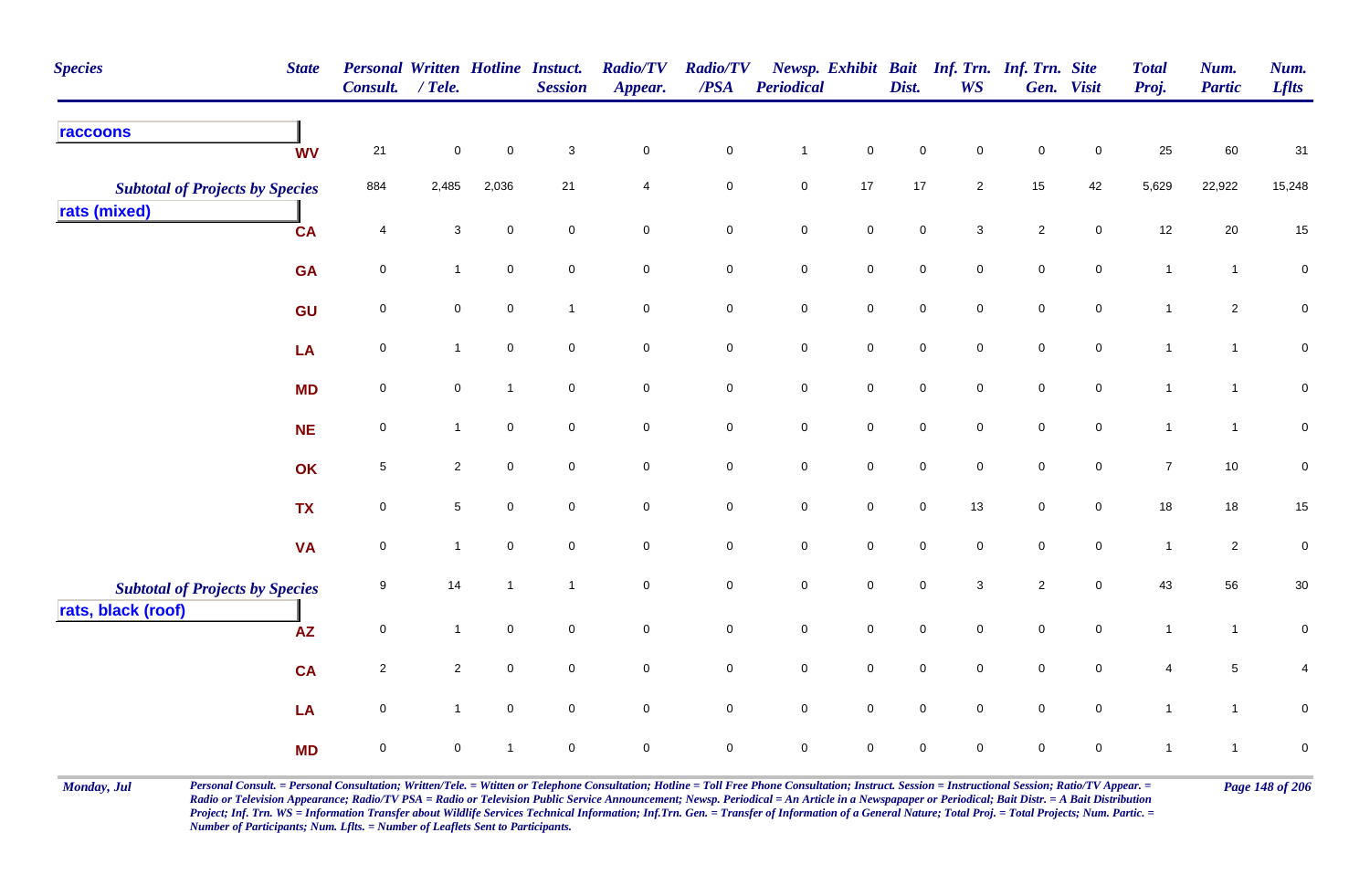| <b>Species</b><br><b>State</b>                               |           | <b>Personal Written Hotline Instuct.</b><br>Consult. | $/$ Tele.           |                     | <b>Session</b>      | <b>Radio/TV</b><br>Appear. | <b>Radio/TV</b><br>/PSA | Periodical          |                     | Dist.               | Newsp. Exhibit Bait Inf. Trn. Inf. Trn. Site<br><b>WS</b> |             | Gen. Visit          | <b>Total</b><br>Proj. | Num.<br><b>Partic</b> | Num.<br><b>Lflts</b> |
|--------------------------------------------------------------|-----------|------------------------------------------------------|---------------------|---------------------|---------------------|----------------------------|-------------------------|---------------------|---------------------|---------------------|-----------------------------------------------------------|-------------|---------------------|-----------------------|-----------------------|----------------------|
| rats, black (roof)                                           | <b>MD</b> | $\pmb{0}$                                            | $\mathbf 0$         | $\mathbf{1}$        | $\mathbf 0$         | $\mathbf 0$                | $\pmb{0}$               | $\pmb{0}$           | $\mathsf 0$         | $\mathsf{O}\xspace$ | 0                                                         | $\mathsf 0$ | $\pmb{0}$           | $\mathbf{1}$          | 1                     | $\pmb{0}$            |
|                                                              | <b>MS</b> | $\mathbf{1}$                                         | $\mathsf{O}\xspace$ | $\pmb{0}$           | $\mathsf{O}\xspace$ | $\mathsf{O}\xspace$        | $\mathsf{O}\xspace$     | $\mathbf 0$         | $\mathsf{O}\xspace$ | $\mathsf{O}\xspace$ | $\mathbf 0$                                               | $\mathsf 0$ | $\mathbf 0$         | $\mathbf{1}$          | 4                     | $\overline{0}$       |
|                                                              | <b>NV</b> | $\mathbf 0$                                          | $\mathbf{1}$        | $\mathbf 0$         | $\mathbf 0$         | $\mathbf 0$                | $\mathbf 0$             | $\pmb{0}$           | $\mathbf 0$         | $\mathsf{O}\xspace$ | $\mathbf 0$                                               | $\mathsf 0$ | $\mathbf 0$         | $\overline{1}$        | $\overline{2}$        | $\pmb{0}$            |
|                                                              | <b>TX</b> | 61                                                   | 182                 | $\mathsf 0$         | $\mathbf 0$         | $\mathsf{O}\xspace$        | $\pmb{0}$               | $\mathbf 0$         | $\mathsf{O}\xspace$ | $\mathbf 0$         | 54                                                        | $\pmb{0}$   | $\mathsf{O}\xspace$ | 297                   | 312                   | 180                  |
|                                                              | <b>WA</b> | $\overline{1}$                                       | $\pmb{0}$           | $\mathsf 0$         | $\pmb{0}$           | $\mathbf 0$                | $\mathbf 0$             | $\pmb{0}$           | $\mathbf 0$         | $\mathsf{O}\xspace$ | $\mathbf 0$                                               | $\pmb{0}$   | $\mathbf 0$         | $\mathbf{1}$          | $\overline{1}$        | $\pmb{0}$            |
| <b>Subtotal of Projects by Species</b><br>rats, cotton (all) |           | 65                                                   | 187                 | $\mathbf{1}$        | $\mathbf 0$         | $\mathbf 0$                | $\pmb{0}$               | $\pmb{0}$           | $\mathbf 0$         | $\mathbf 0$         | $\mathbf 0$                                               | $\mathbf 0$ | $\mathbf 0$         | 307                   | 327                   | 184                  |
|                                                              | <b>MS</b> | $\overline{2}$                                       | $\mathbf 0$         | $\mathbf 0$         | $\mathbf 0$         | $\mathbf 0$                | $\mathbf 0$             | $\pmb{0}$           | $\mathsf{O}$        | $\pmb{0}$           | $\mathbf 0$                                               | $\pmb{0}$   | $\mathsf{O}$        | $\overline{2}$        | $\overline{a}$        | $\pmb{0}$            |
|                                                              | <b>NM</b> | $\pmb{0}$                                            | $\mathbf{1}$        | $\mathsf 0$         | $\mathbf 0$         | $\mathbf 0$                | $\mathbf 0$             | $\mathbf 0$         | $\mathbf 0$         | $\mathbf 0$         | $\mathbf 0$                                               | $\mathsf 0$ | $\mathbf 0$         | $\mathbf{1}$          | $\mathbf{1}$          | $\pmb{0}$            |
|                                                              | <b>TX</b> | $\pmb{0}$                                            | $\sqrt{5}$          | $\mathsf{O}\xspace$ | $\mathbf 0$         | $\mathsf{O}\xspace$        | $\mathbf 0$             | $\mathbf 0$         | $\mathbf 0$         | $\mathbf 0$         | $\mathbf 0$                                               | $\pmb{0}$   | $\mathsf{O}\xspace$ | $\,$ 5 $\,$           | 5                     | $\overline{4}$       |
| <b>Subtotal of Projects by Species</b><br>rats, hutia        |           | $\overline{2}$                                       | 6                   | $\mathbf 0$         | $\mathbf 0$         | $\mathbf 0$                | $\mathbf 0$             | $\mathbf 0$         | $\mathbf 0$         | $\mathbf 0$         | $\mathbf 0$                                               | $\mathbf 0$ | $\mathbf 0$         | 8                     | 8                     | 4                    |
|                                                              | <b>VA</b> | $\sqrt{2}$                                           | $\mathbf 0$         | $\mathsf{O}\xspace$ | $\mathbf 0$         | $\mathsf{O}\xspace$        | $\pmb{0}$               | $\mathbf 0$         | $\mathsf{O}\xspace$ | $\mathbf 0$         | $\mathbf 0$                                               | $\pmb{0}$   | $\mathbf 0$         | $\overline{2}$        | $\overline{c}$        | $\pmb{0}$            |
| <b>Subtotal of Projects by Species</b><br>rats, norway       |           | $\overline{2}$                                       | $\mathbf 0$         | $\mathbf 0$         | $\mathbf 0$         | $\mathbf 0$                | $\mathbf 0$             | $\pmb{0}$           | $\overline{0}$      | $\mathsf{O}\xspace$ | $\mathbf 0$                                               | $\mathsf 0$ | $\mathbf 0$         | $\overline{2}$        | $\overline{2}$        | $\pmb{0}$            |
|                                                              | <b>AL</b> | $\mathbf 0$                                          | $\mathbf{1}$        | $\mathsf{O}\xspace$ | $\mathbf 0$         | $\mathbf 0$                | $\pmb{0}$               | $\mathbf 0$         | $\mathbf 0$         | $\mathbf 0$         | $\mathbf 0$                                               | $\mathsf 0$ | $\mathbf 0$         | $\mathbf{1}$          | $\mathbf{1}$          | $\pmb{0}$            |
|                                                              | <b>CA</b> | $\overline{1}$                                       | $\overline{2}$      | $\mathbf 0$         | $\mathbf 0$         | $\mathbf 0$                | $\overline{0}$          | $\mathsf{O}\xspace$ | $\overline{0}$      | $\mathsf{O}\xspace$ | $\mathbf 0$                                               | $\mathsf 0$ | $\mathbf{1}$        | 4                     | 8                     | $\mathbf 0$          |
|                                                              | <b>CT</b> | $\pmb{0}$                                            | $\mathbf 0$         | $\pmb{0}$           | $\mathbf 0$         | $\mathsf{O}\xspace$        | $\pmb{0}$               | $\mathbf 0$         | $\mathbf 0$         | $\mathbf 0$         | $\mathbf 0$                                               | $\pmb{0}$   | $\mathbf{1}$        | $\mathbf{1}$          | $\mathbf{1}$          | $\pmb{0}$            |
|                                                              | ID        | $\mathbf 0$                                          | $\mathbf{1}$        | $\mathbf 0$         | $\mathbf 0$         | $\mathbf 0$                | $\mathbf 0$             | $\mathbf 0$         | $\mathbf 0$         | $\mathbf 0$         | $\mathbf 0$                                               | $\mathbf 0$ | $\mathbf 0$         | $\mathbf{1}$          | $\overline{1}$        | $\pmb{0}$            |

Monday, Jul Personal Consult. = Personal Consultation; Written/Tele. = Witten or Telephone Consultation; Hotline = Toll Free Phone Consultation; Instruct. Session = Instructional Session; Ratio/TV Appear. = Page 149 of 206 *Radio or Television Appearance; Radio/TV PSA = Radio or Television Public Service Announcement; Newsp. Periodical = An Article in a Newspapaper or Periodical; Bait Distr. = A Bait Distribution*  Project; Inf. Trn. WS = Information Transfer about Wildlife Services Technical Information; Inf.Trn. Gen. = Transfer of Information of a General Nature; Total Proj. = Total Projects; Num. Partic. = *Number of Participants; Num. Lflts. = Number of Leaflets Sent to Participants.*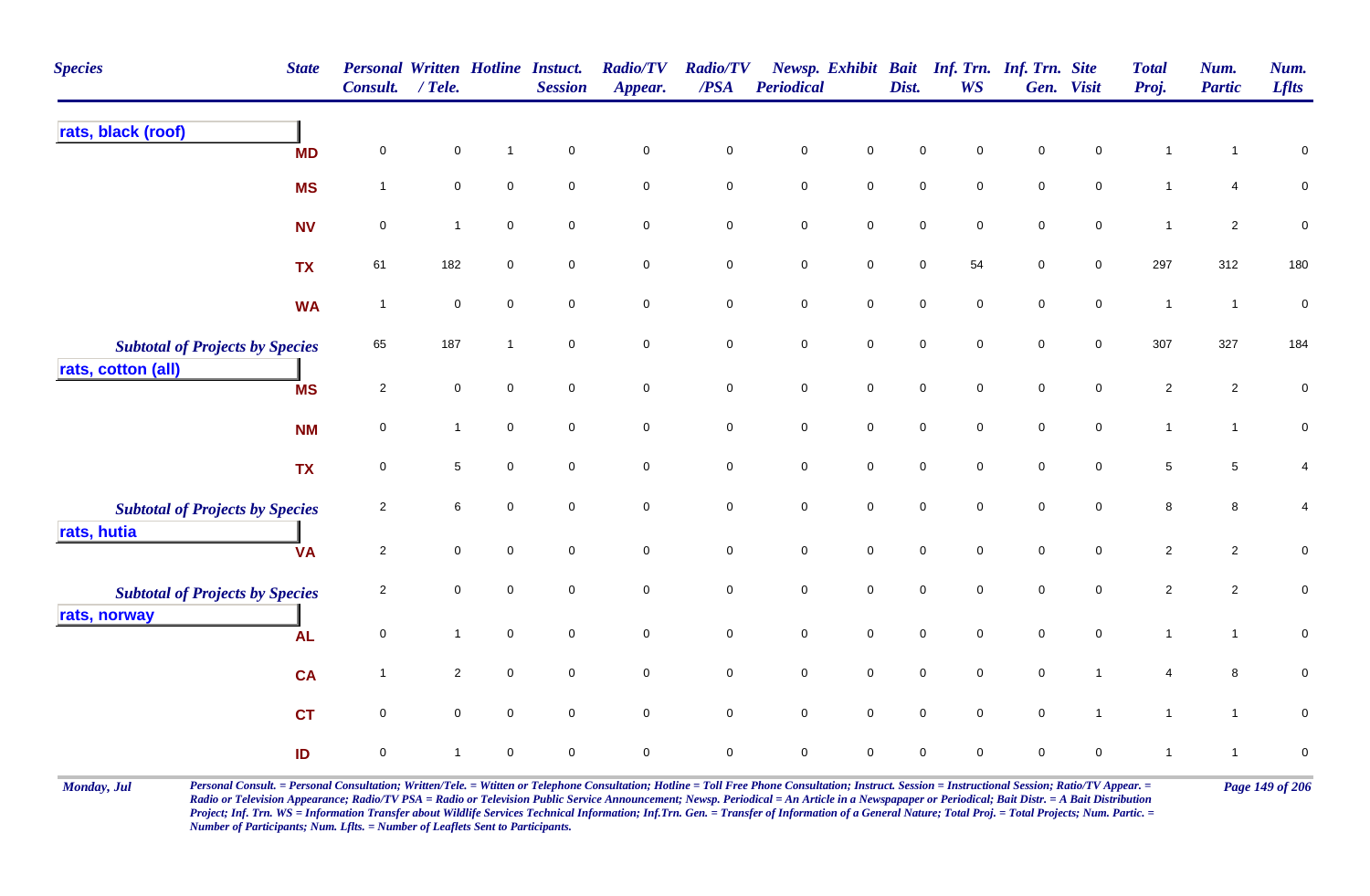| <b>Species</b> | <b>State</b>   | <b>Personal Written Hotline Instuct.</b><br>Consult. / Tele. |                |                     | <b>Session</b>      | <b>Radio/TV</b><br>Appear. | <b>Radio/TV</b><br>$\mathbf{PSA}$ | <b>Periodical</b>   |                     | Dist.               | <b>WS</b>           | Newsp. Exhibit Bait Inf. Trn. Inf. Trn. Site | Gen. Visit     | <b>Total</b><br>Proj. | Num.<br><b>Partic</b> | Num.<br><b>Lflts</b> |
|----------------|----------------|--------------------------------------------------------------|----------------|---------------------|---------------------|----------------------------|-----------------------------------|---------------------|---------------------|---------------------|---------------------|----------------------------------------------|----------------|-----------------------|-----------------------|----------------------|
| rats, norway   | ID             | $\mathbf 0$                                                  | $\mathbf{1}$   | $\mathsf{O}\xspace$ | $\pmb{0}$           | $\mathbf 0$                | $\mathsf{O}\xspace$               | $\mathbf 0$         | $\mathbf 0$         | $\mathbf 0$         | $\mathsf{O}\xspace$ | $\mathbf 0$                                  | $\mathbf 0$    | $\overline{1}$        | $\overline{1}$        | $\mathbf 0$          |
|                | IN             | $\mathbf 0$                                                  | $\mathbf 0$    | 11                  | $\pmb{0}$           | $\mathsf{O}\xspace$        | $\mathbf 0$                       | $\mathbf 0$         | $\pmb{0}$           | $\mathbf 0$         | $\mathbf 0$         | $\mathbf 0$                                  | $\mathbf 0$    | 11                    | 12                    | $\mathbf 0$          |
|                | <b>MA</b>      | $\mathbf 0$                                                  | $\mathbf{1}$   | $\mathbf 0$         | $\pmb{0}$           | $\mathsf{O}\xspace$        | $\mathbf 0$                       | $\mathbf 0$         | $\mathsf{O}\xspace$ | $\pmb{0}$           | $\mathbf 0$         | $\mathbf 0$                                  | $\mathbf 0$    | $\overline{1}$        | $\mathbf{1}$          | $\mathbf 0$          |
|                | <b>MD</b>      | $\mathbf 0$                                                  | $\mathbf 0$    | $33\,$              | $\pmb{0}$           | $\pmb{0}$                  | $\mathsf{O}\xspace$               | $\mathbf 0$         | $\mathbf 0$         | $\mathsf{O}\xspace$ | $\mathbf 0$         | $\mathbf 0$                                  | $\mathbf 0$    | $33\,$                | 33                    | $\mathbf 0$          |
|                | <b>ME</b>      | $\mathbf 0$                                                  | 4              | $\overline{0}$      | $\mathsf{O}\xspace$ | $\mathbf 0$                | $\mathsf{O}\xspace$               | $\mathbf 0$         | $\mathbf 0$         | $\mathbf 0$         | $\mathbf 0$         | $\mathbf 0$                                  | $\mathbf 0$    | 4                     | $\overline{4}$        | $\mathbf{1}$         |
|                | <b>ND</b>      | $\mathbf{3}$                                                 | $\overline{0}$ | $\mathsf{O}\xspace$ | $\mathbf 0$         | $\mathsf{O}\xspace$        | $\overline{0}$                    | $\mathbf 0$         | $\mathbf 0$         | $\mathbf 0$         | $\mathsf{O}\xspace$ | $\mathsf{O}$                                 | $\mathbf{1}$   | 4                     | $5\phantom{.0}$       | $\bf 8$              |
|                | NE             | $\mathbf 0$                                                  | $\mathbf{1}$   | $\mathsf{O}\xspace$ | $\mathbf 0$         | $\mathsf{O}\xspace$        | $\mathsf{O}\xspace$               | $\mathbf 0$         | $\mathsf 0$         | $\mathbf 0$         | $\mathsf{O}\xspace$ | $\mathbf 0$                                  | $\mathbf 0$    | $\mathbf{1}$          | $\mathbf{1}$          | $\mathbf 0$          |
|                | <b>NH</b>      | $\mathbf{1}$                                                 | 3              | $\mathsf{O}\xspace$ | $\mathbf 0$         | $\mathsf{O}\xspace$        | $\mathbf 0$                       | $\mathbf 0$         | $\mathbf 0$         | $\mathsf{O}\xspace$ | $\mathbf 0$         | $\mathbf 0$                                  | $\mathbf 0$    | 4                     | $\overline{4}$        | $\mathbf 0$          |
|                | <b>NM</b>      | $\mathbf{1}$                                                 | $\mathbf 0$    | $\mathbf 0$         | $\mathbf 0$         | $\mathbf 0$                | $\mathbf 0$                       | $\overline{0}$      | $\mathbf 0$         | $\mathbf 0$         | $\mathbf 0$         | $\mathbf 0$                                  | $\mathbf 0$    | $\mathbf{1}$          | $\mathbf{1}$          | $\mathbf 0$          |
|                | <b>NV</b>      | $\mathbf 0$                                                  | 6              | $\mathsf{O}\xspace$ | $\mathbf 0$         | $\mathbf 0$                | $\mathbf 0$                       | $\mathbf 0$         | $\mathbf 0$         | $\mathsf{O}\xspace$ | $\mathsf{O}\xspace$ | $\mathbf 0$                                  | $\mathbf{1}$   | $\overline{7}$        | $\bf{8}$              | $\mathbf{1}$         |
|                | OK             | $\mathbf 0$                                                  | $\mathbf{1}$   | $\mathbf 0$         | $\pmb{0}$           | $\mathbf 0$                | $\mathsf{O}\xspace$               | $\mathbf 0$         | $\mathsf{O}\xspace$ | $\mathsf{O}\xspace$ | $\mathbf 0$         | $\mathbf 0$                                  | $\mathbf 0$    | $\mathbf{1}$          | $\mathbf{1}$          | $\pmb{0}$            |
|                | OR             | $\mathbf{1}$                                                 | $\mathbf{1}$   | $\mathbf 0$         | $\pmb{0}$           | $\mathbf 0$                | $\mathsf{O}\xspace$               | $\mathbf 0$         | $\mathbf 0$         | $\mathbf 0$         | $\overline{0}$      | $\mathsf{O}$                                 | $\mathbf 0$    | $\overline{2}$        | 9                     | $\mathbf 0$          |
|                | R <sub>l</sub> | $\mathbf{1}$                                                 | $\overline{0}$ | $\mathbf 0$         | $\pmb{0}$           | 0                          | $\mathsf{O}\xspace$               | $\mathbf 0$         | $\mathbf 0$         | $\mathbf 0$         | $\mathbf 0$         | $\overline{0}$                               | $\mathbf 0$    | $\mathbf{1}$          | $\mathbf{1}$          | $\mathbf 0$          |
|                | <b>SD</b>      | $\mathbf{1}$                                                 | $\overline{0}$ | $\overline{0}$      | $\mathbf 0$         | $\mathbf 0$                | $\overline{0}$                    | $\mathbf 0$         | $\mathbf 0$         | $\mathbf 0$         | $\mathbf 0$         | $\mathsf{O}$                                 | $\overline{0}$ | $\mathbf{1}$          | $\overline{1}$        | $\mathbf 0$          |
|                | <b>TN</b>      | $\mathbf 0$                                                  | $\mathbf{1}$   | $\mathsf{O}\xspace$ | $\mathbf 0$         | $\mathsf{O}\xspace$        | $\mathsf{O}\xspace$               | $\mathbf 0$         | $\mathsf 0$         | $\mathsf 0$         | $\mathsf{O}\xspace$ | $\mathbf 0$                                  | $\mathbf 0$    | $\mathbf{1}$          | $\mathbf{1}$          | $\mathbf{1}$         |
|                | <b>TX</b>      | $\overline{2}$                                               | 43             | $\mathbf 0$         | $\mathbf 0$         | 0                          | $\mathbf 0$                       | $\mathsf{O}\xspace$ | $\mathbf 0$         | $\mathsf{O}\xspace$ | $\mathbf 0$         | $\mathbf 0$                                  | $\mathbf 0$    | 45                    | 45                    | $\mathsf 0$          |

Monday, Jul Personal Consult. = Personal Consultation; Written/Tele. = Witten or Telephone Consultation; Hotline = Toll Free Phone Consultation; Instruct. Session = Instructional Session; Ratio/TV Appear. = Page 150 of 206 *Radio or Television Appearance; Radio/TV PSA = Radio or Television Public Service Announcement; Newsp. Periodical = An Article in a Newspapaper or Periodical; Bait Distr. = A Bait Distribution*  Project; Inf. Trn. WS = Information Transfer about Wildlife Services Technical Information; Inf.Trn. Gen. = Transfer of Information of a General Nature; Total Proj. = Total Projects; Num. Partic. = *Number of Participants; Num. Lflts. = Number of Leaflets Sent to Participants.*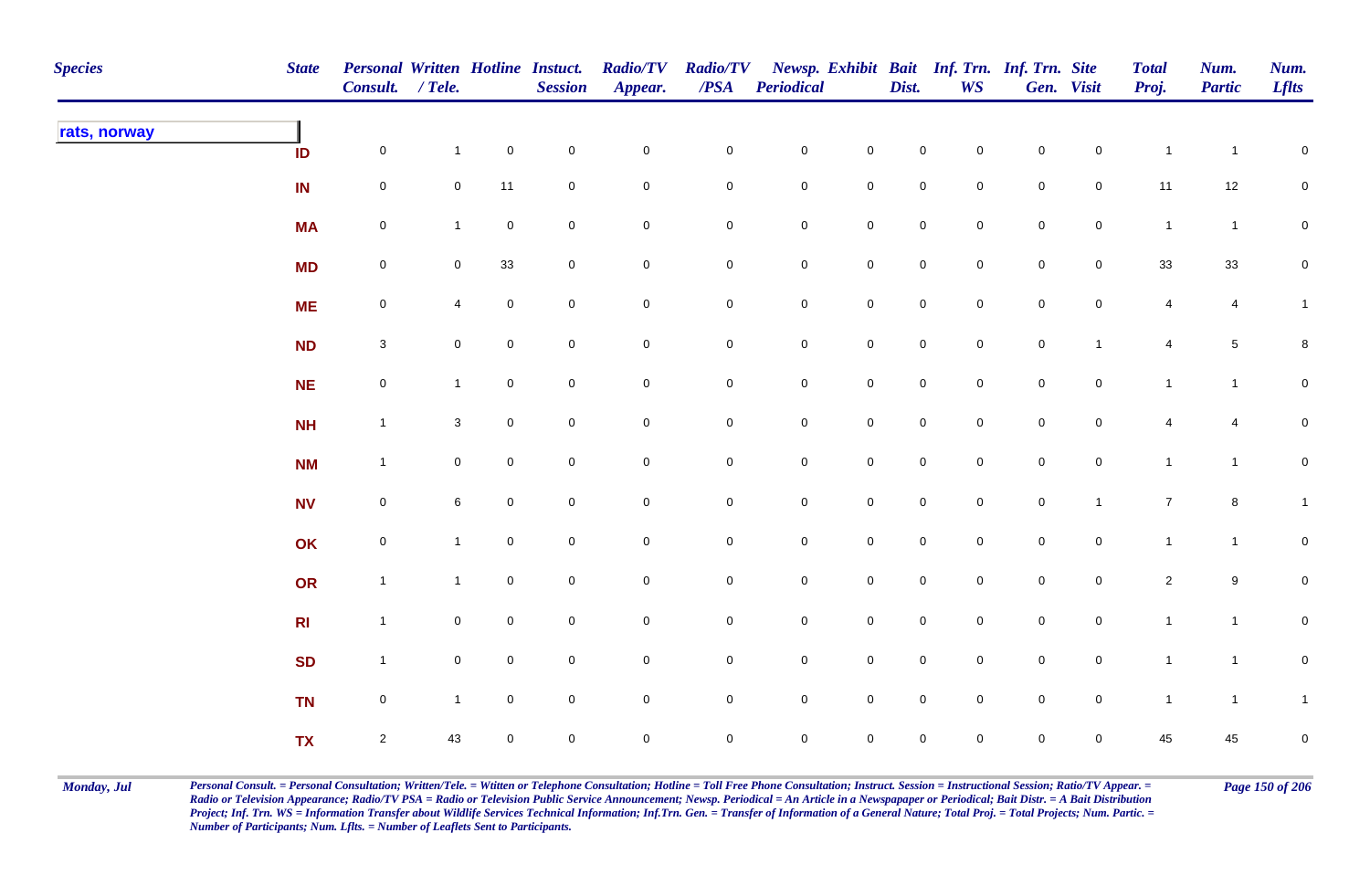| <b>Species</b>                         | <b>State</b> | <b>Personal Written Hotline Instuct.</b><br><b>Consult.</b> | $/$ Tele.           |                     | <b>Session</b>      | <b>Radio/TV</b><br>Appear. | <b>Radio/TV</b><br>$\overline{PSA}$ | <b>Periodical</b> |                     | Dist.       | Newsp. Exhibit Bait Inf. Trn. Inf. Trn. Site<br><b>WS</b> |              | Gen. Visit          | <b>Total</b><br>Proj. | Num.<br><b>Partic</b> | Num.<br><b>Lflts</b> |
|----------------------------------------|--------------|-------------------------------------------------------------|---------------------|---------------------|---------------------|----------------------------|-------------------------------------|-------------------|---------------------|-------------|-----------------------------------------------------------|--------------|---------------------|-----------------------|-----------------------|----------------------|
| rats, norway                           | <b>UT</b>    | $\mathbf 0$                                                 | $\mathbf{1}$        | $\mathsf 0$         | $\mathbf 0$         | $\mathbf 0$                | $\pmb{0}$                           | $\pmb{0}$         | $\mathbf 0$         | $\mathbf 0$ | 0                                                         | $\mathbf 0$  | 0                   | $\overline{1}$        | 1                     | 0                    |
|                                        | <b>VT</b>    | $\mathbf 0$                                                 | $\,6\,$             | $\mathbf{3}$        | $\mathsf{O}\xspace$ | $\mathsf{O}\xspace$        | $\mathbf 0$                         | $\pmb{0}$         | $\mathsf{O}\xspace$ | $\pmb{0}$   | 0                                                         | $\pmb{0}$    | $\mathsf{O}\xspace$ | $\boldsymbol{9}$      | $\boldsymbol{9}$      | $\mathbf{1}$         |
|                                        | <b>WA</b>    | $\overline{1}$                                              | $\mathbf 0$         | $\mathbf 0$         | $\mathbf 0$         | $\mathbf 0$                | $\mathbf 0$                         | $\mathbf 0$       | $\pmb{0}$           | $\pmb{0}$   | 0                                                         | $\mathbf 0$  | $\mathbf 0$         | $\overline{1}$        | $\mathbf{1}$          | $\pmb{0}$            |
| <b>Subtotal of Projects by Species</b> |              | 12                                                          | 72                  | 47                  | $\mathbf 0$         | $\mathsf{O}\xspace$        | $\mathbf 0$                         | $\pmb{0}$         | $\mathsf{O}\xspace$ | $\pmb{0}$   | $\mathbf 0$                                               | $\mathsf 0$  | 4                   | 135                   | 149                   | 12                   |
| rats, packrats/woodrats (other         | <b>CA</b>    | $\overline{4}$                                              | $\mathbf{1}$        | $\mathsf{O}\xspace$ | $\mathbf 0$         | $\mathsf{O}\xspace$        | $\mathbf 0$                         | $\pmb{0}$         | $\mathbf 0$         | $\pmb{0}$   | $\mathbf 0$                                               | $\mathbf{1}$ | $\mathbf 0$         | $\,6\,$               | $\boldsymbol{7}$      | $\pmb{0}$            |
|                                        | ID           | $\mathbf 0$                                                 | $\mathbf{1}$        | $\mathsf{O}\xspace$ | $\mathbf 0$         | $\mathbf 0$                | $\mathbf 0$                         | $\pmb{0}$         | $\mathsf{O}$        | $\pmb{0}$   | $\mathbf 0$                                               | $\mathsf 0$  | $\mathbf 0$         | $\mathbf{1}$          | $\mathbf{1}$          | $\mathbf{1}$         |
|                                        | <b>NM</b>    | $\sqrt{3}$                                                  | $\mathbf 0$         | $\overline{0}$      | $\mathbf 0$         | $\mathbf 0$                | $\mathbf 0$                         | $\pmb{0}$         | $\overline{0}$      | $\mathsf 0$ | $\mathbf 0$                                               | $\mathsf 0$  | $\mathbf 0$         | $\mathbf{3}$          | $\mathbf{3}$          | $\sqrt{2}$           |
|                                        | <b>NV</b>    | 12                                                          | $\sqrt{5}$          | $\mathbf 0$         | $\mathbf 0$         | $\mathbf 0$                | $\mathbf 0$                         | $\pmb{0}$         | $\mathbf 0$         | $\mathbf 0$ | $\mathbf 0$                                               | $\mathbf 0$  | $\mathbf 0$         | 17                    | 19                    | $\pmb{0}$            |
|                                        | OK           | $\overline{1}$                                              | $\mathbf{1}$        | $\mathbf 0$         | $\mathbf 0$         | $\mathbf 0$                | $\mathbf 0$                         | $\pmb{0}$         | $\mathbf 0$         | $\pmb{0}$   | $\mathbf 0$                                               | $\,0\,$      | $\pmb{0}$           | $\sqrt{2}$            | $\mathbf 3$           | $\pmb{0}$            |
|                                        | <b>OR</b>    | $\mathsf 0$                                                 | $\mathbf{1}$        | $\mathbf 0$         | $\mathbf 0$         | $\mathbf 0$                | $\mathbf 0$                         | $\mathsf 0$       | $\mathbf 0$         | $\mathbf 0$ | $\mathbf 0$                                               | $\mathbf 0$  | $\mathbf 0$         | $\mathbf{1}$          | $\mathbf{1}$          | $\mathbf 0$          |
|                                        | <b>UT</b>    | $\mathsf 0$                                                 | $\mathbf{1}$        | $\mathbf 0$         | $\mathbf 0$         | $\mathbf 0$                | $\mathbf 0$                         | $\mathsf 0$       | $\mathbf 0$         | $\mathbf 0$ | 0                                                         | $\mathbf 0$  | 0                   | $\mathbf{1}$          | $\mathbf{1}$          | $\pmb{0}$            |
|                                        | <b>WV</b>    | $\overline{c}$                                              | $\mathbf 0$         | $\mathbf 0$         | $\mathbf 0$         | $\mathbf 0$                | $\mathbf 0$                         | $\mathsf 0$       | $\mathbf 0$         | $\mathbf 0$ | 0                                                         | $\mathbf 0$  | $\mathsf{O}$        | $\overline{2}$        | $\overline{2}$        | $\pmb{0}$            |
| <b>Subtotal of Projects by Species</b> |              | 22                                                          | 10                  | $\mathbf 0$         | $\mathbf 0$         | $\mathbf 0$                | $\mathbf 0$                         | $\mathsf 0$       | $\mathbf 0$         | $\mathsf 0$ | 0                                                         | $\mathbf{1}$ | 0                   | 33                    | $37\,$                | 3                    |
| rats, polynesian                       | GU           | $\mathbf 0$                                                 | $\mathbf 0$         | $\mathsf 0$         | $\mathsf{O}\xspace$ | $\mathsf{O}\xspace$        | $\mathbf 0$                         | $\pmb{0}$         | $\mathbf 0$         | $\pmb{0}$   | $\mathbf{3}$                                              | $\mathsf 0$  | $\mathbf{3}$        | 6                     | 19                    | $\mathbf 0$          |
| <b>Subtotal of Projects by Species</b> |              | $\mathsf 0$                                                 | $\mathbf 0$         | $\mathsf 0$         | $\mathbf 0$         | $\mathbf 0$                | $\overline{0}$                      | $\mathsf 0$       | $\mathbf 0$         | $\pmb{0}$   | 3                                                         | $\mathsf 0$  | 3                   | $\,6\,$               | 19                    | $\mathbf 0$          |
| ravens, common                         | <b>AK</b>    | $\mathsf 0$                                                 | $\mathsf{O}\xspace$ | $\mathbf 0$         | $\mathbf 0$         | $\mathbf 0$                | $\mathbf 0$                         | $\mathsf 0$       | $\mathbf 0$         | $\mathsf 0$ | $\mathbf 0$                                               | $\mathbf 0$  | $\mathbf{1}$        | $\mathbf{1}$          | $\mathbf{1}$          | $\pmb{0}$            |

Monday, Jul Personal Consult. = Personal Consultation; Written/Tele. = Witten or Telephone Consultation; Hotline = Toll Free Phone Consultation; Instruct. Session = Instructional Session; Ratio/TV Appear. = Page 151 of 206 *Radio or Television Appearance; Radio/TV PSA = Radio or Television Public Service Announcement; Newsp. Periodical = An Article in a Newspapaper or Periodical; Bait Distr. = A Bait Distribution*  Project; Inf. Trn. WS = Information Transfer about Wildlife Services Technical Information; Inf.Trn. Gen. = Transfer of Information of a General Nature; Total Proj. = Total Projects; Num. Partic. = *Number of Participants; Num. Lflts. = Number of Leaflets Sent to Participants.*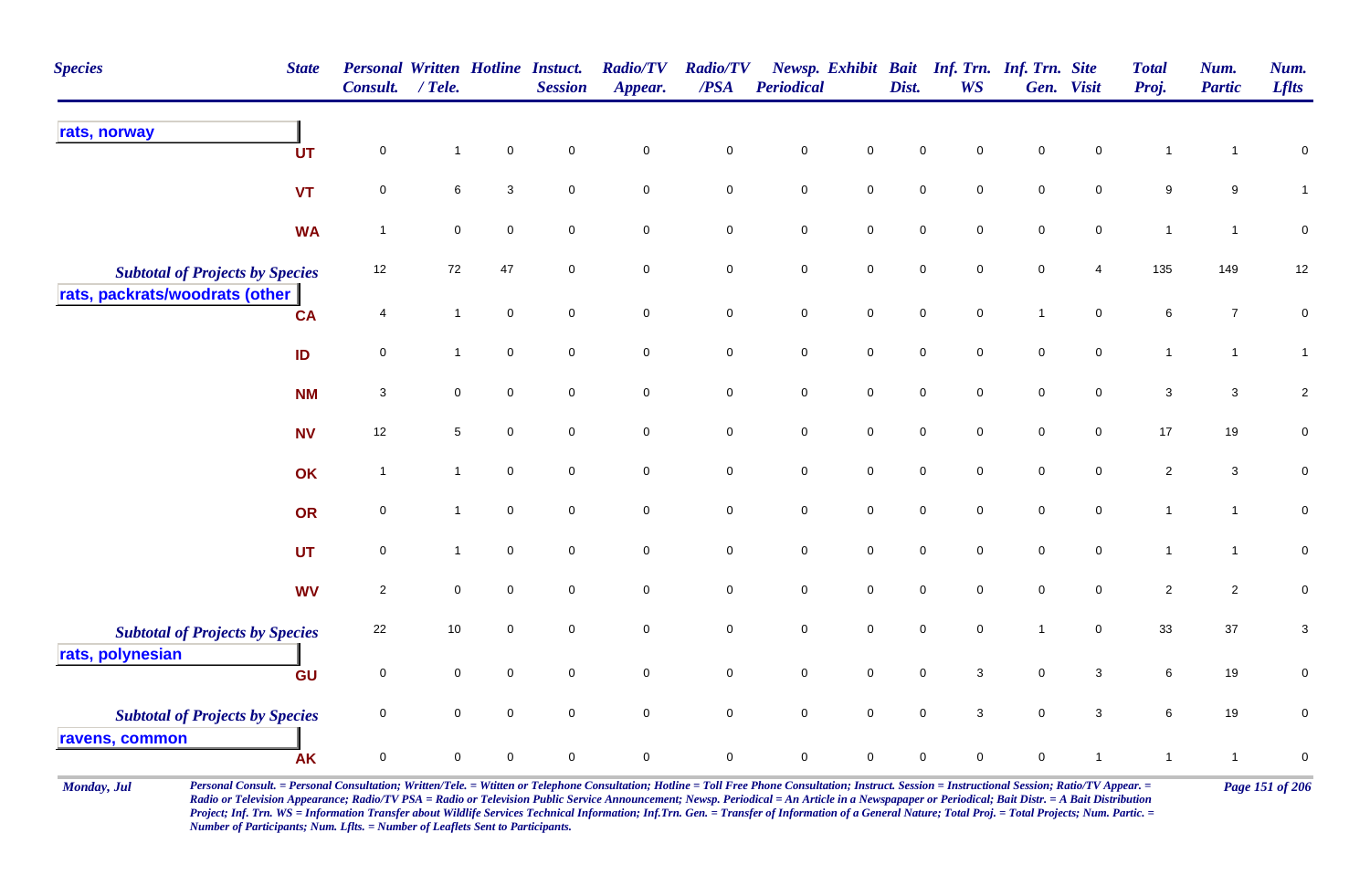| <b>Species</b> | <b>State</b>    | Personal Written Hotline Instuct.<br>Consult. / Tele. |                     |                     | <b>Session</b> | <b>Radio/TV</b><br>Appear. | <b>Radio/TV</b><br>$\overline{PSA}$ | <b>Periodical</b>   |                     | Dist.               | WS             | Newsp. Exhibit Bait Inf. Trn. Inf. Trn. Site | Gen. Visit          | <b>Total</b><br>Proj. | Num.<br><b>Partic</b> | Num.<br><b>Lflts</b> |
|----------------|-----------------|-------------------------------------------------------|---------------------|---------------------|----------------|----------------------------|-------------------------------------|---------------------|---------------------|---------------------|----------------|----------------------------------------------|---------------------|-----------------------|-----------------------|----------------------|
| ravens, common | <b>AK</b>       | $\mathsf{O}\xspace$                                   | $\mathsf{O}\xspace$ | $\mathsf{O}\xspace$ | $\pmb{0}$      | $\mathbf 0$                | $\mathbf 0$                         | ${\bf 0}$           | $\mathbf 0$         | $\mathsf{O}\xspace$ | $\mathbf 0$    | $\mathbf 0$                                  | $\overline{1}$      | $\mathbf{1}$          | $\mathbf{1}$          | $\mathbf 0$          |
|                | $\overline{AZ}$ | $5\phantom{.0}$                                       | 8                   | $\mathbf 0$         | $\pmb{0}$      | $\pmb{0}$                  | 0                                   | ${\bf 0}$           | $\mathbf 0$         | $\mathbf 0$         | $\overline{1}$ | $\overline{2}$                               | $\overline{0}$      | 16                    | 21                    | 4                    |
|                | <b>CA</b>       | $\overline{4}$                                        | 7 <sup>7</sup>      | $\mathbf 0$         | $\mathbf{1}$   | $\pmb{0}$                  | $\mathbf 0$                         | ${\bf 0}$           | $\pmb{0}$           | $\mathsf{O}$        | $\mathbf 0$    | $\mathbf{1}$                                 | $\mathsf{O}$        | 13                    | 244                   | $36\,$               |
|                | ID              | $\overline{1}$                                        | $\mathbf 0$         | $\overline{0}$      | $\pmb{0}$      | $\pmb{0}$                  | $\mathbf 0$                         | $\mathbf 0$         | $\mathbf 0$         | $\mathsf{O}$        | $\overline{0}$ | $\mathsf{O}\xspace$                          | $\overline{1}$      | $\mathbf{2}$          | $\overline{a}$        | $\mathbf 0$          |
|                | <b>MI</b>       | $\mathbf 0$                                           | $\mathbf{1}$        | $\overline{0}$      | $\pmb{0}$      | $\mathsf 0$                | $\overline{0}$                      | $\mathbf 0$         | $\pmb{0}$           | $\mathsf 0$         | $\overline{0}$ | $\mathbf 0$                                  | $\mathsf{O}\xspace$ | $\mathbf{1}$          | $\overline{2}$        | $\sqrt{2}$           |
|                | <b>MT</b>       | $\mathbf{1}$                                          | $\mathbf 0$         | $\mathsf{O}\xspace$ | $\pmb{0}$      | $\pmb{0}$                  | $\mathbf 0$                         | $\mathbf 0$         | $\pmb{0}$           | $\mathsf 0$         | $\mathbf 0$    | $\pmb{0}$                                    | $\mathbf 0$         | $\mathbf{1}$          | $\mathbf{1}$          | $\overline{0}$       |
|                | <b>NH</b>       | $\mathsf{O}\xspace$                                   | $\mathbf{1}$        | $\overline{0}$      | $\pmb{0}$      | $\mathbf 0$                | 0                                   | $\mathsf{O}\xspace$ | $\mathbf 0$         | $\mathbf 0$         | $\mathbf 0$    | $\mathsf{O}\xspace$                          | $\mathbf 0$         | $\mathbf{1}$          | $\mathbf{1}$          | $\overline{0}$       |
|                | <b>NM</b>       | $\overline{2}$                                        | $\mathbf 0$         | $\mathbf 0$         | $\mathsf 0$    | $\mathbf 0$                | 0                                   | $\mathsf{O}\xspace$ | $\mathsf 0$         | $\mathbf 0$         | $\mathbf 0$    | $\mathbf 0$                                  | $\overline{0}$      | $\overline{c}$        | $\overline{c}$        | $\mathbf 0$          |
|                | <b>NV</b>       | $\mathbf{3}$                                          | 15                  | $\overline{0}$      | $\mathsf 0$    | $\pmb{0}$                  | 0                                   | $\mathsf{O}\xspace$ | $\mathsf{O}\xspace$ | $\mathsf{O}\xspace$ | $\mathbf 0$    | $\mathsf{O}\xspace$                          | $\mathbf 0$         | 18                    | $35\,$                | 40                   |
|                | <b>NY</b>       | $\mathsf{O}\xspace$                                   | $\mathsf{O}\xspace$ | $\mathbf{1}$        | $\pmb{0}$      | $\mathbf 0$                | $\mathbf 0$                         | ${\bf 0}$           | $\mathbf 0$         | $\mathbf 0$         | $\mathbf 0$    | $\mathbf 0$                                  | $\mathsf{O}\xspace$ | $\mathbf{1}$          | $\overline{1}$        | $\overline{0}$       |
|                | OR              | $\mathsf{O}\xspace$                                   | $\mathbf{3}$        | $\mathbf 0$         | $\pmb{0}$      | $\pmb{0}$                  | $\mathbf 0$                         | ${\bf 0}$           | $\mathbf 0$         | $\overline{0}$      | $\overline{0}$ | $\mathbf 0$                                  | $\mathsf{O}\xspace$ | $\mathbf{3}$          | $\mathbf{3}$          | $\overline{0}$       |
|                | <b>TX</b>       | $\mathsf{O}\xspace$                                   | $\mathbf{1}$        | $\overline{0}$      | $\pmb{0}$      | $\mathbf 0$                | $\mathbf 0$                         | ${\bf 0}$           | $\mathbf 0$         | $\mathsf{O}$        | $\mathbf 0$    | $\mathsf{O}\xspace$                          | $\mathsf{O}$        | $\mathbf{1}$          | $\mathbf{1}$          | $\overline{0}$       |
|                | <b>UT</b>       | $\mathsf{O}\xspace$                                   | $\mathbf 0$         | $\mathbf 0$         | $\mathbf{1}$   | $\mathsf{O}\xspace$        | $\mathbf 0$                         | $\mathbf 0$         | $\pmb{0}$           | $\mathsf 0$         | $\overline{0}$ | $\mathsf{O}\xspace$                          | $\mathsf{O}$        | $\mathbf{1}$          | 25                    | $\mathbf 0$          |
|                | <b>VT</b>       | $\mathbf 0$                                           | $\mathbf{1}$        | $\mathbf{1}$        | $\pmb{0}$      | $\mathsf 0$                | $\mathbf 0$                         | $\mathbf 0$         | $\mathsf 0$         | $\mathbf 0$         | $\mathbf 0$    | $\mathsf{O}\xspace$                          | $\mathsf 0$         | $\overline{2}$        | $\overline{2}$        | $\mathbf 0$          |
|                | <b>WA</b>       | $\overline{a}$                                        | $\mathbf{1}$        | $\mathbf 0$         | $\pmb{0}$      | $\pmb{0}$                  | 0                                   | $\mathsf{O}\xspace$ | $\mathsf{O}\xspace$ | $\mathsf{O}\xspace$ | $\mathbf 0$    | $\mathbf 0$                                  | $\mathbf 0$         | $\mathsf 3$           | $\overline{4}$        | $\mathbf 0$          |
|                | <b>WI</b>       | $\mathsf{O}\xspace$                                   | $10\,$              | $\overline{0}$      | $\mathsf 0$    | $\mathbf 0$                | 0                                   | $\mathbf 0$         | $\mathbf 0$         | $\mathbf 0$         | $\mathbf 0$    | 0                                            | $\overline{0}$      | 10                    | 10                    | $\pmb{0}$            |

Monday, Jul Personal Consult. = Personal Consultation; Written/Tele. = Witten or Telephone Consultation; Hotline = Toll Free Phone Consultation; Instruct. Session = Instructional Session; Ratio/TV Appear. = Page 152 of 206 *Radio or Television Appearance; Radio/TV PSA = Radio or Television Public Service Announcement; Newsp. Periodical = An Article in a Newspapaper or Periodical; Bait Distr. = A Bait Distribution*  Project; Inf. Trn. WS = Information Transfer about Wildlife Services Technical Information; Inf.Trn. Gen. = Transfer of Information of a General Nature; Total Proj. = Total Projects; Num. Partic. = *Number of Participants; Num. Lflts. = Number of Leaflets Sent to Participants.*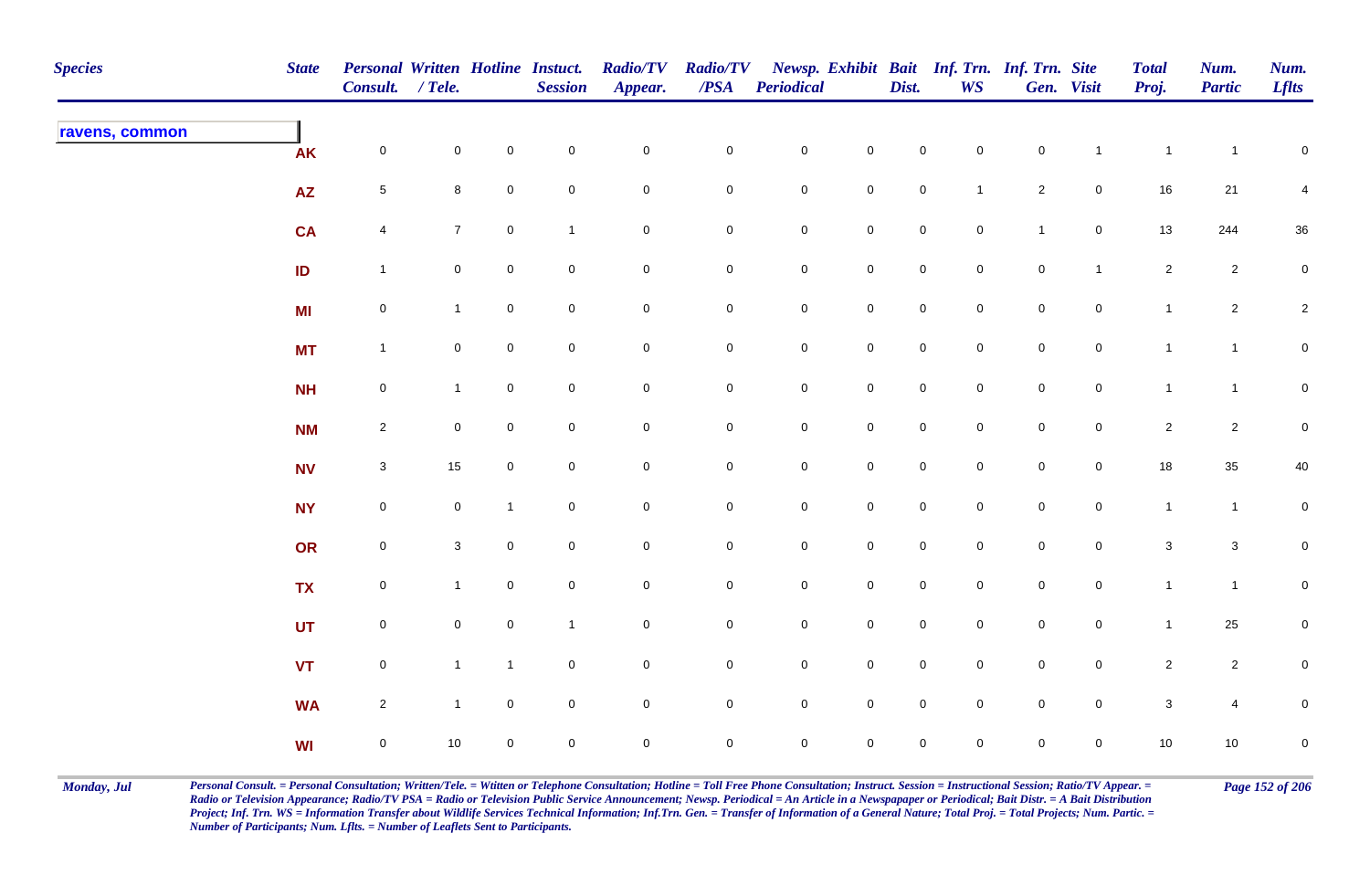| <b>Species</b>                         | <b>State</b> | <b>Personal Written Hotline Instuct.</b><br>Consult. | $/$ Tele.                 |                     | <b>Session</b> | <b>Radio/TV</b><br>Appear. | <b>Radio/TV</b><br>$\overline{PSA}$ | Periodical          |                     | Dist.               | Newsp. Exhibit Bait Inf. Trn. Inf. Trn. Site<br><b>WS</b> |             | Gen. Visit     | <b>Total</b><br>Proj. | Num.<br><b>Partic</b> | Num.<br><b>Lflts</b>    |
|----------------------------------------|--------------|------------------------------------------------------|---------------------------|---------------------|----------------|----------------------------|-------------------------------------|---------------------|---------------------|---------------------|-----------------------------------------------------------|-------------|----------------|-----------------------|-----------------------|-------------------------|
| ravens, common                         | <b>WI</b>    | $\mathbf 0$                                          | 10                        | $\mathbf 0$         | $\mathbf 0$    | $\mathbf 0$                | $\pmb{0}$                           | $\mathsf{O}\xspace$ | $\mathbf 0$         | $\mathbf 0$         | $\mathbf 0$                                               | $\pmb{0}$   | $\mathbf 0$    | 10                    | $10\,$                | 0                       |
|                                        | <b>WY</b>    | $\overline{1}$                                       | $\mathbf 0$               | $\mathbf 0$         | $\mathbf 0$    | $\mathbf 0$                | $\mathsf 0$                         | $\mathbf 0$         | $\mathbf 0$         | $\mathsf{O}\xspace$ | $\mathsf 0$                                               | $\mathbf 0$ | $\mathbf{1}$   | $\sqrt{2}$            | $\overline{a}$        | $\pmb{0}$               |
| <b>Subtotal of Projects by Species</b> |              | 19                                                   | 48                        | $\sqrt{2}$          | $\sqrt{2}$     | $\pmb{0}$                  | $\pmb{0}$                           | $\mathbf 0$         | $\mathsf{O}\xspace$ | $\mathbf 0$         | $\mathbf 0$                                               | $\sqrt{3}$  | $\mathbf{3}$   | 78                    | 357                   | 82                      |
| reptiles, exotic                       | IN           | $\mathbf 0$                                          | $\mathbf 0$               | 6                   | $\mathbf 0$    | $\mathbf 0$                | $\mathbf 0$                         | $\pmb{0}$           | $\mathbf 0$         | $\mathbf 0$         | $\mathbf 0$                                               | $\pmb{0}$   | $\overline{0}$ | 6                     | 6                     | $\pmb{0}$               |
|                                        | <b>MD</b>    | $\,0\,$                                              | $\pmb{0}$                 | $\overline{1}$      | $\mathbf 0$    | $\mathbf 0$                | $\pmb{0}$                           | $\mathbf 0$         | $\mathsf{O}\xspace$ | $\mathbf 0$         | $\mathbf 0$                                               | $\mathbf 0$ | $\mathbf 0$    | $\mathbf{1}$          | $\mathbf{1}$          | $\pmb{0}$               |
|                                        | PA           | $\mathbf 0$                                          | $\mathbf{1}$              | $\overline{0}$      | $\mathbf 0$    | $\mathbf 0$                | $\pmb{0}$                           | $\mathbf 0$         | $\mathbf 0$         | $\mathbf 0$         | $\mathbf 0$                                               | $\mathbf 0$ | $\mathbf 0$    | $\mathbf{1}$          | $\mathbf 1$           | $\pmb{0}$               |
|                                        | <b>TX</b>    | $\mathbf 0$                                          | $\mathbf{1}$              | $\mathsf{O}\xspace$ | $\mathbf 0$    | $\pmb{0}$                  | $\mathbf 0$                         | $\mathbf 0$         | $\mathbf 0$         | $\mathbf 0$         | $\mathbf 0$                                               | $\mathbf 0$ | $\mathbf 0$    | $\mathbf{1}$          | $\mathbf{1}$          | $\pmb{0}$               |
| <b>Subtotal of Projects by Species</b> |              | $\mathbf 0$                                          | $\overline{2}$            | $\overline{7}$      | $\mathbf 0$    | $\mathbf 0$                | $\pmb{0}$                           | $\mathbf 0$         | $\mathsf{O}\xspace$ | $\mathbf 0$         | $\mathbf 0$                                               | $\mathbf 0$ | $\mathbf 0$    | 9                     | 9                     | $\pmb{0}$               |
| ringtails                              | <b>CA</b>    | $\mathbf 0$                                          | $\overline{2}$            | $\mathsf 0$         | $\mathbf 0$    | $\mathbf 0$                | $\mathsf 0$                         | $\pmb{0}$           | $\mathbf 0$         | $\mathbf 0$         | $\mathbf 0$                                               | $\mathbf 0$ | $\mathbf 0$    | $\sqrt{2}$            | 4                     | $\pmb{0}$               |
|                                        | <b>NV</b>    | $\mathbf 0$                                          | $\mathbf{1}$              | $\mathbf 0$         | $\mathbf 0$    | $\mathbf 0$                | $\mathsf 0$                         | $\mathsf{O}\xspace$ | $\mathsf{O}\xspace$ | $\mathbf 0$         | $\mathbf 0$                                               | $\mathbf 0$ | $\mathbf 0$    | $\mathbf{1}$          | $\mathbf{1}$          | $\pmb{0}$               |
|                                        | <b>TX</b>    | $\overline{2}$                                       | $\ensuremath{\mathsf{3}}$ | $\mathsf{O}\xspace$ | $\mathbf 0$    | $\pmb{0}$                  | $\pmb{0}$                           | $\pmb{0}$           | $\mathsf{O}\xspace$ | $\mathbf 0$         | $\pmb{0}$                                                 | $\mathbf 0$ | $\mathbf 0$    | $\,$ 5 $\,$           | 6                     | $\overline{\mathbf{4}}$ |
| <b>Subtotal of Projects by Species</b> |              | $\overline{2}$                                       | $\,6\,$                   | $\mathbf 0$         | $\mathbf 0$    | $\pmb{0}$                  | $\pmb{0}$                           | $\mathbf 0$         | $\mathsf{O}\xspace$ | $\mathbf 0$         | $\mathbf 0$                                               | $\mathbf 0$ | $\mathbf 0$    | $\bf 8$               | 11                    | $\overline{\mathbf{4}}$ |
| roadrunners                            | <b>NV</b>    | $\mathbf 0$                                          | $\mathbf{1}$              | $\overline{0}$      | $\mathbf 0$    | $\mathbf 0$                | $\pmb{0}$                           | $\pmb{0}$           | $\mathsf{O}\xspace$ | $\mathbf 0$         | $\mathbf 0$                                               | $\pmb{0}$   | $\mathbf 0$    | $\mathbf{1}$          | $\overline{a}$        | $\pmb{0}$               |
| <b>Subtotal of Projects by Species</b> |              | $\mathbf 0$                                          | $\mathbf{1}$              | $\overline{0}$      | $\mathbf 0$    | $\pmb{0}$                  | $\mathbf 0$                         | $\mathsf{O}\xspace$ | $\mathsf{O}\xspace$ | $\mathbf 0$         | $\mathbf 0$                                               | $\mathbf 0$ | $\mathbf 0$    | $\mathbf{1}$          | $\mathbf{2}$          | $\pmb{0}$               |
| robins, american                       | <b>AL</b>    | $\mathbf 0$                                          | $\mathbf{1}$              | $\mathbf 0$         | $\pmb{0}$      | $\mathbf 0$                | $\pmb{0}$                           | $\pmb{0}$           | $\mathbf 0$         | $\pmb{0}$           | $\mathbf 0$                                               | $\pmb{0}$   | $\mathbf 0$    | $\mathbf{1}$          | $\mathbf{1}$          | $\pmb{0}$               |
|                                        | <b>AR</b>    | 3                                                    | $\mathbf 0$               | $\mathbf 0$         | 0              | 0                          | $\mathbf 0$                         | $\mathbf 0$         | $\mathbf 0$         | $\mathbf 0$         | $\mathbf 0$                                               | $\pmb{0}$   | 0              | 3                     | 6                     | $\pmb{0}$               |

Monday, Jul Personal Consult. = Personal Consultation; Written/Tele. = Witten or Telephone Consultation; Hotline = Toll Free Phone Consultation; Instruct. Session = Instructional Session; Ratio/TV Appear. = Page 153 of 206 *Radio or Television Appearance; Radio/TV PSA = Radio or Television Public Service Announcement; Newsp. Periodical = An Article in a Newspapaper or Periodical; Bait Distr. = A Bait Distribution*  Project; Inf. Trn. WS = Information Transfer about Wildlife Services Technical Information; Inf.Trn. Gen. = Transfer of Information of a General Nature; Total Proj. = Total Projects; Num. Partic. = *Number of Participants; Num. Lflts. = Number of Leaflets Sent to Participants.*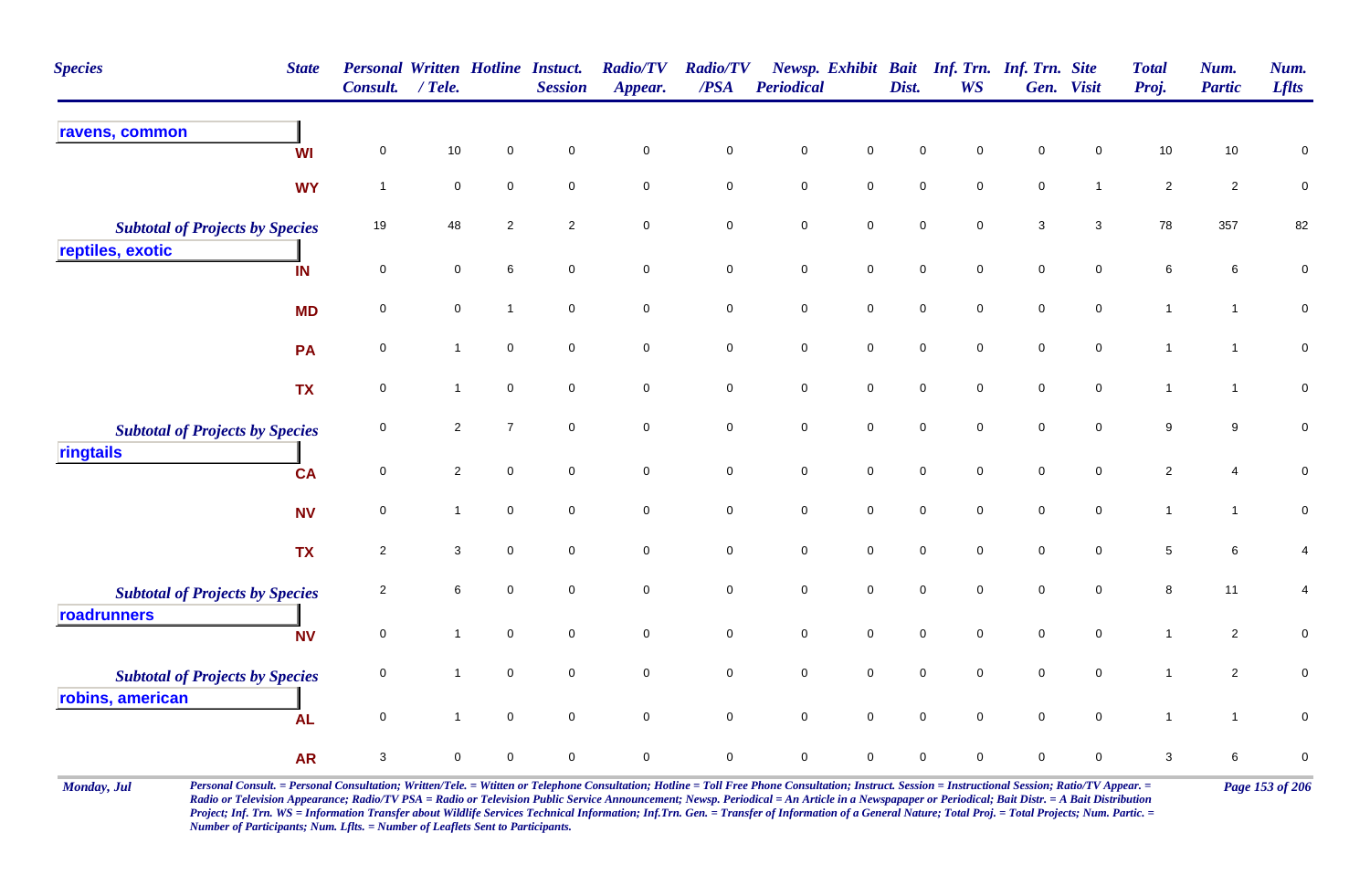| <b>Species</b>   | <b>State</b>  | Personal Written Hotline Instuct.<br>Consult. / Tele. |                     |                     | <b>Session</b> | <b>Radio/TV</b><br>Appear. | <b>Radio/TV</b><br>$\overline{PSA}$ | <b>Periodical</b>   |                     | Dist.               | <b>WS</b>           | Newsp. Exhibit Bait Inf. Trn. Inf. Trn. Site | Gen. Visit          | <b>Total</b><br>Proj. | Num.<br><b>Partic</b> | Num.<br><b>Lflts</b> |
|------------------|---------------|-------------------------------------------------------|---------------------|---------------------|----------------|----------------------------|-------------------------------------|---------------------|---------------------|---------------------|---------------------|----------------------------------------------|---------------------|-----------------------|-----------------------|----------------------|
| robins, american | <b>AR</b>     | $\mathbf{3}$                                          | $\mathsf{O}\xspace$ | $\mathsf{O}\xspace$ | $\pmb{0}$      | $\mathbf 0$                | $\mathbf 0$                         | $\mathbf 0$         | $\pmb{0}$           | $\mathsf{O}\xspace$ | $\mathbf 0$         | $\mathsf{O}\xspace$                          | $\mathbf 0$         | $\mathsf 3$           | 6                     | $\mathbf 0$          |
|                  | <b>CA</b>     | $\mathbf{1}$                                          | $\overline{1}$      | $\overline{0}$      | $\pmb{0}$      | $\pmb{0}$                  | 0                                   | ${\bf 0}$           | $\mathbf 0$         | $\overline{0}$      | $\overline{0}$      | $\mathbf 0$                                  | $\mathbf 0$         | $\overline{2}$        | $\overline{c}$        | $\mathbf 0$          |
|                  | $\mathsf{co}$ | $\mathsf{O}\xspace$                                   | $\mathbf{1}$        | $\overline{0}$      | $\pmb{0}$      | $\pmb{0}$                  | $\mathbf 0$                         | ${\bf 0}$           | $\pmb{0}$           | $\mathbf 0$         | $\mathbf 0$         | $\mathsf{O}\xspace$                          | $\mathsf{O}$        | $\mathbf{1}$          | $\mathbf{1}$          | $\overline{0}$       |
|                  | <b>CT</b>     | $\mathsf{O}\xspace$                                   | $\mathbf 0$         | $\overline{0}$      | $\pmb{0}$      | $\pmb{0}$                  | $\mathbf 0$                         | $\mathbf 0$         | $\mathbf 0$         | $\mathsf{O}$        | $\mathbf{1}$        | $\mathsf{O}\xspace$                          | $\mathsf{O}$        | $\mathbf{1}$          | $\mathbf{1}$          | $\overline{0}$       |
|                  | <b>GA</b>     | $\mathbf 0$                                           | $\mathbf{1}$        | $\overline{0}$      | $\pmb{0}$      | $\mathsf 0$                | ${\bf 0}$                           | $\mathbf 0$         | $\pmb{0}$           | $\mathsf 0$         | $\overline{0}$      | $\mathbf 0$                                  | $\mathsf{O}\xspace$ | $\mathbf{1}$          | $\overline{1}$        | $\mathsf{O}\xspace$  |
|                  | ID            | $\mathsf{O}\xspace$                                   | $\mathbf{1}$        | $\mathsf{O}\xspace$ | $\pmb{0}$      | $\pmb{0}$                  | $\pmb{0}$                           | $\mathbf 0$         | $\pmb{0}$           | $\mathsf{O}$        | $\overline{0}$      | $\pmb{0}$                                    | $\mathbf 0$         | $\mathbf{1}$          | $\mathbf{1}$          | $\overline{0}$       |
|                  | IL.           | $\mathsf{O}\xspace$                                   | 9                   | $\mathsf{O}\xspace$ | $\mathbf 0$    | $\mathbf 0$                | 0                                   | $\mathsf{O}\xspace$ | $\mathbf 0$         | $\mathsf{O}\xspace$ | $\mathsf{O}\xspace$ | $\overline{1}$                               | $\mathbf 0$         | 10                    | 10                    | $\overline{0}$       |
|                  | IN            | $\mathsf 0$                                           | $\mathbf{1}$        | 100                 | $\mathsf 0$    | $\mathbf 0$                | 0                                   | $\mathsf{O}\xspace$ | $\mathbf 0$         | $\mathbf 0$         | $\mathbf 0$         | $\mathbf 0$                                  | $\overline{0}$      | 101                   | 107                   | $\mathbf 0$          |
|                  | <b>KY</b>     | $\overline{1}$                                        | 3                   | $\mathbf 0$         | $\mathsf 0$    | $\pmb{0}$                  | 0                                   | $\mathsf{O}\xspace$ | $\mathsf{O}\xspace$ | $\mathsf{O}\xspace$ | $\mathbf 0$         | $\mathsf{O}\xspace$                          | $\mathbf 0$         | $\overline{4}$        | 4                     | $\mathbf 0$          |
|                  | <b>MA</b>     | $\mathbf{1}$                                          | $\overline{2}$      | $\mathbf 0$         | $\pmb{0}$      | $\pmb{0}$                  | $\mathbf 0$                         | ${\bf 0}$           | $\mathbf 0$         | $\mathsf{O}\xspace$ | $\mathbf 0$         | $\mathsf{O}\xspace$                          | $\mathsf{O}$        | $\mathsf 3$           | $\overline{4}$        | $\sqrt{5}$           |
|                  | <b>MD</b>     | $\mathbf 0$                                           | $\mathbf 0$         | 55                  | $\pmb{0}$      | $\mathbf 0$                | $\mathbf 0$                         | ${\bf 0}$           | $\mathbf 0$         | $\overline{0}$      | $\overline{0}$      | $\mathbf 0$                                  | $\mathsf{O}$        | 55                    | 55                    | $\overline{0}$       |
|                  | <b>ME</b>     | $\mathsf{O}\xspace$                                   | $\mathbf{1}$        | $\overline{0}$      | $\pmb{0}$      | $\pmb{0}$                  | $\mathbf 0$                         | ${\bf 0}$           | $\mathbf 0$         | $\mathsf{O}$        | $\mathbf 0$         | $\overline{1}$                               | $\mathsf{O}$        | $\overline{c}$        | $\overline{4}$        | $\pmb{0}$            |
|                  | <b>MI</b>     | $\mathsf{O}\xspace$                                   | $\mathbf{1}$        | $\mathbf 0$         | $\pmb{0}$      | $\pmb{0}$                  | $\mathbf 0$                         | $\mathbf 0$         | $\pmb{0}$           | $\mathbf 0$         | $\overline{0}$      | $\mathbf 0$                                  | $\mathsf{O}$        | $\mathbf{1}$          | $\mathbf{1}$          | $\mathbf{1}$         |
|                  | <b>MO</b>     | $\mathsf{O}\xspace$                                   | $\mathbf{1}$        | $\overline{0}$      | $\pmb{0}$      | $\pmb{0}$                  | $\mathbf 0$                         | $\mathbf 0$         | $\mathsf 0$         | $\mathbf 0$         | $\mathbf 0$         | $\mathsf{O}\xspace$                          | $\mathbf 0$         | $\mathbf{1}$          | $\mathbf{1}$          | $\pmb{0}$            |
|                  | <b>NH</b>     | $\mathsf{O}\xspace$                                   | $10$                | $\mathbf 0$         | $\pmb{0}$      | $\pmb{0}$                  | 0                                   | $\mathsf{O}\xspace$ | $\mathsf{O}\xspace$ | $\mathsf{O}\xspace$ | $\mathbf 0$         | $\mathbf 0$                                  | $\mathbf 0$         | 10                    | 10                    | $\,$ 5 $\,$          |
|                  | NJ            | $\mathbf 0$                                           | $\overline{1}$      | 0                   | $\mathsf 0$    | $\mathbf 0$                | 0                                   | $\mathbf 0$         | $\mathbf 0$         | $\mathbf 0$         | $\mathbf 0$         | $\mathsf{O}\xspace$                          | $\mathbf 0$         | $\mathbf{1}$          | $\mathbf{1}$          | $\mathbf 0$          |

Monday, Jul Personal Consult. = Personal Consultation; Written/Tele. = Witten or Telephone Consultation; Hotline = Toll Free Phone Consultation; Instruct. Session = Instructional Session; Ratio/TV Appear. = Page 154 of 206 *Radio or Television Appearance; Radio/TV PSA = Radio or Television Public Service Announcement; Newsp. Periodical = An Article in a Newspapaper or Periodical; Bait Distr. = A Bait Distribution*  Project; Inf. Trn. WS = Information Transfer about Wildlife Services Technical Information; Inf.Trn. Gen. = Transfer of Information of a General Nature; Total Proj. = Total Projects; Num. Partic. = *Number of Participants; Num. Lflts. = Number of Leaflets Sent to Participants.*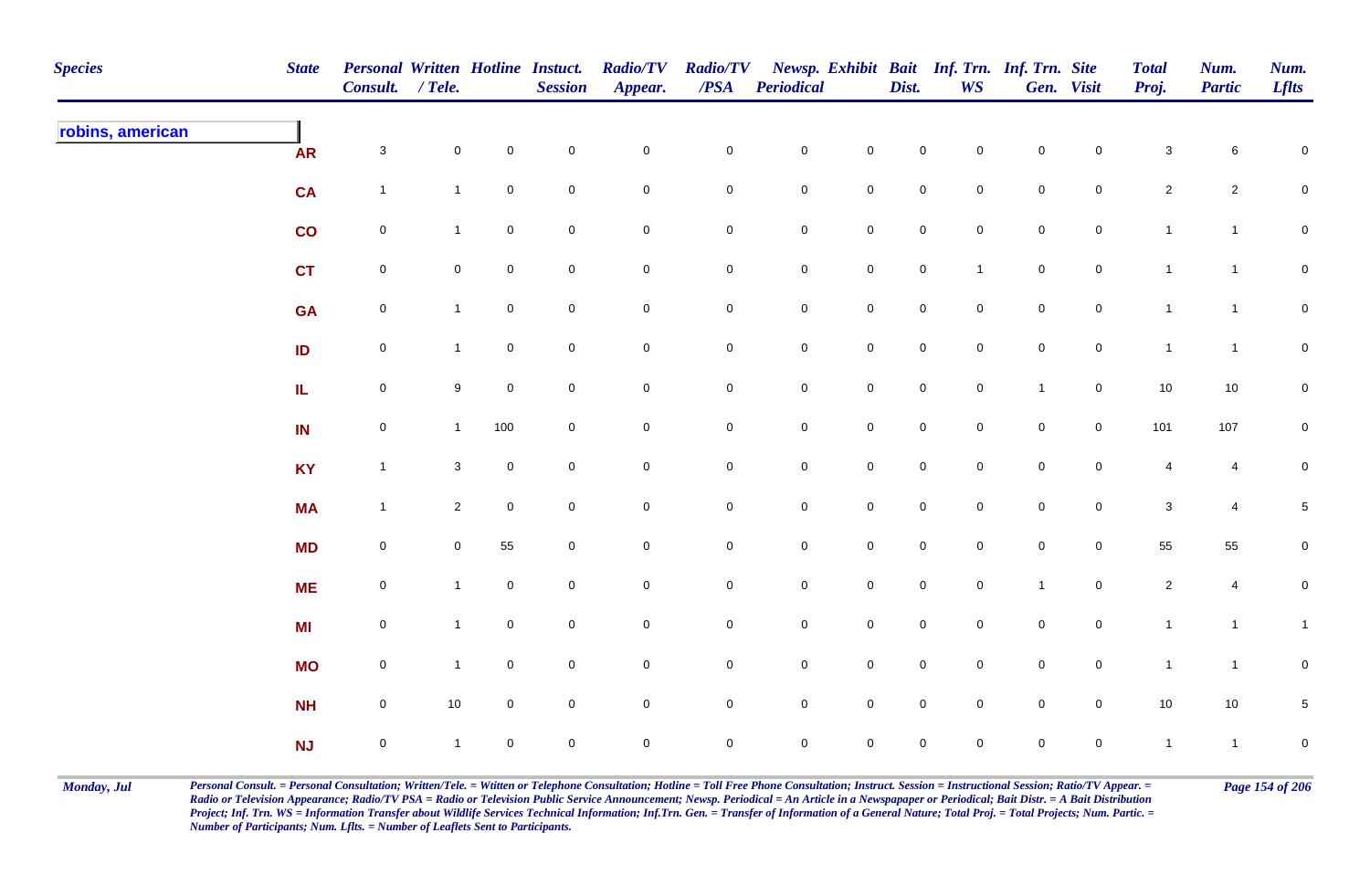| <b>Species</b>                                  | <b>State</b> | <b>Personal Written Hotline Instuct.</b><br>Consult. | $/$ Tele.      |                     | <b>Session</b>      | <b>Radio/TV</b><br>Appear. | <b>Radio/TV</b><br>/PSA | <b>Periodical</b>   |                     | Dist.               | <b>WS</b>           | Newsp. Exhibit Bait Inf. Trn. Inf. Trn. Site | Gen. Visit          | <b>Total</b><br>Proj. | Num.<br><b>Partic</b> | Num.<br><b>Lflts</b> |
|-------------------------------------------------|--------------|------------------------------------------------------|----------------|---------------------|---------------------|----------------------------|-------------------------|---------------------|---------------------|---------------------|---------------------|----------------------------------------------|---------------------|-----------------------|-----------------------|----------------------|
| robins, american                                | <b>NJ</b>    | 0                                                    | $\mathbf{1}$   | $\pmb{0}$           | $\mathsf{O}\xspace$ | $\mathbf 0$                | $\pmb{0}$               | $\mathsf{O}\xspace$ | $\mathbf 0$         | 0                   | $\mathbf 0$         | $\mathbf 0$                                  | $\mathsf{O}\xspace$ | $\mathbf{1}$          | $\mathbf{1}$          | $\pmb{0}$            |
|                                                 | <b>NV</b>    | $\mathbf 0$                                          | $\overline{c}$ | $\mathbf 0$         | $\mathbf 0$         | $\mathbf 0$                | $\mathsf 0$             | $\mathbf 0$         | $\mathsf 0$         | $\mathbf 0$         | $\mathbf 0$         | $\mathsf{O}\xspace$                          | $\mathbf 0$         | $\overline{2}$        | $\overline{2}$        | $\pmb{0}$            |
|                                                 | <b>NY</b>    | $\mathbf 0$                                          | 100            | 133                 | $\mathbf 0$         | $\mathbf 0$                | $\mathbf 0$             | $\mathbf 0$         | $\mathsf{O}\xspace$ | $\mathsf{O}\xspace$ | $\mathbf 0$         | $\mathsf{O}\xspace$                          | $\mathsf{O}\xspace$ | 233                   | 233                   | $\mathbf 0$          |
|                                                 | OH           | $\mathbf 0$                                          | $\overline{2}$ | $\pmb{0}$           | $\mathsf{O}\xspace$ | $\mathbf 0$                | $\mathsf 0$             | $\mathbf 0$         | $\mathsf{O}\xspace$ | $\mathsf{O}\xspace$ | $\mathbf 0$         | $\mathsf{O}\xspace$                          | $\mathsf{O}\xspace$ | $\overline{2}$        | $\overline{2}$        | $\pmb{0}$            |
|                                                 | OR           | $\pmb{0}$                                            | 8              | $\pmb{0}$           | $\mathbf 0$         | $\mathbf 0$                | $\pmb{0}$               | ${\bf 0}$           | $\mathbf 0$         | 0                   | $\mathbf 0$         | $\mathbf 0$                                  | $\mathbf 0$         | 8                     | 8                     | $\,$ 5 $\,$          |
|                                                 | <b>PA</b>    | $\pmb{0}$                                            | 4              | $\mathbf 0$         | $\mathbf 0$         | $\mathbf 0$                | $\pmb{0}$               | $\pmb{0}$           | $\mathbf 0$         | $\mathsf{O}\xspace$ | $\mathbf 0$         | $\mathsf{O}\xspace$                          | $\mathbf 0$         | 4                     | $\overline{4}$        | $\pmb{0}$            |
|                                                 | <b>TN</b>    | 0                                                    | 8              | $\mathsf{O}\xspace$ | $\overline{0}$      | $\overline{0}$             | $\mathbf 0$             | $\mathbf 0$         | $\mathsf{O}$        | $\mathbf 0$         | $\overline{0}$      | $\mathbf 0$                                  | $\overline{0}$      | 8                     | 8                     | $\mathbf 0$          |
|                                                 | <b>VA</b>    | $\mathbf 0$                                          | 4              | $\mathsf{O}\xspace$ | $\mathbf 0$         | $\mathbf 0$                | $\mathsf 0$             | $\mathbf 0$         | $\mathsf{O}\xspace$ | $\mathsf{O}\xspace$ | $\mathbf 0$         | $\mathbf 0$                                  | $\mathbf{1}$        | 5                     | 10                    | $\pmb{0}$            |
|                                                 | <b>VT</b>    | $\mathsf 0$                                          | 17             | $\overline{2}$      | $\overline{0}$      | $\mathsf{O}\xspace$        | $\mathbf 0$             | $\mathsf{O}\xspace$ | $\mathsf{O}\xspace$ | $\mathsf{O}\xspace$ | $\mathbf 0$         | $\mathsf{O}\xspace$                          | $\mathsf{O}\xspace$ | 19                    | $20\,$                | $\pmb{0}$            |
|                                                 | <b>WA</b>    | $\overline{2}$                                       | $\overline{1}$ | $\mathbf 0$         | $\mathbf 0$         | $\mathsf{O}\xspace$        | $\mathbf 0$             | $\mathbf 0$         | $\mathsf 0$         | $\mathbf 0$         | $\mathbf 0$         | $\mathsf{O}\xspace$                          | $\mathbf{1}$        | 4                     | $\overline{5}$        | $\pmb{0}$            |
|                                                 | <b>WI</b>    | $\mathsf 0$                                          | 230            | $\mathbf 0$         | $\mathbf 0$         | $\mathsf{O}\xspace$        | $\mathbf 0$             | $\mathsf{O}\xspace$ | $\mathsf 0$         | $\mathsf{O}\xspace$ | $\mathbf 0$         | $\mathsf{O}\xspace$                          | $\overline{0}$      | 230                   | 230                   | $\pmb{0}$            |
| <b>Subtotal of Projects by Species</b><br>ruffs |              | 8                                                    | 410            | 290                 | $\mathbf 0$         | $\overline{0}$             | $\mathsf 0$             | $\mathbf 0$         | $\mathsf 0$         | $\mathbf 0$         | $\mathbf 0$         | $\overline{2}$                               | $\overline{2}$      | 713                   | 732                   | 16                   |
|                                                 | GU           | $\pmb{0}$                                            | $\mathbf 0$    | $\mathbf 0$         | $\mathbf{3}$        | $\mathsf{O}\xspace$        | $\mathsf 0$             | $\mathbf 0$         | $\mathsf{O}\xspace$ | $\mathsf{O}\xspace$ | $\Omega$            | $\mathsf{O}\xspace$                          | $\mathbf 0$         | $\mathbf{3}$          | $30\,$                | 0                    |
| <b>Subtotal of Projects by Species</b>          |              | 0                                                    | $\mathbf 0$    | $\mathbf 0$         | $\mathbf{3}$        | $\mathsf{O}\xspace$        | $\mathbf 0$             | $\pmb{0}$           | $\mathbf 0$         | $\mathsf{O}$        | $\mathbf 0$         | $\mathsf{O}\xspace$                          | $\mathbf 0$         | $\mathbf 3$           | $30\,$                | $\mathbf 0$          |
| salamanders (all)                               | IN           | $\mathbf 0$                                          | $\mathbf 0$    | $\overline{4}$      | $\mathsf{O}\xspace$ | $\mathsf{O}\xspace$        | $\mathbf 0$             | $\mathsf{O}\xspace$ | $\mathsf{O}\xspace$ | $\mathbf 0$         | $\mathsf{O}\xspace$ | $\mathsf{O}\xspace$                          | $\mathbf 0$         | 4                     | $\overline{4}$        | 0                    |
|                                                 | <b>KY</b>    | $\pmb{0}$                                            | $\mathbf{1}$   | $\mathbf 0$         | $\mathbf 0$         | $\mathsf 0$                | 0                       | $\pmb{0}$           | $\pmb{0}$           | 0                   | 0                   | 0                                            | $\mathbf 0$         | $\mathbf{1}$          | $\mathbf{1}$          | $\mathbf 0$          |

Monday, Jul Personal Consult. = Personal Consultation; Written/Tele. = Witten or Telephone Consultation; Hotline = Toll Free Phone Consultation; Instruct. Session = Instructional Session; Ratio/TV Appear. = Page 155 of 206 *Radio or Television Appearance; Radio/TV PSA = Radio or Television Public Service Announcement; Newsp. Periodical = An Article in a Newspapaper or Periodical; Bait Distr. = A Bait Distribution*  Project; Inf. Trn. WS = Information Transfer about Wildlife Services Technical Information; Inf.Trn. Gen. = Transfer of Information of a General Nature; Total Proj. = Total Projects; Num. Partic. = *Number of Participants; Num. Lflts. = Number of Leaflets Sent to Participants.*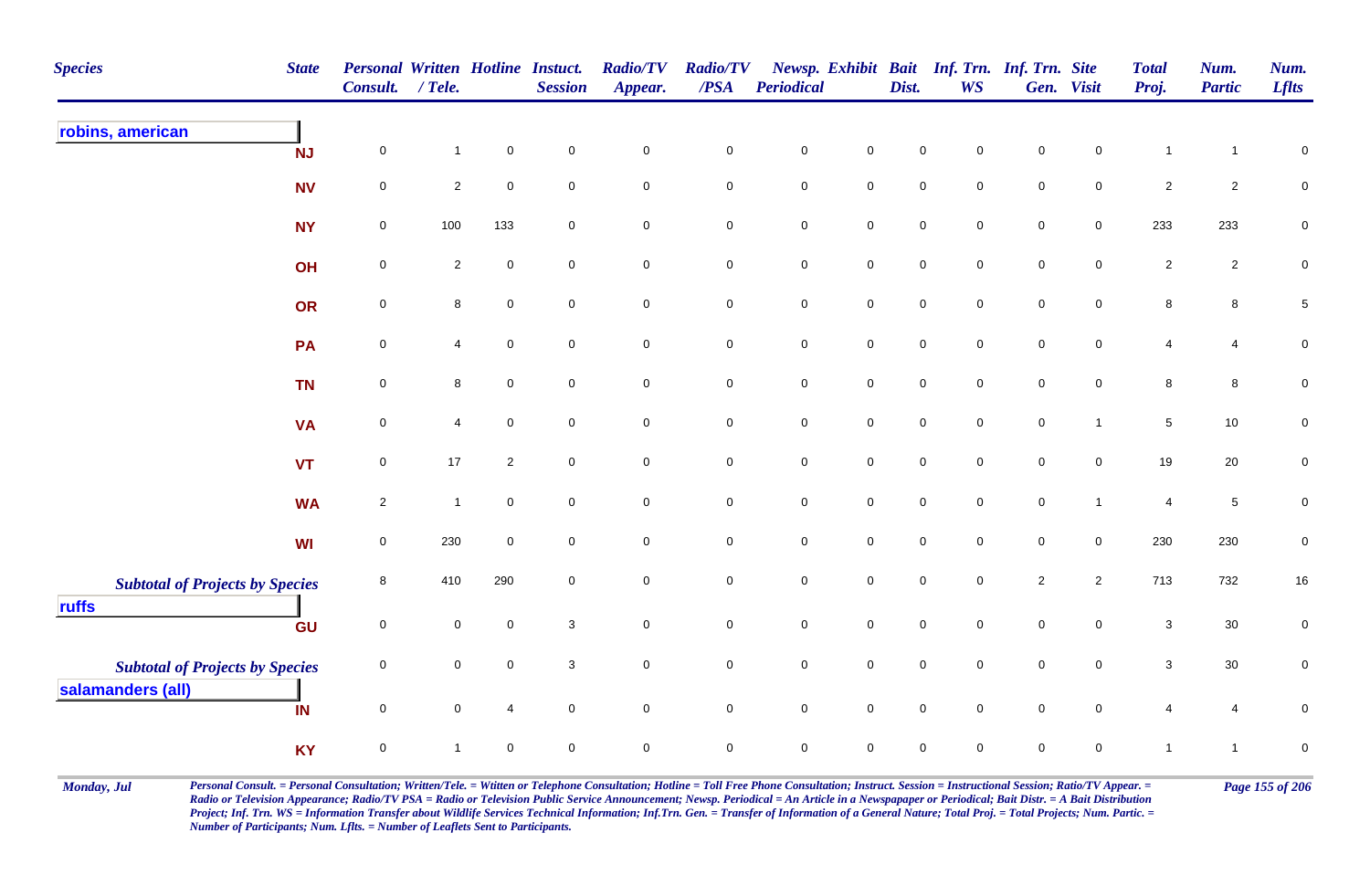| <b>Species</b><br><b>State</b>         | <b>Personal Written Hotline Instuct.</b><br>Consult. | $/$ Tele.      |                | <b>Session</b>            | <b>Radio/TV</b><br>Appear. | <b>Radio/TV</b><br>/PSA | <b>Periodical</b>   | Newsp. Exhibit      | Dist.               | <b>WS</b>           | <b>Bait Inf. Trn. Inf. Trn. Site</b><br>Gen. | <b>Visit</b>        | <b>Total</b><br>Proj. | Num.<br><b>Partic</b> | Num.<br><b>Lflts</b> |
|----------------------------------------|------------------------------------------------------|----------------|----------------|---------------------------|----------------------------|-------------------------|---------------------|---------------------|---------------------|---------------------|----------------------------------------------|---------------------|-----------------------|-----------------------|----------------------|
| salamanders (all)<br><b>KY</b>         | $\pmb{0}$                                            | 1              | $\mathbf 0$    | $\mathbf 0$               | $\pmb{0}$                  | $\mathbf 0$             | $\mathbf 0$         | $\pmb{0}$           | $\pmb{0}$           | $\mathbf 0$         | $\mathsf 0$                                  | $\mathbf 0$         | 1                     | $\mathbf{1}$          | 0                    |
| <b>MD</b>                              | $\mathbf 0$                                          | 0              | $\overline{2}$ | $\mathbf 0$               | $\mathbf 0$                | $\mathbf 0$             | $\mathbf 0$         | $\pmb{0}$           | $\mathbf 0$         | $\mathbf 0$         | $\mathbf 0$                                  | $\mathbf 0$         | $\overline{2}$        | $\overline{2}$        | 0                    |
| <b>ME</b>                              | $\mathbf 0$                                          | 1              | $\mathsf 0$    | $\mathbf 0$               | $\mathbf 0$                | $\pmb{0}$               | $\mathbf 0$         | $\mathbf 0$         | $\mathsf{O}\xspace$ | $\mathbf 0$         | $\pmb{0}$                                    | $\mathbf 0$         | $\mathbf{1}$          | $\mathbf{1}$          | $\pmb{0}$            |
| <b>TX</b>                              | $\mathbf 0$                                          | $\mathbf 0$    | $\mathbf 0$    | $\mathbf 0$               | $\mathbf 0$                | $\mathbf 0$             | $\mathbf 0$         | $\mathbf 0$         | 0                   | $\mathbf 0$         | $\overline{1}$                               | $\mathbf 0$         | $\mathbf{1}$          | $\mathbf{1}$          | $\pmb{0}$            |
| <b>Subtotal of Projects by Species</b> | 0                                                    | $\overline{2}$ | 6              | $\mathbf 0$               | $\overline{0}$             | $\mathbf 0$             | $\mathbf 0$         | $\overline{0}$      | $\mathbf 0$         | $\mathbf 0$         | $\overline{1}$                               | $\mathbf 0$         | 9                     | 9                     | 0                    |
| sanderlings<br>GU                      | $\pmb{0}$                                            | 0              | $\mathbf 0$    | $\ensuremath{\mathsf{3}}$ | $\mathbf 0$                | $\mathbf 0$             | $\pmb{0}$           | $\pmb{0}$           | $\mathbf 0$         | $\mathbf 0$         | $\mathsf 0$                                  | $\mathbf 0$         | $\mathbf{3}$          | $30\,$                | $\pmb{0}$            |
| <b>Subtotal of Projects by Species</b> | 0                                                    | $\mathbf 0$    | $\pmb{0}$      | 3                         | $\overline{0}$             | $\mathbf 0$             | $\mathbf 0$         | $\mathbf 0$         | $\mathsf 0$         | $\mathsf{O}\xspace$ | $\mathsf 0$                                  | $\mathsf{O}\xspace$ | 3                     | $30\,$                | 0                    |
| sandpipers, baird's<br><b>NE</b>       | $\mathbf 0$                                          | $\mathbf{1}$   | $\mathbf 0$    | $\mathbf 0$               | $\mathbf 0$                | $\mathbf 0$             | $\mathbf 0$         | $\mathbf 0$         | $\mathbf 0$         | $\mathbf 0$         | $\mathsf 0$                                  | $\mathbf 0$         | $\mathbf{1}$          | $\mathbf{1}$          | 0                    |
| <b>Subtotal of Projects by Species</b> | $\mathbf 0$                                          | 1              | $\mathbf 0$    | $\mathbf 0$               | $\mathbf 0$                | $\mathbf 0$             | 0                   | $\mathbf 0$         | $\mathbf 0$         | $\mathbf 0$         | $\mathsf 0$                                  | $\mathbf 0$         | $\mathbf{1}$          | $\mathbf{1}$          | ${\bf 0}$            |
| sandpipers, common<br><b>WA</b>        | $\overline{1}$                                       | $\mathbf 0$    | $\mathbf 0$    | $\mathbf 0$               | $\overline{0}$             | $\mathbf 0$             | $\mathbf 0$         | $\mathbf 0$         | $\mathbf 0$         | $\mathsf{O}\xspace$ | $\mathsf{O}\xspace$                          | $\mathsf{O}\xspace$ | $\mathbf{1}$          | $\overline{2}$        | 0                    |
| <b>Subtotal of Projects by Species</b> |                                                      | $\mathbf 0$    | $\mathbf 0$    | $\mathbf 0$               | $\mathsf{O}\xspace$        | $\pmb{0}$               | $\mathsf{O}\xspace$ | $\mathsf 0$         | $\mathbf 0$         | $\mathbf 0$         | $\mathsf 0$                                  | $\mathsf{O}\xspace$ | $\mathbf{1}$          | $\overline{2}$        | $\pmb{0}$            |
| sandpipers, pectoral<br>GU             | 0                                                    | $\mathbf 0$    | $\mathbf 0$    | 3                         | $\mathbf 0$                | $\mathbf 0$             | $\mathbf 0$         | $\overline{0}$      | $\mathbf 0$         | $\mathbf 0$         | $\mathsf 0$                                  | $\mathbf 0$         | 3                     | $30\,$                | 0                    |
| <b>MS</b>                              | 5                                                    | 4              | $\mathbf 0$    | $\mathbf 0$               | $\mathbf 0$                | $\mathbf 0$             | $\pmb{0}$           | $\mathbf 0$         | $\mathbf 0$         | $\mathbf 0$         | $\mathsf 0$                                  | $\mathbf 0$         | 9                     | 21                    | 0                    |
| <b>Subtotal of Projects by Species</b> | 5                                                    |                | $\mathbf 0$    | 3                         | $\mathbf 0$                | $\mathbf 0$             | $\mathbf 0$         | $\mathsf{O}\xspace$ | $\pmb{0}$           | $\mathbf 0$         | $\mathsf 0$                                  | $\mathsf{O}\xspace$ | 12                    | 51                    | 0                    |
| sandpipers, sharp-tailed<br>GU         | $\mathbf 0$                                          | 0              | $\mathbf 0$    | 3                         | $\mathbf 0$                | $\mathbf 0$             | $\pmb{0}$           | $\pmb{0}$           | $\mathbf 0$         | 0                   | $\mathsf 0$                                  | 0                   | $\mathbf{3}$          | 30                    | 0                    |

Monday, Jul Personal Consult. = Personal Consultation; Written/Tele. = Witten or Telephone Consultation; Hotline = Toll Free Phone Consultation; Instruct. Session = Instructional Session; Ratio/TV Appear. = Page 156 of 206 *Radio or Television Appearance; Radio/TV PSA = Radio or Television Public Service Announcement; Newsp. Periodical = An Article in a Newspapaper or Periodical; Bait Distr. = A Bait Distribution*  Project; Inf. Trn. WS = Information Transfer about Wildlife Services Technical Information; Inf.Trn. Gen. = Transfer of Information of a General Nature; Total Proj. = Total Projects; Num. Partic. = *Number of Participants; Num. Lflts. = Number of Leaflets Sent to Participants.*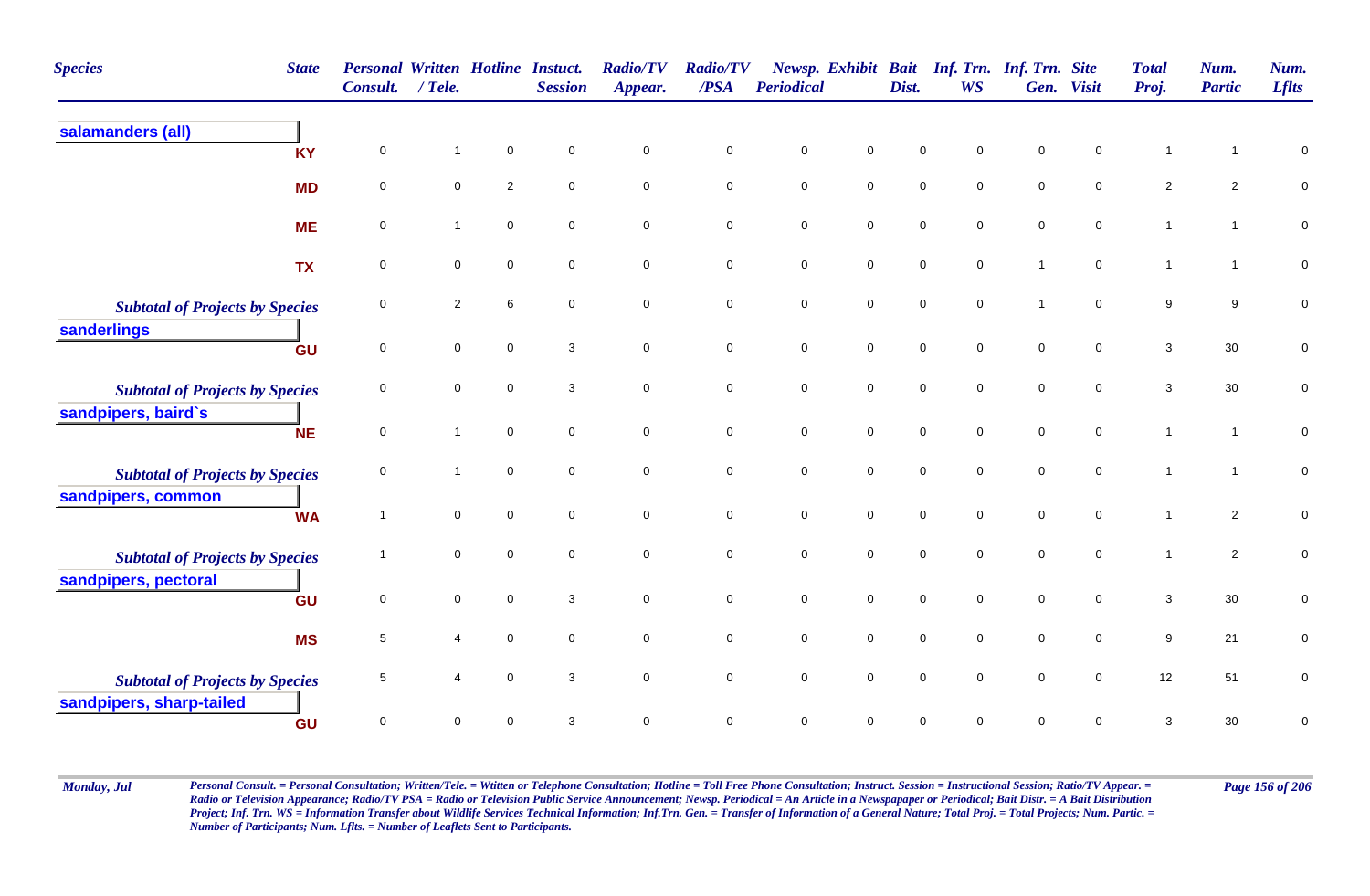| <b>Species</b><br><b>State</b>                                        | <b>Personal Written Hotline Instuct.</b><br><b>Consult.</b> | / Tele.      |                         | <b>Session</b> | <b>Radio/TV</b><br>Appear. | <b>Radio/TV</b><br>/PSA | Periodical  |                     | Dist.       | Newsp. Exhibit Bait Inf. Trn. Inf. Trn. Site<br><b>WS</b> | Gen.        | <b>Visit</b> | <b>Total</b><br>Proj. | Num.<br><b>Partic</b> | Num.<br><b>Lflts</b> |
|-----------------------------------------------------------------------|-------------------------------------------------------------|--------------|-------------------------|----------------|----------------------------|-------------------------|-------------|---------------------|-------------|-----------------------------------------------------------|-------------|--------------|-----------------------|-----------------------|----------------------|
| sandpipers, sharp-tailed<br><b>Subtotal of Projects by Species</b>    | 0                                                           | $\mathbf 0$  | $\mathbf 0$             | 3              | $\mathsf{O}\xspace$        | $\mathbf 0$             | $\mathbf 0$ | $\mathsf 0$         | $\mathbf 0$ | 0                                                         | $\pmb{0}$   | 0            | $\sqrt{3}$            | $30\,$                | $\mathbf 0$          |
| sandpipers, upland<br>IN                                              | $\mathbf 0$                                                 | $\mathbf{1}$ | $\overline{1}$          | $\mathbf 0$    | $\mathsf{O}\xspace$        | $\overline{0}$          | $\mathbf 0$ | $\mathbf 0$         | $\mathbf 0$ | $\mathbf 0$                                               | $\mathbf 0$ | $\mathbf 0$  | $\overline{2}$        | $\overline{c}$        | $\mathsf 0$          |
| <b>NE</b>                                                             | 0                                                           | $\mathbf{1}$ | $\mathbf 0$             | $\mathbf 0$    | $\mathsf{O}\xspace$        | $\mathbf 0$             | $\mathsf 0$ | $\mathbf 0$         | $\mathbf 0$ | $\mathbf{0}$                                              | $\mathbf 0$ | 0            | $\mathbf{1}$          | $\mathbf{1}$          | $\overline{0}$       |
| <b>NH</b>                                                             | 0                                                           | $\mathbf 0$  | $\mathbf 0$             | $\mathbf 0$    | $\mathbf 0$                | $\mathbf 0$             | $\mathbf 0$ | $\mathsf{O}\xspace$ | $\mathbf 0$ | 0                                                         | $\mathbf 0$ | $\mathbf{1}$ | $\mathbf{1}$          | $\mathbf{1}$          | $\mathbf 0$          |
| WI                                                                    | 0                                                           | $\mathbf{1}$ | $\mathbf 0$             | $\mathbf 0$    | $\mathbf 0$                | 0                       | $\pmb{0}$   | $\mathbf 0$         | $\pmb{0}$   | 0                                                         | $\pmb{0}$   | 0            | $\mathbf{1}$          | $\mathbf{1}$          | $\pmb{0}$            |
| <b>Subtotal of Projects by Species</b><br>sandpipers, wood            | 0                                                           | 3            | $\overline{1}$          | $\mathbf 0$    | $\mathbf 0$                | 0                       | $\pmb{0}$   | $\mathbf 0$         | $\pmb{0}$   | 0                                                         | $\pmb{0}$   | $\mathbf{1}$ | $\,$ 5 $\,$           | $\sqrt{5}$            | $\pmb{0}$            |
| GU                                                                    | $\mathbf 0$                                                 | $\mathbf 0$  | $\mathbf 0$             | 3              | $\mathbf 0$                | $\overline{0}$          | $\mathbf 0$ | $\mathsf{O}\xspace$ | $\mathbf 0$ | $\mathbf 0$                                               | $\mathbf 0$ | $\mathbf 0$  | $\mathbf{3}$          | $30\,$                | $\pmb{0}$            |
| <b>Subtotal of Projects by Species</b><br>sea birds (mixed)           | 0                                                           | $\mathbf 0$  | $\mathbf 0$             | $\mathbf{3}$   | $\mathbf 0$                | $\mathbf 0$             | $\mathbf 0$ | $\mathbf 0$         | $\pmb{0}$   | $\overline{0}$                                            | $\mathbf 0$ | $\mathbf 0$  | $\mathbf{3}$          | 30                    | $\pmb{0}$            |
| GU                                                                    | 0                                                           | $\mathbf 0$  | $\mathbf 0$             | $\mathbf 0$    | $\mathbf 0$                | $\mathbf 0$             | $\pmb{0}$   | $\mathsf{O}\xspace$ | $\mathbf 0$ | 1                                                         | $\mathbf 0$ | 0            | $\mathbf{1}$          | 200                   | 200                  |
| <b>Subtotal of Projects by Species</b><br>sea birds, colonial nesting | 0                                                           | $\mathbf 0$  | $\mathbf 0$             | $\mathbf 0$    | $\mathbf 0$                | $\mathbf 0$             | $\mathbf 0$ | $\mathbf 0$         | $\mathbf 0$ | $\overline{1}$                                            | $\mathbf 0$ | $\mathbf 0$  | $\mathbf{1}$          | 200                   | 200                  |
| GU                                                                    | $\mathbf 0$                                                 | $\mathbf 0$  | $\mathbf 0$             | $\mathbf 0$    | $\mathbf 0$                | $\mathbf 0$             | $\mathbf 0$ | $\pmb{0}$           | $\pmb{0}$   | $\overline{1}$                                            | $\pmb{0}$   | 0            | $\overline{1}$        | 200                   | 200                  |
| <b>Subtotal of Projects by Species</b><br>shorebirds (other)          | $\mathbf 0$                                                 | $\mathbf 0$  | $\mathbf 0$             | $\mathbf 0$    | $\mathbf 0$                | $\mathbf 0$             | $\mathbf 0$ | $\pmb{0}$           | $\mathbf 0$ | 1                                                         | $\mathbf 0$ | $\mathbf 0$  | $\mathbf{1}$          | 200                   | 200                  |
| <b>CA</b>                                                             | 3                                                           | $\mathbf 0$  | $\mathbf 0$             | $\mathbf 0$    | $\mathbf 0$                | 0                       | $\pmb{0}$   | $\mathsf{O}\xspace$ | $\pmb{0}$   | 0                                                         | $\mathbf 0$ | 0            | $\mathbf{3}$          | 6                     | $\mathbf 0$          |
| GU                                                                    | 0                                                           | $\mathbf 0$  | $\mathbf 0$             | $\mathbf 0$    | $\mathbf 0$                | $\mathbf 0$             | $\mathbf 0$ | $\mathbf 0$         | $\mathbf 0$ | $\mathbf{1}$                                              | $\mathbf 0$ | 0            | $\mathbf{1}$          | 200                   | 200                  |
| <b>MD</b>                                                             | 0                                                           | $\mathbf 0$  | $\overline{\mathbf{1}}$ | $\mathbf 0$    | $\mathbf 0$                | $\mathbf 0$             | $\mathbf 0$ | $\mathbf 0$         | $\mathbf 0$ | 0                                                         | $\mathbf 0$ | 0            | $\mathbf 1$           | $\overline{1}$        | $\mathbf 0$          |

Monday, Jul Personal Consult. = Personal Consultation; Written/Tele. = Witten or Telephone Consultation; Hotline = Toll Free Phone Consultation; Instruct. Session = Instructional Session; Ratio/TV Appear. = Page 157 of 206 *Radio or Television Appearance; Radio/TV PSA = Radio or Television Public Service Announcement; Newsp. Periodical = An Article in a Newspapaper or Periodical; Bait Distr. = A Bait Distribution*  Project; Inf. Trn. WS = Information Transfer about Wildlife Services Technical Information; Inf.Trn. Gen. = Transfer of Information of a General Nature; Total Proj. = Total Projects; Num. Partic. = *Number of Participants; Num. Lflts. = Number of Leaflets Sent to Participants.*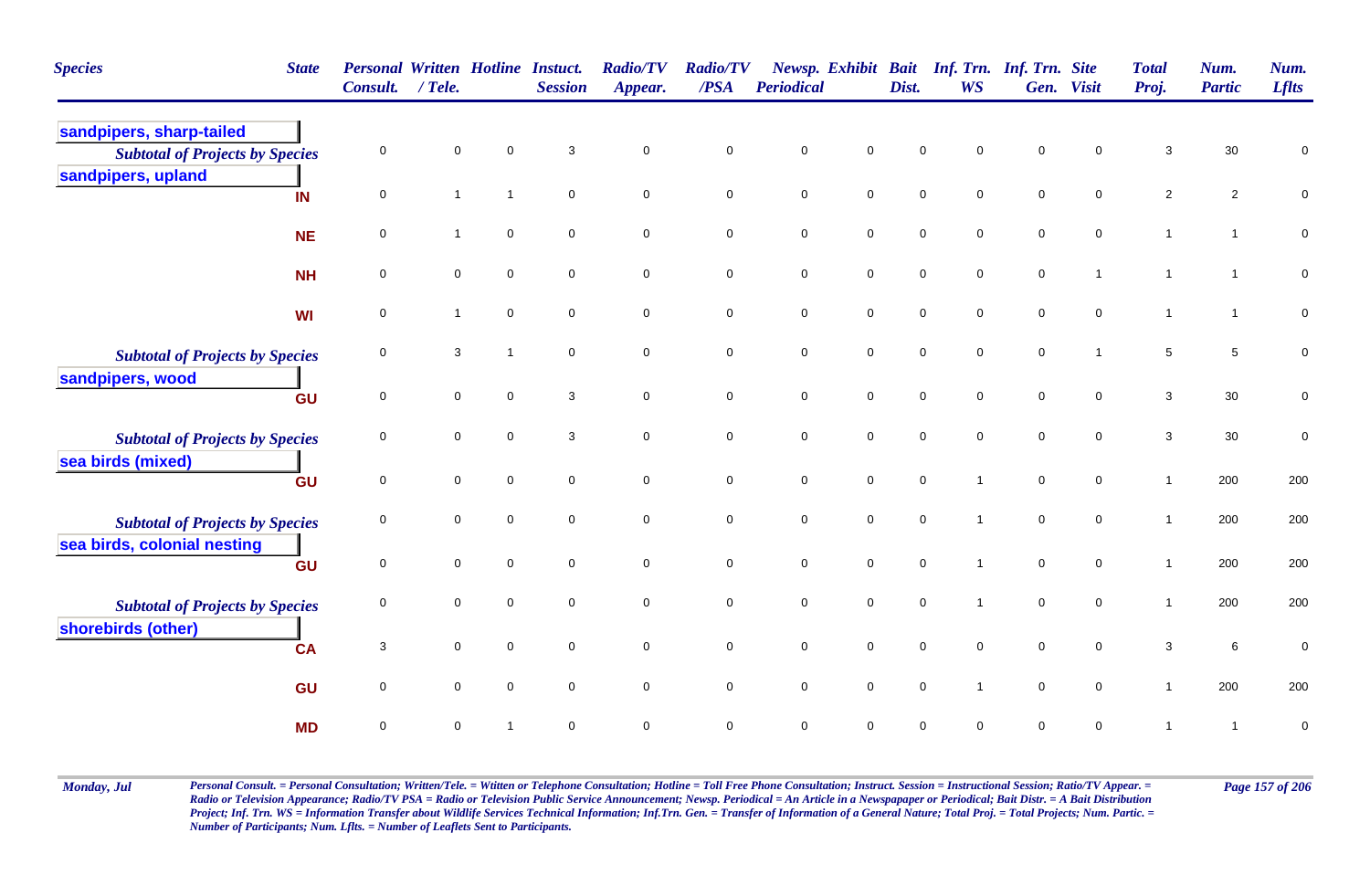| <b>Species</b>                                            | <b>State</b> | <b>Personal Written Hotline Instuct.</b><br><b>Consult.</b> | $/$ Tele.      |                     | <b>Session</b> | <b>Radio/TV</b><br>Appear. | <b>Radio/TV</b><br>$\overline{PSA}$ | <b>Periodical</b>   |                     | Dist.               | Newsp. Exhibit Bait Inf. Trn. Inf. Trn. Site<br><b>WS</b> |                     | Gen. Visit          | <b>Total</b><br>Proj. | Num.<br><b>Partic</b> | Num.<br><b>Lflts</b> |
|-----------------------------------------------------------|--------------|-------------------------------------------------------------|----------------|---------------------|----------------|----------------------------|-------------------------------------|---------------------|---------------------|---------------------|-----------------------------------------------------------|---------------------|---------------------|-----------------------|-----------------------|----------------------|
| shorebirds (other)                                        | <b>WA</b>    | $\overline{1}$                                              | $\mathbf 0$    | $\mathbf 0$         | $\mathbf 0$    | $\pmb{0}$                  | $\pmb{0}$                           | $\pmb{0}$           | $\pmb{0}$           | 0                   | $\mathbf 0$                                               | 0                   | $\mathbf 0$         |                       | 1                     | $\pmb{0}$            |
|                                                           | <b>WI</b>    | $\mathbf 0$                                                 | $\mathbf{1}$   | $\pmb{0}$           | $\mathbf 0$    | $\mathbf 0$                | $\mathbf 0$                         | ${\bf 0}$           | $\mathsf{O}\xspace$ | $\mathbf 0$         | $\mathbf 0$                                               | $\mathbf 0$         | $\mathbf 0$         | $\mathbf{1}$          | $\mathbf{1}$          | $\pmb{0}$            |
| <b>Subtotal of Projects by Species</b>                    |              | 4                                                           | $\mathbf{1}$   | $\mathbf{1}$        | $\mathbf 0$    | $\overline{0}$             | $\mathsf 0$                         | $\mathbf 0$         | $\mathbf 0$         | $\mathbf 0$         | $\mathbf 0$                                               | $\mathbf 0$         | $\mathbf 0$         | $\overline{7}$        | 209                   | 200                  |
| shrews (all)                                              | IN           | $\pmb{0}$                                                   | $\mathbf 0$    | $\mathbf{1}$        | $\overline{0}$ | $\mathsf{O}\xspace$        | $\mathbf 0$                         | $\mathsf{O}\xspace$ | $\mathsf{O}\xspace$ | $\mathsf{O}\xspace$ | $\mathsf{O}\xspace$                                       | $\mathsf{O}\xspace$ | $\mathsf{O}\xspace$ | $\mathbf{1}$          | $\mathbf{1}$          | $\pmb{0}$            |
|                                                           | <b>MD</b>    | $\mathbf 0$                                                 | $\mathbf 0$    | $\mathbf{1}$        | $\mathbf 0$    | $\mathsf{O}\xspace$        | $\mathbf 0$                         | $\mathsf{O}\xspace$ | $\mathbf 0$         | $\mathbf 0$         | $\mathbf 0$                                               | $\mathsf{O}\xspace$ | $\mathbf 0$         | $\mathbf{1}$          | $\mathbf{1}$          | ${\bf 0}$            |
|                                                           | <b>NH</b>    | $\mathbf 0$                                                 | $\mathbf{1}$   | $\mathbf 0$         | $\mathbf 0$    | $\overline{0}$             | $\mathsf 0$                         | 0                   | $\mathsf{O}\xspace$ | $\mathsf{O}\xspace$ | $\mathbf 0$                                               | 0                   | $\mathbf 0$         | $\mathbf{1}$          | $\mathbf{1}$          | $\pmb{0}$            |
| <b>Subtotal of Projects by Species</b>                    |              | $\mathbf 0$                                                 | $\mathbf 1$    | $\overline{2}$      | $\mathbf 0$    | $\overline{0}$             | $\mathsf 0$                         | $\mathbf 0$         | $\mathbf 0$         | 0                   | $\mathsf{O}\xspace$                                       | $\mathsf{O}\xspace$ | $\mathsf{O}\xspace$ | 3                     | $\mathbf{3}$          | $\mathbf 0$          |
| skunks, hooded                                            | <b>TX</b>    | $\overline{1}$                                              | $\mathbf 0$    | $\mathbf 0$         | $\mathbf 0$    | $\mathbf 0$                | $\mathsf 0$                         | $\mathbf 0$         | $\mathbf 0$         | $\mathbf 0$         | $\mathbf 0$                                               | $\mathbf 0$         | $\mathbf 0$         | $\mathbf{1}$          | $\mathbf{1}$          | $\pmb{0}$            |
| <b>Subtotal of Projects by Species</b>                    |              | $\overline{1}$                                              | $\mathbf 0$    | $\mathbf 0$         | $\mathbf 0$    | $\mathsf{O}\xspace$        | $\mathbf 0$                         | $\mathbf 0$         | $\mathsf{O}\xspace$ | $\pmb{0}$           | $\mathbf 0$                                               | $\pmb{0}$           | $\mathbf 0$         | $\mathbf{1}$          | $\mathbf{1}$          | ${\bf 0}$            |
| skunks, spotted                                           | <b>AZ</b>    | $\pmb{0}$                                                   | $\mathbf{1}$   | $\mathbf 0$         | $\mathbf 0$    | $\mathbf 0$                | $\mathbf 0$                         | $\mathsf{O}\xspace$ | $\mathsf{O}\xspace$ | $\mathbf 0$         | $\mathbf 0$                                               | $\mathsf{O}\xspace$ | $\mathbf 0$         | $\mathbf{1}$          | $\overline{1}$        | $\pmb{0}$            |
|                                                           | <b>CA</b>    | $\mathbf 0$                                                 | $\overline{c}$ | $\mathbf 0$         | $\mathbf 0$    | $\mathbf 0$                | $\mathsf 0$                         | 0                   | $\mathsf 0$         | $\mathsf{O}\xspace$ | $\mathbf 0$                                               | $\overline{1}$      | $\mathbf 0$         | 3                     | 14                    | $\,$ 5 $\,$          |
|                                                           | OR           | $\mathbf 0$                                                 | $\overline{c}$ | $\mathbf 0$         | $\mathbf 0$    | $\mathbf 0$                | $\mathsf 0$                         | $\mathbf 0$         | $\mathbf 0$         | $\mathsf{O}\xspace$ | $\mathbf 0$                                               | $\mathsf{O}\xspace$ | $\mathbf 0$         | $\overline{2}$        | $\overline{2}$        | $\mathbf{1}$         |
|                                                           | <b>TX</b>    | $\pmb{0}$                                                   | $\overline{2}$ | $\pmb{0}$           | $\mathsf 0$    | $\mathbf 0$                | $\pmb{0}$                           | $\mathbf 0$         | $\mathbf 0$         | $\mathsf{O}\xspace$ | $\mathbf 0$                                               | $\mathbf 0$         | $\mathsf{O}\xspace$ | $\overline{2}$        | $\overline{2}$        | $\pmb{0}$            |
|                                                           | <b>VT</b>    | $\mathbf 0$                                                 | $\mathbf{1}$   | $\mathsf{O}\xspace$ | $\mathbf 0$    | $\mathbf 0$                | $\mathbf 0$                         | $\mathbf 0$         | $\mathbf 0$         | $\mathbf 0$         | $\mathsf{O}\xspace$                                       | $\mathbf 0$         | $\mathbf 0$         | $\mathbf{1}$          | $\mathbf{1}$          | 0                    |
| <b>Subtotal of Projects by Species</b><br>skunks, striped |              | $\mathbf 0$                                                 | 8              | $\mathbf 0$         | $\mathbf 0$    | $\mathbf 0$                | $\mathsf 0$                         | $\mathbf 0$         | $\mathbf 0$         | $\mathbf 0$         | $\mathbf 0$                                               | $\overline{1}$      | $\mathbf 0$         | 9                     | 20                    | 6                    |

Monday, Jul Personal Consult. = Personal Consultation; Written/Tele. = Witten or Telephone Consultation; Hotline = Toll Free Phone Consultation; Instruct. Session = Instructional Session; Ratio/TV Appear. = Page 158 of 206 *Radio or Television Appearance; Radio/TV PSA = Radio or Television Public Service Announcement; Newsp. Periodical = An Article in a Newspapaper or Periodical; Bait Distr. = A Bait Distribution*  Project; Inf. Trn. WS = Information Transfer about Wildlife Services Technical Information; Inf.Trn. Gen. = Transfer of Information of a General Nature; Total Proj. = Total Projects; Num. Partic. = *Number of Participants; Num. Lflts. = Number of Leaflets Sent to Participants.*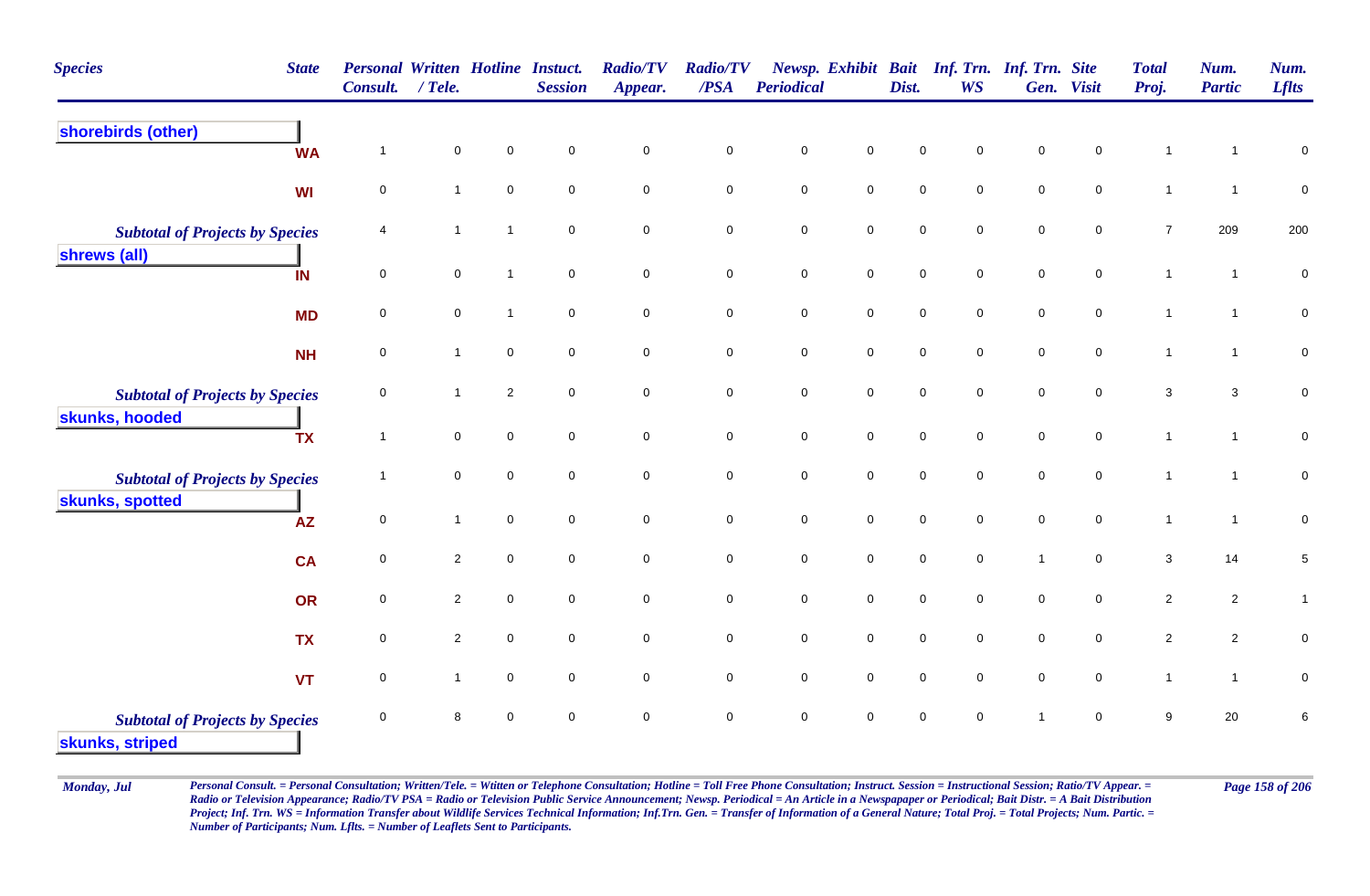| <b>Species</b>  | <b>State</b>  | Personal Written Hotline Instuct.<br>Consult. / Tele. |                |                | <b>Session</b> | <b>Radio/TV</b><br>Appear. | <b>Radio/TV</b><br>$\overline{PSA}$ | <b>Periodical</b> |                     | Dist.               | <b>WS</b>           | Newsp. Exhibit Bait Inf. Trn. Inf. Trn. Site | Gen. Visit          | <b>Total</b><br>Proj.     | Num.<br><b>Partic</b>     | Num.<br><b>Lflts</b>      |
|-----------------|---------------|-------------------------------------------------------|----------------|----------------|----------------|----------------------------|-------------------------------------|-------------------|---------------------|---------------------|---------------------|----------------------------------------------|---------------------|---------------------------|---------------------------|---------------------------|
| skunks, striped | <b>AL</b>     | $\mathbf 0$                                           | $\sqrt{5}$     | $\mathbf 0$    | $\pmb{0}$      | $\pmb{0}$                  | $\pmb{0}$                           | $\mathbf 0$       | $\mathbf 0$         | $\mathbf 0$         | $\mathsf{O}\xspace$ | $\mathbf 0$                                  | $\overline{1}$      | 6                         | 9                         | $\mathbf 0$               |
|                 | <b>AR</b>     | $\mathbf 0$                                           | $\mathbf{1}$   | $\mathbf 0$    | $\pmb{0}$      | $\mathbf 0$                | 0                                   | $\boldsymbol{0}$  | $\mathbf 0$         | $\mathbf 0$         | $\overline{0}$      | $\mathbf 0$                                  | $\mathbf 0$         | $\mathbf{1}$              | $\mathbf{1}$              | 0                         |
|                 | <b>AZ</b>     | 46                                                    | 150            | $\mathbf 0$    | $\sqrt{2}$     | $\pmb{0}$                  | $\pmb{0}$                           | $\mathbf 0$       | $\mathbf 0$         | $\overline{2}$      | 23                  | 39                                           | $\overline{0}$      | 262                       | 903                       | $\ensuremath{\mathsf{3}}$ |
|                 | <b>CA</b>     | 381                                                   | 835            | $\mathbf 0$    | $\overline{2}$ | $\pmb{0}$                  | $\mathbf 0$                         | $\mathbf{1}$      | $\overline{2}$      | $\mathsf{O}\xspace$ | $\mathbf{3}$        | $\sqrt{5}$                                   | $\overline{7}$      | 1,236                     | 8,464                     | 3,958                     |
|                 | $\mathsf{co}$ | $\overline{7}$                                        | $\mathbf{3}$   | $\mathbf 0$    | $\pmb{0}$      | $\pmb{0}$                  | $\pmb{0}$                           | $\mathbf 0$       | $\mathbf 0$         | $\mathsf{O}\xspace$ | $\overline{0}$      | $\pmb{0}$                                    | $\mathbf 0$         | $10\,$                    | $10$                      | ${\bf 0}$                 |
|                 | <b>CT</b>     | $\mathsf{O}\xspace$                                   | $\mathbf{1}$   | $\overline{0}$ | $\mathsf 0$    | $\pmb{0}$                  | $\pmb{0}$                           | $\mathbf 0$       | $\mathsf{O}\xspace$ | $\mathbf 0$         | $\overline{0}$      | $\mathbf 0$                                  | $\mathbf 0$         | $\mathbf{1}$              | $\overline{1}$            | $\overline{0}$            |
|                 | <b>GA</b>     | $\mathsf{O}\xspace$                                   | 8              | $\mathbf 0$    | $\mathbf 0$    | $\pmb{0}$                  | 0                                   | $\mathbf 0$       | $\mathbf 0$         | $\mathbf 0$         | $\mathbf 0$         | $\mathsf{O}\xspace$                          | $\overline{2}$      | 10                        | $13$                      | $\overline{2}$            |
|                 | IA            | $\overline{2}$                                        | $\mathbf{1}$   | $\mathbf 0$    | $\mathbf 0$    | $\mathbf 0$                | 0                                   | $\mathbf 0$       | $\mathsf 0$         | $\mathbf 0$         | $\mathbf 0$         | $\mathsf 0$                                  | $\overline{2}$      | $\,$ 5 $\,$               | $\sqrt{5}$                | $\boldsymbol{0}$          |
|                 | ID            | 26                                                    | $10\,$         | $\overline{0}$ | $\mathbf 0$    | $\pmb{0}$                  | 0                                   | $\mathbf 0$       | $\mathbf 0$         | $\mathsf{O}\xspace$ | $\mathbf 0$         | $\mathsf{O}\xspace$                          | $\overline{4}$      | 40                        | 54                        | 23                        |
|                 | IL.           | $\mathbf 0$                                           | $\mathbf{3}$   | $\mathbf 0$    | $\pmb{0}$      | $\pmb{0}$                  | $\mathsf{O}\xspace$                 | $\mathbf 0$       | $\mathbf 0$         | $\mathbf 0$         | $\mathsf{O}\xspace$ | $\mathbf 0$                                  | $\mathbf 0$         | $\ensuremath{\mathsf{3}}$ | $\ensuremath{\mathsf{3}}$ | $\pmb{0}$                 |
|                 | IN            | $\mathsf{O}\xspace$                                   | $\overline{2}$ | 262            | $\mathsf 0$    | $\mathbf 0$                | 0                                   | $\mathbf 0$       | $\mathbf 0$         | $\mathbf 0$         | $\overline{0}$      | $\mathbf 0$                                  | $\overline{0}$      | 264                       | 343                       | 10                        |
|                 | <b>KY</b>     | $\overline{2}$                                        | 26             | $\mathbf 0$    | $\pmb{0}$      | $\pmb{0}$                  | $\pmb{0}$                           | $\mathbf 0$       | $\mathbf 0$         | $\mathsf{O}\xspace$ | 6                   | $\mathbf 0$                                  | $\mathbf 0$         | 34                        | 34                        | $\boldsymbol{0}$          |
|                 | LA            | $\overline{2}$                                        | 14             | $\overline{0}$ | $\mathsf 0$    | $\pmb{0}$                  | 0                                   | $\mathbf 0$       | $\mathsf{O}\xspace$ | $\mathbf 0$         | $\overline{0}$      | $\mathbf 0$                                  | $\overline{2}$      | 18                        | 21                        | $\mathbf{1}$              |
|                 | <b>MA</b>     | $\mathsf{O}\xspace$                                   | $\overline{0}$ | $\mathbf 0$    | $\mathbf 0$    | $\pmb{0}$                  | 0                                   | $\mathbf 0$       | $\mathsf{O}\xspace$ | $\mathbf{1}$        | $\overline{0}$      | $\mathsf 0$                                  | $\mathsf{O}\xspace$ | $\mathbf{1}$              | $\overline{1}$            | $\pmb{0}$                 |
|                 | <b>MD</b>     | $\mathbf 0$                                           | $\mathbf 0$    | 157            | $\pmb{0}$      | $\pmb{0}$                  | 0                                   | $\mathbf 0$       | $\mathsf 0$         | $\mathsf{O}\xspace$ | $\overline{0}$      | $\mathbf 0$                                  | $\overline{0}$      | 157                       | 159                       | 128                       |
|                 | <b>ME</b>     | $\mathbf 0$                                           | 10             | $\mathbf 0$    | $\mathbf 0$    | $\mathbf 0$                | 0                                   | $\mathbf 0$       | $\mathbf 0$         | 0                   | $\mathsf{O}$        | $\mathbf 0$                                  | $\mathbf 0$         | 10                        | $13$                      | $11$                      |

Monday, Jul Personal Consult. = Personal Consultation; Written/Tele. = Witten or Telephone Consultation; Hotline = Toll Free Phone Consultation; Instruct. Session = Instructional Session; Ratio/TV Appear. = Page 159 of 206 *Radio or Television Appearance; Radio/TV PSA = Radio or Television Public Service Announcement; Newsp. Periodical = An Article in a Newspapaper or Periodical; Bait Distr. = A Bait Distribution*  Project; Inf. Trn. WS = Information Transfer about Wildlife Services Technical Information; Inf.Trn. Gen. = Transfer of Information of a General Nature; Total Proj. = Total Projects; Num. Partic. = *Number of Participants; Num. Lflts. = Number of Leaflets Sent to Participants.*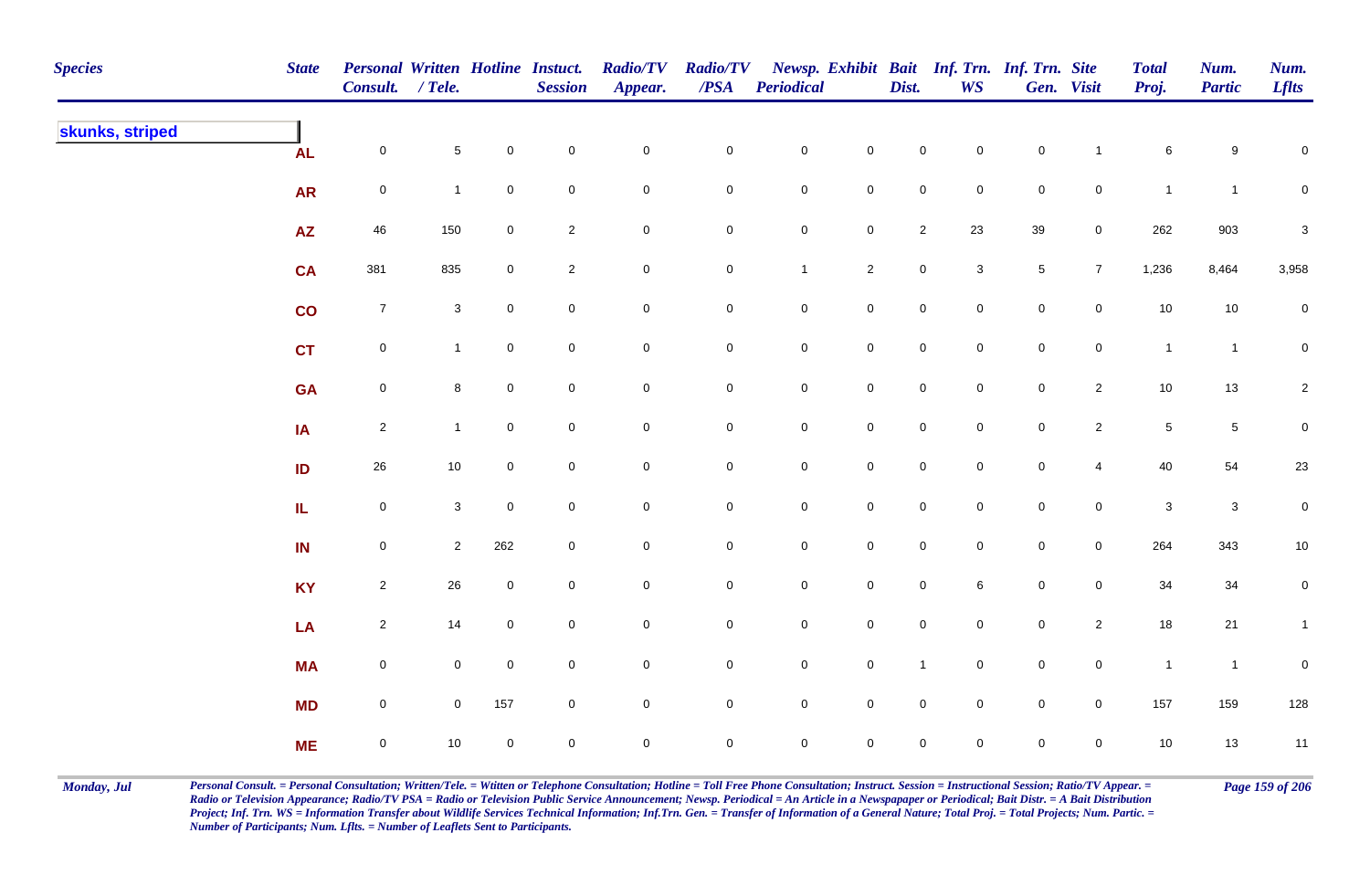| <b>Species</b>  | <b>State</b>   | Personal Written Hotline Instuct.<br>Consult. / Tele. |                 |                     | <b>Session</b> | <b>Radio/TV</b><br>Appear. | <b>Radio/TV</b><br>$\overline{PSA}$ | <b>Periodical</b>   |                     | Dist.               | <b>WS</b>           | Newsp. Exhibit Bait Inf. Trn. Inf. Trn. Site | Gen. Visit          | <b>Total</b><br>Proj.   | Num.<br><b>Partic</b> | Num.<br><b>Lflts</b>      |
|-----------------|----------------|-------------------------------------------------------|-----------------|---------------------|----------------|----------------------------|-------------------------------------|---------------------|---------------------|---------------------|---------------------|----------------------------------------------|---------------------|-------------------------|-----------------------|---------------------------|
| skunks, striped | <b>ME</b>      | $\mathsf{O}\xspace$                                   | $10$            | $\mathbf 0$         | $\pmb{0}$      | $\pmb{0}$                  | $\pmb{0}$                           | $\mathbf 0$         | $\mathbf 0$         | $\mathbf 0$         | $\mathbf 0$         | $\mathbf 0$                                  | $\overline{0}$      | $10$                    | $13$                  | 11                        |
|                 | <b>MS</b>      | $\mathbf 0$                                           | 4               | $\mathbf 0$         | $\pmb{0}$      | $\pmb{0}$                  | $\pmb{0}$                           | $\mathbf 0$         | $\mathbf 0$         | $\mathbf 0$         | $\mathbf 0$         | $\mathbf 0$                                  | $\mathsf{O}\xspace$ | $\overline{4}$          | $\,$ 5 $\,$           | $\mathbf{1}$              |
|                 | <b>MT</b>      | $\mathbf{3}$                                          | 0               | $\mathbf 0$         | $\pmb{0}$      | $\pmb{0}$                  | $\mathsf{O}\xspace$                 | $\mathbf 0$         | $\mathbf 0$         | $\mathsf{O}\xspace$ | $\mathsf{O}\xspace$ | $\mathbf 0$                                  | $\overline{5}$      | $\bf8$                  | 8                     | $\mathbf 0$               |
|                 | <b>ND</b>      | 39                                                    | 9               | $\mathbf 0$         | $\mathbf{1}$   | $\pmb{0}$                  | 0                                   | $\mathbf 0$         | $\mathbf 0$         | $\mathbf 0$         | $\mathbf 0$         | $\mathbf 0$                                  | $\overline{4}$      | 53                      | 83                    | 9                         |
|                 | <b>NE</b>      | $9\,$                                                 | $5\phantom{.0}$ | $\overline{0}$      | $\mathsf 0$    | $\pmb{0}$                  | 0                                   | $\overline{0}$      | $\mathbf 0$         | $\mathsf{O}\xspace$ | $\overline{0}$      | $\mathbf 0$                                  | $\mathbf{1}$        | 15                      | 44                    | $\pmb{0}$                 |
|                 | <b>NH</b>      | $\mathbf{3}$                                          | 165             | $\overline{0}$      | $\mathsf 0$    | $\pmb{0}$                  | $\pmb{0}$                           | $\mathbf 0$         | $\mathbf 0$         | $\mathsf{O}\xspace$ | $\overline{0}$      | $\mathbf 0$                                  | $\mathbf 0$         | 168                     | 173                   | 58                        |
|                 | <b>NM</b>      | 66                                                    | 6               | $\mathsf{O}\xspace$ | $\pmb{0}$      | $\pmb{0}$                  | $\mathsf{O}\xspace$                 | $\mathbf 0$         | $\mathsf{O}\xspace$ | $\mathsf{O}\xspace$ | $\overline{0}$      | $\mathsf{O}\xspace$                          | $\mathbf{1}$        | 73                      | 84                    | 23                        |
|                 | <b>NV</b>      | 80                                                    | $27\,$          | $\mathbf 0$         | $\mathbf 0$    | $\pmb{0}$                  | 0                                   | $\mathbf 0$         | $\mathbf 0$         | $\mathsf{O}\xspace$ | $\mathbf 0$         | $\mathsf{O}\xspace$                          | $\overline{0}$      | 107                     | 160                   | 60                        |
|                 | OH             | $\mathbf 0$                                           | $\overline{4}$  | $\mathbf{0}$        | $\mathbf 0$    | $\mathbf 0$                | $\mathsf{O}\xspace$                 | $\mathsf{O}\xspace$ | $\mathbf 0$         | $\mathbf 0$         | $\Omega$            | $\mathsf{O}\xspace$                          | $\mathbf 0$         | $\overline{\mathbf{4}}$ | $\,6\,$               | $\mathbf{1}$              |
|                 | OK             | 64                                                    | 38              | $\mathbf 0$         | $\mathsf 0$    | $\pmb{0}$                  | $\mathsf{O}\xspace$                 | $\mathbf 0$         | $\mathbf{1}$        | $\mathbf 0$         | $\mathbf 0$         | $\mathbf 0$                                  | $\mathbf 0$         | 103                     | 2,620                 | 506                       |
|                 | OR             | 12                                                    | 6               | $\mathbf 0$         | $\pmb{0}$      | $\mathbf 0$                | $\pmb{0}$                           | $\mathbf 0$         | $\mathbf 0$         | $\mathbf 0$         | $\mathbf 0$         | $\mathbf 0$                                  | $\mathbf 0$         | $18$                    | $26\,$                | $\mathbf{1}$              |
|                 | PA             | $\mathsf 0$                                           | 42              | $\overline{0}$      | $\pmb{0}$      | $\mathbf 0$                | 0                                   | $\mathbf 0$         | $\mathbf 0$         | $\mathsf{O}\xspace$ | $\overline{0}$      | $\mathbf 0$                                  | $\overline{0}$      | 42                      | 47                    | 0                         |
|                 | R <sub>l</sub> | $\mathbf{1}$                                          | $\mathbf{1}$    | $\overline{0}$      | $\mathsf 0$    | $\mathbf 0$                | 0                                   | $\overline{0}$      | $\mathbf 0$         | $\mathsf{O}\xspace$ | $\overline{1}$      | $\mathbf 0$                                  | $\overline{0}$      | $\mathbf{3}$            | $\mathbf 3$           | $\mathbf 0$               |
|                 | <b>SD</b>      | $\mathsf{O}\xspace$                                   | $\mathbf{1}$    | $\overline{0}$      | $\mathsf 0$    | $\mathbf 0$                | $\overline{0}$                      | $\mathbf 0$         | $\mathbf 0$         | $\mathsf{O}\xspace$ | $\overline{0}$      | $\mathbf 0$                                  | $\mathbf 0$         | $\mathbf{1}$            | $\mathbf{1}$          | $\mathbf 0$               |
|                 | <b>TN</b>      | $\mathsf{O}\xspace$                                   | 19              | $\overline{0}$      | $\pmb{0}$      | $\pmb{0}$                  | 0                                   | $\mathbf 0$         | $\mathsf{O}\xspace$ | $\mathsf{O}\xspace$ | $\overline{1}$      | $\mathsf{O}\xspace$                          | $\mathbf{1}$        | 21                      | 24                    | $\ensuremath{\mathsf{3}}$ |
|                 | <b>TX</b>      | 41                                                    | 194             | $\mathbf 0$         | $\mathsf 0$    | $\mathbf 0$                | 0                                   | $\mathbf 0$         | $\mathbf 0$         | $\mathbf 0$         | 126                 | $\mathbf 0$                                  | $\overline{2}$      | 363                     | 378                   | 158                       |

Monday, Jul Personal Consult. = Personal Consultation; Written/Tele. = Witten or Telephone Consultation; Hotline = Toll Free Phone Consultation; Instruct. Session = Instructional Session; Ratio/TV Appear. = Page 160 of 206 *Radio or Television Appearance; Radio/TV PSA = Radio or Television Public Service Announcement; Newsp. Periodical = An Article in a Newspapaper or Periodical; Bait Distr. = A Bait Distribution*  Project; Inf. Trn. WS = Information Transfer about Wildlife Services Technical Information; Inf.Trn. Gen. = Transfer of Information of a General Nature; Total Proj. = Total Projects; Num. Partic. = *Number of Participants; Num. Lflts. = Number of Leaflets Sent to Participants.*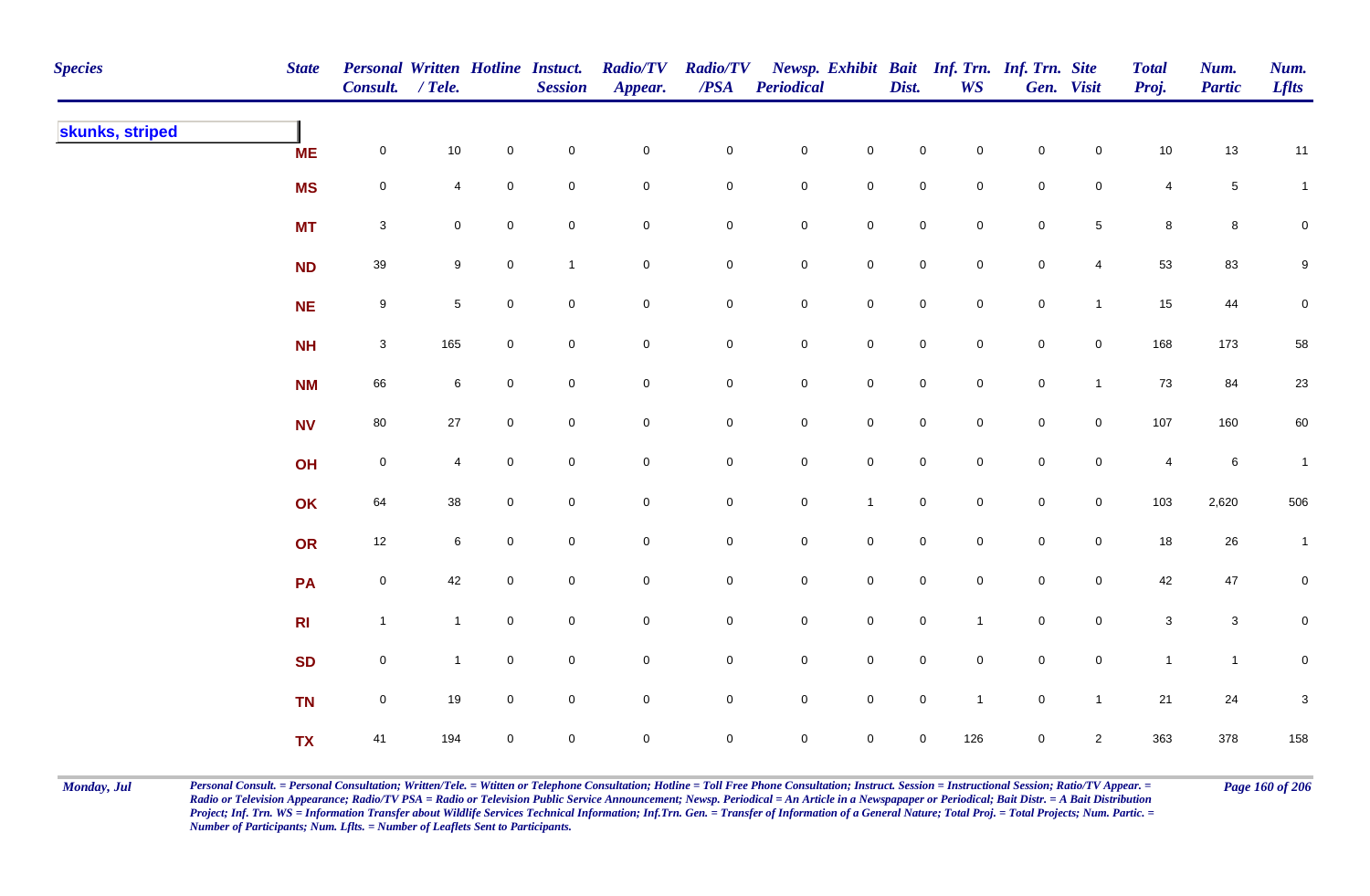| <b>Species</b><br><b>State</b>                              | <b>Consult.</b> | $/$ Tele.           |                | <b>Personal Written Hotline Instuct.</b><br><b>Session</b> | <b>Radio/TV</b><br>Appear. | <b>Radio/TV</b><br>$\overline{PSA}$ | <b>Periodical</b> |                     | Dist.        | Newsp. Exhibit Bait Inf. Trn. Inf. Trn. Site<br><b>WS</b> |                | Gen. Visit     | <b>Total</b><br>Proj. | Num.<br><b>Partic</b> | Num.<br><b>Lflts</b> |
|-------------------------------------------------------------|-----------------|---------------------|----------------|------------------------------------------------------------|----------------------------|-------------------------------------|-------------------|---------------------|--------------|-----------------------------------------------------------|----------------|----------------|-----------------------|-----------------------|----------------------|
| skunks, striped<br><b>UT</b>                                | $\mathbf 1$     | $\mathbf 0$         | $\pmb{0}$      | 4                                                          | $\mathsf 0$                | $\pmb{0}$                           | $\pmb{0}$         | $\pmb{0}$           | $\mathbf 0$  | 0                                                         | $\mathsf 0$    | 0              | $\sqrt{5}$            | 204                   | $30\,$               |
| <b>VA</b>                                                   | $\mathsf 0$     | 34                  | $\pmb{0}$      | $\mathbf 1$                                                | $\mathbf 0$                | $\mathbf 0$                         | $\pmb{0}$         | $\mathbf 0$         | $\pmb{0}$    | 0                                                         | $\mathsf 0$    | $\pmb{0}$      | 35                    | 73                    | 6                    |
| <b>VT</b>                                                   | $\mathbf 0$     | 228                 | 107            | $\mathbf 0$                                                | $\mathbf 0$                | $\mathbf 0$                         | $\pmb{0}$         | $\mathbf 0$         | $\mathbf 0$  | $\mathbf 0$                                               | $\mathbf 0$    | $\overline{2}$ | 337                   | 368                   | $\pmb{0}$            |
| <b>WA</b>                                                   | $\overline{1}$  | $\mathbf 0$         | $\mathbf 0$    | $\mathbf 0$                                                | $\mathbf 0$                | $\mathbf 0$                         | $\pmb{0}$         | $\mathbf 0$         | $\mathsf 0$  | 0                                                         | $\mathbf 0$    | $\pmb{0}$      | $\overline{1}$        | $\mathbf{1}$          | 0                    |
| <b>WI</b>                                                   | $\overline{1}$  | $\overline{2}$      | $\mathbf 0$    | $\mathbf 0$                                                | $\mathbf 0$                | $\mathbf 0$                         | $\pmb{0}$         | $\mathsf{O}\xspace$ | $\pmb{0}$    | 0                                                         | $\mathbf 0$    | $\mathbf 0$    | $\sqrt{3}$            | $\mathbf{3}$          | 0                    |
| <b>WV</b>                                                   | $26\,$          | $\mathbf 0$         | $\mathbf 0$    | $\mathbf 0$                                                | $\mathbf 0$                | $\mathbf 0$                         | $\mathbf{1}$      | $\mathsf{O}\xspace$ | $\pmb{0}$    | $\mathbf 0$                                               | $\mathsf 0$    | $\mathbf 0$    | 27                    | 27                    | $10\,$               |
| <b>WY</b>                                                   | $\overline{1}$  | $\overline{2}$      | $\pmb{0}$      | $\mathbf 0$                                                | $\mathbf 0$                | $\mathbf 0$                         | $\pmb{0}$         | $\mathbf 0$         | $\pmb{0}$    | $\mathbf 0$                                               | $\mathsf 0$    | $\overline{c}$ | $\sqrt{5}$            | $\,6\,$               | $\mathbf 0$          |
| <b>Subtotal of Projects by Species</b><br>skunks, z-(other) | 814             | 1,856               | 526            | $10\,$                                                     | $\mathbf 0$                | $\mathbf 0$                         | $\pmb{0}$         | $\mathbf{3}$        | $\sqrt{3}$   | $\mathbf 0$                                               | 44             | 36             | 3,454                 | 14,378                | 5,002                |
| IN                                                          | $\pmb{0}$       | $\mathsf{O}\xspace$ | -1             | $\mathbf 0$                                                | $\mathsf{O}\xspace$        | $\mathsf{O}\xspace$                 | $\pmb{0}$         | $\mathsf{O}\xspace$ | $\pmb{0}$    | $\mathbf 0$                                               | $\pmb{0}$      | $\mathbf 0$    | $\mathbf{1}$          | $\mathbf{1}$          | $\pmb{0}$            |
| <b>Subtotal of Projects by Species</b>                      | $\pmb{0}$       | $\mathbf 0$         | $\overline{1}$ | $\mathbf 0$                                                | $\mathbf 0$                | $\mathbf 0$                         | $\pmb{0}$         | $\mathbf 0$         | $\mathsf 0$  | $\mathbf 0$                                               | $\mathsf 0$    | $\mathbf 0$    | $\mathbf{1}$          | $\mathbf{1}$          | $\pmb{0}$            |
| snakes, brown tree<br>GU                                    | $\, 8$          | 4                   | $\mathbf 0$    | 24                                                         | $\mathbf{1}$               | $\mathbf 0$                         | $\pmb{0}$         | $\boldsymbol{7}$    | $\mathbf{1}$ | 133                                                       | $\overline{c}$ | $\overline{7}$ | 187                   | 10,454                | 4,186                |
| <b>Subtotal of Projects by Species</b>                      | $\, 8$          | 4                   | $\overline{0}$ | 24                                                         | $\mathbf{1}$               | $\mathbf 0$                         | $\pmb{0}$         | $\overline{7}$      | $\mathbf{1}$ | 133                                                       | $\overline{c}$ | $\overline{7}$ | 187                   | 10,454                | 4,186                |
| snakes, non-poisonous (other)<br><b>AL</b>                  | $\mathbf 0$     | $\mathbf{1}$        | $\mathbf 0$    | $\mathbf 0$                                                | $\mathbf 0$                | $\mathbf 0$                         | $\mathsf 0$       | $\mathsf{O}\xspace$ | $\mathbf 0$  | $\mathbf 0$                                               | $\mathbf 0$    | $\mathbf 0$    | $\mathbf{1}$          | $\mathbf{1}$          | $\mathbf 0$          |
| <b>AZ</b>                                                   | $\overline{1}$  | 3                   | $\mathsf 0$    | $\mathbf 0$                                                | $\mathbf 0$                | $\mathbf 0$                         | $\pmb{0}$         | $\mathbf 0$         | $\mathsf 0$  | $\mathbf 0$                                               | $\mathsf 0$    | 0              | $\overline{4}$        | 4                     | $\mathbf 0$          |
| <b>CA</b>                                                   | $\sqrt{2}$      | $\mathsf{O}\xspace$ | $\mathbf 0$    | $\mathbf 0$                                                | $\mathsf{O}\xspace$        | $\mathbf 0$                         | $\pmb{0}$         | $\mathbf 0$         | $\pmb{0}$    | $\mathbf{1}$                                              | $\mathbf 0$    | $\mathbf 0$    | $\sqrt{3}$            | $\mathbf{3}$          | $\mathbf 0$          |
| <b>FL</b>                                                   | $\overline{1}$  | 0                   | $\pmb{0}$      | $\mathbf 0$                                                | $\mathbf 0$                | $\mathbf 0$                         | $\mathsf 0$       | $\mathbf 0$         | $\mathbf 0$  | 0                                                         | $\mathbf 0$    | 0              | $\mathbf{1}$          | $\mathbf{1}$          | $\pmb{0}$            |

Monday, Jul Personal Consult. = Personal Consultation; Written/Tele. = Witten or Telephone Consultation; Hotline = Toll Free Phone Consultation; Instruct. Session = Instructional Session; Ratio/TV Appear. = Page 161 of 206 *Radio or Television Appearance; Radio/TV PSA = Radio or Television Public Service Announcement; Newsp. Periodical = An Article in a Newspapaper or Periodical; Bait Distr. = A Bait Distribution*  Project; Inf. Trn. WS = Information Transfer about Wildlife Services Technical Information; Inf.Trn. Gen. = Transfer of Information of a General Nature; Total Proj. = Total Projects; Num. Partic. = *Number of Participants; Num. Lflts. = Number of Leaflets Sent to Participants.*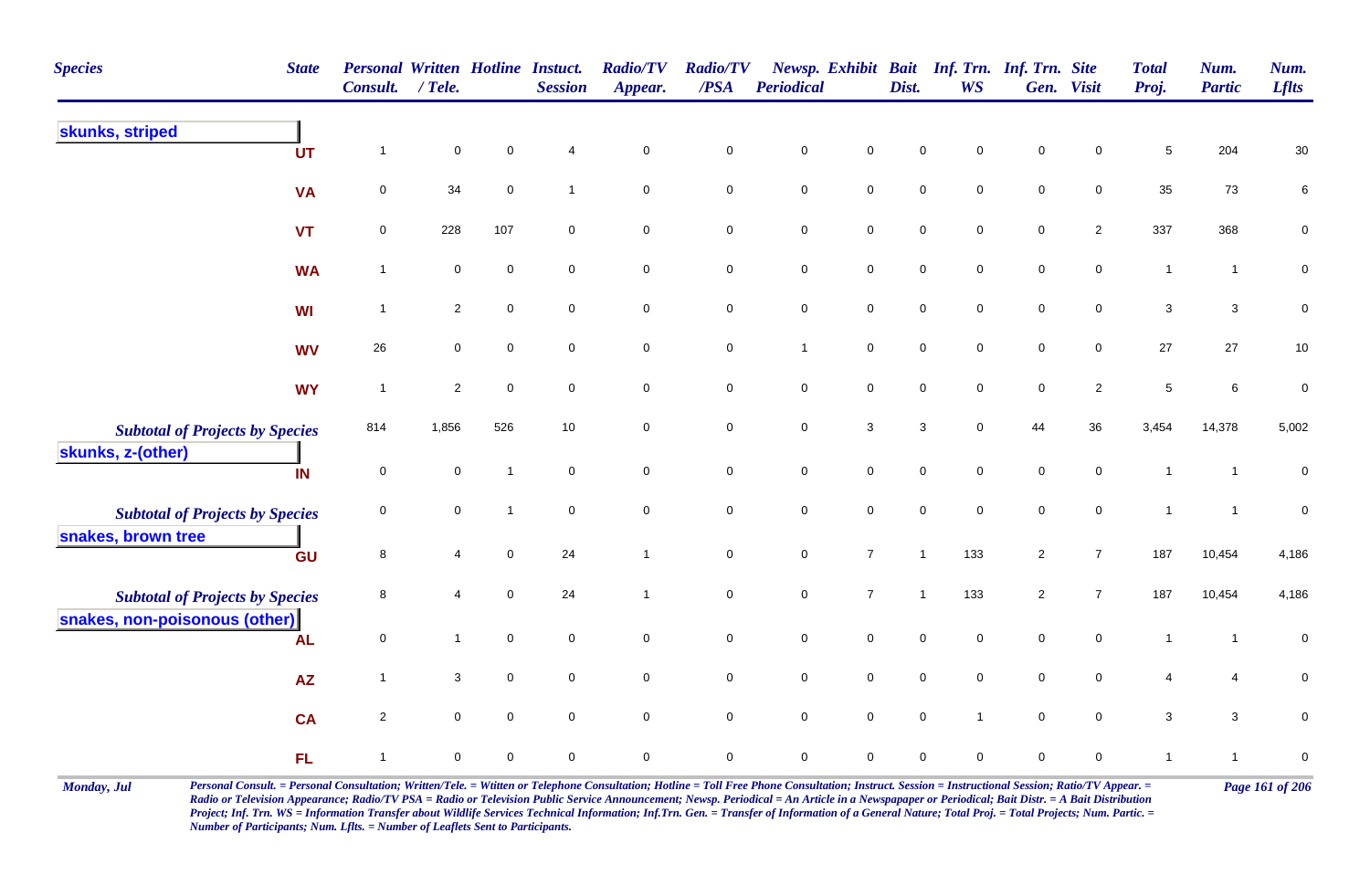| <b>Species</b>                | <b>State</b> | <b>Personal Written Hotline Instuct.</b><br>Consult. / Tele. |                |                     | <b>Session</b>      | <b>Radio/TV</b><br>Appear. | <b>Radio/TV</b><br>$\operatorname{\mathcal{PSA}}$ | <b>Periodical</b>   |                     | Dist.       | Newsp. Exhibit Bait Inf. Trn. Inf. Trn. Site<br><b>WS</b> |              | Gen. Visit          | <b>Total</b><br>Proj. | Num.<br><b>Partic</b> | Num.<br><b>Lflts</b> |
|-------------------------------|--------------|--------------------------------------------------------------|----------------|---------------------|---------------------|----------------------------|---------------------------------------------------|---------------------|---------------------|-------------|-----------------------------------------------------------|--------------|---------------------|-----------------------|-----------------------|----------------------|
| snakes, non-poisonous (other) | FL           | $\overline{1}$                                               | $\mathbf 0$    | $\mathsf{O}\xspace$ | $\pmb{0}$           | $\pmb{0}$                  | $\pmb{0}$                                         | $\pmb{0}$           | $\mathsf{O}\xspace$ | $\mathbf 0$ | $\mathbf 0$                                               | $\mathsf 0$  | $\mathbf 0$         | $\overline{1}$        | $\mathbf{1}$          | $\mathbf 0$          |
|                               | <b>GA</b>    | $\mathbf 0$                                                  | $\overline{2}$ | 0                   | $\mathbf 0$         | $\mathbf 0$                | $\mathbf 0$                                       | $\mathbf 0$         | $\mathbf 0$         | $\mathbf 0$ | $\mathbf 0$                                               | $\pmb{0}$    | 0                   | $\overline{2}$        | $\overline{a}$        | $\mathbf{1}$         |
|                               | ID           | $\mathbf 0$                                                  | $\overline{2}$ | $\mathsf{O}\xspace$ | $\overline{0}$      | $\mathbf 0$                | $\pmb{0}$                                         | $\pmb{0}$           | $\mathsf{O}\xspace$ | $\mathsf 0$ | $\mathbf 0$                                               | $\mathsf 0$  | $\mathbf 0$         | $\overline{2}$        | $\sqrt{2}$            | 0                    |
|                               | IN           | $\boldsymbol{0}$                                             | $\overline{0}$ | 137                 | $\mathbf 0$         | $\mathsf{O}\xspace$        | $\pmb{0}$                                         | $\mathbf 0$         | $\mathbf 0$         | $\mathbf 0$ | $\mathbf 0$                                               | $\pmb{0}$    | $\mathsf{O}\xspace$ | 137                   | 139                   | $\overline{0}$       |
|                               | <b>KY</b>    | $\mathbf 0$                                                  | 13             | $\mathbf 0$         | $\mathsf{O}\xspace$ | $\mathsf{O}\xspace$        | $\pmb{0}$                                         | $\mathbf 0$         | $\mathbf 0$         | $\pmb{0}$   | $\overline{2}$                                            | $\mathbf{1}$ | $\mathsf{O}$        | 16                    | 16                    | $\mathbf 0$          |
|                               | LA           | $\pmb{0}$                                                    | 17             | $\mathbf 0$         | $\overline{0}$      | $\mathsf{O}\xspace$        | $\pmb{0}$                                         | $\pmb{0}$           | $\mathbf 0$         | $\pmb{0}$   | $\overline{0}$                                            | $\pmb{0}$    | $\mathbf{1}$        | $18$                  | $18\,$                | $\mathbf{3}$         |
|                               | <b>MA</b>    | $\mathbf 0$                                                  | $\mathbf{1}$   | $\mathbf 0$         | $\overline{0}$      | $\mathbf 0$                | $\mathbf 0$                                       | $\pmb{0}$           | $\mathsf{O}\xspace$ | $\mathbf 0$ | $\mathbf 0$                                               | $\mathsf 0$  | $\mathbf 0$         | $\overline{1}$        | $\mathbf{1}$          | $\mathbf 0$          |
|                               | <b>MD</b>    | $\mathbf 0$                                                  | $\mathbf{1}$   | 322                 | $\overline{0}$      | $\mathbf 0$                | $\mathsf 0$                                       | $\mathbf 0$         | $\mathsf{O}\xspace$ | $\mathbf 0$ | $\mathbf 0$                                               | $\mathsf 0$  | $\mathbf 0$         | 323                   | 323                   | $\overline{7}$       |
|                               | <b>ME</b>    | $\mathbf 0$                                                  | $\mathbf{1}$   | $\mathbf 0$         | $\mathsf{O}\xspace$ | $\mathbf 0$                | $\mathbf 0$                                       | $\pmb{0}$           | $\mathsf{O}\xspace$ | $\mathbf 0$ | $\mathsf{O}\xspace$                                       | $\pmb{0}$    | $\mathsf{O}\xspace$ | $\overline{1}$        | $\mathbf{1}$          | $\mathbf{1}$         |
|                               | <b>MS</b>    | $\overline{1}$                                               | $\overline{2}$ | $\pmb{0}$           | $\mathbf 0$         | $\mathbf 0$                | $\mathbf 0$                                       | ${\bf 0}$           | $\mathbf 0$         | $\pmb{0}$   | $\overline{0}$                                            | $\pmb{0}$    | $\mathbf 0$         | $\mathbf{3}$          | $\bf 8$               | 4                    |
|                               | ND           | $\overline{1}$                                               | $\overline{2}$ | $\mathbf 0$         | $\mathbf 0$         | $\mathbf 0$                | $\mathbf 0$                                       | $\mathbf 0$         | $\mathbf 0$         | $\mathbf 0$ | $\overline{0}$                                            | $\pmb{0}$    | $\mathbf 0$         | $\mathbf{3}$          | $\sqrt{5}$            | $\overline{a}$       |
|                               | <b>NE</b>    | $\overline{1}$                                               | $\mathbf{1}$   | $\mathbf 0$         | $\mathbf 0$         | $\mathsf 0$                | $\mathbf 0$                                       | $\mathbf 0$         | $\mathbf 0$         | $\mathbf 0$ | $\mathbf{0}$                                              | $\pmb{0}$    | $\mathbf 0$         | $\overline{2}$        | $\overline{a}$        | $\pmb{0}$            |
|                               | <b>NH</b>    | $\mathbf 0$                                                  | 26             | $\mathbf 0$         | $\overline{0}$      | $\mathbf 0$                | $\mathbf 0$                                       | $\mathsf{O}\xspace$ | $\mathsf 0$         | $\mathbf 0$ | $\overline{0}$                                            | $\sqrt{2}$   | $\mathbf 0$         | $28\,$                | 28                    | 105                  |
|                               | <b>NJ</b>    | $\pmb{0}$                                                    | $\mathbf{1}$   | $\mathbf 0$         | $\mathsf{O}\xspace$ | $\mathsf{O}\xspace$        | $\pmb{0}$                                         | $\pmb{0}$           | $\mathbf 0$         | $\mathbf 0$ | $\overline{0}$                                            | $\pmb{0}$    | $\mathsf{O}\xspace$ | $\mathbf{1}$          | $\mathbf{1}$          | $\mathbf 0$          |
|                               | <b>NM</b>    | $\overline{1}$                                               | $\mathbf 0$    | $\mathbf 0$         | $\mathsf{O}\xspace$ | $\mathsf{O}\xspace$        | $\mathbf 0$                                       | $\mathbf 0$         | $\mathsf{O}\xspace$ | $\mathbf 0$ | $\overline{0}$                                            | $\pmb{0}$    | $\mathsf{O}\xspace$ | $\mathbf{1}$          | $\mathbf{1}$          | $\overline{1}$       |
|                               | <b>NV</b>    | $\mathsf{O}\xspace$                                          | $\mathbf{1}$   | $\mathbf 0$         | $\mathbf 0$         | $\pmb{0}$                  | $\mathbf 0$                                       | $\mathsf{O}\xspace$ | $\pmb{0}$           | $\mathbf 0$ | $\mathbf 0$                                               | $\mathsf 0$  | $\mathbf 0$         | $\overline{1}$        | $\mathbf{1}$          | $\mathbf 0$          |

Monday, Jul Personal Consult. = Personal Consultation; Written/Tele. = Witten or Telephone Consultation; Hotline = Toll Free Phone Consultation; Instruct. Session = Instructional Session; Ratio/TV Appear. = Page 162 of 206 *Radio or Television Appearance; Radio/TV PSA = Radio or Television Public Service Announcement; Newsp. Periodical = An Article in a Newspapaper or Periodical; Bait Distr. = A Bait Distribution*  Project; Inf. Trn. WS = Information Transfer about Wildlife Services Technical Information; Inf.Trn. Gen. = Transfer of Information of a General Nature; Total Proj. = Total Projects; Num. Partic. = *Number of Participants; Num. Lflts. = Number of Leaflets Sent to Participants.*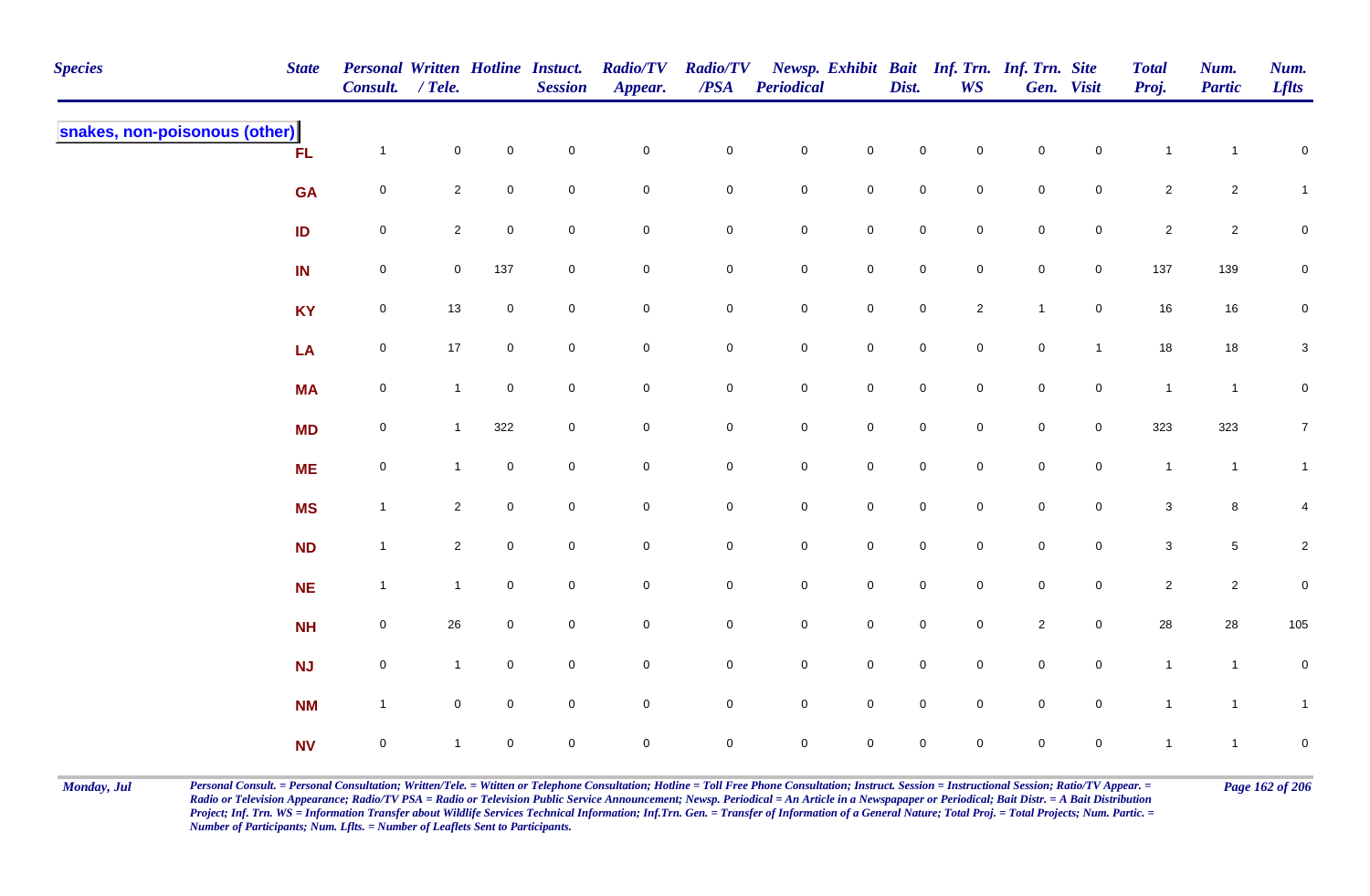| <b>Species</b>                                                      | <b>State</b> | Personal Written Hotline Instuct.<br><b>Consult.</b> | $/$ Tele.      |                     | <b>Session</b>      | <b>Radio/TV</b><br>Appear. | <b>Radio/TV</b><br>$\overline{PSA}$ | Periodical   |                     | Dist.       | <b>WS</b>      | Newsp. Exhibit Bait Inf. Trn. Inf. Trn. Site | Gen. Visit     | <b>Total</b><br>Proj. | Num.<br><b>Partic</b> | Num.<br><b>Lflts</b>      |
|---------------------------------------------------------------------|--------------|------------------------------------------------------|----------------|---------------------|---------------------|----------------------------|-------------------------------------|--------------|---------------------|-------------|----------------|----------------------------------------------|----------------|-----------------------|-----------------------|---------------------------|
| snakes, non-poisonous (other)                                       | <b>NV</b>    | $\mathbf 0$                                          | $\mathbf{1}$   | $\overline{0}$      | $\mathbf 0$         | $\mathbf 0$                | $\mathbf 0$                         | $\pmb{0}$    | $\mathbf 0$         | $\mathsf 0$ | $\mathbf 0$    | $\mathsf 0$                                  | $\mathbf 0$    | $\mathbf{1}$          | $\mathbf 1$           | $\pmb{0}$                 |
|                                                                     | <b>NY</b>    | $\mathbf 0$                                          | $\mathbf{1}$   | $\overline{0}$      | $\mathbf 0$         | $\mathbf 0$                | $\overline{0}$                      | $\mathsf 0$  | $\overline{0}$      | $\mathsf 0$ | $\mathbf 0$    | $\mathsf 0$                                  | $\overline{0}$ | $\overline{1}$        | $\mathbf{1}$          | $\overline{2}$            |
|                                                                     | OH           | $\mathbf 0$                                          | 4              | $\overline{0}$      | $\mathbf 0$         | $\mathbf 0$                | $\mathbf 0$                         | $\pmb{0}$    | $\mathsf{O}\xspace$ | $\mathsf 0$ | $\mathbf 0$    | $\mathsf 0$                                  | $\mathbf 0$    | $\overline{4}$        | 4                     | $\ensuremath{\mathsf{3}}$ |
|                                                                     | OK           | $\sqrt{5}$                                           | 9              | $\overline{0}$      | $\mathbf 0$         | $\mathbf 0$                | $\mathbf 0$                         | $\pmb{0}$    | $\mathbf 0$         | $\mathsf 0$ | $\mathbf 0$    | $\mathsf 0$                                  | $\overline{0}$ | 14                    | 15                    | $\mathbf 0$               |
|                                                                     | <b>OR</b>    | 0                                                    | $\mathbf{1}$   | $\overline{0}$      | $\mathbf 0$         | $\mathbf 0$                | $\mathbf 0$                         | $\pmb{0}$    | $\overline{0}$      | $\mathbf 0$ | $\mathbf 0$    | $\mathsf 0$                                  | $\overline{0}$ | $\overline{1}$        | $\mathbf{1}$          | $\pmb{0}$                 |
|                                                                     | PA           | $\mathbf 0$                                          | $\mathbf{1}$   | $\overline{0}$      | $\mathbf 0$         | $\mathbf 0$                | $\overline{0}$                      | $\mathsf 0$  | $\mathsf 0$         | $\mathsf 0$ | $\mathbf 0$    | $\mathsf 0$                                  | $\overline{0}$ | $\overline{1}$        | $\mathbf{1}$          | $\mathbf 0$               |
|                                                                     | <b>SC</b>    | $\overline{0}$                                       | $\mathbf{3}$   | $\overline{0}$      | $\mathbf 0$         | $\overline{0}$             | $\mathsf{O}$                        | $\mathbf 0$  | $\overline{0}$      | $\mathsf 0$ | $\overline{0}$ | $\mathsf 0$                                  | $\overline{0}$ | $\mathbf{3}$          | $\mathbf{3}$          | $\mathbf 0$               |
|                                                                     | <b>TN</b>    | $\mathsf{O}\xspace$                                  | $\sqrt{5}$     | $\mathsf{O}\xspace$ | $\mathsf{O}\xspace$ | $\mathbf 0$                | $\mathbf 0$                         | $\pmb{0}$    | $\mathsf 0$         | $\pmb{0}$   | $\mathbf 0$    | $\pmb{0}$                                    | $\mathbf 0$    | $\sqrt{5}$            | $\overline{5}$        | $\pmb{0}$                 |
|                                                                     | <b>TX</b>    | 16                                                   | 144            | $\mathsf{O}\xspace$ | $\mathsf{O}\xspace$ | $\mathsf{O}\xspace$        | $\mathbf 0$                         | $\pmb{0}$    | $\mathsf 0$         | $\pmb{0}$   | 126            | $\pmb{0}$                                    | $\mathbf 0$    | 286                   | 289                   | 140                       |
|                                                                     | <b>VA</b>    | $\mathsf{O}\xspace$                                  | 11             | $\mathsf{O}\xspace$ | $\mathbf{1}$        | $\mathsf{O}\xspace$        | $\mathsf{O}\xspace$                 | $\pmb{0}$    | $\mathsf{O}\xspace$ | $\mathbf 0$ | $\mathbf 0$    | $\pmb{0}$                                    | $\mathbf{1}$   | 13                    | 47                    | $\pmb{0}$                 |
|                                                                     | <b>VT</b>    | $\mathbf 0$                                          | $10\,$         | 6                   | $\mathbf 0$         | $\mathsf{O}\xspace$        | $\mathbf 0$                         | $\pmb{0}$    | $\mathbf 0$         | $\mathbf 0$ | $\Omega$       | $\mathbf 0$                                  | $\mathbf 0$    | 16                    | $17$                  | $\overline{0}$            |
|                                                                     | <b>WV</b>    | $\mathbf 0$                                          | $\overline{2}$ | $\mathsf{O}\xspace$ | $\mathbf 0$         | $\mathbf 0$                | $\mathbf 0$                         | $\pmb{0}$    | $\mathbf 0$         | $\mathbf 0$ | $\mathbf 0$    | $\pmb{0}$                                    | $\mathbf 0$    | $\overline{c}$        | $\mathsf 3$           | $\pmb{0}$                 |
| <b>Subtotal of Projects by Species</b><br>snakes, poisonous (other) |              | 29                                                   | 265            | 465                 | $\mathbf{1}$        | $\mathsf{O}\xspace$        | $\pmb{0}$                           | $\pmb{0}$    | $\pmb{0}$           | $\mathbf 0$ | $\mathbf 0$    | 3                                            | $\overline{2}$ | 894                   | 943                   | 269                       |
|                                                                     | <b>AL</b>    | $\mathbf 0$                                          | $\overline{2}$ | $\mathsf 0$         | $\mathbf 0$         | $\overline{0}$             | $\overline{0}$                      | $\mathsf 0$  | $\overline{0}$      | $\mathsf 0$ | $\mathbf 0$    | $\sqrt{2}$                                   | $\overline{0}$ | 4                     | 4                     | $\sqrt{2}$                |
|                                                                     | <b>AZ</b>    | $\mathbf 0$                                          | $\overline{2}$ | $\mathsf{O}\xspace$ | $\mathsf{O}\xspace$ | $\mathsf{O}\xspace$        | $\mathsf 0$                         | $\pmb{0}$    | $\mathsf 0$         | $\pmb{0}$   | $\mathbf 0$    | $\pmb{0}$                                    | $\mathbf 0$    | $\overline{2}$        | $\overline{c}$        | $\pmb{0}$                 |
|                                                                     | <b>CA</b>    | $5\phantom{.0}$                                      | 25             | $\mathsf{O}\xspace$ | $\mathsf{O}\xspace$ | $\mathsf{O}\xspace$        | $\mathsf{O}\xspace$                 | $\mathbf{1}$ | $\mathsf{O}\xspace$ | $\pmb{0}$   | 1              | $\mathsf 0$                                  | $\mathbf 0$    | 32                    | 78                    | $35\,$                    |

Monday, Jul Personal Consult. = Personal Consultation; Written/Tele. = Witten or Telephone Consultation; Hotline = Toll Free Phone Consultation; Instruct. Session = Instructional Session; Ratio/TV Appear. = Page 163 of 206 *Radio or Television Appearance; Radio/TV PSA = Radio or Television Public Service Announcement; Newsp. Periodical = An Article in a Newspapaper or Periodical; Bait Distr. = A Bait Distribution*  Project; Inf. Trn. WS = Information Transfer about Wildlife Services Technical Information; Inf.Trn. Gen. = Transfer of Information of a General Nature; Total Proj. = Total Projects; Num. Partic. = *Number of Participants; Num. Lflts. = Number of Leaflets Sent to Participants.*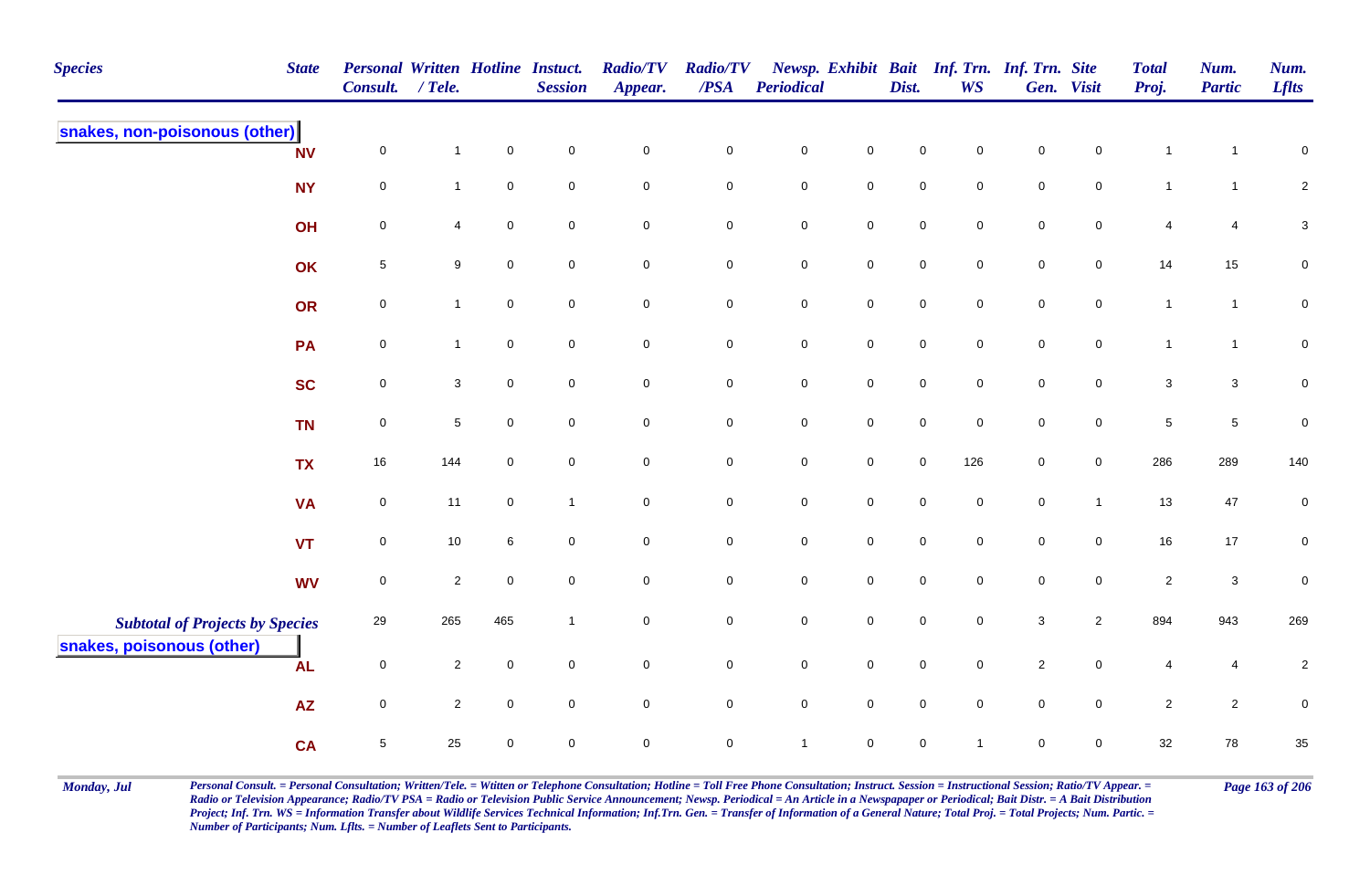| <b>Species</b>            | <b>State</b> | Personal Written Hotline Instuct.<br>Consult. / Tele. |                |             | <b>Session</b> | <b>Radio/TV</b><br>Appear. | <b>Radio/TV</b><br>$\overline{PSA}$ | <b>Periodical</b>   |                     | Dist.               | <b>WS</b>           | Newsp. Exhibit Bait Inf. Trn. Inf. Trn. Site | Gen. Visit          | <b>Total</b><br>Proj. | Num.<br><b>Partic</b> | Num.<br><b>Lflts</b>      |
|---------------------------|--------------|-------------------------------------------------------|----------------|-------------|----------------|----------------------------|-------------------------------------|---------------------|---------------------|---------------------|---------------------|----------------------------------------------|---------------------|-----------------------|-----------------------|---------------------------|
| snakes, poisonous (other) | <b>CA</b>    | $\overline{5}$                                        | 25             | $\mathbf 0$ | $\mathbf 0$    | $\mathbf 0$                | $\mathbf 0$                         | $\mathbf{1}$        | $\mathbf 0$         | $\mathbf 0$         | $\mathbf{1}$        | $\mathbf 0$                                  | $\mathbf 0$         | $32\,$                | 78                    | $35\,$                    |
|                           | co           | $\overline{1}$                                        | $\mathbf{1}$   | $\pmb{0}$   | $\pmb{0}$      | $\mathbf 0$                | $\pmb{0}$                           | $\mathbf 0$         | $\mathbf 0$         | $\pmb{0}$           | $\mathbf 0$         | $\mathbf 0$                                  | $\mathsf{O}\xspace$ | $\sqrt{2}$            | $\overline{c}$        | $\pmb{0}$                 |
|                           | <b>GA</b>    | $10\,$                                                | $\overline{2}$ | $\pmb{0}$   | $\pmb{0}$      | $\mathbf 0$                | $\pmb{0}$                           | $\mathbf 0$         | $\mathbf 0$         | $\mathbf 0$         | $\mathsf{O}\xspace$ | $\mathbf 0$                                  | $\mathsf{O}\xspace$ | $12$                  | $12\,$                | $\overline{0}$            |
|                           | IN           | $\mathbf 0$                                           | $\mathbf 0$    | 19          | $\mathbf 0$    | $\mathbf 0$                | 0                                   | $\mathbf 0$         | $\mathbf 0$         | $\mathbf 0$         | $\mathbf 0$         | $\mathbf 0$                                  | $\mathbf 0$         | 19                    | 19                    | $\mathbf 0$               |
|                           | <b>KY</b>    | $\mathbf 0$                                           | $\mathbf{3}$   | $\mathbf 0$ | $\overline{0}$ | $\mathbf 0$                | $\mathbf 0$                         | $\mathsf{O}\xspace$ | $\mathbf 0$         | $\mathsf{O}\xspace$ | $\overline{0}$      | $\mathbf 0$                                  | $\mathbf 0$         | $\mathbf{3}$          | $\overline{4}$        | $\mathbf 0$               |
|                           | LA           | $\mathbf 0$                                           | $\overline{2}$ | $\mathbf 0$ | $\mathbf 0$    | $\mathsf{O}\xspace$        | $\mathbf 0$                         | $\mathsf{O}\xspace$ | $\mathbf 0$         | $\mathsf{O}\xspace$ | $\mathsf{O}\xspace$ | $\mathbf 0$                                  | $\mathbf 0$         | $\overline{2}$        | $\overline{2}$        | $\mathbf 0$               |
|                           | <b>MD</b>    | $\mathsf{O}\xspace$                                   | $\overline{0}$ | 4           | $\mathbf 0$    | $\mathsf{O}\xspace$        | $\mathbf 0$                         | $\mathsf{O}\xspace$ | $\mathbf 0$         | $\mathsf{O}\xspace$ | $\mathsf{O}\xspace$ | $\mathsf{O}\xspace$                          | $\mathsf{O}\xspace$ | $\overline{4}$        | $\overline{4}$        | $\ensuremath{\mathsf{3}}$ |
|                           | <b>MS</b>    | $\overline{2}$                                        | $\mathbf{1}$   | $\mathbf 0$ | $\mathbf 0$    | $\mathbf 0$                | $\mathbf 0$                         | $\mathbf 0$         | $\overline{0}$      | $\mathsf{O}\xspace$ | $\mathsf{O}\xspace$ | $\mathsf{O}\xspace$                          | $\mathsf{O}\xspace$ | $\mathbf{3}$          | $13$                  | 8                         |
|                           | <b>ND</b>    | $\mathbf 0$                                           |                | $\mathbf 0$ | $\mathbf 0$    | $\mathbf 0$                | $\mathbf 0$                         | $\mathbf 0$         | $\mathbf 0$         | $\mathbf 0$         | $\mathbf 0$         | $\mathbf 0$                                  | $\mathbf 0$         | $\mathbf{1}$          | $\mathbf{1}$          | $\mathbf 0$               |
|                           | <b>NE</b>    | $\mathsf{O}\xspace$                                   | $\mathbf{1}$   | $\pmb{0}$   | $\mathbf 0$    | $\mathsf{O}\xspace$        | $\pmb{0}$                           | $\mathbf 0$         | $\mathbf 0$         | $\mathbf 0$         | $\mathsf{O}\xspace$ | $\mathbf 0$                                  | $\mathbf{1}$        | $\sqrt{2}$            | $\overline{c}$        | $\mathbf 0$               |
|                           | <b>NM</b>    | $\mathbf 0$                                           | $\mathbf{1}$   | $\pmb{0}$   | $\mathbf 0$    | $\mathbf 0$                | $\mathbf 0$                         | $\mathbf 0$         | $\mathbf 0$         | $\mathbf 0$         | $\mathsf{O}\xspace$ | $\mathbf 0$                                  | $\mathbf 0$         | $\mathbf{1}$          | $\overline{1}$        | $\mathbf 0$               |
|                           | <b>NV</b>    | $\mathbf 0$                                           | $\overline{2}$ | $\mathbf 0$ | $\mathbf 0$    | $\mathbf 0$                | 0                                   | $\mathbf 0$         | $\mathbf 0$         | $\mathbf 0$         | $\overline{0}$      | $\mathbf 0$                                  | $\mathbf 0$         | $\overline{2}$        | $\overline{c}$        | 3                         |
|                           | OK           | $\overline{2}$                                        | $\mathbf{3}$   | 0           | $\overline{0}$ | $\mathsf 0$                | 0                                   | $\mathsf{O}$        | $\mathbf 0$         | $\mathbf 0$         | $\overline{0}$      | $\mathbf 0$                                  | $\mathbf 0$         | $\overline{5}$        | $\sqrt{5}$            | $\overline{c}$            |
|                           | <b>SC</b>    | $\mathbf 0$                                           | $\overline{2}$ | $\mathbf 0$ | $\mathbf 0$    | $\mathsf{O}\xspace$        | $\mathbf 0$                         | $\mathsf{O}$        | $\mathbf 0$         | $\mathsf{O}\xspace$ | $\mathbf 0$         | $\mathsf{O}\xspace$                          | $\overline{0}$      | $\overline{2}$        | $\overline{2}$        | $\mathbf 0$               |
|                           | <b>TN</b>    | $\mathsf{O}\xspace$                                   | $\mathbf{1}$   | $\mathbf 0$ | $\mathbf 0$    | $\pmb{0}$                  | $\mathbf 0$                         | $\mathsf{O}$        | $\mathsf{O}\xspace$ | $\mathsf{O}\xspace$ | $\mathsf{O}\xspace$ | $\mathsf{O}\xspace$                          | $\mathsf{O}\xspace$ | $\mathbf{1}$          | $\overline{1}$        | $\pmb{0}$                 |
|                           | <b>TX</b>    | $\sqrt{5}$                                            | 82             | $\mathbf 0$ | $\mathsf 0$    | $\mathbf 0$                | $\mathbf 0$                         | $\overline{0}$      | $\mathsf{O}\xspace$ | 0                   | 120                 | $\mathbf 0$                                  | $\mathbf 0$         | 207                   | 208                   | $140\,$                   |

Monday, Jul Personal Consult. = Personal Consultation; Written/Tele. = Witten or Telephone Consultation; Hotline = Toll Free Phone Consultation; Instruct. Session = Instructional Session; Ratio/TV Appear. = Page 164 of 206 *Radio or Television Appearance; Radio/TV PSA = Radio or Television Public Service Announcement; Newsp. Periodical = An Article in a Newspapaper or Periodical; Bait Distr. = A Bait Distribution*  Project; Inf. Trn. WS = Information Transfer about Wildlife Services Technical Information; Inf.Trn. Gen. = Transfer of Information of a General Nature; Total Proj. = Total Projects; Num. Partic. = *Number of Participants; Num. Lflts. = Number of Leaflets Sent to Participants.*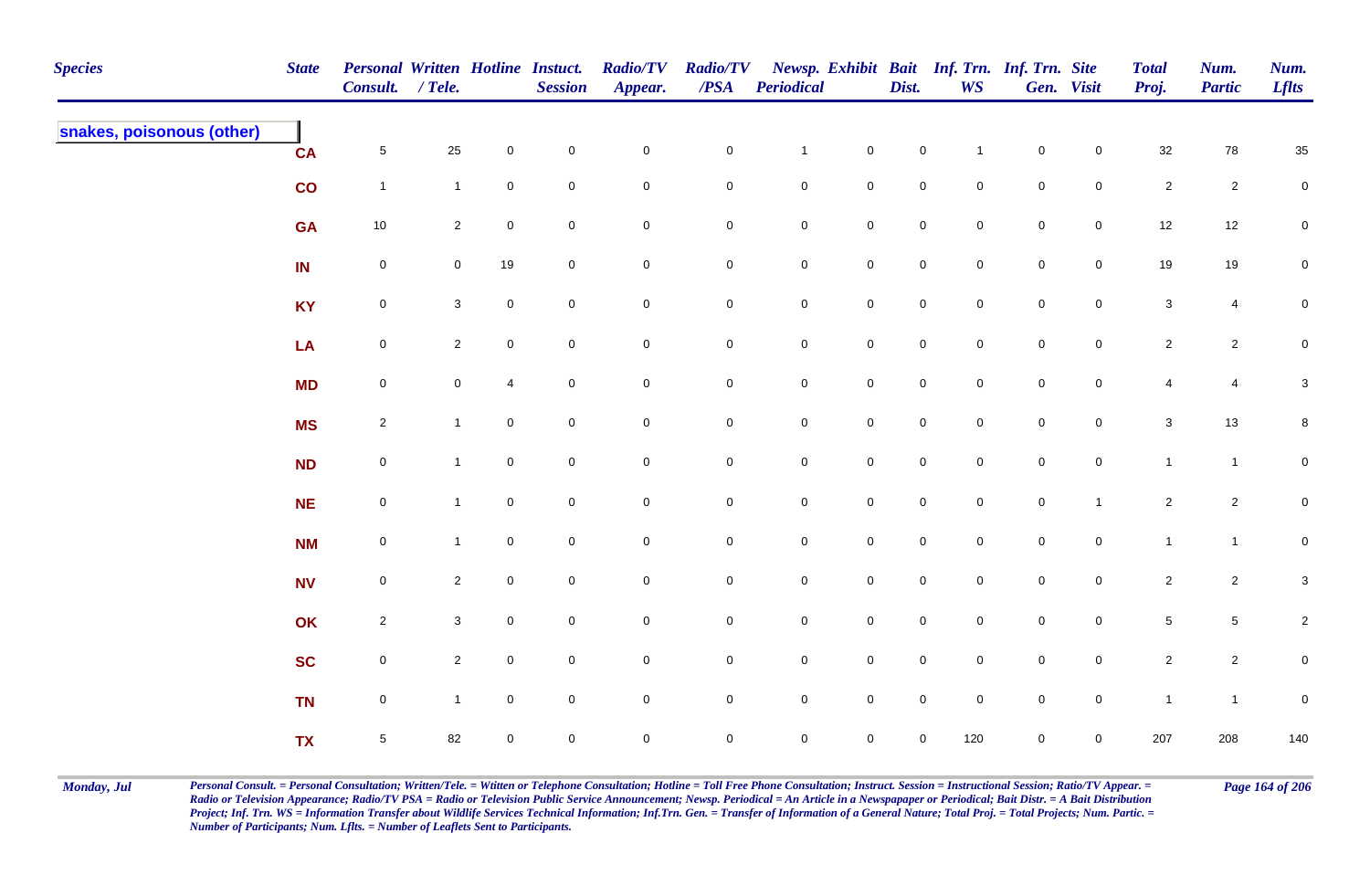| <b>Species</b><br><b>State</b>         |                             | Personal Written Hotline Instuct.<br>Consult. / Tele. |                     | <b>Session</b> | <b>Radio/TV</b><br>Appear. | <b>Radio/TV</b><br>$\boldsymbol{PSA}$ | Periodical   |                     | Dist.               | <b>WS</b>           | Newsp. Exhibit Bait Inf. Trn. Inf. Trn. Site | Gen. Visit          | <b>Total</b><br>Proj. | Num.<br><b>Partic</b> | Num.<br><b>Lflts</b> |
|----------------------------------------|-----------------------------|-------------------------------------------------------|---------------------|----------------|----------------------------|---------------------------------------|--------------|---------------------|---------------------|---------------------|----------------------------------------------|---------------------|-----------------------|-----------------------|----------------------|
| snakes, poisonous (other)              | 0<br><b>VA</b>              | 9                                                     | $\mathbf 0$         | $\mathbf 0$    | $\mathbf 0$                | $\mathbf 0$                           | $\mathbf{1}$ | $\mathbf 0$         | $\mathbf 0$         | 0                   | $\pmb{0}$                                    | $\mathbf 0$         | 10                    | 11                    | $\overline{c}$       |
|                                        | <b>WY</b><br>$\overline{1}$ | $\mathbf{1}$                                          | $\mathbf 0$         | $\mathbf 0$    | $\pmb{0}$                  | $\pmb{0}$                             | $\pmb{0}$    | $\mathbf 0$         | $\mathbf 0$         | $\mathbf 0$         | $\mathbf 0$                                  | $\mathsf{O}\xspace$ | $\sqrt{2}$            | $\mathbf{3}$          | $\pmb{0}$            |
| <b>Subtotal of Projects by Species</b> | 26                          | 141                                                   | 23                  | 0              | $\pmb{0}$                  | $\mathbf 0$                           | $\pmb{0}$    | $\mathbf 0$         | $\mathsf{O}\xspace$ | $\mathbf 0$         | $\sqrt{2}$                                   | $\mathbf{1}$        | 316                   | 376                   | 195                  |
| snipes, common                         | <b>WA</b><br>$\overline{1}$ | $\mathbf 0$                                           | 0                   | $\mathbf 0$    | 0                          | $\mathbf 0$                           | $\mathsf 0$  | $\overline{0}$      | $\mathsf{O}\xspace$ | $\mathbf 0$         | $\mathbf 0$                                  | $\mathbf 0$         | $\mathbf{1}$          | $\mathbf{1}$          | $\pmb{0}$            |
| <b>Subtotal of Projects by Species</b> | $\mathbf 1$                 | $\mathbf 0$                                           | $\mathsf{O}\xspace$ | $\mathbf 0$    | $\mathsf{O}\xspace$        | $\mathsf{O}\xspace$                   | $\pmb{0}$    | $\mathsf 0$         | $\mathbf 0$         | $\mathsf{O}\xspace$ | $\mathbf 0$                                  | $\mathsf{O}\xspace$ | $\mathbf{1}$          | $\overline{1}$        | $\pmb{0}$            |
| sparrows, eurasian tree                | GU<br>4                     | $\mathbf{1}$                                          | $\mathbf 0$         | $\mathbf 0$    | 0                          | $\mathsf 0$                           | $\pmb{0}$    | $\mathsf 0$         | $\pmb{0}$           | $\overline{1}$      | $\pmb{0}$                                    | $\mathbf 0$         | 6                     | 230                   | 200                  |
|                                        | <b>KY</b><br>$\overline{1}$ | $\mathsf{O}\xspace$                                   | $\pmb{0}$           | $\mathbf 0$    | 0                          | $\mathbf 0$                           | $\mathsf 0$  | $\mathsf{O}\xspace$ | $\mathsf{O}\xspace$ | 0                   | $\mathbf 0$                                  | $\mathsf{O}\xspace$ | $\mathbf{1}$          | $\overline{1}$        | $\pmb{0}$            |
| <b>Subtotal of Projects by Species</b> | 5                           | $\mathbf{1}$                                          | 0                   | $\mathbf 0$    | $\mathbf 0$                | $\mathbf 0$                           | $\mathbf 0$  | $\mathbf 0$         | $\mathsf{O}\xspace$ | $\mathbf{1}$        | $\pmb{0}$                                    | $\mathbf 0$         | $\overline{7}$        | 231                   | 200                  |
| sparrows, house/english                | $\mathbf 0$<br><b>AL</b>    | $\mathbf{1}$                                          | $\mathbf 0$         | $\mathbf 0$    | $\mathbf 0$                | $\mathsf 0$                           | $\mathsf 0$  | $\mathbf 0$         | $\mathsf{O}\xspace$ | $\mathbf 0$         | $\mathsf{O}\xspace$                          | $\overline{0}$      | $\mathbf{1}$          | $\overline{2}$        | $\pmb{0}$            |
|                                        | $\mathbf 0$<br><b>AZ</b>    | $\mathbf{1}$                                          | $\mathbf 0$         | $\mathsf 0$    | $\mathbf 0$                | $\mathbf 0$                           | $\pmb{0}$    | $\mathbf 0$         | $\mathbf 0$         | $\mathbf 0$         | $\pmb{0}$                                    | $\mathbf 0$         | $\mathbf{1}$          | $\overline{2}$        | $\pmb{0}$            |
|                                        | 5<br><b>CA</b>              | $\mathbf 0$                                           | $\mathbf 0$         | $\mathbf 0$    | 0                          | $\overline{0}$                        | $\mathsf 0$  | $\overline{0}$      | $\mathbf 0$         | $\mathbf 0$         | $\mathbf 0$                                  | $\overline{1}$      | 6                     | 408                   | $\pmb{0}$            |
|                                        | co<br>$\overline{1}$        | $\mathsf{O}\xspace$                                   | $\pmb{0}$           | $\mathbf 0$    | $\mathsf{O}\xspace$        | $\mathsf{O}\xspace$                   | $\pmb{0}$    | $\mathbf 0$         | $\mathbf 0$         | $\mathsf{O}\xspace$ | $\mathbf 0$                                  | $\mathsf{O}\xspace$ | $\mathbf{1}$          | $\mathbf{1}$          | $\pmb{0}$            |
| H <sub>II</sub>                        | $\overline{1}$              | $\pmb{0}$                                             | $\mathbf 0$         | $\mathbf 0$    | $\pmb{0}$                  | $\pmb{0}$                             | $\pmb{0}$    | $\mathbf 0$         | $\pmb{0}$           | $\mathbf 0$         | $\mathbf 0$                                  | $\mathsf{O}\xspace$ | $\mathbf{1}$          | $\overline{c}$        | $\pmb{0}$            |
| IA                                     | 0                           | $\mathbf{1}$                                          | 0                   | $\mathbf 0$    | $\mathsf{O}\xspace$        | $\mathsf{O}\xspace$                   | $\pmb{0}$    | $\mathbf 0$         | $\mathbf 0$         | $\mathbf 0$         | $\mathbf 0$                                  | $\mathbf{1}$        | $\overline{2}$        | $\mathbf{3}$          | $\pmb{0}$            |
| ID                                     | $\overline{a}$              | $\mathbf{1}$                                          | $\mathbf 0$         | $\mathbf 0$    | $\mathbf 0$                | $\overline{0}$                        | $\pmb{0}$    | $\mathbf 0$         | $\pmb{0}$           | $\mathbf 0$         | $\pmb{0}$                                    | $\overline{0}$      | $\mathbf{3}$          | $\sqrt{5}$            | $\mathbf{1}$         |
| IL                                     | 0                           | 10                                                    | 0                   | $\mathbf 0$    | 0                          | $\mathbf 0$                           | $\mathbf 0$  | $\mathbf 0$         | $\mathbf 0$         | 0                   | $\mathbf 0$                                  | $\mathbf 0$         | $10\,$                | $10\,$                | $\,$ 5 $\,$          |

Monday, Jul Personal Consult. = Personal Consultation; Written/Tele. = Witten or Telephone Consultation; Hotline = Toll Free Phone Consultation; Instruct. Session = Instructional Session; Ratio/TV Appear. = Page 165 of 206 *Radio or Television Appearance; Radio/TV PSA = Radio or Television Public Service Announcement; Newsp. Periodical = An Article in a Newspapaper or Periodical; Bait Distr. = A Bait Distribution*  Project; Inf. Trn. WS = Information Transfer about Wildlife Services Technical Information; Inf.Trn. Gen. = Transfer of Information of a General Nature; Total Proj. = Total Projects; Num. Partic. = *Number of Participants; Num. Lflts. = Number of Leaflets Sent to Participants.*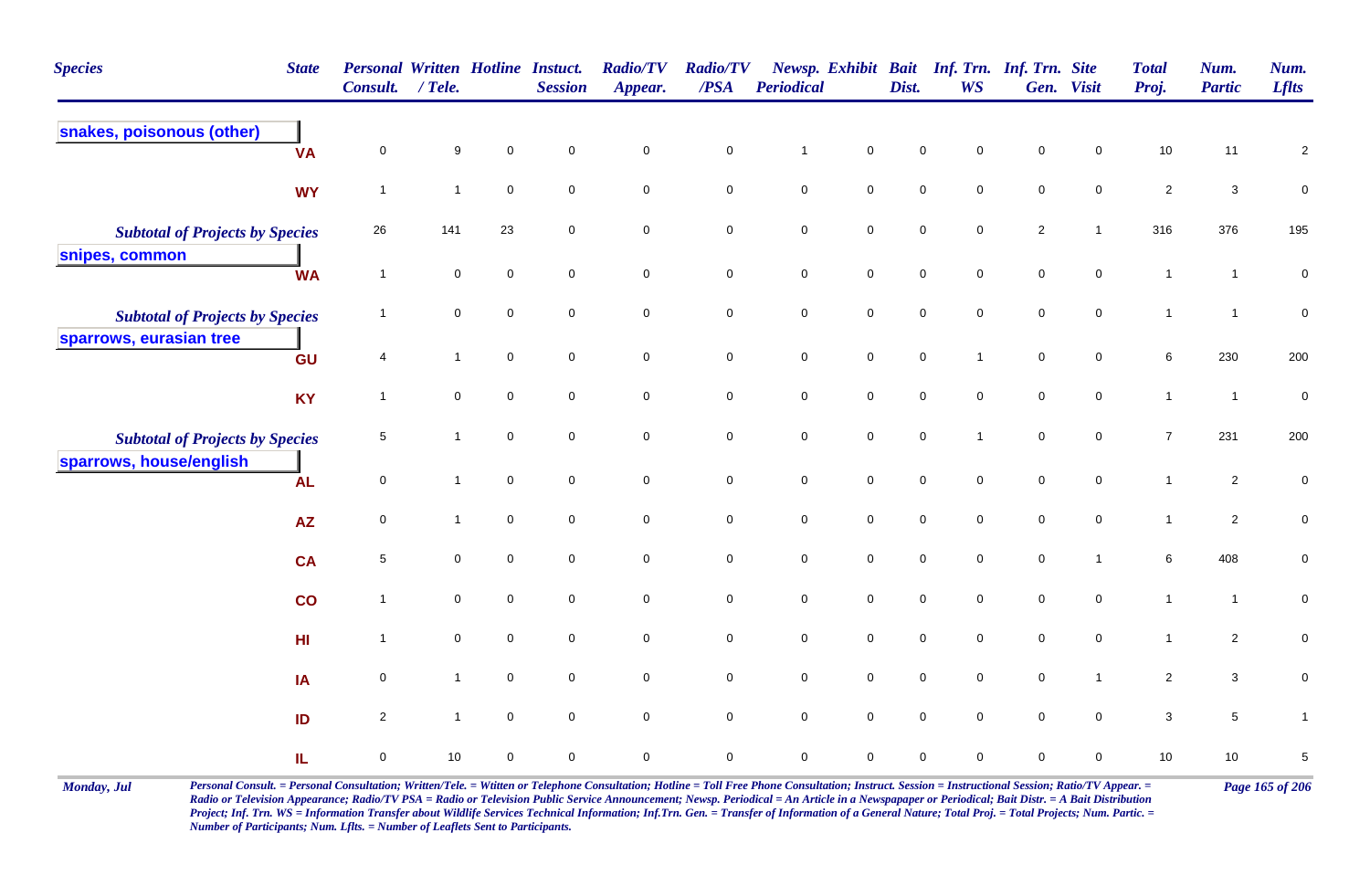| <b>Species</b>          | <b>State</b> | Personal Written Hotline Instuct.<br>Consult. / Tele. |                 |                     | <b>Session</b> | <b>Radio/TV</b><br>Appear. | <b>Radio/TV</b><br>$\overline{PSA}$ | Periodical     |                     | Dist.               | <b>WS</b>      | Newsp. Exhibit Bait Inf. Trn. Inf. Trn. Site | Gen. Visit     | <b>Total</b><br>Proj. | Num.<br><b>Partic</b> | Num.<br><b>Lflts</b> |
|-------------------------|--------------|-------------------------------------------------------|-----------------|---------------------|----------------|----------------------------|-------------------------------------|----------------|---------------------|---------------------|----------------|----------------------------------------------|----------------|-----------------------|-----------------------|----------------------|
| sparrows, house/english | IL           | $\mathbf 0$                                           | $10$            | $\mathsf{O}\xspace$ | $\pmb{0}$      | $\mathbf 0$                | $\pmb{0}$                           | $\mathbf 0$    | $\mathsf{O}\xspace$ | $\mathbf 0$         | $\mathbf 0$    | $\mathbf 0$                                  | $\mathbf 0$    | $10$                  | $10\,$                | $\sqrt{5}$           |
|                         | IN           | $\mathbf 0$                                           | $\mathbf{1}$    | 87                  | $\mathbf 0$    | $\mathbf 0$                | 0                                   | $\mathbf 0$    | $\mathbf 0$         | $\mathbf 0$         | $\mathbf 0$    | $\mathbf 0$                                  | $\overline{0}$ | 88                    | 94                    | $\mathbf 0$          |
|                         | <b>KY</b>    | $\overline{2}$                                        | $\mathbf{3}$    | $\mathbf 0$         | $\mathbf 0$    | $\mathbf 0$                | $\pmb{0}$                           | $\mathbf 0$    | $\mathbf 0$         | $\mathsf{O}\xspace$ | $\mathbf 0$    | $\mathbf 0$                                  | $\mathsf{O}$   | $\sqrt{5}$            | $\sqrt{5}$            | $\pmb{0}$            |
|                         | LA           | $\boldsymbol{0}$                                      | $5\phantom{.0}$ | $\mathbf 0$         | $\mathbf 0$    | $\mathbf 0$                | 0                                   | $\mathbf 0$    | $\mathbf 0$         | $\mathbf 0$         | $\overline{0}$ | $\mathbf 0$                                  | $\mathbf{1}$   | 6                     | 10                    | $\overline{2}$       |
|                         | <b>MA</b>    | $\overline{2}$                                        | $\overline{0}$  | $\mathbf 0$         | $\pmb{0}$      | $\mathsf{O}\xspace$        | $\mathbf 0$                         | $\mathbf 0$    | $\mathbf 0$         | $\mathsf{O}\xspace$ | $\overline{1}$ | $\mathbf 0$                                  | $\mathbf 0$    | $\mathbf{3}$          | $10$                  | $\pmb{0}$            |
|                         | <b>MD</b>    | $\mathsf{O}\xspace$                                   | $\overline{0}$  | 65                  | $\pmb{0}$      | $\mathbf 0$                | $\pmb{0}$                           | $\mathbf 0$    | $\mathbf 0$         | $\mathsf{O}\xspace$ | $\overline{0}$ | $\mathbf 0$                                  | $\mathbf 0$    | 65                    | 65                    | $\overline{0}$       |
|                         | <b>ME</b>    | $\mathsf{O}\xspace$                                   | $\mathbf 0$     | $\mathbf 0$         | $\mathbf 0$    | $\mathsf{O}\xspace$        | $\mathbf 0$                         | $\mathbf 0$    | $\mathsf{O}\xspace$ | $\mathbf 0$         | $\mathbf 0$    | $\mathsf{O}\xspace$                          | $6\phantom{.}$ | $\,6\,$               | 6                     | $\mathbf 0$          |
|                         | <b>MI</b>    | $\overline{2}$                                        | $\mathbf{1}$    | $\mathbf 0$         | $\mathsf 0$    | $\mathbf 0$                | $\mathbf 0$                         | $\overline{0}$ | $\mathbf 0$         | $\mathbf 0$         | $\mathbf 0$    | $\mathbf 0$                                  | $\overline{0}$ | $\mathbf{3}$          | $\mathbf{3}$          | $\mathbf 0$          |
|                         | <b>MO</b>    | $\overline{1}$                                        | $\overline{2}$  | $\mathbf 0$         | $\mathbf 0$    | $\mathsf{O}\xspace$        | $\mathbf 0$                         | $\mathbf 0$    | $\mathsf{O}\xspace$ | $\mathsf{O}\xspace$ | $\mathbf 0$    | $\mathsf{O}\xspace$                          | $\mathbf 0$    | $\mathbf 3$           | $\mathsf 3$           | $\mathbf 0$          |
|                         | <b>MS</b>    | $\mathbf 0$                                           | $\overline{2}$  | $\mathbf 0$         | $\pmb{0}$      | $\mathbf 0$                | $\pmb{0}$                           | $\mathbf 0$    | $\mathsf{O}\xspace$ | $\mathbf 0$         | $\mathbf 0$    | $\mathbf 0$                                  | $\mathbf 0$    | $\overline{2}$        | $\overline{c}$        | $\pmb{0}$            |
|                         | <b>ND</b>    | $\mathbf{3}$                                          | $\overline{2}$  | $\mathbf 0$         | $\mathbf 0$    | $\mathbf 0$                | $\pmb{0}$                           | $\mathbf 0$    | $\mathsf{O}\xspace$ | $\mathbf 0$         | $\overline{0}$ | $\mathbf 0$                                  | $\mathbf 0$    | $5\phantom{.0}$       | 10                    | 253                  |
|                         | <b>NE</b>    | $\mathbf 0$                                           | $\overline{2}$  | $\mathbf 0$         | $\pmb{0}$      | $\mathbf 0$                | $\pmb{0}$                           | $\mathbf 0$    | $\mathbf 0$         | $\mathsf{O}\xspace$ | $\overline{0}$ | $\mathbf 0$                                  | $\mathsf{O}$   | $\overline{2}$        | $\mathbf{3}$          | $\mathbf 0$          |
|                         | <b>NH</b>    | $\mathsf{O}\xspace$                                   | 9               | $\mathbf 0$         | $\mathbf 0$    | $\mathbf 0$                | 0                                   | $\mathbf 0$    | $\mathsf{O}\xspace$ | $\mathsf{O}\xspace$ | $\mathbf 0$    | $\mathbf 0$                                  | $\mathbf 0$    | $9\,$                 | 9                     | 4                    |
|                         | <b>NJ</b>    | $\mathbf 0$                                           | $\overline{2}$  | $\mathbf 0$         | $\mathbf 0$    | $\mathsf{O}\xspace$        | $\mathbf 0$                         | $\mathbf 0$    | $\mathbf 0$         | $\mathbf 0$         | $\mathbf 0$    | $\mathsf{O}\xspace$                          | $\mathbf 0$    | $\overline{2}$        | $\mathbf{2}$          | $\pmb{0}$            |
|                         | <b>NV</b>    | $\mathbf 0$                                           | $\overline{2}$  | $\mathbf 0$         | $\pmb{0}$      | $\mathbf 0$                | $\mathbf 0$                         | $\mathbf 0$    | $\mathsf{O}\xspace$ | $\mathsf{O}\xspace$ | $\mathbf 0$    | $\mathbf 0$                                  | $\mathbf 0$    | $\sqrt{2}$            | $\mathsf 3$           | $\pmb{0}$            |
|                         | <b>NY</b>    | $\mathbf 0$                                           | 114             | 159                 | $\pmb{0}$      | $\mathbf 0$                | $\mathbf 0$                         | $\mathbf 0$    | $\mathbf 0$         | 0                   | $\mathbf 0$    | $\pmb{0}$                                    | $\mathbf 0$    | 273                   | 273                   | $19$                 |

Monday, Jul Personal Consult. = Personal Consultation; Written/Tele. = Witten or Telephone Consultation; Hotline = Toll Free Phone Consultation; Instruct. Session = Instructional Session; Ratio/TV Appear. = Page 166 of 206 *Radio or Television Appearance; Radio/TV PSA = Radio or Television Public Service Announcement; Newsp. Periodical = An Article in a Newspapaper or Periodical; Bait Distr. = A Bait Distribution*  Project; Inf. Trn. WS = Information Transfer about Wildlife Services Technical Information; Inf.Trn. Gen. = Transfer of Information of a General Nature; Total Proj. = Total Projects; Num. Partic. = *Number of Participants; Num. Lflts. = Number of Leaflets Sent to Participants.*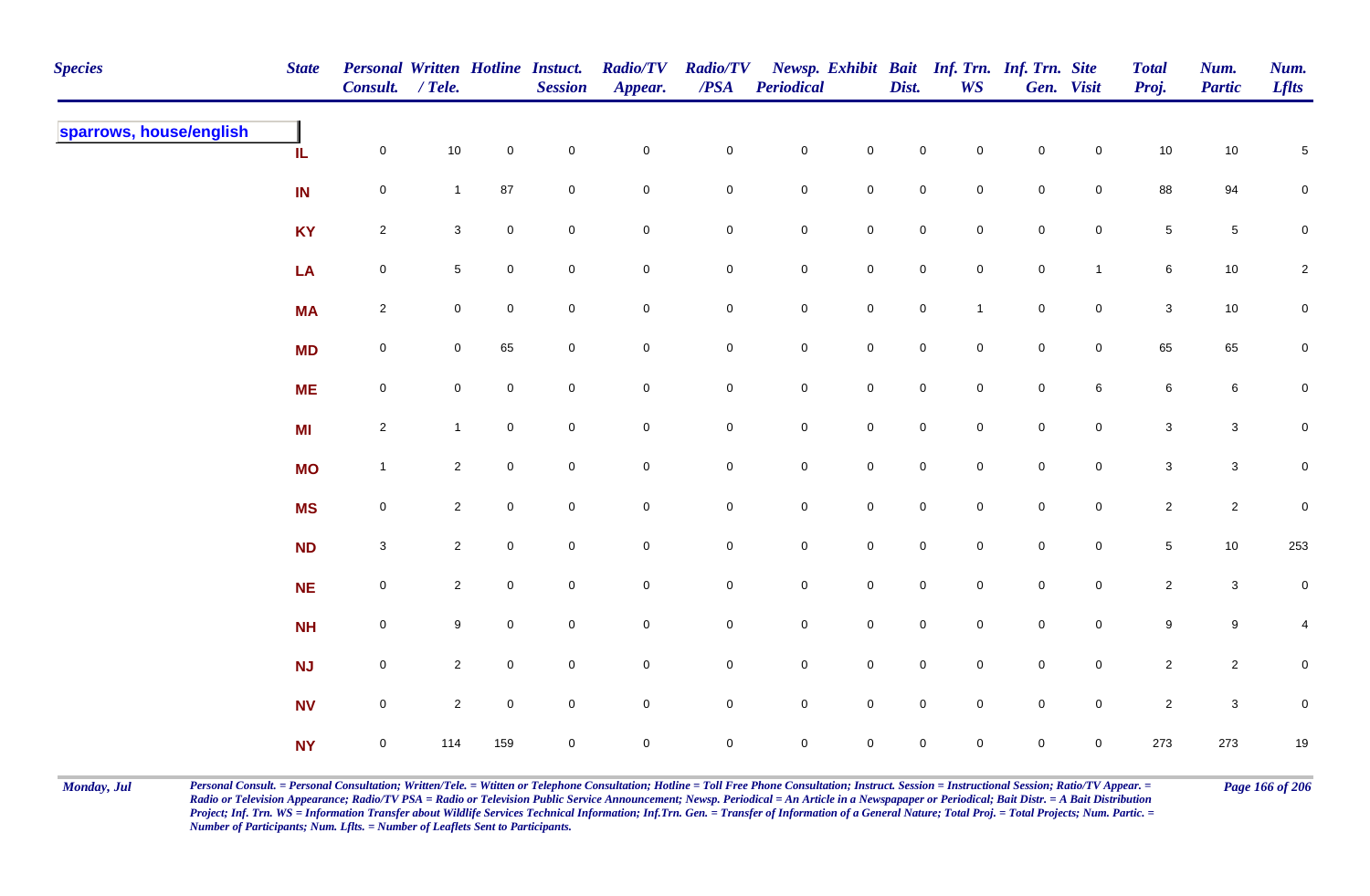| <b>Species</b>                         | <b>State</b> | <b>Personal Written Hotline Instuct.</b><br><b>Consult.</b> | $/$ Tele.      |                 | <b>Session</b>      | <b>Radio/TV</b><br>Appear. | <b>Radio/TV</b><br>/PSA | <b>Periodical</b> |                     | Dist.       | <b>WS</b>      | Newsp. Exhibit Bait Inf. Trn. Inf. Trn. Site | Gen. Visit     | <b>Total</b><br>Proj. | Num.<br><b>Partic</b> | Num.<br><b>Lflts</b> |
|----------------------------------------|--------------|-------------------------------------------------------------|----------------|-----------------|---------------------|----------------------------|-------------------------|-------------------|---------------------|-------------|----------------|----------------------------------------------|----------------|-----------------------|-----------------------|----------------------|
| sparrows, house/english                | <b>NY</b>    | $\mathbf 0$                                                 | 114            | 159             | $\mathsf{O}\xspace$ | $\mathbf 0$                | $\mathbf 0$             | $\pmb{0}$         | $\mathsf 0$         | $\mathbf 0$ | 0              | $\mathbf 0$                                  | 0              | 273                   | 273                   | $19$                 |
|                                        | OH           | $\mathbf 0$                                                 | 6              | $\mathsf 0$     | $\mathbf 0$         | $\mathbf 0$                | $\mathbf 0$             | $\mathsf 0$       | $\overline{0}$      | $\mathsf 0$ | 0              | $\mathsf 0$                                  | $\mathbf{1}$   | $\overline{7}$        | $\overline{7}$        | 11                   |
|                                        | OK           | $\overline{4}$                                              | $\overline{2}$ | $\mathbf 0$     | $\mathbf 0$         | $\pmb{0}$                  | $\mathbf 0$             | $\pmb{0}$         | $\mathbf 0$         | $\mathsf 0$ | $\mathbf 0$    | $\mathsf 0$                                  | $\mathbf 0$    | $\,6\,$               | 6                     | $\pmb{0}$            |
|                                        | OR           | $\overline{2}$                                              | $\mathbf 0$    | $\mathbf 0$     | $\mathbf 0$         | $\mathbf 0$                | $\mathbf 0$             | $\pmb{0}$         | $\mathbf 0$         | $\mathsf 0$ | $\mathbf 0$    | $\mathsf 0$                                  | $\mathbf 0$    | $\overline{2}$        | $\overline{c}$        | $\mathbf 0$          |
|                                        | PA           | $\mathsf{O}\xspace$                                         | 8              | $\mathbf 0$     | $\mathsf 0$         | $\mathbf 0$                | $\mathbf 0$             | $\pmb{0}$         | $\mathbf 0$         | $\pmb{0}$   | $\mathbf 0$    | $\pmb{0}$                                    | $\mathbf{1}$   | $\boldsymbol{9}$      | 15                    | $\overline{4}$       |
|                                        | <b>SD</b>    | $\mathsf{O}\xspace$                                         | $\mathbf{1}$   | $\mathbf 0$     | $\mathsf 0$         | $\mathbf 0$                | $\mathbf 0$             | $\pmb{0}$         | $\mathbf 0$         | $\pmb{0}$   | $\mathbf 0$    | $\pmb{0}$                                    | $\mathbf 0$    | $\mathbf{1}$          | $\mathbf{1}$          | $\pmb{0}$            |
|                                        | <b>TN</b>    | $\overline{1}$                                              | $\mathbf{3}$   | $\mathbf 0$     | $\mathbf 0$         | $\mathbf 0$                | $\mathbf 0$             | $\pmb{0}$         | $\mathsf{O}\xspace$ | $\pmb{0}$   | $\mathbf 0$    | $\mathbf 0$                                  | $\mathbf 0$    | $\overline{4}$        | $\overline{4}$        | $\mathbf{1}$         |
|                                        | <b>TX</b>    | $\overline{1}$                                              | $10\,$         | $\overline{0}$  | $\mathbf 0$         | $\mathsf{O}\xspace$        | $\mathbf 0$             | $\pmb{0}$         | $\mathbf 0$         | $\pmb{0}$   | 64             | $\mathsf 0$                                  | $\overline{0}$ | 75                    | 75                    | ${\bf 76}$           |
|                                        | <b>VA</b>    | $\overline{0}$                                              | $\overline{2}$ | $\mathbf 0$     | $\mathsf 0$         | $\mathsf{O}\xspace$        | $\mathsf{O}\xspace$     | $\pmb{0}$         | $\mathsf{O}\xspace$ | $\pmb{0}$   | $\mathbf 0$    | $\pmb{0}$                                    | $\overline{2}$ | $\overline{4}$        | 8                     | 31                   |
|                                        | <b>VT</b>    | $\overline{0}$                                              | 3              | $5\phantom{.0}$ | $\mathbf 0$         | $\mathbf 0$                | $\mathbf 0$             | $\mathsf 0$       | $\mathbf 0$         | $\mathbf 0$ | $\mathbf 0$    | $\mathbf 0$                                  | $\mathbf 0$    | 8                     | 8                     | $\pmb{0}$            |
|                                        | <b>WA</b>    | $\overline{4}$                                              | 24             | $\mathbf 0$     | $\mathbf 0$         | $\mathbf 0$                | $\overline{0}$          | $\mathsf 0$       | $\mathbf 0$         | $\mathbf 0$ | $\mathbf 0$    | $\mathbf 0$                                  | $\mathbf{1}$   | 29                    | 76                    | $\overline{0}$       |
|                                        | WI           | $\mathbf 0$                                                 | 144            | $\mathbf 0$     | $\mathbf 0$         | $\mathbf 0$                | $\mathsf{O}\xspace$     | $\pmb{0}$         | $\mathsf{O}\xspace$ | $\pmb{0}$   | $\mathbf 0$    | $\mathbf 0$                                  | $\mathbf 0$    | 144                   | 144                   | $\pmb{0}$            |
|                                        | <b>WY</b>    | $\mathsf{O}\xspace$                                         | $\mathbf{1}$   | $\mathbf 0$     | $\mathbf 0$         | $\mathbf 0$                | $\mathbf 0$             | $\pmb{0}$         | $\mathbf 0$         | $\pmb{0}$   | $\mathbf 0$    | $\pmb{0}$                                    | $\mathbf 0$    | $\mathbf{1}$          | $\overline{1}$        | $\pmb{0}$            |
| <b>Subtotal of Projects by Species</b> |              | 31                                                          | 363            | 316             | $\mathbf 0$         | $\mathbf 0$                | $\mathbf 0$             | $\pmb{0}$         | $\mathsf{O}\xspace$ | $\pmb{0}$   | $\mathbf 0$    | $\mathsf 0$                                  | 14             | 789                   | 1,278                 | 407                  |
| sparrows, java                         | HI           | $\overline{1}$                                              | $\mathbf 0$    | $\overline{0}$  | $\mathbf 0$         | $\mathsf{O}\xspace$        | $\mathsf{O}\xspace$     | $\mathsf 0$       | $\mathsf 0$         | $\mathsf 0$ | $\overline{0}$ | $\mathsf 0$                                  | $\mathbf 0$    | $\mathbf{1}$          | $\overline{1}$        | $\mathbf{1}$         |
| <b>Subtotal of Projects by Species</b> |              | $\overline{\mathbf{1}}$                                     | $\mathbf 0$    | $\mathbf 0$     | $\mathsf{O}\xspace$ | $\mathsf{O}\xspace$        | $\mathsf{O}\xspace$     | $\pmb{0}$         | $\mathsf 0$         | $\pmb{0}$   | $\mathbf 0$    | $\mathbf 0$                                  | $\mathbf 0$    | $\mathbf{1}$          | $\overline{1}$        | $\mathbf{1}$         |

Monday, Jul Personal Consult. = Personal Consultation; Written/Tele. = Witten or Telephone Consultation; Hotline = Toll Free Phone Consultation; Instruct. Session = Instructional Session; Ratio/TV Appear. = Page 167 of 206 *Radio or Television Appearance; Radio/TV PSA = Radio or Television Public Service Announcement; Newsp. Periodical = An Article in a Newspapaper or Periodical; Bait Distr. = A Bait Distribution*  Project; Inf. Trn. WS = Information Transfer about Wildlife Services Technical Information; Inf.Trn. Gen. = Transfer of Information of a General Nature; Total Proj. = Total Projects; Num. Partic. = *Number of Participants; Num. Lflts. = Number of Leaflets Sent to Participants.*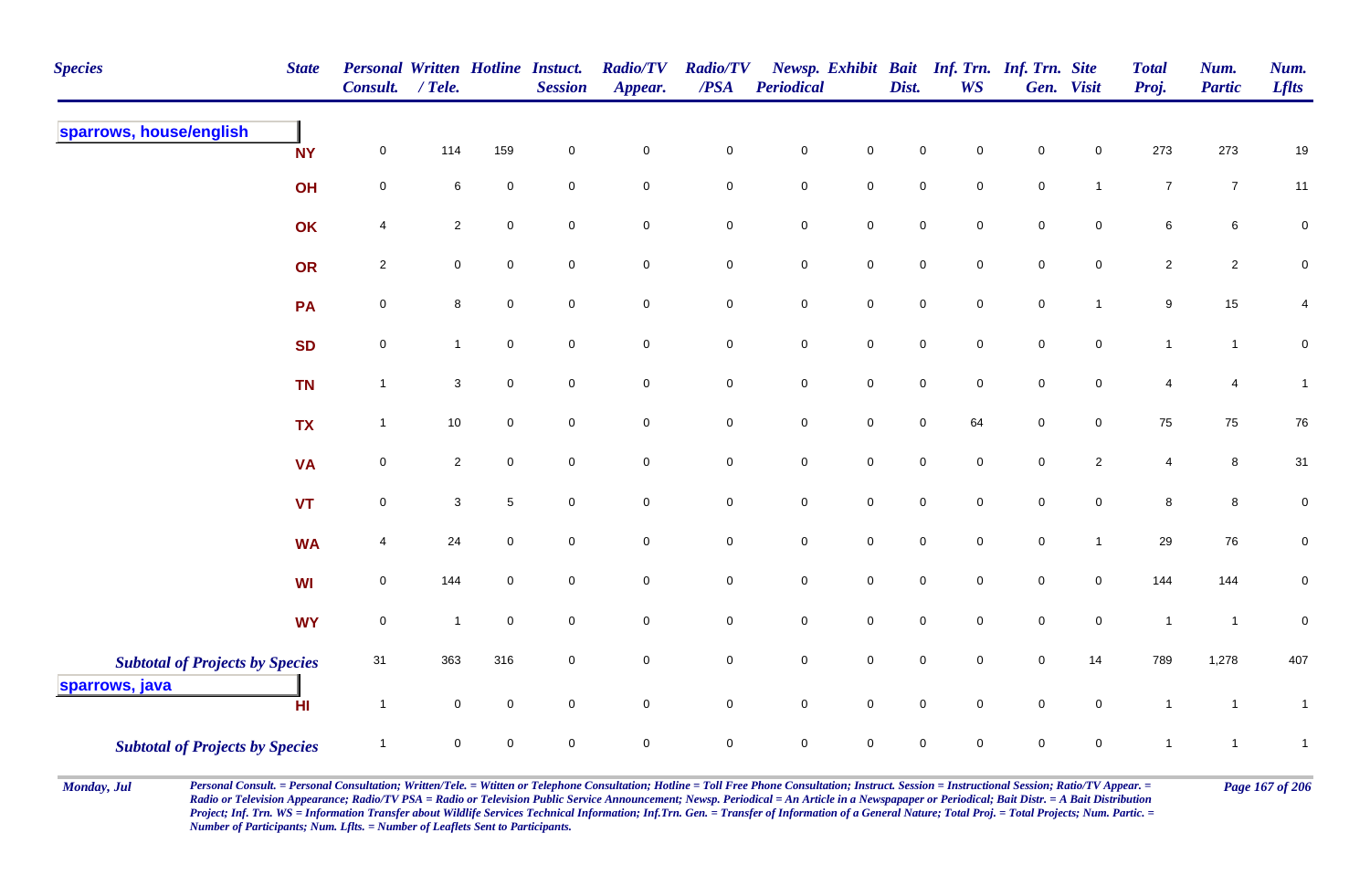| <b>Species</b>                         | <b>State</b> | <b>Personal Written Hotline Instuct.</b><br><b>Consult.</b> | $/$ Tele.      |                     | <b>Session</b>      | <b>Radio/TV</b><br>Appear. | <b>Radio/TV</b><br>/PSA | Periodical  |                     | Dist.       | Newsp. Exhibit Bait Inf. Trn. Inf. Trn. Site<br><b>WS</b> |             | Gen. Visit          | <b>Total</b><br>Proj. | Num.<br><b>Partic</b> | Num.<br><b>Lflts</b> |
|----------------------------------------|--------------|-------------------------------------------------------------|----------------|---------------------|---------------------|----------------------------|-------------------------|-------------|---------------------|-------------|-----------------------------------------------------------|-------------|---------------------|-----------------------|-----------------------|----------------------|
| sparrows, savannah                     | <b>NH</b>    | $\mathbf 0$                                                 | $\mathbf{1}$   | $\mathbf 0$         | $\mathbf 0$         | $\mathbf 0$                | $\mathsf 0$             | $\mathbf 0$ | $\mathbf 0$         | $\mathbf 0$ | 0                                                         | $\mathbf 0$ | $\mathbf 0$         | $\mathbf 1$           | -1                    | $\mathbf 0$          |
| <b>Subtotal of Projects by Species</b> |              | 0                                                           | $\mathbf{1}$   | $\mathbf 0$         | $\mathbf 0$         | $\pmb{0}$                  | $\mathbf 0$             | ${\bf 0}$   | $\mathbf 0$         | $\pmb{0}$   | $\mathbf 0$                                               | $\pmb{0}$   | $\mathsf{O}\xspace$ | $\mathbf{1}$          | $\mathbf{1}$          | $\pmb{0}$            |
| squirrels, flying (all)                | IN           | $\mathbf 0$                                                 | $\mathbf 0$    | 9                   | $\mathbf 0$         | $\pmb{0}$                  | $\mathbf 0$             | $\pmb{0}$   | $\mathsf{O}\xspace$ | $\pmb{0}$   | $\mathbf 0$                                               | $\pmb{0}$   | $\mathsf{O}\xspace$ | $\boldsymbol{9}$      | $10$                  | $\pmb{0}$            |
|                                        | LA           | $\overline{0}$                                              | $\overline{2}$ | $\mathbf 0$         | $\overline{0}$      | $\mathbf 0$                | $\overline{0}$          | $\mathsf 0$ | $\overline{0}$      | $\mathsf 0$ | $\mathbf 0$                                               | $\mathbf 0$ | $\mathbf 0$         | $\overline{2}$        | $\overline{2}$        | $\mathbf 0$          |
|                                        | <b>MD</b>    | 0                                                           | $\mathsf{O}$   | $\overline{2}$      | $\mathbf 0$         | $\mathbf 0$                | $\mathbf 0$             | $\pmb{0}$   | $\mathsf{O}\xspace$ | $\pmb{0}$   | 0                                                         | $\pmb{0}$   | $\mathsf{O}\xspace$ | $\overline{2}$        | $\mathbf 2$           | $\pmb{0}$            |
|                                        | <b>ME</b>    | 0                                                           | $\mathbf{1}$   | $\mathbf 0$         | $\mathbf 0$         | $\mathsf{O}\xspace$        | $\mathbf 0$             | $\mathbf 0$ | $\mathsf{O}\xspace$ | $\pmb{0}$   | $\mathbf 0$                                               | $\mathbf 0$ | $\mathbf 0$         | $\mathbf{1}$          | $\mathbf{1}$          | $\pmb{0}$            |
|                                        | <b>MS</b>    | $\overline{2}$                                              | $\mathbf 0$    | $\mathbf 0$         | $\mathbf 0$         | $\mathbf 0$                | $\mathbf 0$             | $\mathbf 0$ | $\mathbf 0$         | $\pmb{0}$   | 0                                                         | $\pmb{0}$   | $\mathbf{3}$        | $\sqrt{5}$            | $15\,$                | $\mathbf 0$          |
|                                        | <b>NH</b>    | 0                                                           | 12             | 0                   | $\mathbf 0$         | $\mathbf 0$                | $\mathbf 0$             | $\mathbf 0$ | $\mathbf 0$         | $\mathbf 0$ | 0                                                         | $\mathbf 0$ | $\mathbf 0$         | 12                    | 13                    | $\mathbf 0$          |
|                                        | <b>TN</b>    | $\mathbf 0$                                                 | $\mathbf{1}$   | $\mathbf 0$         | $\mathbf 0$         | $\pmb{0}$                  | $\mathbf 0$             | $\pmb{0}$   | $\mathsf{O}\xspace$ | $\mathbf 0$ | $\mathbf 0$                                               | $\mathbf 0$ | $\mathbf 0$         | $\mathbf{1}$          | $\mathbf{1}$          | $\mathbf{1}$         |
|                                        | <b>VA</b>    | $\mathbf 0$                                                 | $\overline{2}$ | $\mathbf 0$         | $\mathbf 0$         | $\mathbf 0$                | $\mathbf 0$             | $\mathbf 0$ | $\mathbf 0$         | $\mathbf 0$ | 0                                                         | $\mathbf 0$ | 0                   | $\overline{c}$        | $\overline{2}$        | $\mathbf 0$          |
| <b>Subtotal of Projects by Species</b> |              | $\overline{2}$                                              | $18\,$         | 11                  | $\mathbf 0$         | $\pmb{0}$                  | $\mathbf 0$             | $\pmb{0}$   | $\mathsf{O}\xspace$ | $\pmb{0}$   | 0                                                         | $\mathbf 0$ | $\mathbf{3}$        | 34                    | 46                    | $\mathbf{1}$         |
| squirrels, fox                         | <b>AR</b>    | $\mathsf{O}\xspace$                                         | $\mathbf{1}$   | $\mathbf 0$         | $\mathsf{O}\xspace$ | $\pmb{0}$                  | $\mathbf 0$             | $\mathbf 0$ | $\mathbf 0$         | $\pmb{0}$   | $\mathbf 0$                                               | $\mathbf 0$ | $\mathsf{O}\xspace$ | $\mathbf{1}$          | $\mathbf{1}$          | $\pmb{0}$            |
|                                        | <b>CA</b>    | 0                                                           | $\mathbf{1}$   | $\mathbf 0$         | $\mathbf 0$         | $\mathbf 0$                | $\mathbf 0$             | $\mathsf 0$ | $\mathsf{O}\xspace$ | $\mathsf 0$ | $\mathbf 0$                                               | $\mathbf 0$ | $\mathbf 0$         | $\mathbf{1}$          | 6                     | 24                   |
|                                        | co           | $\overline{0}$                                              | $\overline{2}$ | $\mathsf{O}\xspace$ | $\mathsf{O}\xspace$ | $\pmb{0}$                  | $\mathsf{O}\xspace$     | $\mathbf 0$ | $\mathbf 0$         | $\pmb{0}$   | 0                                                         | $\pmb{0}$   | $\mathsf{O}\xspace$ | $\overline{2}$        | $\overline{2}$        | $\pmb{0}$            |
|                                        | ID           | 19                                                          | $\overline{7}$ | $\mathbf 0$         | $\mathbf 0$         | $\mathbf 0$                | $\mathbf 0$             | $\mathbf 0$ | $\mathbf 0$         | $\mathbf 0$ | $\mathbf 0$                                               | $\mathbf 0$ | $\mathbf 0$         | 26                    | 31                    | 16                   |
|                                        | IL.          | 0                                                           | $\overline{2}$ | 0                   | $\mathbf 0$         | $\pmb{0}$                  | $\mathbf 0$             | $\mathbf 0$ | $\mathbf 0$         | $\pmb{0}$   | 0                                                         | $\mathbf 0$ | $\mathbf 0$         | $\sqrt{2}$            | $\overline{2}$        | $\pmb{0}$            |

Monday, Jul Personal Consult. = Personal Consultation; Written/Tele. = Witten or Telephone Consultation; Hotline = Toll Free Phone Consultation; Instruct. Session = Instructional Session; Ratio/TV Appear. = Page 168 of 206 *Radio or Television Appearance; Radio/TV PSA = Radio or Television Public Service Announcement; Newsp. Periodical = An Article in a Newspapaper or Periodical; Bait Distr. = A Bait Distribution*  Project; Inf. Trn. WS = Information Transfer about Wildlife Services Technical Information; Inf.Trn. Gen. = Transfer of Information of a General Nature; Total Proj. = Total Projects; Num. Partic. = *Number of Participants; Num. Lflts. = Number of Leaflets Sent to Participants.*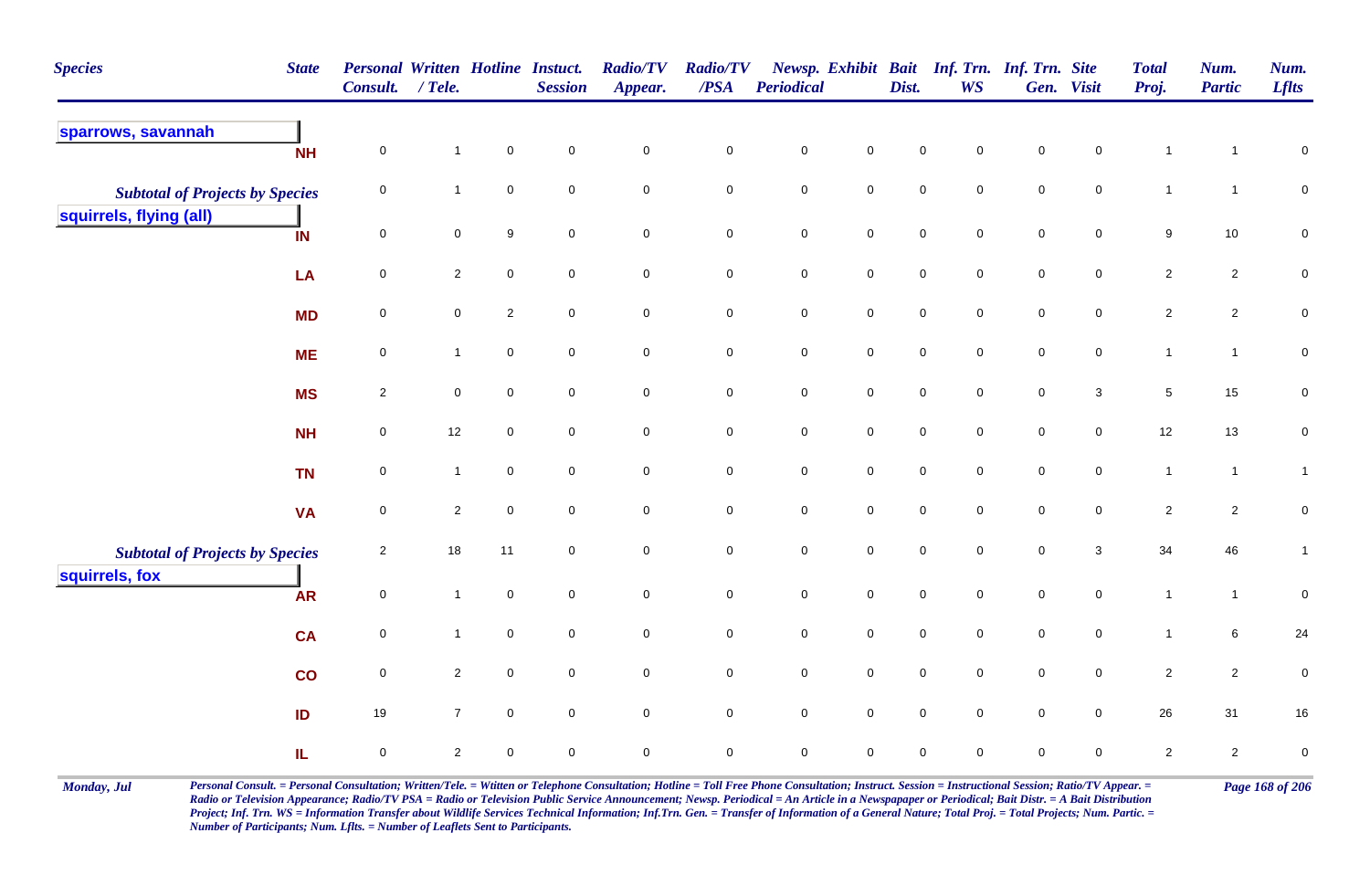| <b>Species</b>                                            | <b>State</b> | Personal Written Hotline Instuct.<br>Consult. | $/$ Tele.      |                  | <b>Session</b>      | <b>Radio/TV</b><br>Appear. | <b>Radio/TV</b><br>/PSA | <b>Periodical</b>   |              | Dist.               | Newsp. Exhibit Bait Inf. Trn. Inf. Trn. Site<br><b>WS</b> |                     | Gen. Visit     | <b>Total</b><br>Proj. | Num.<br><b>Partic</b> | Num.<br><b>Lflts</b> |
|-----------------------------------------------------------|--------------|-----------------------------------------------|----------------|------------------|---------------------|----------------------------|-------------------------|---------------------|--------------|---------------------|-----------------------------------------------------------|---------------------|----------------|-----------------------|-----------------------|----------------------|
| squirrels, fox                                            | IL           | $\mathbf 0$                                   | $\overline{2}$ | $\pmb{0}$        | $\mathsf{O}\xspace$ | $\mathsf{O}\xspace$        | $\pmb{0}$               | $\pmb{0}$           | $\mathbf 0$  | $\pmb{0}$           | $\mathsf 0$                                               | $\pmb{0}$           | $\mathbf 0$    | $\sqrt{2}$            | $\overline{c}$        | $\pmb{0}$            |
|                                                           | IN           | $\mathbf 0$                                   | $\mathbf 0$    | 114              | $\mathbf 0$         | $\mathbf 0$                | $\mathsf{O}\xspace$     | $\mathbf 0$         | $\mathsf{O}$ | $\mathbf 0$         | $\mathbf 0$                                               | $\mathbf 0$         | $\overline{0}$ | 114                   | 124                   | $\mathbf{1}$         |
|                                                           | LA           | $\overline{1}$                                | $\sqrt{5}$     | $\,0\,$          | $\mathsf{O}\xspace$ | $\mathsf{O}\xspace$        | $\mathbf 0$             | $\mathbf 0$         | $\mathsf{O}$ | $\mathsf{O}\xspace$ | $\mathbf 0$                                               | $\mathbf 0$         | $\mathbf{1}$   | $\boldsymbol{7}$      | $9\,$                 | $\pmb{0}$            |
|                                                           | <b>MI</b>    | $\pmb{0}$                                     | $\mathbf{1}$   | $\pmb{0}$        | $\mathbf 0$         | $\mathsf{O}\xspace$        | ${\bf 0}$               | $\pmb{0}$           | $\mathbf 0$  | $\mathbf 0$         | $\mathbf 0$                                               | $\mathbf 0$         | $\mathbf 0$    | $\mathbf{1}$          | $\mathbf{1}$          | $\pmb{0}$            |
|                                                           | <b>MO</b>    | $\pmb{0}$                                     | $\mathbf{2}$   | $\boldsymbol{0}$ | $\overline{0}$      | $\mathsf{O}\xspace$        | $\mathsf 0$             | ${\bf 0}$           | $\mathbf 0$  | $\mathsf{O}\xspace$ | $\overline{0}$                                            | $\overline{0}$      | $\overline{0}$ | $\overline{a}$        | $\mathbf{2}$          | $\pmb{0}$            |
|                                                           | <b>ND</b>    | $\bf8$                                        | $\overline{2}$ | $\pmb{0}$        | $\mathbf 0$         | $\overline{0}$             | $\overline{0}$          | $\mathbf 0$         | $\mathsf{O}$ | $\mathsf{O}\xspace$ | $\overline{0}$                                            | $\mathsf{O}\xspace$ | $\mathbf{1}$   | 11                    | 14                    | $20\,$               |
|                                                           | <b>NE</b>    | $\mathbf 0$                                   | $\mathbf{1}$   | $\mathbf 0$      | $\mathbf 0$         | $\mathsf{O}\xspace$        | $\overline{0}$          | $\mathbf 0$         | $\mathsf{O}$ | $\mathsf{O}\xspace$ | $\mathsf 0$                                               | $\mathsf{O}\xspace$ | $\mathsf{O}$   | $\mathbf{1}$          | $\mathbf{1}$          | $\pmb{0}$            |
|                                                           | OH           | $\mathbf 0$                                   | $\mathbf{1}$   | $\mathbf 0$      | $\mathbf 0$         | $\mathsf{O}\xspace$        | $\overline{0}$          | $\mathbf 0$         | $\mathsf 0$  | $\mathbf 0$         | $\overline{0}$                                            | $\mathbf 0$         | $\overline{0}$ | $\mathbf{1}$          | $\mathbf{1}$          | $\mathbf 3$          |
|                                                           | OK           | 16                                            | 28             | $\pmb{0}$        | $\overline{0}$      | $\mathsf{O}\xspace$        | $\mathbf 0$             | $\mathbf 0$         | $\mathsf 0$  | $\mathsf{O}\xspace$ | $\mathbf 0$                                               | $\mathbf 0$         | $\mathbf 0$    | 44                    | 51                    | $\sqrt{5}$           |
|                                                           | PA           | $\pmb{0}$                                     | $\mathbf{1}$   | $\mathbf 0$      | $\mathbf 0$         | $\mathbf 0$                | $\mathbf 0$             | $\mathbf 0$         | $\mathbf 0$  | $\mathsf{O}\xspace$ | $\mathsf{O}\xspace$                                       | $\mathbf 0$         | $\mathbf 0$    | $\mathbf{1}$          | $\mathbf{1}$          | $\sqrt{2}$           |
|                                                           | <b>TX</b>    | 88                                            | 152            | $\mathbf 0$      | $\mathbf 0$         | $\mathsf{O}\xspace$        | $\mathbf 0$             | $\mathsf{O}\xspace$ | $\mathbf 0$  | $\mathsf{O}\xspace$ | 103                                                       | $\mathbf{1}$        | $\mathbf 0$    | 344                   | 346                   | 186                  |
|                                                           | <b>WI</b>    | $\pmb{0}$                                     | $\mathbf{1}$   | $\mathbf 0$      | $\mathbf 0$         | $\mathsf{O}\xspace$        | $\mathsf{O}\xspace$     | $\mathsf{O}\xspace$ | $\mathsf{O}$ | $\mathsf{O}\xspace$ | $\mathbf 0$                                               | $\mathsf{O}\xspace$ | $\mathsf 0$    | $\mathbf{1}$          | $\overline{1}$        | $\pmb{0}$            |
| <b>Subtotal of Projects by Species</b><br>squirrels, gray |              | 132                                           | 207            | 114              | $\mathbf 0$         | $\mathbf 0$                | $\pmb{0}$               | $\mathbf 0$         | $\mathsf{O}$ | $\mathbf 0$         | $\mathbf 0$                                               | $\mathbf{1}$        | $\overline{2}$ | 559                   | 593                   | 257                  |
|                                                           | <b>AL</b>    | $\overline{1}$                                | $\overline{4}$ | $\boldsymbol{0}$ | $\overline{0}$      | $\overline{0}$             | $\overline{0}$          | $\mathbf 0$         | $\mathsf 0$  | $\mathsf{O}\xspace$ | $\overline{0}$                                            | $\mathsf{O}\xspace$ | $\mathsf{O}$   | $\sqrt{5}$            | $5\phantom{.0}$       | $\mathbf 0$          |
|                                                           | <b>AR</b>    | $\mathbf 0$                                   | $\overline{2}$ | $\pmb{0}$        | $\mathbf 0$         | $\mathsf{O}\xspace$        | $\mathbf 0$             | $\mathsf{O}\xspace$ | $\mathsf 0$  | $\mathsf{O}\xspace$ | $\mathsf{O}\xspace$                                       | $\mathsf{O}\xspace$ | $\mathbf 0$    | $\overline{2}$        | $\overline{2}$        | $\pmb{0}$            |
|                                                           | <b>CA</b>    | $\,6\,$                                       | 18             | $\mathbf 0$      | $\mathbf 0$         | $\mathbf 0$                | $\mathsf{O}\xspace$     | $\mathbf 0$         | $\mathsf 0$  | $\mathbf 0$         | $\mathbf 0$                                               | $\overline{2}$      | $\overline{0}$ | 26                    | 65                    | 39                   |

Monday, Jul Personal Consult. = Personal Consultation; Written/Tele. = Witten or Telephone Consultation; Hotline = Toll Free Phone Consultation; Instruct. Session = Instructional Session; Ratio/TV Appear. = Page 169 of 206 *Radio or Television Appearance; Radio/TV PSA = Radio or Television Public Service Announcement; Newsp. Periodical = An Article in a Newspapaper or Periodical; Bait Distr. = A Bait Distribution*  Project; Inf. Trn. WS = Information Transfer about Wildlife Services Technical Information; Inf.Trn. Gen. = Transfer of Information of a General Nature; Total Proj. = Total Projects; Num. Partic. = *Number of Participants; Num. Lflts. = Number of Leaflets Sent to Participants.*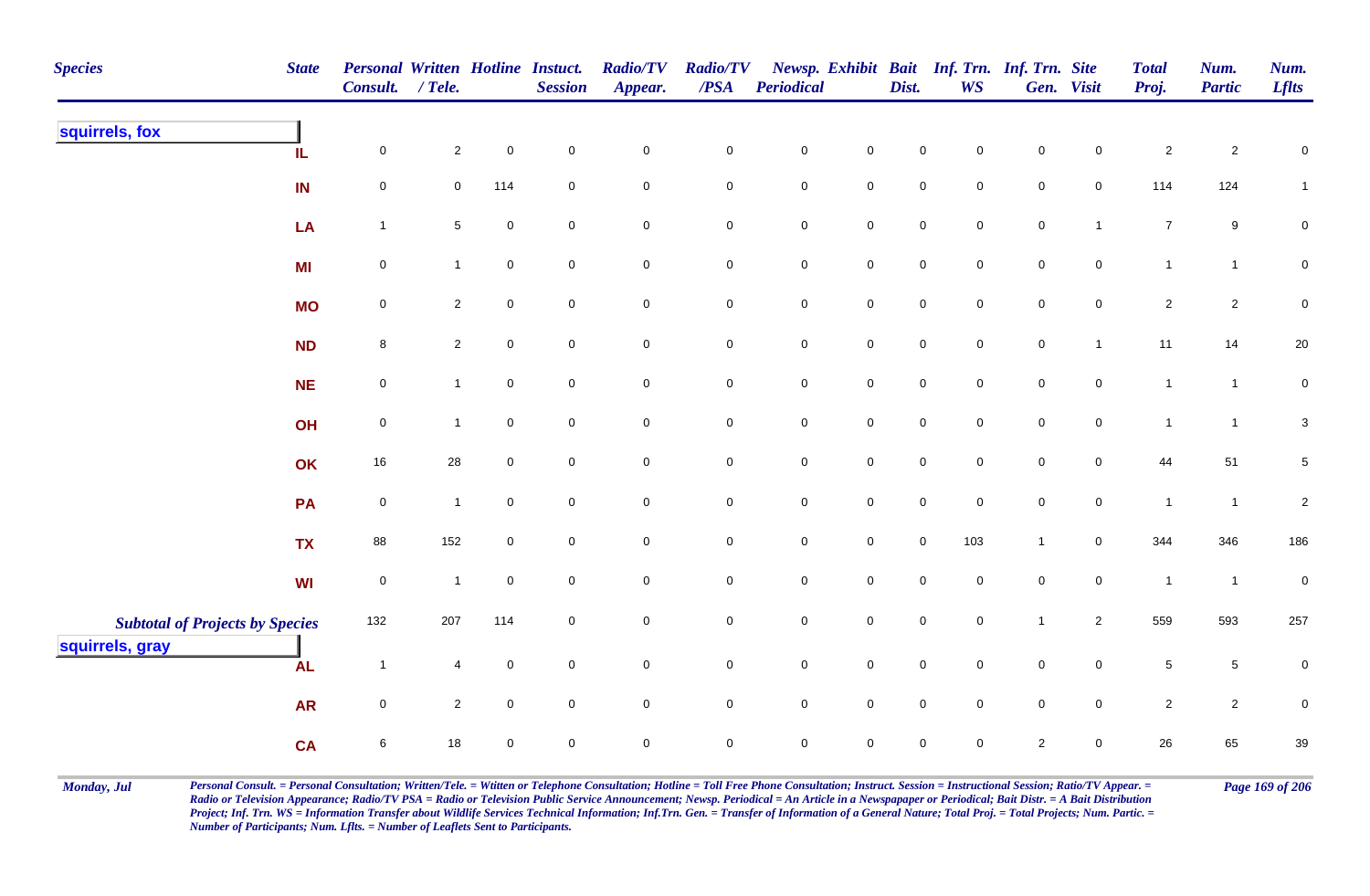| <b>Species</b>  | <b>State</b> | Personal Written Hotline Instuct.<br>Consult. / Tele. |                |                | <b>Session</b> | <b>Radio/TV</b><br>Appear. | <b>Radio/TV</b><br>$\overline{PSA}$ | <b>Periodical</b>   |                     | Dist.               | WS                  | Newsp. Exhibit Bait Inf. Trn. Inf. Trn. Site | Gen. Visit     | <b>Total</b><br>Proj.     | Num.<br><b>Partic</b> | Num.<br><b>Lflts</b> |
|-----------------|--------------|-------------------------------------------------------|----------------|----------------|----------------|----------------------------|-------------------------------------|---------------------|---------------------|---------------------|---------------------|----------------------------------------------|----------------|---------------------------|-----------------------|----------------------|
| squirrels, gray | CA           | $\,$ 6 $\,$                                           | $18$           | $\mathbf 0$    | $\pmb{0}$      | $\mathbf 0$                | $\pmb{0}$                           | $\mathbf 0$         | $\mathbf 0$         | $\mathbf 0$         | $\overline{0}$      | $\sqrt{2}$                                   | $\mathbf 0$    | 26                        | 65                    | 39                   |
|                 | <b>CT</b>    | $\mathbf{1}$                                          | $\mathbf 0$    | $\pmb{0}$      | $\mathbf 0$    | $\mathbf 0$                | $\pmb{0}$                           | $\mathbf 0$         | $\mathbf 0$         | $\mathbf 0$         | $\overline{2}$      | $\pmb{0}$                                    | $\mathbf 0$    | $\mathsf 3$               | $\mathsf 3$           | $\mathbf 0$          |
|                 | FL           | $\mathbf 0$                                           | $\mathbf{1}$   | $\mathbf 0$    | $\pmb{0}$      | $\mathbf 0$                | 0                                   | $\mathbf 0$         | $\mathbf 0$         | $\mathbf 0$         | $\mathbf 0$         | $\pmb{0}$                                    | $\mathbf 0$    | $\mathbf{1}$              | $\overline{1}$        | $\mathbf 0$          |
|                 | <b>GA</b>    | $\overline{5}$                                        | 17             | $\mathbf 0$    | $\mathbf 0$    | $\pmb{0}$                  | 0                                   | $\mathbf 0$         | $\pmb{0}$           | $\mathbf 0$         | $\overline{0}$      | $\mathbf 0$                                  | $\overline{2}$ | 24                        | 26                    | $13$                 |
|                 | IL.          | $\mathbf{1}$                                          | $\mathbf 0$    | $\mathbf 0$    | $\mathsf 0$    | $\mathbf 0$                | 0                                   | $\mathbf 0$         | $\mathbf 0$         | $\mathsf 0$         | $\overline{0}$      | $\mathbf 0$                                  | $\mathsf{O}$   | $\mathbf{1}$              | $\mathbf{1}$          | $\mathbf 0$          |
|                 | IN           | $\mathbf 0$                                           | $\overline{0}$ | 69             | $\mathsf 0$    | $\mathsf{O}\xspace$        | $\mathbf 0$                         | $\mathbf 0$         | $\mathsf{O}\xspace$ | $\mathbf 0$         | $\overline{0}$      | $\mathbf 0$                                  | $\mathbf 0$    | 69                        | 78                    | $\overline{2}$       |
|                 | <b>KY</b>    | $\mathsf{O}$                                          | 12             | $\mathbf 0$    | $\pmb{0}$      | $\mathsf{O}\xspace$        | $\mathsf{O}\xspace$                 | $\mathbf 0$         | $\mathsf{O}\xspace$ | $\mathbf 0$         | 9                   | $\mathbf 0$                                  | $\mathbf 0$    | 21                        | 22                    | $\mathbf 0$          |
|                 | LA           | $\mathsf{O}$                                          | 4              | $\mathbf 0$    | $\mathbf 0$    | $\mathbf 0$                | 0                                   | $\mathbf{1}$        | $\mathbf 0$         | $\mathsf{O}\xspace$ | $\mathbf 0$         | $\mathsf 0$                                  | $\mathbf 0$    | $\sqrt{5}$                | 6                     | $\mathbf{3}$         |
|                 | <b>MA</b>    | $\mathsf{O}\xspace$                                   | $\overline{2}$ | $\overline{0}$ | $\mathbf 0$    | $\mathbf 0$                | 0                                   | $\mathsf{O}\xspace$ | $\mathsf{O}\xspace$ | $\mathbf 0$         | $\Omega$            | $\mathsf 0$                                  | $\mathbf 0$    | $\overline{2}$            | $\sqrt{2}$            | $\pmb{0}$            |
|                 | <b>MD</b>    | $\mathbf 0$                                           | $\mathbf{3}$   | 343            | $\mathbf 0$    | $\mathbf 0$                | $\pmb{0}$                           | $\mathbf 0$         | $\mathbf 0$         | $\mathbf 0$         | $\mathsf{O}\xspace$ | $\mathbf 0$                                  | $\mathbf 0$    | 346                       | 352                   | $175\,$              |
|                 | <b>ME</b>    | $\mathbf 0$                                           | 3              | $\mathbf 0$    | $\pmb{0}$      | $\mathbf 0$                | $\pmb{0}$                           | $\pmb{0}$           | $\mathbf 0$         | $\mathbf 0$         | $\mathbf 0$         | $\pmb{0}$                                    | $\mathbf 0$    | $\ensuremath{\mathsf{3}}$ | 4                     | $\mathbf 0$          |
|                 | MI           | $\mathbf 0$                                           | $\mathbf{1}$   | $\mathbf 0$    | $\pmb{0}$      | $\mathbf 0$                | 0                                   | $\boldsymbol{0}$    | $\mathbf 0$         | $\mathsf{O}$        | $\overline{0}$      | $\mathbf 0$                                  | $\mathsf{O}$   | $\mathbf{1}$              | $\mathbf{1}$          | $\overline{0}$       |
|                 | <b>MO</b>    | $\mathsf{O}$                                          | $\mathbf{1}$   | $\mathbf 0$    | $\mathbf 0$    | $\mathsf{O}\xspace$        | 0                                   | $\mathbf 0$         | $\mathbf 0$         | $\mathsf 0$         | $\mathbf 0$         | $\mathbf 0$                                  | $\overline{0}$ | $\mathbf{1}$              | $\mathbf{1}$          | $\overline{0}$       |
|                 | <b>MS</b>    | $\mathbf{1}$                                          | 3              | $\overline{0}$ | $\mathsf 0$    | $\mathsf{O}\xspace$        | $\mathbf 0$                         | $\mathbf 0$         | $\mathsf{O}\xspace$ | $\mathbf 0$         | $\overline{0}$      | $\mathbf 0$                                  | $\overline{4}$ | $\bf8$                    | 20                    | $\mathbf 3$          |
|                 | NH           | $\mathsf{O}\xspace$                                   | $20\,$         | $\mathbf 0$    | $\pmb{0}$      | $\mathbf 0$                | 0                                   | $\mathbf 0$         | $\mathsf{O}\xspace$ | $\mathsf 0$         | $\overline{1}$      | $\mathsf 0$                                  | $\mathsf 0$    | 21                        | $22\,$                | $\mathbf 3$          |
|                 | <b>NJ</b>    | $\mathsf{O}\xspace$                                   | $\overline{2}$ | $\mathbf 0$    | $\mathbf 0$    | $\mathbf 0$                | 0                                   | $\mathsf{O}\xspace$ | $\mathsf{O}\xspace$ | $\mathbf 0$         | $\mathbf 0$         | $\mathsf 0$                                  | $\mathbf 0$    | $\overline{2}$            | $\overline{2}$        | $\mathbf 0$          |

Monday, Jul Personal Consult. = Personal Consultation; Written/Tele. = Witten or Telephone Consultation; Hotline = Toll Free Phone Consultation; Instruct. Session = Instructional Session; Ratio/TV Appear. = Page 170 of 206 *Radio or Television Appearance; Radio/TV PSA = Radio or Television Public Service Announcement; Newsp. Periodical = An Article in a Newspapaper or Periodical; Bait Distr. = A Bait Distribution*  Project; Inf. Trn. WS = Information Transfer about Wildlife Services Technical Information; Inf.Trn. Gen. = Transfer of Information of a General Nature; Total Proj. = Total Projects; Num. Partic. = *Number of Participants; Num. Lflts. = Number of Leaflets Sent to Participants.*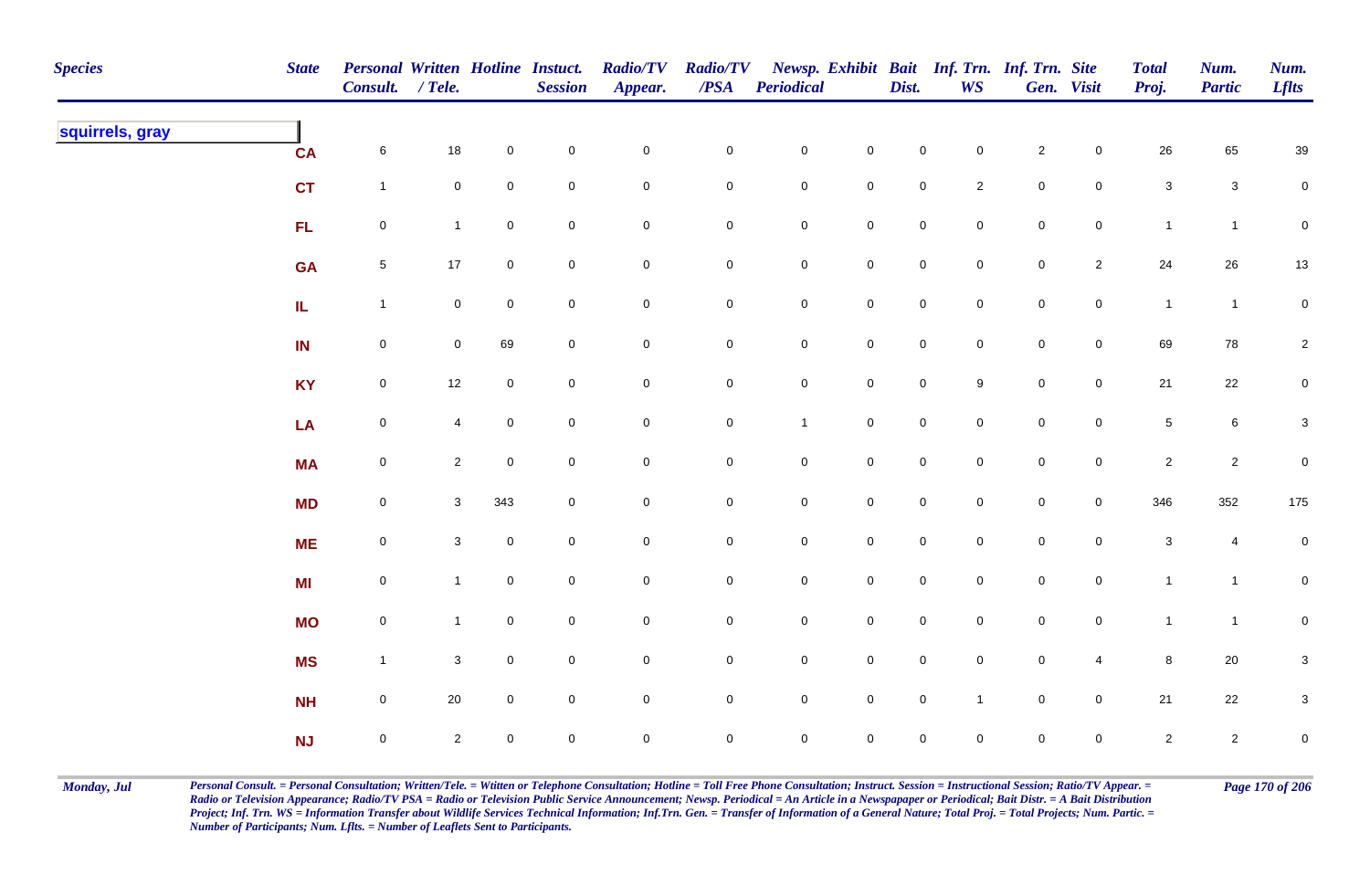| <b>Species</b>                                                          | <b>State</b> | Personal Written Hotline Instuct.<br>Consult. | / Tele.        |             | <b>Session</b> | <b>Radio/TV</b><br>Appear. | <b>Radio/TV</b><br>$\triangle PSA$ | <b>Periodical</b>   |             | Dist.               | <b>WS</b>           | Newsp. Exhibit Bait Inf. Trn. Inf. Trn. Site | Gen. Visit          | <b>Total</b><br>Proj. | Num.<br><b>Partic</b> | Num.<br><b>Lflts</b> |
|-------------------------------------------------------------------------|--------------|-----------------------------------------------|----------------|-------------|----------------|----------------------------|------------------------------------|---------------------|-------------|---------------------|---------------------|----------------------------------------------|---------------------|-----------------------|-----------------------|----------------------|
| squirrels, gray                                                         | <b>NV</b>    | $\pmb{0}$                                     | $\overline{a}$ | $\mathsf 0$ | $\mathbf 0$    | $\mathbf 0$                | $\mathbf 0$                        | $\mathbf 0$         | $\mathbf 0$ | 0                   | $\mathbf 0$         | $\mathsf{O}\xspace$                          | $\mathbf 0$         | $\overline{c}$        | $\overline{a}$        | 0                    |
|                                                                         | <b>NY</b>    | 0                                             | $\mathbf{1}$   | $\mathsf 0$ | $\mathbf 0$    | $\mathbf 0$                | 0                                  | $\mathbf 0$         | $\mathbf 0$ | $\mathbf 0$         | $\mathbf 0$         | $\mathbf 0$                                  | $\mathbf 0$         | $\mathbf{1}$          | $\overline{1}$        | $\mathbf 0$          |
|                                                                         | OH           | $\pmb{0}$                                     | $\mathbf{1}$   | $\mathsf 0$ | $\mathbf 0$    | $\mathbf 0$                | $\pmb{0}$                          | $\mathbf 0$         | $\mathbf 0$ | $\mathbf 0$         | $\mathbf 0$         | $\mathbf 0$                                  | $\mathsf{O}\xspace$ | $\mathbf{1}$          | $\mathbf{1}$          | $\pmb{0}$            |
|                                                                         | OK           | 4                                             | 1              | $\mathbf 0$ | $\overline{0}$ | $\mathsf 0$                | 0                                  | $\mathbf 0$         | $\mathbf 0$ | $\mathbf 0$         | $\mathbf 0$         | $\mathbf 0$                                  | $\overline{0}$      | $5\phantom{.0}$       | $5\phantom{.0}$       | $\pmb{0}$            |
|                                                                         | OR           | $\pmb{0}$                                     | $\mathbf{1}$   | $\mathsf 0$ | $\overline{0}$ | $\mathsf{O}\xspace$        | $\mathbf 0$                        | $\mathbf 0$         | $\mathbf 0$ | $\mathbf 0$         | $\mathbf 0$         | $\mathbf 0$                                  | $\mathbf 0$         | $\mathbf{1}$          | $\mathbf{1}$          | $\mathbf 0$          |
|                                                                         | PA           | $\pmb{0}$                                     | $\mathbf{1}$   | $\pmb{0}$   | $\mathbf 0$    | $\mathsf{O}\xspace$        | $\mathbf 0$                        | $\mathbf 0$         | $\mathbf 0$ | $\mathbf 0$         | $\mathsf{O}\xspace$ | $\mathbf 0$                                  | $\mathbf 0$         | $\mathbf{1}$          | $\overline{2}$        | $\pmb{0}$            |
|                                                                         | <b>SC</b>    | $\pmb{0}$                                     | $\mathbf{1}$   | $\mathsf 0$ | $\mathbf 0$    | $\mathbf 0$                | $\mathbf 0$                        | $\mathbf 0$         | $\mathbf 0$ | $\mathbf 0$         | $\mathbf 0$         | $\mathbf 0$                                  | $\overline{0}$      | $\mathbf{1}$          | $\mathbf{1}$          | $\mathbf 0$          |
|                                                                         | <b>TN</b>    | $\mathbf{1}$                                  | 6              | $\mathbf 0$ | $\overline{0}$ | $\mathsf{O}\xspace$        | $\mathbf 0$                        | $\mathbf 0$         | $\mathbf 0$ | $\mathsf{O}\xspace$ | $\mathbf 0$         | $\mathbf 0$                                  | $\mathbf 0$         | $\overline{7}$        | $\overline{7}$        | 4                    |
|                                                                         | <b>TX</b>    | $\sqrt{2}$                                    | 6              | $\mathsf 0$ | $\overline{0}$ | $\mathbf 0$                | $\mathbf 0$                        | $\mathbf 0$         | $\mathbf 0$ | $\mathsf{O}\xspace$ | $\mathbf 0$         | $\mathbf 0$                                  | $\overline{1}$      | $\boldsymbol{9}$      | $\boldsymbol{9}$      | $\pmb{0}$            |
|                                                                         | <b>VA</b>    | $\mathsf{O}\xspace$                           | 8              | $\mathbf 0$ | $\overline{1}$ | $\mathsf{O}\xspace$        | $\mathsf{O}\xspace$                | $\mathbf 0$         | $\mathbf 0$ | 0                   | $\mathbf 0$         | $\mathbf 0$                                  | $\mathbf 0$         | 9                     | 45                    | 4                    |
|                                                                         | <b>VT</b>    | $\pmb{0}$                                     | 22             | $20\,$      | $\mathbf 0$    | $\mathsf{O}\xspace$        | $\mathbf 0$                        | $\mathbf 0$         | $\mathbf 0$ | $\mathbf 0$         | $\mathbf 0$         | $\mathbf 0$                                  | $\mathbf 0$         | 42                    | 46                    | $\pmb{0}$            |
|                                                                         | <b>WA</b>    | $\pmb{0}$                                     | $\overline{2}$ | $\mathsf 0$ | $\mathbf 0$    | $\mathbf 0$                | $\mathbf 0$                        | $\mathbf 0$         | $\mathbf 0$ | $\mathsf{O}\xspace$ | $\mathbf 0$         | $\mathbf 0$                                  | $\mathsf{O}\xspace$ | $\overline{2}$        | $\mathbf{3}$          | $\mathbf 0$          |
|                                                                         | <b>WI</b>    | $\mathbf{1}$                                  | 4              | $\mathsf 0$ | $\mathbf 0$    | $\mathsf{O}\xspace$        | $\pmb{0}$                          | ${\bf 0}$           | $\mathbf 0$ | $\mathbf 0$         | $\mathbf 0$         | $\mathbf 0$                                  | $\mathbf 0$         | $\sqrt{5}$            | $5\phantom{.0}$       | $\pmb{0}$            |
|                                                                         | <b>WV</b>    | 4                                             | $\mathbf 0$    | $\mathsf 0$ | $\mathbf 0$    | $\mathsf{O}\xspace$        | 0                                  | $\mathsf{O}\xspace$ | $\mathbf 0$ | $\mathbf 0$         | $\mathbf 0$         | $\mathbf 0$                                  | $\mathbf 0$         | $\overline{4}$        | 4                     | 0                    |
| <b>Subtotal of Projects by Species</b><br>squirrels, ground, california |              | $27\,$                                        | 149            | 432         | $\overline{1}$ | $\mathsf{O}\xspace$        | $\mathbf 0$                        | $\mathsf{O}\xspace$ | $\mathbf 0$ | $\mathsf{O}\xspace$ | $\mathbf 0$         | $\overline{2}$                               | $\overline{7}$      | 631                   | 745                   | 246                  |
|                                                                         | <b>CA</b>    | $\bf 8$                                       | 50             | $\mathsf 0$ | $\mathbf 0$    | $\mathbf 0$                | $\pmb{0}$                          | $\mathbf 0$         | $\mathbf 0$ | $\mathbf 0$         | $\mathsf{O}\xspace$ | $\mathsf 0$                                  | $\mathbf 0$         | 58                    | 698                   | 52                   |

Monday, Jul Personal Consult. = Personal Consultation; Written/Tele. = Witten or Telephone Consultation; Hotline = Toll Free Phone Consultation; Instruct. Session = Instructional Session; Ratio/TV Appear. = Page 171 of 206 *Radio or Television Appearance; Radio/TV PSA = Radio or Television Public Service Announcement; Newsp. Periodical = An Article in a Newspapaper or Periodical; Bait Distr. = A Bait Distribution*  Project; Inf. Trn. WS = Information Transfer about Wildlife Services Technical Information; Inf.Trn. Gen. = Transfer of Information of a General Nature; Total Proj. = Total Projects; Num. Partic. = *Number of Participants; Num. Lflts. = Number of Leaflets Sent to Participants.*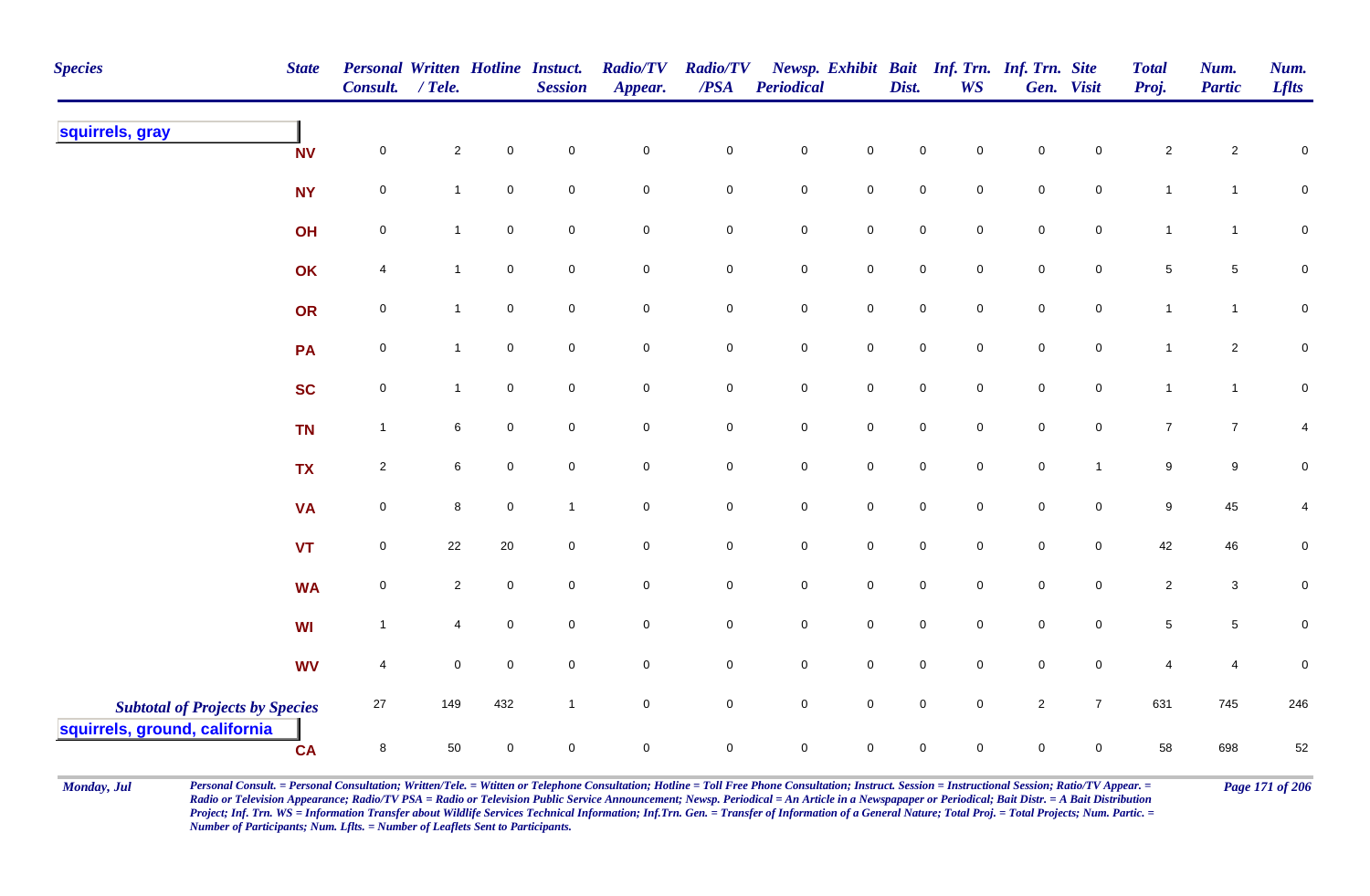| <b>Species</b>                                                            | <b>State</b> | <b>Personal Written Hotline Instact.</b><br><b>Consult.</b> | $/$ Tele.      |                     | <b>Session</b> | <b>Radio/TV</b><br>Appear. | <b>Radio/TV</b><br>/PSA | <b>Periodical</b>   |                     | Dist.       | Newsp. Exhibit Bait Inf. Trn. Inf. Trn. Site<br><b>WS</b> |                     | Gen. Visit          | <b>Total</b><br>Proj. | Num.<br><b>Partic</b> | Num.<br><b>Lflts</b> |
|---------------------------------------------------------------------------|--------------|-------------------------------------------------------------|----------------|---------------------|----------------|----------------------------|-------------------------|---------------------|---------------------|-------------|-----------------------------------------------------------|---------------------|---------------------|-----------------------|-----------------------|----------------------|
| squirrels, ground, california                                             | <b>CA</b>    | 8                                                           | 50             | $\mathbf 0$         | $\mathbf 0$    | 0                          | $\mathbf 0$             | $\mathbf 0$         | $\mathbf 0$         | $\mathbf 0$ | $\mathbf 0$                                               | 0                   | $\mathbf 0$         | 58                    | 698                   | 52                   |
| <b>Subtotal of Projects by Species</b>                                    |              | 8                                                           | 50             | $\mathbf 0$         | $\mathbf 0$    | $\mathbf 0$                | $\mathsf{O}\xspace$     | $\pmb{0}$           | $\mathsf 0$         | $\mathbf 0$ | $\mathbf 0$                                               | $\mathsf 0$         | $\mathbf 0$         | 58                    | 698                   | 52                   |
| squirrels, ground, other                                                  | <b>CA</b>    | $\overline{5}$                                              | 4              | $\mathsf{O}\xspace$ | $\mathbf 0$    | $\mathbf 0$                | $\mathbf 0$             | $\pmb{0}$           | $\mathbf 0$         | $\mathbf 0$ | $\overline{0}$                                            | $\pmb{0}$           | $\mathbf{1}$        | $10$                  | 21                    | 4                    |
|                                                                           | co           | 0                                                           | 3              | $\mathbf 0$         | $\mathbf 0$    | 0                          | $\mathbf 0$             | $\mathbf 0$         | $\mathbf 0$         | $\mathbf 0$ | $\mathbf 0$                                               | $\mathsf{O}\xspace$ | $\mathbf 0$         | 3                     | $\mathbf{3}$          | $\mathbf 0$          |
|                                                                           | ID           | $5\phantom{.0}$                                             | 12             | $\mathbf 0$         | $\mathbf 0$    | 0                          | $\mathbf 0$             | $\mathbf 0$         | $\mathsf 0$         | $\mathbf 0$ | $\mathbf 0$                                               | $\mathbf 0$         | $\mathbf{1}$        | 18                    | 19                    | 21                   |
|                                                                           | IN           | $\overline{0}$                                              | $\mathbf 0$    | $\overline{4}$      | $\overline{0}$ | $\mathbf 0$                | $\mathsf{O}\xspace$     | $\mathbf 0$         | $\mathsf{O}\xspace$ | $\mathbf 0$ | $\mathsf{O}\xspace$                                       | $\mathsf{O}\xspace$ | $\mathsf{O}\xspace$ | $\overline{4}$        | $\overline{4}$        | $\pmb{0}$            |
|                                                                           | <b>MT</b>    | $\overline{1}$                                              | $\mathbf 0$    | $\mathbf 0$         | $\mathbf 0$    | $\mathbf 0$                | $\mathsf{O}\xspace$     | $\mathbf 0$         | $\mathsf 0$         | $\mathbf 0$ | $\mathsf{O}\xspace$                                       | $\mathsf 0$         | $\mathbf 0$         | $\mathbf{1}$          | $\overline{4}$        | $\pmb{0}$            |
|                                                                           | <b>ND</b>    | $\overline{7}$                                              | $\overline{2}$ | $\mathbf 0$         | $\mathbf{1}$   | $\mathbf 0$                | $\mathbf 0$             | $\mathbf{1}$        | $\mathsf 0$         | $\mathbf 0$ | $\overline{0}$                                            | $\pmb{0}$           | $\mathbf{1}$        | 12                    | 21                    | 268                  |
|                                                                           | <b>NE</b>    | 6                                                           | $\mathbf 0$    | $\mathbf 0$         | $\overline{0}$ | $\mathbf 0$                | $\mathbf 0$             | $\mathbf 0$         | $\mathbf 0$         | $\mathbf 0$ | $\overline{0}$                                            | $\pmb{0}$           | $\mathbf{1}$        | $\boldsymbol{7}$      | $\overline{7}$        | $\pmb{0}$            |
|                                                                           | <b>NM</b>    | 11                                                          | $\overline{2}$ | $\mathbf 0$         | $\mathbf 0$    | 0                          | $\mathbf 0$             | $\mathbf 0$         | $\mathsf{O}\xspace$ | $\mathbf 0$ | $\mathbf 0$                                               | $\mathsf 0$         | $\mathsf{O}\xspace$ | 13                    | 13                    | 8                    |
|                                                                           | <b>NV</b>    | 107                                                         | 29             | $\mathbf 0$         | $\mathbf 0$    | 0                          | $\mathsf{O}\xspace$     | $\mathsf{O}\xspace$ | $\mathsf{O}\xspace$ | $\mathbf 0$ | $\mathbf 0$                                               | $\mathsf 0$         | $\mathbf 0$         | 136                   | 139                   | 24                   |
|                                                                           | OR           | $\overline{7}$                                              | $\mathbf 0$    | $\mathbf 0$         | $\overline{0}$ | $\mathbf 0$                | $\mathsf{O}\xspace$     | $\mathbf 0$         | $\mathbf 0$         | $\mathbf 0$ | $\overline{0}$                                            | $\pmb{0}$           | $\mathbf 0$         | $\boldsymbol{7}$      | $10$                  | $\pmb{0}$            |
|                                                                           | <b>SD</b>    | $\mathbf 0$                                                 | $\mathbf{1}$   | $\mathbf 0$         | $\mathbf 0$    | 0                          | $\mathsf{O}\xspace$     | $\mathbf 0$         | $\mathbf 0$         | $\mathbf 0$ | $\mathbf 0$                                               | $\mathsf 0$         | $\mathbf 0$         | $\mathbf{1}$          | $\overline{1}$        | $\pmb{0}$            |
|                                                                           | <b>TX</b>    | $\overline{7}$                                              | 17             | $\mathbf 0$         | $\mathbf 0$    | $\mathbf 0$                | $\mathbf 0$             | $\mathbf 0$         | $\mathsf 0$         | $\mathbf 0$ | 89                                                        | $\mathbf 0$         | $\overline{0}$      | 113                   | 115                   | 93                   |
| <b>Subtotal of Projects by Species</b><br>squirrels, ground, round-tailed |              | 156                                                         | 70             | 4                   | $\mathbf{1}$   | $\mathbf 0$                | $\mathbf 0$             | $\mathbf 0$         | $\mathbf 0$         | $\mathbf 0$ | $\overline{0}$                                            | $\pmb{0}$           | $\overline{4}$      | 325                   | 357                   | 418                  |
|                                                                           | <b>NV</b>    | 14                                                          | $\pmb{0}$      | 0                   | $\mathbf 0$    | 0                          | $\pmb{0}$               | $\pmb{0}$           | $\mathsf{O}\xspace$ | $\mathbf 0$ | $\mathbf 0$                                               | $\mathbf 0$         | $\mathbf 0$         | 14                    | 14                    | $\pmb{0}$            |

Monday, Jul Personal Consult. = Personal Consultation; Written/Tele. = Witten or Telephone Consultation; Hotline = Toll Free Phone Consultation; Instruct. Session = Instructional Session; Ratio/TV Appear. = Page 172 of 206 *Radio or Television Appearance; Radio/TV PSA = Radio or Television Public Service Announcement; Newsp. Periodical = An Article in a Newspapaper or Periodical; Bait Distr. = A Bait Distribution*  Project; Inf. Trn. WS = Information Transfer about Wildlife Services Technical Information; Inf.Trn. Gen. = Transfer of Information of a General Nature; Total Proj. = Total Projects; Num. Partic. = *Number of Participants; Num. Lflts. = Number of Leaflets Sent to Participants.*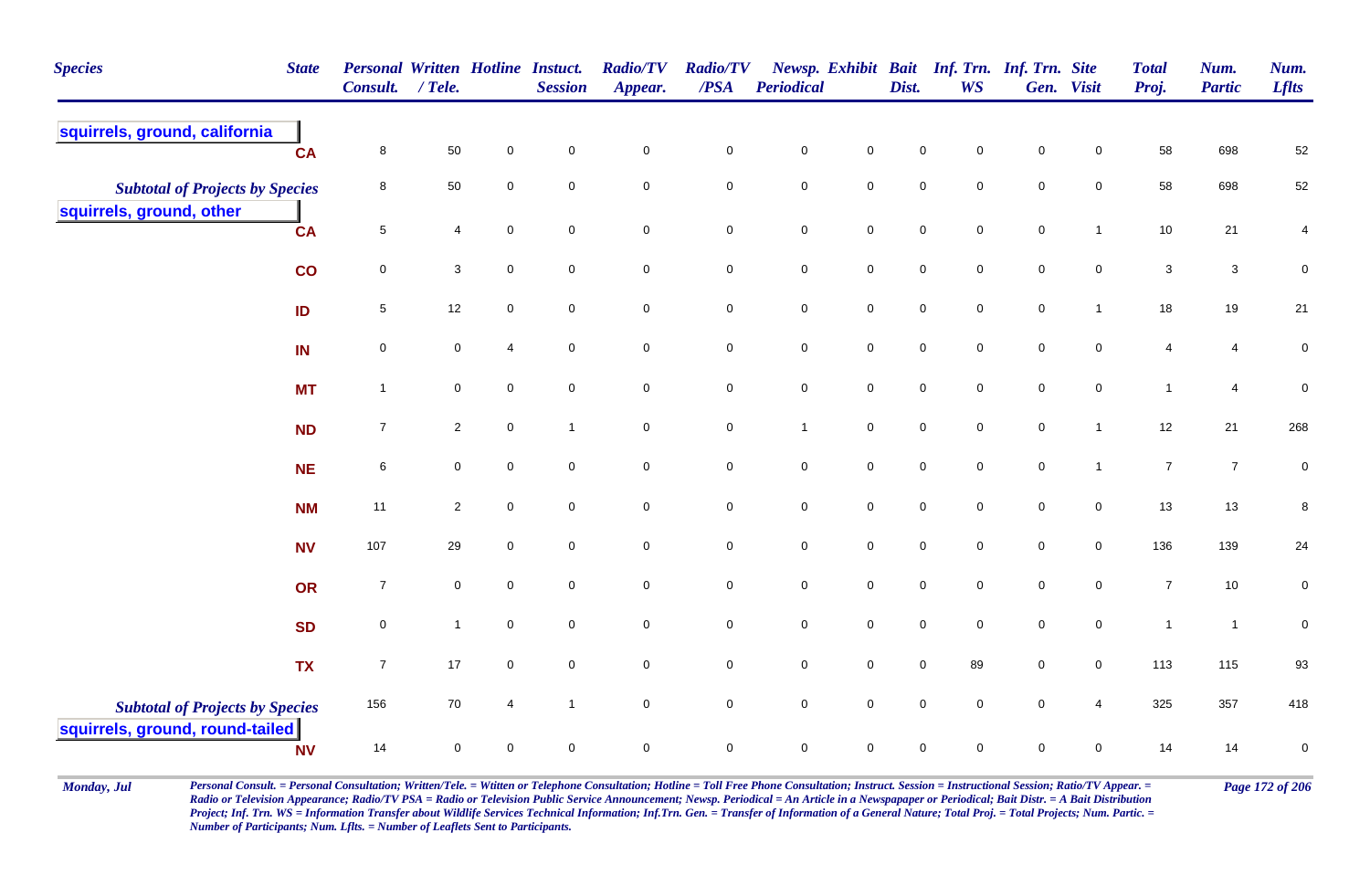| <b>Species</b>                                           | <b>State</b>           | <b>Personal Written Hotline Instuct.</b><br><b>Consult.</b> | / Tele.         |             | <b>Session</b>      | <b>Radio/TV</b><br>Appear. | <b>Radio/TV</b><br>/PSA | Periodical  |                     | Dist.               | Newsp. Exhibit Bait Inf. Trn. Inf. Trn. Site<br><b>WS</b> |                     | Gen. Visit          | <b>Total</b><br>Proj. | Num.<br><b>Partic</b> | Num.<br><b>Lflts</b> |
|----------------------------------------------------------|------------------------|-------------------------------------------------------------|-----------------|-------------|---------------------|----------------------------|-------------------------|-------------|---------------------|---------------------|-----------------------------------------------------------|---------------------|---------------------|-----------------------|-----------------------|----------------------|
| squirrels, ground, round-tailed                          | <b>NV</b>              | 14                                                          | $\mathsf 0$     | 0           | $\mathbf 0$         | $\mathbf 0$                | $\mathbf 0$             | $\mathsf 0$ | $\mathbf 0$         | $\mathbf 0$         | $\mathbf 0$                                               | $\mathbf 0$         | $\mathbf 0$         | 14                    | 14                    | 0                    |
| <b>Subtotal of Projects by Species</b><br>squirrels, red |                        | 14                                                          | $\mathbf 0$     | 0           | $\mathbf 0$         | $\pmb{0}$                  | $\mathbf 0$             | $\pmb{0}$   | $\mathbf 0$         | $\mathbf 0$         | $\mathbf 0$                                               | $\mathbf 0$         | $\mathbf 0$         | 14                    | 14                    | ${\bf 0}$            |
|                                                          | $\mathsf{A}\mathsf{Z}$ | $\overline{\mathbf{1}}$                                     | $\mathbf 0$     | 0           | $\mathsf{O}\xspace$ | $\pmb{0}$                  | $\mathbf 0$             | $\pmb{0}$   | $\mathbf 0$         | $\mathbf 0$         | $\mathbf 0$                                               | $\mathbf 0$         | $\mathbf 0$         | $\mathbf{1}$          | $\overline{1}$        | $\mathbf 0$          |
|                                                          | IN                     | 0                                                           | $\mathbf 0$     | 36          | $\mathbf 0$         | $\mathbf 0$                | $\mathbf 0$             | $\pmb{0}$   | $\mathbf 0$         | $\mathsf{O}\xspace$ | $\mathbf 0$                                               | $\pmb{0}$           | $\mathbf 0$         | 36                    | 44                    | $\mathbf{1}$         |
|                                                          | <b>ME</b>              | 0                                                           | $\overline{2}$  | $\mathbf 0$ | $\mathbf 0$         | $\mathbf 0$                | $\mathbf 0$             | $\mathsf 0$ | $\mathsf{O}\xspace$ | $\mathbf 0$         | $\overline{0}$                                            | $\mathbf 0$         | $\mathbf 0$         | $\sqrt{2}$            | $\overline{2}$        | $\mathbf{1}$         |
|                                                          | <b>ND</b>              | $\overline{1}$                                              | $\pmb{0}$       | 0           | $\mathbf 0$         | $\pmb{0}$                  | $\mathbf 0$             | $\pmb{0}$   | $\mathbf 0$         | $\mathbf 0$         | $\overline{0}$                                            | $\pmb{0}$           | $\mathbf 0$         | $\mathbf{1}$          | $\mathbf{1}$          | $\pmb{0}$            |
|                                                          | <b>NH</b>              | 0                                                           | $17$            | 0           | $\mathsf{O}\xspace$ | $\mathbf 0$                | $\mathbf 0$             | $\pmb{0}$   | $\mathbf 0$         | $\mathbf 0$         | $\mathbf 0$                                               | $\mathbf 0$         | $\mathbf 0$         | $17$                  | $17$                  | $\pmb{0}$            |
|                                                          | <b>VT</b>              | 0                                                           | $30\,$          | $\mathbf 0$ | $\pmb{0}$           | $\mathbf 0$                | $\mathbf 0$             | $\pmb{0}$   | $\mathsf{O}$        | $\pmb{0}$           | $\mathbf 0$                                               | $\pmb{0}$           | $\mathbf 0$         | $30\,$                | $30\,$                | $\mathbf 0$          |
|                                                          | <b>WI</b>              | $\mathbf 0$                                                 | $\mathbf{1}$    | $\mathbf 0$ | $\mathbf 0$         | $\mathbf 0$                | $\mathbf 0$             | $\mathsf 0$ | $\mathbf 0$         | $\mathbf 0$         | $\overline{0}$                                            | $\mathbf 0$         | $\mathbf 0$         | $\mathbf{1}$          | $\overline{1}$        | $\pmb{0}$            |
| <b>Subtotal of Projects by Species</b>                   |                        | $\overline{2}$                                              | 50              | 36          | $\mathbf 0$         | $\mathbf 0$                | $\mathbf 0$             | $\mathsf 0$ | $\mathsf{O}\xspace$ | $\mathsf{O}\xspace$ | $\mathbf 0$                                               | $\mathbf 0$         | $\overline{0}$      | 88                    | 96                    | $\boldsymbol{2}$     |
| squirrels, rock                                          | <b>AZ</b>              | $\mathbf 0$                                                 | $\mathbf{1}$    | $\mathbf 0$ | $\mathbf 0$         | $\pmb{0}$                  | $\mathbf 0$             | $\pmb{0}$   | $\mathsf{O}\xspace$ | $\mathbf 0$         | $\mathbf 0$                                               | $\mathbf 0$         | $\mathsf{O}\xspace$ | $\mathbf{1}$          | $\overline{1}$        | $\pmb{0}$            |
|                                                          | <b>NM</b>              | 12                                                          | $\pmb{0}$       | $\mathbf 0$ | $\mathbf 0$         | $\pmb{0}$                  | $\mathbf 0$             | $\pmb{0}$   | $\mathbf 0$         | $\mathbf 0$         | $\mathbf 0$                                               | $\pmb{0}$           | $\mathbf 0$         | 12                    | 15                    | $\boldsymbol{9}$     |
|                                                          | <b>OR</b>              | 0                                                           | $\mathbf{1}$    | 0           | $\mathbf 0$         | $\mathbf 0$                | $\mathbf 0$             | $\pmb{0}$   | $\mathsf{O}\xspace$ | $\mathbf 0$         | $\mathbf 0$                                               | $\mathbf 0$         | $\mathbf 0$         | $\mathbf{1}$          | $\overline{1}$        | $\pmb{0}$            |
|                                                          | <b>TX</b>              | $\sqrt{2}$                                                  | $\mathbf 3$     | 0           | $\mathbf 0$         | $\pmb{0}$                  | ${\bf 0}$               | $\pmb{0}$   | $\mathbf 0$         | $\pmb{0}$           | $\mathbf 0$                                               | $\pmb{0}$           | $\mathbf 0$         | $\,$ 5 $\,$           | $\sqrt{5}$            | 0                    |
| <b>Subtotal of Projects by Species</b>                   |                        | 14                                                          | $5\phantom{.0}$ | 0           | $\mathbf 0$         | $\mathbf 0$                | $\mathbf 0$             | $\pmb{0}$   | $\mathbf 0$         | $\mathsf{O}\xspace$ | $\mathbf 0$                                               | $\mathsf{O}\xspace$ | $\mathbf 0$         | 19                    | 22                    | 9                    |
| squirrels, z-(other)                                     | <b>CA</b>              | $\overline{1}$                                              | $\mathsf 0$     | 0           | $\pmb{0}$           | $\pmb{0}$                  | $\mathbf 0$             | $\mathsf 0$ | $\mathbf 0$         | $\mathsf{O}\xspace$ | $\mathsf{O}\xspace$                                       | $\mathsf{O}\xspace$ | $\mathbf{1}$        | $\sqrt{2}$            | $\overline{2}$        | $\mathbf{1}$         |

Monday, Jul Personal Consult. = Personal Consultation; Written/Tele. = Witten or Telephone Consultation; Hotline = Toll Free Phone Consultation; Instruct. Session = Instructional Session; Ratio/TV Appear. = Page 173 of 206 *Radio or Television Appearance; Radio/TV PSA = Radio or Television Public Service Announcement; Newsp. Periodical = An Article in a Newspapaper or Periodical; Bait Distr. = A Bait Distribution*  Project; Inf. Trn. WS = Information Transfer about Wildlife Services Technical Information; Inf.Trn. Gen. = Transfer of Information of a General Nature; Total Proj. = Total Projects; Num. Partic. = *Number of Participants; Num. Lflts. = Number of Leaflets Sent to Participants.*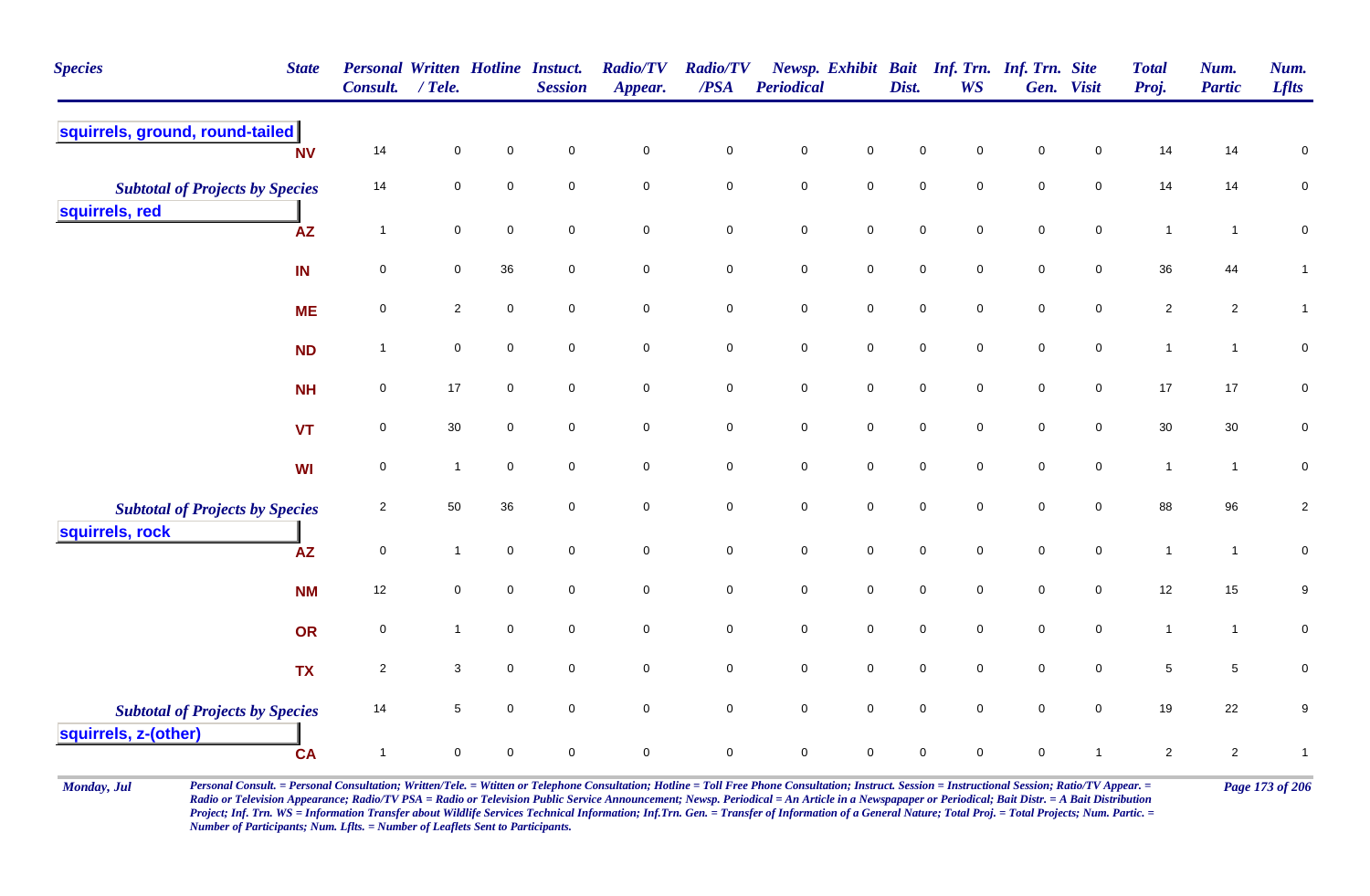| <b>Species</b>                         | <b>State</b> | <b>Personal Written Hotline Instuct.</b><br>Consult. | $/$ Tele.      |                | <b>Session</b>      | <b>Radio/TV</b><br>Appear. | <b>Radio/TV</b><br>$\overline{PSA}$ | Periodical  |             | Dist.               | <b>WS</b>      | Newsp. Exhibit Bait Inf. Trn. Inf. Trn. Site | Gen. Visit     | <b>Total</b><br>Proj. | Num.<br><b>Partic</b> | Num.<br><b>Lflts</b> |
|----------------------------------------|--------------|------------------------------------------------------|----------------|----------------|---------------------|----------------------------|-------------------------------------|-------------|-------------|---------------------|----------------|----------------------------------------------|----------------|-----------------------|-----------------------|----------------------|
| squirrels, z-(other)                   | <b>CA</b>    | $\mathbf 1$                                          | $\pmb{0}$      | $\mathbf 0$    | $\mathsf{O}\xspace$ | $\pmb{0}$                  | $\pmb{0}$                           | $\pmb{0}$   | $\mathbf 0$ | $\mathbf 0$         | $\mathbf 0$    | $\mathbf 0$                                  |                | $\overline{2}$        | $\overline{a}$        | $\mathbf{1}$         |
|                                        | <b>KY</b>    | $\mathbf{1}$                                         | $\mathbf{1}$   | $\pmb{0}$      | $\mathbf 0$         | $\mathbf 0$                | $\mathbf 0$                         | $\mathbf 0$ | $\mathbf 0$ | $\mathbf 0$         | $\mathbf 0$    | $\mathbf 0$                                  | $\mathbf 0$    | $\overline{2}$        | $\overline{2}$        | $\overline{c}$       |
|                                        | <b>NM</b>    | $\sqrt{2}$                                           | 0              | $\mathbf 0$    | $\mathbf 0$         | $\mathbf 0$                | $\pmb{0}$                           | ${\bf 0}$   | $\mathbf 0$ | $\mathbf 0$         | $\mathbf 0$    | $\mathbf 0$                                  | $\mathbf 0$    | $\overline{2}$        | $\overline{2}$        | 4                    |
|                                        | <b>NV</b>    | $\pmb{0}$                                            | 8              | $\mathbf 0$    | $\mathbf 0$         | $\mathbf 0$                | $\mathbf 0$                         | $\pmb{0}$   | $\mathbf 0$ | $\mathbf 0$         | $\mathbf 0$    | ${\bf 0}$                                    | $\mathbf 0$    | 8                     | 8                     | $\pmb{0}$            |
|                                        | OR           | $\mathbf{1}$                                         | 0              | $\mathbf 0$    | $\mathbf 0$         | $\mathbf 0$                | $\mathbf 0$                         | $\mathbf 0$ | $\mathbf 0$ | $\mathbf 0$         | $\mathbf 0$    | $\mathbf 0$                                  | $\overline{0}$ | $\mathbf{1}$          | $\mathbf{1}$          | $\mathbf 0$          |
|                                        | WI           | $\mathbf 0$                                          | 10             | $\mathbf 0$    | $\mathbf 0$         | $\mathbf 0$                | $\mathbf 0$                         | $\mathbf 0$ | $\mathbf 0$ | $\mathsf{O}\xspace$ | $\mathbf 0$    | $\mathbf 0$                                  | $\overline{0}$ | $10$                  | 10                    | $\mathbf 0$          |
| <b>Subtotal of Projects by Species</b> |              | $\sqrt{5}$                                           | 19             | $\mathbf 0$    | $\mathbf 0$         | $\mathbf 0$                | $\mathbf 0$                         | $\mathbf 0$ | $\mathbf 0$ | $\mathbf 0$         | $\overline{0}$ | $\mathbf 0$                                  | $\overline{1}$ | 25                    | 25                    | $\overline{7}$       |
| starlings, european                    | <b>AL</b>    | $\mathsf 0$                                          | $\overline{2}$ | $\mathbf 0$    | $\overline{2}$      | $\mathsf 0$                | $\mathsf 0$                         | $\pmb{0}$   | $\mathbf 0$ | $\mathbf 0$         | $\mathbf 0$    | $\mathbf 0$                                  | $\mathbf 0$    | 4                     | $15\,$                | $\mathbf 0$          |
|                                        | <b>AR</b>    | $\mathbf{1}$                                         | $\overline{2}$ | $\mathbf 0$    | $\mathbf 0$         | $\mathsf{O}\xspace$        | $\pmb{0}$                           | $\mathbf 0$ | $\mathbf 0$ | $\mathsf{O}\xspace$ | $\mathbf 0$    | $\mathsf{O}\xspace$                          | $\mathbf 0$    | $\mathbf{3}$          | $\sqrt{5}$            | ${\bf 0}$            |
|                                        | <b>CA</b>    | $\sqrt{5}$                                           | $\overline{a}$ | $\pmb{0}$      | $\mathbf 0$         | $\mathbf 0$                | $\pmb{0}$                           | $\pmb{0}$   | $\mathbf 0$ | $\mathbf 0$         | $\mathbf 0$    | $\mathbf 0$                                  | $\mathbf 0$    | $\overline{7}$        | 44                    | $\pmb{0}$            |
|                                        | <b>CT</b>    | $\sqrt{2}$                                           | 0              | $\mathbf 0$    | $\overline{0}$      | $\mathbf 0$                | $\mathbf 0$                         | ${\bf 0}$   | $\mathbf 0$ | $\mathbf 0$         | 6              | $\mathbf 0$                                  | $\mathbf{1}$   | 9                     | 9                     | 0                    |
|                                        | <b>DC</b>    | $\pmb{0}$                                            | $\pmb{0}$      | $\overline{1}$ | $\mathbf 0$         | $\mathbf 0$                | $\pmb{0}$                           | $\mathbf 0$ | $\mathbf 0$ | $\mathsf{O}\xspace$ | $\overline{0}$ | $\mathsf{O}\xspace$                          | $\mathbf 0$    | $\mathbf{1}$          | $\mathbf{1}$          | $\pmb{0}$            |
|                                        | <b>DE</b>    | $\pmb{0}$                                            | $\overline{2}$ | $\pmb{0}$      | $\overline{0}$      | $\mathbf 0$                | $\mathbf 0$                         | $\mathbf 0$ | $\mathbf 0$ | $\mathbf 0$         | $\overline{0}$ | $\mathbf 0$                                  | $\overline{0}$ | $\overline{2}$        | $\overline{4}$        | $\mathbf 0$          |
|                                        | FL           | $\mathbf 0$                                          | 0              | $\mathbf 0$    | $\mathbf 0$         | $\mathsf 0$                | $\pmb{0}$                           | $\pmb{0}$   | $\mathbf 0$ | $\mathbf 0$         | $\overline{1}$ | $\mathbf 0$                                  | $\overline{0}$ | $\mathbf{1}$          | $\mathbf{1}$          | $\pmb{0}$            |
|                                        | <b>GA</b>    | $\pmb{0}$                                            | $\mathbf{1}$   | $\mathbf 0$    | $\mathbf 0$         | $\mathsf{O}\xspace$        | $\mathbf 0$                         | $\mathbf 0$ | $\mathbf 0$ | 0                   | $\mathbf 0$    | $\mathbf 0$                                  | $\mathbf 0$    | $\mathbf{1}$          | $\mathbf{1}$          | ${\bf 0}$            |
|                                        | IA           | $\mathsf 0$                                          | $\overline{7}$ | $\mathbf 0$    | $\mathbf 0$         | $\pmb{0}$                  | $\mathsf 0$                         | 0           | $\mathbf 0$ | 0                   | $\overline{1}$ | 0                                            | $10$           | 18                    | 22                    | $\pmb{0}$            |

Monday, Jul Personal Consult. = Personal Consultation; Written/Tele. = Witten or Telephone Consultation; Hotline = Toll Free Phone Consultation; Instruct. Session = Instructional Session; Ratio/TV Appear. = Page 174 of 206 *Radio or Television Appearance; Radio/TV PSA = Radio or Television Public Service Announcement; Newsp. Periodical = An Article in a Newspapaper or Periodical; Bait Distr. = A Bait Distribution*  Project; Inf. Trn. WS = Information Transfer about Wildlife Services Technical Information; Inf.Trn. Gen. = Transfer of Information of a General Nature; Total Proj. = Total Projects; Num. Partic. = *Number of Participants; Num. Lflts. = Number of Leaflets Sent to Participants.*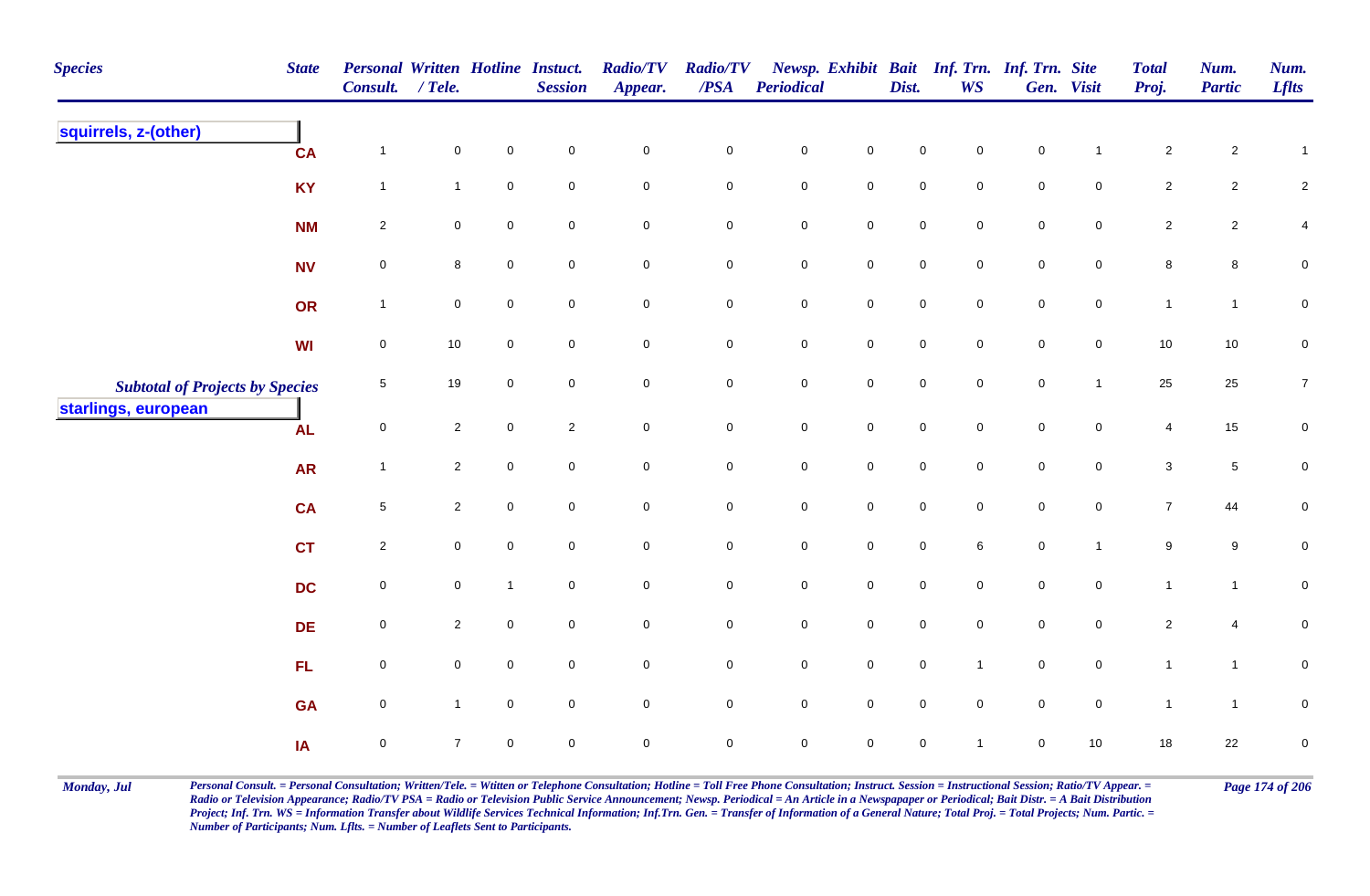| <b>Species</b>      | <b>State</b> | Personal Written Hotline Instuct.<br>Consult. / Tele. |                |                     | <b>Session</b> | <b>Radio/TV</b><br>Appear. | <b>Radio/TV</b><br>$\overline{PSA}$ | <b>Periodical</b>   |                     | Dist.               | WS                  | Newsp. Exhibit Bait Inf. Trn. Inf. Trn. Site | Gen. Visit          | <b>Total</b><br>Proj. | Num.<br><b>Partic</b> | Num.<br><b>Lflts</b> |
|---------------------|--------------|-------------------------------------------------------|----------------|---------------------|----------------|----------------------------|-------------------------------------|---------------------|---------------------|---------------------|---------------------|----------------------------------------------|---------------------|-----------------------|-----------------------|----------------------|
| starlings, european | IA           | $\mathsf{O}$                                          | $\overline{7}$ | $\mathsf{O}\xspace$ | $\pmb{0}$      | $\mathbf 0$                | $\pmb{0}$                           | $\mathbf 0$         | $\mathbf 0$         | $\mathbf 0$         | $\mathbf{1}$        | $\mathbf 0$                                  | $10\,$              | 18                    | 22                    | $\pmb{0}$            |
|                     | ID           | 11                                                    | 40             | 0                   | $\pmb{0}$      | $\pmb{0}$                  | $\pmb{0}$                           | $\mathbf 0$         | $\mathbf 0$         | $\mathbf 0$         | $\mathbf 0$         | $\mathbf 0$                                  | $\mathbf 0$         | 51                    | 56                    | $16\,$               |
|                     | IL           | $\overline{4}$                                        | 9              | $\mathbf 0$         | $\mathbf 0$    | $\mathbf 0$                | $\pmb{0}$                           | $\mathbf{1}$        | $\mathbf 0$         | $\mathbf 0$         | $\mathbf 0$         | $\overline{1}$                               | $\mathsf{O}\xspace$ | 15                    | 17                    | 10                   |
|                     | IN           | $\overline{2}$                                        | $\mathbf 0$    | 74                  | $\mathbf 0$    | $\mathbf 0$                | 0                                   | $\mathbf 0$         | $\mathbf 0$         | $\mathsf{O}\xspace$ | $\mathbf 0$         | $\mathbf 0$                                  | $\mathsf 0$         | 76                    | 91                    | $\overline{7}$       |
|                     | <b>KY</b>    | 13                                                    | 21             | $\mathbf 0$         | $\pmb{0}$      | $\mathbf 0$                | $\pmb{0}$                           | $\mathbf 0$         | $\mathsf{O}\xspace$ | $\mathbf 0$         | $\mathbf{1}$        | $\overline{2}$                               | $\mathbf 0$         | 37                    | 84                    | $15\,$               |
|                     | LA           | $\mathbf{1}$                                          | $\mathbf{3}$   | $\overline{0}$      | $\mathsf 0$    | $\mathsf{O}\xspace$        | $\mathbf 0$                         | $\mathbf 0$         | $\mathsf{O}\xspace$ | $\mathbf 0$         | $\overline{0}$      | $\mathbf 0$                                  | $\overline{0}$      | $\overline{4}$        | $\,6\,$               | $\mathbf 0$          |
|                     | <b>MA</b>    | $\overline{5}$                                        | $\overline{4}$ | $\overline{0}$      | $\mathbf 0$    | $\mathsf{O}\xspace$        | $\pmb{0}$                           | $\mathbf 0$         | $\mathsf{O}\xspace$ | $\mathbf 0$         | 12                  | $\mathbf 0$                                  | $\mathsf{O}\xspace$ | 21                    | 25                    | $\bf 8$              |
|                     | <b>MD</b>    | $\mathsf{O}\xspace$                                   | $\overline{2}$ | 87                  | $\mathbf 0$    | $\mathsf{O}\xspace$        | 0                                   | $\mathbf 0$         | $\mathsf 0$         | $\mathbf 0$         | $\mathsf{O}\xspace$ | $\pmb{0}$                                    | $\mathbf 0$         | 89                    | 93                    | 14                   |
|                     | <b>ME</b>    | $\mathbf 0$                                           | $\mathbf 1$    | $\mathbf{0}$        | $\pmb{0}$      | $\mathbf 0$                | $\pmb{0}$                           | $\mathsf{O}\xspace$ | $\mathbf 0$         | $\pmb{0}$           | $\mathbf 0$         | $\pmb{0}$                                    | $\,6\,$             | $\boldsymbol{7}$      | $\overline{7}$        | $\overline{2}$       |
|                     | MI           | 47                                                    | 8              | $\mathbf 0$         | $\mathbf 0$    | $\mathbf 0$                | 0                                   | $\mathbf 0$         | $\mathbf 0$         | $\mathbf 0$         | $\mathbf 0$         | $\mathbf 0$                                  | $\mathbf 0$         | 55                    | 58                    | $39\,$               |
|                     | <b>MO</b>    | $\mathbf{1}$                                          | $\mathbf{3}$   | $\mathbf 0$         | $\pmb{0}$      | $\mathbf 0$                | $\pmb{0}$                           | $\mathbf 0$         | $\mathsf{O}\xspace$ | $\mathsf{O}\xspace$ | $\mathbf 0$         | $\pmb{0}$                                    | $\sqrt{5}$          | $\boldsymbol{9}$      | $30\,$                | $\overline{0}$       |
|                     | <b>MS</b>    | $\mathbf{1}$                                          | $\mathbf 0$    | $\overline{0}$      | $\mathbf 0$    | $\mathbf 0$                | $\pmb{0}$                           | $\mathbf 0$         | $\mathsf{O}\xspace$ | $\mathbf 0$         | $\mathbf 0$         | $\mathbf 0$                                  | $\mathbf{1}$        | $\overline{2}$        | $\overline{4}$        | $\mathbf{1}$         |
|                     | <b>NC</b>    | $\mathbf{1}$                                          | $\mathbf{1}$   | $\mathbf 0$         | $\pmb{0}$      | $\mathbf 0$                | 0                                   | $\mathbf 0$         | $\mathbf 0$         | $\mathbf 0$         | $\mathbf 0$         | $\mathbf 0$                                  | $\mathbf 0$         | $\mathbf{2}$          | $\overline{c}$        | $\pmb{0}$            |
|                     | <b>ND</b>    | $\mathbf 0$                                           | $\mathbf{1}$   | $\overline{0}$      | $\mathsf 0$    | $\pmb{0}$                  | 0                                   | $\mathbf 0$         | $\mathsf{O}\xspace$ | $\mathsf{O}\xspace$ | $\overline{0}$      | $\mathbf 0$                                  | $\overline{0}$      | $\mathbf{1}$          | $\mathbf{1}$          | $\mathbf{1}$         |
|                     | <b>NE</b>    | $\overline{7}$                                        | 20             | $\mathbf 0$         | $\sqrt{2}$     | $\sqrt{3}$                 | 0                                   | $\mathbf 0$         | $\mathsf{O}\xspace$ | $\mathbf 0$         | $\mathbf{1}$        | $\mathbf 0$                                  | $\mathbf{3}$        | 36                    | 134                   | $\pmb{0}$            |
|                     | NH           | $\mathbf{1}$                                          | 11             | $\mathbf 0$         | $\pmb{0}$      | $\mathbf 0$                | $\mathsf{O}$                        | $\mathsf{O}\xspace$ | $\mathsf{O}\xspace$ | $\mathbf 0$         | $\mathbf 0$         | $\mathsf{O}\xspace$                          | 10                  | 22                    | 23                    | $16\,$               |

Monday, Jul Personal Consult. = Personal Consultation; Written/Tele. = Witten or Telephone Consultation; Hotline = Toll Free Phone Consultation; Instruct. Session = Instructional Session; Ratio/TV Appear. = Page 175 of 206 *Radio or Television Appearance; Radio/TV PSA = Radio or Television Public Service Announcement; Newsp. Periodical = An Article in a Newspapaper or Periodical; Bait Distr. = A Bait Distribution*  Project; Inf. Trn. WS = Information Transfer about Wildlife Services Technical Information; Inf.Trn. Gen. = Transfer of Information of a General Nature; Total Proj. = Total Projects; Num. Partic. = *Number of Participants; Num. Lflts. = Number of Leaflets Sent to Participants.*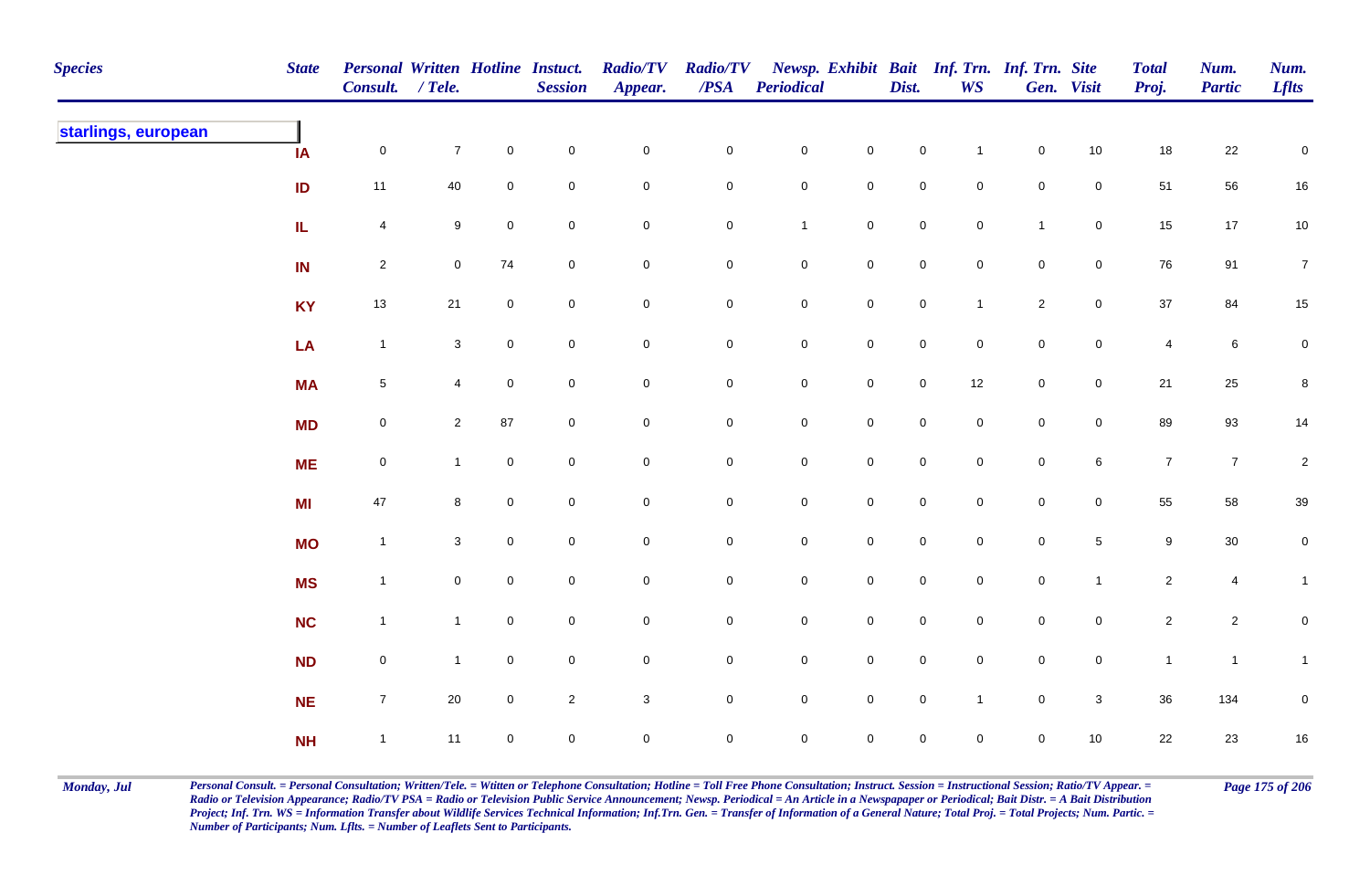| <b>Species</b>      | <b>State</b> | <b>Personal Written Hotline Instuct.</b><br>Consult. / Tele. |                 |                     | <b>Session</b> | <b>Radio/TV</b><br>Appear. | <b>Radio/TV</b><br>$\overline{PSA}$ | Periodical          |                     | Dist.               | Newsp. Exhibit Bait Inf. Trn. Inf. Trn. Site<br><b>WS</b> |              | Gen. Visit      | <b>Total</b><br>Proj. | Num.<br><b>Partic</b> | Num.<br><b>Lflts</b> |
|---------------------|--------------|--------------------------------------------------------------|-----------------|---------------------|----------------|----------------------------|-------------------------------------|---------------------|---------------------|---------------------|-----------------------------------------------------------|--------------|-----------------|-----------------------|-----------------------|----------------------|
| starlings, european | <b>NJ</b>    | $\mathbf 0$                                                  | 8               | $\mathbf 0$         | ${\bf 0}$      | $\mathbf 0$                | $\pmb{0}$                           | $\mathbf 0$         | $\mathsf{O}\xspace$ | $\mathbf 0$         | $\mathbf 0$                                               | $\pmb{0}$    | $\mathbf{1}$    | 9                     | 17                    | 25                   |
|                     | <b>NV</b>    | $\,6\,$                                                      | $6\phantom{.}6$ | $\mathbf 0$         | $\mathbf 0$    | $\mathbf 0$                | $\pmb{0}$                           | $\mathsf{O}$        | $\mathbf 0$         | $\mathbf 0$         | $\overline{0}$                                            | $\pmb{0}$    | $\mathsf 0$     | 12                    | 13                    | 8                    |
|                     | <b>NY</b>    | $\mathsf{O}\xspace$                                          | 41              | 104                 | $\mathbf 0$    | $\mathbf 0$                | 0                                   | $\mathsf{O}$        | $\mathsf{O}\xspace$ | $\mathbf 0$         | $\overline{0}$                                            | $\pmb{0}$    | $\overline{0}$  | 145                   | 145                   | 4                    |
|                     | OH           | $\mathbf{3}$                                                 | $17$            | $\mathbf 0$         | $\mathbf 0$    | $\mathsf 0$                | $\mathbf 0$                         | $\mathsf{O}$        | $\mathsf{O}\xspace$ | $\mathbf 0$         | $\mathbf{1}$                                              | $\mathbf 0$  | $6\phantom{.}6$ | 27                    | 48                    | $87\,$               |
|                     | OK           | $\,$ 6 $\,$                                                  | 19              | $\mathbf 0$         | $\pmb{0}$      | $\pmb{0}$                  | $\pmb{0}$                           | $\mathsf{O}\xspace$ | $\mathbf{1}$        | $\pmb{0}$           | $\mathsf{O}\xspace$                                       | $\mathbf 0$  | $\mathsf 0$     | 26                    | 92                    | $\,6\,$              |
|                     | OR           | $\mathbf 3$                                                  | $\overline{7}$  | $\mathsf{O}\xspace$ | $\pmb{0}$      | $\mathsf 0$                | $\mathbf 0$                         | $\mathbf 0$         | $\mathsf{O}\xspace$ | $\mathsf 0$         | $\mathbf 0$                                               | $\mathbf{1}$ | $\mathbf 0$     | 11                    | 16                    | $\overline{1}$       |
|                     | PA           | $\overline{4}$                                               | 35              | 0                   | $\mathsf 0$    | $\mathbf 0$                | $\mathbf 0$                         | $\mathbf 0$         | $\mathsf{O}\xspace$ | $\mathsf 0$         | $\mathbf 0$                                               | $\mathbf 0$  | $\overline{0}$  | 39                    | 59                    | 130                  |
|                     | <b>SD</b>    | $\mathbf{1}$                                                 | $\mathbf{3}$    | $\mathbf 0$         | $\mathbf 0$    | $\mathbf 0$                | $\mathbf 0$                         | $\mathbf 0$         | $\mathsf{O}\xspace$ | $\mathbf 0$         | $\overline{0}$                                            | $\mathbf 0$  | $\overline{1}$  | $\sqrt{5}$            | $\bf 8$               | $\overline{2}$       |
|                     | <b>TN</b>    | $\mathbf 0$                                                  | 21              | $\mathbf 0$         | $\mathbf 0$    | $\mathbf 0$                | $\pmb{0}$                           | $\mathbf{1}$        | $\mathbf 0$         | $\mathbf 0$         | $\overline{0}$                                            | $\pmb{0}$    | $\mathbf{3}$    | 25                    | $28\,$                | 8                    |
|                     | <b>TX</b>    | $\overline{2}$                                               | $\mathbf 0$     | $\mathbf 0$         | $\pmb{0}$      | $\pmb{0}$                  | $\pmb{0}$                           | $\mathbf 0$         | $\mathsf{O}\xspace$ | $\mathsf{O}\xspace$ | $\mathbf 0$                                               | $\mathbf 0$  | $\mathbf 0$     | $\overline{2}$        | $\,$ 5 $\,$           | $\mathbf{1}$         |
|                     | <b>UT</b>    | $\mathbf 0$                                                  | $\mathbf 0$     | $\mathbf 0$         | $\mathbf{1}$   | $\mathsf{O}\xspace$        | 0                                   | $\mathbf 0$         | $\mathbf 0$         | $\mathbf 0$         | $\mathbf 0$                                               | ${\bf 0}$    | $\mathsf{O}$    | $\mathbf{1}$          | 130                   | 0                    |
|                     | <b>VA</b>    | $5\phantom{.0}$                                              | $17$            | $\mathbf 0$         | $\mathbf 0$    | $\mathsf 0$                | 0                                   | $\mathbf 0$         | $\mathbf 0$         | $\mathbf 0$         | $\overline{0}$                                            | $\mathbf 0$  | $\sqrt{5}$      | 27                    | 78                    | 49                   |
|                     | <b>VT</b>    | $\overline{2}$                                               | 8               | $\overline{c}$      | $\mathbf 0$    | $\pmb{0}$                  | 0                                   | $\mathbf 0$         | $\mathsf{O}\xspace$ | $\pmb{0}$           | $\overline{0}$                                            | $\mathbf 0$  | $\mathsf{O}$    | 12                    | 12                    | 0                    |
|                     | <b>WA</b>    | $\overline{7}$                                               | 45              | $\mathbf 0$         | $\overline{2}$ | $\pmb{0}$                  | $\pmb{0}$                           | $\mathsf{O}$        | $\,6\,$             | $\mathsf{O}\xspace$ | $\mathbf 0$                                               | $\mathbf 0$  | $\overline{4}$  | 64                    | 2,396                 | 101                  |
|                     | WI           | 81                                                           | 43              | $\mathbf 0$         | $\pmb{0}$      | $\pmb{0}$                  | $\mathbf 0$                         | $\mathsf 0$         | $\overline{1}$      | $\mathsf 0$         | $\mathsf 0$                                               | $\pmb{0}$    | $\sqrt{5}$      | 130                   | 210                   | 111                  |
|                     | <b>WV</b>    | $\mathsf{O}\xspace$                                          | $\mathbf 0$     | $\mathsf{O}$        | $\sqrt{3}$     | $\mathbf 0$                | $\mathbf 0$                         | $\mathbf 0$         | $\mathsf{O}\xspace$ | $\pmb{0}$           | $\mathbf 0$                                               | $\mathbf 0$  | $\mathbf 0$     | $\mathbf{3}$          | $75\,$                | $\mathbf 0$          |

Monday, Jul Personal Consult. = Personal Consultation; Written/Tele. = Witten or Telephone Consultation; Hotline = Toll Free Phone Consultation; Instruct. Session = Instructional Session; Ratio/TV Appear. = Page 176 of 206 *Radio or Television Appearance; Radio/TV PSA = Radio or Television Public Service Announcement; Newsp. Periodical = An Article in a Newspapaper or Periodical; Bait Distr. = A Bait Distribution*  Project; Inf. Trn. WS = Information Transfer about Wildlife Services Technical Information; Inf.Trn. Gen. = Transfer of Information of a General Nature; Total Proj. = Total Projects; Num. Partic. = *Number of Participants; Num. Lflts. = Number of Leaflets Sent to Participants.*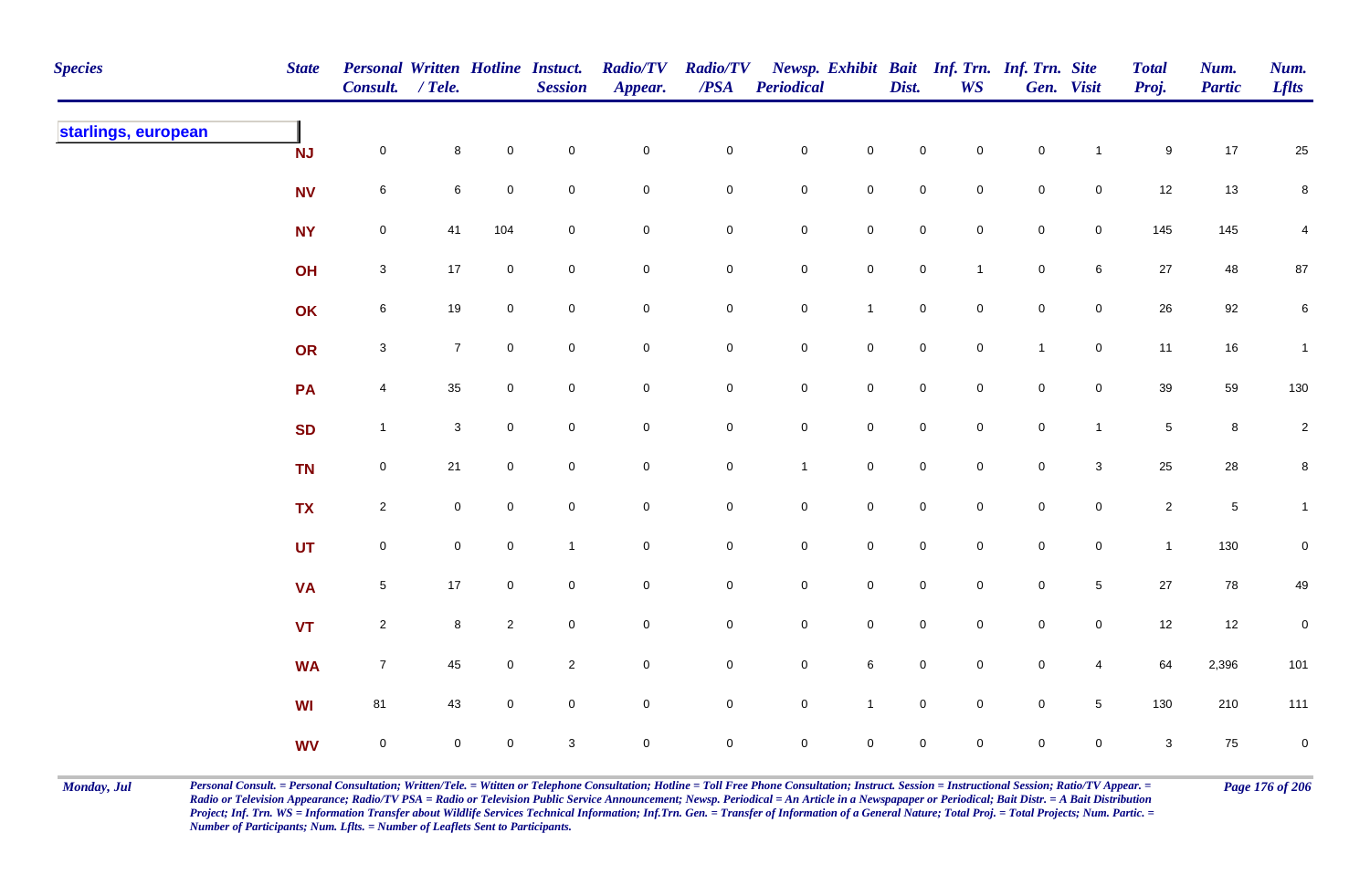| <b>Species</b><br><b>State</b>                                  | <b>Personal Written Hotline Instuct.</b><br>Consult. | $/$ Tele.      |             | <b>Session</b> | <b>Radio/TV</b><br>Appear. | <b>Radio/TV</b><br>/PSA | <b>Periodical</b>   |                     | Dist.               | Newsp. Exhibit Bait Inf. Trn. Inf. Trn. Site<br><b>WS</b> |                     | Gen. Visit          | <b>Total</b><br>Proj. | Num.<br><b>Partic</b> | Num.<br><b>Lflts</b>      |
|-----------------------------------------------------------------|------------------------------------------------------|----------------|-------------|----------------|----------------------------|-------------------------|---------------------|---------------------|---------------------|-----------------------------------------------------------|---------------------|---------------------|-----------------------|-----------------------|---------------------------|
| starlings, european<br><b>WV</b>                                | 0                                                    | $\mathbf 0$    | $\mathbf 0$ | 3              | $\mathbf 0$                | $\mathbf 0$             | $\pmb{0}$           | $\mathbf 0$         | $\mathbf 0$         | $\mathbf 0$                                               | $\mathsf 0$         | $\mathbf 0$         | $\mathbf{3}$          | ${\bf 75}$            | 0                         |
| <b>Subtotal of Projects by Species</b><br>stints, long-toed     | 222                                                  | 410            | 268         | 10             | 3                          | $\mathbf 0$             | $\mathsf{O}\xspace$ | 8                   | $\mathbf 0$         | $\mathbf 0$                                               | 4                   | 61                  | 1,011                 | 4,065                 | 662                       |
| GU                                                              | $\mathbf 0$                                          | $\mathbf 0$    | $\mathbf 0$ | 3              | $\mathbf 0$                | $\pmb{0}$               | $\mathbf 0$         | $\mathsf{O}\xspace$ | $\mathsf{O}\xspace$ | $\mathbf 0$                                               | $\mathsf{O}\xspace$ | $\mathbf 0$         | $\mathbf{3}$          | 30                    | $\pmb{0}$                 |
| <b>Subtotal of Projects by Species</b><br>stints, rufous-necked | 0                                                    | $\mathbf 0$    | $\mathbf 0$ | 3              | $\mathbf 0$                | $\mathbf 0$             | $\pmb{0}$           | $\mathsf{O}\xspace$ | $\mathbf 0$         | $\mathbf 0$                                               | $\mathsf 0$         | $\mathbf 0$         | $\mathbf{3}$          | $30\,$                | $\pmb{0}$                 |
| GU                                                              | $\mathbf 0$                                          | $\mathbf 0$    | $\mathbf 0$ | 3              | $\mathsf{O}\xspace$        | $\mathbf 0$             | $\mathbf 0$         | $\mathsf{O}\xspace$ | $\mathbf 0$         | $\mathsf{O}\xspace$                                       | $\mathsf{O}\xspace$ | $\mathsf{O}\xspace$ | $\mathbf{3}$          | $30\,$                | $\pmb{0}$                 |
| <b>Subtotal of Projects by Species</b><br>storks, wood          | 0                                                    | $\mathbf 0$    | 0           | 3              | $\mathbf 0$                | $\mathbf 0$             | $\pmb{0}$           | $\mathbf 0$         | $\mathbf 0$         | $\mathbf 0$                                               | $\mathsf 0$         | $\mathbf 0$         | 3                     | $30\,$                | 0                         |
| <b>MS</b>                                                       | $\overline{1}$                                       | $\mathbf 0$    | $\mathbf 0$ | $\mathbf 0$    | $\mathsf{O}\xspace$        | $\mathbf 0$             | $\mathbf 0$         | $\mathsf{O}\xspace$ | $\mathbf 0$         | $\mathbf 0$                                               | $\pmb{0}$           | $\mathbf 0$         | $\overline{1}$        | $\overline{4}$        | $\mathbf{3}$              |
| <b>Subtotal of Projects by Species</b>                          | 1                                                    | $\mathbf 0$    | $\mathbf 0$ | $\Omega$       | $\mathbf 0$                | $\pmb{0}$               | $\mathsf{O}\xspace$ | $\mathsf{O}\xspace$ | $\pmb{0}$           | $\mathbf 0$                                               | $\mathsf{O}\xspace$ | $\mathsf{O}\xspace$ | $\mathbf 1$           | $\overline{4}$        | $\ensuremath{\mathsf{3}}$ |
| storks, wood (t/e)<br><b>AL</b>                                 | $\mathbf 0$                                          | $\overline{2}$ | $\mathbf 0$ | $\mathbf 0$    | $\mathbf 0$                | $\mathbf 0$             | $\mathsf{O}\xspace$ | $\overline{0}$      | $\mathbf 0$         | $\mathbf 0$                                               | $\mathbf 0$         | $\mathbf 0$         | $\overline{2}$        | $\overline{2}$        | 0                         |
| <b>Subtotal of Projects by Species</b>                          | $\mathbf 0$                                          | $\overline{2}$ | $\mathbf 0$ | $\mathbf 0$    | $\mathbf 0$                | $\pmb{0}$               | $\mathsf{O}\xspace$ | $\mathsf{O}\xspace$ | $\mathbf 0$         | $\mathsf 0$                                               | $\mathbf 0$         | $\mathsf{O}\xspace$ | $\overline{c}$        | $\overline{2}$        | $\pmb{0}$                 |
| swallows, barn<br><b>AL</b>                                     | 0                                                    | $\overline{4}$ | $\mathbf 0$ | $\mathbf 0$    | $\mathbf 0$                | $\pmb{0}$               | $\mathsf{O}\xspace$ | $\overline{0}$      | $\mathbf 0$         | $\mathbf 0$                                               | $\mathbf 0$         | $\mathbf 0$         | 4                     | 4                     | 0                         |
| <b>AR</b>                                                       | 0                                                    | $\mathbf{1}$   | $\mathbf 0$ | $\mathbf 0$    | $\mathbf 0$                | $\mathbf 0$             | $\pmb{0}$           | $\mathbf 0$         | $\mathbf 0$         | $\mathbf 0$                                               | $\pmb{0}$           | $\mathbf 0$         | $\mathbf{1}$          | $\mathbf{1}$          | $\pmb{0}$                 |
| <b>CA</b>                                                       | $\mathbf 0$                                          | $\overline{2}$ | $\mathbf 0$ | $\mathbf 0$    | $\mathbf 0$                | $\mathsf 0$             | $\mathbf 0$         | $\mathsf{O}\xspace$ | $\mathsf{O}\xspace$ | $\mathsf 0$                                               | $\overline{1}$      | $\mathsf{O}\xspace$ | 3                     | $5\phantom{.0}$       | $\mathbf 0$               |
| co                                                              | $\overline{\mathbf{1}}$                              | $\mathbf{1}$   | $\mathbf 0$ | $\mathbf 0$    | $\mathbf 0$                | $\mathbf 0$             | $\mathsf{O}\xspace$ | $\mathsf{O}\xspace$ | $\mathbf 0$         | $\mathbf 0$                                               | $\mathbf 0$         | $\mathsf{O}\xspace$ | $\overline{c}$        | $\mathbf{3}$          | 0                         |
| <b>GA</b>                                                       | 0                                                    | 3              | $\mathbf 0$ | $\mathbf 0$    | 0                          | $\mathsf 0$             | $\pmb{0}$           | $\mathsf 0$         | $\mathbf 0$         | $\mathbf 0$                                               | $\mathbf 0$         | $\mathbf 0$         | 3                     | $\mathbf{3}$          | 0                         |

Monday, Jul Personal Consult. = Personal Consultation; Written/Tele. = Witten or Telephone Consultation; Hotline = Toll Free Phone Consultation; Instruct. Session = Instructional Session; Ratio/TV Appear. = Page 177 of 206 *Radio or Television Appearance; Radio/TV PSA = Radio or Television Public Service Announcement; Newsp. Periodical = An Article in a Newspapaper or Periodical; Bait Distr. = A Bait Distribution*  Project; Inf. Trn. WS = Information Transfer about Wildlife Services Technical Information; Inf.Trn. Gen. = Transfer of Information of a General Nature; Total Proj. = Total Projects; Num. Partic. = *Number of Participants; Num. Lflts. = Number of Leaflets Sent to Participants.*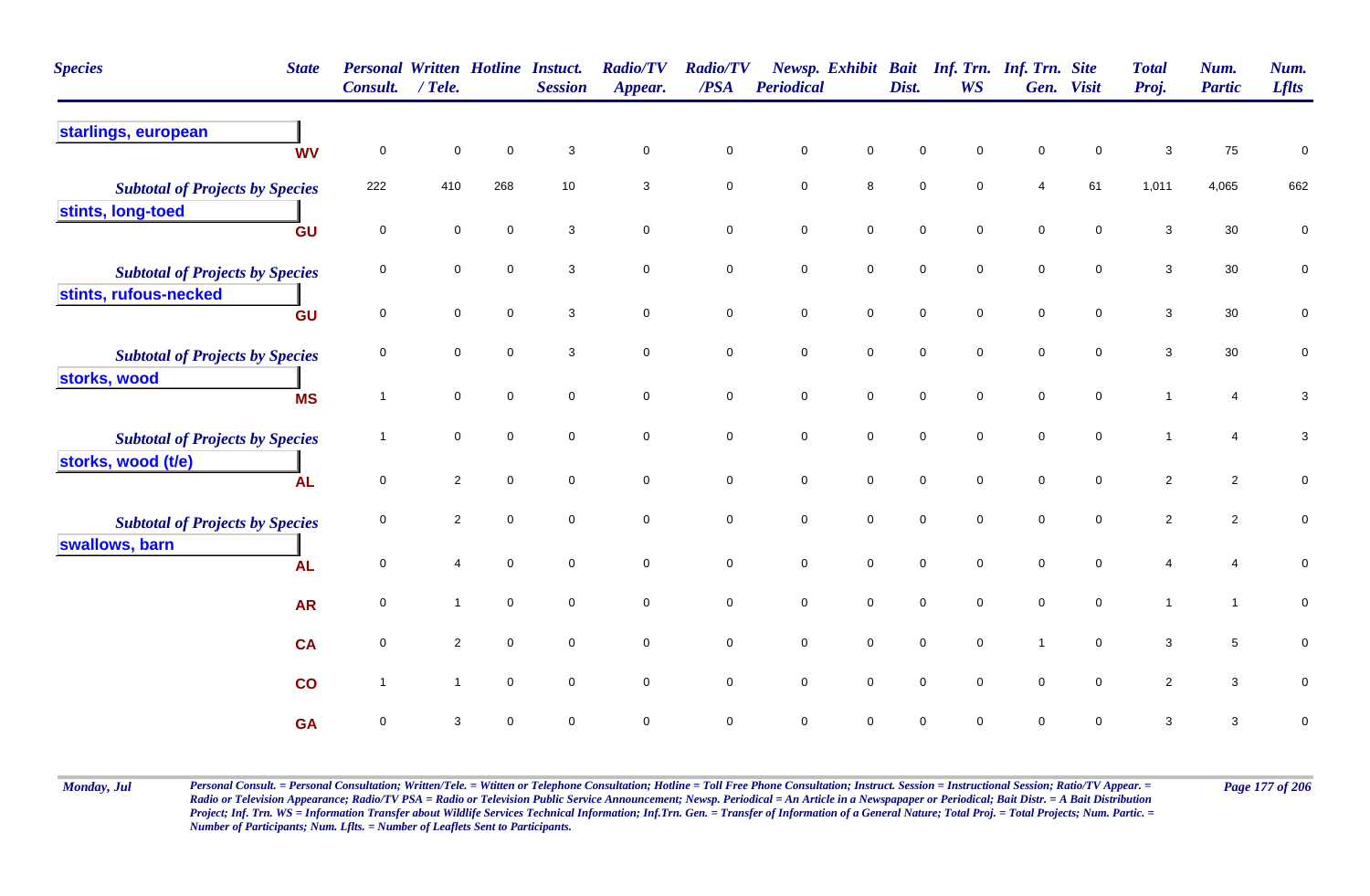| <b>Species</b> | <b>State</b> | Personal Written Hotline Instuct.<br>Consult. / Tele. |                |                     | <b>Session</b> | <b>Radio/TV</b><br>Appear. | <b>Radio/TV</b><br>$\overline{PSA}$ | <b>Periodical</b> |                     | Dist.               | <b>WS</b>           | Newsp. Exhibit Bait Inf. Trn. Inf. Trn. Site | Gen. Visit          | <b>Total</b><br>Proj.     | Num.<br><b>Partic</b>   | Num.<br><b>Lflts</b> |
|----------------|--------------|-------------------------------------------------------|----------------|---------------------|----------------|----------------------------|-------------------------------------|-------------------|---------------------|---------------------|---------------------|----------------------------------------------|---------------------|---------------------------|-------------------------|----------------------|
| swallows, barn | ID           | $\mathsf{O}\xspace$                                   | $\mathbf{1}$   | $\mathbf 0$         | $\pmb{0}$      | $\pmb{0}$                  | $\pmb{0}$                           | $\mathbf 0$       | $\mathbf 0$         | $\mathbf 0$         | $\mathbf 0$         | $\mathbf 0$                                  | $\mathsf{O}\xspace$ | $\mathbf{1}$              | $\mathbf{1}$            | $\mathbf{1}$         |
|                | IL.          | $\mathbf 0$                                           | $\overline{2}$ | $\mathbf 0$         | $\pmb{0}$      | $\mathbf 0$                | 0                                   | $\overline{0}$    | $\mathbf 0$         | $\mathbf 0$         | $\overline{0}$      | $\mathbf{1}$                                 | $\overline{0}$      | $\mathbf{3}$              | $\mathbf{3}$            | $\mathbf 0$          |
|                | IN           | $\mathsf{O}\xspace$                                   | $\mathbf 0$    | $5\phantom{.0}$     | $\mathsf 0$    | $\mathbf 0$                | $\pmb{0}$                           | $\mathbf 0$       | $\mathbf 0$         | $\mathsf{O}\xspace$ | $\mathbf 0$         | $\mathbf 0$                                  | $\overline{0}$      | $\,$ 5 $\,$               | $\sqrt{5}$              | $\mathbf 0$          |
|                | LA           | $\mathbf 0$                                           | $\overline{4}$ | $\mathsf{O}\xspace$ | $\mathbf 0$    | $\pmb{0}$                  | $\mathbf 0$                         | $\mathbf 0$       | $\mathbf 0$         | $\mathsf{O}\xspace$ | $\mathbf 0$         | $\mathbf 0$                                  | $\mathbf 0$         | 4                         | $\overline{\mathbf{4}}$ | $\mathsf{O}\xspace$  |
|                | <b>MD</b>    | $\mathsf{O}\xspace$                                   | $\overline{2}$ | $\mathbf{1}$        | $\mathbf 0$    | $\pmb{0}$                  | $\pmb{0}$                           | $\mathbf 0$       | $\mathsf{O}\xspace$ | $\mathsf{O}\xspace$ | $\overline{0}$      | $\mathbf 0$                                  | $\mathbf 0$         | $\mathbf{3}$              | $\mathbf{3}$            | $\mathsf{O}\xspace$  |
|                | <b>ME</b>    | $\mathbf 0$                                           | $\mathbf{1}$   | $\mathbf 0$         | $\mathbf 0$    | $\pmb{0}$                  | $\mathbf 0$                         | $\mathbf 0$       | $\mathbf 0$         | $\mathsf{O}\xspace$ | $\mathbf 0$         | $\pmb{0}$                                    | $\mathbf 0$         | $\mathbf{1}$              | $\mathbf{3}$            | $\mathbf{3}$         |
|                | <b>MN</b>    | $\mathbf 0$                                           | $\mathbf{1}$   | $\overline{0}$      | $\mathsf 0$    | $\pmb{0}$                  | 0                                   | $\mathbf 0$       | $\mathbf 0$         | $\mathbf 0$         | $\mathbf 0$         | $\mathsf{O}\xspace$                          | $\mathsf{O}\xspace$ | $\mathbf{1}$              | $\mathbf{1}$            | $\mathbf 0$          |
|                | <b>MO</b>    | $\mathsf{O}\xspace$                                   | $\mathbf{1}$   | $\mathbf 0$         | $\mathbf 0$    | $\mathbf 0$                | 0                                   | $\mathbf 0$       | $\mathbf 0$         | $\mathbf 0$         | $\mathbf 0$         | $\mathsf{O}\xspace$                          | $\mathsf{O}\xspace$ | $\mathbf{1}$              | $\mathbf{1}$            | $\mathbf 0$          |
|                | <b>MS</b>    | $\mathbf 0$                                           | $\mathbf{3}$   | $\mathbf 0$         | $\pmb{0}$      | $\pmb{0}$                  | $\mathsf{O}\xspace$                 | $\mathbf 0$       | $\mathbf 0$         | $\mathbf 0$         | $\mathsf{O}\xspace$ | $\mathbf 0$                                  | $\mathsf{O}\xspace$ | $\ensuremath{\mathsf{3}}$ | $\mathbf{3}$            | $\overline{7}$       |
|                | <b>ND</b>    | $\mathbf 0$                                           | $\overline{2}$ | $\mathbf 0$         | $\mathsf 0$    | $\pmb{0}$                  | $\pmb{0}$                           | $\mathbf 0$       | $\mathbf 0$         | $\mathsf{O}\xspace$ | $\overline{0}$      | $\mathbf 0$                                  | $\mathsf{O}\xspace$ | $\overline{2}$            | $\overline{2}$          | $\mathbf 0$          |
|                | NE           | $\overline{2}$                                        | $\mathbf{3}$   | $\overline{0}$      | $\mathsf 0$    | $\mathbf 0$                | 0                                   | $\mathbf 0$       | $\mathbf 0$         | $\mathsf{O}\xspace$ | $\overline{0}$      | $\mathbf 0$                                  | $\overline{2}$      | $\overline{7}$            | 11                      | $\mathbf 0$          |
|                | <b>NH</b>    | $\mathbf 0$                                           | $\overline{2}$ | $\overline{0}$      | $\mathsf 0$    | $\mathbf 0$                | 0                                   | $\overline{0}$    | $\mathbf 0$         | $\mathbf 0$         | $\mathbf 0$         | $\mathbf 0$                                  | $\mathbf 0$         | $\overline{2}$            | $\overline{2}$          | $\overline{0}$       |
|                | <b>NY</b>    | $\mathsf{O}\xspace$                                   | $\overline{4}$ | 4                   | $\mathbf 0$    | $\mathbf 0$                | $\mathbf 0$                         | $\mathbf 0$       | $\mathbf 0$         | $\mathsf{O}\xspace$ | $\overline{0}$      | $\mathbf 0$                                  | $\overline{0}$      | 8                         | 8                       | 12                   |
|                | OK           | $\mathbf{1}$                                          | $\mathbf{3}$   | $\mathsf{O}\xspace$ | $\pmb{0}$      | $\pmb{0}$                  | $\mathsf{O}\xspace$                 | $\mathbf 0$       | $\mathsf{O}\xspace$ | $\pmb{0}$           | $\mathbf 0$         | $\mathbf 3$                                  | $\mathbf 0$         | $\overline{7}$            | $10\,$                  | $\mathsf{O}\xspace$  |
|                | PA           | $\mathbf{1}$                                          | $\mathbf{2}$   | $\overline{0}$      | $\mathsf 0$    | $\pmb{0}$                  | 0                                   | $\mathbf 0$       | $\mathsf{O}\xspace$ | $\mathsf{O}\xspace$ | $\mathbf 0$         | $\mathbf 0$                                  | $\overline{0}$      | $\mathbf 3$               | $\overline{4}$          | $\pmb{0}$            |
|                | <b>TX</b>    | $\mathbf{1}$                                          | $20\,$         | $\mathbf 0$         | $\mathsf 0$    | $\pmb{0}$                  | 0                                   | $\pmb{0}$         | $\mathbf 0$         | 0                   | $\mathbf 0$         | $\mathbf 0$                                  | $\mathbf 0$         | $21$                      | 24                      | $\overline{c}$       |

Monday, Jul Personal Consult. = Personal Consultation; Written/Tele. = Witten or Telephone Consultation; Hotline = Toll Free Phone Consultation; Instruct. Session = Instructional Session; Ratio/TV Appear. = Page 178 of 206 *Radio or Television Appearance; Radio/TV PSA = Radio or Television Public Service Announcement; Newsp. Periodical = An Article in a Newspapaper or Periodical; Bait Distr. = A Bait Distribution*  Project; Inf. Trn. WS = Information Transfer about Wildlife Services Technical Information; Inf.Trn. Gen. = Transfer of Information of a General Nature; Total Proj. = Total Projects; Num. Partic. = *Number of Participants; Num. Lflts. = Number of Leaflets Sent to Participants.*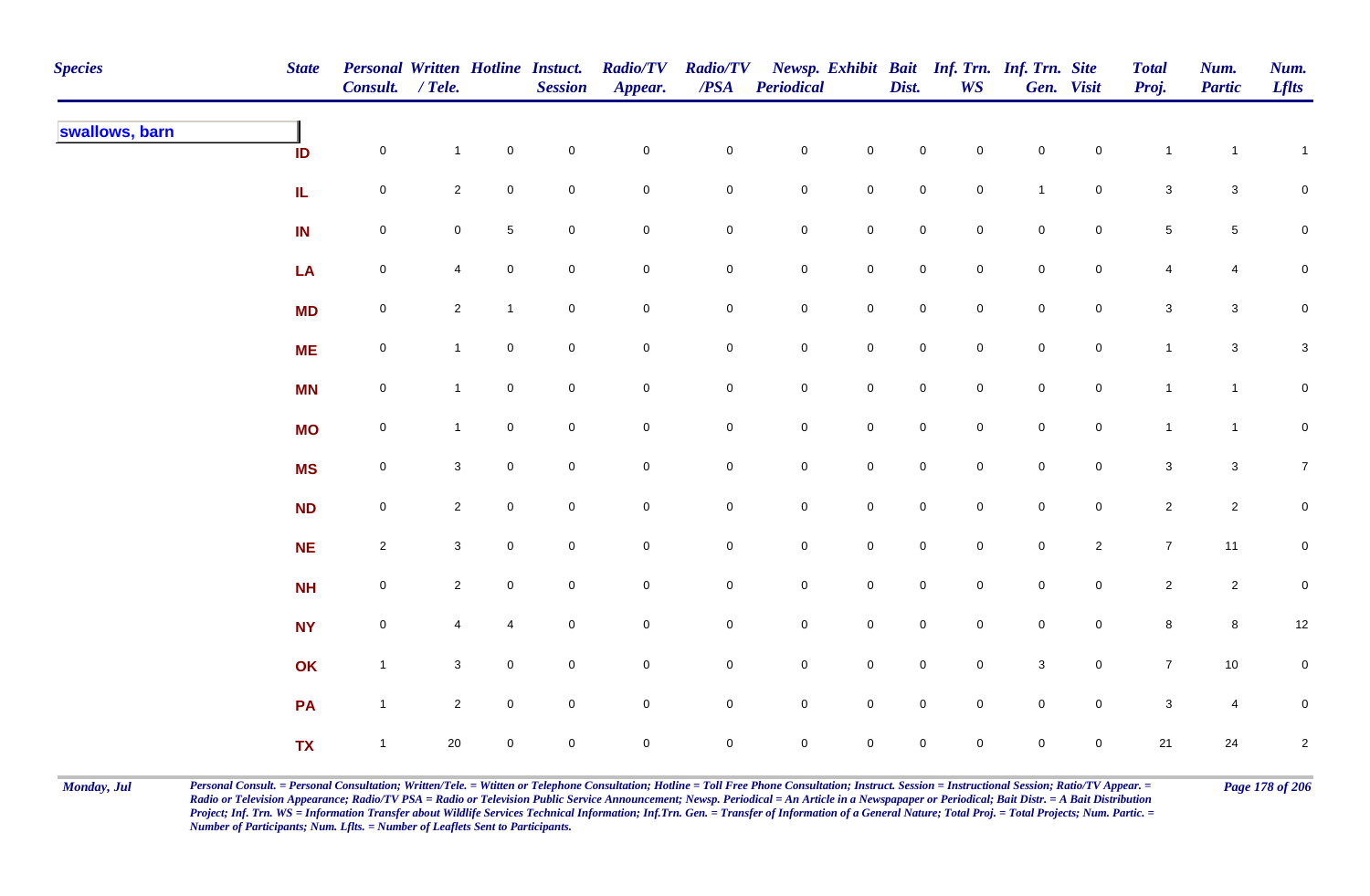| <b>Species</b>                         | <b>State</b> | Personal Written Hotline Instuct.<br>Consult. / Tele. |                 |                     | <b>Session</b>      | <b>Radio/TV</b><br>Appear. | <b>Radio/TV</b><br>$\overline{PSA}$ | <b>Periodical</b>   |                     | Dist.               | Newsp. Exhibit Bait Inf. Trn. Inf. Trn. Site<br><b>WS</b> |                     | Gen. Visit          | <b>Total</b><br>Proj. | Num.<br><b>Partic</b> | Num.<br><b>Lflts</b> |
|----------------------------------------|--------------|-------------------------------------------------------|-----------------|---------------------|---------------------|----------------------------|-------------------------------------|---------------------|---------------------|---------------------|-----------------------------------------------------------|---------------------|---------------------|-----------------------|-----------------------|----------------------|
| swallows, barn                         | <b>TX</b>    | $\mathbf{1}$                                          | 20              | $\mathbf 0$         | $\mathbf 0$         | $\pmb{0}$                  | 0                                   | $\mathbf 0$         | $\mathbf 0$         | $\mathsf 0$         | $\mathbf 0$                                               | $\mathbf 0$         | $\mathbf 0$         | 21                    | 24                    | $\overline{a}$       |
|                                        | <b>VA</b>    | $\mathbf{1}$                                          | $\mathbf 0$     | $\mathbf 0$         | $\mathbf 0$         | $\mathsf 0$                | 0                                   | $\mathbf 0$         | $\mathbf 0$         | $\mathbf 0$         | $\mathbf 0$                                               | $\mathbf 0$         | $\mathbf{1}$        | $\overline{2}$        | 12                    | $\mathbf 0$          |
|                                        | <b>VT</b>    | $\mathbf 0$                                           | $\mathbf{1}$    | $\mathbf 0$         | $\mathbf 0$         | $\mathsf 0$                | $\pmb{0}$                           | $\mathbf 0$         | $\mathbf 0$         | $\mathbf 0$         | $\mathbf 0$                                               | $\mathsf{O}\xspace$ | $\mathbf 0$         | $\mathbf{1}$          | $\mathbf{1}$          | $\pmb{0}$            |
|                                        | <b>WA</b>    | $\mathsf 3$                                           | $\mathbf 0$     | $\mathbf 0$         | $\mathbf 0$         | $\mathsf 0$                | 0                                   | $\mathbf 0$         | $\mathbf 0$         | $\mathsf{O}\xspace$ | $\mathbf 0$                                               | $\mathsf{O}\xspace$ | $\mathbf 0$         | $\mathbf{3}$          | $5\phantom{.0}$       | 0                    |
|                                        | WI           | $\mathsf{O}\xspace$                                   | 8               | $\mathbf 0$         | $\mathbf 0$         | $\pmb{0}$                  | $\pmb{0}$                           | $\mathbf 0$         | $\mathbf 0$         | $\mathsf{O}\xspace$ | $\mathbf 0$                                               | $\mathsf{O}\xspace$ | $\mathbf 0$         | 8                     | 8                     | 0                    |
| <b>Subtotal of Projects by Species</b> |              | 10                                                    | $71$            | 10                  | $\boldsymbol{0}$    | $\mathbf 0$                | 0                                   | $\mathbf 0$         | $\mathsf{O}\xspace$ | $\mathsf{O}\xspace$ | $\mathbf 0$                                               | $\overline{5}$      | $\mathbf{3}$        | 99                    | 127                   | 25                   |
| swallows, cliff                        | <b>CA</b>    | $\boldsymbol{9}$                                      | 15              | $\mathbf 0$         | $\pmb{0}$           | $\mathbf 0$                | $\pmb{0}$                           | $\mathbf 0$         | $\mathbf 0$         | $\mathsf{O}\xspace$ | $\mathbf 0$                                               | $\overline{1}$      | $\mathbf 0$         | 25                    | 1,942                 | 14                   |
|                                        | ID           | $\pmb{0}$                                             | $\mathbf{1}$    | $\mathsf{O}\xspace$ | $\mathsf{O}\xspace$ | $\pmb{0}$                  | $\pmb{0}$                           | $\mathbf 0$         | $\pmb{0}$           | $\mathsf{O}\xspace$ | $\mathbf 0$                                               | $\mathsf{O}\xspace$ | $\mathbf 0$         | $\mathbf{1}$          | $\mathbf{1}$          | $\mathbf{3}$         |
|                                        | <b>KS</b>    | $\mathbf{1}$                                          | $\mathbf 0$     | $\mathsf{O}\xspace$ | $\pmb{0}$           | $\pmb{0}$                  | $\pmb{0}$                           | $\mathbf 0$         | $\pmb{0}$           | $\mathsf{O}\xspace$ | $\mathbf 0$                                               | $\mathsf{O}\xspace$ | $\mathbf 0$         | $\mathbf{1}$          | $\mathbf{1}$          | $\pmb{0}$            |
|                                        | LA           | $\pmb{0}$                                             | $\mathbf 0$     | $\mathbf 0$         | $\pmb{0}$           | $\mathbf 0$                | $\pmb{0}$                           | $\mathbf 0$         | $\mathsf{O}\xspace$ | $\mathsf{O}\xspace$ | $\mathbf 0$                                               | $\mathbf 0$         | $\mathbf{1}$        | $\mathbf{1}$          | $\overline{2}$        | $\mathbf 0$          |
|                                        | MI           | $\mathsf{O}\xspace$                                   | $\mathbf{1}$    | $\mathbf 0$         | $\mathbf 0$         | $\pmb{0}$                  | $\mathbf 0$                         | $\mathbf 0$         | $\mathsf{O}\xspace$ | $\mathsf{O}\xspace$ | $\mathbf 0$                                               | $\mathbf 0$         | $\mathsf{O}\xspace$ | $\mathbf{1}$          | $\mathbf{1}$          | $\mathbf{1}$         |
|                                        | <b>MN</b>    | $\mathsf{O}\xspace$                                   | $5\phantom{.0}$ | $\mathbf 0$         | $\mathbf 0$         | $\pmb{0}$                  | 0                                   | $\mathbf 0$         | $\mathbf 0$         | $\mathsf{O}\xspace$ | $\mathsf{O}\xspace$                                       | $\mathsf{O}\xspace$ | $\mathbf 0$         | $5\phantom{.0}$       | $\,6\,$               | 0                    |
|                                        | <b>MS</b>    | $\mathbf 0$                                           | $\mathbf{3}$    | $\mathbf 0$         | $\pmb{0}$           | $\mathsf{O}\xspace$        | $\mathbf 0$                         | $\mathbf 0$         | $\mathbf 0$         | $\mathsf{O}\xspace$ | $\mathbf 0$                                               | $\mathsf{O}\xspace$ | $\mathbf 0$         | $\mathbf{3}$          | $\mathbf{3}$          | 7 <sup>7</sup>       |
|                                        | <b>NE</b>    | $\sqrt{2}$                                            | $\overline{2}$  | $\mathbf 0$         | $\mathbf 0$         | $\mathbf 0$                | $\mathbf 0$                         | $\mathsf{O}\xspace$ | $\mathsf{O}\xspace$ | $\mathsf{O}\xspace$ | $\mathbf 0$                                               | $\mathsf{O}\xspace$ | $\mathbf{1}$        | 5 <sup>5</sup>        | $\overline{7}$        | 0                    |
|                                        | PA           | $\mathsf 0$                                           | $\overline{2}$  | $\mathbf 0$         | $\mathbf 0$         | $\mathbf 0$                | $\mathbf 0$                         | $\mathsf{O}\xspace$ | $\mathbf 0$         | $\mathbf 0$         | $\mathbf 0$                                               | $\mathsf{O}\xspace$ | $\mathbf 0$         | $\overline{2}$        | $\overline{4}$        | 0                    |
|                                        | <b>TX</b>    | $\mathbf 0$                                           | 0               | $\mathsf{O}\xspace$ | $\pmb{0}$           | $\pmb{0}$                  | $\mathbf 0$                         | $\mathsf{O}\xspace$ | $\mathsf{O}\xspace$ | $\mathbf 0$         | -1                                                        | $\mathbf 0$         | $\mathsf{O}\xspace$ | 1                     | $\overline{c}$        | $\pmb{0}$            |

Monday, Jul Personal Consult. = Personal Consultation; Written/Tele. = Witten or Telephone Consultation; Hotline = Toll Free Phone Consultation; Instruct. Session = Instructional Session; Ratio/TV Appear. = Page 179 of 206 *Radio or Television Appearance; Radio/TV PSA = Radio or Television Public Service Announcement; Newsp. Periodical = An Article in a Newspapaper or Periodical; Bait Distr. = A Bait Distribution*  Project; Inf. Trn. WS = Information Transfer about Wildlife Services Technical Information; Inf.Trn. Gen. = Transfer of Information of a General Nature; Total Proj. = Total Projects; Num. Partic. = *Number of Participants; Num. Lflts. = Number of Leaflets Sent to Participants.*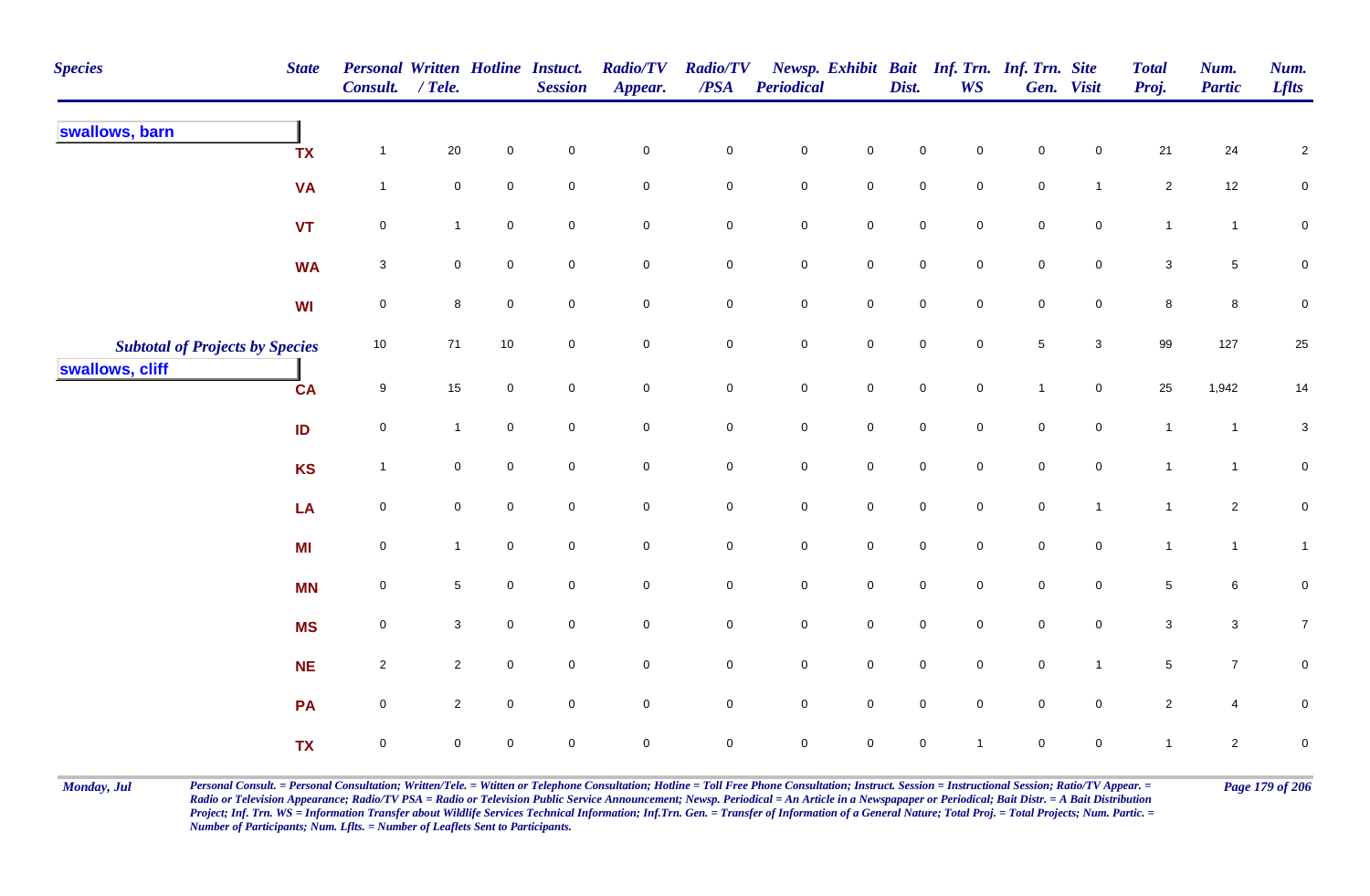| <b>Species</b>                         | <b>State</b> | <b>Personal Written Hotline Instuct.</b><br>Consult. | $/$ Tele.      |                     | <b>Session</b>      | <b>Radio/TV</b><br>Appear. | <b>Radio/TV</b><br>$\triangle PSA$ | Periodical  |                     | Dist.       | <b>WS</b>           | Newsp. Exhibit Bait Inf. Trn. Inf. Trn. Site | Gen. Visit          | <b>Total</b><br>Proj. | Num.<br><b>Partic</b> | Num.<br><b>Lflts</b>    |
|----------------------------------------|--------------|------------------------------------------------------|----------------|---------------------|---------------------|----------------------------|------------------------------------|-------------|---------------------|-------------|---------------------|----------------------------------------------|---------------------|-----------------------|-----------------------|-------------------------|
| swallows, cliff                        | <b>TX</b>    | $\mathsf{O}\xspace$                                  | $\mathsf 0$    | 0                   | $\pmb{0}$           | $\pmb{0}$                  | $\pmb{0}$                          | $\pmb{0}$   | $\mathbf 0$         | $\mathsf 0$ |                     | $\pmb{0}$                                    | $\pmb{0}$           | $\mathbf 1$           | $\overline{2}$        | 0                       |
|                                        | <b>WA</b>    | $\overline{1}$                                       | $\overline{2}$ | 0                   | $\mathsf{O}\xspace$ | $\pmb{0}$                  | $\mathbf 0$                        | $\pmb{0}$   | $\pmb{0}$           | $\pmb{0}$   | $\mathbf 0$         | $\mathbf 0$                                  | $\mathbf{1}$        | $\overline{4}$        | $\overline{4}$        | $\pmb{0}$               |
| <b>Subtotal of Projects by Species</b> |              | 13                                                   | 31             | 0                   | $\mathbf 0$         | $\pmb{0}$                  | $\mathbf 0$                        | $\pmb{0}$   | $\pmb{0}$           | $\pmb{0}$   | 0                   | $\overline{1}$                               | $\mathbf{3}$        | 49                    | 1,973                 | 25                      |
| swallows, northern rough-win           | <b>NC</b>    | $\mathbf 0$                                          | $\mathbf{1}$   | $\mathsf{O}\xspace$ | $\mathsf{O}\xspace$ | $\pmb{0}$                  | $\pmb{0}$                          | $\pmb{0}$   | $\pmb{0}$           | $\pmb{0}$   | $\mathsf{O}\xspace$ | $\mathbf 0$                                  | $\mathbf 0$         | $\mathbf{1}$          | $\mathbf{1}$          | $\pmb{0}$               |
| <b>Subtotal of Projects by Species</b> |              | 0                                                    | $\mathbf{1}$   | $\mathbf 0$         | $\mathsf{O}\xspace$ | $\mathbf 0$                | $\mathbf 0$                        | $\pmb{0}$   | $\mathbf 0$         | $\pmb{0}$   | $\mathbf 0$         | $\mathbf 0$                                  | $\mathbf 0$         | $\mathbf{1}$          | $\mathbf{1}$          | $\pmb{0}$               |
| swallows, tree                         | <b>CA</b>    | $\overline{2}$                                       | $\mathbf 0$    | $\mathsf{O}\xspace$ | $\mathbf 0$         | $\mathsf{O}\xspace$        | $\mathbf 0$                        | $\pmb{0}$   | $\mathbf 0$         | $\pmb{0}$   | $\overline{0}$      | $\mathbf 0$                                  | $\mathsf{O}\xspace$ | $\overline{2}$        | 4                     | $\pmb{0}$               |
|                                        | <b>NY</b>    | $\mathbf 0$                                          | $\mathbf 0$    | $\overline{1}$      | $\mathsf{O}\xspace$ | $\mathsf{O}\xspace$        | $\mathsf{O}\xspace$                | $\pmb{0}$   | $\mathsf{O}\xspace$ | $\pmb{0}$   | $\mathsf{O}\xspace$ | $\mathbf 0$                                  | $\mathbf 0$         | $\mathbf{1}$          | $\mathbf{1}$          | $\pmb{0}$               |
|                                        | PA           | 0                                                    | $\mathbf{1}$   | 0                   | $\mathbf 0$         | $\pmb{0}$                  | $\mathbf 0$                        | $\pmb{0}$   | $\pmb{0}$           | $\pmb{0}$   | 0                   | $\mathbf 0$                                  | $\mathbf 0$         | $\mathbf{1}$          | $\mathbf{1}$          | $\pmb{0}$               |
|                                        | <b>WA</b>    | $\overline{\mathbf{1}}$                              | $\mathsf 0$    | $\mathbf 0$         | $\mathbf 0$         | $\mathbf 0$                | $\mathbf 0$                        | $\mathsf 0$ | $\mathbf 0$         | $\mathsf 0$ | $\mathbf 0$         | $\mathsf{O}\xspace$                          | $\mathbf 0$         | $\mathbf{1}$          | $\mathbf{1}$          | $\mathbf 0$             |
|                                        | WI           | 0                                                    | $\mathbf{1}$   | $\mathbf 0$         | $\mathbf 0$         | 0                          | 0                                  | $\mathbf 0$ | 0                   | $\mathbf 0$ | 0                   | $\mathbf 0$                                  | $\mathbf 0$         | $\mathbf{1}$          | $\mathbf{1}$          | $\pmb{0}$               |
| <b>Subtotal of Projects by Species</b> |              | 3                                                    | $\overline{2}$ | $\overline{1}$      | $\mathbf 0$         | $\pmb{0}$                  | $\mathbf 0$                        | $\pmb{0}$   | $\pmb{0}$           | $\pmb{0}$   | $\mathbf 0$         | $\mathbf 0$                                  | $\mathsf{O}\xspace$ | $\,6\,$               | 8                     | $\pmb{0}$               |
| swallows, violet-green                 | <b>WA</b>    | $\overline{1}$                                       | $\mathbf 0$    | $\mathbf 0$         | $\mathsf{O}\xspace$ | $\mathbf 0$                | $\mathbf 0$                        | $\pmb{0}$   | $\mathbf 0$         | $\mathsf 0$ | $\mathbf 0$         | $\pmb{0}$                                    | $\overline{0}$      | $\mathbf{1}$          | $\mathbf{1}$          | $\pmb{0}$               |
| <b>Subtotal of Projects by Species</b> |              | -1                                                   | $\mathsf 0$    | $\mathbf 0$         | $\mathsf{O}\xspace$ | $\mathsf{O}\xspace$        | $\mathbf 0$                        | $\pmb{0}$   | $\mathsf{O}\xspace$ | $\pmb{0}$   | $\mathbf 0$         | $\mathbf 0$                                  | $\mathbf 0$         | $\mathbf{1}$          | $\mathbf{1}$          | $\pmb{0}$               |
| swallows, z-(mixed)                    | <b>AR</b>    | 0                                                    | $\mathbf{1}$   | $\mathbf 0$         | $\mathbf 0$         | $\mathbf 0$                | $\mathbf 0$                        | $\pmb{0}$   | $\mathsf{O}\xspace$ | $\mathsf 0$ | $\mathsf{O}$        | $\mathbf 0$                                  | $\mathbf 0$         | $\mathbf{1}$          | $\mathbf{1}$          | $\pmb{0}$               |
|                                        | <b>CA</b>    | $\overline{\mathbf{1}}$                              | $\mathbf 3$    | $\mathbf 0$         | $\mathbf 0$         | $\mathsf{O}\xspace$        | $\mathsf{O}\xspace$                | $\pmb{0}$   | $\mathbf 0$         | $\mathbf 0$ | $\mathbf 0$         | $\mathbf 0$                                  | $\mathsf{O}\xspace$ | $\overline{4}$        | 404                   | $\pmb{0}$               |
|                                        | <b>MO</b>    | $\pmb{0}$                                            | $\mathbf{1}$   | 0                   | $\mathbf 0$         | $\pmb{0}$                  | $\mathbf 0$                        | $\mathsf 0$ | $\mathbf 0$         | $\mathsf 0$ | 0                   | $\mathsf{O}\xspace$                          | $\mathbf 0$         | $\mathbf{1}$          | $\overline{1}$        | $\overline{\mathbf{c}}$ |

Monday, Jul Personal Consult. = Personal Consultation; Written/Tele. = Witten or Telephone Consultation; Hotline = Toll Free Phone Consultation; Instruct. Session = Instructional Session; Ratio/TV Appear. = Page 180 of 206 *Radio or Television Appearance; Radio/TV PSA = Radio or Television Public Service Announcement; Newsp. Periodical = An Article in a Newspapaper or Periodical; Bait Distr. = A Bait Distribution*  Project; Inf. Trn. WS = Information Transfer about Wildlife Services Technical Information; Inf.Trn. Gen. = Transfer of Information of a General Nature; Total Proj. = Total Projects; Num. Partic. = *Number of Participants; Num. Lflts. = Number of Leaflets Sent to Participants.*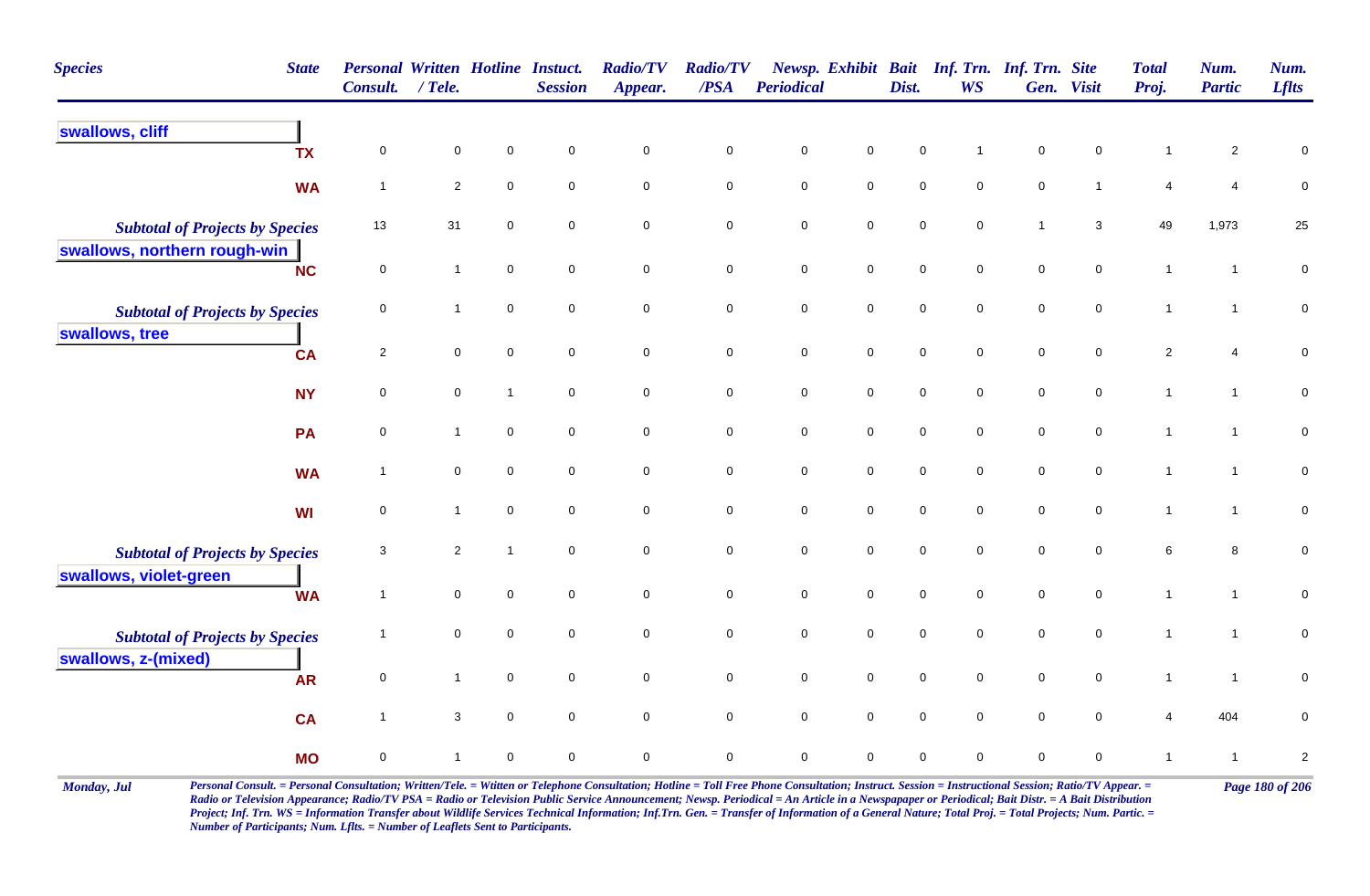| <b>Species</b><br><b>State</b>                                | <b>Consult.</b>          | <b>Personal Written Hotline Instuct.</b><br>$/$ Tele. |                     | <b>Session</b>      | <b>Radio/TV</b><br>Appear. | <b>Radio/TV</b><br>$\overline{PSA}$ | Periodical          |                     | Dist.               | Newsp. Exhibit Bait Inf. Trn. Inf. Trn. Site<br><b>WS</b> |             | Gen. Visit          | <b>Total</b><br>Proj. | Num.<br><b>Partic</b> | Num.<br><b>Lflts</b> |
|---------------------------------------------------------------|--------------------------|-------------------------------------------------------|---------------------|---------------------|----------------------------|-------------------------------------|---------------------|---------------------|---------------------|-----------------------------------------------------------|-------------|---------------------|-----------------------|-----------------------|----------------------|
| swallows, z-(mixed)                                           | $\mathbf 0$<br><b>MO</b> | $\mathbf{1}$                                          | $\mathbf 0$         | $\mathbf 0$         | $\mathbf 0$                | $\pmb{0}$                           | $\mathsf{O}\xspace$ | $\mathbf 0$         | $\mathbf 0$         | $\mathbf 0$                                               | $\mathbf 0$ | $\mathbf 0$         | $\mathbf{1}$          | 1                     | $\sqrt{2}$           |
| <b>MS</b>                                                     | $\mathbf 0$              | $\mathbf{1}$                                          | $\mathbf 0$         | $\mathbf 0$         | $\mathbf 0$                | $\mathbf 0$                         | $\pmb{0}$           | $\overline{0}$      | $\mathsf{O}\xspace$ | $\mathbf 0$                                               | $\mathsf 0$ | $\mathbf{1}$        | $\overline{2}$        | $\mathbf{3}$          | $\,8\,$              |
| <b>NE</b>                                                     | 9                        | 12                                                    | $\mathbf 0$         | $\mathbf 0$         | $\mathbf 0$                | $\mathbf 0$                         | $\pmb{0}$           | $\mathbf 0$         | $\mathbf 0$         | $\mathbf 0$                                               | $\mathbf 0$ | 6                   | 27                    | 40                    | $\mathsf 0$          |
| <b>NM</b>                                                     | 0                        | $\mathbf{1}$                                          | $\mathbf 0$         | $\mathbf 0$         | $\mathbf 0$                | $\mathbf 0$                         | $\pmb{0}$           | $\mathbf 0$         | $\mathbf 0$         | $\mathbf 0$                                               | $\mathbf 0$ | $\mathbf 0$         | $\mathbf{1}$          | $\mathbf{1}$          | $\mathbf 0$          |
| OH                                                            | $\mathbf 0$              | $\overline{2}$                                        | $\mathsf{O}\xspace$ | $\mathbf 0$         | $\mathsf{O}\xspace$        | $\mathsf{O}\xspace$                 | $\mathbf 0$         | $\mathbf 0$         | $\mathbf 0$         | $\mathbf 0$                                               | $\pmb{0}$   | $\mathsf{O}\xspace$ | $\overline{2}$        | $\mathbf{3}$          | $\sqrt{5}$           |
| OK                                                            | $\overline{2}$           | $\mathbf 0$                                           | $\mathbf 0$         | $\mathbf 0$         | $\mathsf{O}\xspace$        | $\mathbf 0$                         | $\mathbf 0$         | $\mathbf 0$         | $\mathbf 0$         | $\mathbf 0$                                               | $\pmb{0}$   | $\mathbf 0$         | $\overline{2}$        | $\overline{c}$        | $\pmb{0}$            |
| OR                                                            | $\mathbf 0$              | $\mathbf{3}$                                          | $\mathsf{O}\xspace$ | $\mathbf 0$         | $\mathsf{O}\xspace$        | $\mathsf{O}\xspace$                 | $\mathbf 0$         | $\mathbf 0$         | $\mathbf 0$         | $\mathbf 0$                                               | $\pmb{0}$   | $\mathsf{O}\xspace$ | $\mathbf{3}$          | $\mathbf{3}$          | $\pmb{0}$            |
| <b>WI</b>                                                     | $\overline{1}$           | $\mathbf{3}$                                          | $\mathsf{O}\xspace$ | $\mathsf{O}\xspace$ | $\mathbf 0$                | $\overline{0}$                      | $\mathbf 0$         | $\mathsf 0$         | $\mathbf 0$         | $\mathsf{O}\xspace$                                       | $\pmb{0}$   | $\mathbf 0$         | $\overline{4}$        | 4                     | $\pmb{0}$            |
| <b>Subtotal of Projects by Species</b><br>swallows, z-(other) | 13                       | 27                                                    | $\mathsf{O}\xspace$ | $\mathbf 0$         | $\mathsf{O}\xspace$        | $\mathbf 0$                         | $\mathbf 0$         | $\mathbf 0$         | $\mathbf 0$         | $\mathsf{O}\xspace$                                       | $\pmb{0}$   | $\overline{7}$      | 47                    | 462                   | $15\,$               |
| <b>AK</b>                                                     | $\overline{1}$           | $\mathbf 0$                                           | $\mathbf 0$         | $\mathbf 0$         | $\mathsf{O}\xspace$        | $\mathbf 0$                         | $\pmb{0}$           | $\mathbf 0$         | $\mathbf 0$         | $\mathbf 0$                                               | $\mathsf 0$ | $\mathbf{0}$        | $\overline{1}$        | $\overline{a}$        | $\mathbf 0$          |
| <b>MS</b>                                                     | $\mathbf 0$              | $\mathbf{1}$                                          | $\mathbf 0$         | $\mathbf 0$         | $\mathbf 0$                | $\mathbf 0$                         | $\mathbf 0$         | $\mathbf 0$         | $\mathbf 0$         | $\Omega$                                                  | $\mathbf 0$ | $\mathbf 0$         | $\mathbf{1}$          | $\mathbf{1}$          | $\mathbf 0$          |
| <b>WI</b>                                                     | 0                        | 8                                                     | $\mathbf 0$         | $\mathbf 0$         | $\mathbf 0$                | $\mathbf 0$                         | $\pmb{0}$           | $\mathbf 0$         | $\mathbf 0$         | $\mathbf 0$                                               | $\pmb{0}$   | $\mathbf 0$         | $\,8\,$               | 8                     | $\mathbf 0$          |
| <b>Subtotal of Projects by Species</b><br>swans, mute         | -1                       | 9                                                     | $\mathbf 0$         | $\mathbf 0$         | $\mathsf{O}\xspace$        | $\mathbf 0$                         | $\mathbf 0$         | $\mathsf{O}\xspace$ | $\mathbf 0$         | $\mathbf 0$                                               | $\mathbf 0$ | $\mathbf 0$         | 10                    | 11                    | $\mathbf 0$          |
| <b>CT</b>                                                     | $\mathbf 0$              | $\mathbf 0$                                           | $\mathbf 0$         | $\mathbf 0$         | $\mathsf{O}\xspace$        | $\mathbf 0$                         | $\mathbf 0$         | $\mathbf 0$         | $\mathbf 0$         | $\mathbf{1}$                                              | $\pmb{0}$   | $\mathsf 0$         | $\mathbf{1}$          | $\overline{1}$        | $\pmb{0}$            |
| IN                                                            | $\mathbf 0$              | $\mathbf{1}$                                          | 12                  | $\mathbf 0$         | $\mathsf{O}\xspace$        | $\mathbf 0$                         | $\mathbf 0$         | $\mathbf 0$         | $\mathbf 0$         | $\mathbf 0$                                               | $\pmb{0}$   | $\mathbf 0$         | 13                    | 13                    | $\mathsf 0$          |
| <b>KY</b>                                                     | $\mathbf 0$              | $\mathbf 0$                                           | $\mathbf 0$         | $\mathbf 0$         | $\mathbf 0$                | $\mathsf 0$                         | $\mathbf 0$         | $\mathbf 0$         | $\mathbf 0$         |                                                           | $\mathbf 0$ | 0                   | $\mathbf{1}$          | $\overline{1}$        | $\pmb{0}$            |

Monday, Jul Personal Consult. = Personal Consultation; Written/Tele. = Witten or Telephone Consultation; Hotline = Toll Free Phone Consultation; Instruct. Session = Instructional Session; Ratio/TV Appear. = Page 181 of 206 *Radio or Television Appearance; Radio/TV PSA = Radio or Television Public Service Announcement; Newsp. Periodical = An Article in a Newspapaper or Periodical; Bait Distr. = A Bait Distribution*  Project; Inf. Trn. WS = Information Transfer about Wildlife Services Technical Information; Inf.Trn. Gen. = Transfer of Information of a General Nature; Total Proj. = Total Projects; Num. Partic. = *Number of Participants; Num. Lflts. = Number of Leaflets Sent to Participants.*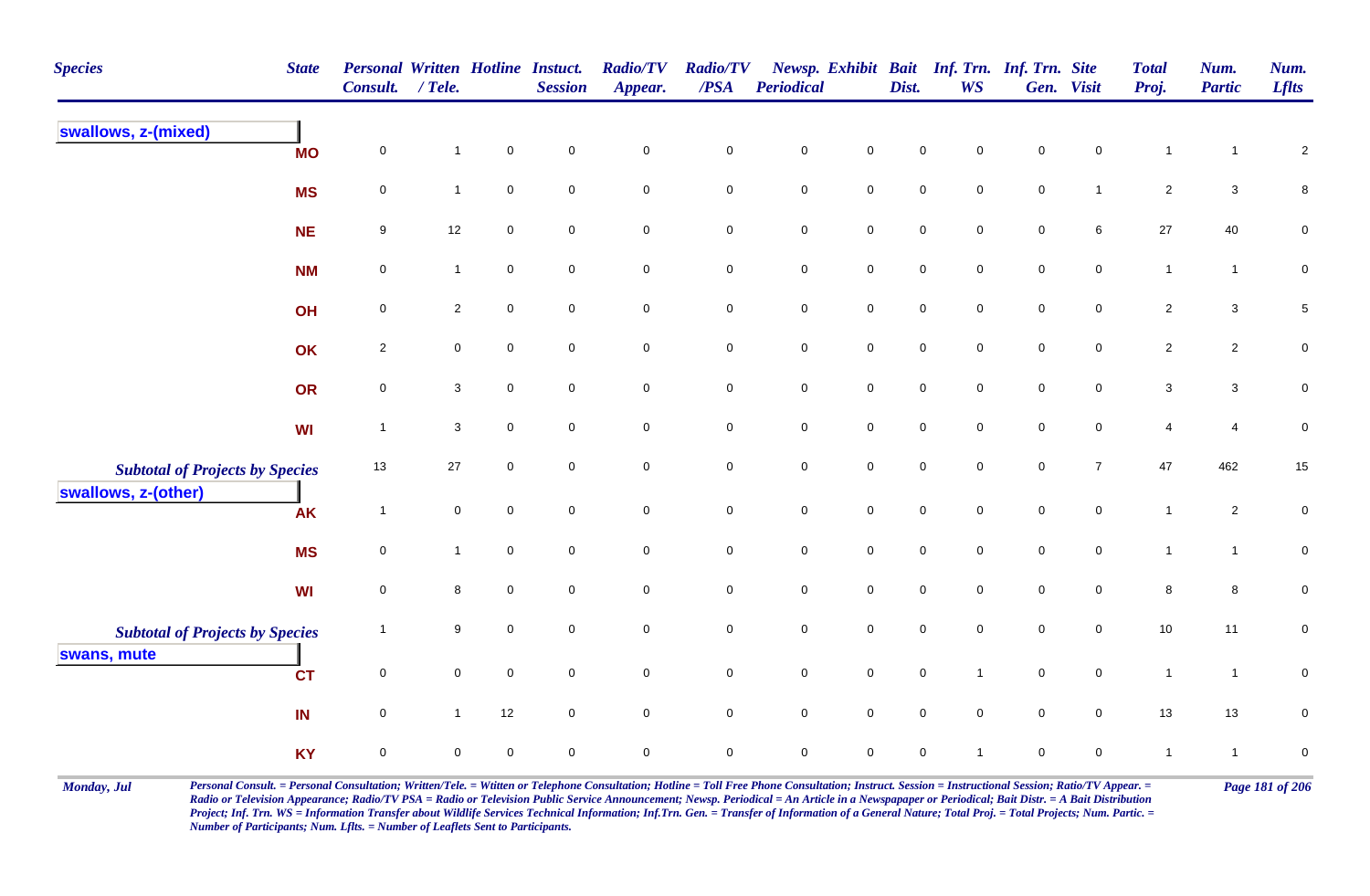| <b>Species</b><br><b>State</b>                             | Consult.    | <b>Personal Written Hotline Instuct.</b><br>$/$ Tele. |                  | <b>Session</b> | <b>Radio/TV</b><br>Appear. | <b>Radio/TV</b><br>$\overline{PSA}$ | Periodical          |                     | Dist.               | Newsp. Exhibit Bait Inf. Trn. Inf. Trn. Site<br><b>WS</b> |             | Gen. Visit     | <b>Total</b><br>Proj. | Num.<br><b>Partic</b> | Num.<br><b>Lflts</b> |
|------------------------------------------------------------|-------------|-------------------------------------------------------|------------------|----------------|----------------------------|-------------------------------------|---------------------|---------------------|---------------------|-----------------------------------------------------------|-------------|----------------|-----------------------|-----------------------|----------------------|
| swans, mute<br><b>KY</b>                                   | $\mathbf 0$ | 0                                                     | $\mathbf 0$      | $\mathbf 0$    | $\mathbf 0$                | $\mathbf 0$                         | $\mathbf 0$         | $\mathsf{O}\xspace$ | $\mathbf 0$         |                                                           | $\pmb{0}$   | 0              | $\mathbf{1}$          |                       | $\pmb{0}$            |
| <b>MA</b>                                                  | $\pmb{0}$   | $\mathbf{1}$                                          | $\pmb{0}$        | $\mathbf 0$    | $\mathsf{O}\xspace$        | $\mathsf{O}\xspace$                 | $\mathbf 0$         | $\mathsf{O}\xspace$ | $\mathbf 0$         | 0                                                         | $\pmb{0}$   | $\pmb{0}$      | $\mathbf{1}$          | $\mathbf{1}$          | $\overline{0}$       |
| <b>MD</b>                                                  | 0           | $\mathbf{1}$                                          | $\overline{7}$   | $\mathbf 0$    | $\mathbf 0$                | $\pmb{0}$                           | $\pmb{0}$           | $\mathbf 0$         | $\mathsf{O}\xspace$ | $\mathbf 0$                                               | $\mathsf 0$ | $\mathbf 0$    | 8                     | 8                     | $\mathbf 0$          |
| MI                                                         | $\mathbf 0$ | $\overline{\mathbf{c}}$                               | $\pmb{0}$        | $\mathbf 0$    | $\mathbf 0$                | $\pmb{0}$                           | $\pmb{0}$           | $\mathsf{O}\xspace$ | $\pmb{0}$           | $\pmb{0}$                                                 | $\pmb{0}$   | $\mathbf 0$    | $\sqrt{2}$            | $\overline{c}$        | $\pmb{0}$            |
| <b>NY</b>                                                  | $\pmb{0}$   | $\mathbf 0$                                           | $\pmb{0}$        | $\mathbf 0$    | $\mathsf{O}\xspace$        | $\mathbf 0$                         | $\mathbf 0$         | $\mathsf{O}\xspace$ | $\mathbf 0$         | $\mathsf{O}\xspace$                                       | $\pmb{0}$   | $\overline{1}$ | $\mathbf{1}$          | $\mathbf{1}$          | $\pmb{0}$            |
| <b>VA</b>                                                  | $\pmb{0}$   | $\mathbf{1}$                                          | $\mathsf 0$      | $\mathbf 0$    | $\mathbf 0$                | $\mathbf 0$                         | $\pmb{0}$           | $\mathbf 0$         | $\mathsf{O}\xspace$ | $\mathbf 0$                                               | $\mathsf 0$ | $\mathbf 0$    | $\mathbf{1}$          | $\overline{1}$        | $\mathbf 0$          |
| <b>WI</b>                                                  | $\pmb{0}$   | $\mathbf{1}$                                          | $\boldsymbol{0}$ | $\mathbf 0$    | $\mathbf 0$                | $\mathbf 0$                         | $\pmb{0}$           | $\mathsf{O}\xspace$ | $\mathsf{O}\xspace$ | $\mathbf 0$                                               | $\mathsf 0$ | $\mathbf 0$    | $\mathbf{1}$          | $\overline{1}$        | $\pmb{0}$            |
| <b>Subtotal of Projects by Species</b><br>swans, tundra    | 0           | $\overline{7}$                                        | 19               | $\mathbf 0$    | $\overline{0}$             | $\mathbf 0$                         | $\mathsf{O}\xspace$ | $\mathsf{O}\xspace$ | $\mathsf{O}\xspace$ | $\mathbf 1$                                               | $\mathsf 0$ | $\mathbf{1}$   | 29                    | 29                    | $\pmb{0}$            |
| <b>CA</b>                                                  | $\mathbf 0$ | $\mathbf{1}$                                          | $\boldsymbol{0}$ | $\mathbf 0$    | $\overline{0}$             | $\mathbf 0$                         | $\pmb{0}$           | $\mathbf 0$         | $\mathsf{O}\xspace$ | $\mathbf 0$                                               | $\mathsf 0$ | $\overline{0}$ | $\mathbf{1}$          | $\mathbf{1}$          | $\mathbf 0$          |
| <b>MD</b>                                                  | $\mathbf 0$ | $\overline{c}$                                        | $\mathbf 0$      | $\mathbf{0}$   | $\mathbf 0$                | $\mathbf 0$                         | $\mathbf 0$         | $\mathsf{O}\xspace$ | $\mathbf 0$         | $\mathbf 0$                                               | $\mathbf 0$ | $\mathbf 0$    | $\sqrt{2}$            | $\overline{2}$        | $\mathbf 0$          |
| <b>NJ</b>                                                  | $\mathbf 0$ | $\mathbf{1}$                                          | $\pmb{0}$        | $\mathbf 0$    | $\mathsf{O}\xspace$        | $\mathbf 0$                         | $\mathbf 0$         | $\mathsf{O}\xspace$ | $\mathbf 0$         | $\mathbf 0$                                               | $\pmb{0}$   | $\mathbf 0$    | $\mathbf{1}$          | $\mathbf{1}$          | $\mathsf{O}\xspace$  |
| <b>Subtotal of Projects by Species</b><br>swans, z-(other) | $\mathbf 0$ | 4                                                     | $\mathbf 0$      | $\mathbf 0$    | $\mathsf{O}\xspace$        | $\mathbf 0$                         | $\pmb{0}$           | $\mathsf{O}\xspace$ | $\mathsf{O}\xspace$ | $\mathbf 0$                                               | $\mathsf 0$ | $\mathbf 0$    | $\overline{4}$        | 4                     | $\mathbf 0$          |
| <b>NY</b>                                                  | $\mathbf 0$ | $\mathbf 0$                                           | $\overline{2}$   | $\mathbf 0$    | $\overline{0}$             | $\mathbf 0$                         | $\mathsf{O}\xspace$ | $\overline{0}$      | $\mathbf 0$         | $\mathbf 0$                                               | $\mathsf 0$ | $\mathbf 0$    | $\overline{2}$        | $\overline{2}$        | $\mathsf 0$          |
| <b>TX</b>                                                  | $\pmb{0}$   | $\mathbf{1}$                                          | $\boldsymbol{0}$ | $\mathbf 0$    | $\mathsf{O}\xspace$        | $\pmb{0}$                           | $\pmb{0}$           | $\mathsf{O}\xspace$ | $\mathbf 0$         | $\mathbf 0$                                               | $\mathsf 0$ | $\mathbf 0$    | $\mathbf{1}$          | $\mathbf{1}$          | $\pmb{0}$            |
| <b>WI</b>                                                  | $\mathbf 0$ | $\mathbf{1}$                                          | $\pmb{0}$        | $\mathbf 0$    | $\mathsf{O}\xspace$        | $\mathsf{O}\xspace$                 | $\mathbf 0$         | $\mathsf{O}\xspace$ | $\mathbf 0$         | $\mathsf{O}\xspace$                                       | $\pmb{0}$   | $\mathbf 0$    | $\mathbf{1}$          | $\mathbf{1}$          | $\mathbf 0$          |
| <b>Subtotal of Projects by Species</b>                     | $\mathbf 0$ | $\overline{2}$                                        | $\overline{2}$   | $\mathbf 0$    | $\mathbf 0$                | $\mathbf 0$                         | $\mathbf 0$         | $\mathbf 0$         | $\mathbf 0$         | $\mathbf 0$                                               | $\mathbf 0$ | $\mathbf 0$    | $\overline{4}$        | 4                     | $\pmb{0}$            |

Monday, Jul Personal Consult. = Personal Consultation; Written/Tele. = Witten or Telephone Consultation; Hotline = Toll Free Phone Consultation; Instruct. Session = Instructional Session; Ratio/TV Appear. = Page 182 of 206 *Radio or Television Appearance; Radio/TV PSA = Radio or Television Public Service Announcement; Newsp. Periodical = An Article in a Newspapaper or Periodical; Bait Distr. = A Bait Distribution*  Project; Inf. Trn. WS = Information Transfer about Wildlife Services Technical Information; Inf.Trn. Gen. = Transfer of Information of a General Nature; Total Proj. = Total Projects; Num. Partic. = *Number of Participants; Num. Lflts. = Number of Leaflets Sent to Participants.*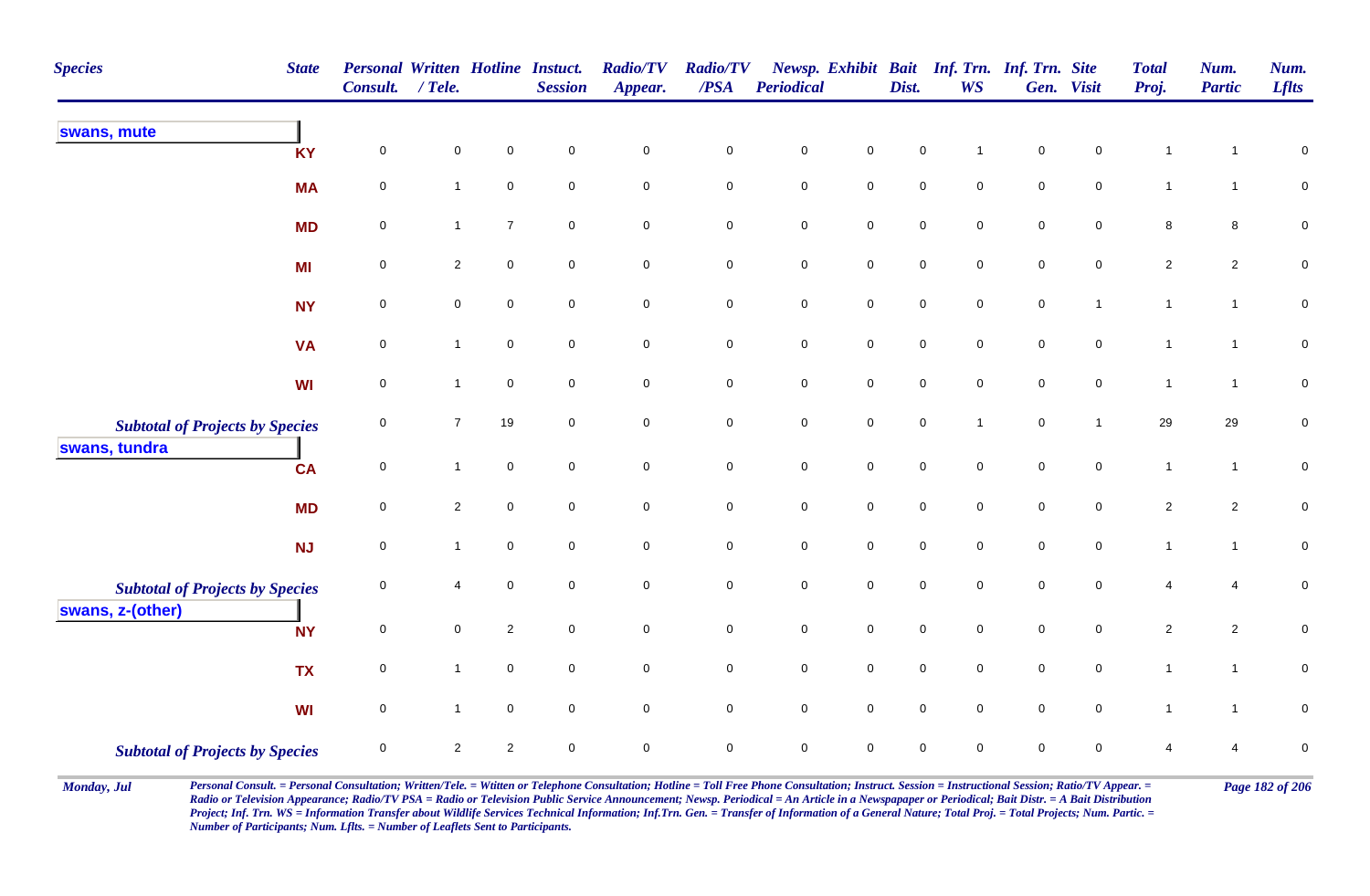| <b>Species</b>                                          | <b>State</b> | <b>Personal Written Hotline Instuct.</b><br>Consult. | $/$ Tele.      |              | <b>Session</b> | <b>Radio/TV</b><br>Appear. | <b>Radio/TV</b><br>/PSA | <b>Periodical</b>   |                     | Dist.               | Newsp. Exhibit Bait Inf. Trn. Inf. Trn. Site<br><b>WS</b> |                     | Gen. Visit          | <b>Total</b><br>Proj. | Num.<br><b>Partic</b> | Num.<br><b>Lflts</b> |
|---------------------------------------------------------|--------------|------------------------------------------------------|----------------|--------------|----------------|----------------------------|-------------------------|---------------------|---------------------|---------------------|-----------------------------------------------------------|---------------------|---------------------|-----------------------|-----------------------|----------------------|
| swifts (all)                                            | IN           | $\mathbf 0$                                          | 0              | $\sqrt{5}$   | $\mathbf 0$    | $\pmb{0}$                  | $\mathbf 0$             | $\pmb{0}$           | $\mathsf{O}\xspace$ | 0                   | $\mathbf 0$                                               | 0                   | $\mathbf 0$         | 5                     | 6                     | $\mathbf 0$          |
|                                                         | <b>KY</b>    | $\mathbf 0$                                          | $\mathbf{1}$   | $\pmb{0}$    | $\mathbf 0$    | $\pmb{0}$                  | $\pmb{0}$               | $\mathsf{O}$        | $\mathbf 0$         | $\mathbf 0$         | $\pmb{0}$                                                 | $\mathbf 0$         | $\mathbf 0$         | $\mathbf{1}$          | $\mathbf{1}$          | $\pmb{0}$            |
|                                                         | <b>NE</b>    | $\mathbf 0$                                          | $\overline{1}$ | $\mathbf 0$  | $\mathsf 0$    | $\mathbf 0$                | $\mathbf 0$             | $\mathbf 0$         | $\overline{0}$      | $\mathbf 0$         | $\mathbf 0$                                               | $\mathbf 0$         | $\mathbf 0$         | $\mathbf{1}$          | $\overline{1}$        | $\pmb{0}$            |
|                                                         | <b>TN</b>    | 0                                                    | $\mathbf{1}$   | $\mathbf 0$  | $\mathbf 0$    | $\mathbf 0$                | $\mathbf 0$             | $\mathbf 0$         | $\mathsf{O}\xspace$ | $\mathbf 0$         | $\mathbf 0$                                               | $\mathbf 0$         | $\mathbf 0$         | $\mathbf{1}$          | $\mathbf 1$           | 0                    |
|                                                         | <b>TX</b>    | $\mathsf{O}\xspace$                                  | $\mathbf{1}$   | $\mathbf 0$  | $\mathbf 0$    | $\mathbf 0$                | $\mathbf 0$             | $\mathsf 0$         | $\mathsf{O}\xspace$ | $\mathbf 0$         | $\mathbf 0$                                               | $\mathbf 0$         | $\mathsf{O}\xspace$ | $\mathbf{1}$          | $\overline{1}$        | $\mathbf 0$          |
| <b>Subtotal of Projects by Species</b>                  |              | $\mathbf 0$                                          | 4              | $\sqrt{5}$   | $\mathsf 0$    | $\mathbf 0$                | $\mathsf{O}\xspace$     | $\mathbf 0$         | $\mathsf{O}\xspace$ | $\mathbf 0$         | $\mathbf 0$                                               | $\mathsf{O}\xspace$ | $\mathbf 0$         | 9                     | 10                    | $\pmb{0}$            |
| tattlers, gray-tailed                                   | GU           | $\mathbf 0$                                          | $\mathbf 0$    | $\mathbf 0$  | $\mathbf{3}$   | $\mathbf 0$                | $\mathsf{O}\xspace$     | $\mathbf 0$         | $\overline{0}$      | $\mathbf 0$         | $\mathbf 0$                                               | $\mathbf 0$         | $\mathbf 0$         | 3                     | 30                    | $\pmb{0}$            |
| <b>Subtotal of Projects by Species</b>                  |              | 0                                                    | 0              | $\mathbf 0$  | $\mathbf 3$    | $\pmb{0}$                  | $\mathbf 0$             | $\mathbf 0$         | $\pmb{0}$           | $\mathbf 0$         | $\mathbf 0$                                               | $\mathbf 0$         | $\mathbf 0$         | $\mathbf{3}$          | 30                    | $\pmb{0}$            |
| tattlers, wandering                                     | GU           | $\mathsf 0$                                          | 0              | $\mathbf 0$  | 3              | $\mathsf{O}\xspace$        | $\mathbf 0$             | $\mathbf 0$         | $\mathsf{O}\xspace$ | $\mathsf{O}\xspace$ | $\mathsf{O}\xspace$                                       | $\mathsf{O}\xspace$ | $\mathbf 0$         | 3                     | 30                    | 0                    |
| <b>Subtotal of Projects by Species</b>                  |              | $\mathbf 0$                                          | $\mathbf 0$    | $\mathbf 0$  | $\mathbf 3$    | $\mathbf 0$                | $\mathbf 0$             | $\mathbf 0$         | $\mathsf{O}\xspace$ | $\mathbf 0$         | $\mathbf 0$                                               | $\mathbf 0$         | $\mathbf 0$         | $\mathbf{3}$          | 30                    | $\pmb{0}$            |
| terns (other)                                           | GU           | $\mathsf{O}\xspace$                                  | $\mathbf 0$    | $\Omega$     | $\mathbf 0$    | $\pmb{0}$                  | $\mathsf{O}\xspace$     | $\mathsf{O}\xspace$ | $\mathsf{O}\xspace$ | $\mathbf 0$         | $\overline{1}$                                            | $\mathsf{O}\xspace$ | $\mathbf 0$         | $\mathbf{1}$          | 200                   | 200                  |
|                                                         | IN           | $\mathbf 0$                                          | $\mathbf 0$    | $\mathbf{1}$ | $\mathsf 0$    | $\mathsf{O}\xspace$        | $\mathsf{O}\xspace$     | $\mathbf 0$         | $\mathsf{O}\xspace$ | 0                   | $\mathbf 0$                                               | $\mathbf 0$         | $\mathbf 0$         | $\mathbf{1}$          | $\mathbf{1}$          | $\pmb{0}$            |
|                                                         | <b>MS</b>    | 0                                                    | $\mathbf{1}$   | $\mathbf 0$  | $\mathbf 0$    | $\mathsf{O}\xspace$        | $\mathbf 0$             | $\mathbf 0$         | $\mathbf 0$         | $\mathsf{O}\xspace$ | $\mathbf 0$                                               | $\mathbf 0$         | $\mathbf 0$         | $\mathbf{1}$          | 5                     | $\pmb{0}$            |
|                                                         | <b>TX</b>    | $\mathbf 0$                                          | $\mathbf{1}$   | $\mathbf 0$  | $\mathsf 0$    | $\mathbf 0$                | $\mathbf 0$             | $\mathbf 0$         | $\mathbf 0$         | 0                   | $\mathbf 0$                                               | $\mathbf 0$         | $\mathbf 0$         | $\mathbf{1}$          | $\mathbf{1}$          | $\pmb{0}$            |
| <b>Subtotal of Projects by Species</b><br>terns, arctic |              | $\mathbf 0$                                          | $\overline{2}$ | $\mathbf{1}$ | $\mathsf 0$    | $\pmb{0}$                  | $\mathbf 0$             | $\mathbf 0$         | $\mathsf 0$         | $\mathbf 0$         | $\overline{1}$                                            | $\mathbf 0$         | $\mathbf 0$         | 4                     | 207                   | 200                  |

Monday, Jul Personal Consult. = Personal Consultation; Written/Tele. = Witten or Telephone Consultation; Hotline = Toll Free Phone Consultation; Instruct. Session = Instructional Session; Ratio/TV Appear. = Page 183 of 206 *Radio or Television Appearance; Radio/TV PSA = Radio or Television Public Service Announcement; Newsp. Periodical = An Article in a Newspapaper or Periodical; Bait Distr. = A Bait Distribution*  Project; Inf. Trn. WS = Information Transfer about Wildlife Services Technical Information; Inf.Trn. Gen. = Transfer of Information of a General Nature; Total Proj. = Total Projects; Num. Partic. = *Number of Participants; Num. Lflts. = Number of Leaflets Sent to Participants.*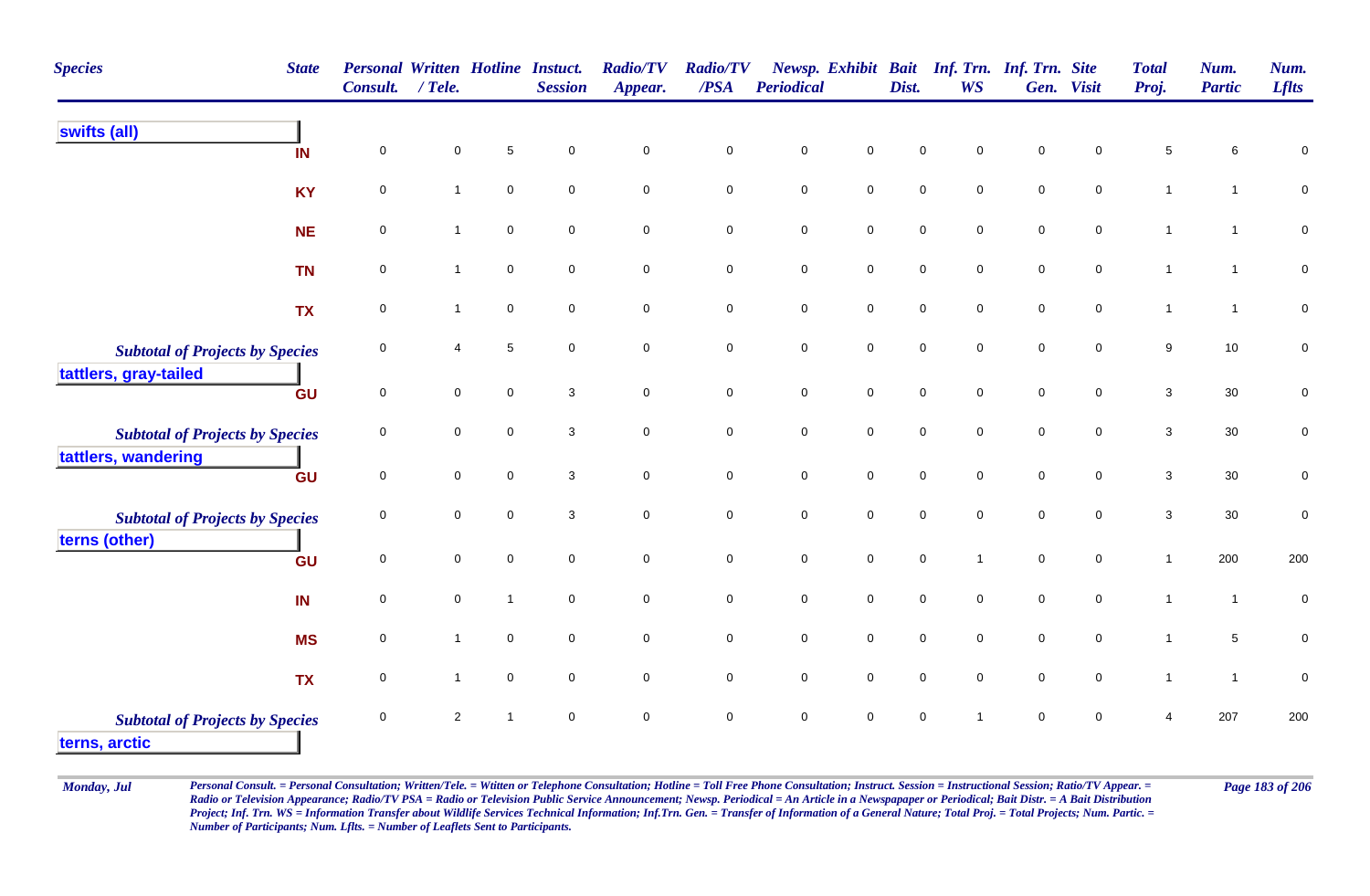| <b>Species</b><br><b>State</b>         | <b>Personal Written Hotline Instuct.</b><br><b>Consult.</b> | / Tele.        |             | <b>Session</b> | <b>Radio/TV</b><br>Appear. | <b>Radio/TV</b><br>/PSA | <b>Periodical</b> |                     | Dist.       | Newsp. Exhibit Bait Inf. Trn. Inf. Trn. Site<br><b>WS</b> | Gen.        | <b>Visit</b> | <b>Total</b><br>Proj. | Num.<br><b>Partic</b> | Num.<br><b>Lflts</b> |
|----------------------------------------|-------------------------------------------------------------|----------------|-------------|----------------|----------------------------|-------------------------|-------------------|---------------------|-------------|-----------------------------------------------------------|-------------|--------------|-----------------------|-----------------------|----------------------|
| terns, arctic<br><b>AK</b>             | $\pmb{0}$                                                   |                | $\mathbf 0$ | $\mathbf 0$    | 0                          | $\pmb{0}$               | $\mathsf 0$       | 0                   | $\mathbf 0$ | $\Omega$                                                  | $\mathbf 0$ | $\mathbf 0$  | $\mathbf 1$           |                       | 6                    |
| <b>Subtotal of Projects by Species</b> | $\mathbf 0$                                                 | $\mathbf{1}$   | $\mathbf 0$ | $\mathbf 0$    | $\mathbf 0$                | $\mathbf 0$             | $\mathsf 0$       | $\mathbf 0$         | $\mathsf 0$ | $\mathbf 0$                                               | $\mathbf 0$ | $\mathbf 0$  | $\overline{1}$        |                       | $\,6\,$              |
| terns, black<br><b>MO</b>              | $\mathsf{O}\xspace$                                         | 1              | $\mathbf 0$ | $\mathbf 0$    | $\pmb{0}$                  | $\mathbf 0$             | $\pmb{0}$         | $\mathsf{O}\xspace$ | $\mathbf 0$ | $\mathbf 0$                                               | $\mathbf 0$ | $\mathbf 0$  | $\mathbf{1}$          | $\mathbf 1$           | $\mathbf 0$          |
| <b>NE</b>                              | $\mathbf 0$                                                 |                | $\mathbf 0$ | $\mathbf 0$    | 0                          | $\mathbf 0$             | $\mathsf 0$       | $\mathbf 0$         | $\mathbf 0$ | $\mathbf 0$                                               | $\mathsf 0$ | $\mathbf 0$  | $\mathbf{1}$          | $\mathbf 1$           | $\mathbf 0$          |
| <b>Subtotal of Projects by Species</b> | $\Omega$                                                    | $\overline{2}$ | $\mathbf 0$ | $\mathbf 0$    | 0                          | $\mathbf 0$             | $\mathbf 0$       | $\mathbf 0$         | $\mathsf 0$ | 0                                                         | $\mathsf 0$ | 0            | $\overline{2}$        | $\overline{a}$        | $\mathbf 0$          |
| terns, caspian<br><b>TX</b>            | $\overline{0}$                                              | $\mathbf 1$    | $\mathbf 0$ | $\mathbf 0$    | 0                          | $\mathbf 0$             | $\mathsf 0$       | $\mathsf 0$         | $\mathbf 0$ | $\mathbf 0$                                               | $\mathbf 0$ | $\mathbf 0$  | $\mathbf{1}$          | $\mathbf{1}$          | $\pmb{0}$            |
| <b>WA</b>                              | $\mathbf 0$                                                 | $\overline{2}$ | $\mathsf 0$ | $\mathsf 0$    | $\mathbf 0$                | $\overline{0}$          | $\mathsf 0$       | $\mathbf 0$         | $\mathsf 0$ | $\mathbf 0$                                               | $\mathsf 0$ | $\mathbf 0$  | $\overline{2}$        | $\mathbf{3}$          | $\pmb{0}$            |
| <b>Subtotal of Projects by Species</b> | $\mathbf 0$                                                 | 3              | $\mathbf 0$ | $\mathbf 0$    | 0                          | $\mathbf 0$             | $\mathsf 0$       | $\mathsf{O}\xspace$ | $\mathbf 0$ | $\mathbf 0$                                               | $\mathbf 0$ | $\mathbf 0$  | 3                     | 4                     | $\pmb{0}$            |
| terns, common fairy<br>GU              | $\mathbf 0$                                                 | $\mathbf 0$    | $\mathbf 0$ | $\mathbf 0$    | 0                          | $\mathbf 0$             | $\mathsf 0$       | $\mathbf 0$         | $\mathbf 0$ |                                                           | $\mathbf 0$ | $\mathbf 0$  | $\mathbf{1}$          | 200                   | 200                  |
| <b>Subtotal of Projects by Species</b> | 0                                                           | $\mathbf 0$    | $\Omega$    | $\mathbf 0$    | $\mathbf 0$                | $\mathbf 0$             | $\mathbf 0$       | $\mathbf 0$         | $\mathbf 0$ | $\mathbf 1$                                               | $\mathbf 0$ | $\mathbf 0$  | $\mathbf{1}$          | 200                   | 200                  |
| terns, forster's<br><b>TX</b>          | $\mathsf 0$                                                 | $\overline{2}$ | $\mathbf 0$ | $\mathbf 0$    | 0                          | $\overline{0}$          | $\mathsf 0$       | $\mathsf 0$         | $\mathsf 0$ | $\mathbf 0$                                               | $\mathbf 0$ | $\mathbf 0$  | $\sqrt{2}$            | 4                     | $\overline{c}$       |
| <b>Subtotal of Projects by Species</b> | $\mathbf 0$                                                 | $\overline{2}$ | $\mathbf 0$ | $\mathbf 0$    | 0                          | $\mathbf 0$             | $\mathsf 0$       | $\mathbf 0$         | $\mathbf 0$ | $\mathbf 0$                                               | $\mathbf 0$ | $\mathbf 0$  | $\overline{2}$        | 4                     | $\overline{c}$       |
| terns, gull-billed<br><b>CA</b>        | $\mathsf 0$                                                 |                | $\mathbf 0$ | $\mathbf 0$    | 0                          | $\mathsf 0$             | $\mathsf 0$       | $\mathbf 0$         | $\mathbf 0$ | $\mathbf 0$                                               | $\mathbf 0$ | $\mathbf 0$  | $\mathbf{1}$          | $\overline{2}$        | $\mathsf 0$          |
| <b>Subtotal of Projects by Species</b> | $\mathbf 0$                                                 |                | $\mathbf 0$ | $\mathbf 0$    | $\mathbf 0$                | $\mathbf 0$             | $\mathbf 0$       | $\mathsf{O}\xspace$ | $\mathbf 0$ | $\mathbf 0$                                               | $\mathbf 0$ | $\mathbf 0$  | $\mathbf{1}$          | $\overline{2}$        | $\mathbf 0$          |
| thrushes, varied<br><b>WA</b>          |                                                             | $\Omega$       | $\Omega$    | $\Omega$       | 0                          | $\mathbf 0$             | $\mathbf 0$       | $\mathbf 0$         | $\mathbf 0$ | 0                                                         | $\Omega$    | 0            | $\mathbf 1$           | $\overline{a}$        | $\pmb{0}$            |

Monday, Jul Personal Consult. = Personal Consultation; Written/Tele. = Witten or Telephone Consultation; Hotline = Toll Free Phone Consultation; Instruct. Session = Instructional Session; Ratio/TV Appear. = Page 184 of 206 *Radio or Television Appearance; Radio/TV PSA = Radio or Television Public Service Announcement; Newsp. Periodical = An Article in a Newspapaper or Periodical; Bait Distr. = A Bait Distribution*  Project; Inf. Trn. WS = Information Transfer about Wildlife Services Technical Information; Inf.Trn. Gen. = Transfer of Information of a General Nature; Total Proj. = Total Projects; Num. Partic. = *Number of Participants; Num. Lflts. = Number of Leaflets Sent to Participants.*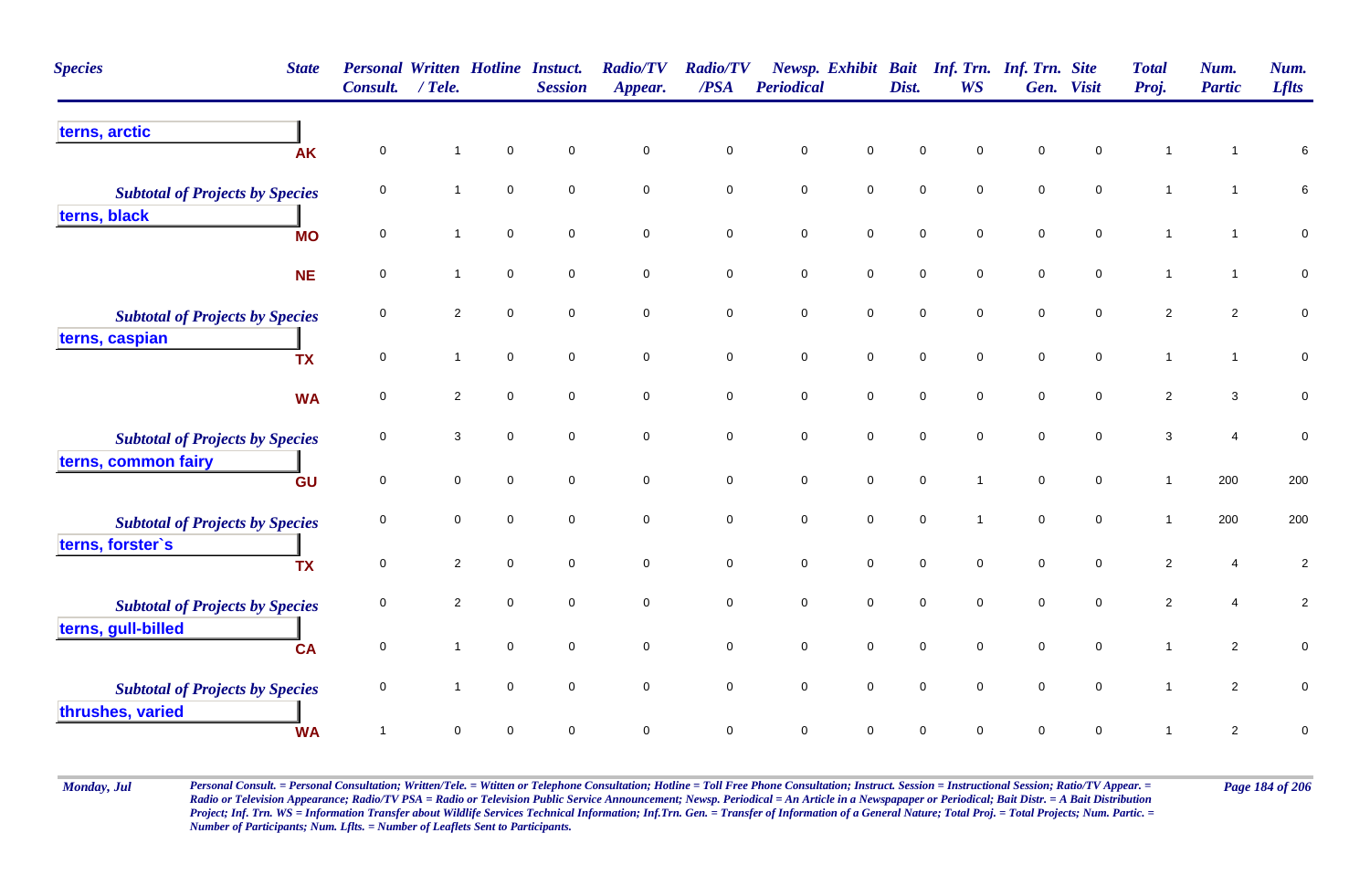| <b>Species</b><br><b>State</b>                             | Consult. / Tele.    |                     |                | Personal Written Hotline Instuct.<br><b>Session</b> | <b>Radio/TV</b><br>Appear. | <b>Radio/TV</b><br>$\overline{PSA}$ | <b>Periodical</b> |                     | Dist.       | <b>WS</b>    | Newsp. Exhibit Bait Inf. Trn. Inf. Trn. Site | Gen. Visit          | <b>Total</b><br>Proj.     | Num.<br><b>Partic</b> | Num.<br><b>Lflts</b> |
|------------------------------------------------------------|---------------------|---------------------|----------------|-----------------------------------------------------|----------------------------|-------------------------------------|-------------------|---------------------|-------------|--------------|----------------------------------------------|---------------------|---------------------------|-----------------------|----------------------|
| thrushes, varied<br><b>Subtotal of Projects by Species</b> | $\overline{1}$      | $\mathbf 0$         | $\Omega$       | $\mathbf 0$                                         | $\mathsf{O}\xspace$        | $\pmb{0}$                           | $\pmb{0}$         | 0                   | $\Omega$    | $\Omega$     | $\mathbf 0$                                  | 0                   | $\mathbf 1$               | $\overline{c}$        | $\boldsymbol{0}$     |
| toads, marine<br>GU                                        | $\mathsf{O}\xspace$ | 0                   | $\mathbf 0$    | $\mathsf 0$                                         | $\mathbf 0$                | $\mathbf 0$                         | $\pmb{0}$         | $\mathbf 0$         | $\pmb{0}$   | $\mathbf{1}$ | $\pmb{0}$                                    | $\mathbf 0$         | $\mathbf{1}$              | 200                   | 200                  |
| <b>Subtotal of Projects by Species</b>                     | 0                   | $\mathbf 0$         | $\mathbf 0$    | $\mathbf 0$                                         | $\mathbf 0$                | $\mathbf 0$                         | $\mathsf 0$       | $\overline{0}$      | $\mathsf 0$ | $\mathbf{1}$ | $\mathsf 0$                                  | $\mathbf 0$         | $\mathbf{1}$              | 200                   | 200                  |
| towhees, rufous-sided<br><b>CA</b>                         | $\overline{0}$      | $\mathbf{1}$        | $\mathbf 0$    | $\mathbf 0$                                         | $\mathsf{O}\xspace$        | $\mathsf{O}\xspace$                 | $\pmb{0}$         | $\mathbf 0$         | $\mathsf 0$ | $\mathbf 0$  | $\mathsf 0$                                  | $\overline{0}$      | $\mathbf{1}$              | $\mathbf{1}$          | $\pmb{0}$            |
| IN                                                         | $\mathsf{O}\xspace$ | $\mathbf 0$         | $\overline{1}$ | $\mathbf 0$                                         | $\mathbf 0$                | $\mathbf 0$                         | $\pmb{0}$         | $\mathbf 0$         | $\pmb{0}$   | $\mathbf 0$  | $\pmb{0}$                                    | $\mathbf 0$         | $\mathbf{1}$              | $\overline{a}$        | $\overline{0}$       |
| <b>Subtotal of Projects by Species</b>                     | 0                   | $\mathbf{1}$        | $\mathbf{1}$   | $\mathbf 0$                                         | 0                          | $\mathbf 0$                         | $\mathsf 0$       | $\mathbf 0$         | $\mathbf 0$ | $\mathbf 0$  | $\mathbf 0$                                  | $\mathbf 0$         | $\sqrt{2}$                | $\mathbf{3}$          | $\mathbf 0$          |
| turkey, wild (all)<br>GA<br>${\bf I} {\bf L}$              | $\mathsf 0$         | $\overline{2}$      | $\mathbf 0$    | $\mathbf 0$                                         | 0                          | $\mathbf 0$                         | $\pmb{0}$         | $\mathbf 0$         | $\mathsf 0$ | $\mathbf 0$  | $\mathsf 0$                                  | $\overline{0}$      | $\overline{c}$            | $\overline{a}$        | $\mathbf 0$          |
|                                                            | $\overline{1}$      | 0                   | $\mathsf 0$    | $\mathsf 0$                                         | $\overline{1}$             | $\mathbf 0$                         | $\pmb{0}$         | $\mathsf{O}\xspace$ | $\mathsf 0$ | $\mathbf 0$  | $\mathsf 0$                                  | $\mathbf 0$         | $\overline{2}$            | $\mathbf{3}$          | $\pmb{0}$            |
| IN                                                         | $\mathbf 0$         | $\mathbf 0$         | 16             | 0                                                   | $\mathbf 0$                | $\mathbf 0$                         | $\pmb{0}$         | $\mathbf 0$         | $\mathsf 0$ | 0            | $\mathsf 0$                                  | $\mathbf 0$         | 16                        | 20                    | $\mathbf 3$          |
| <b>KY</b>                                                  | $\mathsf{O}\xspace$ | $\mathbf{3}$        | $\mathbf 0$    | $\mathsf 0$                                         | $\mathbf 0$                | $\mathbf 0$                         | $\pmb{0}$         | $\mathbf 0$         | $\pmb{0}$   | $\mathbf 0$  | $\pmb{0}$                                    | $\mathbf 0$         | $\ensuremath{\mathsf{3}}$ | $\mathbf{3}$          | $\pmb{0}$            |
| <b>MD</b>                                                  | $\mathbf 0$         | $\mathsf{O}\xspace$ | $\overline{7}$ | $\mathbf 0$                                         | $\mathsf{O}\xspace$        | $\mathsf{O}\xspace$                 | $\pmb{0}$         | $\mathsf{O}\xspace$ | $\pmb{0}$   | $\mathbf 0$  | $\mathbf 0$                                  | $\mathsf{O}\xspace$ | $\overline{7}$            | $\overline{7}$        | $\mathbf 0$          |
| <b>ME</b>                                                  | $\mathsf 0$         | 3                   | $\mathbf 0$    | $\mathbf 0$                                         | $\mathsf{O}\xspace$        | $\mathsf{O}\xspace$                 | $\mathsf 0$       | $\mathsf{O}\xspace$ | $\mathbf 0$ | $\mathbf 0$  | $\mathbf 0$                                  | $\mathbf 0$         | $\mathbf{3}$              | $\mathbf{3}$          | $\mathbf{1}$         |
| MI                                                         | $\mathbf 0$         | $\mathbf{1}$        | $\mathbf 0$    | $\mathsf 0$                                         | $\mathbf 0$                | $\mathbf 0$                         | $\pmb{0}$         | $\mathbf 0$         | $\pmb{0}$   | $\mathbf 0$  | $\pmb{0}$                                    | $\mathbf 0$         | $\mathbf{1}$              | $\mathbf{1}$          | $\mathbf{1}$         |
| <b>MO</b>                                                  | 0                   | $\mathbf{1}$        | $\mathbf 0$    | $\mathbf 0$                                         | 0                          | $\overline{0}$                      | $\mathsf 0$       | $\mathsf{O}\xspace$ | $\mathbf 0$ | $\mathbf 0$  | $\mathbf 0$                                  | $\mathbf 0$         | $\mathbf{1}$              | $\mathbf{1}$          | $\mathbf 0$          |
| <b>ND</b>                                                  | $\overline{1}$      | $\mathbf{1}$        | $\mathbf 0$    | $\mathbf 0$                                         | $\mathsf{O}\xspace$        | $\mathbf 0$                         | $\mathsf 0$       | $\mathsf 0$         | $\mathsf 0$ | 0            | $\mathsf 0$                                  | $\mathbf 0$         | $\sqrt{2}$                | $\mathbf{3}$          | $\mathbf{1}$         |
| <b>NH</b>                                                  | $\overline{1}$      | 10                  | $\mathbf 0$    | $\mathbf 0$                                         | 0                          | $\mathbf 0$                         | $\mathbf 0$       | 0                   | $\mathbf 0$ | 0            | $\mathbf 0$                                  | 5                   | $16$                      | 18                    | 15                   |

Monday, Jul Personal Consult. = Personal Consultation; Written/Tele. = Witten or Telephone Consultation; Hotline = Toll Free Phone Consultation; Instruct. Session = Instructional Session; Ratio/TV Appear. = Page 185 of 206 *Radio or Television Appearance; Radio/TV PSA = Radio or Television Public Service Announcement; Newsp. Periodical = An Article in a Newspapaper or Periodical; Bait Distr. = A Bait Distribution*  Project; Inf. Trn. WS = Information Transfer about Wildlife Services Technical Information; Inf.Trn. Gen. = Transfer of Information of a General Nature; Total Proj. = Total Projects; Num. Partic. = *Number of Participants; Num. Lflts. = Number of Leaflets Sent to Participants.*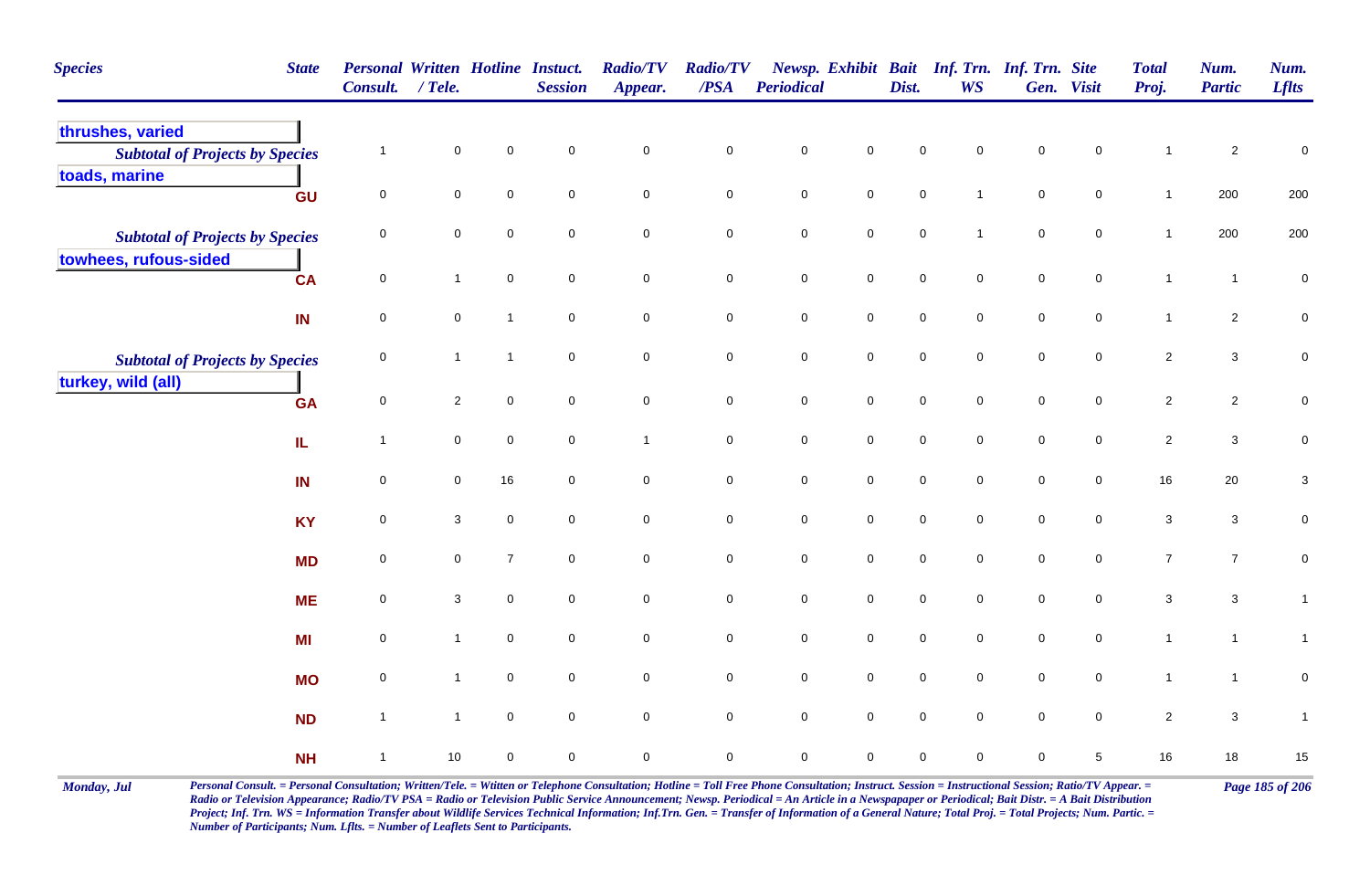| <b>Species</b>                         | <b>State</b> | Personal Written Hotline Instuct.<br>Consult. / Tele. |                |                     | <b>Session</b>      | <b>Radio/TV</b><br>Appear. | <b>Radio/TV</b><br>$\overline{PSA}$ | Periodical          |                     | Dist.               | Newsp. Exhibit Bait Inf. Trn. Inf. Trn. Site<br><b>WS</b> |                     | Gen. Visit     | <b>Total</b><br>Proj. | Num.<br><b>Partic</b> | Num.<br><b>Lflts</b> |
|----------------------------------------|--------------|-------------------------------------------------------|----------------|---------------------|---------------------|----------------------------|-------------------------------------|---------------------|---------------------|---------------------|-----------------------------------------------------------|---------------------|----------------|-----------------------|-----------------------|----------------------|
| turkey, wild (all)                     | <b>NH</b>    | $\mathbf{1}$                                          | 10             | $\pmb{0}$           | $\mathbf 0$         | $\mathbf 0$                | $\pmb{0}$                           | $\pmb{0}$           | $\mathsf{O}\xspace$ | $\pmb{0}$           | $\pmb{0}$                                                 | $\pmb{0}$           | $\sqrt{5}$     | $16\,$                | 18                    | $15\,$               |
|                                        | NJ           | $\pmb{0}$                                             | 5              | $\mathsf{O}\xspace$ | $\mathsf{O}\xspace$ | $\mathbf 0$                | $\mathbf 0$                         | $\mathbf 0$         | $\mathbf 0$         | $\mathbf 0$         | $\mathbf 0$                                               | $\mathbf 0$         | $\overline{0}$ | $\,$ 5 $\,$           | $\sqrt{5}$            | $\mathbf 0$          |
|                                        | <b>NY</b>    | $\mathbf 0$                                           | $\mathbf{1}$   | $\mathbf 0$         | $\mathbf 0$         | $\mathbf 0$                | 0                                   | $\mathbf 0$         | $\mathbf 0$         | $\mathsf{O}\xspace$ | $\overline{0}$                                            | $\pmb{0}$           | $\overline{0}$ | $\mathbf{1}$          | $\overline{1}$        | $\,6\,$              |
|                                        | OR           | $\mathbf 0$                                           | $\mathbf{1}$   | $\mathbf 0$         | $\mathbf 0$         | $\mathbf 0$                | $\mathbf 0$                         | $\mathbf 0$         | $\mathbf 0$         | $\mathbf 0$         | $\mathbf 0$                                               | $\mathbf 0$         | $\mathbf 0$    | $\mathbf{1}$          | $\mathbf{1}$          | $\mathbf 0$          |
|                                        | PA           | $\pmb{0}$                                             | $\overline{2}$ | $\mathbf 0$         | $\mathbf 0$         | $\mathsf{O}\xspace$        | $\mathbf 0$                         | $\mathbf 0$         | $\mathbf 0$         | $\mathbf 0$         | $\mathbf 0$                                               | $\mathbf 0$         | $\mathbf 0$    | $\sqrt{2}$            | $\overline{c}$        | $\mathbf 0$          |
|                                        | <b>SC</b>    | $\pmb{0}$                                             | $\overline{1}$ | $\mathbf 0$         | $\mathbf 0$         | $\mathsf{O}\xspace$        | $\mathsf{O}\xspace$                 | $\mathbf 0$         | $\mathbf 0$         | $\mathbf 0$         | $\mathbf 0$                                               | $\mathbf 0$         | $\mathbf 0$    | $\mathbf{1}$          | $\mathbf{1}$          | $\pmb{0}$            |
|                                        | <b>TX</b>    | $\mathbf 0$                                           | $\mathbf{3}$   | $\mathbf 0$         | $\mathbf 0$         | $\mathsf{O}\xspace$        | $\mathbf 0$                         | $\mathbf 0$         | $\mathbf 0$         | $\mathbf 0$         | $\overline{0}$                                            | $\pmb{0}$           | $\overline{0}$ | $\mathbf{3}$          | $\mathbf{3}$          | $\mathbf 0$          |
|                                        | <b>VA</b>    | $\pmb{0}$                                             | $\mathbf{1}$   | $\mathbf 0$         | $\mathbf 0$         | $\overline{0}$             | $\mathbf 0$                         | $\mathbf 0$         | $\mathbf 0$         | $\mathbf 0$         | $\mathbf 0$                                               | $\mathbf 0$         | $\mathbf 0$    | $\mathbf{1}$          | $\overline{a}$        | $\mathbf 0$          |
|                                        | <b>VT</b>    | $\mathsf 0$                                           | 5              | $\mathbf 0$         | $\mathbf 0$         | $\mathsf{O}\xspace$        | $\mathbf 0$                         | $\mathsf{O}\xspace$ | $\mathsf{O}\xspace$ | $\mathbf 0$         | $\mathbf 0$                                               | $\mathbf 0$         | $\mathbf 0$    | $\sqrt{5}$            | $\sqrt{5}$            | $\pmb{0}$            |
|                                        | <b>WI</b>    | 46                                                    | 43             | $\mathbf 0$         | $\overline{1}$      | $\mathsf{O}\xspace$        | $\mathbf 0$                         | $\pmb{0}$           | $\mathsf{O}\xspace$ | $\mathbf 0$         | $\mathbf 0$                                               | $\pmb{0}$           | 19             | 109                   | 159                   | 102                  |
| <b>Subtotal of Projects by Species</b> |              | 49                                                    | 83             | 23                  | $\overline{1}$      | $\overline{1}$             | $\mathbf 0$                         | $\pmb{0}$           | $\mathsf{O}\xspace$ | $\pmb{0}$           | $\mathsf{O}\xspace$                                       | $\pmb{0}$           | 24             | 181                   | 240                   | 129                  |
| turkeys, wild                          | <b>CA</b>    | 4                                                     | 9              | $\pmb{0}$           | $\mathbf 0$         | $\mathsf{O}\xspace$        | $\mathbf 0$                         | $\mathbf{1}$        | $\mathbf 0$         | $\mathbf 0$         | $\mathbf 0$                                               | $\mathbf{1}$        | $\mathbf 0$    | 15                    | 56                    | $12\,$               |
|                                        | MI           | $\mathbf 0$                                           | $\mathbf{1}$   | $\mathbf 0$         | $\mathbf 0$         | $\mathsf{O}\xspace$        | $\mathbf 0$                         | $\mathbf 0$         | $\mathsf{O}\xspace$ | $\mathbf 0$         | $\mathbf 0$                                               | $\mathbf 0$         | $\mathbf{0}$   | $\mathbf{1}$          | $\overline{1}$        | $\mathbf 0$          |
|                                        | <b>TX</b>    | $\mathsf 0$                                           | $\mathbf{1}$   | $\mathsf{O}\xspace$ | $\mathbf 0$         | $\mathsf{O}\xspace$        | $\mathbf 0$                         | $\mathsf{O}\xspace$ | $\mathbf 0$         | $\mathbf 0$         | $\mathbf 0$                                               | $\mathsf{O}\xspace$ | $\overline{0}$ | $\mathbf{1}$          | $\mathbf{1}$          | $\mathbf 0$          |
|                                        | <b>VT</b>    | $\mathbf 0$                                           | $\mathsf{O}$   | $\mathbf{1}$        | $\mathbf 0$         | $\mathsf{O}\xspace$        | $\mathbf 0$                         | $\mathsf{O}\xspace$ | $\overline{0}$      | $\mathbf 0$         | $\mathbf 0$                                               | $\mathbf 0$         | $\mathbf 0$    | $\mathbf{1}$          | $\mathbf{1}$          | $\mathbf 0$          |
|                                        | <b>WA</b>    | $\mathbf{1}$                                          | $\mathsf{O}$   | $\pmb{0}$           | $\mathsf 0$         | $\mathbf 0$                | $\mathbf 0$                         | $\pmb{0}$           | $\mathsf{O}\xspace$ | $\mathbf 0$         | $\mathbf 0$                                               | $\mathbf 0$         | $\mathbf 0$    | $\mathbf{1}$          | $\overline{1}$        | $\pmb{0}$            |

Monday, Jul Personal Consult. = Personal Consultation; Written/Tele. = Witten or Telephone Consultation; Hotline = Toll Free Phone Consultation; Instruct. Session = Instructional Session; Ratio/TV Appear. = Page 186 of 206 *Radio or Television Appearance; Radio/TV PSA = Radio or Television Public Service Announcement; Newsp. Periodical = An Article in a Newspapaper or Periodical; Bait Distr. = A Bait Distribution*  Project; Inf. Trn. WS = Information Transfer about Wildlife Services Technical Information; Inf.Trn. Gen. = Transfer of Information of a General Nature; Total Proj. = Total Projects; Num. Partic. = *Number of Participants; Num. Lflts. = Number of Leaflets Sent to Participants.*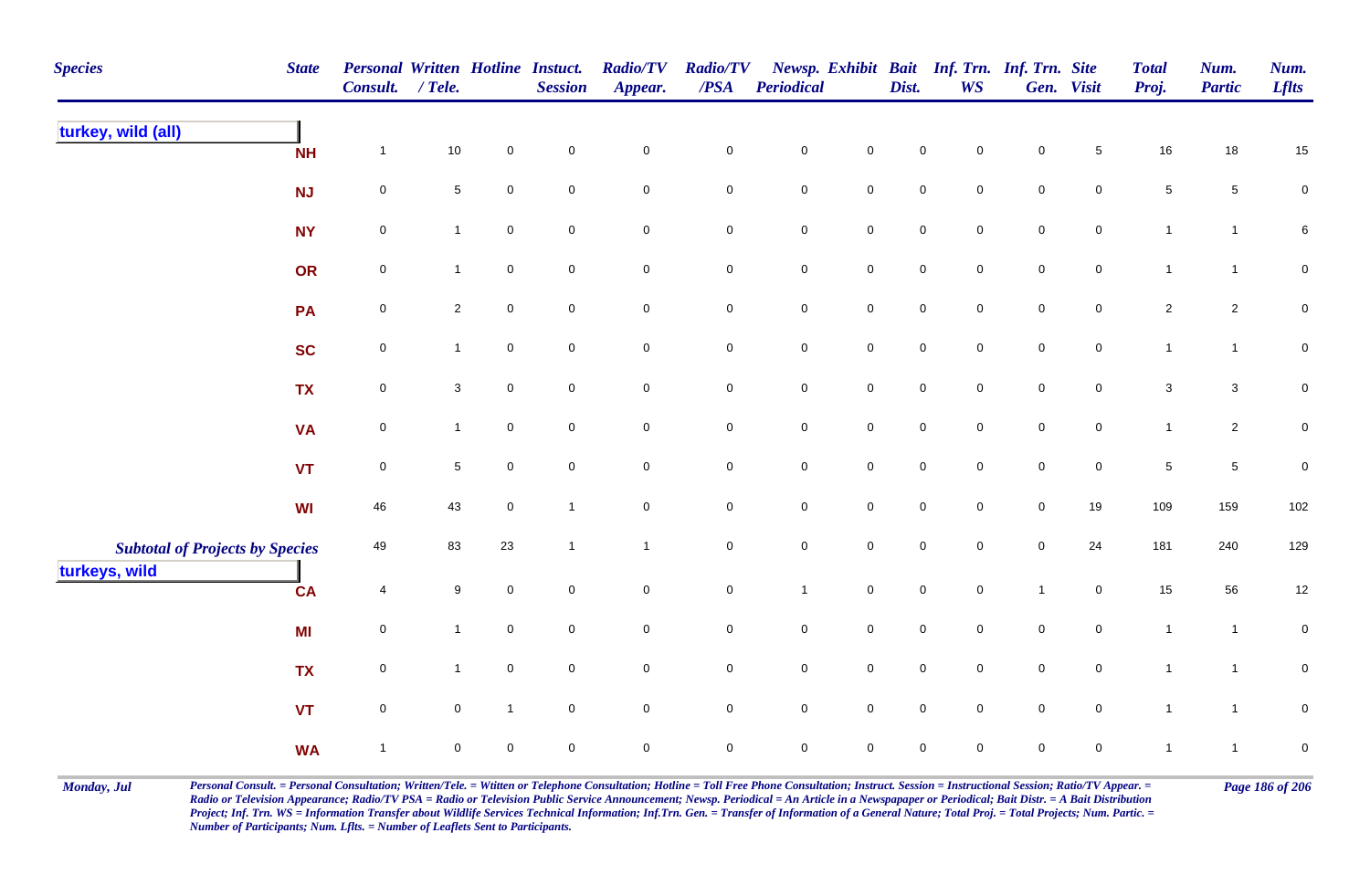| <b>Species</b>                         | <b>State</b> | Personal Written Hotline Instuct.<br><b>Consult.</b> | $/$ Tele.      |                | <b>Session</b> | <b>Radio/TV</b><br>Appear. | <b>Radio/TV</b><br>/PSA | Periodical          |                     | Dist.               | Newsp. Exhibit Bait Inf. Trn. Inf. Trn. Site<br><b>WS</b> |                     | Gen. Visit          | <b>Total</b><br>Proj. | Num.<br><b>Partic</b> | Num.<br><b>Lflts</b> |
|----------------------------------------|--------------|------------------------------------------------------|----------------|----------------|----------------|----------------------------|-------------------------|---------------------|---------------------|---------------------|-----------------------------------------------------------|---------------------|---------------------|-----------------------|-----------------------|----------------------|
| turkeys, wild                          | <b>WA</b>    | $\overline{1}$                                       | $\pmb{0}$      | $\mathbf 0$    | $\mathbf 0$    | $\mathbf 0$                | $\pmb{0}$               | $\mathbf 0$         | $\pmb{0}$           | $\mathbf 0$         | 0                                                         | $\mathbf 0$         | $\mathsf 0$         | $\mathbf{1}$          |                       | $\pmb{0}$            |
|                                        | WI           | $\overline{2}$                                       | $\overline{c}$ | $\mathbf 0$    | $\mathbf 0$    | $\mathsf{O}\xspace$        | $\mathbf 0$             | $\mathbf 0$         | $\mathsf{O}\xspace$ | $\mathbf 0$         | $\mathbf 0$                                               | $\mathbf 0$         | $\mathbf{3}$        | $\overline{7}$        | $\overline{7}$        | $\mathbf 0$          |
| <b>Subtotal of Projects by Species</b> |              | $\overline{7}$                                       | 13             | $\overline{1}$ | $\mathsf 0$    | $\mathbf 0$                | $\mathsf{O}$            | $\mathbf{1}$        | $\overline{0}$      | $\mathbf 0$         | $\overline{0}$                                            | $\mathbf{1}$        | $\mathbf{3}$        | 26                    | 67                    | 12                   |
| turnstones, ruddy                      | GU           | $\mathsf{O}\xspace$                                  | $\pmb{0}$      | $\mathbf 0$    | 3              | $\mathbf 0$                | $\pmb{0}$               | $\mathbf 0$         | $\mathsf{O}\xspace$ | $\mathbf 0$         | $\mathbf{1}$                                              | $\mathbf 0$         | $\mathsf{O}\xspace$ | 4                     | 230                   | 200                  |
| <b>Subtotal of Projects by Species</b> |              | $\mathbf 0$                                          | $\mathbf 0$    | $\mathbf 0$    | 3              | $\mathbf 0$                | $\mathsf{O}\xspace$     | $\mathbf 0$         | $\mathsf{O}\xspace$ | $\mathbf 0$         | $\mathbf{1}$                                              | $\mathbf 0$         | $\mathsf{O}\xspace$ | $\overline{4}$        | 230                   | 200                  |
| turtles (all)                          | <b>CA</b>    | $\overline{0}$                                       | $\overline{0}$ | $\mathbf 0$    | $\mathbf 0$    | $\mathbf 0$                | $\overline{0}$          | $\mathbf 0$         | $\mathbf 0$         | $\mathbf 0$         | $\overline{0}$                                            | $\mathbf{1}$        | $\overline{0}$      | $\mathbf{1}$          | $\overline{2}$        | $\mathbf 0$          |
|                                        | FL.          | $\mathsf 0$                                          | $\overline{2}$ | $\mathbf 0$    | $\mathbf 0$    | $\mathsf{O}\xspace$        | $\mathbf 0$             | $\mathbf 0$         | $\mathsf{O}\xspace$ | $\mathbf 0$         | $\mathbf 0$                                               | $\mathbf 0$         | $\overline{0}$      | $\sqrt{2}$            | $\overline{2}$        | $\pmb{0}$            |
|                                        | <b>GA</b>    | $\overline{0}$                                       | $\overline{2}$ | $\mathbf 0$    | $\mathbf 0$    | $\mathbf 0$                | $\mathbf 0$             | $\mathbf 0$         | $\mathsf{O}\xspace$ | $\mathbf 0$         | $\mathbf 0$                                               | $\mathbf 0$         | $\overline{0}$      | $\sqrt{2}$            | $\overline{c}$        | $\mathsf{O}\xspace$  |
|                                        | IN           | $\mathbf 0$                                          | $\mathbf 0$    | 44             | $\mathbf 0$    | $\mathbf 0$                | $\mathbf 0$             | $\pmb{0}$           | $\mathsf{O}\xspace$ | $\mathsf{O}\xspace$ | $\overline{0}$                                            | $\mathbf 0$         | $\overline{0}$      | 44                    | 45                    | $\pmb{0}$            |
|                                        | <b>KY</b>    | $\mathbf 0$                                          | $\mathbf{1}$   | $\mathsf 0$    | $\mathsf 0$    | $\mathbf 0$                | $\mathsf{O}$            | $\pmb{0}$           | $\mathsf{O}\xspace$ | $\mathsf{O}\xspace$ | $\overline{0}$                                            | $\mathsf{O}\xspace$ | $\mathbf 0$         | $\mathbf{1}$          | $\mathbf{1}$          | $\pmb{0}$            |
|                                        | LA           | $\overline{1}$                                       | $\mathbf 0$    | $\mathbf 0$    | $\mathbf 0$    | $\mathbf 0$                | $\mathsf{O}$            | ${\bf 0}$           | $\mathbf 0$         | $\pmb{0}$           | $\mathbf 0$                                               | $\pmb{0}$           | $\mathbf 0$         | $\mathbf{1}$          | $\overline{1}$        | $\mathbf{1}$         |
|                                        | <b>MA</b>    | $\mathbf 0$                                          | $\mathbf{1}$   | $\overline{0}$ | $\mathbf 0$    | $\mathbf 0$                | $\mathbf 0$             | $\pmb{0}$           | $\mathbf 0$         | $\mathsf{O}\xspace$ | $\overline{0}$                                            | $\mathsf{O}\xspace$ | $\mathbf 0$         | $\mathbf{1}$          | $\mathbf{1}$          | $\pmb{0}$            |
|                                        | <b>MD</b>    | $\overline{0}$                                       | 0              | $18$           | $\mathbf 0$    | $\mathbf 0$                | $\mathbf 0$             | $\mathsf{O}\xspace$ | $\mathsf{O}\xspace$ | $\mathbf 0$         | $\mathbf 0$                                               | $\mathbf 0$         | $\overline{0}$      | 18                    | 18                    | 0                    |
|                                        | <b>MS</b>    | $\mathsf{O}\xspace$                                  | $\mathbf{1}$   | $\overline{0}$ | $\mathsf 0$    | $\mathbf 0$                | $\mathsf{O}$            | $\pmb{0}$           | $\mathsf{O}\xspace$ | $\mathsf{O}\xspace$ | $\overline{0}$                                            | $\mathsf{O}\xspace$ | $\mathbf 0$         | $\mathbf{1}$          | $\overline{2}$        | $\pmb{0}$            |
|                                        | <b>NH</b>    | 0                                                    | $\overline{7}$ | $\overline{0}$ | $\mathbf 0$    | $\mathbf 0$                | $\overline{0}$          | $\pmb{0}$           | $\mathsf 0$         | $\mathsf{O}\xspace$ | $\overline{0}$                                            | $\pmb{0}$           | $\mathbf 0$         | $\overline{7}$        | $\overline{7}$        | $\pmb{0}$            |
|                                        | <b>NV</b>    | $\pmb{0}$                                            | 1              | $\mathbf 0$    | $\mathbf 0$    | 0                          | $\mathbf 0$             | $\pmb{0}$           | $\mathbf 0$         | $\mathsf{O}\xspace$ | $\mathbf 0$                                               | $\mathsf{O}\xspace$ | $\mathbf 0$         | $\mathbf{1}$          | $\mathbf{1}$          | $\pmb{0}$            |

Monday, Jul Personal Consult. = Personal Consultation; Written/Tele. = Witten or Telephone Consultation; Hotline = Toll Free Phone Consultation; Instruct. Session = Instructional Session; Ratio/TV Appear. = Page 187 of 206 *Radio or Television Appearance; Radio/TV PSA = Radio or Television Public Service Announcement; Newsp. Periodical = An Article in a Newspapaper or Periodical; Bait Distr. = A Bait Distribution*  Project; Inf. Trn. WS = Information Transfer about Wildlife Services Technical Information; Inf.Trn. Gen. = Transfer of Information of a General Nature; Total Proj. = Total Projects; Num. Partic. = *Number of Participants; Num. Lflts. = Number of Leaflets Sent to Participants.*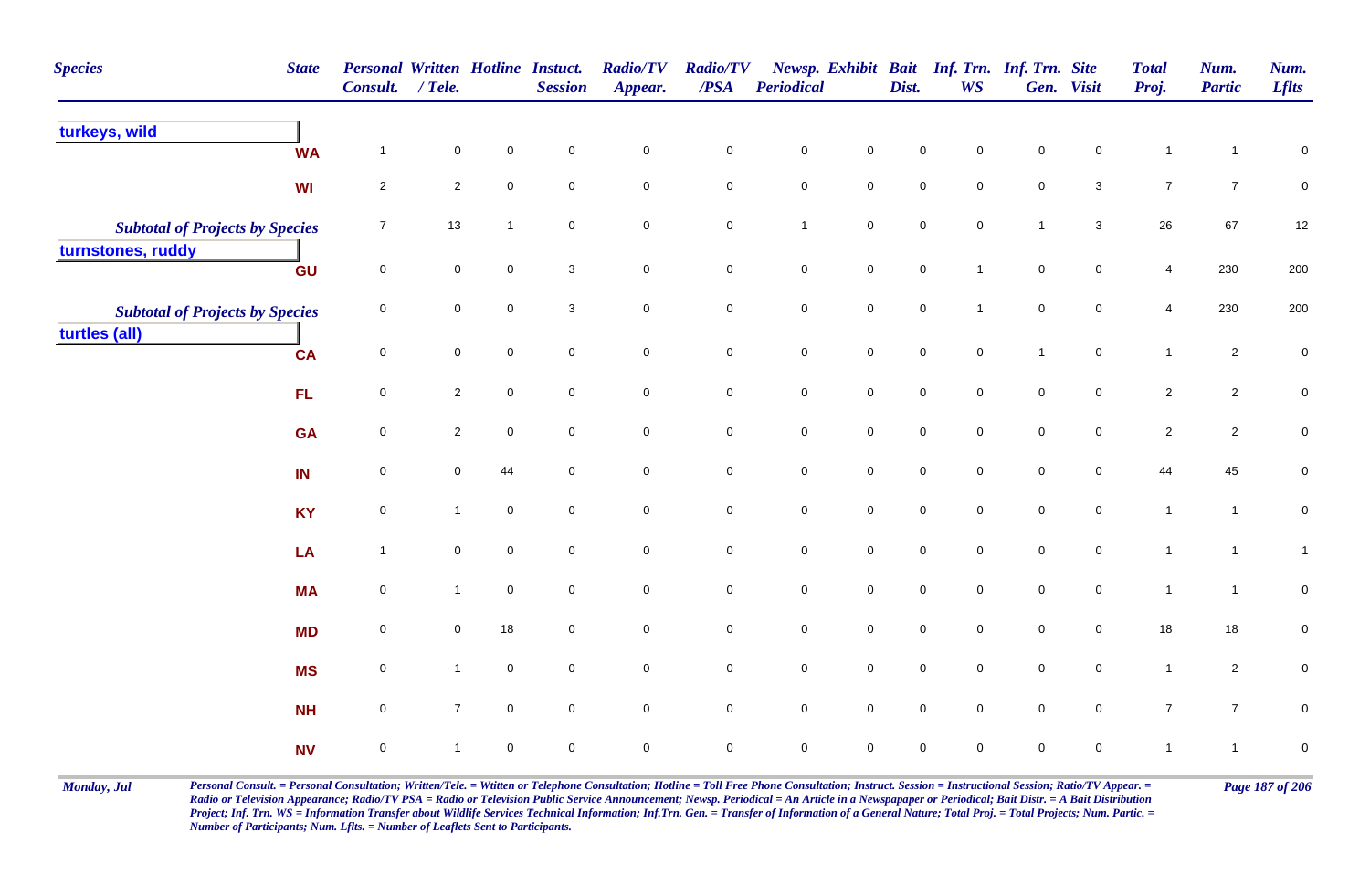| <b>Species</b>                         | <b>State</b> | Personal Written Hotline Instuct.<br>Consult. / Tele. |                |             | <b>Session</b>      | <b>Radio/TV</b><br>Appear. | <b>Radio/TV</b><br>$\overline{PSA}$ | <b>Periodical</b> |                     | Dist.               | <b>WS</b>           | Newsp. Exhibit Bait Inf. Trn. Inf. Trn. Site | Gen. Visit     | <b>Total</b><br>Proj. | Num.<br><b>Partic</b> | Num.<br><b>Lflts</b> |
|----------------------------------------|--------------|-------------------------------------------------------|----------------|-------------|---------------------|----------------------------|-------------------------------------|-------------------|---------------------|---------------------|---------------------|----------------------------------------------|----------------|-----------------------|-----------------------|----------------------|
| turtles (all)                          | <b>NV</b>    | $\mathbf 0$                                           | $\mathbf{1}$   | $\mathbf 0$ | $\mathbf 0$         | $\pmb{0}$                  | 0                                   | $\mathbf 0$       | $\mathbf 0$         | $\pmb{0}$           | $\mathbf 0$         | $\mathbf 0$                                  | $\mathbf 0$    | -1                    | $\mathbf{1}$          | ${\bf 0}$            |
|                                        | OH           | $\mathsf{O}\xspace$                                   | $\mathbf{1}$   | $\mathbf 0$ | $\pmb{0}$           | $\mathsf{O}\xspace$        | 0                                   | $\mathbf 0$       | $\mathbf 0$         | 0                   | 0                   | $\mathbf 0$                                  | $\mathbf 0$    | $\mathbf{1}$          | $\mathbf{1}$          | $\pmb{0}$            |
|                                        | <b>TX</b>    | $\mathbf{1}$                                          | 4              | $\mathbf 0$ | $\mathbf 0$         | $\pmb{0}$                  | 0                                   | $\mathbf 0$       | $\mathbf 0$         | $\mathbf 0$         | $\mathbf 0$         | $\mathbf 0$                                  | $\overline{0}$ | $5\phantom{.0}$       | $5\phantom{.0}$       | $\pmb{0}$            |
|                                        | <b>VA</b>    | $\mathbf 0$                                           | $\mathbf{1}$   | $\mathbf 0$ | $\mathbf 0$         | $\mathbf 0$                | 0                                   | $\mathbf 0$       | $\mathbf 0$         | $\mathbf 0$         | $\mathbf 0$         | $\mathbf 0$                                  | $\mathbf 0$    | $\mathbf{1}$          | $\mathbf{1}$          | 0                    |
|                                        | VT           | $\mathbf 0$                                           | 8              | $\mathbf 0$ | $\mathsf 0$         | $\mathsf 0$                | $\mathbf 0$                         | $\mathsf{O}$      | $\mathbf 0$         | $\mathbf 0$         | $\mathbf 0$         | $\mathsf{O}$                                 | $\overline{0}$ | 8                     | $9\,$                 | $\mathbf 0$          |
| <b>Subtotal of Projects by Species</b> |              | $\overline{c}$                                        | 29             | 62          | $\mathsf{O}\xspace$ | $\mathsf{O}\xspace$        | $\mathbf 0$                         | $\mathsf{O}$      | $\mathbf 0$         | $\mathbf 0$         | $\mathbf 0$         | $\mathbf{1}$                                 | $\overline{0}$ | 94                    | 98                    | $\mathbf{1}$         |
| voles (all)                            | <b>CA</b>    | $\mathbf{1}$                                          | $\mathbf{1}$   | $\mathbf 0$ | $\mathbf 0$         | $\pmb{0}$                  | $\mathbf 0$                         | $\mathbf 0$       | $\mathbf 0$         | $\mathbf 0$         |                     | $\mathsf{O}\xspace$                          | $\overline{0}$ | $\mathbf{3}$          | 4                     | $\,$ 5 $\,$          |
|                                        | <b>GA</b>    | $\mathsf{O}\xspace$                                   | $\mathbf{1}$   | $\mathbf 0$ | $\mathsf{O}\xspace$ | $\mathsf{O}\xspace$        | $\mathbf 0$                         | $\mathsf{O}$      | $\mathbf 0$         | $\mathbf 0$         | $\mathbf 0$         | $\mathbf 0$                                  | $\overline{0}$ | $\mathbf{1}$          | $\mathbf{1}$          | ${\bf 0}$            |
|                                        | ID           | 11                                                    | 10             | $\mathbf 0$ | $\pmb{0}$           | $\pmb{0}$                  | $\pmb{0}$                           | $\mathbf 0$       | $\pmb{0}$           | $\mathbf 0$         | $\mathbf 0$         | $\mathbf 0$                                  | $\mathbf{1}$   | $22\,$                | 25                    | $26\,$               |
|                                        | IN           | $\pmb{0}$                                             | $\overline{0}$ | $27\,$      | $\overline{1}$      | $\mathbf 0$                | $\pmb{0}$                           | $\mathbf 0$       | $\mathbf 0$         | $\mathbf 0$         | $\mathbf 0$         | $\mathbf 0$                                  | $\mathbf 0$    | 28                    | 104                   | 152                  |
|                                        | <b>MA</b>    | $\mathbf{1}$                                          | $\overline{2}$ | $\mathbf 0$ | $\mathbf 0$         | $\mathbf 0$                | 0                                   | $\mathbf 0$       | $\mathbf 0$         | $\mathbf 0$         | $\mathbf 0$         | $\mathbf 0$                                  | $\mathbf 0$    | $\mathbf{3}$          | 4                     | $\pmb{0}$            |
|                                        | <b>MD</b>    | $\mathsf{O}\xspace$                                   | $\mathbf 0$    | 4           | $\mathbf 0$         | $\mathsf{O}\xspace$        | 0                                   | $\mathsf{O}$      | $\mathbf 0$         | $\mathbf 0$         | $\mathbf 0$         | $\mathbf 0$                                  | $\mathbf 0$    | $\overline{4}$        | 4                     | ${\bf 0}$            |
|                                        | <b>ME</b>    | $\mathsf{O}\xspace$                                   | $\mathbf{3}$   | $\mathbf 0$ | $\mathsf{O}\xspace$ | $\mathsf{O}\xspace$        | $\mathbf 0$                         | $\mathsf{O}$      | $\mathsf{O}\xspace$ | $\mathsf{O}\xspace$ | $\mathbf 0$         | $\mathbf 0$                                  | $\mathbf 0$    | $\mathbf{3}$          | $\mathbf{3}$          | ${\bf 0}$            |
|                                        | <b>MS</b>    | $\mathbf{1}$                                          | $\mathbf 0$    | $\mathbf 0$ | $\mathsf{O}\xspace$ | $\mathsf{O}\xspace$        | $\mathbf 0$                         | $\mathsf 0$       | $\mathsf 0$         | $\mathsf{O}\xspace$ | $\mathsf{O}\xspace$ | $\mathbf 0$                                  | $\mathbf 0$    | $\mathbf{1}$          | $\mathbf{1}$          | $\mathbf{1}$         |
|                                        | <b>ND</b>    | $\mathsf{O}\xspace$                                   | $\mathbf{1}$   | $\mathbf 0$ | $\pmb{0}$           | $\mathbf 0$                | $\mathbf 0$                         | $\mathbf 0$       | $\mathsf{O}\xspace$ | $\mathbf 0$         | $\mathbf 0$         | $\mathbf 0$                                  | $\mathbf 0$    | $\mathbf{1}$          | $\mathbf{1}$          | $\pmb{0}$            |
|                                        | <b>NV</b>    | $\mathbf{1}$                                          | 5              | $\mathbf 0$ | $\mathbf 0$         | $\mathbf 0$                | $\pmb{0}$                           | $\mathbf 0$       | $\mathbf 0$         | $\pmb{0}$           | $\mathbf 0$         | $\pmb{0}$                                    | $\mathbf 0$    | 6                     | $\bf 6$               | $\pmb{0}$            |

Monday, Jul Personal Consult. = Personal Consultation; Written/Tele. = Witten or Telephone Consultation; Hotline = Toll Free Phone Consultation; Instruct. Session = Instructional Session; Ratio/TV Appear. = Page 188 of 206 *Radio or Television Appearance; Radio/TV PSA = Radio or Television Public Service Announcement; Newsp. Periodical = An Article in a Newspapaper or Periodical; Bait Distr. = A Bait Distribution*  Project; Inf. Trn. WS = Information Transfer about Wildlife Services Technical Information; Inf.Trn. Gen. = Transfer of Information of a General Nature; Total Proj. = Total Projects; Num. Partic. = *Number of Participants; Num. Lflts. = Number of Leaflets Sent to Participants.*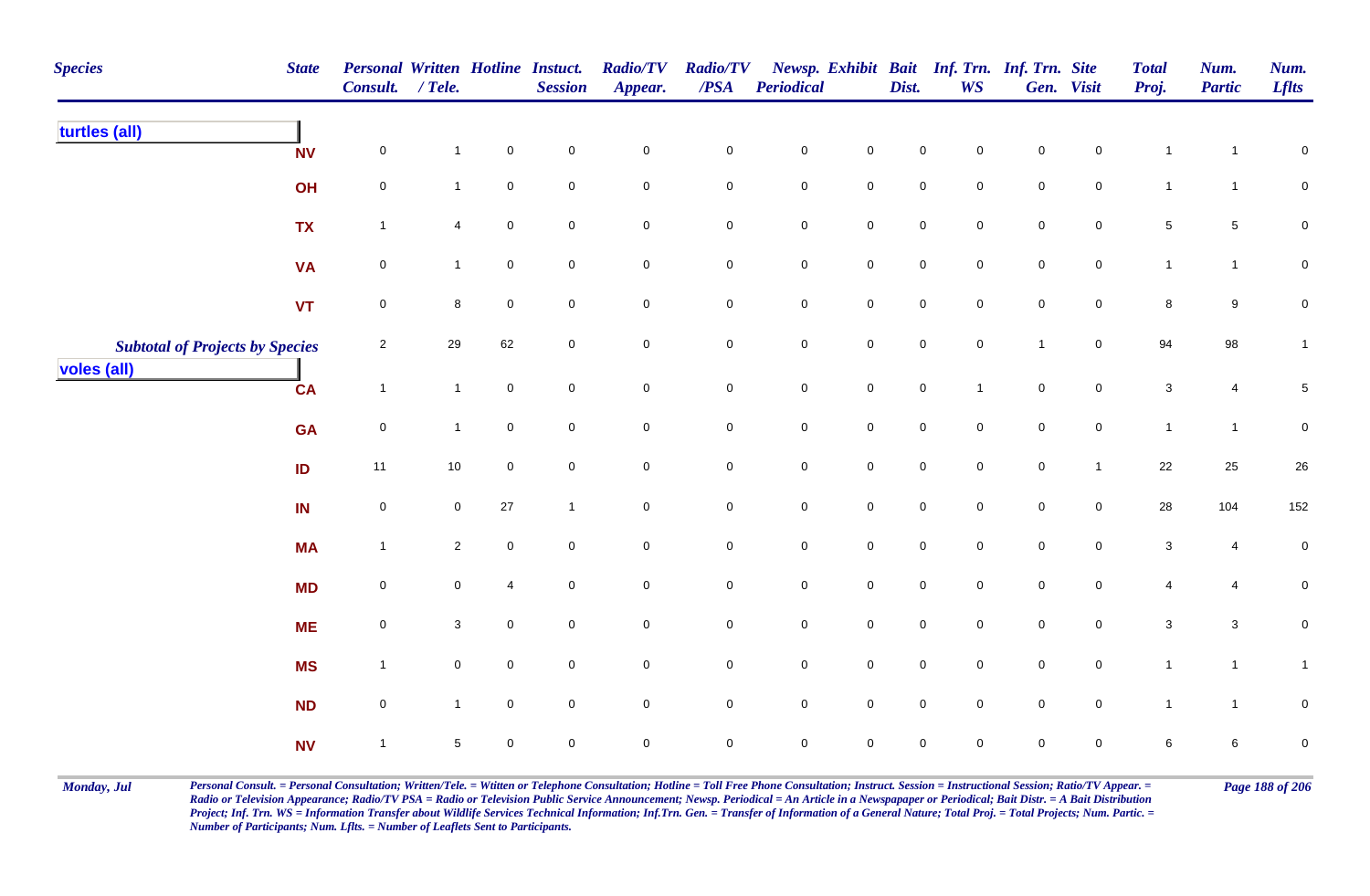| <b>Species</b>                                            | <b>State</b> | <b>Personal Written Hotline Instuct.</b><br>Consult. / Tele. |                 |                     | <b>Session</b>   | <b>Radio/TV</b><br>Appear. | <b>Radio/TV</b><br>$\overline{PSA}$ | <b>Periodical</b>   |                     | Dist.               | <b>WS</b>           | Newsp. Exhibit Bait Inf. Trn. Inf. Trn. Site | Gen. Visit          | <b>Total</b><br>Proj. | Num.<br><b>Partic</b> | Num.<br><b>Lflts</b> |
|-----------------------------------------------------------|--------------|--------------------------------------------------------------|-----------------|---------------------|------------------|----------------------------|-------------------------------------|---------------------|---------------------|---------------------|---------------------|----------------------------------------------|---------------------|-----------------------|-----------------------|----------------------|
| voles (all)                                               | <b>NV</b>    | $\mathbf{1}$                                                 | $5\phantom{.0}$ | 0                   | $\,0\,$          | $\mathbf 0$                | 0                                   | $\mathsf{O}\xspace$ | $\mathbf 0$         | 0                   | 0                   | 0                                            | $\mathbf 0$         | 6                     | 6                     | 0                    |
|                                                           | OH           | 0                                                            | $\mathbf{1}$    | 0                   | $\pmb{0}$        | $\mathbf 0$                | 0                                   | $\mathbf 0$         | $\mathbf 0$         | $\mathbf 0$         | 0                   | $\mathbf 0$                                  | $\mathbf 0$         | $\mathbf{1}$          | $\overline{2}$        | $\mathbf{1}$         |
|                                                           | OR           | $\mathbf{3}$                                                 | $\mathbf{1}$    | $\pmb{0}$           | $\mathbf 0$      | $\mathbf 0$                | 0                                   | $\mathsf{O}\xspace$ | $\mathbf 0$         | $\mathbf 0$         | $\mathsf 0$         | $\mathbf 0$                                  | $\mathbf{1}$        | 5                     | $5\phantom{.0}$       | $\pmb{0}$            |
|                                                           | <b>SD</b>    | $\mathbf{1}$                                                 | $\mathbf 0$     | 0                   | $\pmb{0}$        | $\pmb{0}$                  | 0                                   | $\pmb{0}$           | $\pmb{0}$           | $\mathsf{O}\xspace$ | $\mathbf 0$         | $\mathbf 0$                                  | $\mathbf 0$         | $\mathbf{1}$          | $\mathbf{1}$          | $\pmb{0}$            |
|                                                           | <b>TN</b>    | $\mathbf 0$                                                  | $\mathbf 0$     | 0                   | $\boldsymbol{0}$ | $\mathbf 0$                | 0                                   | $\mathbf 0$         | $\mathbf 0$         | $\overline{0}$      | $\mathbf 0$         | $\mathbf 0$                                  | $\overline{1}$      | $\overline{1}$        | $\mathbf{1}$          | $\mathbf 0$          |
|                                                           | <b>UT</b>    | $\mathsf{O}\xspace$                                          | $\bf{8}$        | $\mathsf{O}\xspace$ | $\pmb{0}$        | $\mathsf{O}\xspace$        | 0                                   | $\mathbf 0$         | $\mathsf{O}\xspace$ | $\mathsf{O}\xspace$ | $\mathbf 0$         | $\mathbf 0$                                  | $\mathbf 0$         | 8                     | $\bf{8}$              | $\mathbf 0$          |
|                                                           | <b>VA</b>    | $\overline{0}$                                               | $\overline{2}$  | $\mathbf 0$         | $\mathbf 0$      | $\mathsf{O}\xspace$        | 0                                   | $\mathbf 0$         | $\mathbf 0$         | $\overline{0}$      | $\mathbf 0$         | $\mathbf 0$                                  | $\overline{0}$      | $\overline{2}$        | $\overline{2}$        | $\overline{c}$       |
|                                                           | <b>VT</b>    | $\mathsf{O}\xspace$                                          | $\overline{2}$  | $\overline{1}$      | $\pmb{0}$        | $\mathbf 0$                | $\mathsf{O}\xspace$                 | $\mathbf 0$         | $\pmb{0}$           | $\mathsf{O}\xspace$ | $\mathsf{O}\xspace$ | $\mathsf{O}\xspace$                          | $\mathbf 0$         | $\mathbf{3}$          | $\mathbf{3}$          | $\mathbf 0$          |
| <b>Subtotal of Projects by Species</b><br>vultures, black |              | 19                                                           | 37              | 32                  | $\overline{1}$   | $\mathbf 0$                | 0                                   | $\mathsf{O}\xspace$ | $\mathsf{O}\xspace$ | $\mathsf{O}\xspace$ | $\mathbf{1}$        | $\overline{0}$                               | 3                   | 93                    | 175                   | 187                  |
|                                                           | <b>AL</b>    | $\overline{c}$                                               | $5\phantom{.0}$ | 0                   | $\,0\,$          | $\mathbf 0$                | $\pmb{0}$                           | $\mathsf{O}\xspace$ | $\pmb{0}$           | $\mathsf{O}\xspace$ | $\mathbf 0$         | $\mathsf{O}\xspace$                          | $\mathsf{O}\xspace$ | $\overline{7}$        | 12                    | $\pmb{0}$            |
|                                                           | <b>AR</b>    | $\mathbf 0$                                                  | $5\phantom{.0}$ | $\mathsf{O}\xspace$ | $\pmb{0}$        | $\pmb{0}$                  | 0                                   | $\mathbf 0$         | $\pmb{0}$           | $\mathbf 0$         | $\mathbf 0$         | $\mathbf 0$                                  | $\mathbf 0$         | $5\,$                 | $5\phantom{.0}$       | $\mathbf 0$          |
|                                                           | <b>DE</b>    | $\mathsf{O}\xspace$                                          | $\mathbf 0$     | 3                   | $\boldsymbol{0}$ | $\mathbf 0$                | 0                                   | $\mathbf 0$         | $\mathsf 0$         | $\mathbf 0$         | $\mathbf 0$         | $\overline{0}$                               | $\mathbf 0$         | 3 <sup>1</sup>        | $\overline{7}$        | 6                    |
|                                                           | FL           | $\mathsf{O}\xspace$                                          | 4               | 0                   | $\mathbf 0$      | $\mathsf{O}\xspace$        | 0                                   | $\mathsf{O}\xspace$ | $\mathsf{O}\xspace$ | $\mathsf{O}\xspace$ | $\mathbf 1$         | $\mathbf 0$                                  | $\mathsf{O}\xspace$ | $5\,$                 | 11                    | ${\bf 28}$           |
|                                                           | <b>GA</b>    | 23                                                           | $5\phantom{.0}$ | 0                   | $\mathbf 0$      | $\mathsf{O}\xspace$        | 0                                   | $\mathbf 0$         | $\mathsf{O}\xspace$ | $\mathsf{O}\xspace$ | $\mathbf 0$         | $\mathbf 0$                                  | $\mathbf{1}$        | 29                    | 29                    | $\,6\,$              |
|                                                           | <b>KY</b>    | $\overline{2}$                                               | 26              | 0                   | $\mathbf 0$      | $\mathbf 0$                | $\mathsf{O}\xspace$                 | $\mathsf{O}\xspace$ | $\mathsf{O}\xspace$ | $\mathsf{O}\xspace$ | $\mathbf 0$         | $\mathsf{O}\xspace$                          | $\mathbf 0$         | 28                    | $30\,$                | $\sqrt{3}$           |
|                                                           | LA           | $\mathbf 0$                                                  | 3               | $\mathsf{O}$        | $\mathbf 0$      | $\mathbf 0$                | 0                                   | $\overline{0}$      | $\mathbf 0$         | $\mathbf 0$         | $\mathbf 0$         | $\mathbf 0$                                  | $\overline{1}$      | 4                     | 6                     | $\mathbf 0$          |

Monday, Jul Personal Consult. = Personal Consultation; Written/Tele. = Witten or Telephone Consultation; Hotline = Toll Free Phone Consultation; Instruct. Session = Instructional Session; Ratio/TV Appear. = Page 189 of 206 *Radio or Television Appearance; Radio/TV PSA = Radio or Television Public Service Announcement; Newsp. Periodical = An Article in a Newspapaper or Periodical; Bait Distr. = A Bait Distribution*  Project; Inf. Trn. WS = Information Transfer about Wildlife Services Technical Information; Inf.Trn. Gen. = Transfer of Information of a General Nature; Total Proj. = Total Projects; Num. Partic. = *Number of Participants; Num. Lflts. = Number of Leaflets Sent to Participants.*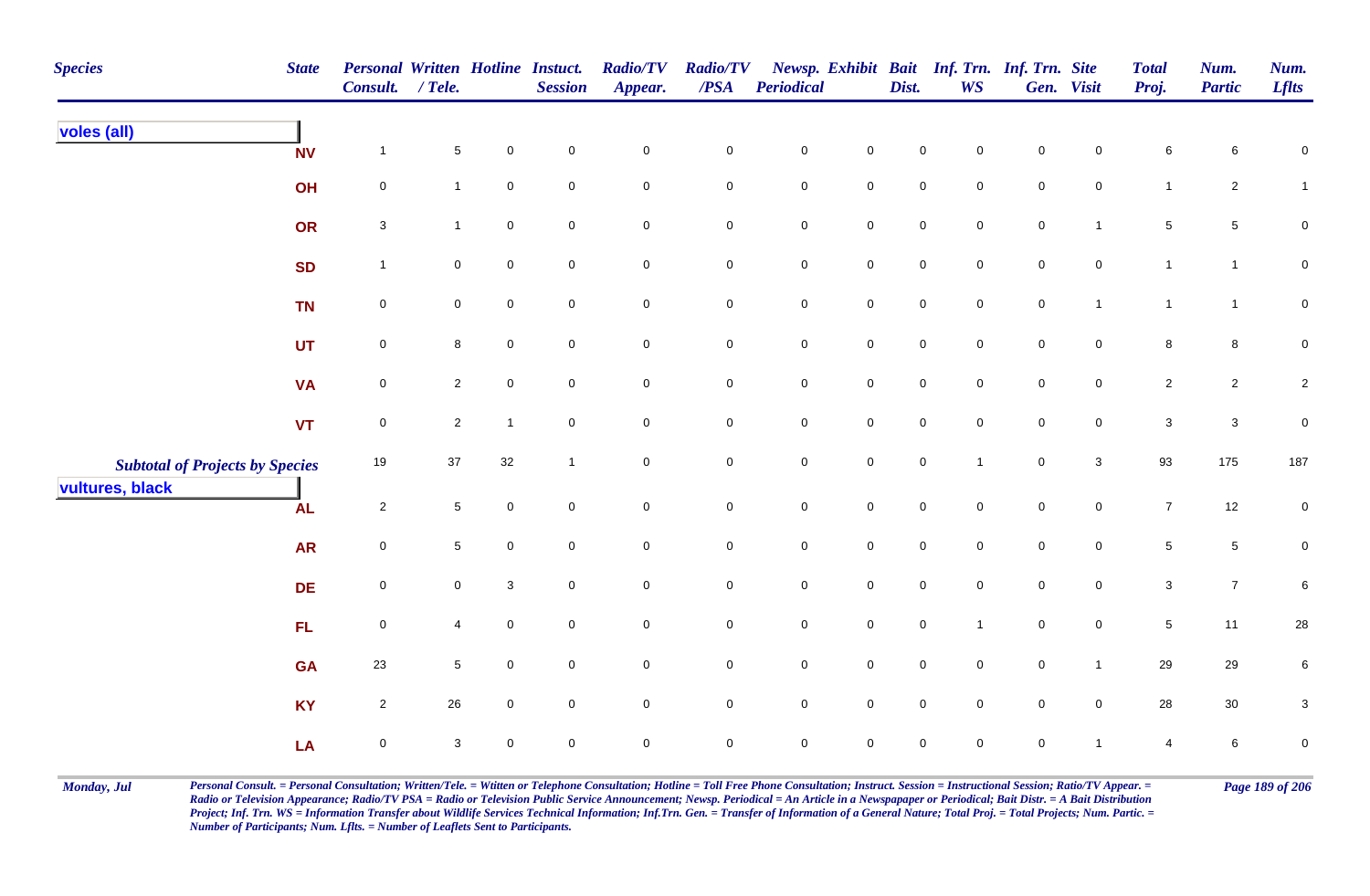| <b>Species</b>                         | <b>State</b> | <b>Personal Written Hotline Instuct.</b><br>Consult. | $/$ Tele.      |             | <b>Session</b>      | <b>Radio/TV</b><br>Appear. | <b>Radio/TV</b><br>$\overline{PSA}$ | Periodical   |                     | Dist.               | <b>WS</b>           | Newsp. Exhibit Bait Inf. Trn. Inf. Trn. Site | Gen. Visit      | <b>Total</b><br>Proj.   | Num.<br><b>Partic</b>     | Num.<br><b>Lflts</b>    |
|----------------------------------------|--------------|------------------------------------------------------|----------------|-------------|---------------------|----------------------------|-------------------------------------|--------------|---------------------|---------------------|---------------------|----------------------------------------------|-----------------|-------------------------|---------------------------|-------------------------|
| vultures, black                        | LA           | $\mathsf 0$                                          | $\mathbf{3}$   | $\pmb{0}$   | $\mathsf{O}\xspace$ | $\pmb{0}$                  | $\mathbf 0$                         | $\pmb{0}$    | $\mathbf 0$         | $\mathbf 0$         | 0                   | $\pmb{0}$                                    | $\mathbf 1$     | $\overline{4}$          | 6                         | 0                       |
|                                        | <b>MD</b>    | $\mathsf 0$                                          | $\mathbf{3}$   | 46          | $\mathbf 0$         | $\pmb{0}$                  | $\pmb{0}$                           | $\pmb{0}$    | $\mathbf 0$         | $\mathbf 0$         | $\mathbf 0$         | $\pmb{0}$                                    | $\mathbf 0$     | 49                      | 65                        | 91                      |
|                                        | <b>MO</b>    | $\pmb{0}$                                            | $\mathbf{3}$   | $\mathsf 0$ | $\overline{0}$      | $\mathbf 0$                | $\mathbf 0$                         | $\mathbf 0$  | $\mathbf 0$         | $\mathbf 0$         | $\mathbf 0$         | $\mathsf 0$                                  | $\mathbf 0$     | $\mathbf 3$             | $\ensuremath{\mathsf{3}}$ | $\mathbf 0$             |
|                                        | <b>MS</b>    | $\boldsymbol{2}$                                     | $\mathbf{3}$   | $\mathsf 0$ | $\mathbf 0$         | $\mathbf 0$                | $\pmb{0}$                           | $\pmb{0}$    | $\mathbf 0$         | $\mathbf 0$         | $\mathbf 0$         | $\pmb{0}$                                    | $\mathbf{3}$    | $\bf8$                  | $16\,$                    | 8                       |
|                                        | <b>NC</b>    | $\pmb{0}$                                            | 24             | $\mathsf 0$ | $\overline{0}$      | $\overline{0}$             | $\mathsf 0$                         | $\mathbf 0$  | $\mathbf 0$         | $\mathsf{O}\xspace$ | $\overline{0}$      | $\mathsf 0$                                  | $\mathbf 0$     | 24                      | 27                        | 49                      |
|                                        | NJ           | $\pmb{0}$                                            | 25             | $\mathbf 0$ | $\mathsf{O}\xspace$ | $\mathsf 0$                | $\overline{0}$                      | $\pmb{0}$    | $\mathbf 0$         | $\mathsf{O}\xspace$ | $\mathsf{O}\xspace$ | $\mathsf 0$                                  | $\mathbf{1}$    | $26\,$                  | $27\,$                    | 53                      |
|                                        | <b>NY</b>    | $\mathbf 0$                                          | $\mathbf{1}$   | $\mathsf 0$ | $\mathbf 0$         | $\mathsf{O}$               | $\mathbf 0$                         | $\mathbf 0$  | $\mathbf 0$         | $\pmb{0}$           | $\overline{0}$      | $\mathsf 0$                                  | $\mathbf 0$     | $\mathbf{1}$            | $\mathbf{1}$              | $\overline{\mathbf{4}}$ |
|                                        | OH           | $\mathbf 0$                                          | 6              | $\mathbf 0$ | $\mathsf{O}\xspace$ | $\mathsf 0$                | $\overline{0}$                      | $\pmb{0}$    | $\mathbf 0$         | $\mathbf 0$         | $\mathbf 0$         | $\pmb{0}$                                    | $\mathbf{1}$    | $\overline{7}$          | 11                        | $\mathbf 0$             |
|                                        | OK           | 21                                                   | $\mathbf{1}$   | $\mathbf 0$ | $\overline{0}$      | $\mathsf 0$                | $\mathbf 0$                         | $\pmb{0}$    | $\mathsf{O}\xspace$ | $\mathbf 0$         | $\mathbf 0$         | $\mathsf 0$                                  | 0               | 22                      | 25                        | $\mathbf{0}$            |
|                                        | PA           | $\mathbf{1}$                                         | $\mathbf 0$    | $\mathbf 0$ | $\overline{0}$      | $\mathbf 0$                | $\mathbf 0$                         | $\pmb{0}$    | $\overline{0}$      | $\mathbf 0$         | $\mathbf 0$         | $\pmb{0}$                                    | $\mathbf 0$     | $\mathbf{1}$            | $\overline{4}$            | 6                       |
|                                        | <b>SC</b>    | $\mathbf 0$                                          | $18\,$         | $\pmb{0}$   | $\mathsf{O}\xspace$ | $\pmb{0}$                  | $\mathbf 0$                         | $\mathbf 0$  | $\mathbf 0$         | $\mathbf 0$         | $\mathsf{O}\xspace$ | $\pmb{0}$                                    | $\mathbf{1}$    | $19$                    | $22\,$                    | $\mathbf{1}$            |
|                                        | <b>TN</b>    | $\mathbf 0$                                          | 35             | $\mathsf 0$ | $\mathbf 0$         | $\mathsf{O}$               | $\mathbf 0$                         | $\mathbf 0$  | $\mathsf{O}\xspace$ | $\mathbf 0$         | $\mathbf 0$         | $\mathsf 0$                                  | $\mathbf{3}$    | $38\,$                  | 46                        | 6                       |
|                                        | <b>TX</b>    | 15                                                   | 89             | $\mathsf 0$ | $\mathsf{O}\xspace$ | $\mathsf{O}$               | $\mathbf 0$                         | $\mathbf 0$  | $\mathbf 0$         | $\mathbf 0$         | $\overline{2}$      | $\pmb{0}$                                    | $\mathbf{3}$    | 109                     | 151                       | 40                      |
|                                        | <b>VA</b>    | $\mathbf{1}$                                         | 108            | $\mathsf 0$ | $\overline{1}$      | $\mathsf 0$                | $\mathsf 0$                         | $\mathbf{3}$ | $\mathbf 0$         | $\mathsf{O}\xspace$ | $\mathbf 0$         | $\mathsf 0$                                  | $5\phantom{.0}$ | 118                     | 149                       | 255                     |
|                                        | <b>WV</b>    | $\mathbf{1}$                                         | $\overline{2}$ | $\pmb{0}$   | $\mathbf{1}$        | $\mathsf 0$                | $\mathbf 0$                         | $\mathbf 0$  | $\mathbf 0$         | $\mathbf 0$         | $\mathbf 0$         | $\pmb{0}$                                    | $\mathbf 0$     | $\overline{\mathbf{4}}$ | 47                        | $\pmb{0}$               |
| <b>Subtotal of Projects by Species</b> |              | 68                                                   | 366            | 49          | $\overline{2}$      | $\pmb{0}$                  | $\mathsf{O}\xspace$                 | $\mathbf 0$  | $\mathsf{O}\xspace$ | $\mathsf{O}\xspace$ | $\mathbf 0$         | $\mathsf 0$                                  | 19              | 510                     | 694                       | 556                     |

Monday, Jul Personal Consult. = Personal Consultation; Written/Tele. = Witten or Telephone Consultation; Hotline = Toll Free Phone Consultation; Instruct. Session = Instructional Session; Ratio/TV Appear. = Page 190 of 206 *Radio or Television Appearance; Radio/TV PSA = Radio or Television Public Service Announcement; Newsp. Periodical = An Article in a Newspapaper or Periodical; Bait Distr. = A Bait Distribution*  Project; Inf. Trn. WS = Information Transfer about Wildlife Services Technical Information; Inf.Trn. Gen. = Transfer of Information of a General Nature; Total Proj. = Total Projects; Num. Partic. = *Number of Participants; Num. Lflts. = Number of Leaflets Sent to Participants.*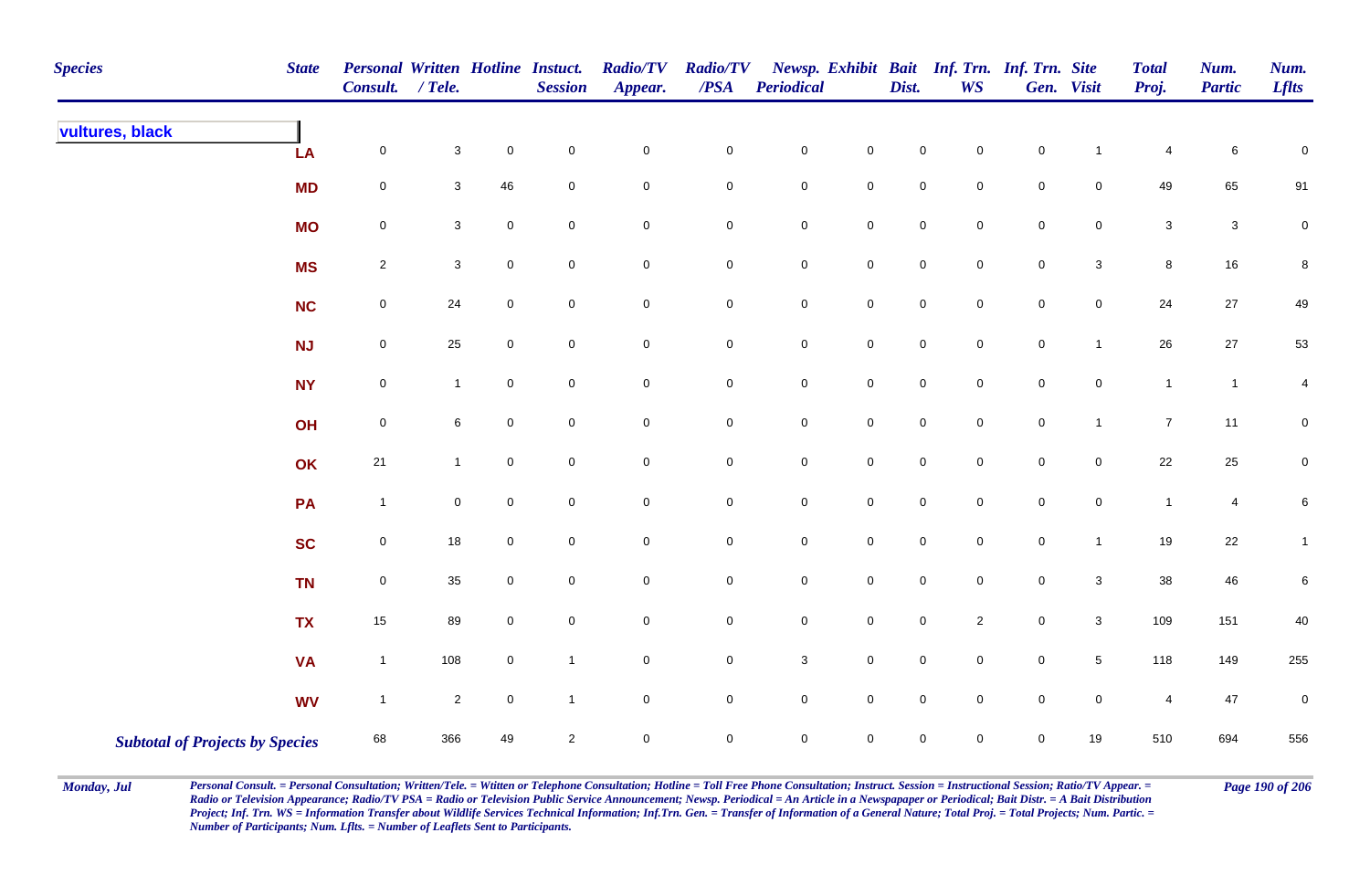| <b>Species</b>   | <b>State</b> | Personal Written Hotline Instuct.<br>Consult. / Tele. |                 |                     | <b>Session</b> | <b>Radio/TV</b><br>Appear. | <b>Radio/TV</b><br>$\overline{PSA}$ | <b>Periodical</b> |                     | Dist.               | <b>WS</b>           | Newsp. Exhibit Bait Inf. Trn. Inf. Trn. Site | Gen. Visit          | <b>Total</b><br>Proj. | Num.<br><b>Partic</b>     | Num.<br><b>Lflts</b> |
|------------------|--------------|-------------------------------------------------------|-----------------|---------------------|----------------|----------------------------|-------------------------------------|-------------------|---------------------|---------------------|---------------------|----------------------------------------------|---------------------|-----------------------|---------------------------|----------------------|
| vultures, turkey | <b>AL</b>    | $\mathsf{O}\xspace$                                   | $\mathbf{1}$    | $\mathbf 0$         | $\pmb{0}$      | $\pmb{0}$                  | $\pmb{0}$                           | $\mathbf 0$       | $\mathbf 0$         | $\mathbf 0$         | $\mathbf 0$         | $\mathbf 0$                                  | $\mathsf{O}\xspace$ | $\mathbf{1}$          | $\overline{1}$            | $\sqrt{2}$           |
|                  | <b>CA</b>    | $\overline{2}$                                        | 6               | $\mathbf 0$         | $\pmb{0}$      | $\mathbf 0$                | 0                                   | $\mathbf 0$       | $\mathbf 0$         | $\mathbf 0$         | $\overline{0}$      | $\mathbf 0$                                  | $\overline{0}$      | 8                     | 217                       | $\mathbf 0$          |
|                  | <b>DE</b>    | $\mathsf{O}\xspace$                                   | $\overline{2}$  | $\mathbf 0$         | $\pmb{0}$      | $\pmb{0}$                  | $\pmb{0}$                           | $\mathbf 0$       | $\mathbf 0$         | $\mathsf{O}\xspace$ | $\mathbf 0$         | $\mathbf 0$                                  | $\mathsf{O}\xspace$ | $\overline{2}$        | $\ensuremath{\mathsf{3}}$ | $\overline{4}$       |
|                  | FL           | $\mathsf{O}\xspace$                                   | $\mathbf 0$     | $\mathbf 0$         | $\mathbf 0$    | $\pmb{0}$                  | $\mathbf 0$                         | $\mathbf 0$       | $\mathbf 0$         | $\mathsf{O}\xspace$ | $\overline{2}$      | $\mathbf 0$                                  | $\mathbf 0$         | $\overline{2}$        | $\overline{2}$            | $\mathbf 0$          |
|                  | <b>GA</b>    | $22\,$                                                | $6\overline{6}$ | $\mathbf 0$         | $\pmb{0}$      | $\pmb{0}$                  | $\pmb{0}$                           | $\mathbf 0$       | $\mathbf 0$         | $\mathsf{O}\xspace$ | $\mathbf 0$         | $\pmb{0}$                                    | $\mathbf 0$         | ${\bf 28}$            | $29\,$                    | $\mathbf{1}$         |
|                  | IA           | $\mathbf 0$                                           | $\mathbf{1}$    | $\mathbf 0$         | $\pmb{0}$      | $\pmb{0}$                  | $\mathbf 0$                         | $\mathbf 0$       | $\mathbf 0$         | $\mathbf 0$         | $\overline{0}$      | $\mathbf 0$                                  | $\mathbf 0$         | $\mathbf{1}$          | $\overline{1}$            | $\mathbf 0$          |
|                  | IL.          | $\mathsf{O}\xspace$                                   | 3               | $\mathbf 0$         | $\mathbf 0$    | $\pmb{0}$                  | 0                                   | $\mathbf 0$       | $\mathbf 0$         | $\mathsf{O}\xspace$ | $\mathbf 0$         | $\mathsf{O}\xspace$                          | $\mathsf{O}\xspace$ | $\mathbf 3$           | 4                         | 5 <sub>5</sub>       |
|                  | IN           | $\mathsf{O}\xspace$                                   | $\mathbf 0$     | 26                  | $\mathsf 0$    | $\mathbf 0$                | $\pmb{0}$                           | $\mathbf 0$       | $\mathsf 0$         | $\mathbf 0$         | $\mathbf 0$         | $\mathsf 0$                                  | $\mathsf{O}\xspace$ | $26\,$                | 31                        | $\mathbf 0$          |
|                  | <b>KS</b>    | $\overline{2}$                                        | $\mathbf 0$     | $\overline{0}$      | $\mathsf 0$    | $\pmb{0}$                  | 0                                   | $\mathbf 0$       | $\overline{0}$      | $\mathsf{O}\xspace$ | $\mathsf{O}\xspace$ | $\mathsf{O}\xspace$                          | $\overline{0}$      | $\overline{2}$        | $\overline{2}$            | $\mathbf 0$          |
|                  | <b>KY</b>    | $\mathbf{1}$                                          | 14              | $\mathbf 0$         | $\pmb{0}$      | $\pmb{0}$                  | $\pmb{0}$                           | $\mathbf 0$       | $\mathbf 0$         | $\mathsf{O}\xspace$ | $\mathbf{1}$        | $\mathbf 0$                                  | $\mathsf{O}\xspace$ | $16\,$                | $16\,$                    | $\pmb{0}$            |
|                  | LA           | $\mathsf{O}\xspace$                                   | $\mathbf 0$     | $\overline{0}$      | $\mathsf 0$    | $\pmb{0}$                  | $\pmb{0}$                           | $\mathbf 0$       | $\mathbf 0$         | $\mathsf{O}\xspace$ | $\mathbf 0$         | $\mathbf 0$                                  | $\mathbf{1}$        | $\mathbf{1}$          | $\overline{1}$            | $\mathbf 0$          |
|                  | <b>MD</b>    | $\mathbf 0$                                           | $\overline{2}$  | 64                  | $\pmb{0}$      | $\pmb{0}$                  | $\pmb{0}$                           | $\mathbf 0$       | $\mathbf 0$         | $\mathsf{O}\xspace$ | $\overline{0}$      | $\mathbf 0$                                  | $\mathbf 0$         | 66                    | 73                        | 25                   |
|                  | <b>ME</b>    | $\mathbf 0$                                           | $\mathbf{1}$    | $\mathbf 0$         | $\mathbf 0$    | $\mathbf 0$                | $\mathbf 0$                         | $\mathbf 0$       | $\mathsf{O}\xspace$ | $\mathbf 0$         | $\overline{0}$      | $\mathbf 0$                                  | $\mathbf 0$         | $\mathbf{1}$          | $\mathbf{1}$              | $\mathbf 0$          |
|                  | MI           | $\mathsf{O}\xspace$                                   | $\overline{4}$  | $\mathbf 0$         | $\pmb{0}$      | $\pmb{0}$                  | 0                                   | $\mathbf 0$       | $\mathbf 0$         | $\mathsf{O}\xspace$ | $\overline{0}$      | $\mathsf{O}\xspace$                          | $\overline{0}$      | $\overline{4}$        | 4                         | $\mathbf{1}$         |
|                  | <b>MO</b>    | $\mathbf 0$                                           |                 | $\mathsf{O}\xspace$ | $\pmb{0}$      | $\mathbf 0$                | 0                                   | $\mathbf 0$       | $\mathsf{O}\xspace$ | $\mathsf{O}\xspace$ | $\overline{0}$      | $\mathsf{O}\xspace$                          | $\mathsf{O}\xspace$ | $\overline{4}$        | $\overline{4}$            | 9                    |
|                  | <b>MS</b>    | $\overline{2}$                                        |                 | $\mathbf 0$         | $\mathbf 0$    | $\mathbf 0$                | 0                                   | $\mathbf 0$       | $\mathsf{O}\xspace$ | $\mathsf{O}\xspace$ | $\mathbf 0$         | $\pmb{0}$                                    | $\mathbf{1}$        | $\overline{4}$        | 9                         | 8                    |

Monday, Jul Personal Consult. = Personal Consultation; Written/Tele. = Witten or Telephone Consultation; Hotline = Toll Free Phone Consultation; Instruct. Session = Instructional Session; Ratio/TV Appear. = Page 191 of 206 *Radio or Television Appearance; Radio/TV PSA = Radio or Television Public Service Announcement; Newsp. Periodical = An Article in a Newspapaper or Periodical; Bait Distr. = A Bait Distribution*  Project; Inf. Trn. WS = Information Transfer about Wildlife Services Technical Information; Inf.Trn. Gen. = Transfer of Information of a General Nature; Total Proj. = Total Projects; Num. Partic. = *Number of Participants; Num. Lflts. = Number of Leaflets Sent to Participants.*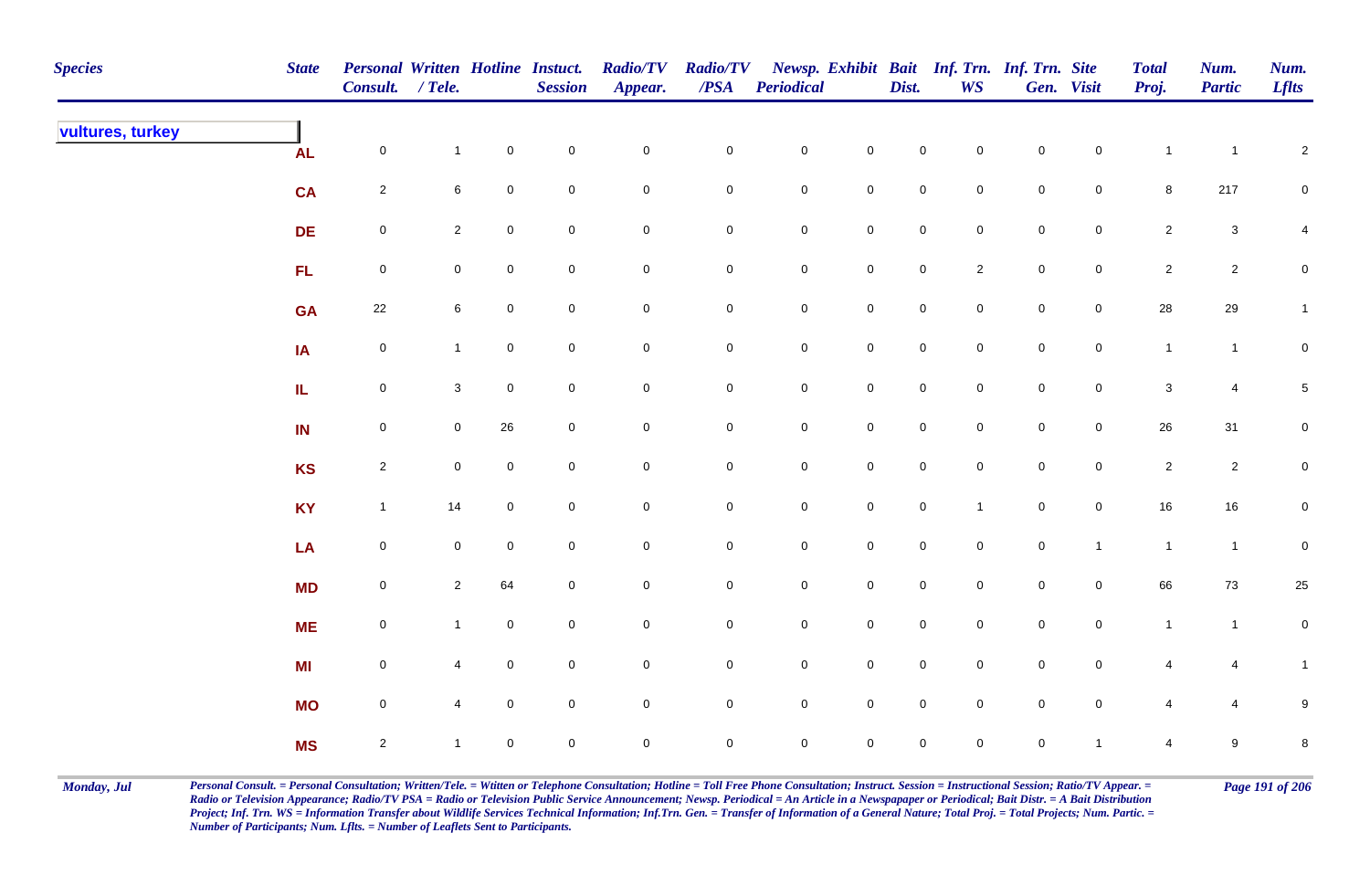| <b>Species</b>   | <b>State</b> | Personal Written Hotline Instuct.<br>Consult. / Tele. |                |                | <b>Session</b> | <b>Radio/TV</b><br>Appear. | <b>Radio/TV</b><br>$\overline{PSA}$ | <b>Periodical</b>   |                     | Dist.               | WS                  | Newsp. Exhibit Bait Inf. Trn. Inf. Trn. Site | Gen. Visit          | <b>Total</b><br>Proj. | Num.<br><b>Partic</b> | Num.<br><b>Lflts</b> |
|------------------|--------------|-------------------------------------------------------|----------------|----------------|----------------|----------------------------|-------------------------------------|---------------------|---------------------|---------------------|---------------------|----------------------------------------------|---------------------|-----------------------|-----------------------|----------------------|
| vultures, turkey | <b>MS</b>    | $\overline{2}$                                        | $\mathbf{1}$   | $\mathbf 0$    | $\pmb{0}$      | $\mathbf 0$                | $\pmb{0}$                           | $\mathbf 0$         | $\mathbf 0$         | $\mathsf{O}\xspace$ | $\overline{0}$      | $\mathbf 0$                                  | $\mathbf{1}$        | 4                     | 9                     | 8                    |
|                  | NC           | $\mathbf 0$                                           | $12\,$         | $\mathbf 0$    | $\mathbf 0$    | $\pmb{0}$                  | $\pmb{0}$                           | $\mathbf 0$         | $\mathbf 0$         | $\mathbf 0$         | $\mathbf 0$         | $\mathbf 0$                                  | $\mathbf 0$         | 12                    | $16\,$                | 23                   |
|                  | NE           | $\mathbf 0$                                           | $\mathbf{1}$   | $\mathbf 0$    | $\mathbf 0$    | $\mathbf 0$                | $\pmb{0}$                           | $\mathbf 0$         | $\mathbf 0$         | $\mathbf 0$         | $\overline{0}$      | $\mathbf 0$                                  | $\mathbf 0$         | $\mathbf{1}$          | $\mathbf{1}$          | $\overline{0}$       |
|                  | <b>NH</b>    | ${\bf 0}$                                             | $\mathbf{1}$   | $\overline{0}$ | $\mathbf 0$    | $\mathbf 0$                | $\pmb{0}$                           | $\mathbf 0$         | $\mathbf 0$         | $\mathbf 0$         | $\overline{0}$      | $\mathbf 0$                                  | $\mathbf 0$         | $\mathbf{1}$          | $\mathbf{1}$          | $\mathbf 3$          |
|                  | <b>NJ</b>    | $\mathsf{O}$                                          | 45             | $\mathbf 0$    | $\pmb{0}$      | $\mathbf 0$                | $\pmb{0}$                           | $\mathbf{3}$        | $\mathsf{O}\xspace$ | $\mathsf{O}$        | $\overline{0}$      | $\mathbf 0$                                  | $9\,$               | 57                    | 63                    | $97\,$               |
|                  | <b>NM</b>    | $\overline{2}$                                        | $\mathbf 0$    | $\overline{0}$ | $\mathsf 0$    | $\mathbf 0$                | $\mathbf 0$                         | $\mathbf 0$         | $\mathsf{O}\xspace$ | $\mathbf 0$         | $\overline{0}$      | $\mathbf 0$                                  | $\mathsf{O}$        | $\mathbf{2}$          | $\mathbf{2}$          | $\mathbf 0$          |
|                  | <b>NV</b>    | $\mathbf 0$                                           | $\overline{2}$ | $\overline{0}$ | $\pmb{0}$      | $\mathsf{O}\xspace$        | $\mathbf 0$                         | $\mathbf 0$         | $\mathsf{O}\xspace$ | $\mathbf 0$         | $\overline{0}$      | $\mathbf 0$                                  | $\mathbf 0$         | $\overline{2}$        | $\mathbf{3}$          | $\mathbf 0$          |
|                  | <b>NY</b>    | $\mathsf{O}$                                          | 6              | $\mathbf 0$    | $\pmb{0}$      | $\mathsf{O}\xspace$        | 0                                   | $\mathbf 0$         | $\mathsf{O}\xspace$ | $\mathbf 0$         | $\mathbf 0$         | $\pmb{0}$                                    | $\mathbf 0$         | $\,6\,$               | $\,6\,$               | $12\,$               |
|                  | OH           | $\mathsf{O}\xspace$                                   | $10$           | $\mathbf 0$    | $\pmb{0}$      | $\mathbf 0$                | $\pmb{0}$                           | $\mathsf{O}\xspace$ | $\mathbf 0$         | $\pmb{0}$           | $\mathbf 0$         | $\pmb{0}$                                    | $\mathbf 0$         | $10$                  | $12\,$                | $17$                 |
|                  | OK           | $\mathbf{1}$                                          | $\mathbf 0$    | $\overline{0}$ | $\mathbf 0$    | $\mathbf 0$                | 0                                   | $\mathbf 0$         | $\mathbf 0$         | $\mathbf 0$         | $\mathbf 0$         | $\pmb{0}$                                    | $\mathbf 0$         | $\mathbf{1}$          | $\mathbf{1}$          | $\mathbf 0$          |
|                  | PA           | $\overline{4}$                                        | 14             | $\mathbf 0$    | $\pmb{0}$      | $\mathbf 0$                | $\pmb{0}$                           | $\mathbf{1}$        | $\mathbf 0$         | $\mathbf 0$         | $\mathsf{O}\xspace$ | $\pmb{0}$                                    | $\mathbf 0$         | 19                    | 154                   | 59                   |
|                  | <b>SC</b>    | $\mathbf 0$                                           | $\mathbf{3}$   | $\mathbf 0$    | $\mathbf 0$    | $\mathbf 0$                | $\pmb{0}$                           | $\mathbf 0$         | $\mathsf{O}\xspace$ | $\mathbf 0$         | $\mathbf 0$         | $\mathbf 0$                                  | $\mathsf{O}\xspace$ | $\mathbf 3$           | $\overline{4}$        | $\overline{2}$       |
|                  | <b>TN</b>    | $\mathbf 0$                                           | $\mathbf{3}$   | $\mathbf 0$    | $\pmb{0}$      | $\mathbf 0$                | $\pmb{0}$                           | $\mathbf 0$         | $\mathbf 0$         | $\mathbf 0$         | $\mathbf 0$         | $\mathbf 0$                                  | $\mathbf 0$         | $\mathsf 3$           | $\mathbf{3}$          | $\overline{2}$       |
|                  | <b>TX</b>    | $\overline{7}$                                        | $10$           | $\overline{0}$ | $\mathsf 0$    | $\pmb{0}$                  | 0                                   | $\mathbf 0$         | $\mathsf{O}\xspace$ | $\mathsf{O}\xspace$ | $\mathbf{1}$        | $\mathbf 0$                                  | $\mathbf{3}$        | $21$                  | $37\,$                | $\boldsymbol{3}$     |
|                  | <b>VA</b>    | $\mathbf{1}$                                          | $16\,$         | $\mathbf 0$    | $\pmb{0}$      | $\mathbf 0$                | 0                                   | $\mathbf 0$         | $\mathsf{O}\xspace$ | $\mathbf 0$         | $\mathsf{O}\xspace$ | $\pmb{0}$                                    | $\mathbf{1}$        | 18                    | $27\,$                | 38                   |
|                  | <b>VT</b>    | $\pmb{0}$                                             | $\overline{2}$ | $\mathbf{1}$   | $\pmb{0}$      | $\mathbf 0$                | $\mathsf{O}$                        | $\mathsf{O}\xspace$ | $\mathsf{O}\xspace$ | $\pmb{0}$           | $\mathbf 0$         | $\mathsf 0$                                  | $\mathbf 0$         | $\mathbf{3}$          | $\mathbf{3}$          | $\mathbf 0$          |

Monday, Jul Personal Consult. = Personal Consultation; Written/Tele. = Witten or Telephone Consultation; Hotline = Toll Free Phone Consultation; Instruct. Session = Instructional Session; Ratio/TV Appear. = Page 192 of 206 *Radio or Television Appearance; Radio/TV PSA = Radio or Television Public Service Announcement; Newsp. Periodical = An Article in a Newspapaper or Periodical; Bait Distr. = A Bait Distribution*  Project; Inf. Trn. WS = Information Transfer about Wildlife Services Technical Information; Inf.Trn. Gen. = Transfer of Information of a General Nature; Total Proj. = Total Projects; Num. Partic. = *Number of Participants; Num. Lflts. = Number of Leaflets Sent to Participants.*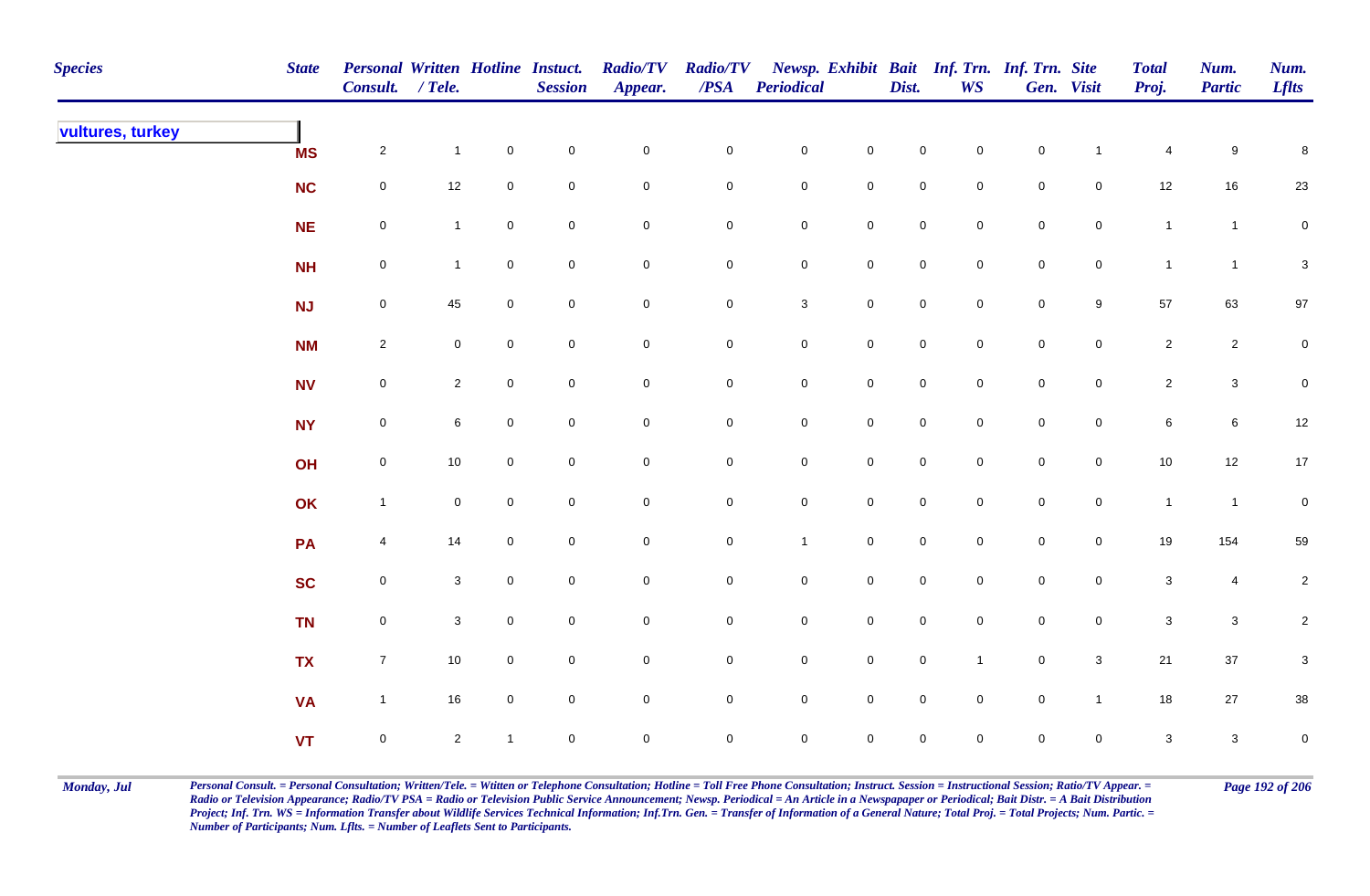| <b>Species</b>                         | <b>State</b> | Personal Written Hotline Instuct.<br>Consult. / Tele. |                |                     | <b>Session</b> | <b>Radio/TV</b><br>Appear. | <b>Radio/TV</b><br>$\overline{PSA}$ | Periodical          |                     | Dist.       | Newsp. Exhibit Bait Inf. Trn. Inf. Trn. Site<br><b>WS</b> |                  | Gen. Visit   | <b>Total</b><br>Proj. | Num.<br><b>Partic</b>     | Num.<br><b>Lflts</b> |
|----------------------------------------|--------------|-------------------------------------------------------|----------------|---------------------|----------------|----------------------------|-------------------------------------|---------------------|---------------------|-------------|-----------------------------------------------------------|------------------|--------------|-----------------------|---------------------------|----------------------|
| vultures, turkey                       | WI           | $\overline{1}$                                        | $\overline{2}$ | $\pmb{0}$           | $\mathbf 0$    | $\mathbf 0$                | $\mathbf 0$                         | $\pmb{0}$           | $\mathsf{O}\xspace$ | $\pmb{0}$   | 0                                                         | $\pmb{0}$        | $\mathbf 0$  | $\mathbf{3}$          | $\ensuremath{\mathsf{3}}$ | $\mathbf{1}$         |
|                                        | <b>WV</b>    | $\overline{1}$                                        | $\mathbf 0$    | $\mathsf{O}\xspace$ | $\mathbf 0$    | $\mathbf 0$                | $\mathbf 0$                         | $\pmb{0}$           | $\mathsf{O}\xspace$ | $\pmb{0}$   | $\mathsf{O}\xspace$                                       | $\pmb{0}$        | $\mathbf 0$  | $\mathbf{1}$          | $\overline{2}$            | $\mathbf 0$          |
|                                        | <b>WY</b>    | $\overline{\mathbf{1}}$                               | $\mathbf 0$    | $\mathbf 0$         | $\mathbf 0$    | $\mathbf 0$                | $\mathbf 0$                         | $\pmb{0}$           | $\pmb{0}$           | $\pmb{0}$   | 0                                                         | $\pmb{0}$        | $\mathbf 0$  | $\overline{1}$        | $\bf 8$                   | $\mathbf 0$          |
| <b>Subtotal of Projects by Species</b> |              | 47                                                    | 172            | 91                  | $\mathbf 0$    | $\mathbf 0$                | $\mathbf 0$                         | $\pmb{0}$           | $\mathsf{O}\xspace$ | $\pmb{0}$   | 0                                                         | $\pmb{0}$        | 15           | 333                   | 744                       | 312                  |
| vultures, z-(mixed)                    | <b>AL</b>    | $\overline{1}$                                        | $19$           | $\mathbf 0$         | $\overline{2}$ | $\mathsf{O}\xspace$        | $\mathbf 0$                         | $\mathsf{O}\xspace$ | $\mathsf{O}\xspace$ | $\mathbf 0$ | $\mathsf{O}\xspace$                                       | $\mathbf 0$      | $\mathbf{1}$ | 23                    | 36                        | $22\,$               |
|                                        | <b>AR</b>    | 10                                                    | 33             | $\overline{0}$      | $\mathbf{1}$   | $\mathbf 0$                | $\overline{0}$                      | $\mathsf 0$         | $\mathbf 0$         | $\mathbf 0$ | $\mathbf{3}$                                              | $\mathbf 0$      | $\mathbf 0$  | 47                    | 53                        | $\mathbf 0$          |
|                                        | <b>DE</b>    | $\mathsf{O}\xspace$                                   | $\mathbf{1}$   | $\mathbf 0$         | $\mathbf 0$    | $\mathbf 0$                | $\mathbf 0$                         | $\pmb{0}$           | $\mathsf{O}\xspace$ | $\mathbf 0$ | $\mathbf 0$                                               | $\mathbf 0$      | $\mathbf{1}$ | $\overline{2}$        | 13                        | 9                    |
|                                        | FL.          | $\overline{1}$                                        | $\overline{7}$ | $\mathsf{O}\xspace$ | $\mathbf 0$    | $\mathsf{O}\xspace$        | $\mathsf{O}\xspace$                 | $\mathsf 0$         | $\mathsf{O}\xspace$ | $\mathbf 0$ | $\overline{2}$                                            | $\mathbf 0$      | $\pmb{0}$    | 10                    | 14                        | 9                    |
|                                        | <b>GA</b>    | $\overline{0}$                                        | 55             | $\mathbf 0$         | $\mathbf 0$    | $\mathsf{O}\xspace$        | $\mathbf 0$                         | $\mathsf 0$         | $\mathsf{O}\xspace$ | $\mathsf 0$ | 0                                                         | $\pmb{0}$        | $\,6\,$      | 61                    | 70                        | 10                   |
|                                        | <b>KY</b>    | $\overline{1}$                                        | $10$           | $\mathbf 0$         | $\mathbf 0$    | $\mathbf 0$                | $\mathbf 0$                         | $\mathbf 0$         | $\mathbf 0$         | $\pmb{0}$   | $\mathbf{1}$                                              | $\pmb{0}$        | $\mathbf{1}$ | 13                    | $16\,$                    | 4                    |
|                                        | <b>MD</b>    | $\mathbf 0$                                           | $\overline{2}$ | 8                   | $\mathbf 0$    | $\mathbf 0$                | $\mathbf 0$                         | $\mathbf 0$         | $\mathbf 0$         | $\mathbf 0$ | $\mathbf 0$                                               | $\mathbf 0$      | $\mathbf 0$  | 10                    | 19                        | 6                    |
|                                        | <b>MO</b>    | $\mathsf{O}\xspace$                                   | $\mathbf{1}$   | $\mathbf 0$         | $\mathbf 0$    | $\mathbf 0$                | $\mathbf 0$                         | $\mathbf 0$         | $\mathbf 0$         | $\mathsf 0$ | 0                                                         | $\boldsymbol{0}$ | $\mathbf 0$  | $\overline{1}$        | $\mathbf{1}$              | 0                    |
|                                        | <b>MS</b>    | $\mathbf{3}$                                          | 6              | $\overline{0}$      | $\mathbf 0$    | $\mathbf 0$                | $\overline{0}$                      | $\mathsf 0$         | $\mathsf{O}\xspace$ | $\mathsf 0$ | $\mathbf 0$                                               | $\boldsymbol{0}$ | $\mathbf 0$  | 9                     | 10                        | 0                    |
|                                        | <b>NC</b>    | $\mathsf{O}\xspace$                                   | $\overline{7}$ | $\mathbf 0$         | $\mathbf 0$    | $\mathbf 0$                | $\mathbf 0$                         | $\mathsf 0$         | $\mathsf{O}\xspace$ | $\mathbf 0$ | 0                                                         | $\mathbf 0$      | $\mathbf 0$  | $\overline{7}$        | $\boldsymbol{7}$          | $10\,$               |
|                                        | <b>NE</b>    | $\overline{2}$                                        | $\mathbf 0$    | $\mathbf 0$         | $\overline{0}$ | $\mathsf 0$                | $\overline{0}$                      | $\mathbf 0$         | $\mathbf 0$         | $\mathbf 0$ | $\mathbf 0$                                               | $\mathbf 0$      | $\pmb{0}$    | $\overline{2}$        | 4                         | 0                    |
|                                        | <b>NJ</b>    | $\mathbf 0$                                           | $\mathbf 0$    | $\mathbf 0$         | $\mathbf 0$    | $\mathbf 0$                | $\mathbf 0$                         | $\mathbf 0$         | $\mathbf 0$         | $\pmb{0}$   | $\mathbf 0$                                               | $\pmb{0}$        | $\mathbf{3}$ | $\sqrt{3}$            | $\mathbf{3}$              | 0                    |

Monday, Jul Personal Consult. = Personal Consultation; Written/Tele. = Witten or Telephone Consultation; Hotline = Toll Free Phone Consultation; Instruct. Session = Instructional Session; Ratio/TV Appear. = Page 193 of 206 *Radio or Television Appearance; Radio/TV PSA = Radio or Television Public Service Announcement; Newsp. Periodical = An Article in a Newspapaper or Periodical; Bait Distr. = A Bait Distribution*  Project; Inf. Trn. WS = Information Transfer about Wildlife Services Technical Information; Inf.Trn. Gen. = Transfer of Information of a General Nature; Total Proj. = Total Projects; Num. Partic. = *Number of Participants; Num. Lflts. = Number of Leaflets Sent to Participants.*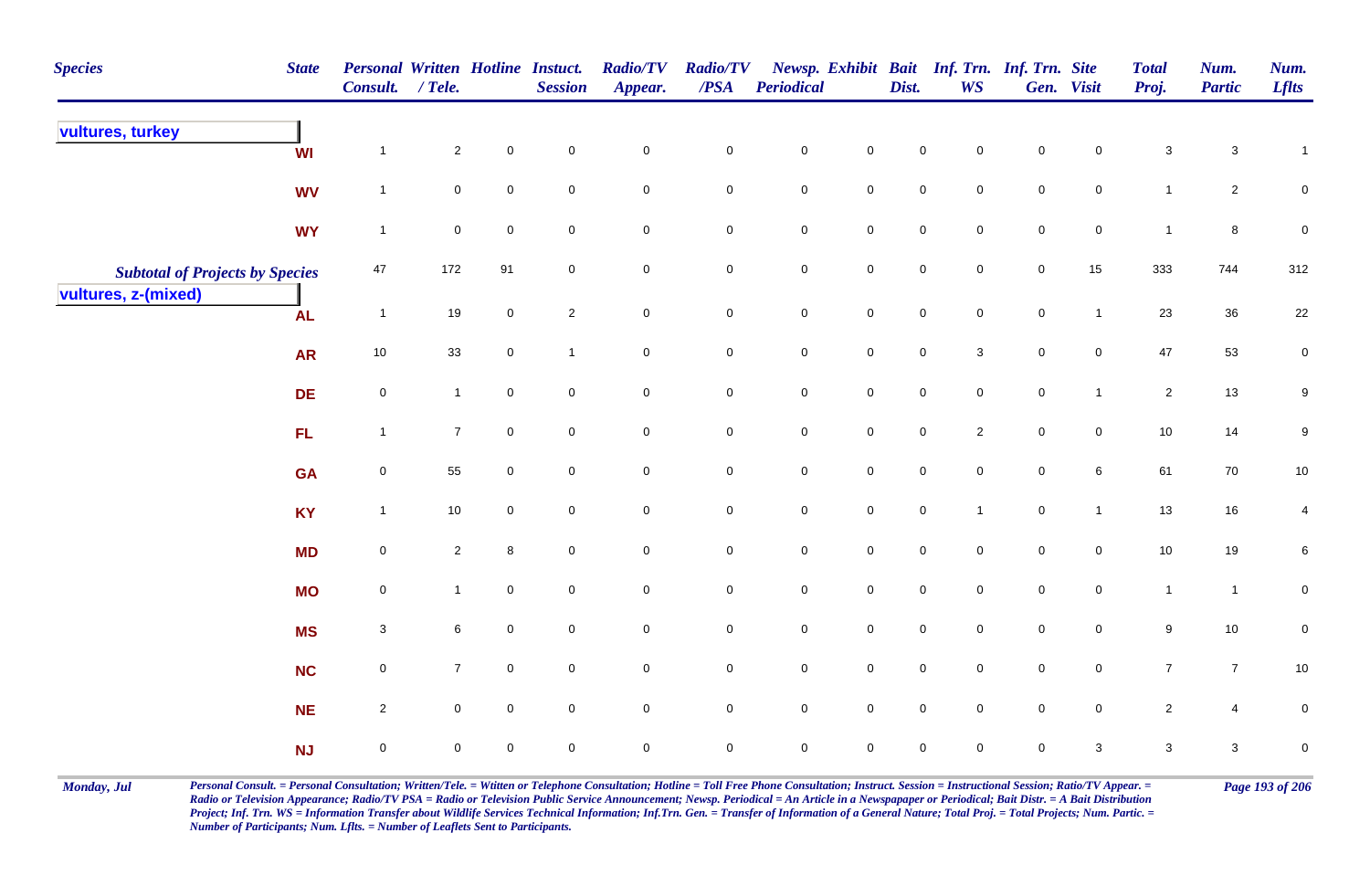| <b>Species</b>                         | <b>State</b> | <b>Personal Written Hotline Instuct.</b><br>Consult. | $/$ Tele.           |                     | <b>Session</b>      | <b>Radio/TV</b><br>Appear. | <b>Radio/TV</b><br>/PSA | <b>Periodical</b>   |                     | Dist.               | <b>WS</b>           | Newsp. Exhibit Bait Inf. Trn. Inf. Trn. Site | Gen. Visit          | <b>Total</b><br>Proj. | Num.<br><b>Partic</b> | Num.<br><b>Lflts</b> |
|----------------------------------------|--------------|------------------------------------------------------|---------------------|---------------------|---------------------|----------------------------|-------------------------|---------------------|---------------------|---------------------|---------------------|----------------------------------------------|---------------------|-----------------------|-----------------------|----------------------|
| vultures, z-(mixed)                    | <b>NJ</b>    | $\mathbf 0$                                          | $\pmb{0}$           | $\pmb{0}$           | $\mathsf{O}\xspace$ | $\mathbf 0$                | $\pmb{0}$               | $\mathbf 0$         | $\mathbf 0$         | $\mathsf{O}\xspace$ | $\mathsf{O}\xspace$ | $\mathbf 0$                                  | $\mathbf{3}$        | $\mathbf{3}$          | $\mathbf{3}$          | $\pmb{0}$            |
|                                        | <b>NY</b>    | $\mathbf 0$                                          | $\mathbf{1}$        | $\mathsf{O}\xspace$ | $\mathbf 0$         | $\mathsf{O}\xspace$        | $\mathsf 0$             | $\mathbf 0$         | $\mathsf{O}\xspace$ | $\mathbf 0$         | $\mathbf 0$         | $\mathbf 0$                                  | $\mathbf 0$         | $\mathbf{1}$          | $\mathbf{1}$          | $\mathbf 0$          |
|                                        | OH           | $\mathbf 0$                                          | $\overline{4}$      | $\pmb{0}$           | $\mathsf{O}\xspace$ | $\mathsf{O}\xspace$        | $\pmb{0}$               | $\mathbf 0$         | $\mathsf{O}\xspace$ | $\mathsf{O}\xspace$ | $\mathbf 0$         | $\mathbf 0$                                  | $\overline{1}$      | $\overline{5}$        | 17                    | $\mathbf 0$          |
|                                        | OK           | 4                                                    | $\mathbf 0$         | $\mathbf 0$         | $\mathbf 0$         | $\mathsf{O}\xspace$        | $\mathsf{O}\xspace$     | $\mathbf 0$         | $\mathbf 0$         | $\mathsf{O}\xspace$ | $\mathbf 0$         | $\mathbf 0$                                  | $\overline{2}$      | 6                     | $9\,$                 | $\pmb{0}$            |
|                                        | PA           | $\overline{1}$                                       | $\overline{4}$      | $\mathbf 0$         | $\mathbf 0$         | $\mathsf{O}\xspace$        | $\mathbf 0$             | $\mathbf 0$         | $\mathbf 0$         | $\mathsf{O}\xspace$ | $\mathsf{O}\xspace$ | $\mathbf 0$                                  | $\mathbf 0$         | $\sqrt{5}$            | $9\,$                 | 15                   |
|                                        | <b>SC</b>    | $\mathbf 0$                                          | 14                  | $\mathbf 0$         | $\mathbf 0$         | $\mathsf{O}\xspace$        | $\mathbf 0$             | $\mathbf 0$         | $\mathsf{O}\xspace$ | $\mathbf 0$         | $\mathbf 0$         | $\mathbf 0$                                  | $\mathbf 0$         | 14                    | 15                    | $\pmb{0}$            |
|                                        | <b>TN</b>    | $\overline{2}$                                       | 20                  | $\mathbf 0$         | $\mathbf 0$         | $\mathsf{O}\xspace$        | $\pmb{0}$               | $\mathbf 0$         | $\mathsf{O}\xspace$ | $\mathsf{O}\xspace$ | $\mathbf 0$         | $\mathbf{1}$                                 | $\overline{2}$      | 25                    | $30\,$                | 21                   |
|                                        | <b>TX</b>    | $\mathbf{3}$                                         | 17                  | $\pmb{0}$           | $\mathbf 0$         | $\mathbf 0$                | $\pmb{0}$               | ${\bf 0}$           | $\mathbf 0$         | $\mathbf 0$         | $\mathbf 0$         | $\mathbf 0$                                  | $\mathbf 0$         | $20\,$                | 27                    | $16\,$               |
|                                        | <b>VA</b>    | $\overline{1}$                                       | 54                  | $\mathbf 0$         | $\overline{2}$      | $\mathsf{O}\xspace$        | $\mathbf 0$             | $\mathbf{1}$        | $\mathsf{O}\xspace$ | $\mathsf{O}\xspace$ | $\mathsf{O}\xspace$ | $\overline{c}$                               | $\overline{1}$      | 61                    | 217                   | 66                   |
|                                        | <b>WV</b>    | $\overline{2}$                                       | $\mathbf 0$         | $\mathbf 0$         | $\mathbf 0$         | $\mathbf 0$                | $\mathbf 0$             | ${\bf 0}$           | $\mathbf 0$         | $\mathbf 0$         | $\mathbf 0$         | $\mathbf 0$                                  | $\overline{0}$      | $\overline{c}$        | $\overline{5}$        | $\pmb{0}$            |
| <b>Subtotal of Projects by Species</b> |              | 31                                                   | 255                 | 8                   | $\overline{5}$      | $\mathsf{O}\xspace$        | $\mathbf 0$             | $\mathbf 0$         | $\mathsf{O}\xspace$ | $\mathbf 0$         | $\overline{0}$      | $\mathbf{3}$                                 | 18                  | 327                   | 576                   | 188                  |
| wading birds (other)                   | GU           | $\pmb{0}$                                            | $\mathsf{O}\xspace$ | $\mathbf 0$         | $\mathsf{O}\xspace$ | $\mathsf{O}\xspace$        | $\mathsf{O}\xspace$     | $\mathsf{O}\xspace$ | $\mathsf 0$         | $\mathsf{O}\xspace$ | $\mathbf{1}$        | $\mathsf{O}\xspace$                          | $\mathbf 0$         | $\mathbf{1}$          | 200                   | 200                  |
|                                        | <b>NY</b>    | $\pmb{0}$                                            | $\mathbf{1}$        | $\mathbf 0$         | $\mathbf 0$         | $\mathsf{O}\xspace$        | $\mathbf 0$             | $\mathbf 0$         | $\mathsf 0$         | $\mathbf 0$         | $\mathbf 0$         | $\mathbf 0$                                  | $\mathsf{O}\xspace$ | $\mathbf{1}$          | $\mathbf{1}$          | $\pmb{0}$            |
|                                        | <b>WA</b>    | $\overline{1}$                                       | $\pmb{0}$           | $\mathbf 0$         | $\mathsf{O}\xspace$ | $\mathsf{O}\xspace$        | $\pmb{0}$               | $\mathsf{O}\xspace$ | $\mathsf 0$         | $\mathsf{O}\xspace$ | $\mathbf 0$         | $\mathsf{O}\xspace$                          | $\mathsf{O}\xspace$ | $\mathbf{1}$          | $\mathbf{1}$          | $\mathbf 0$          |
| <b>Subtotal of Projects by Species</b> |              | $\overline{1}$                                       | $\mathbf{1}$        | $\mathsf{O}\xspace$ | $\mathbf 0$         | $\mathsf{O}\xspace$        | $\mathbf 0$             | $\mathbf 0$         | $\mathsf 0$         | $\mathsf{O}\xspace$ | $\overline{1}$      | $\mathsf{O}\xspace$                          | $\overline{0}$      | $\mathbf{3}$          | 202                   | 200                  |
| waxwings, cedar                        | <b>MA</b>    | $\overline{1}$                                       | $\mathbf 1$         | $\pmb{0}$           | $\mathsf 0$         | $\mathbf 0$                | $\pmb{0}$               | $\mathsf{O}\xspace$ | $\pmb{0}$           | 0                   | $\mathbf 0$         | $\mathbf 0$                                  | $\mathbf 0$         | $\overline{2}$        | $\mathbf 3$           | $\,$ 5 $\,$          |

Monday, Jul Personal Consult. = Personal Consultation; Written/Tele. = Witten or Telephone Consultation; Hotline = Toll Free Phone Consultation; Instruct. Session = Instructional Session; Ratio/TV Appear. = Page 194 of 206 *Radio or Television Appearance; Radio/TV PSA = Radio or Television Public Service Announcement; Newsp. Periodical = An Article in a Newspapaper or Periodical; Bait Distr. = A Bait Distribution*  Project; Inf. Trn. WS = Information Transfer about Wildlife Services Technical Information; Inf.Trn. Gen. = Transfer of Information of a General Nature; Total Proj. = Total Projects; Num. Partic. = *Number of Participants; Num. Lflts. = Number of Leaflets Sent to Participants.*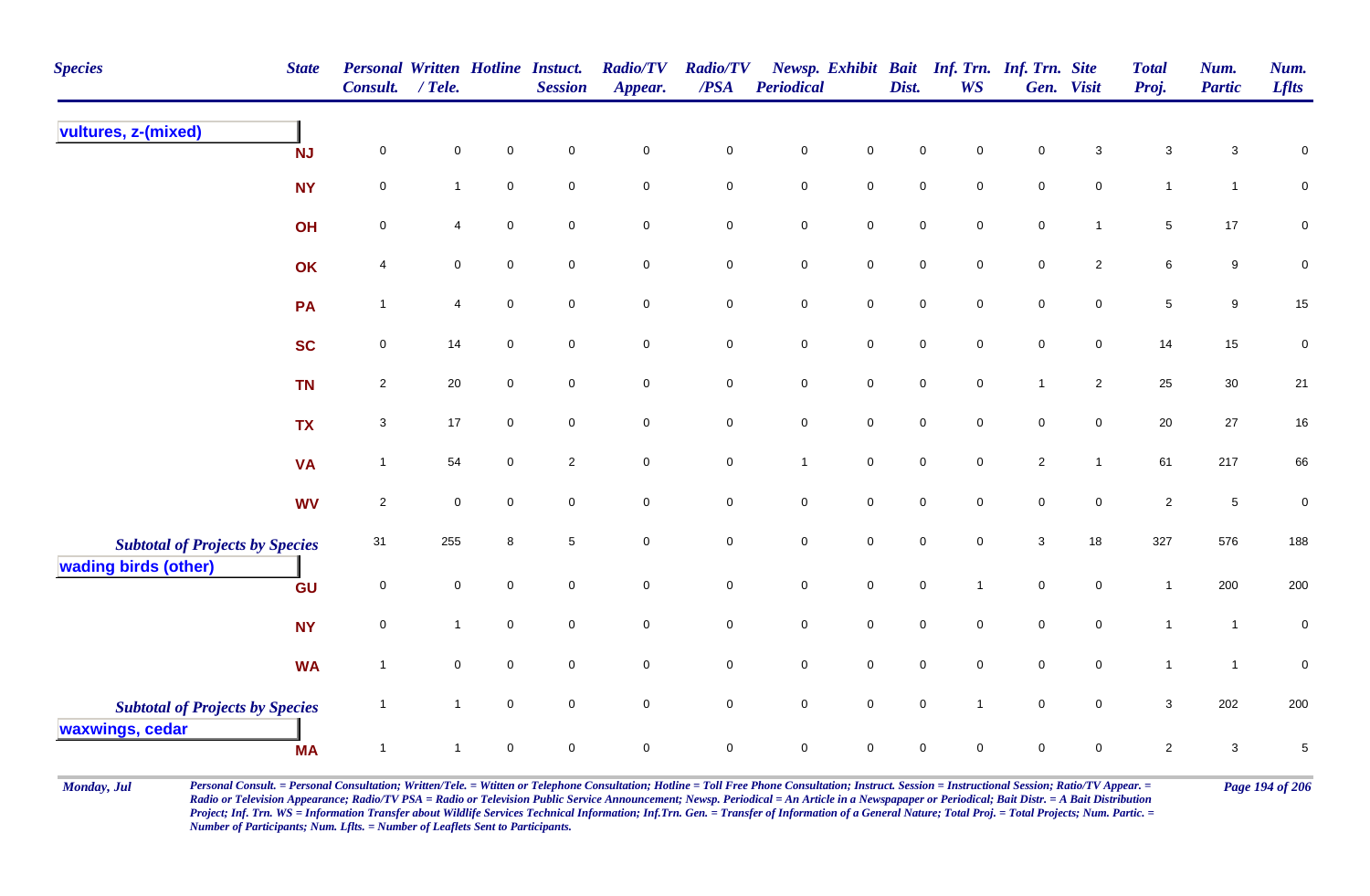| <b>Species</b>                         | <b>State</b>   | Personal Written Hotline Instuct.<br>Consult. | $/$ Tele.       |                     | <b>Session</b>      | <b>Radio/TV</b><br>Appear. | <b>Radio/TV</b><br>$\overline{PSA}$ | <b>Periodical</b>   |                     | Dist.               | <b>WS</b>           | Newsp. Exhibit Bait Inf. Trn. Inf. Trn. Site | Gen. Visit     | <b>Total</b><br>Proj. | Num.<br><b>Partic</b> | Num.<br><b>Lflts</b> |
|----------------------------------------|----------------|-----------------------------------------------|-----------------|---------------------|---------------------|----------------------------|-------------------------------------|---------------------|---------------------|---------------------|---------------------|----------------------------------------------|----------------|-----------------------|-----------------------|----------------------|
| waxwings, cedar                        | <b>MA</b>      | $\mathbf{1}$                                  | $\mathbf{1}$    | $\mathbf 0$         | $\pmb{0}$           | $\pmb{0}$                  | $\mathbf 0$                         | $\pmb{0}$           | $\mathbf 0$         | $\mathbf 0$         | 0                   | $\pmb{0}$                                    | $\mathbf 0$    | $\overline{c}$        | $\mathbf{3}$          | $\,$ 5 $\,$          |
|                                        | <b>MD</b>      | $\mathsf{O}\xspace$                           | $\mathbf 0$     | $\sqrt{2}$          | $\pmb{0}$           | $\mathsf{O}\xspace$        | $\pmb{0}$                           | $\mathsf{O}\xspace$ | $\mathbf 0$         | $\mathbf 0$         | $\mathsf 0$         | $\mathbf 0$                                  | $\overline{0}$ | $\overline{c}$        | $\overline{2}$        | ${\bf 0}$            |
|                                        | <b>MO</b>      | $\mathbf 0$                                   | $\mathbf{1}$    | $\mathbf 0$         | $\mathbf 0$         | $\mathsf 0$                | $\pmb{0}$                           | $\mathbf 0$         | $\mathbf 0$         | $\mathbf 0$         | $\mathbf 0$         | $\mathbf 0$                                  | $\overline{0}$ | $\mathbf{1}$          | $\mathbf{1}$          | ${\bf 0}$            |
|                                        | <b>NH</b>      | $\pmb{0}$                                     | $\mathbf{1}$    | $\pmb{0}$           | ${\bf 0}$           | $\mathbf 0$                | $\pmb{0}$                           | $\mathbf 0$         | $\mathbf 0$         | $\mathbf 0$         | $\mathbf 0$         | $\mathbf 0$                                  | $\mathbf 0$    | $\mathbf{1}$          | $\mathbf{1}$          | 6                    |
|                                        | <b>NY</b>      | 0                                             | $\mathbf{1}$    | $\mathbf{1}$        | $\mathbf 0$         | $\mathbf 0$                | 0                                   | $\mathsf{O}$        | $\mathbf 0$         | $\mathbf 0$         | $\mathbf 0$         | $\mathbf 0$                                  | $\mathbf 0$    | $\overline{c}$        | $\overline{2}$        | 0                    |
|                                        | VT             | $\mathsf{O}\xspace$                           | $\mathbf{1}$    | $\mathbf 0$         | $\mathsf{O}\xspace$ | $\mathsf{O}\xspace$        | $\mathbf 0$                         | $\mathsf{O}\xspace$ | $\mathsf{O}\xspace$ | $\mathbf 0$         | $\mathbf 0$         | $\mathbf 0$                                  | $\overline{0}$ | $\mathbf{1}$          | $\mathbf{1}$          | $\mathbf 0$          |
|                                        | <b>WA</b>      | $\mathbf{1}$                                  | $\overline{0}$  | $\mathbf 0$         | $\mathsf{O}\xspace$ | $\mathbf 0$                | $\pmb{0}$                           | $\mathsf{O}$        | $\mathbf 0$         | $\mathbf 0$         | $\mathbf 0$         | $\mathbf 0$                                  | $\mathbf 0$    | $\overline{1}$        | $\mathbf{1}$          | ${\bf 0}$            |
|                                        | WI             | $\mathsf{O}\xspace$                           | 15              | $\mathbf 0$         | $\mathsf{O}\xspace$ | $\mathsf{O}\xspace$        | $\mathbf 0$                         | $\mathsf{O}$        | $\mathsf 0$         | $\mathsf{O}\xspace$ | $\mathbf 0$         | $\mathbf 0$                                  | $\mathbf 0$    | 15                    | $15\,$                | $\pmb{0}$            |
| <b>Subtotal of Projects by Species</b> |                | $\overline{2}$                                | $20\,$          | $\sqrt{3}$          | $\mathbf 0$         | $\mathbf 0$                | $\pmb{0}$                           | $\mathbf 0$         | $\mathsf{O}\xspace$ | $\mathsf{O}\xspace$ | $\mathbf 0$         | $\mathsf{O}\xspace$                          | $\mathbf 0$    | 25                    | 26                    | 11                   |
| <b>weasels (all)</b>                   | <b>CA</b>      | $\mathbf 3$                                   | $\mathbf{1}$    | $\mathbf 0$         | $\mathsf{O}\xspace$ | $\mathbf 0$                | $\pmb{0}$                           | $\mathbf 0$         | $\mathbf 0$         | $\mathsf{O}\xspace$ | $\mathsf{O}\xspace$ | $\overline{2}$                               | $\mathbf 0$    | 6                     | 909                   | $\mathbf{3}$         |
|                                        | ID             | $\mathbf{1}$                                  | $\mathbf{1}$    | $\mathsf{O}\xspace$ | $\mathbf 0$         | $\mathbf 0$                | $\mathbf 0$                         | $\mathsf{O}$        | $\mathbf 0$         | $\mathbf 0$         | $\mathbf 0$         | $\mathbf 0$                                  | $\mathbf{1}$   | $\mathbf{3}$          | $\mathbf{3}$          | 0                    |
|                                        | IN             | $\mathsf{O}\xspace$                           | $\overline{0}$  | $\,$ 5 $\,$         | $\mathbf 0$         | $\pmb{0}$                  | $\pmb{0}$                           | $\mathsf{O}$        | $\mathbf 0$         | $\mathsf{O}\xspace$ | $\mathbf 0$         | $\mathsf{O}$                                 | $\mathbf 0$    | $\sqrt{5}$            | $\overline{5}$        | $\pmb{0}$            |
|                                        | <b>KY</b>      | $\mathsf{O}\xspace$                           | $\mathbf{1}$    | $\mathsf{O}\xspace$ | $\overline{0}$      | $\mathsf{O}\xspace$        | 0                                   | $\mathsf{O}$        | $\mathbf 0$         | $\mathbf 0$         | $\mathbf 0$         | $\overline{0}$                               | $\overline{0}$ | $\mathbf{1}$          | $\mathbf{1}$          | 0                    |
|                                        | <b>NH</b>      | $\mathsf{O}\xspace$                           | $6\overline{6}$ | $\mathbf 0$         | $\mathbf 0$         | $\pmb{0}$                  | $\mathbf 0$                         | $\mathbf 0$         | $\mathsf 0$         | $\mathbf 0$         | $\mathbf 0$         | $\mathbf 0$                                  | $\mathbf 0$    | $6\phantom{a}$        | $\,$ 6 $\,$           | $\pmb{0}$            |
|                                        | R <sub>l</sub> | $\mathbf{1}$                                  | $\mathbf 0$     | $\mathbf 0$         | $\mathbf 0$         | $\mathsf{O}\xspace$        | 0                                   | $\mathsf{O}$        | $\mathbf 0$         | $\mathsf{O}\xspace$ | $\overline{1}$      | $\overline{0}$                               | $\overline{0}$ | $\overline{2}$        | $\overline{2}$        | ${\bf 0}$            |
|                                        | <b>VT</b>      | $\mathsf 0$                                   | $\overline{7}$  | 3                   | $\pmb{0}$           | $\mathbf 0$                | $\mathbf 0$                         | $\mathbf 0$         | $\mathbf 0$         | $\mathbf 0$         | $\mathbf 0$         | $\mathbf 0$                                  | $\mathbf 0$    | 10                    | $10$                  | $\pmb{0}$            |

Monday, Jul Personal Consult. = Personal Consultation; Written/Tele. = Witten or Telephone Consultation; Hotline = Toll Free Phone Consultation; Instruct. Session = Instructional Session; Ratio/TV Appear. = Page 195 of 206 *Radio or Television Appearance; Radio/TV PSA = Radio or Television Public Service Announcement; Newsp. Periodical = An Article in a Newspapaper or Periodical; Bait Distr. = A Bait Distribution*  Project; Inf. Trn. WS = Information Transfer about Wildlife Services Technical Information; Inf.Trn. Gen. = Transfer of Information of a General Nature; Total Proj. = Total Projects; Num. Partic. = *Number of Participants; Num. Lflts. = Number of Leaflets Sent to Participants.*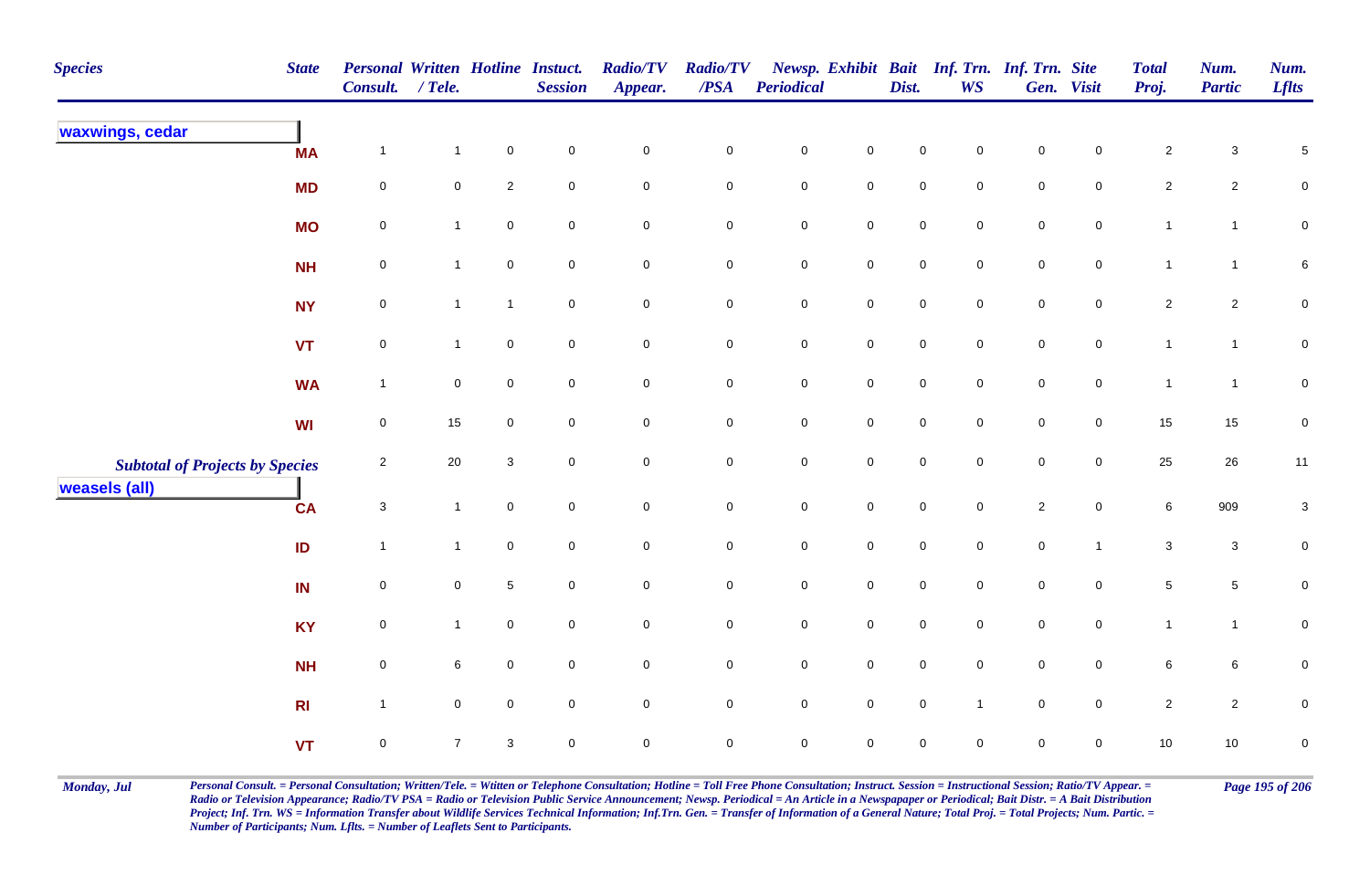| <b>Species</b>                         | <b>State</b> | <b>Personal Written Hotline Instuct.</b><br>Consult. / Tele. |                |             | <b>Session</b>      | <b>Radio/TV</b><br>Appear. | <b>Radio/TV</b><br>$\boldsymbol{PSA}$ | <b>Periodical</b>   |                     | Dist.               | <b>WS</b>           | Newsp. Exhibit Bait Inf. Trn. Inf. Trn. Site | Gen. Visit          | <b>Total</b><br>Proj. | Num.<br><b>Partic</b> | Num.<br><b>Lflts</b>      |
|----------------------------------------|--------------|--------------------------------------------------------------|----------------|-------------|---------------------|----------------------------|---------------------------------------|---------------------|---------------------|---------------------|---------------------|----------------------------------------------|---------------------|-----------------------|-----------------------|---------------------------|
| <b>weasels (all)</b>                   | <b>VT</b>    | $\mathbf 0$                                                  | $\overline{7}$ | $\sqrt{3}$  | $\overline{0}$      | $\mathsf 0$                | $\mathsf 0$                           | $\mathbf 0$         | $\mathbf 0$         | 0                   | $\mathbf 0$         | 0                                            | $\Omega$            | 10                    | 10                    | $\pmb{0}$                 |
|                                        | <b>WA</b>    | $\mathsf 0$                                                  | 0              | $\mathbf 0$ | $\mathsf{O}\xspace$ | $\mathsf{O}\xspace$        | $\pmb{0}$                             | $\mathbf 0$         | $\mathsf{O}\xspace$ | $\mathsf{O}\xspace$ | $\overline{1}$      | $\mathbf 0$                                  | $\mathsf{O}\xspace$ | $\mathbf{1}$          | $\mathbf{1}$          | 150                       |
|                                        | <b>WI</b>    | $\mathbf 0$                                                  | $\mathbf{1}$   | $\mathbf 0$ | $\mathsf{O}\xspace$ | $\mathsf{O}\xspace$        | $\mathbf 0$                           | $\mathbf 0$         | $\mathbf 0$         | $\mathsf{O}\xspace$ | $\mathbf 0$         | $\mathbf 0$                                  | 0                   | $\mathbf{1}$          | $\mathbf{1}$          | $\pmb{0}$                 |
| <b>Subtotal of Projects by Species</b> |              | 5                                                            | 17             | 8           | $\mathbf 0$         | $\pmb{0}$                  | $\pmb{0}$                             | ${\bf 0}$           | $\pmb{0}$           | 0                   | $\mathbf 0$         | $\overline{2}$                               | $\overline{1}$      | 35                    | 938                   | 153                       |
| whimbrels                              | GU           | $\mathbf 0$                                                  | 0              | $\mathbf 0$ | $\mathbf{3}$        | $\mathbf 0$                | $\pmb{0}$                             | $\mathsf{O}\xspace$ | $\mathbf 0$         | $\mathsf{O}\xspace$ | $\overline{1}$      | $\mathsf{O}\xspace$                          | $\overline{0}$      | 4                     | 230                   | 200                       |
| <b>Subtotal of Projects by Species</b> |              | $\pmb{0}$                                                    | $\pmb{0}$      | $\pmb{0}$   | $\mathbf{3}$        | $\mathbf 0$                | $\mathbf 0$                           | $\mathsf{O}\xspace$ | $\mathbf 0$         | $\mathbf 0$         | $\overline{1}$      | $\mathsf{O}\xspace$                          | $\mathbf 0$         | $\overline{4}$        | 230                   | 200                       |
| wolves, gray/timber                    | ID           | $\mathbf{3}$                                                 | 5              | $\mathbf 0$ | $\mathsf{O}\xspace$ | $\mathbf 0$                | $\pmb{0}$                             | $\mathbf 0$         | $\mathbf 0$         | $\mathsf{O}\xspace$ | $\mathbf 0$         | $\mathbf 0$                                  | $\overline{2}$      | $10\,$                | $44\,$                | 60                        |
|                                        | IL.          | $\mathbf 0$                                                  | $\mathbf{1}$   | $\pmb{0}$   | $\mathsf{O}\xspace$ | $\mathsf{O}\xspace$        | $\pmb{0}$                             | $\mathbf 0$         | $\mathbf 0$         | $\mathsf{O}\xspace$ | $\mathbf 0$         | $\mathbf 0$                                  | $\mathsf{O}\xspace$ | $\mathbf{1}$          | $\overline{2}$        | ${\bf 0}$                 |
|                                        | IN           | $\mathsf 0$                                                  | 0              | $\sqrt{2}$  | $\mathsf{O}\xspace$ | $\mathsf{O}\xspace$        | $\pmb{0}$                             | $\mathbf 0$         | $\mathbf 0$         | $\mathsf{O}\xspace$ | $\mathbf 0$         | $\mathbf 0$                                  | $\mathbf 0$         | $\overline{2}$        | $\overline{2}$        | $\pmb{0}$                 |
|                                        | MI           | 9                                                            | $\overline{c}$ | $\pmb{0}$   | $\mathbf 0$         | $\pmb{0}$                  | $\pmb{0}$                             | $\pmb{0}$           | $\mathsf{O}\xspace$ | $\mathsf{O}\xspace$ | $\mathsf{O}\xspace$ | $\mathbf 0$                                  | $\mathsf{O}\xspace$ | 11                    | $13$                  | $\pmb{0}$                 |
|                                        | <b>MN</b>    | 43                                                           | $\overline{2}$ | $\mathbf 0$ | $\mathbf 0$         | $\mathbf 0$                | $\pmb{0}$                             | $\mathbf 0$         | $\mathbf 0$         | $\mathbf 0$         | $\mathbf 0$         | $\mathbf 0$                                  | $\overline{0}$      | 45                    | 47                    | $\ensuremath{\mathsf{3}}$ |
|                                        | <b>MT</b>    | $\mathbf{1}$                                                 | $\mathbf{3}$   | $\mathbf 0$ | $\overline{2}$      | $\mathbf 0$                | $\mathbf{1}$                          | $\mathbf 0$         | $\mathbf 0$         | $\mathbf 0$         | $\overline{0}$      | $\overline{1}$                               | $\mathbf{3}$        | 11                    | 854                   | 0                         |
|                                        | OR           | $\mathsf 0$                                                  | $\mathbf{1}$   | $\mathbf 0$ | $\mathbf 0$         | $\overline{0}$             | $\mathbf 0$                           | $\mathbf 0$         | $\mathbf 0$         | $\mathbf 0$         | $\mathbf 0$         | $\mathbf 0$                                  | $\overline{0}$      | $\mathbf{1}$          | $\overline{2}$        | $\mathbf 0$               |
|                                        | <b>UT</b>    | $\mathbf 0$                                                  | $\mathbf 0$    | $\mathbf 0$ | $\overline{1}$      | $\mathsf{O}\xspace$        | $\mathbf 0$                           | $\mathsf{O}\xspace$ | $\overline{2}$      | $\mathsf{O}\xspace$ | $\overline{1}$      | $\mathsf{O}\xspace$                          | $\mathsf{O}\xspace$ | $\overline{4}$        | 327                   | 540                       |
|                                        | <b>WI</b>    | 142                                                          | 16             | $\mathbf 0$ | $\mathsf{O}\xspace$ | $\mathbf 0$                | $\mathbf 0$                           | $\mathsf{O}\xspace$ | $\mathbf 0$         | $\mathsf{O}\xspace$ | $\mathsf{O}\xspace$ | $\mathsf{O}\xspace$                          | $16\,$              | 174                   | 190                   | 65                        |
|                                        | <b>WY</b>    | $\overline{1}$                                               | 29             | $\pmb{0}$   | $\mathsf{O}\xspace$ | $\pmb{0}$                  | $\mathsf 0$                           | $\mathsf{O}\xspace$ | $\mathsf{O}\xspace$ | 0                   | $\mathbf 0$         | 0                                            | $\mathbf 0$         | 30                    | 31                    | $\pmb{0}$                 |

Monday, Jul Personal Consult. = Personal Consultation; Written/Tele. = Witten or Telephone Consultation; Hotline = Toll Free Phone Consultation; Instruct. Session = Instructional Session; Ratio/TV Appear. = Page 196 of 206 *Radio or Television Appearance; Radio/TV PSA = Radio or Television Public Service Announcement; Newsp. Periodical = An Article in a Newspapaper or Periodical; Bait Distr. = A Bait Distribution*  Project; Inf. Trn. WS = Information Transfer about Wildlife Services Technical Information; Inf.Trn. Gen. = Transfer of Information of a General Nature; Total Proj. = Total Projects; Num. Partic. = *Number of Participants; Num. Lflts. = Number of Leaflets Sent to Participants.*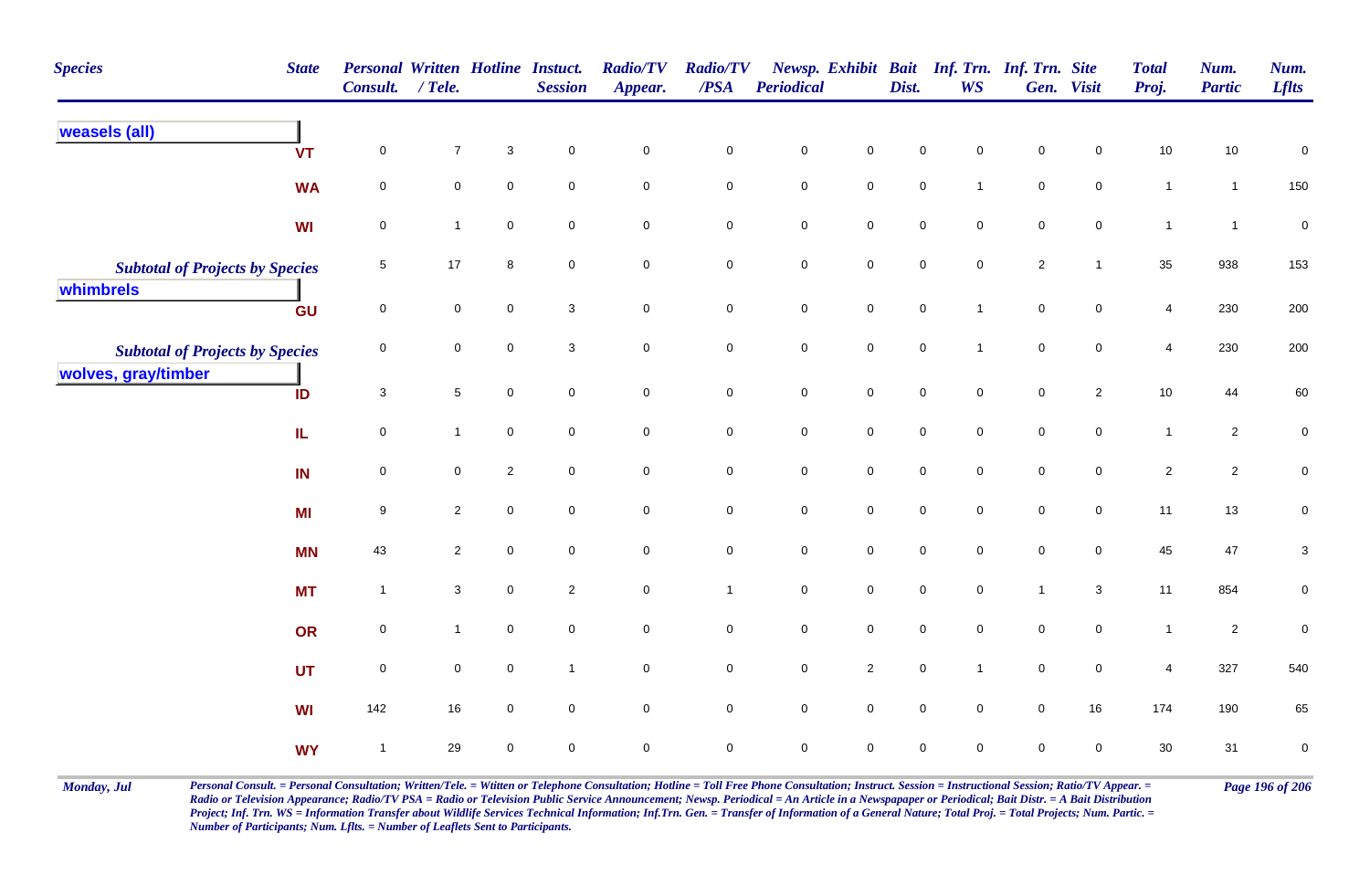| <b>Species</b><br><b>State</b>                                 | <b>Consult.</b>     | <b>Personal Written Hotline Instuct.</b><br>$/$ Tele. |                | <b>Session</b>      | <b>Radio/TV</b><br>Appear. | <b>Radio/TV</b><br>$\triangle PSA$ | Periodical  |                     | Dist.               | Newsp. Exhibit Bait Inf. Trn. Inf. Trn. Site<br><b>WS</b> |                     | Gen. Visit     | <b>Total</b><br>Proj. | Num.<br><b>Partic</b> | Num.<br><b>Lflts</b> |
|----------------------------------------------------------------|---------------------|-------------------------------------------------------|----------------|---------------------|----------------------------|------------------------------------|-------------|---------------------|---------------------|-----------------------------------------------------------|---------------------|----------------|-----------------------|-----------------------|----------------------|
| wolves, gray/timber<br><b>WY</b>                               | $\overline{1}$      | 29                                                    | 0              | $\mathbf 0$         | $\mathbf 0$                | 0                                  | $\mathsf 0$ | $\mathbf 0$         | $\mathbf 0$         | $\mathbf 0$                                               | $\mathbf 0$         | $\mathbf 0$    | 30                    | 31                    | $\mathbf 0$          |
| <b>Subtotal of Projects by Species</b><br>wolves, mexican gray | 199                 | 59                                                    | $\overline{2}$ | 3                   | $\mathbf 0$                | $\mathbf{1}$                       | $\mathsf 0$ | $\sqrt{2}$          | $\mathbf 0$         | $\mathbf 0$                                               | $\mathbf{1}$        | 21             | 289                   | 1,512                 | 668                  |
| AZ                                                             | $\mathbf{1}$        | $\mathbf 0$                                           | 0              | $\mathbf 0$         | $\pmb{0}$                  | $\mathbf 0$                        | $\pmb{0}$   | $\mathbf 0$         | $\mathbf 0$         | $\mathbf 0$                                               | $\mathbf 0$         | $\mathbf 0$    | $\mathbf{1}$          | 26                    | $\pmb{0}$            |
| <b>NM</b>                                                      | $\overline{1}$      | $\mathbf 0$                                           | $\mathbf 0$    | 0                   | $\mathbf 0$                | $\mathbf 0$                        | $\mathbf 0$ | $\bf{0}$            | $\mathbf 0$         | $\mathbf 0$                                               | $\mathbf 0$         | $\mathbf{1}$   | $\overline{c}$        | 4                     | 0                    |
| <b>Subtotal of Projects by Species</b>                         | $\overline{2}$      | $\mathbf 0$                                           | 0              | $\mathbf 0$         | $\mathbf 0$                | $\pmb{0}$                          | $\pmb{0}$   | $\mathbf 0$         | $\mathbf 0$         | $\overline{0}$                                            | $\mathbf 0$         | $\mathbf{1}$   | 3                     | $30\,$                | $\pmb{0}$            |
| wolves, red<br><b>NC</b>                                       | $\mathbf 0$         | $\mathbf{1}$                                          | $\mathbf 0$    | $\mathbf 0$         | $\mathbf 0$                | $\mathsf{O}\xspace$                | $\pmb{0}$   | $\mathbf 0$         | $\mathbf 0$         | $\mathsf{O}\xspace$                                       | $\mathbf 0$         | $\mathbf 0$    | $\mathbf{1}$          | $\mathbf{1}$          | $\pmb{0}$            |
| <b>Subtotal of Projects by Species</b>                         | 0                   | $\mathbf{1}$                                          | $\mathbf 0$    | $\mathbf 0$         | $\mathbf 0$                | $\mathbf 0$                        | $\pmb{0}$   | $\mathbf 0$         | $\mathbf 0$         | $\mathbf 0$                                               | $\mathbf 0$         | $\mathbf 0$    | $\mathbf{1}$          | $\mathbf{1}$          | $\pmb{0}$            |
| woodpeckers, acorn<br><b>CA</b>                                | $\mathbf 0$         | $\mathbf{1}$                                          | $\mathbf 0$    | $\mathsf{O}\xspace$ | $\mathbf 0$                | $\mathbf 0$                        | $\pmb{0}$   | $\mathbf 0$         | $\mathbf 0$         | $\mathbf 0$                                               | $\mathbf 0$         | $\overline{0}$ | $\mathbf{1}$          | $\mathbf{1}$          | $\mathbf{1}$         |
| <b>Subtotal of Projects by Species</b>                         | 0                   | $\overline{1}$                                        | 0              | $\mathbf 0$         | $\mathbf 0$                | $\mathbf 0$                        | $\mathsf 0$ | $\mathsf{O}\xspace$ | $\mathbf 0$         | $\mathsf{O}\xspace$                                       | $\mathbf 0$         | $\mathbf 0$    | $\mathbf{1}$          | $\overline{1}$        | $\mathbf{1}$         |
| woodpeckers, downy<br><b>CT</b>                                | 0                   | $\sqrt{2}$                                            | $\mathbf 0$    | $\mathbf 0$         | $\mathbf 0$                | $\mathbf 0$                        | $\pmb{0}$   | $\mathbf 0$         | $\pmb{0}$           | $\mathbf 0$                                               | $\mathbf 0$         | $\mathbf 0$    | $\sqrt{2}$            | $\overline{2}$        | 17                   |
| IL.                                                            | 0                   | 22                                                    | 0              | $\mathbf 0$         | $\mathbf 0$                | $\mathbf 0$                        | $\mathsf 0$ | $\overline{0}$      | $\mathsf{O}\xspace$ | $\mathbf 0$                                               | $\mathsf{O}\xspace$ | $\mathbf 0$    | 22                    | 22                    | 29                   |
| IN                                                             | $\mathsf{O}\xspace$ | $\mathbf 0$                                           | 18             | $\mathsf{O}\xspace$ | $\pmb{0}$                  | $\mathbf 0$                        | $\pmb{0}$   | $\mathsf{O}\xspace$ | $\mathbf 0$         | $\mathsf{O}\xspace$                                       | $\mathbf 0$         | $\mathbf 0$    | 18                    | $20\,$                | $\pmb{0}$            |
| <b>KY</b>                                                      | 0                   | $\overline{2}$                                        | 0              | $\mathbf 0$         | $\mathbf 0$                | $\mathbf 0$                        | $\pmb{0}$   | $\mathbf 0$         | $\mathsf{O}\xspace$ | $\mathsf{O}\xspace$                                       | $\mathsf{O}\xspace$ | $\mathbf 0$    | $\sqrt{2}$            | $\overline{c}$        | $\pmb{0}$            |
| <b>MD</b>                                                      | 0                   | $\mathbf 0$                                           | 5              | $\mathsf{O}\xspace$ | $\pmb{0}$                  | $\mathsf{O}\xspace$                | $\pmb{0}$   | $\mathbf 0$         | $\mathbf 0$         | $\mathsf{O}\xspace$                                       | $\mathbf 0$         | $\mathbf 0$    | $\sqrt{5}$            | $\sqrt{5}$            | $\pmb{0}$            |
| <b>ME</b>                                                      | 0                   | $\mathbf{1}$                                          | 0              | $\mathbf 0$         | $\mathbf 0$                | $\mathbf 0$                        | $\pmb{0}$   | $\mathbf 0$         | $\pmb{0}$           | $\mathbf 0$                                               | $\pmb{0}$           | $\mathbf 0$    | $\mathbf{1}$          | $\mathbf{1}$          | $\mathbf 0$          |
| MI                                                             | 0                   | 8                                                     | 0              | 0                   | 0                          | $\mathbf 0$                        | $\mathbf 0$ | $\mathbf 0$         | $\mathbf 0$         | 0                                                         | $\mathbf 0$         | 0              | 8                     | 8                     | $\,$ 5 $\,$          |

Monday, Jul Personal Consult. = Personal Consultation; Written/Tele. = Witten or Telephone Consultation; Hotline = Toll Free Phone Consultation; Instruct. Session = Instructional Session; Ratio/TV Appear. = Page 197 of 206 *Radio or Television Appearance; Radio/TV PSA = Radio or Television Public Service Announcement; Newsp. Periodical = An Article in a Newspapaper or Periodical; Bait Distr. = A Bait Distribution*  Project; Inf. Trn. WS = Information Transfer about Wildlife Services Technical Information; Inf.Trn. Gen. = Transfer of Information of a General Nature; Total Proj. = Total Projects; Num. Partic. = *Number of Participants; Num. Lflts. = Number of Leaflets Sent to Participants.*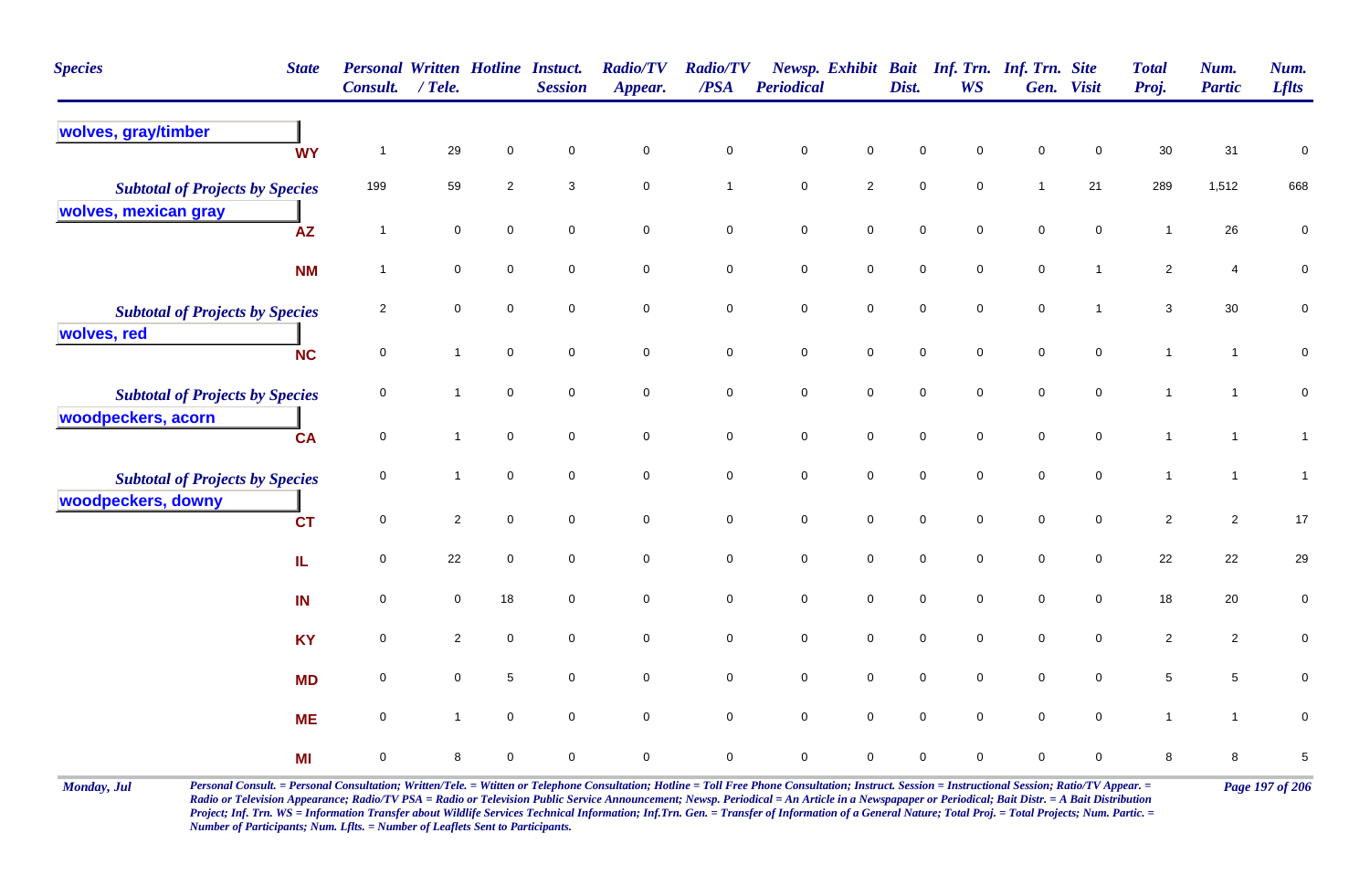| <b>Species</b>                         | <b>State</b> | Personal Written Hotline Instuct.<br><b>Consult.</b> | $/$ Tele.      |              | <b>Session</b>      | <b>Radio/TV</b><br>Appear. | <b>Radio/TV</b><br>$\overline{PSA}$ | <b>Periodical</b>   |                     | Dist.               | <b>WS</b>           | Newsp. Exhibit Bait Inf. Trn. Inf. Trn. Site | Gen. Visit          | <b>Total</b><br>Proj. | Num.<br><b>Partic</b> | Num.<br><b>Lflts</b> |
|----------------------------------------|--------------|------------------------------------------------------|----------------|--------------|---------------------|----------------------------|-------------------------------------|---------------------|---------------------|---------------------|---------------------|----------------------------------------------|---------------------|-----------------------|-----------------------|----------------------|
| woodpeckers, downy                     | MI           | $\mathsf{O}\xspace$                                  | 8              | $\mathsf 0$  | $\mathsf{O}$        | $\mathsf{O}\xspace$        | $\mathbf 0$                         | $\mathbf 0$         | $\overline{0}$      | $\mathbf 0$         | $\mathbf 0$         | $\mathbf 0$                                  | $\mathbf 0$         | 8                     | 8                     | $\,$ 5 $\,$          |
|                                        | <b>MN</b>    | $\pmb{0}$                                            | $\mathbf{1}$   | $\mathbf 0$  | $\overline{0}$      | $\mathbf 0$                | ${\bf 0}$                           | $\mathbf 0$         | $\mathbf 0$         | $\overline{0}$      | $\overline{0}$      | $\mathbf 0$                                  | $\overline{0}$      | $\mathbf{1}$          | $\mathbf{1}$          | ${\bf 0}$            |
|                                        | <b>MO</b>    | $\pmb{0}$                                            | 6              | $\mathsf 0$  | $\mathbf 0$         | $\mathsf{O}\xspace$        | $\mathbf 0$                         | $\mathbf 0$         | $\mathbf 0$         | $\mathbf 0$         | $\overline{0}$      | $\mathbf 0$                                  | $\overline{0}$      | 6                     | $6\phantom{.}6$       | $\bf 8$              |
|                                        | ND           | $\mathbf{1}$                                         | $\mathbf{1}$   | $\mathsf 0$  | $\overline{0}$      | $\mathsf{O}\xspace$        | $\mathbf 0$                         | $\mathbf 0$         | $\mathbf 0$         | $\mathsf{O}\xspace$ | $\mathbf 0$         | $\mathbf{1}$                                 | $\overline{0}$      | $\mathbf{3}$          | $5\phantom{.0}$       | $\overline{a}$       |
|                                        | <b>NH</b>    | $\mathsf{O}\xspace$                                  | $\mathbf{1}$   | $\mathbf 0$  | $\overline{0}$      | $\mathsf{O}\xspace$        | $\overline{0}$                      | $\mathbf 0$         | $\mathbf 0$         | $\mathsf{O}\xspace$ | $\overline{0}$      | $\overline{0}$                               | $\overline{0}$      | $\mathbf{1}$          | $\mathbf{1}$          | ${\bf 0}$            |
|                                        | <b>NY</b>    | $\pmb{0}$                                            | 6              | $\mathbf{1}$ | $\mathbf 0$         | $\mathsf{O}\xspace$        | $\mathbf 0$                         | $\mathbf 0$         | $\mathbf 0$         | $\mathsf{O}\xspace$ | $\mathsf{O}\xspace$ | $\mathsf{O}\xspace$                          | $\mathbf 0$         | $\overline{7}$        | $\overline{7}$        | 4                    |
|                                        | OH           | $\pmb{0}$                                            | 3              | $\mathbf 0$  | $\overline{0}$      | $\mathsf{O}\xspace$        | $\mathbf 0$                         | $\mathbf 0$         | $\mathbf 0$         | $\mathsf{O}\xspace$ | $\overline{0}$      | $\mathsf{O}\xspace$                          | $\mathbf 0$         | $\mathbf{3}$          | $\mathbf{3}$          | $\sqrt{2}$           |
|                                        | PA           | $\ensuremath{\mathsf{3}}$                            | 6              | $\mathbf 0$  | $\overline{0}$      | $\overline{0}$             | $\mathbf 0$                         | $\mathbf 0$         | $\mathbf 0$         | $\mathbf 0$         | $\mathbf 0$         | $\mathbf 0$                                  | $\overline{0}$      | 9                     | 11                    | 11                   |
|                                        | <b>TN</b>    | $\pmb{0}$                                            | $\mathbf{1}$   | $\mathbf 0$  | $\mathsf{O}\xspace$ | $\mathbf 0$                | $\pmb{0}$                           | $\mathsf{O}\xspace$ | $\mathbf 0$         | $\mathbf 0$         | $\mathbf 0$         | $\mathbf 0$                                  | $\mathsf{O}\xspace$ | $\mathbf{1}$          | $\mathbf{1}$          | $\pmb{0}$            |
|                                        | <b>TX</b>    | $\mathsf{O}\xspace$                                  | $\overline{2}$ | $\mathbf 0$  | $\mathbf 0$         | $\mathsf{O}\xspace$        | $\mathbf 0$                         | $\mathsf{O}\xspace$ | $\mathsf{O}\xspace$ | $\mathbf 0$         | 13                  | $\mathbf 0$                                  | $\mathbf 0$         | 15                    | 15                    | 13                   |
|                                        | <b>VA</b>    | $\mathsf{O}\xspace$                                  | $\overline{2}$ | $\mathbf 0$  | $\overline{0}$      | $\overline{0}$             | $\mathbf 0$                         | $\mathbf 0$         | $\overline{0}$      | $\mathbf 0$         | $\overline{0}$      | $\mathbf 0$                                  | $\overline{1}$      | 3                     | $5\phantom{.0}$       | ${\bf 0}$            |
|                                        | <b>VT</b>    | $\pmb{0}$                                            | $\overline{c}$ | $\mathbf{1}$ | $\mathbf 0$         | $\mathbf 0$                | $\pmb{0}$                           | $\pmb{0}$           | $\mathbf 0$         | $\mathsf{O}\xspace$ | $\mathsf{O}\xspace$ | $\mathbf 0$                                  | $\mathbf 0$         | $\mathsf 3$           | $\mathbf{3}$          | $\pmb{0}$            |
|                                        | WI           | $\mathbf{1}$                                         | 32             | $\mathbf 0$  | $\mathbf 0$         | $\mathbf 0$                | $\mathbf 0$                         | $\mathbf 0$         | $\mathbf 0$         | $\mathbf 0$         | $\overline{0}$      | $\mathbf 0$                                  | $\overline{0}$      | 33                    | 33                    | 8                    |
|                                        | <b>WV</b>    | $\mathsf{O}\xspace$                                  | $\mathbf{1}$   | $\mathsf 0$  | $\mathbf 0$         | $\overline{0}$             | ${\bf 0}$                           | $\mathbf 0$         | $\mathbf 0$         | $\overline{0}$      | $\overline{0}$      | $\mathbf 0$                                  | $\overline{0}$      | $\overline{1}$        | $\overline{2}$        | $\mathbf 0$          |
| <b>Subtotal of Projects by Species</b> |              | $\,$ 5 $\,$                                          | 99             | 25           | $\mathbf 0$         | $\mathsf{O}\xspace$        | $\mathbf 0$                         | $\mathbf 0$         | $\mathbf 0$         | $\mathsf{O}\xspace$ | $\mathbf 0$         | $\mathbf{1}$                                 | $\mathbf{1}$        | 144                   | 153                   | 99                   |
| woodpeckers, gila                      | <b>AZ</b>    | $\mathbf{1}$                                         | 12             | $\pmb{0}$    | $\mathsf{O}\xspace$ | $\mathbf 0$                | $\mathsf{O}\xspace$                 | $\mathbf 0$         | $\mathsf{O}\xspace$ | $\mathbf 0$         | $\mathbf 0$         | $\mathbf 0$                                  | $\mathsf{O}\xspace$ | 13                    | 14                    | $\sqrt{2}$           |

Monday, Jul Personal Consult. = Personal Consultation; Written/Tele. = Witten or Telephone Consultation; Hotline = Toll Free Phone Consultation; Instruct. Session = Instructional Session; Ratio/TV Appear. = Page 198 of 206 *Radio or Television Appearance; Radio/TV PSA = Radio or Television Public Service Announcement; Newsp. Periodical = An Article in a Newspapaper or Periodical; Bait Distr. = A Bait Distribution*  Project; Inf. Trn. WS = Information Transfer about Wildlife Services Technical Information; Inf.Trn. Gen. = Transfer of Information of a General Nature; Total Proj. = Total Projects; Num. Partic. = *Number of Participants; Num. Lflts. = Number of Leaflets Sent to Participants.*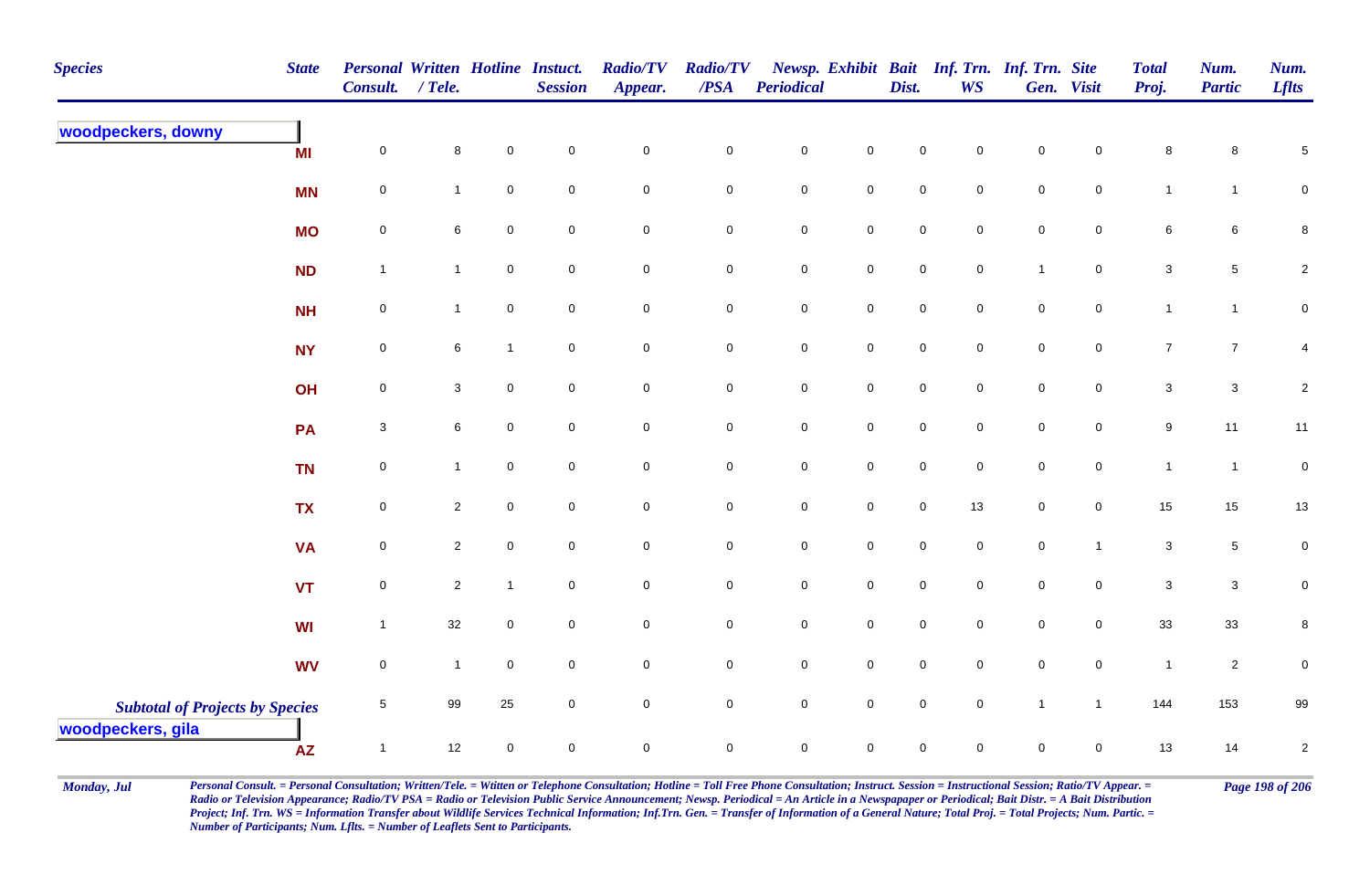| <b>Species</b>                                                        | <b>State</b> | <b>Personal Written Hotline Instuct.</b><br>Consult. / Tele. |                     |                     | <b>Session</b>      | <b>Radio/TV</b><br>Appear. | <b>Radio/TV</b><br>/PSA | Periodical  |                     | Dist.       | <b>WS</b>           | Newsp. Exhibit Bait Inf. Trn. Inf. Trn. Site | Gen. Visit          | <b>Total</b><br>Proj. | Num.<br><b>Partic</b>   | Num.<br><b>Lflts</b>    |
|-----------------------------------------------------------------------|--------------|--------------------------------------------------------------|---------------------|---------------------|---------------------|----------------------------|-------------------------|-------------|---------------------|-------------|---------------------|----------------------------------------------|---------------------|-----------------------|-------------------------|-------------------------|
| woodpeckers, gila                                                     | <b>AZ</b>    | $\mathbf{1}$                                                 | $12\,$              | $\pmb{0}$           | $\mathbf 0$         | $\mathbf 0$                | $\pmb{0}$               | $\pmb{0}$   | $\mathbf 0$         | $\mathbf 0$ | 0                   | $\pmb{0}$                                    | $\mathbf 0$         | 13                    | 14                      | $\overline{\mathbf{c}}$ |
| <b>Subtotal of Projects by Species</b><br>woodpeckers, golden-fronted |              | $\mathbf{1}$                                                 | 12                  | $\mathbf 0$         | $\mathbf 0$         | $\mathsf{O}\xspace$        | $\mathbf 0$             | $\mathsf 0$ | $\mathbf 0$         | $\mathbf 0$ | $\mathbf 0$         | $\mathsf 0$                                  | $\mathbf 0$         | 13                    | 14                      | $\overline{a}$          |
|                                                                       | <b>TX</b>    | $\mathbf{1}$                                                 | $\,$ 5 $\,$         | $\mathbf 0$         | $\mathbf 0$         | $\pmb{0}$                  | $\mathbf 0$             | $\pmb{0}$   | $\pmb{0}$           | $\pmb{0}$   | $13$                | $\pmb{0}$                                    | $\mathbf 0$         | 19                    | 19                      | 13                      |
| <b>Subtotal of Projects by Species</b><br>woodpeckers, hairy          |              | $\mathbf{1}$                                                 | $\sqrt{5}$          | $\mathbf 0$         | $\mathbf 0$         | $\mathbf 0$                | $\mathbf 0$             | $\pmb{0}$   | $\mathsf{O}\xspace$ | $\mathbf 0$ | 13                  | $\mathsf 0$                                  | $\overline{0}$      | 19                    | 19                      | 13                      |
|                                                                       | <b>CT</b>    | $\mathsf 0$                                                  | $\overline{2}$      | $\mathsf{O}\xspace$ | $\mathbf 0$         | $\mathbf 0$                | $\mathsf{O}$            | $\pmb{0}$   | $\mathsf{O}\xspace$ | $\pmb{0}$   | $\mathbf 0$         | $\pmb{0}$                                    | $\mathbf 0$         | $\sqrt{2}$            | $\overline{2}$          | 17                      |
|                                                                       | IL.          | $\mathsf{O}\xspace$                                          | $16\,$              | $\mathsf{O}\xspace$ | $\mathbf 0$         | $\mathbf 0$                | $\mathbf 0$             | $\pmb{0}$   | $\mathsf{O}\xspace$ | $\pmb{0}$   | $\mathsf{O}\xspace$ | $\pmb{0}$                                    | $\mathbf 0$         | 16                    | 16                      | 29                      |
|                                                                       | IN           | $\mathbf 0$                                                  | $\mathsf{O}\xspace$ | 10                  | $\mathsf{O}\xspace$ | $\mathbf 0$                | $\mathbf 0$             | $\pmb{0}$   | $\mathsf{O}\xspace$ | $\mathbf 0$ | $\mathbf 0$         | $\pmb{0}$                                    | $\mathsf{O}\xspace$ | $10$                  | 11                      | $\pmb{0}$               |
|                                                                       | <b>MD</b>    | $\mathbf 0$                                                  | $\mathbf 0$         | $\overline{4}$      | $\mathbf 0$         | $\mathbf 0$                | $\mathbf 0$             | $\pmb{0}$   | $\mathsf{O}\xspace$ | $\mathbf 0$ | $\mathbf 0$         | $\pmb{0}$                                    | $\mathsf{O}\xspace$ | $\overline{4}$        | $\overline{\mathbf{4}}$ | $\mathbf 0$             |
|                                                                       | <b>ME</b>    | $\pmb{0}$                                                    | $\mathbf{1}$        | $\mathbf 0$         | $\mathbf 0$         | $\mathbf 0$                | $\mathbf 0$             | $\pmb{0}$   | $\mathbf 0$         | $\mathbf 0$ | $\mathbf 0$         | $\pmb{0}$                                    | $\mathsf{O}\xspace$ | $\mathbf{1}$          | $\mathbf{1}$            | $\mathbf 0$             |
|                                                                       | <b>MI</b>    | 0                                                            | $\overline{2}$      | $\mathbf 0$         | $\overline{0}$      | $\mathbf 0$                | $\mathbf 0$             | ${\bf 0}$   | $\mathsf{O}\xspace$ | $\pmb{0}$   | $\mathbf 0$         | $\mathsf 0$                                  | $\mathbf 0$         | $\overline{c}$        | $\overline{2}$          | $\pmb{0}$               |
|                                                                       | <b>MN</b>    | 0                                                            | 4                   | $\mathbf 0$         | $\overline{0}$      | $\mathbf 0$                | $\mathbf 0$             | $\pmb{0}$   | $\mathbf 0$         | $\mathsf 0$ | $\mathbf 0$         | $\mathsf 0$                                  | $\mathbf 0$         | 4                     | 4                       | $\pmb{0}$               |
|                                                                       | <b>ND</b>    | 0                                                            | $\mathbf 0$         | $\mathbf 0$         | $\mathbf 0$         | $\pmb{0}$                  | $\mathbf 0$             | $\mathsf 0$ | $\mathsf{O}\xspace$ | $\mathsf 0$ | $\mathbf 0$         | $\mathbf{1}$                                 | $\mathbf 0$         | $\mathbf{1}$          | $\mathbf{1}$            | $\overline{2}$          |
|                                                                       | <b>NH</b>    | $\mathbf 0$                                                  | $\mathbf{1}$        | $\mathbf 0$         | $\mathbf 0$         | $\mathbf 0$                | $\overline{0}$          | $\mathsf 0$ | $\mathsf{O}\xspace$ | $\mathsf 0$ | $\mathbf 0$         | $\mathsf 0$                                  | $\mathbf 0$         | $\mathbf{1}$          | $\mathbf{1}$            | $\sqrt{2}$              |
|                                                                       | <b>NY</b>    | $\mathbf 0$                                                  | $6\phantom{.}$      | $\mathbf{1}$        | $\overline{0}$      | $\mathsf{O}\xspace$        | $\overline{0}$          | $\mathsf 0$ | $\overline{0}$      | $\mathsf 0$ | $\overline{0}$      | $\mathsf 0$                                  | $\overline{0}$      | $\overline{7}$        | $\overline{7}$          | 65                      |
|                                                                       | PA           | $\mathbf{2}$                                                 | $\mathbf{1}$        | $\mathbf 0$         | $\overline{0}$      | $\mathbf 0$                | $\mathbf 0$             | $\mathbf 0$ | $\mathsf{O}\xspace$ | $\mathsf 0$ | $\mathbf 0$         | $\mathsf 0$                                  | $\mathbf 0$         | $\mathbf{3}$          | $\mathbf{3}$            | $\,6\,$                 |
|                                                                       | <b>TN</b>    | 0                                                            | $\overline{2}$      | $\mathbf 0$         | $\mathbf 0$         | $\pmb{0}$                  | $\mathbf 0$             | $\pmb{0}$   | 0                   | $\mathbf 0$ | 0                   | $\mathbf 0$                                  | 0                   | $\overline{2}$        | $\mathbf{2}$            | $\pmb{0}$               |

Monday, Jul Personal Consult. = Personal Consultation; Written/Tele. = Witten or Telephone Consultation; Hotline = Toll Free Phone Consultation; Instruct. Session = Instructional Session; Ratio/TV Appear. = Page 199 of 206 *Radio or Television Appearance; Radio/TV PSA = Radio or Television Public Service Announcement; Newsp. Periodical = An Article in a Newspapaper or Periodical; Bait Distr. = A Bait Distribution*  Project; Inf. Trn. WS = Information Transfer about Wildlife Services Technical Information; Inf.Trn. Gen. = Transfer of Information of a General Nature; Total Proj. = Total Projects; Num. Partic. = *Number of Participants; Num. Lflts. = Number of Leaflets Sent to Participants.*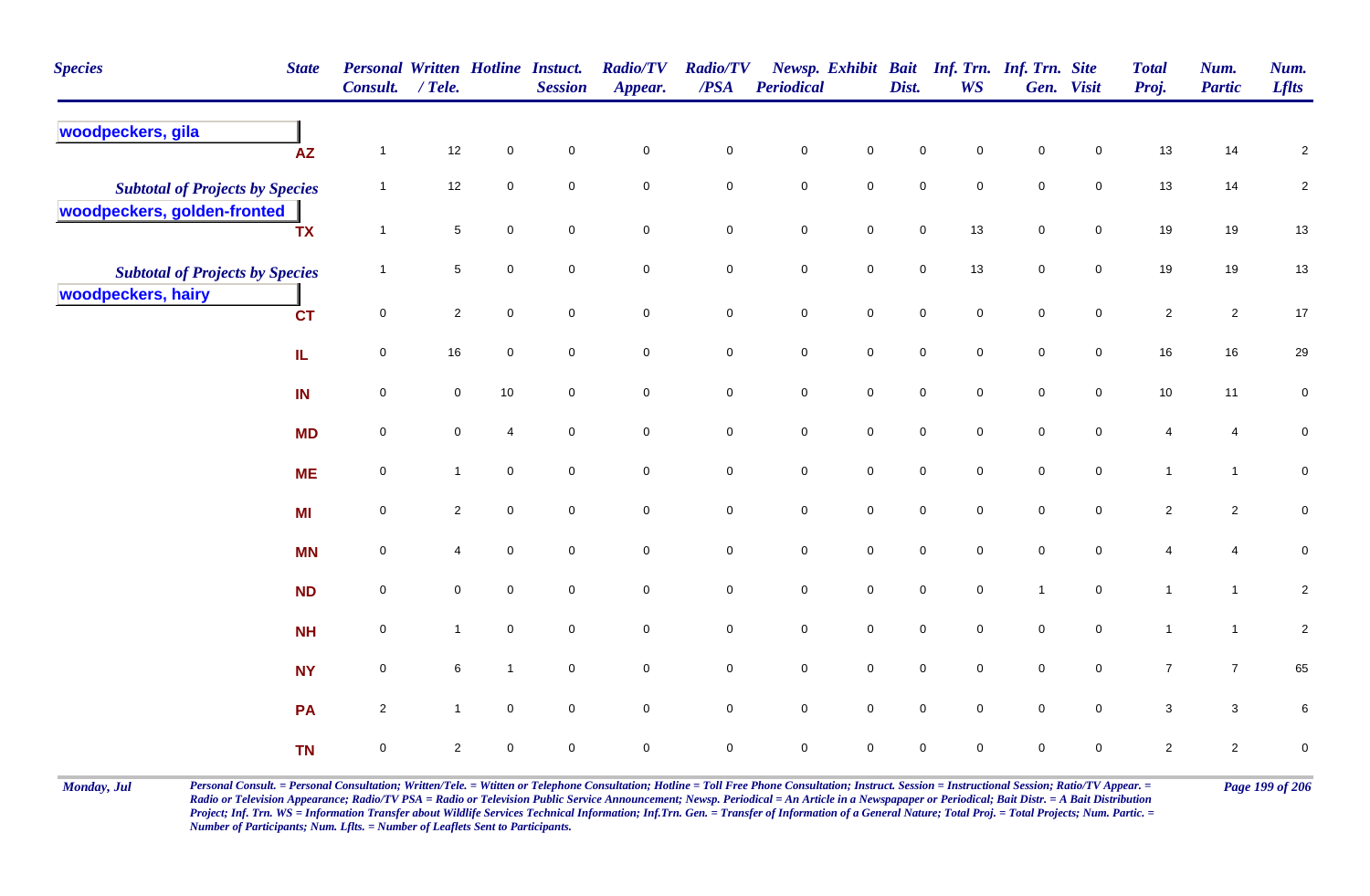| <b>Species</b>                         | <b>State</b> | Personal Written Hotline Instuct.<br>Consult. / Tele. |                         |                     | <b>Session</b> | <b>Radio/TV</b><br>Appear. | <b>Radio/TV</b><br>$\boldsymbol{PSA}$ | <b>Periodical</b> |                     | Dist.       | Newsp. Exhibit Bait Inf. Trn. Inf. Trn. Site<br><b>WS</b> |              | Gen. Visit     | <b>Total</b><br>Proj. | Num.<br><b>Partic</b> | Num.<br><b>Lflts</b>      |
|----------------------------------------|--------------|-------------------------------------------------------|-------------------------|---------------------|----------------|----------------------------|---------------------------------------|-------------------|---------------------|-------------|-----------------------------------------------------------|--------------|----------------|-----------------------|-----------------------|---------------------------|
| woodpeckers, hairy                     | <b>TN</b>    | 0                                                     | $\overline{\mathbf{c}}$ | $\mathbf 0$         | $\mathbf 0$    | $\pmb{0}$                  | $\pmb{0}$                             | $\pmb{0}$         | $\mathbf 0$         | $\mathbf 0$ | 0                                                         | $\mathbf 0$  | 0              | $\sqrt{2}$            | $\overline{c}$        | $\boldsymbol{0}$          |
|                                        | <b>VA</b>    | $\mathsf{O}\xspace$                                   | $\overline{2}$          | $\mathbf 0$         | $\mathbf 0$    | $\mathbf 0$                | $\mathbf 0$                           | $\pmb{0}$         | $\mathbf 0$         | $\pmb{0}$   | $\mathbf 0$                                               | $\pmb{0}$    | $\mathbf 0$    | $\overline{2}$        | $\overline{c}$        | $\ensuremath{\mathsf{3}}$ |
|                                        | WI           | $\mathbf 0$                                           | $\sqrt{5}$              | $\mathbf 0$         | $\mathbf 0$    | $\mathbf 0$                | $\overline{0}$                        | $\pmb{0}$         | $\mathbf 0$         | $\pmb{0}$   | 0                                                         | $\pmb{0}$    | $\mathbf 0$    | $\sqrt{5}$            | $\sqrt{5}$            | $\sqrt{3}$                |
| <b>Subtotal of Projects by Species</b> |              | $\overline{2}$                                        | 42                      | 15                  | $\mathbf 0$    | $\mathbf 0$                | $\mathbf 0$                           | $\pmb{0}$         | $\mathbf 0$         | $\pmb{0}$   | $\mathbf 0$                                               | $\mathbf{1}$ | $\mathbf 0$    | 60                    | 61                    | 127                       |
| woodpeckers, pileated                  | <b>FL</b>    | $\mathsf{O}\xspace$                                   | $\overline{2}$          | $\mathbf 0$         | $\mathbf 0$    | $\mathbf 0$                | $\mathbf 0$                           | $\pmb{0}$         | $\mathsf 0$         | $\pmb{0}$   | $\overline{0}$                                            | $\pmb{0}$    | $\mathbf 0$    | $\overline{2}$        | $\overline{2}$        | $\pmb{0}$                 |
|                                        | <b>GA</b>    | $\mathsf{O}\xspace$                                   | $\mathbf{1}$            | $\mathbf 0$         | $\mathbf 0$    | $\mathbf 0$                | $\mathbf 0$                           | $\pmb{0}$         | $\mathbf 0$         | $\pmb{0}$   | $\mathbf 0$                                               | $\pmb{0}$    | $\mathbf 0$    | $\mathbf{1}$          | $\mathbf{1}$          | $\overline{0}$            |
|                                        | IN           | $\overline{0}$                                        | $\mathbf 0$             | 12                  | $\mathsf 0$    | $\mathbf 0$                | $\mathbf 0$                           | $\pmb{0}$         | $\mathbf 0$         | $\mathsf 0$ | $\mathbf 0$                                               | $\mathsf 0$  | $\mathbf 0$    | 12                    | 12                    | $\overline{0}$            |
|                                        | <b>KY</b>    | $\mathsf{O}\xspace$                                   | $\mathbf{1}$            | $\mathbf 0$         | $\mathbf 0$    | $\mathsf{O}\xspace$        | $\mathbf 0$                           | $\mathsf 0$       | $\mathbf 0$         | $\mathbf 0$ | $\mathbf 0$                                               | $\mathsf 0$  | $\mathbf 0$    | $\mathbf{1}$          | $\mathbf{1}$          | $\mathbf{1}$              |
|                                        | LA           | $\mathsf{O}\xspace$                                   | $\mathbf 3$             | $\mathsf{O}\xspace$ | $\mathbf 0$    | $\mathsf{O}\xspace$        | $\mathsf{O}\xspace$                   | $\pmb{0}$         | $\mathbf 0$         | $\pmb{0}$   | $\mathbf 0$                                               | $\pmb{0}$    | $\mathbf 0$    | $\mathbf 3$           | $\mathbf{3}$          | $\pmb{0}$                 |
|                                        | <b>MD</b>    | $\mathbf 0$                                           | $\pmb{0}$               | $10\,$              | $\mathbf 0$    | $\mathbf 0$                | $\mathbf 0$                           | $\pmb{0}$         | $\mathbf 0$         | $\pmb{0}$   | $\mathsf{O}\xspace$                                       | $\pmb{0}$    | $\mathbf 0$    | $10\,$                | 11                    | $\mathbf 0$               |
|                                        | <b>MO</b>    | $\mathbf 0$                                           | $\mathbf{1}$            | $\mathbf 0$         | $\mathbf 0$    | $\mathsf{O}\xspace$        | $\mathsf{O}\xspace$                   | $\pmb{0}$         | $\mathbf 0$         | $\pmb{0}$   | $\mathbf 0$                                               | $\pmb{0}$    | $\mathbf 0$    | $\mathbf{1}$          | $\mathbf{1}$          | $\pmb{0}$                 |
|                                        | <b>NC</b>    | $\mathsf{O}\xspace$                                   | $\mathbf{1}$            | $\overline{0}$      | $\mathsf 0$    | $\mathbf 0$                | $\overline{0}$                        | $\mathbf 0$       | $\mathbf 0$         | $\mathbf 0$ | $\mathbf 0$                                               | $\mathsf 0$  | $\mathbf 0$    | $\mathbf{1}$          | $\mathbf{1}$          | $\pmb{0}$                 |
|                                        | <b>NH</b>    | $\mathsf{O}\xspace$                                   | 4                       | $\mathbf 0$         | $\mathbf 0$    | $\mathsf{O}\xspace$        | $\mathsf{O}\xspace$                   | $\pmb{0}$         | $\mathsf 0$         | $\mathsf 0$ | $\overline{0}$                                            | $\mathsf 0$  | $\overline{0}$ | $\overline{4}$        | $\overline{4}$        | $\overline{7}$            |
|                                        | OH           | $\overline{0}$                                        | $\mathbf{1}$            | $\mathbf 0$         | $\mathbf 0$    | $\mathsf{O}\xspace$        | $\mathsf{O}\xspace$                   | $\pmb{0}$         | $\mathbf 0$         | $\pmb{0}$   | $\mathbf 0$                                               | $\pmb{0}$    | $\mathbf 0$    | $\mathbf{1}$          | $\mathbf{1}$          | $\mathbf 0$               |
|                                        | PA           | $\overline{0}$                                        | $\mathbf{1}$            | $\mathbf 0$         | $\mathbf 0$    | $\mathbf 0$                | $\overline{0}$                        | $\mathbf 0$       | $\mathbf 0$         | $\mathbf 0$ | $\mathbf 0$                                               | $\mathbf 0$  | $\mathbf 0$    | $\mathbf{1}$          | $\overline{1}$        | $\mathbf{1}$              |
|                                        | <b>SC</b>    | $\mathbf 0$                                           | $\mathbf 1$             | $\mathsf 0$         | $\pmb{0}$      | $\mathsf{O}\xspace$        | $\pmb{0}$                             | $\mathsf 0$       | $\mathsf{O}\xspace$ | $\mathsf 0$ | $\mathbf 0$                                               | $\pmb{0}$    | $\pmb{0}$      | $\mathbf{1}$          | $\mathbf{1}$          | $\sqrt{2}$                |

Monday, Jul Personal Consult. = Personal Consultation; Written/Tele. = Witten or Telephone Consultation; Hotline = Toll Free Phone Consultation; Instruct. Session = Instructional Session; Ratio/TV Appear. = Page 200 of 206 *Radio or Television Appearance; Radio/TV PSA = Radio or Television Public Service Announcement; Newsp. Periodical = An Article in a Newspapaper or Periodical; Bait Distr. = A Bait Distribution*  Project; Inf. Trn. WS = Information Transfer about Wildlife Services Technical Information; Inf.Trn. Gen. = Transfer of Information of a General Nature; Total Proj. = Total Projects; Num. Partic. = *Number of Participants; Num. Lflts. = Number of Leaflets Sent to Participants.*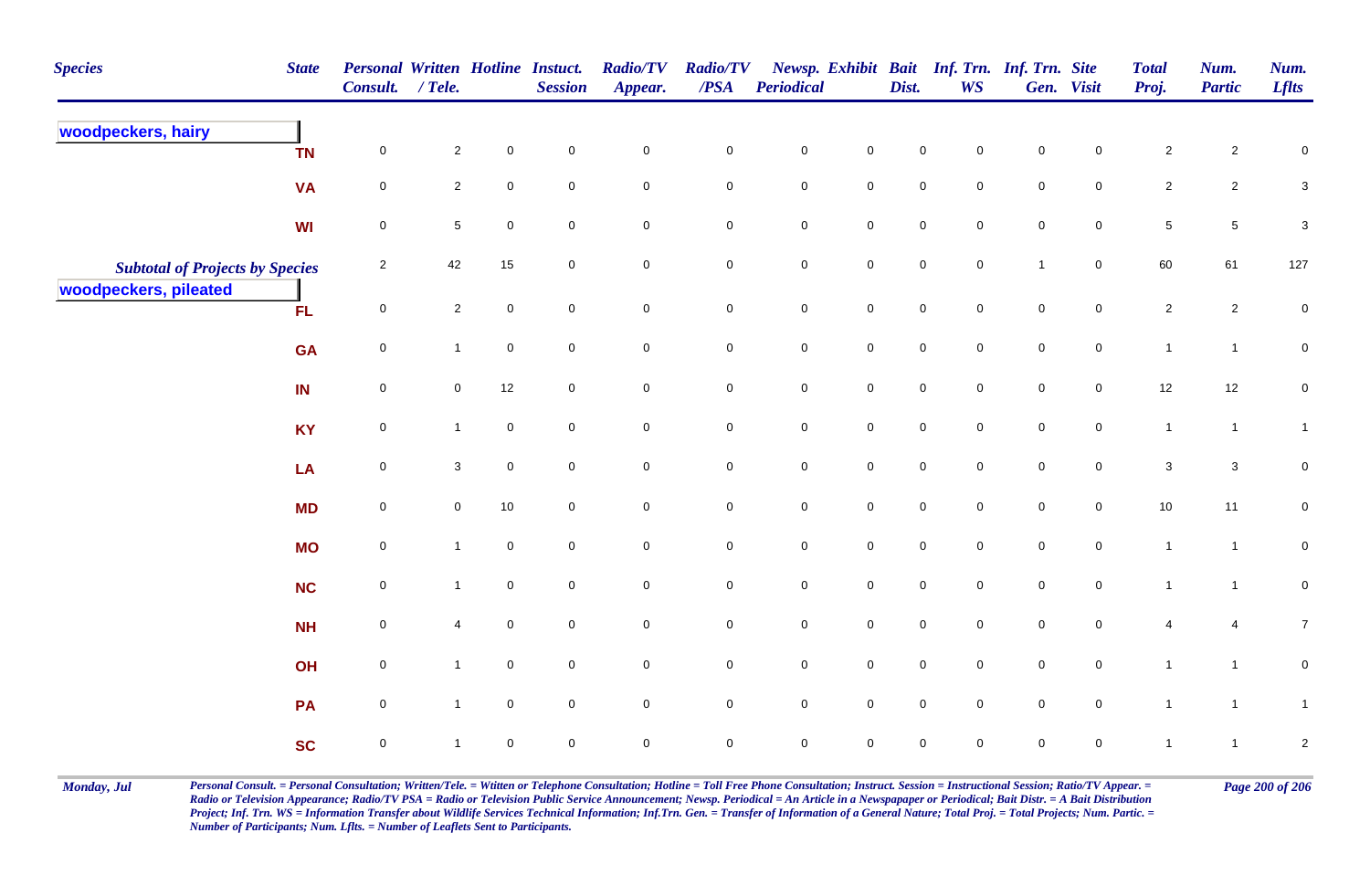| <b>Species</b>                         | <b>State</b> | <b>Personal Written Hotline Instuct.</b><br>Consult. | $/$ Tele.      |              | <b>Session</b>      | <b>Radio/TV</b><br>Appear. | <b>Radio/TV</b><br>/PSA | <b>Periodical</b>   |                     | Dist.               | <b>WS</b>           | Newsp. Exhibit Bait Inf. Trn. Inf. Trn. Site | Gen. Visit          | <b>Total</b><br>Proj.   | Num.<br><b>Partic</b> | Num.<br><b>Lflts</b> |
|----------------------------------------|--------------|------------------------------------------------------|----------------|--------------|---------------------|----------------------------|-------------------------|---------------------|---------------------|---------------------|---------------------|----------------------------------------------|---------------------|-------------------------|-----------------------|----------------------|
| woodpeckers, pileated                  | <b>SC</b>    | $\mathbf 0$                                          | $\mathbf{1}$   | $\mathbf 0$  | $\mathsf{O}\xspace$ | $\pmb{0}$                  | $\pmb{0}$               | $\pmb{0}$           | $\mathbf 0$         | 0                   | $\mathbf 0$         | $\mathbf 0$                                  | $\mathbf 0$         | $\overline{1}$          | $\mathbf{1}$          | $\sqrt{2}$           |
|                                        | <b>TN</b>    | $\mathbf 0$                                          | 3              | $\mathbf 0$  | $\mathbf 0$         | $\mathsf{O}\xspace$        | $\mathsf 0$             | $\mathbf 0$         | $\mathbf 0$         | $\mathbf 0$         | $\mathbf 0$         | $\mathsf{O}\xspace$                          | $\mathbf 0$         | $\mathbf{3}$            | $\mathbf{3}$          | $\mathbf{3}$         |
|                                        | <b>VA</b>    | $\mathbf 0$                                          | 6              | $\mathbf 0$  | $\mathbf 0$         | $\mathbf 0$                | $\pmb{0}$               | ${\bf 0}$           | $\mathbf 0$         | $\mathbf 0$         | $\mathbf 0$         | $\mathbf 0$                                  | $\mathbf 0$         | 6                       | $6\phantom{.}6$       | $\pmb{0}$            |
|                                        | <b>VT</b>    | $\mathbf 0$                                          | $\overline{2}$ | $\mathbf 0$  | $\overline{0}$      | $\mathbf 0$                | $\mathbf 0$             | ${\bf 0}$           | $\mathsf{O}\xspace$ | $\mathbf 0$         | $\mathsf{O}\xspace$ | $\mathbf 0$                                  | $\mathbf 0$         | $\overline{2}$          | $\overline{2}$        | $\mathbf{1}$         |
|                                        | <b>WA</b>    | $\pmb{0}$                                            | $\mathbf{1}$   | $\mathbf 0$  | $\mathbf 0$         | $\mathbf 0$                | $\pmb{0}$               | $\mathbf 0$         | $\mathbf 0$         | $\mathbf 0$         | $\mathbf 0$         | $\mathsf{O}\xspace$                          | $\mathbf 0$         | $\mathbf{1}$            | $\mathbf{1}$          | $\pmb{0}$            |
|                                        | <b>WI</b>    | $\mathbf 0$                                          | 8              | $\mathbf 0$  | $\mathbf 0$         | $\mathbf 0$                | $\mathbf 0$             | $\mathbf 0$         | $\mathbf 0$         | $\mathbf 0$         | $\mathbf 0$         | $\mathbf 0$                                  | $\overline{0}$      | 8                       | 8                     | $\mathbf{1}$         |
|                                        | <b>WV</b>    | $\sqrt{2}$                                           | $\mathbf{1}$   | $\mathbf 0$  | $\mathbf 0$         | $\mathbf 0$                | $\pmb{0}$               | $\mathsf{O}\xspace$ | $\mathbf 0$         | $\mathsf{O}\xspace$ | $\mathbf 0$         | $\mathbf 0$                                  | $\mathbf 0$         | $\mathbf{3}$            | $\mathbf{3}$          | $\,$ 5 $\,$          |
| <b>Subtotal of Projects by Species</b> |              | $\overline{2}$                                       | $37\,$         | 22           | 0                   | $\pmb{0}$                  | $\mathbf 0$             | $\pmb{0}$           | $\mathbf 0$         | $\mathbf 0$         | $\mathbf 0$         | $\pmb{0}$                                    | $\mathbf 0$         | 61                      | 62                    | $21$                 |
| woodpeckers, red-headed                | <b>AR</b>    | $\mathbf 0$                                          | $\overline{1}$ | $\mathbf 0$  | $\mathbf 0$         | $\mathbf 0$                | $\pmb{0}$               | $\pmb{0}$           | $\mathsf{O}\xspace$ | $\mathsf{O}\xspace$ | $\mathsf{O}\xspace$ | $\mathbf 0$                                  | $\mathsf{O}\xspace$ | $\mathbf{1}$            | $\mathbf{1}$          | $\pmb{0}$            |
|                                        | IL           | $\mathsf 0$                                          | $\mathbf{1}$   | $\mathbf 0$  | $\mathbf 0$         | $\mathbf 0$                | $\pmb{0}$               | $\pmb{0}$           | $\mathbf 0$         | $\mathsf{O}\xspace$ | $\mathbf 0$         | $\mathbf 0$                                  | $\mathbf 0$         | $\mathbf{1}$            | $\mathbf{1}$          | ${\bf 0}$            |
|                                        | IN           | $\mathsf 0$                                          | 0              | $\mathbf{1}$ | $\overline{0}$      | $\mathbf 0$                | $\mathbf 0$             | $\mathbf 0$         | $\mathbf 0$         | $\mathsf{O}\xspace$ | $\overline{0}$      | $\mathsf{O}\xspace$                          | $\overline{0}$      | $\mathbf{1}$            | $\mathbf{1}$          | ${\bf 0}$            |
|                                        | <b>KY</b>    | $\pmb{0}$                                            | 0              | $\mathbf 0$  | $\mathbf 0$         | $\mathbf 0$                | $\mathbf 0$             | $\mathbf 0$         | $\mathbf 0$         | $\mathbf 0$         | $\overline{2}$      | $\mathbf 0$                                  | $\mathbf 0$         | $\overline{2}$          | $\overline{2}$        | $\mathbf 0$          |
|                                        | LA           | $\mathsf 0$                                          | $\overline{2}$ | $\mathsf 0$  | $\overline{0}$      | $\mathbf 0$                | $\mathbf 0$             | $\mathbf 0$         | $\mathbf 0$         | $\mathsf{O}\xspace$ | $\overline{0}$      | $\mathbf 0$                                  | $\mathbf 0$         | $\overline{2}$          | $\overline{2}$        | $\pmb{0}$            |
|                                        | <b>MD</b>    | $\pmb{0}$                                            | $\mathbf{1}$   | $\mathbf 3$  | $\mathsf{O}\xspace$ | $\mathbf 0$                | $\pmb{0}$               | $\mathbf 0$         | $\mathbf 0$         | $\mathbf 0$         | $\mathbf 0$         | $\mathbf 0$                                  | $\mathbf 0$         | 4                       | $\overline{4}$        | $\,$ 5 $\,$          |
|                                        | MI           | $\mathbf 0$                                          | $\mathbf{1}$   | $\mathbf 0$  | $\mathbf 0$         | $\mathsf{O}\xspace$        | $\mathbf 0$             | $\mathbf 0$         | $\mathsf{O}\xspace$ | 0                   | $\mathbf 0$         | $\mathbf 0$                                  | $\mathbf 0$         | $\mathbf{1}$            | $\mathbf{1}$          | ${\bf 0}$            |
|                                        | <b>MO</b>    | $\mathsf 0$                                          | $\mathbf 1$    | $\mathbf 0$  | $\mathsf{O}\xspace$ | $\pmb{0}$                  | $\mathsf 0$             | $\mathsf{O}\xspace$ | $\mathsf{O}\xspace$ | 0                   | $\mathbf 0$         | 0                                            | $\overline{1}$      | $\overline{\mathbf{c}}$ | $\overline{a}$        | $\pmb{0}$            |

Monday, Jul Personal Consult. = Personal Consultation; Written/Tele. = Witten or Telephone Consultation; Hotline = Toll Free Phone Consultation; Instruct. Session = Instructional Session; Ratio/TV Appear. = Page 201 of 206 *Radio or Television Appearance; Radio/TV PSA = Radio or Television Public Service Announcement; Newsp. Periodical = An Article in a Newspapaper or Periodical; Bait Distr. = A Bait Distribution*  Project; Inf. Trn. WS = Information Transfer about Wildlife Services Technical Information; Inf.Trn. Gen. = Transfer of Information of a General Nature; Total Proj. = Total Projects; Num. Partic. = *Number of Participants; Num. Lflts. = Number of Leaflets Sent to Participants.*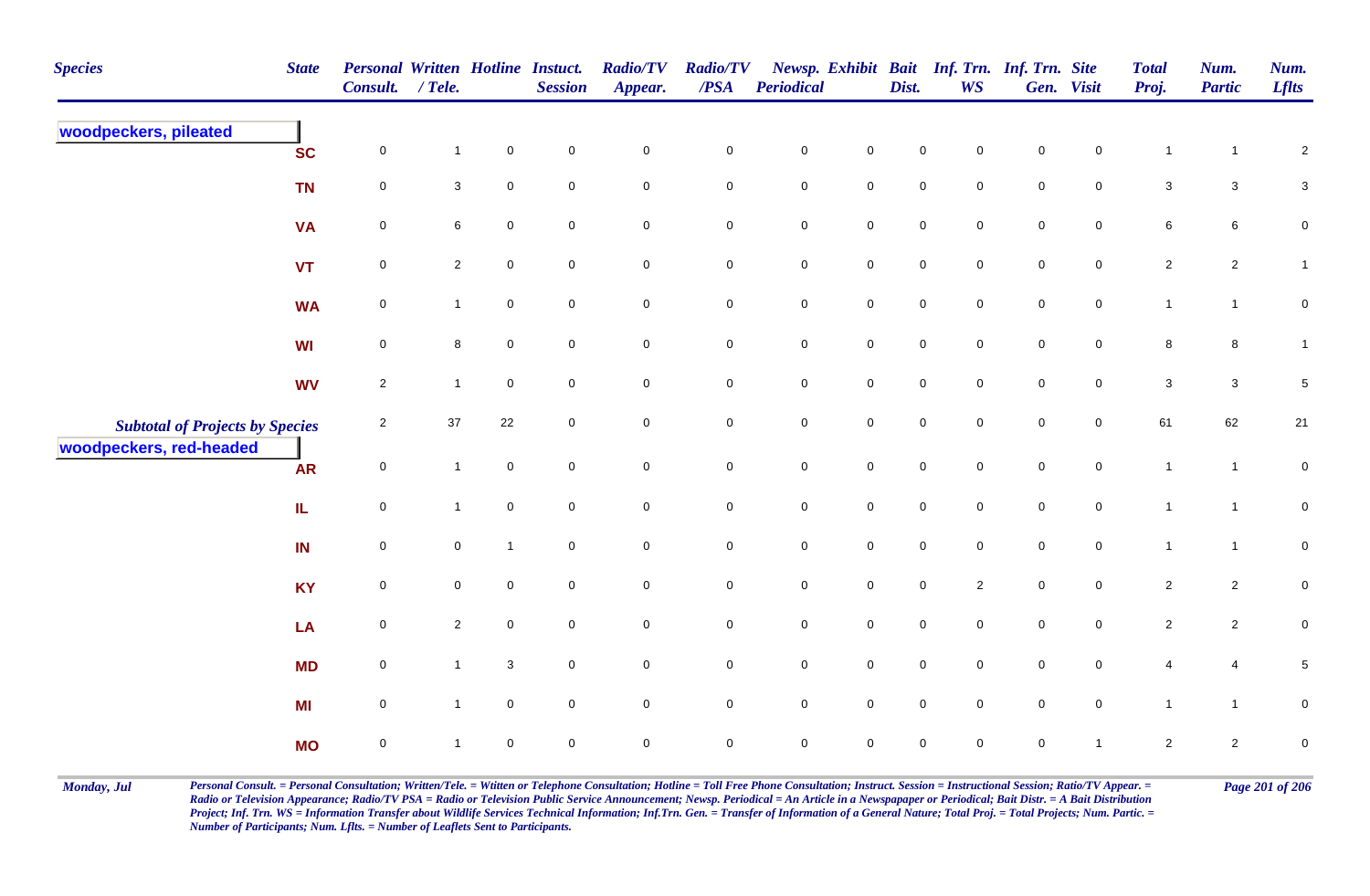| <b>Species</b>                         | <b>State</b> | <b>Personal Written Hotline Instuct.</b><br>Consult. | $/$ Tele.           |                     | <b>Session</b>      | <b>Radio/TV</b><br>Appear. | <b>Radio/TV</b><br>/PSA | <b>Periodical</b> |                     | Dist.       | Newsp. Exhibit Bait Inf. Trn. Inf. Trn. Site<br><b>WS</b> |             | Gen. Visit     | <b>Total</b><br>Proj.     | Num.<br><b>Partic</b> | Num.<br><b>Lflts</b> |
|----------------------------------------|--------------|------------------------------------------------------|---------------------|---------------------|---------------------|----------------------------|-------------------------|-------------------|---------------------|-------------|-----------------------------------------------------------|-------------|----------------|---------------------------|-----------------------|----------------------|
| woodpeckers, red-headed                | <b>MO</b>    | $\pmb{0}$                                            | $\mathbf{1}$        | $\pmb{0}$           | $\mathsf{O}\xspace$ | $\mathbf 0$                | $\mathbf 0$             | $\pmb{0}$         | $\pmb{0}$           | $\mathbf 0$ | $\mathbf 0$                                               | $\pmb{0}$   |                | $\sqrt{2}$                | $\overline{c}$        | $\pmb{0}$            |
|                                        | OK           | $\mathbf 0$                                          | $\mathbf{3}$        | $\mathbf 0$         | $\mathsf{O}\xspace$ | $\mathbf 0$                | $\mathbf 0$             | $\pmb{0}$         | $\mathbf 0$         | $\mathsf 0$ | $\mathbf 0$                                               | $\mathsf 0$ | $\mathbf 0$    | $\ensuremath{\mathsf{3}}$ | $\mathbf{3}$          | $\mathbf 0$          |
|                                        | <b>TN</b>    | $\mathbf 0$                                          | $\overline{2}$      | $\mathbf 0$         | $\mathbf 0$         | $\mathbf 0$                | $\mathbf 0$             | $\pmb{0}$         | $\mathbf 0$         | $\mathsf 0$ | 0                                                         | $\mathsf 0$ | $\mathbf 0$    | $\overline{2}$            | $\overline{c}$        | $\sqrt{2}$           |
|                                        | <b>TX</b>    | $\overline{1}$                                       | $\mathbf 0$         | $\mathsf{O}\xspace$ | $\mathbf 0$         | $\mathbf 0$                | $\mathbf 0$             | $\pmb{0}$         | $\mathbf 0$         | $\pmb{0}$   | $16\,$                                                    | $\mathbf 0$ | $\mathbf 0$    | $17\,$                    | 17                    | $17\,$               |
|                                        | <b>VA</b>    | $\mathbf 0$                                          | $\mathbf{1}$        | $\mathbf 0$         | $\mathsf{O}\xspace$ | $\mathbf 0$                | $\mathbf 0$             | $\pmb{0}$         | $\mathbf 0$         | $\pmb{0}$   | $\mathbf 0$                                               | $\mathsf 0$ | $\mathbf 0$    | $\mathbf{1}$              | $\mathbf{1}$          | $\pmb{0}$            |
|                                        | <b>WI</b>    | $\mathbf 0$                                          | $\mathsf 3$         | $\overline{0}$      | $\mathsf{O}\xspace$ | $\mathbf 0$                | $\mathbf 0$             | $\pmb{0}$         | $\mathsf{O}$        | $\pmb{0}$   | $\mathbf 0$                                               | $\mathsf 0$ | $\overline{0}$ | $\mathbf 3$               | $\mathbf{3}$          | $\pmb{0}$            |
| <b>Subtotal of Projects by Species</b> |              | $\overline{1}$                                       | 16                  | $\overline{4}$      | $\mathbf 0$         | $\mathsf{O}\xspace$        | $\overline{0}$          | $\mathsf 0$       | $\mathsf 0$         | $\mathsf 0$ | $\mathbf 0$                                               | $\mathsf 0$ | $\mathbf{1}$   | 40                        | 40                    | 24                   |
| woodpeckers, sapsuckers, yell          | IN           | 0                                                    | $\mathbf 0$         | $\mathbf{3}$        | $\mathbf 0$         | $\mathsf{O}\xspace$        | $\mathbf 0$             | $\pmb{0}$         | $\mathsf{O}\xspace$ | $\mathbf 0$ | $\mathbf 0$                                               | $\mathbf 0$ | $\mathbf 0$    | $\mathbf{3}$              | $\mathbf{3}$          | $\pmb{0}$            |
|                                        | <b>MD</b>    | $\mathsf{O}\xspace$                                  | $\mathsf{O}\xspace$ | $\overline{1}$      | $\mathbf 0$         | $\mathsf{O}\xspace$        | $\mathbf 0$             | $\pmb{0}$         | $\mathsf{O}\xspace$ | $\mathbf 0$ | $\overline{0}$                                            | $\pmb{0}$   | $\pmb{0}$      | $\mathbf{1}$              | $\mathbf{1}$          | $\mathbf 0$          |
|                                        | <b>ME</b>    | $\mathbf 0$                                          | $\overline{2}$      | $\mathsf{O}\xspace$ | $\mathbf 0$         | $\mathbf 0$                | $\mathbf 0$             | $\pmb{0}$         | $\mathsf{O}\xspace$ | $\pmb{0}$   | $\mathbf 0$                                               | $\pmb{0}$   | $\mathbf 0$    | $\sqrt{2}$                | $\overline{c}$        | $\sqrt{2}$           |
|                                        | <b>NH</b>    | $\mathsf 0$                                          | $\mathbf{1}$        | $\overline{0}$      | $\mathbf 0$         | $\mathbf 0$                | $\mathbf 0$             | $\pmb{0}$         | $\mathsf{O}\xspace$ | $\mathsf 0$ | $\mathbf 0$                                               | $\mathsf 0$ | $\overline{0}$ | $\mathbf{1}$              | $\mathbf{1}$          | $\pmb{0}$            |
|                                        | <b>NY</b>    | 0                                                    | $\mathbf 0$         | $\overline{1}$      | $\mathbf 0$         | $\mathbf 0$                | $\mathbf 0$             | $\pmb{0}$         | $\mathbf 0$         | $\mathsf 0$ | $\mathbf 0$                                               | $\mathsf 0$ | $\overline{0}$ | $\mathbf{1}$              | $\mathbf{1}$          | $\mathbf 0$          |
|                                        | OK           | $\mathbf 0$                                          | $\mathbf{1}$        | $\overline{0}$      | $\mathbf 0$         | $\mathbf 0$                | $\mathbf 0$             | $\pmb{0}$         | $\mathbf 0$         | $\mathbf 0$ | $\mathbf 0$                                               | $\mathbf 0$ | $\mathbf 0$    | $\mathbf{1}$              | $\overline{1}$        | $\pmb{0}$            |
|                                        | <b>TX</b>    | $\mathbf 0$                                          | $\mathbf{1}$        | $\overline{0}$      | $\mathbf 0$         | $\mathbf 0$                | $\overline{0}$          | $\mathsf 0$       | $\overline{0}$      | $\mathsf 0$ | $\mathbf 0$                                               | $\mathsf 0$ | $\mathbf 0$    | $\overline{1}$            | $\mathbf{1}$          | $\mathsf 0$          |
|                                        | <b>VA</b>    | $\mathbf 0$                                          | $\overline{2}$      | $\overline{0}$      | $\mathbf 0$         | $\mathbf 0$                | $\overline{0}$          | $\mathsf 0$       | $\overline{0}$      | $\mathsf 0$ | $\mathbf 0$                                               | $\mathsf 0$ | $\overline{0}$ | $\overline{2}$            | $\overline{2}$        | $\mathsf 0$          |
| <b>Subtotal of Projects by Species</b> |              | $\pmb{0}$                                            | $\overline{7}$      | $\sqrt{5}$          | $\mathbf 0$         | $\mathbf 0$                | $\mathsf{O}\xspace$     | $\pmb{0}$         | $\pmb{0}$           | $\mathsf 0$ | $\mathbf 0$                                               | $\mathbf 0$ | $\mathbf 0$    | 12                        | 12                    | $\sqrt{2}$           |

Monday, Jul Personal Consult. = Personal Consultation; Written/Tele. = Witten or Telephone Consultation; Hotline = Toll Free Phone Consultation; Instruct. Session = Instructional Session; Ratio/TV Appear. = Page 202 of 206 *Radio or Television Appearance; Radio/TV PSA = Radio or Television Public Service Announcement; Newsp. Periodical = An Article in a Newspapaper or Periodical; Bait Distr. = A Bait Distribution*  Project; Inf. Trn. WS = Information Transfer about Wildlife Services Technical Information; Inf.Trn. Gen. = Transfer of Information of a General Nature; Total Proj. = Total Projects; Num. Partic. = *Number of Participants; Num. Lflts. = Number of Leaflets Sent to Participants.*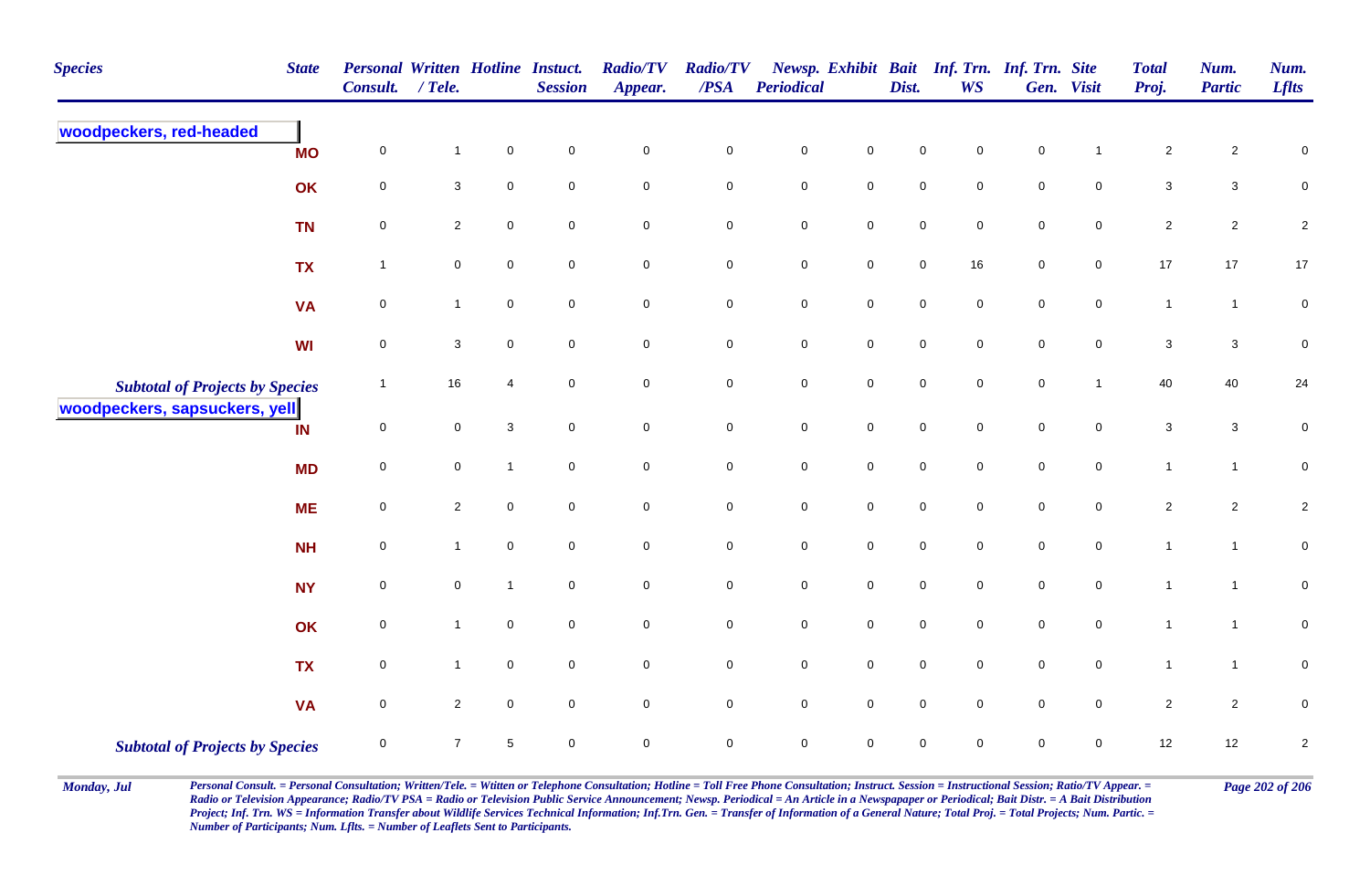| <b>Species</b>         | <b>State</b> | Personal Written Hotline Instuct.<br>Consult. / Tele. |                 |              | <b>Session</b>   | <b>Radio/TV</b><br>Appear. | <b>Radio/TV</b><br>$\overline{PSA}$ | <b>Periodical</b>   |                     | Dist.               | Newsp. Exhibit Bait Inf. Trn. Inf. Trn. Site<br><b>WS</b> |                     | Gen. Visit          | <b>Total</b><br>Proj.     | Num.<br><b>Partic</b> | Num.<br><b>Lflts</b> |
|------------------------|--------------|-------------------------------------------------------|-----------------|--------------|------------------|----------------------------|-------------------------------------|---------------------|---------------------|---------------------|-----------------------------------------------------------|---------------------|---------------------|---------------------------|-----------------------|----------------------|
| woodpeckers, z-(other) | <b>AL</b>    | $\mathbf 0$                                           | $\mathbf{3}$    | $\mathbf 0$  | $\pmb{0}$        | $\mathbf 0$                | $\pmb{0}$                           | ${\bf 0}$           | $\mathbf 0$         | $\mathbf 0$         | $\mathbf 0$                                               | $\mathbf 0$         | $\mathbf 0$         | $\ensuremath{\mathsf{3}}$ | $\mathsf 3$           | $\pmb{0}$            |
|                        | <b>AR</b>    | $\boldsymbol{0}$                                      | $\overline{2}$  | $\mathbf 0$  | $\mathbf 0$      | $\mathbf 0$                | 0                                   | $\mathbf 0$         | $\mathbf 0$         | $\mathbf 0$         | $\overline{0}$                                            | $\pmb{0}$           | $\overline{0}$      | $\overline{2}$            | $\overline{2}$        | 0                    |
|                        | <b>CA</b>    | $5\phantom{.0}$                                       | $\overline{4}$  | $\mathbf 0$  | $\pmb{0}$        | $\mathbf 0$                | $\pmb{0}$                           | $\mathbf 0$         | $\mathbf 0$         | $\mathsf{O}\xspace$ | $\mathsf{O}$                                              | $\pmb{0}$           | $\overline{0}$      | $\boldsymbol{9}$          | 14                    | $\overline{4}$       |
|                        | FL           | $\mathsf{O}\xspace$                                   | 6               | 0            | $\mathbf 0$      | $\mathbf 0$                | 0                                   | $\mathsf{O}$        | $\mathbf 0$         | $\mathbf 0$         | $\overline{0}$                                            | $\pmb{0}$           | $\overline{0}$      | $\,6\,$                   | 6                     | $\mathbf{1}$         |
|                        | <b>GA</b>    | $\mathsf{O}\xspace$                                   | $2\overline{ }$ | $\mathbf 0$  | $\mathbf 0$      | $\mathsf 0$                | $\pmb{0}$                           | $\mathbf 0$         | $\mathbf 0$         | $\mathsf{O}\xspace$ | $\mathbf 0$                                               | $\pmb{0}$           | $\mathbf 0$         | $\overline{2}$            | $\mathbf{3}$          | $\pmb{0}$            |
|                        | ID           | $\overline{2}$                                        | $\overline{2}$  | 0            | $\pmb{0}$        | $\mathbf 0$                | $\pmb{0}$                           | $\mathbf 0$         | $\mathbf 0$         | $\mathsf{O}\xspace$ | $\mathbf 0$                                               | $\mathbf 0$         | $\mathsf{O}\xspace$ | $\overline{4}$            | $\sqrt{5}$            | $\mathbf{1}$         |
|                        | IL.          | $\mathsf{O}\xspace$                                   | $\mathbf{1}$    | $\mathbf 0$  | $\mathbf 0$      | $\mathbf 0$                | $\mathbf 0$                         | $\mathsf{O}\xspace$ | $\mathsf{O}\xspace$ | $\mathbf 0$         | $\mathbf 0$                                               | $\mathbf 0$         | $\mathsf{O}\xspace$ | $\mathbf{1}$              | $\mathbf{1}$          | $\mathbf 0$          |
|                        | IN           | $\mathsf 0$                                           | $\mathbf 0$     | $\mathbf{1}$ | $\boldsymbol{0}$ | $\mathsf 0$                | $\mathbf 0$                         | $\mathbf 0$         | $\mathbf 0$         | $\mathbf 0$         | $\mathbf 0$                                               | $\mathsf{O}\xspace$ | $\mathbf 0$         | $\mathbf{1}$              | $\mathbf{1}$          | $\mathbf 0$          |
|                        | <b>KY</b>    | $\overline{2}$                                        | $\mathbf 0$     | 0            | $\mathbf 0$      | $\mathsf{O}\xspace$        | $\mathbf 0$                         | $\mathbf 0$         | $\mathsf{O}\xspace$ | $\mathsf{O}\xspace$ | $\mathbf 0$                                               | $\mathbf 0$         | $\mathbf 0$         | $\overline{2}$            | $\mathbf{3}$          | $\mathbf{3}$         |
|                        | <b>MD</b>    | $\mathbf 0$                                           | $\mathbf 0$     | $\sqrt{5}$   | $\pmb{0}$        | $\mathbf 0$                | $\pmb{0}$                           | $\mathbf 0$         | $\mathbf 0$         | $\mathbf 0$         | $\mathbf 0$                                               | $\pmb{0}$           | $\mathsf{O}\xspace$ | $\overline{5}$            | $\sqrt{5}$            | $\mathbf 0$          |
|                        | <b>ME</b>    | $\mathbf 0$                                           | $\mathbf{1}$    | $\mathbf 0$  | $\mathbf 0$      | $\mathbf 0$                | $\pmb{0}$                           | $\mathbf 0$         | $\mathbf 0$         | $\mathbf 0$         | $\overline{0}$                                            | $\pmb{0}$           | $\overline{0}$      | $\mathbf{1}$              | $\overline{1}$        | $\mathbf{2}$         |
|                        | <b>MS</b>    | $\mathbf{1}$                                          | $\overline{2}$  | $\mathbf 0$  | $\mathbf 0$      | $\mathbf 0$                | $\pmb{0}$                           | $\mathbf 0$         | $\mathbf 0$         | $\mathsf{O}\xspace$ | $\mathsf 0$                                               | $\pmb{0}$           | $\overline{0}$      | $\mathsf 3$               | 6                     | $\mathbf{1}$         |
|                        | <b>NC</b>    | $\mathsf{O}\xspace$                                   | 9               | 0            | $\boldsymbol{0}$ | $\mathbf 0$                | $\mathbf 0$                         | $\mathsf{O}$        | $\mathbf 0$         | $\mathbf 0$         | $\overline{0}$                                            | $\pmb{0}$           | $\overline{0}$      | $9\,$                     | 10                    | 15                   |
|                        | <b>NH</b>    | $\mathsf{O}\xspace$                                   | 3 <sup>1</sup>  | $\mathbf 0$  | $\mathbf 0$      | $\mathsf 0$                | $\mathbf 0$                         | $\mathsf 0$         | $\mathbf 0$         | $\mathsf{O}\xspace$ | $\mathbf 0$                                               | $\pmb{0}$           | $\overline{0}$      | $\mathbf{3}$              | $\overline{4}$        | $\boldsymbol{9}$     |
|                        | <b>NJ</b>    | $\mathsf{O}\xspace$                                   | $\mathbf{1}$    | $\mathbf 0$  | $\mathbf 0$      | $\mathsf{O}\xspace$        | $\mathbf 0$                         | $\mathsf{O}$        | $\mathbf 0$         | $\mathsf{O}\xspace$ | $\mathbf 0$                                               | $\mathbf 0$         | $\mathbf 0$         | $\mathbf{1}$              | $\mathbf{1}$          | $\overline{0}$       |
|                        | <b>NV</b>    | $\mathbf 0$                                           | 6               | 0            | $\pmb{0}$        | $\mathbf 0$                | $\mathbf 0$                         | $\mathbf 0$         | $\mathbf 0$         | 0                   | $\mathbf 0$                                               | $\mathsf{O}\xspace$ | $\mathbf 0$         | 6                         | 6                     | $\pmb{0}$            |

Monday, Jul Personal Consult. = Personal Consultation; Written/Tele. = Witten or Telephone Consultation; Hotline = Toll Free Phone Consultation; Instruct. Session = Instructional Session; Ratio/TV Appear. = Page 203 of 206 *Radio or Television Appearance; Radio/TV PSA = Radio or Television Public Service Announcement; Newsp. Periodical = An Article in a Newspapaper or Periodical; Bait Distr. = A Bait Distribution*  Project; Inf. Trn. WS = Information Transfer about Wildlife Services Technical Information; Inf.Trn. Gen. = Transfer of Information of a General Nature; Total Proj. = Total Projects; Num. Partic. = *Number of Participants; Num. Lflts. = Number of Leaflets Sent to Participants.*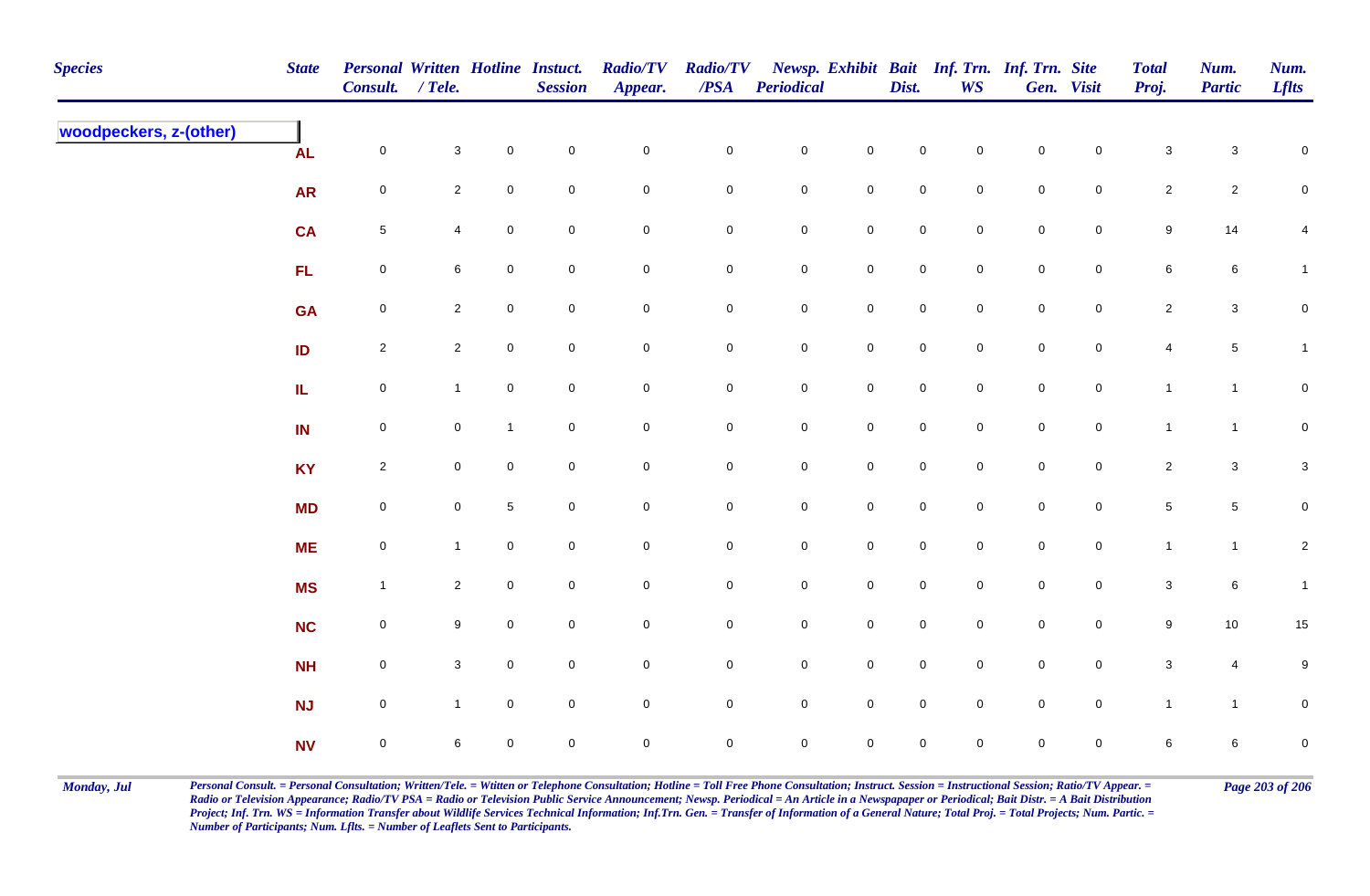| <b>Species</b>                         | <b>State</b> | Personal Written Hotline Instuct.<br><b>Consult.</b> | $/$ Tele.      |                     | <b>Session</b>      | <b>Radio/TV</b><br>Appear. | <b>Radio/TV</b><br>/PSA | <b>Periodical</b>   |                     | Dist.       | <b>WS</b>      | Newsp. Exhibit Bait Inf. Trn. Inf. Trn. Site | Gen. Visit          | <b>Total</b><br>Proj. | Num.<br><b>Partic</b>     | Num.<br><b>Lflts</b> |
|----------------------------------------|--------------|------------------------------------------------------|----------------|---------------------|---------------------|----------------------------|-------------------------|---------------------|---------------------|-------------|----------------|----------------------------------------------|---------------------|-----------------------|---------------------------|----------------------|
| woodpeckers, z-(other)                 | <b>NV</b>    | $\mathbf 0$                                          | 6              | $\pmb{0}$           | $\mathbf 0$         | $\mathbf 0$                | $\mathbf 0$             | $\pmb{0}$           | $\mathbf 0$         | $\pmb{0}$   | 0              | $\pmb{0}$                                    | 0                   | 6                     | 6                         | 0                    |
|                                        | <b>NY</b>    | $\mathbf 0$                                          | $\overline{a}$ | $\overline{2}$      | $\mathbf 0$         | $\overline{0}$             | $\mathbf 0$             | $\pmb{0}$           | $\mathbf 0$         | $\pmb{0}$   | 0              | $\mathbf 0$                                  | 0                   | 4                     | 4                         | $\mathbf{1}$         |
|                                        | OH           | $\pmb{0}$                                            | 4              | $\mathbf 0$         | $\mathbf 0$         | $\mathbf 0$                | $\mathbf 0$             | $\pmb{0}$           | $\mathbf 0$         | $\pmb{0}$   | $\mathbf 0$    | $\mathbf 0$                                  | 0                   | $\overline{4}$        | $\overline{4}$            | $\overline{4}$       |
|                                        | OK           | $\pmb{0}$                                            | $\overline{7}$ | $\mathsf{O}\xspace$ | $\overline{0}$      | $\overline{0}$             | $\mathbf 0$             | $\pmb{0}$           | $\mathbf 0$         | $\mathsf 0$ | 0              | $\mathbf 0$                                  | $\mathbf 0$         | $\overline{7}$        | $\overline{7}$            | $\mathbf{1}$         |
|                                        | OR           | $\mathbf{1}$                                         | 0              | $\mathbf 0$         | $\mathbf 0$         | $\overline{0}$             | $\mathsf{O}\xspace$     | $\mathbf 0$         | $\mathsf 0$         | $\pmb{0}$   | $\mathbf 0$    | $\mathbf 0$                                  | $\mathsf{O}\xspace$ | $\mathbf{1}$          | $\mathbf{1}$              | 0                    |
|                                        | PA           | $\mathbf{1}$                                         | $\overline{4}$ | $\mathsf 0$         | $\overline{0}$      | $\mathbf 0$                | $\mathbf 0$             | $\mathbf 0$         | $\mathsf{O}$        | $\pmb{0}$   | $\overline{0}$ | $\mathsf 0$                                  | $\mathbf 0$         | $5\phantom{.0}$       | $\overline{7}$            | 4                    |
|                                        | <b>SC</b>    | $\pmb{0}$                                            | $\overline{c}$ | $\mathbf 0$         | $\mathbf 0$         | $\mathsf{O}\xspace$        | $\mathbf 0$             | $\pmb{0}$           | $\mathsf 0$         | $\pmb{0}$   | $\mathbf 0$    | $\pmb{0}$                                    | $\mathsf{O}\xspace$ | $\overline{2}$        | $\overline{c}$            | $\overline{c}$       |
|                                        | <b>TN</b>    | $\mathbf 0$                                          | 6              | $\mathsf{O}\xspace$ | $\overline{0}$      | $\mathbf 0$                | $\mathbf 0$             | $\mathbf 0$         | $\mathsf{O}$        | $\pmb{0}$   | $\mathbf 0$    | $\mathbf 0$                                  | 0                   | $\,6\,$               | $\,6\,$                   | 4                    |
|                                        | <b>TX</b>    | $\mathbf 0$                                          | $\mathbf{1}$   | $\mathbf 0$         | $\mathbf 0$         | $\mathsf{O}\xspace$        | $\mathsf{O}\xspace$     | $\mathbf 0$         | $\mathsf{O}\xspace$ | $\mathbf 0$ | 5 <sup>5</sup> | $\mathbf 0$                                  | $\mathbf{1}$        | $\overline{7}$        | $\overline{7}$            | $5\phantom{.0}$      |
|                                        | <b>VA</b>    | $\mathbf 0$                                          | $\mathbf{3}$   | $\mathbf 0$         | $\mathbf 0$         | $\mathbf 0$                | $\mathbf 0$             | $\mathbf 0$         | $\mathbf 0$         | $\mathsf 0$ | $\mathbf 0$    | $\mathbf 0$                                  | 0                   | $\sqrt{3}$            | $\ensuremath{\mathsf{3}}$ | $\overline{c}$       |
|                                        | VT           | $\mathbf 0$                                          | $\mathbf{1}$   | $\mathbf 0$         | $\mathsf{O}\xspace$ | $\mathbf 0$                | $\pmb{0}$               | $\pmb{0}$           | $\mathsf{O}\xspace$ | $\pmb{0}$   | $\mathbf 0$    | $\mathbf 0$                                  | $\mathsf{O}\xspace$ | $\mathbf{1}$          | $\mathbf{1}$              | $\mathbf 0$          |
|                                        | <b>WA</b>    | $\pmb{0}$                                            | $\overline{1}$ | $\pmb{0}$           | $\mathbf 0$         | $\mathbf 0$                | $\mathbf 0$             | $\pmb{0}$           | $\mathbf 0$         | $\mathsf 0$ | $\mathbf 0$    | $\mathbf 0$                                  | $\mathbf 0$         | $\mathbf{1}$          | $\mathbf{1}$              | $\mathbf 0$          |
|                                        | WI           | $\mathsf 0$                                          | 11             | $\mathbf 0$         | $\mathbf 0$         | $\mathbf 0$                | $\overline{0}$          | $\pmb{0}$           | $\mathbf 0$         | $\pmb{0}$   | $\mathbf 0$    | $\mathbf 0$                                  | $\mathbf 0$         | 11                    | 11                        | $\mathbf 0$          |
|                                        | <b>WV</b>    | $\mathbf{1}$                                         | $\pmb{0}$      | $\mathbf 0$         | $\mathbf 0$         | $\overline{0}$             | $\mathbf 0$             | $\pmb{0}$           | $\overline{0}$      | $\mathsf 0$ | $\mathbf 0$    | $\mathbf 0$                                  | $\mathbf 0$         | $\mathbf{1}$          | $\mathbf{1}$              | $\mathbf{1}$         |
|                                        | <b>WY</b>    | $\mathsf 0$                                          | 0              | $\mathbf 0$         | $\overline{0}$      | $\mathsf{O}\xspace$        | $\mathsf{O}\xspace$     | $\mathsf{O}\xspace$ | $\mathsf 0$         | $\pmb{0}$   | $\mathbf 0$    | $\pmb{0}$                                    | $\overline{2}$      | $\overline{2}$        | $\overline{2}$            | $\mathbf 0$          |
| <b>Subtotal of Projects by Species</b> |              | 13                                                   | 84             | 8                   | $\mathbf 0$         | $\mathsf{O}\xspace$        | $\mathbf 0$             | $\mathsf{O}\xspace$ | $\mathsf{O}\xspace$ | $\mathsf 0$ | $\mathbf 0$    | $\mathbf 0$                                  | $\mathbf{3}$        | 113                   | 128                       | 60                   |

Monday, Jul Personal Consult. = Personal Consultation; Written/Tele. = Witten or Telephone Consultation; Hotline = Toll Free Phone Consultation; Instruct. Session = Instructional Session; Ratio/TV Appear. = Page 204 of 206 *Radio or Television Appearance; Radio/TV PSA = Radio or Television Public Service Announcement; Newsp. Periodical = An Article in a Newspapaper or Periodical; Bait Distr. = A Bait Distribution*  Project; Inf. Trn. WS = Information Transfer about Wildlife Services Technical Information; Inf.Trn. Gen. = Transfer of Information of a General Nature; Total Proj. = Total Projects; Num. Partic. = *Number of Participants; Num. Lflts. = Number of Leaflets Sent to Participants.*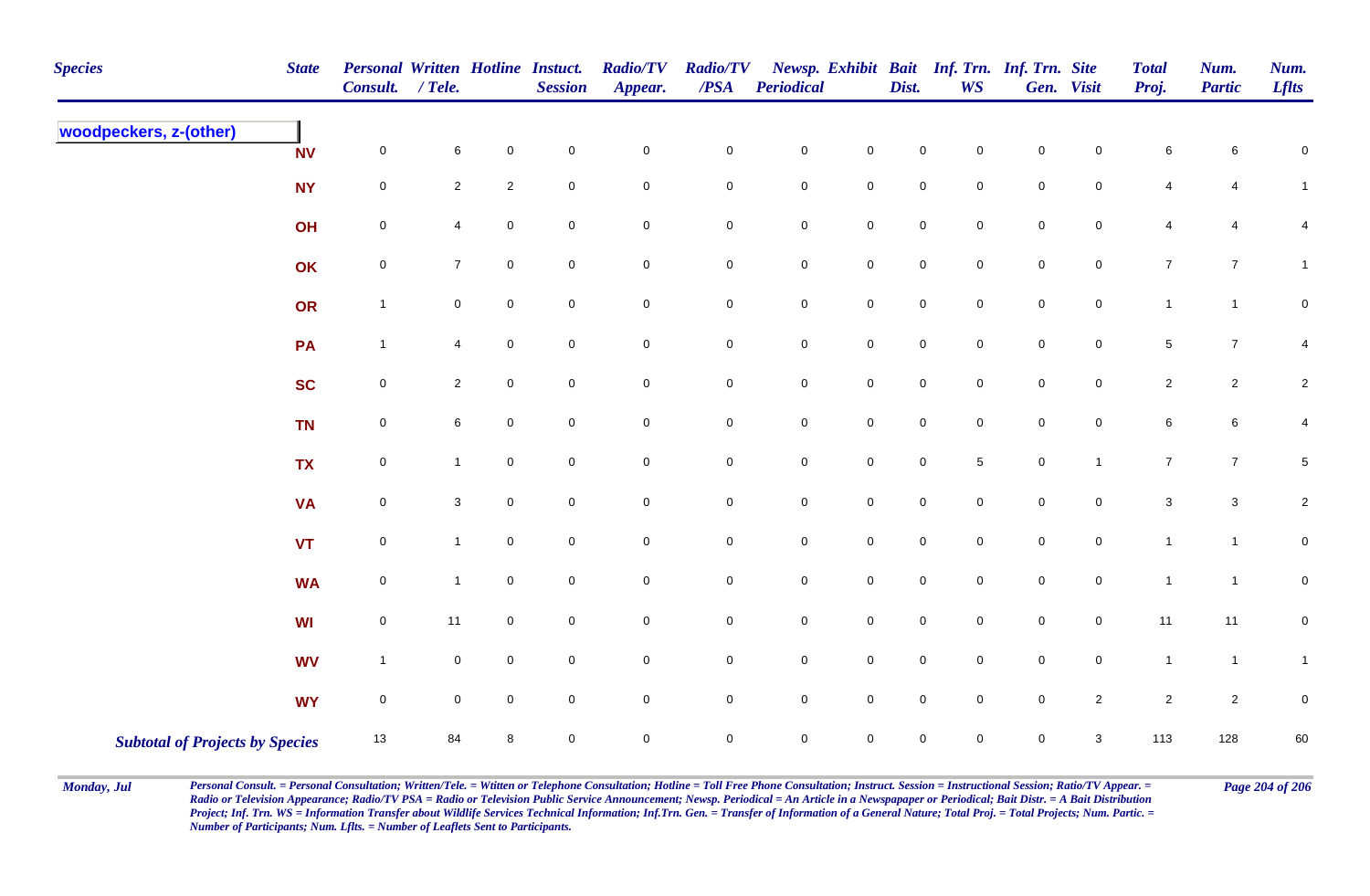| <b>Species</b><br><b>State</b>         | Consult.       | <b>Personal Written Hotline Instuct.</b><br>$/$ Tele. |                | <b>Session</b>      | <b>Radio/TV</b><br>Appear. | <b>Radio/TV</b><br>/PSA | Periodical     |                     | Dist.       | Newsp. Exhibit Bait Inf. Trn. Inf. Trn. Site<br><b>WS</b> | Gen.           | <b>Visit</b>        | <b>Total</b><br>Proj.     | Num.<br><b>Partic</b> | Num.<br><b>Lflts</b> |
|----------------------------------------|----------------|-------------------------------------------------------|----------------|---------------------|----------------------------|-------------------------|----------------|---------------------|-------------|-----------------------------------------------------------|----------------|---------------------|---------------------------|-----------------------|----------------------|
| woodrats, desert<br>OR                 | 0              | $\overline{1}$                                        | $\mathbf 0$    | $\mathbf 0$         | $\mathbf 0$                | $\mathbf 0$             | $\pmb{0}$      | $\pmb{0}$           | $\mathbf 0$ | $\mathbf 0$                                               | $\mathbf 0$    | 0                   | $\overline{1}$            |                       | $\pmb{0}$            |
| <b>Subtotal of Projects by Species</b> | 0              | $\mathbf{1}$                                          | $\mathbf 0$    | $\mathbf 0$         | $\mathbf 0$                | $\mathbf 0$             | $\mathbf 0$    | $\mathbf 0$         | $\mathbf 0$ | $\mathbf 0$                                               | $\mathbf 0$    | $\mathbf 0$         | $\mathbf{1}$              | -1                    | $\pmb{0}$            |
| woodrats, white-throated<br><b>NV</b>  | $\mathbf 0$    | $\mathbf{3}$                                          | $\mathbf 0$    | $\mathbf 0$         | $\mathbf 0$                | $\mathbf 0$             | $\mathbf 0$    | $\mathbf 0$         | $\mathbf 0$ | $\overline{0}$                                            | $\mathbf 0$    | $\mathbf 0$         | 3                         | 3                     | $\mathbf 0$          |
| OR                                     | $\overline{1}$ | $\mathsf{O}\xspace$                                   | $\pmb{0}$      | $\mathbf 0$         | $\mathbf 0$                | $\mathsf{O}\xspace$     | $\mathbf 0$    | $\mathbf 0$         | $\mathbf 0$ | $\overline{0}$                                            | $\mathbf 0$    | $\mathsf{O}\xspace$ | $\mathbf{1}$              | $\mathbf{1}$          | $\overline{0}$       |
| <b>TX</b>                              | 0              | $\sqrt{2}$                                            | 0              | $\mathbf 0$         | $\mathbf 0$                | $\mathbf 0$             | $\mathbf 0$    | $\mathsf{O}\xspace$ | $\pmb{0}$   | 0                                                         | $\mathbf 0$    | 0                   | $\overline{2}$            | $\overline{2}$        | $\pmb{0}$            |
| <b>Subtotal of Projects by Species</b> | -1             | 5                                                     | 0              | $\mathbf 0$         | $\mathbf 0$                | $\mathbf 0$             | $\mathbf 0$    | $\mathbf 0$         | $\mathbf 0$ | $\mathbf 0$                                               | $\mathbf 0$    | 0                   | 6                         | 6                     | $\mathbf 0$          |
| yellowlegs, greater<br><b>MS</b>       | $\overline{5}$ | 4                                                     | $\mathbf 0$    | $\mathbf 0$         | $\mathbf 0$                | $\mathsf{O}\xspace$     | $\pmb{0}$      | $\mathsf{O}\xspace$ | $\mathbf 0$ | 0                                                         | $\mathbf 0$    | $\mathbf 0$         | $\boldsymbol{9}$          | 21                    | $\pmb{0}$            |
| <b>Subtotal of Projects by Species</b> | 5              | $\overline{4}$                                        | $\mathbf 0$    | $\mathbf 0$         | $\mathbf 0$                | $\mathbf 0$             | $\pmb{0}$      | $\mathsf{O}\xspace$ | $\mathbf 0$ | 0                                                         | $\mathbf 0$    | 0                   | 9                         | 21                    | $\mathbf 0$          |
| yellowlegs, lesser<br><b>MS</b>        | $\sqrt{5}$     | $\overline{4}$                                        | $\mathbf 0$    | $\mathsf{O}\xspace$ | $\mathbf 0$                | $\mathbf 0$             | $\mathbf 0$    | $\mathsf{O}\xspace$ | $\pmb{0}$   | 0                                                         | $\mathbf 0$    | $\mathbf 0$         | 9                         | 21                    | $\pmb{0}$            |
| <b>Subtotal of Projects by Species</b> | 5              | $\overline{4}$                                        | $\mathbf 0$    | $\mathbf 0$         | $\mathbf 0$                | $\mathsf 0$             | $\mathbf 0$    | $\mathsf{O}\xspace$ | $\mathbf 0$ | 0                                                         | $\mathbf 0$    | $\mathbf 0$         | $\boldsymbol{9}$          | 21                    | $\pmb{0}$            |
| z-amphibians (other)<br>IN             | $\mathbf 0$    | $\mathsf 0$                                           | $\overline{2}$ | $\mathbf 0$         | $\mathbf 0$                | $\mathbf 0$             | $\mathbf 0$    | $\mathsf{O}\xspace$ | $\mathbf 0$ | 0                                                         | $\mathbf 0$    | $\mathbf 0$         | $\overline{2}$            | 3                     | $\mathbf 0$          |
| <b>NC</b>                              | 0              | $\mathbf{1}$                                          | $\mathbf 0$    | $\mathbf 0$         | $\mathbf 0$                | $\mathbf 0$             | $\mathbf 0$    | $\mathsf{O}\xspace$ | $\mathbf 0$ | 0                                                         | $\mathbf 0$    | 0                   | $\mathbf{1}$              | $\mathbf{1}$          | $\mathsf{O}\xspace$  |
| <b>Subtotal of Projects by Species</b> | 0              | $\overline{1}$                                        | $\overline{2}$ | 0                   | $\mathbf 0$                | $\mathbf 0$             | $\pmb{0}$      | $\mathbf 0$         | $\mathbf 0$ | 0                                                         | $\mathbf 0$    | 0                   | $\ensuremath{\mathsf{3}}$ | 4                     | $\pmb{0}$            |
| z-passerines (other)<br><b>AL</b>      | $\mathbf 0$    | 20                                                    | $\mathbf 0$    | 3                   | $\mathbf 0$                | $\mathbf 0$             | $\overline{1}$ | $\mathbf 0$         | $\mathbf 0$ | 8                                                         | $\mathbf 0$    | $\mathbf 0$         | 32                        | 370                   | 141                  |
| <b>CA</b>                              | 3              | $\mathsf 0$                                           | $\mathbf 0$    | $\mathbf 0$         | $\mathbf 0$                | $\mathbf 0$             | $\mathbf 0$    | $\mathbf 0$         | $\mathbf 0$ | 0                                                         | $\overline{1}$ | 0                   | $\overline{4}$            | 9                     | $\pmb{0}$            |

Monday, Jul Personal Consult. = Personal Consultation; Written/Tele. = Witten or Telephone Consultation; Hotline = Toll Free Phone Consultation; Instruct. Session = Instructional Session; Ratio/TV Appear. = Page 205 of 206 *Radio or Television Appearance; Radio/TV PSA = Radio or Television Public Service Announcement; Newsp. Periodical = An Article in a Newspapaper or Periodical; Bait Distr. = A Bait Distribution*  Project; Inf. Trn. WS = Information Transfer about Wildlife Services Technical Information; Inf.Trn. Gen. = Transfer of Information of a General Nature; Total Proj. = Total Projects; Num. Partic. = *Number of Participants; Num. Lflts. = Number of Leaflets Sent to Participants.*